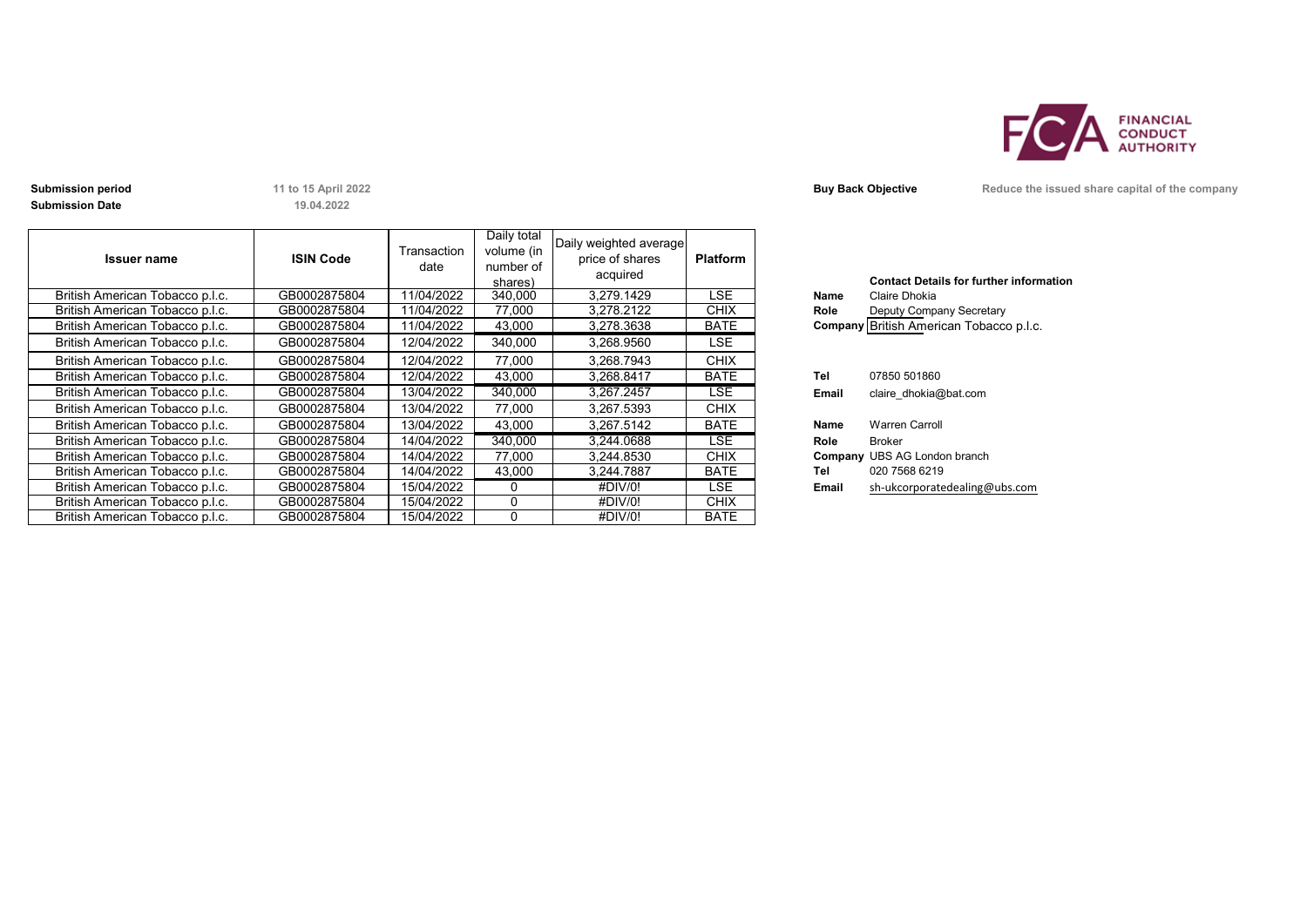

| <b>Issuer name</b>              | <b>ISIN</b>  | Intermediary name           | <b>Intermediary Code</b> | <b>Transaction Date</b> | <b>Transaction Time</b> | <b>Time Zone</b> | Volume | Price    | Currency   | <b>Platform</b> | <b>Transaction reference</b> |
|---------------------------------|--------------|-----------------------------|--------------------------|-------------------------|-------------------------|------------------|--------|----------|------------|-----------------|------------------------------|
|                                 |              |                             |                          |                         |                         |                  |        |          |            | Code            | number                       |
| British American Tobacco p.l.c. | GB0002875804 | <b>UBS AG London Branch</b> | UBSWGB2L                 | 11/04/2022              | 16:24:36                | <b>GMT</b>       | 51     | 3,280.50 | <b>GBP</b> | <b>CHIX</b>     | G220411000000443             |
| British American Tobacco p.l.c. | GB0002875804 | <b>UBS AG London Branch</b> | UBSWGB2L                 | 11/04/2022              | 16:24:14                | <b>GMT</b>       | 279    | 3,280.50 | <b>GBP</b> | <b>LSE</b>      | G220411000000443             |
| British American Tobacco p.l.c. | GB0002875804 | <b>UBS AG London Branch</b> | UBSWGB2L                 | 11/04/2022              | 16:24:14                | <b>GMT</b>       | 485    | 3,280.50 | <b>GBP</b> | <b>LSE</b>      | G220411000000443             |
| British American Tobacco p.l.c. | GB0002875804 | <b>UBS AG London Branch</b> | UBSWGB2L                 | 11/04/2022              | 16:24:14                | <b>GMT</b>       | 86     | 3,280.50 | <b>GBP</b> | <b>CHIX</b>     | G220411000000443             |
| British American Tobacco p.l.c. | GB0002875804 | <b>UBS AG London Branch</b> | UBSWGB2L                 | 11/04/2022              | 16:24:14                | <b>GMT</b>       | 35     | 3,280.50 | <b>GBP</b> | <b>BATE</b>     | G220411000000443             |
| British American Tobacco p.l.c. | GB0002875804 | <b>UBS AG London Branch</b> | UBSWGB2L                 | 11/04/2022              | 16:23:47                | <b>GMT</b>       | 88     | 3,279.50 | <b>GBP</b> | <b>CHIX</b>     | G220411000000443             |
| British American Tobacco p.l.c. | GB0002875804 | <b>UBS AG London Branch</b> | UBSWGB2L                 | 11/04/2022              | 16:23:44                | <b>GMT</b>       | 6      | 3,279.50 | <b>GBP</b> | <b>BATE</b>     | G220411000000443             |
| British American Tobacco p.l.c. | GB0002875804 | <b>UBS AG London Branch</b> | UBSWGB2L                 | 11/04/2022              | 16:23:44                | <b>GMT</b>       | 87     | 3,280.00 | <b>GBP</b> | <b>BATE</b>     | G220411000000443             |
| British American Tobacco p.l.c. | GB0002875804 | <b>UBS AG London Branch</b> | UBSWGB2L                 | 11/04/2022              | 16:23:44                | <b>GMT</b>       | 9      | 3,279.50 | <b>GBP</b> | <b>BATE</b>     | G220411000000443             |
| British American Tobacco p.l.c. | GB0002875804 | <b>UBS AG London Branch</b> | UBSWGB2L                 | 11/04/2022              | 16:23:36                | <b>GMT</b>       | 85     | 3,280.00 | <b>GBP</b> | <b>CHIX</b>     | G220411000000443             |
| British American Tobacco p.l.c. | GB0002875804 | <b>UBS AG London Branch</b> | UBSWGB2L                 | 11/04/2022              | 16:23:29                | <b>GMT</b>       | 135    | 3,280.50 | <b>GBP</b> | <b>LSE</b>      | G220411000000443             |
| British American Tobacco p.l.c. | GB0002875804 | <b>UBS AG London Branch</b> | UBSWGB2L                 | 11/04/2022              | 16:23:29                | <b>GMT</b>       | 203    | 3,280.50 | <b>GBP</b> | <b>LSE</b>      | G220411000000443             |
| British American Tobacco p.l.c. | GB0002875804 | <b>UBS AG London Branch</b> | UBSWGB2L                 | 11/04/2022              | 16:23:29                | <b>GMT</b>       | 245    | 3,280.50 | <b>GBP</b> | <b>LSE</b>      | G220411000000443             |
| British American Tobacco p.l.c. | GB0002875804 | <b>UBS AG London Branch</b> | UBSWGB2L                 | 11/04/2022              | 16:23:29                | <b>GMT</b>       | 87     | 3,280.50 | <b>GBP</b> | <b>LSE</b>      | G220411000000443             |
| British American Tobacco p.l.c. | GB0002875804 | <b>UBS AG London Branch</b> | UBSWGB2L                 | 11/04/2022              | 16:23:20                | <b>GMT</b>       | 62     | 3,280.50 | <b>GBP</b> | <b>CHIX</b>     | G220411000000443             |
| British American Tobacco p.l.c. | GB0002875804 | <b>UBS AG London Branch</b> | UBSWGB2L                 | 11/04/2022              | 16:23:20                | <b>GMT</b>       | 63     | 3,280.50 | <b>GBP</b> | <b>CHIX</b>     | G220411000000443             |
| British American Tobacco p.l.c. | GB0002875804 | <b>UBS AG London Branch</b> | UBSWGB2L                 | 11/04/2022              | 16:23:14                | <b>GMT</b>       | 87     | 3,280.50 | <b>GBP</b> | <b>LSE</b>      | G220411000000443             |
| British American Tobacco p.l.c. | GB0002875804 | <b>UBS AG London Branch</b> | UBSWGB2L                 | 11/04/2022              | 16:23:14                | <b>GMT</b>       | 245    | 3,280.50 | <b>GBP</b> | LSE             | G220411000000443             |
| British American Tobacco p.l.c. | GB0002875804 | <b>UBS AG London Branch</b> | UBSWGB2L                 | 11/04/2022              | 16:23:14                | <b>GMT</b>       | 57     | 3,280.50 | <b>GBP</b> | <b>BATE</b>     | G220411000000443             |
| British American Tobacco p.l.c. | GB0002875804 | <b>UBS AG London Branch</b> | UBSWGB2L                 | 11/04/2022              | 16:23:14                | <b>GMT</b>       | 123    | 3,280.50 | <b>GBP</b> | <b>BATE</b>     | G220411000000443             |
| British American Tobacco p.l.c. | GB0002875804 | <b>UBS AG London Branch</b> | UBSWGB2L                 | 11/04/2022              | 16:23:00                | <b>GMT</b>       | 315    | 3,280.00 | <b>GBP</b> | <b>LSE</b>      | G220411000000443             |
| British American Tobacco p.l.c. | GB0002875804 | <b>UBS AG London Branch</b> | UBSWGB2L                 | 11/04/2022              | 16:23:00                | <b>GMT</b>       | 341    | 3,280.00 | <b>GBP</b> | LSE             | G220411000000443             |
| British American Tobacco p.l.c. | GB0002875804 | <b>UBS AG London Branch</b> | UBSWGB2L                 | 11/04/2022              | 16:23:00                | <b>GMT</b>       | 245    | 3,280.00 | <b>GBP</b> | <b>LSE</b>      | G220411000000443             |
| British American Tobacco p.l.c. | GB0002875804 | <b>UBS AG London Branch</b> | UBSWGB2L                 | 11/04/2022              | 16:23:00                | <b>GMT</b>       | 32     | 3,280.00 | GBP        | <b>CHIX</b>     | G220411000000443             |
| British American Tobacco p.l.c. | GB0002875804 | <b>UBS AG London Branch</b> | UBSWGB2L                 | 11/04/2022              | 16:23:00                | <b>GMT</b>       | 141    | 3,280.00 | <b>GBP</b> | <b>CHIX</b>     | G220411000000443             |
| British American Tobacco p.l.c. | GB0002875804 | <b>UBS AG London Branch</b> | UBSWGB2L                 | 11/04/2022              | 16:22:29                | <b>GMT</b>       | 649    | 3,281.00 | <b>GBP</b> | LSE             | G220411000000443             |
| British American Tobacco p.l.c. | GB0002875804 | <b>UBS AG London Branch</b> | UBSWGB2L                 | 11/04/2022              | 16:22:29                | <b>GMT</b>       | 123    | 3,281.00 | <b>GBP</b> | <b>BATE</b>     | G220411000000443             |
| British American Tobacco p.l.c. | GB0002875804 | <b>UBS AG London Branch</b> | UBSWGB2L                 | 11/04/2022              | 16:22:29                | <b>GMT</b>       | 88     | 3,281.50 | <b>GBP</b> | <b>CHIX</b>     | G220411000000443             |
| British American Tobacco p.l.c. | GB0002875804 | <b>UBS AG London Branch</b> | UBSWGB2L                 | 11/04/2022              | 16:22:28                | <b>GMT</b>       | 620    | 3,281.50 | <b>GBP</b> | <b>LSE</b>      | G220411000000443             |
| British American Tobacco p.l.c. | GB0002875804 | <b>UBS AG London Branch</b> | UBSWGB2L                 | 11/04/2022              | 16:22:28                | <b>GMT</b>       | 124    | 3,281.50 | <b>GBP</b> | <b>BATE</b>     | G220411000000443             |
| British American Tobacco p.l.c. | GB0002875804 | <b>UBS AG London Branch</b> | UBSWGB2L                 | 11/04/2022              | 16:22:28                | <b>GMT</b>       | 164    | 3,281.50 | <b>GBP</b> | <b>CHIX</b>     | G220411000000443             |
| British American Tobacco p.l.c. | GB0002875804 | <b>UBS AG London Branch</b> | UBSWGB2L                 | 11/04/2022              | 16:22:26                | <b>GMT</b>       | 11     | 3,281.50 | <b>GBP</b> | <b>LSE</b>      | G220411000000443             |
| British American Tobacco p.l.c. | GB0002875804 | <b>UBS AG London Branch</b> | UBSWGB2L                 | 11/04/2022              | 16:22:26                | <b>GMT</b>       | 80     | 3,281.50 | <b>GBP</b> | LSE             | G220411000000443             |
| British American Tobacco p.l.c. | GB0002875804 | <b>UBS AG London Branch</b> | UBSWGB2L                 | 11/04/2022              | 16:22:26                | <b>GMT</b>       | 245    | 3,281.50 | GBP        | <b>LSE</b>      | G220411000000443             |
| British American Tobacco p.l.c. | GB0002875804 | <b>UBS AG London Branch</b> | UBSWGB2L                 | 11/04/2022              | 16:22:26                | <b>GMT</b>       | 34     | 3,281.50 | <b>GBP</b> | LSE             | G220411000000443             |
| British American Tobacco p.l.c. | GB0002875804 | <b>UBS AG London Branch</b> | UBSWGB2L                 | 11/04/2022              | 16:22:26                | <b>GMT</b>       | 137    | 3,281.50 | <b>GBP</b> | <b>LSE</b>      | G220411000000443             |
| British American Tobacco p.l.c. | GB0002875804 | <b>UBS AG London Branch</b> | UBSWGB2L                 | 11/04/2022              | 16:22:26                | <b>GMT</b>       | 59     | 3,281.50 | <b>GBP</b> | LSE             | G220411000000443             |
| British American Tobacco p.l.c. | GB0002875804 | <b>UBS AG London Branch</b> | UBSWGB2L                 | 11/04/2022              | 16:22:22                | <b>GMT</b>       | 10     | 3,281.00 | <b>GBP</b> | <b>BATE</b>     | G220411000000443             |
| British American Tobacco p.l.c. | GB0002875804 | <b>UBS AG London Branch</b> | UBSWGB2L                 | 11/04/2022              | 16:22:06                | <b>GMT</b>       | 170    | 3,281.00 | <b>GBP</b> | <b>BATE</b>     | G220411000000443             |
| British American Tobacco p.l.c. | GB0002875804 | <b>UBS AG London Branch</b> | UBSWGB2L                 | 11/04/2022              | 16:21:58                | <b>GMT</b>       | 260    | 3,280.50 | <b>GBP</b> | LSE             | G220411000000443             |
| British American Tobacco p.l.c. | GB0002875804 | <b>UBS AG London Branch</b> | UBSWGB2L                 | 11/04/2022              | 16:21:50                | <b>GMT</b>       | 11     | 3,281.00 | <b>GBP</b> | <b>CHIX</b>     | G220411000000443             |
| British American Tobacco p.l.c. | GB0002875804 | <b>UBS AG London Branch</b> | UBSWGB2L                 | 11/04/2022              | 16:21:50                | <b>GMT</b>       | 80     | 3,281.00 | <b>GBP</b> | <b>CHIX</b>     | G220411000000443             |
| British American Tobacco p.l.c. | GB0002875804 | <b>UBS AG London Branch</b> | UBSWGB2L                 | 11/04/2022              | 16:21:48                | <b>GMT</b>       | 155    | 3,281.00 | <b>GBP</b> | <b>CHIX</b>     | G220411000000443             |
| British American Tobacco p.l.c. | GB0002875804 | <b>UBS AG London Branch</b> | UBSWGB2L                 | 11/04/2022              | 16:21:45                | <b>GMT</b>       | 71     | 3,280.50 | <b>GBP</b> | <b>CHIX</b>     | G220411000000443             |
| British American Tobacco p.l.c. | GB0002875804 | <b>UBS AG London Branch</b> | UBSWGB2L                 | 11/04/2022              | 16:21:42                | <b>GMT</b>       | 22     | 3,280.50 | GBP        | <b>CHIX</b>     | G220411000000443             |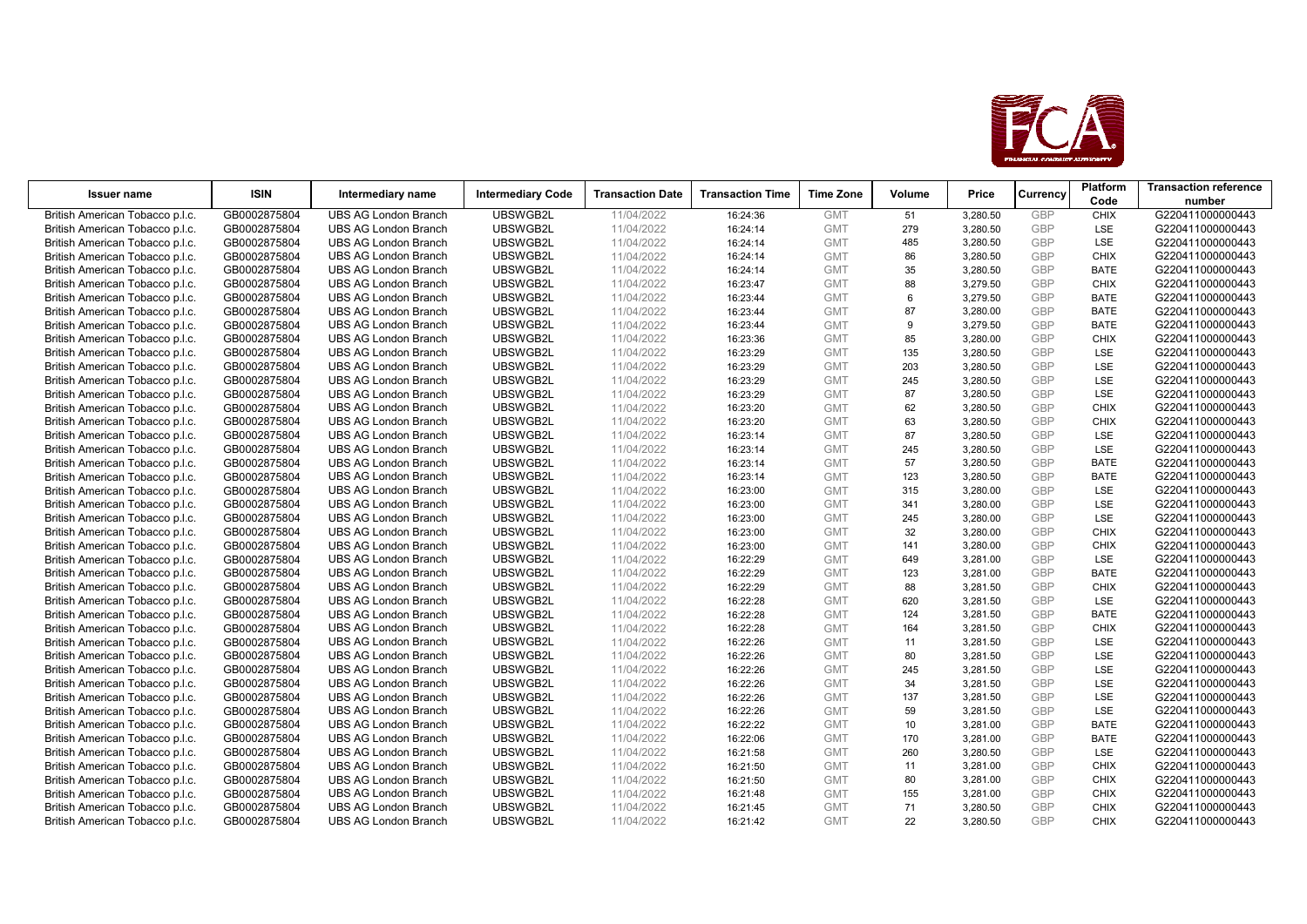| British American Tobacco p.l.c. | GB0002875804 | <b>UBS AG London Branch</b> | UBSWGB2L | 11/04/2022 | 16:21:32 | <b>GMT</b> | 220            | 3,281.00 | <b>GBP</b> | <b>LSE</b>  | G220411000000443 |
|---------------------------------|--------------|-----------------------------|----------|------------|----------|------------|----------------|----------|------------|-------------|------------------|
|                                 | GB0002875804 | <b>UBS AG London Branch</b> | UBSWGB2L | 11/04/2022 |          | <b>GMT</b> | 245            | 3,281.00 | <b>GBP</b> | LSE         | G220411000000443 |
| British American Tobacco p.l.c. |              |                             |          |            | 16:21:32 |            |                |          |            |             |                  |
| British American Tobacco p.l.c. | GB0002875804 | <b>UBS AG London Branch</b> | UBSWGB2L | 11/04/2022 | 16:21:32 | <b>GMT</b> | 217            | 3,281.00 | <b>GBP</b> | LSE         | G220411000000443 |
| British American Tobacco p.l.c. | GB0002875804 | <b>UBS AG London Branch</b> | UBSWGB2L | 11/04/2022 | 16:21:32 | <b>GMT</b> | 88             | 3,280.50 | <b>GBP</b> | <b>CHIX</b> | G220411000000443 |
| British American Tobacco p.l.c. | GB0002875804 | <b>UBS AG London Branch</b> | UBSWGB2L | 11/04/2022 | 16:21:32 | <b>GMT</b> | 266            | 3,280.50 | <b>GBP</b> | LSE         | G220411000000443 |
| British American Tobacco p.l.c. | GB0002875804 | <b>UBS AG London Branch</b> | UBSWGB2L | 11/04/2022 | 16:21:32 | <b>GMT</b> | 333            | 3,280.50 | <b>GBP</b> | <b>LSE</b>  | G220411000000443 |
| British American Tobacco p.l.c. | GB0002875804 | <b>UBS AG London Branch</b> | UBSWGB2L | 11/04/2022 | 16:20:45 | <b>GMT</b> | 104            | 3,280.00 | <b>GBP</b> | <b>BATE</b> | G220411000000443 |
| British American Tobacco p.l.c. | GB0002875804 | <b>UBS AG London Branch</b> | UBSWGB2L | 11/04/2022 | 16:20:43 | <b>GMT</b> | 230            | 3,280.50 | <b>GBP</b> | LSE         | G220411000000443 |
| British American Tobacco p.l.c. | GB0002875804 | <b>UBS AG London Branch</b> | UBSWGB2L | 11/04/2022 | 16:20:43 | <b>GMT</b> | 249            | 3,280.50 | <b>GBP</b> | LSE         | G220411000000443 |
| British American Tobacco p.l.c. | GB0002875804 | <b>UBS AG London Branch</b> | UBSWGB2L | 11/04/2022 | 16:20:39 | <b>GMT</b> | 133            | 3,281.00 | <b>GBP</b> | <b>BATE</b> | G220411000000443 |
| British American Tobacco p.l.c. | GB0002875804 | <b>UBS AG London Branch</b> | UBSWGB2L | 11/04/2022 | 16:20:39 | <b>GMT</b> | 59             | 3,281.00 | <b>GBP</b> | <b>BATE</b> | G220411000000443 |
| British American Tobacco p.l.c. | GB0002875804 | <b>UBS AG London Branch</b> | UBSWGB2L | 11/04/2022 | 16:20:39 | <b>GMT</b> | 137            | 3,280.50 | <b>GBP</b> | <b>CHIX</b> | G220411000000443 |
| British American Tobacco p.l.c. | GB0002875804 | <b>UBS AG London Branch</b> | UBSWGB2L | 11/04/2022 | 16:20:39 | <b>GMT</b> | 184            | 3,280.50 | <b>GBP</b> | LSE         | G220411000000443 |
| British American Tobacco p.l.c. | GB0002875804 | <b>UBS AG London Branch</b> | UBSWGB2L | 11/04/2022 | 16:20:39 | <b>GMT</b> | 412            | 3,280.50 | <b>GBP</b> | LSE         | G220411000000443 |
| British American Tobacco p.l.c. | GB0002875804 | <b>UBS AG London Branch</b> | UBSWGB2L | 11/04/2022 | 16:20:12 | <b>GMT</b> | 3              | 3,281.50 | <b>GBP</b> | <b>CHIX</b> | G220411000000443 |
| British American Tobacco p.l.c. | GB0002875804 | <b>UBS AG London Branch</b> | UBSWGB2L | 11/04/2022 | 16:20:12 | <b>GMT</b> | 8              | 3,281.50 | <b>GBP</b> | <b>CHIX</b> | G220411000000443 |
| British American Tobacco p.l.c. | GB0002875804 | <b>UBS AG London Branch</b> | UBSWGB2L | 11/04/2022 | 16:20:12 | <b>GMT</b> | 42             |          | <b>GBP</b> | <b>CHIX</b> | G220411000000443 |
|                                 |              |                             |          |            |          |            |                | 3,281.50 |            |             |                  |
| British American Tobacco p.l.c. | GB0002875804 | <b>UBS AG London Branch</b> | UBSWGB2L | 11/04/2022 | 16:20:12 | <b>GMT</b> | 29             | 3,281.50 | <b>GBP</b> | <b>CHIX</b> | G220411000000443 |
| British American Tobacco p.l.c. | GB0002875804 | <b>UBS AG London Branch</b> | UBSWGB2L | 11/04/2022 | 16:20:12 | <b>GMT</b> | 13             | 3,281.50 | <b>GBP</b> | <b>CHIX</b> | G220411000000443 |
| British American Tobacco p.l.c. | GB0002875804 | <b>UBS AG London Branch</b> | UBSWGB2L | 11/04/2022 | 16:20:11 | <b>GMT</b> | 19             | 3,281.50 | <b>GBP</b> | <b>CHIX</b> | G220411000000443 |
| British American Tobacco p.l.c. | GB0002875804 | <b>UBS AG London Branch</b> | UBSWGB2L | 11/04/2022 | 16:20:11 | <b>GMT</b> | 23             | 3,281.50 | <b>GBP</b> | <b>CHIX</b> | G220411000000443 |
| British American Tobacco p.l.c. | GB0002875804 | <b>UBS AG London Branch</b> | UBSWGB2L | 11/04/2022 | 16:19:57 | <b>GMT</b> | 95             | 3,281.50 | <b>GBP</b> | <b>CHIX</b> | G220411000000443 |
| British American Tobacco p.l.c. | GB0002875804 | <b>UBS AG London Branch</b> | UBSWGB2L | 11/04/2022 | 16:19:57 | <b>GMT</b> | 677            | 3,281.50 | <b>GBP</b> | LSE         | G220411000000443 |
| British American Tobacco p.l.c. | GB0002875804 | <b>UBS AG London Branch</b> | UBSWGB2L | 11/04/2022 | 16:19:39 | <b>GMT</b> | 318            | 3,282.00 | <b>GBP</b> | <b>LSE</b>  | G220411000000443 |
| British American Tobacco p.l.c. | GB0002875804 | <b>UBS AG London Branch</b> | UBSWGB2L | 11/04/2022 | 16:19:39 | <b>GMT</b> | 245            | 3,282.00 | <b>GBP</b> | LSE         | G220411000000443 |
| British American Tobacco p.l.c. | GB0002875804 | <b>UBS AG London Branch</b> | UBSWGB2L | 11/04/2022 | 16:19:39 | <b>GMT</b> | 97             | 3,282.00 | <b>GBP</b> | <b>CHIX</b> | G220411000000443 |
| British American Tobacco p.l.c. | GB0002875804 | <b>UBS AG London Branch</b> | UBSWGB2L | 11/04/2022 | 16:19:39 | <b>GMT</b> | 122            | 3,282.00 | <b>GBP</b> | <b>BATE</b> | G220411000000443 |
| British American Tobacco p.l.c. | GB0002875804 | <b>UBS AG London Branch</b> | UBSWGB2L | 11/04/2022 | 16:19:39 | <b>GMT</b> | 27             | 3,282.00 | <b>GBP</b> | <b>CHIX</b> | G220411000000443 |
| British American Tobacco p.l.c. | GB0002875804 | <b>UBS AG London Branch</b> | UBSWGB2L | 11/04/2022 | 16:19:39 | <b>GMT</b> | 91             | 3,282.00 | <b>GBP</b> | <b>CHIX</b> | G220411000000443 |
| British American Tobacco p.l.c. | GB0002875804 | <b>UBS AG London Branch</b> | UBSWGB2L | 11/04/2022 | 16:19:39 | <b>GMT</b> | 592            | 3,282.00 | <b>GBP</b> | LSE         | G220411000000443 |
| British American Tobacco p.l.c. | GB0002875804 | <b>UBS AG London Branch</b> | UBSWGB2L | 11/04/2022 | 16:18:59 | <b>GMT</b> | 63             | 3,282.00 | <b>GBP</b> | <b>CHIX</b> | G220411000000443 |
| British American Tobacco p.l.c. | GB0002875804 | <b>UBS AG London Branch</b> | UBSWGB2L | 11/04/2022 | 16:18:59 | <b>GMT</b> | 76             | 3,282.00 | <b>GBP</b> | BATE        | G220411000000443 |
| British American Tobacco p.l.c. | GB0002875804 | <b>UBS AG London Branch</b> | UBSWGB2L | 11/04/2022 | 16:18:59 | <b>GMT</b> | 30             | 3,282.00 | <b>GBP</b> | <b>BATE</b> | G220411000000443 |
| British American Tobacco p.l.c. | GB0002875804 | <b>UBS AG London Branch</b> | UBSWGB2L | 11/04/2022 | 16:18:53 | <b>GMT</b> | 116            | 3,282.50 | <b>GBP</b> | <b>CHIX</b> | G220411000000443 |
|                                 | GB0002875804 | <b>UBS AG London Branch</b> | UBSWGB2L | 11/04/2022 |          | <b>GMT</b> | 122            | 3,282.50 | <b>GBP</b> | <b>CHIX</b> | G220411000000443 |
| British American Tobacco p.l.c. |              |                             |          |            | 16:18:52 |            |                |          |            |             |                  |
| British American Tobacco p.l.c. | GB0002875804 | <b>UBS AG London Branch</b> | UBSWGB2L | 11/04/2022 | 16:17:59 | <b>GMT</b> | 14             | 3,279.50 | <b>GBP</b> | LSE         | G220411000000443 |
| British American Tobacco p.l.c. | GB0002875804 | <b>UBS AG London Branch</b> | UBSWGB2L | 11/04/2022 | 16:17:59 | <b>GMT</b> | 523            | 3,279.50 | <b>GBP</b> | LSE         | G220411000000443 |
| British American Tobacco p.l.c. | GB0002875804 | <b>UBS AG London Branch</b> | UBSWGB2L | 11/04/2022 | 16:17:59 | <b>GMT</b> | 11             | 3,279.50 | <b>GBP</b> | LSE         | G220411000000443 |
| British American Tobacco p.l.c. | GB0002875804 | <b>UBS AG London Branch</b> | UBSWGB2L | 11/04/2022 | 16:17:59 | <b>GMT</b> | 39             | 3,279.50 | <b>GBP</b> | LSE         | G220411000000443 |
| British American Tobacco p.l.c. | GB0002875804 | <b>UBS AG London Branch</b> | UBSWGB2L | 11/04/2022 | 16:17:59 | <b>GMT</b> | 25             | 3,279.50 | <b>GBP</b> | <b>LSE</b>  | G220411000000443 |
| British American Tobacco p.l.c. | GB0002875804 | <b>UBS AG London Branch</b> | UBSWGB2L | 11/04/2022 | 16:17:46 | <b>GMT</b> | 65             | 3,280.00 | <b>GBP</b> | <b>CHIX</b> | G220411000000443 |
| British American Tobacco p.l.c. | GB0002875804 | <b>UBS AG London Branch</b> | UBSWGB2L | 11/04/2022 | 16:17:46 | <b>GMT</b> | 27             | 3,280.00 | <b>GBP</b> | <b>CHIX</b> | G220411000000443 |
| British American Tobacco p.l.c. | GB0002875804 | <b>UBS AG London Branch</b> | UBSWGB2L | 11/04/2022 | 16:17:46 | <b>GMT</b> | $\overline{7}$ | 3,280.00 | <b>GBP</b> | <b>CHIX</b> | G220411000000443 |
| British American Tobacco p.l.c. | GB0002875804 | <b>UBS AG London Branch</b> | UBSWGB2L | 11/04/2022 | 16:17:46 | <b>GMT</b> | 116            | 3,280.00 | <b>GBP</b> | <b>BATE</b> | G220411000000443 |
| British American Tobacco p.l.c. | GB0002875804 | UBS AG London Branch        | UBSWGB2L | 11/04/2022 | 16:17:45 | <b>GMT</b> | 662            | 3,280.50 | <b>GBP</b> | <b>LSE</b>  | G220411000000443 |
| British American Tobacco p.l.c. | GB0002875804 | <b>UBS AG London Branch</b> | UBSWGB2L | 11/04/2022 | 16:17:45 | <b>GMT</b> | 112            | 3,280.50 | <b>GBP</b> | <b>BATE</b> | G220411000000443 |
| British American Tobacco p.l.c. | GB0002875804 | <b>UBS AG London Branch</b> | UBSWGB2L | 11/04/2022 | 16:17:36 | <b>GMT</b> | 5              | 3,281.00 | <b>GBP</b> | <b>CHIX</b> | G220411000000443 |
| British American Tobacco p.l.c. | GB0002875804 | <b>UBS AG London Branch</b> | UBSWGB2L | 11/04/2022 | 16:17:36 | <b>GMT</b> | 6              | 3,281.00 | <b>GBP</b> | <b>CHIX</b> | G220411000000443 |
| British American Tobacco p.l.c. | GB0002875804 | <b>UBS AG London Branch</b> | UBSWGB2L | 11/04/2022 | 16:17:36 | GMT        | 75             | 3,281.00 | <b>GBP</b> | <b>CHIX</b> | G220411000000443 |
| British American Tobacco p.l.c. | GB0002875804 | <b>UBS AG London Branch</b> | UBSWGB2L | 11/04/2022 | 16:17:36 | <b>GMT</b> | 10             | 3,281.00 | <b>GBP</b> | <b>CHIX</b> | G220411000000443 |
| British American Tobacco p.l.c. | GB0002875804 | <b>UBS AG London Branch</b> | UBSWGB2L | 11/04/2022 | 16:17:36 | <b>GMT</b> | 437            | 3,281.00 | <b>GBP</b> | LSE         | G220411000000443 |
| British American Tobacco p.l.c. | GB0002875804 | <b>UBS AG London Branch</b> | UBSWGB2L | 11/04/2022 | 16:17:36 | <b>GMT</b> | 142            | 3,281.00 | <b>GBP</b> | LSE         | G220411000000443 |
| British American Tobacco p.l.c. | GB0002875804 | <b>UBS AG London Branch</b> | UBSWGB2L | 11/04/2022 | 16:17:22 | <b>GMT</b> | 139            | 3,280.50 | <b>GBP</b> | <b>CHIX</b> | G220411000000443 |
| British American Tobacco p.l.c. | GB0002875804 | <b>UBS AG London Branch</b> | UBSWGB2L | 11/04/2022 | 16:16:51 | <b>GMT</b> | 62             | 3,280.50 | GBP        | <b>CHIX</b> | G220411000000443 |
|                                 |              |                             |          |            |          |            |                |          |            |             |                  |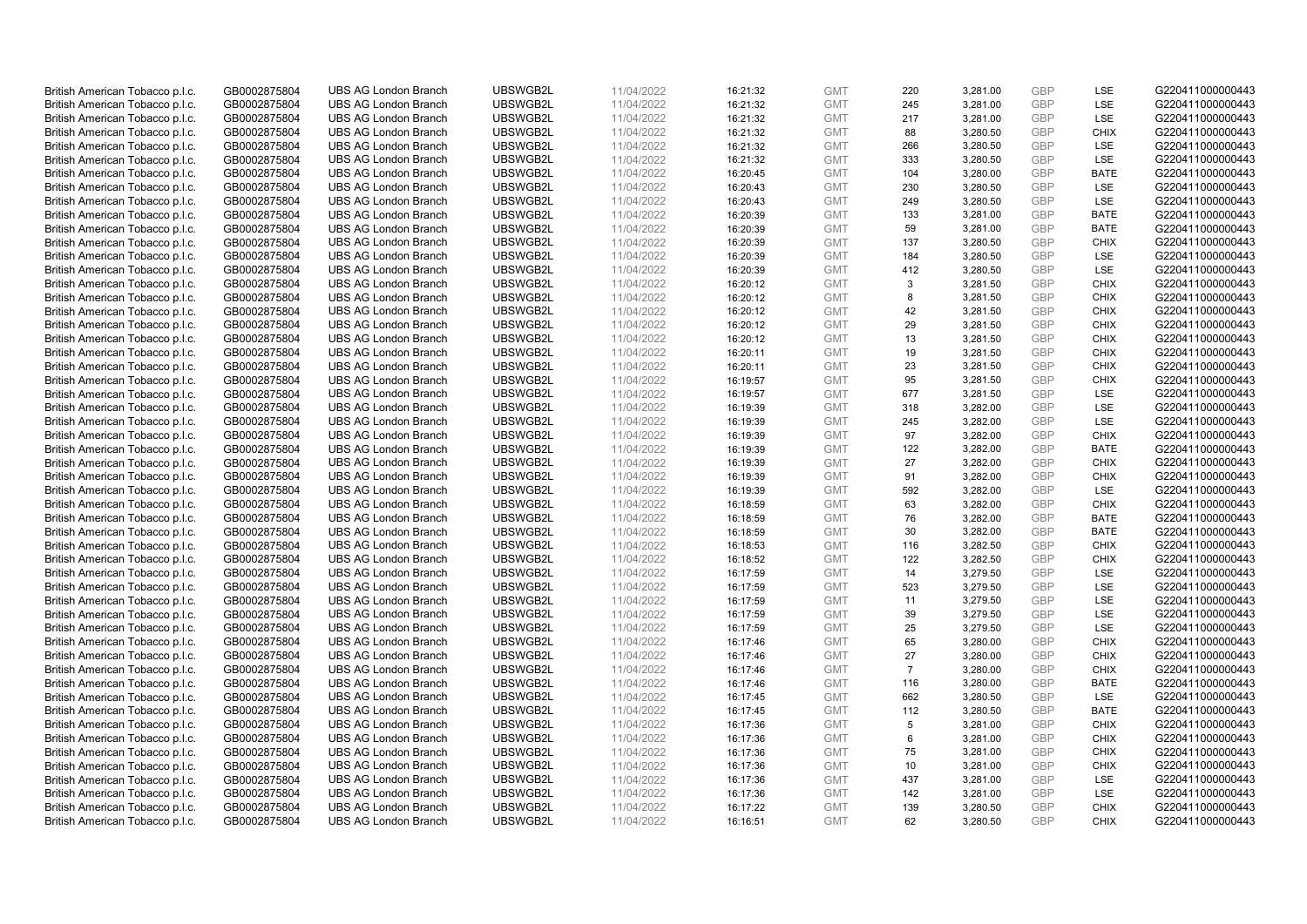| British American Tobacco p.l.c. | GB0002875804 | <b>UBS AG London Branch</b> | UBSWGB2L | 11/04/2022 | 16:16:51 | <b>GMT</b> | 34  | 3,280.50 | <b>GBP</b> | <b>CHIX</b> | G220411000000443 |
|---------------------------------|--------------|-----------------------------|----------|------------|----------|------------|-----|----------|------------|-------------|------------------|
|                                 | GB0002875804 | <b>UBS AG London Branch</b> | UBSWGB2L | 11/04/2022 |          | <b>GMT</b> | 53  | 3,280.00 | <b>GBP</b> | <b>CHIX</b> | G220411000000443 |
| British American Tobacco p.l.c. |              |                             |          |            | 16:16:24 |            |     |          |            |             |                  |
| British American Tobacco p.l.c. | GB0002875804 | <b>UBS AG London Branch</b> | UBSWGB2L | 11/04/2022 | 16:16:24 | <b>GMT</b> | 37  | 3,280.00 | <b>GBP</b> | <b>CHIX</b> | G220411000000443 |
| British American Tobacco p.l.c. | GB0002875804 | <b>UBS AG London Branch</b> | UBSWGB2L | 11/04/2022 | 16:16:15 | <b>GMT</b> | 97  | 3,280.50 | <b>GBP</b> | <b>CHIX</b> | G220411000000443 |
| British American Tobacco p.l.c. | GB0002875804 | <b>UBS AG London Branch</b> | UBSWGB2L | 11/04/2022 | 16:16:02 | <b>GMT</b> | 114 | 3,280.50 | <b>GBP</b> | <b>BATE</b> | G220411000000443 |
| British American Tobacco p.l.c. | GB0002875804 | <b>UBS AG London Branch</b> | UBSWGB2L | 11/04/2022 | 16:16:02 | <b>GMT</b> | 162 | 3,280.50 | <b>GBP</b> | <b>LSE</b>  | G220411000000443 |
| British American Tobacco p.l.c. | GB0002875804 | <b>UBS AG London Branch</b> | UBSWGB2L | 11/04/2022 | 16:16:02 | <b>GMT</b> | 528 | 3,280.50 | <b>GBP</b> | LSE         | G220411000000443 |
| British American Tobacco p.l.c. | GB0002875804 | <b>UBS AG London Branch</b> | UBSWGB2L | 11/04/2022 | 16:15:57 | <b>GMT</b> | 121 | 3,281.50 | <b>GBP</b> | <b>BATE</b> | G220411000000443 |
| British American Tobacco p.l.c. | GB0002875804 | <b>UBS AG London Branch</b> | UBSWGB2L | 11/04/2022 | 16:15:30 | <b>GMT</b> | 81  | 3,281.50 | <b>GBP</b> | <b>CHIX</b> | G220411000000443 |
| British American Tobacco p.l.c. | GB0002875804 | <b>UBS AG London Branch</b> | UBSWGB2L | 11/04/2022 | 16:15:28 | <b>GMT</b> | 98  | 3,282.00 | <b>GBP</b> | <b>CHIX</b> | G220411000000443 |
| British American Tobacco p.l.c. | GB0002875804 | <b>UBS AG London Branch</b> | UBSWGB2L | 11/04/2022 | 16:15:28 | <b>GMT</b> | 650 | 3,282.00 | <b>GBP</b> | <b>LSE</b>  | G220411000000443 |
| British American Tobacco p.l.c. | GB0002875804 | <b>UBS AG London Branch</b> | UBSWGB2L | 11/04/2022 | 16:15:20 | <b>GMT</b> | 245 | 3,283.00 | <b>GBP</b> | LSE         | G220411000000443 |
| British American Tobacco p.l.c. | GB0002875804 | <b>UBS AG London Branch</b> | UBSWGB2L | 11/04/2022 | 16:15:20 | <b>GMT</b> | 240 | 3,283.00 | <b>GBP</b> | LSE         | G220411000000443 |
| British American Tobacco p.l.c. | GB0002875804 | <b>UBS AG London Branch</b> | UBSWGB2L | 11/04/2022 | 16:15:20 | <b>GMT</b> | 82  | 3,283.00 | <b>GBP</b> | <b>CHIX</b> | G220411000000443 |
|                                 |              |                             | UBSWGB2L | 11/04/2022 |          | <b>GMT</b> | 87  | 3,282.50 | <b>GBP</b> | <b>CHIX</b> |                  |
| British American Tobacco p.l.c. | GB0002875804 | <b>UBS AG London Branch</b> |          |            | 16:14:59 |            |     |          |            |             | G220411000000443 |
| British American Tobacco p.l.c. | GB0002875804 | <b>UBS AG London Branch</b> | UBSWGB2L | 11/04/2022 | 16:14:59 | <b>GMT</b> | 627 | 3,282.50 | <b>GBP</b> | LSE         | G220411000000443 |
| British American Tobacco p.l.c. | GB0002875804 | <b>UBS AG London Branch</b> | UBSWGB2L | 11/04/2022 | 16:14:59 | <b>GMT</b> | 124 | 3,282.50 | <b>GBP</b> | <b>BATE</b> | G220411000000443 |
| British American Tobacco p.l.c. | GB0002875804 | <b>UBS AG London Branch</b> | UBSWGB2L | 11/04/2022 | 16:14:43 | <b>GMT</b> | 103 | 3,283.00 | <b>GBP</b> | <b>CHIX</b> | G220411000000443 |
| British American Tobacco p.l.c. | GB0002875804 | <b>UBS AG London Branch</b> | UBSWGB2L | 11/04/2022 | 16:14:08 | <b>GMT</b> | 318 | 3,283.50 | <b>GBP</b> | <b>LSE</b>  | G220411000000443 |
| British American Tobacco p.l.c. | GB0002875804 | <b>UBS AG London Branch</b> | UBSWGB2L | 11/04/2022 | 16:14:08 | <b>GMT</b> | 117 | 3,283.50 | <b>GBP</b> | LSE         | G220411000000443 |
| British American Tobacco p.l.c. | GB0002875804 | <b>UBS AG London Branch</b> | UBSWGB2L | 11/04/2022 | 16:14:08 | <b>GMT</b> | 86  | 3,283.50 | <b>GBP</b> | <b>CHIX</b> | G220411000000443 |
| British American Tobacco p.l.c. | GB0002875804 | <b>UBS AG London Branch</b> | UBSWGB2L | 11/04/2022 | 16:14:08 | <b>GMT</b> | 227 | 3,283.50 | <b>GBP</b> | LSE         | G220411000000443 |
| British American Tobacco p.l.c. | GB0002875804 | <b>UBS AG London Branch</b> | UBSWGB2L | 11/04/2022 | 16:14:02 | <b>GMT</b> | 113 | 3,284.00 | <b>GBP</b> | <b>BATE</b> | G220411000000443 |
| British American Tobacco p.l.c. | GB0002875804 | <b>UBS AG London Branch</b> | UBSWGB2L | 11/04/2022 | 16:13:43 | <b>GMT</b> | 441 | 3,285.00 | <b>GBP</b> | <b>LSE</b>  | G220411000000443 |
| British American Tobacco p.l.c. | GB0002875804 | <b>UBS AG London Branch</b> | UBSWGB2L | 11/04/2022 | 16:13:43 | <b>GMT</b> | 245 | 3,285.00 | <b>GBP</b> | LSE         | G220411000000443 |
| British American Tobacco p.l.c. | GB0002875804 | <b>UBS AG London Branch</b> | UBSWGB2L | 11/04/2022 | 16:13:43 | <b>GMT</b> | 137 | 3,285.00 | <b>GBP</b> | <b>BATE</b> | G220411000000443 |
| British American Tobacco p.l.c. | GB0002875804 | <b>UBS AG London Branch</b> | UBSWGB2L | 11/04/2022 | 16:13:33 | <b>GMT</b> | 258 | 3,285.00 | <b>GBP</b> | <b>CHIX</b> | G220411000000443 |
| British American Tobacco p.l.c. | GB0002875804 | <b>UBS AG London Branch</b> | UBSWGB2L | 11/04/2022 | 16:13:33 | <b>GMT</b> | 30  | 3,285.00 | <b>GBP</b> | LSE         | G220411000000443 |
|                                 |              | <b>UBS AG London Branch</b> | UBSWGB2L |            |          |            | 649 |          |            | LSE         | G220411000000443 |
| British American Tobacco p.l.c. | GB0002875804 |                             |          | 11/04/2022 | 16:13:33 | <b>GMT</b> |     | 3,285.00 | <b>GBP</b> |             |                  |
| British American Tobacco p.l.c. | GB0002875804 | <b>UBS AG London Branch</b> | UBSWGB2L | 11/04/2022 | 16:13:01 | <b>GMT</b> | 98  | 3,284.50 | <b>GBP</b> | <b>CHIX</b> | G220411000000443 |
| British American Tobacco p.l.c. | GB0002875804 | <b>UBS AG London Branch</b> | UBSWGB2L | 11/04/2022 | 16:12:22 | <b>GMT</b> | 112 | 3,282.50 | <b>GBP</b> | <b>BATE</b> | G220411000000443 |
| British American Tobacco p.l.c. | GB0002875804 | <b>UBS AG London Branch</b> | UBSWGB2L | 11/04/2022 | 16:12:12 | <b>GMT</b> | 589 | 3,283.50 | <b>GBP</b> | LSE         | G220411000000443 |
| British American Tobacco p.l.c. | GB0002875804 | <b>UBS AG London Branch</b> | UBSWGB2L | 11/04/2022 | 16:12:12 | <b>GMT</b> | 83  | 3,283.50 | <b>GBP</b> | <b>CHIX</b> | G220411000000443 |
| British American Tobacco p.l.c. | GB0002875804 | <b>UBS AG London Branch</b> | UBSWGB2L | 11/04/2022 | 16:12:12 | <b>GMT</b> | 87  | 3,283.50 | <b>GBP</b> | <b>CHIX</b> | G220411000000443 |
| British American Tobacco p.l.c. | GB0002875804 | <b>UBS AG London Branch</b> | UBSWGB2L | 11/04/2022 | 16:12:07 | <b>GMT</b> | 100 | 3,284.50 | <b>GBP</b> | <b>CHIX</b> | G220411000000443 |
| British American Tobacco p.l.c. | GB0002875804 | <b>UBS AG London Branch</b> | UBSWGB2L | 11/04/2022 | 16:12:07 | <b>GMT</b> | 5   | 3,284.50 | <b>GBP</b> | <b>CHIX</b> | G220411000000443 |
| British American Tobacco p.l.c. | GB0002875804 | <b>UBS AG London Branch</b> | UBSWGB2L | 11/04/2022 | 16:11:41 | <b>GMT</b> | 658 | 3,284.00 | <b>GBP</b> | LSE         | G220411000000443 |
| British American Tobacco p.l.c. | GB0002875804 | <b>UBS AG London Branch</b> | UBSWGB2L | 11/04/2022 | 16:11:41 | <b>GMT</b> | 44  | 3,284.00 | <b>GBP</b> | <b>BATE</b> | G220411000000443 |
| British American Tobacco p.l.c. | GB0002875804 | <b>UBS AG London Branch</b> | UBSWGB2L | 11/04/2022 | 16:11:41 | <b>GMT</b> | 91  | 3,284.00 | <b>GBP</b> | <b>BATE</b> | G220411000000443 |
| British American Tobacco p.l.c. | GB0002875804 | <b>UBS AG London Branch</b> | UBSWGB2L | 11/04/2022 | 16:11:29 | <b>GMT</b> | 83  | 3,284.50 | <b>GBP</b> | <b>CHIX</b> | G220411000000443 |
| British American Tobacco p.l.c. | GB0002875804 | <b>UBS AG London Branch</b> | UBSWGB2L | 11/04/2022 | 16:11:24 | <b>GMT</b> | 126 | 3,285.00 | <b>GBP</b> | <b>BATE</b> | G220411000000443 |
| British American Tobacco p.l.c. | GB0002875804 | <b>UBS AG London Branch</b> | UBSWGB2L | 11/04/2022 | 16:11:14 | <b>GMT</b> | 90  | 3,284.50 | <b>GBP</b> | <b>CHIX</b> | G220411000000443 |
| British American Tobacco p.l.c. | GB0002875804 | <b>UBS AG London Branch</b> | UBSWGB2L | 11/04/2022 | 16:11:14 | <b>GMT</b> | 674 | 3,284.00 | <b>GBP</b> | LSE         | G220411000000443 |
| British American Tobacco p.l.c. | GB0002875804 | <b>UBS AG London Branch</b> | UBSWGB2L | 11/04/2022 |          | <b>GMT</b> | 690 | 3,284.50 | <b>GBP</b> | LSE         | G220411000000443 |
|                                 |              |                             |          |            | 16:10:42 |            |     |          |            |             |                  |
| British American Tobacco p.l.c. | GB0002875804 | UBS AG London Branch        | UBSWGB2L | 11/04/2022 | 16:10:42 | <b>GMT</b> | 90  | 3,284.50 | <b>GBP</b> | <b>CHIX</b> | G220411000000443 |
| British American Tobacco p.l.c. | GB0002875804 | <b>UBS AG London Branch</b> | UBSWGB2L | 11/04/2022 | 16:10:07 | <b>GMT</b> | 84  | 3,284.50 | <b>GBP</b> | <b>CHIX</b> | G220411000000443 |
| British American Tobacco p.l.c. | GB0002875804 | <b>UBS AG London Branch</b> | UBSWGB2L | 11/04/2022 | 16:10:07 | <b>GMT</b> | 113 | 3,284.50 | <b>GBP</b> | <b>BATE</b> | G220411000000443 |
| British American Tobacco p.l.c. | GB0002875804 | <b>UBS AG London Branch</b> | UBSWGB2L | 11/04/2022 | 16:10:07 | <b>GMT</b> | 250 | 3,285.00 | <b>GBP</b> | LSE         | G220411000000443 |
| British American Tobacco p.l.c. | GB0002875804 | <b>UBS AG London Branch</b> | UBSWGB2L | 11/04/2022 | 16:10:07 | GMT        | 245 | 3,285.00 | <b>GBP</b> | LSE         | G220411000000443 |
| British American Tobacco p.l.c. | GB0002875804 | <b>UBS AG London Branch</b> | UBSWGB2L | 11/04/2022 | 16:10:06 | <b>GMT</b> | 88  | 3,285.00 | <b>GBP</b> | <b>CHIX</b> | G220411000000443 |
| British American Tobacco p.l.c. | GB0002875804 | <b>UBS AG London Branch</b> | UBSWGB2L | 11/04/2022 | 16:09:53 | <b>GMT</b> | 245 | 3,285.50 | <b>GBP</b> | LSE         | G220411000000443 |
| British American Tobacco p.l.c. | GB0002875804 | <b>UBS AG London Branch</b> | UBSWGB2L | 11/04/2022 | 16:09:53 | <b>GMT</b> | 98  | 3,285.50 | <b>GBP</b> | <b>CHIX</b> | G220411000000443 |
| British American Tobacco p.l.c. | GB0002875804 | <b>UBS AG London Branch</b> | UBSWGB2L | 11/04/2022 | 16:09:06 | <b>GMT</b> | 90  | 3,284.50 | <b>GBP</b> | <b>CHIX</b> | G220411000000443 |
| British American Tobacco p.l.c. | GB0002875804 | <b>UBS AG London Branch</b> | UBSWGB2L | 11/04/2022 | 16:09:03 | <b>GMT</b> | 156 | 3.285.50 | GBP        | <b>LSE</b>  | G220411000000443 |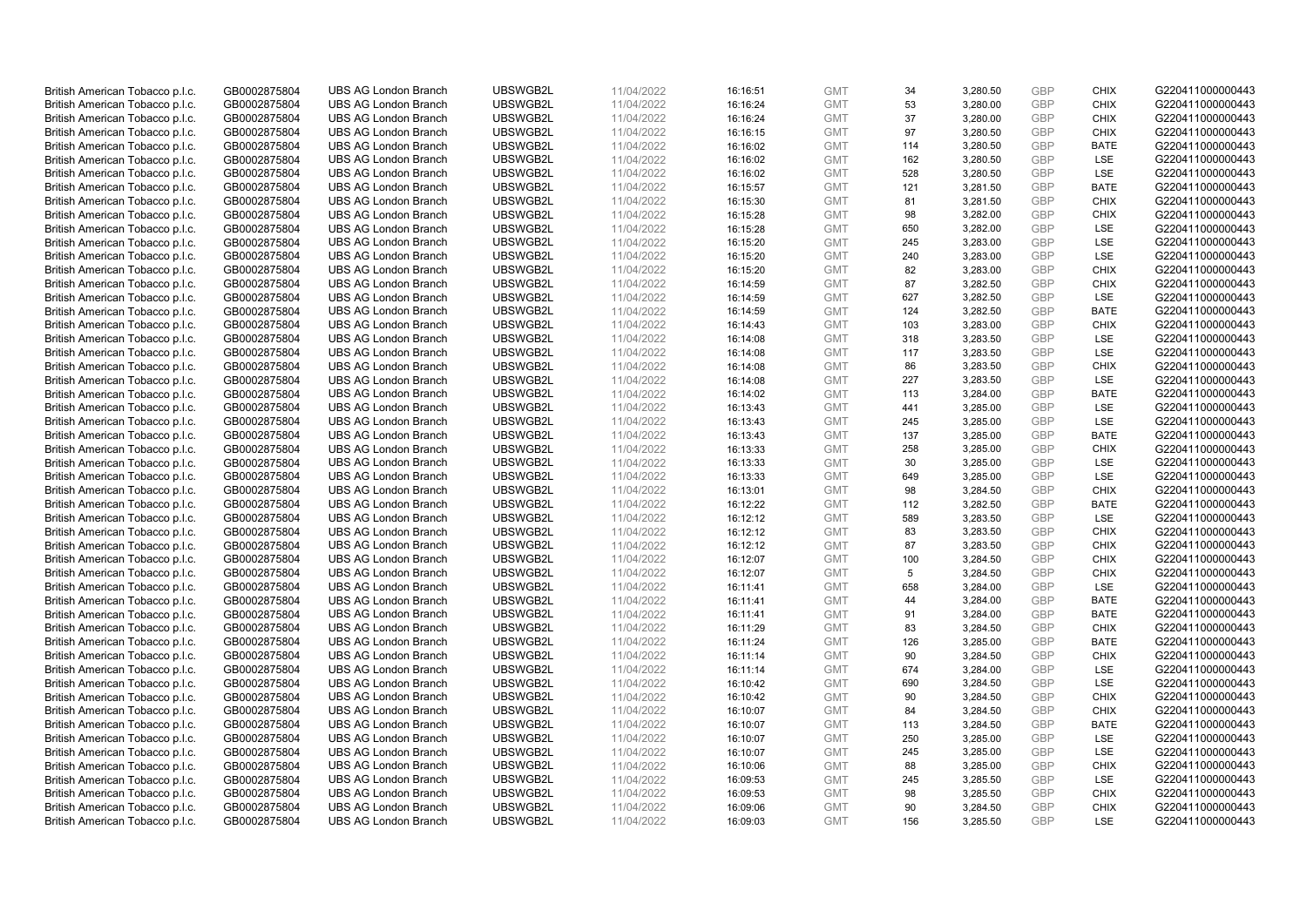| British American Tobacco p.l.c. | GB0002875804 | <b>UBS AG London Branch</b>                                | UBSWGB2L | 11/04/2022 | 16:09:03 | <b>GMT</b> | 60             | 3,285.50 | <b>GBP</b> | <b>LSE</b>  | G220411000000443 |
|---------------------------------|--------------|------------------------------------------------------------|----------|------------|----------|------------|----------------|----------|------------|-------------|------------------|
|                                 | GB0002875804 | <b>UBS AG London Branch</b>                                | UBSWGB2L | 11/04/2022 |          | <b>GMT</b> | 325            | 3,285.50 | <b>GBP</b> | LSE         | G220411000000443 |
| British American Tobacco p.l.c. |              |                                                            |          |            | 16:09:03 |            |                |          |            |             |                  |
| British American Tobacco p.l.c. | GB0002875804 | <b>UBS AG London Branch</b>                                | UBSWGB2L | 11/04/2022 | 16:09:03 | <b>GMT</b> | 66             | 3,285.50 | <b>GBP</b> | LSE         | G220411000000443 |
| British American Tobacco p.l.c. | GB0002875804 | <b>UBS AG London Branch</b>                                | UBSWGB2L | 11/04/2022 | 16:08:57 | <b>GMT</b> | 44             | 3,286.50 | <b>GBP</b> | <b>BATE</b> | G220411000000443 |
| British American Tobacco p.l.c. | GB0002875804 | <b>UBS AG London Branch</b>                                | UBSWGB2L | 11/04/2022 | 16:08:57 | <b>GMT</b> | 551            | 3,286.50 | <b>GBP</b> | LSE         | G220411000000443 |
| British American Tobacco p.l.c. | GB0002875804 | <b>UBS AG London Branch</b>                                | UBSWGB2L | 11/04/2022 | 16:08:57 | <b>GMT</b> | 142            | 3,286.50 | <b>GBP</b> | <b>LSE</b>  | G220411000000443 |
| British American Tobacco p.l.c. | GB0002875804 | <b>UBS AG London Branch</b>                                | UBSWGB2L | 11/04/2022 | 16:08:57 | <b>GMT</b> | 46             | 3,286.50 | <b>GBP</b> | <b>BATE</b> | G220411000000443 |
| British American Tobacco p.l.c. | GB0002875804 | <b>UBS AG London Branch</b>                                | UBSWGB2L | 11/04/2022 | 16:08:57 | <b>GMT</b> | 10             | 3,286.50 | <b>GBP</b> | <b>BATE</b> | G220411000000443 |
| British American Tobacco p.l.c. | GB0002875804 | <b>UBS AG London Branch</b>                                | UBSWGB2L | 11/04/2022 | 16:08:57 | <b>GMT</b> | 228            | 3,286.50 | <b>GBP</b> | <b>CHIX</b> | G220411000000443 |
| British American Tobacco p.l.c. | GB0002875804 | <b>UBS AG London Branch</b>                                | UBSWGB2L | 11/04/2022 | 16:08:57 | <b>GMT</b> | 688            | 3,286.50 | <b>GBP</b> | LSE         | G220411000000443 |
| British American Tobacco p.l.c. | GB0002875804 | <b>UBS AG London Branch</b>                                | UBSWGB2L | 11/04/2022 | 16:08:57 | <b>GMT</b> | 42             | 3,286.50 | <b>GBP</b> | <b>BATE</b> | G220411000000443 |
| British American Tobacco p.l.c. | GB0002875804 | <b>UBS AG London Branch</b>                                | UBSWGB2L | 11/04/2022 | 16:08:57 | <b>GMT</b> | 82             | 3,286.50 | <b>GBP</b> | <b>BATE</b> | G220411000000443 |
| British American Tobacco p.l.c. | GB0002875804 | <b>UBS AG London Branch</b>                                | UBSWGB2L | 11/04/2022 | 16:08:30 | <b>GMT</b> | 94             | 3,287.00 | <b>GBP</b> | <b>CHIX</b> | G220411000000443 |
| British American Tobacco p.l.c. | GB0002875804 | <b>UBS AG London Branch</b>                                | UBSWGB2L | 11/04/2022 | 16:08:07 | <b>GMT</b> | 99             | 3,286.00 | <b>GBP</b> | <b>CHIX</b> | G220411000000443 |
| British American Tobacco p.l.c. | GB0002875804 | <b>UBS AG London Branch</b>                                | UBSWGB2L | 11/04/2022 | 16:07:59 | <b>GMT</b> | 25             | 3,285.50 | <b>GBP</b> | <b>BATE</b> | G220411000000443 |
| British American Tobacco p.l.c. | GB0002875804 | <b>UBS AG London Branch</b>                                | UBSWGB2L | 11/04/2022 | 16:07:54 | <b>GMT</b> | 78             | 3,285.50 | <b>GBP</b> | <b>BATE</b> | G220411000000443 |
| British American Tobacco p.l.c. | GB0002875804 | <b>UBS AG London Branch</b>                                | UBSWGB2L | 11/04/2022 | 16:07:54 | <b>GMT</b> | 512            | 3,286.00 | <b>GBP</b> | LSE         | G220411000000443 |
| British American Tobacco p.l.c. | GB0002875804 | <b>UBS AG London Branch</b>                                | UBSWGB2L | 11/04/2022 | 16:07:54 | <b>GMT</b> | 75             | 3,286.00 | <b>GBP</b> | LSE         | G220411000000443 |
|                                 |              | <b>UBS AG London Branch</b>                                | UBSWGB2L |            |          |            | 99             |          |            | <b>CHIX</b> |                  |
| British American Tobacco p.l.c. | GB0002875804 |                                                            |          | 11/04/2022 | 16:07:22 | <b>GMT</b> |                | 3,285.00 | <b>GBP</b> |             | G220411000000443 |
| British American Tobacco p.l.c. | GB0002875804 | <b>UBS AG London Branch</b>                                | UBSWGB2L | 11/04/2022 | 16:07:22 | <b>GMT</b> | 684            | 3,285.50 | <b>GBP</b> | LSE         | G220411000000443 |
| British American Tobacco p.l.c. | GB0002875804 | <b>UBS AG London Branch</b>                                | UBSWGB2L | 11/04/2022 | 16:07:10 | <b>GMT</b> | 156            | 3,286.50 | <b>GBP</b> | <b>CHIX</b> | G220411000000443 |
| British American Tobacco p.l.c. | GB0002875804 | <b>UBS AG London Branch</b>                                | UBSWGB2L | 11/04/2022 | 16:06:53 | <b>GMT</b> | 110            | 3,285.50 | <b>GBP</b> | <b>CHIX</b> | G220411000000443 |
| British American Tobacco p.l.c. | GB0002875804 | <b>UBS AG London Branch</b>                                | UBSWGB2L | 11/04/2022 | 16:06:53 | <b>GMT</b> | 152            | 3,285.50 | <b>GBP</b> | LSE         | G220411000000443 |
| British American Tobacco p.l.c. | GB0002875804 | <b>UBS AG London Branch</b>                                | UBSWGB2L | 11/04/2022 | 16:06:53 | <b>GMT</b> | 167            | 3,285.50 | <b>GBP</b> | <b>LSE</b>  | G220411000000443 |
| British American Tobacco p.l.c. | GB0002875804 | <b>UBS AG London Branch</b>                                | UBSWGB2L | 11/04/2022 | 16:06:53 | <b>GMT</b> | 245            | 3,285.50 | <b>GBP</b> | LSE         | G220411000000443 |
| British American Tobacco p.l.c. | GB0002875804 | <b>UBS AG London Branch</b>                                | UBSWGB2L | 11/04/2022 | 16:06:53 | <b>GMT</b> | 123            | 3,285.50 | <b>GBP</b> | <b>BATE</b> | G220411000000443 |
| British American Tobacco p.l.c. | GB0002875804 | <b>UBS AG London Branch</b>                                | UBSWGB2L | 11/04/2022 | 16:06:53 | <b>GMT</b> | 583            | 3,285.50 | <b>GBP</b> | <b>LSE</b>  | G220411000000443 |
| British American Tobacco p.l.c. | GB0002875804 | <b>UBS AG London Branch</b>                                | UBSWGB2L | 11/04/2022 | 16:06:05 | <b>GMT</b> | 129            | 3,286.00 | <b>GBP</b> | <b>CHIX</b> | G220411000000443 |
| British American Tobacco p.l.c. | GB0002875804 | <b>UBS AG London Branch</b>                                | UBSWGB2L | 11/04/2022 | 16:06:02 | <b>GMT</b> | 690            | 3,286.50 | <b>GBP</b> | <b>LSE</b>  | G220411000000443 |
| British American Tobacco p.l.c. | GB0002875804 | <b>UBS AG London Branch</b>                                | UBSWGB2L | 11/04/2022 | 16:06:02 | <b>GMT</b> | 111            | 3,286.50 | <b>GBP</b> | <b>BATE</b> | G220411000000443 |
| British American Tobacco p.l.c. | GB0002875804 | <b>UBS AG London Branch</b>                                | UBSWGB2L | 11/04/2022 | 16:06:02 | <b>GMT</b> | 210            | 3,287.00 | <b>GBP</b> | <b>BATE</b> | G220411000000443 |
| British American Tobacco p.l.c. | GB0002875804 | <b>UBS AG London Branch</b>                                | UBSWGB2L | 11/04/2022 | 16:06:02 | <b>GMT</b> | 245            | 3,287.00 | <b>GBP</b> | <b>LSE</b>  | G220411000000443 |
| British American Tobacco p.l.c. | GB0002875804 | <b>UBS AG London Branch</b>                                | UBSWGB2L | 11/04/2022 | 16:06:02 | <b>GMT</b> | 602            | 3,287.00 | <b>GBP</b> | LSE         | G220411000000443 |
| British American Tobacco p.l.c. | GB0002875804 | <b>UBS AG London Branch</b>                                | UBSWGB2L | 11/04/2022 | 16:05:33 | <b>GMT</b> | 245            | 3,287.50 | <b>GBP</b> | LSE         | G220411000000443 |
| British American Tobacco p.l.c. | GB0002875804 | <b>UBS AG London Branch</b>                                | UBSWGB2L | 11/04/2022 | 16:05:33 | <b>GMT</b> | $\overline{7}$ | 3,287.50 | <b>GBP</b> | <b>CHIX</b> | G220411000000443 |
| British American Tobacco p.l.c. | GB0002875804 | <b>UBS AG London Branch</b>                                | UBSWGB2L | 11/04/2022 | 16:05:33 | <b>GMT</b> | 180            | 3,287.50 | <b>GBP</b> | <b>CHIX</b> | G220411000000443 |
| British American Tobacco p.l.c. | GB0002875804 | <b>UBS AG London Branch</b>                                | UBSWGB2L | 11/04/2022 | 16:05:07 | <b>GMT</b> | 735            | 3,287.00 | <b>GBP</b> | LSE         | G220411000000443 |
| British American Tobacco p.l.c. | GB0002875804 | <b>UBS AG London Branch</b>                                | UBSWGB2L | 11/04/2022 | 16:05:07 | <b>GMT</b> | 90             | 3,287.00 | <b>GBP</b> | <b>CHIX</b> | G220411000000443 |
| British American Tobacco p.l.c. | GB0002875804 | <b>UBS AG London Branch</b>                                | UBSWGB2L | 11/04/2022 | 16:05:02 | <b>GMT</b> | 88             | 3,287.50 | <b>GBP</b> | <b>CHIX</b> | G220411000000443 |
| British American Tobacco p.l.c. | GB0002875804 | <b>UBS AG London Branch</b>                                | UBSWGB2L | 11/04/2022 | 16:05:02 | <b>GMT</b> | 97             | 3,287.50 | <b>GBP</b> | <b>CHIX</b> | G220411000000443 |
| British American Tobacco p.l.c. | GB0002875804 | <b>UBS AG London Branch</b>                                | UBSWGB2L | 11/04/2022 | 16:05:02 | <b>GMT</b> | 74             | 3,287.50 | <b>GBP</b> | <b>BATE</b> | G220411000000443 |
| British American Tobacco p.l.c. | GB0002875804 | <b>UBS AG London Branch</b>                                | UBSWGB2L | 11/04/2022 | 16:05:02 | <b>GMT</b> | 626            | 3,287.50 | <b>GBP</b> | <b>LSE</b>  | G220411000000443 |
| British American Tobacco p.l.c. | GB0002875804 | <b>UBS AG London Branch</b>                                | UBSWGB2L | 11/04/2022 | 16:05:02 | <b>GMT</b> | 46             | 3,287.50 | <b>GBP</b> | <b>BATE</b> | G220411000000443 |
| British American Tobacco p.l.c. | GB0002875804 | <b>UBS AG London Branch</b>                                | UBSWGB2L | 11/04/2022 | 16:05:02 | <b>GMT</b> | 1065           | 3,287.50 | <b>GBP</b> | LSE         | G220411000000443 |
| British American Tobacco p.l.c. | GB0002875804 | UBS AG London Branch                                       | UBSWGB2L | 11/04/2022 | 16:04:41 | <b>GMT</b> | 5              | 3,287.50 | <b>GBP</b> | <b>CHIX</b> | G220411000000443 |
| British American Tobacco p.l.c. | GB0002875804 | <b>UBS AG London Branch</b>                                | UBSWGB2L | 11/04/2022 | 16:04:33 | <b>GMT</b> | 97             | 3,287.00 | <b>GBP</b> | <b>CHIX</b> | G220411000000443 |
| British American Tobacco p.l.c. | GB0002875804 | <b>UBS AG London Branch</b>                                | UBSWGB2L | 11/04/2022 | 16:03:59 | <b>GMT</b> | 30             | 3,286.00 | <b>GBP</b> | <b>CHIX</b> | G220411000000443 |
| British American Tobacco p.l.c. | GB0002875804 | <b>UBS AG London Branch</b>                                | UBSWGB2L | 11/04/2022 | 16:03:59 | <b>GMT</b> | 31             | 3,286.00 | <b>GBP</b> | <b>CHIX</b> | G220411000000443 |
| British American Tobacco p.l.c. | GB0002875804 | <b>UBS AG London Branch</b>                                | UBSWGB2L | 11/04/2022 | 16:03:49 | <b>GMT</b> | 99             | 3,286.00 | <b>GBP</b> | <b>CHIX</b> | G220411000000443 |
| British American Tobacco p.l.c. | GB0002875804 | <b>UBS AG London Branch</b>                                | UBSWGB2L | 11/04/2022 | 16:03:30 | <b>GMT</b> | 142            | 3,285.50 | <b>GBP</b> | <b>CHIX</b> | G220411000000443 |
|                                 |              |                                                            | UBSWGB2L |            |          |            | 368            |          | <b>GBP</b> | LSE         |                  |
| British American Tobacco p.l.c. | GB0002875804 | <b>UBS AG London Branch</b><br><b>UBS AG London Branch</b> | UBSWGB2L | 11/04/2022 | 16:02:59 | <b>GMT</b> |                | 3,286.00 |            |             | G220411000000443 |
| British American Tobacco p.l.c. | GB0002875804 |                                                            |          | 11/04/2022 | 16:02:59 | <b>GMT</b> | 245            | 3,286.00 | <b>GBP</b> | LSE         | G220411000000443 |
| British American Tobacco p.l.c. | GB0002875804 | <b>UBS AG London Branch</b>                                | UBSWGB2L | 11/04/2022 | 16:02:59 | <b>GMT</b> | 100            | 3,286.00 | <b>GBP</b> | <b>BATE</b> | G220411000000443 |
| British American Tobacco p.l.c. | GB0002875804 | <b>UBS AG London Branch</b>                                | UBSWGB2L | 11/04/2022 | 16:02:59 | <b>GMT</b> | 95             | 3,286.00 | GBP        | <b>CHIX</b> | G220411000000443 |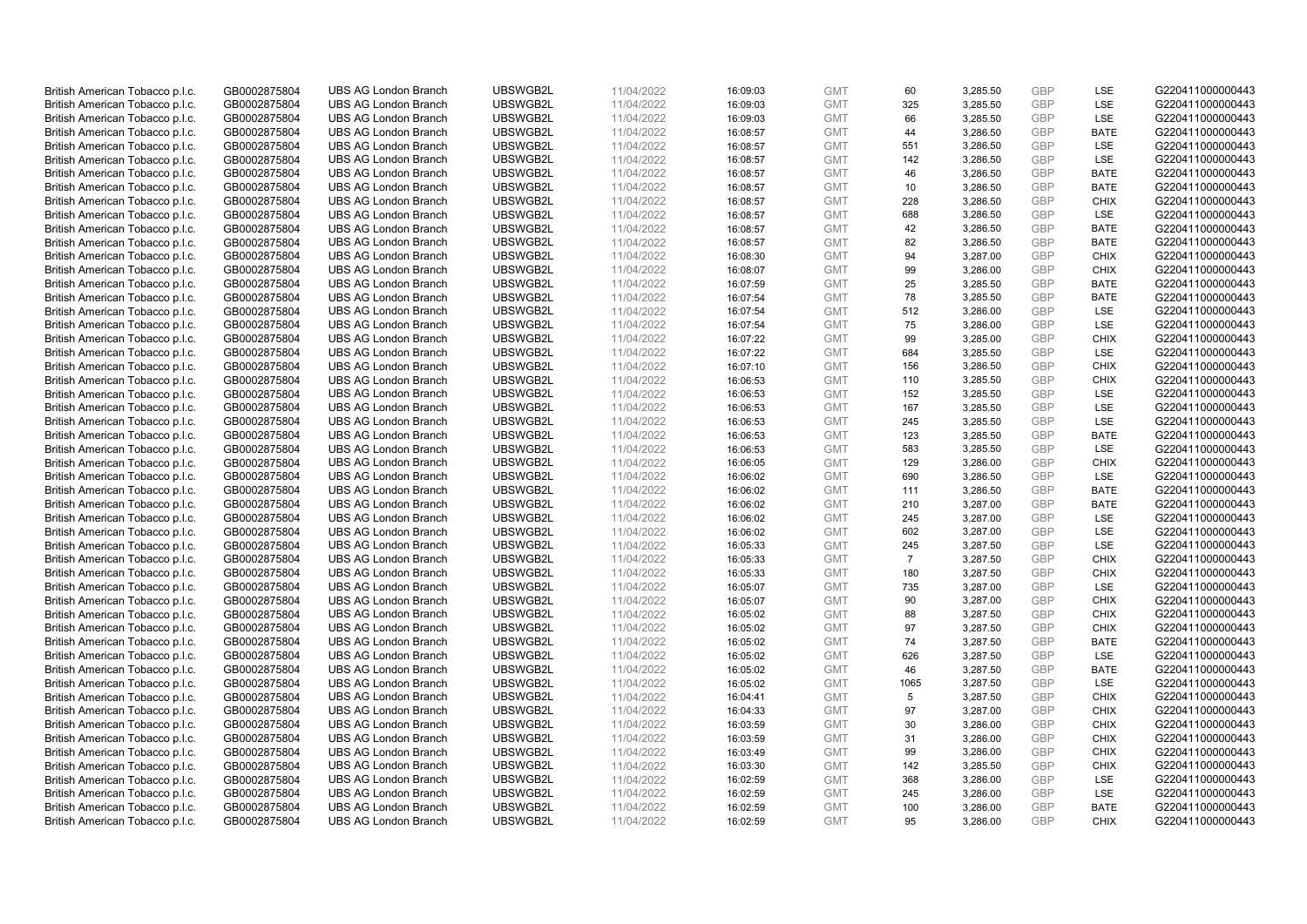| British American Tobacco p.l.c. | GB0002875804 | <b>UBS AG London Branch</b> | UBSWGB2L | 11/04/2022 | 16:02:59 | <b>GMT</b> | 95             | 3,286.00 | <b>GBP</b>               | <b>BATE</b> | G220411000000443 |
|---------------------------------|--------------|-----------------------------|----------|------------|----------|------------|----------------|----------|--------------------------|-------------|------------------|
|                                 | GB0002875804 | <b>UBS AG London Branch</b> | UBSWGB2L | 11/04/2022 |          | <b>GMT</b> | 9              | 3,286.00 | <b>GBP</b>               | <b>BATE</b> | G220411000000443 |
| British American Tobacco p.l.c. |              |                             |          |            | 16:02:59 |            |                |          |                          |             |                  |
| British American Tobacco p.l.c. | GB0002875804 | <b>UBS AG London Branch</b> | UBSWGB2L | 11/04/2022 | 16:02:59 | <b>GMT</b> | 124            | 3,286.00 | <b>GBP</b>               | <b>BATE</b> | G220411000000443 |
| British American Tobacco p.l.c. | GB0002875804 | <b>UBS AG London Branch</b> | UBSWGB2L | 11/04/2022 | 16:02:59 | <b>GMT</b> | 674            | 3,286.00 | <b>GBP</b>               | LSE         | G220411000000443 |
| British American Tobacco p.l.c. | GB0002875804 | <b>UBS AG London Branch</b> | UBSWGB2L | 11/04/2022 | 16:02:22 | <b>GMT</b> | 692            | 3,286.50 | <b>GBP</b>               | LSE         | G220411000000443 |
| British American Tobacco p.l.c. | GB0002875804 | <b>UBS AG London Branch</b> | UBSWGB2L | 11/04/2022 | 16:02:22 | <b>GMT</b> | 101            | 3,286.50 | <b>GBP</b>               | <b>CHIX</b> | G220411000000443 |
| British American Tobacco p.l.c. | GB0002875804 | <b>UBS AG London Branch</b> | UBSWGB2L | 11/04/2022 | 16:02:13 | <b>GMT</b> | 245            | 3,287.00 | <b>GBP</b>               | LSE         | G220411000000443 |
| British American Tobacco p.l.c. | GB0002875804 | <b>UBS AG London Branch</b> | UBSWGB2L | 11/04/2022 | 16:02:13 | <b>GMT</b> | 80             | 3,287.00 | <b>GBP</b>               | <b>CHIX</b> | G220411000000443 |
| British American Tobacco p.l.c. | GB0002875804 | <b>UBS AG London Branch</b> | UBSWGB2L | 11/04/2022 | 16:02:13 | <b>GMT</b> | 250            | 3,287.50 | <b>GBP</b>               | LSE         | G220411000000443 |
| British American Tobacco p.l.c. | GB0002875804 | <b>UBS AG London Branch</b> | UBSWGB2L | 11/04/2022 | 16:02:13 | <b>GMT</b> | 245            | 3,287.50 | <b>GBP</b>               | LSE         | G220411000000443 |
| British American Tobacco p.l.c. | GB0002875804 | <b>UBS AG London Branch</b> | UBSWGB2L | 11/04/2022 | 16:02:04 | <b>GMT</b> | 9              | 3,287.50 | <b>GBP</b>               | <b>CHIX</b> | G220411000000443 |
| British American Tobacco p.l.c. | GB0002875804 | <b>UBS AG London Branch</b> | UBSWGB2L | 11/04/2022 | 16:01:55 | <b>GMT</b> | 108            | 3,287.50 | <b>GBP</b>               | <b>CHIX</b> | G220411000000443 |
| British American Tobacco p.l.c. | GB0002875804 | <b>UBS AG London Branch</b> | UBSWGB2L | 11/04/2022 | 16:01:46 | <b>GMT</b> | 602            | 3,287.00 | <b>GBP</b>               | LSE         | G220411000000443 |
| British American Tobacco p.l.c. | GB0002875804 | <b>UBS AG London Branch</b> | UBSWGB2L | 11/04/2022 | 16:01:42 | <b>GMT</b> | 84             | 3,287.50 | <b>GBP</b>               | <b>CHIX</b> | G220411000000443 |
| British American Tobacco p.l.c. | GB0002875804 | <b>UBS AG London Branch</b> | UBSWGB2L | 11/04/2022 | 16:01:16 | <b>GMT</b> | 109            | 3,285.00 | <b>GBP</b>               | <b>BATE</b> | G220411000000443 |
| British American Tobacco p.l.c. | GB0002875804 | <b>UBS AG London Branch</b> | UBSWGB2L | 11/04/2022 | 16:01:16 | <b>GMT</b> | 406            | 3,285.00 | <b>GBP</b>               | LSE         | G220411000000443 |
| British American Tobacco p.l.c. | GB0002875804 | <b>UBS AG London Branch</b> | UBSWGB2L | 11/04/2022 | 16:01:16 | <b>GMT</b> | 272            | 3,285.00 | <b>GBP</b>               | LSE         | G220411000000443 |
| British American Tobacco p.l.c. | GB0002875804 | <b>UBS AG London Branch</b> | UBSWGB2L | 11/04/2022 | 16:00:59 | <b>GMT</b> | 773            | 3,285.50 | <b>GBP</b>               | LSE         | G220411000000443 |
|                                 |              | <b>UBS AG London Branch</b> | UBSWGB2L |            |          |            | 111            |          |                          | <b>CHIX</b> |                  |
| British American Tobacco p.l.c. | GB0002875804 |                             |          | 11/04/2022 | 16:00:48 | <b>GMT</b> |                | 3,286.00 | <b>GBP</b>               |             | G220411000000443 |
| British American Tobacco p.l.c. | GB0002875804 | <b>UBS AG London Branch</b> | UBSWGB2L | 11/04/2022 | 16:00:48 | <b>GMT</b> | 8              | 3,286.00 | <b>GBP</b>               | <b>CHIX</b> | G220411000000443 |
| British American Tobacco p.l.c. | GB0002875804 | <b>UBS AG London Branch</b> | UBSWGB2L | 11/04/2022 | 16:00:46 | <b>GMT</b> | 5              | 3,286.00 | <b>GBP</b>               | <b>CHIX</b> | G220411000000443 |
| British American Tobacco p.l.c. | GB0002875804 | <b>UBS AG London Branch</b> | UBSWGB2L | 11/04/2022 | 16:00:46 | <b>GMT</b> | $\overline{7}$ | 3,286.00 | <b>GBP</b>               | <b>CHIX</b> | G220411000000443 |
| British American Tobacco p.l.c. | GB0002875804 | <b>UBS AG London Branch</b> | UBSWGB2L | 11/04/2022 | 16:00:46 | <b>GMT</b> | 9              | 3,286.00 | <b>GBP</b>               | <b>CHIX</b> | G220411000000443 |
| British American Tobacco p.l.c. | GB0002875804 | <b>UBS AG London Branch</b> | UBSWGB2L | 11/04/2022 | 16:00:46 | <b>GMT</b> | 69             | 3,286.00 | <b>GBP</b>               | <b>CHIX</b> | G220411000000443 |
| British American Tobacco p.l.c. | GB0002875804 | <b>UBS AG London Branch</b> | UBSWGB2L | 11/04/2022 | 16:00:46 | <b>GMT</b> | 64             | 3,286.00 | <b>GBP</b>               | <b>CHIX</b> | G220411000000443 |
| British American Tobacco p.l.c. | GB0002875804 | <b>UBS AG London Branch</b> | UBSWGB2L | 11/04/2022 | 16:00:46 | <b>GMT</b> | $\overline{7}$ | 3,286.00 | <b>GBP</b>               | <b>CHIX</b> | G220411000000443 |
| British American Tobacco p.l.c. | GB0002875804 | <b>UBS AG London Branch</b> | UBSWGB2L | 11/04/2022 | 16:00:05 | <b>GMT</b> | 121            | 3,284.00 | <b>GBP</b>               | <b>BATE</b> | G220411000000443 |
| British American Tobacco p.l.c. | GB0002875804 | <b>UBS AG London Branch</b> | UBSWGB2L | 11/04/2022 | 15:59:56 | <b>GMT</b> | 36             | 3,285.00 | <b>GBP</b>               | <b>CHIX</b> | G220411000000443 |
| British American Tobacco p.l.c. | GB0002875804 | <b>UBS AG London Branch</b> | UBSWGB2L | 11/04/2022 | 15:59:56 | <b>GMT</b> | 61             | 3,285.00 | <b>GBP</b>               | <b>CHIX</b> | G220411000000443 |
| British American Tobacco p.l.c. | GB0002875804 | <b>UBS AG London Branch</b> | UBSWGB2L | 11/04/2022 | 15:59:56 | <b>GMT</b> | 111            | 3,285.00 | <b>GBP</b>               | <b>BATE</b> | G220411000000443 |
| British American Tobacco p.l.c. | GB0002875804 | <b>UBS AG London Branch</b> | UBSWGB2L | 11/04/2022 | 15:59:54 | <b>GMT</b> | 662            | 3,285.50 | <b>GBP</b>               | LSE         | G220411000000443 |
| British American Tobacco p.l.c. | GB0002875804 | <b>UBS AG London Branch</b> | UBSWGB2L | 11/04/2022 | 15:59:50 | <b>GMT</b> | 96             | 3,286.00 | <b>GBP</b>               | <b>CHIX</b> | G220411000000443 |
| British American Tobacco p.l.c. | GB0002875804 | <b>UBS AG London Branch</b> | UBSWGB2L | 11/04/2022 | 15:59:08 | <b>GMT</b> | 691            | 3,285.50 | <b>GBP</b>               | LSE         | G220411000000443 |
| British American Tobacco p.l.c. | GB0002875804 | <b>UBS AG London Branch</b> | UBSWGB2L | 11/04/2022 | 15:59:06 | <b>GMT</b> | $\overline{1}$ | 3,286.00 | <b>GBP</b>               | <b>BATE</b> | G220411000000443 |
| British American Tobacco p.l.c. | GB0002875804 | <b>UBS AG London Branch</b> | UBSWGB2L | 11/04/2022 | 15:59:06 | <b>GMT</b> | 397            | 3,286.00 | <b>GBP</b>               | LSE         | G220411000000443 |
| British American Tobacco p.l.c. | GB0002875804 | <b>UBS AG London Branch</b> | UBSWGB2L | 11/04/2022 | 15:59:06 | <b>GMT</b> | 128            | 3,286.00 | <b>GBP</b>               | <b>BATE</b> | G220411000000443 |
| British American Tobacco p.l.c. | GB0002875804 | <b>UBS AG London Branch</b> | UBSWGB2L | 11/04/2022 | 15:59:06 | <b>GMT</b> | 16             | 3,286.00 | <b>GBP</b>               | <b>BATE</b> | G220411000000443 |
| British American Tobacco p.l.c. | GB0002875804 | <b>UBS AG London Branch</b> | UBSWGB2L | 11/04/2022 | 15:59:06 | <b>GMT</b> | 80             | 3,286.00 | <b>GBP</b>               | <b>CHIX</b> | G220411000000443 |
| British American Tobacco p.l.c. | GB0002875804 | <b>UBS AG London Branch</b> | UBSWGB2L | 11/04/2022 | 15:59:06 | <b>GMT</b> | 88             | 3,286.00 | <b>GBP</b>               | <b>CHIX</b> | G220411000000443 |
| British American Tobacco p.l.c. | GB0002875804 | <b>UBS AG London Branch</b> | UBSWGB2L | 11/04/2022 | 15:59:06 | <b>GMT</b> | 16             | 3,286.50 | <b>GBP</b>               | <b>BATE</b> | G220411000000443 |
| British American Tobacco p.l.c. | GB0002875804 | <b>UBS AG London Branch</b> | UBSWGB2L | 11/04/2022 | 15:59:06 | <b>GMT</b> | 185            | 3,286.00 | <b>GBP</b>               | LSE         | G220411000000443 |
|                                 |              |                             | UBSWGB2L |            |          |            |                |          |                          | LSE         |                  |
| British American Tobacco p.l.c. | GB0002875804 | <b>UBS AG London Branch</b> |          | 11/04/2022 | 15:59:06 | <b>GMT</b> | 209            | 3,286.00 | <b>GBP</b><br><b>GBP</b> |             | G220411000000443 |
| British American Tobacco p.l.c. | GB0002875804 | <b>UBS AG London Branch</b> | UBSWGB2L | 11/04/2022 | 15:59:06 | <b>GMT</b> | 187            | 3,286.50 |                          | <b>CHIX</b> | G220411000000443 |
| British American Tobacco p.l.c. | GB0002875804 | <b>UBS AG London Branch</b> | UBSWGB2L | 11/04/2022 | 15:59:06 | <b>GMT</b> | 684            | 3,286.50 | <b>GBP</b>               | LSE         | G220411000000443 |
| British American Tobacco p.l.c. | GB0002875804 | UBS AG London Branch        | UBSWGB2L | 11/04/2022 | 15:59:06 | <b>GMT</b> | 646            | 3,286.50 | <b>GBP</b>               | LSE         | G220411000000443 |
| British American Tobacco p.l.c. | GB0002875804 | <b>UBS AG London Branch</b> | UBSWGB2L | 11/04/2022 | 15:59:06 | <b>GMT</b> | 28             | 3,286.50 | <b>GBP</b>               | LSE         | G220411000000443 |
| British American Tobacco p.l.c. | GB0002875804 | <b>UBS AG London Branch</b> | UBSWGB2L | 11/04/2022 | 15:59:06 | <b>GMT</b> | 157            | 3,286.50 | <b>GBP</b>               | <b>BATE</b> | G220411000000443 |
| British American Tobacco p.l.c. | GB0002875804 | <b>UBS AG London Branch</b> | UBSWGB2L | 11/04/2022 | 15:58:28 | <b>GMT</b> | 336            | 3,287.00 | <b>GBP</b>               | <b>CHIX</b> | G220411000000443 |
| British American Tobacco p.l.c. | GB0002875804 | <b>UBS AG London Branch</b> | UBSWGB2L | 11/04/2022 | 15:58:02 | <b>GMT</b> | 186            | 3,286.00 | <b>GBP</b>               | LSE         | G220411000000443 |
| British American Tobacco p.l.c. | GB0002875804 | <b>UBS AG London Branch</b> | UBSWGB2L | 11/04/2022 | 15:57:56 | <b>GMT</b> | 245            | 3,286.50 | <b>GBP</b>               | LSE         | G220411000000443 |
| British American Tobacco p.l.c. | GB0002875804 | <b>UBS AG London Branch</b> | UBSWGB2L | 11/04/2022 | 15:57:56 | <b>GMT</b> | 763            | 3,286.50 | <b>GBP</b>               | LSE         | G220411000000443 |
| British American Tobacco p.l.c. | GB0002875804 | <b>UBS AG London Branch</b> | UBSWGB2L | 11/04/2022 | 15:57:56 | <b>GMT</b> | 72             | 3,286.50 | <b>GBP</b>               | LSE         | G220411000000443 |
| British American Tobacco p.l.c. | GB0002875804 | <b>UBS AG London Branch</b> | UBSWGB2L | 11/04/2022 | 15:57:56 | <b>GMT</b> | 141            | 3,286.50 | <b>GBP</b>               | <b>BATE</b> | G220411000000443 |
| British American Tobacco p.l.c. | GB0002875804 | <b>UBS AG London Branch</b> | UBSWGB2L | 11/04/2022 | 15:57:12 | <b>GMT</b> | 53             | 3,286.00 | GBP                      | <b>CHIX</b> | G220411000000443 |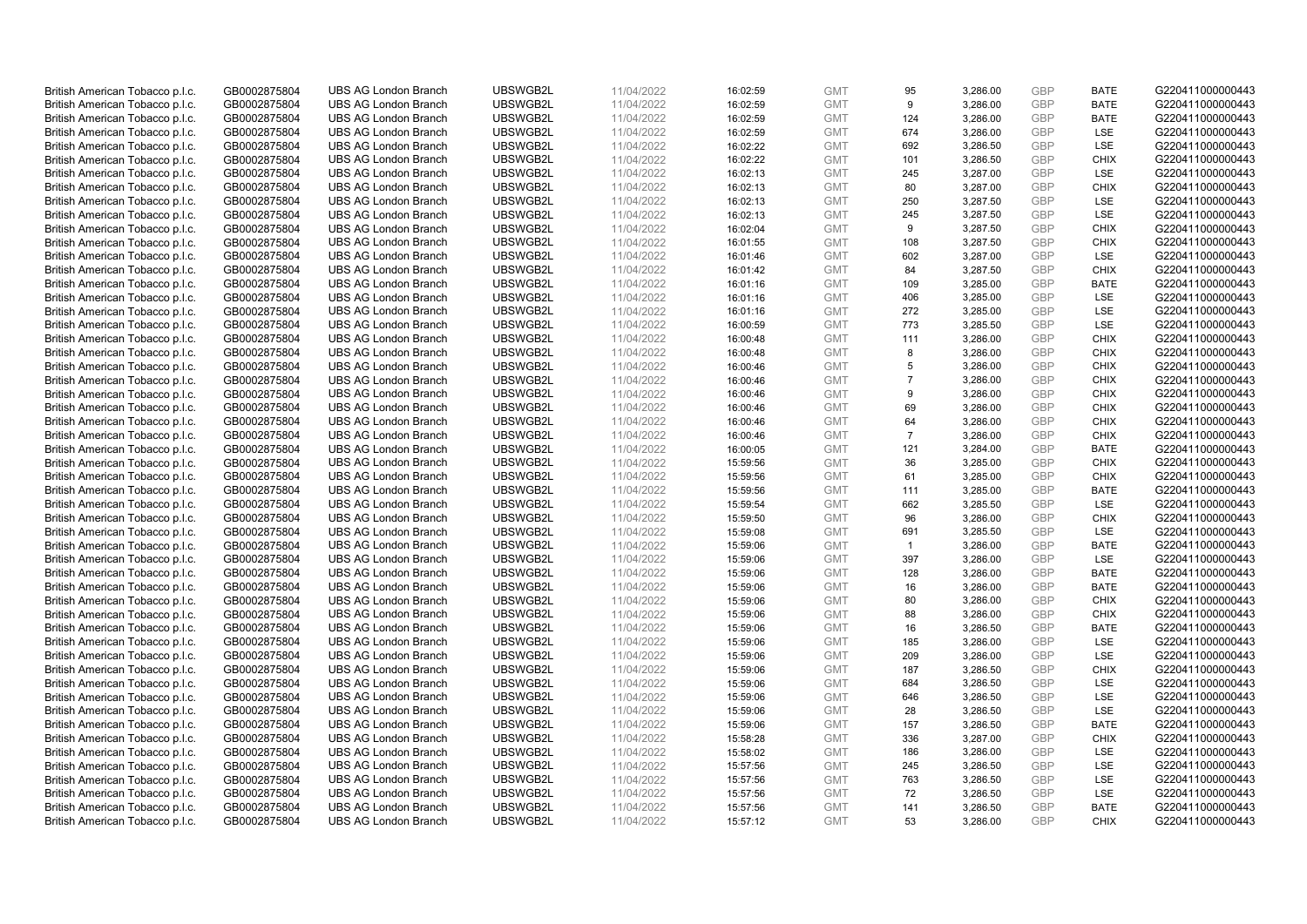| British American Tobacco p.l.c. | GB0002875804 | <b>UBS AG London Branch</b> | UBSWGB2L | 11/04/2022 | 15:57:12 | <b>GMT</b> | 37  | 3,286.00 | <b>GBP</b> | <b>CHIX</b> | G220411000000443 |
|---------------------------------|--------------|-----------------------------|----------|------------|----------|------------|-----|----------|------------|-------------|------------------|
|                                 | GB0002875804 | <b>UBS AG London Branch</b> | UBSWGB2L | 11/04/2022 |          | <b>GMT</b> | 5   | 3,286.00 | <b>GBP</b> | <b>CHIX</b> | G220411000000443 |
| British American Tobacco p.l.c. |              |                             |          |            | 15:57:12 |            |     |          |            |             |                  |
| British American Tobacco p.l.c. | GB0002875804 | <b>UBS AG London Branch</b> | UBSWGB2L | 11/04/2022 | 15:57:01 | <b>GMT</b> | 146 | 3,285.50 | <b>GBP</b> | <b>CHIX</b> | G220411000000443 |
| British American Tobacco p.l.c. | GB0002875804 | <b>UBS AG London Branch</b> | UBSWGB2L | 11/04/2022 | 15:56:44 | <b>GMT</b> | 568 | 3,285.50 | <b>GBP</b> | LSE         | G220411000000443 |
| British American Tobacco p.l.c. | GB0002875804 | <b>UBS AG London Branch</b> | UBSWGB2L | 11/04/2022 | 15:56:17 | <b>GMT</b> | 143 | 3,284.50 | <b>GBP</b> | <b>CHIX</b> | G220411000000443 |
| British American Tobacco p.l.c. | GB0002875804 | <b>UBS AG London Branch</b> | UBSWGB2L | 11/04/2022 | 15:56:17 | <b>GMT</b> | 115 | 3,284.50 | <b>GBP</b> | BATE        | G220411000000443 |
| British American Tobacco p.l.c. | GB0002875804 | <b>UBS AG London Branch</b> | UBSWGB2L | 11/04/2022 | 15:56:01 | <b>GMT</b> | 99  | 3,285.00 | <b>GBP</b> | <b>CHIX</b> | G220411000000443 |
| British American Tobacco p.l.c. | GB0002875804 | <b>UBS AG London Branch</b> | UBSWGB2L | 11/04/2022 | 15:55:49 | <b>GMT</b> | 637 | 3,285.50 | <b>GBP</b> | LSE         | G220411000000443 |
| British American Tobacco p.l.c. | GB0002875804 | <b>UBS AG London Branch</b> | UBSWGB2L | 11/04/2022 | 15:55:49 | <b>GMT</b> | 103 | 3,285.50 | <b>GBP</b> | <b>BATE</b> | G220411000000443 |
| British American Tobacco p.l.c. | GB0002875804 | <b>UBS AG London Branch</b> | UBSWGB2L | 11/04/2022 | 15:55:44 | <b>GMT</b> | 632 | 3,286.00 | <b>GBP</b> | LSE         | G220411000000443 |
| British American Tobacco p.l.c. | GB0002875804 | <b>UBS AG London Branch</b> | UBSWGB2L | 11/04/2022 | 15:55:04 | <b>GMT</b> | 89  | 3,287.50 | <b>GBP</b> | <b>CHIX</b> | G220411000000443 |
| British American Tobacco p.l.c. | GB0002875804 | <b>UBS AG London Branch</b> | UBSWGB2L | 11/04/2022 | 15:55:04 | <b>GMT</b> | 99  | 3,287.50 | <b>GBP</b> | <b>CHIX</b> | G220411000000443 |
| British American Tobacco p.l.c. | GB0002875804 | <b>UBS AG London Branch</b> | UBSWGB2L | 11/04/2022 | 15:55:04 | <b>GMT</b> | 5   | 3,288.00 | <b>GBP</b> | <b>CHIX</b> | G220411000000443 |
| British American Tobacco p.l.c. | GB0002875804 | <b>UBS AG London Branch</b> | UBSWGB2L | 11/04/2022 | 15:55:04 | <b>GMT</b> | 30  | 3,288.00 | <b>GBP</b> | <b>CHIX</b> | G220411000000443 |
| British American Tobacco p.l.c. | GB0002875804 | <b>UBS AG London Branch</b> | UBSWGB2L | 11/04/2022 |          | <b>GMT</b> | 63  | 3,288.00 | <b>GBP</b> | <b>CHIX</b> | G220411000000443 |
|                                 |              |                             |          |            | 15:55:00 |            |     |          |            |             |                  |
| British American Tobacco p.l.c. | GB0002875804 | <b>UBS AG London Branch</b> | UBSWGB2L | 11/04/2022 | 15:54:59 | <b>GMT</b> | 624 | 3,288.00 | <b>GBP</b> | LSE         | G220411000000443 |
| British American Tobacco p.l.c. | GB0002875804 | <b>UBS AG London Branch</b> | UBSWGB2L | 11/04/2022 | 15:54:59 | <b>GMT</b> | 46  | 3,288.00 | <b>GBP</b> | <b>BATE</b> | G220411000000443 |
| British American Tobacco p.l.c. | GB0002875804 | <b>UBS AG London Branch</b> | UBSWGB2L | 11/04/2022 | 15:54:56 | <b>GMT</b> | 2   | 3,288.00 | <b>GBP</b> | <b>BATE</b> | G220411000000443 |
| British American Tobacco p.l.c. | GB0002875804 | <b>UBS AG London Branch</b> | UBSWGB2L | 11/04/2022 | 15:54:56 | <b>GMT</b> | 54  | 3,288.00 | <b>GBP</b> | <b>BATE</b> | G220411000000443 |
| British American Tobacco p.l.c. | GB0002875804 | <b>UBS AG London Branch</b> | UBSWGB2L | 11/04/2022 | 15:54:31 | <b>GMT</b> | 90  | 3,288.50 | <b>GBP</b> | <b>BATE</b> | G220411000000443 |
| British American Tobacco p.l.c. | GB0002875804 | <b>UBS AG London Branch</b> | UBSWGB2L | 11/04/2022 | 15:54:31 | <b>GMT</b> | 24  | 3,288.50 | <b>GBP</b> | <b>BATE</b> | G220411000000443 |
| British American Tobacco p.l.c. | GB0002875804 | <b>UBS AG London Branch</b> | UBSWGB2L | 11/04/2022 | 15:54:31 | <b>GMT</b> | 123 | 3,289.00 | <b>GBP</b> | LSE         | G220411000000443 |
| British American Tobacco p.l.c. | GB0002875804 | <b>UBS AG London Branch</b> | UBSWGB2L | 11/04/2022 | 15:54:31 | <b>GMT</b> | 530 | 3,289.00 | <b>GBP</b> | LSE         | G220411000000443 |
| British American Tobacco p.l.c. | GB0002875804 | <b>UBS AG London Branch</b> | UBSWGB2L | 11/04/2022 | 15:54:04 | <b>GMT</b> | 27  | 3,290.00 | <b>GBP</b> | <b>CHIX</b> | G220411000000443 |
| British American Tobacco p.l.c. | GB0002875804 | <b>UBS AG London Branch</b> | UBSWGB2L | 11/04/2022 | 15:54:04 | <b>GMT</b> | 122 | 3,290.00 | <b>GBP</b> | <b>CHIX</b> | G220411000000443 |
| British American Tobacco p.l.c. | GB0002875804 | <b>UBS AG London Branch</b> | UBSWGB2L | 11/04/2022 | 15:54:03 | <b>GMT</b> | 132 | 3,290.50 | <b>GBP</b> | <b>BATE</b> | G220411000000443 |
| British American Tobacco p.l.c. | GB0002875804 | <b>UBS AG London Branch</b> | UBSWGB2L | 11/04/2022 | 15:54:03 | <b>GMT</b> | 19  | 3,290.50 | <b>GBP</b> | <b>CHIX</b> | G220411000000443 |
| British American Tobacco p.l.c. | GB0002875804 | <b>UBS AG London Branch</b> | UBSWGB2L | 11/04/2022 | 15:54:03 | <b>GMT</b> | 137 | 3,290.50 | <b>GBP</b> | LSE         | G220411000000443 |
| British American Tobacco p.l.c. | GB0002875804 | <b>UBS AG London Branch</b> | UBSWGB2L | 11/04/2022 | 15:54:03 | <b>GMT</b> | 500 | 3,290.50 | <b>GBP</b> | LSE         | G220411000000443 |
|                                 |              |                             | UBSWGB2L |            |          |            |     |          | <b>GBP</b> |             |                  |
| British American Tobacco p.l.c. | GB0002875804 | <b>UBS AG London Branch</b> |          | 11/04/2022 | 15:53:54 | <b>GMT</b> | 293 | 3,290.50 |            | LSE         | G220411000000443 |
| British American Tobacco p.l.c. | GB0002875804 | <b>UBS AG London Branch</b> | UBSWGB2L | 11/04/2022 | 15:53:54 | <b>GMT</b> | 359 | 3,290.50 | <b>GBP</b> | LSE         | G220411000000443 |
| British American Tobacco p.l.c. | GB0002875804 | <b>UBS AG London Branch</b> | UBSWGB2L | 11/04/2022 | 15:53:51 | <b>GMT</b> | 99  | 3,291.00 | <b>GBP</b> | <b>CHIX</b> | G220411000000443 |
| British American Tobacco p.l.c. | GB0002875804 | <b>UBS AG London Branch</b> | UBSWGB2L | 11/04/2022 | 15:52:53 | <b>GMT</b> | 85  | 3,291.00 | <b>GBP</b> | <b>CHIX</b> | G220411000000443 |
| British American Tobacco p.l.c. | GB0002875804 | <b>UBS AG London Branch</b> | UBSWGB2L | 11/04/2022 | 15:52:53 | <b>GMT</b> | 153 | 3,291.00 | <b>GBP</b> | <b>BATE</b> | G220411000000443 |
| British American Tobacco p.l.c. | GB0002875804 | <b>UBS AG London Branch</b> | UBSWGB2L | 11/04/2022 | 15:52:48 | <b>GMT</b> | 629 | 3,291.50 | <b>GBP</b> | LSE         | G220411000000443 |
| British American Tobacco p.l.c. | GB0002875804 | <b>UBS AG London Branch</b> | UBSWGB2L | 11/04/2022 | 15:52:47 | <b>GMT</b> | 651 | 3,292.00 | <b>GBP</b> | LSE         | G220411000000443 |
| British American Tobacco p.l.c. | GB0002875804 | <b>UBS AG London Branch</b> | UBSWGB2L | 11/04/2022 | 15:52:47 | <b>GMT</b> | 117 | 3,292.00 | <b>GBP</b> | <b>CHIX</b> | G220411000000443 |
| British American Tobacco p.l.c. | GB0002875804 | <b>UBS AG London Branch</b> | UBSWGB2L | 11/04/2022 | 15:52:41 | <b>GMT</b> | 290 | 3,292.50 | <b>GBP</b> | LSE         | G220411000000443 |
| British American Tobacco p.l.c. | GB0002875804 | <b>UBS AG London Branch</b> | UBSWGB2L | 11/04/2022 | 15:52:41 | <b>GMT</b> | 646 | 3,292.50 | <b>GBP</b> | LSE         | G220411000000443 |
| British American Tobacco p.l.c. | GB0002875804 | <b>UBS AG London Branch</b> | UBSWGB2L | 11/04/2022 | 15:52:40 | <b>GMT</b> | 96  | 3,293.00 | <b>GBP</b> | <b>CHIX</b> | G220411000000443 |
| British American Tobacco p.l.c. | GB0002875804 | <b>UBS AG London Branch</b> | UBSWGB2L | 11/04/2022 | 15:52:33 | <b>GMT</b> | 112 | 3,293.00 | <b>GBP</b> | <b>BATE</b> | G220411000000443 |
| British American Tobacco p.l.c. | GB0002875804 | <b>UBS AG London Branch</b> | UBSWGB2L | 11/04/2022 | 15:52:27 | <b>GMT</b> | 130 | 3,293.00 | <b>GBP</b> | <b>CHIX</b> | G220411000000443 |
| British American Tobacco p.l.c. | GB0002875804 | <b>UBS AG London Branch</b> | UBSWGB2L | 11/04/2022 | 15:52:24 | <b>GMT</b> | 17  | 3,293.50 | <b>GBP</b> | <b>BATE</b> | G220411000000443 |
| British American Tobacco p.l.c. | GB0002875804 | <b>UBS AG London Branch</b> | UBSWGB2L | 11/04/2022 | 15:52:24 | <b>GMT</b> | 32  | 3,293.50 | <b>GBP</b> | <b>BATE</b> | G220411000000443 |
| British American Tobacco p.l.c. | GB0002875804 | UBS AG London Branch        | UBSWGB2L | 11/04/2022 | 15:52:24 | <b>GMT</b> | 73  | 3,293.50 | <b>GBP</b> | <b>BATE</b> | G220411000000443 |
|                                 |              |                             |          |            |          |            |     |          |            |             |                  |
| British American Tobacco p.l.c. | GB0002875804 | <b>UBS AG London Branch</b> | UBSWGB2L | 11/04/2022 | 15:52:00 | <b>GMT</b> | 299 | 3,292.00 | <b>GBP</b> | LSE         | G220411000000443 |
| British American Tobacco p.l.c. | GB0002875804 | <b>UBS AG London Branch</b> | UBSWGB2L | 11/04/2022 | 15:52:00 | <b>GMT</b> | 195 | 3,292.00 | <b>GBP</b> | LSE         | G220411000000443 |
| British American Tobacco p.l.c. | GB0002875804 | <b>UBS AG London Branch</b> | UBSWGB2L | 11/04/2022 | 15:52:00 | <b>GMT</b> | 630 | 3,292.00 | <b>GBP</b> | LSE         | G220411000000443 |
| British American Tobacco p.l.c. | GB0002875804 | <b>UBS AG London Branch</b> | UBSWGB2L | 11/04/2022 | 15:52:00 | GMT        | 118 | 3,292.00 | <b>GBP</b> | <b>CHIX</b> | G220411000000443 |
| British American Tobacco p.l.c. | GB0002875804 | <b>UBS AG London Branch</b> | UBSWGB2L | 11/04/2022 | 15:51:11 | <b>GMT</b> | 157 | 3,290.00 | <b>GBP</b> | <b>CHIX</b> | G220411000000443 |
| British American Tobacco p.l.c. | GB0002875804 | <b>UBS AG London Branch</b> | UBSWGB2L | 11/04/2022 | 15:51:10 | <b>GMT</b> | 83  | 3,290.00 | <b>GBP</b> | <b>CHIX</b> | G220411000000443 |
| British American Tobacco p.l.c. | GB0002875804 | <b>UBS AG London Branch</b> | UBSWGB2L | 11/04/2022 | 15:51:01 | <b>GMT</b> | 124 | 3,290.00 | <b>GBP</b> | LSE         | G220411000000443 |
| British American Tobacco p.l.c. | GB0002875804 | <b>UBS AG London Branch</b> | UBSWGB2L | 11/04/2022 | 15:51:01 | <b>GMT</b> | 116 | 3,290.00 | <b>GBP</b> | LSE         | G220411000000443 |
|                                 |              |                             |          |            |          |            |     |          | GBP        |             |                  |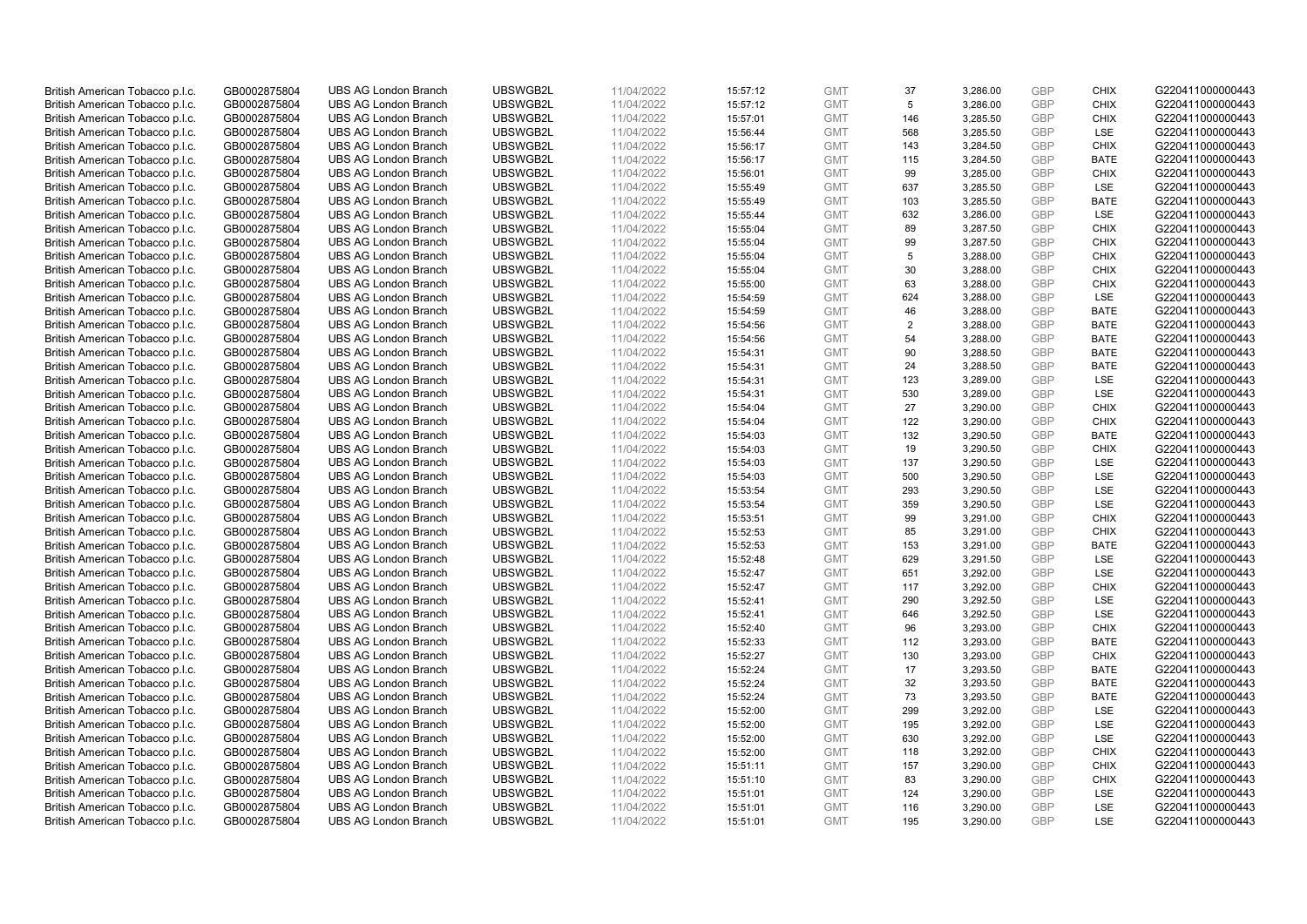| British American Tobacco p.l.c. | GB0002875804 | <b>UBS AG London Branch</b> | UBSWGB2L | 11/04/2022 | 15:51:00 | <b>GMT</b> | 655            | 3,290.00 | <b>GBP</b> | LSE         | G220411000000443 |
|---------------------------------|--------------|-----------------------------|----------|------------|----------|------------|----------------|----------|------------|-------------|------------------|
|                                 | GB0002875804 | <b>UBS AG London Branch</b> | UBSWGB2L | 11/04/2022 |          | <b>GMT</b> | 76             | 3,290.50 | <b>GBP</b> | <b>CHIX</b> | G220411000000443 |
| British American Tobacco p.l.c. |              |                             |          |            | 15:50:21 |            |                |          |            |             |                  |
| British American Tobacco p.l.c. | GB0002875804 | <b>UBS AG London Branch</b> | UBSWGB2L | 11/04/2022 | 15:50:09 | <b>GMT</b> | 52             | 3,290.00 | <b>GBP</b> | LSE         | G220411000000443 |
| British American Tobacco p.l.c. | GB0002875804 | <b>UBS AG London Branch</b> | UBSWGB2L | 11/04/2022 | 15:49:57 | <b>GMT</b> | 86             | 3,289.50 | <b>GBP</b> | <b>BATE</b> | G220411000000443 |
| British American Tobacco p.l.c. | GB0002875804 | <b>UBS AG London Branch</b> | UBSWGB2L | 11/04/2022 | 15:49:57 | <b>GMT</b> | 48             | 3,289.50 | <b>GBP</b> | <b>BATE</b> | G220411000000443 |
| British American Tobacco p.l.c. | GB0002875804 | <b>UBS AG London Branch</b> | UBSWGB2L | 11/04/2022 | 15:49:40 | <b>GMT</b> | 220            | 3,290.50 | <b>GBP</b> | <b>CHIX</b> | G220411000000443 |
| British American Tobacco p.l.c. | GB0002875804 | <b>UBS AG London Branch</b> | UBSWGB2L | 11/04/2022 | 15:49:40 | <b>GMT</b> | 104            | 3,290.50 | <b>GBP</b> | LSE         | G220411000000443 |
| British American Tobacco p.l.c. | GB0002875804 | <b>UBS AG London Branch</b> | UBSWGB2L | 11/04/2022 | 15:49:40 | <b>GMT</b> | 455            | 3,290.50 | <b>GBP</b> | LSE         | G220411000000443 |
| British American Tobacco p.l.c. | GB0002875804 | <b>UBS AG London Branch</b> | UBSWGB2L | 11/04/2022 | 15:48:45 | <b>GMT</b> | 637            | 3,289.00 | <b>GBP</b> | LSE         | G220411000000443 |
| British American Tobacco p.l.c. | GB0002875804 | <b>UBS AG London Branch</b> | UBSWGB2L | 11/04/2022 | 15:48:18 | <b>GMT</b> | 111            | 3,288.50 | <b>GBP</b> | <b>BATE</b> | G220411000000443 |
| British American Tobacco p.l.c. | GB0002875804 | <b>UBS AG London Branch</b> | UBSWGB2L | 11/04/2022 | 15:48:15 | <b>GMT</b> | 168            | 3,289.50 | <b>GBP</b> | <b>CHIX</b> | G220411000000443 |
| British American Tobacco p.l.c. | GB0002875804 | <b>UBS AG London Branch</b> | UBSWGB2L | 11/04/2022 | 15:48:15 | <b>GMT</b> | 589            | 3,289.50 | <b>GBP</b> | LSE         | G220411000000443 |
| British American Tobacco p.l.c. | GB0002875804 | <b>UBS AG London Branch</b> | UBSWGB2L | 11/04/2022 | 15:48:15 | <b>GMT</b> | 34             | 3,289.50 | <b>GBP</b> | LSE         | G220411000000443 |
| British American Tobacco p.l.c. | GB0002875804 | <b>UBS AG London Branch</b> | UBSWGB2L | 11/04/2022 | 15:48:15 | <b>GMT</b> | 123            | 3,289.50 | <b>GBP</b> | <b>BATE</b> | G220411000000443 |
| British American Tobacco p.l.c. | GB0002875804 | <b>UBS AG London Branch</b> | UBSWGB2L | 11/04/2022 | 15:48:01 | <b>GMT</b> | 563            | 3,290.00 | <b>GBP</b> | LSE         | G220411000000443 |
| British American Tobacco p.l.c. | GB0002875804 | <b>UBS AG London Branch</b> | UBSWGB2L | 11/04/2022 | 15:47:39 | <b>GMT</b> | 99             | 3,290.00 | <b>GBP</b> | <b>CHIX</b> | G220411000000443 |
| British American Tobacco p.l.c. | GB0002875804 | <b>UBS AG London Branch</b> | UBSWGB2L | 11/04/2022 | 15:47:17 | <b>GMT</b> | 240            | 3,289.50 | <b>GBP</b> | LSE         | G220411000000443 |
| British American Tobacco p.l.c. | GB0002875804 | <b>UBS AG London Branch</b> | UBSWGB2L | 11/04/2022 | 15:47:17 | <b>GMT</b> | 290            | 3,289.50 | <b>GBP</b> | LSE         | G220411000000443 |
|                                 |              | <b>UBS AG London Branch</b> | UBSWGB2L |            |          |            |                |          |            | <b>CHIX</b> |                  |
| British American Tobacco p.l.c. | GB0002875804 |                             |          | 11/04/2022 | 15:47:17 | <b>GMT</b> | 18             | 3,290.00 | <b>GBP</b> |             | G220411000000443 |
| British American Tobacco p.l.c. | GB0002875804 | <b>UBS AG London Branch</b> | UBSWGB2L | 11/04/2022 | 15:47:17 | <b>GMT</b> | 100            | 3,290.00 | <b>GBP</b> | <b>CHIX</b> | G220411000000443 |
| British American Tobacco p.l.c. | GB0002875804 | <b>UBS AG London Branch</b> | UBSWGB2L | 11/04/2022 | 15:47:17 | <b>GMT</b> | 109            | 3,290.00 | <b>GBP</b> | <b>BATE</b> | G220411000000443 |
| British American Tobacco p.l.c. | GB0002875804 | <b>UBS AG London Branch</b> | UBSWGB2L | 11/04/2022 | 15:47:17 | <b>GMT</b> | 571            | 3,290.50 | <b>GBP</b> | LSE         | G220411000000443 |
| British American Tobacco p.l.c. | GB0002875804 | <b>UBS AG London Branch</b> | UBSWGB2L | 11/04/2022 | 15:47:17 | <b>GMT</b> | 95             | 3,290.50 | <b>GBP</b> | <b>CHIX</b> | G220411000000443 |
| British American Tobacco p.l.c. | GB0002875804 | <b>UBS AG London Branch</b> | UBSWGB2L | 11/04/2022 | 15:47:17 | <b>GMT</b> | 90             | 3,290.50 | <b>GBP</b> | <b>CHIX</b> | G220411000000443 |
| British American Tobacco p.l.c. | GB0002875804 | <b>UBS AG London Branch</b> | UBSWGB2L | 11/04/2022 | 15:46:34 | <b>GMT</b> | 246            | 3,290.50 | <b>GBP</b> | LSE         | G220411000000443 |
| British American Tobacco p.l.c. | GB0002875804 | <b>UBS AG London Branch</b> | UBSWGB2L | 11/04/2022 | 15:46:33 | <b>GMT</b> | 8              | 3,290.50 | <b>GBP</b> | <b>CHIX</b> | G220411000000443 |
| British American Tobacco p.l.c. | GB0002875804 | <b>UBS AG London Branch</b> | UBSWGB2L | 11/04/2022 | 15:46:08 | <b>GMT</b> | 119            | 3,289.00 | <b>GBP</b> | <b>CHIX</b> | G220411000000443 |
| British American Tobacco p.l.c. | GB0002875804 | <b>UBS AG London Branch</b> | UBSWGB2L | 11/04/2022 | 15:46:05 | <b>GMT</b> | 688            | 3,289.50 | <b>GBP</b> | LSE         | G220411000000443 |
| British American Tobacco p.l.c. | GB0002875804 | <b>UBS AG London Branch</b> | UBSWGB2L | 11/04/2022 | 15:46:05 | <b>GMT</b> | 118            | 3,289.50 | <b>GBP</b> | <b>BATE</b> | G220411000000443 |
| British American Tobacco p.l.c. | GB0002875804 | <b>UBS AG London Branch</b> | UBSWGB2L | 11/04/2022 | 15:46:02 | <b>GMT</b> | 688            | 3,290.00 | <b>GBP</b> | LSE         | G220411000000443 |
| British American Tobacco p.l.c. | GB0002875804 | <b>UBS AG London Branch</b> | UBSWGB2L | 11/04/2022 | 15:46:02 | <b>GMT</b> | 97             | 3,290.00 | <b>GBP</b> | <b>CHIX</b> | G220411000000443 |
| British American Tobacco p.l.c. | GB0002875804 | <b>UBS AG London Branch</b> | UBSWGB2L | 11/04/2022 | 15:45:46 | <b>GMT</b> | 82             | 3,290.50 | <b>GBP</b> | <b>CHIX</b> | G220411000000443 |
| British American Tobacco p.l.c. | GB0002875804 | <b>UBS AG London Branch</b> | UBSWGB2L | 11/04/2022 | 15:45:30 | <b>GMT</b> | 86             | 3,291.00 | <b>GBP</b> | <b>CHIX</b> | G220411000000443 |
| British American Tobacco p.l.c. | GB0002875804 | <b>UBS AG London Branch</b> | UBSWGB2L | 11/04/2022 | 15:45:04 | <b>GMT</b> | 674            | 3,290.50 | <b>GBP</b> | LSE         | G220411000000443 |
| British American Tobacco p.l.c. | GB0002875804 | <b>UBS AG London Branch</b> | UBSWGB2L | 11/04/2022 | 15:45:04 | <b>GMT</b> | 120            | 3,290.50 | <b>GBP</b> | <b>BATE</b> | G220411000000443 |
| British American Tobacco p.l.c. | GB0002875804 | <b>UBS AG London Branch</b> | UBSWGB2L | 11/04/2022 | 15:44:37 | <b>GMT</b> | 567            | 3,292.00 | <b>GBP</b> | LSE         | G220411000000443 |
| British American Tobacco p.l.c. | GB0002875804 | <b>UBS AG London Branch</b> | UBSWGB2L | 11/04/2022 | 15:44:37 | <b>GMT</b> | 95             | 3,292.00 | <b>GBP</b> | <b>CHIX</b> | G220411000000443 |
| British American Tobacco p.l.c. | GB0002875804 | <b>UBS AG London Branch</b> | UBSWGB2L | 11/04/2022 | 15:44:37 | <b>GMT</b> | 116            | 3,292.00 | <b>GBP</b> | <b>BATE</b> | G220411000000443 |
| British American Tobacco p.l.c. | GB0002875804 | <b>UBS AG London Branch</b> | UBSWGB2L | 11/04/2022 | 15:44:37 | <b>GMT</b> | 576            | 3,292.00 | <b>GBP</b> | LSE         | G220411000000443 |
| British American Tobacco p.l.c. | GB0002875804 | <b>UBS AG London Branch</b> | UBSWGB2L | 11/04/2022 | 15:44:37 | <b>GMT</b> | 143            | 3,292.00 | <b>GBP</b> | <b>CHIX</b> | G220411000000443 |
| British American Tobacco p.l.c. | GB0002875804 | <b>UBS AG London Branch</b> | UBSWGB2L | 11/04/2022 | 15:44:19 | <b>GMT</b> | 673            | 3,292.50 | <b>GBP</b> | LSE         | G220411000000443 |
| British American Tobacco p.l.c. | GB0002875804 | <b>UBS AG London Branch</b> | UBSWGB2L | 11/04/2022 | 15:44:12 | <b>GMT</b> | $\overline{4}$ | 3,293.00 | <b>GBP</b> | <b>CHIX</b> | G220411000000443 |
| British American Tobacco p.l.c. | GB0002875804 | <b>UBS AG London Branch</b> | UBSWGB2L | 11/04/2022 | 15:44:12 | <b>GMT</b> | 146            | 3,293.00 | <b>GBP</b> | <b>CHIX</b> | G220411000000443 |
| British American Tobacco p.l.c. | GB0002875804 | <b>UBS AG London Branch</b> | UBSWGB2L | 11/04/2022 | 15:44:12 | <b>GMT</b> | 121            | 3,293.00 | <b>GBP</b> | <b>BATE</b> | G220411000000443 |
| British American Tobacco p.l.c. | GB0002875804 | UBS AG London Branch        | UBSWGB2L | 11/04/2022 | 15:44:12 | <b>GMT</b> | 223            | 3,293.50 | <b>GBP</b> | <b>BATE</b> | G220411000000443 |
|                                 |              |                             |          |            |          |            |                |          |            |             |                  |
| British American Tobacco p.l.c. | GB0002875804 | <b>UBS AG London Branch</b> | UBSWGB2L | 11/04/2022 | 15:43:37 | <b>GMT</b> | 6<br>623       | 3,293.00 | <b>GBP</b> | LSE<br>LSE  | G220411000000443 |
| British American Tobacco p.l.c. | GB0002875804 | <b>UBS AG London Branch</b> | UBSWGB2L | 11/04/2022 | 15:43:37 | <b>GMT</b> |                | 3,293.00 | <b>GBP</b> |             | G220411000000443 |
| British American Tobacco p.l.c. | GB0002875804 | <b>UBS AG London Branch</b> | UBSWGB2L | 11/04/2022 | 15:43:33 | <b>GMT</b> | 133            | 3,293.50 | <b>GBP</b> | LSE         | G220411000000443 |
| British American Tobacco p.l.c. | GB0002875804 | <b>UBS AG London Branch</b> | UBSWGB2L | 11/04/2022 | 15:43:33 | GMT        | 195            | 3,293.50 | <b>GBP</b> | LSE         | G220411000000443 |
| British American Tobacco p.l.c. | GB0002875804 | <b>UBS AG London Branch</b> | UBSWGB2L | 11/04/2022 | 15:43:33 | <b>GMT</b> | 979            | 3,293.50 | <b>GBP</b> | LSE         | G220411000000443 |
| British American Tobacco p.l.c. | GB0002875804 | <b>UBS AG London Branch</b> | UBSWGB2L | 11/04/2022 | 15:43:33 | <b>GMT</b> | 95             | 3,293.50 | <b>GBP</b> | <b>CHIX</b> | G220411000000443 |
| British American Tobacco p.l.c. | GB0002875804 | <b>UBS AG London Branch</b> | UBSWGB2L | 11/04/2022 | 15:43:33 | <b>GMT</b> | 226            | 3,293.50 | <b>GBP</b> | <b>CHIX</b> | G220411000000443 |
| British American Tobacco p.l.c. | GB0002875804 | <b>UBS AG London Branch</b> | UBSWGB2L | 11/04/2022 | 15:43:14 | <b>GMT</b> | 195            | 3,293.50 | <b>GBP</b> | <b>LSE</b>  | G220411000000443 |
| British American Tobacco p.l.c. | GB0002875804 | <b>UBS AG London Branch</b> | UBSWGB2L | 11/04/2022 | 15:43:14 | <b>GMT</b> | 74             | 3,293.50 | GBP        | <b>LSE</b>  | G220411000000443 |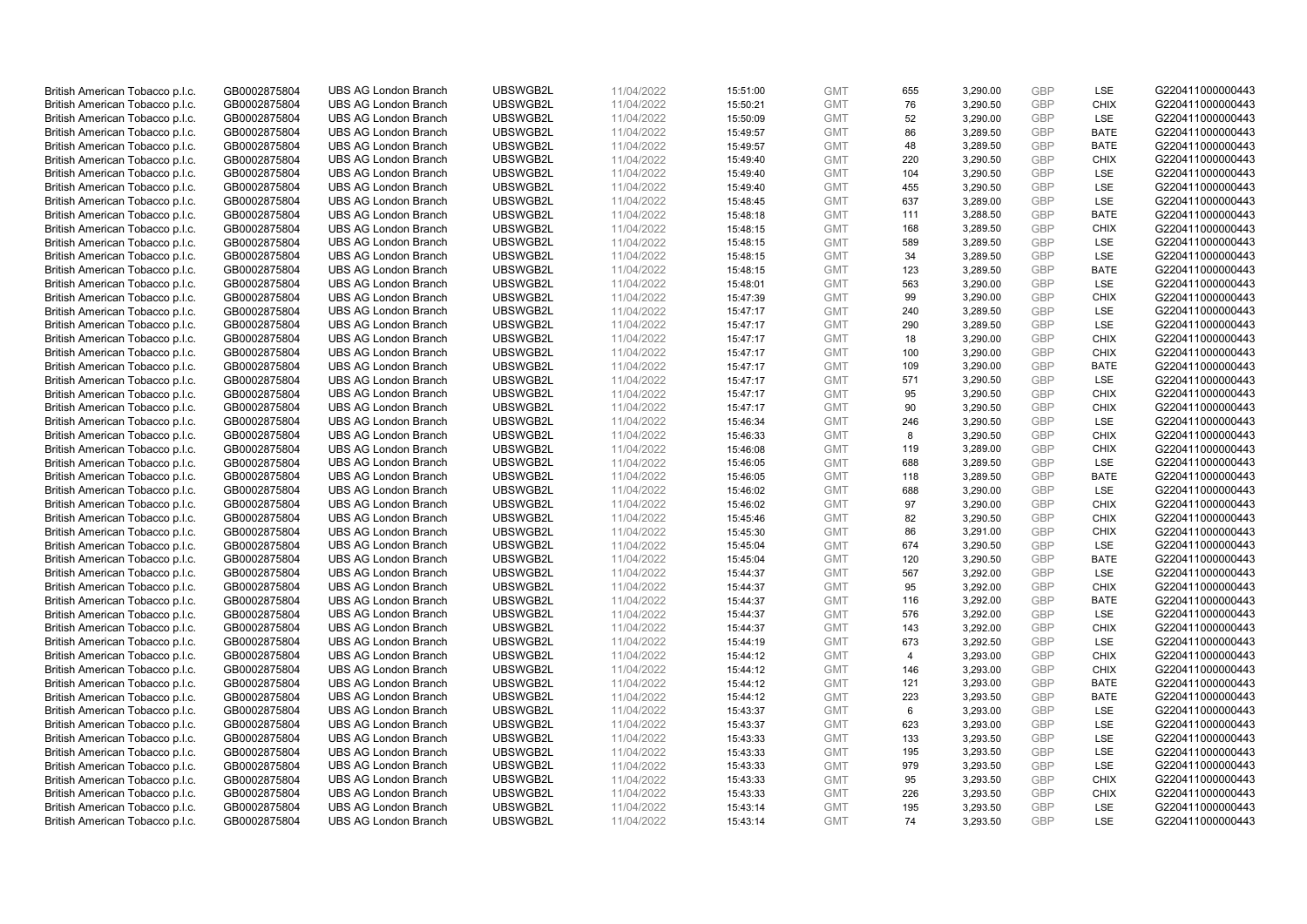| British American Tobacco p.l.c. | GB0002875804 | <b>UBS AG London Branch</b> | UBSWGB2L | 11/04/2022 | 15:41:37 | <b>GMT</b> | 116  | 3,289.50 | <b>GBP</b> | <b>BATE</b> | G220411000000443 |
|---------------------------------|--------------|-----------------------------|----------|------------|----------|------------|------|----------|------------|-------------|------------------|
| British American Tobacco p.l.c. | GB0002875804 | <b>UBS AG London Branch</b> | UBSWGB2L | 11/04/2022 | 15:41:34 | <b>GMT</b> | 457  | 3,290.50 | <b>GBP</b> | LSE         | G220411000000443 |
|                                 |              |                             |          |            |          |            |      |          |            |             |                  |
| British American Tobacco p.l.c. | GB0002875804 | <b>UBS AG London Branch</b> | UBSWGB2L | 11/04/2022 | 15:41:34 | <b>GMT</b> | 179  | 3,290.50 | <b>GBP</b> | LSE         | G220411000000443 |
| British American Tobacco p.l.c. | GB0002875804 | <b>UBS AG London Branch</b> | UBSWGB2L | 11/04/2022 | 15:41:34 | <b>GMT</b> | 78   | 3,291.00 | <b>GBP</b> | <b>CHIX</b> | G220411000000443 |
| British American Tobacco p.l.c. | GB0002875804 | <b>UBS AG London Branch</b> | UBSWGB2L | 11/04/2022 | 15:41:34 | <b>GMT</b> | 160  | 3,291.00 | <b>GBP</b> | <b>CHIX</b> | G220411000000443 |
| British American Tobacco p.l.c. | GB0002875804 | <b>UBS AG London Branch</b> | UBSWGB2L | 11/04/2022 | 15:41:34 | <b>GMT</b> | 563  | 3,291.00 | <b>GBP</b> | <b>LSE</b>  | G220411000000443 |
| British American Tobacco p.l.c. | GB0002875804 | <b>UBS AG London Branch</b> | UBSWGB2L | 11/04/2022 | 15:41:34 | <b>GMT</b> | 86   | 3,291.50 | <b>GBP</b> | <b>CHIX</b> | G220411000000443 |
| British American Tobacco p.l.c. | GB0002875804 | <b>UBS AG London Branch</b> | UBSWGB2L | 11/04/2022 | 15:40:58 | <b>GMT</b> | 647  | 3,290.50 | <b>GBP</b> | <b>LSE</b>  | G220411000000443 |
| British American Tobacco p.l.c. | GB0002875804 | <b>UBS AG London Branch</b> | UBSWGB2L | 11/04/2022 | 15:40:58 | <b>GMT</b> | 988  | 3,290.50 | <b>GBP</b> | LSE         | G220411000000443 |
| British American Tobacco p.l.c. | GB0002875804 | <b>UBS AG London Branch</b> | UBSWGB2L | 11/04/2022 | 15:40:58 | <b>GMT</b> | 120  | 3,291.00 | <b>GBP</b> | <b>CHIX</b> | G220411000000443 |
| British American Tobacco p.l.c. | GB0002875804 | <b>UBS AG London Branch</b> | UBSWGB2L | 11/04/2022 | 15:40:58 | <b>GMT</b> | 76   | 3,290.50 | <b>GBP</b> | <b>LSE</b>  | G220411000000443 |
| British American Tobacco p.l.c. | GB0002875804 | <b>UBS AG London Branch</b> | UBSWGB2L | 11/04/2022 | 15:40:58 | <b>GMT</b> | 103  | 3,290.50 | <b>GBP</b> | LSE         | G220411000000443 |
| British American Tobacco p.l.c. | GB0002875804 | <b>UBS AG London Branch</b> | UBSWGB2L | 11/04/2022 | 15:40:58 | <b>GMT</b> | 101  | 3,290.50 | <b>GBP</b> | <b>BATE</b> | G220411000000443 |
| British American Tobacco p.l.c. | GB0002875804 | <b>UBS AG London Branch</b> | UBSWGB2L | 11/04/2022 | 15:40:58 | <b>GMT</b> | 62   | 3,290.50 | <b>GBP</b> | LSE         | G220411000000443 |
| British American Tobacco p.l.c. | GB0002875804 | <b>UBS AG London Branch</b> | UBSWGB2L | 11/04/2022 | 15:40:58 | <b>GMT</b> | 95   | 3,290.50 | <b>GBP</b> | <b>CHIX</b> | G220411000000443 |
| British American Tobacco p.l.c. | GB0002875804 | <b>UBS AG London Branch</b> | UBSWGB2L | 11/04/2022 | 15:40:58 | <b>GMT</b> | 194  | 3,290.50 | <b>GBP</b> | LSE         | G220411000000443 |
| British American Tobacco p.l.c. | GB0002875804 | <b>UBS AG London Branch</b> | UBSWGB2L | 11/04/2022 | 15:40:58 | <b>GMT</b> | 96   | 3,290.50 | <b>GBP</b> | <b>CHIX</b> | G220411000000443 |
| British American Tobacco p.l.c. | GB0002875804 | <b>UBS AG London Branch</b> | UBSWGB2L | 11/04/2022 | 15:40:58 | <b>GMT</b> | 232  | 3,290.50 | <b>GBP</b> | LSE         | G220411000000443 |
|                                 |              | <b>UBS AG London Branch</b> | UBSWGB2L |            |          |            |      |          |            |             |                  |
| British American Tobacco p.l.c. | GB0002875804 |                             |          | 11/04/2022 | 15:40:55 | <b>GMT</b> | 111  | 3,291.00 | <b>GBP</b> | <b>BATE</b> | G220411000000443 |
| British American Tobacco p.l.c. | GB0002875804 | <b>UBS AG London Branch</b> | UBSWGB2L | 11/04/2022 | 15:40:43 | <b>GMT</b> | 101  | 3,291.00 | <b>GBP</b> | <b>BATE</b> | G220411000000443 |
| British American Tobacco p.l.c. | GB0002875804 | <b>UBS AG London Branch</b> | UBSWGB2L | 11/04/2022 | 15:40:25 | <b>GMT</b> | 1534 | 3,290.50 | <b>GBP</b> | LSE         | G220411000000443 |
| British American Tobacco p.l.c. | GB0002875804 | <b>UBS AG London Branch</b> | UBSWGB2L | 11/04/2022 | 15:39:46 | <b>GMT</b> | 83   | 3,287.00 | <b>GBP</b> | <b>CHIX</b> | G220411000000443 |
| British American Tobacco p.l.c. | GB0002875804 | <b>UBS AG London Branch</b> | UBSWGB2L | 11/04/2022 | 15:39:34 | <b>GMT</b> | 100  | 3,287.00 | <b>GBP</b> | <b>CHIX</b> | G220411000000443 |
| British American Tobacco p.l.c. | GB0002875804 | <b>UBS AG London Branch</b> | UBSWGB2L | 11/04/2022 | 15:39:34 | <b>GMT</b> | 20   | 3,287.00 | <b>GBP</b> | <b>BATE</b> | G220411000000443 |
| British American Tobacco p.l.c. | GB0002875804 | <b>UBS AG London Branch</b> | UBSWGB2L | 11/04/2022 | 15:39:34 | <b>GMT</b> | 38   | 3,287.00 | <b>GBP</b> | <b>BATE</b> | G220411000000443 |
| British American Tobacco p.l.c. | GB0002875804 | <b>UBS AG London Branch</b> | UBSWGB2L | 11/04/2022 | 15:39:34 | <b>GMT</b> | 64   | 3,287.00 | <b>GBP</b> | <b>BATE</b> | G220411000000443 |
| British American Tobacco p.l.c. | GB0002875804 | <b>UBS AG London Branch</b> | UBSWGB2L | 11/04/2022 | 15:38:54 | <b>GMT</b> | 90   | 3,285.00 | <b>GBP</b> | <b>CHIX</b> | G220411000000443 |
| British American Tobacco p.l.c. | GB0002875804 | <b>UBS AG London Branch</b> | UBSWGB2L | 11/04/2022 | 15:38:54 | <b>GMT</b> | 682  | 3,285.50 | <b>GBP</b> | LSE         | G220411000000443 |
| British American Tobacco p.l.c. | GB0002875804 | <b>UBS AG London Branch</b> | UBSWGB2L | 11/04/2022 | 15:38:51 | <b>GMT</b> | 536  | 3,286.00 | <b>GBP</b> | LSE         | G220411000000443 |
| British American Tobacco p.l.c. | GB0002875804 | <b>UBS AG London Branch</b> | UBSWGB2L | 11/04/2022 | 15:38:51 | <b>GMT</b> | 144  | 3,286.00 | <b>GBP</b> | LSE         | G220411000000443 |
| British American Tobacco p.l.c. | GB0002875804 | <b>UBS AG London Branch</b> | UBSWGB2L | 11/04/2022 | 15:38:51 | <b>GMT</b> | 225  | 3,286.00 | <b>GBP</b> | <b>CHIX</b> | G220411000000443 |
| British American Tobacco p.l.c. | GB0002875804 | <b>UBS AG London Branch</b> | UBSWGB2L | 11/04/2022 | 15:37:51 | <b>GMT</b> | 123  | 3,282.00 | <b>GBP</b> | BATE        | G220411000000443 |
| British American Tobacco p.l.c. | GB0002875804 | <b>UBS AG London Branch</b> | UBSWGB2L | 11/04/2022 | 15:37:51 | <b>GMT</b> | 47   | 3,282.00 | <b>GBP</b> | <b>BATE</b> | G220411000000443 |
| British American Tobacco p.l.c. | GB0002875804 | <b>UBS AG London Branch</b> | UBSWGB2L | 11/04/2022 | 15:37:51 | <b>GMT</b> | 692  | 3,282.50 | <b>GBP</b> | LSE         | G220411000000443 |
| British American Tobacco p.l.c. | GB0002875804 | <b>UBS AG London Branch</b> | UBSWGB2L | 11/04/2022 | 15:37:51 | <b>GMT</b> | 688  | 3,282.50 | <b>GBP</b> | LSE         | G220411000000443 |
| British American Tobacco p.l.c. | GB0002875804 | <b>UBS AG London Branch</b> | UBSWGB2L | 11/04/2022 | 15:37:51 | <b>GMT</b> | 89   | 3,282.50 | <b>GBP</b> | <b>CHIX</b> | G220411000000443 |
| British American Tobacco p.l.c. | GB0002875804 | <b>UBS AG London Branch</b> | UBSWGB2L | 11/04/2022 | 15:37:51 | <b>GMT</b> | 197  | 3,282.50 | <b>GBP</b> | <b>CHIX</b> | G220411000000443 |
| British American Tobacco p.l.c. | GB0002875804 | <b>UBS AG London Branch</b> | UBSWGB2L | 11/04/2022 | 15:37:51 | <b>GMT</b> | 12   | 3,282.50 | <b>GBP</b> | <b>CHIX</b> | G220411000000443 |
| British American Tobacco p.l.c. | GB0002875804 | <b>UBS AG London Branch</b> | UBSWGB2L | 11/04/2022 | 15:37:42 | <b>GMT</b> | 124  | 3,283.00 | <b>GBP</b> | <b>BATE</b> | G220411000000443 |
| British American Tobacco p.l.c. | GB0002875804 | <b>UBS AG London Branch</b> | UBSWGB2L | 11/04/2022 | 15:37:08 | <b>GMT</b> | 407  | 3,282.00 | <b>GBP</b> | <b>LSE</b>  | G220411000000443 |
| British American Tobacco p.l.c. | GB0002875804 | <b>UBS AG London Branch</b> | UBSWGB2L | 11/04/2022 | 15:37:08 | <b>GMT</b> | 133  | 3,282.00 | <b>GBP</b> | LSE         | G220411000000443 |
| British American Tobacco p.l.c. | GB0002875804 | <b>UBS AG London Branch</b> | UBSWGB2L | 11/04/2022 | 15:37:08 | <b>GMT</b> | 85   | 3,282.00 | <b>GBP</b> | LSE         | G220411000000443 |
| British American Tobacco p.l.c. | GB0002875804 | <b>UBS AG London Branch</b> | UBSWGB2L | 11/04/2022 | 15:36:06 | <b>GMT</b> | 124  | 3,280.00 | <b>GBP</b> | <b>CHIX</b> | G220411000000443 |
| British American Tobacco p.l.c. | GB0002875804 | <b>UBS AG London Branch</b> | UBSWGB2L | 11/04/2022 | 15:36:04 | <b>GMT</b> | 105  | 3,280.00 | <b>GBP</b> | <b>CHIX</b> | G220411000000443 |
| British American Tobacco p.l.c. | GB0002875804 | UBS AG London Branch        | UBSWGB2L | 11/04/2022 | 15:36:04 | <b>GMT</b> | 16   | 3,280.00 | <b>GBP</b> | <b>CHIX</b> | G220411000000443 |
| British American Tobacco p.l.c. | GB0002875804 | <b>UBS AG London Branch</b> | UBSWGB2L | 11/04/2022 | 15:35:50 | <b>GMT</b> | 558  | 3,280.00 | <b>GBP</b> | LSE         | G220411000000443 |
| British American Tobacco p.l.c. | GB0002875804 | <b>UBS AG London Branch</b> | UBSWGB2L | 11/04/2022 | 15:35:50 | <b>GMT</b> | 103  | 3,280.00 | <b>GBP</b> | <b>BATE</b> | G220411000000443 |
| British American Tobacco p.l.c. | GB0002875804 | <b>UBS AG London Branch</b> | UBSWGB2L | 11/04/2022 | 15:35:50 | <b>GMT</b> | 33   | 3,280.00 | <b>GBP</b> | <b>BATE</b> | G220411000000443 |
|                                 |              |                             |          |            |          |            |      |          | <b>GBP</b> |             |                  |
| British American Tobacco p.l.c. | GB0002875804 | <b>UBS AG London Branch</b> | UBSWGB2L | 11/04/2022 | 15:35:50 | GMT        | 82   | 3,280.00 | <b>GBP</b> | <b>BATE</b> | G220411000000443 |
| British American Tobacco p.l.c. | GB0002875804 | <b>UBS AG London Branch</b> | UBSWGB2L | 11/04/2022 | 15:35:47 | <b>GMT</b> | 290  | 3,280.50 |            | <b>LSE</b>  | G220411000000443 |
| British American Tobacco p.l.c. | GB0002875804 | <b>UBS AG London Branch</b> | UBSWGB2L | 11/04/2022 | 15:35:47 | <b>GMT</b> | 256  | 3,280.50 | <b>GBP</b> | LSE         | G220411000000443 |
| British American Tobacco p.l.c. | GB0002875804 | <b>UBS AG London Branch</b> | UBSWGB2L | 11/04/2022 | 15:35:47 | <b>GMT</b> | 293  | 3,280.50 | <b>GBP</b> | LSE         | G220411000000443 |
| British American Tobacco p.l.c. | GB0002875804 | <b>UBS AG London Branch</b> | UBSWGB2L | 11/04/2022 | 15:35:47 | <b>GMT</b> | 195  | 3,280.50 | <b>GBP</b> | LSE         | G220411000000443 |
| British American Tobacco p.l.c. | GB0002875804 | <b>UBS AG London Branch</b> | UBSWGB2L | 11/04/2022 | 15:35:47 | <b>GMT</b> | 150  | 3,280.50 | GBP        | <b>CHIX</b> | G220411000000443 |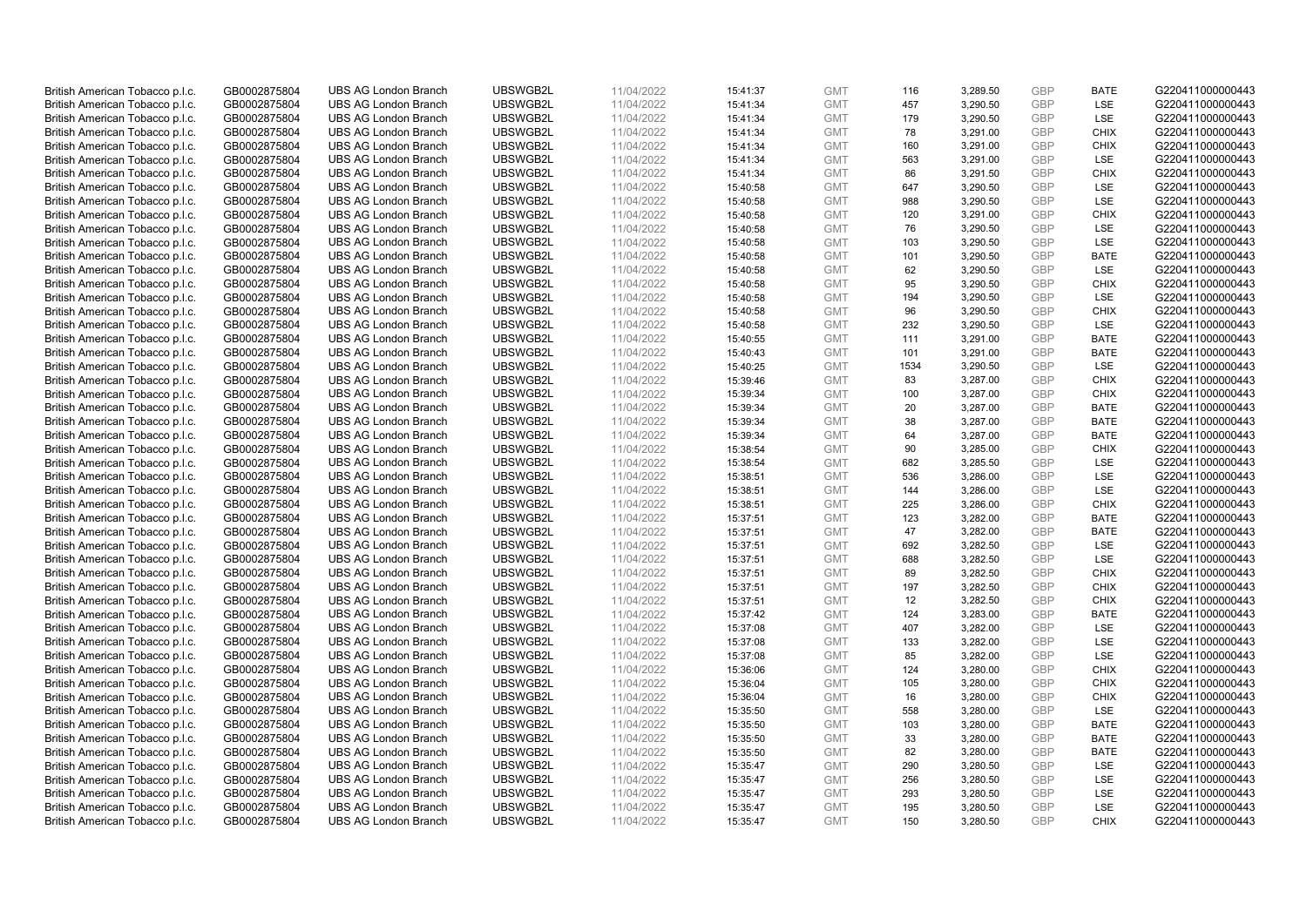| British American Tobacco p.l.c. | GB0002875804 | <b>UBS AG London Branch</b> | UBSWGB2L | 11/04/2022 | 15:35:47 | <b>GMT</b> | 111            | 3,280.50 | <b>GBP</b> | <b>CHIX</b> | G220411000000443 |
|---------------------------------|--------------|-----------------------------|----------|------------|----------|------------|----------------|----------|------------|-------------|------------------|
| British American Tobacco p.l.c. | GB0002875804 | <b>UBS AG London Branch</b> | UBSWGB2L | 11/04/2022 | 15:35:33 | <b>GMT</b> | $\overline{4}$ | 3,280.00 | <b>GBP</b> | <b>CHIX</b> | G220411000000443 |
|                                 |              | <b>UBS AG London Branch</b> | UBSWGB2L |            |          | <b>GMT</b> | 596            | 3,279.50 | <b>GBP</b> | LSE         | G220411000000443 |
| British American Tobacco p.l.c. | GB0002875804 |                             |          | 11/04/2022 | 15:34:48 |            |                |          |            |             |                  |
| British American Tobacco p.l.c. | GB0002875804 | <b>UBS AG London Branch</b> | UBSWGB2L | 11/04/2022 | 15:34:44 | <b>GMT</b> | 96             | 3,280.00 | <b>GBP</b> | <b>CHIX</b> | G220411000000443 |
| British American Tobacco p.l.c. | GB0002875804 | <b>UBS AG London Branch</b> | UBSWGB2L | 11/04/2022 | 15:33:38 | <b>GMT</b> | 90             | 3,279.00 | <b>GBP</b> | <b>CHIX</b> | G220411000000443 |
| British American Tobacco p.l.c. | GB0002875804 | <b>UBS AG London Branch</b> | UBSWGB2L | 11/04/2022 | 15:33:24 | <b>GMT</b> | 101            | 3,280.00 | <b>GBP</b> | <b>CHIX</b> | G220411000000443 |
| British American Tobacco p.l.c. | GB0002875804 | <b>UBS AG London Branch</b> | UBSWGB2L | 11/04/2022 | 15:33:24 | <b>GMT</b> | 678            | 3,280.00 | <b>GBP</b> | LSE         | G220411000000443 |
| British American Tobacco p.l.c. | GB0002875804 | <b>UBS AG London Branch</b> | UBSWGB2L | 11/04/2022 | 15:33:18 | <b>GMT</b> | 95             | 3,280.50 | <b>GBP</b> | <b>CHIX</b> | G220411000000443 |
| British American Tobacco p.l.c. | GB0002875804 | <b>UBS AG London Branch</b> | UBSWGB2L | 11/04/2022 | 15:33:18 | <b>GMT</b> | 75             | 3,280.50 | <b>GBP</b> | LSE         | G220411000000443 |
| British American Tobacco p.l.c. | GB0002875804 | <b>UBS AG London Branch</b> | UBSWGB2L | 11/04/2022 | 15:33:18 | <b>GMT</b> | 499            | 3,280.50 | <b>GBP</b> | LSE         | G220411000000443 |
| British American Tobacco p.l.c. | GB0002875804 | <b>UBS AG London Branch</b> | UBSWGB2L | 11/04/2022 | 15:33:18 | <b>GMT</b> | 103            | 3,280.50 | <b>GBP</b> | <b>BATE</b> | G220411000000443 |
| British American Tobacco p.l.c. | GB0002875804 | <b>UBS AG London Branch</b> | UBSWGB2L | 11/04/2022 | 15:33:07 | <b>GMT</b> | 97             | 3,281.00 | <b>GBP</b> | <b>CHIX</b> | G220411000000443 |
| British American Tobacco p.l.c. | GB0002875804 | <b>UBS AG London Branch</b> | UBSWGB2L | 11/04/2022 | 15:32:54 | <b>GMT</b> | 100            | 3,281.50 | <b>GBP</b> | <b>BATE</b> | G220411000000443 |
| British American Tobacco p.l.c. | GB0002875804 | <b>UBS AG London Branch</b> | UBSWGB2L | 11/04/2022 | 15:32:54 | <b>GMT</b> | 11             | 3,281.50 | <b>GBP</b> | <b>BATE</b> | G220411000000443 |
| British American Tobacco p.l.c. | GB0002875804 | <b>UBS AG London Branch</b> | UBSWGB2L | 11/04/2022 | 15:32:46 | <b>GMT</b> | 125            | 3,281.50 | <b>GBP</b> | <b>BATE</b> | G220411000000443 |
| British American Tobacco p.l.c. | GB0002875804 | <b>UBS AG London Branch</b> | UBSWGB2L | 11/04/2022 | 15:32:46 | <b>GMT</b> | 113            | 3,282.00 | <b>GBP</b> | LSE         | G220411000000443 |
| British American Tobacco p.l.c. | GB0002875804 | <b>UBS AG London Branch</b> | UBSWGB2L | 11/04/2022 | 15:32:46 | <b>GMT</b> | 303            | 3,282.00 | <b>GBP</b> | LSE         | G220411000000443 |
| British American Tobacco p.l.c. | GB0002875804 | <b>UBS AG London Branch</b> | UBSWGB2L | 11/04/2022 | 15:32:46 | <b>GMT</b> | 195            | 3,282.00 | <b>GBP</b> | LSE         | G220411000000443 |
| British American Tobacco p.l.c. | GB0002875804 | <b>UBS AG London Branch</b> | UBSWGB2L | 11/04/2022 | 15:32:46 | <b>GMT</b> | 728            | 3,282.00 | <b>GBP</b> | <b>LSE</b>  | G220411000000443 |
| British American Tobacco p.l.c. | GB0002875804 | <b>UBS AG London Branch</b> | UBSWGB2L | 11/04/2022 | 15:32:46 | <b>GMT</b> | 83             | 3,282.00 | <b>GBP</b> | <b>CHIX</b> | G220411000000443 |
| British American Tobacco p.l.c. | GB0002875804 | <b>UBS AG London Branch</b> | UBSWGB2L | 11/04/2022 | 15:32:25 | <b>GMT</b> | 13             | 3,281.00 | <b>GBP</b> | <b>BATE</b> | G220411000000443 |
| British American Tobacco p.l.c. | GB0002875804 | <b>UBS AG London Branch</b> | UBSWGB2L | 11/04/2022 | 15:32:20 | <b>GMT</b> | 636            | 3,281.50 | <b>GBP</b> | LSE         | G220411000000443 |
| British American Tobacco p.l.c. | GB0002875804 | <b>UBS AG London Branch</b> | UBSWGB2L | 11/04/2022 | 15:32:20 | <b>GMT</b> | 105            | 3,281.50 | <b>GBP</b> | <b>BATE</b> | G220411000000443 |
| British American Tobacco p.l.c. | GB0002875804 | <b>UBS AG London Branch</b> | UBSWGB2L | 11/04/2022 | 15:32:20 | <b>GMT</b> | 82             | 3,281.50 | <b>GBP</b> | <b>CHIX</b> | G220411000000443 |
| British American Tobacco p.l.c. | GB0002875804 | <b>UBS AG London Branch</b> | UBSWGB2L | 11/04/2022 | 15:31:50 | <b>GMT</b> | 22             | 3,281.00 | <b>GBP</b> | <b>CHIX</b> | G220411000000443 |
| British American Tobacco p.l.c. | GB0002875804 | <b>UBS AG London Branch</b> | UBSWGB2L | 11/04/2022 | 15:31:33 | <b>GMT</b> | 90             | 3,280.00 | <b>GBP</b> | <b>CHIX</b> | G220411000000443 |
| British American Tobacco p.l.c. | GB0002875804 | <b>UBS AG London Branch</b> | UBSWGB2L | 11/04/2022 | 15:31:33 | <b>GMT</b> | 97             | 3,280.00 | <b>GBP</b> | <b>CHIX</b> | G220411000000443 |
| British American Tobacco p.l.c. | GB0002875804 | <b>UBS AG London Branch</b> | UBSWGB2L | 11/04/2022 | 15:31:06 | <b>GMT</b> | 693            | 3,280.00 | <b>GBP</b> | LSE         | G220411000000443 |
| British American Tobacco p.l.c. | GB0002875804 | <b>UBS AG London Branch</b> | UBSWGB2L | 11/04/2022 | 15:31:05 | <b>GMT</b> | 154            | 3,280.50 | <b>GBP</b> | <b>CHIX</b> | G220411000000443 |
| British American Tobacco p.l.c. | GB0002875804 | <b>UBS AG London Branch</b> | UBSWGB2L | 11/04/2022 | 15:30:34 | <b>GMT</b> | 580            | 3,281.50 | <b>GBP</b> | LSE         | G220411000000443 |
| British American Tobacco p.l.c. | GB0002875804 | <b>UBS AG London Branch</b> | UBSWGB2L | 11/04/2022 |          | <b>GMT</b> | 125            | 3,281.50 | <b>GBP</b> | <b>BATE</b> | G220411000000443 |
|                                 |              | <b>UBS AG London Branch</b> | UBSWGB2L |            | 15:30:02 |            |                |          | <b>GBP</b> |             |                  |
| British American Tobacco p.l.c. | GB0002875804 |                             |          | 11/04/2022 | 15:30:02 | <b>GMT</b> | 157            | 3,282.00 | <b>GBP</b> | <b>CHIX</b> | G220411000000443 |
| British American Tobacco p.l.c. | GB0002875804 | <b>UBS AG London Branch</b> | UBSWGB2L | 11/04/2022 | 15:30:01 | <b>GMT</b> | 122            | 3,282.50 |            | <b>BATE</b> | G220411000000443 |
| British American Tobacco p.l.c. | GB0002875804 | <b>UBS AG London Branch</b> | UBSWGB2L | 11/04/2022 | 15:30:01 | <b>GMT</b> | 210            | 3,282.50 | <b>GBP</b> | LSE         | G220411000000443 |
| British American Tobacco p.l.c. | GB0002875804 | <b>UBS AG London Branch</b> | UBSWGB2L | 11/04/2022 | 15:30:01 | <b>GMT</b> | 429            | 3,282.50 | <b>GBP</b> | LSE         | G220411000000443 |
| British American Tobacco p.l.c. | GB0002875804 | <b>UBS AG London Branch</b> | UBSWGB2L | 11/04/2022 | 15:30:01 | <b>GMT</b> | 114            | 3,282.50 | <b>GBP</b> | <b>BATE</b> | G220411000000443 |
| British American Tobacco p.l.c. | GB0002875804 | <b>UBS AG London Branch</b> | UBSWGB2L | 11/04/2022 | 15:29:52 | <b>GMT</b> | 27             | 3,283.50 | <b>GBP</b> | <b>CHIX</b> | G220411000000443 |
| British American Tobacco p.l.c. | GB0002875804 | <b>UBS AG London Branch</b> | UBSWGB2L | 11/04/2022 | 15:29:52 | <b>GMT</b> | 27             | 3,283.50 | <b>GBP</b> | <b>CHIX</b> | G220411000000443 |
| British American Tobacco p.l.c. | GB0002875804 | <b>UBS AG London Branch</b> | UBSWGB2L | 11/04/2022 | 15:29:52 | <b>GMT</b> | 48             | 3,283.50 | <b>GBP</b> | <b>CHIX</b> | G220411000000443 |
| British American Tobacco p.l.c. | GB0002875804 | <b>UBS AG London Branch</b> | UBSWGB2L | 11/04/2022 | 15:29:46 | <b>GMT</b> | 38             | 3,283.00 | <b>GBP</b> | <b>CHIX</b> | G220411000000443 |
| British American Tobacco p.l.c. | GB0002875804 | <b>UBS AG London Branch</b> | UBSWGB2L | 11/04/2022 | 15:29:45 | <b>GMT</b> | 668            | 3,283.50 | <b>GBP</b> | LSE         | G220411000000443 |
| British American Tobacco p.l.c. | GB0002875804 | <b>UBS AG London Branch</b> | UBSWGB2L | 11/04/2022 | 15:29:40 | <b>GMT</b> | 641            | 3,284.00 | <b>GBP</b> | LSE         | G220411000000443 |
| British American Tobacco p.l.c. | GB0002875804 | <b>UBS AG London Branch</b> | UBSWGB2L | 11/04/2022 | 15:29:19 | <b>GMT</b> | 1103           | 3,283.00 | <b>GBP</b> | LSE         | G220411000000443 |
| British American Tobacco p.l.c. | GB0002875804 | <b>UBS AG London Branch</b> | UBSWGB2L | 11/04/2022 | 15:29:12 | <b>GMT</b> | 82             | 3,283.50 | <b>GBP</b> | <b>CHIX</b> | G220411000000443 |
| British American Tobacco p.l.c. | GB0002875804 | UBS AG London Branch        | UBSWGB2L | 11/04/2022 | 15:29:10 | <b>GMT</b> | 5              | 3,283.50 | <b>GBP</b> | <b>CHIX</b> | G220411000000443 |
| British American Tobacco p.l.c. | GB0002875804 | <b>UBS AG London Branch</b> | UBSWGB2L | 11/04/2022 | 15:29:10 | <b>GMT</b> | 83             | 3,283.50 | <b>GBP</b> | <b>CHIX</b> | G220411000000443 |
| British American Tobacco p.l.c. | GB0002875804 | <b>UBS AG London Branch</b> | UBSWGB2L | 11/04/2022 | 15:28:30 | <b>GMT</b> | 113            | 3,283.00 | <b>GBP</b> | <b>CHIX</b> | G220411000000443 |
| British American Tobacco p.l.c. | GB0002875804 | <b>UBS AG London Branch</b> | UBSWGB2L | 11/04/2022 | 15:28:30 | <b>GMT</b> | 87             | 3,283.00 | <b>GBP</b> | <b>CHIX</b> | G220411000000443 |
| British American Tobacco p.l.c. | GB0002875804 | <b>UBS AG London Branch</b> | UBSWGB2L | 11/04/2022 | 15:27:33 | GMT        | 115            | 3,282.00 | <b>GBP</b> | <b>BATE</b> | G220411000000443 |
| British American Tobacco p.l.c. | GB0002875804 | <b>UBS AG London Branch</b> | UBSWGB2L | 11/04/2022 | 15:27:33 | <b>GMT</b> | 125            | 3,282.00 | <b>GBP</b> | <b>CHIX</b> | G220411000000443 |
| British American Tobacco p.l.c. | GB0002875804 | <b>UBS AG London Branch</b> | UBSWGB2L | 11/04/2022 | 15:27:33 | <b>GMT</b> | 154            | 3,282.00 | <b>GBP</b> | LSE         | G220411000000443 |
| British American Tobacco p.l.c. | GB0002875804 | <b>UBS AG London Branch</b> | UBSWGB2L | 11/04/2022 | 15:27:33 | <b>GMT</b> | 106            | 3,282.00 | <b>GBP</b> | <b>BATE</b> | G220411000000443 |
| British American Tobacco p.l.c. | GB0002875804 | <b>UBS AG London Branch</b> | UBSWGB2L | 11/04/2022 | 15:27:33 | <b>GMT</b> | 502            | 3,282.00 | <b>GBP</b> | LSE         | G220411000000443 |
| British American Tobacco p.l.c. | GB0002875804 | <b>UBS AG London Branch</b> | UBSWGB2L | 11/04/2022 | 15:26:59 | <b>GMT</b> | 144            | 3,283.50 | GBP        | <b>CHIX</b> | G220411000000443 |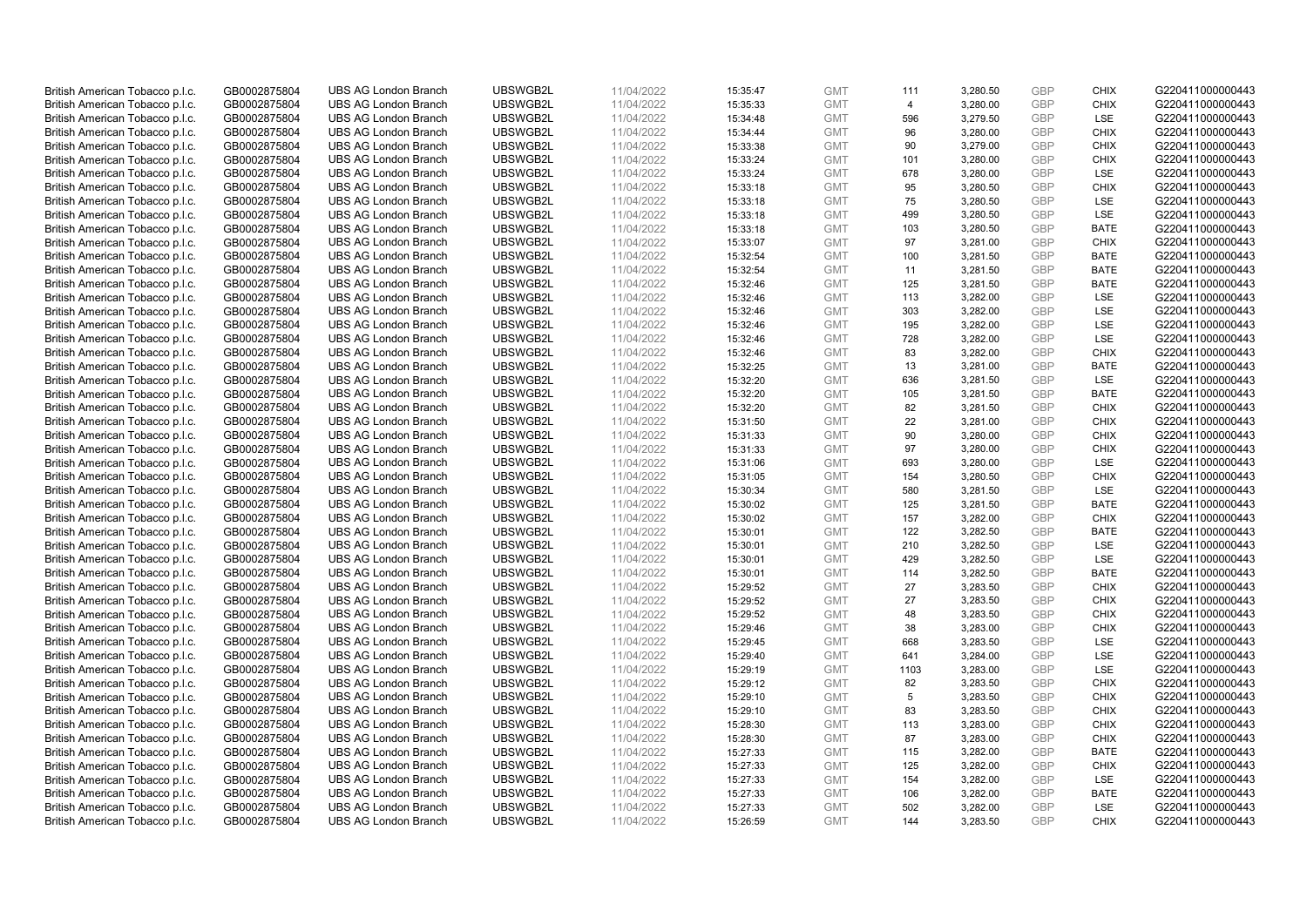| British American Tobacco p.l.c. | GB0002875804 | <b>UBS AG London Branch</b> | UBSWGB2L | 11/04/2022 | 15:26:59 | <b>GMT</b> | 79  | 3,283.50 | <b>GBP</b> | <b>CHIX</b> | G220411000000443 |
|---------------------------------|--------------|-----------------------------|----------|------------|----------|------------|-----|----------|------------|-------------|------------------|
|                                 | GB0002875804 | <b>UBS AG London Branch</b> | UBSWGB2L | 11/04/2022 |          | <b>GMT</b> | 675 | 3,283.00 | <b>GBP</b> | LSE         | G220411000000443 |
| British American Tobacco p.l.c. |              |                             |          |            | 15:26:54 |            |     |          |            |             |                  |
| British American Tobacco p.l.c. | GB0002875804 | <b>UBS AG London Branch</b> | UBSWGB2L | 11/04/2022 | 15:26:54 | <b>GMT</b> | 620 | 3,283.00 | <b>GBP</b> | LSE         | G220411000000443 |
| British American Tobacco p.l.c. | GB0002875804 | <b>UBS AG London Branch</b> | UBSWGB2L | 11/04/2022 | 15:25:50 | <b>GMT</b> | 109 | 3,280.00 | <b>GBP</b> | <b>BATE</b> | G220411000000443 |
| British American Tobacco p.l.c. | GB0002875804 | <b>UBS AG London Branch</b> | UBSWGB2L | 11/04/2022 | 15:25:45 | <b>GMT</b> | 30  | 3,280.50 | <b>GBP</b> | LSE         | G220411000000443 |
| British American Tobacco p.l.c. | GB0002875804 | <b>UBS AG London Branch</b> | UBSWGB2L | 11/04/2022 | 15:25:45 | <b>GMT</b> | 201 | 3,280.50 | <b>GBP</b> | <b>LSE</b>  | G220411000000443 |
| British American Tobacco p.l.c. | GB0002875804 | <b>UBS AG London Branch</b> | UBSWGB2L | 11/04/2022 | 15:25:45 | <b>GMT</b> | 361 | 3,280.50 | <b>GBP</b> | LSE         | G220411000000443 |
| British American Tobacco p.l.c. | GB0002875804 | <b>UBS AG London Branch</b> | UBSWGB2L | 11/04/2022 | 15:25:45 | <b>GMT</b> | 29  | 3,280.50 | <b>GBP</b> | LSE         | G220411000000443 |
| British American Tobacco p.l.c. | GB0002875804 | <b>UBS AG London Branch</b> | UBSWGB2L | 11/04/2022 | 15:25:38 | <b>GMT</b> | 81  | 3,280.50 | <b>GBP</b> | <b>CHIX</b> | G220411000000443 |
| British American Tobacco p.l.c. | GB0002875804 | <b>UBS AG London Branch</b> | UBSWGB2L | 11/04/2022 | 15:25:38 | <b>GMT</b> | 81  | 3,280.50 | <b>GBP</b> | <b>CHIX</b> | G220411000000443 |
| British American Tobacco p.l.c. | GB0002875804 | <b>UBS AG London Branch</b> | UBSWGB2L | 11/04/2022 | 15:25:13 | <b>GMT</b> | 515 | 3,281.00 | <b>GBP</b> | <b>LSE</b>  | G220411000000443 |
| British American Tobacco p.l.c. | GB0002875804 | <b>UBS AG London Branch</b> | UBSWGB2L | 11/04/2022 | 15:25:13 | <b>GMT</b> | 66  | 3,281.00 | <b>GBP</b> | LSE         | G220411000000443 |
| British American Tobacco p.l.c. | GB0002875804 | <b>UBS AG London Branch</b> | UBSWGB2L | 11/04/2022 | 15:25:08 | <b>GMT</b> | 697 | 3,281.50 | <b>GBP</b> | LSE         | G220411000000443 |
| British American Tobacco p.l.c. | GB0002875804 | <b>UBS AG London Branch</b> | UBSWGB2L | 11/04/2022 | 15:25:04 | <b>GMT</b> | 115 | 3,282.00 | <b>GBP</b> | <b>BATE</b> | G220411000000443 |
| British American Tobacco p.l.c. | GB0002875804 | <b>UBS AG London Branch</b> | UBSWGB2L | 11/04/2022 |          | <b>GMT</b> | 48  | 3,282.00 | <b>GBP</b> | <b>BATE</b> | G220411000000443 |
|                                 |              |                             |          |            | 15:25:04 |            |     |          |            |             |                  |
| British American Tobacco p.l.c. | GB0002875804 | <b>UBS AG London Branch</b> | UBSWGB2L | 11/04/2022 | 15:25:04 | <b>GMT</b> | 655 | 3,282.00 | <b>GBP</b> | LSE         | G220411000000443 |
| British American Tobacco p.l.c. | GB0002875804 | <b>UBS AG London Branch</b> | UBSWGB2L | 11/04/2022 | 15:25:04 | <b>GMT</b> | 97  | 3,282.00 | <b>GBP</b> | <b>CHIX</b> | G220411000000443 |
| British American Tobacco p.l.c. | GB0002875804 | <b>UBS AG London Branch</b> | UBSWGB2L | 11/04/2022 | 15:25:04 | <b>GMT</b> | 61  | 3,282.00 | <b>GBP</b> | <b>BATE</b> | G220411000000443 |
| British American Tobacco p.l.c. | GB0002875804 | <b>UBS AG London Branch</b> | UBSWGB2L | 11/04/2022 | 15:25:04 | <b>GMT</b> | 162 | 3,282.00 | <b>GBP</b> | <b>BATE</b> | G220411000000443 |
| British American Tobacco p.l.c. | GB0002875804 | <b>UBS AG London Branch</b> | UBSWGB2L | 11/04/2022 | 15:25:04 | <b>GMT</b> | 16  | 3,282.00 | <b>GBP</b> | <b>BATE</b> | G220411000000443 |
| British American Tobacco p.l.c. | GB0002875804 | <b>UBS AG London Branch</b> | UBSWGB2L | 11/04/2022 | 15:25:00 | <b>GMT</b> | 568 | 3,282.50 | <b>GBP</b> | LSE         | G220411000000443 |
| British American Tobacco p.l.c. | GB0002875804 | <b>UBS AG London Branch</b> | UBSWGB2L | 11/04/2022 | 15:25:00 | <b>GMT</b> | 311 | 3,282.50 | <b>GBP</b> | <b>CHIX</b> | G220411000000443 |
| British American Tobacco p.l.c. | GB0002875804 | <b>UBS AG London Branch</b> | UBSWGB2L | 11/04/2022 | 15:25:00 | <b>GMT</b> | 15  | 3,282.50 | <b>GBP</b> | <b>CHIX</b> | G220411000000443 |
| British American Tobacco p.l.c. | GB0002875804 | <b>UBS AG London Branch</b> | UBSWGB2L | 11/04/2022 | 15:24:22 | <b>GMT</b> | 5   | 3,281.00 | <b>GBP</b> | <b>CHIX</b> | G220411000000443 |
| British American Tobacco p.l.c. | GB0002875804 | <b>UBS AG London Branch</b> | UBSWGB2L | 11/04/2022 | 15:24:22 | <b>GMT</b> | 8   | 3,281.00 | <b>GBP</b> | <b>CHIX</b> | G220411000000443 |
| British American Tobacco p.l.c. | GB0002875804 | <b>UBS AG London Branch</b> | UBSWGB2L | 11/04/2022 | 15:24:22 | <b>GMT</b> | 11  | 3,281.00 | <b>GBP</b> | <b>CHIX</b> | G220411000000443 |
| British American Tobacco p.l.c. | GB0002875804 | <b>UBS AG London Branch</b> | UBSWGB2L | 11/04/2022 | 15:23:41 | <b>GMT</b> | 82  | 3,279.00 | <b>GBP</b> | <b>CHIX</b> | G220411000000443 |
| British American Tobacco p.l.c. | GB0002875804 | <b>UBS AG London Branch</b> | UBSWGB2L | 11/04/2022 | 15:23:41 | <b>GMT</b> | 15  | 3,279.00 | <b>GBP</b> | <b>CHIX</b> | G220411000000443 |
| British American Tobacco p.l.c. | GB0002875804 | <b>UBS AG London Branch</b> | UBSWGB2L | 11/04/2022 | 15:23:18 | <b>GMT</b> | 658 | 3,277.50 | <b>GBP</b> | LSE         | G220411000000443 |
| British American Tobacco p.l.c. | GB0002875804 | <b>UBS AG London Branch</b> | UBSWGB2L | 11/04/2022 | 15:23:18 | <b>GMT</b> | 123 | 3,277.50 | <b>GBP</b> | <b>BATE</b> | G220411000000443 |
| British American Tobacco p.l.c. | GB0002875804 | <b>UBS AG London Branch</b> | UBSWGB2L | 11/04/2022 |          | <b>GMT</b> | 170 | 3,278.00 | <b>GBP</b> | <b>CHIX</b> | G220411000000443 |
|                                 |              | <b>UBS AG London Branch</b> | UBSWGB2L |            | 15:22:59 |            |     |          | <b>GBP</b> | LSE         |                  |
| British American Tobacco p.l.c. | GB0002875804 |                             |          | 11/04/2022 | 15:22:59 | <b>GMT</b> | 169 | 3,278.00 |            |             | G220411000000443 |
| British American Tobacco p.l.c. | GB0002875804 | <b>UBS AG London Branch</b> | UBSWGB2L | 11/04/2022 | 15:22:59 | <b>GMT</b> | 447 | 3,278.00 | <b>GBP</b> | LSE         | G220411000000443 |
| British American Tobacco p.l.c. | GB0002875804 | <b>UBS AG London Branch</b> | UBSWGB2L | 11/04/2022 | 15:22:29 | <b>GMT</b> | 166 | 3,278.50 | <b>GBP</b> | <b>CHIX</b> | G220411000000443 |
| British American Tobacco p.l.c. | GB0002875804 | <b>UBS AG London Branch</b> | UBSWGB2L | 11/04/2022 | 15:22:29 | <b>GMT</b> | 14  | 3,278.50 | <b>GBP</b> | <b>CHIX</b> | G220411000000443 |
| British American Tobacco p.l.c. | GB0002875804 | <b>UBS AG London Branch</b> | UBSWGB2L | 11/04/2022 | 15:22:20 | <b>GMT</b> | 260 | 3,278.00 | <b>GBP</b> | LSE         | G220411000000443 |
| British American Tobacco p.l.c. | GB0002875804 | <b>UBS AG London Branch</b> | UBSWGB2L | 11/04/2022 | 15:22:20 | <b>GMT</b> | 381 | 3,278.00 | <b>GBP</b> | LSE         | G220411000000443 |
| British American Tobacco p.l.c. | GB0002875804 | <b>UBS AG London Branch</b> | UBSWGB2L | 11/04/2022 | 15:21:47 | <b>GMT</b> | 97  | 3,276.50 | <b>GBP</b> | <b>CHIX</b> | G220411000000443 |
| British American Tobacco p.l.c. | GB0002875804 | <b>UBS AG London Branch</b> | UBSWGB2L | 11/04/2022 | 15:21:47 | <b>GMT</b> | 142 | 3,276.50 | <b>GBP</b> | LSE         | G220411000000443 |
| British American Tobacco p.l.c. | GB0002875804 | <b>UBS AG London Branch</b> | UBSWGB2L | 11/04/2022 | 15:21:47 | <b>GMT</b> | 31  | 3,276.50 | <b>GBP</b> | <b>BATE</b> | G220411000000443 |
| British American Tobacco p.l.c. | GB0002875804 | <b>UBS AG London Branch</b> | UBSWGB2L | 11/04/2022 | 15:21:17 | <b>GMT</b> | 450 | 3,276.50 | <b>GBP</b> | LSE         | G220411000000443 |
| British American Tobacco p.l.c. | GB0002875804 | <b>UBS AG London Branch</b> | UBSWGB2L | 11/04/2022 | 15:21:03 | <b>GMT</b> | 91  | 3,276.50 | <b>GBP</b> | <b>BATE</b> | G220411000000443 |
| British American Tobacco p.l.c. | GB0002875804 | <b>UBS AG London Branch</b> | UBSWGB2L | 11/04/2022 | 15:21:03 | <b>GMT</b> | 564 | 3,277.00 | <b>GBP</b> | LSE         | G220411000000443 |
| British American Tobacco p.l.c. | GB0002875804 | <b>UBS AG London Branch</b> | UBSWGB2L | 11/04/2022 | 15:21:03 | <b>GMT</b> | 101 | 3,277.00 | <b>GBP</b> | LSE         | G220411000000443 |
| British American Tobacco p.l.c. | GB0002875804 | UBS AG London Branch        | UBSWGB2L | 11/04/2022 | 15:21:03 | <b>GMT</b> | 147 | 3,277.00 | <b>GBP</b> | <b>CHIX</b> | G220411000000443 |
| British American Tobacco p.l.c. | GB0002875804 | <b>UBS AG London Branch</b> | UBSWGB2L | 11/04/2022 | 15:21:03 | <b>GMT</b> | 666 | 3,277.00 | <b>GBP</b> | LSE         | G220411000000443 |
| British American Tobacco p.l.c. | GB0002875804 | <b>UBS AG London Branch</b> | UBSWGB2L | 11/04/2022 | 15:21:03 | <b>GMT</b> | 85  | 3,277.00 | <b>GBP</b> | <b>CHIX</b> | G220411000000443 |
| British American Tobacco p.l.c. | GB0002875804 | <b>UBS AG London Branch</b> | UBSWGB2L | 11/04/2022 | 15:20:15 | <b>GMT</b> | 117 | 3,275.50 | <b>GBP</b> | <b>BATE</b> | G220411000000443 |
| British American Tobacco p.l.c. | GB0002875804 | <b>UBS AG London Branch</b> | UBSWGB2L | 11/04/2022 | 15:20:15 | GMT        | 833 | 3,275.50 | <b>GBP</b> | LSE         | G220411000000443 |
| British American Tobacco p.l.c. | GB0002875804 | <b>UBS AG London Branch</b> | UBSWGB2L | 11/04/2022 | 15:20:15 | <b>GMT</b> | 181 | 3,275.50 | <b>GBP</b> | <b>CHIX</b> | G220411000000443 |
| British American Tobacco p.l.c. | GB0002875804 | <b>UBS AG London Branch</b> | UBSWGB2L | 11/04/2022 |          | <b>GMT</b> | 649 | 3,276.50 | <b>GBP</b> | LSE         | G220411000000443 |
|                                 |              | <b>UBS AG London Branch</b> | UBSWGB2L |            | 15:19:55 |            |     |          |            | LSE         |                  |
| British American Tobacco p.l.c. | GB0002875804 |                             |          | 11/04/2022 | 15:19:55 | <b>GMT</b> | 536 | 3,276.50 | <b>GBP</b> |             | G220411000000443 |
| British American Tobacco p.l.c. | GB0002875804 | <b>UBS AG London Branch</b> | UBSWGB2L | 11/04/2022 | 15:19:55 | <b>GMT</b> | 77  | 3,276.50 | <b>GBP</b> | <b>CHIX</b> | G220411000000443 |
| British American Tobacco p.l.c. | GB0002875804 | <b>UBS AG London Branch</b> | UBSWGB2L | 11/04/2022 | 15:19:55 | <b>GMT</b> | 153 | 3,276.50 | GBP        | <b>LSE</b>  | G220411000000443 |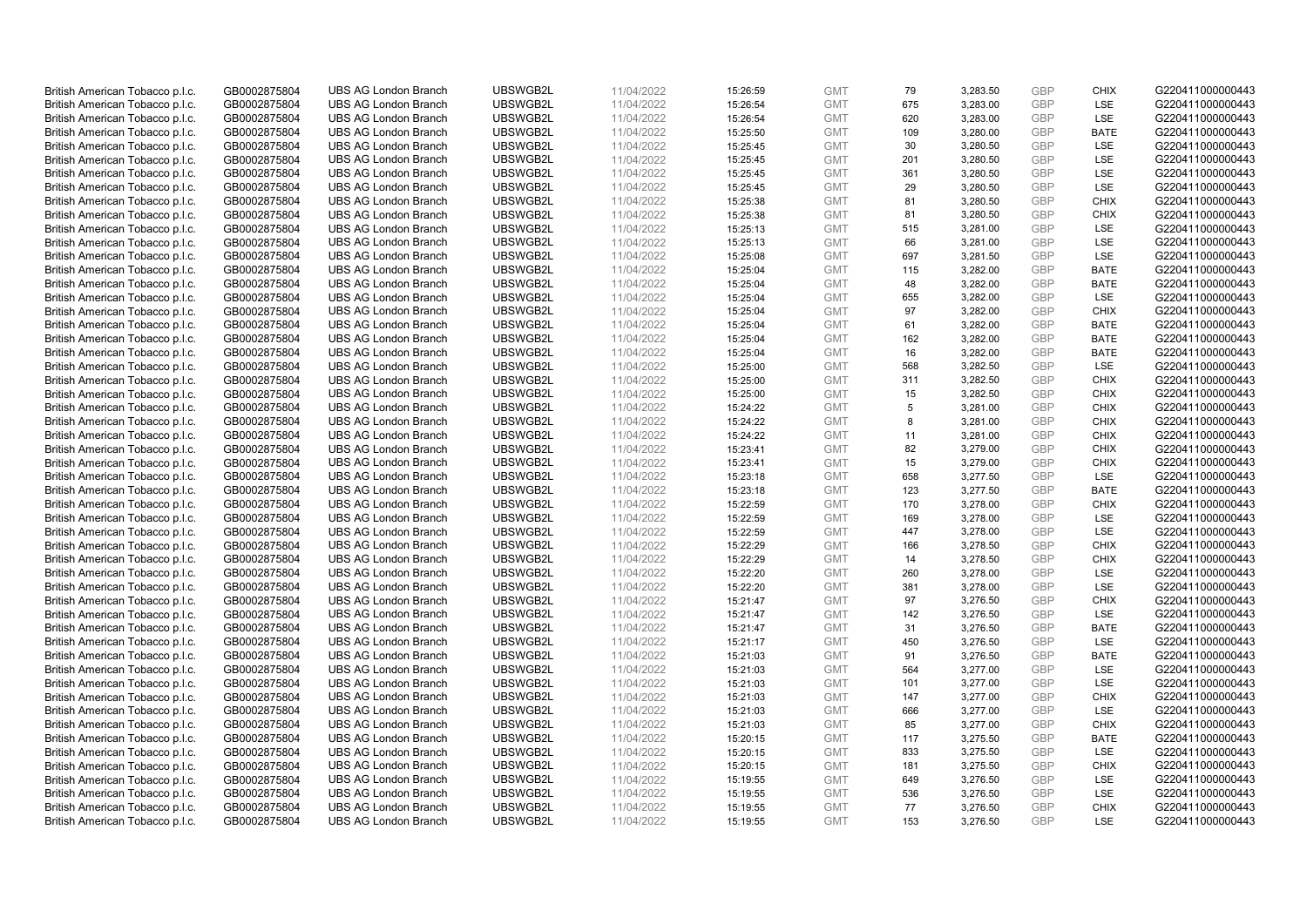| British American Tobacco p.l.c. | GB0002875804 | <b>UBS AG London Branch</b> | UBSWGB2L | 11/04/2022 | 15:19:55 | <b>GMT</b> | 9              | 3,276.50 | <b>GBP</b> | <b>CHIX</b> | G220411000000443 |
|---------------------------------|--------------|-----------------------------|----------|------------|----------|------------|----------------|----------|------------|-------------|------------------|
| British American Tobacco p.l.c. | GB0002875804 | <b>UBS AG London Branch</b> | UBSWGB2L | 11/04/2022 | 15:19:55 | <b>GMT</b> | 109            | 3,276.50 | <b>GBP</b> | <b>BATE</b> | G220411000000443 |
|                                 |              |                             |          |            |          |            |                |          |            |             |                  |
| British American Tobacco p.l.c. | GB0002875804 | <b>UBS AG London Branch</b> | UBSWGB2L | 11/04/2022 | 15:19:55 | <b>GMT</b> | 33             | 3,276.50 | <b>GBP</b> | <b>CHIX</b> | G220411000000443 |
| British American Tobacco p.l.c. | GB0002875804 | <b>UBS AG London Branch</b> | UBSWGB2L | 11/04/2022 | 15:19:55 | <b>GMT</b> | 106            | 3,276.50 | GBP        | <b>BATE</b> | G220411000000443 |
| British American Tobacco p.l.c. | GB0002875804 | <b>UBS AG London Branch</b> | UBSWGB2L | 11/04/2022 | 15:19:55 | <b>GMT</b> | 110            | 3,276.50 | <b>GBP</b> | <b>CHIX</b> | G220411000000443 |
| British American Tobacco p.l.c. | GB0002875804 | <b>UBS AG London Branch</b> | UBSWGB2L | 11/04/2022 | 15:19:55 | <b>GMT</b> | 156            | 3,276.50 | <b>GBP</b> | <b>BATE</b> | G220411000000443 |
| British American Tobacco p.l.c. | GB0002875804 | <b>UBS AG London Branch</b> | UBSWGB2L | 11/04/2022 | 15:19:55 | <b>GMT</b> | 70             | 3,276.50 | <b>GBP</b> | <b>CHIX</b> | G220411000000443 |
| British American Tobacco p.l.c. | GB0002875804 | <b>UBS AG London Branch</b> | UBSWGB2L | 11/04/2022 | 15:19:26 | <b>GMT</b> | 127            | 3,277.00 | <b>GBP</b> | LSE         | G220411000000443 |
| British American Tobacco p.l.c. | GB0002875804 | <b>UBS AG London Branch</b> | UBSWGB2L | 11/04/2022 | 15:19:26 | <b>GMT</b> | 95             | 3,277.00 | <b>GBP</b> | LSE         | G220411000000443 |
| British American Tobacco p.l.c. | GB0002875804 | <b>UBS AG London Branch</b> | UBSWGB2L | 11/04/2022 | 15:19:26 | <b>GMT</b> | 106            | 3,277.00 | <b>GBP</b> | LSE         | G220411000000443 |
| British American Tobacco p.l.c. | GB0002875804 | <b>UBS AG London Branch</b> | UBSWGB2L | 11/04/2022 | 15:18:53 | <b>GMT</b> | 76             | 3,275.50 | <b>GBP</b> | <b>CHIX</b> | G220411000000443 |
| British American Tobacco p.l.c. | GB0002875804 | <b>UBS AG London Branch</b> | UBSWGB2L | 11/04/2022 | 15:18:33 | <b>GMT</b> | 195            | 3,275.00 | <b>GBP</b> | LSE         | G220411000000443 |
| British American Tobacco p.l.c. | GB0002875804 | <b>UBS AG London Branch</b> | UBSWGB2L | 11/04/2022 | 15:18:33 | <b>GMT</b> | 22             | 3,275.00 | <b>GBP</b> | <b>BATE</b> | G220411000000443 |
| British American Tobacco p.l.c. | GB0002875804 | <b>UBS AG London Branch</b> | UBSWGB2L | 11/04/2022 | 15:18:33 | <b>GMT</b> | 148            | 3,275.00 | <b>GBP</b> | <b>BATE</b> | G220411000000443 |
| British American Tobacco p.l.c. | GB0002875804 | <b>UBS AG London Branch</b> | UBSWGB2L | 11/04/2022 | 15:18:33 | <b>GMT</b> | 135            | 3,275.50 | <b>GBP</b> | <b>CHIX</b> | G220411000000443 |
| British American Tobacco p.l.c. | GB0002875804 | <b>UBS AG London Branch</b> | UBSWGB2L | 11/04/2022 | 15:18:05 | <b>GMT</b> | 86             | 3,274.00 | <b>GBP</b> | <b>CHIX</b> | G220411000000443 |
| British American Tobacco p.l.c. | GB0002875804 | <b>UBS AG London Branch</b> | UBSWGB2L | 11/04/2022 | 15:17:50 | <b>GMT</b> | 83             | 3,274.00 | <b>GBP</b> | <b>CHIX</b> | G220411000000443 |
| British American Tobacco p.l.c. | GB0002875804 | <b>UBS AG London Branch</b> | UBSWGB2L | 11/04/2022 | 15:17:45 | <b>GMT</b> | 38             | 3,274.00 | <b>GBP</b> | <b>CHIX</b> | G220411000000443 |
|                                 |              | <b>UBS AG London Branch</b> | UBSWGB2L |            |          |            | $\overline{7}$ |          |            |             |                  |
| British American Tobacco p.l.c. | GB0002875804 |                             |          | 11/04/2022 | 15:17:29 | <b>GMT</b> |                | 3,273.00 | <b>GBP</b> | <b>CHIX</b> | G220411000000443 |
| British American Tobacco p.l.c. | GB0002875804 | <b>UBS AG London Branch</b> | UBSWGB2L | 11/04/2022 | 15:17:02 | <b>GMT</b> | 909            | 3,271.50 | <b>GBP</b> | LSE         | G220411000000443 |
| British American Tobacco p.l.c. | GB0002875804 | <b>UBS AG London Branch</b> | UBSWGB2L | 11/04/2022 | 15:16:56 | <b>GMT</b> | 722            | 3,272.00 | <b>GBP</b> | LSE         | G220411000000443 |
| British American Tobacco p.l.c. | GB0002875804 | <b>UBS AG London Branch</b> | UBSWGB2L | 11/04/2022 | 15:16:20 | <b>GMT</b> | 85             | 3,270.00 | <b>GBP</b> | <b>CHIX</b> | G220411000000443 |
| British American Tobacco p.l.c. | GB0002875804 | <b>UBS AG London Branch</b> | UBSWGB2L | 11/04/2022 | 15:16:20 | <b>GMT</b> | 97             | 3,270.00 | <b>GBP</b> | <b>CHIX</b> | G220411000000443 |
| British American Tobacco p.l.c. | GB0002875804 | <b>UBS AG London Branch</b> | UBSWGB2L | 11/04/2022 | 15:16:20 | <b>GMT</b> | 111            | 3,270.00 | <b>GBP</b> | <b>BATE</b> | G220411000000443 |
| British American Tobacco p.l.c. | GB0002875804 | <b>UBS AG London Branch</b> | UBSWGB2L | 11/04/2022 | 15:16:04 | <b>GMT</b> | 56             | 3,271.50 | <b>GBP</b> | <b>CHIX</b> | G220411000000443 |
| British American Tobacco p.l.c. | GB0002875804 | <b>UBS AG London Branch</b> | UBSWGB2L | 11/04/2022 | 15:15:22 | <b>GMT</b> | 82             | 3,271.50 | <b>GBP</b> | <b>CHIX</b> | G220411000000443 |
| British American Tobacco p.l.c. | GB0002875804 | <b>UBS AG London Branch</b> | UBSWGB2L | 11/04/2022 | 15:15:22 | <b>GMT</b> | 8              | 3,271.50 | <b>GBP</b> | <b>CHIX</b> | G220411000000443 |
| British American Tobacco p.l.c. | GB0002875804 | <b>UBS AG London Branch</b> | UBSWGB2L | 11/04/2022 | 15:15:22 | <b>GMT</b> | 16             | 3,271.50 | <b>GBP</b> | <b>CHIX</b> | G220411000000443 |
| British American Tobacco p.l.c. | GB0002875804 | <b>UBS AG London Branch</b> | UBSWGB2L | 11/04/2022 | 15:15:22 | <b>GMT</b> | 77             | 3,271.50 | <b>GBP</b> | <b>CHIX</b> | G220411000000443 |
| British American Tobacco p.l.c. | GB0002875804 | <b>UBS AG London Branch</b> | UBSWGB2L | 11/04/2022 | 15:15:22 | <b>GMT</b> | 645            | 3,272.00 | <b>GBP</b> | LSE         | G220411000000443 |
| British American Tobacco p.l.c. | GB0002875804 | <b>UBS AG London Branch</b> | UBSWGB2L | 11/04/2022 | 15:15:22 | <b>GMT</b> | 28             | 3,272.00 | <b>GBP</b> | LSE         | G220411000000443 |
| British American Tobacco p.l.c. | GB0002875804 | <b>UBS AG London Branch</b> | UBSWGB2L | 11/04/2022 | 15:15:16 | <b>GMT</b> | 615            | 3,272.50 | <b>GBP</b> | LSE         | G220411000000443 |
| British American Tobacco p.l.c. | GB0002875804 | <b>UBS AG London Branch</b> | UBSWGB2L | 11/04/2022 | 15:14:25 | <b>GMT</b> | 72             | 3,273.00 | <b>GBP</b> | <b>CHIX</b> | G220411000000443 |
| British American Tobacco p.l.c. | GB0002875804 | <b>UBS AG London Branch</b> | UBSWGB2L | 11/04/2022 | 15:14:24 | <b>GMT</b> | 16             | 3,273.00 | <b>GBP</b> | <b>CHIX</b> | G220411000000443 |
| British American Tobacco p.l.c. | GB0002875804 | <b>UBS AG London Branch</b> | UBSWGB2L | 11/04/2022 | 15:14:13 | <b>GMT</b> | 633            | 3,275.50 | <b>GBP</b> | LSE         | G220411000000443 |
| British American Tobacco p.l.c. | GB0002875804 | <b>UBS AG London Branch</b> | UBSWGB2L | 11/04/2022 | 15:14:07 | <b>GMT</b> | 568            | 3,277.00 | <b>GBP</b> | LSE         | G220411000000443 |
| British American Tobacco p.l.c. | GB0002875804 | <b>UBS AG London Branch</b> | UBSWGB2L | 11/04/2022 | 15:14:07 | <b>GMT</b> | 109            | 3,277.00 | <b>GBP</b> | <b>BATE</b> | G220411000000443 |
| British American Tobacco p.l.c. | GB0002875804 | <b>UBS AG London Branch</b> | UBSWGB2L | 11/04/2022 | 15:14:07 | <b>GMT</b> | 88             | 3,277.00 | <b>GBP</b> | <b>CHIX</b> | G220411000000443 |
| British American Tobacco p.l.c. | GB0002875804 | <b>UBS AG London Branch</b> | UBSWGB2L | 11/04/2022 | 15:14:07 | <b>GMT</b> | 233            | 3,277.00 | <b>GBP</b> | LSE         | G220411000000443 |
| British American Tobacco p.l.c. | GB0002875804 | <b>UBS AG London Branch</b> | UBSWGB2L | 11/04/2022 | 15:14:07 | <b>GMT</b> | 114            | 3,277.00 | <b>GBP</b> | <b>LSE</b>  | G220411000000443 |
| British American Tobacco p.l.c. | GB0002875804 | <b>UBS AG London Branch</b> | UBSWGB2L | 11/04/2022 | 15:14:07 | <b>GMT</b> | 512            | 3,277.00 | <b>GBP</b> | LSE         | G220411000000443 |
| British American Tobacco p.l.c. | GB0002875804 | <b>UBS AG London Branch</b> | UBSWGB2L | 11/04/2022 | 15:14:07 | <b>GMT</b> | 145            | 3,277.00 | <b>GBP</b> | <b>CHIX</b> | G220411000000443 |
| British American Tobacco p.l.c. | GB0002875804 | <b>UBS AG London Branch</b> | UBSWGB2L | 11/04/2022 | 15:14:07 | <b>GMT</b> | 13             | 3,277.00 | <b>GBP</b> | <b>BATE</b> | G220411000000443 |
| British American Tobacco p.l.c. | GB0002875804 | <b>UBS AG London Branch</b> | UBSWGB2L | 11/04/2022 | 15:14:07 | <b>GMT</b> | 125            | 3,277.00 | <b>GBP</b> | <b>BATE</b> | G220411000000443 |
| British American Tobacco p.l.c. | GB0002875804 | UBS AG London Branch        | UBSWGB2L | 11/04/2022 | 15:13:58 | <b>GMT</b> | 118            | 3,278.00 | <b>GBP</b> | <b>BATE</b> | G220411000000443 |
| British American Tobacco p.l.c. | GB0002875804 | <b>UBS AG London Branch</b> | UBSWGB2L | 11/04/2022 | 15:13:58 | <b>GMT</b> | 86             | 3,278.00 | <b>GBP</b> | <b>CHIX</b> | G220411000000443 |
| British American Tobacco p.l.c. | GB0002875804 | <b>UBS AG London Branch</b> | UBSWGB2L | 11/04/2022 | 15:13:58 | <b>GMT</b> | 108            | 3,278.00 | <b>GBP</b> | <b>BATE</b> | G220411000000443 |
| British American Tobacco p.l.c. | GB0002875804 | <b>UBS AG London Branch</b> | UBSWGB2L | 11/04/2022 | 15:13:58 | <b>GMT</b> | 96             | 3,278.00 | <b>GBP</b> | <b>CHIX</b> | G220411000000443 |
|                                 |              |                             |          |            |          |            |                |          | <b>GBP</b> |             |                  |
| British American Tobacco p.l.c. | GB0002875804 | <b>UBS AG London Branch</b> | UBSWGB2L | 11/04/2022 | 15:13:58 | GMT        | 446            | 3,278.00 |            | LSE         | G220411000000443 |
| British American Tobacco p.l.c. | GB0002875804 | <b>UBS AG London Branch</b> | UBSWGB2L | 11/04/2022 | 15:13:58 | <b>GMT</b> | 132            | 3,278.00 | <b>GBP</b> | LSE         | G220411000000443 |
| British American Tobacco p.l.c. | GB0002875804 | <b>UBS AG London Branch</b> | UBSWGB2L | 11/04/2022 | 15:13:50 | <b>GMT</b> | 88             | 3,278.50 | <b>GBP</b> | <b>CHIX</b> | G220411000000443 |
| British American Tobacco p.l.c. | GB0002875804 | <b>UBS AG London Branch</b> | UBSWGB2L | 11/04/2022 | 15:12:43 | <b>GMT</b> | 107            | 3,278.00 | <b>GBP</b> | <b>BATE</b> | G220411000000443 |
| British American Tobacco p.l.c. | GB0002875804 | <b>UBS AG London Branch</b> | UBSWGB2L | 11/04/2022 | 15:12:43 | <b>GMT</b> | 95             | 3,278.50 | <b>GBP</b> | <b>CHIX</b> | G220411000000443 |
| British American Tobacco p.l.c. | GB0002875804 | <b>UBS AG London Branch</b> | UBSWGB2L | 11/04/2022 | 15:12:43 | <b>GMT</b> | 705            | 3,278.00 | GBP        | <b>LSE</b>  | G220411000000443 |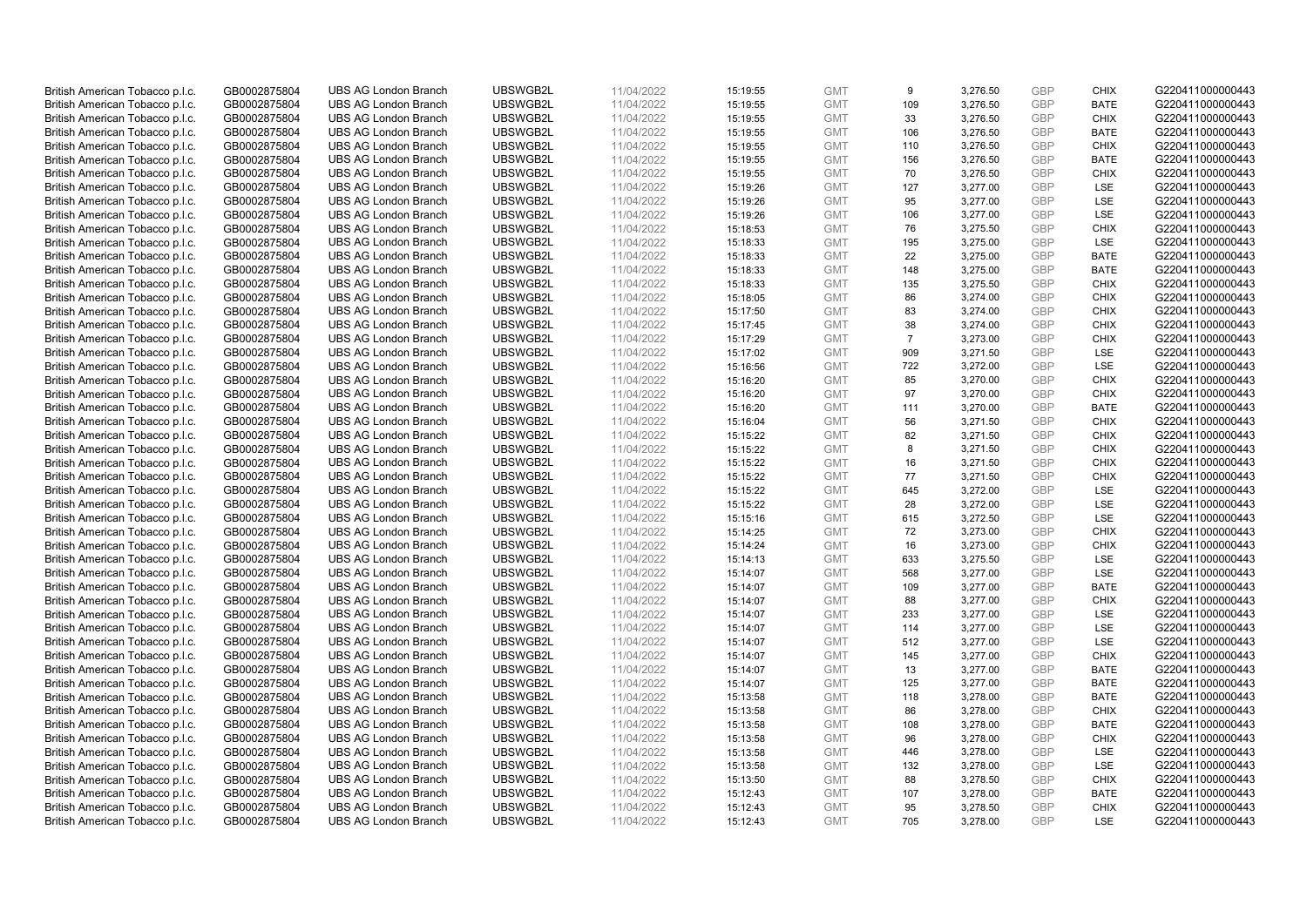| British American Tobacco p.l.c. | GB0002875804 | <b>UBS AG London Branch</b> | UBSWGB2L | 11/04/2022 | 15:12:43 | <b>GMT</b>               | 153            | 3,278.00 | <b>GBP</b> | LSE                        | G220411000000443 |
|---------------------------------|--------------|-----------------------------|----------|------------|----------|--------------------------|----------------|----------|------------|----------------------------|------------------|
| British American Tobacco p.l.c. | GB0002875804 | <b>UBS AG London Branch</b> | UBSWGB2L | 11/04/2022 | 15:12:43 | <b>GMT</b>               | 115            | 3,278.00 | <b>GBP</b> | <b>BATE</b>                | G220411000000443 |
| British American Tobacco p.l.c. | GB0002875804 | <b>UBS AG London Branch</b> | UBSWGB2L | 11/04/2022 | 15:12:43 | <b>GMT</b>               | 1484           | 3,279.00 | <b>GBP</b> | LSE                        | G220411000000443 |
| British American Tobacco p.l.c. | GB0002875804 | <b>UBS AG London Branch</b> | UBSWGB2L | 11/04/2022 | 15:12:43 | <b>GMT</b>               | 87             | 3,279.00 | <b>GBP</b> | <b>CHIX</b>                | G220411000000443 |
|                                 |              |                             |          |            |          |                          |                |          | <b>GBP</b> | <b>CHIX</b>                |                  |
| British American Tobacco p.l.c. | GB0002875804 | <b>UBS AG London Branch</b> | UBSWGB2L | 11/04/2022 | 15:12:43 | <b>GMT</b>               | 133            | 3,279.00 |            |                            | G220411000000443 |
| British American Tobacco p.l.c. | GB0002875804 | <b>UBS AG London Branch</b> | UBSWGB2L | 11/04/2022 | 15:12:43 | <b>GMT</b>               | 25             | 3,279.00 | <b>GBP</b> | <b>CHIX</b>                | G220411000000443 |
| British American Tobacco p.l.c. | GB0002875804 | <b>UBS AG London Branch</b> | UBSWGB2L | 11/04/2022 | 15:11:19 | <b>GMT</b>               | 583            | 3,276.50 | <b>GBP</b> | LSE                        | G220411000000443 |
| British American Tobacco p.l.c. | GB0002875804 | <b>UBS AG London Branch</b> | UBSWGB2L | 11/04/2022 | 15:11:19 | <b>GMT</b>               | 86             | 3,276.50 | <b>GBP</b> | <b>CHIX</b>                | G220411000000443 |
| British American Tobacco p.l.c. | GB0002875804 | <b>UBS AG London Branch</b> | UBSWGB2L | 11/04/2022 | 15:11:19 | <b>GMT</b>               | 80             | 3,276.50 | <b>GBP</b> | <b>CHIX</b>                | G220411000000443 |
| British American Tobacco p.l.c. | GB0002875804 | <b>UBS AG London Branch</b> | UBSWGB2L | 11/04/2022 | 15:11:19 | <b>GMT</b>               | 116            | 3,276.50 | <b>GBP</b> | <b>BATE</b>                | G220411000000443 |
| British American Tobacco p.l.c. | GB0002875804 | <b>UBS AG London Branch</b> | UBSWGB2L | 11/04/2022 | 15:11:19 | <b>GMT</b>               | 80             | 3,277.50 | <b>GBP</b> | <b>CHIX</b>                | G220411000000443 |
| British American Tobacco p.l.c. | GB0002875804 | <b>UBS AG London Branch</b> | UBSWGB2L | 11/04/2022 | 15:10:45 | <b>GMT</b>               | 62             | 3,276.50 | <b>GBP</b> | <b>CHIX</b>                | G220411000000443 |
| British American Tobacco p.l.c. | GB0002875804 | <b>UBS AG London Branch</b> | UBSWGB2L | 11/04/2022 | 15:10:45 | <b>GMT</b>               | 195            | 3,276.50 | <b>GBP</b> | LSE                        | G220411000000443 |
| British American Tobacco p.l.c. | GB0002875804 | <b>UBS AG London Branch</b> | UBSWGB2L | 11/04/2022 | 15:10:45 | <b>GMT</b>               | 250            | 3,276.50 | <b>GBP</b> | LSE                        | G220411000000443 |
| British American Tobacco p.l.c. | GB0002875804 | <b>UBS AG London Branch</b> | UBSWGB2L | 11/04/2022 | 15:10:30 | <b>GMT</b>               | 99             | 3,276.50 | <b>GBP</b> | <b>CHIX</b>                | G220411000000443 |
| British American Tobacco p.l.c. | GB0002875804 | <b>UBS AG London Branch</b> | UBSWGB2L | 11/04/2022 | 15:10:30 | <b>GMT</b>               | 113            | 3,276.50 | <b>GBP</b> | <b>CHIX</b>                | G220411000000443 |
| British American Tobacco p.l.c. | GB0002875804 | <b>UBS AG London Branch</b> | UBSWGB2L | 11/04/2022 | 15:10:07 | <b>GMT</b>               | 339            | 3,275.00 | <b>GBP</b> | LSE                        | G220411000000443 |
| British American Tobacco p.l.c. | GB0002875804 | <b>UBS AG London Branch</b> | UBSWGB2L | 11/04/2022 | 15:10:07 | <b>GMT</b>               | 194            | 3,275.00 | <b>GBP</b> | LSE                        | G220411000000443 |
| British American Tobacco p.l.c. | GB0002875804 | <b>UBS AG London Branch</b> | UBSWGB2L | 11/04/2022 | 15:09:01 | <b>GMT</b>               | 91             | 3,275.50 | <b>GBP</b> | <b>CHIX</b>                | G220411000000443 |
| British American Tobacco p.l.c. | GB0002875804 | <b>UBS AG London Branch</b> | UBSWGB2L | 11/04/2022 | 15:09:01 | <b>GMT</b>               | 104            | 3,275.50 | <b>GBP</b> | <b>BATE</b>                | G220411000000443 |
| British American Tobacco p.l.c. | GB0002875804 | <b>UBS AG London Branch</b> | UBSWGB2L | 11/04/2022 | 15:08:48 | <b>GMT</b>               | 684            | 3,277.00 | <b>GBP</b> | LSE                        | G220411000000443 |
| British American Tobacco p.l.c. | GB0002875804 | <b>UBS AG London Branch</b> | UBSWGB2L | 11/04/2022 | 15:08:48 | <b>GMT</b>               | 91             | 3,277.00 | <b>GBP</b> | <b>CHIX</b>                | G220411000000443 |
|                                 |              |                             |          |            |          |                          |                |          | <b>GBP</b> |                            |                  |
| British American Tobacco p.l.c. | GB0002875804 | <b>UBS AG London Branch</b> | UBSWGB2L | 11/04/2022 | 15:08:48 | <b>GMT</b>               | 86             | 3,277.50 | <b>GBP</b> | <b>CHIX</b>                | G220411000000443 |
| British American Tobacco p.l.c. | GB0002875804 | <b>UBS AG London Branch</b> | UBSWGB2L | 11/04/2022 | 15:08:45 | <b>GMT</b>               | 123            | 3,278.00 |            | <b>LSE</b>                 | G220411000000443 |
| British American Tobacco p.l.c. | GB0002875804 | <b>UBS AG London Branch</b> | UBSWGB2L | 11/04/2022 | 15:08:45 | <b>GMT</b>               | 116            | 3,278.00 | <b>GBP</b> | LSE                        | G220411000000443 |
| British American Tobacco p.l.c. | GB0002875804 | <b>UBS AG London Branch</b> | UBSWGB2L | 11/04/2022 | 15:08:45 | <b>GMT</b>               | 195            | 3,278.00 | <b>GBP</b> | LSE                        | G220411000000443 |
| British American Tobacco p.l.c. | GB0002875804 | <b>UBS AG London Branch</b> | UBSWGB2L | 11/04/2022 | 15:08:45 | <b>GMT</b>               | 250            | 3,278.00 | <b>GBP</b> | LSE                        | G220411000000443 |
| British American Tobacco p.l.c. | GB0002875804 | <b>UBS AG London Branch</b> | UBSWGB2L | 11/04/2022 | 15:08:06 | <b>GMT</b>               | 76             | 3,277.00 | <b>GBP</b> | <b>CHIX</b>                | G220411000000443 |
| British American Tobacco p.l.c. | GB0002875804 | <b>UBS AG London Branch</b> | UBSWGB2L | 11/04/2022 | 15:08:06 | <b>GMT</b>               | 21             | 3,277.00 | <b>GBP</b> | <b>CHIX</b>                | G220411000000443 |
| British American Tobacco p.l.c. | GB0002875804 | <b>UBS AG London Branch</b> | UBSWGB2L | 11/04/2022 | 15:08:06 | <b>GMT</b>               | 111            | 3,277.00 | <b>GBP</b> | <b>BATE</b>                | G220411000000443 |
| British American Tobacco p.l.c. | GB0002875804 | <b>UBS AG London Branch</b> | UBSWGB2L | 11/04/2022 | 15:08:06 | <b>GMT</b>               | 99             | 3,277.00 | <b>GBP</b> | <b>CHIX</b>                | G220411000000443 |
| British American Tobacco p.l.c. | GB0002875804 | <b>UBS AG London Branch</b> | UBSWGB2L | 11/04/2022 | 15:08:02 | <b>GMT</b>               | 89             | 3,277.50 | <b>GBP</b> | <b>CHIX</b>                | G220411000000443 |
| British American Tobacco p.l.c. | GB0002875804 | <b>UBS AG London Branch</b> | UBSWGB2L | 11/04/2022 | 15:07:59 | <b>GMT</b>               | 386            | 3,277.50 | <b>GBP</b> | LSE                        | G220411000000443 |
| British American Tobacco p.l.c. | GB0002875804 | <b>UBS AG London Branch</b> | UBSWGB2L | 11/04/2022 | 15:07:59 | <b>GMT</b>               | 250            | 3,277.50 | <b>GBP</b> | LSE                        | G220411000000443 |
| British American Tobacco p.l.c. | GB0002875804 | <b>UBS AG London Branch</b> | UBSWGB2L | 11/04/2022 | 15:07:51 | <b>GMT</b>               | 5              | 3,277.50 | <b>GBP</b> | <b>CHIX</b>                | G220411000000443 |
| British American Tobacco p.l.c. | GB0002875804 | <b>UBS AG London Branch</b> | UBSWGB2L | 11/04/2022 | 15:07:47 | <b>GMT</b>               | 104            | 3,277.50 | <b>GBP</b> | <b>BATE</b>                | G220411000000443 |
| British American Tobacco p.l.c. | GB0002875804 | <b>UBS AG London Branch</b> | UBSWGB2L | 11/04/2022 | 15:07:32 | <b>GMT</b>               | 98             | 3,278.00 | <b>GBP</b> | <b>CHIX</b>                | G220411000000443 |
| British American Tobacco p.l.c. | GB0002875804 | <b>UBS AG London Branch</b> | UBSWGB2L | 11/04/2022 | 15:07:32 | <b>GMT</b>               | 22             | 3,278.00 | <b>GBP</b> | <b>BATE</b>                | G220411000000443 |
| British American Tobacco p.l.c. | GB0002875804 | <b>UBS AG London Branch</b> | UBSWGB2L | 11/04/2022 | 15:07:32 | <b>GMT</b>               | 91             | 3,278.00 | <b>GBP</b> | <b>BATE</b>                | G220411000000443 |
| British American Tobacco p.l.c. | GB0002875804 | <b>UBS AG London Branch</b> | UBSWGB2L | 11/04/2022 | 15:07:32 | <b>GMT</b>               | 96             | 3,278.00 | <b>GBP</b> | <b>CHIX</b>                | G220411000000443 |
| British American Tobacco p.l.c. | GB0002875804 | <b>UBS AG London Branch</b> | UBSWGB2L | 11/04/2022 | 15:07:32 | <b>GMT</b>               | 106            | 3,278.00 | <b>GBP</b> | <b>BATE</b>                | G220411000000443 |
| British American Tobacco p.l.c. | GB0002875804 | <b>UBS AG London Branch</b> | UBSWGB2L | 11/04/2022 | 15:07:32 | <b>GMT</b>               | 15             | 3,278.00 | <b>GBP</b> | <b>BATE</b>                | G220411000000443 |
| British American Tobacco p.l.c. | GB0002875804 | <b>UBS AG London Branch</b> | UBSWGB2L | 11/04/2022 | 15:07:19 | <b>GMT</b>               | 691            | 3,278.50 | <b>GBP</b> | LSE                        | G220411000000443 |
| British American Tobacco p.l.c. | GB0002875804 | <b>UBS AG London Branch</b> | UBSWGB2L | 11/04/2022 | 15:07:19 | <b>GMT</b>               | 648            | 3,278.50 | <b>GBP</b> | LSE                        | G220411000000443 |
| British American Tobacco p.l.c. | GB0002875804 | UBS AG London Branch        | UBSWGB2L | 11/04/2022 | 15:07:19 | <b>GMT</b>               | $\overline{1}$ | 3,278.50 | <b>GBP</b> | LSE                        | G220411000000443 |
| British American Tobacco p.l.c. | GB0002875804 | <b>UBS AG London Branch</b> | UBSWGB2L | 11/04/2022 | 15:06:45 | <b>GMT</b>               | 572            | 3,278.50 | <b>GBP</b> | LSE                        | G220411000000443 |
| British American Tobacco p.l.c. | GB0002875804 | <b>UBS AG London Branch</b> | UBSWGB2L | 11/04/2022 | 15:06:45 | <b>GMT</b>               | 94             | 3,279.00 | <b>GBP</b> | <b>CHIX</b>                | G220411000000443 |
| British American Tobacco p.l.c. | GB0002875804 | <b>UBS AG London Branch</b> | UBSWGB2L | 11/04/2022 | 15:06:38 | <b>GMT</b>               | 98             | 3,279.50 | <b>GBP</b> | <b>CHIX</b>                | G220411000000443 |
| British American Tobacco p.l.c. | GB0002875804 | <b>UBS AG London Branch</b> | UBSWGB2L | 11/04/2022 | 15:06:38 | GMT                      | 8              | 3,279.50 | <b>GBP</b> | <b>CHIX</b>                | G220411000000443 |
| British American Tobacco p.l.c. | GB0002875804 | <b>UBS AG London Branch</b> | UBSWGB2L | 11/04/2022 | 15:06:31 | <b>GMT</b>               | 509            | 3,278.50 | <b>GBP</b> | <b>LSE</b>                 | G220411000000443 |
| British American Tobacco p.l.c. | GB0002875804 | <b>UBS AG London Branch</b> | UBSWGB2L | 11/04/2022 | 15:06:31 | <b>GMT</b>               | 124            | 3,278.50 | <b>GBP</b> | LSE                        | G220411000000443 |
| British American Tobacco p.l.c. | GB0002875804 | <b>UBS AG London Branch</b> | UBSWGB2L | 11/04/2022 | 15:06:07 | <b>GMT</b>               | 250            | 3,278.50 | <b>GBP</b> | LSE                        | G220411000000443 |
|                                 | GB0002875804 |                             |          |            |          |                          |                |          | <b>GBP</b> |                            |                  |
| British American Tobacco p.l.c. |              | <b>UBS AG London Branch</b> | UBSWGB2L | 11/04/2022 | 15:06:07 | <b>GMT</b><br><b>GMT</b> | 103<br>117     | 3,278.50 | GBP        | <b>CHIX</b><br><b>BATE</b> | G220411000000443 |
| British American Tobacco p.l.c. | GB0002875804 | <b>UBS AG London Branch</b> | UBSWGB2L | 11/04/2022 | 15:06:07 |                          |                | 3,278.50 |            |                            | G220411000000443 |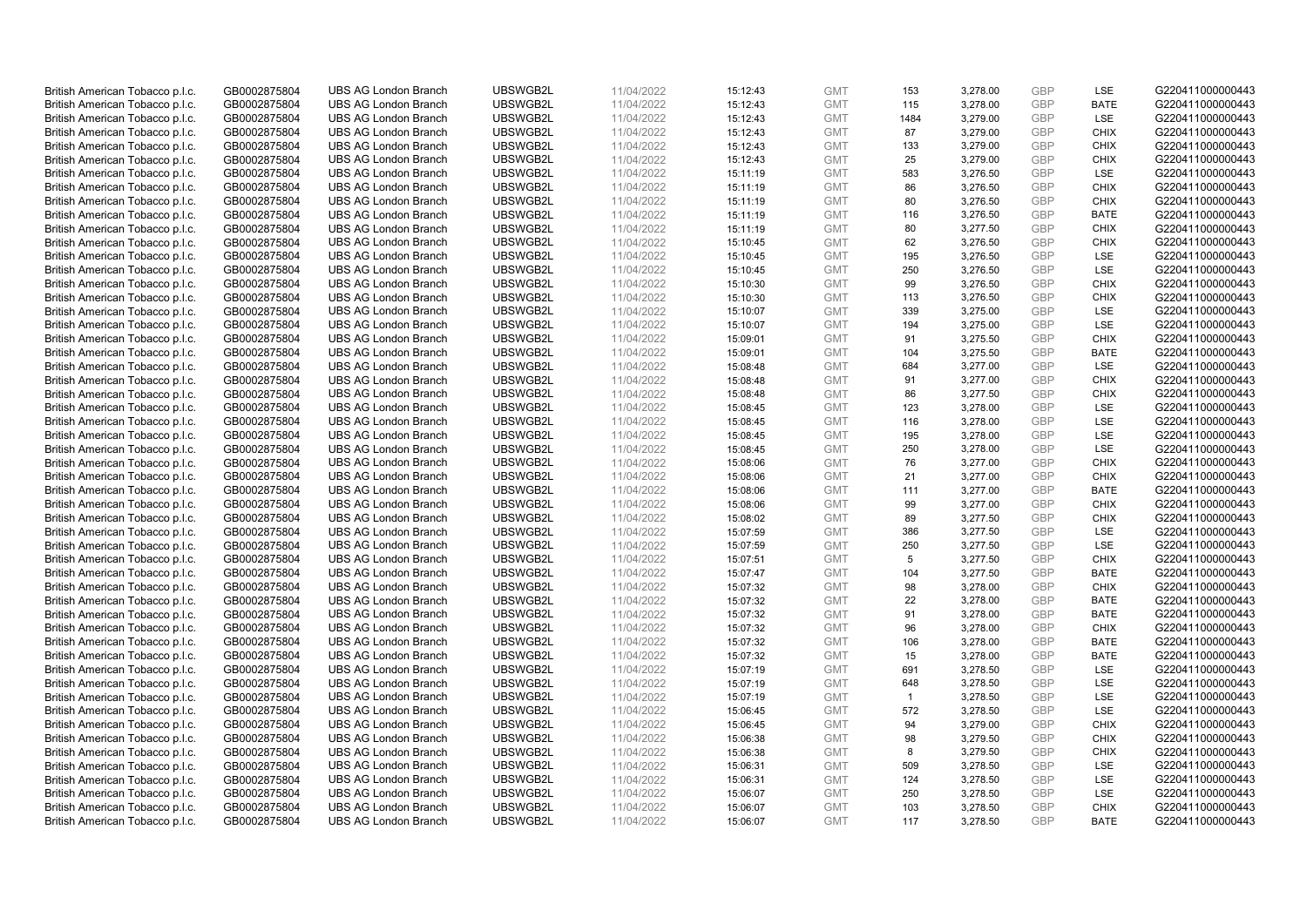| British American Tobacco p.l.c. | GB0002875804                 | <b>UBS AG London Branch</b> | UBSWGB2L | 11/04/2022               | 15:06:05 | <b>GMT</b>               | 89       | 3,279.00 | <b>GBP</b> | <b>CHIX</b> | G220411000000443 |
|---------------------------------|------------------------------|-----------------------------|----------|--------------------------|----------|--------------------------|----------|----------|------------|-------------|------------------|
| British American Tobacco p.l.c. | GB0002875804                 | <b>UBS AG London Branch</b> | UBSWGB2L | 11/04/2022               | 15:06:02 | <b>GMT</b>               | 233      | 3,279.00 | <b>GBP</b> | <b>BATE</b> | G220411000000443 |
|                                 |                              | <b>UBS AG London Branch</b> | UBSWGB2L |                          |          | <b>GMT</b>               | 274      | 3,279.00 | <b>GBP</b> | LSE         | G220411000000443 |
| British American Tobacco p.l.c. | GB0002875804                 |                             |          | 11/04/2022               | 15:06:02 |                          |          |          |            |             |                  |
| British American Tobacco p.l.c. | GB0002875804                 | <b>UBS AG London Branch</b> | UBSWGB2L | 11/04/2022               | 15:06:02 | <b>GMT</b>               | 338      | 3,279.00 | <b>GBP</b> | LSE         | G220411000000443 |
| British American Tobacco p.l.c. | GB0002875804                 | <b>UBS AG London Branch</b> | UBSWGB2L | 11/04/2022               | 15:05:52 | <b>GMT</b>               | 21       | 3,279.50 | <b>GBP</b> | <b>CHIX</b> | G220411000000443 |
| British American Tobacco p.l.c. | GB0002875804                 | <b>UBS AG London Branch</b> | UBSWGB2L | 11/04/2022               | 15:05:52 | <b>GMT</b>               | 66       | 3,279.50 | <b>GBP</b> | <b>CHIX</b> | G220411000000443 |
| British American Tobacco p.l.c. | GB0002875804                 | <b>UBS AG London Branch</b> | UBSWGB2L | 11/04/2022               | 15:05:09 | <b>GMT</b>               | 645      | 3,279.50 | <b>GBP</b> | LSE         | G220411000000443 |
| British American Tobacco p.l.c. | GB0002875804                 | <b>UBS AG London Branch</b> | UBSWGB2L | 11/04/2022               | 15:05:09 | <b>GMT</b>               | 108      | 3,279.50 | <b>GBP</b> | <b>CHIX</b> | G220411000000443 |
| British American Tobacco p.l.c. | GB0002875804                 | <b>UBS AG London Branch</b> | UBSWGB2L | 11/04/2022               | 15:05:07 | <b>GMT</b>               | 107      | 3,280.00 | <b>GBP</b> | <b>CHIX</b> | G220411000000443 |
| British American Tobacco p.l.c. | GB0002875804                 | <b>UBS AG London Branch</b> | UBSWGB2L | 11/04/2022               | 15:04:57 | <b>GMT</b>               | 149      | 3,279.50 | <b>GBP</b> | LSE         | G220411000000443 |
| British American Tobacco p.l.c. | GB0002875804                 | <b>UBS AG London Branch</b> | UBSWGB2L | 11/04/2022               | 15:04:57 | <b>GMT</b>               | 387      | 3,279.50 | <b>GBP</b> | <b>LSE</b>  | G220411000000443 |
| British American Tobacco p.l.c. | GB0002875804                 | <b>UBS AG London Branch</b> | UBSWGB2L | 11/04/2022               | 15:04:57 | <b>GMT</b>               | 132      | 3,279.50 | <b>GBP</b> | LSE         | G220411000000443 |
| British American Tobacco p.l.c. | GB0002875804                 | <b>UBS AG London Branch</b> | UBSWGB2L | 11/04/2022               | 15:04:53 | <b>GMT</b>               | 118      | 3,280.50 | <b>GBP</b> | <b>CHIX</b> | G220411000000443 |
| British American Tobacco p.l.c. | GB0002875804                 | <b>UBS AG London Branch</b> | UBSWGB2L | 11/04/2022               | 15:04:53 | <b>GMT</b>               | 17       | 3,280.50 | <b>GBP</b> | <b>CHIX</b> | G220411000000443 |
| British American Tobacco p.l.c. | GB0002875804                 | <b>UBS AG London Branch</b> | UBSWGB2L | 11/04/2022               | 15:04:35 | <b>GMT</b>               | 87       | 3,278.50 | <b>GBP</b> | <b>CHIX</b> | G220411000000443 |
| British American Tobacco p.l.c. | GB0002875804                 | <b>UBS AG London Branch</b> | UBSWGB2L | 11/04/2022               | 15:04:35 | <b>GMT</b>               | 6        | 3,278.00 | <b>GBP</b> | <b>BATE</b> | G220411000000443 |
| British American Tobacco p.l.c. | GB0002875804                 | <b>UBS AG London Branch</b> | UBSWGB2L | 11/04/2022               | 15:04:35 | <b>GMT</b>               | 27       | 3,278.00 | <b>GBP</b> | <b>BATE</b> | G220411000000443 |
| British American Tobacco p.l.c. | GB0002875804                 | <b>UBS AG London Branch</b> | UBSWGB2L | 11/04/2022               | 15:04:35 | <b>GMT</b>               | 697      | 3,278.00 | <b>GBP</b> | LSE         | G220411000000443 |
|                                 |                              | <b>UBS AG London Branch</b> | UBSWGB2L |                          | 15:04:35 | <b>GMT</b>               | 90       | 3,278.00 | <b>GBP</b> | <b>BATE</b> | G220411000000443 |
| British American Tobacco p.l.c. | GB0002875804<br>GB0002875804 | <b>UBS AG London Branch</b> | UBSWGB2L | 11/04/2022<br>11/04/2022 | 15:04:35 | <b>GMT</b>               |          |          | <b>GBP</b> | LSE         | G220411000000443 |
| British American Tobacco p.l.c. |                              |                             |          |                          |          |                          | 127      | 3,278.00 |            |             |                  |
| British American Tobacco p.l.c. | GB0002875804                 | <b>UBS AG London Branch</b> | UBSWGB2L | 11/04/2022               | 15:04:21 | <b>GMT</b>               | 88       | 3,278.50 | <b>GBP</b> | <b>CHIX</b> | G220411000000443 |
| British American Tobacco p.l.c. | GB0002875804                 | <b>UBS AG London Branch</b> | UBSWGB2L | 11/04/2022               | 15:04:04 | <b>GMT</b>               | 80       | 3,277.00 | <b>GBP</b> | <b>CHIX</b> | G220411000000443 |
| British American Tobacco p.l.c. | GB0002875804                 | <b>UBS AG London Branch</b> | UBSWGB2L | 11/04/2022               | 15:03:00 | <b>GMT</b>               | 669      | 3,271.50 | <b>GBP</b> | LSE         | G220411000000443 |
| British American Tobacco p.l.c. | GB0002875804                 | <b>UBS AG London Branch</b> | UBSWGB2L | 11/04/2022               | 15:02:47 | <b>GMT</b>               | 75       | 3,271.50 | <b>GBP</b> | <b>CHIX</b> | G220411000000443 |
| British American Tobacco p.l.c. | GB0002875804                 | <b>UBS AG London Branch</b> | UBSWGB2L | 11/04/2022               | 15:02:47 | <b>GMT</b>               | 20       | 3,271.50 | <b>GBP</b> | <b>CHIX</b> | G220411000000443 |
| British American Tobacco p.l.c. | GB0002875804                 | <b>UBS AG London Branch</b> | UBSWGB2L | 11/04/2022               | 15:02:36 | <b>GMT</b>               | 106      | 3,272.00 | <b>GBP</b> | <b>CHIX</b> | G220411000000443 |
| British American Tobacco p.l.c. | GB0002875804                 | <b>UBS AG London Branch</b> | UBSWGB2L | 11/04/2022               | 15:02:36 | <b>GMT</b>               | 602      | 3,272.50 | <b>GBP</b> | <b>LSE</b>  | G220411000000443 |
| British American Tobacco p.l.c. | GB0002875804                 | <b>UBS AG London Branch</b> | UBSWGB2L | 11/04/2022               | 15:02:34 | <b>GMT</b>               | 104      | 3,273.00 | <b>GBP</b> | <b>BATE</b> | G220411000000443 |
| British American Tobacco p.l.c. | GB0002875804                 | <b>UBS AG London Branch</b> | UBSWGB2L | 11/04/2022               | 15:02:34 | <b>GMT</b>               | 17       | 3,273.00 | <b>GBP</b> | <b>BATE</b> | G220411000000443 |
| British American Tobacco p.l.c. | GB0002875804                 | <b>UBS AG London Branch</b> | UBSWGB2L | 11/04/2022               | 15:02:32 | <b>GMT</b>               | 100      | 3,273.00 | <b>GBP</b> | <b>BATE</b> | G220411000000443 |
| British American Tobacco p.l.c. | GB0002875804                 | <b>UBS AG London Branch</b> | UBSWGB2L | 11/04/2022               | 15:02:17 | <b>GMT</b>               | 131      | 3,274.00 | <b>GBP</b> | <b>CHIX</b> | G220411000000443 |
| British American Tobacco p.l.c. | GB0002875804                 | <b>UBS AG London Branch</b> | UBSWGB2L | 11/04/2022               | 15:02:16 | <b>GMT</b>               | 648      | 3,274.50 | <b>GBP</b> | LSE         | G220411000000443 |
| British American Tobacco p.l.c. | GB0002875804                 | <b>UBS AG London Branch</b> | UBSWGB2L | 11/04/2022               | 15:02:16 | <b>GMT</b>               | 601      | 3,275.00 | <b>GBP</b> | LSE         | G220411000000443 |
| British American Tobacco p.l.c. | GB0002875804                 | <b>UBS AG London Branch</b> | UBSWGB2L | 11/04/2022               | 15:02:16 | <b>GMT</b>               | 136      | 3,275.00 | <b>GBP</b> | <b>CHIX</b> | G220411000000443 |
| British American Tobacco p.l.c. | GB0002875804                 | <b>UBS AG London Branch</b> | UBSWGB2L | 11/04/2022               | 15:02:01 | <b>GMT</b>               | 195      | 3,275.50 | <b>GBP</b> | LSE         | G220411000000443 |
| British American Tobacco p.l.c. | GB0002875804                 | <b>UBS AG London Branch</b> | UBSWGB2L | 11/04/2022               | 15:01:48 | <b>GMT</b>               | 96       | 3,276.00 | <b>GBP</b> | <b>CHIX</b> | G220411000000443 |
| British American Tobacco p.l.c. | GB0002875804                 | <b>UBS AG London Branch</b> | UBSWGB2L | 11/04/2022               | 15:01:32 | <b>GMT</b>               | 589      | 3,276.50 | <b>GBP</b> | LSE         | G220411000000443 |
| British American Tobacco p.l.c. | GB0002875804                 | <b>UBS AG London Branch</b> | UBSWGB2L | 11/04/2022               | 15:01:15 | <b>GMT</b>               | 107      | 3,279.00 | <b>GBP</b> | <b>BATE</b> | G220411000000443 |
| British American Tobacco p.l.c. | GB0002875804                 | <b>UBS AG London Branch</b> | UBSWGB2L | 11/04/2022               | 15:01:15 | <b>GMT</b>               | 14       | 3,279.00 | <b>GBP</b> | <b>BATE</b> | G220411000000443 |
| British American Tobacco p.l.c. | GB0002875804                 | <b>UBS AG London Branch</b> | UBSWGB2L | 11/04/2022               | 15:01:10 | <b>GMT</b>               | 83       | 3,280.50 | <b>GBP</b> | <b>CHIX</b> | G220411000000443 |
| British American Tobacco p.l.c. | GB0002875804                 | <b>UBS AG London Branch</b> | UBSWGB2L | 11/04/2022               | 15:01:10 | <b>GMT</b>               | 117      | 3,280.50 | <b>GBP</b> | <b>BATE</b> | G220411000000443 |
| British American Tobacco p.l.c. | GB0002875804                 | <b>UBS AG London Branch</b> | UBSWGB2L | 11/04/2022               | 15:01:05 | <b>GMT</b>               | 68       | 3,282.00 | <b>GBP</b> | <b>CHIX</b> | G220411000000443 |
| British American Tobacco p.l.c. | GB0002875804                 | <b>UBS AG London Branch</b> | UBSWGB2L | 11/04/2022               | 15:01:05 | <b>GMT</b>               | 25       | 3,282.00 | <b>GBP</b> | <b>CHIX</b> | G220411000000443 |
| British American Tobacco p.l.c. | GB0002875804                 | <b>UBS AG London Branch</b> | UBSWGB2L | 11/04/2022               | 15:01:05 | <b>GMT</b>               | 239      | 3,282.00 | <b>GBP</b> | LSE         | G220411000000443 |
| British American Tobacco p.l.c. | GB0002875804                 | UBS AG London Branch        | UBSWGB2L | 11/04/2022               | 15:01:05 | <b>GMT</b>               | 56       | 3,282.00 | <b>GBP</b> | LSE         | G220411000000443 |
| British American Tobacco p.l.c. | GB0002875804                 | <b>UBS AG London Branch</b> | UBSWGB2L | 11/04/2022               | 15:01:05 | <b>GMT</b>               | 352      | 3,282.00 | <b>GBP</b> | LSE         | G220411000000443 |
| British American Tobacco p.l.c. | GB0002875804                 | <b>UBS AG London Branch</b> | UBSWGB2L | 11/04/2022               | 15:01:00 | <b>GMT</b>               | 579      | 3,282.50 | <b>GBP</b> | LSE         | G220411000000443 |
| British American Tobacco p.l.c. | GB0002875804                 | <b>UBS AG London Branch</b> | UBSWGB2L | 11/04/2022               | 15:01:00 | <b>GMT</b>               | 113      | 3,282.50 | <b>GBP</b> | <b>BATE</b> | G220411000000443 |
| British American Tobacco p.l.c. | GB0002875804                 | <b>UBS AG London Branch</b> | UBSWGB2L | 11/04/2022               | 15:01:00 | GMT                      | 118      | 3,282.50 | <b>GBP</b> | <b>BATE</b> | G220411000000443 |
| British American Tobacco p.l.c. | GB0002875804                 | <b>UBS AG London Branch</b> | UBSWGB2L | 11/04/2022               | 15:00:47 | <b>GMT</b>               | 527      | 3,283.00 | <b>GBP</b> | <b>LSE</b>  | G220411000000443 |
| British American Tobacco p.l.c. | GB0002875804                 | <b>UBS AG London Branch</b> | UBSWGB2L | 11/04/2022               | 15:00:47 | <b>GMT</b>               | 91       | 3,283.00 | <b>GBP</b> | <b>CHIX</b> | G220411000000443 |
| British American Tobacco p.l.c. | GB0002875804                 | <b>UBS AG London Branch</b> | UBSWGB2L | 11/04/2022               | 15:00:47 | <b>GMT</b>               | 30       | 3,283.00 | <b>GBP</b> | LSE         | G220411000000443 |
|                                 | GB0002875804                 |                             |          |                          |          |                          |          |          | <b>GBP</b> | LSE         |                  |
| British American Tobacco p.l.c. |                              | <b>UBS AG London Branch</b> | UBSWGB2L | 11/04/2022               | 15:00:47 | <b>GMT</b><br><b>GMT</b> | 35<br>35 | 3,283.00 | GBP        | <b>LSE</b>  | G220411000000443 |
| British American Tobacco p.l.c. | GB0002875804                 | <b>UBS AG London Branch</b> | UBSWGB2L | 11/04/2022               | 15:00:47 |                          |          | 3,283.00 |            |             | G220411000000443 |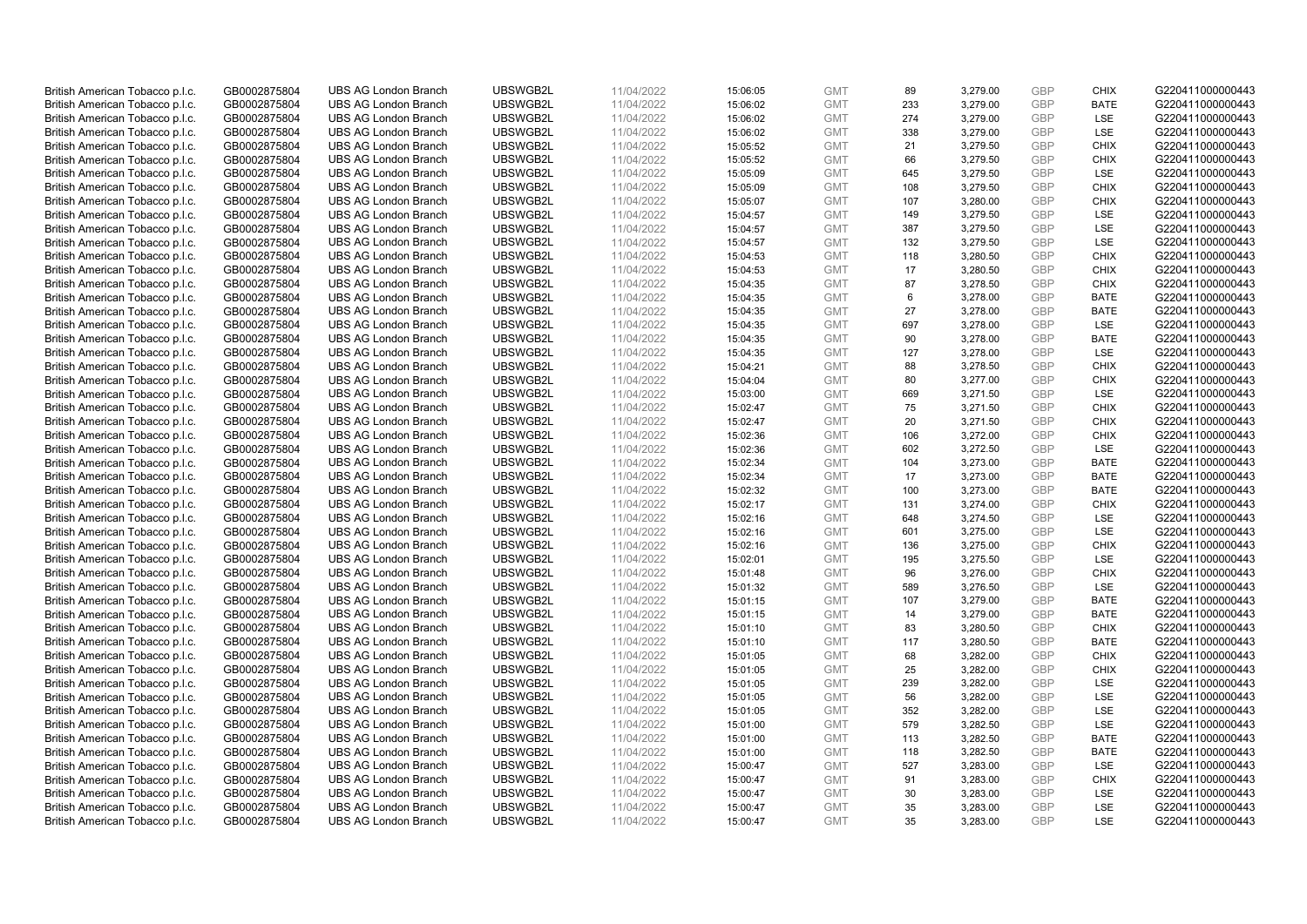| British American Tobacco p.l.c. | GB0002875804 | <b>UBS AG London Branch</b> | UBSWGB2L             | 11/04/2022 | 15:00:47 | <b>GMT</b> | 86  | 3,283.00 | <b>GBP</b> | <b>CHIX</b> | G220411000000443 |
|---------------------------------|--------------|-----------------------------|----------------------|------------|----------|------------|-----|----------|------------|-------------|------------------|
|                                 | GB0002875804 | <b>UBS AG London Branch</b> | UBSWGB2L             | 11/04/2022 |          | <b>GMT</b> | 400 | 3,283.50 | <b>GBP</b> | LSE         | G220411000000443 |
| British American Tobacco p.l.c. |              |                             |                      |            | 15:00:45 |            |     |          |            |             |                  |
| British American Tobacco p.l.c. | GB0002875804 | <b>UBS AG London Branch</b> | UBSWGB2L             | 11/04/2022 | 15:00:45 | <b>GMT</b> | 155 | 3,283.50 | <b>GBP</b> | <b>CHIX</b> | G220411000000443 |
| British American Tobacco p.l.c. | GB0002875804 | <b>UBS AG London Branch</b> | UBSWGB2L             | 11/04/2022 | 15:00:45 | <b>GMT</b> | 98  | 3,283.50 | <b>GBP</b> | <b>CHIX</b> | G220411000000443 |
| British American Tobacco p.l.c. | GB0002875804 | <b>UBS AG London Branch</b> | UBSWGB2L             | 11/04/2022 | 15:00:03 | <b>GMT</b> | 739 | 3,282.50 | <b>GBP</b> | LSE         | G220411000000443 |
| British American Tobacco p.l.c. | GB0002875804 | <b>UBS AG London Branch</b> | UBSWGB2L             | 11/04/2022 | 15:00:02 | <b>GMT</b> | 99  | 3,283.00 | <b>GBP</b> | <b>CHIX</b> | G220411000000443 |
| British American Tobacco p.l.c. | GB0002875804 | <b>UBS AG London Branch</b> | UBSWGB2L             | 11/04/2022 | 15:00:02 | <b>GMT</b> | 47  | 3,283.00 | <b>GBP</b> | LSE         | G220411000000443 |
| British American Tobacco p.l.c. | GB0002875804 | <b>UBS AG London Branch</b> | UBSWGB2L             | 11/04/2022 | 15:00:02 | <b>GMT</b> | 793 | 3,283.00 | <b>GBP</b> | LSE         | G220411000000443 |
| British American Tobacco p.l.c. | GB0002875804 | <b>UBS AG London Branch</b> | UBSWGB2L             | 11/04/2022 | 15:00:02 | <b>GMT</b> | 64  | 3,283.00 | <b>GBP</b> | <b>BATE</b> | G220411000000443 |
| British American Tobacco p.l.c. | GB0002875804 | <b>UBS AG London Branch</b> | UBSWGB2L             | 11/04/2022 | 15:00:02 | <b>GMT</b> | 32  | 3,283.00 | <b>GBP</b> | <b>BATE</b> | G220411000000443 |
| British American Tobacco p.l.c. | GB0002875804 | <b>UBS AG London Branch</b> | UBSWGB2L             | 11/04/2022 | 15:00:02 | <b>GMT</b> | 52  | 3,283.00 | <b>GBP</b> | <b>BATE</b> | G220411000000443 |
| British American Tobacco p.l.c. | GB0002875804 | <b>UBS AG London Branch</b> | UBSWGB2L             | 11/04/2022 | 15:00:02 | <b>GMT</b> | 83  | 3,283.00 | <b>GBP</b> | <b>BATE</b> | G220411000000443 |
| British American Tobacco p.l.c. | GB0002875804 | <b>UBS AG London Branch</b> | UBSWGB2L             | 11/04/2022 | 14:59:34 | <b>GMT</b> | 96  | 3,283.50 | <b>GBP</b> | <b>CHIX</b> | G220411000000443 |
| British American Tobacco p.l.c. | GB0002875804 | <b>UBS AG London Branch</b> | UBSWGB2L             | 11/04/2022 | 14:59:34 | <b>GMT</b> | 212 | 3,283.50 | <b>GBP</b> | <b>BATE</b> | G220411000000443 |
| British American Tobacco p.l.c. | GB0002875804 | <b>UBS AG London Branch</b> | UBSWGB2L             | 11/04/2022 | 14:59:34 | <b>GMT</b> | 598 | 3,284.50 | <b>GBP</b> | LSE         | G220411000000443 |
| British American Tobacco p.l.c. | GB0002875804 | <b>UBS AG London Branch</b> | UBSWGB2L             | 11/04/2022 | 14:59:34 | <b>GMT</b> | 116 | 3,284.50 | <b>GBP</b> | LSE         | G220411000000443 |
| British American Tobacco p.l.c. | GB0002875804 | <b>UBS AG London Branch</b> | UBSWGB2L             | 11/04/2022 | 14:59:34 | <b>GMT</b> | 250 | 3,284.50 | <b>GBP</b> | LSE         | G220411000000443 |
| British American Tobacco p.l.c. | GB0002875804 | <b>UBS AG London Branch</b> | UBSWGB2L             | 11/04/2022 | 14:59:34 | <b>GMT</b> | 195 | 3,284.50 | <b>GBP</b> | LSE         | G220411000000443 |
|                                 |              | <b>UBS AG London Branch</b> | UBSWGB2L             |            |          |            |     |          |            | <b>LSE</b>  |                  |
| British American Tobacco p.l.c. | GB0002875804 |                             |                      | 11/04/2022 | 14:59:34 | <b>GMT</b> | 81  | 3,284.50 | <b>GBP</b> |             | G220411000000443 |
| British American Tobacco p.l.c. | GB0002875804 | <b>UBS AG London Branch</b> | UBSWGB2L             | 11/04/2022 | 14:59:34 | <b>GMT</b> | 195 | 3,284.00 | <b>GBP</b> | LSE         | G220411000000443 |
| British American Tobacco p.l.c. | GB0002875804 | <b>UBS AG London Branch</b> | UBSWGB2L             | 11/04/2022 | 14:59:34 | <b>GMT</b> | 944 | 3,284.00 | <b>GBP</b> | LSE         | G220411000000443 |
| British American Tobacco p.l.c. | GB0002875804 | <b>UBS AG London Branch</b> | UBSWGB2L             | 11/04/2022 | 14:59:27 | <b>GMT</b> | 261 | 3,284.00 | <b>GBP</b> | <b>CHIX</b> | G220411000000443 |
| British American Tobacco p.l.c. | GB0002875804 | <b>UBS AG London Branch</b> | UBSWGB2L             | 11/04/2022 | 14:58:55 | <b>GMT</b> | 43  | 3,282.00 | <b>GBP</b> | LSE         | G220411000000443 |
| British American Tobacco p.l.c. | GB0002875804 | <b>UBS AG London Branch</b> | UBSWGB2L             | 11/04/2022 | 14:58:40 | <b>GMT</b> | 93  | 3,281.00 | <b>GBP</b> | <b>CHIX</b> | G220411000000443 |
| British American Tobacco p.l.c. | GB0002875804 | <b>UBS AG London Branch</b> | UBSWGB2L             | 11/04/2022 | 14:58:30 | <b>GMT</b> | 195 | 3,281.00 | <b>GBP</b> | LSE         | G220411000000443 |
| British American Tobacco p.l.c. | GB0002875804 | <b>UBS AG London Branch</b> | UBSWGB2L             | 11/04/2022 | 14:58:30 | <b>GMT</b> | 53  | 3,281.00 | <b>GBP</b> | <b>CHIX</b> | G220411000000443 |
| British American Tobacco p.l.c. | GB0002875804 | <b>UBS AG London Branch</b> | UBSWGB2L             | 11/04/2022 | 14:58:30 | <b>GMT</b> | 30  | 3,281.00 | <b>GBP</b> | <b>CHIX</b> | G220411000000443 |
| British American Tobacco p.l.c. | GB0002875804 | <b>UBS AG London Branch</b> | UBSWGB2L             | 11/04/2022 | 14:58:04 | <b>GMT</b> | 195 | 3,280.50 | <b>GBP</b> | LSE         | G220411000000443 |
| British American Tobacco p.l.c. | GB0002875804 | <b>UBS AG London Branch</b> | UBSWGB2L             | 11/04/2022 | 14:58:03 | <b>GMT</b> | 224 | 3,280.50 | <b>GBP</b> | <b>CHIX</b> | G220411000000443 |
| British American Tobacco p.l.c. | GB0002875804 | <b>UBS AG London Branch</b> | UBSWGB2L             | 11/04/2022 | 14:57:28 | <b>GMT</b> | 137 | 3,280.00 | <b>GBP</b> | <b>BATE</b> | G220411000000443 |
| British American Tobacco p.l.c. | GB0002875804 | <b>UBS AG London Branch</b> | UBSWGB2L             | 11/04/2022 | 14:57:28 | <b>GMT</b> | 16  | 3,279.50 | <b>GBP</b> | <b>BATE</b> | G220411000000443 |
| British American Tobacco p.l.c. | GB0002875804 | <b>UBS AG London Branch</b> | UBSWGB2L             | 11/04/2022 | 14:57:28 | <b>GMT</b> | 619 | 3,279.50 | <b>GBP</b> | LSE         | G220411000000443 |
| British American Tobacco p.l.c. | GB0002875804 | <b>UBS AG London Branch</b> | UBSWGB2L             | 11/04/2022 | 14:57:28 | <b>GMT</b> | 101 | 3,279.50 | <b>GBP</b> | <b>BATE</b> | G220411000000443 |
| British American Tobacco p.l.c. | GB0002875804 | <b>UBS AG London Branch</b> | UBSWGB2L             | 11/04/2022 | 14:57:28 | <b>GMT</b> | 234 | 3,280.00 | <b>GBP</b> | <b>CHIX</b> | G220411000000443 |
| British American Tobacco p.l.c. | GB0002875804 | <b>UBS AG London Branch</b> | UBSWGB2L             | 11/04/2022 | 14:57:10 | <b>GMT</b> | 86  | 3,280.00 | <b>GBP</b> | <b>BATE</b> | G220411000000443 |
| British American Tobacco p.l.c. | GB0002875804 | <b>UBS AG London Branch</b> | UBSWGB2L             | 11/04/2022 | 14:56:37 | <b>GMT</b> | 728 | 3,278.50 | <b>GBP</b> | LSE         | G220411000000443 |
| British American Tobacco p.l.c. | GB0002875804 | <b>UBS AG London Branch</b> | UBSWGB2L             | 11/04/2022 | 14:56:37 | <b>GMT</b> | 272 | 3,279.00 | <b>GBP</b> | LSE         | G220411000000443 |
| British American Tobacco p.l.c. | GB0002875804 | <b>UBS AG London Branch</b> | UBSWGB2L             | 11/04/2022 | 14:56:37 | <b>GMT</b> | 85  | 3,279.00 | <b>GBP</b> | <b>CHIX</b> | G220411000000443 |
| British American Tobacco p.l.c. | GB0002875804 | <b>UBS AG London Branch</b> | UBSWGB2L             | 11/04/2022 | 14:56:37 | <b>GMT</b> | 647 | 3,279.00 | <b>GBP</b> | LSE         | G220411000000443 |
| British American Tobacco p.l.c. | GB0002875804 | <b>UBS AG London Branch</b> | UBSWGB2L             | 11/04/2022 | 14:56:37 | <b>GMT</b> | 136 | 3,279.00 | <b>GBP</b> | <b>CHIX</b> | G220411000000443 |
| British American Tobacco p.l.c. | GB0002875804 | <b>UBS AG London Branch</b> | UBSWGB2L             | 11/04/2022 | 14:55:23 | <b>GMT</b> | 123 | 3,274.00 | <b>GBP</b> | <b>BATE</b> | G220411000000443 |
| British American Tobacco p.l.c. | GB0002875804 | <b>UBS AG London Branch</b> | UBSWGB2L             | 11/04/2022 | 14:55:23 | <b>GMT</b> | 111 | 3,274.00 | <b>GBP</b> | <b>BATE</b> | G220411000000443 |
| British American Tobacco p.l.c. | GB0002875804 | <b>UBS AG London Branch</b> | UBSWGB2L             | 11/04/2022 | 14:55:23 | <b>GMT</b> | 94  | 3,274.00 | <b>GBP</b> | <b>CHIX</b> | G220411000000443 |
| British American Tobacco p.l.c. | GB0002875804 | <b>UBS AG London Branch</b> | UBSWGB2L             | 11/04/2022 | 14:55:23 | <b>GMT</b> | 85  | 3,274.00 | <b>GBP</b> | <b>CHIX</b> | G220411000000443 |
| British American Tobacco p.l.c. | GB0002875804 | UBS AG London Branch        | UBSWGB2L             | 11/04/2022 | 14:55:23 | <b>GMT</b> | 619 | 3,274.00 | <b>GBP</b> | <b>LSE</b>  | G220411000000443 |
|                                 | GB0002875804 | <b>UBS AG London Branch</b> | UBSWGB2L             | 11/04/2022 |          | <b>GMT</b> | 171 |          | <b>GBP</b> | LSE         |                  |
| British American Tobacco p.l.c. |              |                             |                      |            | 14:55:23 | <b>GMT</b> | 469 | 3,274.50 |            | LSE         | G220411000000443 |
| British American Tobacco p.l.c. | GB0002875804 | <b>UBS AG London Branch</b> | UBSWGB2L<br>UBSWGB2L | 11/04/2022 | 14:55:23 |            |     | 3,274.50 | <b>GBP</b> | <b>CHIX</b> | G220411000000443 |
| British American Tobacco p.l.c. | GB0002875804 | <b>UBS AG London Branch</b> |                      | 11/04/2022 | 14:55:17 | <b>GMT</b> | 50  | 3,275.00 | <b>GBP</b> |             | G220411000000443 |
| British American Tobacco p.l.c. | GB0002875804 | <b>UBS AG London Branch</b> | UBSWGB2L             | 11/04/2022 | 14:55:17 | GMT        | 100 | 3,275.00 | <b>GBP</b> | <b>CHIX</b> | G220411000000443 |
| British American Tobacco p.l.c. | GB0002875804 | <b>UBS AG London Branch</b> | UBSWGB2L             | 11/04/2022 | 14:54:51 | <b>GMT</b> | 58  | 3,273.50 | <b>GBP</b> | <b>LSE</b>  | G220411000000443 |
| British American Tobacco p.l.c. | GB0002875804 | <b>UBS AG London Branch</b> | UBSWGB2L             | 11/04/2022 | 14:54:51 | <b>GMT</b> | 95  | 3,273.50 | <b>GBP</b> | LSE         | G220411000000443 |
| British American Tobacco p.l.c. | GB0002875804 | <b>UBS AG London Branch</b> | UBSWGB2L             | 11/04/2022 | 14:54:45 | <b>GMT</b> | 586 | 3,273.50 | <b>GBP</b> | LSE         | G220411000000443 |
| British American Tobacco p.l.c. | GB0002875804 | <b>UBS AG London Branch</b> | UBSWGB2L             | 11/04/2022 | 14:54:45 | <b>GMT</b> | 37  | 3,273.50 | <b>GBP</b> | LSE         | G220411000000443 |
| British American Tobacco p.l.c. | GB0002875804 | <b>UBS AG London Branch</b> | UBSWGB2L             | 11/04/2022 | 14:54:45 | <b>GMT</b> | 14  | 3,273.50 | GBP        | <b>BATE</b> | G220411000000443 |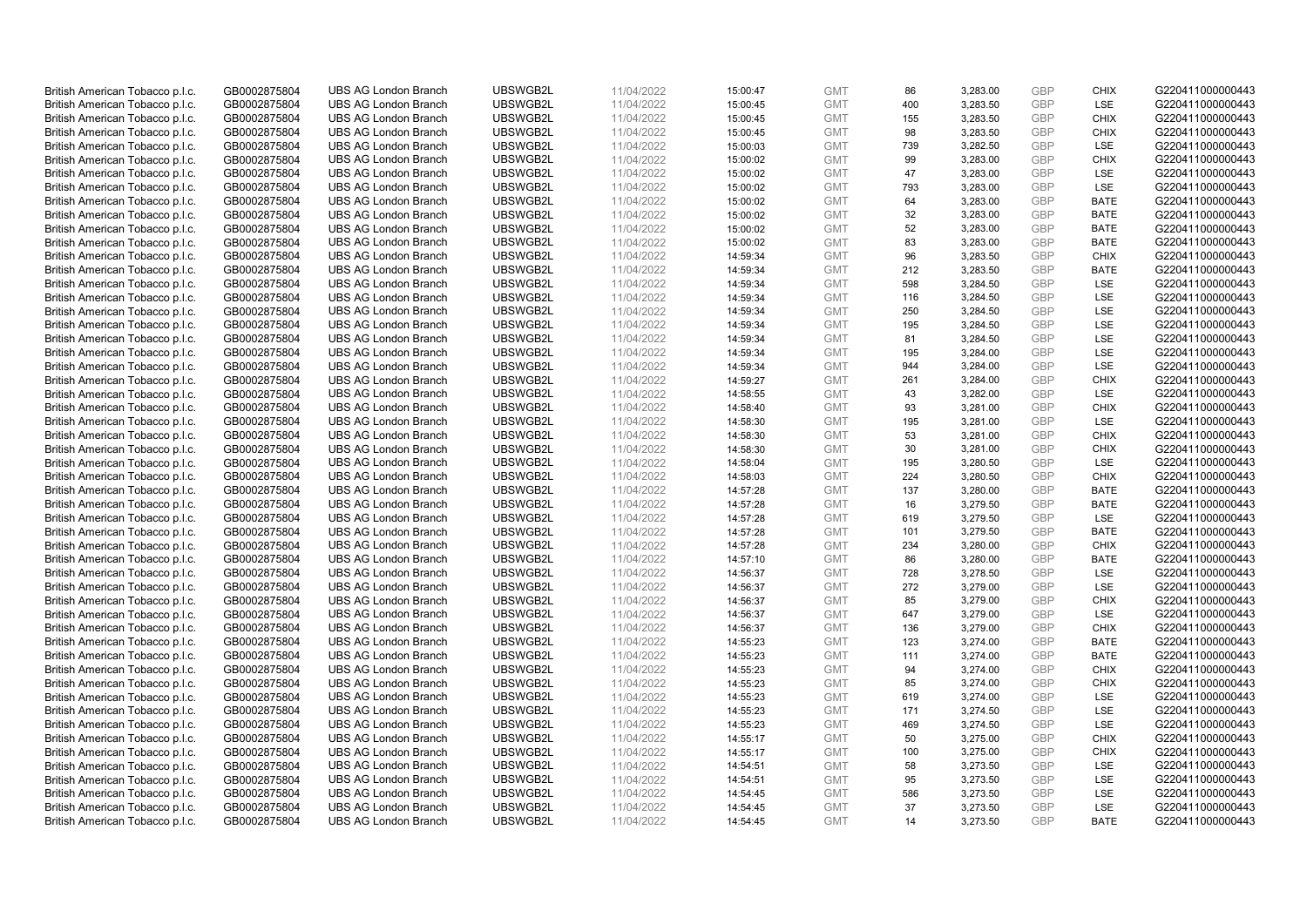| British American Tobacco p.l.c. | GB0002875804                 | <b>UBS AG London Branch</b> | UBSWGB2L | 11/04/2022               | 14:54:45 | <b>GMT</b> | 23           | 3,273.00 | <b>GBP</b> | <b>CHIX</b> | G220411000000443 |
|---------------------------------|------------------------------|-----------------------------|----------|--------------------------|----------|------------|--------------|----------|------------|-------------|------------------|
| British American Tobacco p.l.c. | GB0002875804                 | <b>UBS AG London Branch</b> | UBSWGB2L | 11/04/2022               | 14:54:45 | <b>GMT</b> | 110          | 3,273.50 | <b>GBP</b> | <b>BATE</b> | G220411000000443 |
|                                 |                              | <b>UBS AG London Branch</b> | UBSWGB2L |                          |          | <b>GMT</b> | 578          | 3,274.00 | <b>GBP</b> | LSE         | G220411000000443 |
| British American Tobacco p.l.c. | GB0002875804                 |                             |          | 11/04/2022               | 14:54:44 |            |              |          |            |             |                  |
| British American Tobacco p.l.c. | GB0002875804                 | <b>UBS AG London Branch</b> | UBSWGB2L | 11/04/2022               | 14:54:44 | <b>GMT</b> | 43           | 3,274.00 | <b>GBP</b> | LSE         | G220411000000443 |
| British American Tobacco p.l.c. | GB0002875804                 | <b>UBS AG London Branch</b> | UBSWGB2L | 11/04/2022               | 14:54:36 | <b>GMT</b> | 68           | 3,272.50 | <b>GBP</b> | LSE         | G220411000000443 |
| British American Tobacco p.l.c. | GB0002875804                 | <b>UBS AG London Branch</b> | UBSWGB2L | 11/04/2022               | 14:54:36 | <b>GMT</b> | 27           | 3,272.50 | <b>GBP</b> | <b>LSE</b>  | G220411000000443 |
| British American Tobacco p.l.c. | GB0002875804                 | <b>UBS AG London Branch</b> | UBSWGB2L | 11/04/2022               | 14:54:36 | <b>GMT</b> | 59           | 3,272.50 | <b>GBP</b> | LSE         | G220411000000443 |
| British American Tobacco p.l.c. | GB0002875804                 | <b>UBS AG London Branch</b> | UBSWGB2L | 11/04/2022               | 14:54:36 | <b>GMT</b> | 160          | 3,273.00 | <b>GBP</b> | <b>CHIX</b> | G220411000000443 |
| British American Tobacco p.l.c. | GB0002875804                 | <b>UBS AG London Branch</b> | UBSWGB2L | 11/04/2022               | 14:54:19 | <b>GMT</b> | 37           | 3,273.00 | <b>GBP</b> | <b>CHIX</b> | G220411000000443 |
| British American Tobacco p.l.c. | GB0002875804                 | <b>UBS AG London Branch</b> | UBSWGB2L | 11/04/2022               | 14:54:19 | <b>GMT</b> | 52           | 3,273.00 | <b>GBP</b> | <b>CHIX</b> | G220411000000443 |
| British American Tobacco p.l.c. | GB0002875804                 | <b>UBS AG London Branch</b> | UBSWGB2L | 11/04/2022               | 14:54:19 | <b>GMT</b> | 22           | 3,272.00 | <b>GBP</b> | <b>LSE</b>  | G220411000000443 |
| British American Tobacco p.l.c. | GB0002875804                 | <b>UBS AG London Branch</b> | UBSWGB2L | 11/04/2022               | 14:54:19 | <b>GMT</b> | 22           | 3,272.00 | <b>GBP</b> | LSE         | G220411000000443 |
| British American Tobacco p.l.c. | GB0002875804                 | <b>UBS AG London Branch</b> | UBSWGB2L | 11/04/2022               | 14:54:19 | <b>GMT</b> | 20           | 3,272.00 | <b>GBP</b> | LSE         | G220411000000443 |
| British American Tobacco p.l.c. | GB0002875804                 | <b>UBS AG London Branch</b> | UBSWGB2L | 11/04/2022               | 14:54:19 | <b>GMT</b> | 23           | 3,272.00 | <b>GBP</b> | LSE         | G220411000000443 |
| British American Tobacco p.l.c. | GB0002875804                 | <b>UBS AG London Branch</b> | UBSWGB2L | 11/04/2022               | 14:54:18 | <b>GMT</b> | 26           | 3,272.00 | <b>GBP</b> | LSE         | G220411000000443 |
| British American Tobacco p.l.c. | GB0002875804                 | <b>UBS AG London Branch</b> | UBSWGB2L | 11/04/2022               | 14:54:18 | <b>GMT</b> | 84           | 3,272.00 | <b>GBP</b> | LSE         | G220411000000443 |
| British American Tobacco p.l.c. | GB0002875804                 | <b>UBS AG London Branch</b> | UBSWGB2L | 11/04/2022               | 14:53:43 | <b>GMT</b> | 599          | 3,272.00 | <b>GBP</b> | LSE         | G220411000000443 |
| British American Tobacco p.l.c. | GB0002875804                 | <b>UBS AG London Branch</b> | UBSWGB2L | 11/04/2022               | 14:53:40 | <b>GMT</b> | 113          | 3,272.50 | <b>GBP</b> | <b>CHIX</b> | G220411000000443 |
|                                 |                              | <b>UBS AG London Branch</b> | UBSWGB2L |                          | 14:53:40 | <b>GMT</b> | 83           | 3,272.50 | <b>GBP</b> | <b>CHIX</b> | G220411000000443 |
| British American Tobacco p.l.c. | GB0002875804<br>GB0002875804 | <b>UBS AG London Branch</b> | UBSWGB2L | 11/04/2022<br>11/04/2022 | 14:53:25 | <b>GMT</b> |              |          | <b>GBP</b> | <b>BATE</b> | G220411000000443 |
| British American Tobacco p.l.c. |                              |                             |          |                          |          |            | 118          | 3,272.50 |            |             |                  |
| British American Tobacco p.l.c. | GB0002875804                 | <b>UBS AG London Branch</b> | UBSWGB2L | 11/04/2022               | 14:53:25 | <b>GMT</b> | 674          | 3,272.50 | <b>GBP</b> | LSE         | G220411000000443 |
| British American Tobacco p.l.c. | GB0002875804                 | <b>UBS AG London Branch</b> | UBSWGB2L | 11/04/2022               | 14:53:15 | <b>GMT</b> | 85           | 3,273.00 | <b>GBP</b> | <b>CHIX</b> | G220411000000443 |
| British American Tobacco p.l.c. | GB0002875804                 | <b>UBS AG London Branch</b> | UBSWGB2L | 11/04/2022               | 14:53:08 | <b>GMT</b> | 656          | 3,273.00 | <b>GBP</b> | LSE         | G220411000000443 |
| British American Tobacco p.l.c. | GB0002875804                 | <b>UBS AG London Branch</b> | UBSWGB2L | 11/04/2022               | 14:52:19 | <b>GMT</b> | 89           | 3,271.00 | <b>GBP</b> | <b>CHIX</b> | G220411000000443 |
| British American Tobacco p.l.c. | GB0002875804                 | <b>UBS AG London Branch</b> | UBSWGB2L | 11/04/2022               | 14:52:19 | <b>GMT</b> | 86           | 3,271.00 | <b>GBP</b> | <b>CHIX</b> | G220411000000443 |
| British American Tobacco p.l.c. | GB0002875804                 | <b>UBS AG London Branch</b> | UBSWGB2L | 11/04/2022               | 14:52:09 | <b>GMT</b> | 556          | 3,271.50 | <b>GBP</b> | LSE         | G220411000000443 |
| British American Tobacco p.l.c. | GB0002875804                 | <b>UBS AG London Branch</b> | UBSWGB2L | 11/04/2022               | 14:52:09 | <b>GMT</b> | 86           | 3,271.50 | <b>GBP</b> | <b>CHIX</b> | G220411000000443 |
| British American Tobacco p.l.c. | GB0002875804                 | <b>UBS AG London Branch</b> | UBSWGB2L | 11/04/2022               | 14:51:45 | <b>GMT</b> | 441          | 3,271.50 | <b>GBP</b> | LSE         | G220411000000443 |
| British American Tobacco p.l.c. | GB0002875804                 | <b>UBS AG London Branch</b> | UBSWGB2L | 11/04/2022               | 14:51:45 | <b>GMT</b> | 123          | 3,271.50 | <b>GBP</b> | LSE         | G220411000000443 |
| British American Tobacco p.l.c. | GB0002875804                 | <b>UBS AG London Branch</b> | UBSWGB2L | 11/04/2022               | 14:51:44 | <b>GMT</b> | 656          | 3,272.00 | <b>GBP</b> | LSE         | G220411000000443 |
| British American Tobacco p.l.c. | GB0002875804                 | <b>UBS AG London Branch</b> | UBSWGB2L | 11/04/2022               | 14:51:44 | <b>GMT</b> | 118          | 3,272.00 | <b>GBP</b> | <b>BATE</b> | G220411000000443 |
| British American Tobacco p.l.c. | GB0002875804                 | <b>UBS AG London Branch</b> | UBSWGB2L | 11/04/2022               | 14:51:37 | <b>GMT</b> | 99           | 3,272.50 | <b>GBP</b> | <b>CHIX</b> | G220411000000443 |
| British American Tobacco p.l.c. | GB0002875804                 | <b>UBS AG London Branch</b> | UBSWGB2L | 11/04/2022               | 14:51:37 | <b>GMT</b> | 119          | 3,272.50 | <b>GBP</b> | <b>BATE</b> | G220411000000443 |
| British American Tobacco p.l.c. | GB0002875804                 | <b>UBS AG London Branch</b> | UBSWGB2L | 11/04/2022               | 14:51:37 | <b>GMT</b> | 103          | 3,272.50 | GBP        | <b>BATE</b> | G220411000000443 |
| British American Tobacco p.l.c. | GB0002875804                 | <b>UBS AG London Branch</b> | UBSWGB2L | 11/04/2022               | 14:51:37 | <b>GMT</b> | 139          | 3,272.50 | <b>GBP</b> | <b>CHIX</b> | G220411000000443 |
| British American Tobacco p.l.c. | GB0002875804                 | <b>UBS AG London Branch</b> | UBSWGB2L | 11/04/2022               | 14:51:33 | <b>GMT</b> | 107          | 3,273.00 | <b>GBP</b> | <b>BATE</b> | G220411000000443 |
| British American Tobacco p.l.c. | GB0002875804                 | <b>UBS AG London Branch</b> | UBSWGB2L | 11/04/2022               | 14:51:23 | <b>GMT</b> | 83           | 3,273.50 | <b>GBP</b> | <b>CHIX</b> | G220411000000443 |
| British American Tobacco p.l.c. | GB0002875804                 | <b>UBS AG London Branch</b> | UBSWGB2L | 11/04/2022               | 14:51:18 | <b>GMT</b> | 609          | 3,272.50 | <b>GBP</b> | LSE         | G220411000000443 |
| British American Tobacco p.l.c. | GB0002875804                 | <b>UBS AG London Branch</b> | UBSWGB2L | 11/04/2022               | 14:50:25 | <b>GMT</b> | $\mathbf{3}$ | 3,273.00 | <b>GBP</b> | <b>CHIX</b> | G220411000000443 |
| British American Tobacco p.l.c. | GB0002875804                 | <b>UBS AG London Branch</b> | UBSWGB2L | 11/04/2022               | 14:50:25 | <b>GMT</b> | 651          | 3,273.00 | <b>GBP</b> | <b>LSE</b>  | G220411000000443 |
| British American Tobacco p.l.c. | GB0002875804                 | <b>UBS AG London Branch</b> | UBSWGB2L | 11/04/2022               | 14:50:25 | <b>GMT</b> | 10           | 3,273.00 | <b>GBP</b> | <b>CHIX</b> | G220411000000443 |
| British American Tobacco p.l.c. | GB0002875804                 | <b>UBS AG London Branch</b> | UBSWGB2L | 11/04/2022               | 14:50:25 | <b>GMT</b> | 86           | 3,273.00 | <b>GBP</b> | <b>CHIX</b> | G220411000000443 |
| British American Tobacco p.l.c. | GB0002875804                 | <b>UBS AG London Branch</b> | UBSWGB2L | 11/04/2022               | 14:50:24 | <b>GMT</b> | 85           | 3,273.50 | <b>GBP</b> | <b>CHIX</b> | G220411000000443 |
| British American Tobacco p.l.c. | GB0002875804                 | <b>UBS AG London Branch</b> | UBSWGB2L | 11/04/2022               | 14:50:24 | <b>GMT</b> | 87           | 3,274.00 | <b>GBP</b> | <b>CHIX</b> | G220411000000443 |
| British American Tobacco p.l.c. | GB0002875804                 | UBS AG London Branch        | UBSWGB2L | 11/04/2022               | 14:50:24 | <b>GMT</b> | 2            | 3,274.00 | <b>GBP</b> | <b>LSE</b>  | G220411000000443 |
| British American Tobacco p.l.c. | GB0002875804                 | <b>UBS AG London Branch</b> | UBSWGB2L | 11/04/2022               | 14:50:24 | <b>GMT</b> | 581          | 3,274.00 | <b>GBP</b> | LSE         | G220411000000443 |
| British American Tobacco p.l.c. | GB0002875804                 | <b>UBS AG London Branch</b> | UBSWGB2L | 11/04/2022               | 14:49:52 | <b>GMT</b> | 593          | 3,272.50 | <b>GBP</b> | LSE         | G220411000000443 |
| British American Tobacco p.l.c. | GB0002875804                 | <b>UBS AG London Branch</b> | UBSWGB2L | 11/04/2022               | 14:49:22 | <b>GMT</b> | 149          | 3,270.00 | <b>GBP</b> | <b>BATE</b> | G220411000000443 |
|                                 |                              |                             |          |                          |          | <b>GMT</b> |              |          | <b>GBP</b> |             |                  |
| British American Tobacco p.l.c. | GB0002875804                 | <b>UBS AG London Branch</b> | UBSWGB2L | 11/04/2022               | 14:49:14 |            | 96           | 3,270.50 |            | <b>CHIX</b> | G220411000000443 |
| British American Tobacco p.l.c. | GB0002875804                 | <b>UBS AG London Branch</b> | UBSWGB2L | 11/04/2022               | 14:49:12 | <b>GMT</b> | 171          | 3,271.00 | <b>GBP</b> | <b>CHIX</b> | G220411000000443 |
| British American Tobacco p.l.c. | GB0002875804                 | <b>UBS AG London Branch</b> | UBSWGB2L | 11/04/2022               | 14:49:12 | <b>GMT</b> | 107          | 3,271.00 | <b>GBP</b> | <b>BATE</b> | G220411000000443 |
| British American Tobacco p.l.c. | GB0002875804                 | <b>UBS AG London Branch</b> | UBSWGB2L | 11/04/2022               | 14:49:12 | <b>GMT</b> | 213          | 3,271.50 | <b>GBP</b> | LSE         | G220411000000443 |
| British American Tobacco p.l.c. | GB0002875804                 | <b>UBS AG London Branch</b> | UBSWGB2L | 11/04/2022               | 14:49:12 | <b>GMT</b> | 375          | 3,271.50 | <b>GBP</b> | LSE         | G220411000000443 |
| British American Tobacco p.l.c. | GB0002875804                 | <b>UBS AG London Branch</b> | UBSWGB2L | 11/04/2022               | 14:49:07 | <b>GMT</b> | 3            | 3,272.00 | GBP        | <b>CHIX</b> | G220411000000443 |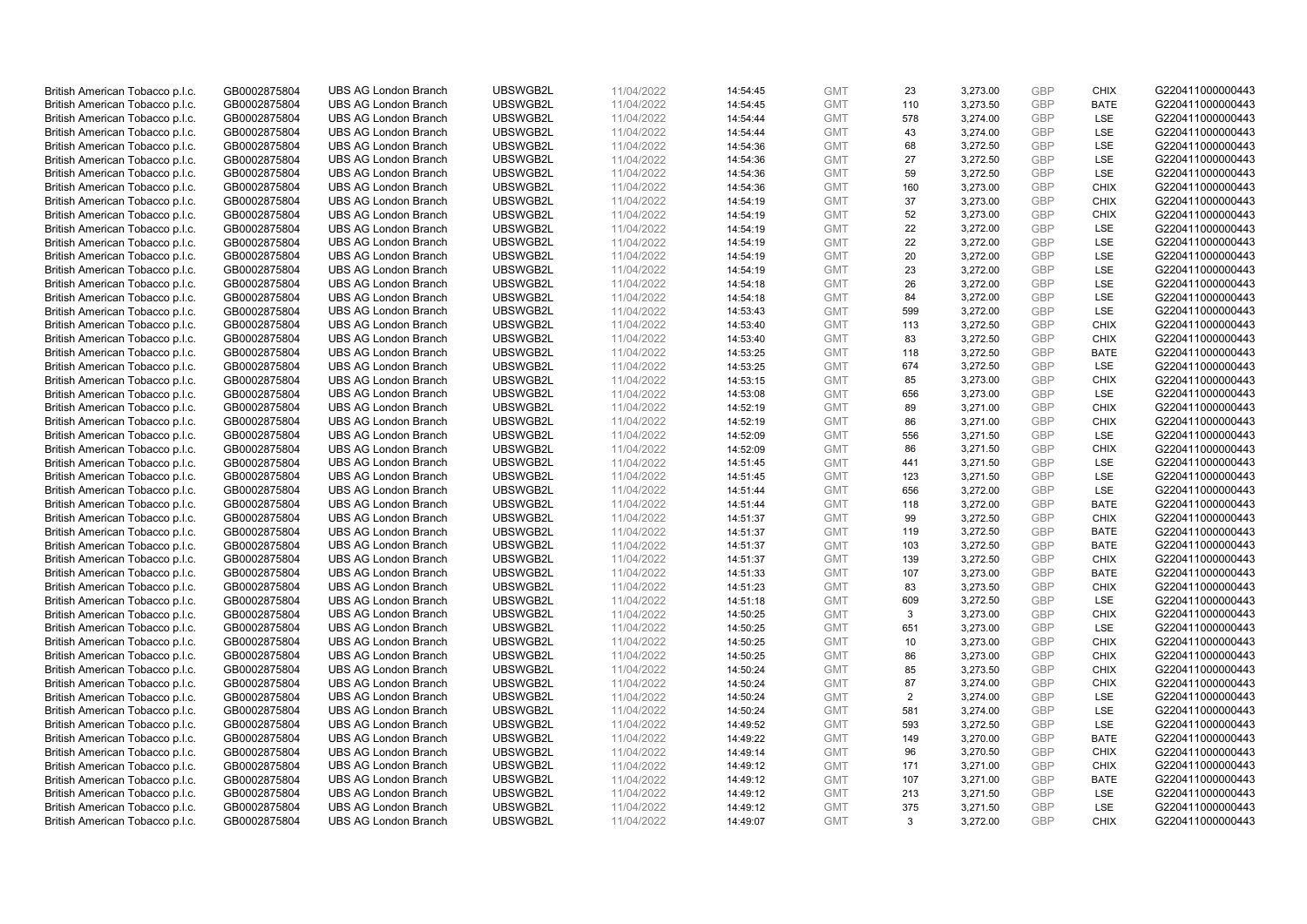| British American Tobacco p.l.c. | GB0002875804 | <b>UBS AG London Branch</b> | UBSWGB2L | 11/04/2022 | 14:49:02 | <b>GMT</b> | 312            | 3,272.00 | <b>GBP</b> | <b>CHIX</b> | G220411000000443 |
|---------------------------------|--------------|-----------------------------|----------|------------|----------|------------|----------------|----------|------------|-------------|------------------|
| British American Tobacco p.l.c. | GB0002875804 | <b>UBS AG London Branch</b> | UBSWGB2L | 11/04/2022 | 14:48:59 | <b>GMT</b> | 54             | 3,271.50 | <b>GBP</b> | LSE         | G220411000000443 |
| British American Tobacco p.l.c. | GB0002875804 | UBS AG London Branch        | UBSWGB2L | 11/04/2022 | 14:48:59 | <b>GMT</b> | 54             | 3,271.50 | <b>GBP</b> | LSE         | G220411000000443 |
| British American Tobacco p.l.c. | GB0002875804 | <b>UBS AG London Branch</b> | UBSWGB2L | 11/04/2022 | 14:48:59 | <b>GMT</b> | 129            | 3,271.50 | GBP        | LSE         | G220411000000443 |
| British American Tobacco p.l.c. | GB0002875804 | <b>UBS AG London Branch</b> | UBSWGB2L | 11/04/2022 | 14:48:59 | <b>GMT</b> | 116            | 3,271.50 | <b>GBP</b> | LSE         | G220411000000443 |
| British American Tobacco p.l.c. | GB0002875804 | UBS AG London Branch        | UBSWGB2L | 11/04/2022 | 14:48:59 | <b>GMT</b> | 252            | 3,271.50 | <b>GBP</b> | LSE         | G220411000000443 |
| British American Tobacco p.l.c. | GB0002875804 | <b>UBS AG London Branch</b> | UBSWGB2L | 11/04/2022 | 14:48:23 | <b>GMT</b> | 660            | 3,272.50 | <b>GBP</b> | LSE         | G220411000000443 |
| British American Tobacco p.l.c. | GB0002875804 | <b>UBS AG London Branch</b> | UBSWGB2L | 11/04/2022 | 14:48:09 | <b>GMT</b> | 83             | 3,273.00 | <b>GBP</b> | LSE         | G220411000000443 |
| British American Tobacco p.l.c. | GB0002875804 | <b>UBS AG London Branch</b> | UBSWGB2L | 11/04/2022 | 14:48:09 | <b>GMT</b> | 428            | 3,273.00 | <b>GBP</b> | LSE         | G220411000000443 |
| British American Tobacco p.l.c. | GB0002875804 | <b>UBS AG London Branch</b> | UBSWGB2L | 11/04/2022 | 14:48:09 | <b>GMT</b> | 126            | 3,273.00 | <b>GBP</b> | <b>LSE</b>  | G220411000000443 |
| British American Tobacco p.l.c. | GB0002875804 | <b>UBS AG London Branch</b> | UBSWGB2L | 11/04/2022 | 14:48:09 | <b>GMT</b> | 25             | 3,273.00 | <b>GBP</b> | LSE         | G220411000000443 |
| British American Tobacco p.l.c. | GB0002875804 | <b>UBS AG London Branch</b> | UBSWGB2L | 11/04/2022 | 14:47:33 | <b>GMT</b> | 86             | 3,272.00 | <b>GBP</b> | <b>CHIX</b> | G220411000000443 |
| British American Tobacco p.l.c. | GB0002875804 | <b>UBS AG London Branch</b> | UBSWGB2L | 11/04/2022 | 14:47:33 | <b>GMT</b> | 102            | 3,272.00 | GBP        | <b>BATE</b> | G220411000000443 |
| British American Tobacco p.l.c. | GB0002875804 | <b>UBS AG London Branch</b> | UBSWGB2L | 11/04/2022 | 14:47:28 | <b>GMT</b> | 154            | 3,273.00 | GBP        | <b>BATE</b> | G220411000000443 |
| British American Tobacco p.l.c. | GB0002875804 | <b>UBS AG London Branch</b> | UBSWGB2L | 11/04/2022 | 14:47:28 | <b>GMT</b> | 599            | 3,273.50 | <b>GBP</b> | LSE         | G220411000000443 |
| British American Tobacco p.l.c. | GB0002875804 | <b>UBS AG London Branch</b> | UBSWGB2L | 11/04/2022 | 14:47:28 | <b>GMT</b> | 98             | 3,273.50 | <b>GBP</b> | <b>CHIX</b> | G220411000000443 |
| British American Tobacco p.l.c. | GB0002875804 | <b>UBS AG London Branch</b> | UBSWGB2L | 11/04/2022 | 14:47:28 | <b>GMT</b> | 92             | 3,273.50 | GBP        | <b>CHIX</b> | G220411000000443 |
| British American Tobacco p.l.c. | GB0002875804 | <b>UBS AG London Branch</b> | UBSWGB2L | 11/04/2022 | 14:47:19 | <b>GMT</b> | $\overline{2}$ | 3,274.00 | <b>GBP</b> | <b>CHIX</b> | G220411000000443 |
| British American Tobacco p.l.c. | GB0002875804 | UBS AG London Branch        | UBSWGB2L | 11/04/2022 | 14:47:19 | <b>GMT</b> | 97             | 3,274.00 | GBP        | <b>CHIX</b> | G220411000000443 |
| British American Tobacco p.l.c. | GB0002875804 | <b>UBS AG London Branch</b> | UBSWGB2L | 11/04/2022 | 14:47:19 | <b>GMT</b> | 117            | 3,274.00 | <b>GBP</b> | <b>BATE</b> | G220411000000443 |
| British American Tobacco p.l.c. | GB0002875804 | <b>UBS AG London Branch</b> | UBSWGB2L | 11/04/2022 | 14:47:19 | <b>GMT</b> | 100            | 3,274.00 | GBP        | <b>BATE</b> | G220411000000443 |
| British American Tobacco p.l.c. | GB0002875804 | <b>UBS AG London Branch</b> | UBSWGB2L | 11/04/2022 | 14:47:19 | <b>GMT</b> | 565            | 3,274.00 | <b>GBP</b> | LSE         | G220411000000443 |
| British American Tobacco p.l.c. | GB0002875804 | <b>UBS AG London Branch</b> | UBSWGB2L | 11/04/2022 | 14:47:19 | <b>GMT</b> | 119            | 3,274.00 | <b>GBP</b> | <b>BATE</b> | G220411000000443 |
| British American Tobacco p.l.c. | GB0002875804 | <b>UBS AG London Branch</b> | UBSWGB2L | 11/04/2022 | 14:47:06 | <b>GMT</b> | 124            | 3,274.50 | <b>GBP</b> | <b>CHIX</b> | G220411000000443 |
| British American Tobacco p.l.c. | GB0002875804 | <b>UBS AG London Branch</b> | UBSWGB2L | 11/04/2022 | 14:47:01 | <b>GMT</b> | 255            | 3,274.50 | <b>GBP</b> | LSE         | G220411000000443 |
| British American Tobacco p.l.c. | GB0002875804 | <b>UBS AG London Branch</b> | UBSWGB2L | 11/04/2022 | 14:47:01 | <b>GMT</b> | 375            | 3,274.50 | GBP        | LSE         | G220411000000443 |
| British American Tobacco p.l.c. | GB0002875804 | <b>UBS AG London Branch</b> | UBSWGB2L | 11/04/2022 | 14:46:53 | <b>GMT</b> | 64             | 3,275.00 | <b>GBP</b> | <b>CHIX</b> | G220411000000443 |
| British American Tobacco p.l.c. | GB0002875804 | <b>UBS AG London Branch</b> | UBSWGB2L | 11/04/2022 | 14:46:53 | <b>GMT</b> | 34             | 3,275.00 | <b>GBP</b> | <b>CHIX</b> | G220411000000443 |
| British American Tobacco p.l.c. | GB0002875804 | <b>UBS AG London Branch</b> | UBSWGB2L | 11/04/2022 | 14:46:16 | <b>GMT</b> | 556            | 3,274.50 | <b>GBP</b> | LSE         | G220411000000443 |
| British American Tobacco p.l.c. | GB0002875804 | <b>UBS AG London Branch</b> | UBSWGB2L | 11/04/2022 | 14:46:16 | <b>GMT</b> | 666            | 3,275.50 | <b>GBP</b> | LSE         | G220411000000443 |
| British American Tobacco p.l.c. | GB0002875804 | <b>UBS AG London Branch</b> | UBSWGB2L | 11/04/2022 | 14:46:16 | <b>GMT</b> | 82             | 3,275.50 | <b>GBP</b> | <b>CHIX</b> | G220411000000443 |
| British American Tobacco p.l.c. | GB0002875804 | <b>UBS AG London Branch</b> | UBSWGB2L | 11/04/2022 | 14:46:12 | <b>GMT</b> | 152            | 3,276.00 | <b>GBP</b> | <b>CHIX</b> | G220411000000443 |
| British American Tobacco p.l.c. | GB0002875804 | <b>UBS AG London Branch</b> | UBSWGB2L | 11/04/2022 | 14:46:12 | <b>GMT</b> | 83             | 3,276.00 | <b>GBP</b> | <b>CHIX</b> | G220411000000443 |
| British American Tobacco p.l.c. | GB0002875804 | <b>UBS AG London Branch</b> | UBSWGB2L | 11/04/2022 | 14:45:14 | <b>GMT</b> | 128            | 3,275.00 | <b>GBP</b> | <b>CHIX</b> | G220411000000443 |
| British American Tobacco p.l.c. | GB0002875804 | <b>UBS AG London Branch</b> | UBSWGB2L | 11/04/2022 | 14:45:00 | <b>GMT</b> | 76             | 3,276.00 | <b>GBP</b> | <b>CHIX</b> | G220411000000443 |
| British American Tobacco p.l.c. | GB0002875804 | <b>UBS AG London Branch</b> | UBSWGB2L | 11/04/2022 | 14:45:00 | <b>GMT</b> | 664            | 3,276.00 | <b>GBP</b> | LSE         | G220411000000443 |
| British American Tobacco p.l.c. | GB0002875804 | <b>UBS AG London Branch</b> | UBSWGB2L | 11/04/2022 | 14:44:57 | <b>GMT</b> | 457            | 3.276.50 | GBP        | LSE         | G220411000000443 |
| British American Tobacco p.l.c. | GB0002875804 | <b>UBS AG London Branch</b> | UBSWGB2L | 11/04/2022 | 14:44:57 | <b>GMT</b> | 156            | 3,276.50 | <b>GBP</b> | LSE         | G220411000000443 |
| British American Tobacco p.l.c. | GB0002875804 | <b>UBS AG London Branch</b> | UBSWGB2L | 11/04/2022 | 14:44:10 | <b>GMT</b> | 92             | 3,273.50 | <b>GBP</b> | <b>CHIX</b> | G220411000000443 |
| British American Tobacco p.l.c. | GB0002875804 | <b>UBS AG London Branch</b> | UBSWGB2L | 11/04/2022 | 14:44:09 | <b>GMT</b> | 110            | 3,274.00 | <b>GBP</b> | <b>BATE</b> | G220411000000443 |
| British American Tobacco p.l.c. | GB0002875804 | <b>UBS AG London Branch</b> | UBSWGB2L | 11/04/2022 | 14:44:09 | <b>GMT</b> | 119            | 3,275.00 | <b>GBP</b> | <b>BATE</b> | G220411000000443 |
| British American Tobacco p.l.c. | GB0002875804 | <b>UBS AG London Branch</b> | UBSWGB2L | 11/04/2022 | 14:44:09 | <b>GMT</b> | 125            | 3,275.00 | GBP        | <b>CHIX</b> | G220411000000443 |
| British American Tobacco p.l.c. | GB0002875804 | UBS AG London Branch        | UBSWGB2L | 11/04/2022 | 14:44:08 | <b>GMT</b> | 66             | 3,275.50 | <b>GBP</b> | LSE         | G220411000000443 |
| British American Tobacco p.l.c. | GB0002875804 | <b>UBS AG London Branch</b> | UBSWGB2L | 11/04/2022 | 14:44:08 | <b>GMT</b> | 537            | 3,275.50 | GBP        | LSE         | G220411000000443 |
| British American Tobacco p.l.c. | GB0002875804 | <b>UBS AG London Branch</b> | UBSWGB2L | 11/04/2022 | 14:44:05 | <b>GMT</b> | 84             | 3,276.00 | <b>GBP</b> | <b>CHIX</b> | G220411000000443 |
| British American Tobacco p.l.c. | GB0002875804 | <b>UBS AG London Branch</b> | UBSWGB2L | 11/04/2022 | 14:44:05 | <b>GMT</b> | 76             | 3,276.00 | <b>GBP</b> | <b>CHIX</b> | G220411000000443 |
| British American Tobacco p.l.c. | GB0002875804 | <b>UBS AG London Branch</b> | UBSWGB2L | 11/04/2022 | 14:44:05 | <b>GMT</b> | 666            | 3,276.00 | GBP        | <b>LSE</b>  | G220411000000443 |
| British American Tobacco p.l.c. | GB0002875804 | <b>UBS AG London Branch</b> | UBSWGB2L | 11/04/2022 | 14:44:05 | <b>GMT</b> | 250            | 3,276.00 | <b>GBP</b> | LSE         | G220411000000443 |
| British American Tobacco p.l.c. | GB0002875804 | <b>UBS AG London Branch</b> | UBSWGB2L | 11/04/2022 | 14:43:59 | <b>GMT</b> | 187            | 3,276.00 | <b>GBP</b> | LSE         | G220411000000443 |
| British American Tobacco p.l.c. | GB0002875804 | <b>UBS AG London Branch</b> | UBSWGB2L | 11/04/2022 | 14:43:59 | <b>GMT</b> | 250            | 3,276.00 | GBP        | <b>LSE</b>  | G220411000000443 |
| British American Tobacco p.l.c. | GB0002875804 | <b>UBS AG London Branch</b> | UBSWGB2L | 11/04/2022 | 14:43:59 | <b>GMT</b> | $\overline{7}$ | 3,276.00 | <b>GBP</b> | <b>CHIX</b> | G220411000000443 |
| British American Tobacco p.l.c. | GB0002875804 | <b>UBS AG London Branch</b> | UBSWGB2L | 11/04/2022 | 14:43:58 | <b>GMT</b> | 87             | 3,276.50 | <b>GBP</b> | <b>CHIX</b> | G220411000000443 |
| British American Tobacco p.l.c. | GB0002875804 | <b>UBS AG London Branch</b> | UBSWGB2L | 11/04/2022 | 14:43:56 | <b>GMT</b> | 99             | 3,276.50 | GBP        | <b>CHIX</b> | G220411000000443 |
| British American Tobacco p.l.c. | GB0002875804 | <b>UBS AG London Branch</b> | UBSWGB2L | 11/04/2022 | 14:43:30 | <b>GMT</b> | 88             | 3,276.00 | <b>GBP</b> | <b>CHIX</b> | G220411000000443 |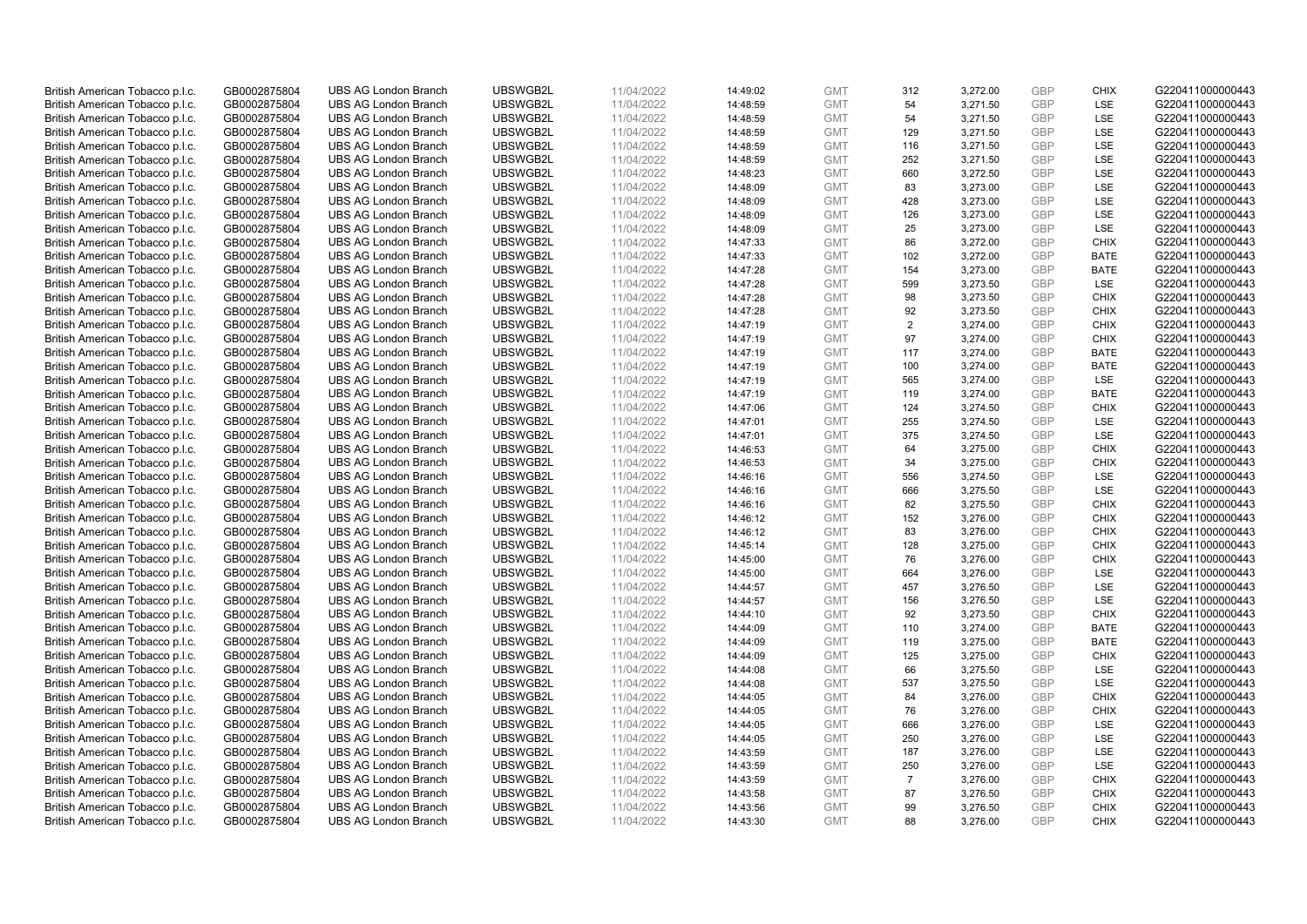| British American Tobacco p.l.c. | GB0002875804 | <b>UBS AG London Branch</b> | UBSWGB2L | 11/04/2022 | 14:43:30 | <b>GMT</b> | 100                   | 3,275.50 | <b>GBP</b> | <b>BATE</b> | G220411000000443 |
|---------------------------------|--------------|-----------------------------|----------|------------|----------|------------|-----------------------|----------|------------|-------------|------------------|
|                                 | GB0002875804 | <b>UBS AG London Branch</b> | UBSWGB2L | 11/04/2022 |          | <b>GMT</b> | 657                   | 3,276.00 | <b>GBP</b> | LSE         | G220411000000443 |
| British American Tobacco p.l.c. |              |                             |          |            | 14:43:30 |            |                       |          |            |             |                  |
| British American Tobacco p.l.c. | GB0002875804 | <b>UBS AG London Branch</b> | UBSWGB2L | 11/04/2022 | 14:42:25 | <b>GMT</b> | 104                   | 3,275.50 | <b>GBP</b> | <b>BATE</b> | G220411000000443 |
| British American Tobacco p.l.c. | GB0002875804 | <b>UBS AG London Branch</b> | UBSWGB2L | 11/04/2022 | 14:42:25 | <b>GMT</b> | 101                   | 3,276.50 | GBP        | <b>BATE</b> | G220411000000443 |
| British American Tobacco p.l.c. | GB0002875804 | <b>UBS AG London Branch</b> | UBSWGB2L | 11/04/2022 | 14:42:22 | <b>GMT</b> | 160                   | 3,277.00 | <b>GBP</b> | <b>CHIX</b> | G220411000000443 |
| British American Tobacco p.l.c. | GB0002875804 | <b>UBS AG London Branch</b> | UBSWGB2L | 11/04/2022 | 14:42:22 | <b>GMT</b> | 98                    | 3,278.00 | <b>GBP</b> | <b>CHIX</b> | G220411000000443 |
| British American Tobacco p.l.c. | GB0002875804 | <b>UBS AG London Branch</b> | UBSWGB2L | 11/04/2022 | 14:42:22 | <b>GMT</b> | 257                   | 3,277.50 | <b>GBP</b> | LSE         | G220411000000443 |
| British American Tobacco p.l.c. | GB0002875804 | <b>UBS AG London Branch</b> | UBSWGB2L | 11/04/2022 | 14:42:22 | <b>GMT</b> | 68                    | 3,277.50 | <b>GBP</b> | <b>BATE</b> | G220411000000443 |
| British American Tobacco p.l.c. | GB0002875804 | <b>UBS AG London Branch</b> | UBSWGB2L | 11/04/2022 | 14:42:22 | <b>GMT</b> | 40                    | 3,277.50 | <b>GBP</b> | <b>BATE</b> | G220411000000443 |
| British American Tobacco p.l.c. | GB0002875804 | <b>UBS AG London Branch</b> | UBSWGB2L | 11/04/2022 | 14:42:22 | <b>GMT</b> | 50                    | 3,277.50 | <b>GBP</b> | <b>BATE</b> | G220411000000443 |
| British American Tobacco p.l.c. | GB0002875804 | <b>UBS AG London Branch</b> | UBSWGB2L | 11/04/2022 | 14:42:22 | <b>GMT</b> | 58                    | 3,277.50 | <b>GBP</b> | <b>BATE</b> | G220411000000443 |
| British American Tobacco p.l.c. | GB0002875804 | <b>UBS AG London Branch</b> | UBSWGB2L | 11/04/2022 | 14:42:22 | <b>GMT</b> | 300                   | 3,277.50 | <b>GBP</b> | LSE         | G220411000000443 |
| British American Tobacco p.l.c. | GB0002875804 | <b>UBS AG London Branch</b> | UBSWGB2L | 11/04/2022 | 14:42:22 | <b>GMT</b> | 579                   | 3,278.00 | <b>GBP</b> | LSE         | G220411000000443 |
| British American Tobacco p.l.c. | GB0002875804 | <b>UBS AG London Branch</b> | UBSWGB2L | 11/04/2022 | 14:42:20 | <b>GMT</b> | 11                    | 3,278.50 | <b>GBP</b> | <b>CHIX</b> | G220411000000443 |
| British American Tobacco p.l.c. | GB0002875804 | <b>UBS AG London Branch</b> | UBSWGB2L | 11/04/2022 | 14:42:20 | <b>GMT</b> | 50                    | 3,278.50 | <b>GBP</b> | <b>CHIX</b> | G220411000000443 |
| British American Tobacco p.l.c. | GB0002875804 | <b>UBS AG London Branch</b> | UBSWGB2L | 11/04/2022 | 14:42:20 | <b>GMT</b> | 160                   | 3,278.00 | <b>GBP</b> | <b>CHIX</b> | G220411000000443 |
| British American Tobacco p.l.c. | GB0002875804 | <b>UBS AG London Branch</b> | UBSWGB2L | 11/04/2022 | 14:41:32 | <b>GMT</b> | 105                   | 3,277.50 | <b>GBP</b> | <b>BATE</b> | G220411000000443 |
| British American Tobacco p.l.c. | GB0002875804 | <b>UBS AG London Branch</b> | UBSWGB2L | 11/04/2022 | 14:41:32 | <b>GMT</b> | 96                    | 3,278.00 | <b>GBP</b> | <b>CHIX</b> | G220411000000443 |
|                                 |              | <b>UBS AG London Branch</b> | UBSWGB2L |            |          |            |                       |          |            | <b>LSE</b>  |                  |
| British American Tobacco p.l.c. | GB0002875804 |                             |          | 11/04/2022 | 14:41:32 | <b>GMT</b> | 208                   | 3,278.50 | <b>GBP</b> |             | G220411000000443 |
| British American Tobacco p.l.c. | GB0002875804 | <b>UBS AG London Branch</b> | UBSWGB2L | 11/04/2022 | 14:41:32 | <b>GMT</b> | 172                   | 3,278.50 | <b>GBP</b> | LSE         | G220411000000443 |
| British American Tobacco p.l.c. | GB0002875804 | <b>UBS AG London Branch</b> | UBSWGB2L | 11/04/2022 | 14:41:32 | <b>GMT</b> | 250                   | 3,278.50 | <b>GBP</b> | LSE         | G220411000000443 |
| British American Tobacco p.l.c. | GB0002875804 | <b>UBS AG London Branch</b> | UBSWGB2L | 11/04/2022 | 14:41:32 | <b>GMT</b> | 673                   | 3,278.00 | <b>GBP</b> | LSE         | G220411000000443 |
| British American Tobacco p.l.c. | GB0002875804 | <b>UBS AG London Branch</b> | UBSWGB2L | 11/04/2022 | 14:41:32 | <b>GMT</b> | 618                   | 3,279.00 | <b>GBP</b> | LSE         | G220411000000443 |
| British American Tobacco p.l.c. | GB0002875804 | <b>UBS AG London Branch</b> | UBSWGB2L | 11/04/2022 | 14:40:59 | <b>GMT</b> | 95                    | 3,277.00 | <b>GBP</b> | <b>CHIX</b> | G220411000000443 |
| British American Tobacco p.l.c. | GB0002875804 | <b>UBS AG London Branch</b> | UBSWGB2L | 11/04/2022 | 14:40:53 | <b>GMT</b> | 85                    | 3,278.00 | <b>GBP</b> | <b>CHIX</b> | G220411000000443 |
| British American Tobacco p.l.c. | GB0002875804 | <b>UBS AG London Branch</b> | UBSWGB2L | 11/04/2022 | 14:40:53 | <b>GMT</b> | 92                    | 3,278.00 | <b>GBP</b> | <b>CHIX</b> | G220411000000443 |
| British American Tobacco p.l.c. | GB0002875804 | <b>UBS AG London Branch</b> | UBSWGB2L | 11/04/2022 | 14:40:46 | <b>GMT</b> | 624                   | 3,279.00 | <b>GBP</b> | <b>LSE</b>  | G220411000000443 |
| British American Tobacco p.l.c. | GB0002875804 | <b>UBS AG London Branch</b> | UBSWGB2L | 11/04/2022 | 14:40:46 | <b>GMT</b> | 100                   | 3,279.00 | <b>GBP</b> | <b>CHIX</b> | G220411000000443 |
| British American Tobacco p.l.c. | GB0002875804 | <b>UBS AG London Branch</b> | UBSWGB2L | 11/04/2022 | 14:40:09 | <b>GMT</b> | 186                   | 3,278.00 | <b>GBP</b> | <b>CHIX</b> | G220411000000443 |
| British American Tobacco p.l.c. | GB0002875804 | <b>UBS AG London Branch</b> | UBSWGB2L | 11/04/2022 | 14:40:03 | <b>GMT</b> | 18                    | 3,278.00 | <b>GBP</b> | <b>BATE</b> | G220411000000443 |
| British American Tobacco p.l.c. | GB0002875804 | <b>UBS AG London Branch</b> | UBSWGB2L | 11/04/2022 | 14:40:03 | <b>GMT</b> | 100                   | 3,278.00 | <b>GBP</b> | <b>BATE</b> | G220411000000443 |
| British American Tobacco p.l.c. | GB0002875804 | <b>UBS AG London Branch</b> | UBSWGB2L | 11/04/2022 | 14:40:03 | <b>GMT</b> | 431                   | 3,278.50 | <b>GBP</b> | <b>LSE</b>  | G220411000000443 |
| British American Tobacco p.l.c. | GB0002875804 | <b>UBS AG London Branch</b> | UBSWGB2L | 11/04/2022 | 14:40:03 | <b>GMT</b> | 253                   | 3,278.50 | <b>GBP</b> | LSE         | G220411000000443 |
| British American Tobacco p.l.c. | GB0002875804 | <b>UBS AG London Branch</b> | UBSWGB2L | 11/04/2022 | 14:40:02 | <b>GMT</b> | 442                   | 3,279.00 | <b>GBP</b> | LSE         | G220411000000443 |
| British American Tobacco p.l.c. | GB0002875804 | <b>UBS AG London Branch</b> | UBSWGB2L | 11/04/2022 | 14:40:02 | <b>GMT</b> | 71                    | 3,279.00 | <b>GBP</b> | LSE         | G220411000000443 |
| British American Tobacco p.l.c. | GB0002875804 | <b>UBS AG London Branch</b> | UBSWGB2L | 11/04/2022 | 14:40:02 | <b>GMT</b> | 57                    | 3,279.00 | <b>GBP</b> | LSE         | G220411000000443 |
| British American Tobacco p.l.c. | GB0002875804 | <b>UBS AG London Branch</b> | UBSWGB2L | 11/04/2022 | 14:39:45 | <b>GMT</b> | 116                   | 3,279.50 | <b>GBP</b> | <b>BATE</b> | G220411000000443 |
| British American Tobacco p.l.c. | GB0002875804 | <b>UBS AG London Branch</b> | UBSWGB2L | 11/04/2022 | 14:39:45 | <b>GMT</b> | 169                   | 3,279.50 | <b>GBP</b> | <b>CHIX</b> | G220411000000443 |
| British American Tobacco p.l.c. | GB0002875804 | <b>UBS AG London Branch</b> | UBSWGB2L | 11/04/2022 | 14:39:34 | <b>GMT</b> | 114                   | 3,280.00 | <b>GBP</b> | <b>BATE</b> | G220411000000443 |
| British American Tobacco p.l.c. | GB0002875804 | <b>UBS AG London Branch</b> | UBSWGB2L | 11/04/2022 | 14:39:33 | <b>GMT</b> | 35                    | 3,280.50 | <b>GBP</b> | <b>CHIX</b> | G220411000000443 |
| British American Tobacco p.l.c. | GB0002875804 | <b>UBS AG London Branch</b> | UBSWGB2L | 11/04/2022 | 14:39:33 | <b>GMT</b> | 48                    | 3,280.50 | <b>GBP</b> | <b>CHIX</b> | G220411000000443 |
| British American Tobacco p.l.c. | GB0002875804 | <b>UBS AG London Branch</b> | UBSWGB2L | 11/04/2022 | 14:39:14 | <b>GMT</b> | 63                    | 3,280.50 | <b>GBP</b> | <b>LSE</b>  | G220411000000443 |
| British American Tobacco p.l.c. | GB0002875804 | <b>UBS AG London Branch</b> | UBSWGB2L | 11/04/2022 | 14:39:14 | <b>GMT</b> | 578                   | 3,280.50 | <b>GBP</b> | LSE         | G220411000000443 |
| British American Tobacco p.l.c. | GB0002875804 | <b>UBS AG London Branch</b> | UBSWGB2L | 11/04/2022 | 14:39:07 | <b>GMT</b> | 239                   | 3,282.00 | <b>GBP</b> | LSE         | G220411000000443 |
| British American Tobacco p.l.c. | GB0002875804 | UBS AG London Branch        | UBSWGB2L | 11/04/2022 | 14:39:07 | <b>GMT</b> | 208                   | 3,282.00 | <b>GBP</b> | LSE         | G220411000000443 |
| British American Tobacco p.l.c. | GB0002875804 | <b>UBS AG London Branch</b> | UBSWGB2L | 11/04/2022 | 14:38:50 | <b>GMT</b> |                       | 3,282.00 | <b>GBP</b> | <b>CHIX</b> | G220411000000443 |
| British American Tobacco p.l.c. | GB0002875804 | <b>UBS AG London Branch</b> | UBSWGB2L | 11/04/2022 | 14:38:50 | <b>GMT</b> | 124<br>$\overline{1}$ | 3,282.00 | <b>GBP</b> | <b>CHIX</b> | G220411000000443 |
|                                 |              | <b>UBS AG London Branch</b> | UBSWGB2L |            |          |            | 114                   |          | <b>GBP</b> | <b>BATE</b> | G220411000000443 |
| British American Tobacco p.l.c. | GB0002875804 |                             |          | 11/04/2022 | 14:38:40 | <b>GMT</b> |                       | 3,282.50 |            |             |                  |
| British American Tobacco p.l.c. | GB0002875804 | <b>UBS AG London Branch</b> | UBSWGB2L | 11/04/2022 | 14:38:40 | GMT        | 118                   | 3,282.50 | <b>GBP</b> | <b>BATE</b> | G220411000000443 |
| British American Tobacco p.l.c. | GB0002875804 | <b>UBS AG London Branch</b> | UBSWGB2L | 11/04/2022 | 14:38:40 | <b>GMT</b> | 557                   | 3,283.00 | <b>GBP</b> | <b>LSE</b>  | G220411000000443 |
| British American Tobacco p.l.c. | GB0002875804 | <b>UBS AG London Branch</b> | UBSWGB2L | 11/04/2022 | 14:38:40 | <b>GMT</b> | 573                   | 3,283.00 | <b>GBP</b> | LSE         | G220411000000443 |
| British American Tobacco p.l.c. | GB0002875804 | <b>UBS AG London Branch</b> | UBSWGB2L | 11/04/2022 | 14:38:31 | <b>GMT</b> | 64                    | 3,283.50 | <b>GBP</b> | <b>CHIX</b> | G220411000000443 |
| British American Tobacco p.l.c. | GB0002875804 | <b>UBS AG London Branch</b> | UBSWGB2L | 11/04/2022 | 14:38:31 | <b>GMT</b> | 70                    | 3,283.50 | <b>GBP</b> | <b>CHIX</b> | G220411000000443 |
| British American Tobacco p.l.c. | GB0002875804 | <b>UBS AG London Branch</b> | UBSWGB2L | 11/04/2022 | 14:38:25 | <b>GMT</b> | 110                   | 3,283.50 | <b>GBP</b> | <b>BATE</b> | G220411000000443 |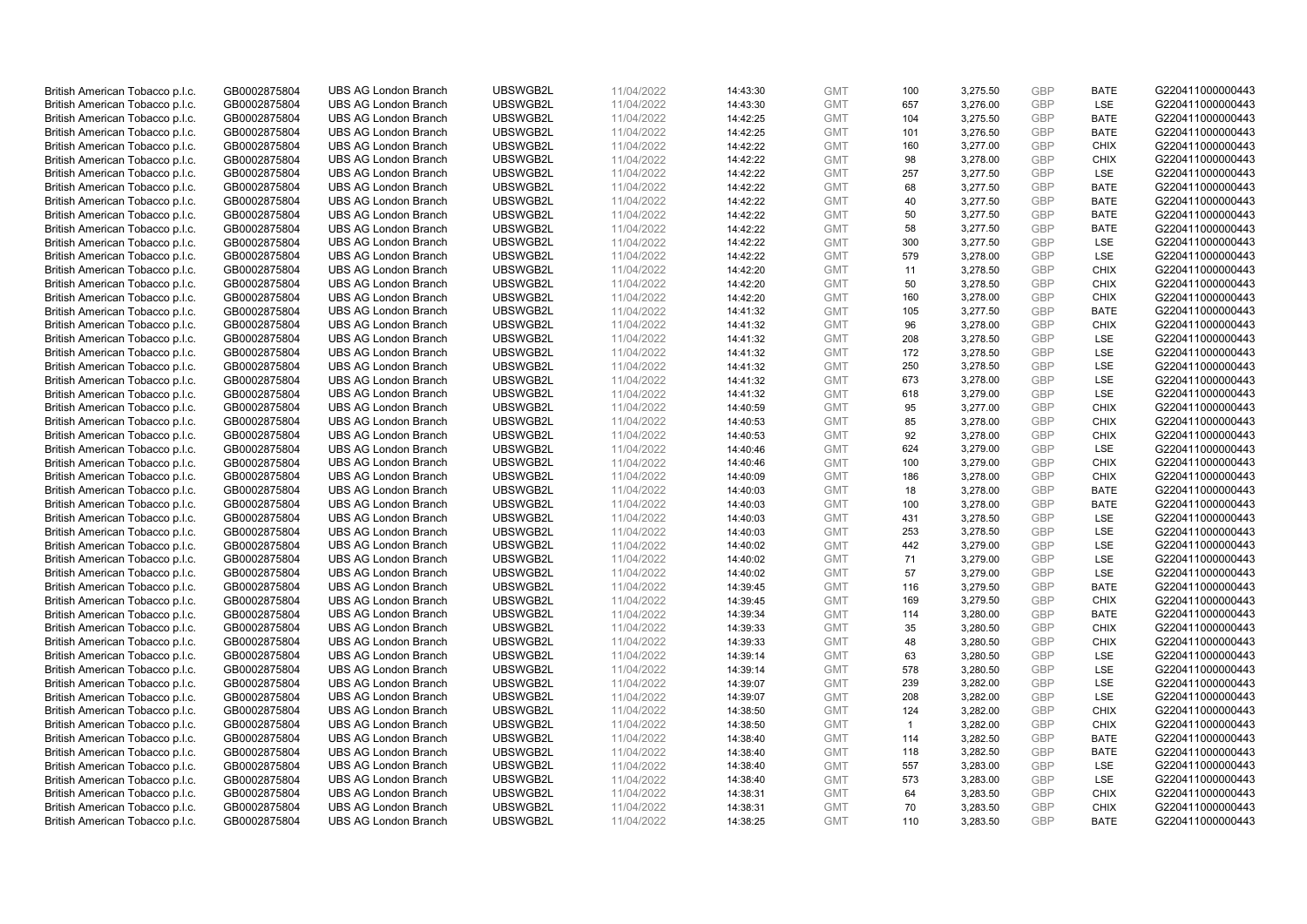| British American Tobacco p.l.c. | GB0002875804 | <b>UBS AG London Branch</b> | UBSWGB2L | 11/04/2022 | 14:38:25 | <b>GMT</b> | 224  | 3,284.00 | <b>GBP</b> | LSE         | G220411000000443 |
|---------------------------------|--------------|-----------------------------|----------|------------|----------|------------|------|----------|------------|-------------|------------------|
|                                 | GB0002875804 | <b>UBS AG London Branch</b> | UBSWGB2L | 11/04/2022 |          | <b>GMT</b> | 137  | 3,284.00 | <b>GBP</b> | <b>CHIX</b> | G220411000000443 |
| British American Tobacco p.l.c. |              |                             |          |            | 14:38:25 |            |      |          |            |             |                  |
| British American Tobacco p.l.c. | GB0002875804 | <b>UBS AG London Branch</b> | UBSWGB2L | 11/04/2022 | 14:38:24 | <b>GMT</b> | 391  | 3,284.00 | <b>GBP</b> | LSE         | G220411000000443 |
| British American Tobacco p.l.c. | GB0002875804 | <b>UBS AG London Branch</b> | UBSWGB2L | 11/04/2022 | 14:38:14 | <b>GMT</b> | 560  | 3,284.50 | <b>GBP</b> | LSE         | G220411000000443 |
| British American Tobacco p.l.c. | GB0002875804 | <b>UBS AG London Branch</b> | UBSWGB2L | 11/04/2022 | 14:38:14 | <b>GMT</b> | 164  | 3,284.50 | <b>GBP</b> | <b>CHIX</b> | G220411000000443 |
| British American Tobacco p.l.c. | GB0002875804 | <b>UBS AG London Branch</b> | UBSWGB2L | 11/04/2022 | 14:38:01 | <b>GMT</b> | 91   | 3,285.00 | <b>GBP</b> | <b>CHIX</b> | G220411000000443 |
| British American Tobacco p.l.c. | GB0002875804 | <b>UBS AG London Branch</b> | UBSWGB2L | 11/04/2022 | 14:37:56 | <b>GMT</b> | 684  | 3,285.50 | <b>GBP</b> | LSE         | G220411000000443 |
| British American Tobacco p.l.c. | GB0002875804 | <b>UBS AG London Branch</b> | UBSWGB2L | 11/04/2022 | 14:37:54 | <b>GMT</b> | 206  | 3,286.00 | <b>GBP</b> | <b>CHIX</b> | G220411000000443 |
| British American Tobacco p.l.c. | GB0002875804 | <b>UBS AG London Branch</b> | UBSWGB2L | 11/04/2022 | 14:37:02 | <b>GMT</b> | 2    | 3,285.50 | <b>GBP</b> | <b>BATE</b> | G220411000000443 |
| British American Tobacco p.l.c. | GB0002875804 | <b>UBS AG London Branch</b> | UBSWGB2L | 11/04/2022 | 14:37:02 | <b>GMT</b> | 102  | 3,285.50 | <b>GBP</b> | <b>BATE</b> | G220411000000443 |
| British American Tobacco p.l.c. | GB0002875804 | <b>UBS AG London Branch</b> | UBSWGB2L | 11/04/2022 | 14:37:02 | <b>GMT</b> | 122  | 3,285.50 | <b>GBP</b> | <b>BATE</b> | G220411000000443 |
| British American Tobacco p.l.c. | GB0002875804 | <b>UBS AG London Branch</b> | UBSWGB2L | 11/04/2022 | 14:37:02 | <b>GMT</b> | 278  | 3,286.00 | <b>GBP</b> | LSE         | G220411000000443 |
| British American Tobacco p.l.c. | GB0002875804 | <b>UBS AG London Branch</b> | UBSWGB2L | 11/04/2022 | 14:37:02 | <b>GMT</b> | 403  | 3,286.00 | <b>GBP</b> | LSE         | G220411000000443 |
| British American Tobacco p.l.c. | GB0002875804 | <b>UBS AG London Branch</b> | UBSWGB2L | 11/04/2022 | 14:36:43 | <b>GMT</b> | 90   | 3,287.00 | <b>GBP</b> | <b>CHIX</b> | G220411000000443 |
| British American Tobacco p.l.c. | GB0002875804 | <b>UBS AG London Branch</b> | UBSWGB2L | 11/04/2022 | 14:36:43 | <b>GMT</b> | 149  | 3,287.00 | <b>GBP</b> | <b>BATE</b> | G220411000000443 |
| British American Tobacco p.l.c. | GB0002875804 | <b>UBS AG London Branch</b> | UBSWGB2L | 11/04/2022 | 14:36:43 | <b>GMT</b> | 571  | 3,287.50 | <b>GBP</b> | LSE         | G220411000000443 |
| British American Tobacco p.l.c. | GB0002875804 | <b>UBS AG London Branch</b> | UBSWGB2L | 11/04/2022 | 14:36:36 | <b>GMT</b> | 13   | 3,288.50 | <b>GBP</b> | <b>CHIX</b> | G220411000000443 |
| British American Tobacco p.l.c. | GB0002875804 | <b>UBS AG London Branch</b> | UBSWGB2L | 11/04/2022 |          | <b>GMT</b> | 44   | 3,288.50 | <b>GBP</b> | <b>CHIX</b> | G220411000000443 |
|                                 |              | <b>UBS AG London Branch</b> | UBSWGB2L |            | 14:36:36 |            |      |          |            |             |                  |
| British American Tobacco p.l.c. | GB0002875804 |                             |          | 11/04/2022 | 14:36:36 | <b>GMT</b> | 42   | 3,288.50 | <b>GBP</b> | <b>CHIX</b> | G220411000000443 |
| British American Tobacco p.l.c. | GB0002875804 | <b>UBS AG London Branch</b> | UBSWGB2L | 11/04/2022 | 14:36:35 | <b>GMT</b> | 155  | 3,289.00 | <b>GBP</b> | LSE         | G220411000000443 |
| British American Tobacco p.l.c. | GB0002875804 | <b>UBS AG London Branch</b> | UBSWGB2L | 11/04/2022 | 14:36:35 | <b>GMT</b> | 404  | 3,289.00 | <b>GBP</b> | LSE         | G220411000000443 |
| British American Tobacco p.l.c. | GB0002875804 | <b>UBS AG London Branch</b> | UBSWGB2L | 11/04/2022 | 14:36:34 | <b>GMT</b> | 100  | 3,290.00 | <b>GBP</b> | <b>CHIX</b> | G220411000000443 |
| British American Tobacco p.l.c. | GB0002875804 | <b>UBS AG London Branch</b> | UBSWGB2L | 11/04/2022 | 14:36:34 | <b>GMT</b> | 84   | 3,290.00 | <b>GBP</b> | <b>CHIX</b> | G220411000000443 |
| British American Tobacco p.l.c. | GB0002875804 | <b>UBS AG London Branch</b> | UBSWGB2L | 11/04/2022 | 14:36:34 | <b>GMT</b> | 187  | 3,290.00 | <b>GBP</b> | <b>LSE</b>  | G220411000000443 |
| British American Tobacco p.l.c. | GB0002875804 | <b>UBS AG London Branch</b> | UBSWGB2L | 11/04/2022 | 14:36:34 | <b>GMT</b> | 166  | 3,290.00 | <b>GBP</b> | LSE         | G220411000000443 |
| British American Tobacco p.l.c. | GB0002875804 | <b>UBS AG London Branch</b> | UBSWGB2L | 11/04/2022 | 14:36:34 | <b>GMT</b> | 85   | 3,290.00 | <b>GBP</b> | <b>CHIX</b> | G220411000000443 |
| British American Tobacco p.l.c. | GB0002875804 | <b>UBS AG London Branch</b> | UBSWGB2L | 11/04/2022 | 14:36:34 | <b>GMT</b> | 111  | 3,289.50 | <b>GBP</b> | <b>BATE</b> | G220411000000443 |
| British American Tobacco p.l.c. | GB0002875804 | <b>UBS AG London Branch</b> | UBSWGB2L | 11/04/2022 | 14:36:34 | <b>GMT</b> | 250  | 3,290.00 | <b>GBP</b> | LSE         | G220411000000443 |
| British American Tobacco p.l.c. | GB0002875804 | <b>UBS AG London Branch</b> | UBSWGB2L | 11/04/2022 | 14:36:34 | <b>GMT</b> | 711  | 3,289.50 | <b>GBP</b> | LSE         | G220411000000443 |
| British American Tobacco p.l.c. | GB0002875804 | <b>UBS AG London Branch</b> | UBSWGB2L | 11/04/2022 | 14:36:34 | <b>GMT</b> | 250  | 3,289.50 | <b>GBP</b> | LSE         | G220411000000443 |
| British American Tobacco p.l.c. | GB0002875804 | <b>UBS AG London Branch</b> | UBSWGB2L | 11/04/2022 | 14:36:34 | <b>GMT</b> | 105  | 3,289.50 | <b>GBP</b> | <b>BATE</b> | G220411000000443 |
| British American Tobacco p.l.c. | GB0002875804 | <b>UBS AG London Branch</b> | UBSWGB2L | 11/04/2022 | 14:36:25 | <b>GMT</b> | 129  | 3,290.00 | <b>GBP</b> | BATE        | G220411000000443 |
| British American Tobacco p.l.c. | GB0002875804 | <b>UBS AG London Branch</b> | UBSWGB2L | 11/04/2022 | 14:36:06 | <b>GMT</b> | 168  | 3,289.00 | <b>GBP</b> | <b>CHIX</b> | G220411000000443 |
| British American Tobacco p.l.c. | GB0002875804 | <b>UBS AG London Branch</b> | UBSWGB2L | 11/04/2022 | 14:36:06 | <b>GMT</b> | 14   | 3,289.00 | <b>GBP</b> | <b>CHIX</b> | G220411000000443 |
| British American Tobacco p.l.c. | GB0002875804 | <b>UBS AG London Branch</b> | UBSWGB2L | 11/04/2022 | 14:36:06 | <b>GMT</b> | 25   | 3,289.00 | <b>GBP</b> | <b>BATE</b> | G220411000000443 |
| British American Tobacco p.l.c. | GB0002875804 | <b>UBS AG London Branch</b> | UBSWGB2L | 11/04/2022 | 14:35:42 | <b>GMT</b> | 243  | 3,288.50 | <b>GBP</b> | <b>CHIX</b> | G220411000000443 |
| British American Tobacco p.l.c. | GB0002875804 | <b>UBS AG London Branch</b> | UBSWGB2L | 11/04/2022 | 14:35:42 | <b>GMT</b> | 250  | 3,289.00 | <b>GBP</b> | LSE         | G220411000000443 |
| British American Tobacco p.l.c. | GB0002875804 | <b>UBS AG London Branch</b> | UBSWGB2L | 11/04/2022 | 14:35:42 | <b>GMT</b> | 166  | 3,289.00 | <b>GBP</b> | LSE         | G220411000000443 |
| British American Tobacco p.l.c. | GB0002875804 | <b>UBS AG London Branch</b> | UBSWGB2L | 11/04/2022 | 14:35:42 | <b>GMT</b> | 385  | 3,289.00 | <b>GBP</b> | LSE         | G220411000000443 |
| British American Tobacco p.l.c. | GB0002875804 | <b>UBS AG London Branch</b> | UBSWGB2L | 11/04/2022 | 14:35:42 | <b>GMT</b> | 250  | 3,289.00 | <b>GBP</b> | <b>LSE</b>  | G220411000000443 |
| British American Tobacco p.l.c. | GB0002875804 | <b>UBS AG London Branch</b> | UBSWGB2L | 11/04/2022 | 14:35:42 | <b>GMT</b> | 1200 | 3,289.00 | <b>GBP</b> | LSE         | G220411000000443 |
| British American Tobacco p.l.c. | GB0002875804 | <b>UBS AG London Branch</b> | UBSWGB2L | 11/04/2022 | 14:35:21 | <b>GMT</b> | 283  | 3,290.50 | <b>GBP</b> | <b>CHIX</b> | G220411000000443 |
| British American Tobacco p.l.c. | GB0002875804 | <b>UBS AG London Branch</b> | UBSWGB2L | 11/04/2022 | 14:34:45 | <b>GMT</b> | 434  | 3,287.50 | <b>GBP</b> | LSE         | G220411000000443 |
| British American Tobacco p.l.c. | GB0002875804 | <b>UBS AG London Branch</b> | UBSWGB2L | 11/04/2022 | 14:34:45 | <b>GMT</b> | 240  | 3,287.50 | <b>GBP</b> | LSE         | G220411000000443 |
| British American Tobacco p.l.c. | GB0002875804 | UBS AG London Branch        | UBSWGB2L | 11/04/2022 | 14:34:45 | <b>GMT</b> | 429  | 3,287.50 | <b>GBP</b> | LSE         | G220411000000443 |
|                                 |              |                             |          |            |          |            |      |          |            |             |                  |
| British American Tobacco p.l.c. | GB0002875804 | <b>UBS AG London Branch</b> | UBSWGB2L | 11/04/2022 | 14:34:45 | <b>GMT</b> | 214  | 3,287.50 | <b>GBP</b> | LSE<br>LSE  | G220411000000443 |
| British American Tobacco p.l.c. | GB0002875804 | <b>UBS AG London Branch</b> | UBSWGB2L | 11/04/2022 | 14:34:45 | <b>GMT</b> | 146  | 3,287.50 | <b>GBP</b> |             | G220411000000443 |
| British American Tobacco p.l.c. | GB0002875804 | <b>UBS AG London Branch</b> | UBSWGB2L | 11/04/2022 | 14:34:45 | <b>GMT</b> | 119  | 3,287.50 | <b>GBP</b> | <b>BATE</b> | G220411000000443 |
| British American Tobacco p.l.c. | GB0002875804 | <b>UBS AG London Branch</b> | UBSWGB2L | 11/04/2022 | 14:34:45 | GMT        | 15   | 3,287.50 | <b>GBP</b> | <b>BATE</b> | G220411000000443 |
| British American Tobacco p.l.c. | GB0002875804 | <b>UBS AG London Branch</b> | UBSWGB2L | 11/04/2022 | 14:34:45 | <b>GMT</b> | 128  | 3,287.50 | <b>GBP</b> | <b>BATE</b> | G220411000000443 |
| British American Tobacco p.l.c. | GB0002875804 | <b>UBS AG London Branch</b> | UBSWGB2L | 11/04/2022 | 14:34:45 | <b>GMT</b> | 510  | 3,287.50 | <b>GBP</b> | LSE         | G220411000000443 |
| British American Tobacco p.l.c. | GB0002875804 | <b>UBS AG London Branch</b> | UBSWGB2L | 11/04/2022 | 14:34:45 | <b>GMT</b> | 141  | 3,287.50 | <b>GBP</b> | LSE         | G220411000000443 |
| British American Tobacco p.l.c. | GB0002875804 | <b>UBS AG London Branch</b> | UBSWGB2L | 11/04/2022 | 14:34:45 | <b>GMT</b> | 13   | 3,287.50 | <b>GBP</b> | LSE         | G220411000000443 |
| British American Tobacco p.l.c. | GB0002875804 | <b>UBS AG London Branch</b> | UBSWGB2L | 11/04/2022 | 14:34:33 | <b>GMT</b> | 132  | 3,288.00 | GBP        | <b>CHIX</b> | G220411000000443 |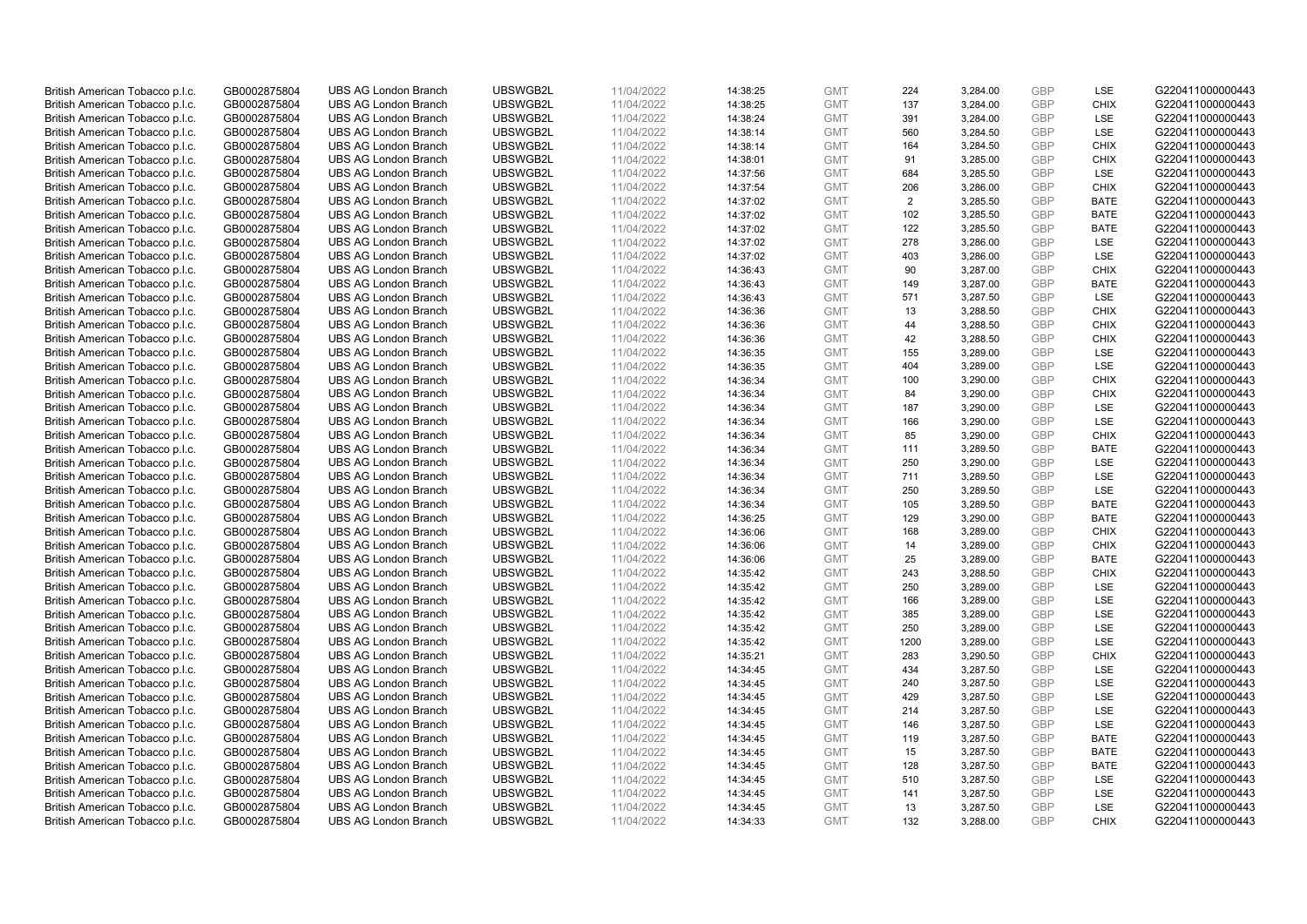| British American Tobacco p.l.c. | GB0002875804 | <b>UBS AG London Branch</b> | UBSWGB2L | 11/04/2022 | 14:34:33 | <b>GMT</b> | 91   | 3,288.00 | <b>GBP</b> | <b>BATE</b> | G220411000000443 |
|---------------------------------|--------------|-----------------------------|----------|------------|----------|------------|------|----------|------------|-------------|------------------|
| British American Tobacco p.l.c. | GB0002875804 | <b>UBS AG London Branch</b> | UBSWGB2L | 11/04/2022 | 14:34:33 | <b>GMT</b> | 23   | 3,288.00 | <b>GBP</b> | <b>BATE</b> | G220411000000443 |
|                                 |              |                             |          |            |          |            |      |          |            |             |                  |
| British American Tobacco p.l.c. | GB0002875804 | <b>UBS AG London Branch</b> | UBSWGB2L | 11/04/2022 | 14:34:33 | <b>GMT</b> | 145  | 3,288.00 | <b>GBP</b> | <b>BATE</b> | G220411000000443 |
| British American Tobacco p.l.c. | GB0002875804 | <b>UBS AG London Branch</b> | UBSWGB2L | 11/04/2022 | 14:34:33 | <b>GMT</b> | 300  | 3,288.00 | <b>GBP</b> | <b>CHIX</b> | G220411000000443 |
| British American Tobacco p.l.c. | GB0002875804 | <b>UBS AG London Branch</b> | UBSWGB2L | 11/04/2022 | 14:34:22 | <b>GMT</b> | 1200 | 3,287.50 | <b>GBP</b> | LSE         | G220411000000443 |
| British American Tobacco p.l.c. | GB0002875804 | <b>UBS AG London Branch</b> | UBSWGB2L | 11/04/2022 | 14:34:22 | <b>GMT</b> | 250  | 3,287.50 | <b>GBP</b> | <b>LSE</b>  | G220411000000443 |
| British American Tobacco p.l.c. | GB0002875804 | <b>UBS AG London Branch</b> | UBSWGB2L | 11/04/2022 | 14:34:16 | <b>GMT</b> | 132  | 3,287.50 | <b>GBP</b> | LSE         | G220411000000443 |
| British American Tobacco p.l.c. | GB0002875804 | <b>UBS AG London Branch</b> | UBSWGB2L | 11/04/2022 | 14:34:16 | <b>GMT</b> | 250  | 3,287.50 | <b>GBP</b> | LSE         | G220411000000443 |
| British American Tobacco p.l.c. | GB0002875804 | <b>UBS AG London Branch</b> | UBSWGB2L | 11/04/2022 | 14:34:04 | <b>GMT</b> | 240  | 3,287.50 | <b>GBP</b> | <b>CHIX</b> | G220411000000443 |
| British American Tobacco p.l.c. | GB0002875804 | <b>UBS AG London Branch</b> | UBSWGB2L | 11/04/2022 | 14:33:33 | <b>GMT</b> | 73   | 3,286.00 | <b>GBP</b> | <b>CHIX</b> | G220411000000443 |
| British American Tobacco p.l.c. | GB0002875804 | <b>UBS AG London Branch</b> | UBSWGB2L | 11/04/2022 | 14:33:33 | <b>GMT</b> | 103  | 3,286.00 | <b>GBP</b> | <b>BATE</b> | G220411000000443 |
| British American Tobacco p.l.c. | GB0002875804 | <b>UBS AG London Branch</b> | UBSWGB2L | 11/04/2022 | 14:33:33 | <b>GMT</b> | 99   | 3,286.00 | <b>GBP</b> | <b>CHIX</b> | G220411000000443 |
| British American Tobacco p.l.c. | GB0002875804 | <b>UBS AG London Branch</b> | UBSWGB2L | 11/04/2022 | 14:33:21 | <b>GMT</b> | 92   | 3,286.50 | <b>GBP</b> | <b>CHIX</b> | G220411000000443 |
| British American Tobacco p.l.c. | GB0002875804 | <b>UBS AG London Branch</b> | UBSWGB2L | 11/04/2022 | 14:33:07 | <b>GMT</b> | 87   | 3,286.50 | <b>GBP</b> | <b>CHIX</b> | G220411000000443 |
| British American Tobacco p.l.c. | GB0002875804 | <b>UBS AG London Branch</b> | UBSWGB2L | 11/04/2022 | 14:33:06 | <b>GMT</b> | 602  | 3,287.00 | <b>GBP</b> | LSE         | G220411000000443 |
| British American Tobacco p.l.c. | GB0002875804 | <b>UBS AG London Branch</b> | UBSWGB2L | 11/04/2022 | 14:32:58 | <b>GMT</b> | 666  | 3,287.50 | <b>GBP</b> | LSE         | G220411000000443 |
| British American Tobacco p.l.c. | GB0002875804 | <b>UBS AG London Branch</b> | UBSWGB2L | 11/04/2022 |          | <b>GMT</b> |      |          | GBP        | <b>BATE</b> | G220411000000443 |
|                                 |              |                             |          |            | 14:32:58 |            | 105  | 3,287.50 |            |             |                  |
| British American Tobacco p.l.c. | GB0002875804 | <b>UBS AG London Branch</b> | UBSWGB2L | 11/04/2022 | 14:32:58 | <b>GMT</b> | 119  | 3,288.00 | <b>GBP</b> | <b>BATE</b> | G220411000000443 |
| British American Tobacco p.l.c. | GB0002875804 | <b>UBS AG London Branch</b> | UBSWGB2L | 11/04/2022 | 14:32:58 | <b>GMT</b> | 157  | 3,288.50 | <b>GBP</b> | <b>CHIX</b> | G220411000000443 |
| British American Tobacco p.l.c. | GB0002875804 | <b>UBS AG London Branch</b> | UBSWGB2L | 11/04/2022 | 14:32:58 | <b>GMT</b> | 706  | 3,288.50 | <b>GBP</b> | LSE         | G220411000000443 |
| British American Tobacco p.l.c. | GB0002875804 | <b>UBS AG London Branch</b> | UBSWGB2L | 11/04/2022 | 14:32:58 | <b>GMT</b> | 190  | 3,288.50 | <b>GBP</b> | <b>BATE</b> | G220411000000443 |
| British American Tobacco p.l.c. | GB0002875804 | <b>UBS AG London Branch</b> | UBSWGB2L | 11/04/2022 | 14:32:52 | <b>GMT</b> | 933  | 3,289.00 | <b>GBP</b> | LSE         | G220411000000443 |
| British American Tobacco p.l.c. | GB0002875804 | <b>UBS AG London Branch</b> | UBSWGB2L | 11/04/2022 | 14:32:50 | <b>GMT</b> | 64   | 3,289.50 | <b>GBP</b> | LSE         | G220411000000443 |
| British American Tobacco p.l.c. | GB0002875804 | <b>UBS AG London Branch</b> | UBSWGB2L | 11/04/2022 | 14:32:50 | <b>GMT</b> | 132  | 3,289.50 | <b>GBP</b> | <b>LSE</b>  | G220411000000443 |
| British American Tobacco p.l.c. | GB0002875804 | <b>UBS AG London Branch</b> | UBSWGB2L | 11/04/2022 | 14:32:50 | <b>GMT</b> | 137  | 3,289.50 | <b>GBP</b> | LSE         | G220411000000443 |
| British American Tobacco p.l.c. | GB0002875804 | <b>UBS AG London Branch</b> | UBSWGB2L | 11/04/2022 | 14:32:50 | <b>GMT</b> | 15   | 3,289.50 | <b>GBP</b> | LSE         | G220411000000443 |
| British American Tobacco p.l.c. | GB0002875804 | <b>UBS AG London Branch</b> | UBSWGB2L | 11/04/2022 | 14:32:50 | <b>GMT</b> | 137  | 3,289.50 | <b>GBP</b> | LSE         | G220411000000443 |
| British American Tobacco p.l.c. | GB0002875804 | <b>UBS AG London Branch</b> | UBSWGB2L | 11/04/2022 | 14:32:50 | <b>GMT</b> | 78   | 3,289.50 | <b>GBP</b> | LSE         | G220411000000443 |
| British American Tobacco p.l.c. | GB0002875804 | <b>UBS AG London Branch</b> | UBSWGB2L | 11/04/2022 | 14:32:50 | <b>GMT</b> | 96   | 3,289.50 | <b>GBP</b> | <b>CHIX</b> | G220411000000443 |
| British American Tobacco p.l.c. | GB0002875804 | <b>UBS AG London Branch</b> | UBSWGB2L | 11/04/2022 | 14:32:31 | <b>GMT</b> | 182  | 3,287.50 | <b>GBP</b> | <b>CHIX</b> | G220411000000443 |
| British American Tobacco p.l.c. | GB0002875804 | <b>UBS AG London Branch</b> | UBSWGB2L | 11/04/2022 | 14:32:31 | <b>GMT</b> | 96   | 3,287.50 | <b>GBP</b> | <b>CHIX</b> | G220411000000443 |
| British American Tobacco p.l.c. | GB0002875804 | <b>UBS AG London Branch</b> | UBSWGB2L | 11/04/2022 | 14:31:58 | <b>GMT</b> | 115  | 3,286.00 | <b>GBP</b> | BATE        | G220411000000443 |
| British American Tobacco p.l.c. | GB0002875804 | <b>UBS AG London Branch</b> | UBSWGB2L | 11/04/2022 | 14:31:58 | <b>GMT</b> | 97   | 3,286.00 | <b>GBP</b> | <b>CHIX</b> | G220411000000443 |
| British American Tobacco p.l.c. | GB0002875804 | <b>UBS AG London Branch</b> | UBSWGB2L | 11/04/2022 | 14:31:58 | <b>GMT</b> | 73   | 3,285.50 | <b>GBP</b> | <b>BATE</b> | G220411000000443 |
| British American Tobacco p.l.c. | GB0002875804 | <b>UBS AG London Branch</b> | UBSWGB2L | 11/04/2022 | 14:31:58 | <b>GMT</b> | 33   | 3,285.50 | <b>GBP</b> | <b>BATE</b> | G220411000000443 |
| British American Tobacco p.l.c. | GB0002875804 | <b>UBS AG London Branch</b> | UBSWGB2L | 11/04/2022 | 14:31:58 | <b>GMT</b> | 505  | 3,286.00 | <b>GBP</b> | LSE         | G220411000000443 |
| British American Tobacco p.l.c. | GB0002875804 | <b>UBS AG London Branch</b> | UBSWGB2L | 11/04/2022 | 14:31:58 | <b>GMT</b> | 96   | 3,286.00 | <b>GBP</b> | <b>CHIX</b> | G220411000000443 |
| British American Tobacco p.l.c. | GB0002875804 | <b>UBS AG London Branch</b> | UBSWGB2L | 11/04/2022 | 14:31:58 | <b>GMT</b> | 102  | 3,286.00 | <b>GBP</b> | LSE         | G220411000000443 |
| British American Tobacco p.l.c. | GB0002875804 | <b>UBS AG London Branch</b> | UBSWGB2L | 11/04/2022 | 14:31:58 | <b>GMT</b> | 87   | 3,286.00 | <b>GBP</b> | <b>CHIX</b> | G220411000000443 |
| British American Tobacco p.l.c. | GB0002875804 | <b>UBS AG London Branch</b> | UBSWGB2L | 11/04/2022 | 14:31:44 | <b>GMT</b> | 300  | 3,287.00 | <b>GBP</b> | <b>LSE</b>  | G220411000000443 |
| British American Tobacco p.l.c. | GB0002875804 | <b>UBS AG London Branch</b> | UBSWGB2L | 11/04/2022 | 14:31:44 | <b>GMT</b> | 250  | 3,287.00 | <b>GBP</b> | LSE         | G220411000000443 |
|                                 |              |                             | UBSWGB2L |            |          |            |      |          |            | LSE         |                  |
| British American Tobacco p.l.c. | GB0002875804 | <b>UBS AG London Branch</b> |          | 11/04/2022 | 14:31:44 | <b>GMT</b> | 116  | 3,287.00 | <b>GBP</b> |             | G220411000000443 |
| British American Tobacco p.l.c. | GB0002875804 | <b>UBS AG London Branch</b> | UBSWGB2L | 11/04/2022 | 14:31:44 | <b>GMT</b> | 24   | 3,287.00 | <b>GBP</b> | LSE         | G220411000000443 |
| British American Tobacco p.l.c. | GB0002875804 | <b>UBS AG London Branch</b> | UBSWGB2L | 11/04/2022 | 14:31:44 | <b>GMT</b> | 591  | 3,287.50 | <b>GBP</b> | LSE         | G220411000000443 |
| British American Tobacco p.l.c. | GB0002875804 | UBS AG London Branch        | UBSWGB2L | 11/04/2022 | 14:31:44 | <b>GMT</b> | 169  | 3,287.50 | <b>GBP</b> | LSE         | G220411000000443 |
| British American Tobacco p.l.c. | GB0002875804 | <b>UBS AG London Branch</b> | UBSWGB2L | 11/04/2022 | 14:31:44 | <b>GMT</b> | 500  | 3,287.50 | <b>GBP</b> | LSE         | G220411000000443 |
| British American Tobacco p.l.c. | GB0002875804 | <b>UBS AG London Branch</b> | UBSWGB2L | 11/04/2022 | 14:31:04 | <b>GMT</b> | 130  | 3,282.50 | <b>GBP</b> | <b>CHIX</b> | G220411000000443 |
| British American Tobacco p.l.c. | GB0002875804 | <b>UBS AG London Branch</b> | UBSWGB2L | 11/04/2022 | 14:31:04 | <b>GMT</b> | 122  | 3,282.50 | <b>GBP</b> | <b>CHIX</b> | G220411000000443 |
| British American Tobacco p.l.c. | GB0002875804 | <b>UBS AG London Branch</b> | UBSWGB2L | 11/04/2022 | 14:31:04 | GMT        | 149  | 3,282.50 | <b>GBP</b> | <b>BATE</b> | G220411000000443 |
| British American Tobacco p.l.c. | GB0002875804 | <b>UBS AG London Branch</b> | UBSWGB2L | 11/04/2022 | 14:30:50 | <b>GMT</b> | 45   | 3,284.00 | <b>GBP</b> | <b>LSE</b>  | G220411000000443 |
| British American Tobacco p.l.c. | GB0002875804 | <b>UBS AG London Branch</b> | UBSWGB2L | 11/04/2022 | 14:30:50 | <b>GMT</b> | 374  | 3,284.00 | <b>GBP</b> | LSE         | G220411000000443 |
| British American Tobacco p.l.c. | GB0002875804 | <b>UBS AG London Branch</b> | UBSWGB2L | 11/04/2022 | 14:30:50 | <b>GMT</b> | 176  | 3,284.00 | <b>GBP</b> | LSE         | G220411000000443 |
| British American Tobacco p.l.c. | GB0002875804 | <b>UBS AG London Branch</b> | UBSWGB2L | 11/04/2022 | 14:30:50 | <b>GMT</b> | 205  | 3,284.00 | <b>GBP</b> | LSE         | G220411000000443 |
| British American Tobacco p.l.c. | GB0002875804 | <b>UBS AG London Branch</b> | UBSWGB2L | 11/04/2022 | 14:30:50 | <b>GMT</b> | 132  | 3,284.00 | GBP        | <b>LSE</b>  | G220411000000443 |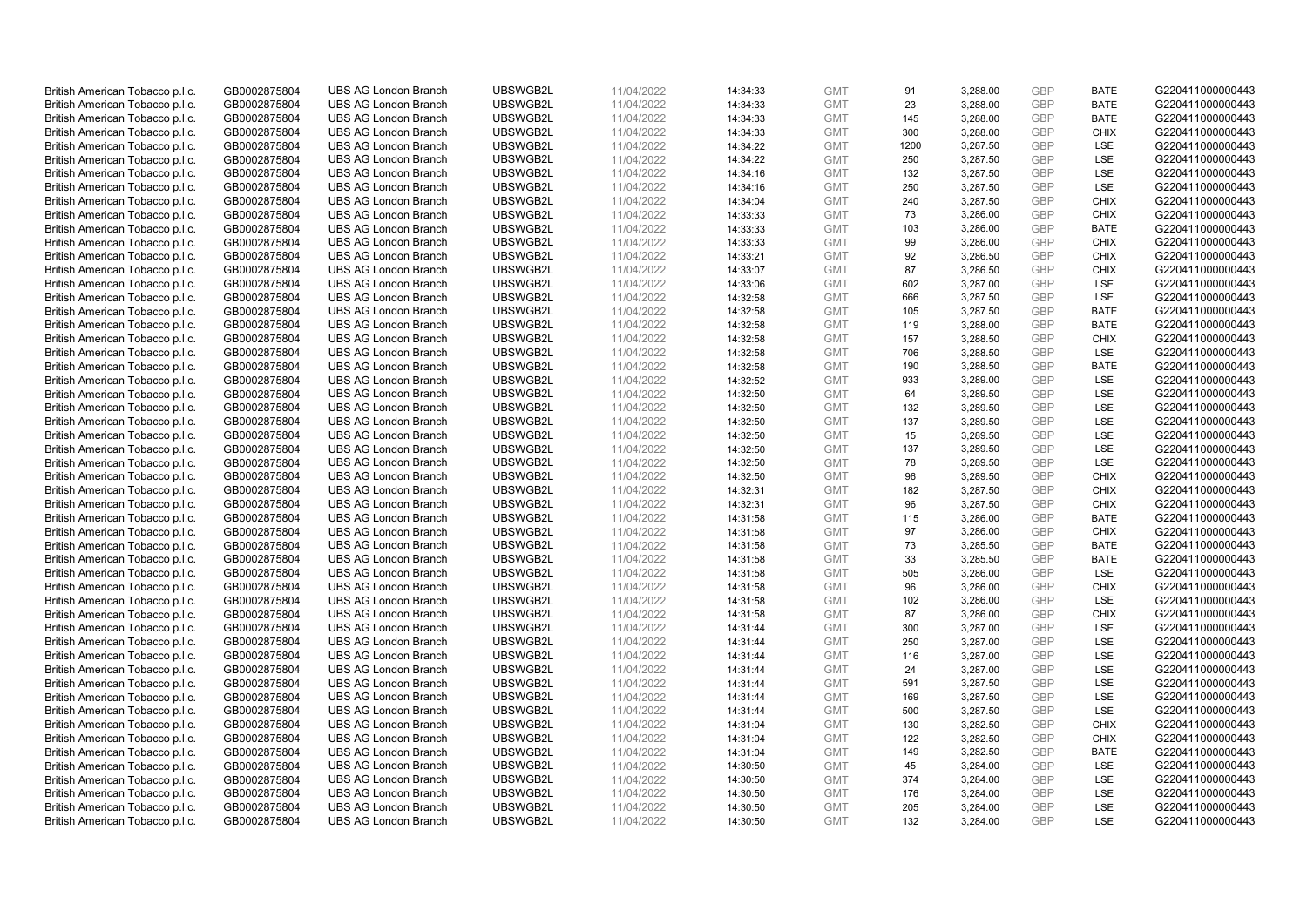| British American Tobacco p.l.c.                                    | GB0002875804 | <b>UBS AG London Branch</b> | UBSWGB2L | 11/04/2022 | 14:30:50             | <b>GMT</b> | 240 | 3,284.00 | <b>GBP</b> | LSE         | G220411000000443 |
|--------------------------------------------------------------------|--------------|-----------------------------|----------|------------|----------------------|------------|-----|----------|------------|-------------|------------------|
|                                                                    | GB0002875804 | <b>UBS AG London Branch</b> | UBSWGB2L | 11/04/2022 |                      | <b>GMT</b> | 95  | 3,284.00 | <b>GBP</b> | <b>CHIX</b> | G220411000000443 |
| British American Tobacco p.l.c.                                    |              |                             |          |            | 14:30:50             |            |     |          |            |             |                  |
| British American Tobacco p.l.c.                                    | GB0002875804 | <b>UBS AG London Branch</b> | UBSWGB2L | 11/04/2022 | 14:30:50             | <b>GMT</b> | 86  | 3,284.00 | <b>GBP</b> | <b>CHIX</b> | G220411000000443 |
| British American Tobacco p.l.c.                                    | GB0002875804 | <b>UBS AG London Branch</b> | UBSWGB2L | 11/04/2022 | 14:30:50             | <b>GMT</b> | 801 | 3,284.00 | <b>GBP</b> | LSE         | G220411000000443 |
| British American Tobacco p.l.c.                                    | GB0002875804 | <b>UBS AG London Branch</b> | UBSWGB2L | 11/04/2022 | 14:30:50             | <b>GMT</b> | 10  | 3,284.00 | <b>GBP</b> | LSE         | G220411000000443 |
| British American Tobacco p.l.c.                                    | GB0002875804 | <b>UBS AG London Branch</b> | UBSWGB2L | 11/04/2022 | 14:30:50             | <b>GMT</b> | 82  | 3,284.00 | <b>GBP</b> | <b>CHIX</b> | G220411000000443 |
| British American Tobacco p.l.c.                                    | GB0002875804 | <b>UBS AG London Branch</b> | UBSWGB2L | 11/04/2022 | 14:30:49             | <b>GMT</b> | 600 | 3,284.50 | <b>GBP</b> | LSE         | G220411000000443 |
| British American Tobacco p.l.c.                                    | GB0002875804 | <b>UBS AG London Branch</b> | UBSWGB2L | 11/04/2022 | 14:30:49             | <b>GMT</b> | 107 | 3,284.50 | <b>GBP</b> | <b>BATE</b> | G220411000000443 |
| British American Tobacco p.l.c.                                    | GB0002875804 | <b>UBS AG London Branch</b> | UBSWGB2L | 11/04/2022 | 14:30:49             | <b>GMT</b> | 104 | 3,284.50 | <b>GBP</b> | <b>BATE</b> | G220411000000443 |
| British American Tobacco p.l.c.                                    | GB0002875804 | <b>UBS AG London Branch</b> | UBSWGB2L | 11/04/2022 | 14:30:44             | <b>GMT</b> | 114 | 3,285.00 | <b>GBP</b> | <b>CHIX</b> | G220411000000443 |
| British American Tobacco p.l.c.                                    | GB0002875804 | <b>UBS AG London Branch</b> | UBSWGB2L | 11/04/2022 | 14:30:36             | <b>GMT</b> | 826 | 3,285.00 | <b>GBP</b> | <b>LSE</b>  | G220411000000443 |
| British American Tobacco p.l.c.                                    | GB0002875804 | <b>UBS AG London Branch</b> | UBSWGB2L | 11/04/2022 | 14:30:36             | <b>GMT</b> | 250 | 3,285.00 | <b>GBP</b> | LSE         | G220411000000443 |
| British American Tobacco p.l.c.                                    | GB0002875804 | <b>UBS AG London Branch</b> | UBSWGB2L | 11/04/2022 | 14:30:36             | <b>GMT</b> | 132 | 3,285.00 | <b>GBP</b> | LSE         | G220411000000443 |
| British American Tobacco p.l.c.                                    | GB0002875804 | <b>UBS AG London Branch</b> | UBSWGB2L | 11/04/2022 | 14:30:36             | <b>GMT</b> | 110 | 3,285.00 | <b>GBP</b> | <b>BATE</b> | G220411000000443 |
| British American Tobacco p.l.c.                                    | GB0002875804 | <b>UBS AG London Branch</b> | UBSWGB2L | 11/04/2022 | 14:30:36             | <b>GMT</b> | 103 | 3,285.00 | <b>GBP</b> | <b>BATE</b> | G220411000000443 |
| British American Tobacco p.l.c.                                    | GB0002875804 | <b>UBS AG London Branch</b> | UBSWGB2L | 11/04/2022 | 14:30:36             | <b>GMT</b> | 11  | 3,285.00 | <b>GBP</b> | <b>BATE</b> | G220411000000443 |
| British American Tobacco p.l.c.                                    | GB0002875804 | <b>UBS AG London Branch</b> | UBSWGB2L | 11/04/2022 | 14:30:35             | <b>GMT</b> | 96  | 3,286.00 | <b>GBP</b> | <b>CHIX</b> | G220411000000443 |
| British American Tobacco p.l.c.                                    | GB0002875804 | <b>UBS AG London Branch</b> | UBSWGB2L | 11/04/2022 | 14:30:35             | <b>GMT</b> | 154 | 3,286.00 | <b>GBP</b> | <b>CHIX</b> | G220411000000443 |
|                                                                    |              | <b>UBS AG London Branch</b> | UBSWGB2L |            |                      |            |     |          |            | <b>CHIX</b> |                  |
| British American Tobacco p.l.c.                                    | GB0002875804 |                             |          | 11/04/2022 | 14:30:21             | <b>GMT</b> | 92  | 3,286.00 | <b>GBP</b> |             | G220411000000443 |
| British American Tobacco p.l.c.                                    | GB0002875804 | <b>UBS AG London Branch</b> | UBSWGB2L | 11/04/2022 | 14:30:13             | <b>GMT</b> | 560 | 3,286.00 | <b>GBP</b> | LSE         | G220411000000443 |
| British American Tobacco p.l.c.                                    | GB0002875804 | <b>UBS AG London Branch</b> | UBSWGB2L | 11/04/2022 | 14:30:09             | <b>GMT</b> | 450 | 3,286.50 | <b>GBP</b> | LSE         | G220411000000443 |
| British American Tobacco p.l.c.                                    | GB0002875804 | <b>UBS AG London Branch</b> | UBSWGB2L | 11/04/2022 | 14:30:09             | <b>GMT</b> | 120 | 3,286.50 | <b>GBP</b> | LSE         | G220411000000443 |
| British American Tobacco p.l.c.                                    | GB0002875804 | <b>UBS AG London Branch</b> | UBSWGB2L | 11/04/2022 | 14:30:09             | <b>GMT</b> | 578 | 3,286.50 | <b>GBP</b> | LSE         | G220411000000443 |
| British American Tobacco p.l.c.                                    | GB0002875804 | <b>UBS AG London Branch</b> | UBSWGB2L | 11/04/2022 | 14:30:09             | <b>GMT</b> | 645 | 3,286.50 | <b>GBP</b> | <b>LSE</b>  | G220411000000443 |
| British American Tobacco p.l.c.                                    | GB0002875804 | <b>UBS AG London Branch</b> | UBSWGB2L | 11/04/2022 | 14:29:57             | <b>GMT</b> | 5   | 3,281.00 | <b>GBP</b> | <b>CHIX</b> | G220411000000443 |
| British American Tobacco p.l.c.                                    | GB0002875804 | <b>UBS AG London Branch</b> | UBSWGB2L | 11/04/2022 | 14:29:57             | <b>GMT</b> | 9   | 3,281.00 | <b>GBP</b> | <b>CHIX</b> | G220411000000443 |
| British American Tobacco p.l.c.                                    | GB0002875804 | <b>UBS AG London Branch</b> | UBSWGB2L | 11/04/2022 | 14:29:22             | <b>GMT</b> | 374 | 3,280.50 | <b>GBP</b> | <b>LSE</b>  | G220411000000443 |
| British American Tobacco p.l.c.                                    | GB0002875804 | <b>UBS AG London Branch</b> | UBSWGB2L | 11/04/2022 | 14:29:22             | <b>GMT</b> | 253 | 3,280.50 | <b>GBP</b> | LSE         | G220411000000443 |
| British American Tobacco p.l.c.                                    | GB0002875804 | <b>UBS AG London Branch</b> | UBSWGB2L | 11/04/2022 | 14:29:22             | <b>GMT</b> | 178 | 3,280.50 | <b>GBP</b> | <b>CHIX</b> | G220411000000443 |
| British American Tobacco p.l.c.                                    | GB0002875804 | <b>UBS AG London Branch</b> | UBSWGB2L | 11/04/2022 | 14:28:57             | <b>GMT</b> | 762 | 3,281.00 | <b>GBP</b> | LSE         | G220411000000443 |
| British American Tobacco p.l.c.                                    | GB0002875804 | <b>UBS AG London Branch</b> | UBSWGB2L | 11/04/2022 | 14:28:57             | <b>GMT</b> | 131 | 3,281.50 | <b>GBP</b> | <b>CHIX</b> | G220411000000443 |
| British American Tobacco p.l.c.                                    | GB0002875804 | <b>UBS AG London Branch</b> | UBSWGB2L | 11/04/2022 | 14:28:57             | <b>GMT</b> | 674 | 3,281.50 | <b>GBP</b> | LSE         | G220411000000443 |
| British American Tobacco p.l.c.                                    | GB0002875804 | <b>UBS AG London Branch</b> | UBSWGB2L | 11/04/2022 | 14:28:57             | <b>GMT</b> | 241 | 3,281.50 | <b>GBP</b> | <b>CHIX</b> | G220411000000443 |
| British American Tobacco p.l.c.                                    | GB0002875804 | <b>UBS AG London Branch</b> | UBSWGB2L | 11/04/2022 | 14:28:57             | <b>GMT</b> | 731 | 3,281.50 | <b>GBP</b> | LSE         | G220411000000443 |
| British American Tobacco p.l.c.                                    | GB0002875804 | <b>UBS AG London Branch</b> | UBSWGB2L | 11/04/2022 | 14:28:57             | <b>GMT</b> | 176 | 3,281.50 | <b>GBP</b> | LSE         | G220411000000443 |
| British American Tobacco p.l.c.                                    | GB0002875804 | <b>UBS AG London Branch</b> | UBSWGB2L | 11/04/2022 | 14:28:57             | <b>GMT</b> | 509 | 3,281.50 | <b>GBP</b> | LSE         | G220411000000443 |
| British American Tobacco p.l.c.                                    | GB0002875804 | <b>UBS AG London Branch</b> | UBSWGB2L | 11/04/2022 | 14:28:57             | <b>GMT</b> | 85  | 3,281.50 | <b>GBP</b> | <b>CHIX</b> | G220411000000443 |
| British American Tobacco p.l.c.                                    | GB0002875804 | <b>UBS AG London Branch</b> | UBSWGB2L | 11/04/2022 | 14:28:57             | <b>GMT</b> | 47  | 3,281.50 | <b>GBP</b> | <b>BATE</b> | G220411000000443 |
| British American Tobacco p.l.c.                                    | GB0002875804 | <b>UBS AG London Branch</b> | UBSWGB2L | 11/04/2022 | 14:28:57             | <b>GMT</b> | 98  | 3,281.50 | <b>GBP</b> | <b>CHIX</b> | G220411000000443 |
| British American Tobacco p.l.c.                                    | GB0002875804 | <b>UBS AG London Branch</b> | UBSWGB2L | 11/04/2022 | 14:28:57             | <b>GMT</b> | 107 | 3,281.50 | <b>GBP</b> | <b>BATE</b> | G220411000000443 |
| British American Tobacco p.l.c.                                    | GB0002875804 | <b>UBS AG London Branch</b> | UBSWGB2L | 11/04/2022 | 14:28:00             | <b>GMT</b> | 28  | 3,282.00 | <b>GBP</b> | <b>BATE</b> | G220411000000443 |
| British American Tobacco p.l.c.                                    | GB0002875804 | <b>UBS AG London Branch</b> | UBSWGB2L | 11/04/2022 | 14:28:00             | <b>GMT</b> | 217 | 3,282.00 | <b>GBP</b> | <b>BATE</b> | G220411000000443 |
| British American Tobacco p.l.c.                                    | GB0002875804 | <b>UBS AG London Branch</b> | UBSWGB2L | 11/04/2022 | 14:27:02             | <b>GMT</b> | 92  | 3,281.50 | <b>GBP</b> | <b>CHIX</b> | G220411000000443 |
| British American Tobacco p.l.c.                                    | GB0002875804 | <b>UBS AG London Branch</b> | UBSWGB2L | 11/04/2022 | 14:27:02             | <b>GMT</b> | 18  | 3,281.50 | <b>GBP</b> | <b>CHIX</b> | G220411000000443 |
| British American Tobacco p.l.c.                                    | GB0002875804 | UBS AG London Branch        | UBSWGB2L | 11/04/2022 | 14:27:02             | <b>GMT</b> | 13  | 3,281.50 | <b>GBP</b> | LSE         | G220411000000443 |
|                                                                    | GB0002875804 | <b>UBS AG London Branch</b> | UBSWGB2L | 11/04/2022 |                      | <b>GMT</b> | 656 | 3,281.50 | <b>GBP</b> | LSE         | G220411000000443 |
| British American Tobacco p.l.c.<br>British American Tobacco p.l.c. | GB0002875804 | <b>UBS AG London Branch</b> | UBSWGB2L | 11/04/2022 | 14:27:02<br>14:25:55 | <b>GMT</b> | 180 | 3,281.00 | <b>GBP</b> | <b>CHIX</b> | G220411000000443 |
|                                                                    |              | <b>UBS AG London Branch</b> | UBSWGB2L |            |                      |            | 95  |          | <b>GBP</b> | <b>CHIX</b> | G220411000000443 |
| British American Tobacco p.l.c.                                    | GB0002875804 |                             |          | 11/04/2022 | 14:25:55             | <b>GMT</b> |     | 3,280.50 |            |             |                  |
| British American Tobacco p.l.c.                                    | GB0002875804 | <b>UBS AG London Branch</b> | UBSWGB2L | 11/04/2022 | 14:25:55             | GMT        | 55  | 3,281.00 | GBP        | <b>CHIX</b> | G220411000000443 |
| British American Tobacco p.l.c.                                    | GB0002875804 | <b>UBS AG London Branch</b> | UBSWGB2L | 11/04/2022 | 14:24:24             | <b>GMT</b> | 106 | 3,280.00 | <b>GBP</b> | <b>BATE</b> | G220411000000443 |
| British American Tobacco p.l.c.                                    | GB0002875804 | <b>UBS AG London Branch</b> | UBSWGB2L | 11/04/2022 | 14:24:24             | <b>GMT</b> | 87  | 3,280.00 | <b>GBP</b> | <b>CHIX</b> | G220411000000443 |
| British American Tobacco p.l.c.                                    | GB0002875804 | <b>UBS AG London Branch</b> | UBSWGB2L | 11/04/2022 | 14:24:01             | <b>GMT</b> | 609 | 3,280.00 | <b>GBP</b> | LSE         | G220411000000443 |
| British American Tobacco p.l.c.                                    | GB0002875804 | <b>UBS AG London Branch</b> | UBSWGB2L | 11/04/2022 | 14:23:07             | <b>GMT</b> | 117 | 3,280.50 | <b>GBP</b> | <b>BATE</b> | G220411000000443 |
| British American Tobacco p.l.c.                                    | GB0002875804 | <b>UBS AG London Branch</b> | UBSWGB2L | 11/04/2022 | 14:23:07             | <b>GMT</b> | 88  | 3,280.50 | GBP        | <b>CHIX</b> | G220411000000443 |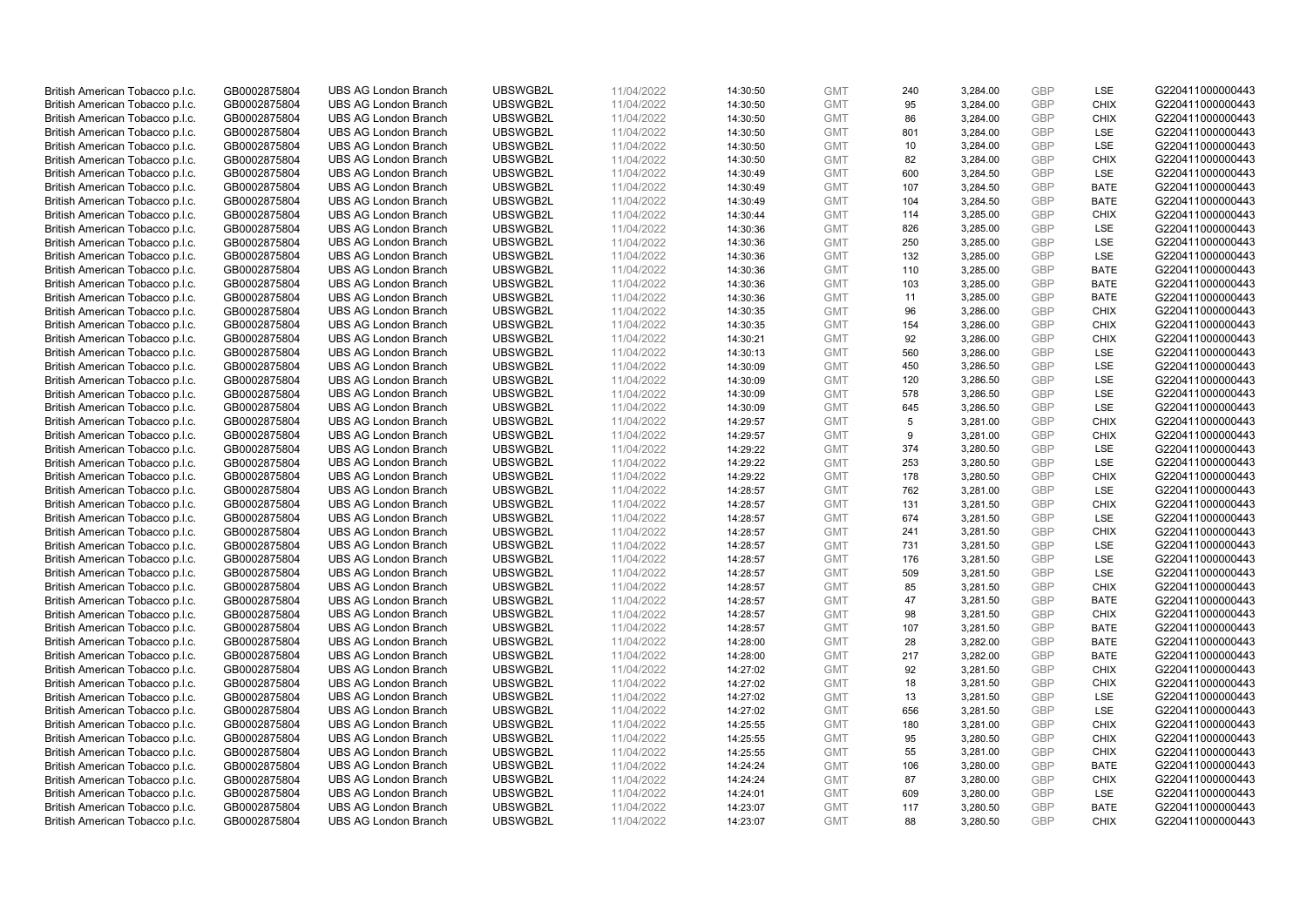| British American Tobacco p.l.c.                                    | GB0002875804 | <b>UBS AG London Branch</b> | UBSWGB2L | 11/04/2022 | 14:23:06             | <b>GMT</b> | 87             | 3,281.00 | <b>GBP</b> | <b>CHIX</b> | G220411000000443 |
|--------------------------------------------------------------------|--------------|-----------------------------|----------|------------|----------------------|------------|----------------|----------|------------|-------------|------------------|
| British American Tobacco p.l.c.                                    | GB0002875804 | <b>UBS AG London Branch</b> | UBSWGB2L | 11/04/2022 | 14:22:30             | <b>GMT</b> | 79             | 3,281.00 | <b>GBP</b> | <b>CHIX</b> | G220411000000443 |
|                                                                    |              |                             |          |            |                      |            |                |          |            |             |                  |
| British American Tobacco p.l.c.                                    | GB0002875804 | <b>UBS AG London Branch</b> | UBSWGB2L | 11/04/2022 | 14:22:30             | <b>GMT</b> | 9              | 3,281.00 | <b>GBP</b> | <b>CHIX</b> | G220411000000443 |
| British American Tobacco p.l.c.                                    | GB0002875804 | <b>UBS AG London Branch</b> | UBSWGB2L | 11/04/2022 | 14:22:30             | <b>GMT</b> | $\overline{7}$ | 3,281.50 | <b>GBP</b> | <b>CHIX</b> | G220411000000443 |
| British American Tobacco p.l.c.                                    | GB0002875804 | <b>UBS AG London Branch</b> | UBSWGB2L | 11/04/2022 | 14:22:30             | <b>GMT</b> | 110            | 3,281.50 | <b>GBP</b> | <b>CHIX</b> | G220411000000443 |
| British American Tobacco p.l.c.                                    | GB0002875804 | <b>UBS AG London Branch</b> | UBSWGB2L | 11/04/2022 | 14:22:30             | <b>GMT</b> | 20             | 3,281.00 | <b>GBP</b> | BATE        | G220411000000443 |
| British American Tobacco p.l.c.                                    | GB0002875804 | <b>UBS AG London Branch</b> | UBSWGB2L | 11/04/2022 | 14:22:30             | <b>GMT</b> | 102            | 3,281.00 | <b>GBP</b> | <b>BATE</b> | G220411000000443 |
| British American Tobacco p.l.c.                                    | GB0002875804 | <b>UBS AG London Branch</b> | UBSWGB2L | 11/04/2022 | 14:22:30             | <b>GMT</b> | 47             | 3,281.00 | <b>GBP</b> | <b>BATE</b> | G220411000000443 |
| British American Tobacco p.l.c.                                    | GB0002875804 | <b>UBS AG London Branch</b> | UBSWGB2L | 11/04/2022 | 14:22:30             | <b>GMT</b> | 675            | 3,281.50 | <b>GBP</b> | LSE         | G220411000000443 |
| British American Tobacco p.l.c.                                    | GB0002875804 | <b>UBS AG London Branch</b> | UBSWGB2L | 11/04/2022 | 14:22:30             | <b>GMT</b> | 144            | 3,281.50 | <b>GBP</b> | <b>BATE</b> | G220411000000443 |
| British American Tobacco p.l.c.                                    | GB0002875804 | <b>UBS AG London Branch</b> | UBSWGB2L | 11/04/2022 | 14:20:00             | <b>GMT</b> | 99             | 3,282.00 | <b>GBP</b> | <b>CHIX</b> | G220411000000443 |
| British American Tobacco p.l.c.                                    | GB0002875804 | <b>UBS AG London Branch</b> | UBSWGB2L | 11/04/2022 | 14:20:00             | <b>GMT</b> | 688            | 3,282.00 | <b>GBP</b> | LSE         | G220411000000443 |
| British American Tobacco p.l.c.                                    | GB0002875804 | <b>UBS AG London Branch</b> | UBSWGB2L | 11/04/2022 | 14:20:00             | <b>GMT</b> | 82             | 3,283.00 | <b>GBP</b> | <b>CHIX</b> | G220411000000443 |
| British American Tobacco p.l.c.                                    | GB0002875804 | <b>UBS AG London Branch</b> | UBSWGB2L | 11/04/2022 | 14:20:00             | <b>GMT</b> | 595            | 3,283.00 | <b>GBP</b> | LSE         | G220411000000443 |
| British American Tobacco p.l.c.                                    | GB0002875804 | <b>UBS AG London Branch</b> | UBSWGB2L | 11/04/2022 | 14:20:00             | <b>GMT</b> | 91             | 3,283.00 | <b>GBP</b> | <b>CHIX</b> | G220411000000443 |
| British American Tobacco p.l.c.                                    | GB0002875804 | <b>UBS AG London Branch</b> | UBSWGB2L | 11/04/2022 | 14:20:00             | <b>GMT</b> | 94             | 3,283.50 | <b>GBP</b> | <b>CHIX</b> | G220411000000443 |
| British American Tobacco p.l.c.                                    | GB0002875804 | <b>UBS AG London Branch</b> | UBSWGB2L | 11/04/2022 | 14:19:16             | <b>GMT</b> | 314            | 3,281.50 | <b>GBP</b> | LSE         | G220411000000443 |
| British American Tobacco p.l.c.                                    | GB0002875804 | <b>UBS AG London Branch</b> | UBSWGB2L | 11/04/2022 | 14:19:16             | <b>GMT</b> | 359            | 3,281.50 | <b>GBP</b> | LSE         | G220411000000443 |
|                                                                    |              | <b>UBS AG London Branch</b> | UBSWGB2L |            |                      |            |                |          |            | <b>CHIX</b> |                  |
| British American Tobacco p.l.c.                                    | GB0002875804 |                             |          | 11/04/2022 | 14:18:40             | <b>GMT</b> | 94             | 3,281.50 | <b>GBP</b> |             | G220411000000443 |
| British American Tobacco p.l.c.                                    | GB0002875804 | <b>UBS AG London Branch</b> | UBSWGB2L | 11/04/2022 | 14:18:12             | <b>GMT</b> | 663            | 3,281.00 | <b>GBP</b> | LSE         | G220411000000443 |
| British American Tobacco p.l.c.                                    | GB0002875804 | <b>UBS AG London Branch</b> | UBSWGB2L | 11/04/2022 | 14:15:23             | <b>GMT</b> | 99             | 3,280.00 | <b>GBP</b> | <b>CHIX</b> | G220411000000443 |
| British American Tobacco p.l.c.                                    | GB0002875804 | <b>UBS AG London Branch</b> | UBSWGB2L | 11/04/2022 | 14:15:22             | <b>GMT</b> | 10             | 3,281.00 | <b>GBP</b> | <b>BATE</b> | G220411000000443 |
| British American Tobacco p.l.c.                                    | GB0002875804 | <b>UBS AG London Branch</b> | UBSWGB2L | 11/04/2022 | 14:15:22             | <b>GMT</b> | 100            | 3,281.00 | <b>GBP</b> | <b>BATE</b> | G220411000000443 |
| British American Tobacco p.l.c.                                    | GB0002875804 | <b>UBS AG London Branch</b> | UBSWGB2L | 11/04/2022 | 14:15:21             | <b>GMT</b> | 34             | 3,282.00 | <b>GBP</b> | <b>CHIX</b> | G220411000000443 |
| British American Tobacco p.l.c.                                    | GB0002875804 | <b>UBS AG London Branch</b> | UBSWGB2L | 11/04/2022 | 14:15:21             | <b>GMT</b> | 100            | 3,282.00 | <b>GBP</b> | <b>CHIX</b> | G220411000000443 |
| British American Tobacco p.l.c.                                    | GB0002875804 | <b>UBS AG London Branch</b> | UBSWGB2L | 11/04/2022 | 14:15:21             | <b>GMT</b> | 2              | 3,282.50 | <b>GBP</b> | LSE         | G220411000000443 |
| British American Tobacco p.l.c.                                    | GB0002875804 | <b>UBS AG London Branch</b> | UBSWGB2L | 11/04/2022 | 14:15:20             | <b>GMT</b> | 650            | 3,282.50 | <b>GBP</b> | LSE         | G220411000000443 |
| British American Tobacco p.l.c.                                    | GB0002875804 | <b>UBS AG London Branch</b> | UBSWGB2L | 11/04/2022 | 14:15:19             | <b>GMT</b> | 24             | 3,283.50 | <b>GBP</b> | <b>BATE</b> | G220411000000443 |
| British American Tobacco p.l.c.                                    | GB0002875804 | <b>UBS AG London Branch</b> | UBSWGB2L | 11/04/2022 | 14:15:19             | <b>GMT</b> | 91             | 3,283.50 | <b>GBP</b> | <b>CHIX</b> | G220411000000443 |
| British American Tobacco p.l.c.                                    | GB0002875804 | <b>UBS AG London Branch</b> | UBSWGB2L | 11/04/2022 | 14:15:19             | <b>GMT</b> | 94             | 3,283.50 | <b>GBP</b> | <b>BATE</b> | G220411000000443 |
| British American Tobacco p.l.c.                                    | GB0002875804 | <b>UBS AG London Branch</b> | UBSWGB2L | 11/04/2022 | 14:15:19             | <b>GMT</b> | 616            | 3,283.50 | <b>GBP</b> | LSE         | G220411000000443 |
| British American Tobacco p.l.c.                                    | GB0002875804 | <b>UBS AG London Branch</b> | UBSWGB2L | 11/04/2022 | 14:13:34             | <b>GMT</b> | 45             | 3,284.00 | <b>GBP</b> | <b>LSE</b>  | G220411000000443 |
| British American Tobacco p.l.c.                                    | GB0002875804 | <b>UBS AG London Branch</b> | UBSWGB2L | 11/04/2022 | 14:13:34             | <b>GMT</b> | 70             | 3,284.00 | <b>GBP</b> | LSE         | G220411000000443 |
| British American Tobacco p.l.c.                                    | GB0002875804 | <b>UBS AG London Branch</b> | UBSWGB2L | 11/04/2022 | 14:13:34             | <b>GMT</b> | 505            | 3,284.00 | <b>GBP</b> | LSE         | G220411000000443 |
| British American Tobacco p.l.c.                                    | GB0002875804 | <b>UBS AG London Branch</b> | UBSWGB2L | 11/04/2022 | 14:13:34             | <b>GMT</b> | 602            | 3,284.50 | <b>GBP</b> | LSE         | G220411000000443 |
| British American Tobacco p.l.c.                                    | GB0002875804 | <b>UBS AG London Branch</b> | UBSWGB2L | 11/04/2022 | 14:13:34             | <b>GMT</b> | 97             | 3,284.50 | <b>GBP</b> | <b>CHIX</b> | G220411000000443 |
| British American Tobacco p.l.c.                                    | GB0002875804 | <b>UBS AG London Branch</b> | UBSWGB2L | 11/04/2022 | 14:13:34             | <b>GMT</b> | 104            | 3,284.50 | <b>GBP</b> | <b>BATE</b> | G220411000000443 |
| British American Tobacco p.l.c.                                    | GB0002875804 | <b>UBS AG London Branch</b> | UBSWGB2L | 11/04/2022 | 14:13:34             | <b>GMT</b> | 110            | 3,284.50 | <b>GBP</b> | <b>BATE</b> | G220411000000443 |
| British American Tobacco p.l.c.                                    | GB0002875804 | <b>UBS AG London Branch</b> | UBSWGB2L | 11/04/2022 | 14:13:34             | <b>GMT</b> | 83             | 3,284.50 | <b>GBP</b> | <b>CHIX</b> | G220411000000443 |
| British American Tobacco p.l.c.                                    | GB0002875804 | <b>UBS AG London Branch</b> | UBSWGB2L | 11/04/2022 | 14:13:25             | <b>GMT</b> | 97             | 3,285.00 | <b>GBP</b> | <b>CHIX</b> | G220411000000443 |
| British American Tobacco p.l.c.                                    | GB0002875804 | <b>UBS AG London Branch</b> | UBSWGB2L | 11/04/2022 | 14:13:25             | <b>GMT</b> | 115            | 3,285.00 | <b>GBP</b> | <b>BATE</b> | G220411000000443 |
| British American Tobacco p.l.c.                                    | GB0002875804 | <b>UBS AG London Branch</b> | UBSWGB2L | 11/04/2022 | 14:12:05             | <b>GMT</b> | 72             | 3,284.00 | <b>GBP</b> | <b>LSE</b>  | G220411000000443 |
| British American Tobacco p.l.c.                                    | GB0002875804 | <b>UBS AG London Branch</b> | UBSWGB2L | 11/04/2022 | 14:12:05             | <b>GMT</b> | 554            | 3,284.00 | <b>GBP</b> | LSE         | G220411000000443 |
| British American Tobacco p.l.c.                                    | GB0002875804 | <b>UBS AG London Branch</b> | UBSWGB2L | 11/04/2022 | 14:11:50             | <b>GMT</b> | 13             | 3,285.00 | <b>GBP</b> | <b>CHIX</b> | G220411000000443 |
| British American Tobacco p.l.c.                                    | GB0002875804 | UBS AG London Branch        | UBSWGB2L | 11/04/2022 | 14:11:50             | <b>GMT</b> | 96             | 3,285.00 | <b>GBP</b> | <b>CHIX</b> | G220411000000443 |
|                                                                    | GB0002875804 | <b>UBS AG London Branch</b> | UBSWGB2L | 11/04/2022 |                      | <b>GMT</b> |                | 3,283.50 | <b>GBP</b> | <b>CHIX</b> | G220411000000443 |
| British American Tobacco p.l.c.<br>British American Tobacco p.l.c. | GB0002875804 | <b>UBS AG London Branch</b> | UBSWGB2L | 11/04/2022 | 14:10:43<br>14:09:25 | <b>GMT</b> | 88<br>92       | 3,283.50 | <b>GBP</b> | <b>CHIX</b> | G220411000000443 |
|                                                                    |              | <b>UBS AG London Branch</b> | UBSWGB2L |            |                      |            | 22             |          | <b>GBP</b> | <b>CHIX</b> | G220411000000443 |
| British American Tobacco p.l.c.                                    | GB0002875804 |                             |          | 11/04/2022 | 14:09:25             | <b>GMT</b> |                | 3,283.50 |            |             |                  |
| British American Tobacco p.l.c.                                    | GB0002875804 | <b>UBS AG London Branch</b> | UBSWGB2L | 11/04/2022 | 14:09:13             | GMT        | 638            | 3,283.50 | <b>GBP</b> | LSE         | G220411000000443 |
| British American Tobacco p.l.c.                                    | GB0002875804 | <b>UBS AG London Branch</b> | UBSWGB2L | 11/04/2022 | 14:09:13             | <b>GMT</b> | 66             | 3,283.50 | <b>GBP</b> | <b>CHIX</b> | G220411000000443 |
| British American Tobacco p.l.c.                                    | GB0002875804 | <b>UBS AG London Branch</b> | UBSWGB2L | 11/04/2022 | 14:07:18             | <b>GMT</b> | 100            | 3,284.00 | <b>GBP</b> | <b>BATE</b> | G220411000000443 |
| British American Tobacco p.l.c.                                    | GB0002875804 | <b>UBS AG London Branch</b> | UBSWGB2L | 11/04/2022 | 14:07:18             | <b>GMT</b> | 98             | 3,284.50 | <b>GBP</b> | <b>CHIX</b> | G220411000000443 |
| British American Tobacco p.l.c.                                    | GB0002875804 | <b>UBS AG London Branch</b> | UBSWGB2L | 11/04/2022 | 14:06:40             | <b>GMT</b> | 548            | 3,285.50 | <b>GBP</b> | <b>LSE</b>  | G220411000000443 |
| British American Tobacco p.l.c.                                    | GB0002875804 | <b>UBS AG London Branch</b> | UBSWGB2L | 11/04/2022 | 14:06:40             | <b>GMT</b> | 78             | 3,285.50 | GBP        | <b>LSE</b>  | G220411000000443 |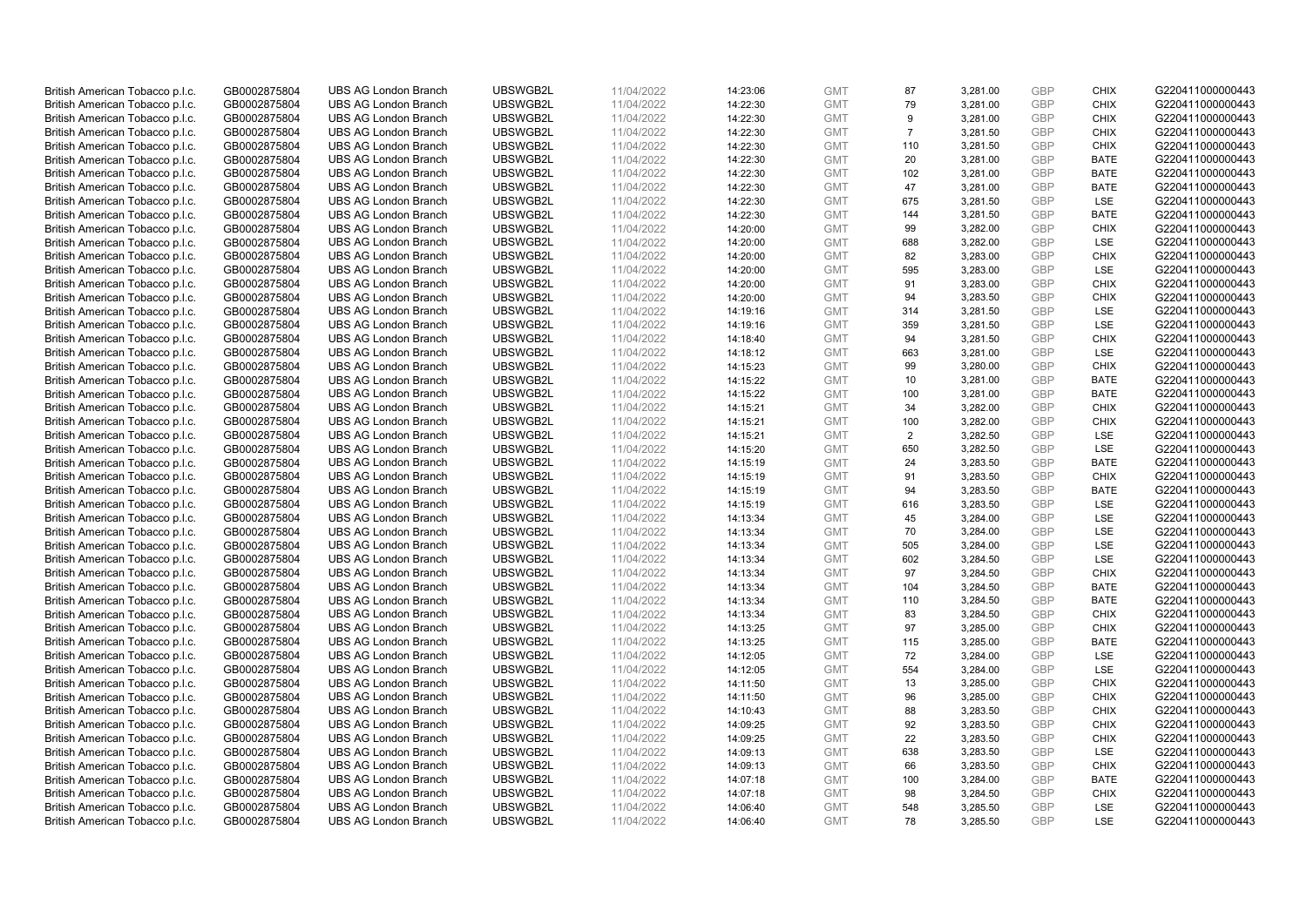| British American Tobacco p.l.c. | GB0002875804 | <b>UBS AG London Branch</b> | UBSWGB2L | 11/04/2022 | 14:06:38 | <b>GMT</b> | 99  | 3,286.00 | <b>GBP</b> | <b>CHIX</b> | G220411000000443 |
|---------------------------------|--------------|-----------------------------|----------|------------|----------|------------|-----|----------|------------|-------------|------------------|
|                                 | GB0002875804 | <b>UBS AG London Branch</b> | UBSWGB2L | 11/04/2022 |          | <b>GMT</b> | 81  | 3,286.00 | <b>GBP</b> | <b>CHIX</b> | G220411000000443 |
| British American Tobacco p.l.c. |              |                             |          |            | 14:06:15 |            |     |          |            |             |                  |
| British American Tobacco p.l.c. | GB0002875804 | <b>UBS AG London Branch</b> | UBSWGB2L | 11/04/2022 | 14:05:38 | <b>GMT</b> | 565 | 3,286.50 | <b>GBP</b> | LSE         | G220411000000443 |
| British American Tobacco p.l.c. | GB0002875804 | <b>UBS AG London Branch</b> | UBSWGB2L | 11/04/2022 | 14:05:38 | <b>GMT</b> | 108 | 3,286.50 | <b>GBP</b> | <b>BATE</b> | G220411000000443 |
| British American Tobacco p.l.c. | GB0002875804 | <b>UBS AG London Branch</b> | UBSWGB2L | 11/04/2022 | 14:05:38 | <b>GMT</b> | 104 | 3,287.00 | <b>GBP</b> | <b>CHIX</b> | G220411000000443 |
| British American Tobacco p.l.c. | GB0002875804 | <b>UBS AG London Branch</b> | UBSWGB2L | 11/04/2022 | 14:05:38 | <b>GMT</b> | 756 | 3,287.50 | <b>GBP</b> | <b>LSE</b>  | G220411000000443 |
| British American Tobacco p.l.c. | GB0002875804 | <b>UBS AG London Branch</b> | UBSWGB2L | 11/04/2022 | 14:05:12 | <b>GMT</b> | 124 | 3,288.00 | <b>GBP</b> | <b>BATE</b> | G220411000000443 |
| British American Tobacco p.l.c. | GB0002875804 | <b>UBS AG London Branch</b> | UBSWGB2L | 11/04/2022 | 14:05:11 | <b>GMT</b> | 122 | 3,288.50 | <b>GBP</b> | LSE         | G220411000000443 |
| British American Tobacco p.l.c. | GB0002875804 | <b>UBS AG London Branch</b> | UBSWGB2L | 11/04/2022 | 14:05:11 | <b>GMT</b> | 523 | 3,288.50 | <b>GBP</b> | LSE         | G220411000000443 |
| British American Tobacco p.l.c. | GB0002875804 | <b>UBS AG London Branch</b> | UBSWGB2L | 11/04/2022 | 14:05:11 | <b>GMT</b> | 83  | 3,288.50 | <b>GBP</b> | <b>CHIX</b> | G220411000000443 |
| British American Tobacco p.l.c. | GB0002875804 | <b>UBS AG London Branch</b> | UBSWGB2L | 11/04/2022 | 14:05:11 | <b>GMT</b> | 87  | 3,288.50 | <b>GBP</b> | <b>CHIX</b> | G220411000000443 |
| British American Tobacco p.l.c. | GB0002875804 | <b>UBS AG London Branch</b> | UBSWGB2L | 11/04/2022 | 14:04:08 | <b>GMT</b> | 124 | 3,288.00 | <b>GBP</b> | <b>BATE</b> | G220411000000443 |
| British American Tobacco p.l.c. | GB0002875804 | <b>UBS AG London Branch</b> | UBSWGB2L | 11/04/2022 | 14:04:08 | <b>GMT</b> | 127 | 3,288.00 | <b>GBP</b> | <b>BATE</b> | G220411000000443 |
| British American Tobacco p.l.c. | GB0002875804 | <b>UBS AG London Branch</b> | UBSWGB2L | 11/04/2022 | 14:04:08 | <b>GMT</b> | 18  | 3,288.00 | <b>GBP</b> | <b>BATE</b> | G220411000000443 |
| British American Tobacco p.l.c. | GB0002875804 | <b>UBS AG London Branch</b> | UBSWGB2L | 11/04/2022 |          | <b>GMT</b> | 99  | 3,288.00 | <b>GBP</b> | <b>CHIX</b> | G220411000000443 |
|                                 |              |                             |          |            | 14:04:08 |            |     |          |            |             |                  |
| British American Tobacco p.l.c. | GB0002875804 | <b>UBS AG London Branch</b> | UBSWGB2L | 11/04/2022 | 14:04:08 | <b>GMT</b> | 404 | 3,288.00 | <b>GBP</b> | LSE         | G220411000000443 |
| British American Tobacco p.l.c. | GB0002875804 | <b>UBS AG London Branch</b> | UBSWGB2L | 11/04/2022 | 14:04:08 | <b>GMT</b> | 280 | 3,288.00 | <b>GBP</b> | LSE         | G220411000000443 |
| British American Tobacco p.l.c. | GB0002875804 | <b>UBS AG London Branch</b> | UBSWGB2L | 11/04/2022 | 14:04:08 | <b>GMT</b> | 825 | 3,288.00 | <b>GBP</b> | LSE         | G220411000000443 |
| British American Tobacco p.l.c. | GB0002875804 | <b>UBS AG London Branch</b> | UBSWGB2L | 11/04/2022 | 14:04:08 | <b>GMT</b> | 197 | 3,288.00 | <b>GBP</b> | <b>BATE</b> | G220411000000443 |
| British American Tobacco p.l.c. | GB0002875804 | <b>UBS AG London Branch</b> | UBSWGB2L | 11/04/2022 | 14:02:13 | <b>GMT</b> | 195 | 3,286.00 | <b>GBP</b> | <b>CHIX</b> | G220411000000443 |
| British American Tobacco p.l.c. | GB0002875804 | <b>UBS AG London Branch</b> | UBSWGB2L | 11/04/2022 | 14:02:13 | <b>GMT</b> | 125 | 3,286.00 | <b>GBP</b> | LSE         | G220411000000443 |
| British American Tobacco p.l.c. | GB0002875804 | <b>UBS AG London Branch</b> | UBSWGB2L | 11/04/2022 | 14:02:12 | <b>GMT</b> | 95  | 3,286.00 | <b>GBP</b> | <b>CHIX</b> | G220411000000443 |
| British American Tobacco p.l.c. | GB0002875804 | <b>UBS AG London Branch</b> | UBSWGB2L | 11/04/2022 | 14:02:12 | <b>GMT</b> | 86  | 3,286.00 | <b>GBP</b> | <b>CHIX</b> | G220411000000443 |
| British American Tobacco p.l.c. | GB0002875804 | <b>UBS AG London Branch</b> | UBSWGB2L | 11/04/2022 | 14:01:32 | <b>GMT</b> | 31  | 3,284.50 | <b>GBP</b> | <b>BATE</b> | G220411000000443 |
| British American Tobacco p.l.c. | GB0002875804 | <b>UBS AG London Branch</b> | UBSWGB2L | 11/04/2022 | 14:00:00 | <b>GMT</b> | 91  | 3,284.50 | <b>GBP</b> | <b>CHIX</b> | G220411000000443 |
| British American Tobacco p.l.c. | GB0002875804 | <b>UBS AG London Branch</b> | UBSWGB2L | 11/04/2022 | 13:59:32 | <b>GMT</b> | 46  | 3,284.50 | <b>GBP</b> | <b>CHIX</b> | G220411000000443 |
| British American Tobacco p.l.c. | GB0002875804 | <b>UBS AG London Branch</b> | UBSWGB2L | 11/04/2022 | 13:59:32 | <b>GMT</b> | 47  | 3,284.50 | <b>GBP</b> | <b>CHIX</b> | G220411000000443 |
| British American Tobacco p.l.c. | GB0002875804 | <b>UBS AG London Branch</b> | UBSWGB2L | 11/04/2022 | 13:59:32 | <b>GMT</b> | 99  | 3,284.50 | <b>GBP</b> | <b>CHIX</b> | G220411000000443 |
| British American Tobacco p.l.c. | GB0002875804 | <b>UBS AG London Branch</b> | UBSWGB2L | 11/04/2022 | 13:59:23 | <b>GMT</b> | 40  | 3,284.50 | <b>GBP</b> | <b>LSE</b>  | G220411000000443 |
| British American Tobacco p.l.c. | GB0002875804 | <b>UBS AG London Branch</b> | UBSWGB2L | 11/04/2022 | 13:59:23 | <b>GMT</b> | 100 | 3,284.50 | <b>GBP</b> | LSE         | G220411000000443 |
| British American Tobacco p.l.c. | GB0002875804 | <b>UBS AG London Branch</b> | UBSWGB2L | 11/04/2022 |          | <b>GMT</b> | 200 | 3,284.50 | <b>GBP</b> | LSE         | G220411000000443 |
|                                 |              | <b>UBS AG London Branch</b> | UBSWGB2L |            | 13:59:23 |            | 100 |          | <b>GBP</b> | <b>LSE</b>  |                  |
| British American Tobacco p.l.c. | GB0002875804 |                             |          | 11/04/2022 | 13:59:23 | <b>GMT</b> |     | 3,284.50 |            |             | G220411000000443 |
| British American Tobacco p.l.c. | GB0002875804 | <b>UBS AG London Branch</b> | UBSWGB2L | 11/04/2022 | 13:59:23 | <b>GMT</b> | 252 | 3,284.50 | <b>GBP</b> | LSE         | G220411000000443 |
| British American Tobacco p.l.c. | GB0002875804 | <b>UBS AG London Branch</b> | UBSWGB2L | 11/04/2022 | 13:58:40 | <b>GMT</b> | 95  | 3,284.50 | <b>GBP</b> | <b>CHIX</b> | G220411000000443 |
| British American Tobacco p.l.c. | GB0002875804 | <b>UBS AG London Branch</b> | UBSWGB2L | 11/04/2022 | 13:56:27 | <b>GMT</b> | 148 | 3,283.00 | <b>GBP</b> | <b>CHIX</b> | G220411000000443 |
| British American Tobacco p.l.c. | GB0002875804 | <b>UBS AG London Branch</b> | UBSWGB2L | 11/04/2022 | 13:56:27 | <b>GMT</b> | 124 | 3,283.00 | <b>GBP</b> | LSE         | G220411000000443 |
| British American Tobacco p.l.c. | GB0002875804 | <b>UBS AG London Branch</b> | UBSWGB2L | 11/04/2022 | 13:56:27 | <b>GMT</b> | 541 | 3,283.00 | <b>GBP</b> | LSE         | G220411000000443 |
| British American Tobacco p.l.c. | GB0002875804 | <b>UBS AG London Branch</b> | UBSWGB2L | 11/04/2022 | 13:56:27 | <b>GMT</b> | 112 | 3,283.50 | <b>GBP</b> | <b>CHIX</b> | G220411000000443 |
| British American Tobacco p.l.c. | GB0002875804 | <b>UBS AG London Branch</b> | UBSWGB2L | 11/04/2022 | 13:56:27 | <b>GMT</b> | 610 | 3,283.50 | <b>GBP</b> | LSE         | G220411000000443 |
| British American Tobacco p.l.c. | GB0002875804 | <b>UBS AG London Branch</b> | UBSWGB2L | 11/04/2022 | 13:56:27 | <b>GMT</b> | 115 | 3,283.50 | <b>GBP</b> | <b>BATE</b> | G220411000000443 |
| British American Tobacco p.l.c. | GB0002875804 | <b>UBS AG London Branch</b> | UBSWGB2L | 11/04/2022 | 13:55:21 | <b>GMT</b> | 97  | 3,284.00 | <b>GBP</b> | <b>CHIX</b> | G220411000000443 |
| British American Tobacco p.l.c. | GB0002875804 | <b>UBS AG London Branch</b> | UBSWGB2L | 11/04/2022 | 13:55:21 | <b>GMT</b> | 107 | 3,284.00 | <b>GBP</b> | <b>BATE</b> | G220411000000443 |
| British American Tobacco p.l.c. | GB0002875804 | <b>UBS AG London Branch</b> | UBSWGB2L | 11/04/2022 | 13:55:21 | <b>GMT</b> | 615 | 3,284.00 | <b>GBP</b> | LSE         | G220411000000443 |
| British American Tobacco p.l.c. | GB0002875804 | <b>UBS AG London Branch</b> | UBSWGB2L | 11/04/2022 | 13:55:21 | <b>GMT</b> | 137 | 3,284.00 | <b>GBP</b> | <b>BATE</b> | G220411000000443 |
| British American Tobacco p.l.c. | GB0002875804 | UBS AG London Branch        | UBSWGB2L | 11/04/2022 | 13:55:21 | <b>GMT</b> | 98  | 3,284.00 | <b>GBP</b> | <b>CHIX</b> | G220411000000443 |
| British American Tobacco p.l.c. | GB0002875804 | <b>UBS AG London Branch</b> | UBSWGB2L | 11/04/2022 | 13:54:53 | <b>GMT</b> | 114 | 3,284.50 | <b>GBP</b> | <b>BATE</b> | G220411000000443 |
| British American Tobacco p.l.c. | GB0002875804 | <b>UBS AG London Branch</b> | UBSWGB2L | 11/04/2022 | 13:53:29 | <b>GMT</b> | 23  | 3,284.00 | <b>GBP</b> | <b>CHIX</b> | G220411000000443 |
| British American Tobacco p.l.c. | GB0002875804 | <b>UBS AG London Branch</b> | UBSWGB2L | 11/04/2022 | 13:53:29 | <b>GMT</b> | 288 | 3,284.00 | <b>GBP</b> | <b>CHIX</b> | G220411000000443 |
| British American Tobacco p.l.c. | GB0002875804 | <b>UBS AG London Branch</b> | UBSWGB2L | 11/04/2022 | 13:53:29 | GMT        | 417 | 3,284.00 | <b>GBP</b> | LSE         | G220411000000443 |
| British American Tobacco p.l.c. | GB0002875804 | <b>UBS AG London Branch</b> | UBSWGB2L | 11/04/2022 | 13:53:29 | <b>GMT</b> | 192 | 3,284.00 | <b>GBP</b> | LSE         | G220411000000443 |
| British American Tobacco p.l.c. | GB0002875804 | <b>UBS AG London Branch</b> | UBSWGB2L | 11/04/2022 | 13:52:29 | <b>GMT</b> | 11  | 3,282.00 | <b>GBP</b> | <b>BATE</b> | G220411000000443 |
| British American Tobacco p.l.c. | GB0002875804 | <b>UBS AG London Branch</b> | UBSWGB2L | 11/04/2022 | 13:52:29 | <b>GMT</b> | 630 | 3,282.00 | <b>GBP</b> | LSE         | G220411000000443 |
|                                 | GB0002875804 |                             | UBSWGB2L | 11/04/2022 |          | <b>GMT</b> | 99  |          | <b>GBP</b> | <b>CHIX</b> | G220411000000443 |
| British American Tobacco p.l.c. |              | <b>UBS AG London Branch</b> |          |            | 13:50:34 |            |     | 3,282.00 | GBP        | <b>LSE</b>  |                  |
| British American Tobacco p.l.c. | GB0002875804 | <b>UBS AG London Branch</b> | UBSWGB2L | 11/04/2022 | 13:50:34 | <b>GMT</b> | 660 | 3,282.00 |            |             | G220411000000443 |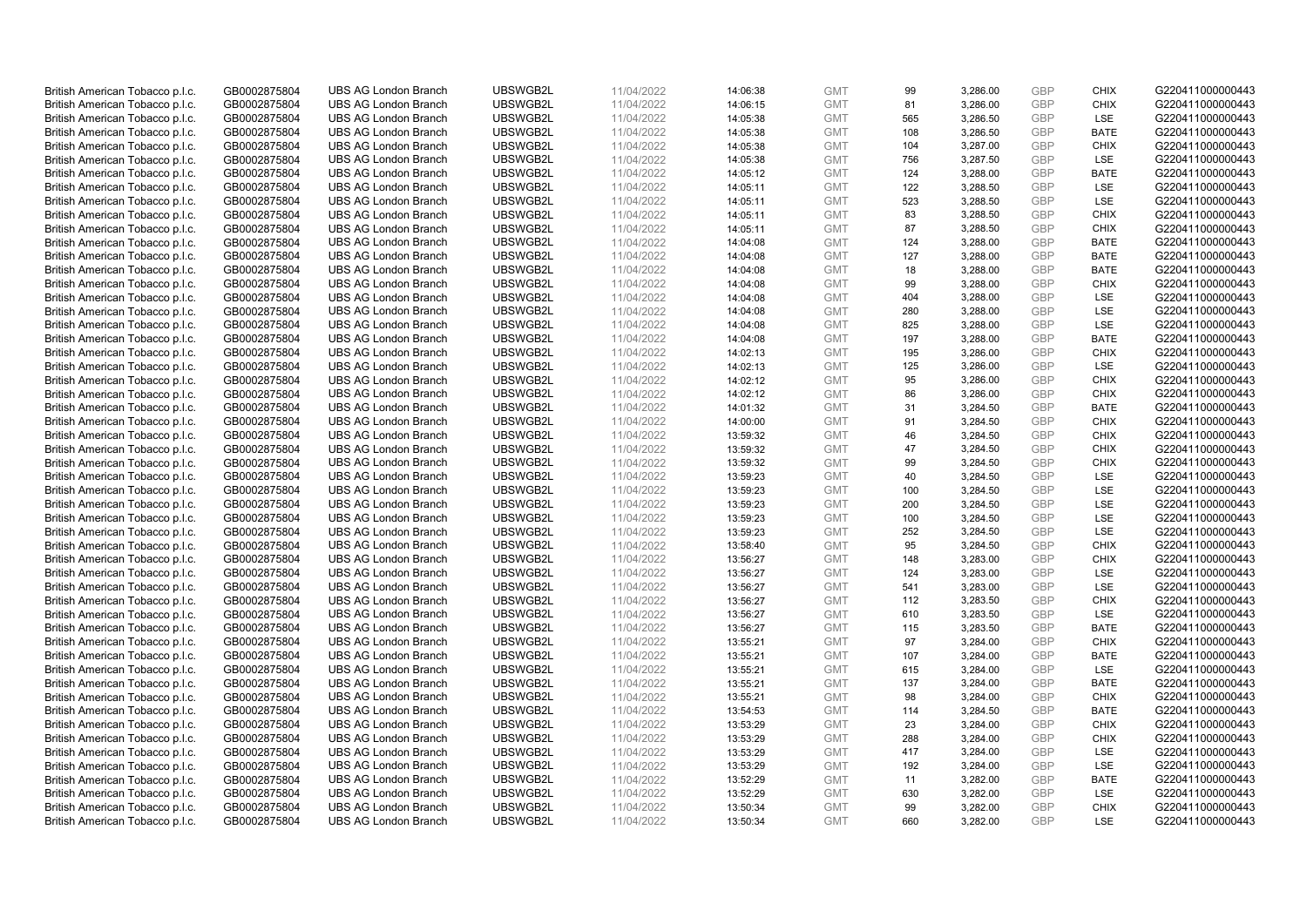| British American Tobacco p.l.c. | GB0002875804 | <b>UBS AG London Branch</b> | UBSWGB2L | 11/04/2022 | 13:50:34 | <b>GMT</b> | 85             | 3,282.00 | <b>GBP</b> | <b>CHIX</b> | G220411000000443 |
|---------------------------------|--------------|-----------------------------|----------|------------|----------|------------|----------------|----------|------------|-------------|------------------|
|                                 | GB0002875804 | <b>UBS AG London Branch</b> | UBSWGB2L | 11/04/2022 |          | <b>GMT</b> | 120            | 3,282.00 | <b>GBP</b> | <b>BATE</b> | G220411000000443 |
| British American Tobacco p.l.c. |              |                             |          |            | 13:50:34 |            |                |          |            |             |                  |
| British American Tobacco p.l.c. | GB0002875804 | <b>UBS AG London Branch</b> | UBSWGB2L | 11/04/2022 | 13:49:01 | <b>GMT</b> | 443            | 3,282.00 | <b>GBP</b> | LSE         | G220411000000443 |
| British American Tobacco p.l.c. | GB0002875804 | <b>UBS AG London Branch</b> | UBSWGB2L | 11/04/2022 | 13:49:01 | <b>GMT</b> | 194            | 3,282.00 | <b>GBP</b> | LSE         | G220411000000443 |
| British American Tobacco p.l.c. | GB0002875804 | <b>UBS AG London Branch</b> | UBSWGB2L | 11/04/2022 | 13:49:01 | <b>GMT</b> | 150            | 3,282.00 | <b>GBP</b> | <b>CHIX</b> | G220411000000443 |
| British American Tobacco p.l.c. | GB0002875804 | <b>UBS AG London Branch</b> | UBSWGB2L | 11/04/2022 | 13:48:14 | <b>GMT</b> | 146            | 3,282.50 | <b>GBP</b> | <b>CHIX</b> | G220411000000443 |
| British American Tobacco p.l.c. | GB0002875804 | <b>UBS AG London Branch</b> | UBSWGB2L | 11/04/2022 | 13:47:10 | <b>GMT</b> | 586            | 3,282.50 | <b>GBP</b> | LSE         | G220411000000443 |
| British American Tobacco p.l.c. | GB0002875804 | <b>UBS AG London Branch</b> | UBSWGB2L | 11/04/2022 | 13:47:10 | <b>GMT</b> | 79             | 3,282.50 | <b>GBP</b> | <b>BATE</b> | G220411000000443 |
| British American Tobacco p.l.c. | GB0002875804 | <b>UBS AG London Branch</b> | UBSWGB2L | 11/04/2022 | 13:47:10 | <b>GMT</b> | 116            | 3,282.50 | <b>GBP</b> | <b>BATE</b> | G220411000000443 |
| British American Tobacco p.l.c. | GB0002875804 | <b>UBS AG London Branch</b> | UBSWGB2L | 11/04/2022 | 13:47:10 | <b>GMT</b> | 34             | 3,282.50 | <b>GBP</b> | <b>BATE</b> | G220411000000443 |
| British American Tobacco p.l.c. | GB0002875804 | <b>UBS AG London Branch</b> | UBSWGB2L | 11/04/2022 | 13:47:10 | <b>GMT</b> | 112            | 3,283.00 | <b>GBP</b> | <b>BATE</b> | G220411000000443 |
| British American Tobacco p.l.c. | GB0002875804 | <b>UBS AG London Branch</b> | UBSWGB2L | 11/04/2022 | 13:46:19 | <b>GMT</b> | 575            | 3,283.00 | <b>GBP</b> | LSE         | G220411000000443 |
| British American Tobacco p.l.c. | GB0002875804 | <b>UBS AG London Branch</b> | UBSWGB2L | 11/04/2022 | 13:46:19 | <b>GMT</b> | 8              | 3,283.00 | <b>GBP</b> | <b>CHIX</b> | G220411000000443 |
| British American Tobacco p.l.c. | GB0002875804 | <b>UBS AG London Branch</b> | UBSWGB2L | 11/04/2022 | 13:46:19 | <b>GMT</b> | 91             | 3,283.00 | <b>GBP</b> | <b>CHIX</b> | G220411000000443 |
| British American Tobacco p.l.c. | GB0002875804 | <b>UBS AG London Branch</b> | UBSWGB2L | 11/04/2022 | 13:46:19 | <b>GMT</b> | 14             | 3,283.00 | <b>GBP</b> | <b>CHIX</b> | G220411000000443 |
| British American Tobacco p.l.c. | GB0002875804 | <b>UBS AG London Branch</b> | UBSWGB2L | 11/04/2022 | 13:46:19 | <b>GMT</b> | 87             | 3,283.00 | <b>GBP</b> | <b>CHIX</b> | G220411000000443 |
|                                 |              |                             |          |            |          |            |                |          | <b>GBP</b> |             |                  |
| British American Tobacco p.l.c. | GB0002875804 | <b>UBS AG London Branch</b> | UBSWGB2L | 11/04/2022 | 13:44:02 | <b>GMT</b> | 448            | 3,283.00 |            | LSE         | G220411000000443 |
| British American Tobacco p.l.c. | GB0002875804 | <b>UBS AG London Branch</b> | UBSWGB2L | 11/04/2022 | 13:44:02 | <b>GMT</b> | 194            | 3,283.00 | <b>GBP</b> | LSE         | G220411000000443 |
| British American Tobacco p.l.c. | GB0002875804 | <b>UBS AG London Branch</b> | UBSWGB2L | 11/04/2022 | 13:43:40 | <b>GMT</b> | 40             | 3,283.50 | <b>GBP</b> | <b>CHIX</b> | G220411000000443 |
| British American Tobacco p.l.c. | GB0002875804 | <b>UBS AG London Branch</b> | UBSWGB2L | 11/04/2022 | 13:43:40 | <b>GMT</b> | 55             | 3,283.50 | <b>GBP</b> | <b>CHIX</b> | G220411000000443 |
| British American Tobacco p.l.c. | GB0002875804 | <b>UBS AG London Branch</b> | UBSWGB2L | 11/04/2022 | 13:43:03 | <b>GMT</b> | 588            | 3,283.50 | <b>GBP</b> | LSE         | G220411000000443 |
| British American Tobacco p.l.c. | GB0002875804 | <b>UBS AG London Branch</b> | UBSWGB2L | 11/04/2022 | 13:43:03 | <b>GMT</b> | 106            | 3,283.50 | <b>GBP</b> | <b>BATE</b> | G220411000000443 |
| British American Tobacco p.l.c. | GB0002875804 | <b>UBS AG London Branch</b> | UBSWGB2L | 11/04/2022 | 13:42:24 | <b>GMT</b> | 120            | 3,284.00 | <b>GBP</b> | <b>CHIX</b> | G220411000000443 |
| British American Tobacco p.l.c. | GB0002875804 | <b>UBS AG London Branch</b> | UBSWGB2L | 11/04/2022 | 13:42:24 | <b>GMT</b> | 478            | 3,283.50 | <b>GBP</b> | <b>LSE</b>  | G220411000000443 |
| British American Tobacco p.l.c. | GB0002875804 | <b>UBS AG London Branch</b> | UBSWGB2L | 11/04/2022 | 13:42:24 | <b>GMT</b> | 83             | 3,283.50 | <b>GBP</b> | LSE         | G220411000000443 |
| British American Tobacco p.l.c. | GB0002875804 | <b>UBS AG London Branch</b> | UBSWGB2L | 11/04/2022 | 13:42:24 | <b>GMT</b> | 603            | 3,283.50 | <b>GBP</b> | LSE         | G220411000000443 |
| British American Tobacco p.l.c. | GB0002875804 | <b>UBS AG London Branch</b> | UBSWGB2L | 11/04/2022 | 13:42:24 | <b>GMT</b> | 57             | 3,284.00 | <b>GBP</b> | <b>CHIX</b> | G220411000000443 |
| British American Tobacco p.l.c. | GB0002875804 | <b>UBS AG London Branch</b> | UBSWGB2L | 11/04/2022 | 13:42:24 | <b>GMT</b> | 61             | 3,284.00 | <b>GBP</b> | <b>CHIX</b> | G220411000000443 |
| British American Tobacco p.l.c. | GB0002875804 | <b>UBS AG London Branch</b> | UBSWGB2L | 11/04/2022 | 13:41:48 | <b>GMT</b> | 84             | 3,284.00 | <b>GBP</b> | <b>CHIX</b> | G220411000000443 |
| British American Tobacco p.l.c. | GB0002875804 | <b>UBS AG London Branch</b> | UBSWGB2L | 11/04/2022 | 13:40:14 | <b>GMT</b> | 54             | 3,282.00 | <b>GBP</b> | <b>CHIX</b> | G220411000000443 |
| British American Tobacco p.l.c. | GB0002875804 | <b>UBS AG London Branch</b> | UBSWGB2L | 11/04/2022 | 13:40:14 | <b>GMT</b> | 64             | 3,282.00 | <b>GBP</b> | <b>CHIX</b> | G220411000000443 |
| British American Tobacco p.l.c. | GB0002875804 | <b>UBS AG London Branch</b> | UBSWGB2L | 11/04/2022 | 13:40:14 | <b>GMT</b> | 120            | 3,282.00 | <b>GBP</b> | BATE        | G220411000000443 |
| British American Tobacco p.l.c. | GB0002875804 | <b>UBS AG London Branch</b> | UBSWGB2L | 11/04/2022 | 13:40:14 | <b>GMT</b> | 207            | 3,282.00 | <b>GBP</b> | <b>CHIX</b> | G220411000000443 |
|                                 |              |                             |          |            |          |            |                |          | <b>GBP</b> | <b>BATE</b> |                  |
| British American Tobacco p.l.c. | GB0002875804 | <b>UBS AG London Branch</b> | UBSWGB2L | 11/04/2022 | 13:40:14 | <b>GMT</b> | 197            | 3,282.00 |            |             | G220411000000443 |
| British American Tobacco p.l.c. | GB0002875804 | <b>UBS AG London Branch</b> | UBSWGB2L | 11/04/2022 | 13:40:14 | <b>GMT</b> | 94             | 3,282.00 | <b>GBP</b> | <b>CHIX</b> | G220411000000443 |
| British American Tobacco p.l.c. | GB0002875804 | <b>UBS AG London Branch</b> | UBSWGB2L | 11/04/2022 | 13:38:56 | <b>GMT</b> | 198            | 3,282.00 | <b>GBP</b> | <b>CHIX</b> | G220411000000443 |
| British American Tobacco p.l.c. | GB0002875804 | <b>UBS AG London Branch</b> | UBSWGB2L | 11/04/2022 | 13:38:28 | <b>GMT</b> | 664            | 3,280.00 | <b>GBP</b> | LSE         | G220411000000443 |
| British American Tobacco p.l.c. | GB0002875804 | <b>UBS AG London Branch</b> | UBSWGB2L | 11/04/2022 | 13:38:26 | <b>GMT</b> | $\overline{2}$ | 3,280.00 | <b>GBP</b> | <b>BATE</b> | G220411000000443 |
| British American Tobacco p.l.c. | GB0002875804 | <b>UBS AG London Branch</b> | UBSWGB2L | 11/04/2022 | 13:34:47 | <b>GMT</b> | 29             | 3,279.50 | <b>GBP</b> | LSE         | G220411000000443 |
| British American Tobacco p.l.c. | GB0002875804 | <b>UBS AG London Branch</b> | UBSWGB2L | 11/04/2022 | 13:34:47 | <b>GMT</b> | 327            | 3,279.50 | <b>GBP</b> | <b>LSE</b>  | G220411000000443 |
| British American Tobacco p.l.c. | GB0002875804 | <b>UBS AG London Branch</b> | UBSWGB2L | 11/04/2022 | 13:34:47 | <b>GMT</b> | 220            | 3,279.50 | <b>GBP</b> | LSE         | G220411000000443 |
| British American Tobacco p.l.c. | GB0002875804 | <b>UBS AG London Branch</b> | UBSWGB2L | 11/04/2022 | 13:34:47 | <b>GMT</b> | 33             | 3,279.50 | <b>GBP</b> | <b>BATE</b> | G220411000000443 |
| British American Tobacco p.l.c. | GB0002875804 | <b>UBS AG London Branch</b> | UBSWGB2L | 11/04/2022 | 13:34:47 | <b>GMT</b> | 100            | 3,279.50 | <b>GBP</b> | <b>BATE</b> | G220411000000443 |
| British American Tobacco p.l.c. | GB0002875804 | <b>UBS AG London Branch</b> | UBSWGB2L | 11/04/2022 | 13:34:47 | <b>GMT</b> | 230            | 3,279.50 | <b>GBP</b> | LSE         | G220411000000443 |
| British American Tobacco p.l.c. | GB0002875804 | UBS AG London Branch        | UBSWGB2L | 11/04/2022 | 13:34:47 | <b>GMT</b> | 411            | 3,279.50 | <b>GBP</b> | LSE         | G220411000000443 |
| British American Tobacco p.l.c. | GB0002875804 | <b>UBS AG London Branch</b> | UBSWGB2L | 11/04/2022 | 13:34:47 | <b>GMT</b> | 132            | 3,279.50 | <b>GBP</b> | <b>CHIX</b> | G220411000000443 |
| British American Tobacco p.l.c. | GB0002875804 | <b>UBS AG London Branch</b> | UBSWGB2L | 11/04/2022 | 13:34:47 | <b>GMT</b> | 135            | 3,279.50 | <b>GBP</b> | <b>CHIX</b> | G220411000000443 |
| British American Tobacco p.l.c. | GB0002875804 | <b>UBS AG London Branch</b> | UBSWGB2L | 11/04/2022 | 13:34:47 | <b>GMT</b> | 108            | 3,279.50 | <b>GBP</b> | <b>BATE</b> | G220411000000443 |
| British American Tobacco p.l.c. | GB0002875804 | <b>UBS AG London Branch</b> | UBSWGB2L | 11/04/2022 | 13:34:47 | GMT        | 109            | 3,279.50 | <b>GBP</b> | <b>BATE</b> | G220411000000443 |
| British American Tobacco p.l.c. | GB0002875804 | <b>UBS AG London Branch</b> | UBSWGB2L | 11/04/2022 | 13:34:47 | <b>GMT</b> | 616            | 3,279.50 | <b>GBP</b> | <b>LSE</b>  | G220411000000443 |
| British American Tobacco p.l.c. | GB0002875804 | <b>UBS AG London Branch</b> | UBSWGB2L | 11/04/2022 | 13:34:47 | <b>GMT</b> | 86             | 3,279.50 | <b>GBP</b> | <b>CHIX</b> | G220411000000443 |
| British American Tobacco p.l.c. | GB0002875804 | <b>UBS AG London Branch</b> | UBSWGB2L | 11/04/2022 | 13:34:47 | <b>GMT</b> | 249            | 3,279.50 | <b>GBP</b> | <b>CHIX</b> | G220411000000443 |
| British American Tobacco p.l.c. | GB0002875804 | <b>UBS AG London Branch</b> | UBSWGB2L | 11/04/2022 | 13:31:00 | <b>GMT</b> | 45             | 3,279.50 | <b>GBP</b> | LSE         | G220411000000443 |
| British American Tobacco p.l.c. | GB0002875804 | <b>UBS AG London Branch</b> | UBSWGB2L | 11/04/2022 | 13:31:00 | <b>GMT</b> | 89             | 3.279.50 | GBP        | <b>CHIX</b> | G220411000000443 |
|                                 |              |                             |          |            |          |            |                |          |            |             |                  |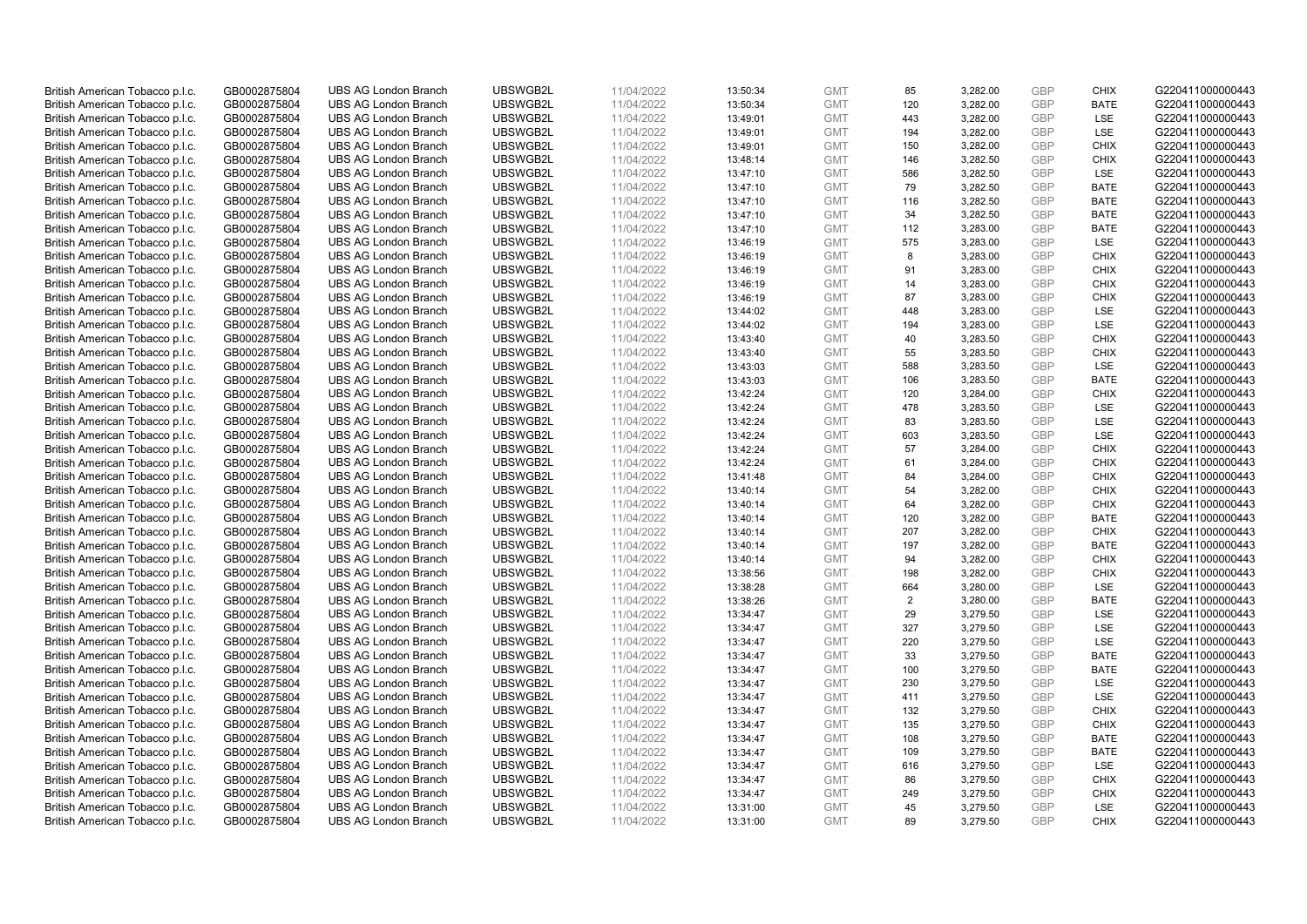| British American Tobacco p.l.c. | GB0002875804 | <b>UBS AG London Branch</b>                                | UBSWGB2L | 11/04/2022 | 13:31:00 | <b>GMT</b> | 592            | 3,279.50 | <b>GBP</b> | LSE         | G220411000000443 |
|---------------------------------|--------------|------------------------------------------------------------|----------|------------|----------|------------|----------------|----------|------------|-------------|------------------|
| British American Tobacco p.l.c. | GB0002875804 | <b>UBS AG London Branch</b>                                | UBSWGB2L | 11/04/2022 | 13:31:00 | <b>GMT</b> | 8              | 3,279.50 | <b>GBP</b> | <b>CHIX</b> | G220411000000443 |
|                                 |              |                                                            |          |            |          |            |                |          |            |             |                  |
| British American Tobacco p.l.c. | GB0002875804 | <b>UBS AG London Branch</b>                                | UBSWGB2L | 11/04/2022 | 13:30:10 | <b>GMT</b> | 98             | 3,280.50 | <b>GBP</b> | <b>CHIX</b> | G220411000000443 |
| British American Tobacco p.l.c. | GB0002875804 | <b>UBS AG London Branch</b>                                | UBSWGB2L | 11/04/2022 | 13:30:10 | <b>GMT</b> | 59             | 3,281.00 | <b>GBP</b> | <b>BATE</b> | G220411000000443 |
| British American Tobacco p.l.c. | GB0002875804 | <b>UBS AG London Branch</b>                                | UBSWGB2L | 11/04/2022 | 13:30:10 | <b>GMT</b> | 63             | 3,281.00 | <b>GBP</b> | <b>BATE</b> | G220411000000443 |
| British American Tobacco p.l.c. | GB0002875804 | <b>UBS AG London Branch</b>                                | UBSWGB2L | 11/04/2022 | 13:30:10 | <b>GMT</b> | 682            | 3,281.50 | <b>GBP</b> | <b>LSE</b>  | G220411000000443 |
| British American Tobacco p.l.c. | GB0002875804 | <b>UBS AG London Branch</b>                                | UBSWGB2L | 11/04/2022 | 13:29:20 | <b>GMT</b> | 105            | 3,282.00 | <b>GBP</b> | <b>CHIX</b> | G220411000000443 |
| British American Tobacco p.l.c. | GB0002875804 | <b>UBS AG London Branch</b>                                | UBSWGB2L | 11/04/2022 | 13:29:20 | <b>GMT</b> | 104            | 3,282.00 | <b>GBP</b> | <b>BATE</b> | G220411000000443 |
| British American Tobacco p.l.c. | GB0002875804 | <b>UBS AG London Branch</b>                                | UBSWGB2L | 11/04/2022 | 13:29:20 | <b>GMT</b> | 111            | 3,282.00 | <b>GBP</b> | <b>BATE</b> | G220411000000443 |
| British American Tobacco p.l.c. | GB0002875804 | <b>UBS AG London Branch</b>                                | UBSWGB2L | 11/04/2022 | 13:29:20 | <b>GMT</b> | 691            | 3,282.00 | <b>GBP</b> | LSE         | G220411000000443 |
| British American Tobacco p.l.c. | GB0002875804 | <b>UBS AG London Branch</b>                                | UBSWGB2L | 11/04/2022 | 13:28:52 | <b>GMT</b> | 98             | 3,282.50 | <b>GBP</b> | <b>CHIX</b> | G220411000000443 |
| British American Tobacco p.l.c. | GB0002875804 | <b>UBS AG London Branch</b>                                | UBSWGB2L | 11/04/2022 | 13:28:52 | <b>GMT</b> | 98             | 3,282.50 | <b>GBP</b> | <b>CHIX</b> | G220411000000443 |
| British American Tobacco p.l.c. | GB0002875804 | <b>UBS AG London Branch</b>                                | UBSWGB2L | 11/04/2022 | 13:27:24 | <b>GMT</b> | 99             | 3,282.50 | <b>GBP</b> | <b>CHIX</b> | G220411000000443 |
| British American Tobacco p.l.c. | GB0002875804 | <b>UBS AG London Branch</b>                                | UBSWGB2L | 11/04/2022 | 13:26:38 | <b>GMT</b> | 255            | 3,282.50 | <b>GBP</b> | <b>LSE</b>  | G220411000000443 |
| British American Tobacco p.l.c. | GB0002875804 | <b>UBS AG London Branch</b>                                | UBSWGB2L | 11/04/2022 | 13:26:38 | <b>GMT</b> | 132            | 3,282.50 | <b>GBP</b> | LSE         | G220411000000443 |
| British American Tobacco p.l.c. | GB0002875804 | <b>UBS AG London Branch</b>                                | UBSWGB2L | 11/04/2022 | 13:26:38 | <b>GMT</b> | 270            | 3,282.50 | <b>GBP</b> | LSE         | G220411000000443 |
| British American Tobacco p.l.c. | GB0002875804 | <b>UBS AG London Branch</b>                                | UBSWGB2L | 11/04/2022 | 13:25:58 | <b>GMT</b> | $\overline{2}$ | 3,281.50 | <b>GBP</b> | <b>CHIX</b> | G220411000000443 |
| British American Tobacco p.l.c. | GB0002875804 | <b>UBS AG London Branch</b>                                | UBSWGB2L | 11/04/2022 |          | <b>GMT</b> | 127            | 3,281.50 | <b>GBP</b> | <b>CHIX</b> | G220411000000443 |
|                                 |              | <b>UBS AG London Branch</b>                                | UBSWGB2L |            | 13:25:58 |            |                |          |            |             |                  |
| British American Tobacco p.l.c. | GB0002875804 |                                                            |          | 11/04/2022 | 13:25:57 | <b>GMT</b> | 21             | 3,281.50 | <b>GBP</b> | <b>CHIX</b> | G220411000000443 |
| British American Tobacco p.l.c. | GB0002875804 | <b>UBS AG London Branch</b>                                | UBSWGB2L | 11/04/2022 | 13:25:02 | <b>GMT</b> | 89             | 3,281.00 | <b>GBP</b> | <b>CHIX</b> | G220411000000443 |
| British American Tobacco p.l.c. | GB0002875804 | <b>UBS AG London Branch</b>                                | UBSWGB2L | 11/04/2022 | 13:24:03 | <b>GMT</b> | 174            | 3,280.50 | <b>GBP</b> | LSE         | G220411000000443 |
| British American Tobacco p.l.c. | GB0002875804 | <b>UBS AG London Branch</b>                                | UBSWGB2L | 11/04/2022 | 13:24:03 | <b>GMT</b> | 432            | 3,280.50 | <b>GBP</b> | LSE         | G220411000000443 |
| British American Tobacco p.l.c. | GB0002875804 | <b>UBS AG London Branch</b>                                | UBSWGB2L | 11/04/2022 | 13:24:03 | <b>GMT</b> | 693            | 3,280.50 | <b>GBP</b> | LSE         | G220411000000443 |
| British American Tobacco p.l.c. | GB0002875804 | <b>UBS AG London Branch</b>                                | UBSWGB2L | 11/04/2022 | 13:23:27 | <b>GMT</b> | 146            | 3,281.00 | <b>GBP</b> | <b>CHIX</b> | G220411000000443 |
| British American Tobacco p.l.c. | GB0002875804 | <b>UBS AG London Branch</b>                                | UBSWGB2L | 11/04/2022 | 13:22:03 | <b>GMT</b> | 99             | 3,281.00 | <b>GBP</b> | <b>BATE</b> | G220411000000443 |
| British American Tobacco p.l.c. | GB0002875804 | <b>UBS AG London Branch</b>                                | UBSWGB2L | 11/04/2022 | 13:22:03 | <b>GMT</b> | 21             | 3,281.00 | <b>GBP</b> | <b>BATE</b> | G220411000000443 |
| British American Tobacco p.l.c. | GB0002875804 | <b>UBS AG London Branch</b>                                | UBSWGB2L | 11/04/2022 | 13:22:03 | <b>GMT</b> | 11             | 3,281.00 | <b>GBP</b> | <b>BATE</b> | G220411000000443 |
| British American Tobacco p.l.c. | GB0002875804 | <b>UBS AG London Branch</b>                                | UBSWGB2L | 11/04/2022 | 13:22:03 | <b>GMT</b> | 568            | 3,281.00 | <b>GBP</b> | LSE         | G220411000000443 |
| British American Tobacco p.l.c. | GB0002875804 | <b>UBS AG London Branch</b>                                | UBSWGB2L | 11/04/2022 | 13:22:03 | <b>GMT</b> | 102            | 3,281.00 | <b>GBP</b> | <b>BATE</b> | G220411000000443 |
| British American Tobacco p.l.c. | GB0002875804 | <b>UBS AG London Branch</b>                                | UBSWGB2L | 11/04/2022 | 13:22:03 | <b>GMT</b> | 120            | 3,281.00 | <b>GBP</b> | <b>BATE</b> | G220411000000443 |
| British American Tobacco p.l.c. | GB0002875804 | <b>UBS AG London Branch</b>                                | UBSWGB2L | 11/04/2022 | 13:22:03 | <b>GMT</b> | 700            | 3,281.50 | <b>GBP</b> | LSE         | G220411000000443 |
| British American Tobacco p.l.c. | GB0002875804 | <b>UBS AG London Branch</b>                                | UBSWGB2L | 11/04/2022 | 13:22:03 | <b>GMT</b> | 96             | 3,282.00 | <b>GBP</b> | <b>CHIX</b> | G220411000000443 |
| British American Tobacco p.l.c. | GB0002875804 | <b>UBS AG London Branch</b>                                | UBSWGB2L | 11/04/2022 | 13:22:01 | <b>GMT</b> | 83             | 3,282.50 | <b>GBP</b> | <b>CHIX</b> | G220411000000443 |
| British American Tobacco p.l.c. | GB0002875804 | <b>UBS AG London Branch</b>                                | UBSWGB2L | 11/04/2022 | 13:20:14 | <b>GMT</b> | 35             | 3,281.00 | <b>GBP</b> | <b>CHIX</b> | G220411000000443 |
| British American Tobacco p.l.c. | GB0002875804 | <b>UBS AG London Branch</b>                                | UBSWGB2L | 11/04/2022 | 13:16:50 | <b>GMT</b> | 691            | 3,281.50 | <b>GBP</b> | LSE         | G220411000000443 |
| British American Tobacco p.l.c. | GB0002875804 | <b>UBS AG London Branch</b>                                | UBSWGB2L | 11/04/2022 | 13:16:50 | <b>GMT</b> | 108            | 3,281.50 | <b>GBP</b> | <b>BATE</b> | G220411000000443 |
| British American Tobacco p.l.c. | GB0002875804 | <b>UBS AG London Branch</b>                                | UBSWGB2L | 11/04/2022 | 13:16:50 | <b>GMT</b> | 88             | 3,281.50 | <b>GBP</b> | <b>BATE</b> | G220411000000443 |
| British American Tobacco p.l.c. | GB0002875804 | <b>UBS AG London Branch</b>                                | UBSWGB2L | 11/04/2022 | 13:16:50 | <b>GMT</b> | 98             | 3,281.50 | <b>GBP</b> | <b>CHIX</b> | G220411000000443 |
| British American Tobacco p.l.c. | GB0002875804 | <b>UBS AG London Branch</b>                                | UBSWGB2L | 11/04/2022 | 13:16:50 | <b>GMT</b> | 98             | 3,282.00 | <b>GBP</b> | <b>CHIX</b> | G220411000000443 |
| British American Tobacco p.l.c. | GB0002875804 | <b>UBS AG London Branch</b>                                | UBSWGB2L | 11/04/2022 | 13:16:50 | <b>GMT</b> | 98             | 3,282.50 | <b>GBP</b> | <b>CHIX</b> | G220411000000443 |
| British American Tobacco p.l.c. | GB0002875804 | <b>UBS AG London Branch</b>                                | UBSWGB2L | 11/04/2022 | 13:16:50 | <b>GMT</b> | 54             | 3,282.50 | <b>GBP</b> | <b>CHIX</b> | G220411000000443 |
| British American Tobacco p.l.c. | GB0002875804 | <b>UBS AG London Branch</b>                                | UBSWGB2L | 11/04/2022 | 13:16:09 | <b>GMT</b> | 22             | 3,281.50 | <b>GBP</b> | <b>BATE</b> | G220411000000443 |
| British American Tobacco p.l.c. | GB0002875804 | <b>UBS AG London Branch</b>                                | UBSWGB2L | 11/04/2022 | 13:14:34 | <b>GMT</b> | 615            | 3,282.50 | <b>GBP</b> | LSE         | G220411000000443 |
| British American Tobacco p.l.c. | GB0002875804 | <b>UBS AG London Branch</b>                                | UBSWGB2L | 11/04/2022 | 13:14:34 | <b>GMT</b> | 146            | 3,282.50 | <b>GBP</b> | <b>BATE</b> | G220411000000443 |
| British American Tobacco p.l.c. | GB0002875804 | UBS AG London Branch                                       | UBSWGB2L | 11/04/2022 | 13:14:34 | <b>GMT</b> | 91             | 3,282.50 | <b>GBP</b> | <b>CHIX</b> | G220411000000443 |
| British American Tobacco p.l.c. | GB0002875804 | <b>UBS AG London Branch</b>                                | UBSWGB2L | 11/04/2022 | 13:13:56 | <b>GMT</b> | 97             | 3,282.00 | <b>GBP</b> | <b>CHIX</b> | G220411000000443 |
| British American Tobacco p.l.c. | GB0002875804 | <b>UBS AG London Branch</b>                                | UBSWGB2L | 11/04/2022 | 13:13:56 | <b>GMT</b> | 686            | 3,282.00 | <b>GBP</b> | LSE         | G220411000000443 |
| British American Tobacco p.l.c. | GB0002875804 | <b>UBS AG London Branch</b>                                | UBSWGB2L | 11/04/2022 | 13:13:56 | <b>GMT</b> | 97             | 3,282.00 | <b>GBP</b> | <b>CHIX</b> | G220411000000443 |
| British American Tobacco p.l.c. | GB0002875804 | <b>UBS AG London Branch</b>                                | UBSWGB2L | 11/04/2022 | 13:10:00 | GMT        | 87             | 3,280.50 | <b>GBP</b> | <b>CHIX</b> | G220411000000443 |
| British American Tobacco p.l.c. | GB0002875804 | <b>UBS AG London Branch</b>                                | UBSWGB2L | 11/04/2022 | 13:10:00 | <b>GMT</b> | 47             | 3,280.50 | <b>GBP</b> | <b>CHIX</b> | G220411000000443 |
|                                 |              |                                                            | UBSWGB2L |            |          |            | 33             |          | <b>GBP</b> | <b>CHIX</b> |                  |
| British American Tobacco p.l.c. | GB0002875804 | <b>UBS AG London Branch</b><br><b>UBS AG London Branch</b> | UBSWGB2L | 11/04/2022 | 13:10:00 | <b>GMT</b> | 587            | 3,280.50 |            | LSE         | G220411000000443 |
| British American Tobacco p.l.c. | GB0002875804 |                                                            |          | 11/04/2022 | 13:09:56 | <b>GMT</b> |                | 3,280.50 | <b>GBP</b> |             | G220411000000443 |
| British American Tobacco p.l.c. | GB0002875804 | <b>UBS AG London Branch</b>                                | UBSWGB2L | 11/04/2022 | 13:08:15 | <b>GMT</b> | 617            | 3,282.00 | <b>GBP</b> | LSE         | G220411000000443 |
| British American Tobacco p.l.c. | GB0002875804 | <b>UBS AG London Branch</b>                                | UBSWGB2L | 11/04/2022 | 13:07:06 | <b>GMT</b> | 83             | 3,284.00 | GBP        | <b>CHIX</b> | G220411000000443 |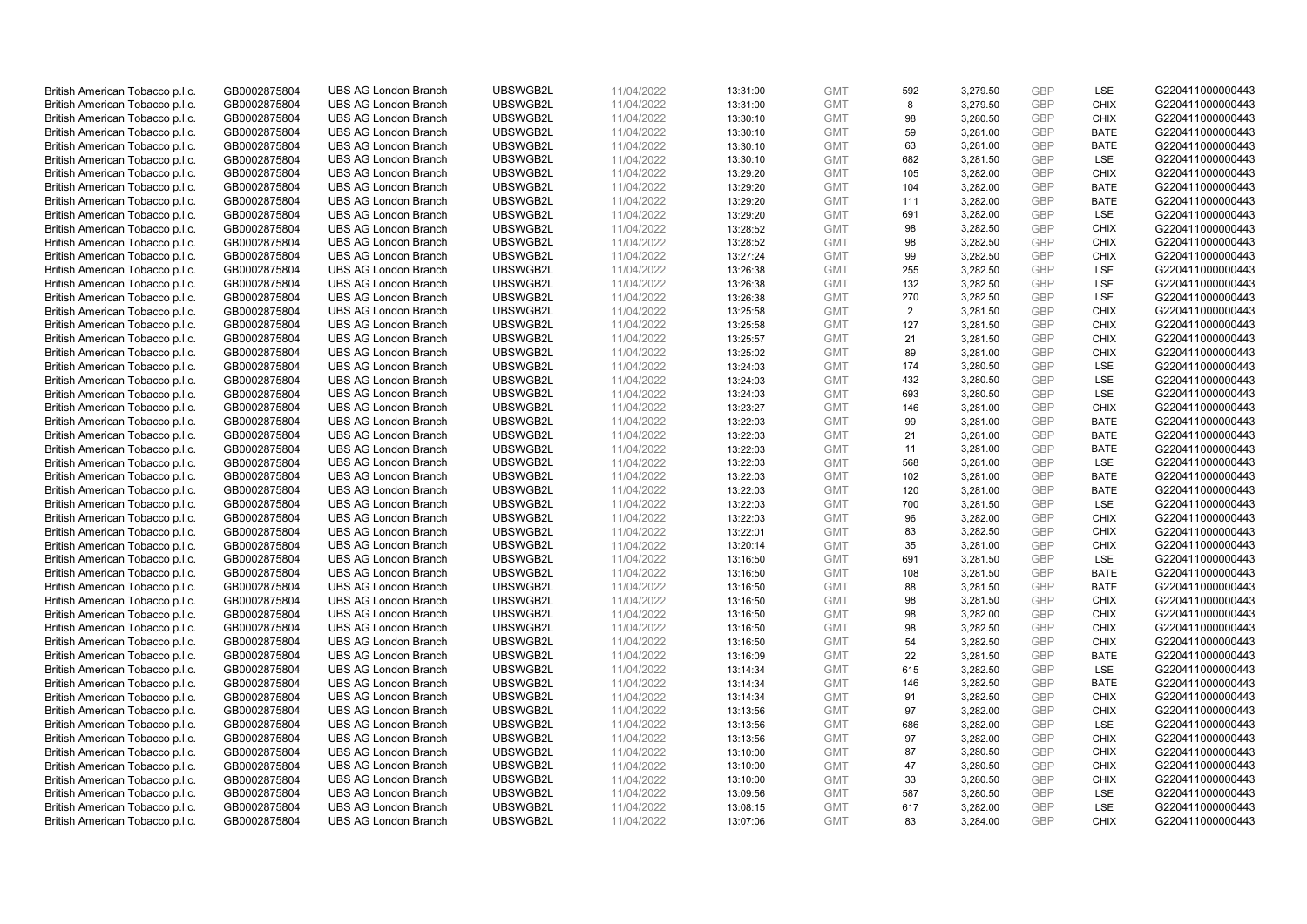| British American Tobacco p.l.c.                                    | GB0002875804                 | <b>UBS AG London Branch</b>                                | UBSWGB2L             | 11/04/2022               | 13:07:03             | <b>GMT</b>               | 115        | 3,285.00             | <b>GBP</b>               | <b>BATE</b>                | G220411000000443                     |
|--------------------------------------------------------------------|------------------------------|------------------------------------------------------------|----------------------|--------------------------|----------------------|--------------------------|------------|----------------------|--------------------------|----------------------------|--------------------------------------|
| British American Tobacco p.l.c.                                    | GB0002875804                 | <b>UBS AG London Branch</b>                                | UBSWGB2L             | 11/04/2022               | 13:07:03             | <b>GMT</b>               | 664        | 3,285.50             | <b>GBP</b>               | LSE                        | G220411000000443                     |
| British American Tobacco p.l.c.                                    | GB0002875804                 | <b>UBS AG London Branch</b>                                | UBSWGB2L             | 11/04/2022               | 13:07:03             | <b>GMT</b>               | 99         | 3,285.50             | <b>GBP</b>               | <b>CHIX</b>                | G220411000000443                     |
| British American Tobacco p.l.c.                                    | GB0002875804                 | <b>UBS AG London Branch</b>                                | UBSWGB2L             | 11/04/2022               | 13:07:03             | <b>GMT</b>               | 101        | 3,285.50             | <b>GBP</b>               | <b>BATE</b>                | G220411000000443                     |
| British American Tobacco p.l.c.                                    | GB0002875804                 | <b>UBS AG London Branch</b>                                | UBSWGB2L             | 11/04/2022               | 13:07:03             | <b>GMT</b>               | 102        | 3,285.50             | <b>GBP</b>               | <b>CHIX</b>                | G220411000000443                     |
| British American Tobacco p.l.c.                                    | GB0002875804                 | <b>UBS AG London Branch</b>                                | UBSWGB2L             | 11/04/2022               | 13:05:11             | <b>GMT</b>               | 158        | 3,285.50             | <b>GBP</b>               | <b>LSE</b>                 | G220411000000443                     |
| British American Tobacco p.l.c.                                    | GB0002875804                 | <b>UBS AG London Branch</b>                                | UBSWGB2L             | 11/04/2022               | 13:05:11             | <b>GMT</b>               | 364        | 3,285.50             | <b>GBP</b>               | LSE                        | G220411000000443                     |
| British American Tobacco p.l.c.                                    | GB0002875804                 | <b>UBS AG London Branch</b>                                | UBSWGB2L             | 11/04/2022               | 13:05:11             | <b>GMT</b>               | 249        | 3,285.50             | <b>GBP</b>               | LSE                        | G220411000000443                     |
| British American Tobacco p.l.c.                                    | GB0002875804                 | <b>UBS AG London Branch</b>                                | UBSWGB2L             | 11/04/2022               | 13:05:04             | <b>GMT</b>               | 426        | 3,285.50             | <b>GBP</b>               | <b>LSE</b>                 | G220411000000443                     |
| British American Tobacco p.l.c.                                    | GB0002875804                 | <b>UBS AG London Branch</b>                                | UBSWGB2L             | 11/04/2022               | 13:05:04             | <b>GMT</b>               | 223        | 3,286.00             | <b>GBP</b>               | <b>BATE</b>                | G220411000000443                     |
| British American Tobacco p.l.c.                                    | GB0002875804                 | <b>UBS AG London Branch</b>                                | UBSWGB2L             | 11/04/2022               | 13:05:04             | <b>GMT</b>               | 92         | 3,285.50             | <b>GBP</b>               | <b>CHIX</b>                | G220411000000443                     |
| British American Tobacco p.l.c.                                    | GB0002875804                 | <b>UBS AG London Branch</b>                                | UBSWGB2L             | 11/04/2022               | 13:04:18             | <b>GMT</b>               | 84         | 3,286.50             | <b>GBP</b>               | <b>CHIX</b>                | G220411000000443                     |
| British American Tobacco p.l.c.                                    | GB0002875804                 | <b>UBS AG London Branch</b>                                | UBSWGB2L             | 11/04/2022               | 13:04:18             | <b>GMT</b>               | 25         | 3,286.50             | <b>GBP</b>               | LSE                        | G220411000000443                     |
| British American Tobacco p.l.c.                                    | GB0002875804                 | <b>UBS AG London Branch</b>                                | UBSWGB2L             | 11/04/2022               | 13:04:18             | <b>GMT</b>               | 94         | 3,286.50             | <b>GBP</b>               | <b>CHIX</b>                | G220411000000443                     |
| British American Tobacco p.l.c.                                    | GB0002875804                 | <b>UBS AG London Branch</b>                                | UBSWGB2L             | 11/04/2022               | 13:04:18             | <b>GMT</b>               | 165        | 3,286.50             | <b>GBP</b>               | LSE                        | G220411000000443                     |
| British American Tobacco p.l.c.                                    | GB0002875804                 | <b>UBS AG London Branch</b>                                | UBSWGB2L             | 11/04/2022               | 13:04:18             | <b>GMT</b>               | 103        | 3,286.50             | <b>GBP</b>               | <b>CHIX</b>                | G220411000000443                     |
| British American Tobacco p.l.c.                                    | GB0002875804                 | <b>UBS AG London Branch</b>                                | UBSWGB2L             | 11/04/2022               | 13:04:18             | <b>GMT</b>               | 100        | 3,286.50             | <b>GBP</b>               | LSE                        | G220411000000443                     |
| British American Tobacco p.l.c.                                    | GB0002875804                 | <b>UBS AG London Branch</b>                                | UBSWGB2L             | 11/04/2022               | 13:04:18             | <b>GMT</b>               | 200        | 3,286.50             | <b>GBP</b>               | LSE                        | G220411000000443                     |
| British American Tobacco p.l.c.                                    | GB0002875804                 | <b>UBS AG London Branch</b>                                | UBSWGB2L             | 11/04/2022               | 13:04:18             | <b>GMT</b>               | 102        | 3,286.50             | <b>GBP</b>               | <b>LSE</b>                 | G220411000000443                     |
| British American Tobacco p.l.c.                                    | GB0002875804                 | <b>UBS AG London Branch</b>                                | UBSWGB2L             | 11/04/2022               | 13:02:33             | <b>GMT</b>               | 610        | 3,285.50             | <b>GBP</b>               | LSE                        | G220411000000443                     |
| British American Tobacco p.l.c.                                    | GB0002875804                 | <b>UBS AG London Branch</b>                                | UBSWGB2L             | 11/04/2022               | 13:02:33             | <b>GMT</b>               | 80         | 3,286.00             | <b>GBP</b>               | <b>CHIX</b>                | G220411000000443                     |
| British American Tobacco p.l.c.                                    | GB0002875804                 | <b>UBS AG London Branch</b>                                | UBSWGB2L             | 11/04/2022               | 12:59:34             | <b>GMT</b>               | 82         | 3,284.00             | <b>GBP</b>               | <b>CHIX</b>                | G220411000000443                     |
| British American Tobacco p.l.c.                                    | GB0002875804                 | <b>UBS AG London Branch</b>                                | UBSWGB2L             | 11/04/2022               | 12:59:34             | <b>GMT</b>               | 39         | 3,284.00             | <b>GBP</b>               | <b>CHIX</b>                | G220411000000443                     |
| British American Tobacco p.l.c.                                    | GB0002875804                 | <b>UBS AG London Branch</b>                                | UBSWGB2L             | 11/04/2022               | 12:59:34             | <b>GMT</b>               | 44         | 3,284.00             | <b>GBP</b>               | <b>CHIX</b>                | G220411000000443                     |
| British American Tobacco p.l.c.                                    | GB0002875804                 | <b>UBS AG London Branch</b>                                | UBSWGB2L             | 11/04/2022               | 12:59:34             | <b>GMT</b>               | 609        | 3,284.50             | <b>GBP</b>               | LSE                        | G220411000000443                     |
| British American Tobacco p.l.c.                                    | GB0002875804                 | <b>UBS AG London Branch</b>                                | UBSWGB2L             | 11/04/2022               | 12:59:30             | <b>GMT</b>               | 94         | 3,285.00             | <b>GBP</b>               | <b>CHIX</b>                | G220411000000443                     |
| British American Tobacco p.l.c.                                    | GB0002875804                 | <b>UBS AG London Branch</b>                                | UBSWGB2L             | 11/04/2022               | 12:59:30             | <b>GMT</b>               | 224        | 3,285.00             | <b>GBP</b>               | <b>LSE</b>                 | G220411000000443                     |
| British American Tobacco p.l.c.                                    | GB0002875804                 | <b>UBS AG London Branch</b>                                | UBSWGB2L             | 11/04/2022               | 12:59:30             | <b>GMT</b>               | 373        | 3,285.00             | <b>GBP</b>               | LSE                        | G220411000000443                     |
| British American Tobacco p.l.c.                                    | GB0002875804                 | <b>UBS AG London Branch</b>                                | UBSWGB2L             | 11/04/2022               | 12:59:30             | <b>GMT</b>               | 103        | 3,285.00             | <b>GBP</b>               | <b>BATE</b>                | G220411000000443                     |
| British American Tobacco p.l.c.                                    | GB0002875804                 | <b>UBS AG London Branch</b>                                | UBSWGB2L             | 11/04/2022               | 12:58:33             | <b>GMT</b>               | 5          | 3,285.50             | <b>GBP</b>               | <b>BATE</b>                | G220411000000443                     |
| British American Tobacco p.l.c.                                    | GB0002875804                 | <b>UBS AG London Branch</b>                                | UBSWGB2L             | 11/04/2022               | 12:58:33             | <b>GMT</b>               | 6          | 3,285.50             | <b>GBP</b>               | <b>BATE</b>                | G220411000000443                     |
| British American Tobacco p.l.c.                                    | GB0002875804                 | <b>UBS AG London Branch</b>                                | UBSWGB2L             | 11/04/2022               | 12:56:03             | <b>GMT</b>               | 103        | 3,285.50             | <b>GBP</b>               | <b>BATE</b>                | G220411000000443                     |
| British American Tobacco p.l.c.                                    | GB0002875804                 | <b>UBS AG London Branch</b>                                | UBSWGB2L             | 11/04/2022               | 12:55:33             | <b>GMT</b>               | 55         | 3,287.00             | <b>GBP</b>               | <b>BATE</b>                | G220411000000443                     |
| British American Tobacco p.l.c.                                    | GB0002875804                 | <b>UBS AG London Branch</b>                                | UBSWGB2L             | 11/04/2022               | 12:55:32             | <b>GMT</b>               | 84         | 3,287.00             | <b>GBP</b>               | <b>CHIX</b>                | G220411000000443                     |
| British American Tobacco p.l.c.                                    | GB0002875804                 | <b>UBS AG London Branch</b>                                | UBSWGB2L             | 11/04/2022               | 12:55:32             | <b>GMT</b>               | 649        | 3,287.00             | <b>GBP</b>               | LSE                        | G220411000000443                     |
| British American Tobacco p.l.c.                                    | GB0002875804                 | <b>UBS AG London Branch</b>                                | UBSWGB2L             | 11/04/2022               | 12:55:32             | <b>GMT</b>               | 80         | 3,287.00             | <b>GBP</b>               | <b>CHIX</b>                | G220411000000443                     |
| British American Tobacco p.l.c.                                    | GB0002875804                 | <b>UBS AG London Branch</b>                                | UBSWGB2L             | 11/04/2022               | 12:54:13             | <b>GMT</b>               | 90         | 3,287.00             | <b>GBP</b>               | <b>CHIX</b>                | G220411000000443                     |
| British American Tobacco p.l.c.                                    | GB0002875804                 | <b>UBS AG London Branch</b>                                | UBSWGB2L             | 11/04/2022               | 12:54:11             | <b>GMT</b>               | 610        | 3,288.00             | <b>GBP</b>               | LSE                        | G220411000000443                     |
| British American Tobacco p.l.c.                                    | GB0002875804                 | <b>UBS AG London Branch</b>                                | UBSWGB2L             | 11/04/2022               | 12:54:11             | <b>GMT</b>               | 115        | 3,288.00             | <b>GBP</b>               | <b>BATE</b>                | G220411000000443                     |
| British American Tobacco p.l.c.                                    | GB0002875804                 | <b>UBS AG London Branch</b>                                | UBSWGB2L             | 11/04/2022               | 12:54:11             | <b>GMT</b>               | 102        | 3,288.50             | <b>GBP</b>               | <b>CHIX</b>                | G220411000000443                     |
| British American Tobacco p.l.c.                                    | GB0002875804                 | <b>UBS AG London Branch</b>                                | UBSWGB2L             | 11/04/2022               | 12:54:11             | <b>GMT</b>               | 93         | 3,288.50             | <b>GBP</b>               | <b>CHIX</b>                | G220411000000443                     |
| British American Tobacco p.l.c.                                    | GB0002875804                 | <b>UBS AG London Branch</b>                                | UBSWGB2L             | 11/04/2022               | 12:54:11             | <b>GMT</b>               | 582        | 3,288.50             | <b>GBP</b>               | LSE                        | G220411000000443                     |
| British American Tobacco p.l.c.                                    | GB0002875804                 | <b>UBS AG London Branch</b>                                | UBSWGB2L             | 11/04/2022               | 12:51:19             | <b>GMT</b>               | 675        | 3,288.00             | <b>GBP</b><br><b>GBP</b> | LSE<br><b>BATE</b>         | G220411000000443                     |
| British American Tobacco p.l.c.                                    | GB0002875804                 | <b>UBS AG London Branch</b>                                | UBSWGB2L             | 11/04/2022               | 12:51:19             | <b>GMT</b>               | 124        | 3,288.00             |                          |                            | G220411000000443                     |
| British American Tobacco p.l.c.<br>British American Tobacco p.l.c. | GB0002875804<br>GB0002875804 | <b>UBS AG London Branch</b><br><b>UBS AG London Branch</b> | UBSWGB2L<br>UBSWGB2L | 11/04/2022<br>11/04/2022 | 12:51:19             | <b>GMT</b><br><b>GMT</b> | 220        | 3,288.50             | <b>GBP</b><br><b>GBP</b> | <b>LSE</b><br>LSE          | G220411000000443<br>G220411000000443 |
|                                                                    |                              |                                                            |                      |                          | 12:51:19             |                          | 1146       | 3,289.50             |                          |                            |                                      |
| British American Tobacco p.l.c.<br>British American Tobacco p.l.c. | GB0002875804<br>GB0002875804 | <b>UBS AG London Branch</b><br><b>UBS AG London Branch</b> | UBSWGB2L<br>UBSWGB2L | 11/04/2022<br>11/04/2022 | 12:51:19<br>12:51:19 | <b>GMT</b><br><b>GMT</b> | 120<br>103 | 3,289.50<br>3,289.50 | <b>GBP</b><br><b>GBP</b> | <b>BATE</b><br><b>BATE</b> | G220411000000443<br>G220411000000443 |
| British American Tobacco p.l.c.                                    | GB0002875804                 | <b>UBS AG London Branch</b>                                | UBSWGB2L             | 11/04/2022               | 12:51:19             | <b>GMT</b>               | 140        | 3,289.50             | <b>GBP</b>               | <b>CHIX</b>                | G220411000000443                     |
| British American Tobacco p.l.c.                                    | GB0002875804                 | <b>UBS AG London Branch</b>                                | UBSWGB2L             | 11/04/2022               | 12:51:04             | <b>GMT</b>               | 595        | 3,290.00             | <b>GBP</b>               | <b>LSE</b>                 | G220411000000443                     |
| British American Tobacco p.l.c.                                    | GB0002875804                 | <b>UBS AG London Branch</b>                                | UBSWGB2L             | 11/04/2022               | 12:51:04             | <b>GMT</b>               | 352        | 3,290.00             | <b>GBP</b>               | <b>CHIX</b>                | G220411000000443                     |
| British American Tobacco p.l.c.                                    | GB0002875804                 | <b>UBS AG London Branch</b>                                | UBSWGB2L             | 11/04/2022               | 12:51:04             | <b>GMT</b>               | 33         | 3,290.00             | <b>GBP</b>               | <b>CHIX</b>                | G220411000000443                     |
| British American Tobacco p.l.c.                                    | GB0002875804                 | <b>UBS AG London Branch</b>                                | UBSWGB2L             | 11/04/2022               | 12:50:41             | <b>GMT</b>               | 20         | 3,290.00             | <b>GBP</b>               | LSE                        | G220411000000443                     |
| British American Tobacco p.l.c.                                    | GB0002875804                 | <b>UBS AG London Branch</b>                                | UBSWGB2L             | 11/04/2022               | 12:48:47             | <b>GMT</b>               | 20         | 3,289.00             | GBP                      | <b>CHIX</b>                | G220411000000443                     |
|                                                                    |                              |                                                            |                      |                          |                      |                          |            |                      |                          |                            |                                      |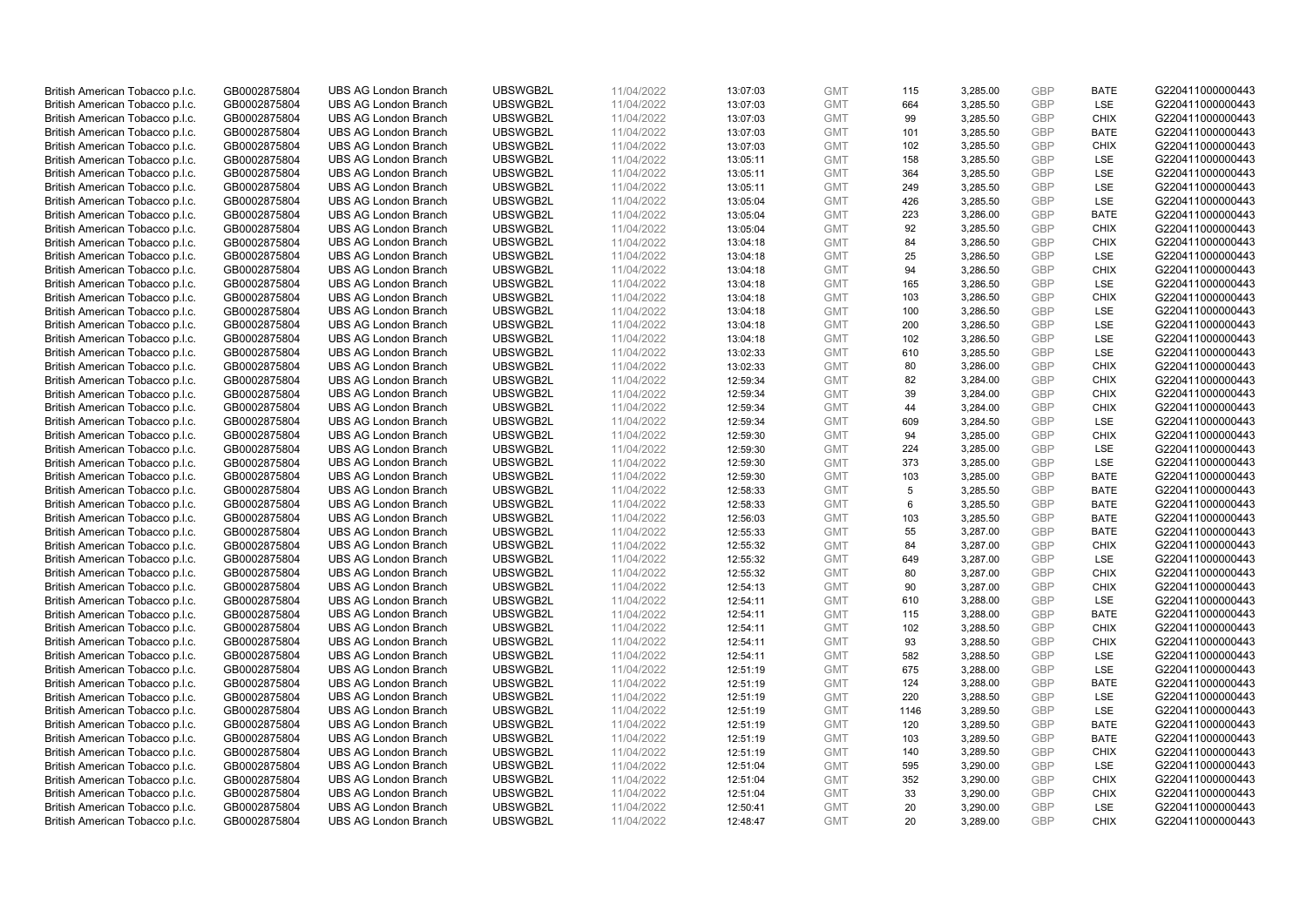| British American Tobacco p.l.c. | GB0002875804 | <b>UBS AG London Branch</b> | UBSWGB2L | 11/04/2022 | 12:47:40 | <b>GMT</b> | 20             | 3,287.00 | <b>GBP</b> | <b>CHIX</b> | G220411000000443 |
|---------------------------------|--------------|-----------------------------|----------|------------|----------|------------|----------------|----------|------------|-------------|------------------|
|                                 |              |                             |          |            |          |            |                |          |            |             |                  |
| British American Tobacco p.l.c. | GB0002875804 | <b>UBS AG London Branch</b> | UBSWGB2L | 11/04/2022 | 12:46:22 | <b>GMT</b> | 189            | 3,287.00 | <b>GBP</b> | LSE         | G220411000000443 |
| British American Tobacco p.l.c. | GB0002875804 | <b>UBS AG London Branch</b> | UBSWGB2L | 11/04/2022 | 12:46:22 | <b>GMT</b> | 290            | 3,287.00 | GBP        | LSE         | G220411000000443 |
| British American Tobacco p.l.c. | GB0002875804 | <b>UBS AG London Branch</b> | UBSWGB2L | 11/04/2022 | 12:46:22 | <b>GMT</b> | 29             | 3,287.00 | GBP        | <b>CHIX</b> | G220411000000443 |
| British American Tobacco p.l.c. | GB0002875804 | <b>UBS AG London Branch</b> | UBSWGB2L | 11/04/2022 | 12:46:22 | <b>GMT</b> | 57             | 3,287.00 | GBP        | <b>CHIX</b> | G220411000000443 |
| British American Tobacco p.l.c. | GB0002875804 | <b>UBS AG London Branch</b> | UBSWGB2L | 11/04/2022 | 12:46:22 | <b>GMT</b> | 97             | 3,287.00 | <b>GBP</b> | <b>CHIX</b> | G220411000000443 |
| British American Tobacco p.l.c. | GB0002875804 | <b>UBS AG London Branch</b> | UBSWGB2L | 11/04/2022 | 12:42:59 | <b>GMT</b> | 108            | 3,284.00 | GBP        | <b>BATE</b> | G220411000000443 |
| British American Tobacco p.l.c. | GB0002875804 | <b>UBS AG London Branch</b> | UBSWGB2L | 11/04/2022 | 12:42:18 | <b>GMT</b> | 90             | 3,286.00 | <b>GBP</b> | <b>CHIX</b> | G220411000000443 |
| British American Tobacco p.l.c. | GB0002875804 | <b>UBS AG London Branch</b> | UBSWGB2L | 11/04/2022 | 12:42:18 | <b>GMT</b> | 668            | 3,286.00 | <b>GBP</b> | LSE         | G220411000000443 |
| British American Tobacco p.l.c. | GB0002875804 | <b>UBS AG London Branch</b> | UBSWGB2L | 11/04/2022 | 12:42:18 | <b>GMT</b> | 94             | 3,286.00 | <b>GBP</b> | <b>CHIX</b> | G220411000000443 |
| British American Tobacco p.l.c. | GB0002875804 | <b>UBS AG London Branch</b> | UBSWGB2L | 11/04/2022 | 12:41:38 | <b>GMT</b> | 679            | 3,286.50 | <b>GBP</b> | LSE         | G220411000000443 |
| British American Tobacco p.l.c. | GB0002875804 | <b>UBS AG London Branch</b> | UBSWGB2L | 11/04/2022 | 12:40:44 | <b>GMT</b> | 8              | 3,286.50 | <b>GBP</b> | <b>CHIX</b> | G220411000000443 |
| British American Tobacco p.l.c. | GB0002875804 | <b>UBS AG London Branch</b> | UBSWGB2L | 11/04/2022 | 12:40:44 | <b>GMT</b> | 144            | 3,286.50 | <b>GBP</b> | <b>CHIX</b> | G220411000000443 |
| British American Tobacco p.l.c. | GB0002875804 | <b>UBS AG London Branch</b> | UBSWGB2L | 11/04/2022 | 12:40:43 | <b>GMT</b> | 110            | 3,286.50 | <b>GBP</b> | <b>BATE</b> | G220411000000443 |
| British American Tobacco p.l.c. | GB0002875804 | <b>UBS AG London Branch</b> | UBSWGB2L | 11/04/2022 | 12:40:42 | <b>GMT</b> | 115            | 3,286.50 | <b>GBP</b> | <b>BATE</b> | G220411000000443 |
| British American Tobacco p.l.c. | GB0002875804 | <b>UBS AG London Branch</b> | UBSWGB2L | 11/04/2022 | 12:40:42 | <b>GMT</b> | 649            | 3,287.00 | GBP        | LSE         | G220411000000443 |
| British American Tobacco p.l.c. | GB0002875804 | <b>UBS AG London Branch</b> | UBSWGB2L | 11/04/2022 | 12:40:42 | <b>GMT</b> |                |          | <b>GBP</b> | <b>CHIX</b> | G220411000000443 |
|                                 |              |                             |          |            |          |            | 128            | 3,287.00 | GBP        | LSE         |                  |
| British American Tobacco p.l.c. | GB0002875804 | <b>UBS AG London Branch</b> | UBSWGB2L | 11/04/2022 | 12:39:30 | <b>GMT</b> | 16             | 3,286.50 |            |             | G220411000000443 |
| British American Tobacco p.l.c. | GB0002875804 | <b>UBS AG London Branch</b> | UBSWGB2L | 11/04/2022 | 12:39:30 | <b>GMT</b> | 92             | 3,286.50 | <b>GBP</b> | <b>BATE</b> | G220411000000443 |
| British American Tobacco p.l.c. | GB0002875804 | <b>UBS AG London Branch</b> | UBSWGB2L | 11/04/2022 | 12:39:30 | <b>GMT</b> | 83             | 3,286.50 | GBP        | <b>BATE</b> | G220411000000443 |
| British American Tobacco p.l.c. | GB0002875804 | <b>UBS AG London Branch</b> | UBSWGB2L | 11/04/2022 | 12:39:30 | <b>GMT</b> | 58             | 3,286.50 | <b>GBP</b> | LSE         | G220411000000443 |
| British American Tobacco p.l.c. | GB0002875804 | <b>UBS AG London Branch</b> | UBSWGB2L | 11/04/2022 | 12:39:30 | <b>GMT</b> | 590            | 3,286.50 | <b>GBP</b> | LSE         | G220411000000443 |
| British American Tobacco p.l.c. | GB0002875804 | <b>UBS AG London Branch</b> | UBSWGB2L | 11/04/2022 | 12:39:30 | <b>GMT</b> | 16             | 3,286.50 | <b>GBP</b> | <b>BATE</b> | G220411000000443 |
| British American Tobacco p.l.c. | GB0002875804 | <b>UBS AG London Branch</b> | UBSWGB2L | 11/04/2022 | 12:39:18 | <b>GMT</b> | 100            | 3,287.00 | <b>GBP</b> | <b>BATE</b> | G220411000000443 |
| British American Tobacco p.l.c. | GB0002875804 | <b>UBS AG London Branch</b> | UBSWGB2L | 11/04/2022 | 12:39:18 | <b>GMT</b> | 3              | 3,287.00 | <b>GBP</b> | <b>BATE</b> | G220411000000443 |
| British American Tobacco p.l.c. | GB0002875804 | <b>UBS AG London Branch</b> | UBSWGB2L | 11/04/2022 | 12:39:13 | <b>GMT</b> | 10             | 3,287.00 | <b>GBP</b> | <b>CHIX</b> | G220411000000443 |
| British American Tobacco p.l.c. | GB0002875804 | <b>UBS AG London Branch</b> | UBSWGB2L | 11/04/2022 | 12:39:13 | <b>GMT</b> | 77             | 3,287.00 | <b>GBP</b> | <b>CHIX</b> | G220411000000443 |
| British American Tobacco p.l.c. | GB0002875804 | <b>UBS AG London Branch</b> | UBSWGB2L | 11/04/2022 | 12:37:32 | <b>GMT</b> | 118            | 3,287.00 | <b>GBP</b> | <b>BATE</b> | G220411000000443 |
| British American Tobacco p.l.c. | GB0002875804 | <b>UBS AG London Branch</b> | UBSWGB2L | 11/04/2022 | 12:36:12 | <b>GMT</b> | 116            | 3,284.00 | GBP        | LSE         | G220411000000443 |
| British American Tobacco p.l.c. | GB0002875804 | <b>UBS AG London Branch</b> | UBSWGB2L | 11/04/2022 | 12:36:12 | <b>GMT</b> | 549            | 3,284.00 | GBP        | LSE         | G220411000000443 |
| British American Tobacco p.l.c. | GB0002875804 | <b>UBS AG London Branch</b> | UBSWGB2L | 11/04/2022 | 12:36:12 | <b>GMT</b> | 80             | 3,284.00 | GBP        | <b>CHIX</b> | G220411000000443 |
| British American Tobacco p.l.c. | GB0002875804 | <b>UBS AG London Branch</b> | UBSWGB2L | 11/04/2022 | 12:36:12 | <b>GMT</b> | 829            | 3,284.00 | <b>GBP</b> | <b>LSE</b>  | G220411000000443 |
| British American Tobacco p.l.c. | GB0002875804 | <b>UBS AG London Branch</b> | UBSWGB2L | 11/04/2022 | 12:36:12 | <b>GMT</b> | 101            | 3,284.00 | GBP        | <b>CHIX</b> | G220411000000443 |
| British American Tobacco p.l.c. | GB0002875804 | <b>UBS AG London Branch</b> | UBSWGB2L | 11/04/2022 | 12:36:12 | <b>GMT</b> | 81             | 3,284.00 | <b>GBP</b> | <b>CHIX</b> | G220411000000443 |
| British American Tobacco p.l.c. | GB0002875804 | <b>UBS AG London Branch</b> | UBSWGB2L | 11/04/2022 | 12:35:09 | <b>GMT</b> | 10             | 3,284.00 | GBP        | <b>CHIX</b> | G220411000000443 |
| British American Tobacco p.l.c. | GB0002875804 | <b>UBS AG London Branch</b> | UBSWGB2L | 11/04/2022 | 12:35:09 | <b>GMT</b> | 150            | 3,284.00 | GBP        | <b>CHIX</b> | G220411000000443 |
| British American Tobacco p.l.c. | GB0002875804 | <b>UBS AG London Branch</b> | UBSWGB2L | 11/04/2022 | 12:33:29 | <b>GMT</b> | 1052           | 3,283.00 | <b>GBP</b> | LSE         | G220411000000443 |
| British American Tobacco p.l.c. | GB0002875804 | <b>UBS AG London Branch</b> | UBSWGB2L | 11/04/2022 | 12:33:29 | <b>GMT</b> | 28             | 3,283.00 | GBP        | <b>BATE</b> | G220411000000443 |
| British American Tobacco p.l.c. | GB0002875804 | <b>UBS AG London Branch</b> | UBSWGB2L | 11/04/2022 | 12:33:29 | <b>GMT</b> | 130            | 3,283.00 | <b>GBP</b> | <b>BATE</b> | G220411000000443 |
| British American Tobacco p.l.c. | GB0002875804 | <b>UBS AG London Branch</b> | UBSWGB2L | 11/04/2022 | 12:33:29 | <b>GMT</b> | 180            | 3,283.00 | GBP        | <b>LSE</b>  | G220411000000443 |
| British American Tobacco p.l.c. | GB0002875804 | <b>UBS AG London Branch</b> | UBSWGB2L | 11/04/2022 | 12:33:29 | <b>GMT</b> | 290            | 3,283.00 | GBP        | <b>CHIX</b> | G220411000000443 |
| British American Tobacco p.l.c. | GB0002875804 | <b>UBS AG London Branch</b> | UBSWGB2L | 11/04/2022 | 12:30:44 | <b>GMT</b> | 250            | 3,281.50 | GBP        | LSE         | G220411000000443 |
| British American Tobacco p.l.c. | GB0002875804 | <b>UBS AG London Branch</b> | UBSWGB2L | 11/04/2022 | 12:30:44 | <b>GMT</b> | 112            | 3,281.50 | GBP        | LSE         | G220411000000443 |
| British American Tobacco p.l.c. | GB0002875804 | <b>UBS AG London Branch</b> | UBSWGB2L | 11/04/2022 | 12:29:27 | <b>GMT</b> | 46             | 3,281.50 | GBP        | <b>CHIX</b> | G220411000000443 |
|                                 |              |                             | UBSWGB2L |            |          |            | 47             |          |            |             |                  |
| British American Tobacco p.l.c. | GB0002875804 | <b>UBS AG London Branch</b> |          | 11/04/2022 | 12:29:27 | <b>GMT</b> |                | 3,281.50 | <b>GBP</b> | <b>CHIX</b> | G220411000000443 |
| British American Tobacco p.l.c. | GB0002875804 | <b>UBS AG London Branch</b> | UBSWGB2L | 11/04/2022 | 12:29:27 | <b>GMT</b> | $\overline{7}$ | 3,281.50 | GBP        | <b>CHIX</b> | G220411000000443 |
| British American Tobacco p.l.c. | GB0002875804 | <b>UBS AG London Branch</b> | UBSWGB2L | 11/04/2022 | 12:28:58 | <b>GMT</b> | 149            | 3,281.00 | <b>GBP</b> | <b>CHIX</b> | G220411000000443 |
| British American Tobacco p.l.c. | GB0002875804 | <b>UBS AG London Branch</b> | UBSWGB2L | 11/04/2022 | 12:27:38 | <b>GMT</b> | 10             | 3,281.00 | GBP        | <b>BATE</b> | G220411000000443 |
| British American Tobacco p.l.c. | GB0002875804 | <b>UBS AG London Branch</b> | UBSWGB2L | 11/04/2022 | 12:27:38 | GMT        | 90             | 3,281.00 | <b>GBP</b> | <b>BATE</b> | G220411000000443 |
| British American Tobacco p.l.c. | GB0002875804 | <b>UBS AG London Branch</b> | UBSWGB2L | 11/04/2022 | 12:27:37 | <b>GMT</b> | 675            | 3,281.50 | GBP        | LSE         | G220411000000443 |
| British American Tobacco p.l.c. | GB0002875804 | <b>UBS AG London Branch</b> | UBSWGB2L | 11/04/2022 | 12:27:09 | <b>GMT</b> | 140            | 3,282.00 | GBP        | <b>CHIX</b> | G220411000000443 |
| British American Tobacco p.l.c. | GB0002875804 | <b>UBS AG London Branch</b> | UBSWGB2L | 11/04/2022 | 12:26:09 | <b>GMT</b> | 99             | 3,282.00 | <b>GBP</b> | <b>CHIX</b> | G220411000000443 |
| British American Tobacco p.l.c. | GB0002875804 | <b>UBS AG London Branch</b> | UBSWGB2L | 11/04/2022 | 12:24:59 | <b>GMT</b> | 120            | 3,281.50 | GBP        | <b>BATE</b> | G220411000000443 |
| British American Tobacco p.l.c. | GB0002875804 | <b>UBS AG London Branch</b> | UBSWGB2L | 11/04/2022 | 12:24:59 | <b>GMT</b> | 630            | 3,281.50 | GBP        | LSE         | G220411000000443 |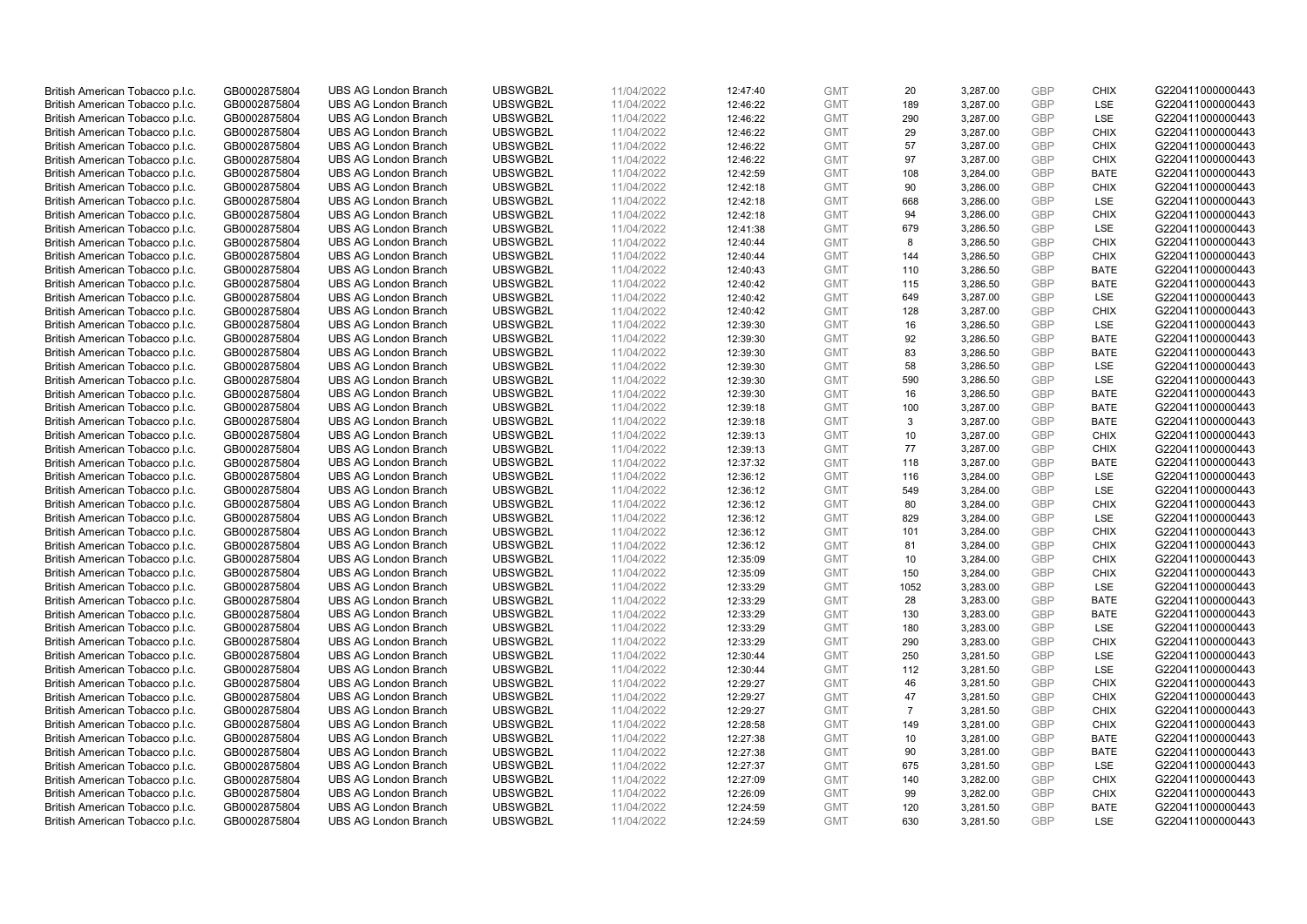| British American Tobacco p.l.c. | GB0002875804 | <b>UBS AG London Branch</b> | UBSWGB2L | 11/04/2022 | 12:24:35 | <b>GMT</b> | 14  | 3,282.50 | <b>GBP</b> | <b>CHIX</b> | G220411000000443 |
|---------------------------------|--------------|-----------------------------|----------|------------|----------|------------|-----|----------|------------|-------------|------------------|
|                                 | GB0002875804 | <b>UBS AG London Branch</b> | UBSWGB2L | 11/04/2022 |          | <b>GMT</b> |     | 3,279.50 | <b>GBP</b> | <b>CHIX</b> | G220411000000443 |
| British American Tobacco p.l.c. |              |                             |          |            | 12:21:57 |            | 91  |          |            |             |                  |
| British American Tobacco p.l.c. | GB0002875804 | <b>UBS AG London Branch</b> | UBSWGB2L | 11/04/2022 | 12:21:57 | <b>GMT</b> | 605 | 3,279.50 | <b>GBP</b> | LSE         | G220411000000443 |
| British American Tobacco p.l.c. | GB0002875804 | <b>UBS AG London Branch</b> | UBSWGB2L | 11/04/2022 | 12:20:25 | <b>GMT</b> | 6   | 3,280.50 | <b>GBP</b> | <b>CHIX</b> | G220411000000443 |
| British American Tobacco p.l.c. | GB0002875804 | <b>UBS AG London Branch</b> | UBSWGB2L | 11/04/2022 | 12:20:25 | <b>GMT</b> | 11  | 3,280.50 | <b>GBP</b> | <b>BATE</b> | G220411000000443 |
| British American Tobacco p.l.c. | GB0002875804 | <b>UBS AG London Branch</b> | UBSWGB2L | 11/04/2022 | 12:20:25 | <b>GMT</b> | 90  | 3,280.50 | <b>GBP</b> | <b>CHIX</b> | G220411000000443 |
| British American Tobacco p.l.c. | GB0002875804 | <b>UBS AG London Branch</b> | UBSWGB2L | 11/04/2022 | 12:20:25 | <b>GMT</b> | 100 | 3,280.50 | <b>GBP</b> | <b>BATE</b> | G220411000000443 |
| British American Tobacco p.l.c. | GB0002875804 | <b>UBS AG London Branch</b> | UBSWGB2L | 11/04/2022 | 12:20:25 | <b>GMT</b> | 115 | 3,280.50 | <b>GBP</b> | <b>BATE</b> | G220411000000443 |
| British American Tobacco p.l.c. | GB0002875804 | <b>UBS AG London Branch</b> | UBSWGB2L | 11/04/2022 | 12:20:25 | <b>GMT</b> | 117 | 3,280.50 | <b>GBP</b> | <b>BATE</b> | G220411000000443 |
| British American Tobacco p.l.c. | GB0002875804 | <b>UBS AG London Branch</b> | UBSWGB2L | 11/04/2022 | 12:19:22 | <b>GMT</b> | 81  | 3,281.00 | <b>GBP</b> | <b>CHIX</b> | G220411000000443 |
| British American Tobacco p.l.c. | GB0002875804 | <b>UBS AG London Branch</b> | UBSWGB2L | 11/04/2022 | 12:19:22 | <b>GMT</b> | 18  | 3,281.00 | <b>GBP</b> | <b>CHIX</b> | G220411000000443 |
| British American Tobacco p.l.c. | GB0002875804 | <b>UBS AG London Branch</b> | UBSWGB2L | 11/04/2022 | 12:19:05 | <b>GMT</b> | 692 | 3,281.50 | <b>GBP</b> | LSE         | G220411000000443 |
| British American Tobacco p.l.c. | GB0002875804 | <b>UBS AG London Branch</b> | UBSWGB2L | 11/04/2022 | 12:18:46 | <b>GMT</b> | 97  | 3,280.00 | <b>GBP</b> | <b>CHIX</b> | G220411000000443 |
| British American Tobacco p.l.c. | GB0002875804 | <b>UBS AG London Branch</b> | UBSWGB2L | 11/04/2022 | 12:17:19 | <b>GMT</b> | 636 | 3,278.50 | <b>GBP</b> | LSE         | G220411000000443 |
| British American Tobacco p.l.c. | GB0002875804 | <b>UBS AG London Branch</b> | UBSWGB2L | 11/04/2022 |          | <b>GMT</b> | 84  | 3,278.50 | <b>GBP</b> | <b>CHIX</b> | G220411000000443 |
|                                 |              |                             |          |            | 12:17:19 |            |     |          |            |             |                  |
| British American Tobacco p.l.c. | GB0002875804 | <b>UBS AG London Branch</b> | UBSWGB2L | 11/04/2022 | 12:17:19 | <b>GMT</b> | 195 | 3,278.50 | <b>GBP</b> | <b>CHIX</b> | G220411000000443 |
| British American Tobacco p.l.c. | GB0002875804 | <b>UBS AG London Branch</b> | UBSWGB2L | 11/04/2022 | 12:17:19 | <b>GMT</b> | 580 | 3,278.50 | <b>GBP</b> | LSE         | G220411000000443 |
| British American Tobacco p.l.c. | GB0002875804 | <b>UBS AG London Branch</b> | UBSWGB2L | 11/04/2022 | 12:15:49 | <b>GMT</b> | 48  | 3,277.50 | <b>GBP</b> | <b>BATE</b> | G220411000000443 |
| British American Tobacco p.l.c. | GB0002875804 | <b>UBS AG London Branch</b> | UBSWGB2L | 11/04/2022 | 12:14:49 | <b>GMT</b> | 607 | 3,277.50 | <b>GBP</b> | <b>LSE</b>  | G220411000000443 |
| British American Tobacco p.l.c. | GB0002875804 | <b>UBS AG London Branch</b> | UBSWGB2L | 11/04/2022 | 12:14:49 | <b>GMT</b> | 88  | 3,277.50 | <b>GBP</b> | <b>CHIX</b> | G220411000000443 |
| British American Tobacco p.l.c. | GB0002875804 | <b>UBS AG London Branch</b> | UBSWGB2L | 11/04/2022 | 12:13:44 | <b>GMT</b> | 641 | 3,278.00 | <b>GBP</b> | LSE         | G220411000000443 |
| British American Tobacco p.l.c. | GB0002875804 | <b>UBS AG London Branch</b> | UBSWGB2L | 11/04/2022 | 12:12:53 | <b>GMT</b> | 92  | 3,280.50 | <b>GBP</b> | <b>CHIX</b> | G220411000000443 |
| British American Tobacco p.l.c. | GB0002875804 | <b>UBS AG London Branch</b> | UBSWGB2L | 11/04/2022 | 12:12:53 | <b>GMT</b> | 660 | 3,280.50 | <b>GBP</b> | LSE         | G220411000000443 |
| British American Tobacco p.l.c. | GB0002875804 | <b>UBS AG London Branch</b> | UBSWGB2L | 11/04/2022 | 12:12:53 | <b>GMT</b> | 121 | 3,280.50 | <b>GBP</b> | <b>BATE</b> | G220411000000443 |
| British American Tobacco p.l.c. | GB0002875804 | <b>UBS AG London Branch</b> | UBSWGB2L | 11/04/2022 | 12:12:39 | <b>GMT</b> | 87  | 3,281.00 | <b>GBP</b> | <b>CHIX</b> | G220411000000443 |
| British American Tobacco p.l.c. | GB0002875804 | <b>UBS AG London Branch</b> | UBSWGB2L | 11/04/2022 | 12:12:12 | <b>GMT</b> | 776 | 3,280.50 | <b>GBP</b> | LSE         | G220411000000443 |
| British American Tobacco p.l.c. | GB0002875804 | <b>UBS AG London Branch</b> | UBSWGB2L | 11/04/2022 | 12:11:43 | <b>GMT</b> | 803 | 3,281.00 | <b>GBP</b> | <b>LSE</b>  | G220411000000443 |
| British American Tobacco p.l.c. | GB0002875804 | <b>UBS AG London Branch</b> | UBSWGB2L | 11/04/2022 | 12:11:43 | <b>GMT</b> | 175 | 3,281.00 | <b>GBP</b> | LSE         | G220411000000443 |
| British American Tobacco p.l.c. | GB0002875804 | <b>UBS AG London Branch</b> | UBSWGB2L | 11/04/2022 | 12:11:43 | <b>GMT</b> | 102 | 3,281.00 | <b>GBP</b> | <b>CHIX</b> | G220411000000443 |
| British American Tobacco p.l.c. | GB0002875804 | <b>UBS AG London Branch</b> | UBSWGB2L | 11/04/2022 | 12:11:31 | <b>GMT</b> | 95  | 3,281.50 | <b>GBP</b> | <b>CHIX</b> | G220411000000443 |
|                                 |              |                             |          |            |          |            |     |          |            |             |                  |
| British American Tobacco p.l.c. | GB0002875804 | <b>UBS AG London Branch</b> | UBSWGB2L | 11/04/2022 | 12:11:00 | <b>GMT</b> | 106 | 3,281.00 | <b>GBP</b> | <b>BATE</b> | G220411000000443 |
| British American Tobacco p.l.c. | GB0002875804 | <b>UBS AG London Branch</b> | UBSWGB2L | 11/04/2022 | 12:11:00 | <b>GMT</b> | 143 | 3,281.00 | <b>GBP</b> | BATE        | G220411000000443 |
| British American Tobacco p.l.c. | GB0002875804 | <b>UBS AG London Branch</b> | UBSWGB2L | 11/04/2022 | 12:11:00 | <b>GMT</b> | 22  | 3,281.00 | <b>GBP</b> | <b>BATE</b> | G220411000000443 |
| British American Tobacco p.l.c. | GB0002875804 | <b>UBS AG London Branch</b> | UBSWGB2L | 11/04/2022 | 12:10:33 | <b>GMT</b> | 118 | 3,281.00 | GBP        | <b>BATE</b> | G220411000000443 |
| British American Tobacco p.l.c. | GB0002875804 | <b>UBS AG London Branch</b> | UBSWGB2L | 11/04/2022 | 12:08:56 | <b>GMT</b> | 3   | 3,279.50 | <b>GBP</b> | <b>BATE</b> | G220411000000443 |
| British American Tobacco p.l.c. | GB0002875804 | <b>UBS AG London Branch</b> | UBSWGB2L | 11/04/2022 | 12:08:49 | <b>GMT</b> | 68  | 3,279.00 | <b>GBP</b> | <b>CHIX</b> | G220411000000443 |
| British American Tobacco p.l.c. | GB0002875804 | <b>UBS AG London Branch</b> | UBSWGB2L | 11/04/2022 | 12:08:32 | <b>GMT</b> | 81  | 3,279.00 | <b>GBP</b> | <b>CHIX</b> | G220411000000443 |
| British American Tobacco p.l.c. | GB0002875804 | <b>UBS AG London Branch</b> | UBSWGB2L | 11/04/2022 | 12:08:32 | <b>GMT</b> | 287 | 3,279.00 | <b>GBP</b> | <b>CHIX</b> | G220411000000443 |
| British American Tobacco p.l.c. | GB0002875804 | <b>UBS AG London Branch</b> | UBSWGB2L | 11/04/2022 | 12:04:49 | <b>GMT</b> | 651 | 3,278.00 | <b>GBP</b> | LSE         | G220411000000443 |
| British American Tobacco p.l.c. | GB0002875804 | <b>UBS AG London Branch</b> | UBSWGB2L | 11/04/2022 | 12:04:49 | <b>GMT</b> | 80  | 3,278.00 | <b>GBP</b> | <b>CHIX</b> | G220411000000443 |
| British American Tobacco p.l.c. | GB0002875804 | <b>UBS AG London Branch</b> | UBSWGB2L | 11/04/2022 | 12:04:49 | <b>GMT</b> | 142 | 3,278.00 | <b>GBP</b> | <b>BATE</b> | G220411000000443 |
| British American Tobacco p.l.c. | GB0002875804 | <b>UBS AG London Branch</b> | UBSWGB2L | 11/04/2022 | 12:04:09 | <b>GMT</b> | 58  | 3,279.00 | <b>GBP</b> | <b>CHIX</b> | G220411000000443 |
| British American Tobacco p.l.c. | GB0002875804 | <b>UBS AG London Branch</b> | UBSWGB2L | 11/04/2022 | 12:04:09 | <b>GMT</b> | 21  | 3,279.00 | <b>GBP</b> | <b>CHIX</b> | G220411000000443 |
| British American Tobacco p.l.c. | GB0002875804 | <b>UBS AG London Branch</b> | UBSWGB2L | 11/04/2022 | 12:03:41 | <b>GMT</b> | 671 | 3,279.00 | <b>GBP</b> | LSE         | G220411000000443 |
| British American Tobacco p.l.c. | GB0002875804 | UBS AG London Branch        | UBSWGB2L | 11/04/2022 | 12:02:02 | <b>GMT</b> | 112 | 3,278.00 | <b>GBP</b> | <b>CHIX</b> | G220411000000443 |
| British American Tobacco p.l.c. | GB0002875804 | <b>UBS AG London Branch</b> | UBSWGB2L | 11/04/2022 | 12:02:02 | <b>GMT</b> | 90  | 3,277.50 | <b>GBP</b> | <b>CHIX</b> | G220411000000443 |
| British American Tobacco p.l.c. | GB0002875804 | <b>UBS AG London Branch</b> | UBSWGB2L | 11/04/2022 | 12:02:02 | <b>GMT</b> | 160 | 3,277.50 | <b>GBP</b> | <b>CHIX</b> | G220411000000443 |
| British American Tobacco p.l.c. | GB0002875804 | <b>UBS AG London Branch</b> | UBSWGB2L | 11/04/2022 | 12:02:02 | <b>GMT</b> | 105 | 3,278.00 | <b>GBP</b> | <b>BATE</b> | G220411000000443 |
|                                 |              |                             |          |            |          | <b>GMT</b> |     |          |            |             |                  |
| British American Tobacco p.l.c. | GB0002875804 | <b>UBS AG London Branch</b> | UBSWGB2L | 11/04/2022 | 12:02:02 |            | 121 | 3,278.00 | GBP        | <b>BATE</b> | G220411000000443 |
| British American Tobacco p.l.c. | GB0002875804 | <b>UBS AG London Branch</b> | UBSWGB2L | 11/04/2022 | 12:02:02 | <b>GMT</b> | 129 | 3,278.00 | <b>GBP</b> | <b>BATE</b> | G220411000000443 |
| British American Tobacco p.l.c. | GB0002875804 | <b>UBS AG London Branch</b> | UBSWGB2L | 11/04/2022 | 12:01:49 | <b>GMT</b> | 93  | 3,279.00 | <b>GBP</b> | <b>CHIX</b> | G220411000000443 |
| British American Tobacco p.l.c. | GB0002875804 | <b>UBS AG London Branch</b> | UBSWGB2L | 11/04/2022 | 12:00:50 | <b>GMT</b> | 564 | 3,278.00 | <b>GBP</b> | LSE         | G220411000000443 |
| British American Tobacco p.l.c. | GB0002875804 | <b>UBS AG London Branch</b> | UBSWGB2L | 11/04/2022 | 12:00:49 | <b>GMT</b> | 649 | 3,279.00 | <b>GBP</b> | LSE         | G220411000000443 |
| British American Tobacco p.l.c. | GB0002875804 | <b>UBS AG London Branch</b> | UBSWGB2L | 11/04/2022 | 12:00:49 | <b>GMT</b> | 98  | 3.279.50 | GBP        | <b>CHIX</b> | G220411000000443 |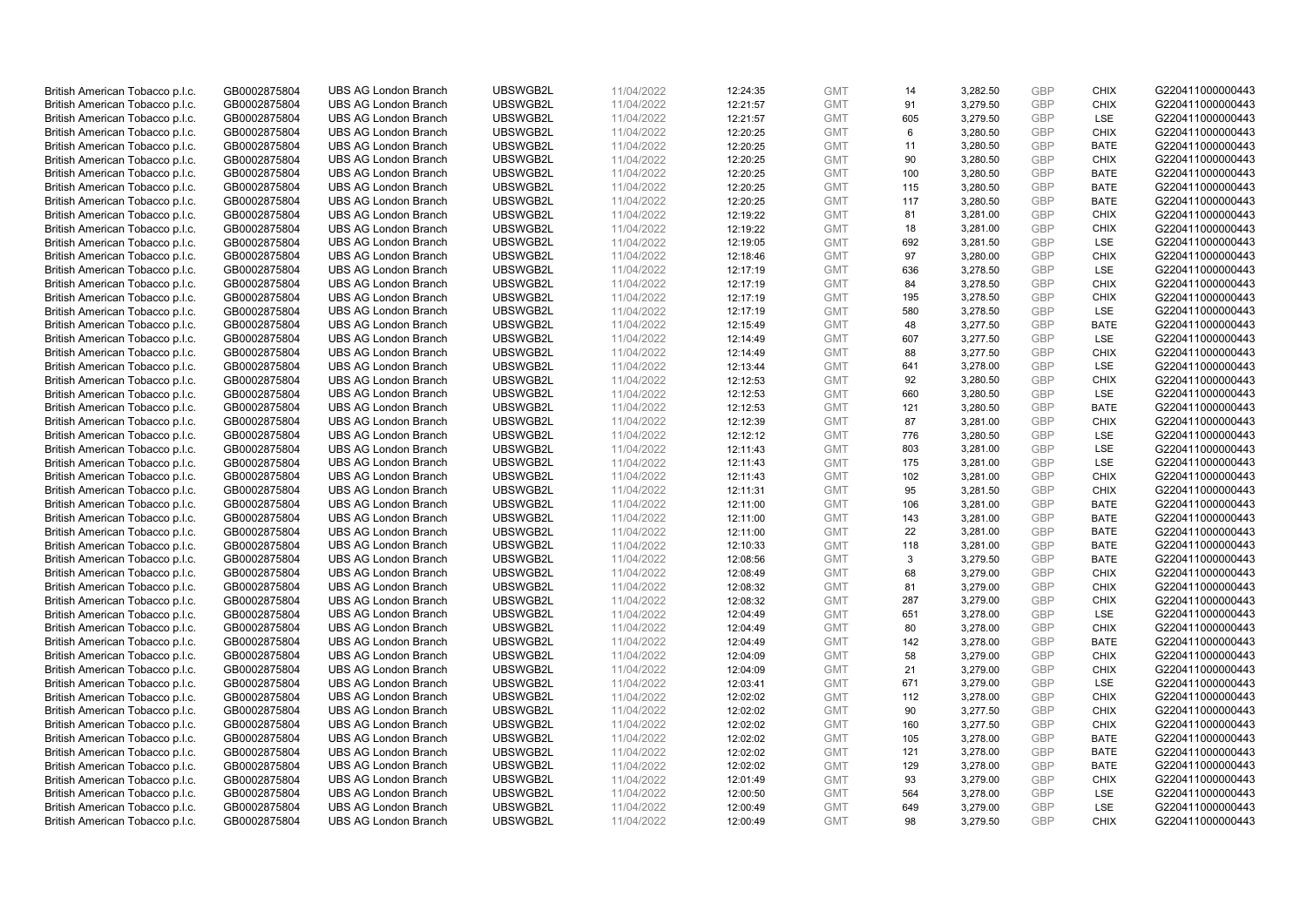| British American Tobacco p.l.c. | GB0002875804 | <b>UBS AG London Branch</b> | UBSWGB2L | 11/04/2022 | 12:00:30 | <b>GMT</b> | 58             | 3,279.50 | <b>GBP</b> | <b>CHIX</b> | G220411000000443 |
|---------------------------------|--------------|-----------------------------|----------|------------|----------|------------|----------------|----------|------------|-------------|------------------|
| British American Tobacco p.l.c. | GB0002875804 | <b>UBS AG London Branch</b> | UBSWGB2L | 11/04/2022 | 12:00:20 | <b>GMT</b> | 259            | 3,278.50 | <b>GBP</b> | LSE         | G220411000000443 |
|                                 |              |                             |          |            |          |            |                |          |            |             |                  |
| British American Tobacco p.l.c. | GB0002875804 | <b>UBS AG London Branch</b> | UBSWGB2L | 11/04/2022 | 12:00:20 | <b>GMT</b> | 500            | 3,278.50 | <b>GBP</b> | LSE         | G220411000000443 |
| British American Tobacco p.l.c. | GB0002875804 | <b>UBS AG London Branch</b> | UBSWGB2L | 11/04/2022 | 12:00:20 | <b>GMT</b> | 976            | 3,278.50 | <b>GBP</b> | LSE         | G220411000000443 |
| British American Tobacco p.l.c. | GB0002875804 | <b>UBS AG London Branch</b> | UBSWGB2L | 11/04/2022 | 11:59:38 | <b>GMT</b> | 65             | 3,277.00 | <b>GBP</b> | LSE         | G220411000000443 |
| British American Tobacco p.l.c. | GB0002875804 | <b>UBS AG London Branch</b> | UBSWGB2L | 11/04/2022 | 11:59:38 | <b>GMT</b> | 500            | 3,277.00 | <b>GBP</b> | <b>LSE</b>  | G220411000000443 |
| British American Tobacco p.l.c. | GB0002875804 | <b>UBS AG London Branch</b> | UBSWGB2L | 11/04/2022 | 11:59:38 | <b>GMT</b> | 118            | 3,277.00 | <b>GBP</b> | <b>CHIX</b> | G220411000000443 |
| British American Tobacco p.l.c. | GB0002875804 | <b>UBS AG London Branch</b> | UBSWGB2L | 11/04/2022 | 11:58:13 | <b>GMT</b> | 213            | 3,276.50 | <b>GBP</b> | <b>CHIX</b> | G220411000000443 |
| British American Tobacco p.l.c. | GB0002875804 | <b>UBS AG London Branch</b> | UBSWGB2L | 11/04/2022 | 11:54:01 | <b>GMT</b> | 689            | 3,269.00 | <b>GBP</b> | LSE         | G220411000000443 |
| British American Tobacco p.l.c. | GB0002875804 | <b>UBS AG London Branch</b> | UBSWGB2L | 11/04/2022 | 11:54:01 | <b>GMT</b> | 76             | 3,269.00 | <b>GBP</b> | <b>BATE</b> | G220411000000443 |
| British American Tobacco p.l.c. | GB0002875804 | <b>UBS AG London Branch</b> | UBSWGB2L | 11/04/2022 | 11:53:54 | <b>GMT</b> | 12             | 3,269.00 | <b>GBP</b> | <b>BATE</b> | G220411000000443 |
| British American Tobacco p.l.c. | GB0002875804 | <b>UBS AG London Branch</b> | UBSWGB2L | 11/04/2022 | 11:53:51 | <b>GMT</b> | 13             | 3,269.00 | <b>GBP</b> | <b>BATE</b> | G220411000000443 |
| British American Tobacco p.l.c. | GB0002875804 | <b>UBS AG London Branch</b> | UBSWGB2L | 11/04/2022 | 11:53:48 | <b>GMT</b> | 100            | 3,269.50 | <b>GBP</b> | <b>BATE</b> | G220411000000443 |
| British American Tobacco p.l.c. | GB0002875804 | <b>UBS AG London Branch</b> | UBSWGB2L | 11/04/2022 | 11:53:48 | <b>GMT</b> | 100            | 3,269.50 | <b>GBP</b> | <b>BATE</b> | G220411000000443 |
| British American Tobacco p.l.c. | GB0002875804 | <b>UBS AG London Branch</b> | UBSWGB2L | 11/04/2022 | 11:53:48 | <b>GMT</b> | 102            | 3,269.50 | <b>GBP</b> | <b>CHIX</b> | G220411000000443 |
| British American Tobacco p.l.c. | GB0002875804 | <b>UBS AG London Branch</b> | UBSWGB2L | 11/04/2022 | 11:53:48 | <b>GMT</b> | 651            | 3,270.00 | <b>GBP</b> | LSE         | G220411000000443 |
| British American Tobacco p.l.c. | GB0002875804 | <b>UBS AG London Branch</b> | UBSWGB2L | 11/04/2022 | 11:53:48 | <b>GMT</b> | 92             | 3,270.00 | <b>GBP</b> | <b>CHIX</b> | G220411000000443 |
| British American Tobacco p.l.c. | GB0002875804 | <b>UBS AG London Branch</b> | UBSWGB2L | 11/04/2022 | 11:53:48 | <b>GMT</b> | 88             | 3,270.00 | <b>GBP</b> | <b>CHIX</b> | G220411000000443 |
|                                 |              | <b>UBS AG London Branch</b> | UBSWGB2L |            |          |            |                |          |            |             |                  |
| British American Tobacco p.l.c. | GB0002875804 |                             |          | 11/04/2022 | 11:53:48 | <b>GMT</b> | 95             | 3,270.00 | <b>GBP</b> | <b>CHIX</b> | G220411000000443 |
| British American Tobacco p.l.c. | GB0002875804 | <b>UBS AG London Branch</b> | UBSWGB2L | 11/04/2022 | 11:49:30 | <b>GMT</b> | 5              | 3,268.00 | <b>GBP</b> | <b>CHIX</b> | G220411000000443 |
| British American Tobacco p.l.c. | GB0002875804 | <b>UBS AG London Branch</b> | UBSWGB2L | 11/04/2022 | 11:49:30 | <b>GMT</b> | 110            | 3,268.00 | <b>GBP</b> | <b>CHIX</b> | G220411000000443 |
| British American Tobacco p.l.c. | GB0002875804 | <b>UBS AG London Branch</b> | UBSWGB2L | 11/04/2022 | 11:49:30 | <b>GMT</b> | 24             | 3,268.00 | <b>GBP</b> | <b>BATE</b> | G220411000000443 |
| British American Tobacco p.l.c. | GB0002875804 | <b>UBS AG London Branch</b> | UBSWGB2L | 11/04/2022 | 11:49:30 | <b>GMT</b> | 100            | 3,268.00 | <b>GBP</b> | <b>BATE</b> | G220411000000443 |
| British American Tobacco p.l.c. | GB0002875804 | <b>UBS AG London Branch</b> | UBSWGB2L | 11/04/2022 | 11:47:53 | <b>GMT</b> | $\mathbf{1}$   | 3,269.00 | <b>GBP</b> | <b>BATE</b> | G220411000000443 |
| British American Tobacco p.l.c. | GB0002875804 | <b>UBS AG London Branch</b> | UBSWGB2L | 11/04/2022 | 11:47:53 | <b>GMT</b> | 3              | 3,269.00 | <b>GBP</b> | <b>BATE</b> | G220411000000443 |
| British American Tobacco p.l.c. | GB0002875804 | <b>UBS AG London Branch</b> | UBSWGB2L | 11/04/2022 | 11:47:38 | <b>GMT</b> | 661            | 3,269.00 | <b>GBP</b> | LSE         | G220411000000443 |
| British American Tobacco p.l.c. | GB0002875804 | <b>UBS AG London Branch</b> | UBSWGB2L | 11/04/2022 | 11:47:38 | <b>GMT</b> | 80             | 3,269.00 | <b>GBP</b> | <b>CHIX</b> | G220411000000443 |
| British American Tobacco p.l.c. | GB0002875804 | <b>UBS AG London Branch</b> | UBSWGB2L | 11/04/2022 | 11:47:36 | <b>GMT</b> | 96             | 3,269.50 | <b>GBP</b> | <b>CHIX</b> | G220411000000443 |
| British American Tobacco p.l.c. | GB0002875804 | <b>UBS AG London Branch</b> | UBSWGB2L | 11/04/2022 | 11:47:36 | <b>GMT</b> | 279            | 3,270.00 | <b>GBP</b> | <b>LSE</b>  | G220411000000443 |
| British American Tobacco p.l.c. | GB0002875804 | <b>UBS AG London Branch</b> | UBSWGB2L | 11/04/2022 | 11:47:36 | <b>GMT</b> | 86             | 3,269.50 | <b>GBP</b> | <b>CHIX</b> | G220411000000443 |
| British American Tobacco p.l.c. | GB0002875804 | <b>UBS AG London Branch</b> | UBSWGB2L | 11/04/2022 | 11:47:36 | <b>GMT</b> | 118            | 3,269.50 | <b>GBP</b> | <b>BATE</b> | G220411000000443 |
| British American Tobacco p.l.c. | GB0002875804 | <b>UBS AG London Branch</b> | UBSWGB2L | 11/04/2022 | 11:47:36 | <b>GMT</b> | 344            | 3,270.00 | <b>GBP</b> | LSE         | G220411000000443 |
| British American Tobacco p.l.c. | GB0002875804 | <b>UBS AG London Branch</b> | UBSWGB2L | 11/04/2022 | 11:44:36 | <b>GMT</b> | 48             | 3,268.50 | <b>GBP</b> | <b>CHIX</b> | G220411000000443 |
| British American Tobacco p.l.c. | GB0002875804 | <b>UBS AG London Branch</b> | UBSWGB2L | 11/04/2022 | 11:44:36 | <b>GMT</b> | 64             | 3,268.50 | <b>GBP</b> | <b>CHIX</b> | G220411000000443 |
| British American Tobacco p.l.c. | GB0002875804 | <b>UBS AG London Branch</b> | UBSWGB2L | 11/04/2022 | 11:44:36 | <b>GMT</b> | 564            | 3,268.50 | <b>GBP</b> | LSE         | G220411000000443 |
| British American Tobacco p.l.c. | GB0002875804 | <b>UBS AG London Branch</b> | UBSWGB2L | 11/04/2022 | 11:44:36 | <b>GMT</b> | 692            | 3,268.50 | <b>GBP</b> | LSE         | G220411000000443 |
| British American Tobacco p.l.c. | GB0002875804 | <b>UBS AG London Branch</b> | UBSWGB2L | 11/04/2022 | 11:44:36 | <b>GMT</b> | 604            | 3,268.50 | <b>GBP</b> | LSE         | G220411000000443 |
| British American Tobacco p.l.c. | GB0002875804 | <b>UBS AG London Branch</b> | UBSWGB2L | 11/04/2022 | 11:44:36 | <b>GMT</b> | 258            | 3,268.50 | <b>GBP</b> | LSE         | G220411000000443 |
| British American Tobacco p.l.c. | GB0002875804 | <b>UBS AG London Branch</b> | UBSWGB2L | 11/04/2022 | 11:44:36 | <b>GMT</b> | 99             | 3,268.50 | <b>GBP</b> | <b>CHIX</b> | G220411000000443 |
| British American Tobacco p.l.c. | GB0002875804 | <b>UBS AG London Branch</b> | UBSWGB2L | 11/04/2022 | 11:44:36 | <b>GMT</b> | 103            | 3,268.50 | <b>GBP</b> | <b>BATE</b> | G220411000000443 |
| British American Tobacco p.l.c. | GB0002875804 | <b>UBS AG London Branch</b> | UBSWGB2L | 11/04/2022 | 11:44:36 | <b>GMT</b> | 80             | 3,268.50 | <b>GBP</b> | <b>CHIX</b> | G220411000000443 |
| British American Tobacco p.l.c. | GB0002875804 | <b>UBS AG London Branch</b> | UBSWGB2L | 11/04/2022 | 11:44:36 | <b>GMT</b> | 124            | 3,268.50 | <b>GBP</b> | <b>BATE</b> | G220411000000443 |
| British American Tobacco p.l.c. | GB0002875804 | <b>UBS AG London Branch</b> | UBSWGB2L | 11/04/2022 | 11:44:36 | <b>GMT</b> | 95             | 3,268.50 | <b>GBP</b> | <b>CHIX</b> | G220411000000443 |
| British American Tobacco p.l.c. | GB0002875804 | <b>UBS AG London Branch</b> | UBSWGB2L | 11/04/2022 | 11:44:36 | <b>GMT</b> | 114            | 3,268.50 | <b>GBP</b> | <b>BATE</b> | G220411000000443 |
| British American Tobacco p.l.c. | GB0002875804 | UBS AG London Branch        | UBSWGB2L | 11/04/2022 | 11:44:36 | <b>GMT</b> | 59             | 3,268.50 | <b>GBP</b> | <b>CHIX</b> | G220411000000443 |
| British American Tobacco p.l.c. | GB0002875804 | <b>UBS AG London Branch</b> | UBSWGB2L | 11/04/2022 | 11:43:09 | <b>GMT</b> | 33             | 3,268.50 | <b>GBP</b> | <b>CHIX</b> | G220411000000443 |
| British American Tobacco p.l.c. | GB0002875804 | <b>UBS AG London Branch</b> | UBSWGB2L | 11/04/2022 | 11:41:22 | <b>GMT</b> | 120            | 3,269.50 | <b>GBP</b> | <b>CHIX</b> | G220411000000443 |
| British American Tobacco p.l.c. | GB0002875804 | <b>UBS AG London Branch</b> | UBSWGB2L | 11/04/2022 | 11:40:29 | <b>GMT</b> | 634            | 3,268.50 | <b>GBP</b> | LSE         | G220411000000443 |
|                                 |              |                             |          |            |          |            |                |          | <b>GBP</b> |             |                  |
| British American Tobacco p.l.c. | GB0002875804 | <b>UBS AG London Branch</b> | UBSWGB2L | 11/04/2022 | 11:39:44 | GMT        | 135            | 3,268.50 |            | <b>CHIX</b> | G220411000000443 |
| British American Tobacco p.l.c. | GB0002875804 | <b>UBS AG London Branch</b> | UBSWGB2L | 11/04/2022 | 11:36:51 | <b>GMT</b> | $\overline{4}$ | 3,266.50 | <b>GBP</b> | <b>CHIX</b> | G220411000000443 |
| British American Tobacco p.l.c. | GB0002875804 | <b>UBS AG London Branch</b> | UBSWGB2L | 11/04/2022 | 11:36:51 | <b>GMT</b> | 653            | 3,266.50 | <b>GBP</b> | LSE         | G220411000000443 |
| British American Tobacco p.l.c. | GB0002875804 | <b>UBS AG London Branch</b> | UBSWGB2L | 11/04/2022 | 11:36:18 | <b>GMT</b> | 21             | 3,266.50 | <b>GBP</b> | <b>BATE</b> | G220411000000443 |
| British American Tobacco p.l.c. | GB0002875804 | <b>UBS AG London Branch</b> | UBSWGB2L | 11/04/2022 | 11:36:18 | <b>GMT</b> | 122            | 3,266.50 | <b>GBP</b> | <b>CHIX</b> | G220411000000443 |
| British American Tobacco p.l.c. | GB0002875804 | <b>UBS AG London Branch</b> | UBSWGB2L | 11/04/2022 | 11:36:18 | <b>GMT</b> | 93             | 3,266.50 | GBP        | <b>BATE</b> | G220411000000443 |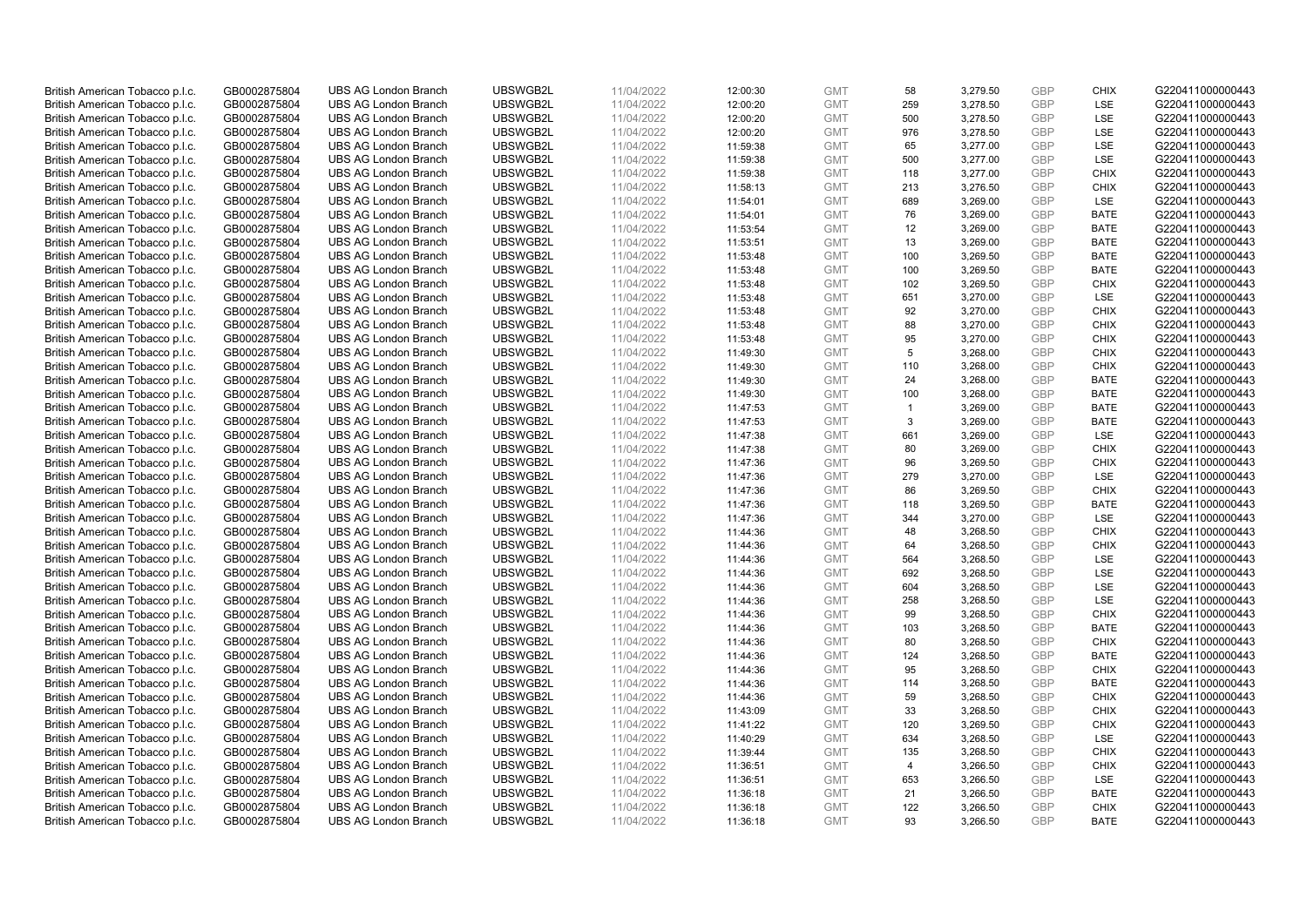| British American Tobacco p.l.c. | GB0002875804 | <b>UBS AG London Branch</b> | UBSWGB2L | 11/04/2022 | 11:35:50 | <b>GMT</b> | 81  | 3,267.50 | <b>GBP</b> | <b>CHIX</b> | G220411000000443 |
|---------------------------------|--------------|-----------------------------|----------|------------|----------|------------|-----|----------|------------|-------------|------------------|
|                                 | GB0002875804 | <b>UBS AG London Branch</b> | UBSWGB2L | 11/04/2022 |          | <b>GMT</b> | 100 | 3,267.50 | <b>GBP</b> | <b>CHIX</b> | G220411000000443 |
| British American Tobacco p.l.c. |              |                             |          |            | 11:35:50 |            |     |          |            |             |                  |
| British American Tobacco p.l.c. | GB0002875804 | <b>UBS AG London Branch</b> | UBSWGB2L | 11/04/2022 | 11:35:50 | <b>GMT</b> | 11  | 3,267.50 | <b>GBP</b> | <b>CHIX</b> | G220411000000443 |
| British American Tobacco p.l.c. | GB0002875804 | <b>UBS AG London Branch</b> | UBSWGB2L | 11/04/2022 | 11:32:58 | <b>GMT</b> | 100 | 3,266.50 | <b>GBP</b> | LSE         | G220411000000443 |
| British American Tobacco p.l.c. | GB0002875804 | <b>UBS AG London Branch</b> | UBSWGB2L | 11/04/2022 | 11:32:58 | <b>GMT</b> | 97  | 3,266.50 | <b>GBP</b> | <b>CHIX</b> | G220411000000443 |
| British American Tobacco p.l.c. | GB0002875804 | UBS AG London Branch        | UBSWGB2L | 11/04/2022 | 11:32:58 | <b>GMT</b> | 91  | 3,266.50 | <b>GBP</b> | <b>CHIX</b> | G220411000000443 |
| British American Tobacco p.l.c. | GB0002875804 | <b>UBS AG London Branch</b> | UBSWGB2L | 11/04/2022 | 11:32:58 | <b>GMT</b> | 118 | 3,266.50 | <b>GBP</b> | <b>BATE</b> | G220411000000443 |
| British American Tobacco p.l.c. | GB0002875804 | <b>UBS AG London Branch</b> | UBSWGB2L | 11/04/2022 | 11:32:58 | <b>GMT</b> | 547 | 3,266.50 | <b>GBP</b> | LSE         | G220411000000443 |
| British American Tobacco p.l.c. | GB0002875804 | <b>UBS AG London Branch</b> | UBSWGB2L | 11/04/2022 | 11:32:58 | <b>GMT</b> | 117 | 3,266.50 | <b>GBP</b> | <b>BATE</b> | G220411000000443 |
| British American Tobacco p.l.c. | GB0002875804 | <b>UBS AG London Branch</b> | UBSWGB2L | 11/04/2022 | 11:31:19 | <b>GMT</b> | 50  | 3,267.00 | <b>GBP</b> | <b>CHIX</b> | G220411000000443 |
| British American Tobacco p.l.c. | GB0002875804 | <b>UBS AG London Branch</b> | UBSWGB2L | 11/04/2022 | 11:30:26 | <b>GMT</b> | 85  | 3,265.00 | <b>GBP</b> | <b>CHIX</b> | G220411000000443 |
| British American Tobacco p.l.c. | GB0002875804 | <b>UBS AG London Branch</b> | UBSWGB2L | 11/04/2022 | 11:30:26 | <b>GMT</b> | 12  | 3,265.00 | <b>GBP</b> | <b>CHIX</b> | G220411000000443 |
| British American Tobacco p.l.c. | GB0002875804 | <b>UBS AG London Branch</b> | UBSWGB2L | 11/04/2022 | 11:29:30 | <b>GMT</b> | 100 | 3,266.00 | <b>GBP</b> | <b>BATE</b> | G220411000000443 |
| British American Tobacco p.l.c. | GB0002875804 | <b>UBS AG London Branch</b> | UBSWGB2L | 11/04/2022 | 11:29:30 | <b>GMT</b> | 2   | 3,266.00 | <b>GBP</b> | <b>BATE</b> | G220411000000443 |
| British American Tobacco p.l.c. | GB0002875804 | <b>UBS AG London Branch</b> | UBSWGB2L | 11/04/2022 |          | <b>GMT</b> | 670 | 3,266.50 | <b>GBP</b> | LSE         | G220411000000443 |
|                                 |              |                             |          |            | 11:28:27 |            |     |          |            |             |                  |
| British American Tobacco p.l.c. | GB0002875804 | <b>UBS AG London Branch</b> | UBSWGB2L | 11/04/2022 | 11:28:01 | <b>GMT</b> | 91  | 3,267.00 | <b>GBP</b> | <b>CHIX</b> | G220411000000443 |
| British American Tobacco p.l.c. | GB0002875804 | <b>UBS AG London Branch</b> | UBSWGB2L | 11/04/2022 | 11:27:17 | <b>GMT</b> | 102 | 3,267.00 | GBP        | <b>BATE</b> | G220411000000443 |
| British American Tobacco p.l.c. | GB0002875804 | <b>UBS AG London Branch</b> | UBSWGB2L | 11/04/2022 | 11:27:15 | <b>GMT</b> | 36  | 3,267.50 | <b>GBP</b> | <b>CHIX</b> | G220411000000443 |
| British American Tobacco p.l.c. | GB0002875804 | <b>UBS AG London Branch</b> | UBSWGB2L | 11/04/2022 | 11:27:15 | <b>GMT</b> | 60  | 3,267.50 | <b>GBP</b> | <b>CHIX</b> | G220411000000443 |
| British American Tobacco p.l.c. | GB0002875804 | <b>UBS AG London Branch</b> | UBSWGB2L | 11/04/2022 | 11:27:15 | <b>GMT</b> | 80  | 3,267.50 | <b>GBP</b> | <b>CHIX</b> | G220411000000443 |
| British American Tobacco p.l.c. | GB0002875804 | <b>UBS AG London Branch</b> | UBSWGB2L | 11/04/2022 | 11:27:15 | <b>GMT</b> | 600 | 3,268.00 | <b>GBP</b> | LSE         | G220411000000443 |
| British American Tobacco p.l.c. | GB0002875804 | <b>UBS AG London Branch</b> | UBSWGB2L | 11/04/2022 | 11:27:10 | <b>GMT</b> | 90  | 3,268.50 | <b>GBP</b> | <b>CHIX</b> | G220411000000443 |
| British American Tobacco p.l.c. | GB0002875804 | <b>UBS AG London Branch</b> | UBSWGB2L | 11/04/2022 | 11:25:39 | <b>GMT</b> | 185 | 3,268.50 | <b>GBP</b> | <b>CHIX</b> | G220411000000443 |
| British American Tobacco p.l.c. | GB0002875804 | <b>UBS AG London Branch</b> | UBSWGB2L | 11/04/2022 | 11:24:11 | <b>GMT</b> | 136 | 3,268.00 | <b>GBP</b> | <b>BATE</b> | G220411000000443 |
| British American Tobacco p.l.c. | GB0002875804 | <b>UBS AG London Branch</b> | UBSWGB2L | 11/04/2022 | 11:24:11 | <b>GMT</b> | 100 | 3,268.00 | <b>GBP</b> | <b>BATE</b> | G220411000000443 |
| British American Tobacco p.l.c. | GB0002875804 | <b>UBS AG London Branch</b> | UBSWGB2L | 11/04/2022 | 11:24:11 | <b>GMT</b> | 100 | 3,268.00 | <b>GBP</b> | <b>BATE</b> | G220411000000443 |
| British American Tobacco p.l.c. | GB0002875804 | <b>UBS AG London Branch</b> | UBSWGB2L | 11/04/2022 | 11:24:09 | <b>GMT</b> | 670 | 3,268.50 | <b>GBP</b> | <b>LSE</b>  | G220411000000443 |
| British American Tobacco p.l.c. | GB0002875804 | <b>UBS AG London Branch</b> | UBSWGB2L | 11/04/2022 | 11:24:02 | <b>GMT</b> | 88  | 3,269.00 | <b>GBP</b> | <b>CHIX</b> | G220411000000443 |
| British American Tobacco p.l.c. | GB0002875804 | <b>UBS AG London Branch</b> | UBSWGB2L | 11/04/2022 | 11:22:51 | <b>GMT</b> | 253 | 3,267.00 | <b>GBP</b> | <b>LSE</b>  | G220411000000443 |
| British American Tobacco p.l.c. | GB0002875804 | <b>UBS AG London Branch</b> | UBSWGB2L | 11/04/2022 | 11:22:51 | <b>GMT</b> | 313 | 3,267.00 | <b>GBP</b> | LSE         | G220411000000443 |
| British American Tobacco p.l.c. | GB0002875804 | <b>UBS AG London Branch</b> | UBSWGB2L | 11/04/2022 |          | <b>GMT</b> | 119 | 3,267.00 | <b>GBP</b> | <b>BATE</b> | G220411000000443 |
|                                 |              | UBS AG London Branch        | UBSWGB2L |            | 11:22:22 |            | 88  |          | <b>GBP</b> | <b>CHIX</b> |                  |
| British American Tobacco p.l.c. | GB0002875804 |                             |          | 11/04/2022 | 11:21:16 | <b>GMT</b> |     | 3,266.50 |            |             | G220411000000443 |
| British American Tobacco p.l.c. | GB0002875804 | <b>UBS AG London Branch</b> | UBSWGB2L | 11/04/2022 | 11:21:14 | <b>GMT</b> | 250 | 3,267.00 | <b>GBP</b> | LSE         | G220411000000443 |
| British American Tobacco p.l.c. | GB0002875804 | <b>UBS AG London Branch</b> | UBSWGB2L | 11/04/2022 | 11:21:14 | <b>GMT</b> | 250 | 3,267.00 | <b>GBP</b> | LSE         | G220411000000443 |
| British American Tobacco p.l.c. | GB0002875804 | <b>UBS AG London Branch</b> | UBSWGB2L | 11/04/2022 | 11:21:14 | <b>GMT</b> | 422 | 3,267.00 | <b>GBP</b> | LSE         | G220411000000443 |
| British American Tobacco p.l.c. | GB0002875804 | <b>UBS AG London Branch</b> | UBSWGB2L | 11/04/2022 | 11:21:14 | <b>GMT</b> | 99  | 3,267.00 | <b>GBP</b> | <b>CHIX</b> | G220411000000443 |
| British American Tobacco p.l.c. | GB0002875804 | <b>UBS AG London Branch</b> | UBSWGB2L | 11/04/2022 | 11:21:14 | <b>GMT</b> | 549 | 3,266.50 | <b>GBP</b> | <b>LSE</b>  | G220411000000443 |
| British American Tobacco p.l.c. | GB0002875804 | <b>UBS AG London Branch</b> | UBSWGB2L | 11/04/2022 | 11:21:14 | <b>GMT</b> | 95  | 3,266.50 | <b>GBP</b> | LSE         | G220411000000443 |
| British American Tobacco p.l.c. | GB0002875804 | <b>UBS AG London Branch</b> | UBSWGB2L | 11/04/2022 | 11:21:14 | <b>GMT</b> | 561 | 3,266.50 | <b>GBP</b> | LSE         | G220411000000443 |
| British American Tobacco p.l.c. | GB0002875804 | UBS AG London Branch        | UBSWGB2L | 11/04/2022 | 11:21:14 | <b>GMT</b> | 15  | 3,266.50 | <b>GBP</b> | <b>LSE</b>  | G220411000000443 |
| British American Tobacco p.l.c. | GB0002875804 | <b>UBS AG London Branch</b> | UBSWGB2L | 11/04/2022 | 11:21:14 | <b>GMT</b> | 11  | 3,266.50 | <b>GBP</b> | <b>CHIX</b> | G220411000000443 |
| British American Tobacco p.l.c. | GB0002875804 | <b>UBS AG London Branch</b> | UBSWGB2L | 11/04/2022 | 11:21:14 | <b>GMT</b> | 71  | 3,266.50 | <b>GBP</b> | <b>LSE</b>  | G220411000000443 |
| British American Tobacco p.l.c. | GB0002875804 | <b>UBS AG London Branch</b> | UBSWGB2L | 11/04/2022 | 11:21:14 | <b>GMT</b> | 26  | 3,266.50 | <b>GBP</b> | LSE         | G220411000000443 |
| British American Tobacco p.l.c. | GB0002875804 | <b>UBS AG London Branch</b> | UBSWGB2L | 11/04/2022 | 11:19:42 | <b>GMT</b> | 41  | 3,267.00 | <b>GBP</b> | <b>CHIX</b> | G220411000000443 |
| British American Tobacco p.l.c. | GB0002875804 | UBS AG London Branch        | UBSWGB2L | 11/04/2022 | 11:19:35 | <b>GMT</b> | 108 | 3,267.00 | <b>GBP</b> | <b>CHIX</b> | G220411000000443 |
| British American Tobacco p.l.c. | GB0002875804 | <b>UBS AG London Branch</b> | UBSWGB2L | 11/04/2022 | 11:19:35 | <b>GMT</b> | 94  | 3,267.00 | <b>GBP</b> | <b>CHIX</b> | G220411000000443 |
| British American Tobacco p.l.c. | GB0002875804 | <b>UBS AG London Branch</b> | UBSWGB2L | 11/04/2022 | 11:18:44 | <b>GMT</b> | 20  | 3,266.00 | <b>GBP</b> | <b>CHIX</b> | G220411000000443 |
| British American Tobacco p.l.c. | GB0002875804 | <b>UBS AG London Branch</b> | UBSWGB2L | 11/04/2022 | 11:18:44 | <b>GMT</b> | 69  | 3,266.00 | <b>GBP</b> | <b>CHIX</b> | G220411000000443 |
| British American Tobacco p.l.c. | GB0002875804 | <b>UBS AG London Branch</b> | UBSWGB2L | 11/04/2022 | 11:18:22 | GMT        | 9   | 3,265.50 | <b>GBP</b> | <b>CHIX</b> | G220411000000443 |
| British American Tobacco p.l.c. | GB0002875804 | <b>UBS AG London Branch</b> | UBSWGB2L | 11/04/2022 | 11:15:31 | <b>GMT</b> | 59  | 3,265.00 | <b>GBP</b> | <b>LSE</b>  | G220411000000443 |
| British American Tobacco p.l.c. | GB0002875804 | <b>UBS AG London Branch</b> | UBSWGB2L | 11/04/2022 | 11:15:31 | <b>GMT</b> | 44  | 3,265.00 | <b>GBP</b> | LSE         | G220411000000443 |
| British American Tobacco p.l.c. | GB0002875804 | <b>UBS AG London Branch</b> | UBSWGB2L | 11/04/2022 | 11:15:31 | <b>GMT</b> | 99  | 3,265.00 | <b>GBP</b> | <b>CHIX</b> | G220411000000443 |
|                                 | GB0002875804 |                             | UBSWGB2L | 11/04/2022 |          | <b>GMT</b> | 113 |          | <b>GBP</b> | <b>BATE</b> |                  |
| British American Tobacco p.l.c. |              | <b>UBS AG London Branch</b> |          |            | 11:14:21 |            | 13  | 3,266.00 | GBP        |             | G220411000000443 |
| British American Tobacco p.l.c. | GB0002875804 | <b>UBS AG London Branch</b> | UBSWGB2L | 11/04/2022 | 11:14:21 | <b>GMT</b> |     | 3,266.00 |            | <b>BATE</b> | G220411000000443 |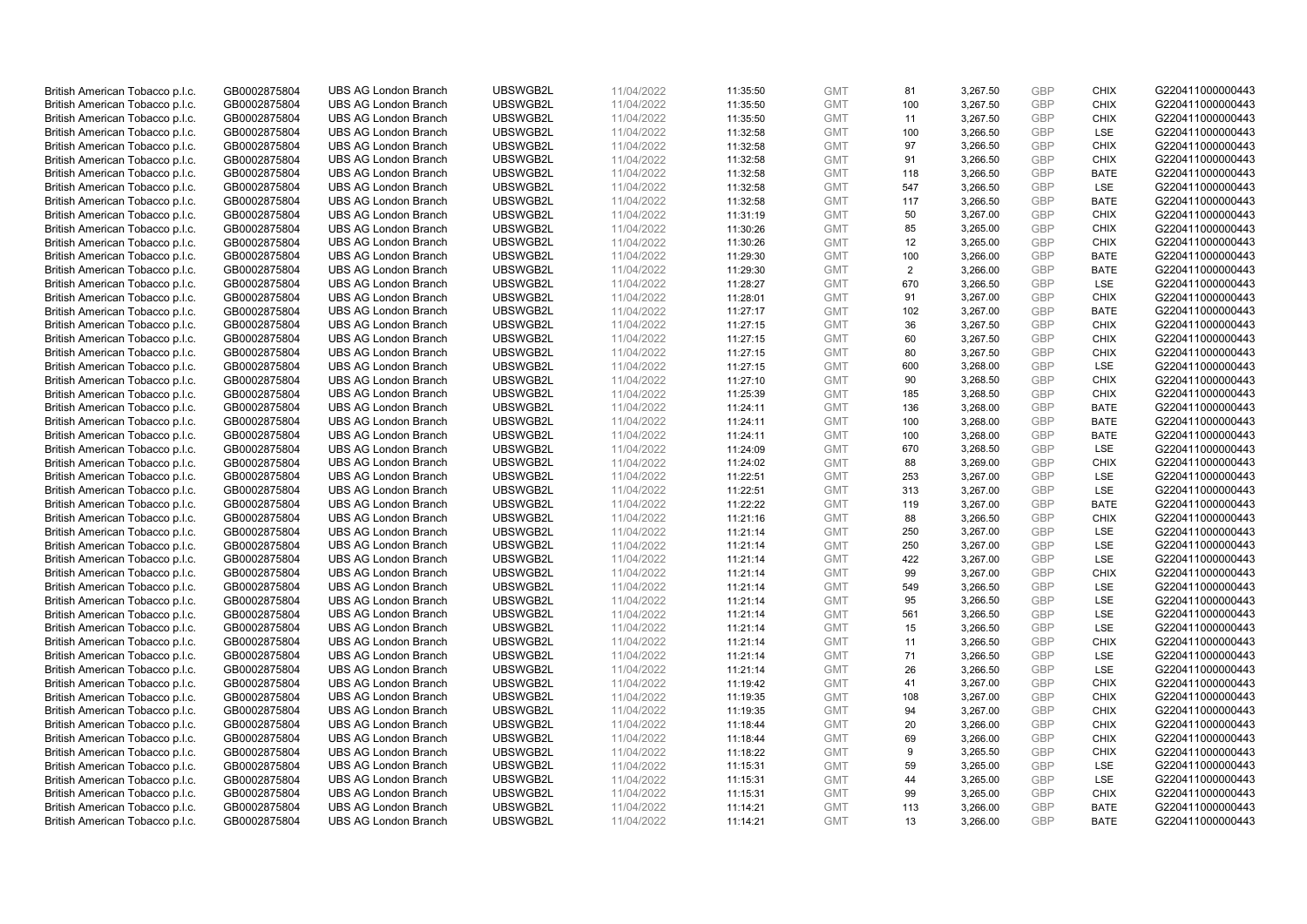| British American Tobacco p.l.c. | GB0002875804 | <b>UBS AG London Branch</b> | UBSWGB2L | 11/04/2022 | 11:14:21 | <b>GMT</b> | 46  | 3,266.00 | <b>GBP</b> | <b>BATE</b> | G220411000000443 |
|---------------------------------|--------------|-----------------------------|----------|------------|----------|------------|-----|----------|------------|-------------|------------------|
|                                 |              |                             |          |            |          |            |     |          |            |             |                  |
| British American Tobacco p.l.c. | GB0002875804 | <b>UBS AG London Branch</b> | UBSWGB2L | 11/04/2022 | 11:14:21 | <b>GMT</b> | 99  | 3,266.50 | <b>GBP</b> | <b>CHIX</b> | G220411000000443 |
| British American Tobacco p.l.c. | GB0002875804 | <b>UBS AG London Branch</b> | UBSWGB2L | 11/04/2022 | 11:14:21 | <b>GMT</b> | 588 | 3,266.50 | <b>GBP</b> | LSE         | G220411000000443 |
| British American Tobacco p.l.c. | GB0002875804 | <b>UBS AG London Branch</b> | UBSWGB2L | 11/04/2022 | 11:14:21 | <b>GMT</b> | 83  | 3,266.50 | <b>GBP</b> | <b>CHIX</b> | G220411000000443 |
| British American Tobacco p.l.c. | GB0002875804 | <b>UBS AG London Branch</b> | UBSWGB2L | 11/04/2022 | 11:12:49 | <b>GMT</b> | 54  | 3,266.00 | <b>GBP</b> | <b>BATE</b> | G220411000000443 |
| British American Tobacco p.l.c. | GB0002875804 | UBS AG London Branch        | UBSWGB2L | 11/04/2022 | 11:12:49 | <b>GMT</b> | 2   | 3,266.00 | <b>GBP</b> | <b>BATE</b> | G220411000000443 |
| British American Tobacco p.l.c. | GB0002875804 | <b>UBS AG London Branch</b> | UBSWGB2L | 11/04/2022 | 11:12:48 | <b>GMT</b> | 104 | 3,266.50 | <b>GBP</b> | <b>CHIX</b> | G220411000000443 |
| British American Tobacco p.l.c. | GB0002875804 | <b>UBS AG London Branch</b> | UBSWGB2L | 11/04/2022 | 11:12:41 | <b>GMT</b> | 234 | 3,267.00 | <b>GBP</b> | LSE         | G220411000000443 |
| British American Tobacco p.l.c. | GB0002875804 | <b>UBS AG London Branch</b> | UBSWGB2L | 11/04/2022 | 11:12:41 | <b>GMT</b> | 441 | 3,267.00 | <b>GBP</b> | LSE         | G220411000000443 |
| British American Tobacco p.l.c. | GB0002875804 | <b>UBS AG London Branch</b> | UBSWGB2L | 11/04/2022 | 11:12:39 | <b>GMT</b> | 98  | 3,267.50 | <b>GBP</b> | <b>CHIX</b> | G220411000000443 |
| British American Tobacco p.l.c. | GB0002875804 | <b>UBS AG London Branch</b> | UBSWGB2L | 11/04/2022 | 11:12:39 | <b>GMT</b> | 80  | 3,267.50 | <b>GBP</b> | <b>CHIX</b> | G220411000000443 |
| British American Tobacco p.l.c. | GB0002875804 | <b>UBS AG London Branch</b> | UBSWGB2L | 11/04/2022 | 11:12:39 | <b>GMT</b> | 89  | 3,268.00 | <b>GBP</b> | <b>BATE</b> | G220411000000443 |
| British American Tobacco p.l.c. | GB0002875804 | <b>UBS AG London Branch</b> | UBSWGB2L | 11/04/2022 | 11:11:33 | <b>GMT</b> | 86  | 3,268.00 | <b>GBP</b> | <b>CHIX</b> | G220411000000443 |
|                                 |              |                             |          |            |          |            |     |          |            |             |                  |
| British American Tobacco p.l.c. | GB0002875804 | <b>UBS AG London Branch</b> | UBSWGB2L | 11/04/2022 | 11:10:40 | <b>GMT</b> | 150 | 3,268.50 | <b>GBP</b> | <b>CHIX</b> | G220411000000443 |
| British American Tobacco p.l.c. | GB0002875804 | <b>UBS AG London Branch</b> | UBSWGB2L | 11/04/2022 | 11:10:39 | <b>GMT</b> | 32  | 3,268.50 | <b>GBP</b> | <b>BATE</b> | G220411000000443 |
| British American Tobacco p.l.c. | GB0002875804 | <b>UBS AG London Branch</b> | UBSWGB2L | 11/04/2022 | 11:10:39 | <b>GMT</b> | 663 | 3,268.50 | <b>GBP</b> | LSE         | G220411000000443 |
| British American Tobacco p.l.c. | GB0002875804 | <b>UBS AG London Branch</b> | UBSWGB2L | 11/04/2022 | 11:10:39 | <b>GMT</b> | 150 | 3,268.50 | <b>GBP</b> | <b>BATE</b> | G220411000000443 |
| British American Tobacco p.l.c. | GB0002875804 | <b>UBS AG London Branch</b> | UBSWGB2L | 11/04/2022 | 11:08:24 | <b>GMT</b> | 654 | 3,269.00 | <b>GBP</b> | LSE         | G220411000000443 |
| British American Tobacco p.l.c. | GB0002875804 | <b>UBS AG London Branch</b> | UBSWGB2L | 11/04/2022 | 11:08:22 | <b>GMT</b> | 79  | 3,269.50 | <b>GBP</b> | <b>BATE</b> | G220411000000443 |
| British American Tobacco p.l.c. | GB0002875804 | <b>UBS AG London Branch</b> | UBSWGB2L | 11/04/2022 | 11:07:28 | <b>GMT</b> | 96  | 3,269.00 | <b>GBP</b> | <b>CHIX</b> | G220411000000443 |
| British American Tobacco p.l.c. | GB0002875804 | <b>UBS AG London Branch</b> | UBSWGB2L | 11/04/2022 | 11:07:28 | <b>GMT</b> | 129 | 3,269.50 | <b>GBP</b> | <b>CHIX</b> | G220411000000443 |
| British American Tobacco p.l.c. | GB0002875804 | <b>UBS AG London Branch</b> | UBSWGB2L | 11/04/2022 | 11:07:26 | <b>GMT</b> | 486 | 3,270.00 | <b>GBP</b> | LSE         | G220411000000443 |
| British American Tobacco p.l.c. | GB0002875804 | <b>UBS AG London Branch</b> | UBSWGB2L | 11/04/2022 | 11:07:26 | <b>GMT</b> | 195 | 3,270.00 | <b>GBP</b> | LSE         | G220411000000443 |
| British American Tobacco p.l.c. | GB0002875804 | <b>UBS AG London Branch</b> | UBSWGB2L | 11/04/2022 | 11:07:26 | <b>GMT</b> | 86  | 3,270.00 | <b>GBP</b> | <b>CHIX</b> | G220411000000443 |
| British American Tobacco p.l.c. | GB0002875804 | <b>UBS AG London Branch</b> | UBSWGB2L | 11/04/2022 | 11:06:16 | <b>GMT</b> | 67  | 3,269.00 | <b>GBP</b> | LSE         | G220411000000443 |
| British American Tobacco p.l.c. | GB0002875804 | <b>UBS AG London Branch</b> | UBSWGB2L | 11/04/2022 | 11:06:16 | <b>GMT</b> | 105 | 3,269.00 | <b>GBP</b> | <b>BATE</b> | G220411000000443 |
| British American Tobacco p.l.c. | GB0002875804 | <b>UBS AG London Branch</b> | UBSWGB2L | 11/04/2022 | 11:06:16 | <b>GMT</b> | 110 | 3,269.00 | <b>GBP</b> | <b>LSE</b>  | G220411000000443 |
| British American Tobacco p.l.c. | GB0002875804 | <b>UBS AG London Branch</b> | UBSWGB2L | 11/04/2022 | 11:06:16 | <b>GMT</b> | 433 | 3,269.00 | <b>GBP</b> | LSE         | G220411000000443 |
|                                 |              |                             |          |            |          |            |     |          |            |             |                  |
| British American Tobacco p.l.c. | GB0002875804 | <b>UBS AG London Branch</b> | UBSWGB2L | 11/04/2022 | 11:03:46 | <b>GMT</b> | 101 | 3,270.00 | <b>GBP</b> | <b>BATE</b> | G220411000000443 |
| British American Tobacco p.l.c. | GB0002875804 | <b>UBS AG London Branch</b> | UBSWGB2L | 11/04/2022 | 11:03:46 | <b>GMT</b> | 111 | 3,270.00 | <b>GBP</b> | <b>BATE</b> | G220411000000443 |
| British American Tobacco p.l.c. | GB0002875804 | <b>UBS AG London Branch</b> | UBSWGB2L | 11/04/2022 | 11:03:44 | <b>GMT</b> | 198 | 3,270.50 | <b>GBP</b> | LSE         | G220411000000443 |
| British American Tobacco p.l.c. | GB0002875804 | UBS AG London Branch        | UBSWGB2L | 11/04/2022 | 11:03:44 | <b>GMT</b> | 376 | 3,270.50 | <b>GBP</b> | <b>LSE</b>  | G220411000000443 |
| British American Tobacco p.l.c. | GB0002875804 | <b>UBS AG London Branch</b> | UBSWGB2L | 11/04/2022 | 11:03:43 | <b>GMT</b> | 280 | 3,270.50 | <b>GBP</b> | LSE         | G220411000000443 |
| British American Tobacco p.l.c. | GB0002875804 | <b>UBS AG London Branch</b> | UBSWGB2L | 11/04/2022 | 11:03:43 | <b>GMT</b> | 280 | 3,270.50 | <b>GBP</b> | LSE         | G220411000000443 |
| British American Tobacco p.l.c. | GB0002875804 | <b>UBS AG London Branch</b> | UBSWGB2L | 11/04/2022 | 11:03:43 | <b>GMT</b> | 180 | 3,271.00 | <b>GBP</b> | LSE         | G220411000000443 |
| British American Tobacco p.l.c. | GB0002875804 | <b>UBS AG London Branch</b> | UBSWGB2L | 11/04/2022 | 11:03:43 | <b>GMT</b> | 212 | 3,270.50 | <b>GBP</b> | LSE         | G220411000000443 |
| British American Tobacco p.l.c. | GB0002875804 | <b>UBS AG London Branch</b> | UBSWGB2L | 11/04/2022 | 11:03:43 | <b>GMT</b> | 83  | 3,270.50 | <b>GBP</b> | <b>CHIX</b> | G220411000000443 |
| British American Tobacco p.l.c. | GB0002875804 | <b>UBS AG London Branch</b> | UBSWGB2L | 11/04/2022 | 11:03:43 | <b>GMT</b> | 111 | 3,271.00 | <b>GBP</b> | <b>CHIX</b> | G220411000000443 |
| British American Tobacco p.l.c. | GB0002875804 | <b>UBS AG London Branch</b> | UBSWGB2L | 11/04/2022 | 11:03:43 | <b>GMT</b> | 533 | 3,270.50 | <b>GBP</b> | LSE         | G220411000000443 |
| British American Tobacco p.l.c. | GB0002875804 | UBS AG London Branch        | UBSWGB2L | 11/04/2022 | 11:03:43 | <b>GMT</b> | 54  | 3,270.50 | <b>GBP</b> | <b>LSE</b>  | G220411000000443 |
| British American Tobacco p.l.c. | GB0002875804 | <b>UBS AG London Branch</b> | UBSWGB2L | 11/04/2022 | 11:03:43 | <b>GMT</b> | 90  | 3,271.00 | <b>GBP</b> | <b>CHIX</b> | G220411000000443 |
| British American Tobacco p.l.c. | GB0002875804 | <b>UBS AG London Branch</b> | UBSWGB2L | 11/04/2022 | 11:03:43 | <b>GMT</b> | 3   | 3,271.00 | <b>GBP</b> | <b>CHIX</b> | G220411000000443 |
| British American Tobacco p.l.c. | GB0002875804 | <b>UBS AG London Branch</b> | UBSWGB2L | 11/04/2022 | 11:00:39 | <b>GMT</b> | 119 | 3,271.00 | <b>GBP</b> | <b>CHIX</b> | G220411000000443 |
| British American Tobacco p.l.c. | GB0002875804 | <b>UBS AG London Branch</b> | UBSWGB2L | 11/04/2022 | 11:00:39 | <b>GMT</b> | 110 | 3,271.00 | <b>GBP</b> | <b>CHIX</b> | G220411000000443 |
|                                 |              |                             | UBSWGB2L |            |          |            | 95  |          |            |             |                  |
| British American Tobacco p.l.c. | GB0002875804 | UBS AG London Branch        |          | 11/04/2022 | 11:00:39 | <b>GMT</b> |     | 3,271.00 | <b>GBP</b> | <b>CHIX</b> | G220411000000443 |
| British American Tobacco p.l.c. | GB0002875804 | <b>UBS AG London Branch</b> | UBSWGB2L | 11/04/2022 | 10:59:18 | <b>GMT</b> | 674 | 3,269.50 | <b>GBP</b> | LSE         | G220411000000443 |
| British American Tobacco p.l.c. | GB0002875804 | <b>UBS AG London Branch</b> | UBSWGB2L | 11/04/2022 | 10:59:02 | <b>GMT</b> | 250 | 3,270.00 | <b>GBP</b> | LSE         | G220411000000443 |
| British American Tobacco p.l.c. | GB0002875804 | <b>UBS AG London Branch</b> | UBSWGB2L | 11/04/2022 | 10:59:02 | <b>GMT</b> | 246 | 3,270.00 | <b>GBP</b> | <b>CHIX</b> | G220411000000443 |
| British American Tobacco p.l.c. | GB0002875804 | <b>UBS AG London Branch</b> | UBSWGB2L | 11/04/2022 | 10:57:41 | GMT        | 55  | 3,269.00 | <b>GBP</b> | LSE         | G220411000000443 |
| British American Tobacco p.l.c. | GB0002875804 | <b>UBS AG London Branch</b> | UBSWGB2L | 11/04/2022 | 10:57:13 | <b>GMT</b> | 111 | 3,269.50 | <b>GBP</b> | <b>BATE</b> | G220411000000443 |
| British American Tobacco p.l.c. | GB0002875804 | <b>UBS AG London Branch</b> | UBSWGB2L | 11/04/2022 | 10:57:12 | <b>GMT</b> | 643 | 3,270.00 | <b>GBP</b> | LSE         | G220411000000443 |
| British American Tobacco p.l.c. | GB0002875804 | <b>UBS AG London Branch</b> | UBSWGB2L | 11/04/2022 | 10:57:12 | <b>GMT</b> | 15  | 3,270.00 | <b>GBP</b> | <b>BATE</b> | G220411000000443 |
| British American Tobacco p.l.c. | GB0002875804 | <b>UBS AG London Branch</b> | UBSWGB2L | 11/04/2022 | 10:57:12 | <b>GMT</b> | 129 | 3,270.00 | <b>GBP</b> | <b>BATE</b> | G220411000000443 |
| British American Tobacco p.l.c. | GB0002875804 | <b>UBS AG London Branch</b> | UBSWGB2L | 11/04/2022 | 10:57:12 | <b>GMT</b> | 886 | 3,270.00 | GBP        | <b>LSE</b>  | G220411000000443 |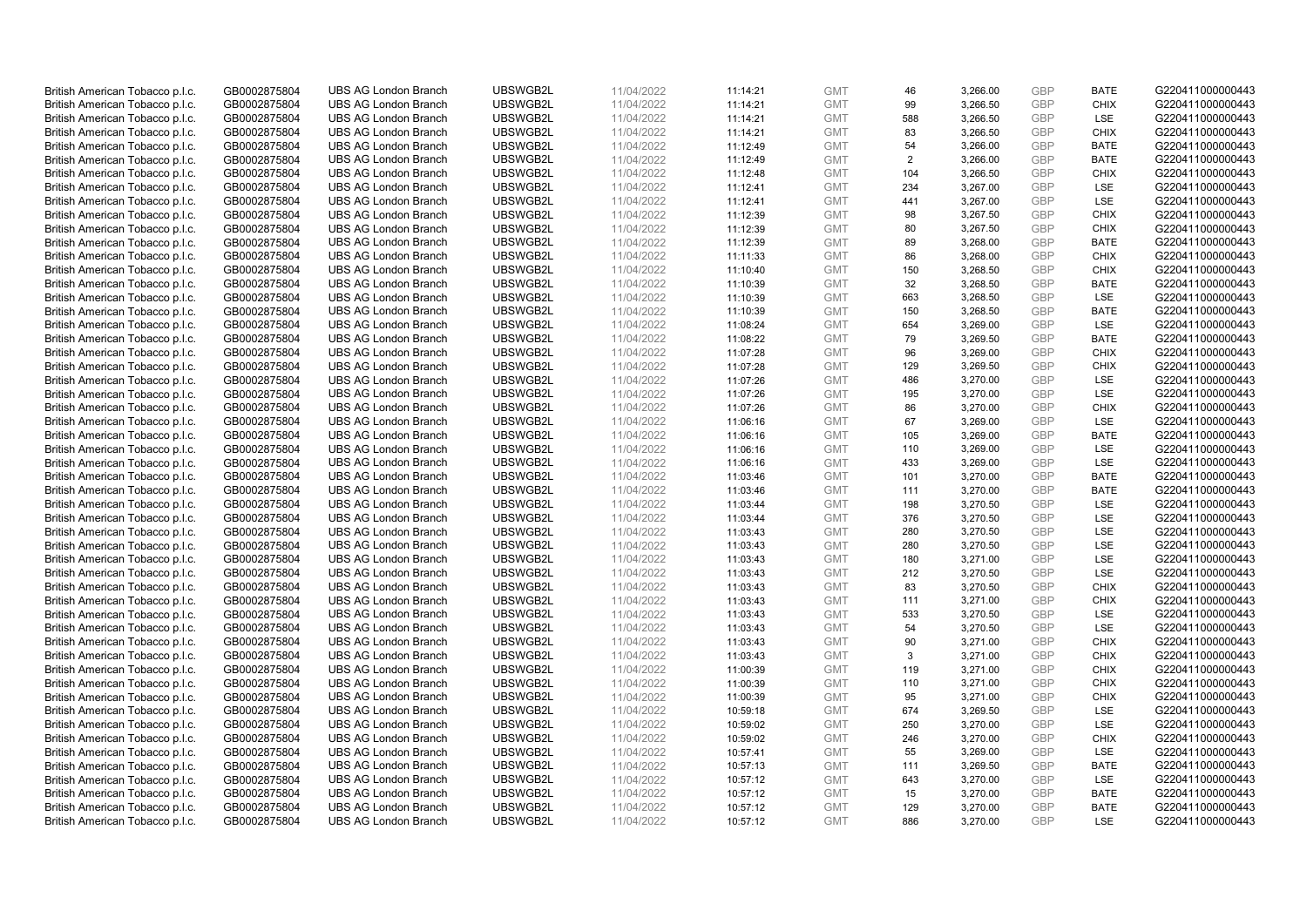| British American Tobacco p.l.c. | GB0002875804 | <b>UBS AG London Branch</b> | UBSWGB2L             | 11/04/2022 | 10:57:12             | <b>GMT</b> | 31  | 3,270.00 | <b>GBP</b>               | <b>BATE</b> | G220411000000443                     |
|---------------------------------|--------------|-----------------------------|----------------------|------------|----------------------|------------|-----|----------|--------------------------|-------------|--------------------------------------|
| British American Tobacco p.l.c. | GB0002875804 | <b>UBS AG London Branch</b> | UBSWGB2L             | 11/04/2022 | 10:57:12             | <b>GMT</b> | 72  | 3,270.00 | <b>GBP</b>               | <b>BATE</b> | G220411000000443                     |
| British American Tobacco p.l.c. | GB0002875804 | <b>UBS AG London Branch</b> | UBSWGB2L             | 11/04/2022 | 10:57:12             | <b>GMT</b> | 151 | 3,270.00 | <b>GBP</b>               | <b>BATE</b> | G220411000000443                     |
| British American Tobacco p.l.c. | GB0002875804 | <b>UBS AG London Branch</b> | UBSWGB2L             | 11/04/2022 | 10:56:59             | <b>GMT</b> | 17  | 3,270.50 | GBP                      | <b>CHIX</b> | G220411000000443                     |
| British American Tobacco p.l.c. | GB0002875804 | <b>UBS AG London Branch</b> | UBSWGB2L             | 11/04/2022 | 10:56:54             | <b>GMT</b> | 76  | 3,270.50 | <b>GBP</b>               | <b>CHIX</b> | G220411000000443                     |
|                                 |              |                             | UBSWGB2L             |            |                      |            |     |          |                          |             |                                      |
| British American Tobacco p.l.c. | GB0002875804 | <b>UBS AG London Branch</b> |                      | 11/04/2022 | 10:56:52             | <b>GMT</b> | 55  | 3,270.50 | <b>GBP</b>               | <b>CHIX</b> | G220411000000443                     |
| British American Tobacco p.l.c. | GB0002875804 | <b>UBS AG London Branch</b> | UBSWGB2L             | 11/04/2022 | 10:56:52             | <b>GMT</b> | 86  | 3,270.50 | <b>GBP</b>               | <b>CHIX</b> | G220411000000443                     |
| British American Tobacco p.l.c. | GB0002875804 | <b>UBS AG London Branch</b> | UBSWGB2L             | 11/04/2022 | 10:54:37             | <b>GMT</b> | 55  | 3,268.50 | GBP                      | <b>CHIX</b> | G220411000000443                     |
| British American Tobacco p.l.c. | GB0002875804 | <b>UBS AG London Branch</b> | UBSWGB2L             | 11/04/2022 | 10:54:37             | <b>GMT</b> | 3   | 3,268.50 | <b>GBP</b>               | <b>CHIX</b> | G220411000000443                     |
| British American Tobacco p.l.c. | GB0002875804 | <b>UBS AG London Branch</b> | UBSWGB2L             | 11/04/2022 | 10:54:27             | <b>GMT</b> | 475 | 3,268.50 | <b>GBP</b>               | LSE         | G220411000000443                     |
| British American Tobacco p.l.c. | GB0002875804 | <b>UBS AG London Branch</b> | UBSWGB2L             | 11/04/2022 | 10:54:27             | <b>GMT</b> | 652 | 3,268.50 | <b>GBP</b>               | LSE         | G220411000000443                     |
| British American Tobacco p.l.c. | GB0002875804 | <b>UBS AG London Branch</b> | UBSWGB2L             | 11/04/2022 | 10:52:29             | <b>GMT</b> | 99  | 3,268.50 | <b>GBP</b>               | <b>CHIX</b> | G220411000000443                     |
| British American Tobacco p.l.c. | GB0002875804 | <b>UBS AG London Branch</b> | UBSWGB2L             | 11/04/2022 | 10:52:07             | <b>GMT</b> | 201 | 3,268.50 | <b>GBP</b>               | <b>CHIX</b> | G220411000000443                     |
| British American Tobacco p.l.c. | GB0002875804 | <b>UBS AG London Branch</b> | UBSWGB2L             | 11/04/2022 | 10:52:05             | <b>GMT</b> | 14  | 3,268.50 | <b>GBP</b>               | <b>CHIX</b> | G220411000000443                     |
| British American Tobacco p.l.c. | GB0002875804 | <b>UBS AG London Branch</b> | UBSWGB2L             | 11/04/2022 | 10:48:15             | <b>GMT</b> | 111 | 3,265.50 | <b>GBP</b>               | <b>BATE</b> | G220411000000443                     |
| British American Tobacco p.l.c. | GB0002875804 | <b>UBS AG London Branch</b> | UBSWGB2L             | 11/04/2022 | 10:47:07             | <b>GMT</b> | 111 | 3,266.00 | <b>GBP</b>               | <b>BATE</b> | G220411000000443                     |
| British American Tobacco p.l.c. | GB0002875804 | <b>UBS AG London Branch</b> | UBSWGB2L             | 11/04/2022 | 10:47:06             | <b>GMT</b> | 594 | 3,267.00 | <b>GBP</b>               | LSE         | G220411000000443                     |
| British American Tobacco p.l.c. | GB0002875804 | <b>UBS AG London Branch</b> | UBSWGB2L             | 11/04/2022 | 10:47:06             | <b>GMT</b> | 85  | 3,266.50 | <b>GBP</b>               | <b>CHIX</b> | G220411000000443                     |
| British American Tobacco p.l.c. | GB0002875804 | <b>UBS AG London Branch</b> | UBSWGB2L             | 11/04/2022 | 10:47:06             | <b>GMT</b> | 571 | 3,267.00 | <b>GBP</b>               | <b>LSE</b>  | G220411000000443                     |
| British American Tobacco p.l.c. | GB0002875804 | <b>UBS AG London Branch</b> | UBSWGB2L             | 11/04/2022 | 10:45:42             | <b>GMT</b> | 85  | 3,267.50 | <b>GBP</b>               | <b>CHIX</b> | G220411000000443                     |
| British American Tobacco p.l.c. | GB0002875804 | <b>UBS AG London Branch</b> | UBSWGB2L             | 11/04/2022 | 10:45:42             | <b>GMT</b> | 31  | 3,267.50 | <b>GBP</b>               | <b>LSE</b>  | G220411000000443                     |
| British American Tobacco p.l.c. | GB0002875804 | <b>UBS AG London Branch</b> | UBSWGB2L             | 11/04/2022 | 10:45:42             | <b>GMT</b> | 580 | 3,267.50 | <b>GBP</b>               | LSE         | G220411000000443                     |
| British American Tobacco p.l.c. | GB0002875804 | <b>UBS AG London Branch</b> | UBSWGB2L             | 11/04/2022 | 10:45:42             | <b>GMT</b> | 98  | 3,267.50 | <b>GBP</b>               | <b>CHIX</b> | G220411000000443                     |
| British American Tobacco p.l.c. | GB0002875804 | <b>UBS AG London Branch</b> | UBSWGB2L             | 11/04/2022 | 10:43:39             | <b>GMT</b> | 594 | 3,268.00 | <b>GBP</b>               | <b>LSE</b>  | G220411000000443                     |
| British American Tobacco p.l.c. | GB0002875804 | <b>UBS AG London Branch</b> | UBSWGB2L             | 11/04/2022 | 10:43:39             | <b>GMT</b> | 183 | 3,268.00 | <b>GBP</b>               | <b>BATE</b> | G220411000000443                     |
| British American Tobacco p.l.c. | GB0002875804 | <b>UBS AG London Branch</b> | UBSWGB2L             | 11/04/2022 | 10:43:38             | <b>GMT</b> | 83  | 3,268.50 | <b>GBP</b>               | <b>BATE</b> | G220411000000443                     |
| British American Tobacco p.l.c. | GB0002875804 | <b>UBS AG London Branch</b> | UBSWGB2L             | 11/04/2022 | 10:43:38             | <b>GMT</b> | 79  | 3,268.50 | <b>GBP</b>               | <b>BATE</b> | G220411000000443                     |
| British American Tobacco p.l.c. | GB0002875804 | <b>UBS AG London Branch</b> | UBSWGB2L             | 11/04/2022 | 10:43:02             | <b>GMT</b> | 82  | 3,268.50 | <b>GBP</b>               | <b>CHIX</b> | G220411000000443                     |
| British American Tobacco p.l.c. | GB0002875804 | <b>UBS AG London Branch</b> | UBSWGB2L             | 11/04/2022 | 10:43:02             | <b>GMT</b> | 40  | 3,268.50 | <b>GBP</b>               | <b>CHIX</b> | G220411000000443                     |
| British American Tobacco p.l.c. | GB0002875804 | <b>UBS AG London Branch</b> | UBSWGB2L             | 11/04/2022 | 10:43:02             | <b>GMT</b> | 100 | 3,268.50 | <b>GBP</b>               | <b>CHIX</b> | G220411000000443                     |
| British American Tobacco p.l.c. | GB0002875804 | <b>UBS AG London Branch</b> | UBSWGB2L             | 11/04/2022 | 10:43:02             | <b>GMT</b> | 100 | 3,268.50 | <b>GBP</b>               | <b>CHIX</b> | G220411000000443                     |
| British American Tobacco p.l.c. | GB0002875804 | <b>UBS AG London Branch</b> | UBSWGB2L             | 11/04/2022 | 10:43:02             | <b>GMT</b> | 572 | 3,268.50 | <b>GBP</b>               | <b>LSE</b>  | G220411000000443                     |
| British American Tobacco p.l.c. | GB0002875804 | <b>UBS AG London Branch</b> | UBSWGB2L             | 11/04/2022 | 10:43:02             | <b>GMT</b> | 107 | 3,268.50 | <b>GBP</b>               | <b>LSE</b>  | G220411000000443                     |
|                                 |              | <b>UBS AG London Branch</b> | UBSWGB2L             | 11/04/2022 |                      | <b>GMT</b> | 684 | 3,267.00 | <b>GBP</b>               | LSE         | G220411000000443                     |
| British American Tobacco p.l.c. | GB0002875804 | <b>UBS AG London Branch</b> | UBSWGB2L             | 11/04/2022 | 10:42:29<br>10:42:29 | <b>GMT</b> | 54  |          | <b>GBP</b>               | <b>CHIX</b> | G220411000000443                     |
| British American Tobacco p.l.c. | GB0002875804 |                             |                      |            |                      |            |     | 3,267.00 |                          |             |                                      |
| British American Tobacco p.l.c. | GB0002875804 | <b>UBS AG London Branch</b> | UBSWGB2L<br>UBSWGB2L | 11/04/2022 | 10:42:29             | <b>GMT</b> | 3   | 3,267.00 | <b>GBP</b><br><b>GBP</b> | <b>CHIX</b> | G220411000000443<br>G220411000000443 |
| British American Tobacco p.l.c. | GB0002875804 | <b>UBS AG London Branch</b> |                      | 11/04/2022 | 10:41:37             | <b>GMT</b> | 19  | 3,267.00 |                          | <b>CHIX</b> |                                      |
| British American Tobacco p.l.c. | GB0002875804 | <b>UBS AG London Branch</b> | UBSWGB2L             | 11/04/2022 | 10:41:37             | <b>GMT</b> | 115 | 3,267.00 | <b>GBP</b>               | <b>CHIX</b> | G220411000000443                     |
| British American Tobacco p.l.c. | GB0002875804 | <b>UBS AG London Branch</b> | UBSWGB2L             | 11/04/2022 | 10:41:16             | <b>GMT</b> | 468 | 3,267.00 | <b>GBP</b>               | LSE         | G220411000000443                     |
| British American Tobacco p.l.c. | GB0002875804 | <b>UBS AG London Branch</b> | UBSWGB2L             | 11/04/2022 | 10:41:16             | <b>GMT</b> | 382 | 3,267.00 | <b>GBP</b>               | LSE         | G220411000000443                     |
| British American Tobacco p.l.c. | GB0002875804 | <b>UBS AG London Branch</b> | UBSWGB2L             | 11/04/2022 | 10:40:17             | <b>GMT</b> | 88  | 3,267.50 | <b>GBP</b>               | <b>CHIX</b> | G220411000000443                     |
| British American Tobacco p.l.c. | GB0002875804 | <b>UBS AG London Branch</b> | UBSWGB2L             | 11/04/2022 | 10:39:15             | <b>GMT</b> | 92  | 3,266.00 | <b>GBP</b>               | <b>BATE</b> | G220411000000443                     |
| British American Tobacco p.l.c. | GB0002875804 | <b>UBS AG London Branch</b> | UBSWGB2L             | 11/04/2022 | 10:38:05             | <b>GMT</b> | 103 | 3,266.50 | <b>GBP</b>               | <b>BATE</b> | G220411000000443                     |
| British American Tobacco p.l.c. | GB0002875804 | <b>UBS AG London Branch</b> | UBSWGB2L             | 11/04/2022 | 10:38:05             | <b>GMT</b> | 79  | 3,266.50 | <b>GBP</b>               | <b>BATE</b> | G220411000000443                     |
| British American Tobacco p.l.c. | GB0002875804 | <b>UBS AG London Branch</b> | UBSWGB2L             | 11/04/2022 | 10:38:05             | <b>GMT</b> | 137 | 3,266.50 | <b>GBP</b>               | <b>CHIX</b> | G220411000000443                     |
| British American Tobacco p.l.c. | GB0002875804 | <b>UBS AG London Branch</b> | UBSWGB2L             | 11/04/2022 | 10:38:05             | <b>GMT</b> | 47  | 3,266.50 | <b>GBP</b>               | <b>CHIX</b> | G220411000000443                     |
| British American Tobacco p.l.c. | GB0002875804 | <b>UBS AG London Branch</b> | UBSWGB2L             | 11/04/2022 | 10:37:49             | <b>GMT</b> | 400 | 3,266.50 | <b>GBP</b>               | LSE         | G220411000000443                     |
| British American Tobacco p.l.c. | GB0002875804 | <b>UBS AG London Branch</b> | UBSWGB2L             | 11/04/2022 | 10:37:49             | <b>GMT</b> | 699 | 3,266.50 | <b>GBP</b>               | LSE         | G220411000000443                     |
| British American Tobacco p.l.c. | GB0002875804 | <b>UBS AG London Branch</b> | UBSWGB2L             | 11/04/2022 | 10:37:49             | <b>GMT</b> | 136 | 3,267.00 | <b>GBP</b>               | <b>LSE</b>  | G220411000000443                     |
| British American Tobacco p.l.c. | GB0002875804 | <b>UBS AG London Branch</b> | UBSWGB2L             | 11/04/2022 | 10:37:49             | <b>GMT</b> | 290 | 3,267.00 | <b>GBP</b>               | LSE         | G220411000000443                     |
| British American Tobacco p.l.c. | GB0002875804 | <b>UBS AG London Branch</b> | UBSWGB2L             | 11/04/2022 | 10:37:49             | <b>GMT</b> | 99  | 3,267.00 | GBP                      | <b>CHIX</b> | G220411000000443                     |
| British American Tobacco p.l.c. | GB0002875804 | <b>UBS AG London Branch</b> | UBSWGB2L             | 11/04/2022 | 10:35:19             | <b>GMT</b> | 448 | 3,266.50 | <b>GBP</b>               | <b>CHIX</b> | G220411000000443                     |
| British American Tobacco p.l.c. | GB0002875804 | <b>UBS AG London Branch</b> | UBSWGB2L             | 11/04/2022 | 10:31:54             | <b>GMT</b> | 648 | 3,264.50 | <b>GBP</b>               | LSE         | G220411000000443                     |
| British American Tobacco p.l.c. | GB0002875804 | <b>UBS AG London Branch</b> | UBSWGB2L             | 11/04/2022 | 10:30:35             | <b>GMT</b> | 671 | 3.262.00 | <b>GBP</b>               | <b>LSE</b>  | G220411000000443                     |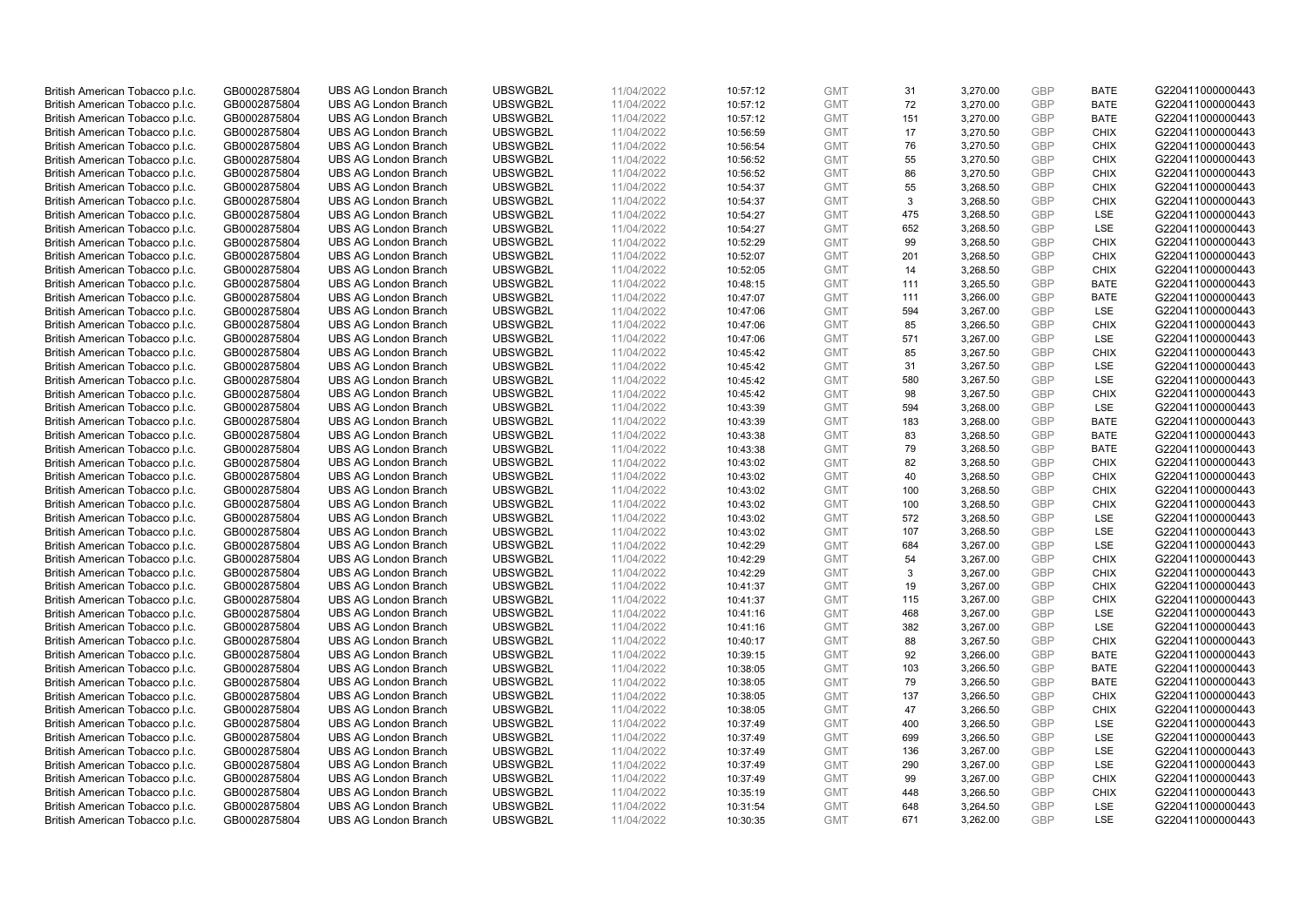| British American Tobacco p.l.c. | GB0002875804 | <b>UBS AG London Branch</b> | UBSWGB2L | 11/04/2022 | 10:30:19 | <b>GMT</b> | 112 | 3,262.50 | <b>GBP</b> | <b>BATE</b> | G220411000000443 |
|---------------------------------|--------------|-----------------------------|----------|------------|----------|------------|-----|----------|------------|-------------|------------------|
|                                 |              |                             |          |            |          |            |     |          |            |             |                  |
| British American Tobacco p.l.c. | GB0002875804 | <b>UBS AG London Branch</b> | UBSWGB2L | 11/04/2022 | 10:30:19 | <b>GMT</b> | 9   | 3,262.50 | <b>GBP</b> | <b>CHIX</b> | G220411000000443 |
| British American Tobacco p.l.c. | GB0002875804 | <b>UBS AG London Branch</b> | UBSWGB2L | 11/04/2022 | 10:29:19 | <b>GMT</b> | 78  | 3,262.50 | <b>GBP</b> | <b>CHIX</b> | G220411000000443 |
| British American Tobacco p.l.c. | GB0002875804 | <b>UBS AG London Branch</b> | UBSWGB2L | 11/04/2022 | 10:29:19 | <b>GMT</b> | 650 | 3,263.00 | <b>GBP</b> | LSE         | G220411000000443 |
| British American Tobacco p.l.c. | GB0002875804 | <b>UBS AG London Branch</b> | UBSWGB2L | 11/04/2022 | 10:29:19 | <b>GMT</b> | 124 | 3,263.00 | <b>GBP</b> | <b>BATE</b> | G220411000000443 |
| British American Tobacco p.l.c. | GB0002875804 | <b>UBS AG London Branch</b> | UBSWGB2L | 11/04/2022 | 10:27:26 | <b>GMT</b> | 616 | 3,263.50 | <b>GBP</b> | <b>LSE</b>  | G220411000000443 |
| British American Tobacco p.l.c. | GB0002875804 | <b>UBS AG London Branch</b> | UBSWGB2L | 11/04/2022 | 10:27:19 | <b>GMT</b> | 97  | 3,264.00 | <b>GBP</b> | <b>CHIX</b> | G220411000000443 |
| British American Tobacco p.l.c. | GB0002875804 | <b>UBS AG London Branch</b> | UBSWGB2L | 11/04/2022 | 10:27:19 | <b>GMT</b> | 268 | 3,264.00 | <b>GBP</b> | LSE         | G220411000000443 |
| British American Tobacco p.l.c. | GB0002875804 | <b>UBS AG London Branch</b> | UBSWGB2L | 11/04/2022 | 10:27:19 | <b>GMT</b> | 95  | 3,264.50 | <b>GBP</b> | <b>CHIX</b> | G220411000000443 |
|                                 |              |                             |          |            |          |            |     |          |            |             |                  |
| British American Tobacco p.l.c. | GB0002875804 | <b>UBS AG London Branch</b> | UBSWGB2L | 11/04/2022 | 10:27:19 | <b>GMT</b> | 54  | 3,264.00 | <b>GBP</b> | <b>BATE</b> | G220411000000443 |
| British American Tobacco p.l.c. | GB0002875804 | <b>UBS AG London Branch</b> | UBSWGB2L | 11/04/2022 | 10:27:19 | <b>GMT</b> | 24  | 3,264.00 | <b>GBP</b> | <b>BATE</b> | G220411000000443 |
| British American Tobacco p.l.c. | GB0002875804 | <b>UBS AG London Branch</b> | UBSWGB2L | 11/04/2022 | 10:27:19 | <b>GMT</b> | 18  | 3,264.00 | <b>GBP</b> | <b>BATE</b> | G220411000000443 |
| British American Tobacco p.l.c. | GB0002875804 | <b>UBS AG London Branch</b> | UBSWGB2L | 11/04/2022 | 10:27:19 | <b>GMT</b> | 44  | 3,264.00 | <b>GBP</b> | <b>BATE</b> | G220411000000443 |
| British American Tobacco p.l.c. | GB0002875804 | <b>UBS AG London Branch</b> | UBSWGB2L | 11/04/2022 | 10:27:19 | <b>GMT</b> | 89  | 3,264.00 | <b>GBP</b> | <b>BATE</b> | G220411000000443 |
| British American Tobacco p.l.c. | GB0002875804 | <b>UBS AG London Branch</b> | UBSWGB2L | 11/04/2022 | 10:27:19 | <b>GMT</b> | 345 | 3,264.00 | <b>GBP</b> | LSE         | G220411000000443 |
| British American Tobacco p.l.c. | GB0002875804 | <b>UBS AG London Branch</b> | UBSWGB2L | 11/04/2022 | 10:27:19 | <b>GMT</b> | 91  | 3,264.50 | <b>GBP</b> | <b>CHIX</b> | G220411000000443 |
| British American Tobacco p.l.c. | GB0002875804 | <b>UBS AG London Branch</b> | UBSWGB2L | 11/04/2022 | 10:26:06 | <b>GMT</b> | 85  | 3,264.50 | <b>GBP</b> | <b>CHIX</b> | G220411000000443 |
| British American Tobacco p.l.c. | GB0002875804 | <b>UBS AG London Branch</b> | UBSWGB2L | 11/04/2022 | 10:24:37 | <b>GMT</b> | 80  | 3,265.00 | <b>GBP</b> | <b>CHIX</b> | G220411000000443 |
| British American Tobacco p.l.c. | GB0002875804 | <b>UBS AG London Branch</b> | UBSWGB2L | 11/04/2022 | 10:24:37 | <b>GMT</b> | 91  | 3,265.00 | <b>GBP</b> | <b>CHIX</b> | G220411000000443 |
| British American Tobacco p.l.c. | GB0002875804 | <b>UBS AG London Branch</b> | UBSWGB2L | 11/04/2022 | 10:22:28 | <b>GMT</b> | 92  | 3,265.00 | <b>GBP</b> | <b>CHIX</b> | G220411000000443 |
| British American Tobacco p.l.c. | GB0002875804 | <b>UBS AG London Branch</b> | UBSWGB2L | 11/04/2022 | 10:22:28 | <b>GMT</b> | 667 | 3,265.00 | <b>GBP</b> | LSE         | G220411000000443 |
|                                 |              | <b>UBS AG London Branch</b> | UBSWGB2L |            |          |            | 16  |          | <b>GBP</b> | LSE         |                  |
| British American Tobacco p.l.c. | GB0002875804 |                             |          | 11/04/2022 | 10:22:28 | <b>GMT</b> |     | 3,265.00 |            |             | G220411000000443 |
| British American Tobacco p.l.c. | GB0002875804 | <b>UBS AG London Branch</b> | UBSWGB2L | 11/04/2022 | 10:22:28 | <b>GMT</b> | 111 | 3,265.00 | <b>GBP</b> | <b>BATE</b> | G220411000000443 |
| British American Tobacco p.l.c. | GB0002875804 | <b>UBS AG London Branch</b> | UBSWGB2L | 11/04/2022 | 10:22:28 | <b>GMT</b> | 3   | 3,265.00 | <b>GBP</b> | <b>BATE</b> | G220411000000443 |
| British American Tobacco p.l.c. | GB0002875804 | <b>UBS AG London Branch</b> | UBSWGB2L | 11/04/2022 | 10:22:28 | <b>GMT</b> | 120 | 3,265.00 | <b>GBP</b> | <b>BATE</b> | G220411000000443 |
| British American Tobacco p.l.c. | GB0002875804 | <b>UBS AG London Branch</b> | UBSWGB2L | 11/04/2022 | 10:21:40 | <b>GMT</b> | 261 | 3,265.50 | <b>GBP</b> | LSE         | G220411000000443 |
| British American Tobacco p.l.c. | GB0002875804 | <b>UBS AG London Branch</b> | UBSWGB2L | 11/04/2022 | 10:21:40 | <b>GMT</b> | 319 | 3,265.50 | <b>GBP</b> | <b>LSE</b>  | G220411000000443 |
| British American Tobacco p.l.c. | GB0002875804 | <b>UBS AG London Branch</b> | UBSWGB2L | 11/04/2022 | 10:21:40 | <b>GMT</b> | 148 | 3,265.50 | <b>GBP</b> | <b>CHIX</b> | G220411000000443 |
| British American Tobacco p.l.c. | GB0002875804 | <b>UBS AG London Branch</b> | UBSWGB2L | 11/04/2022 | 10:21:39 | <b>GMT</b> | 140 | 3,266.00 | <b>GBP</b> | <b>CHIX</b> | G220411000000443 |
| British American Tobacco p.l.c. | GB0002875804 | <b>UBS AG London Branch</b> | UBSWGB2L | 11/04/2022 | 10:20:30 | <b>GMT</b> | 20  | 3,266.50 | <b>GBP</b> | <b>CHIX</b> | G220411000000443 |
| British American Tobacco p.l.c. | GB0002875804 | <b>UBS AG London Branch</b> | UBSWGB2L | 11/04/2022 | 10:20:26 | <b>GMT</b> | 50  | 3,266.00 | <b>GBP</b> | <b>CHIX</b> | G220411000000443 |
| British American Tobacco p.l.c. | GB0002875804 | UBS AG London Branch        | UBSWGB2L | 11/04/2022 | 10:18:47 | <b>GMT</b> | 652 | 3,265.50 | <b>GBP</b> | LSE         | G220411000000443 |
| British American Tobacco p.l.c. | GB0002875804 | <b>UBS AG London Branch</b> | UBSWGB2L | 11/04/2022 | 10:18:47 | <b>GMT</b> | 98  | 3,266.00 | <b>GBP</b> | <b>CHIX</b> | G220411000000443 |
| British American Tobacco p.l.c. | GB0002875804 | <b>UBS AG London Branch</b> | UBSWGB2L | 11/04/2022 | 10:18:47 | <b>GMT</b> | 112 | 3,265.50 | <b>GBP</b> | <b>BATE</b> | G220411000000443 |
| British American Tobacco p.l.c. | GB0002875804 | <b>UBS AG London Branch</b> | UBSWGB2L | 11/04/2022 | 10:18:47 | <b>GMT</b> | 96  | 3,266.00 | <b>GBP</b> | <b>CHIX</b> | G220411000000443 |
|                                 |              |                             |          |            |          |            |     |          |            |             |                  |
| British American Tobacco p.l.c. | GB0002875804 | <b>UBS AG London Branch</b> | UBSWGB2L | 11/04/2022 | 10:17:42 | <b>GMT</b> | 546 | 3,266.00 | <b>GBP</b> | LSE         | G220411000000443 |
| British American Tobacco p.l.c. | GB0002875804 | <b>UBS AG London Branch</b> | UBSWGB2L | 11/04/2022 | 10:17:42 | <b>GMT</b> | 146 | 3,266.00 | <b>GBP</b> | LSE         | G220411000000443 |
| British American Tobacco p.l.c. | GB0002875804 | <b>UBS AG London Branch</b> | UBSWGB2L | 11/04/2022 | 10:16:41 | <b>GMT</b> | 81  | 3,265.00 | <b>GBP</b> | <b>CHIX</b> | G220411000000443 |
| British American Tobacco p.l.c. | GB0002875804 | <b>UBS AG London Branch</b> | UBSWGB2L | 11/04/2022 | 10:16:39 | <b>GMT</b> | 124 | 3,265.50 | <b>GBP</b> | <b>BATE</b> | G220411000000443 |
| British American Tobacco p.l.c. | GB0002875804 | UBS AG London Branch        | UBSWGB2L | 11/04/2022 | 10:16:38 | <b>GMT</b> | 105 | 3,266.50 | <b>GBP</b> | <b>BATE</b> | G220411000000443 |
| British American Tobacco p.l.c. | GB0002875804 | <b>UBS AG London Branch</b> | UBSWGB2L | 11/04/2022 | 10:16:38 | <b>GMT</b> | 624 | 3,267.00 | <b>GBP</b> | LSE         | G220411000000443 |
| British American Tobacco p.l.c. | GB0002875804 | <b>UBS AG London Branch</b> | UBSWGB2L | 11/04/2022 | 10:16:38 | <b>GMT</b> | 91  | 3,267.00 | <b>GBP</b> | <b>CHIX</b> | G220411000000443 |
| British American Tobacco p.l.c. | GB0002875804 | <b>UBS AG London Branch</b> | UBSWGB2L | 11/04/2022 | 10:16:38 | <b>GMT</b> | 99  | 3,267.00 | <b>GBP</b> | <b>CHIX</b> | G220411000000443 |
| British American Tobacco p.l.c. | GB0002875804 | <b>UBS AG London Branch</b> | UBSWGB2L | 11/04/2022 | 10:15:22 | <b>GMT</b> | 90  | 3,267.50 | <b>GBP</b> | <b>CHIX</b> | G220411000000443 |
| British American Tobacco p.l.c. | GB0002875804 | UBS AG London Branch        | UBSWGB2L | 11/04/2022 | 10:15:22 | <b>GMT</b> | 90  | 3,267.50 | <b>GBP</b> | <b>CHIX</b> | G220411000000443 |
| British American Tobacco p.l.c. | GB0002875804 | <b>UBS AG London Branch</b> | UBSWGB2L | 11/04/2022 | 10:14:45 | <b>GMT</b> | 669 | 3,268.00 | <b>GBP</b> | LSE         | G220411000000443 |
| British American Tobacco p.l.c. | GB0002875804 | <b>UBS AG London Branch</b> | UBSWGB2L | 11/04/2022 | 10:12:30 | <b>GMT</b> | 667 | 3,269.50 | <b>GBP</b> | LSE         | G220411000000443 |
| British American Tobacco p.l.c. | GB0002875804 | <b>UBS AG London Branch</b> | UBSWGB2L | 11/04/2022 | 10:12:30 | <b>GMT</b> | 100 | 3,270.00 | <b>GBP</b> | <b>BATE</b> | G220411000000443 |
| British American Tobacco p.l.c. | GB0002875804 | <b>UBS AG London Branch</b> | UBSWGB2L | 11/04/2022 | 10:12:30 | GMT        | 94  | 3,270.00 | GBP        | <b>CHIX</b> | G220411000000443 |
| British American Tobacco p.l.c. | GB0002875804 | <b>UBS AG London Branch</b> | UBSWGB2L | 11/04/2022 |          | <b>GMT</b> | 106 |          | <b>GBP</b> | <b>BATE</b> | G220411000000443 |
|                                 |              |                             |          |            | 10:12:30 |            |     | 3,270.00 |            |             |                  |
| British American Tobacco p.l.c. | GB0002875804 | <b>UBS AG London Branch</b> | UBSWGB2L | 11/04/2022 | 10:12:30 | <b>GMT</b> | 150 | 3,270.00 | <b>GBP</b> | <b>BATE</b> | G220411000000443 |
| British American Tobacco p.l.c. | GB0002875804 | <b>UBS AG London Branch</b> | UBSWGB2L | 11/04/2022 | 10:12:30 | <b>GMT</b> | 6   | 3,270.00 | <b>GBP</b> | <b>BATE</b> | G220411000000443 |
| British American Tobacco p.l.c. | GB0002875804 | <b>UBS AG London Branch</b> | UBSWGB2L | 11/04/2022 | 10:12:30 | <b>GMT</b> | 81  | 3,270.00 | <b>GBP</b> | <b>BATE</b> | G220411000000443 |
| British American Tobacco p.l.c. | GB0002875804 | <b>UBS AG London Branch</b> | UBSWGB2L | 11/04/2022 | 10:12:30 | <b>GMT</b> | 31  | 3,270.00 | <b>GBP</b> | <b>BATE</b> | G220411000000443 |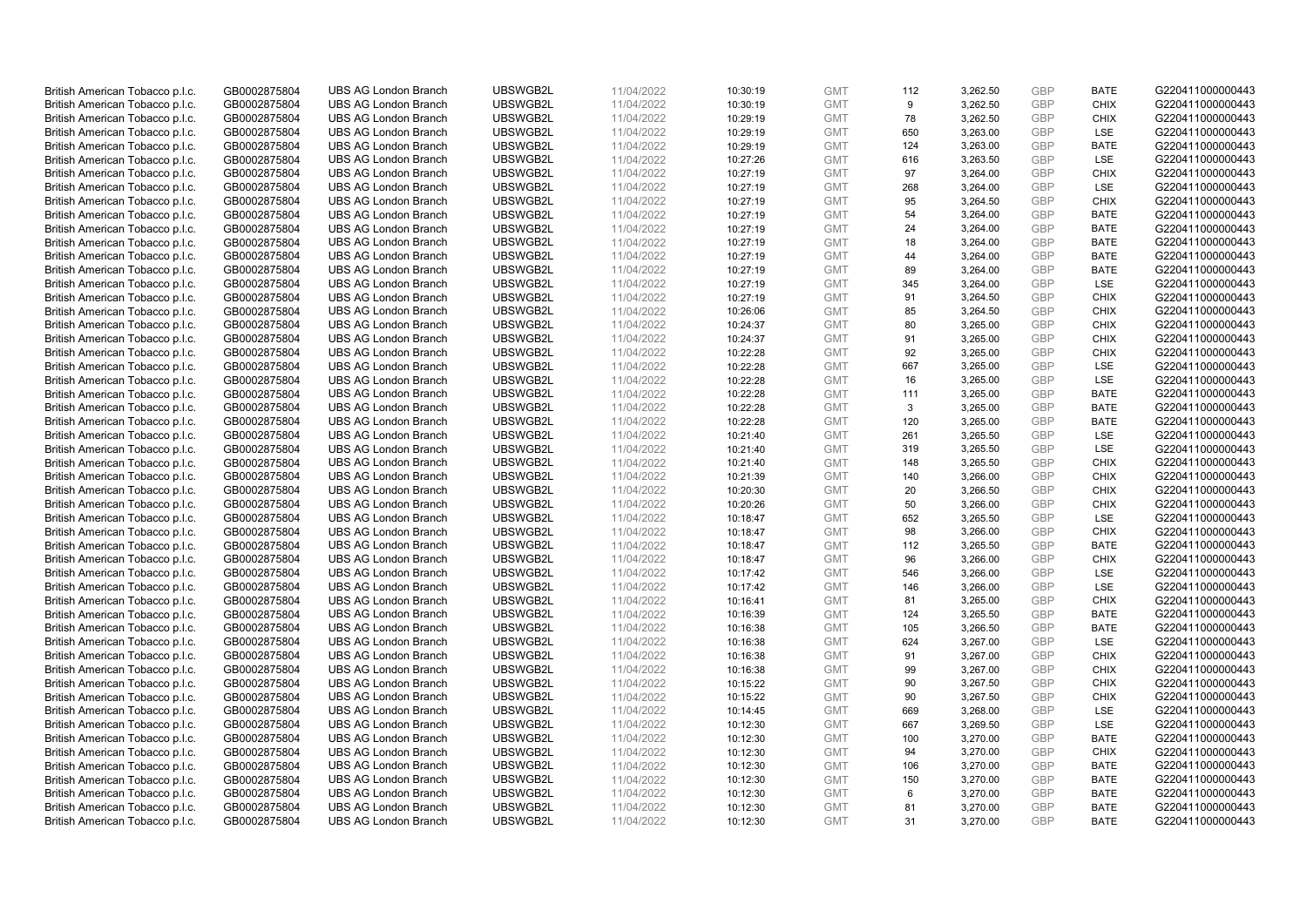| British American Tobacco p.l.c. | GB0002875804 | <b>UBS AG London Branch</b> | UBSWGB2L | 11/04/2022 | 10:12:30 | <b>GMT</b> | 507            | 3,270.50 | <b>GBP</b> | <b>LSE</b>  | G220411000000443 |
|---------------------------------|--------------|-----------------------------|----------|------------|----------|------------|----------------|----------|------------|-------------|------------------|
|                                 | GB0002875804 | <b>UBS AG London Branch</b> | UBSWGB2L | 11/04/2022 |          | <b>GMT</b> | 122            | 3,270.50 | <b>GBP</b> | LSE         | G220411000000443 |
| British American Tobacco p.l.c. |              |                             |          |            | 10:12:30 |            |                |          |            |             |                  |
| British American Tobacco p.l.c. | GB0002875804 | <b>UBS AG London Branch</b> | UBSWGB2L | 11/04/2022 | 10:11:19 | <b>GMT</b> | 119            | 3,269.50 | <b>GBP</b> | <b>CHIX</b> | G220411000000443 |
| British American Tobacco p.l.c. | GB0002875804 | <b>UBS AG London Branch</b> | UBSWGB2L | 11/04/2022 | 10:11:19 | <b>GMT</b> | 15             | 3,269.50 | <b>GBP</b> | <b>CHIX</b> | G220411000000443 |
| British American Tobacco p.l.c. | GB0002875804 | <b>UBS AG London Branch</b> | UBSWGB2L | 11/04/2022 | 10:11:19 | <b>GMT</b> | 54             | 3,269.50 | <b>GBP</b> | <b>CHIX</b> | G220411000000443 |
| British American Tobacco p.l.c. | GB0002875804 | <b>UBS AG London Branch</b> | UBSWGB2L | 11/04/2022 | 10:11:19 | <b>GMT</b> | 3              | 3,269.50 | <b>GBP</b> | <b>CHIX</b> | G220411000000443 |
| British American Tobacco p.l.c. | GB0002875804 | <b>UBS AG London Branch</b> | UBSWGB2L | 11/04/2022 | 10:11:19 | <b>GMT</b> | 46             | 3,269.50 | <b>GBP</b> | <b>CHIX</b> | G220411000000443 |
| British American Tobacco p.l.c. | GB0002875804 | <b>UBS AG London Branch</b> | UBSWGB2L | 11/04/2022 | 10:11:06 | <b>GMT</b> | 97             | 3,269.50 | <b>GBP</b> | <b>CHIX</b> | G220411000000443 |
| British American Tobacco p.l.c. | GB0002875804 | <b>UBS AG London Branch</b> | UBSWGB2L | 11/04/2022 | 10:10:01 | <b>GMT</b> | 593            | 3,269.50 | <b>GBP</b> | LSE         | G220411000000443 |
| British American Tobacco p.l.c. | GB0002875804 | <b>UBS AG London Branch</b> | UBSWGB2L | 11/04/2022 | 10:08:04 | <b>GMT</b> | 615            | 3,269.00 | <b>GBP</b> | LSE         | G220411000000443 |
| British American Tobacco p.l.c. | GB0002875804 | <b>UBS AG London Branch</b> | UBSWGB2L | 11/04/2022 | 10:07:59 | <b>GMT</b> | 614            | 3,269.50 | <b>GBP</b> | <b>LSE</b>  | G220411000000443 |
| British American Tobacco p.l.c. | GB0002875804 | <b>UBS AG London Branch</b> | UBSWGB2L | 11/04/2022 | 10:07:57 | <b>GMT</b> | 79             | 3,270.00 | <b>GBP</b> | <b>CHIX</b> | G220411000000443 |
| British American Tobacco p.l.c. | GB0002875804 | <b>UBS AG London Branch</b> | UBSWGB2L | 11/04/2022 | 10:07:57 | <b>GMT</b> | 75             | 3,270.00 | <b>GBP</b> | <b>CHIX</b> | G220411000000443 |
| British American Tobacco p.l.c. | GB0002875804 | <b>UBS AG London Branch</b> | UBSWGB2L | 11/04/2022 | 10:07:57 | <b>GMT</b> | 22             | 3,270.00 | <b>GBP</b> | <b>CHIX</b> | G220411000000443 |
| British American Tobacco p.l.c. | GB0002875804 | <b>UBS AG London Branch</b> | UBSWGB2L | 11/04/2022 | 10:07:57 | <b>GMT</b> | 103            | 3,270.00 | <b>GBP</b> | <b>CHIX</b> | G220411000000443 |
| British American Tobacco p.l.c. | GB0002875804 | <b>UBS AG London Branch</b> | UBSWGB2L | 11/04/2022 | 10:07:57 | <b>GMT</b> | 108            | 3,270.00 | <b>GBP</b> | <b>CHIX</b> | G220411000000443 |
| British American Tobacco p.l.c. | GB0002875804 | <b>UBS AG London Branch</b> | UBSWGB2L | 11/04/2022 | 10:05:46 | <b>GMT</b> | 291            | 3,269.50 | <b>GBP</b> | LSE         | G220411000000443 |
| British American Tobacco p.l.c. | GB0002875804 | <b>UBS AG London Branch</b> | UBSWGB2L | 11/04/2022 | 10:05:46 | <b>GMT</b> | 381            | 3,269.50 | <b>GBP</b> | LSE         | G220411000000443 |
|                                 |              | <b>UBS AG London Branch</b> | UBSWGB2L |            |          |            | 40             |          |            | <b>BATE</b> |                  |
| British American Tobacco p.l.c. | GB0002875804 |                             |          | 11/04/2022 | 10:05:46 | <b>GMT</b> |                | 3,269.50 | <b>GBP</b> |             | G220411000000443 |
| British American Tobacco p.l.c. | GB0002875804 | <b>UBS AG London Branch</b> | UBSWGB2L | 11/04/2022 | 10:05:46 | <b>GMT</b> | 31             | 3,269.50 | <b>GBP</b> | <b>BATE</b> | G220411000000443 |
| British American Tobacco p.l.c. | GB0002875804 | <b>UBS AG London Branch</b> | UBSWGB2L | 11/04/2022 | 10:05:46 | <b>GMT</b> | 82             | 3,269.50 | <b>GBP</b> | <b>BATE</b> | G220411000000443 |
| British American Tobacco p.l.c. | GB0002875804 | <b>UBS AG London Branch</b> | UBSWGB2L | 11/04/2022 | 10:05:42 | <b>GMT</b> | 82             | 3,270.00 | <b>GBP</b> | <b>BATE</b> | G220411000000443 |
| British American Tobacco p.l.c. | GB0002875804 | <b>UBS AG London Branch</b> | UBSWGB2L | 11/04/2022 | 10:05:42 | <b>GMT</b> | 89             | 3,270.00 | <b>GBP</b> | <b>BATE</b> | G220411000000443 |
| British American Tobacco p.l.c. | GB0002875804 | <b>UBS AG London Branch</b> | UBSWGB2L | 11/04/2022 | 10:05:30 | <b>GMT</b> | 661            | 3,270.00 | <b>GBP</b> | <b>LSE</b>  | G220411000000443 |
| British American Tobacco p.l.c. | GB0002875804 | <b>UBS AG London Branch</b> | UBSWGB2L | 11/04/2022 | 10:05:26 | <b>GMT</b> | 117            | 3,270.50 | <b>GBP</b> | <b>CHIX</b> | G220411000000443 |
| British American Tobacco p.l.c. | GB0002875804 | <b>UBS AG London Branch</b> | UBSWGB2L | 11/04/2022 | 10:04:27 | <b>GMT</b> | 250            | 3,268.00 | <b>GBP</b> | LSE         | G220411000000443 |
| British American Tobacco p.l.c. | GB0002875804 | <b>UBS AG London Branch</b> | UBSWGB2L | 11/04/2022 | 10:04:27 | <b>GMT</b> | 158            | 3,268.00 | <b>GBP</b> | LSE         | G220411000000443 |
| British American Tobacco p.l.c. | GB0002875804 | <b>UBS AG London Branch</b> | UBSWGB2L | 11/04/2022 | 10:04:19 | <b>GMT</b> | 40             | 3,268.50 | <b>GBP</b> | <b>CHIX</b> | G220411000000443 |
| British American Tobacco p.l.c. | GB0002875804 | <b>UBS AG London Branch</b> | UBSWGB2L | 11/04/2022 | 10:03:19 | <b>GMT</b> | 56             | 3,268.50 | <b>GBP</b> | <b>CHIX</b> | G220411000000443 |
| British American Tobacco p.l.c. | GB0002875804 | <b>UBS AG London Branch</b> | UBSWGB2L | 11/04/2022 | 10:03:19 | <b>GMT</b> | 106            | 3,268.50 | <b>GBP</b> | <b>CHIX</b> | G220411000000443 |
| British American Tobacco p.l.c. | GB0002875804 | <b>UBS AG London Branch</b> | UBSWGB2L | 11/04/2022 | 10:03:11 | <b>GMT</b> | 91             | 3,268.50 | <b>GBP</b> | <b>CHIX</b> | G220411000000443 |
| British American Tobacco p.l.c. | GB0002875804 | <b>UBS AG London Branch</b> | UBSWGB2L | 11/04/2022 | 10:01:59 | <b>GMT</b> | 30             | 3,267.50 | <b>GBP</b> | <b>CHIX</b> | G220411000000443 |
| British American Tobacco p.l.c. | GB0002875804 | <b>UBS AG London Branch</b> | UBSWGB2L | 11/04/2022 | 10:01:59 | <b>GMT</b> | 35             | 3,267.50 | <b>GBP</b> | <b>CHIX</b> | G220411000000443 |
| British American Tobacco p.l.c. | GB0002875804 | <b>UBS AG London Branch</b> | UBSWGB2L | 11/04/2022 | 10:01:59 | <b>GMT</b> | 16             | 3,267.50 | <b>GBP</b> | <b>CHIX</b> | G220411000000443 |
| British American Tobacco p.l.c. | GB0002875804 | <b>UBS AG London Branch</b> | UBSWGB2L | 11/04/2022 | 10:00:03 | <b>GMT</b> | 669            | 3,266.50 | <b>GBP</b> | LSE         | G220411000000443 |
| British American Tobacco p.l.c. | GB0002875804 | <b>UBS AG London Branch</b> | UBSWGB2L | 11/04/2022 | 10:00:03 | <b>GMT</b> | 93             | 3,266.50 | <b>GBP</b> | <b>CHIX</b> | G220411000000443 |
| British American Tobacco p.l.c. | GB0002875804 | <b>UBS AG London Branch</b> | UBSWGB2L | 11/04/2022 | 10:00:01 | <b>GMT</b> | 349            | 3,267.50 | <b>GBP</b> | LSE         | G220411000000443 |
| British American Tobacco p.l.c. | GB0002875804 | <b>UBS AG London Branch</b> | UBSWGB2L | 11/04/2022 | 10:00:01 | <b>GMT</b> | 314            | 3,267.50 | <b>GBP</b> | LSE         | G220411000000443 |
| British American Tobacco p.l.c. | GB0002875804 | <b>UBS AG London Branch</b> | UBSWGB2L | 11/04/2022 | 10:00:01 | <b>GMT</b> | 99             | 3,267.50 | <b>GBP</b> | <b>CHIX</b> | G220411000000443 |
| British American Tobacco p.l.c. | GB0002875804 | UBS AG London Branch        | UBSWGB2L | 11/04/2022 | 10:00:01 | <b>GMT</b> | 121            | 3,267.50 | <b>GBP</b> | <b>BATE</b> | G220411000000443 |
| British American Tobacco p.l.c. | GB0002875804 | <b>UBS AG London Branch</b> | UBSWGB2L | 11/04/2022 | 10:00:01 | <b>GMT</b> | 87             | 3,267.50 | <b>GBP</b> | <b>CHIX</b> | G220411000000443 |
| British American Tobacco p.l.c. | GB0002875804 | <b>UBS AG London Branch</b> | UBSWGB2L | 11/04/2022 | 09:59:19 | <b>GMT</b> | 94             | 3,268.00 | <b>GBP</b> | <b>CHIX</b> | G220411000000443 |
| British American Tobacco p.l.c. | GB0002875804 | <b>UBS AG London Branch</b> | UBSWGB2L | 11/04/2022 | 09:58:23 | <b>GMT</b> | 6              | 3,267.50 | <b>GBP</b> | LSE         | G220411000000443 |
| British American Tobacco p.l.c. | GB0002875804 | <b>UBS AG London Branch</b> | UBSWGB2L | 11/04/2022 | 09:57:24 | <b>GMT</b> | $\overline{7}$ | 3,268.50 | <b>GBP</b> | <b>CHIX</b> | G220411000000443 |
| British American Tobacco p.l.c. | GB0002875804 | UBS AG London Branch        | UBSWGB2L | 11/04/2022 | 09:56:59 | <b>GMT</b> | 88             | 3,267.50 | <b>GBP</b> | <b>CHIX</b> | G220411000000443 |
| British American Tobacco p.l.c. | GB0002875804 | <b>UBS AG London Branch</b> | UBSWGB2L | 11/04/2022 | 09:56:59 | <b>GMT</b> | 62             | 3,267.50 | <b>GBP</b> | <b>CHIX</b> | G220411000000443 |
| British American Tobacco p.l.c. | GB0002875804 | <b>UBS AG London Branch</b> | UBSWGB2L | 11/04/2022 | 09:56:59 | <b>GMT</b> | 640            | 3,267.50 | <b>GBP</b> | LSE         | G220411000000443 |
| British American Tobacco p.l.c. | GB0002875804 | <b>UBS AG London Branch</b> | UBSWGB2L | 11/04/2022 | 09:56:59 | <b>GMT</b> | 35             | 3,267.50 | <b>GBP</b> | <b>CHIX</b> | G220411000000443 |
|                                 |              |                             |          |            |          |            |                |          | <b>GBP</b> |             |                  |
| British American Tobacco p.l.c. | GB0002875804 | <b>UBS AG London Branch</b> | UBSWGB2L | 11/04/2022 | 09:56:51 | GMT        | 102            | 3,268.00 |            | <b>BATE</b> | G220411000000443 |
| British American Tobacco p.l.c. | GB0002875804 | <b>UBS AG London Branch</b> | UBSWGB2L | 11/04/2022 | 09:56:51 | <b>GMT</b> | 158            | 3,268.50 | <b>GBP</b> | <b>LSE</b>  | G220411000000443 |
| British American Tobacco p.l.c. | GB0002875804 | <b>UBS AG London Branch</b> | UBSWGB2L | 11/04/2022 | 09:55:49 | <b>GMT</b> | 464            | 3,268.50 | <b>GBP</b> | LSE         | G220411000000443 |
| British American Tobacco p.l.c. | GB0002875804 | <b>UBS AG London Branch</b> | UBSWGB2L | 11/04/2022 | 09:54:41 | <b>GMT</b> | 135            | 3,267.50 | <b>GBP</b> | <b>CHIX</b> | G220411000000443 |
| British American Tobacco p.l.c. | GB0002875804 | <b>UBS AG London Branch</b> | UBSWGB2L | 11/04/2022 | 09:54:40 | <b>GMT</b> | 107            | 3,268.00 | <b>GBP</b> | <b>BATE</b> | G220411000000443 |
| British American Tobacco p.l.c. | GB0002875804 | <b>UBS AG London Branch</b> | UBSWGB2L | 11/04/2022 | 09:54:40 | <b>GMT</b> | 570            | 3,268.00 | GBP        | <b>LSE</b>  | G220411000000443 |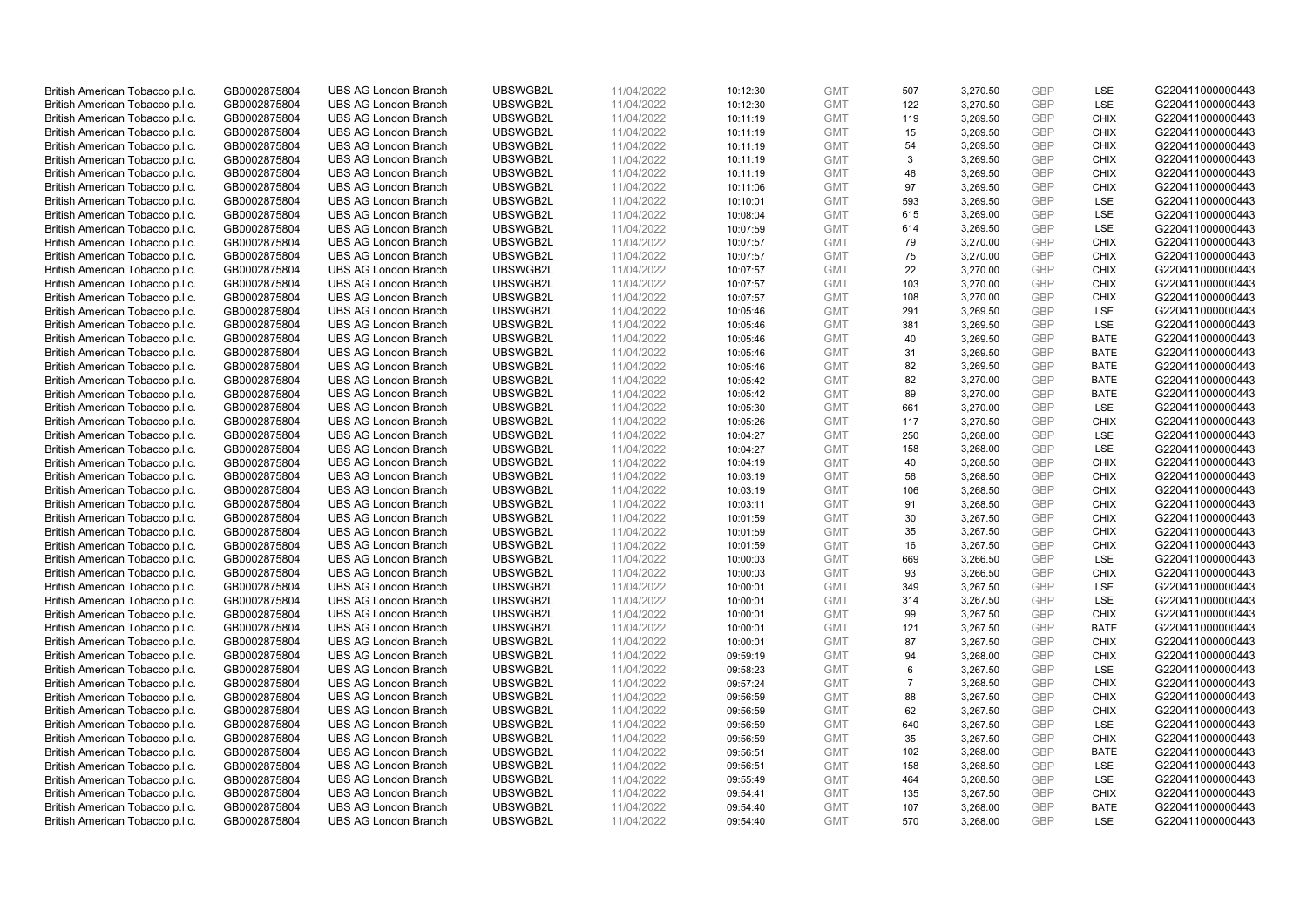| British American Tobacco p.l.c. | GB0002875804 | <b>UBS AG London Branch</b> | UBSWGB2L | 11/04/2022 | 09:54:40 | <b>GMT</b> | 85             | 3,268.00 | <b>GBP</b> | <b>BATE</b> | G220411000000443 |
|---------------------------------|--------------|-----------------------------|----------|------------|----------|------------|----------------|----------|------------|-------------|------------------|
|                                 | GB0002875804 | <b>UBS AG London Branch</b> | UBSWGB2L | 11/04/2022 |          | <b>GMT</b> | 101            | 3,268.00 | <b>GBP</b> | <b>BATE</b> | G220411000000443 |
| British American Tobacco p.l.c. |              |                             |          |            | 09:54:40 |            |                |          |            |             |                  |
| British American Tobacco p.l.c. | GB0002875804 | <b>UBS AG London Branch</b> | UBSWGB2L | 11/04/2022 | 09:54:40 | <b>GMT</b> | 37             | 3,268.00 | <b>GBP</b> | <b>BATE</b> | G220411000000443 |
| British American Tobacco p.l.c. | GB0002875804 | <b>UBS AG London Branch</b> | UBSWGB2L | 11/04/2022 | 09:54:25 | <b>GMT</b> | 389            | 3,268.50 | <b>GBP</b> | LSE         | G220411000000443 |
| British American Tobacco p.l.c. | GB0002875804 | <b>UBS AG London Branch</b> | UBSWGB2L | 11/04/2022 | 09:54:25 | <b>GMT</b> | 214            | 3,268.50 | <b>GBP</b> | LSE         | G220411000000443 |
| British American Tobacco p.l.c. | GB0002875804 | <b>UBS AG London Branch</b> | UBSWGB2L | 11/04/2022 | 09:53:49 | <b>GMT</b> | $\overline{7}$ | 3,269.00 | <b>GBP</b> | <b>CHIX</b> | G220411000000443 |
| British American Tobacco p.l.c. | GB0002875804 | <b>UBS AG London Branch</b> | UBSWGB2L | 11/04/2022 | 09:53:49 | <b>GMT</b> | 91             | 3,269.00 | <b>GBP</b> | <b>CHIX</b> | G220411000000443 |
| British American Tobacco p.l.c. | GB0002875804 | <b>UBS AG London Branch</b> | UBSWGB2L | 11/04/2022 | 09:51:16 | <b>GMT</b> | 108            | 3,268.50 | <b>GBP</b> | <b>CHIX</b> | G220411000000443 |
| British American Tobacco p.l.c. | GB0002875804 | <b>UBS AG London Branch</b> | UBSWGB2L | 11/04/2022 | 09:51:15 | <b>GMT</b> | 82             | 3,268.50 | <b>GBP</b> | <b>CHIX</b> | G220411000000443 |
| British American Tobacco p.l.c. | GB0002875804 | <b>UBS AG London Branch</b> | UBSWGB2L | 11/04/2022 | 09:51:15 | <b>GMT</b> | 625            | 3,268.50 | <b>GBP</b> | LSE         | G220411000000443 |
| British American Tobacco p.l.c. | GB0002875804 | <b>UBS AG London Branch</b> | UBSWGB2L | 11/04/2022 | 09:51:15 | <b>GMT</b> | 66             | 3,268.50 | <b>GBP</b> | <b>LSE</b>  | G220411000000443 |
| British American Tobacco p.l.c. | GB0002875804 | <b>UBS AG London Branch</b> | UBSWGB2L | 11/04/2022 | 09:50:35 | <b>GMT</b> | 114            | 3,268.50 | <b>GBP</b> | <b>BATE</b> | G220411000000443 |
| British American Tobacco p.l.c. | GB0002875804 | <b>UBS AG London Branch</b> | UBSWGB2L | 11/04/2022 | 09:50:35 | <b>GMT</b> | 105            | 3,268.50 | <b>GBP</b> | <b>BATE</b> | G220411000000443 |
| British American Tobacco p.l.c. | GB0002875804 | <b>UBS AG London Branch</b> | UBSWGB2L | 11/04/2022 | 09:50:35 | <b>GMT</b> | 86             | 3,269.00 | <b>GBP</b> | <b>CHIX</b> | G220411000000443 |
| British American Tobacco p.l.c. | GB0002875804 | <b>UBS AG London Branch</b> | UBSWGB2L | 11/04/2022 |          | <b>GMT</b> | 44             | 3,269.50 | <b>GBP</b> | LSE         | G220411000000443 |
|                                 |              |                             |          |            | 09:49:58 |            |                |          |            |             |                  |
| British American Tobacco p.l.c. | GB0002875804 | <b>UBS AG London Branch</b> | UBSWGB2L | 11/04/2022 | 09:49:58 | <b>GMT</b> | 544            | 3,269.50 | <b>GBP</b> | LSE         | G220411000000443 |
| British American Tobacco p.l.c. | GB0002875804 | <b>UBS AG London Branch</b> | UBSWGB2L | 11/04/2022 | 09:49:58 | <b>GMT</b> | 86             | 3,269.50 | <b>GBP</b> | <b>CHIX</b> | G220411000000443 |
| British American Tobacco p.l.c. | GB0002875804 | <b>UBS AG London Branch</b> | UBSWGB2L | 11/04/2022 | 09:49:58 | <b>GMT</b> | 95             | 3,269.50 | <b>GBP</b> | <b>CHIX</b> | G220411000000443 |
| British American Tobacco p.l.c. | GB0002875804 | <b>UBS AG London Branch</b> | UBSWGB2L | 11/04/2022 | 09:47:38 | <b>GMT</b> | $\overline{2}$ | 3,269.00 | <b>GBP</b> | <b>CHIX</b> | G220411000000443 |
| British American Tobacco p.l.c. | GB0002875804 | <b>UBS AG London Branch</b> | UBSWGB2L | 11/04/2022 | 09:47:38 | <b>GMT</b> | 29             | 3,269.00 | <b>GBP</b> | <b>CHIX</b> | G220411000000443 |
| British American Tobacco p.l.c. | GB0002875804 | <b>UBS AG London Branch</b> | UBSWGB2L | 11/04/2022 | 09:47:38 | <b>GMT</b> | 96             | 3,269.00 | <b>GBP</b> | <b>CHIX</b> | G220411000000443 |
| British American Tobacco p.l.c. | GB0002875804 | <b>UBS AG London Branch</b> | UBSWGB2L | 11/04/2022 | 09:47:38 | <b>GMT</b> | 104            | 3,268.50 | <b>GBP</b> | <b>BATE</b> | G220411000000443 |
| British American Tobacco p.l.c. | GB0002875804 | <b>UBS AG London Branch</b> | UBSWGB2L | 11/04/2022 | 09:47:28 | <b>GMT</b> | 663            | 3,269.00 | <b>GBP</b> | LSE         | G220411000000443 |
| British American Tobacco p.l.c. | GB0002875804 | <b>UBS AG London Branch</b> | UBSWGB2L | 11/04/2022 | 09:47:28 | <b>GMT</b> | 91             | 3,269.50 | <b>GBP</b> | <b>CHIX</b> | G220411000000443 |
| British American Tobacco p.l.c. | GB0002875804 | <b>UBS AG London Branch</b> | UBSWGB2L | 11/04/2022 | 09:47:28 | <b>GMT</b> | 38             | 3,270.00 | <b>GBP</b> | <b>CHIX</b> | G220411000000443 |
| British American Tobacco p.l.c. | GB0002875804 | <b>UBS AG London Branch</b> | UBSWGB2L | 11/04/2022 | 09:47:28 | <b>GMT</b> | 110            | 3,270.00 | <b>GBP</b> | <b>CHIX</b> | G220411000000443 |
| British American Tobacco p.l.c. | GB0002875804 | <b>UBS AG London Branch</b> | UBSWGB2L | 11/04/2022 | 09:47:06 | <b>GMT</b> | 142            | 3,268.50 | <b>GBP</b> | <b>LSE</b>  | G220411000000443 |
| British American Tobacco p.l.c. | GB0002875804 | <b>UBS AG London Branch</b> | UBSWGB2L | 11/04/2022 | 09:44:44 | <b>GMT</b> | 85             | 3,268.50 | <b>GBP</b> | <b>CHIX</b> | G220411000000443 |
| British American Tobacco p.l.c. | GB0002875804 | <b>UBS AG London Branch</b> | UBSWGB2L | 11/04/2022 | 09:44:44 | <b>GMT</b> | 679            | 3,268.50 | <b>GBP</b> | LSE         | G220411000000443 |
| British American Tobacco p.l.c. | GB0002875804 | <b>UBS AG London Branch</b> | UBSWGB2L | 11/04/2022 | 09:44:44 | <b>GMT</b> | 23             | 3,268.50 | <b>GBP</b> | <b>BATE</b> | G220411000000443 |
| British American Tobacco p.l.c. | GB0002875804 | <b>UBS AG London Branch</b> | UBSWGB2L | 11/04/2022 | 09:44:44 | <b>GMT</b> | 97             | 3,268.50 | <b>GBP</b> | <b>CHIX</b> | G220411000000443 |
|                                 |              | <b>UBS AG London Branch</b> | UBSWGB2L |            |          |            | 95             |          | <b>GBP</b> |             |                  |
| British American Tobacco p.l.c. | GB0002875804 |                             |          | 11/04/2022 | 09:44:44 | <b>GMT</b> |                | 3,268.50 |            | BATE        | G220411000000443 |
| British American Tobacco p.l.c. | GB0002875804 | <b>UBS AG London Branch</b> | UBSWGB2L | 11/04/2022 | 09:43:31 | <b>GMT</b> | 93             | 3,268.50 | <b>GBP</b> | <b>CHIX</b> | G220411000000443 |
| British American Tobacco p.l.c. | GB0002875804 | <b>UBS AG London Branch</b> | UBSWGB2L | 11/04/2022 | 09:41:42 | <b>GMT</b> | 220            | 3,267.50 | <b>GBP</b> | LSE         | G220411000000443 |
| British American Tobacco p.l.c. | GB0002875804 | <b>UBS AG London Branch</b> | UBSWGB2L | 11/04/2022 | 09:41:42 | <b>GMT</b> | 458            | 3,267.50 | <b>GBP</b> | LSE         | G220411000000443 |
| British American Tobacco p.l.c. | GB0002875804 | <b>UBS AG London Branch</b> | UBSWGB2L | 11/04/2022 | 09:40:20 | <b>GMT</b> | 102            | 3,269.00 | <b>GBP</b> | <b>BATE</b> | G220411000000443 |
| British American Tobacco p.l.c. | GB0002875804 | <b>UBS AG London Branch</b> | UBSWGB2L | 11/04/2022 | 09:40:19 | <b>GMT</b> | 101            | 3,270.00 | <b>GBP</b> | <b>BATE</b> | G220411000000443 |
| British American Tobacco p.l.c. | GB0002875804 | <b>UBS AG London Branch</b> | UBSWGB2L | 11/04/2022 | 09:40:19 | <b>GMT</b> | 630            | 3,270.00 | <b>GBP</b> | LSE         | G220411000000443 |
| British American Tobacco p.l.c. | GB0002875804 | <b>UBS AG London Branch</b> | UBSWGB2L | 11/04/2022 | 09:40:03 | <b>GMT</b> | 90             | 3,270.50 | <b>GBP</b> | <b>CHIX</b> | G220411000000443 |
| British American Tobacco p.l.c. | GB0002875804 | UBS AG London Branch        | UBSWGB2L | 11/04/2022 | 09:39:48 | <b>GMT</b> | 98             | 3,270.50 | <b>GBP</b> | <b>CHIX</b> | G220411000000443 |
| British American Tobacco p.l.c. | GB0002875804 | <b>UBS AG London Branch</b> | UBSWGB2L | 11/04/2022 | 09:39:48 | <b>GMT</b> | 79             | 3,270.50 | <b>GBP</b> | <b>CHIX</b> | G220411000000443 |
| British American Tobacco p.l.c. | GB0002875804 | <b>UBS AG London Branch</b> | UBSWGB2L | 11/04/2022 | 09:39:07 | <b>GMT</b> | 147            | 3,270.00 | <b>GBP</b> | <b>CHIX</b> | G220411000000443 |
| British American Tobacco p.l.c. | GB0002875804 | <b>UBS AG London Branch</b> | UBSWGB2L | 11/04/2022 | 09:39:07 | <b>GMT</b> | 51             | 3,270.00 | <b>GBP</b> | <b>CHIX</b> | G220411000000443 |
| British American Tobacco p.l.c. | GB0002875804 | <b>UBS AG London Branch</b> | UBSWGB2L | 11/04/2022 | 09:38:47 | <b>GMT</b> | 99             | 3,269.50 | <b>GBP</b> | LSE         | G220411000000443 |
| British American Tobacco p.l.c. | GB0002875804 | UBS AG London Branch        | UBSWGB2L | 11/04/2022 | 09:38:47 | <b>GMT</b> | 234            | 3,269.50 | <b>GBP</b> | LSE         | G220411000000443 |
| British American Tobacco p.l.c. | GB0002875804 | <b>UBS AG London Branch</b> | UBSWGB2L | 11/04/2022 | 09:38:47 | <b>GMT</b> | 450            | 3,269.50 | <b>GBP</b> | LSE         | G220411000000443 |
| British American Tobacco p.l.c. | GB0002875804 | <b>UBS AG London Branch</b> | UBSWGB2L | 11/04/2022 | 09:37:43 | <b>GMT</b> | 542            | 3,269.50 | <b>GBP</b> | LSE         | G220411000000443 |
| British American Tobacco p.l.c. | GB0002875804 | <b>UBS AG London Branch</b> | UBSWGB2L | 11/04/2022 | 09:36:42 | <b>GMT</b> | 209            | 3,270.00 | <b>GBP</b> | LSE         | G220411000000443 |
| British American Tobacco p.l.c. | GB0002875804 | <b>UBS AG London Branch</b> | UBSWGB2L | 11/04/2022 | 09:36:42 | <b>GMT</b> | 500            | 3,270.00 | <b>GBP</b> | LSE         | G220411000000443 |
| British American Tobacco p.l.c. | GB0002875804 | <b>UBS AG London Branch</b> | UBSWGB2L | 11/04/2022 | 09:36:42 | <b>GMT</b> | 27             | 3,270.00 | <b>GBP</b> | LSE         | G220411000000443 |
| British American Tobacco p.l.c. | GB0002875804 | <b>UBS AG London Branch</b> | UBSWGB2L | 11/04/2022 |          | <b>GMT</b> | 99             | 3,270.00 | <b>GBP</b> | <b>CHIX</b> |                  |
|                                 |              | <b>UBS AG London Branch</b> | UBSWGB2L |            | 09:36:42 |            |                |          |            | <b>CHIX</b> | G220411000000443 |
| British American Tobacco p.l.c. | GB0002875804 |                             |          | 11/04/2022 | 09:36:42 | <b>GMT</b> | 71             | 3,270.00 | <b>GBP</b> |             | G220411000000443 |
| British American Tobacco p.l.c. | GB0002875804 | <b>UBS AG London Branch</b> | UBSWGB2L | 11/04/2022 | 09:36:42 | <b>GMT</b> | 12             | 3,270.00 | <b>GBP</b> | <b>CHIX</b> | G220411000000443 |
| British American Tobacco p.l.c. | GB0002875804 | <b>UBS AG London Branch</b> | UBSWGB2L | 11/04/2022 | 09:35:02 | <b>GMT</b> | 89             | 3,269.50 | GBP        | <b>BATE</b> | G220411000000443 |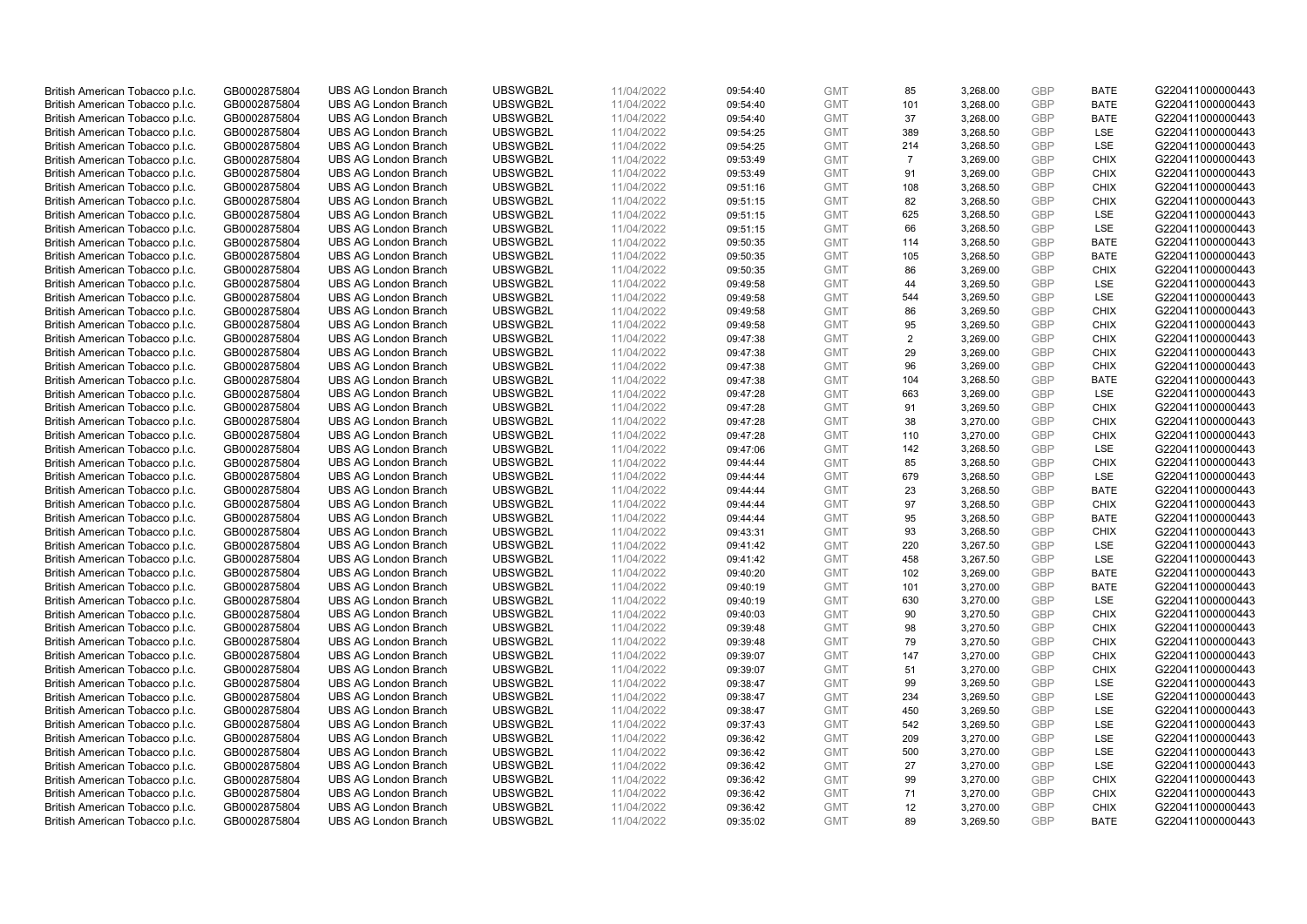| British American Tobacco p.l.c. | GB0002875804 | <b>UBS AG London Branch</b> | UBSWGB2L | 11/04/2022 | 09:35:02 | <b>GMT</b> | 32  | 3,269.50 | <b>GBP</b> | <b>BATE</b> | G220411000000443 |
|---------------------------------|--------------|-----------------------------|----------|------------|----------|------------|-----|----------|------------|-------------|------------------|
|                                 | GB0002875804 | <b>UBS AG London Branch</b> | UBSWGB2L | 11/04/2022 |          | <b>GMT</b> | 730 | 3,269.00 | <b>GBP</b> | LSE         | G220411000000443 |
| British American Tobacco p.l.c. |              |                             |          |            | 09:35:02 |            |     |          |            |             |                  |
| British American Tobacco p.l.c. | GB0002875804 | <b>UBS AG London Branch</b> | UBSWGB2L | 11/04/2022 | 09:35:02 | <b>GMT</b> | 202 | 3,269.00 | <b>GBP</b> | LSE         | G220411000000443 |
| British American Tobacco p.l.c. | GB0002875804 | <b>UBS AG London Branch</b> | UBSWGB2L | 11/04/2022 | 09:35:02 | <b>GMT</b> | 91  | 3,269.00 | <b>GBP</b> | <b>CHIX</b> | G220411000000443 |
| British American Tobacco p.l.c. | GB0002875804 | <b>UBS AG London Branch</b> | UBSWGB2L | 11/04/2022 | 09:35:01 | <b>GMT</b> | 118 | 3,269.50 | <b>GBP</b> | <b>BATE</b> | G220411000000443 |
| British American Tobacco p.l.c. | GB0002875804 | <b>UBS AG London Branch</b> | UBSWGB2L | 11/04/2022 | 09:35:01 | <b>GMT</b> | 91  | 3,269.50 | <b>GBP</b> | <b>BATE</b> | G220411000000443 |
| British American Tobacco p.l.c. | GB0002875804 | <b>UBS AG London Branch</b> | UBSWGB2L | 11/04/2022 | 09:35:01 | <b>GMT</b> | 89  | 3,269.50 | <b>GBP</b> | <b>BATE</b> | G220411000000443 |
| British American Tobacco p.l.c. | GB0002875804 | <b>UBS AG London Branch</b> | UBSWGB2L | 11/04/2022 | 09:34:42 | <b>GMT</b> | 122 | 3,269.50 | <b>GBP</b> | <b>BATE</b> | G220411000000443 |
| British American Tobacco p.l.c. | GB0002875804 | <b>UBS AG London Branch</b> | UBSWGB2L | 11/04/2022 | 09:33:18 | <b>GMT</b> | 34  | 3,268.00 | <b>GBP</b> | <b>CHIX</b> | G220411000000443 |
| British American Tobacco p.l.c. | GB0002875804 | <b>UBS AG London Branch</b> | UBSWGB2L | 11/04/2022 | 09:33:18 | <b>GMT</b> | 116 | 3,268.00 | <b>GBP</b> | <b>CHIX</b> | G220411000000443 |
| British American Tobacco p.l.c. | GB0002875804 | <b>UBS AG London Branch</b> | UBSWGB2L | 11/04/2022 | 09:32:42 | <b>GMT</b> | 23  | 3,267.50 | <b>GBP</b> | <b>CHIX</b> | G220411000000443 |
| British American Tobacco p.l.c. | GB0002875804 | <b>UBS AG London Branch</b> | UBSWGB2L | 11/04/2022 | 09:32:42 | <b>GMT</b> | 148 | 3,267.50 | <b>GBP</b> | <b>CHIX</b> | G220411000000443 |
| British American Tobacco p.l.c. | GB0002875804 | <b>UBS AG London Branch</b> | UBSWGB2L | 11/04/2022 | 09:31:17 | <b>GMT</b> | 560 | 3,266.50 | <b>GBP</b> | LSE         | G220411000000443 |
| British American Tobacco p.l.c. | GB0002875804 | <b>UBS AG London Branch</b> | UBSWGB2L | 11/04/2022 | 09:31:17 | <b>GMT</b> | 89  | 3,266.50 | <b>GBP</b> | <b>CHIX</b> | G220411000000443 |
|                                 |              |                             | UBSWGB2L | 11/04/2022 |          | <b>GMT</b> | 182 | 3,266.50 | <b>GBP</b> | <b>CHIX</b> |                  |
| British American Tobacco p.l.c. | GB0002875804 | <b>UBS AG London Branch</b> |          |            | 09:31:17 |            |     |          |            |             | G220411000000443 |
| British American Tobacco p.l.c. | GB0002875804 | <b>UBS AG London Branch</b> | UBSWGB2L | 11/04/2022 | 09:30:05 | <b>GMT</b> | 51  | 3,264.00 | <b>GBP</b> | <b>LSE</b>  | G220411000000443 |
| British American Tobacco p.l.c. | GB0002875804 | <b>UBS AG London Branch</b> | UBSWGB2L | 11/04/2022 | 09:30:05 | <b>GMT</b> | 26  | 3,264.00 | <b>GBP</b> | LSE         | G220411000000443 |
| British American Tobacco p.l.c. | GB0002875804 | <b>UBS AG London Branch</b> | UBSWGB2L | 11/04/2022 | 09:30:05 | <b>GMT</b> | 32  | 3,264.00 | <b>GBP</b> | LSE         | G220411000000443 |
| British American Tobacco p.l.c. | GB0002875804 | <b>UBS AG London Branch</b> | UBSWGB2L | 11/04/2022 | 09:30:04 | <b>GMT</b> | 25  | 3,264.00 | <b>GBP</b> | <b>LSE</b>  | G220411000000443 |
| British American Tobacco p.l.c. | GB0002875804 | <b>UBS AG London Branch</b> | UBSWGB2L | 11/04/2022 | 09:30:03 | <b>GMT</b> | 114 | 3,264.00 | <b>GBP</b> | LSE         | G220411000000443 |
| British American Tobacco p.l.c. | GB0002875804 | <b>UBS AG London Branch</b> | UBSWGB2L | 11/04/2022 | 09:30:02 | <b>GMT</b> | 26  | 3,264.00 | <b>GBP</b> | LSE         | G220411000000443 |
| British American Tobacco p.l.c. | GB0002875804 | <b>UBS AG London Branch</b> | UBSWGB2L | 11/04/2022 | 09:30:01 | <b>GMT</b> | 77  | 3,264.00 | <b>GBP</b> | LSE         | G220411000000443 |
| British American Tobacco p.l.c. | GB0002875804 | <b>UBS AG London Branch</b> | UBSWGB2L | 11/04/2022 | 09:30:01 | <b>GMT</b> | 93  | 3,264.00 | <b>GBP</b> | LSE         | G220411000000443 |
| British American Tobacco p.l.c. | GB0002875804 | <b>UBS AG London Branch</b> | UBSWGB2L | 11/04/2022 | 09:30:01 | <b>GMT</b> | 84  | 3,264.00 | <b>GBP</b> | <b>LSE</b>  | G220411000000443 |
| British American Tobacco p.l.c. | GB0002875804 | <b>UBS AG London Branch</b> | UBSWGB2L | 11/04/2022 | 09:27:34 | <b>GMT</b> | 84  | 3,264.00 | <b>GBP</b> | <b>CHIX</b> | G220411000000443 |
| British American Tobacco p.l.c. | GB0002875804 | <b>UBS AG London Branch</b> | UBSWGB2L | 11/04/2022 | 09:27:34 | <b>GMT</b> | 6   | 3,264.00 | <b>GBP</b> | LSE         | G220411000000443 |
| British American Tobacco p.l.c. | GB0002875804 | <b>UBS AG London Branch</b> | UBSWGB2L | 11/04/2022 | 09:27:34 | <b>GMT</b> | 516 | 3,264.00 | <b>GBP</b> | <b>LSE</b>  | G220411000000443 |
| British American Tobacco p.l.c. | GB0002875804 | <b>UBS AG London Branch</b> | UBSWGB2L | 11/04/2022 | 09:27:34 | <b>GMT</b> | 72  | 3,264.00 | <b>GBP</b> | LSE         | G220411000000443 |
|                                 |              |                             |          |            |          |            |     |          |            |             |                  |
| British American Tobacco p.l.c. | GB0002875804 | <b>UBS AG London Branch</b> | UBSWGB2L | 11/04/2022 | 09:26:29 | <b>GMT</b> | 93  | 3,264.00 | <b>GBP</b> | <b>CHIX</b> | G220411000000443 |
| British American Tobacco p.l.c. | GB0002875804 | <b>UBS AG London Branch</b> | UBSWGB2L | 11/04/2022 | 09:26:22 | <b>GMT</b> | 83  | 3,265.00 | <b>GBP</b> | <b>CHIX</b> | G220411000000443 |
| British American Tobacco p.l.c. | GB0002875804 | <b>UBS AG London Branch</b> | UBSWGB2L | 11/04/2022 | 09:26:22 | <b>GMT</b> | 41  | 3,265.00 | <b>GBP</b> | <b>BATE</b> | G220411000000443 |
| British American Tobacco p.l.c. | GB0002875804 | <b>UBS AG London Branch</b> | UBSWGB2L | 11/04/2022 | 09:26:22 | <b>GMT</b> | 66  | 3,265.00 | <b>GBP</b> | <b>BATE</b> | G220411000000443 |
| British American Tobacco p.l.c. | GB0002875804 | <b>UBS AG London Branch</b> | UBSWGB2L | 11/04/2022 | 09:26:21 | <b>GMT</b> | 692 | 3,266.00 | <b>GBP</b> | LSE         | G220411000000443 |
| British American Tobacco p.l.c. | GB0002875804 | <b>UBS AG London Branch</b> | UBSWGB2L | 11/04/2022 | 09:26:21 | <b>GMT</b> | 123 | 3,266.00 | <b>GBP</b> | <b>BATE</b> | G220411000000443 |
| British American Tobacco p.l.c. | GB0002875804 | <b>UBS AG London Branch</b> | UBSWGB2L | 11/04/2022 | 09:25:14 | <b>GMT</b> | 36  | 3,266.50 | <b>GBP</b> | <b>CHIX</b> | G220411000000443 |
| British American Tobacco p.l.c. | GB0002875804 | <b>UBS AG London Branch</b> | UBSWGB2L | 11/04/2022 | 09:25:14 | <b>GMT</b> | 59  | 3,266.50 | <b>GBP</b> | <b>CHIX</b> | G220411000000443 |
| British American Tobacco p.l.c. | GB0002875804 | <b>UBS AG London Branch</b> | UBSWGB2L | 11/04/2022 | 09:25:05 | <b>GMT</b> | 162 | 3,267.00 | <b>GBP</b> | <b>BATE</b> | G220411000000443 |
| British American Tobacco p.l.c. | GB0002875804 | <b>UBS AG London Branch</b> | UBSWGB2L | 11/04/2022 | 09:25:05 | <b>GMT</b> | 87  | 3,267.00 | <b>GBP</b> | <b>CHIX</b> | G220411000000443 |
| British American Tobacco p.l.c. | GB0002875804 | <b>UBS AG London Branch</b> | UBSWGB2L | 11/04/2022 | 09:25:05 | <b>GMT</b> | 87  | 3,267.00 | <b>GBP</b> | <b>CHIX</b> | G220411000000443 |
| British American Tobacco p.l.c. | GB0002875804 | UBS AG London Branch        | UBSWGB2L | 11/04/2022 | 09:25:05 | <b>GMT</b> | 177 | 3,267.50 | <b>GBP</b> | <b>LSE</b>  | G220411000000443 |
| British American Tobacco p.l.c. | GB0002875804 | <b>UBS AG London Branch</b> | UBSWGB2L | 11/04/2022 | 09:25:05 | <b>GMT</b> | 404 | 3,267.50 | <b>GBP</b> | LSE         | G220411000000443 |
| British American Tobacco p.l.c. | GB0002875804 | <b>UBS AG London Branch</b> | UBSWGB2L | 11/04/2022 | 09:24:31 | <b>GMT</b> | 96  | 3,268.00 | <b>GBP</b> | <b>CHIX</b> | G220411000000443 |
| British American Tobacco p.l.c. | GB0002875804 | <b>UBS AG London Branch</b> | UBSWGB2L | 11/04/2022 | 09:23:21 | <b>GMT</b> | 88  | 3,267.00 | <b>GBP</b> | <b>CHIX</b> | G220411000000443 |
| British American Tobacco p.l.c. | GB0002875804 | <b>UBS AG London Branch</b> | UBSWGB2L | 11/04/2022 |          | <b>GMT</b> | 96  | 3,267.00 | <b>GBP</b> | <b>CHIX</b> | G220411000000443 |
|                                 |              |                             | UBSWGB2L |            | 09:22:05 |            | 75  |          |            |             |                  |
| British American Tobacco p.l.c. | GB0002875804 | UBS AG London Branch        |          | 11/04/2022 | 09:22:05 | <b>GMT</b> |     | 3,267.00 | <b>GBP</b> | <b>LSE</b>  | G220411000000443 |
| British American Tobacco p.l.c. | GB0002875804 | <b>UBS AG London Branch</b> | UBSWGB2L | 11/04/2022 | 09:22:05 | <b>GMT</b> | 438 | 3,267.00 | <b>GBP</b> | LSE         | G220411000000443 |
| British American Tobacco p.l.c. | GB0002875804 | <b>UBS AG London Branch</b> | UBSWGB2L | 11/04/2022 | 09:22:05 | <b>GMT</b> | 122 | 3,267.00 | <b>GBP</b> | LSE         | G220411000000443 |
| British American Tobacco p.l.c. | GB0002875804 | <b>UBS AG London Branch</b> | UBSWGB2L | 11/04/2022 | 09:21:22 | <b>GMT</b> | 76  | 3,266.50 | <b>GBP</b> | LSE         | G220411000000443 |
| British American Tobacco p.l.c. | GB0002875804 | <b>UBS AG London Branch</b> | UBSWGB2L | 11/04/2022 | 09:21:22 | GMT        | 456 | 3,266.50 | <b>GBP</b> | LSE         | G220411000000443 |
| British American Tobacco p.l.c. | GB0002875804 | <b>UBS AG London Branch</b> | UBSWGB2L | 11/04/2022 | 09:21:22 | <b>GMT</b> | 24  | 3,266.50 | <b>GBP</b> | LSE         | G220411000000443 |
| British American Tobacco p.l.c. | GB0002875804 | <b>UBS AG London Branch</b> | UBSWGB2L | 11/04/2022 | 09:21:22 | <b>GMT</b> | 103 | 3,266.50 | <b>GBP</b> | LSE         | G220411000000443 |
| British American Tobacco p.l.c. | GB0002875804 | <b>UBS AG London Branch</b> | UBSWGB2L | 11/04/2022 | 09:20:10 | <b>GMT</b> | 95  | 3,267.00 | <b>GBP</b> | <b>CHIX</b> | G220411000000443 |
| British American Tobacco p.l.c. | GB0002875804 | <b>UBS AG London Branch</b> | UBSWGB2L | 11/04/2022 | 09:20:03 | <b>GMT</b> | 122 | 3,267.50 | <b>GBP</b> | <b>BATE</b> | G220411000000443 |
| British American Tobacco p.l.c. | GB0002875804 | <b>UBS AG London Branch</b> | UBSWGB2L | 11/04/2022 | 09:20:02 | <b>GMT</b> | 109 | 3,268.00 | GBP        | <b>BATE</b> | G220411000000443 |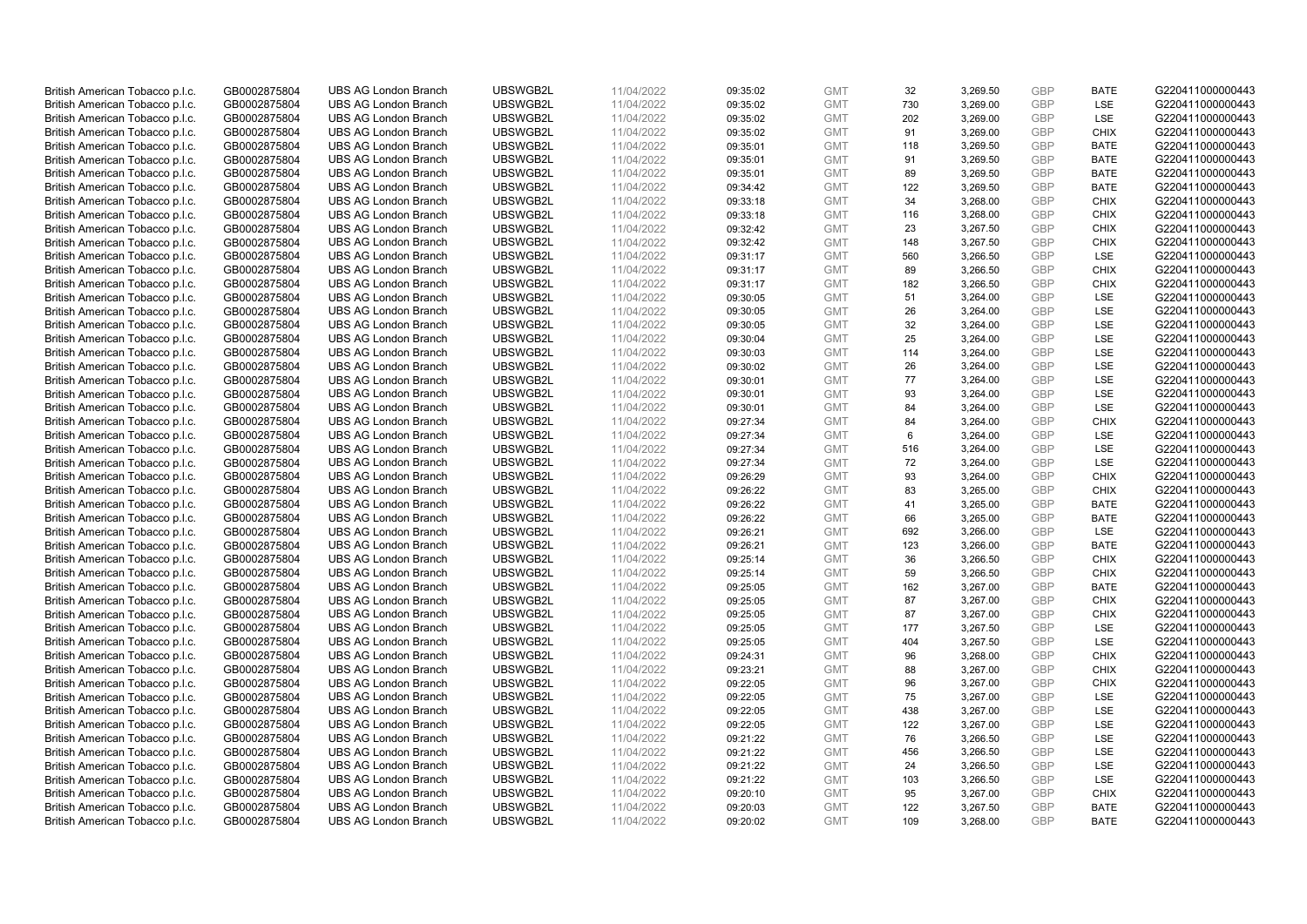| British American Tobacco p.l.c. | GB0002875804 | <b>UBS AG London Branch</b> | UBSWGB2L | 11/04/2022 | 09:19:25 | <b>GMT</b> | 146 | 3,269.50 | <b>GBP</b> | LSE         | G220411000000443 |
|---------------------------------|--------------|-----------------------------|----------|------------|----------|------------|-----|----------|------------|-------------|------------------|
|                                 | GB0002875804 | <b>UBS AG London Branch</b> | UBSWGB2L | 11/04/2022 |          | <b>GMT</b> | 82  | 3,269.00 | <b>GBP</b> | <b>CHIX</b> | G220411000000443 |
| British American Tobacco p.l.c. |              |                             |          |            | 09:19:25 |            |     |          |            |             |                  |
| British American Tobacco p.l.c. | GB0002875804 | <b>UBS AG London Branch</b> | UBSWGB2L | 11/04/2022 | 09:19:19 | <b>GMT</b> | 218 | 3,269.50 | <b>GBP</b> | LSE         | G220411000000443 |
| British American Tobacco p.l.c. | GB0002875804 | <b>UBS AG London Branch</b> | UBSWGB2L | 11/04/2022 | 09:19:18 | <b>GMT</b> | 46  | 3,269.50 | <b>GBP</b> | LSE         | G220411000000443 |
| British American Tobacco p.l.c. | GB0002875804 | <b>UBS AG London Branch</b> | UBSWGB2L | 11/04/2022 | 09:19:18 | <b>GMT</b> | 86  | 3,269.50 | <b>GBP</b> | LSE         | G220411000000443 |
| British American Tobacco p.l.c. | GB0002875804 | <b>UBS AG London Branch</b> | UBSWGB2L | 11/04/2022 | 09:19:17 | <b>GMT</b> | 77  | 3,269.50 | <b>GBP</b> | <b>LSE</b>  | G220411000000443 |
| British American Tobacco p.l.c. | GB0002875804 | <b>UBS AG London Branch</b> | UBSWGB2L | 11/04/2022 | 09:19:17 | <b>GMT</b> | 117 | 3,270.50 | <b>GBP</b> | <b>BATE</b> | G220411000000443 |
| British American Tobacco p.l.c. | GB0002875804 | <b>UBS AG London Branch</b> | UBSWGB2L | 11/04/2022 | 09:19:17 | <b>GMT</b> | 141 | 3,270.50 | <b>GBP</b> | <b>CHIX</b> | G220411000000443 |
| British American Tobacco p.l.c. | GB0002875804 | <b>UBS AG London Branch</b> | UBSWGB2L | 11/04/2022 | 09:19:17 | <b>GMT</b> | 106 | 3,270.50 | <b>GBP</b> | <b>BATE</b> | G220411000000443 |
| British American Tobacco p.l.c. | GB0002875804 | <b>UBS AG London Branch</b> | UBSWGB2L | 11/04/2022 | 09:19:17 | <b>GMT</b> | 681 | 3,270.50 | <b>GBP</b> | LSE         | G220411000000443 |
| British American Tobacco p.l.c. | GB0002875804 | <b>UBS AG London Branch</b> | UBSWGB2L | 11/04/2022 | 09:19:17 | <b>GMT</b> | 83  | 3,270.50 | <b>GBP</b> | <b>CHIX</b> | G220411000000443 |
| British American Tobacco p.l.c. | GB0002875804 | <b>UBS AG London Branch</b> | UBSWGB2L | 11/04/2022 | 09:17:13 | <b>GMT</b> | 89  | 3,271.50 | <b>GBP</b> | <b>CHIX</b> | G220411000000443 |
| British American Tobacco p.l.c. | GB0002875804 | <b>UBS AG London Branch</b> | UBSWGB2L | 11/04/2022 | 09:17:13 | <b>GMT</b> | 97  | 3,271.50 | <b>GBP</b> | <b>CHIX</b> | G220411000000443 |
| British American Tobacco p.l.c. | GB0002875804 | <b>UBS AG London Branch</b> | UBSWGB2L | 11/04/2022 | 09:16:36 | <b>GMT</b> | 662 | 3,273.00 | <b>GBP</b> | <b>LSE</b>  | G220411000000443 |
|                                 |              |                             | UBSWGB2L | 11/04/2022 |          | <b>GMT</b> | 81  | 3,273.50 | <b>GBP</b> | <b>CHIX</b> |                  |
| British American Tobacco p.l.c. | GB0002875804 | <b>UBS AG London Branch</b> |          |            | 09:16:31 |            |     |          |            |             | G220411000000443 |
| British American Tobacco p.l.c. | GB0002875804 | <b>UBS AG London Branch</b> | UBSWGB2L | 11/04/2022 | 09:16:29 | <b>GMT</b> | 99  | 3,274.00 | <b>GBP</b> | <b>CHIX</b> | G220411000000443 |
| British American Tobacco p.l.c. | GB0002875804 | <b>UBS AG London Branch</b> | UBSWGB2L | 11/04/2022 | 09:14:59 | <b>GMT</b> | 8   | 3,272.00 | <b>GBP</b> | <b>CHIX</b> | G220411000000443 |
| British American Tobacco p.l.c. | GB0002875804 | <b>UBS AG London Branch</b> | UBSWGB2L | 11/04/2022 | 09:14:59 | <b>GMT</b> | 96  | 3,272.00 | <b>GBP</b> | LSE         | G220411000000443 |
| British American Tobacco p.l.c. | GB0002875804 | <b>UBS AG London Branch</b> | UBSWGB2L | 11/04/2022 | 09:14:59 | <b>GMT</b> | 583 | 3,272.00 | <b>GBP</b> | <b>LSE</b>  | G220411000000443 |
| British American Tobacco p.l.c. | GB0002875804 | <b>UBS AG London Branch</b> | UBSWGB2L | 11/04/2022 | 09:14:15 | <b>GMT</b> | 95  | 3,271.00 | <b>GBP</b> | <b>CHIX</b> | G220411000000443 |
| British American Tobacco p.l.c. | GB0002875804 | <b>UBS AG London Branch</b> | UBSWGB2L | 11/04/2022 | 09:14:15 | <b>GMT</b> | 26  | 3,271.00 | <b>GBP</b> | <b>CHIX</b> | G220411000000443 |
| British American Tobacco p.l.c. | GB0002875804 | <b>UBS AG London Branch</b> | UBSWGB2L | 11/04/2022 | 09:14:14 | <b>GMT</b> | 34  | 3,271.00 | <b>GBP</b> | <b>CHIX</b> | G220411000000443 |
| British American Tobacco p.l.c. | GB0002875804 | <b>UBS AG London Branch</b> | UBSWGB2L | 11/04/2022 | 09:13:28 | <b>GMT</b> | 50  | 3,271.00 | <b>GBP</b> | <b>CHIX</b> | G220411000000443 |
| British American Tobacco p.l.c. | GB0002875804 | <b>UBS AG London Branch</b> | UBSWGB2L | 11/04/2022 | 09:13:28 | <b>GMT</b> | 122 | 3,271.50 | <b>GBP</b> | <b>BATE</b> | G220411000000443 |
| British American Tobacco p.l.c. | GB0002875804 | <b>UBS AG London Branch</b> | UBSWGB2L | 11/04/2022 | 09:12:54 | <b>GMT</b> | 121 | 3,272.00 | <b>GBP</b> | <b>BATE</b> | G220411000000443 |
| British American Tobacco p.l.c. | GB0002875804 | <b>UBS AG London Branch</b> | UBSWGB2L | 11/04/2022 | 09:12:25 | <b>GMT</b> | 493 | 3,272.00 | <b>GBP</b> | LSE         | G220411000000443 |
| British American Tobacco p.l.c. | GB0002875804 | <b>UBS AG London Branch</b> | UBSWGB2L | 11/04/2022 | 09:12:25 | <b>GMT</b> | 166 | 3,272.00 | <b>GBP</b> | <b>LSE</b>  | G220411000000443 |
| British American Tobacco p.l.c. | GB0002875804 | <b>UBS AG London Branch</b> | UBSWGB2L | 11/04/2022 | 09:12:01 | <b>GMT</b> | 99  | 3,273.00 | <b>GBP</b> | LSE         | G220411000000443 |
|                                 |              | <b>UBS AG London Branch</b> | UBSWGB2L |            |          |            | 116 |          |            | LSE         | G220411000000443 |
| British American Tobacco p.l.c. | GB0002875804 |                             |          | 11/04/2022 | 09:12:01 | <b>GMT</b> |     | 3,273.00 | <b>GBP</b> |             |                  |
| British American Tobacco p.l.c. | GB0002875804 | <b>UBS AG London Branch</b> | UBSWGB2L | 11/04/2022 | 09:12:01 | <b>GMT</b> | 116 | 3,273.00 | <b>GBP</b> | LSE         | G220411000000443 |
| British American Tobacco p.l.c. | GB0002875804 | <b>UBS AG London Branch</b> | UBSWGB2L | 11/04/2022 | 09:12:01 | <b>GMT</b> | 46  | 3,272.50 | <b>GBP</b> | LSE         | G220411000000443 |
| British American Tobacco p.l.c. | GB0002875804 | <b>UBS AG London Branch</b> | UBSWGB2L | 11/04/2022 | 09:12:01 | <b>GMT</b> | 250 | 3,272.50 | <b>GBP</b> | LSE         | G220411000000443 |
| British American Tobacco p.l.c. | GB0002875804 | <b>UBS AG London Branch</b> | UBSWGB2L | 11/04/2022 | 09:12:01 | <b>GMT</b> | 103 | 3,272.50 | <b>GBP</b> | <b>CHIX</b> | G220411000000443 |
| British American Tobacco p.l.c. | GB0002875804 | <b>UBS AG London Branch</b> | UBSWGB2L | 11/04/2022 | 09:12:01 | <b>GMT</b> | 116 | 3,273.00 | <b>GBP</b> | <b>BATE</b> | G220411000000443 |
| British American Tobacco p.l.c. | GB0002875804 | <b>UBS AG London Branch</b> | UBSWGB2L | 11/04/2022 | 09:12:01 | <b>GMT</b> | 563 | 3,273.50 | <b>GBP</b> | LSE         | G220411000000443 |
| British American Tobacco p.l.c. | GB0002875804 | <b>UBS AG London Branch</b> | UBSWGB2L | 11/04/2022 | 09:11:52 | <b>GMT</b> | 80  | 3,274.50 | <b>GBP</b> | <b>CHIX</b> | G220411000000443 |
| British American Tobacco p.l.c. | GB0002875804 | <b>UBS AG London Branch</b> | UBSWGB2L | 11/04/2022 | 09:11:05 | <b>GMT</b> | 18  | 3,273.00 | <b>GBP</b> | LSE         | G220411000000443 |
| British American Tobacco p.l.c. | GB0002875804 | <b>UBS AG London Branch</b> | UBSWGB2L | 11/04/2022 | 09:09:55 | <b>GMT</b> | 80  | 3,270.50 | <b>GBP</b> | <b>CHIX</b> | G220411000000443 |
| British American Tobacco p.l.c. | GB0002875804 | <b>UBS AG London Branch</b> | UBSWGB2L | 11/04/2022 | 09:09:53 | <b>GMT</b> | 308 | 3,271.50 | <b>GBP</b> | LSE         | G220411000000443 |
| British American Tobacco p.l.c. | GB0002875804 | UBS AG London Branch        | UBSWGB2L | 11/04/2022 | 09:09:53 | <b>GMT</b> | 81  | 3,271.50 | <b>GBP</b> | <b>CHIX</b> | G220411000000443 |
| British American Tobacco p.l.c. | GB0002875804 | <b>UBS AG London Branch</b> | UBSWGB2L | 11/04/2022 | 09:09:39 | <b>GMT</b> | 301 | 3,271.50 | <b>GBP</b> | LSE         | G220411000000443 |
| British American Tobacco p.l.c. | GB0002875804 | <b>UBS AG London Branch</b> | UBSWGB2L | 11/04/2022 | 09:09:35 | <b>GMT</b> | 314 | 3,272.00 | <b>GBP</b> | LSE         | G220411000000443 |
| British American Tobacco p.l.c. | GB0002875804 | <b>UBS AG London Branch</b> | UBSWGB2L | 11/04/2022 | 09:09:35 | <b>GMT</b> | 60  | 3,272.00 | <b>GBP</b> | LSE         | G220411000000443 |
| British American Tobacco p.l.c. | GB0002875804 | <b>UBS AG London Branch</b> | UBSWGB2L | 11/04/2022 |          | <b>GMT</b> | 525 | 3,272.00 | <b>GBP</b> | LSE         | G220411000000443 |
|                                 |              |                             |          |            | 09:09:35 |            |     |          |            |             |                  |
| British American Tobacco p.l.c. | GB0002875804 | UBS AG London Branch        | UBSWGB2L | 11/04/2022 | 09:09:34 | <b>GMT</b> | 308 | 3,272.00 | <b>GBP</b> | LSE         | G220411000000443 |
| British American Tobacco p.l.c. | GB0002875804 | <b>UBS AG London Branch</b> | UBSWGB2L | 11/04/2022 | 09:09:06 | <b>GMT</b> | 99  | 3,272.50 | <b>GBP</b> | <b>CHIX</b> | G220411000000443 |
| British American Tobacco p.l.c. | GB0002875804 | <b>UBS AG London Branch</b> | UBSWGB2L | 11/04/2022 | 09:09:05 | <b>GMT</b> | 32  | 3,272.00 | <b>GBP</b> | LSE         | G220411000000443 |
| British American Tobacco p.l.c. | GB0002875804 | <b>UBS AG London Branch</b> | UBSWGB2L | 11/04/2022 | 09:07:44 | <b>GMT</b> | 98  | 3,270.50 | <b>GBP</b> | <b>CHIX</b> | G220411000000443 |
| British American Tobacco p.l.c. | GB0002875804 | <b>UBS AG London Branch</b> | UBSWGB2L | 11/04/2022 | 09:07:37 | GMT        | 326 | 3,272.00 | <b>GBP</b> | LSE         | G220411000000443 |
| British American Tobacco p.l.c. | GB0002875804 | <b>UBS AG London Branch</b> | UBSWGB2L | 11/04/2022 | 09:07:37 | <b>GMT</b> | 82  | 3,272.00 | <b>GBP</b> | <b>CHIX</b> | G220411000000443 |
| British American Tobacco p.l.c. | GB0002875804 | <b>UBS AG London Branch</b> | UBSWGB2L | 11/04/2022 | 09:07:37 | <b>GMT</b> | 300 | 3,272.00 | <b>GBP</b> | LSE         | G220411000000443 |
| British American Tobacco p.l.c. | GB0002875804 | <b>UBS AG London Branch</b> | UBSWGB2L | 11/04/2022 | 09:07:37 | <b>GMT</b> | 86  | 3,272.00 | <b>GBP</b> | <b>CHIX</b> | G220411000000443 |
| British American Tobacco p.l.c. | GB0002875804 | <b>UBS AG London Branch</b> | UBSWGB2L | 11/04/2022 | 09:07:37 | <b>GMT</b> | 117 | 3,272.00 | <b>GBP</b> | <b>BATE</b> | G220411000000443 |
| British American Tobacco p.l.c. | GB0002875804 | <b>UBS AG London Branch</b> | UBSWGB2L | 11/04/2022 | 09:07:28 | <b>GMT</b> | 102 | 3,272.50 | <b>GBP</b> | <b>BATE</b> | G220411000000443 |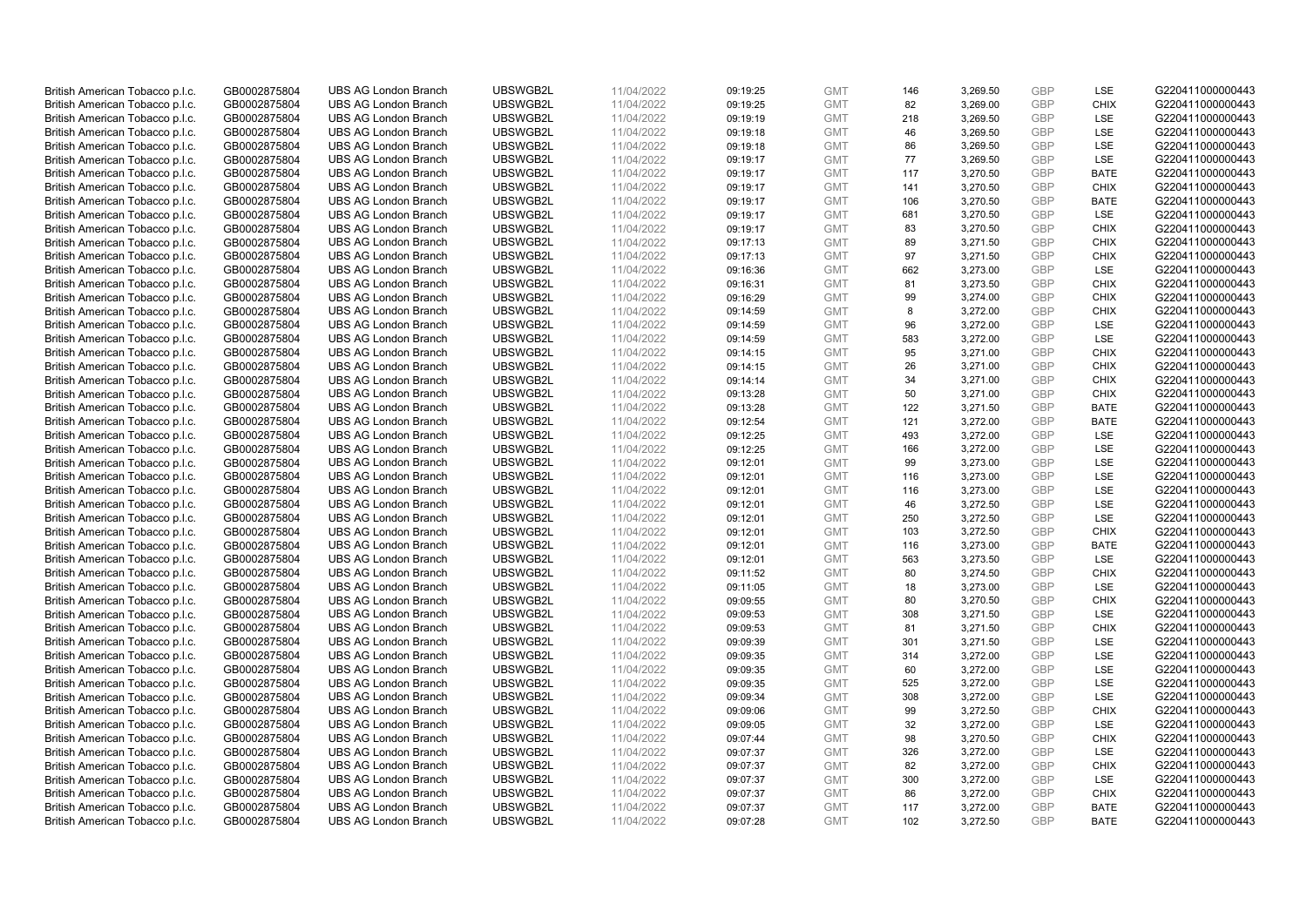| British American Tobacco p.l.c. | GB0002875804 | <b>UBS AG London Branch</b> | UBSWGB2L | 11/04/2022 | 09:07:28 | <b>GMT</b>               | 14       | 3,272.50 | <b>GBP</b>               | <b>BATE</b>                | G220411000000443                     |
|---------------------------------|--------------|-----------------------------|----------|------------|----------|--------------------------|----------|----------|--------------------------|----------------------------|--------------------------------------|
| British American Tobacco p.l.c. | GB0002875804 | <b>UBS AG London Branch</b> | UBSWGB2L | 11/04/2022 | 09:07:27 | <b>GMT</b>               | 375      | 3,273.50 | <b>GBP</b>               | LSE                        | G220411000000443                     |
| British American Tobacco p.l.c. | GB0002875804 | <b>UBS AG London Branch</b> | UBSWGB2L | 11/04/2022 | 09:07:27 | <b>GMT</b>               | 269      | 3,273.50 | <b>GBP</b>               | LSE                        | G220411000000443                     |
| British American Tobacco p.l.c. | GB0002875804 | <b>UBS AG London Branch</b> | UBSWGB2L | 11/04/2022 | 09:06:28 | <b>GMT</b>               | 89       | 3,274.00 | <b>GBP</b>               | <b>CHIX</b>                | G220411000000443                     |
| British American Tobacco p.l.c. | GB0002875804 | <b>UBS AG London Branch</b> | UBSWGB2L | 11/04/2022 | 09:06:28 | <b>GMT</b>               | 111      | 3,274.50 | <b>GBP</b>               | <b>CHIX</b>                | G220411000000443                     |
| British American Tobacco p.l.c. | GB0002875804 | <b>UBS AG London Branch</b> | UBSWGB2L | 11/04/2022 | 09:04:50 | <b>GMT</b>               | 430      | 3,272.50 | <b>GBP</b>               | <b>LSE</b>                 | G220411000000443                     |
| British American Tobacco p.l.c. | GB0002875804 | <b>UBS AG London Branch</b> | UBSWGB2L | 11/04/2022 | 09:04:50 | <b>GMT</b>               | 208      | 3,272.50 | <b>GBP</b>               | LSE                        | G220411000000443                     |
| British American Tobacco p.l.c. | GB0002875804 | <b>UBS AG London Branch</b> | UBSWGB2L | 11/04/2022 | 09:04:50 | <b>GMT</b>               | 107      | 3,272.50 | <b>GBP</b>               | <b>CHIX</b>                | G220411000000443                     |
| British American Tobacco p.l.c. | GB0002875804 | UBS AG London Branch        | UBSWGB2L | 11/04/2022 | 09:04:50 | <b>GMT</b>               | 124      | 3,272.50 | <b>GBP</b>               | <b>BATE</b>                | G220411000000443                     |
| British American Tobacco p.l.c. | GB0002875804 | <b>UBS AG London Branch</b> | UBSWGB2L | 11/04/2022 | 09:04:49 | <b>GMT</b>               | 671      | 3,273.00 | <b>GBP</b>               | <b>LSE</b>                 | G220411000000443                     |
| British American Tobacco p.l.c. | GB0002875804 | <b>UBS AG London Branch</b> | UBSWGB2L | 11/04/2022 | 09:04:49 | <b>GMT</b>               | 314      | 3,273.00 | <b>GBP</b>               | LSE                        | G220411000000443                     |
| British American Tobacco p.l.c. | GB0002875804 | <b>UBS AG London Branch</b> | UBSWGB2L | 11/04/2022 | 09:04:39 | <b>GMT</b>               | 244      | 3,273.00 | <b>GBP</b>               | LSE                        | G220411000000443                     |
| British American Tobacco p.l.c. | GB0002875804 | <b>UBS AG London Branch</b> | UBSWGB2L | 11/04/2022 | 09:04:39 | <b>GMT</b>               | 581      | 3,273.00 | <b>GBP</b>               | LSE                        | G220411000000443                     |
| British American Tobacco p.l.c. | GB0002875804 | <b>UBS AG London Branch</b> | UBSWGB2L | 11/04/2022 | 09:04:30 | <b>GMT</b>               | 219      | 3,274.00 | <b>GBP</b>               | LSE                        | G220411000000443                     |
| British American Tobacco p.l.c. | GB0002875804 | <b>UBS AG London Branch</b> | UBSWGB2L | 11/04/2022 | 09:04:30 | <b>GMT</b>               | 360      | 3,274.00 | <b>GBP</b>               | LSE                        | G220411000000443                     |
| British American Tobacco p.l.c. | GB0002875804 | <b>UBS AG London Branch</b> | UBSWGB2L | 11/04/2022 | 09:04:30 | <b>GMT</b>               | 102      | 3,274.00 | <b>GBP</b>               | <b>BATE</b>                | G220411000000443                     |
| British American Tobacco p.l.c. | GB0002875804 | <b>UBS AG London Branch</b> | UBSWGB2L | 11/04/2022 | 09:04:30 | <b>GMT</b>               | 94       | 3,274.00 | <b>GBP</b>               | <b>CHIX</b>                | G220411000000443                     |
| British American Tobacco p.l.c. | GB0002875804 | <b>UBS AG London Branch</b> | UBSWGB2L | 11/04/2022 | 09:04:03 | <b>GMT</b>               | 148      | 3,275.00 | <b>GBP</b>               | <b>CHIX</b>                | G220411000000443                     |
| British American Tobacco p.l.c. | GB0002875804 | <b>UBS AG London Branch</b> | UBSWGB2L | 11/04/2022 | 09:03:03 | <b>GMT</b>               | 82       | 3,275.00 | <b>GBP</b>               | <b>CHIX</b>                | G220411000000443                     |
| British American Tobacco p.l.c. | GB0002875804 | <b>UBS AG London Branch</b> | UBSWGB2L | 11/04/2022 | 09:03:03 | <b>GMT</b>               | 115      | 3,275.00 | <b>GBP</b>               | <b>BATE</b>                | G220411000000443                     |
| British American Tobacco p.l.c. | GB0002875804 | <b>UBS AG London Branch</b> | UBSWGB2L | 11/04/2022 | 09:03:03 | <b>GMT</b>               | 271      | 3,275.00 | <b>GBP</b>               | LSE                        | G220411000000443                     |
| British American Tobacco p.l.c. | GB0002875804 | <b>UBS AG London Branch</b> | UBSWGB2L | 11/04/2022 | 09:03:03 | <b>GMT</b>               | 50       | 3,275.00 | <b>GBP</b>               | <b>BATE</b>                | G220411000000443                     |
| British American Tobacco p.l.c. | GB0002875804 | <b>UBS AG London Branch</b> | UBSWGB2L | 11/04/2022 | 09:03:03 | <b>GMT</b>               | 62       | 3,275.00 | <b>GBP</b>               | <b>BATE</b>                | G220411000000443                     |
| British American Tobacco p.l.c. | GB0002875804 | <b>UBS AG London Branch</b> | UBSWGB2L | 11/04/2022 | 09:03:03 | <b>GMT</b>               | 344      | 3,275.00 | <b>GBP</b>               | LSE                        | G220411000000443                     |
| British American Tobacco p.l.c. | GB0002875804 | <b>UBS AG London Branch</b> | UBSWGB2L | 11/04/2022 | 09:01:50 | <b>GMT</b>               | 107      | 3,276.00 | <b>GBP</b>               | <b>CHIX</b>                | G220411000000443                     |
| British American Tobacco p.l.c. | GB0002875804 | <b>UBS AG London Branch</b> | UBSWGB2L | 11/04/2022 | 09:01:50 | <b>GMT</b>               | 665      | 3,277.00 | <b>GBP</b>               | LSE                        | G220411000000443                     |
| British American Tobacco p.l.c. | GB0002875804 | <b>UBS AG London Branch</b> | UBSWGB2L | 11/04/2022 | 09:01:50 | <b>GMT</b>               | 110      | 3,277.00 | <b>GBP</b>               | <b>CHIX</b>                | G220411000000443                     |
|                                 | GB0002875804 | <b>UBS AG London Branch</b> | UBSWGB2L | 11/04/2022 |          |                          | 120      |          | <b>GBP</b>               | <b>CHIX</b>                |                                      |
| British American Tobacco p.l.c. |              | <b>UBS AG London Branch</b> | UBSWGB2L |            | 09:01:50 | <b>GMT</b>               |          | 3,277.00 |                          | <b>BATE</b>                | G220411000000443<br>G220411000000443 |
| British American Tobacco p.l.c. | GB0002875804 |                             |          | 11/04/2022 | 08:59:29 | <b>GMT</b>               | 118      | 3,270.50 | <b>GBP</b>               |                            |                                      |
| British American Tobacco p.l.c. | GB0002875804 | <b>UBS AG London Branch</b> | UBSWGB2L | 11/04/2022 | 08:59:29 | <b>GMT</b><br><b>GMT</b> | 10<br>75 | 3,270.50 | <b>GBP</b><br><b>GBP</b> | <b>BATE</b><br><b>BATE</b> | G220411000000443                     |
| British American Tobacco p.l.c. | GB0002875804 | <b>UBS AG London Branch</b> | UBSWGB2L | 11/04/2022 | 08:59:29 |                          |          | 3,270.50 |                          |                            | G220411000000443                     |
| British American Tobacco p.l.c. | GB0002875804 | <b>UBS AG London Branch</b> | UBSWGB2L | 11/04/2022 | 08:59:29 | <b>GMT</b>               | 19       | 3,270.50 | <b>GBP</b>               | <b>BATE</b>                | G220411000000443                     |
| British American Tobacco p.l.c. | GB0002875804 | <b>UBS AG London Branch</b> | UBSWGB2L | 11/04/2022 | 08:59:29 | <b>GMT</b>               | 686      | 3,270.50 | <b>GBP</b>               | LSE                        | G220411000000443                     |
| British American Tobacco p.l.c. | GB0002875804 | <b>UBS AG London Branch</b> | UBSWGB2L | 11/04/2022 | 08:59:29 | <b>GMT</b>               | 83       | 3,270.50 | <b>GBP</b>               | <b>CHIX</b>                | G220411000000443                     |
| British American Tobacco p.l.c. | GB0002875804 | <b>UBS AG London Branch</b> | UBSWGB2L | 11/04/2022 | 08:59:29 | <b>GMT</b>               | 101      | 3,271.00 | <b>GBP</b>               | <b>CHIX</b>                | G220411000000443                     |
| British American Tobacco p.l.c. | GB0002875804 | <b>UBS AG London Branch</b> | UBSWGB2L | 11/04/2022 | 08:58:18 | <b>GMT</b>               | 103      | 3,270.00 | <b>GBP</b>               | <b>BATE</b>                | G220411000000443                     |
| British American Tobacco p.l.c. | GB0002875804 | <b>UBS AG London Branch</b> | UBSWGB2L | 11/04/2022 | 08:57:16 | <b>GMT</b>               | 16       | 3.271.00 | <b>GBP</b>               | <b>CHIX</b>                | G220411000000443                     |
| British American Tobacco p.l.c. | GB0002875804 | <b>UBS AG London Branch</b> | UBSWGB2L | 11/04/2022 | 08:57:16 | <b>GMT</b>               | 75       | 3,271.00 | <b>GBP</b>               | <b>CHIX</b>                | G220411000000443                     |
| British American Tobacco p.l.c. | GB0002875804 | <b>UBS AG London Branch</b> | UBSWGB2L | 11/04/2022 | 08:56:19 | <b>GMT</b>               | 25       | 3,270.50 | <b>GBP</b>               | <b>CHIX</b>                | G220411000000443                     |
| British American Tobacco p.l.c. | GB0002875804 | <b>UBS AG London Branch</b> | UBSWGB2L | 11/04/2022 | 08:56:19 | <b>GMT</b>               | 55       | 3,270.50 | <b>GBP</b>               | <b>CHIX</b>                | G220411000000443                     |
| British American Tobacco p.l.c. | GB0002875804 | <b>UBS AG London Branch</b> | UBSWGB2L | 11/04/2022 | 08:56:17 | <b>GMT</b>               | 334      | 3,271.00 | <b>GBP</b>               | <b>LSE</b>                 | G220411000000443                     |
| British American Tobacco p.l.c. | GB0002875804 | <b>UBS AG London Branch</b> | UBSWGB2L | 11/04/2022 | 08:56:17 | <b>GMT</b>               | 264      | 3,271.00 | <b>GBP</b>               | LSE                        | G220411000000443                     |
| British American Tobacco p.l.c. | GB0002875804 | <b>UBS AG London Branch</b> | UBSWGB2L | 11/04/2022 | 08:56:01 | GMT                      | 105      | 3,271.50 | GBP                      | <b>CHIX</b>                | G220411000000443                     |
| British American Tobacco p.l.c. | GB0002875804 | <b>UBS AG London Branch</b> | UBSWGB2L | 11/04/2022 | 08:55:55 | <b>GMT</b>               | 118      | 3,272.00 | <b>GBP</b>               | <b>BATE</b>                | G220411000000443                     |
| British American Tobacco p.l.c. | GB0002875804 | <b>UBS AG London Branch</b> | UBSWGB2L | 11/04/2022 | 08:55:55 | <b>GMT</b>               | 107      | 3,272.00 | <b>GBP</b>               | <b>BATE</b>                | G220411000000443                     |
| British American Tobacco p.l.c. | GB0002875804 | <b>UBS AG London Branch</b> | UBSWGB2L | 11/04/2022 | 08:55:46 | <b>GMT</b>               | 405      | 3,273.00 | <b>GBP</b>               | LSE                        | G220411000000443                     |
| British American Tobacco p.l.c. | GB0002875804 | <b>UBS AG London Branch</b> | UBSWGB2L | 11/04/2022 | 08:55:46 | <b>GMT</b>               | 93       | 3,273.00 | <b>GBP</b>               | <b>CHIX</b>                | G220411000000443                     |
| British American Tobacco p.l.c. | GB0002875804 | <b>UBS AG London Branch</b> | UBSWGB2L | 11/04/2022 | 08:55:46 | <b>GMT</b>               | 82       | 3,273.00 | <b>GBP</b>               | <b>CHIX</b>                | G220411000000443                     |
| British American Tobacco p.l.c. | GB0002875804 | <b>UBS AG London Branch</b> | UBSWGB2L | 11/04/2022 | 08:55:46 | <b>GMT</b>               | 175      | 3,273.00 | <b>GBP</b>               | LSE                        | G220411000000443                     |
| British American Tobacco p.l.c. | GB0002875804 | <b>UBS AG London Branch</b> | UBSWGB2L | 11/04/2022 | 08:55:46 | <b>GMT</b>               | 94       | 3,273.00 | <b>GBP</b>               | <b>CHIX</b>                | G220411000000443                     |
| British American Tobacco p.l.c. | GB0002875804 | <b>UBS AG London Branch</b> | UBSWGB2L | 11/04/2022 | 08:54:57 | <b>GMT</b>               | 218      | 3,273.50 | <b>GBP</b>               | LSE                        | G220411000000443                     |
| British American Tobacco p.l.c. | GB0002875804 | <b>UBS AG London Branch</b> | UBSWGB2L | 11/04/2022 | 08:54:57 | <b>GMT</b>               | 82       | 3,273.50 | <b>GBP</b>               | LSE                        | G220411000000443                     |
| British American Tobacco p.l.c. | GB0002875804 | <b>UBS AG London Branch</b> | UBSWGB2L | 11/04/2022 | 08:54:56 | <b>GMT</b>               | 117      | 3,273.50 | <b>GBP</b>               | LSE                        | G220411000000443                     |
| British American Tobacco p.l.c. | GB0002875804 | <b>UBS AG London Branch</b> | UBSWGB2L | 11/04/2022 | 08:54:55 | <b>GMT</b>               | 28       | 3,273.50 | GBP                      | <b>LSE</b>                 | G220411000000443                     |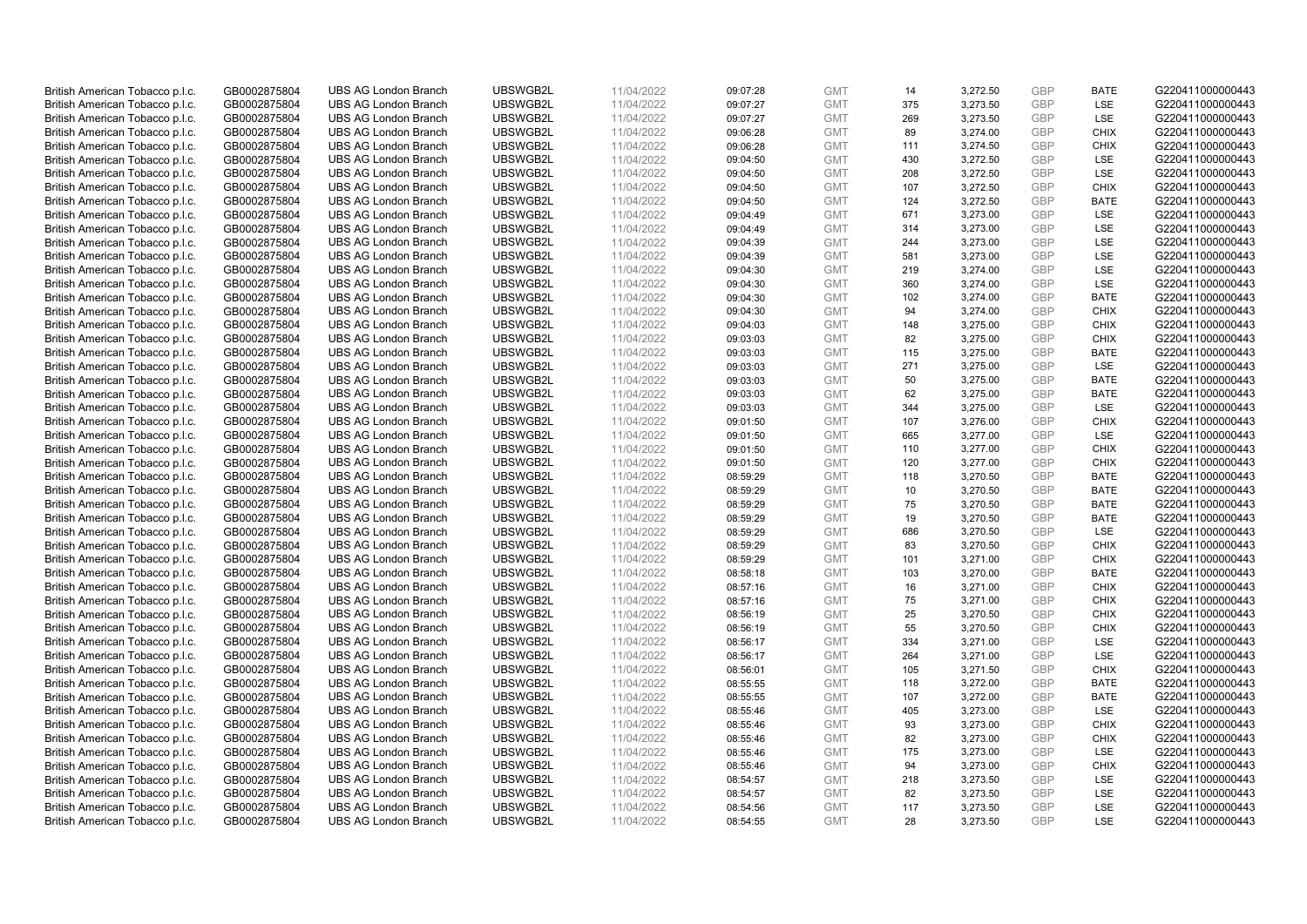| British American Tobacco p.l.c. | GB0002875804 | <b>UBS AG London Branch</b> | UBSWGB2L             | 11/04/2022 | 08:54:55             | <b>GMT</b>               | 235          | 3,273.50 | <b>GBP</b>               | LSE                | G220411000000443                     |
|---------------------------------|--------------|-----------------------------|----------------------|------------|----------------------|--------------------------|--------------|----------|--------------------------|--------------------|--------------------------------------|
| British American Tobacco p.l.c. | GB0002875804 | <b>UBS AG London Branch</b> | UBSWGB2L             | 11/04/2022 | 08:53:57             | <b>GMT</b>               | 54           | 3,271.50 | <b>GBP</b>               | <b>CHIX</b>        | G220411000000443                     |
| British American Tobacco p.l.c. | GB0002875804 | <b>UBS AG London Branch</b> | UBSWGB2L             | 11/04/2022 | 08:53:57             | <b>GMT</b>               | 66           | 3,271.50 | <b>GBP</b>               | <b>CHIX</b>        | G220411000000443                     |
| British American Tobacco p.l.c. | GB0002875804 | <b>UBS AG London Branch</b> | UBSWGB2L             | 11/04/2022 | 08:53:57             | <b>GMT</b>               | 52           | 3,271.50 | <b>GBP</b>               | <b>CHIX</b>        | G220411000000443                     |
| British American Tobacco p.l.c. | GB0002875804 | <b>UBS AG London Branch</b> | UBSWGB2L             | 11/04/2022 | 08:53:26             | <b>GMT</b>               | 87           | 3,271.50 | <b>GBP</b>               | <b>CHIX</b>        | G220411000000443                     |
| British American Tobacco p.l.c. | GB0002875804 | <b>UBS AG London Branch</b> | UBSWGB2L             | 11/04/2022 | 08:51:18             | <b>GMT</b>               | 105          | 3,269.00 | <b>GBP</b>               | <b>BATE</b>        | G220411000000443                     |
| British American Tobacco p.l.c. | GB0002875804 | <b>UBS AG London Branch</b> | UBSWGB2L             | 11/04/2022 | 08:51:18             | <b>GMT</b>               | 102          | 3,269.00 | <b>GBP</b>               | <b>CHIX</b>        | G220411000000443                     |
| British American Tobacco p.l.c. | GB0002875804 | <b>UBS AG London Branch</b> | UBSWGB2L             | 11/04/2022 | 08:50:42             | <b>GMT</b>               | 98           | 3,270.00 | <b>GBP</b>               | <b>CHIX</b>        | G220411000000443                     |
| British American Tobacco p.l.c. | GB0002875804 | UBS AG London Branch        | UBSWGB2L             | 11/04/2022 | 08:50:40             | <b>GMT</b>               | 638          | 3,270.50 | <b>GBP</b>               | <b>LSE</b>         | G220411000000443                     |
| British American Tobacco p.l.c. | GB0002875804 | <b>UBS AG London Branch</b> | UBSWGB2L             | 11/04/2022 | 08:50:40             | <b>GMT</b>               | 121          | 3,271.00 | <b>GBP</b>               | <b>BATE</b>        | G220411000000443                     |
| British American Tobacco p.l.c. | GB0002875804 | <b>UBS AG London Branch</b> | UBSWGB2L             | 11/04/2022 | 08:50:27             | <b>GMT</b>               | 284          | 3,272.00 | <b>GBP</b>               | LSE                | G220411000000443                     |
| British American Tobacco p.l.c. | GB0002875804 | <b>UBS AG London Branch</b> | UBSWGB2L             | 11/04/2022 | 08:50:27             | <b>GMT</b>               | 155          | 3,272.00 | <b>GBP</b>               | LSE                | G220411000000443                     |
| British American Tobacco p.l.c. | GB0002875804 | <b>UBS AG London Branch</b> | UBSWGB2L             | 11/04/2022 | 08:50:27             | <b>GMT</b>               | 139          | 3,272.00 | <b>GBP</b>               | LSE                | G220411000000443                     |
| British American Tobacco p.l.c. | GB0002875804 | <b>UBS AG London Branch</b> | UBSWGB2L             | 11/04/2022 | 08:50:27             | <b>GMT</b>               | 117          | 3,272.00 | <b>GBP</b>               | <b>BATE</b>        | G220411000000443                     |
| British American Tobacco p.l.c. | GB0002875804 | <b>UBS AG London Branch</b> | UBSWGB2L             | 11/04/2022 | 08:50:27             | <b>GMT</b>               | 171          | 3,272.00 | <b>GBP</b>               | <b>BATE</b>        | G220411000000443                     |
| British American Tobacco p.l.c. | GB0002875804 | <b>UBS AG London Branch</b> | UBSWGB2L             | 11/04/2022 | 08:48:56             | <b>GMT</b>               | 85           | 3,269.00 | <b>GBP</b>               | <b>CHIX</b>        | G220411000000443                     |
| British American Tobacco p.l.c. | GB0002875804 | <b>UBS AG London Branch</b> | UBSWGB2L             | 11/04/2022 | 08:48:56             | <b>GMT</b>               | 177          | 3,269.00 | <b>GBP</b>               | <b>CHIX</b>        | G220411000000443                     |
| British American Tobacco p.l.c. | GB0002875804 | <b>UBS AG London Branch</b> | UBSWGB2L             | 11/04/2022 | 08:48:49             | <b>GMT</b>               | 55           | 3,270.00 | <b>GBP</b>               | <b>CHIX</b>        | G220411000000443                     |
| British American Tobacco p.l.c. | GB0002875804 | <b>UBS AG London Branch</b> | UBSWGB2L             | 11/04/2022 | 08:47:47             | <b>GMT</b>               | 159          | 3,268.00 | <b>GBP</b>               | LSE                | G220411000000443                     |
| British American Tobacco p.l.c. | GB0002875804 | <b>UBS AG London Branch</b> | UBSWGB2L             | 11/04/2022 | 08:47:47             | <b>GMT</b>               | 48           | 3,268.00 | <b>GBP</b>               | LSE                | G220411000000443                     |
| British American Tobacco p.l.c. | GB0002875804 | <b>UBS AG London Branch</b> | UBSWGB2L             | 11/04/2022 | 08:47:47             | <b>GMT</b>               | 227          | 3,268.00 | <b>GBP</b>               | LSE                | G220411000000443                     |
| British American Tobacco p.l.c. | GB0002875804 | <b>UBS AG London Branch</b> | UBSWGB2L             | 11/04/2022 | 08:47:47             | <b>GMT</b>               | 159          | 3,268.00 | <b>GBP</b>               | <b>LSE</b>         | G220411000000443                     |
| British American Tobacco p.l.c. | GB0002875804 | <b>UBS AG London Branch</b> | UBSWGB2L             | 11/04/2022 | 08:46:26             | <b>GMT</b>               | 117          | 3,268.50 | <b>GBP</b>               | <b>CHIX</b>        | G220411000000443                     |
| British American Tobacco p.l.c. | GB0002875804 | <b>UBS AG London Branch</b> | UBSWGB2L             | 11/04/2022 | 08:45:32             | <b>GMT</b>               | 88           | 3,267.00 | <b>GBP</b>               | <b>CHIX</b>        | G220411000000443                     |
| British American Tobacco p.l.c. | GB0002875804 | <b>UBS AG London Branch</b> | UBSWGB2L             | 11/04/2022 | 08:45:27             | <b>GMT</b>               | 82           | 3,269.50 | <b>GBP</b>               | <b>CHIX</b>        | G220411000000443                     |
| British American Tobacco p.l.c. | GB0002875804 | <b>UBS AG London Branch</b> | UBSWGB2L             | 11/04/2022 | 08:45:27             | <b>GMT</b>               | 101          | 3,269.50 | <b>GBP</b>               | <b>CHIX</b>        | G220411000000443                     |
| British American Tobacco p.l.c. | GB0002875804 | <b>UBS AG London Branch</b> | UBSWGB2L             | 11/04/2022 | 08:45:27             | <b>GMT</b>               | 618          | 3,271.00 | <b>GBP</b>               | LSE                | G220411000000443                     |
|                                 | GB0002875804 | <b>UBS AG London Branch</b> | UBSWGB2L             | 11/04/2022 |                      |                          | 105          | 3,271.00 | <b>GBP</b>               | <b>BATE</b>        |                                      |
| British American Tobacco p.l.c. |              | <b>UBS AG London Branch</b> | UBSWGB2L             |            | 08:45:27<br>08:45:27 | <b>GMT</b>               | 140          |          |                          | <b>BATE</b>        | G220411000000443<br>G220411000000443 |
| British American Tobacco p.l.c. | GB0002875804 |                             |                      | 11/04/2022 |                      | <b>GMT</b>               |              | 3,271.00 | <b>GBP</b>               |                    |                                      |
| British American Tobacco p.l.c. | GB0002875804 | <b>UBS AG London Branch</b> | UBSWGB2L             | 11/04/2022 | 08:45:01             | <b>GMT</b><br><b>GMT</b> | 678<br>93    | 3,271.50 | <b>GBP</b><br><b>GBP</b> | LSE<br><b>CHIX</b> | G220411000000443                     |
| British American Tobacco p.l.c. | GB0002875804 | <b>UBS AG London Branch</b> | UBSWGB2L<br>UBSWGB2L | 11/04/2022 | 08:44:52             |                          |              | 3,272.50 |                          |                    | G220411000000443                     |
| British American Tobacco p.l.c. | GB0002875804 | <b>UBS AG London Branch</b> |                      | 11/04/2022 | 08:44:52             | <b>GMT</b><br><b>GMT</b> | 603          | 3,272.00 | <b>GBP</b><br><b>GBP</b> | <b>LSE</b>         | G220411000000443                     |
| British American Tobacco p.l.c. | GB0002875804 | <b>UBS AG London Branch</b> | UBSWGB2L             | 11/04/2022 | 08:44:52             |                          | 29           | 3,272.00 |                          | <b>CHIX</b>        | G220411000000443                     |
| British American Tobacco p.l.c. | GB0002875804 | <b>UBS AG London Branch</b> | UBSWGB2L             | 11/04/2022 | 08:44:52             | <b>GMT</b>               | 89           | 3,273.00 | <b>GBP</b>               | <b>CHIX</b>        | G220411000000443                     |
| British American Tobacco p.l.c. | GB0002875804 | <b>UBS AG London Branch</b> | UBSWGB2L             | 11/04/2022 | 08:42:38             | <b>GMT</b>               | $\mathbf{1}$ | 3,267.50 | <b>GBP</b>               | <b>CHIX</b>        | G220411000000443                     |
| British American Tobacco p.l.c. | GB0002875804 | <b>UBS AG London Branch</b> | UBSWGB2L             | 11/04/2022 | 08:42:19             | <b>GMT</b>               | 439          | 3,266.50 | <b>GBP</b>               | LSE                | G220411000000443                     |
| British American Tobacco p.l.c. | GB0002875804 | <b>UBS AG London Branch</b> | UBSWGB2L             | 11/04/2022 | 08:42:19             | <b>GMT</b>               | 122          | 3,266.50 | <b>GBP</b>               | <b>LSE</b>         | G220411000000443                     |
| British American Tobacco p.l.c. | GB0002875804 | <b>UBS AG London Branch</b> | UBSWGB2L             | 11/04/2022 | 08:41:38             | <b>GMT</b>               | 88           | 3,266.50 | <b>GBP</b>               | <b>CHIX</b>        | G220411000000443                     |
| British American Tobacco p.l.c. | GB0002875804 | <b>UBS AG London Branch</b> | UBSWGB2L             | 11/04/2022 | 08:41:38             | <b>GMT</b>               | 16           | 3,266.50 | <b>GBP</b>               | <b>CHIX</b>        | G220411000000443                     |
| British American Tobacco p.l.c. | GB0002875804 | <b>UBS AG London Branch</b> | UBSWGB2L             | 11/04/2022 | 08:41:30             | <b>GMT</b>               | 102          | 3,266.50 | <b>GBP</b>               | <b>BATE</b>        | G220411000000443                     |
| British American Tobacco p.l.c. | GB0002875804 | <b>UBS AG London Branch</b> | UBSWGB2L             | 11/04/2022 | 08:40:29             | <b>GMT</b>               | 647          | 3,267.50 | <b>GBP</b>               | LSE                | G220411000000443                     |
| British American Tobacco p.l.c. | GB0002875804 | <b>UBS AG London Branch</b> | UBSWGB2L             | 11/04/2022 | 08:40:29             | <b>GMT</b>               | 3            | 3,268.50 | <b>GBP</b>               | <b>CHIX</b>        | G220411000000443                     |
| British American Tobacco p.l.c. | GB0002875804 | <b>UBS AG London Branch</b> | UBSWGB2L             | 11/04/2022 | 08:40:29             | GMT                      | 100          | 3,268.50 | GBP                      | <b>CHIX</b>        | G220411000000443                     |
| British American Tobacco p.l.c. | GB0002875804 | <b>UBS AG London Branch</b> | UBSWGB2L             | 11/04/2022 | 08:40:29             | <b>GMT</b>               | 37           | 3,268.50 | <b>GBP</b>               | <b>CHIX</b>        | G220411000000443                     |
| British American Tobacco p.l.c. | GB0002875804 | UBS AG London Branch        | UBSWGB2L             | 11/04/2022 | 08:40:17             | <b>GMT</b>               | 33           | 3,269.50 | <b>GBP</b>               | <b>BATE</b>        | G220411000000443                     |
| British American Tobacco p.l.c. | GB0002875804 | <b>UBS AG London Branch</b> | UBSWGB2L             | 11/04/2022 | 08:40:17             | <b>GMT</b>               | 90           | 3,269.50 | <b>GBP</b>               | <b>BATE</b>        | G220411000000443                     |
| British American Tobacco p.l.c. | GB0002875804 | <b>UBS AG London Branch</b> | UBSWGB2L             | 11/04/2022 | 08:40:17             | <b>GMT</b>               | 90           | 3,270.00 | <b>GBP</b>               | <b>CHIX</b>        | G220411000000443                     |
| British American Tobacco p.l.c. | GB0002875804 | <b>UBS AG London Branch</b> | UBSWGB2L             | 11/04/2022 | 08:40:15             | <b>GMT</b>               | 85           | 3,270.50 | <b>GBP</b>               | <b>CHIX</b>        | G220411000000443                     |
| British American Tobacco p.l.c. | GB0002875804 | <b>UBS AG London Branch</b> | UBSWGB2L             | 11/04/2022 | 08:40:15             | <b>GMT</b>               | 436          | 3,270.50 | <b>GBP</b>               | LSE                | G220411000000443                     |
| British American Tobacco p.l.c. | GB0002875804 | <b>UBS AG London Branch</b> | UBSWGB2L             | 11/04/2022 | 08:40:15             | <b>GMT</b>               | 30           | 3,270.50 | <b>GBP</b>               | LSE                | G220411000000443                     |
| British American Tobacco p.l.c. | GB0002875804 | <b>UBS AG London Branch</b> | UBSWGB2L             | 11/04/2022 | 08:40:15             | <b>GMT</b>               | 141          | 3,270.50 | <b>GBP</b>               | LSE                | G220411000000443                     |
| British American Tobacco p.l.c. | GB0002875804 | <b>UBS AG London Branch</b> | UBSWGB2L             | 11/04/2022 | 08:40:15             | <b>GMT</b>               | 587          | 3,270.50 | <b>GBP</b>               | LSE                | G220411000000443                     |
| British American Tobacco p.l.c. | GB0002875804 | <b>UBS AG London Branch</b> | UBSWGB2L             | 11/04/2022 | 08:40:13             | <b>GMT</b>               | 93           | 3,271.50 | <b>GBP</b>               | <b>CHIX</b>        | G220411000000443                     |
| British American Tobacco p.l.c. | GB0002875804 | <b>UBS AG London Branch</b> | UBSWGB2L             | 11/04/2022 | 08:40:13             | <b>GMT</b>               | 78           | 3,271.50 | GBP                      | <b>CHIX</b>        | G220411000000443                     |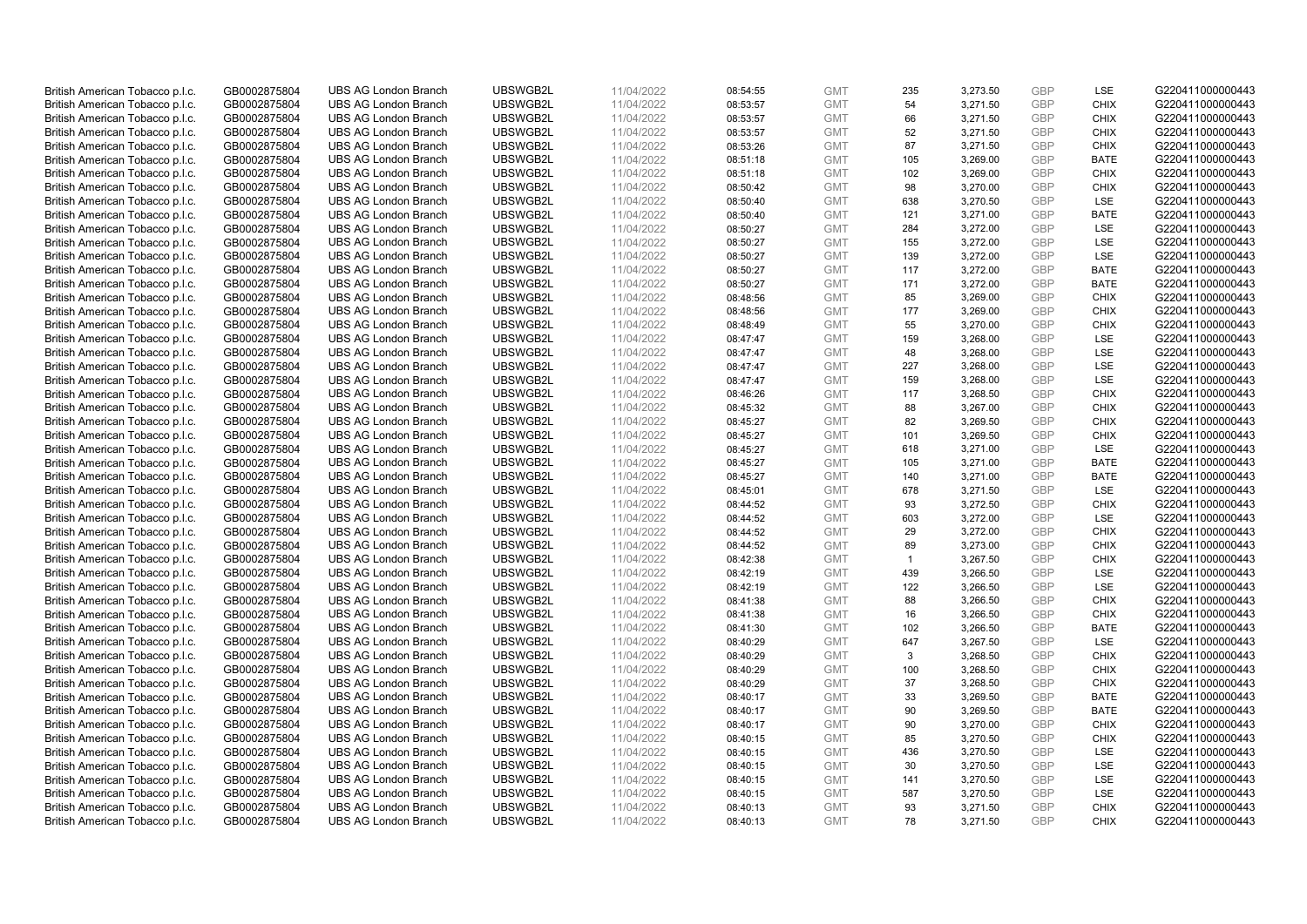| British American Tobacco p.l.c. | GB0002875804 | <b>UBS AG London Branch</b> | UBSWGB2L | 11/04/2022 | 08:40:13 | <b>GMT</b> | 10             | 3,271.50 | <b>GBP</b> | <b>CHIX</b> | G220411000000443 |
|---------------------------------|--------------|-----------------------------|----------|------------|----------|------------|----------------|----------|------------|-------------|------------------|
|                                 | GB0002875804 | <b>UBS AG London Branch</b> | UBSWGB2L | 11/04/2022 |          | <b>GMT</b> | 87             | 3,267.00 | <b>GBP</b> | <b>CHIX</b> | G220411000000443 |
| British American Tobacco p.l.c. |              |                             |          |            | 08:37:26 |            |                |          |            |             |                  |
| British American Tobacco p.l.c. | GB0002875804 | <b>UBS AG London Branch</b> | UBSWGB2L | 11/04/2022 | 08:37:23 | <b>GMT</b> | 124            | 3,268.00 | <b>GBP</b> | <b>BATE</b> | G220411000000443 |
| British American Tobacco p.l.c. | GB0002875804 | <b>UBS AG London Branch</b> | UBSWGB2L | 11/04/2022 | 08:37:23 | <b>GMT</b> | 107            | 3,268.00 | <b>GBP</b> | <b>BATE</b> | G220411000000443 |
| British American Tobacco p.l.c. | GB0002875804 | <b>UBS AG London Branch</b> | UBSWGB2L | 11/04/2022 | 08:37:23 | <b>GMT</b> | 633            | 3,268.50 | <b>GBP</b> | LSE         | G220411000000443 |
| British American Tobacco p.l.c. | GB0002875804 | <b>UBS AG London Branch</b> | UBSWGB2L | 11/04/2022 | 08:36:49 | <b>GMT</b> | 112            | 3,270.00 | <b>GBP</b> | <b>BATE</b> | G220411000000443 |
| British American Tobacco p.l.c. | GB0002875804 | <b>UBS AG London Branch</b> | UBSWGB2L | 11/04/2022 | 08:36:12 | <b>GMT</b> | 654            | 3,269.00 | <b>GBP</b> | LSE         | G220411000000443 |
| British American Tobacco p.l.c. | GB0002875804 | <b>UBS AG London Branch</b> | UBSWGB2L | 11/04/2022 | 08:36:12 | <b>GMT</b> | 19             | 3,269.00 | <b>GBP</b> | LSE         | G220411000000443 |
| British American Tobacco p.l.c. | GB0002875804 | <b>UBS AG London Branch</b> | UBSWGB2L | 11/04/2022 | 08:36:12 | <b>GMT</b> | 85             | 3,269.00 | <b>GBP</b> | <b>CHIX</b> | G220411000000443 |
| British American Tobacco p.l.c. | GB0002875804 | <b>UBS AG London Branch</b> | UBSWGB2L | 11/04/2022 | 08:36:12 | <b>GMT</b> | 661            | 3,269.00 | <b>GBP</b> | LSE         | G220411000000443 |
| British American Tobacco p.l.c. | GB0002875804 | <b>UBS AG London Branch</b> | UBSWGB2L | 11/04/2022 | 08:36:12 | <b>GMT</b> | 97             | 3,269.50 | <b>GBP</b> | <b>CHIX</b> | G220411000000443 |
| British American Tobacco p.l.c. | GB0002875804 | <b>UBS AG London Branch</b> | UBSWGB2L | 11/04/2022 | 08:36:12 | <b>GMT</b> | 84             | 3,269.50 | <b>GBP</b> | <b>CHIX</b> | G220411000000443 |
| British American Tobacco p.l.c. | GB0002875804 | <b>UBS AG London Branch</b> | UBSWGB2L | 11/04/2022 | 08:36:12 | <b>GMT</b> | 40             | 3,269.50 | <b>GBP</b> | <b>CHIX</b> | G220411000000443 |
| British American Tobacco p.l.c. | GB0002875804 | <b>UBS AG London Branch</b> | UBSWGB2L | 11/04/2022 | 08:36:12 | <b>GMT</b> | 130            | 3,269.50 | <b>GBP</b> | <b>CHIX</b> | G220411000000443 |
| British American Tobacco p.l.c. | GB0002875804 | <b>UBS AG London Branch</b> | UBSWGB2L | 11/04/2022 | 08:33:44 | <b>GMT</b> | 561            | 3,268.50 | <b>GBP</b> | LSE         | G220411000000443 |
| British American Tobacco p.l.c. | GB0002875804 | <b>UBS AG London Branch</b> | UBSWGB2L | 11/04/2022 | 08:33:13 | <b>GMT</b> | 116            | 3,270.00 | <b>GBP</b> | <b>BATE</b> | G220411000000443 |
| British American Tobacco p.l.c. | GB0002875804 | <b>UBS AG London Branch</b> | UBSWGB2L | 11/04/2022 | 08:33:13 | <b>GMT</b> | 86             | 3,270.00 | <b>GBP</b> | <b>CHIX</b> | G220411000000443 |
| British American Tobacco p.l.c. | GB0002875804 | <b>UBS AG London Branch</b> | UBSWGB2L | 11/04/2022 | 08:33:13 | <b>GMT</b> | 575            | 3,270.50 | <b>GBP</b> | LSE         | G220411000000443 |
|                                 |              | <b>UBS AG London Branch</b> | UBSWGB2L |            |          |            |                |          |            | <b>CHIX</b> |                  |
| British American Tobacco p.l.c. | GB0002875804 |                             |          | 11/04/2022 | 08:32:30 | <b>GMT</b> | 99             | 3,271.50 | <b>GBP</b> |             | G220411000000443 |
| British American Tobacco p.l.c. | GB0002875804 | <b>UBS AG London Branch</b> | UBSWGB2L | 11/04/2022 | 08:32:12 | <b>GMT</b> | 82             | 3,272.50 | <b>GBP</b> | <b>CHIX</b> | G220411000000443 |
| British American Tobacco p.l.c. | GB0002875804 | <b>UBS AG London Branch</b> | UBSWGB2L | 11/04/2022 | 08:32:12 | <b>GMT</b> | 108            | 3,272.50 | <b>GBP</b> | <b>BATE</b> | G220411000000443 |
| British American Tobacco p.l.c. | GB0002875804 | <b>UBS AG London Branch</b> | UBSWGB2L | 11/04/2022 | 08:32:11 | <b>GMT</b> | 686            | 3,273.50 | <b>GBP</b> | LSE         | G220411000000443 |
| British American Tobacco p.l.c. | GB0002875804 | <b>UBS AG London Branch</b> | UBSWGB2L | 11/04/2022 | 08:32:11 | <b>GMT</b> | 590            | 3,273.50 | <b>GBP</b> | LSE         | G220411000000443 |
| British American Tobacco p.l.c. | GB0002875804 | <b>UBS AG London Branch</b> | UBSWGB2L | 11/04/2022 | 08:31:08 | <b>GMT</b> | 90             | 3,276.00 | <b>GBP</b> | <b>CHIX</b> | G220411000000443 |
| British American Tobacco p.l.c. | GB0002875804 | <b>UBS AG London Branch</b> | UBSWGB2L | 11/04/2022 | 08:31:08 | <b>GMT</b> | 474            | 3,277.00 | <b>GBP</b> | LSE         | G220411000000443 |
| British American Tobacco p.l.c. | GB0002875804 | <b>UBS AG London Branch</b> | UBSWGB2L | 11/04/2022 | 08:31:08 | <b>GMT</b> | 107            | 3,277.00 | <b>GBP</b> | LSE         | G220411000000443 |
| British American Tobacco p.l.c. | GB0002875804 | <b>UBS AG London Branch</b> | UBSWGB2L | 11/04/2022 | 08:30:30 | <b>GMT</b> | 32             | 3,280.00 | <b>GBP</b> | <b>CHIX</b> | G220411000000443 |
| British American Tobacco p.l.c. | GB0002875804 | <b>UBS AG London Branch</b> | UBSWGB2L | 11/04/2022 | 08:30:30 | <b>GMT</b> | 63             | 3,280.00 | <b>GBP</b> | CHIX        | G220411000000443 |
| British American Tobacco p.l.c. | GB0002875804 | <b>UBS AG London Branch</b> | UBSWGB2L | 11/04/2022 | 08:30:30 | <b>GMT</b> | 107            | 3,280.50 | <b>GBP</b> | <b>LSE</b>  | G220411000000443 |
| British American Tobacco p.l.c. | GB0002875804 | <b>UBS AG London Branch</b> | UBSWGB2L | 11/04/2022 | 08:30:30 | <b>GMT</b> | 280            | 3,280.50 | <b>GBP</b> | LSE         | G220411000000443 |
| British American Tobacco p.l.c. | GB0002875804 | <b>UBS AG London Branch</b> | UBSWGB2L | 11/04/2022 | 08:30:30 | <b>GMT</b> | 20             | 3,281.00 | <b>GBP</b> | LSE         | G220411000000443 |
| British American Tobacco p.l.c. | GB0002875804 | <b>UBS AG London Branch</b> | UBSWGB2L | 11/04/2022 | 08:30:30 | <b>GMT</b> | 27             | 3,280.50 | <b>GBP</b> | <b>LSE</b>  | G220411000000443 |
| British American Tobacco p.l.c. | GB0002875804 | <b>UBS AG London Branch</b> | UBSWGB2L | 11/04/2022 | 08:30:30 | <b>GMT</b> | 250            | 3,280.00 | <b>GBP</b> | LSE         | G220411000000443 |
| British American Tobacco p.l.c. | GB0002875804 | <b>UBS AG London Branch</b> | UBSWGB2L | 11/04/2022 | 08:30:30 | <b>GMT</b> | 6              | 3,280.00 | <b>GBP</b> | <b>CHIX</b> | G220411000000443 |
| British American Tobacco p.l.c. | GB0002875804 | <b>UBS AG London Branch</b> | UBSWGB2L | 11/04/2022 | 08:30:30 | <b>GMT</b> | 79             | 3,280.00 | <b>GBP</b> | <b>CHIX</b> | G220411000000443 |
| British American Tobacco p.l.c. | GB0002875804 | <b>UBS AG London Branch</b> | UBSWGB2L | 11/04/2022 | 08:30:30 | <b>GMT</b> | 250            | 3,281.00 | <b>GBP</b> | LSE         | G220411000000443 |
| British American Tobacco p.l.c. | GB0002875804 | <b>UBS AG London Branch</b> | UBSWGB2L | 11/04/2022 | 08:30:30 | <b>GMT</b> | $\overline{1}$ | 3,281.00 | <b>GBP</b> | <b>CHIX</b> | G220411000000443 |
| British American Tobacco p.l.c. | GB0002875804 | <b>UBS AG London Branch</b> | UBSWGB2L | 11/04/2022 | 08:30:30 | <b>GMT</b> | 109            | 3,281.00 | <b>GBP</b> | LSE         | G220411000000443 |
| British American Tobacco p.l.c. | GB0002875804 | <b>UBS AG London Branch</b> | UBSWGB2L | 11/04/2022 | 08:30:30 | <b>GMT</b> | 332            | 3,281.00 | <b>GBP</b> | LSE         | G220411000000443 |
| British American Tobacco p.l.c. | GB0002875804 | UBS AG London Branch        | UBSWGB2L | 11/04/2022 | 08:30:30 | <b>GMT</b> | 100            | 3,281.00 | <b>GBP</b> | <b>CHIX</b> | G220411000000443 |
| British American Tobacco p.l.c. | GB0002875804 | <b>UBS AG London Branch</b> | UBSWGB2L | 11/04/2022 | 08:30:30 | <b>GMT</b> | 100            | 3,280.50 | <b>GBP</b> | <b>CHIX</b> | G220411000000443 |
| British American Tobacco p.l.c. | GB0002875804 | <b>UBS AG London Branch</b> | UBSWGB2L | 11/04/2022 | 08:30:30 | <b>GMT</b> | 54             | 3,280.50 | <b>GBP</b> | <b>BATE</b> | G220411000000443 |
| British American Tobacco p.l.c. | GB0002875804 | <b>UBS AG London Branch</b> | UBSWGB2L | 11/04/2022 | 08:30:30 | <b>GMT</b> | 175            | 3,280.50 | <b>GBP</b> | <b>BATE</b> | G220411000000443 |
| British American Tobacco p.l.c. | GB0002875804 | <b>UBS AG London Branch</b> | UBSWGB2L | 11/04/2022 | 08:30:30 | <b>GMT</b> | 8              | 3,281.00 | <b>GBP</b> | <b>BATE</b> | G220411000000443 |
| British American Tobacco p.l.c. | GB0002875804 | UBS AG London Branch        | UBSWGB2L | 11/04/2022 | 08:30:30 | <b>GMT</b> | 110            | 3,281.00 | <b>GBP</b> | <b>BATE</b> | G220411000000443 |
|                                 |              |                             |          |            |          |            |                |          |            |             |                  |
| British American Tobacco p.l.c. | GB0002875804 | <b>UBS AG London Branch</b> | UBSWGB2L | 11/04/2022 | 08:30:30 | <b>GMT</b> | 671            | 3,281.50 | <b>GBP</b> | LSE         | G220411000000443 |
| British American Tobacco p.l.c. | GB0002875804 | <b>UBS AG London Branch</b> | UBSWGB2L | 11/04/2022 | 08:29:45 | <b>GMT</b> | 348            | 3,281.50 | <b>GBP</b> | <b>CHIX</b> | G220411000000443 |
| British American Tobacco p.l.c. | GB0002875804 | <b>UBS AG London Branch</b> | UBSWGB2L | 11/04/2022 | 08:27:19 | <b>GMT</b> | 99             | 3,276.50 | <b>GBP</b> | <b>CHIX</b> | G220411000000443 |
| British American Tobacco p.l.c. | GB0002875804 | <b>UBS AG London Branch</b> | UBSWGB2L | 11/04/2022 | 08:27:19 | <b>GMT</b> | 124            | 3,276.00 | <b>GBP</b> | <b>BATE</b> | G220411000000443 |
| British American Tobacco p.l.c. | GB0002875804 | <b>UBS AG London Branch</b> | UBSWGB2L | 11/04/2022 | 08:27:15 | <b>GMT</b> | 557            | 3,276.50 | <b>GBP</b> | <b>LSE</b>  | G220411000000443 |
| British American Tobacco p.l.c. | GB0002875804 | <b>UBS AG London Branch</b> | UBSWGB2L | 11/04/2022 | 08:26:36 | <b>GMT</b> | 18             | 3,275.00 | <b>GBP</b> | LSE         | G220411000000443 |
| British American Tobacco p.l.c. | GB0002875804 | <b>UBS AG London Branch</b> | UBSWGB2L | 11/04/2022 | 08:26:36 | <b>GMT</b> | 608            | 3,275.00 | <b>GBP</b> | LSE         | G220411000000443 |
| British American Tobacco p.l.c. | GB0002875804 | <b>UBS AG London Branch</b> | UBSWGB2L | 11/04/2022 | 08:25:39 | <b>GMT</b> | 91             | 3,275.50 | <b>GBP</b> | <b>CHIX</b> | G220411000000443 |
| British American Tobacco p.l.c. | GB0002875804 | <b>UBS AG London Branch</b> | UBSWGB2L | 11/04/2022 | 08:25:38 | <b>GMT</b> | 106            | 3,277.00 | GBP        | <b>BATE</b> | G220411000000443 |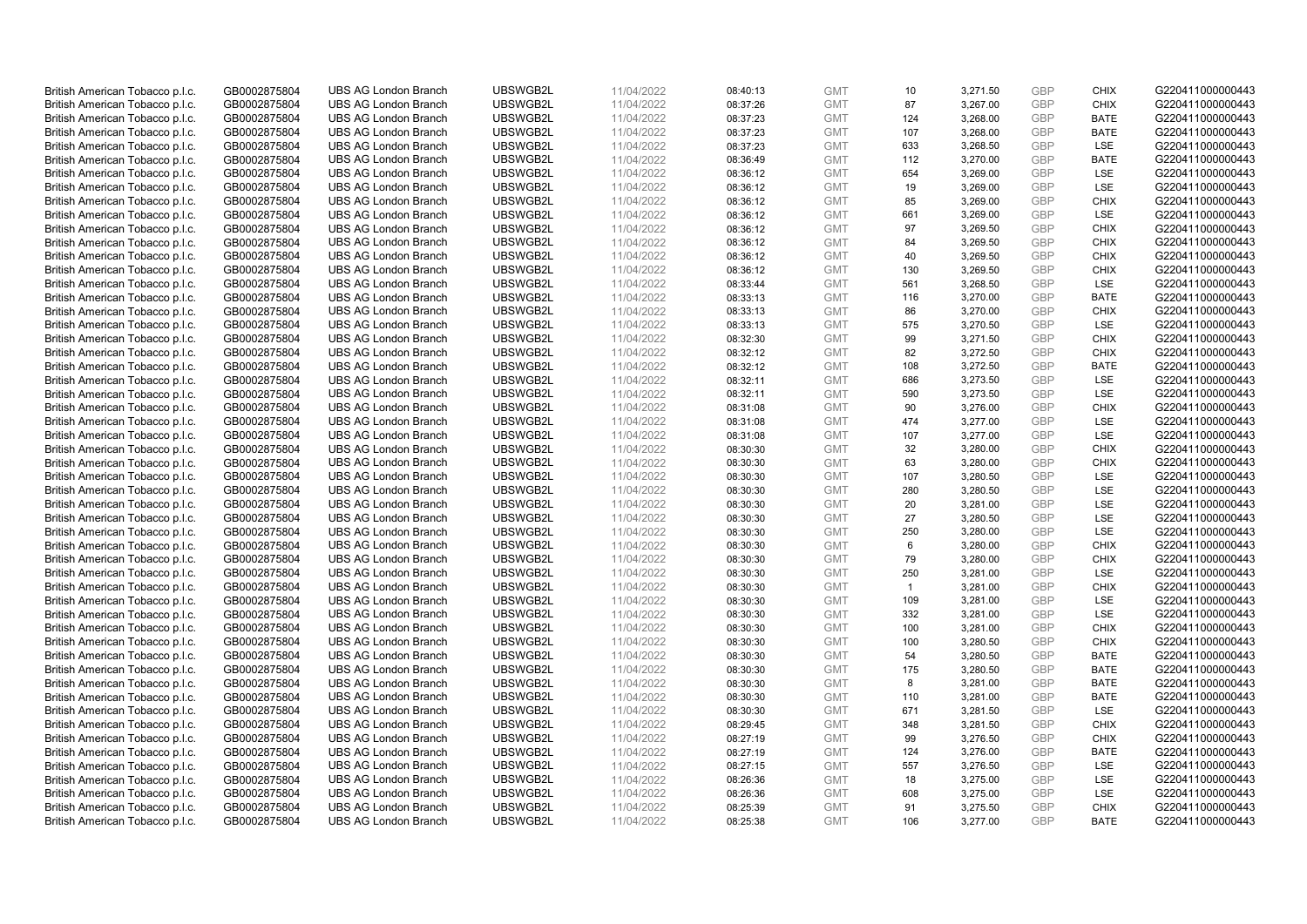| British American Tobacco p.l.c.                                    | GB0002875804 | <b>UBS AG London Branch</b> | UBSWGB2L | 11/04/2022 | 08:25:38             | <b>GMT</b> | 94        | 3,277.00 | <b>GBP</b> | <b>CHIX</b> | G220411000000443 |
|--------------------------------------------------------------------|--------------|-----------------------------|----------|------------|----------------------|------------|-----------|----------|------------|-------------|------------------|
| British American Tobacco p.l.c.                                    | GB0002875804 | <b>UBS AG London Branch</b> | UBSWGB2L | 11/04/2022 | 08:25:38             | <b>GMT</b> | 645       | 3,277.50 | <b>GBP</b> | LSE         | G220411000000443 |
|                                                                    |              |                             |          |            |                      |            |           |          |            |             |                  |
| British American Tobacco p.l.c.                                    | GB0002875804 | <b>UBS AG London Branch</b> | UBSWGB2L | 11/04/2022 | 08:24:42             | <b>GMT</b> | 557       | 3,275.50 | <b>GBP</b> | LSE         | G220411000000443 |
| British American Tobacco p.l.c.                                    | GB0002875804 | <b>UBS AG London Branch</b> | UBSWGB2L | 11/04/2022 | 08:24:42             | <b>GMT</b> | 105       | 3,276.00 | <b>GBP</b> | <b>BATE</b> | G220411000000443 |
| British American Tobacco p.l.c.                                    | GB0002875804 | <b>UBS AG London Branch</b> | UBSWGB2L | 11/04/2022 | 08:24:42             | <b>GMT</b> | 128       | 3,276.00 | <b>GBP</b> | <b>BATE</b> | G220411000000443 |
| British American Tobacco p.l.c.                                    | GB0002875804 | <b>UBS AG London Branch</b> | UBSWGB2L | 11/04/2022 | 08:24:17             | <b>GMT</b> | 110       | 3,276.50 | <b>GBP</b> | <b>CHIX</b> | G220411000000443 |
| British American Tobacco p.l.c.                                    | GB0002875804 | <b>UBS AG London Branch</b> | UBSWGB2L | 11/04/2022 | 08:24:17             | <b>GMT</b> | 414       | 3,276.50 | <b>GBP</b> | LSE         | G220411000000443 |
| British American Tobacco p.l.c.                                    | GB0002875804 | <b>UBS AG London Branch</b> | UBSWGB2L | 11/04/2022 | 08:24:17             | <b>GMT</b> | 195       | 3,276.50 | <b>GBP</b> | LSE         | G220411000000443 |
| British American Tobacco p.l.c.                                    | GB0002875804 | <b>UBS AG London Branch</b> | UBSWGB2L | 11/04/2022 | 08:24:17             | <b>GMT</b> | 130       | 3,276.50 | <b>GBP</b> | <b>CHIX</b> | G220411000000443 |
| British American Tobacco p.l.c.                                    | GB0002875804 | <b>UBS AG London Branch</b> | UBSWGB2L | 11/04/2022 | 08:24:17             | <b>GMT</b> | 171       | 3,276.50 | <b>GBP</b> | <b>BATE</b> | G220411000000443 |
| British American Tobacco p.l.c.                                    | GB0002875804 | <b>UBS AG London Branch</b> | UBSWGB2L | 11/04/2022 | 08:24:16             | <b>GMT</b> | 227       | 3,277.50 | <b>GBP</b> | <b>CHIX</b> | G220411000000443 |
| British American Tobacco p.l.c.                                    | GB0002875804 | <b>UBS AG London Branch</b> | UBSWGB2L | 11/04/2022 | 08:22:55             | <b>GMT</b> | 603       | 3,272.00 | <b>GBP</b> | LSE         | G220411000000443 |
| British American Tobacco p.l.c.                                    | GB0002875804 | UBS AG London Branch        | UBSWGB2L | 11/04/2022 | 08:22:50             | <b>GMT</b> | 647       | 3,272.50 | <b>GBP</b> | LSE         | G220411000000443 |
| British American Tobacco p.l.c.                                    | GB0002875804 | <b>UBS AG London Branch</b> | UBSWGB2L | 11/04/2022 | 08:22:33             | <b>GMT</b> | 50        | 3,272.50 | <b>GBP</b> | <b>CHIX</b> | G220411000000443 |
| British American Tobacco p.l.c.                                    | GB0002875804 | <b>UBS AG London Branch</b> | UBSWGB2L | 11/04/2022 | 08:22:18             | <b>GMT</b> | 94        | 3,272.00 | <b>GBP</b> | <b>CHIX</b> | G220411000000443 |
| British American Tobacco p.l.c.                                    | GB0002875804 | <b>UBS AG London Branch</b> | UBSWGB2L | 11/04/2022 | 08:22:18             | <b>GMT</b> | 87        | 3,272.00 | <b>GBP</b> | <b>CHIX</b> | G220411000000443 |
| British American Tobacco p.l.c.                                    | GB0002875804 | <b>UBS AG London Branch</b> | UBSWGB2L | 11/04/2022 | 08:22:18             | <b>GMT</b> | 115       | 3,271.50 | <b>GBP</b> | <b>CHIX</b> | G220411000000443 |
| British American Tobacco p.l.c.                                    | GB0002875804 | <b>UBS AG London Branch</b> | UBSWGB2L | 11/04/2022 | 08:20:54             | <b>GMT</b> | 5         | 3,268.50 | <b>GBP</b> | <b>CHIX</b> | G220411000000443 |
|                                                                    |              | <b>UBS AG London Branch</b> | UBSWGB2L |            |                      |            | 6         |          |            | <b>CHIX</b> |                  |
| British American Tobacco p.l.c.                                    | GB0002875804 |                             |          | 11/04/2022 | 08:20:54             | <b>GMT</b> |           | 3,268.50 | <b>GBP</b> |             | G220411000000443 |
| British American Tobacco p.l.c.                                    | GB0002875804 | <b>UBS AG London Branch</b> | UBSWGB2L | 11/04/2022 | 08:20:29             | <b>GMT</b> | 499       | 3,267.50 | <b>GBP</b> | LSE         | G220411000000443 |
| British American Tobacco p.l.c.                                    | GB0002875804 | <b>UBS AG London Branch</b> | UBSWGB2L | 11/04/2022 | 08:20:29             | <b>GMT</b> | 122       | 3,267.50 | <b>GBP</b> | LSE         | G220411000000443 |
| British American Tobacco p.l.c.                                    | GB0002875804 | <b>UBS AG London Branch</b> | UBSWGB2L | 11/04/2022 | 08:19:35             | <b>GMT</b> | 85        | 3,269.00 | <b>GBP</b> | <b>CHIX</b> | G220411000000443 |
| British American Tobacco p.l.c.                                    | GB0002875804 | <b>UBS AG London Branch</b> | UBSWGB2L | 11/04/2022 | 08:19:19             | <b>GMT</b> | 85        | 3,269.50 | <b>GBP</b> | <b>CHIX</b> | G220411000000443 |
| British American Tobacco p.l.c.                                    | GB0002875804 | <b>UBS AG London Branch</b> | UBSWGB2L | 11/04/2022 | 08:19:18             | <b>GMT</b> | 108       | 3,270.50 | <b>GBP</b> | <b>BATE</b> | G220411000000443 |
| British American Tobacco p.l.c.                                    | GB0002875804 | <b>UBS AG London Branch</b> | UBSWGB2L | 11/04/2022 | 08:19:18             | <b>GMT</b> | 560       | 3,271.00 | <b>GBP</b> | LSE         | G220411000000443 |
| British American Tobacco p.l.c.                                    | GB0002875804 | <b>UBS AG London Branch</b> | UBSWGB2L | 11/04/2022 | 08:19:18             | <b>GMT</b> | 75        | 3,271.00 | <b>GBP</b> | LSE         | G220411000000443 |
| British American Tobacco p.l.c.                                    | GB0002875804 | <b>UBS AG London Branch</b> | UBSWGB2L | 11/04/2022 | 08:19:18             | <b>GMT</b> | 520       | 3,271.00 | <b>GBP</b> | LSE         | G220411000000443 |
| British American Tobacco p.l.c.                                    | GB0002875804 | <b>UBS AG London Branch</b> | UBSWGB2L | 11/04/2022 | 08:19:18             | <b>GMT</b> | 122       | 3,271.00 | <b>GBP</b> | LSE         | G220411000000443 |
| British American Tobacco p.l.c.                                    | GB0002875804 | <b>UBS AG London Branch</b> | UBSWGB2L | 11/04/2022 | 08:18:50             | <b>GMT</b> | 84        | 3,271.50 | <b>GBP</b> | <b>CHIX</b> | G220411000000443 |
| British American Tobacco p.l.c.                                    | GB0002875804 | <b>UBS AG London Branch</b> | UBSWGB2L | 11/04/2022 | 08:18:17             | <b>GMT</b> | 80        | 3,274.00 | <b>GBP</b> | <b>CHIX</b> | G220411000000443 |
| British American Tobacco p.l.c.                                    | GB0002875804 | <b>UBS AG London Branch</b> | UBSWGB2L | 11/04/2022 | 08:18:16             | <b>GMT</b> | 115       | 3,275.00 | <b>GBP</b> | <b>BATE</b> | G220411000000443 |
| British American Tobacco p.l.c.                                    | GB0002875804 | <b>UBS AG London Branch</b> | UBSWGB2L | 11/04/2022 | 08:18:14             | <b>GMT</b> | 85        | 3,275.50 | <b>GBP</b> | <b>CHIX</b> | G220411000000443 |
| British American Tobacco p.l.c.                                    | GB0002875804 | <b>UBS AG London Branch</b> | UBSWGB2L | 11/04/2022 | 08:18:10             | <b>GMT</b> | 586       | 3,276.50 | <b>GBP</b> | LSE         | G220411000000443 |
| British American Tobacco p.l.c.                                    | GB0002875804 | <b>UBS AG London Branch</b> | UBSWGB2L | 11/04/2022 | 08:17:20             | <b>GMT</b> | 87        | 3,279.50 | <b>GBP</b> | <b>CHIX</b> | G220411000000443 |
| British American Tobacco p.l.c.                                    | GB0002875804 | <b>UBS AG London Branch</b> | UBSWGB2L | 11/04/2022 | 08:17:20             | <b>GMT</b> | 676       | 3,279.50 | <b>GBP</b> | LSE         | G220411000000443 |
| British American Tobacco p.l.c.                                    | GB0002875804 | <b>UBS AG London Branch</b> | UBSWGB2L | 11/04/2022 | 08:17:20             | <b>GMT</b> | 93        | 3,279.50 | <b>GBP</b> | <b>CHIX</b> | G220411000000443 |
| British American Tobacco p.l.c.                                    | GB0002875804 | <b>UBS AG London Branch</b> | UBSWGB2L | 11/04/2022 | 08:16:48             | <b>GMT</b> | 119       | 3,280.50 | <b>GBP</b> | <b>BATE</b> | G220411000000443 |
| British American Tobacco p.l.c.                                    | GB0002875804 | <b>UBS AG London Branch</b> | UBSWGB2L | 11/04/2022 | 08:16:43             | <b>GMT</b> | 109       | 3,281.00 | <b>GBP</b> | <b>BATE</b> | G220411000000443 |
| British American Tobacco p.l.c.                                    | GB0002875804 | <b>UBS AG London Branch</b> | UBSWGB2L | 11/04/2022 | 08:16:43             | <b>GMT</b> | 8         | 3,281.00 | <b>GBP</b> | <b>BATE</b> | G220411000000443 |
| British American Tobacco p.l.c.                                    | GB0002875804 | UBS AG London Branch        | UBSWGB2L | 11/04/2022 | 08:16:43             | <b>GMT</b> | 86        | 3,282.00 | <b>GBP</b> | <b>CHIX</b> | G220411000000443 |
| British American Tobacco p.l.c.                                    | GB0002875804 | <b>UBS AG London Branch</b> | UBSWGB2L | 11/04/2022 | 08:16:43             | <b>GMT</b> | 391       | 3,282.50 | <b>GBP</b> | LSE         | G220411000000443 |
| British American Tobacco p.l.c.                                    | GB0002875804 | <b>UBS AG London Branch</b> | UBSWGB2L | 11/04/2022 | 08:16:43             | <b>GMT</b> | 116       | 3,282.50 | <b>GBP</b> | LSE         | G220411000000443 |
| British American Tobacco p.l.c.                                    | GB0002875804 | <b>UBS AG London Branch</b> | UBSWGB2L | 11/04/2022 | 08:16:43             | <b>GMT</b> | 107       | 3,282.50 | <b>GBP</b> | LSE         | G220411000000443 |
| British American Tobacco p.l.c.                                    | GB0002875804 | <b>UBS AG London Branch</b> | UBSWGB2L | 11/04/2022 | 08:16:43             | <b>GMT</b> | 109       | 3,282.50 | <b>GBP</b> | <b>BATE</b> | G220411000000443 |
| British American Tobacco p.l.c.                                    | GB0002875804 | UBS AG London Branch        | UBSWGB2L | 11/04/2022 | 08:16:43             | <b>GMT</b> | 265       | 3,283.00 | <b>GBP</b> | <b>CHIX</b> | G220411000000443 |
|                                                                    | GB0002875804 | <b>UBS AG London Branch</b> | UBSWGB2L | 11/04/2022 |                      | <b>GMT</b> |           | 3,282.00 | <b>GBP</b> | <b>CHIX</b> | G220411000000443 |
| British American Tobacco p.l.c.<br>British American Tobacco p.l.c. | GB0002875804 | <b>UBS AG London Branch</b> | UBSWGB2L | 11/04/2022 | 08:16:43<br>08:16:43 | <b>GMT</b> | 98<br>636 | 3,282.50 | <b>GBP</b> | LSE         | G220411000000443 |
|                                                                    |              | <b>UBS AG London Branch</b> | UBSWGB2L |            |                      |            | 141       |          | <b>GBP</b> | <b>BATE</b> | G220411000000443 |
| British American Tobacco p.l.c.                                    | GB0002875804 |                             |          | 11/04/2022 | 08:16:43             | <b>GMT</b> |           | 3,282.50 |            |             |                  |
| British American Tobacco p.l.c.                                    | GB0002875804 | <b>UBS AG London Branch</b> | UBSWGB2L | 11/04/2022 | 08:16:43             | GMT        | 154       | 3,282.50 | <b>GBP</b> | <b>BATE</b> | G220411000000443 |
| British American Tobacco p.l.c.                                    | GB0002875804 | <b>UBS AG London Branch</b> | UBSWGB2L | 11/04/2022 | 08:15:58             | <b>GMT</b> | 102       | 3,281.00 | <b>GBP</b> | <b>BATE</b> | G220411000000443 |
| British American Tobacco p.l.c.                                    | GB0002875804 | <b>UBS AG London Branch</b> | UBSWGB2L | 11/04/2022 | 08:15:29             | <b>GMT</b> | 88        | 3,279.50 | <b>GBP</b> | <b>CHIX</b> | G220411000000443 |
| British American Tobacco p.l.c.                                    | GB0002875804 | <b>UBS AG London Branch</b> | UBSWGB2L | 11/04/2022 | 08:15:29             | <b>GMT</b> | 88        | 3,280.00 | <b>GBP</b> | <b>CHIX</b> | G220411000000443 |
| British American Tobacco p.l.c.                                    | GB0002875804 | <b>UBS AG London Branch</b> | UBSWGB2L | 11/04/2022 | 08:15:01             | <b>GMT</b> | 664       | 3,277.00 | <b>GBP</b> | LSE         | G220411000000443 |
| British American Tobacco p.l.c.                                    | GB0002875804 | <b>UBS AG London Branch</b> | UBSWGB2L | 11/04/2022 | 08:14:37             | <b>GMT</b> | 80        | 3,277.50 | GBP        | <b>CHIX</b> | G220411000000443 |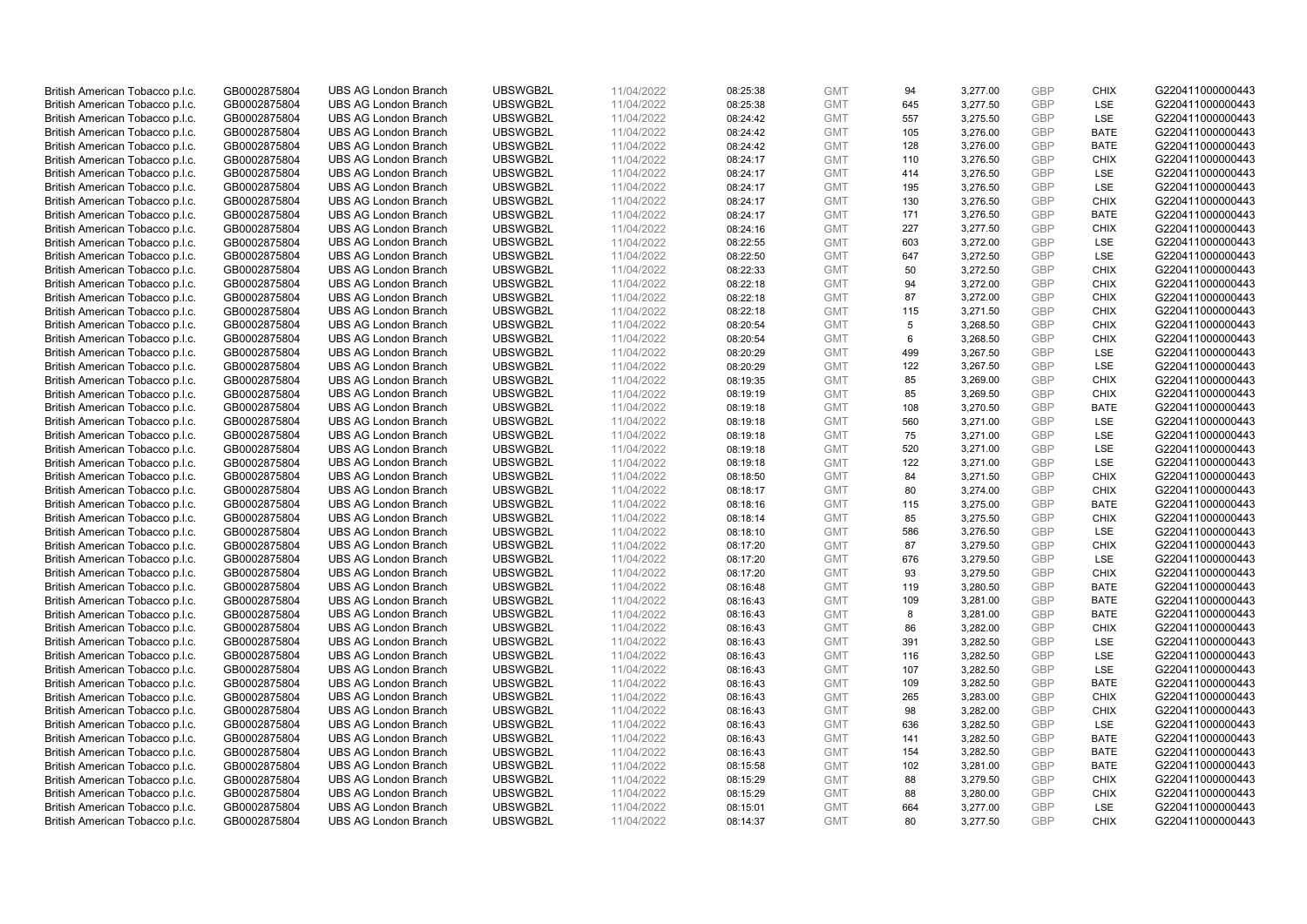| British American Tobacco p.l.c. | GB0002875804 | <b>UBS AG London Branch</b> | UBSWGB2L | 11/04/2022 | 08:14:35 | <b>GMT</b> | 340 | 3,277.50 | <b>GBP</b> | <b>LSE</b>  | G220411000000443 |
|---------------------------------|--------------|-----------------------------|----------|------------|----------|------------|-----|----------|------------|-------------|------------------|
|                                 | GB0002875804 | <b>UBS AG London Branch</b> | UBSWGB2L | 11/04/2022 |          | <b>GMT</b> | 283 | 3,277.50 | <b>GBP</b> | LSE         | G220411000000443 |
| British American Tobacco p.l.c. |              |                             |          |            | 08:14:35 |            |     |          |            |             |                  |
| British American Tobacco p.l.c. | GB0002875804 | <b>UBS AG London Branch</b> | UBSWGB2L | 11/04/2022 | 08:12:43 | <b>GMT</b> | 681 | 3,278.50 | <b>GBP</b> | LSE         | G220411000000443 |
| British American Tobacco p.l.c. | GB0002875804 | <b>UBS AG London Branch</b> | UBSWGB2L | 11/04/2022 | 08:12:40 | <b>GMT</b> | 95  | 3,279.00 | <b>GBP</b> | <b>CHIX</b> | G220411000000443 |
| British American Tobacco p.l.c. | GB0002875804 | <b>UBS AG London Branch</b> | UBSWGB2L | 11/04/2022 | 08:12:40 | <b>GMT</b> | 96  | 3,279.00 | <b>GBP</b> | <b>CHIX</b> | G220411000000443 |
| British American Tobacco p.l.c. | GB0002875804 | <b>UBS AG London Branch</b> | UBSWGB2L | 11/04/2022 | 08:12:40 | <b>GMT</b> | 81  | 3,279.00 | <b>GBP</b> | <b>CHIX</b> | G220411000000443 |
| British American Tobacco p.l.c. | GB0002875804 | <b>UBS AG London Branch</b> | UBSWGB2L | 11/04/2022 | 08:12:40 | <b>GMT</b> | 98  | 3,279.00 | <b>GBP</b> | <b>CHIX</b> | G220411000000443 |
| British American Tobacco p.l.c. | GB0002875804 | <b>UBS AG London Branch</b> | UBSWGB2L | 11/04/2022 | 08:12:35 | <b>GMT</b> | 172 | 3,280.50 | <b>GBP</b> | <b>CHIX</b> | G220411000000443 |
| British American Tobacco p.l.c. | GB0002875804 | <b>UBS AG London Branch</b> | UBSWGB2L | 11/04/2022 | 08:12:35 | <b>GMT</b> | 80  | 3,279.50 | <b>GBP</b> | <b>BATE</b> | G220411000000443 |
| British American Tobacco p.l.c. | GB0002875804 | <b>UBS AG London Branch</b> | UBSWGB2L | 11/04/2022 | 08:12:35 | <b>GMT</b> | 24  | 3,279.50 | <b>GBP</b> | <b>BATE</b> | G220411000000443 |
| British American Tobacco p.l.c. | GB0002875804 | <b>UBS AG London Branch</b> | UBSWGB2L | 11/04/2022 | 08:12:35 | <b>GMT</b> | 137 | 3,279.50 | <b>GBP</b> | <b>BATE</b> | G220411000000443 |
| British American Tobacco p.l.c. | GB0002875804 | <b>UBS AG London Branch</b> | UBSWGB2L | 11/04/2022 | 08:12:35 | <b>GMT</b> | 52  | 3,279.50 | <b>GBP</b> | <b>BATE</b> | G220411000000443 |
| British American Tobacco p.l.c. | GB0002875804 | <b>UBS AG London Branch</b> | UBSWGB2L | 11/04/2022 | 08:12:29 | <b>GMT</b> | 641 | 3,280.00 | <b>GBP</b> | LSE         | G220411000000443 |
| British American Tobacco p.l.c. | GB0002875804 | <b>UBS AG London Branch</b> | UBSWGB2L | 11/04/2022 | 08:12:29 | <b>GMT</b> | 167 | 3,280.00 | <b>GBP</b> | <b>LSE</b>  | G220411000000443 |
| British American Tobacco p.l.c. | GB0002875804 | <b>UBS AG London Branch</b> | UBSWGB2L | 11/04/2022 | 08:12:29 | <b>GMT</b> | 531 | 3,280.00 | <b>GBP</b> | LSE         | G220411000000443 |
| British American Tobacco p.l.c. | GB0002875804 | <b>UBS AG London Branch</b> | UBSWGB2L | 11/04/2022 | 08:12:03 | <b>GMT</b> | 120 | 3,280.50 | <b>GBP</b> | <b>BATE</b> | G220411000000443 |
|                                 |              |                             |          |            |          |            |     |          |            |             |                  |
| British American Tobacco p.l.c. | GB0002875804 | <b>UBS AG London Branch</b> | UBSWGB2L | 11/04/2022 | 08:12:00 | <b>GMT</b> | 112 | 3,280.50 | GBP        | <b>BATE</b> | G220411000000443 |
| British American Tobacco p.l.c. | GB0002875804 | <b>UBS AG London Branch</b> | UBSWGB2L | 11/04/2022 | 08:11:50 | <b>GMT</b> | 96  | 3,280.50 | <b>GBP</b> | <b>CHIX</b> | G220411000000443 |
| British American Tobacco p.l.c. | GB0002875804 | <b>UBS AG London Branch</b> | UBSWGB2L | 11/04/2022 | 08:11:49 | <b>GMT</b> | 95  | 3,281.00 | <b>GBP</b> | <b>CHIX</b> | G220411000000443 |
| British American Tobacco p.l.c. | GB0002875804 | <b>UBS AG London Branch</b> | UBSWGB2L | 11/04/2022 | 08:11:06 | <b>GMT</b> | 132 | 3,272.50 | <b>GBP</b> | LSE         | G220411000000443 |
| British American Tobacco p.l.c. | GB0002875804 | <b>UBS AG London Branch</b> | UBSWGB2L | 11/04/2022 | 08:10:30 | <b>GMT</b> | 671 | 3,271.00 | <b>GBP</b> | LSE         | G220411000000443 |
| British American Tobacco p.l.c. | GB0002875804 | <b>UBS AG London Branch</b> | UBSWGB2L | 11/04/2022 | 08:10:29 | <b>GMT</b> | 85  | 3,271.50 | <b>GBP</b> | <b>CHIX</b> | G220411000000443 |
| British American Tobacco p.l.c. | GB0002875804 | <b>UBS AG London Branch</b> | UBSWGB2L | 11/04/2022 | 08:10:28 | <b>GMT</b> | 90  | 3,272.00 | <b>GBP</b> | <b>CHIX</b> | G220411000000443 |
| British American Tobacco p.l.c. | GB0002875804 | <b>UBS AG London Branch</b> | UBSWGB2L | 11/04/2022 | 08:10:26 | <b>GMT</b> | 688 | 3,272.00 | <b>GBP</b> | <b>LSE</b>  | G220411000000443 |
| British American Tobacco p.l.c. | GB0002875804 | <b>UBS AG London Branch</b> | UBSWGB2L | 11/04/2022 | 08:09:53 | <b>GMT</b> | 61  | 3,268.00 | <b>GBP</b> | <b>CHIX</b> | G220411000000443 |
| British American Tobacco p.l.c. | GB0002875804 | <b>UBS AG London Branch</b> | UBSWGB2L | 11/04/2022 | 08:08:49 | <b>GMT</b> | 118 | 3,262.00 | <b>GBP</b> | <b>BATE</b> | G220411000000443 |
| British American Tobacco p.l.c. | GB0002875804 | <b>UBS AG London Branch</b> | UBSWGB2L | 11/04/2022 | 08:08:49 | <b>GMT</b> | 128 | 3,262.00 | <b>GBP</b> | <b>CHIX</b> | G220411000000443 |
| British American Tobacco p.l.c. | GB0002875804 | <b>UBS AG London Branch</b> | UBSWGB2L | 11/04/2022 | 08:08:48 | <b>GMT</b> | 112 | 3,264.00 | <b>GBP</b> | LSE         | G220411000000443 |
| British American Tobacco p.l.c. | GB0002875804 | <b>UBS AG London Branch</b> | UBSWGB2L | 11/04/2022 | 08:08:48 | <b>GMT</b> | 527 | 3,264.00 | <b>GBP</b> | LSE         | G220411000000443 |
| British American Tobacco p.l.c. | GB0002875804 | <b>UBS AG London Branch</b> | UBSWGB2L | 11/04/2022 | 08:08:48 | <b>GMT</b> | 26  | 3,264.00 | <b>GBP</b> | LSE         | G220411000000443 |
| British American Tobacco p.l.c. | GB0002875804 | <b>UBS AG London Branch</b> | UBSWGB2L | 11/04/2022 | 08:08:48 | <b>GMT</b> | 84  | 3,263.00 | <b>GBP</b> | <b>CHIX</b> | G220411000000443 |
| British American Tobacco p.l.c. | GB0002875804 | <b>UBS AG London Branch</b> | UBSWGB2L | 11/04/2022 | 08:08:48 | <b>GMT</b> | 87  | 3,263.00 | <b>GBP</b> | <b>CHIX</b> | G220411000000443 |
| British American Tobacco p.l.c. | GB0002875804 | <b>UBS AG London Branch</b> | UBSWGB2L | 11/04/2022 | 08:07:31 | <b>GMT</b> | 94  | 3,267.00 | <b>GBP</b> | <b>CHIX</b> | G220411000000443 |
| British American Tobacco p.l.c. | GB0002875804 | <b>UBS AG London Branch</b> | UBSWGB2L | 11/04/2022 | 08:07:31 | <b>GMT</b> | 95  | 3,267.00 | <b>GBP</b> | <b>CHIX</b> | G220411000000443 |
|                                 | GB0002875804 | <b>UBS AG London Branch</b> | UBSWGB2L | 11/04/2022 | 08:07:21 | <b>GMT</b> | 610 |          | <b>GBP</b> | LSE         | G220411000000443 |
| British American Tobacco p.l.c. |              |                             |          |            |          |            |     | 3,269.00 |            |             |                  |
| British American Tobacco p.l.c. | GB0002875804 | <b>UBS AG London Branch</b> | UBSWGB2L | 11/04/2022 | 08:07:21 | <b>GMT</b> | 135 | 3,269.00 | <b>GBP</b> | <b>CHIX</b> | G220411000000443 |
| British American Tobacco p.l.c. | GB0002875804 | <b>UBS AG London Branch</b> | UBSWGB2L | 11/04/2022 | 08:07:09 | <b>GMT</b> | 121 | 3,269.00 | <b>GBP</b> | <b>BATE</b> | G220411000000443 |
| British American Tobacco p.l.c. | GB0002875804 | <b>UBS AG London Branch</b> | UBSWGB2L | 11/04/2022 | 08:06:55 | <b>GMT</b> | 100 | 3,269.50 | <b>GBP</b> | <b>BATE</b> | G220411000000443 |
| British American Tobacco p.l.c. | GB0002875804 | <b>UBS AG London Branch</b> | UBSWGB2L | 11/04/2022 | 08:06:54 | <b>GMT</b> | 606 | 3,270.00 | <b>GBP</b> | LSE         | G220411000000443 |
| British American Tobacco p.l.c. | GB0002875804 | UBS AG London Branch        | UBSWGB2L | 11/04/2022 | 08:06:49 | <b>GMT</b> | 157 | 3,271.00 | <b>GBP</b> | <b>CHIX</b> | G220411000000443 |
| British American Tobacco p.l.c. | GB0002875804 | <b>UBS AG London Branch</b> | UBSWGB2L | 11/04/2022 | 08:06:49 | <b>GMT</b> | 82  | 3,271.00 | <b>GBP</b> | <b>CHIX</b> | G220411000000443 |
| British American Tobacco p.l.c. | GB0002875804 | <b>UBS AG London Branch</b> | UBSWGB2L | 11/04/2022 | 08:06:49 | <b>GMT</b> | 645 | 3,272.00 | <b>GBP</b> | <b>LSE</b>  | G220411000000443 |
| British American Tobacco p.l.c. | GB0002875804 | <b>UBS AG London Branch</b> | UBSWGB2L | 11/04/2022 | 08:06:15 | <b>GMT</b> | 692 | 3,273.00 | <b>GBP</b> | LSE         | G220411000000443 |
| British American Tobacco p.l.c. | GB0002875804 | <b>UBS AG London Branch</b> | UBSWGB2L | 11/04/2022 | 08:06:15 | <b>GMT</b> | 633 | 3,272.50 | <b>GBP</b> | LSE         | G220411000000443 |
| British American Tobacco p.l.c. | GB0002875804 | UBS AG London Branch        | UBSWGB2L | 11/04/2022 | 08:06:15 | <b>GMT</b> | 633 | 3,273.00 | <b>GBP</b> | LSE         | G220411000000443 |
| British American Tobacco p.l.c. | GB0002875804 | <b>UBS AG London Branch</b> | UBSWGB2L | 11/04/2022 | 08:06:13 | <b>GMT</b> | 99  | 3,273.00 | <b>GBP</b> | <b>CHIX</b> | G220411000000443 |
| British American Tobacco p.l.c. | GB0002875804 | <b>UBS AG London Branch</b> | UBSWGB2L | 11/04/2022 | 08:05:33 | <b>GMT</b> | 92  | 3,270.00 | <b>GBP</b> | <b>CHIX</b> | G220411000000443 |
| British American Tobacco p.l.c. | GB0002875804 | <b>UBS AG London Branch</b> | UBSWGB2L | 11/04/2022 | 08:05:00 | <b>GMT</b> | 76  | 3,265.50 | <b>GBP</b> | <b>CHIX</b> | G220411000000443 |
| British American Tobacco p.l.c. | GB0002875804 | <b>UBS AG London Branch</b> | UBSWGB2L | 11/04/2022 | 08:04:28 | GMT        | 110 | 3,268.00 | <b>GBP</b> | <b>BATE</b> | G220411000000443 |
| British American Tobacco p.l.c. | GB0002875804 | <b>UBS AG London Branch</b> | UBSWGB2L | 11/04/2022 | 08:04:28 | <b>GMT</b> | 673 | 3,268.50 | <b>GBP</b> | <b>LSE</b>  | G220411000000443 |
| British American Tobacco p.l.c. | GB0002875804 | <b>UBS AG London Branch</b> | UBSWGB2L | 11/04/2022 | 08:04:28 | <b>GMT</b> | 97  | 3,267.50 | <b>GBP</b> | <b>CHIX</b> | G220411000000443 |
| British American Tobacco p.l.c. | GB0002875804 | <b>UBS AG London Branch</b> | UBSWGB2L | 11/04/2022 | 08:04:03 | <b>GMT</b> | 145 | 3,269.50 | <b>GBP</b> | <b>CHIX</b> | G220411000000443 |
| British American Tobacco p.l.c. | GB0002875804 | <b>UBS AG London Branch</b> | UBSWGB2L | 11/04/2022 | 08:03:44 | <b>GMT</b> | 226 | 3,274.50 | <b>GBP</b> | <b>LSE</b>  | G220411000000443 |
| British American Tobacco p.l.c. | GB0002875804 | <b>UBS AG London Branch</b> | UBSWGB2L | 11/04/2022 | 08:03:44 | <b>GMT</b> | 373 | 3.274.50 | GBP        | <b>LSE</b>  | G220411000000443 |
|                                 |              |                             |          |            |          |            |     |          |            |             |                  |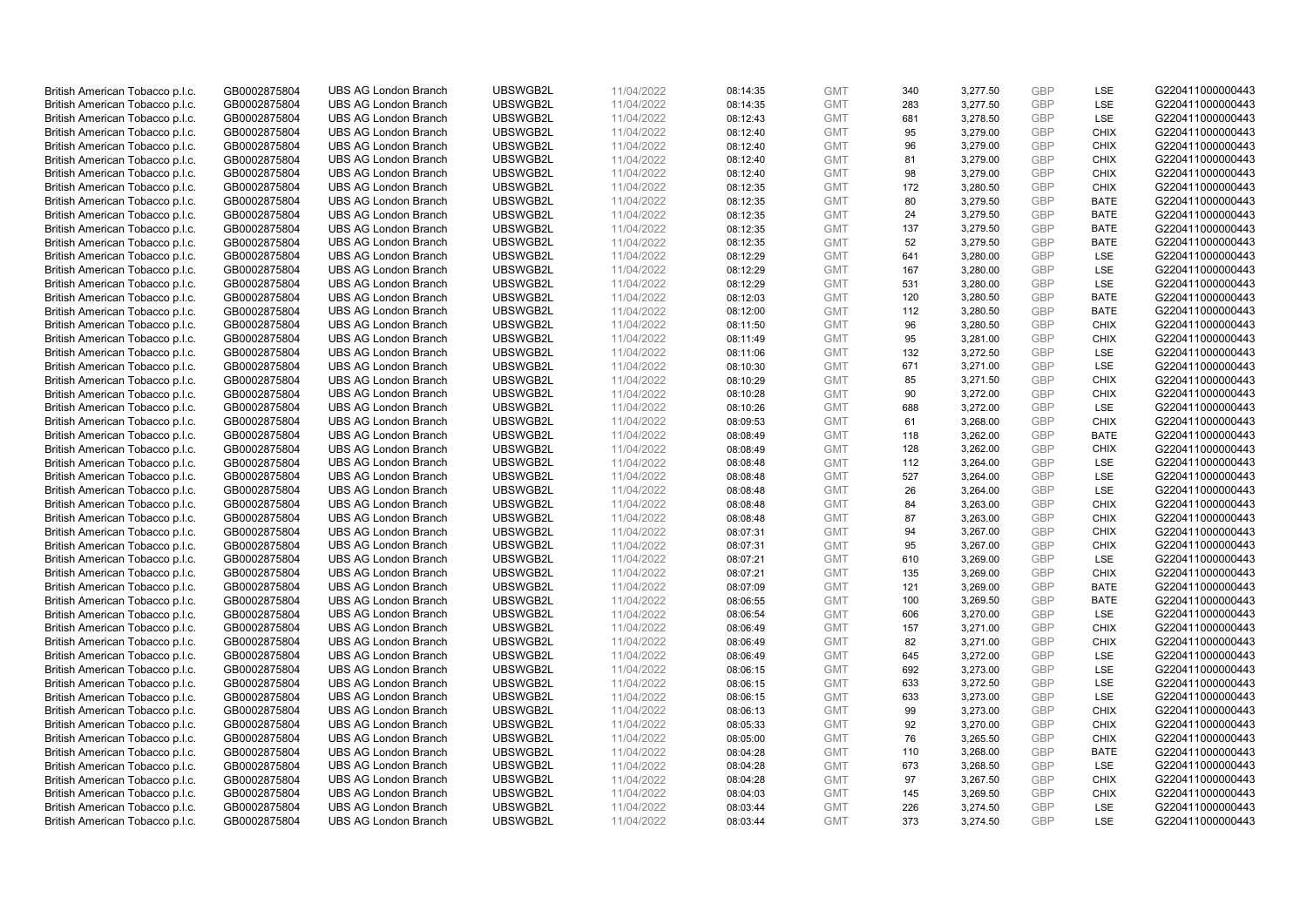| British American Tobacco p.l.c. | GB0002875804 | <b>UBS AG London Branch</b> | UBSWGB2L | 11/04/2022 | 08:03:36 | <b>GMT</b> | 565        | 3,276.50 | <b>GBP</b> | <b>LSE</b>         | G220411000000443 |
|---------------------------------|--------------|-----------------------------|----------|------------|----------|------------|------------|----------|------------|--------------------|------------------|
|                                 |              |                             |          |            |          |            |            |          |            |                    |                  |
| British American Tobacco p.l.c. | GB0002875804 | <b>UBS AG London Branch</b> | UBSWGB2L | 11/04/2022 | 08:03:10 | <b>GMT</b> | 679        | 3,282.50 | <b>GBP</b> | LSE                | G220411000000443 |
| British American Tobacco p.l.c. | GB0002875804 | <b>UBS AG London Branch</b> | UBSWGB2L | 11/04/2022 | 08:02:49 | <b>GMT</b> | 577        | 3,284.50 | <b>GBP</b> | LSE                | G220411000000443 |
| British American Tobacco p.l.c. | GB0002875804 | <b>UBS AG London Branch</b> | UBSWGB2L | 11/04/2022 | 08:02:45 | <b>GMT</b> | 692        | 3,289.00 | <b>GBP</b> | LSE                | G220411000000443 |
| British American Tobacco p.l.c. | GB0002875804 | <b>UBS AG London Branch</b> | UBSWGB2L | 11/04/2022 | 08:02:13 | <b>GMT</b> | 674        | 3,289.00 | <b>GBP</b> | LSE                | G220411000000443 |
| British American Tobacco p.l.c. | GB0002875804 | <b>UBS AG London Branch</b> | UBSWGB2L | 11/04/2022 | 08:02:13 | <b>GMT</b> | 356        | 3,289.50 | <b>GBP</b> | <b>LSE</b>         | G220411000000443 |
| British American Tobacco p.l.c. | GB0002875804 | <b>UBS AG London Branch</b> | UBSWGB2L | 11/04/2022 | 08:02:13 | <b>GMT</b> | 222        | 3,289.50 | <b>GBP</b> | LSE                | G220411000000443 |
| British American Tobacco p.l.c. | GB0002875804 | <b>UBS AG London Branch</b> | UBSWGB2L | 11/04/2022 | 08:02:13 | <b>GMT</b> | 278        | 3,289.50 | <b>GBP</b> | LSE                | G220411000000443 |
| British American Tobacco p.l.c. | GB0002875804 | <b>UBS AG London Branch</b> | UBSWGB2L | 11/04/2022 | 08:02:13 | <b>GMT</b> | 326        | 3,289.50 | <b>GBP</b> | LSE                | G220411000000443 |
| British American Tobacco p.l.c. | GB0002875804 | <b>UBS AG London Branch</b> | UBSWGB2L | 11/04/2022 | 08:01:06 | <b>GMT</b> | 486        | 3,287.50 | <b>GBP</b> | LSE                | G220411000000443 |
| British American Tobacco p.l.c. | GB0002875804 | <b>UBS AG London Branch</b> | UBSWGB2L | 11/04/2022 | 08:01:06 | <b>GMT</b> | 18         | 3,287.50 | <b>GBP</b> | <b>LSE</b>         | G220411000000443 |
| British American Tobacco p.l.c. | GB0002875804 | <b>UBS AG London Branch</b> | UBSWGB2L | 11/04/2022 | 08:01:06 | <b>GMT</b> | 65         | 3,287.50 | <b>GBP</b> | LSE                | G220411000000443 |
| British American Tobacco p.l.c. | GB0002875804 | <b>UBS AG London Branch</b> | UBSWGB2L | 11/04/2022 | 08:01:04 | <b>GMT</b> | 481        | 3,288.50 | <b>GBP</b> | LSE                | G220411000000443 |
|                                 |              | <b>UBS AG London Branch</b> | UBSWGB2L | 11/04/2022 |          |            |            |          | <b>GBP</b> | LSE                |                  |
| British American Tobacco p.l.c. | GB0002875804 |                             |          |            | 08:01:04 | <b>GMT</b> | 89         | 3,288.50 |            |                    | G220411000000443 |
| British American Tobacco p.l.c. | GB0002875804 | <b>UBS AG London Branch</b> | UBSWGB2L | 11/04/2022 | 08:01:04 | <b>GMT</b> | 680        | 3,289.50 | <b>GBP</b> | LSE                | G220411000000443 |
| British American Tobacco p.l.c. | GB0002875804 | <b>UBS AG London Branch</b> | UBSWGB2L | 11/04/2022 | 08:00:53 | <b>GMT</b> | 753        | 3,289.00 | <b>GBP</b> | LSE                | G220411000000443 |
| British American Tobacco p.l.c. | GB0002875804 | <b>UBS AG London Branch</b> | UBSWGB2L | 11/04/2022 | 08:00:43 | <b>GMT</b> | 637        | 3,289.00 | <b>GBP</b> | LSE                | G220411000000443 |
| British American Tobacco p.l.c. | GB0002875804 | <b>UBS AG London Branch</b> | UBSWGB2L | 11/04/2022 | 08:00:41 | <b>GMT</b> | 314        | 3,288.50 | <b>GBP</b> | LSE                | G220411000000443 |
| British American Tobacco p.l.c. | GB0002875804 | <b>UBS AG London Branch</b> | UBSWGB2L | 11/04/2022 | 08:00:31 | <b>GMT</b> | 486        | 3,287.00 | <b>GBP</b> | <b>LSE</b>         | G220411000000443 |
| British American Tobacco p.l.c. | GB0002875804 | <b>UBS AG London Branch</b> | UBSWGB2L | 11/04/2022 | 08:00:31 | <b>GMT</b> | 126        | 3,287.50 | <b>GBP</b> | LSE                | G220411000000443 |
| British American Tobacco p.l.c. | GB0002875804 | <b>UBS AG London Branch</b> | UBSWGB2L | 11/04/2022 | 08:00:31 | <b>GMT</b> | 467        | 3,287.50 | <b>GBP</b> | LSE                | G220411000000443 |
| British American Tobacco p.l.c. | GB0002875804 | <b>UBS AG London Branch</b> | UBSWGB2L | 11/04/2022 | 08:00:31 | <b>GMT</b> | 642        | 3,287.50 | <b>GBP</b> | LSE                | G220411000000443 |
| British American Tobacco p.l.c. | GB0002875804 | <b>UBS AG London Branch</b> | UBSWGB2L | 11/04/2022 | 08:00:30 | <b>GMT</b> | 642        | 3,291.00 | <b>GBP</b> | LSE                | G220411000000443 |
| British American Tobacco p.l.c. | GB0002875804 | <b>UBS AG London Branch</b> | UBSWGB2L | 11/04/2022 | 08:00:25 | <b>GMT</b> | 668        | 3,294.00 | <b>GBP</b> | <b>LSE</b>         | G220411000000443 |
| British American Tobacco p.l.c. | GB0002875804 | <b>UBS AG London Branch</b> | UBSWGB2L | 11/04/2022 | 08:00:25 | <b>GMT</b> | 656        | 3,294.00 | <b>GBP</b> | LSE                | G220411000000443 |
| British American Tobacco p.l.c. | GB0002875804 | <b>UBS AG London Branch</b> | UBSWGB2L | 11/04/2022 | 08:00:14 | <b>GMT</b> | 370        | 3,295.00 | <b>GBP</b> | LSE                | G220411000000443 |
| British American Tobacco p.l.c. | GB0002875804 | <b>UBS AG London Branch</b> | UBSWGB2L | 11/04/2022 | 08:00:14 | <b>GMT</b> | 19         | 3,295.00 | <b>GBP</b> | LSE                | G220411000000443 |
| British American Tobacco p.l.c. | GB0002875804 | <b>UBS AG London Branch</b> | UBSWGB2L | 11/04/2022 | 08:00:14 | <b>GMT</b> | 267        | 3,295.00 | <b>GBP</b> | LSE                | G220411000000443 |
| British American Tobacco p.l.c. | GB0002875804 | <b>UBS AG London Branch</b> | UBSWGB2L | 12/04/2022 | 16:20:35 | <b>GMT</b> | 45         | 3,274.00 | <b>GBP</b> | <b>CHIX</b>        | G220412000000397 |
|                                 |              |                             | UBSWGB2L |            |          |            |            |          | <b>GBP</b> |                    |                  |
| British American Tobacco p.l.c. | GB0002875804 | <b>UBS AG London Branch</b> |          | 12/04/2022 | 16:20:35 | <b>GMT</b> | 40         | 3,274.00 |            | <b>CHIX</b>        | G220412000000397 |
| British American Tobacco p.l.c. | GB0002875804 | <b>UBS AG London Branch</b> | UBSWGB2L | 12/04/2022 | 16:20:06 | <b>GMT</b> | 195        | 3,273.00 | <b>GBP</b> | LSE                | G220412000000397 |
| British American Tobacco p.l.c. | GB0002875804 | <b>UBS AG London Branch</b> | UBSWGB2L | 12/04/2022 | 16:20:06 | <b>GMT</b> | 94         | 3,273.50 | <b>GBP</b> | <b>CHIX</b>        | G220412000000397 |
| British American Tobacco p.l.c. | GB0002875804 | <b>UBS AG London Branch</b> | UBSWGB2L | 12/04/2022 | 16:19:55 | <b>GMT</b> | 399        | 3,273.50 | <b>GBP</b> | LSE                | G220412000000397 |
| British American Tobacco p.l.c. | GB0002875804 | <b>UBS AG London Branch</b> | UBSWGB2L | 12/04/2022 | 16:19:55 | <b>GMT</b> | 127        | 3,273.50 | <b>GBP</b> | LSE                | G220412000000397 |
| British American Tobacco p.l.c. | GB0002875804 | <b>UBS AG London Branch</b> | UBSWGB2L | 12/04/2022 | 16:19:47 | <b>GMT</b> | 77         | 3,273.50 | <b>GBP</b> | <b>BATE</b>        | G220412000000397 |
| British American Tobacco p.l.c. | GB0002875804 | <b>UBS AG London Branch</b> | UBSWGB2L | 12/04/2022 | 16:19:40 | <b>GMT</b> | 148        | 3,273.50 | <b>GBP</b> | LSE                | G220412000000397 |
| British American Tobacco p.l.c. | GB0002875804 | <b>UBS AG London Branch</b> | UBSWGB2L | 12/04/2022 | 16:19:40 | <b>GMT</b> | 116        | 3,273.50 | <b>GBP</b> | LSE                | G220412000000397 |
| British American Tobacco p.l.c. | GB0002875804 | <b>UBS AG London Branch</b> | UBSWGB2L | 12/04/2022 | 16:19:40 | <b>GMT</b> | 180        | 3,273.50 | <b>GBP</b> | LSE                | G220412000000397 |
| British American Tobacco p.l.c. | GB0002875804 | <b>UBS AG London Branch</b> | UBSWGB2L | 12/04/2022 | 16:19:40 | <b>GMT</b> | 319        | 3,273.50 | <b>GBP</b> | LSE                | G220412000000397 |
| British American Tobacco p.l.c. | GB0002875804 | UBS AG London Branch        | UBSWGB2L | 12/04/2022 | 16:19:40 | <b>GMT</b> | 67         | 3,273.50 | <b>GBP</b> | <b>CHIX</b>        | G220412000000397 |
| British American Tobacco p.l.c. | GB0002875804 | <b>UBS AG London Branch</b> | UBSWGB2L | 12/04/2022 | 16:19:40 | <b>GMT</b> | 36         | 3,273.50 | <b>GBP</b> | <b>CHIX</b>        | G220412000000397 |
| British American Tobacco p.l.c. | GB0002875804 | <b>UBS AG London Branch</b> | UBSWGB2L | 12/04/2022 | 16:19:20 | <b>GMT</b> | 28         | 3,273.00 | <b>GBP</b> | <b>CHIX</b>        | G220412000000397 |
| British American Tobacco p.l.c. | GB0002875804 | <b>UBS AG London Branch</b> | UBSWGB2L | 12/04/2022 | 16:19:20 | <b>GMT</b> | 53         | 3,273.00 | <b>GBP</b> | <b>CHIX</b>        | G220412000000397 |
| British American Tobacco p.l.c. | GB0002875804 | <b>UBS AG London Branch</b> | UBSWGB2L | 12/04/2022 | 16:19:17 | <b>GMT</b> | 31         | 3,273.00 | <b>GBP</b> | <b>BATE</b>        | G220412000000397 |
| British American Tobacco p.l.c. | GB0002875804 | UBS AG London Branch        | UBSWGB2L | 12/04/2022 | 16:19:17 | <b>GMT</b> | 76         | 3,273.00 | <b>GBP</b> | <b>BATE</b>        | G220412000000397 |
|                                 |              |                             |          |            |          |            |            |          |            |                    |                  |
| British American Tobacco p.l.c. | GB0002875804 | <b>UBS AG London Branch</b> | UBSWGB2L | 12/04/2022 | 16:19:05 | <b>GMT</b> | 116<br>132 | 3,273.00 | <b>GBP</b> | <b>CHIX</b><br>LSE | G220412000000397 |
| British American Tobacco p.l.c. | GB0002875804 | <b>UBS AG London Branch</b> | UBSWGB2L | 12/04/2022 | 16:19:00 | <b>GMT</b> |            | 3,273.00 | <b>GBP</b> |                    | G220412000000397 |
| British American Tobacco p.l.c. | GB0002875804 | <b>UBS AG London Branch</b> | UBSWGB2L | 12/04/2022 | 16:18:52 | <b>GMT</b> | 426        | 3,273.00 | <b>GBP</b> | LSE                | G220412000000397 |
| British American Tobacco p.l.c. | GB0002875804 | <b>UBS AG London Branch</b> | UBSWGB2L | 12/04/2022 | 16:18:50 | <b>GMT</b> | 30         | 3,273.00 | <b>GBP</b> | <b>CHIX</b>        | G220412000000397 |
| British American Tobacco p.l.c. | GB0002875804 | <b>UBS AG London Branch</b> | UBSWGB2L | 12/04/2022 | 16:18:50 | <b>GMT</b> | 97         | 3,273.00 | <b>GBP</b> | <b>CHIX</b>        | G220412000000397 |
| British American Tobacco p.l.c. | GB0002875804 | <b>UBS AG London Branch</b> | UBSWGB2L | 12/04/2022 | 16:18:45 | <b>GMT</b> | 100        | 3,273.00 | <b>GBP</b> | <b>BATE</b>        | G220412000000397 |
| British American Tobacco p.l.c. | GB0002875804 | <b>UBS AG London Branch</b> | UBSWGB2L | 12/04/2022 | 16:18:45 | <b>GMT</b> | 15         | 3,273.00 | <b>GBP</b> | <b>BATE</b>        | G220412000000397 |
| British American Tobacco p.l.c. | GB0002875804 | <b>UBS AG London Branch</b> | UBSWGB2L | 12/04/2022 | 16:18:44 | <b>GMT</b> | 91         | 3,272.50 | <b>GBP</b> | <b>LSE</b>         | G220412000000397 |
| British American Tobacco p.l.c. | GB0002875804 | <b>UBS AG London Branch</b> | UBSWGB2L | 12/04/2022 | 16:18:44 | <b>GMT</b> | 472        | 3,272.50 | GBP        | <b>LSE</b>         | G220412000000397 |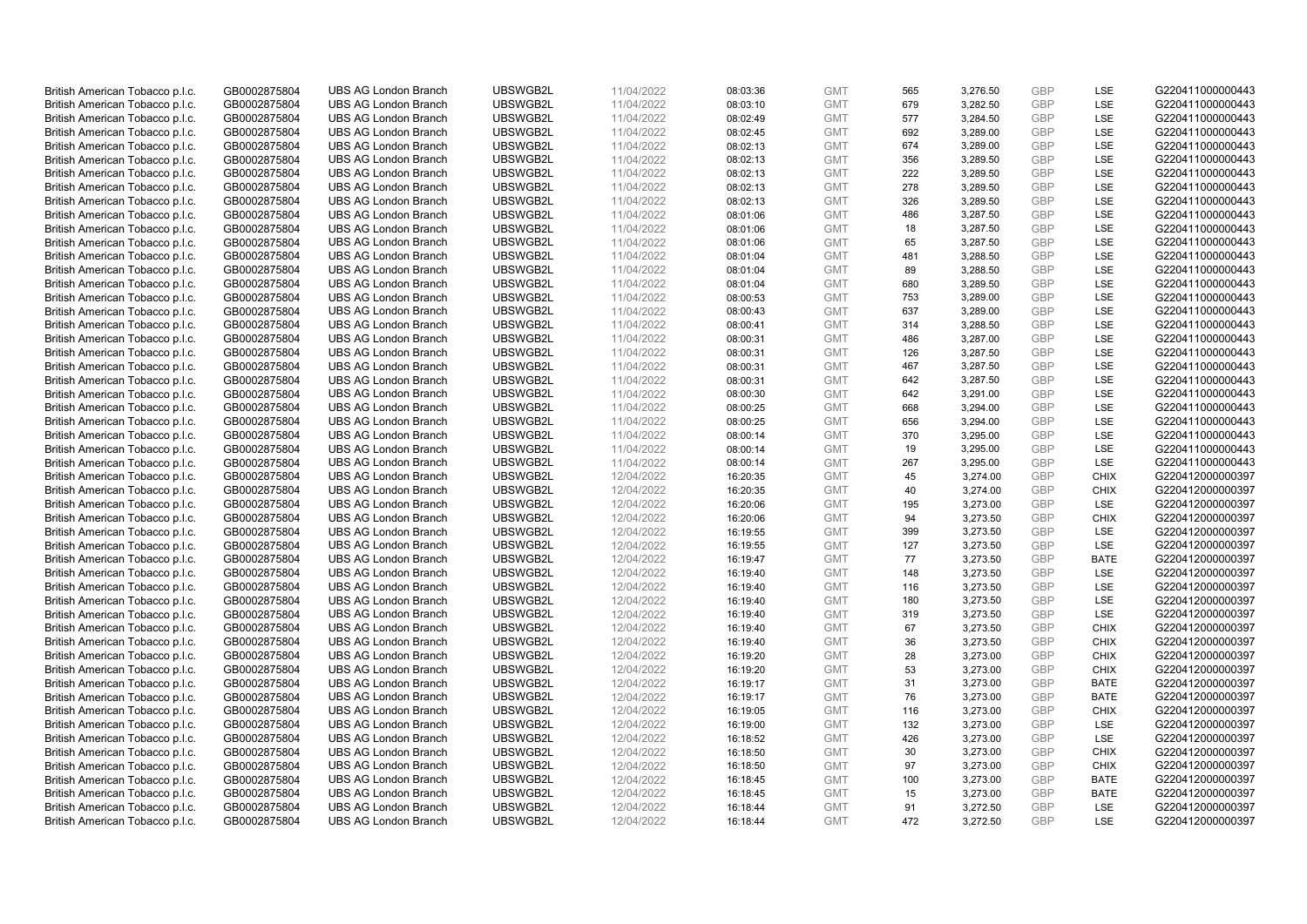| British American Tobacco p.l.c. | GB0002875804 | <b>UBS AG London Branch</b> | UBSWGB2L | 12/04/2022 | 16:18:44 | <b>GMT</b> | 91             | 3,272.50 | <b>GBP</b> | LSE         | G220412000000397 |
|---------------------------------|--------------|-----------------------------|----------|------------|----------|------------|----------------|----------|------------|-------------|------------------|
| British American Tobacco p.l.c. | GB0002875804 | <b>UBS AG London Branch</b> | UBSWGB2L | 12/04/2022 | 16:18:42 | <b>GMT</b> | 80             | 3,273.00 | <b>GBP</b> | <b>BATE</b> | G220412000000397 |
| British American Tobacco p.l.c. | GB0002875804 | <b>UBS AG London Branch</b> | UBSWGB2L | 12/04/2022 | 16:18:29 | <b>GMT</b> | 202            | 3,273.50 | <b>GBP</b> | <b>BATE</b> | G220412000000397 |
| British American Tobacco p.l.c. | GB0002875804 | <b>UBS AG London Branch</b> | UBSWGB2L | 12/04/2022 | 16:18:29 | <b>GMT</b> | 9              | 3,273.50 | <b>GBP</b> | <b>BATE</b> | G220412000000397 |
|                                 |              |                             |          |            |          |            | 257            |          | <b>GBP</b> | LSE         |                  |
| British American Tobacco p.l.c. | GB0002875804 | <b>UBS AG London Branch</b> | UBSWGB2L | 12/04/2022 | 16:18:28 | <b>GMT</b> |                | 3,273.50 |            |             | G220412000000397 |
| British American Tobacco p.l.c. | GB0002875804 | <b>UBS AG London Branch</b> | UBSWGB2L | 12/04/2022 | 16:18:28 | <b>GMT</b> | 201            | 3,273.50 | <b>GBP</b> | <b>LSE</b>  | G220412000000397 |
| British American Tobacco p.l.c. | GB0002875804 | <b>UBS AG London Branch</b> | UBSWGB2L | 12/04/2022 | 16:18:28 | <b>GMT</b> | 311            | 3,273.50 | <b>GBP</b> | LSE         | G220412000000397 |
| British American Tobacco p.l.c. | GB0002875804 | <b>UBS AG London Branch</b> | UBSWGB2L | 12/04/2022 | 16:18:28 | <b>GMT</b> | 142            | 3,273.50 | <b>GBP</b> | <b>CHIX</b> | G220412000000397 |
| British American Tobacco p.l.c. | GB0002875804 | <b>UBS AG London Branch</b> | UBSWGB2L | 12/04/2022 | 16:18:08 | <b>GMT</b> | 30             | 3,272.00 | <b>GBP</b> | LSE         | G220412000000397 |
| British American Tobacco p.l.c. | GB0002875804 | <b>UBS AG London Branch</b> | UBSWGB2L | 12/04/2022 | 16:18:08 | <b>GMT</b> | 277            | 3,272.00 | <b>GBP</b> | LSE         | G220412000000397 |
| British American Tobacco p.l.c. | GB0002875804 | <b>UBS AG London Branch</b> | UBSWGB2L | 12/04/2022 | 16:18:08 | <b>GMT</b> | 250            | 3,272.00 | <b>GBP</b> | <b>LSE</b>  | G220412000000397 |
| British American Tobacco p.l.c. | GB0002875804 | <b>UBS AG London Branch</b> | UBSWGB2L | 12/04/2022 | 16:17:58 | <b>GMT</b> | 48             | 3,271.50 | <b>GBP</b> | <b>CHIX</b> | G220412000000397 |
| British American Tobacco p.l.c. | GB0002875804 | <b>UBS AG London Branch</b> | UBSWGB2L | 12/04/2022 | 16:17:58 | <b>GMT</b> | 42             | 3,271.50 | <b>GBP</b> | <b>CHIX</b> | G220412000000397 |
| British American Tobacco p.l.c. | GB0002875804 | <b>UBS AG London Branch</b> | UBSWGB2L | 12/04/2022 | 16:17:49 | <b>GMT</b> | 89             | 3,271.50 | <b>GBP</b> | <b>CHIX</b> | G220412000000397 |
| British American Tobacco p.l.c. | GB0002875804 | <b>UBS AG London Branch</b> | UBSWGB2L | 12/04/2022 | 16:17:49 | <b>GMT</b> | 37             | 3,271.50 | <b>GBP</b> | <b>BATE</b> | G220412000000397 |
| British American Tobacco p.l.c. | GB0002875804 | <b>UBS AG London Branch</b> | UBSWGB2L | 12/04/2022 | 16:17:34 | <b>GMT</b> | 192            | 3,271.00 | <b>GBP</b> | LSE         | G220412000000397 |
| British American Tobacco p.l.c. | GB0002875804 | <b>UBS AG London Branch</b> | UBSWGB2L | 12/04/2022 | 16:17:34 | <b>GMT</b> | 384            | 3,271.00 | <b>GBP</b> | LSE         | G220412000000397 |
| British American Tobacco p.l.c. | GB0002875804 | <b>UBS AG London Branch</b> | UBSWGB2L | 12/04/2022 | 16:17:24 | <b>GMT</b> | 106            | 3,270.50 | <b>GBP</b> | <b>CHIX</b> | G220412000000397 |
| British American Tobacco p.l.c. | GB0002875804 | <b>UBS AG London Branch</b> | UBSWGB2L | 12/04/2022 | 16:17:24 | <b>GMT</b> | 74             | 3,270.50 | <b>GBP</b> | <b>CHIX</b> | G220412000000397 |
| British American Tobacco p.l.c. | GB0002875804 | <b>UBS AG London Branch</b> | UBSWGB2L | 12/04/2022 | 16:17:13 | <b>GMT</b> | 121            | 3,270.00 | <b>GBP</b> | <b>BATE</b> | G220412000000397 |
| British American Tobacco p.l.c. | GB0002875804 | <b>UBS AG London Branch</b> | UBSWGB2L | 12/04/2022 | 16:17:06 | <b>GMT</b> | 60             | 3,270.50 | <b>GBP</b> | LSE         | G220412000000397 |
| British American Tobacco p.l.c. | GB0002875804 | <b>UBS AG London Branch</b> | UBSWGB2L | 12/04/2022 | 16:17:06 | <b>GMT</b> | 122            | 3,270.50 | <b>GBP</b> | LSE         | G220412000000397 |
|                                 |              |                             |          |            |          |            |                |          | <b>GBP</b> |             |                  |
| British American Tobacco p.l.c. | GB0002875804 | <b>UBS AG London Branch</b> | UBSWGB2L | 12/04/2022 | 16:17:06 | <b>GMT</b> | 250            | 3,270.50 | <b>GBP</b> | LSE         | G220412000000397 |
| British American Tobacco p.l.c. | GB0002875804 | <b>UBS AG London Branch</b> | UBSWGB2L | 12/04/2022 | 16:17:06 | <b>GMT</b> | 148            | 3,270.50 |            | <b>LSE</b>  | G220412000000397 |
| British American Tobacco p.l.c. | GB0002875804 | <b>UBS AG London Branch</b> | UBSWGB2L | 12/04/2022 | 16:16:55 | <b>GMT</b> | 500            | 3,270.00 | <b>GBP</b> | LSE         | G220412000000397 |
| British American Tobacco p.l.c. | GB0002875804 | <b>UBS AG London Branch</b> | UBSWGB2L | 12/04/2022 | 16:16:52 | <b>GMT</b> | 94             | 3,270.50 | <b>GBP</b> | <b>CHIX</b> | G220412000000397 |
| British American Tobacco p.l.c. | GB0002875804 | <b>UBS AG London Branch</b> | UBSWGB2L | 12/04/2022 | 16:16:52 | <b>GMT</b> | 99             | 3,270.50 | <b>GBP</b> | <b>CHIX</b> | G220412000000397 |
| British American Tobacco p.l.c. | GB0002875804 | <b>UBS AG London Branch</b> | UBSWGB2L | 12/04/2022 | 16:16:30 | <b>GMT</b> | 678            | 3,270.50 | <b>GBP</b> | LSE         | G220412000000397 |
| British American Tobacco p.l.c. | GB0002875804 | <b>UBS AG London Branch</b> | UBSWGB2L | 12/04/2022 | 16:16:30 | <b>GMT</b> | 103            | 3,270.50 | <b>GBP</b> | <b>BATE</b> | G220412000000397 |
| British American Tobacco p.l.c. | GB0002875804 | UBS AG London Branch        | UBSWGB2L | 12/04/2022 | 16:16:30 | <b>GMT</b> | 145            | 3,270.50 | <b>GBP</b> | <b>CHIX</b> | G220412000000397 |
| British American Tobacco p.l.c. | GB0002875804 | <b>UBS AG London Branch</b> | UBSWGB2L | 12/04/2022 | 16:16:24 | <b>GMT</b> | 6              | 3,270.50 | <b>GBP</b> | <b>BATE</b> | G220412000000397 |
| British American Tobacco p.l.c. | GB0002875804 | <b>UBS AG London Branch</b> | UBSWGB2L | 12/04/2022 | 16:16:24 | <b>GMT</b> | $\overline{1}$ | 3,270.50 | <b>GBP</b> | <b>CHIX</b> | G220412000000397 |
| British American Tobacco p.l.c. | GB0002875804 | <b>UBS AG London Branch</b> | UBSWGB2L | 12/04/2022 | 16:16:02 | <b>GMT</b> | 116            | 3,269.50 | <b>GBP</b> | <b>BATE</b> | G220412000000397 |
| British American Tobacco p.l.c. | GB0002875804 | <b>UBS AG London Branch</b> | UBSWGB2L | 12/04/2022 | 16:15:54 | <b>GMT</b> | 140            | 3,269.00 | <b>GBP</b> | <b>CHIX</b> | G220412000000397 |
| British American Tobacco p.l.c. | GB0002875804 | <b>UBS AG London Branch</b> | UBSWGB2L | 12/04/2022 | 16:15:54 | <b>GMT</b> | 18             | 3,269.00 | <b>GBP</b> | LSE         | G220412000000397 |
| British American Tobacco p.l.c. | GB0002875804 | <b>UBS AG London Branch</b> | UBSWGB2L | 12/04/2022 | 16:15:54 | <b>GMT</b> | 440            | 3,269.00 | <b>GBP</b> | LSE         | G220412000000397 |
| British American Tobacco p.l.c. | GB0002875804 | <b>UBS AG London Branch</b> | UBSWGB2L | 12/04/2022 | 16:15:54 | <b>GMT</b> | 210            | 3,269.00 | <b>GBP</b> | <b>LSE</b>  | G220412000000397 |
| British American Tobacco p.l.c. | GB0002875804 | <b>UBS AG London Branch</b> | UBSWGB2L | 12/04/2022 | 16:15:11 | <b>GMT</b> | 84             | 3,268.50 | <b>GBP</b> | <b>CHIX</b> | G220412000000397 |
| British American Tobacco p.l.c. | GB0002875804 | <b>UBS AG London Branch</b> | UBSWGB2L | 12/04/2022 | 16:15:11 | <b>GMT</b> | 111            | 3,268.50 | <b>GBP</b> | <b>BATE</b> | G220412000000397 |
| British American Tobacco p.l.c. | GB0002875804 | UBS AG London Branch        | UBSWGB2L | 12/04/2022 | 16:15:00 | <b>GMT</b> | 349            | 3,269.00 | <b>GBP</b> | <b>LSE</b>  | G220412000000397 |
| British American Tobacco p.l.c. | GB0002875804 | <b>UBS AG London Branch</b> | UBSWGB2L | 12/04/2022 | 16:15:00 | <b>GMT</b> | 233            | 3,269.00 | <b>GBP</b> | LSE         | G220412000000397 |
| British American Tobacco p.l.c. | GB0002875804 | <b>UBS AG London Branch</b> | UBSWGB2L | 12/04/2022 | 16:15:00 | <b>GMT</b> | 87             | 3,269.00 | <b>GBP</b> | LSE         | G220412000000397 |
| British American Tobacco p.l.c. | GB0002875804 | <b>UBS AG London Branch</b> | UBSWGB2L | 12/04/2022 | 16:14:59 | <b>GMT</b> | 109            | 3,269.00 | <b>GBP</b> | <b>CHIX</b> | G220412000000397 |
| British American Tobacco p.l.c. | GB0002875804 | <b>UBS AG London Branch</b> | UBSWGB2L | 12/04/2022 | 16:14:48 | <b>GMT</b> | 103            | 3,269.50 | <b>GBP</b> | <b>CHIX</b> | G220412000000397 |
| British American Tobacco p.l.c. | GB0002875804 | UBS AG London Branch        | UBSWGB2L | 12/04/2022 | 16:14:22 | <b>GMT</b> | 69             | 3,269.00 | <b>GBP</b> | <b>BATE</b> | G220412000000397 |
| British American Tobacco p.l.c. | GB0002875804 | <b>UBS AG London Branch</b> | UBSWGB2L | 12/04/2022 | 16:14:22 | <b>GMT</b> | 55             | 3,269.00 | <b>GBP</b> | <b>BATE</b> | G220412000000397 |
| British American Tobacco p.l.c. | GB0002875804 | <b>UBS AG London Branch</b> | UBSWGB2L | 12/04/2022 | 16:14:22 | <b>GMT</b> | 532            | 3,269.00 | <b>GBP</b> | <b>LSE</b>  | G220412000000397 |
| British American Tobacco p.l.c. | GB0002875804 | <b>UBS AG London Branch</b> | UBSWGB2L | 12/04/2022 | 16:14:22 | <b>GMT</b> | 123            | 3,269.00 | <b>GBP</b> | LSE         | G220412000000397 |
| British American Tobacco p.l.c. | GB0002875804 | <b>UBS AG London Branch</b> | UBSWGB2L | 12/04/2022 | 16:14:07 | <b>GMT</b> | 346            | 3,269.50 | <b>GBP</b> | LSE         | G220412000000397 |
| British American Tobacco p.l.c. | GB0002875804 | <b>UBS AG London Branch</b> | UBSWGB2L | 12/04/2022 | 16:14:07 | <b>GMT</b> | 99             | 3,269.50 | <b>GBP</b> | <b>CHIX</b> | G220412000000397 |
| British American Tobacco p.l.c. | GB0002875804 | <b>UBS AG London Branch</b> | UBSWGB2L | 12/04/2022 | 16:13:27 | <b>GMT</b> | 82             | 3,270.50 | <b>GBP</b> | <b>CHIX</b> | G220412000000397 |
| British American Tobacco p.l.c. | GB0002875804 | <b>UBS AG London Branch</b> | UBSWGB2L | 12/04/2022 | 16:13:27 | <b>GMT</b> | 71             | 3,270.50 | <b>GBP</b> | <b>CHIX</b> | G220412000000397 |
| British American Tobacco p.l.c. | GB0002875804 | <b>UBS AG London Branch</b> | UBSWGB2L | 12/04/2022 | 16:13:25 | <b>GMT</b> | 26             | 3,270.50 | <b>GBP</b> | <b>CHIX</b> | G220412000000397 |
| British American Tobacco p.l.c. | GB0002875804 | <b>UBS AG London Branch</b> | UBSWGB2L | 12/04/2022 | 16:13:25 | <b>GMT</b> | 270            | 3,270.50 | GBP        | <b>LSE</b>  | G220412000000397 |
|                                 |              |                             |          |            |          |            |                |          |            |             |                  |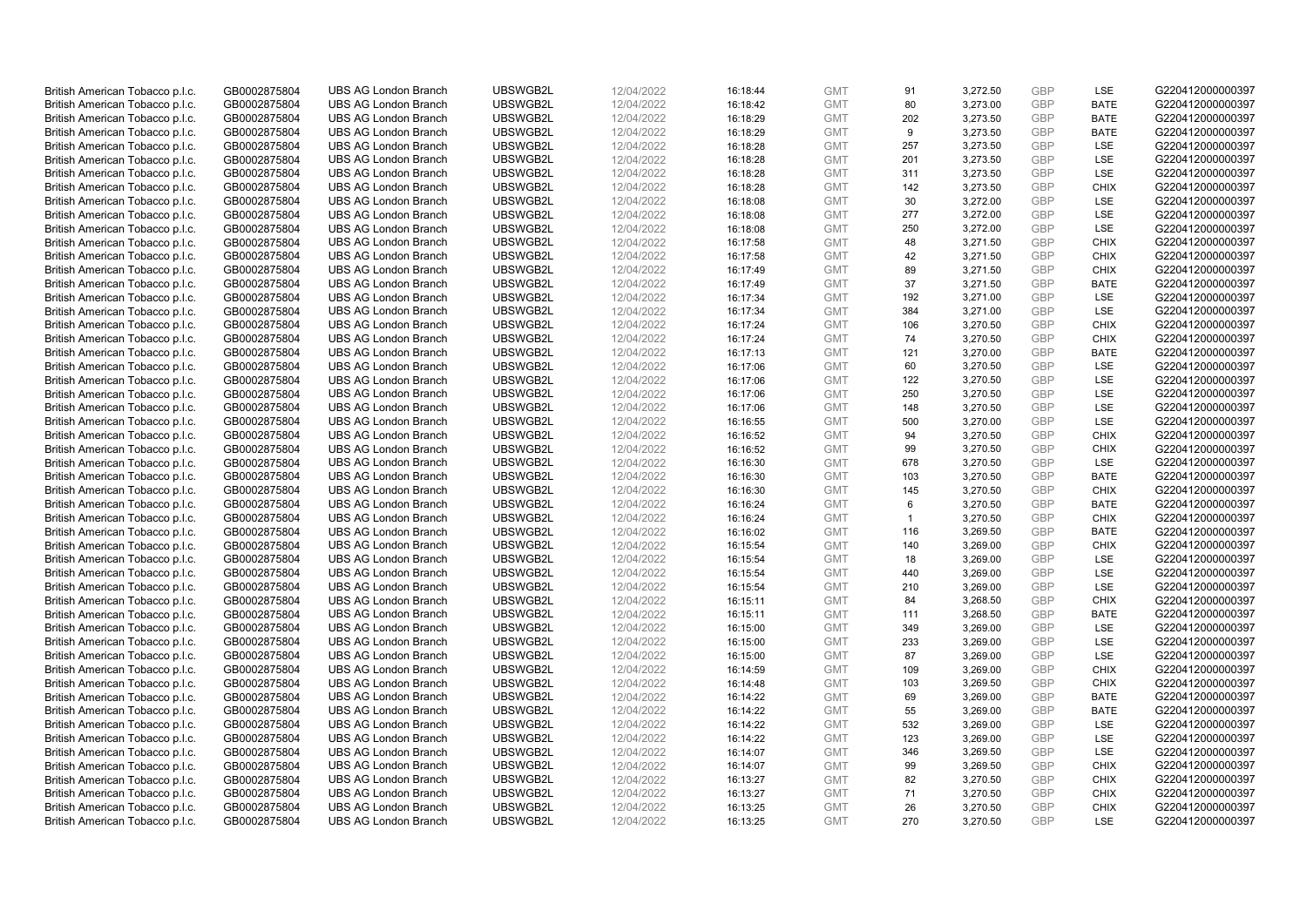| British American Tobacco p.l.c. | GB0002875804 | <b>UBS AG London Branch</b> | UBSWGB2L | 12/04/2022 | 16:13:25 | <b>GMT</b> | 395            | 3,270.50 | <b>GBP</b> | LSE         | G220412000000397 |
|---------------------------------|--------------|-----------------------------|----------|------------|----------|------------|----------------|----------|------------|-------------|------------------|
| British American Tobacco p.l.c. | GB0002875804 | <b>UBS AG London Branch</b> | UBSWGB2L | 12/04/2022 | 16:13:25 | <b>GMT</b> | 79             | 3,270.50 | <b>GBP</b> | <b>BATE</b> | G220412000000397 |
|                                 |              |                             |          |            |          |            |                |          |            |             |                  |
| British American Tobacco p.l.c. | GB0002875804 | <b>UBS AG London Branch</b> | UBSWGB2L | 12/04/2022 | 16:13:25 | <b>GMT</b> | 25             | 3,270.50 | <b>GBP</b> | <b>BATE</b> | G220412000000397 |
| British American Tobacco p.l.c. | GB0002875804 | <b>UBS AG London Branch</b> | UBSWGB2L | 12/04/2022 | 16:13:18 | <b>GMT</b> | 153            | 3,271.00 | <b>GBP</b> | LSE         | G220412000000397 |
| British American Tobacco p.l.c. | GB0002875804 | <b>UBS AG London Branch</b> | UBSWGB2L | 12/04/2022 | 16:13:18 | <b>GMT</b> | $\overline{1}$ | 3,271.00 | <b>GBP</b> | LSE         | G220412000000397 |
| British American Tobacco p.l.c. | GB0002875804 | <b>UBS AG London Branch</b> | UBSWGB2L | 12/04/2022 | 16:13:00 | <b>GMT</b> | 92             | 3,271.50 | <b>GBP</b> | <b>CHIX</b> | G220412000000397 |
| British American Tobacco p.l.c. | GB0002875804 | <b>UBS AG London Branch</b> | UBSWGB2L | 12/04/2022 | 16:12:52 | <b>GMT</b> | 23             | 3,271.00 | <b>GBP</b> | <b>CHIX</b> | G220412000000397 |
| British American Tobacco p.l.c. | GB0002875804 | <b>UBS AG London Branch</b> | UBSWGB2L | 12/04/2022 | 16:12:48 | <b>GMT</b> | 72             | 3,271.00 | GBP        | <b>CHIX</b> | G220412000000397 |
| British American Tobacco p.l.c. | GB0002875804 | <b>UBS AG London Branch</b> | UBSWGB2L | 12/04/2022 | 16:12:47 | <b>GMT</b> | 34             | 3,271.50 | <b>GBP</b> | LSE         | G220412000000397 |
| British American Tobacco p.l.c. | GB0002875804 | <b>UBS AG London Branch</b> | UBSWGB2L | 12/04/2022 | 16:12:47 | <b>GMT</b> | 110            | 3,271.50 | <b>GBP</b> | <b>BATE</b> | G220412000000397 |
| British American Tobacco p.l.c. | GB0002875804 | <b>UBS AG London Branch</b> | UBSWGB2L | 12/04/2022 | 16:12:47 | <b>GMT</b> | 107            | 3,271.50 | <b>GBP</b> | <b>BATE</b> | G220412000000397 |
| British American Tobacco p.l.c. | GB0002875804 | <b>UBS AG London Branch</b> | UBSWGB2L | 12/04/2022 | 16:12:47 | <b>GMT</b> | 572            | 3,271.50 | <b>GBP</b> | LSE         | G220412000000397 |
| British American Tobacco p.l.c. | GB0002875804 | <b>UBS AG London Branch</b> | UBSWGB2L | 12/04/2022 | 16:12:35 | <b>GMT</b> | 315            | 3,272.00 | <b>GBP</b> | LSE         | G220412000000397 |
| British American Tobacco p.l.c. | GB0002875804 | <b>UBS AG London Branch</b> | UBSWGB2L | 12/04/2022 | 16:12:35 | <b>GMT</b> | 153            | 3,272.00 | <b>GBP</b> | <b>LSE</b>  | G220412000000397 |
| British American Tobacco p.l.c. | GB0002875804 | <b>UBS AG London Branch</b> | UBSWGB2L | 12/04/2022 | 16:12:35 | <b>GMT</b> | 148            | 3,272.00 | <b>GBP</b> | <b>LSE</b>  | G220412000000397 |
| British American Tobacco p.l.c. | GB0002875804 | <b>UBS AG London Branch</b> | UBSWGB2L | 12/04/2022 | 16:12:35 | <b>GMT</b> | 18             | 3,272.00 | <b>GBP</b> | LSE         | G220412000000397 |
|                                 | GB0002875804 | <b>UBS AG London Branch</b> | UBSWGB2L | 12/04/2022 | 16:12:19 | <b>GMT</b> |                |          | <b>GBP</b> | <b>CHIX</b> | G220412000000397 |
| British American Tobacco p.l.c. |              |                             |          |            |          |            | 135            | 3,272.00 |            |             |                  |
| British American Tobacco p.l.c. | GB0002875804 | <b>UBS AG London Branch</b> | UBSWGB2L | 12/04/2022 | 16:12:09 | <b>GMT</b> | 108            | 3,272.00 | <b>GBP</b> | <b>CHIX</b> | G220412000000397 |
| British American Tobacco p.l.c. | GB0002875804 | <b>UBS AG London Branch</b> | UBSWGB2L | 12/04/2022 | 16:12:09 | <b>GMT</b> | 38             | 3,272.00 | <b>GBP</b> | <b>CHIX</b> | G220412000000397 |
| British American Tobacco p.l.c. | GB0002875804 | <b>UBS AG London Branch</b> | UBSWGB2L | 12/04/2022 | 16:12:08 | <b>GMT</b> | 444            | 3,272.00 | <b>GBP</b> | LSE         | G220412000000397 |
| British American Tobacco p.l.c. | GB0002875804 | <b>UBS AG London Branch</b> | UBSWGB2L | 12/04/2022 | 16:12:08 | <b>GMT</b> | 128            | 3,272.00 | <b>GBP</b> | LSE         | G220412000000397 |
| British American Tobacco p.l.c. | GB0002875804 | <b>UBS AG London Branch</b> | UBSWGB2L | 12/04/2022 | 16:12:08 | <b>GMT</b> | 250            | 3,272.50 | <b>GBP</b> | LSE         | G220412000000397 |
| British American Tobacco p.l.c. | GB0002875804 | <b>UBS AG London Branch</b> | UBSWGB2L | 12/04/2022 | 16:11:22 | <b>GMT</b> | 6              | 3,271.00 | <b>GBP</b> | <b>CHIX</b> | G220412000000397 |
| British American Tobacco p.l.c. | GB0002875804 | <b>UBS AG London Branch</b> | UBSWGB2L | 12/04/2022 | 16:11:05 | <b>GMT</b> | 96             | 3,270.00 | <b>GBP</b> | <b>CHIX</b> | G220412000000397 |
| British American Tobacco p.l.c. | GB0002875804 | <b>UBS AG London Branch</b> | UBSWGB2L | 12/04/2022 | 16:10:40 | <b>GMT</b> | 99             | 3,270.00 | <b>GBP</b> | <b>CHIX</b> | G220412000000397 |
| British American Tobacco p.l.c. | GB0002875804 | <b>UBS AG London Branch</b> | UBSWGB2L | 12/04/2022 | 16:10:40 | <b>GMT</b> | 124            | 3,270.00 | <b>GBP</b> | <b>BATE</b> | G220412000000397 |
| British American Tobacco p.l.c. | GB0002875804 | <b>UBS AG London Branch</b> | UBSWGB2L | 12/04/2022 | 16:10:40 | <b>GMT</b> | 74             | 3,270.50 | <b>GBP</b> | LSE         | G220412000000397 |
| British American Tobacco p.l.c. | GB0002875804 | <b>UBS AG London Branch</b> | UBSWGB2L | 12/04/2022 | 16:10:40 | <b>GMT</b> | 308            | 3,270.50 | <b>GBP</b> | <b>LSE</b>  | G220412000000397 |
| British American Tobacco p.l.c. | GB0002875804 | <b>UBS AG London Branch</b> | UBSWGB2L | 12/04/2022 | 16:10:40 | <b>GMT</b> | 148            | 3,270.50 | <b>GBP</b> | LSE         | G220412000000397 |
| British American Tobacco p.l.c. | GB0002875804 | <b>UBS AG London Branch</b> | UBSWGB2L | 12/04/2022 | 16:10:40 | <b>GMT</b> | 153            | 3,270.50 | <b>GBP</b> | LSE         | G220412000000397 |
| British American Tobacco p.l.c. | GB0002875804 | <b>UBS AG London Branch</b> | UBSWGB2L | 12/04/2022 | 16:10:40 | <b>GMT</b> | 620            | 3,270.50 | <b>GBP</b> | LSE         | G220412000000397 |
| British American Tobacco p.l.c. | GB0002875804 | <b>UBS AG London Branch</b> | UBSWGB2L | 12/04/2022 | 16:10:40 | <b>GMT</b> | 122            | 3,270.50 | <b>GBP</b> | <b>BATE</b> | G220412000000397 |
| British American Tobacco p.l.c. | GB0002875804 | <b>UBS AG London Branch</b> | UBSWGB2L | 12/04/2022 | 16:10:27 | <b>GMT</b> | 58             | 3,271.00 | <b>GBP</b> | <b>CHIX</b> | G220412000000397 |
| British American Tobacco p.l.c. | GB0002875804 | <b>UBS AG London Branch</b> | UBSWGB2L | 12/04/2022 | 16:10:27 | <b>GMT</b> | 40             | 3,271.00 | <b>GBP</b> | <b>CHIX</b> | G220412000000397 |
| British American Tobacco p.l.c. | GB0002875804 | UBS AG London Branch        | UBSWGB2L | 12/04/2022 | 16:10:15 | <b>GMT</b> | $\overline{4}$ | 3,271.00 | <b>GBP</b> | <b>CHIX</b> | G220412000000397 |
| British American Tobacco p.l.c. | GB0002875804 | <b>UBS AG London Branch</b> | UBSWGB2L | 12/04/2022 | 16:10:13 | <b>GMT</b> | 557            | 3,271.00 | <b>GBP</b> | LSE         | G220412000000397 |
|                                 |              | <b>UBS AG London Branch</b> | UBSWGB2L | 12/04/2022 |          | <b>GMT</b> | 54             | 3.271.00 | <b>GBP</b> | <b>LSE</b>  |                  |
| British American Tobacco p.l.c. | GB0002875804 |                             |          |            | 16:10:13 |            | 9              |          |            | <b>CHIX</b> | G220412000000397 |
| British American Tobacco p.l.c. | GB0002875804 | <b>UBS AG London Branch</b> | UBSWGB2L | 12/04/2022 | 16:10:11 | <b>GMT</b> |                | 3,271.50 | <b>GBP</b> |             | G220412000000397 |
| British American Tobacco p.l.c. | GB0002875804 | <b>UBS AG London Branch</b> | UBSWGB2L | 12/04/2022 | 16:10:00 | <b>GMT</b> | 108            | 3,271.50 | <b>GBP</b> | <b>CHIX</b> | G220412000000397 |
| British American Tobacco p.l.c. | GB0002875804 | <b>UBS AG London Branch</b> | UBSWGB2L | 12/04/2022 | 16:09:36 | <b>GMT</b> | 76             | 3,269.50 | <b>GBP</b> | <b>CHIX</b> | G220412000000397 |
| British American Tobacco p.l.c. | GB0002875804 | <b>UBS AG London Branch</b> | UBSWGB2L | 12/04/2022 | 16:09:12 | <b>GMT</b> | 71             | 3,270.50 | <b>GBP</b> | <b>CHIX</b> | G220412000000397 |
| British American Tobacco p.l.c. | GB0002875804 | <b>UBS AG London Branch</b> | UBSWGB2L | 12/04/2022 | 16:09:10 | <b>GMT</b> | 25             | 3,270.50 | <b>GBP</b> | <b>CHIX</b> | G220412000000397 |
| British American Tobacco p.l.c. | GB0002875804 | <b>UBS AG London Branch</b> | UBSWGB2L | 12/04/2022 | 16:09:07 | <b>GMT</b> | 16             | 3,270.50 | <b>GBP</b> | LSE         | G220412000000397 |
| British American Tobacco p.l.c. | GB0002875804 | <b>UBS AG London Branch</b> | UBSWGB2L | 12/04/2022 | 16:09:07 | <b>GMT</b> | 32             | 3,270.50 | <b>GBP</b> | LSE         | G220412000000397 |
| British American Tobacco p.l.c. | GB0002875804 | <b>UBS AG London Branch</b> | UBSWGB2L | 12/04/2022 | 16:09:07 | <b>GMT</b> | 362            | 3,270.50 | <b>GBP</b> | LSE         | G220412000000397 |
| British American Tobacco p.l.c. | GB0002875804 | <b>UBS AG London Branch</b> | UBSWGB2L | 12/04/2022 | 16:09:07 | <b>GMT</b> | 121            | 3,270.50 | <b>GBP</b> | LSE         | G220412000000397 |
| British American Tobacco p.l.c. | GB0002875804 | <b>UBS AG London Branch</b> | UBSWGB2L | 12/04/2022 | 16:09:07 | <b>GMT</b> | 121            | 3,270.50 | <b>GBP</b> | <b>BATE</b> | G220412000000397 |
| British American Tobacco p.l.c. | GB0002875804 | <b>UBS AG London Branch</b> | UBSWGB2L | 12/04/2022 | 16:09:07 | <b>GMT</b> | 64             | 3,270.50 | <b>GBP</b> | LSE         | G220412000000397 |
| British American Tobacco p.l.c. | GB0002875804 | <b>UBS AG London Branch</b> | UBSWGB2L | 12/04/2022 | 16:09:06 | <b>GMT</b> | 5              | 3,271.00 | <b>GBP</b> | <b>BATE</b> | G220412000000397 |
| British American Tobacco p.l.c. | GB0002875804 | <b>UBS AG London Branch</b> | UBSWGB2L | 12/04/2022 | 16:09:05 | <b>GMT</b> | 240            | 3,271.00 | <b>GBP</b> | <b>LSE</b>  | G220412000000397 |
| British American Tobacco p.l.c. | GB0002875804 | <b>UBS AG London Branch</b> | UBSWGB2L | 12/04/2022 | 16:09:05 | <b>GMT</b> | 240            | 3,271.00 | <b>GBP</b> | LSE         | G220412000000397 |
| British American Tobacco p.l.c. | GB0002875804 | <b>UBS AG London Branch</b> | UBSWGB2L | 12/04/2022 | 16:09:05 | <b>GMT</b> | 100            | 3,271.00 | <b>GBP</b> | <b>CHIX</b> | G220412000000397 |
| British American Tobacco p.l.c. | GB0002875804 | <b>UBS AG London Branch</b> | UBSWGB2L | 12/04/2022 | 16:09:00 | <b>GMT</b> | 113            | 3,271.50 | <b>GBP</b> | <b>BATE</b> | G220412000000397 |
| British American Tobacco p.l.c. | GB0002875804 | <b>UBS AG London Branch</b> | UBSWGB2L | 12/04/2022 | 16:08:41 | <b>GMT</b> | 158            | 3,271.50 | GBP        | <b>BATE</b> | G220412000000397 |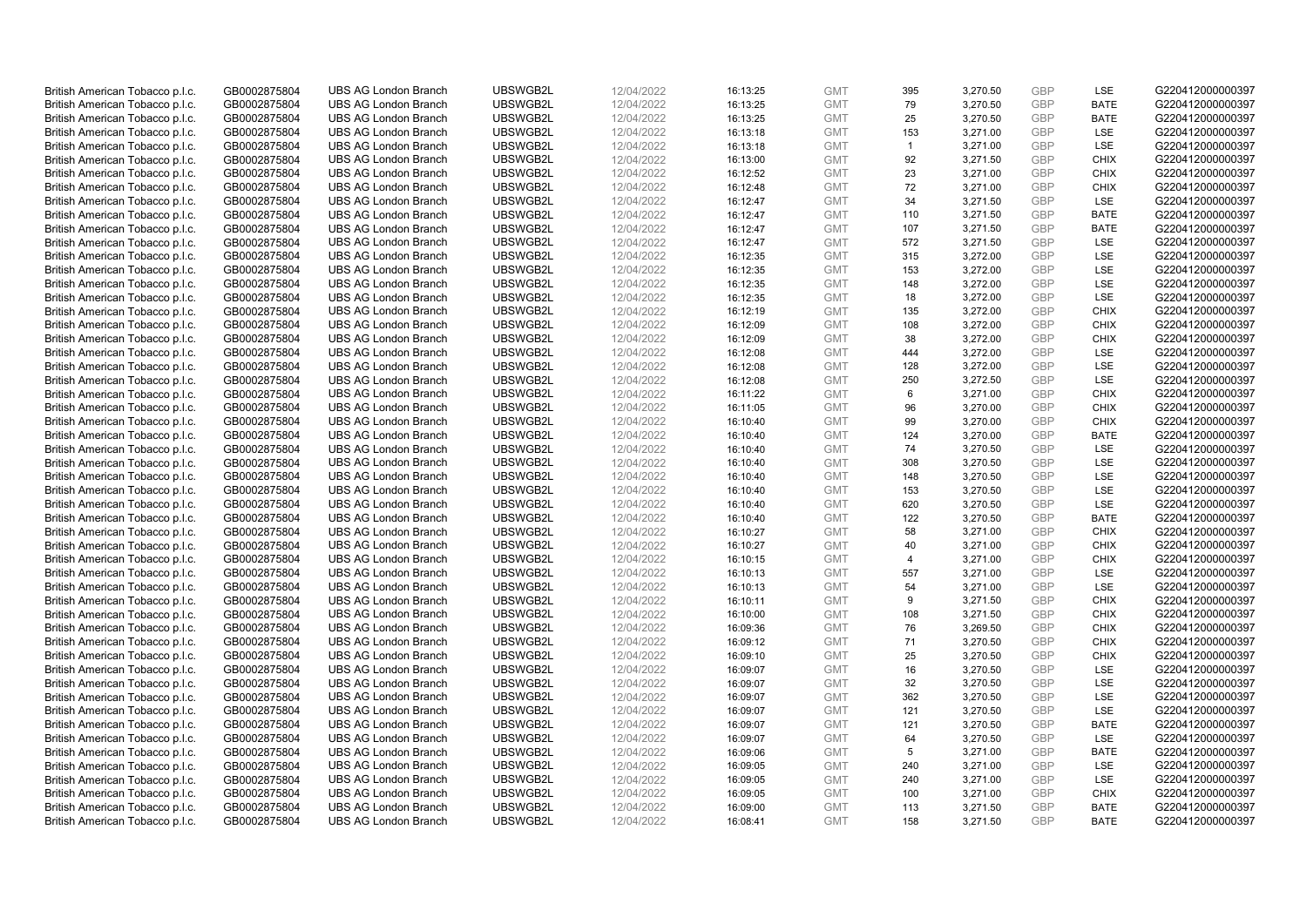| British American Tobacco p.l.c. | GB0002875804 | <b>UBS AG London Branch</b> | UBSWGB2L | 12/04/2022 | 16:08:41 | <b>GMT</b> | 33  | 3,271.50 | <b>GBP</b> | <b>BATE</b> | G220412000000397 |
|---------------------------------|--------------|-----------------------------|----------|------------|----------|------------|-----|----------|------------|-------------|------------------|
|                                 |              |                             |          |            |          |            |     |          |            |             |                  |
| British American Tobacco p.l.c. | GB0002875804 | <b>UBS AG London Branch</b> | UBSWGB2L | 12/04/2022 | 16:08:41 | <b>GMT</b> | 11  | 3,271.50 | <b>GBP</b> | <b>BATE</b> | G220412000000397 |
| British American Tobacco p.l.c. | GB0002875804 | <b>UBS AG London Branch</b> | UBSWGB2L | 12/04/2022 | 16:08:41 | <b>GMT</b> | 67  | 3,271.50 | <b>GBP</b> | <b>BATE</b> | G220412000000397 |
| British American Tobacco p.l.c. | GB0002875804 | <b>UBS AG London Branch</b> | UBSWGB2L | 12/04/2022 | 16:08:32 | <b>GMT</b> | 139 | 3,271.00 | <b>GBP</b> | <b>CHIX</b> | G220412000000397 |
| British American Tobacco p.l.c. | GB0002875804 | <b>UBS AG London Branch</b> | UBSWGB2L | 12/04/2022 | 16:08:09 | <b>GMT</b> | 22  | 3,270.50 | <b>GBP</b> | <b>CHIX</b> | G220412000000397 |
| British American Tobacco p.l.c. | GB0002875804 | <b>UBS AG London Branch</b> | UBSWGB2L | 12/04/2022 | 16:08:09 | <b>GMT</b> | 75  | 3,270.50 | <b>GBP</b> | <b>CHIX</b> | G220412000000397 |
| British American Tobacco p.l.c. | GB0002875804 | <b>UBS AG London Branch</b> | UBSWGB2L | 12/04/2022 | 16:08:09 | <b>GMT</b> | 15  | 3,270.50 | <b>GBP</b> | <b>CHIX</b> | G220412000000397 |
| British American Tobacco p.l.c. | GB0002875804 | <b>UBS AG London Branch</b> | UBSWGB2L | 12/04/2022 | 16:08:09 | <b>GMT</b> | 16  | 3,270.50 | <b>GBP</b> | <b>CHIX</b> | G220412000000397 |
| British American Tobacco p.l.c. | GB0002875804 | <b>UBS AG London Branch</b> | UBSWGB2L | 12/04/2022 | 16:08:08 | <b>GMT</b> | 66  | 3,270.50 | <b>GBP</b> | LSE         | G220412000000397 |
| British American Tobacco p.l.c. | GB0002875804 | <b>UBS AG London Branch</b> | UBSWGB2L | 12/04/2022 | 16:08:08 | <b>GMT</b> | 577 | 3,270.50 | <b>GBP</b> | LSE         | G220412000000397 |
| British American Tobacco p.l.c. | GB0002875804 | <b>UBS AG London Branch</b> | UBSWGB2L | 12/04/2022 | 16:08:08 | <b>GMT</b> | 70  | 3,270.50 | <b>GBP</b> | <b>CHIX</b> | G220412000000397 |
| British American Tobacco p.l.c. | GB0002875804 | <b>UBS AG London Branch</b> | UBSWGB2L | 12/04/2022 | 16:08:08 | <b>GMT</b> | 92  | 3,271.00 | <b>GBP</b> | LSE         | G220412000000397 |
| British American Tobacco p.l.c. | GB0002875804 | <b>UBS AG London Branch</b> | UBSWGB2L | 12/04/2022 | 16:08:08 | <b>GMT</b> | 153 | 3,271.00 | <b>GBP</b> | LSE         | G220412000000397 |
|                                 |              |                             |          |            |          |            |     |          | <b>GBP</b> |             |                  |
| British American Tobacco p.l.c. | GB0002875804 | <b>UBS AG London Branch</b> | UBSWGB2L | 12/04/2022 | 16:08:08 | <b>GMT</b> | 250 | 3,271.00 |            | <b>LSE</b>  | G220412000000397 |
| British American Tobacco p.l.c. | GB0002875804 | <b>UBS AG London Branch</b> | UBSWGB2L | 12/04/2022 | 16:08:08 | <b>GMT</b> | 173 | 3,271.00 | <b>GBP</b> | <b>LSE</b>  | G220412000000397 |
| British American Tobacco p.l.c. | GB0002875804 | <b>UBS AG London Branch</b> | UBSWGB2L | 12/04/2022 | 16:07:22 | <b>GMT</b> | 83  | 3,269.00 | <b>GBP</b> | <b>CHIX</b> | G220412000000397 |
| British American Tobacco p.l.c. | GB0002875804 | <b>UBS AG London Branch</b> | UBSWGB2L | 12/04/2022 | 16:07:12 | <b>GMT</b> | 444 | 3,268.50 | <b>GBP</b> | LSE         | G220412000000397 |
| British American Tobacco p.l.c. | GB0002875804 | <b>UBS AG London Branch</b> | UBSWGB2L | 12/04/2022 | 16:07:08 | <b>GMT</b> | 99  | 3,268.50 | <b>GBP</b> | <b>CHIX</b> | G220412000000397 |
| British American Tobacco p.l.c. | GB0002875804 | <b>UBS AG London Branch</b> | UBSWGB2L | 12/04/2022 | 16:07:07 | <b>GMT</b> | 345 | 3,269.00 | <b>GBP</b> | <b>LSE</b>  | G220412000000397 |
| British American Tobacco p.l.c. | GB0002875804 | <b>UBS AG London Branch</b> | UBSWGB2L | 12/04/2022 | 16:07:07 | <b>GMT</b> | 153 | 3,269.00 | <b>GBP</b> | LSE         | G220412000000397 |
| British American Tobacco p.l.c. | GB0002875804 | <b>UBS AG London Branch</b> | UBSWGB2L | 12/04/2022 | 16:07:07 | <b>GMT</b> | 127 | 3,269.00 | <b>GBP</b> | LSE         | G220412000000397 |
| British American Tobacco p.l.c. | GB0002875804 | <b>UBS AG London Branch</b> | UBSWGB2L | 12/04/2022 | 16:07:07 | <b>GMT</b> | 345 | 3,269.00 | <b>GBP</b> | LSE         | G220412000000397 |
| British American Tobacco p.l.c. | GB0002875804 | <b>UBS AG London Branch</b> | UBSWGB2L | 12/04/2022 | 16:07:07 | <b>GMT</b> | 128 | 3,269.00 | <b>GBP</b> | <b>CHIX</b> | G220412000000397 |
| British American Tobacco p.l.c. | GB0002875804 | <b>UBS AG London Branch</b> | UBSWGB2L | 12/04/2022 | 16:06:17 | <b>GMT</b> | 32  | 3,269.00 | <b>GBP</b> | <b>CHIX</b> | G220412000000397 |
| British American Tobacco p.l.c. | GB0002875804 | <b>UBS AG London Branch</b> | UBSWGB2L | 12/04/2022 | 16:06:03 | <b>GMT</b> | 86  | 3,269.50 | <b>GBP</b> | <b>CHIX</b> | G220412000000397 |
| British American Tobacco p.l.c. | GB0002875804 | <b>UBS AG London Branch</b> | UBSWGB2L | 12/04/2022 | 16:06:02 | <b>GMT</b> | 59  | 3,269.50 | <b>GBP</b> | <b>CHIX</b> | G220412000000397 |
| British American Tobacco p.l.c. | GB0002875804 | <b>UBS AG London Branch</b> | UBSWGB2L | 12/04/2022 | 16:06:02 | <b>GMT</b> | 118 | 3,269.50 | <b>GBP</b> | <b>CHIX</b> | G220412000000397 |
| British American Tobacco p.l.c. | GB0002875804 | <b>UBS AG London Branch</b> | UBSWGB2L | 12/04/2022 | 16:06:02 | <b>GMT</b> | 111 | 3,269.50 | <b>GBP</b> | <b>BATE</b> | G220412000000397 |
|                                 | GB0002875804 | <b>UBS AG London Branch</b> | UBSWGB2L | 12/04/2022 | 16:06:02 | <b>GMT</b> | 543 | 3,269.50 | <b>GBP</b> | LSE         | G220412000000397 |
| British American Tobacco p.l.c. |              |                             |          |            |          |            |     |          |            |             |                  |
| British American Tobacco p.l.c. | GB0002875804 | <b>UBS AG London Branch</b> | UBSWGB2L | 12/04/2022 | 16:06:02 | <b>GMT</b> | 34  | 3,269.50 | <b>GBP</b> | LSE         | G220412000000397 |
| British American Tobacco p.l.c. | GB0002875804 | <b>UBS AG London Branch</b> | UBSWGB2L | 12/04/2022 | 16:06:02 | <b>GMT</b> | 44  | 3,269.50 | <b>GBP</b> | LSE         | G220412000000397 |
| British American Tobacco p.l.c. | GB0002875804 | <b>UBS AG London Branch</b> | UBSWGB2L | 12/04/2022 | 16:05:47 | <b>GMT</b> | 16  | 3,270.00 | <b>GBP</b> | <b>BATE</b> | G220412000000397 |
| British American Tobacco p.l.c. | GB0002875804 | <b>UBS AG London Branch</b> | UBSWGB2L | 12/04/2022 | 16:05:47 | <b>GMT</b> | 12  | 3,270.00 | <b>GBP</b> | <b>BATE</b> | G220412000000397 |
| British American Tobacco p.l.c. | GB0002875804 | <b>UBS AG London Branch</b> | UBSWGB2L | 12/04/2022 | 16:05:37 | <b>GMT</b> | 53  | 3,270.50 | <b>GBP</b> | <b>BATE</b> | G220412000000397 |
| British American Tobacco p.l.c. | GB0002875804 | UBS AG London Branch        | UBSWGB2L | 12/04/2022 | 16:05:37 | <b>GMT</b> | 26  | 3,270.50 | <b>GBP</b> | <b>BATE</b> | G220412000000397 |
| British American Tobacco p.l.c. | GB0002875804 | <b>UBS AG London Branch</b> | UBSWGB2L | 12/04/2022 | 16:05:37 | <b>GMT</b> | 71  | 3,270.50 | <b>GBP</b> | <b>BATE</b> | G220412000000397 |
| British American Tobacco p.l.c. | GB0002875804 | <b>UBS AG London Branch</b> | UBSWGB2L | 12/04/2022 | 16:05:37 | <b>GMT</b> | 193 | 3.270.00 | <b>GBP</b> | <b>LSE</b>  | G220412000000397 |
| British American Tobacco p.l.c. | GB0002875804 | <b>UBS AG London Branch</b> | UBSWGB2L | 12/04/2022 | 16:05:37 | <b>GMT</b> | 189 | 3,270.00 | <b>GBP</b> | LSE         | G220412000000397 |
| British American Tobacco p.l.c. | GB0002875804 | <b>UBS AG London Branch</b> | UBSWGB2L | 12/04/2022 | 16:05:37 | <b>GMT</b> | 38  | 3,270.00 | <b>GBP</b> | <b>BATE</b> | G220412000000397 |
| British American Tobacco p.l.c. | GB0002875804 | <b>UBS AG London Branch</b> | UBSWGB2L | 12/04/2022 | 16:05:37 | <b>GMT</b> | 21  | 3,270.00 | <b>GBP</b> | <b>BATE</b> | G220412000000397 |
| British American Tobacco p.l.c. | GB0002875804 | <b>UBS AG London Branch</b> | UBSWGB2L | 12/04/2022 | 16:05:37 | <b>GMT</b> | 238 | 3,270.00 | <b>GBP</b> | LSE         | G220412000000397 |
| British American Tobacco p.l.c. | GB0002875804 | <b>UBS AG London Branch</b> | UBSWGB2L | 12/04/2022 | 16:05:37 | <b>GMT</b> | 22  | 3,270.00 | <b>GBP</b> | <b>BATE</b> | G220412000000397 |
| British American Tobacco p.l.c. | GB0002875804 | <b>UBS AG London Branch</b> | UBSWGB2L | 12/04/2022 | 16:05:16 | <b>GMT</b> | 99  | 3,270.50 | <b>GBP</b> | <b>CHIX</b> | G220412000000397 |
| British American Tobacco p.l.c. | GB0002875804 | <b>UBS AG London Branch</b> | UBSWGB2L | 12/04/2022 | 16:05:14 | <b>GMT</b> | 270 | 3,270.00 | <b>GBP</b> | LSE         | G220412000000397 |
|                                 | GB0002875804 | <b>UBS AG London Branch</b> | UBSWGB2L |            | 16:05:14 | <b>GMT</b> | 238 | 3,270.00 | <b>GBP</b> | LSE         | G220412000000397 |
| British American Tobacco p.l.c. |              |                             |          | 12/04/2022 |          |            |     |          | <b>GBP</b> |             |                  |
| British American Tobacco p.l.c. | GB0002875804 | <b>UBS AG London Branch</b> | UBSWGB2L | 12/04/2022 | 16:05:14 | <b>GMT</b> | 89  | 3,270.00 |            | <b>CHIX</b> | G220412000000397 |
| British American Tobacco p.l.c. | GB0002875804 | <b>UBS AG London Branch</b> | UBSWGB2L | 12/04/2022 | 16:04:47 | <b>GMT</b> | 636 | 3,268.50 | <b>GBP</b> | LSE         | G220412000000397 |
| British American Tobacco p.l.c. | GB0002875804 | <b>UBS AG London Branch</b> | UBSWGB2L | 12/04/2022 | 16:04:38 | <b>GMT</b> | 153 | 3,268.50 | <b>GBP</b> | LSE         | G220412000000397 |
| British American Tobacco p.l.c. | GB0002875804 | <b>UBS AG London Branch</b> | UBSWGB2L | 12/04/2022 | 16:04:38 | <b>GMT</b> | 148 | 3,268.50 | <b>GBP</b> | LSE         | G220412000000397 |
| British American Tobacco p.l.c. | GB0002875804 | <b>UBS AG London Branch</b> | UBSWGB2L | 12/04/2022 | 16:04:38 | <b>GMT</b> | 122 | 3,268.50 | <b>GBP</b> | <b>BATE</b> | G220412000000397 |
| British American Tobacco p.l.c. | GB0002875804 | <b>UBS AG London Branch</b> | UBSWGB2L | 12/04/2022 | 16:04:30 | <b>GMT</b> | 55  | 3,268.50 | <b>GBP</b> | <b>CHIX</b> | G220412000000397 |
| British American Tobacco p.l.c. | GB0002875804 | <b>UBS AG London Branch</b> | UBSWGB2L | 12/04/2022 | 16:04:30 | <b>GMT</b> | 78  | 3,268.50 | <b>GBP</b> | <b>CHIX</b> | G220412000000397 |
| British American Tobacco p.l.c. | GB0002875804 | <b>UBS AG London Branch</b> | UBSWGB2L | 12/04/2022 | 16:04:29 | <b>GMT</b> | 33  | 3,268.50 | <b>GBP</b> | LSE         | G220412000000397 |
| British American Tobacco p.l.c. | GB0002875804 | <b>UBS AG London Branch</b> | UBSWGB2L | 12/04/2022 | 16:04:29 | <b>GMT</b> | 51  | 3,268.50 | GBP        | <b>LSE</b>  | G220412000000397 |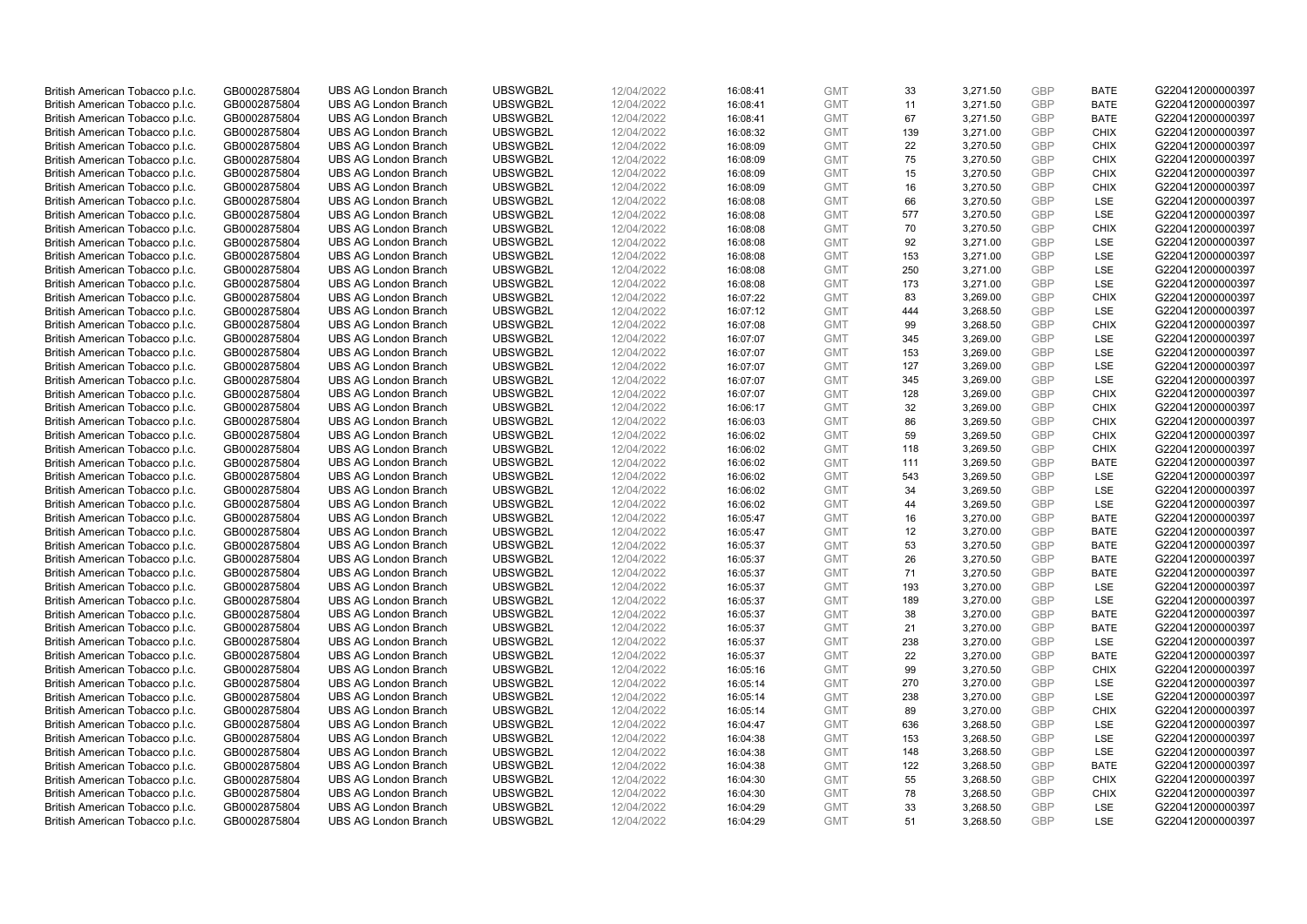| British American Tobacco p.l.c. | GB0002875804                 | <b>UBS AG London Branch</b> | UBSWGB2L | 12/04/2022               | 16:04:29 | <b>GMT</b> | 199            | 3,268.50 | <b>GBP</b> | <b>LSE</b>  | G220412000000397 |
|---------------------------------|------------------------------|-----------------------------|----------|--------------------------|----------|------------|----------------|----------|------------|-------------|------------------|
| British American Tobacco p.l.c. | GB0002875804                 | <b>UBS AG London Branch</b> | UBSWGB2L | 12/04/2022               | 16:04:29 | <b>GMT</b> | 148            | 3,268.50 | <b>GBP</b> | LSE         | G220412000000397 |
|                                 |                              | <b>UBS AG London Branch</b> | UBSWGB2L |                          |          | <b>GMT</b> | 153            | 3,268.50 | <b>GBP</b> | LSE         | G220412000000397 |
| British American Tobacco p.l.c. | GB0002875804                 |                             |          | 12/04/2022               | 16:04:29 |            |                |          |            |             |                  |
| British American Tobacco p.l.c. | GB0002875804                 | <b>UBS AG London Branch</b> | UBSWGB2L | 12/04/2022               | 16:04:29 | <b>GMT</b> | 243            | 3,268.50 | <b>GBP</b> | <b>CHIX</b> | G220412000000397 |
| British American Tobacco p.l.c. | GB0002875804                 | <b>UBS AG London Branch</b> | UBSWGB2L | 12/04/2022               | 16:03:51 | <b>GMT</b> | 17             | 3,268.50 | <b>GBP</b> | <b>BATE</b> | G220412000000397 |
| British American Tobacco p.l.c. | GB0002875804                 | <b>UBS AG London Branch</b> | UBSWGB2L | 12/04/2022               | 16:03:51 | <b>GMT</b> | 91             | 3,268.50 | <b>GBP</b> | BATE        | G220412000000397 |
| British American Tobacco p.l.c. | GB0002875804                 | <b>UBS AG London Branch</b> | UBSWGB2L | 12/04/2022               | 16:03:49 | <b>GMT</b> | 272            | 3,268.00 | <b>GBP</b> | LSE         | G220412000000397 |
| British American Tobacco p.l.c. | GB0002875804                 | <b>UBS AG London Branch</b> | UBSWGB2L | 12/04/2022               | 16:03:49 | <b>GMT</b> | 290            | 3,268.00 | <b>GBP</b> | LSE         | G220412000000397 |
| British American Tobacco p.l.c. | GB0002875804                 | <b>UBS AG London Branch</b> | UBSWGB2L | 12/04/2022               | 16:03:49 | <b>GMT</b> | 397            | 3,268.00 | <b>GBP</b> | LSE         | G220412000000397 |
| British American Tobacco p.l.c. | GB0002875804                 | <b>UBS AG London Branch</b> | UBSWGB2L | 12/04/2022               | 16:03:49 | <b>GMT</b> | 272            | 3,268.00 | <b>GBP</b> | LSE         | G220412000000397 |
| British American Tobacco p.l.c. | GB0002875804                 | <b>UBS AG London Branch</b> | UBSWGB2L | 12/04/2022               | 16:03:11 | <b>GMT</b> | 135            | 3,268.50 | <b>GBP</b> | <b>CHIX</b> | G220412000000397 |
| British American Tobacco p.l.c. | GB0002875804                 | <b>UBS AG London Branch</b> | UBSWGB2L | 12/04/2022               | 16:03:11 | <b>GMT</b> | $\overline{4}$ | 3,268.50 | <b>GBP</b> | <b>CHIX</b> | G220412000000397 |
| British American Tobacco p.l.c. | GB0002875804                 | <b>UBS AG London Branch</b> | UBSWGB2L | 12/04/2022               | 16:03:10 | <b>GMT</b> | 153            | 3,268.50 | <b>GBP</b> | LSE         | G220412000000397 |
| British American Tobacco p.l.c. | GB0002875804                 | <b>UBS AG London Branch</b> | UBSWGB2L | 12/04/2022               | 16:03:10 | <b>GMT</b> | 148            | 3,268.50 | <b>GBP</b> | <b>LSE</b>  | G220412000000397 |
| British American Tobacco p.l.c. | GB0002875804                 | <b>UBS AG London Branch</b> | UBSWGB2L | 12/04/2022               | 16:03:10 | <b>GMT</b> | 123            | 3,268.50 | <b>GBP</b> | <b>BATE</b> | G220412000000397 |
| British American Tobacco p.l.c. | GB0002875804                 | <b>UBS AG London Branch</b> | UBSWGB2L | 12/04/2022               | 16:03:06 | <b>GMT</b> | 92             | 3,269.00 | <b>GBP</b> | <b>CHIX</b> | G220412000000397 |
| British American Tobacco p.l.c. | GB0002875804                 | <b>UBS AG London Branch</b> | UBSWGB2L | 12/04/2022               | 16:02:57 | <b>GMT</b> | 69             | 3,268.50 | <b>GBP</b> | <b>CHIX</b> | G220412000000397 |
| British American Tobacco p.l.c. | GB0002875804                 | <b>UBS AG London Branch</b> | UBSWGB2L | 12/04/2022               | 16:02:22 | <b>GMT</b> | 276            | 3,267.50 | <b>GBP</b> | LSE         | G220412000000397 |
|                                 |                              | <b>UBS AG London Branch</b> | UBSWGB2L |                          | 16:02:22 | <b>GMT</b> | 250            | 3,267.50 | <b>GBP</b> | <b>LSE</b>  | G220412000000397 |
| British American Tobacco p.l.c. | GB0002875804<br>GB0002875804 | <b>UBS AG London Branch</b> | UBSWGB2L | 12/04/2022<br>12/04/2022 | 16:02:22 | <b>GMT</b> |                |          | <b>GBP</b> | LSE         | G220412000000397 |
| British American Tobacco p.l.c. |                              |                             |          |                          |          |            | 103            | 3,267.50 |            |             |                  |
| British American Tobacco p.l.c. | GB0002875804                 | <b>UBS AG London Branch</b> | UBSWGB2L | 12/04/2022               | 16:02:22 | <b>GMT</b> | 280            | 3,267.50 | <b>GBP</b> | LSE         | G220412000000397 |
| British American Tobacco p.l.c. | GB0002875804                 | <b>UBS AG London Branch</b> | UBSWGB2L | 12/04/2022               | 16:02:22 | <b>GMT</b> | 153            | 3,267.50 | <b>GBP</b> | LSE         | G220412000000397 |
| British American Tobacco p.l.c. | GB0002875804                 | <b>UBS AG London Branch</b> | UBSWGB2L | 12/04/2022               | 16:02:22 | <b>GMT</b> | 148            | 3,267.50 | <b>GBP</b> | LSE         | G220412000000397 |
| British American Tobacco p.l.c. | GB0002875804                 | <b>UBS AG London Branch</b> | UBSWGB2L | 12/04/2022               | 16:02:22 | <b>GMT</b> | 138            | 3,267.50 | <b>GBP</b> | <b>LSE</b>  | G220412000000397 |
| British American Tobacco p.l.c. | GB0002875804                 | <b>UBS AG London Branch</b> | UBSWGB2L | 12/04/2022               | 16:02:22 | <b>GMT</b> | 500            | 3,267.50 | <b>GBP</b> | LSE         | G220412000000397 |
| British American Tobacco p.l.c. | GB0002875804                 | <b>UBS AG London Branch</b> | UBSWGB2L | 12/04/2022               | 16:02:13 | <b>GMT</b> | 16             | 3,267.50 | <b>GBP</b> | LSE         | G220412000000397 |
| British American Tobacco p.l.c. | GB0002875804                 | <b>UBS AG London Branch</b> | UBSWGB2L | 12/04/2022               | 16:02:13 | <b>GMT</b> | 173            | 3,267.50 | <b>GBP</b> | <b>CHIX</b> | G220412000000397 |
| British American Tobacco p.l.c. | GB0002875804                 | <b>UBS AG London Branch</b> | UBSWGB2L | 12/04/2022               | 16:02:07 | <b>GMT</b> | 54             | 3,267.50 | <b>GBP</b> | <b>BATE</b> | G220412000000397 |
| British American Tobacco p.l.c. | GB0002875804                 | <b>UBS AG London Branch</b> | UBSWGB2L | 12/04/2022               | 16:02:07 | <b>GMT</b> | 50             | 3,267.50 | <b>GBP</b> | <b>BATE</b> | G220412000000397 |
| British American Tobacco p.l.c. | GB0002875804                 | UBS AG London Branch        | UBSWGB2L | 12/04/2022               | 16:01:52 | <b>GMT</b> | 290            | 3,268.00 | <b>GBP</b> | LSE         | G220412000000397 |
| British American Tobacco p.l.c. | GB0002875804                 | <b>UBS AG London Branch</b> | UBSWGB2L | 12/04/2022               | 16:01:52 | <b>GMT</b> | 250            | 3,268.00 | <b>GBP</b> | LSE         | G220412000000397 |
| British American Tobacco p.l.c. | GB0002875804                 | <b>UBS AG London Branch</b> | UBSWGB2L | 12/04/2022               | 16:01:39 | <b>GMT</b> | 53             | 3,268.50 | <b>GBP</b> | <b>CHIX</b> | G220412000000397 |
| British American Tobacco p.l.c. | GB0002875804                 | <b>UBS AG London Branch</b> | UBSWGB2L | 12/04/2022               | 16:01:39 | <b>GMT</b> | 150            | 3,268.50 | <b>GBP</b> | <b>CHIX</b> | G220412000000397 |
| British American Tobacco p.l.c. | GB0002875804                 | <b>UBS AG London Branch</b> | UBSWGB2L | 12/04/2022               | 16:01:33 | <b>GMT</b> | 29             | 3,268.50 | <b>GBP</b> | <b>CHIX</b> | G220412000000397 |
| British American Tobacco p.l.c. | GB0002875804                 | <b>UBS AG London Branch</b> | UBSWGB2L | 12/04/2022               | 16:01:33 | <b>GMT</b> | 42             | 3,268.50 | <b>GBP</b> | <b>CHIX</b> | G220412000000397 |
| British American Tobacco p.l.c. | GB0002875804                 | <b>UBS AG London Branch</b> | UBSWGB2L | 12/04/2022               | 16:01:30 | <b>GMT</b> | 116            | 3,268.00 | <b>GBP</b> | LSE         | G220412000000397 |
| British American Tobacco p.l.c. | GB0002875804                 | <b>UBS AG London Branch</b> | UBSWGB2L | 12/04/2022               | 16:01:30 | <b>GMT</b> | 153            | 3,268.00 | <b>GBP</b> | LSE         | G220412000000397 |
| British American Tobacco p.l.c. | GB0002875804                 | <b>UBS AG London Branch</b> | UBSWGB2L | 12/04/2022               | 16:01:23 | <b>GMT</b> | 63             | 3,268.50 | <b>GBP</b> | <b>BATE</b> | G220412000000397 |
| British American Tobacco p.l.c. | GB0002875804                 | <b>UBS AG London Branch</b> | UBSWGB2L | 12/04/2022               | 16:01:23 | <b>GMT</b> | 46             | 3,268.50 | <b>GBP</b> | <b>BATE</b> | G220412000000397 |
| British American Tobacco p.l.c. | GB0002875804                 | UBS AG London Branch        | UBSWGB2L | 12/04/2022               | 16:01:06 | <b>GMT</b> | $\mathbf{1}$   | 3,268.00 | <b>GBP</b> | <b>CHIX</b> | G220412000000397 |
| British American Tobacco p.l.c. | GB0002875804                 | <b>UBS AG London Branch</b> | UBSWGB2L | 12/04/2022               | 16:00:55 | <b>GMT</b> | 84             | 3,267.50 | <b>GBP</b> | <b>CHIX</b> | G220412000000397 |
| British American Tobacco p.l.c. | GB0002875804                 | <b>UBS AG London Branch</b> | UBSWGB2L | 12/04/2022               | 16:00:52 | <b>GMT</b> | $\overline{4}$ | 3,267.50 | <b>GBP</b> | <b>CHIX</b> | G220412000000397 |
| British American Tobacco p.l.c. | GB0002875804                 | <b>UBS AG London Branch</b> | UBSWGB2L | 12/04/2022               | 16:00:49 | <b>GMT</b> | 91             | 3,267.50 | <b>GBP</b> | LSE         | G220412000000397 |
| British American Tobacco p.l.c. | GB0002875804                 | <b>UBS AG London Branch</b> | UBSWGB2L | 12/04/2022               | 16:00:49 | <b>GMT</b> | 240            | 3,267.50 | <b>GBP</b> | LSE         | G220412000000397 |
| British American Tobacco p.l.c. | GB0002875804                 | UBS AG London Branch        | UBSWGB2L | 12/04/2022               | 16:00:49 | <b>GMT</b> | 148            | 3,267.50 | <b>GBP</b> | LSE         | G220412000000397 |
| British American Tobacco p.l.c. | GB0002875804                 | <b>UBS AG London Branch</b> | UBSWGB2L | 12/04/2022               | 16:00:49 | <b>GMT</b> | 153            | 3,267.50 | <b>GBP</b> | LSE         | G220412000000397 |
| British American Tobacco p.l.c. | GB0002875804                 | <b>UBS AG London Branch</b> | UBSWGB2L | 12/04/2022               | 16:00:19 | <b>GMT</b> | 28             | 3,267.00 | <b>GBP</b> | <b>CHIX</b> | G220412000000397 |
| British American Tobacco p.l.c. | GB0002875804                 | <b>UBS AG London Branch</b> | UBSWGB2L | 12/04/2022               | 16:00:19 | <b>GMT</b> | 62             | 3,267.00 | <b>GBP</b> | <b>CHIX</b> | G220412000000397 |
|                                 |                              |                             |          |                          |          |            |                |          | <b>GBP</b> |             |                  |
| British American Tobacco p.l.c. | GB0002875804                 | <b>UBS AG London Branch</b> | UBSWGB2L | 12/04/2022               | 15:59:55 | GMT        | 147            | 3,267.50 | <b>GBP</b> | <b>BATE</b> | G220412000000397 |
| British American Tobacco p.l.c. | GB0002875804                 | <b>UBS AG London Branch</b> | UBSWGB2L | 12/04/2022               | 15:59:55 | <b>GMT</b> | 88             | 3,268.00 |            | <b>CHIX</b> | G220412000000397 |
| British American Tobacco p.l.c. | GB0002875804                 | <b>UBS AG London Branch</b> | UBSWGB2L | 12/04/2022               | 15:59:55 | <b>GMT</b> | 95             | 3,268.00 | <b>GBP</b> | <b>CHIX</b> | G220412000000397 |
| British American Tobacco p.l.c. | GB0002875804                 | <b>UBS AG London Branch</b> | UBSWGB2L | 12/04/2022               | 15:59:55 | <b>GMT</b> | 612            | 3,268.00 | <b>GBP</b> | LSE         | G220412000000397 |
| British American Tobacco p.l.c. | GB0002875804                 | <b>UBS AG London Branch</b> | UBSWGB2L | 12/04/2022               | 15:59:55 | <b>GMT</b> | 113            | 3,268.50 | <b>GBP</b> | <b>BATE</b> | G220412000000397 |
| British American Tobacco p.l.c. | GB0002875804                 | <b>UBS AG London Branch</b> | UBSWGB2L | 12/04/2022               | 15:59:32 | <b>GMT</b> | 613            | 3,268.50 | GBP        | <b>LSE</b>  | G220412000000397 |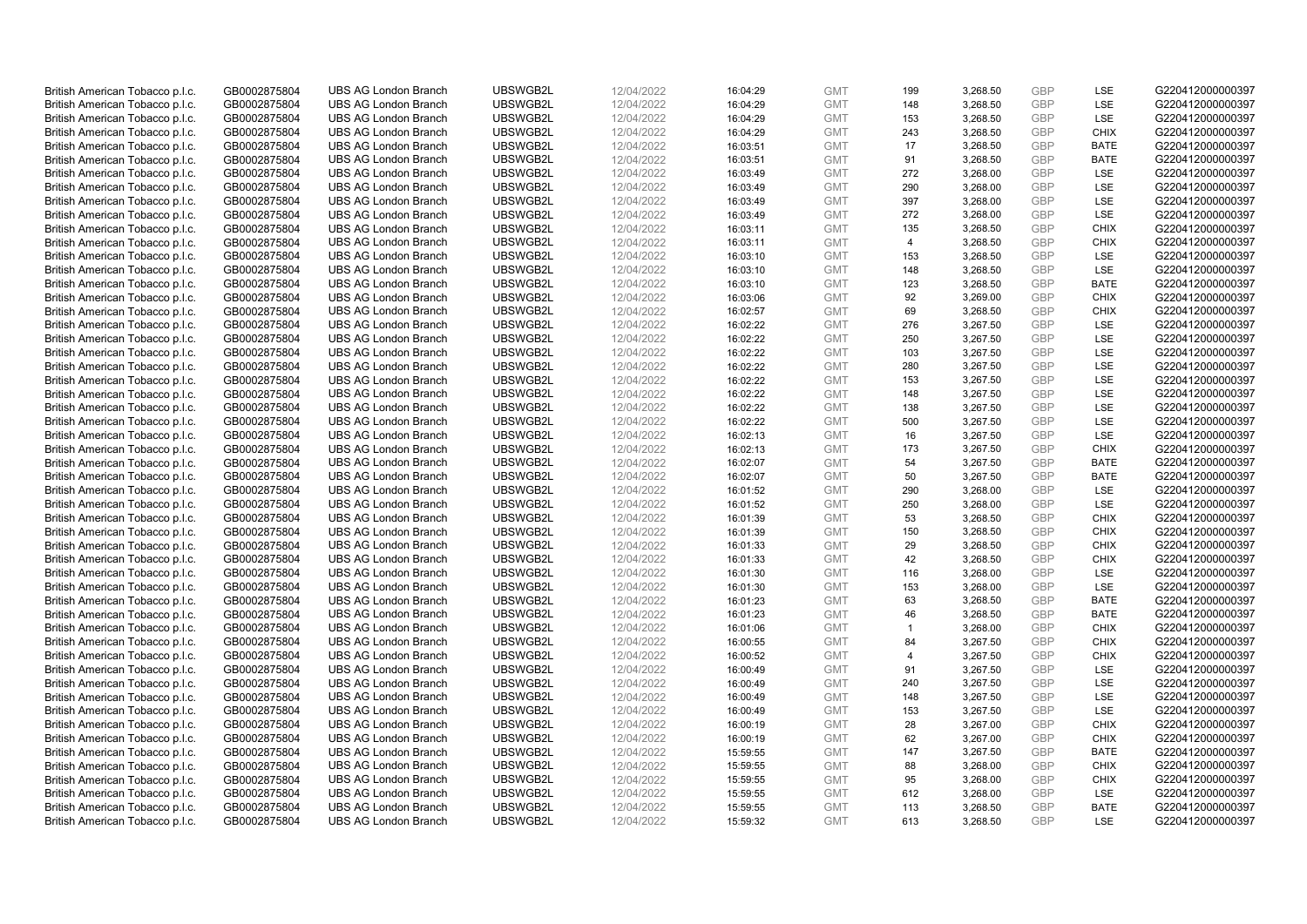| British American Tobacco p.l.c. | GB0002875804 | <b>UBS AG London Branch</b> | UBSWGB2L | 12/04/2022 | 15:59:32 | <b>GMT</b> | 116            | 3,268.50 | <b>GBP</b> | <b>BATE</b> | G220412000000397 |
|---------------------------------|--------------|-----------------------------|----------|------------|----------|------------|----------------|----------|------------|-------------|------------------|
| British American Tobacco p.l.c. | GB0002875804 | <b>UBS AG London Branch</b> | UBSWGB2L | 12/04/2022 | 15:59:20 | <b>GMT</b> | 3              | 3,269.00 | <b>GBP</b> | <b>BATE</b> | G220412000000397 |
|                                 |              | <b>UBS AG London Branch</b> | UBSWGB2L |            |          | <b>GMT</b> | 25             | 3,269.50 | <b>GBP</b> | <b>BATE</b> | G220412000000397 |
| British American Tobacco p.l.c. | GB0002875804 |                             |          | 12/04/2022 | 15:59:19 |            |                |          |            |             |                  |
| British American Tobacco p.l.c. | GB0002875804 | <b>UBS AG London Branch</b> | UBSWGB2L | 12/04/2022 | 15:59:15 | <b>GMT</b> | 199            | 3,269.00 | <b>GBP</b> | <b>CHIX</b> | G220412000000397 |
| British American Tobacco p.l.c. | GB0002875804 | <b>UBS AG London Branch</b> | UBSWGB2L | 12/04/2022 | 15:59:15 | <b>GMT</b> | 2              | 3,269.00 | <b>GBP</b> | <b>CHIX</b> | G220412000000397 |
| British American Tobacco p.l.c. | GB0002875804 | <b>UBS AG London Branch</b> | UBSWGB2L | 12/04/2022 | 15:59:07 | <b>GMT</b> | 3              | 3,269.00 | <b>GBP</b> | <b>CHIX</b> | G220412000000397 |
| British American Tobacco p.l.c. | GB0002875804 | <b>UBS AG London Branch</b> | UBSWGB2L | 12/04/2022 | 15:59:06 | <b>GMT</b> | 153            | 3,269.00 | <b>GBP</b> | LSE         | G220412000000397 |
| British American Tobacco p.l.c. | GB0002875804 | <b>UBS AG London Branch</b> | UBSWGB2L | 12/04/2022 | 15:59:06 | <b>GMT</b> | 290            | 3,269.00 | <b>GBP</b> | LSE         | G220412000000397 |
| British American Tobacco p.l.c. | GB0002875804 | <b>UBS AG London Branch</b> | UBSWGB2L | 12/04/2022 | 15:59:06 | <b>GMT</b> | 339            | 3,269.00 | <b>GBP</b> | LSE         | G220412000000397 |
| British American Tobacco p.l.c. | GB0002875804 | <b>UBS AG London Branch</b> | UBSWGB2L | 12/04/2022 | 15:59:06 | <b>GMT</b> | 268            | 3,269.00 | <b>GBP</b> | <b>CHIX</b> | G220412000000397 |
| British American Tobacco p.l.c. | GB0002875804 | <b>UBS AG London Branch</b> | UBSWGB2L | 12/04/2022 | 15:58:47 | <b>GMT</b> | 27             | 3,268.50 | <b>GBP</b> | <b>BATE</b> | G220412000000397 |
| British American Tobacco p.l.c. | GB0002875804 | <b>UBS AG London Branch</b> | UBSWGB2L | 12/04/2022 | 15:58:47 | <b>GMT</b> | 35             | 3,268.50 | <b>GBP</b> | <b>BATE</b> | G220412000000397 |
| British American Tobacco p.l.c. | GB0002875804 | <b>UBS AG London Branch</b> | UBSWGB2L | 12/04/2022 | 15:58:47 | <b>GMT</b> | 5              | 3,268.50 | <b>GBP</b> | <b>BATE</b> | G220412000000397 |
| British American Tobacco p.l.c. | GB0002875804 | <b>UBS AG London Branch</b> | UBSWGB2L | 12/04/2022 | 15:58:47 | <b>GMT</b> | 73             | 3,268.50 | <b>GBP</b> | <b>BATE</b> | G220412000000397 |
| British American Tobacco p.l.c. | GB0002875804 | <b>UBS AG London Branch</b> | UBSWGB2L | 12/04/2022 | 15:58:47 | <b>GMT</b> | 379            | 3,268.50 | <b>GBP</b> | LSE         | G220412000000397 |
| British American Tobacco p.l.c. | GB0002875804 | <b>UBS AG London Branch</b> | UBSWGB2L | 12/04/2022 | 15:58:47 | <b>GMT</b> | 212            | 3,268.50 | <b>GBP</b> | LSE         | G220412000000397 |
| British American Tobacco p.l.c. | GB0002875804 | <b>UBS AG London Branch</b> | UBSWGB2L | 12/04/2022 | 15:58:03 | <b>GMT</b> | 118            | 3,268.50 | <b>GBP</b> | <b>CHIX</b> | G220412000000397 |
| British American Tobacco p.l.c. | GB0002875804 | <b>UBS AG London Branch</b> | UBSWGB2L | 12/04/2022 | 15:58:03 | <b>GMT</b> | 89             | 3,268.50 | <b>GBP</b> | <b>CHIX</b> | G220412000000397 |
| British American Tobacco p.l.c. | GB0002875804 | <b>UBS AG London Branch</b> | UBSWGB2L | 12/04/2022 | 15:58:03 | <b>GMT</b> | $\overline{1}$ | 3,268.50 | <b>GBP</b> | <b>CHIX</b> | G220412000000397 |
| British American Tobacco p.l.c. | GB0002875804 | <b>UBS AG London Branch</b> | UBSWGB2L | 12/04/2022 | 15:57:52 | <b>GMT</b> | 89             | 3,268.50 | <b>GBP</b> | <b>CHIX</b> | G220412000000397 |
| British American Tobacco p.l.c. | GB0002875804 | <b>UBS AG London Branch</b> | UBSWGB2L | 12/04/2022 | 15:57:52 | <b>GMT</b> | 127            | 3,268.50 | <b>GBP</b> | LSE         | G220412000000397 |
| British American Tobacco p.l.c. | GB0002875804 | <b>UBS AG London Branch</b> | UBSWGB2L | 12/04/2022 | 15:57:52 | <b>GMT</b> | 294            | 3,268.50 | <b>GBP</b> | LSE         | G220412000000397 |
| British American Tobacco p.l.c. | GB0002875804 | <b>UBS AG London Branch</b> | UBSWGB2L | 12/04/2022 | 15:57:52 | <b>GMT</b> | 254            | 3,268.50 | <b>GBP</b> | LSE         | G220412000000397 |
| British American Tobacco p.l.c. | GB0002875804 | <b>UBS AG London Branch</b> | UBSWGB2L | 12/04/2022 | 15:57:44 | <b>GMT</b> | 250            | 3,269.00 | <b>GBP</b> | <b>LSE</b>  | G220412000000397 |
| British American Tobacco p.l.c. | GB0002875804 | <b>UBS AG London Branch</b> | UBSWGB2L | 12/04/2022 | 15:57:44 | <b>GMT</b> | 353            | 3,269.00 | <b>GBP</b> | LSE         | G220412000000397 |
| British American Tobacco p.l.c. | GB0002875804 | <b>UBS AG London Branch</b> | UBSWGB2L | 12/04/2022 | 15:57:44 | <b>GMT</b> | 144            | 3,269.00 | <b>GBP</b> | <b>BATE</b> | G220412000000397 |
| British American Tobacco p.l.c. | GB0002875804 | <b>UBS AG London Branch</b> | UBSWGB2L | 12/04/2022 | 15:57:27 | <b>GMT</b> | 148            | 3,268.50 | <b>GBP</b> | <b>LSE</b>  | G220412000000397 |
|                                 |              |                             | UBSWGB2L | 12/04/2022 |          | <b>GMT</b> | 277            | 3,268.50 | <b>GBP</b> | LSE         |                  |
| British American Tobacco p.l.c. | GB0002875804 | <b>UBS AG London Branch</b> |          |            | 15:57:27 |            |                |          |            |             | G220412000000397 |
| British American Tobacco p.l.c. | GB0002875804 | <b>UBS AG London Branch</b> | UBSWGB2L | 12/04/2022 | 15:57:27 | <b>GMT</b> | 153            | 3,268.50 | <b>GBP</b> | LSE         | G220412000000397 |
| British American Tobacco p.l.c. | GB0002875804 | UBS AG London Branch        | UBSWGB2L | 12/04/2022 | 15:57:18 | <b>GMT</b> | 93             | 3,268.50 | <b>GBP</b> | <b>CHIX</b> | G220412000000397 |
| British American Tobacco p.l.c. | GB0002875804 | <b>UBS AG London Branch</b> | UBSWGB2L | 12/04/2022 | 15:56:56 | <b>GMT</b> | 280            | 3,268.50 | <b>GBP</b> | <b>LSE</b>  | G220412000000397 |
| British American Tobacco p.l.c. | GB0002875804 | <b>UBS AG London Branch</b> | UBSWGB2L | 12/04/2022 | 15:56:56 | <b>GMT</b> | 84             | 3,268.50 | <b>GBP</b> | <b>CHIX</b> | G220412000000397 |
| British American Tobacco p.l.c. | GB0002875804 | <b>UBS AG London Branch</b> | UBSWGB2L | 12/04/2022 | 15:56:12 | <b>GMT</b> | 108            | 3,267.50 | <b>GBP</b> | <b>BATE</b> | G220412000000397 |
| British American Tobacco p.l.c. | GB0002875804 | <b>UBS AG London Branch</b> | UBSWGB2L | 12/04/2022 | 15:56:07 | <b>GMT</b> | 93             | 3,268.00 | <b>GBP</b> | <b>CHIX</b> | G220412000000397 |
| British American Tobacco p.l.c. | GB0002875804 | <b>UBS AG London Branch</b> | UBSWGB2L | 12/04/2022 | 15:56:07 | <b>GMT</b> | 511            | 3,268.00 | <b>GBP</b> | LSE         | G220412000000397 |
| British American Tobacco p.l.c. | GB0002875804 | <b>UBS AG London Branch</b> | UBSWGB2L | 12/04/2022 | 15:56:07 | <b>GMT</b> | 85             | 3,268.00 | <b>GBP</b> | LSE         | G220412000000397 |
| British American Tobacco p.l.c. | GB0002875804 | <b>UBS AG London Branch</b> | UBSWGB2L | 12/04/2022 | 15:55:45 | <b>GMT</b> | 62             | 3,268.50 | <b>GBP</b> | <b>CHIX</b> | G220412000000397 |
| British American Tobacco p.l.c. | GB0002875804 | <b>UBS AG London Branch</b> | UBSWGB2L | 12/04/2022 | 15:55:45 | <b>GMT</b> | 26             | 3,268.50 | <b>GBP</b> | <b>CHIX</b> | G220412000000397 |
| British American Tobacco p.l.c. | GB0002875804 | <b>UBS AG London Branch</b> | UBSWGB2L | 12/04/2022 | 15:55:44 | <b>GMT</b> | 78             | 3,268.50 | <b>GBP</b> | <b>BATE</b> | G220412000000397 |
| British American Tobacco p.l.c. | GB0002875804 | UBS AG London Branch        | UBSWGB2L | 12/04/2022 | 15:55:41 | <b>GMT</b> | 603            | 3,268.50 | <b>GBP</b> | <b>LSE</b>  | G220412000000397 |
| British American Tobacco p.l.c. | GB0002875804 | <b>UBS AG London Branch</b> | UBSWGB2L | 12/04/2022 | 15:55:41 | <b>GMT</b> | 129            | 3,268.50 | <b>GBP</b> | <b>CHIX</b> | G220412000000397 |
| British American Tobacco p.l.c. | GB0002875804 | <b>UBS AG London Branch</b> | UBSWGB2L | 12/04/2022 | 15:55:41 | <b>GMT</b> | 91             | 3,268.50 | <b>GBP</b> | <b>BATE</b> | G220412000000397 |
| British American Tobacco p.l.c. | GB0002875804 | <b>UBS AG London Branch</b> | UBSWGB2L | 12/04/2022 | 15:55:32 | <b>GMT</b> | 27             | 3,268.50 | <b>GBP</b> | LSE         | G220412000000397 |
| British American Tobacco p.l.c. | GB0002875804 | <b>UBS AG London Branch</b> | UBSWGB2L | 12/04/2022 | 15:55:29 | <b>GMT</b> | 86             | 3,269.00 | <b>GBP</b> | <b>CHIX</b> | G220412000000397 |
| British American Tobacco p.l.c. | GB0002875804 | UBS AG London Branch        | UBSWGB2L | 12/04/2022 | 15:55:29 | <b>GMT</b> | 85             | 3,269.00 | <b>GBP</b> | <b>CHIX</b> | G220412000000397 |
| British American Tobacco p.l.c. | GB0002875804 | <b>UBS AG London Branch</b> | UBSWGB2L | 12/04/2022 | 15:55:29 | <b>GMT</b> | 50             | 3,269.00 | <b>GBP</b> | <b>BATE</b> | G220412000000397 |
| British American Tobacco p.l.c. | GB0002875804 | <b>UBS AG London Branch</b> | UBSWGB2L | 12/04/2022 | 15:55:29 | <b>GMT</b> | 60             | 3,269.00 | <b>GBP</b> | <b>BATE</b> | G220412000000397 |
| British American Tobacco p.l.c. | GB0002875804 | <b>UBS AG London Branch</b> | UBSWGB2L | 12/04/2022 | 15:55:17 | <b>GMT</b> | 278            | 3,269.00 | <b>GBP</b> | LSE         | G220412000000397 |
| British American Tobacco p.l.c. | GB0002875804 | <b>UBS AG London Branch</b> | UBSWGB2L | 12/04/2022 | 15:55:17 | <b>GMT</b> | 127            | 3,269.00 | <b>GBP</b> | LSE         | G220412000000397 |
| British American Tobacco p.l.c. | GB0002875804 | <b>UBS AG London Branch</b> | UBSWGB2L | 12/04/2022 | 15:55:16 | <b>GMT</b> | 251            | 3,269.00 | <b>GBP</b> | LSE         | G220412000000397 |
| British American Tobacco p.l.c. | GB0002875804 | <b>UBS AG London Branch</b> | UBSWGB2L | 12/04/2022 | 15:55:15 | <b>GMT</b> | 593            | 3,269.50 | <b>GBP</b> | LSE         | G220412000000397 |
| British American Tobacco p.l.c. | GB0002875804 | <b>UBS AG London Branch</b> | UBSWGB2L | 12/04/2022 | 15:54:22 | <b>GMT</b> | 166            | 3,267.00 | <b>GBP</b> | <b>CHIX</b> | G220412000000397 |
| British American Tobacco p.l.c. | GB0002875804 | <b>UBS AG London Branch</b> | UBSWGB2L | 12/04/2022 | 15:54:21 | <b>GMT</b> | 56             | 3,267.50 | <b>GBP</b> | <b>CHIX</b> | G220412000000397 |
| British American Tobacco p.l.c. | GB0002875804 | <b>UBS AG London Branch</b> | UBSWGB2L | 12/04/2022 | 15:54:21 | <b>GMT</b> | 34             | 3,267.50 | GBP        | <b>BATE</b> | G220412000000397 |
|                                 |              |                             |          |            |          |            |                |          |            |             |                  |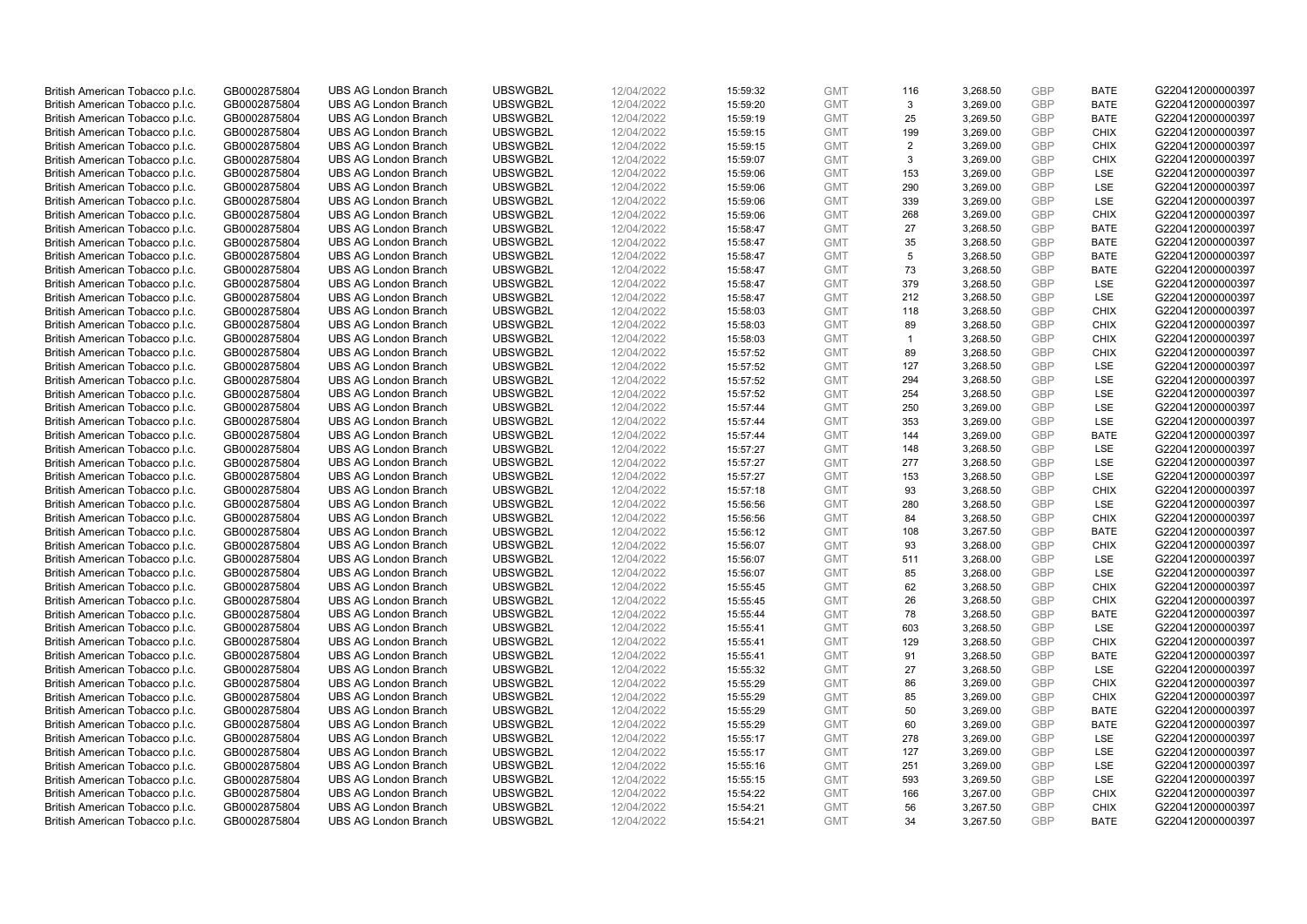| British American Tobacco p.l.c. | GB0002875804 | <b>UBS AG London Branch</b>                                | UBSWGB2L             | 12/04/2022 | 15:54:21 | <b>GMT</b>               | 77  | 3,267.50 | <b>GBP</b> | <b>CHIX</b> | G220412000000397 |
|---------------------------------|--------------|------------------------------------------------------------|----------------------|------------|----------|--------------------------|-----|----------|------------|-------------|------------------|
| British American Tobacco p.l.c. | GB0002875804 | <b>UBS AG London Branch</b>                                | UBSWGB2L             | 12/04/2022 | 15:54:21 | <b>GMT</b>               | 80  | 3,267.50 | <b>GBP</b> | <b>BATE</b> | G220412000000397 |
| British American Tobacco p.l.c. | GB0002875804 | <b>UBS AG London Branch</b>                                | UBSWGB2L             | 12/04/2022 | 15:54:15 | <b>GMT</b>               | 153 | 3,268.00 | <b>GBP</b> | LSE         | G220412000000397 |
| British American Tobacco p.l.c. | GB0002875804 | <b>UBS AG London Branch</b>                                | UBSWGB2L             | 12/04/2022 | 15:54:15 | <b>GMT</b>               | 250 | 3,268.00 | <b>GBP</b> | LSE         | G220412000000397 |
| British American Tobacco p.l.c. | GB0002875804 | <b>UBS AG London Branch</b>                                | UBSWGB2L             | 12/04/2022 | 15:54:15 | <b>GMT</b>               | 148 | 3,268.00 | <b>GBP</b> | LSE         | G220412000000397 |
| British American Tobacco p.l.c. | GB0002875804 | <b>UBS AG London Branch</b>                                | UBSWGB2L             | 12/04/2022 | 15:53:09 | <b>GMT</b>               | 690 | 3,268.00 | <b>GBP</b> | LSE         | G220412000000397 |
| British American Tobacco p.l.c. | GB0002875804 | <b>UBS AG London Branch</b>                                | UBSWGB2L             | 12/04/2022 | 15:53:06 | <b>GMT</b>               | 143 | 3,268.50 | <b>GBP</b> | <b>CHIX</b> | G220412000000397 |
| British American Tobacco p.l.c. | GB0002875804 | <b>UBS AG London Branch</b>                                | UBSWGB2L             | 12/04/2022 | 15:52:55 | <b>GMT</b>               | 68  | 3,268.50 | GBP        | LSE         | G220412000000397 |
| British American Tobacco p.l.c. | GB0002875804 | <b>UBS AG London Branch</b>                                | UBSWGB2L             | 12/04/2022 | 15:52:55 | <b>GMT</b>               | 108 | 3,268.50 | <b>GBP</b> | <b>BATE</b> | G220412000000397 |
| British American Tobacco p.l.c. | GB0002875804 | <b>UBS AG London Branch</b>                                | UBSWGB2L             | 12/04/2022 | 15:52:55 | <b>GMT</b>               | 104 | 3,268.50 | <b>GBP</b> | <b>CHIX</b> | G220412000000397 |
| British American Tobacco p.l.c. | GB0002875804 | <b>UBS AG London Branch</b>                                | UBSWGB2L             | 12/04/2022 |          | <b>GMT</b>               | 596 |          | <b>GBP</b> |             | G220412000000397 |
|                                 |              |                                                            |                      |            | 15:52:55 |                          |     | 3,268.50 |            | LSE         |                  |
| British American Tobacco p.l.c. | GB0002875804 | <b>UBS AG London Branch</b>                                | UBSWGB2L             | 12/04/2022 | 15:52:55 | <b>GMT</b>               | 102 | 3,268.50 | <b>GBP</b> | <b>BATE</b> | G220412000000397 |
| British American Tobacco p.l.c. | GB0002875804 | <b>UBS AG London Branch</b>                                | UBSWGB2L             | 12/04/2022 | 15:52:41 | <b>GMT</b>               | 84  | 3,269.00 | <b>GBP</b> | <b>CHIX</b> | G220412000000397 |
| British American Tobacco p.l.c. | GB0002875804 | <b>UBS AG London Branch</b>                                | UBSWGB2L             | 12/04/2022 | 15:52:26 | <b>GMT</b>               | 86  | 3,269.50 | <b>GBP</b> | <b>CHIX</b> | G220412000000397 |
| British American Tobacco p.l.c. | GB0002875804 | <b>UBS AG London Branch</b>                                | UBSWGB2L             | 12/04/2022 | 15:52:26 | <b>GMT</b>               | 5   | 3,269.50 | <b>GBP</b> | <b>CHIX</b> | G220412000000397 |
| British American Tobacco p.l.c. | GB0002875804 | <b>UBS AG London Branch</b>                                | UBSWGB2L             | 12/04/2022 | 15:51:42 | <b>GMT</b>               | 577 | 3,268.00 | <b>GBP</b> | LSE         | G220412000000397 |
| British American Tobacco p.l.c. | GB0002875804 | <b>UBS AG London Branch</b>                                | UBSWGB2L             | 12/04/2022 | 15:51:18 | <b>GMT</b>               | 116 | 3,267.50 | <b>GBP</b> | <b>BATE</b> | G220412000000397 |
| British American Tobacco p.l.c. | GB0002875804 | <b>UBS AG London Branch</b>                                | UBSWGB2L             | 12/04/2022 | 15:51:00 | <b>GMT</b>               | 98  | 3,268.50 | <b>GBP</b> | <b>CHIX</b> | G220412000000397 |
| British American Tobacco p.l.c. | GB0002875804 | <b>UBS AG London Branch</b>                                | UBSWGB2L             | 12/04/2022 | 15:50:59 | <b>GMT</b>               | 631 | 3,269.50 | <b>GBP</b> | LSE         | G220412000000397 |
| British American Tobacco p.l.c. | GB0002875804 | <b>UBS AG London Branch</b>                                | UBSWGB2L             | 12/04/2022 | 15:50:41 | <b>GMT</b>               | 129 | 3,270.50 | <b>GBP</b> | <b>CHIX</b> | G220412000000397 |
| British American Tobacco p.l.c. | GB0002875804 | <b>UBS AG London Branch</b>                                | UBSWGB2L             | 12/04/2022 | 15:50:41 | <b>GMT</b>               | 44  | 3,270.50 | <b>GBP</b> | <b>CHIX</b> | G220412000000397 |
| British American Tobacco p.l.c. | GB0002875804 | <b>UBS AG London Branch</b>                                | UBSWGB2L             | 12/04/2022 | 15:50:39 | <b>GMT</b>               | 259 | 3,270.50 | <b>GBP</b> | LSE         | G220412000000397 |
| British American Tobacco p.l.c. | GB0002875804 | <b>UBS AG London Branch</b>                                | UBSWGB2L             | 12/04/2022 | 15:50:38 | <b>GMT</b>               | 127 | 3,270.50 | <b>GBP</b> | LSE         | G220412000000397 |
| British American Tobacco p.l.c. | GB0002875804 | <b>UBS AG London Branch</b>                                | UBSWGB2L             | 12/04/2022 | 15:50:38 | <b>GMT</b>               | 281 | 3,270.50 | <b>GBP</b> | LSE         | G220412000000397 |
| British American Tobacco p.l.c. | GB0002875804 | <b>UBS AG London Branch</b>                                | UBSWGB2L             | 12/04/2022 | 15:50:15 | <b>GMT</b>               | 84  | 3,269.50 | <b>GBP</b> | <b>CHIX</b> | G220412000000397 |
| British American Tobacco p.l.c. | GB0002875804 | <b>UBS AG London Branch</b>                                | UBSWGB2L             | 12/04/2022 | 15:49:42 | <b>GMT</b>               | 141 | 3,270.50 | <b>GBP</b> | <b>BATE</b> | G220412000000397 |
| British American Tobacco p.l.c. | GB0002875804 | <b>UBS AG London Branch</b>                                | UBSWGB2L             | 12/04/2022 | 15:49:40 | <b>GMT</b>               | 27  | 3,271.50 | <b>GBP</b> | <b>BATE</b> | G220412000000397 |
| British American Tobacco p.l.c. | GB0002875804 | <b>UBS AG London Branch</b>                                | UBSWGB2L             | 12/04/2022 | 15:49:40 | <b>GMT</b>               | 81  | 3,271.50 | <b>GBP</b> | <b>BATE</b> | G220412000000397 |
| British American Tobacco p.l.c. | GB0002875804 | <b>UBS AG London Branch</b>                                | UBSWGB2L             | 12/04/2022 | 15:49:40 | <b>GMT</b>               | 92  | 3,271.00 | <b>GBP</b> | <b>CHIX</b> | G220412000000397 |
| British American Tobacco p.l.c. | GB0002875804 | <b>UBS AG London Branch</b>                                | UBSWGB2L             | 12/04/2022 | 15:49:40 | <b>GMT</b>               | 653 | 3,271.00 | <b>GBP</b> | LSE         | G220412000000397 |
| British American Tobacco p.l.c. | GB0002875804 | <b>UBS AG London Branch</b>                                | UBSWGB2L             | 12/04/2022 | 15:49:40 | <b>GMT</b>               | 100 | 3,272.00 | <b>GBP</b> | <b>BATE</b> | G220412000000397 |
| British American Tobacco p.l.c. | GB0002875804 | <b>UBS AG London Branch</b>                                | UBSWGB2L             | 12/04/2022 | 15:49:38 | <b>GMT</b>               | 339 | 3,271.50 | <b>GBP</b> | LSE         | G220412000000397 |
| British American Tobacco p.l.c. | GB0002875804 | <b>UBS AG London Branch</b>                                | UBSWGB2L             | 12/04/2022 | 15:49:38 | <b>GMT</b>               | 183 | 3,271.50 | <b>GBP</b> | <b>LSE</b>  | G220412000000397 |
| British American Tobacco p.l.c. | GB0002875804 | <b>UBS AG London Branch</b>                                | UBSWGB2L             | 12/04/2022 | 15:49:36 | <b>GMT</b>               | 94  | 3,272.00 | <b>GBP</b> | <b>CHIX</b> | G220412000000397 |
| British American Tobacco p.l.c. | GB0002875804 | <b>UBS AG London Branch</b>                                | UBSWGB2L             | 12/04/2022 | 15:49:18 | <b>GMT</b>               | 120 | 3,271.50 | <b>GBP</b> | <b>BATE</b> | G220412000000397 |
| British American Tobacco p.l.c. | GB0002875804 | <b>UBS AG London Branch</b>                                | UBSWGB2L             | 12/04/2022 | 15:48:55 | <b>GMT</b>               | 97  | 3,270.00 | <b>GBP</b> | <b>CHIX</b> | G220412000000397 |
| British American Tobacco p.l.c. | GB0002875804 | <b>UBS AG London Branch</b>                                | UBSWGB2L             | 12/04/2022 | 15:48:55 | <b>GMT</b>               | 29  | 3,270.00 | <b>GBP</b> | <b>CHIX</b> | G220412000000397 |
| British American Tobacco p.l.c. | GB0002875804 | <b>UBS AG London Branch</b>                                | UBSWGB2L             | 12/04/2022 | 15:48:55 | <b>GMT</b>               | 91  | 3,270.00 | <b>GBP</b> | <b>CHIX</b> | G220412000000397 |
| British American Tobacco p.l.c. | GB0002875804 | <b>UBS AG London Branch</b>                                | UBSWGB2L             | 12/04/2022 | 15:48:55 | <b>GMT</b>               | 598 | 3,270.00 | <b>GBP</b> | LSE         | G220412000000397 |
| British American Tobacco p.l.c. | GB0002875804 | <b>UBS AG London Branch</b>                                | UBSWGB2L             | 12/04/2022 | 15:48:54 | <b>GMT</b>               | 90  | 3,270.50 | <b>GBP</b> | <b>CHIX</b> | G220412000000397 |
| British American Tobacco p.l.c. | GB0002875804 | <b>UBS AG London Branch</b>                                | UBSWGB2L             | 12/04/2022 | 15:48:16 | <b>GMT</b>               | 85  | 3,269.00 | <b>GBP</b> | LSE         | G220412000000397 |
| British American Tobacco p.l.c. | GB0002875804 | <b>UBS AG London Branch</b>                                | UBSWGB2L             | 12/04/2022 | 15:48:16 | <b>GMT</b>               | 283 | 3,269.00 | <b>GBP</b> | LSE         | G220412000000397 |
| British American Tobacco p.l.c. | GB0002875804 | <b>UBS AG London Branch</b>                                | UBSWGB2L             | 12/04/2022 | 15:48:16 | <b>GMT</b>               | 250 | 3,269.00 | <b>GBP</b> | LSE         | G220412000000397 |
| British American Tobacco p.l.c. | GB0002875804 | <b>UBS AG London Branch</b>                                | UBSWGB2L             | 12/04/2022 | 15:48:16 | <b>GMT</b>               | 637 | 3,269.00 | <b>GBP</b> | LSE         | G220412000000397 |
| British American Tobacco p.l.c. | GB0002875804 | <b>UBS AG London Branch</b>                                | UBSWGB2L             | 12/04/2022 | 15:48:02 | <b>GMT</b>               | 44  | 3,268.00 | <b>GBP</b> | LSE         | G220412000000397 |
| British American Tobacco p.l.c. | GB0002875804 | <b>UBS AG London Branch</b>                                | UBSWGB2L             | 12/04/2022 | 15:47:43 | <b>GMT</b>               | 5   | 3,268.00 | <b>GBP</b> | <b>CHIX</b> | G220412000000397 |
|                                 |              |                                                            |                      |            |          |                          | 141 |          | <b>GBP</b> | <b>CHIX</b> | G220412000000397 |
| British American Tobacco p.l.c. | GB0002875804 | <b>UBS AG London Branch</b><br><b>UBS AG London Branch</b> | UBSWGB2L<br>UBSWGB2L | 12/04/2022 | 15:47:43 | <b>GMT</b><br><b>GMT</b> | 86  | 3,268.00 | <b>GBP</b> | <b>CHIX</b> | G220412000000397 |
| British American Tobacco p.l.c. | GB0002875804 |                                                            |                      | 12/04/2022 | 15:47:43 |                          |     | 3,268.00 |            |             |                  |
| British American Tobacco p.l.c. | GB0002875804 | <b>UBS AG London Branch</b>                                | UBSWGB2L             | 12/04/2022 | 15:47:43 | <b>GMT</b>               | 39  | 3,268.00 | <b>GBP</b> | <b>BATE</b> | G220412000000397 |
| British American Tobacco p.l.c. | GB0002875804 | <b>UBS AG London Branch</b>                                | UBSWGB2L             | 12/04/2022 | 15:47:43 | <b>GMT</b>               | 84  | 3,268.00 | <b>GBP</b> | <b>BATE</b> | G220412000000397 |
| British American Tobacco p.l.c. | GB0002875804 | <b>UBS AG London Branch</b>                                | UBSWGB2L             | 12/04/2022 | 15:47:43 | <b>GMT</b>               | 86  | 3,268.00 | <b>GBP</b> | <b>CHIX</b> | G220412000000397 |
| British American Tobacco p.l.c. | GB0002875804 | <b>UBS AG London Branch</b>                                | UBSWGB2L             | 12/04/2022 | 15:47:43 | <b>GMT</b>               | 109 | 3,268.00 | <b>GBP</b> | <b>BATE</b> | G220412000000397 |
| British American Tobacco p.l.c. | GB0002875804 | <b>UBS AG London Branch</b>                                | UBSWGB2L             | 12/04/2022 | 15:47:42 | <b>GMT</b>               | 574 | 3,268.50 | <b>GBP</b> | LSE         | G220412000000397 |
| British American Tobacco p.l.c. | GB0002875804 | <b>UBS AG London Branch</b>                                | UBSWGB2L             | 12/04/2022 | 15:47:09 | <b>GMT</b>               | 137 | 3,268.00 | GBP        | <b>CHIX</b> | G220412000000397 |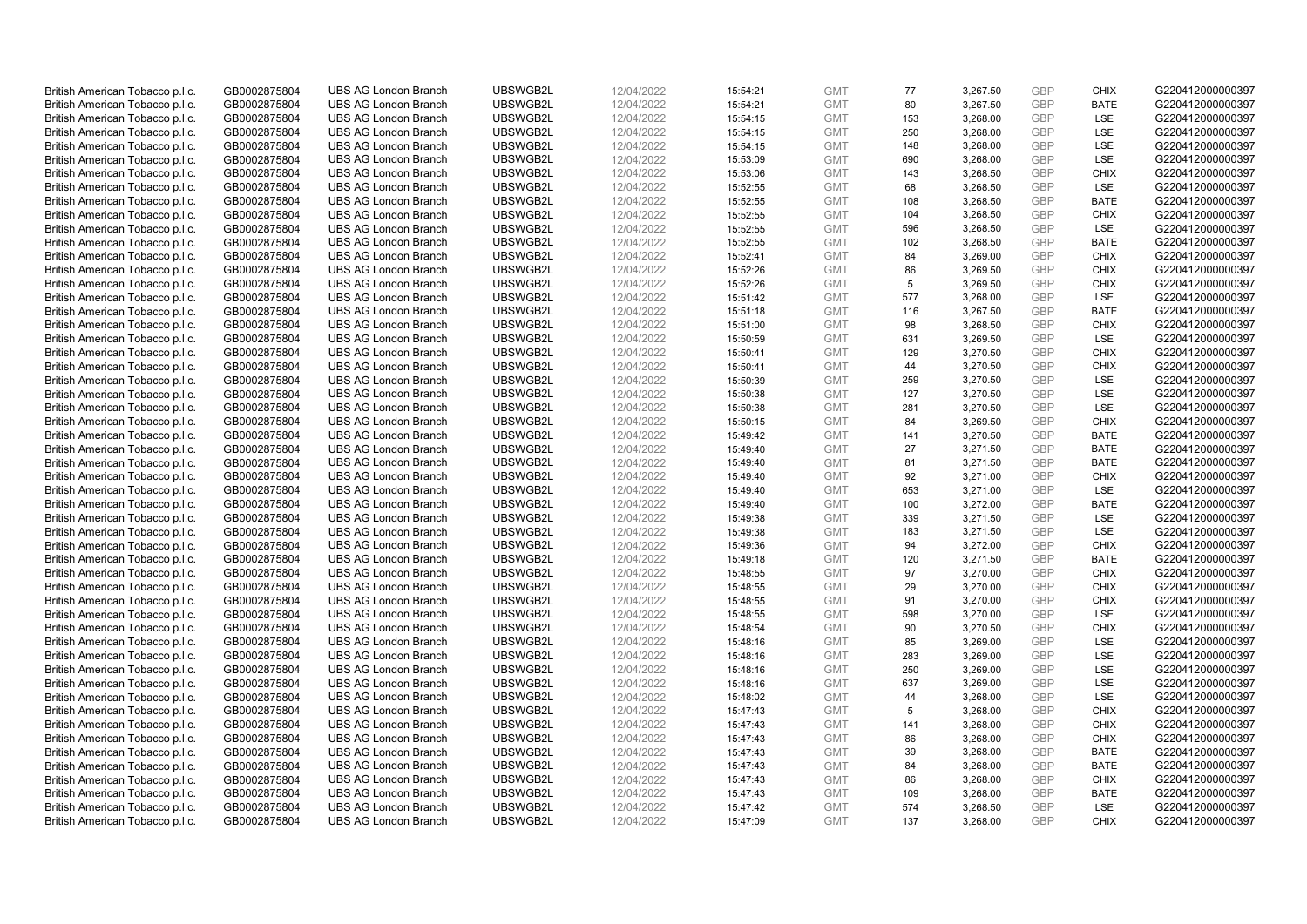| British American Tobacco p.l.c. | GB0002875804 | <b>UBS AG London Branch</b> | UBSWGB2L | 12/04/2022 | 15:46:04 | <b>GMT</b> | 121 | 3,267.50 | <b>GBP</b>               | <b>BATE</b> | G220412000000397 |
|---------------------------------|--------------|-----------------------------|----------|------------|----------|------------|-----|----------|--------------------------|-------------|------------------|
| British American Tobacco p.l.c. | GB0002875804 | <b>UBS AG London Branch</b> | UBSWGB2L | 12/04/2022 | 15:46:04 | <b>GMT</b> | 564 | 3,267.50 | <b>GBP</b>               | LSE         | G220412000000397 |
|                                 |              | <b>UBS AG London Branch</b> | UBSWGB2L |            |          | <b>GMT</b> | 34  | 3,268.00 | <b>GBP</b>               | <b>CHIX</b> | G220412000000397 |
| British American Tobacco p.l.c. | GB0002875804 |                             |          | 12/04/2022 | 15:46:04 |            |     |          |                          |             |                  |
| British American Tobacco p.l.c. | GB0002875804 | <b>UBS AG London Branch</b> | UBSWGB2L | 12/04/2022 | 15:46:02 | <b>GMT</b> | 59  | 3,268.00 | <b>GBP</b>               | <b>CHIX</b> | G220412000000397 |
| British American Tobacco p.l.c. | GB0002875804 | <b>UBS AG London Branch</b> | UBSWGB2L | 12/04/2022 | 15:46:00 | <b>GMT</b> | 483 | 3,268.50 | <b>GBP</b>               | LSE         | G220412000000397 |
| British American Tobacco p.l.c. | GB0002875804 | <b>UBS AG London Branch</b> | UBSWGB2L | 12/04/2022 | 15:46:00 | <b>GMT</b> | 206 | 3,268.50 | <b>GBP</b>               | LSE         | G220412000000397 |
| British American Tobacco p.l.c. | GB0002875804 | <b>UBS AG London Branch</b> | UBSWGB2L | 12/04/2022 | 15:45:27 | <b>GMT</b> | 59  | 3,268.00 | <b>GBP</b>               | <b>CHIX</b> | G220412000000397 |
| British American Tobacco p.l.c. | GB0002875804 | <b>UBS AG London Branch</b> | UBSWGB2L | 12/04/2022 | 15:45:27 | <b>GMT</b> | 31  | 3,268.00 | GBP                      | <b>CHIX</b> | G220412000000397 |
| British American Tobacco p.l.c. | GB0002875804 | <b>UBS AG London Branch</b> | UBSWGB2L | 12/04/2022 | 15:45:26 | <b>GMT</b> | 90  | 3,268.00 | <b>GBP</b>               | <b>CHIX</b> | G220412000000397 |
| British American Tobacco p.l.c. | GB0002875804 | <b>UBS AG London Branch</b> | UBSWGB2L | 12/04/2022 | 15:45:26 | <b>GMT</b> | 122 | 3,268.00 | <b>GBP</b>               | <b>BATE</b> | G220412000000397 |
| British American Tobacco p.l.c. | GB0002875804 | <b>UBS AG London Branch</b> | UBSWGB2L | 12/04/2022 | 15:45:11 | <b>GMT</b> | 195 | 3,268.50 | <b>GBP</b>               | <b>LSE</b>  | G220412000000397 |
| British American Tobacco p.l.c. | GB0002875804 | <b>UBS AG London Branch</b> | UBSWGB2L | 12/04/2022 | 15:45:11 | <b>GMT</b> | 451 | 3,268.50 | <b>GBP</b>               | LSE         | G220412000000397 |
| British American Tobacco p.l.c. | GB0002875804 | <b>UBS AG London Branch</b> | UBSWGB2L | 12/04/2022 | 15:45:11 | <b>GMT</b> | 553 | 3,268.50 | <b>GBP</b>               | LSE         | G220412000000397 |
| British American Tobacco p.l.c. | GB0002875804 | <b>UBS AG London Branch</b> | UBSWGB2L | 12/04/2022 | 15:45:11 | <b>GMT</b> | 176 | 3,268.50 | <b>GBP</b>               | <b>CHIX</b> | G220412000000397 |
| British American Tobacco p.l.c. | GB0002875804 | <b>UBS AG London Branch</b> | UBSWGB2L | 12/04/2022 | 15:45:09 | <b>GMT</b> | 100 | 3,268.50 | <b>GBP</b>               | <b>LSE</b>  | G220412000000397 |
| British American Tobacco p.l.c. | GB0002875804 | <b>UBS AG London Branch</b> | UBSWGB2L | 12/04/2022 | 15:45:09 | <b>GMT</b> | 100 | 3,268.50 | <b>GBP</b>               | LSE         | G220412000000397 |
| British American Tobacco p.l.c. | GB0002875804 | <b>UBS AG London Branch</b> | UBSWGB2L | 12/04/2022 | 15:45:09 | <b>GMT</b> | 47  | 3,268.50 | <b>GBP</b>               | LSE         | G220412000000397 |
| British American Tobacco p.l.c. | GB0002875804 | <b>UBS AG London Branch</b> | UBSWGB2L | 12/04/2022 | 15:44:07 | <b>GMT</b> | 11  | 3,268.50 | <b>GBP</b>               | <b>CHIX</b> | G220412000000397 |
| British American Tobacco p.l.c. | GB0002875804 | <b>UBS AG London Branch</b> | UBSWGB2L | 12/04/2022 | 15:44:07 | <b>GMT</b> | 140 | 3,268.50 | <b>GBP</b>               | <b>CHIX</b> | G220412000000397 |
|                                 |              |                             |          |            |          |            |     |          |                          |             |                  |
| British American Tobacco p.l.c. | GB0002875804 | <b>UBS AG London Branch</b> | UBSWGB2L | 12/04/2022 | 15:44:04 | <b>GMT</b> | 152 | 3,268.50 | <b>GBP</b>               | <b>LSE</b>  | G220412000000397 |
| British American Tobacco p.l.c. | GB0002875804 | <b>UBS AG London Branch</b> | UBSWGB2L | 12/04/2022 | 15:44:04 | <b>GMT</b> | 277 | 3,268.50 | <b>GBP</b>               | LSE         | G220412000000397 |
| British American Tobacco p.l.c. | GB0002875804 | <b>UBS AG London Branch</b> | UBSWGB2L | 12/04/2022 | 15:44:04 | <b>GMT</b> | 250 | 3,268.50 | <b>GBP</b>               | LSE         | G220412000000397 |
| British American Tobacco p.l.c. | GB0002875804 | <b>UBS AG London Branch</b> | UBSWGB2L | 12/04/2022 | 15:44:04 | <b>GMT</b> | 81  | 3,268.50 | <b>GBP</b>               | <b>CHIX</b> | G220412000000397 |
| British American Tobacco p.l.c. | GB0002875804 | <b>UBS AG London Branch</b> | UBSWGB2L | 12/04/2022 | 15:44:04 | <b>GMT</b> | 100 | 3,268.50 | <b>GBP</b>               | <b>CHIX</b> | G220412000000397 |
| British American Tobacco p.l.c. | GB0002875804 | <b>UBS AG London Branch</b> | UBSWGB2L | 12/04/2022 | 15:44:04 | <b>GMT</b> | 5   | 3,268.50 | <b>GBP</b>               | <b>CHIX</b> | G220412000000397 |
| British American Tobacco p.l.c. | GB0002875804 | <b>UBS AG London Branch</b> | UBSWGB2L | 12/04/2022 | 15:44:04 | <b>GMT</b> | 628 | 3,268.50 | <b>GBP</b>               | <b>LSE</b>  | G220412000000397 |
| British American Tobacco p.l.c. | GB0002875804 | <b>UBS AG London Branch</b> | UBSWGB2L | 12/04/2022 | 15:44:04 | <b>GMT</b> | 614 | 3,268.50 | <b>GBP</b>               | LSE         | G220412000000397 |
| British American Tobacco p.l.c. | GB0002875804 | <b>UBS AG London Branch</b> | UBSWGB2L | 12/04/2022 | 15:44:04 | <b>GMT</b> | 83  | 3,268.50 | <b>GBP</b>               | <b>CHIX</b> | G220412000000397 |
| British American Tobacco p.l.c. | GB0002875804 | <b>UBS AG London Branch</b> | UBSWGB2L | 12/04/2022 | 15:44:04 | <b>GMT</b> | 95  | 3,268.50 | <b>GBP</b>               | <b>CHIX</b> | G220412000000397 |
| British American Tobacco p.l.c. | GB0002875804 | <b>UBS AG London Branch</b> | UBSWGB2L | 12/04/2022 | 15:44:04 | <b>GMT</b> | 108 | 3,268.50 | <b>GBP</b>               | <b>BATE</b> | G220412000000397 |
| British American Tobacco p.l.c. | GB0002875804 | <b>UBS AG London Branch</b> | UBSWGB2L | 12/04/2022 | 15:43:46 | <b>GMT</b> | 14  | 3,269.00 | <b>GBP</b>               | <b>BATE</b> | G220412000000397 |
| British American Tobacco p.l.c. | GB0002875804 | <b>UBS AG London Branch</b> | UBSWGB2L | 12/04/2022 | 15:43:46 | <b>GMT</b> | 159 | 3,269.00 | <b>GBP</b>               | <b>BATE</b> | G220412000000397 |
| British American Tobacco p.l.c. | GB0002875804 | <b>UBS AG London Branch</b> | UBSWGB2L | 12/04/2022 | 15:42:01 | <b>GMT</b> | 92  | 3,266.00 | <b>GBP</b>               | <b>CHIX</b> | G220412000000397 |
| British American Tobacco p.l.c. | GB0002875804 | <b>UBS AG London Branch</b> | UBSWGB2L | 12/04/2022 | 15:42:01 | <b>GMT</b> | 116 | 3,266.00 | <b>GBP</b>               | LSE         | G220412000000397 |
| British American Tobacco p.l.c. | GB0002875804 | UBS AG London Branch        | UBSWGB2L | 12/04/2022 | 15:42:01 | <b>GMT</b> | 547 | 3,266.00 | <b>GBP</b>               | LSE         | G220412000000397 |
| British American Tobacco p.l.c. | GB0002875804 | <b>UBS AG London Branch</b> | UBSWGB2L | 12/04/2022 | 15:42:01 | <b>GMT</b> | 100 | 3,266.00 | <b>GBP</b>               | <b>CHIX</b> | G220412000000397 |
| British American Tobacco p.l.c. | GB0002875804 | <b>UBS AG London Branch</b> | UBSWGB2L | 12/04/2022 | 15:42:01 | <b>GMT</b> | 49  | 3,266.00 | <b>GBP</b>               | <b>CHIX</b> | G220412000000397 |
| British American Tobacco p.l.c. | GB0002875804 | <b>UBS AG London Branch</b> | UBSWGB2L | 12/04/2022 | 15:42:01 | <b>GMT</b> | 85  | 3,266.00 | <b>GBP</b>               | <b>BATE</b> | G220412000000397 |
| British American Tobacco p.l.c. | GB0002875804 | <b>UBS AG London Branch</b> | UBSWGB2L | 12/04/2022 | 15:41:54 | <b>GMT</b> | 20  | 3,266.50 | <b>GBP</b>               | LSE         | G220412000000397 |
| British American Tobacco p.l.c. | GB0002875804 | <b>UBS AG London Branch</b> | UBSWGB2L | 12/04/2022 | 15:41:54 | <b>GMT</b> | 153 | 3,266.50 | <b>GBP</b>               | LSE         | G220412000000397 |
| British American Tobacco p.l.c. | GB0002875804 | <b>UBS AG London Branch</b> | UBSWGB2L | 12/04/2022 | 15:41:54 | <b>GMT</b> | 148 | 3,266.50 | <b>GBP</b>               | LSE         | G220412000000397 |
| British American Tobacco p.l.c. | GB0002875804 | <b>UBS AG London Branch</b> | UBSWGB2L | 12/04/2022 | 15:41:54 | <b>GMT</b> | 250 | 3,266.50 | <b>GBP</b>               | LSE         | G220412000000397 |
| British American Tobacco p.l.c. | GB0002875804 | <b>UBS AG London Branch</b> | UBSWGB2L | 12/04/2022 | 15:41:48 | <b>GMT</b> | 22  | 3,266.50 | <b>GBP</b>               | <b>CHIX</b> | G220412000000397 |
| British American Tobacco p.l.c. | GB0002875804 | <b>UBS AG London Branch</b> | UBSWGB2L | 12/04/2022 | 15:41:48 | <b>GMT</b> | 160 | 3,266.50 | <b>GBP</b>               | <b>CHIX</b> | G220412000000397 |
|                                 |              |                             |          |            |          |            |     |          |                          |             |                  |
| British American Tobacco p.l.c. | GB0002875804 | <b>UBS AG London Branch</b> | UBSWGB2L | 12/04/2022 | 15:41:34 | <b>GMT</b> | 81  | 3,266.50 | <b>GBP</b><br><b>GBP</b> | LSE         | G220412000000397 |
| British American Tobacco p.l.c. | GB0002875804 | <b>UBS AG London Branch</b> | UBSWGB2L | 12/04/2022 | 15:41:34 | <b>GMT</b> | 250 | 3,266.50 |                          | LSE         | G220412000000397 |
| British American Tobacco p.l.c. | GB0002875804 | <b>UBS AG London Branch</b> | UBSWGB2L | 12/04/2022 | 15:41:33 | <b>GMT</b> | 113 | 3,266.50 | <b>GBP</b>               | <b>BATE</b> | G220412000000397 |
| British American Tobacco p.l.c. | GB0002875804 | <b>UBS AG London Branch</b> | UBSWGB2L | 12/04/2022 | 15:41:33 | <b>GMT</b> | 143 | 3,266.50 | <b>GBP</b>               | <b>BATE</b> | G220412000000397 |
| British American Tobacco p.l.c. | GB0002875804 | <b>UBS AG London Branch</b> | UBSWGB2L | 12/04/2022 | 15:41:04 | <b>GMT</b> | 107 | 3,266.50 | <b>GBP</b>               | <b>CHIX</b> | G220412000000397 |
| British American Tobacco p.l.c. | GB0002875804 | <b>UBS AG London Branch</b> | UBSWGB2L | 12/04/2022 | 15:40:24 | <b>GMT</b> | 87  | 3,266.00 | <b>GBP</b>               | <b>CHIX</b> | G220412000000397 |
| British American Tobacco p.l.c. | GB0002875804 | <b>UBS AG London Branch</b> | UBSWGB2L | 12/04/2022 | 15:40:24 | <b>GMT</b> | 91  | 3,266.50 | <b>GBP</b>               | <b>CHIX</b> | G220412000000397 |
| British American Tobacco p.l.c. | GB0002875804 | <b>UBS AG London Branch</b> | UBSWGB2L | 12/04/2022 | 15:40:24 | <b>GMT</b> | 561 | 3,266.50 | <b>GBP</b>               | LSE         | G220412000000397 |
| British American Tobacco p.l.c. | GB0002875804 | <b>UBS AG London Branch</b> | UBSWGB2L | 12/04/2022 | 15:39:18 | <b>GMT</b> | 432 | 3,266.50 | <b>GBP</b>               | LSE         | G220412000000397 |
| British American Tobacco p.l.c. | GB0002875804 | <b>UBS AG London Branch</b> | UBSWGB2L | 12/04/2022 | 15:39:18 | <b>GMT</b> | 106 | 3,266.50 | GBP                      | <b>BATE</b> | G220412000000397 |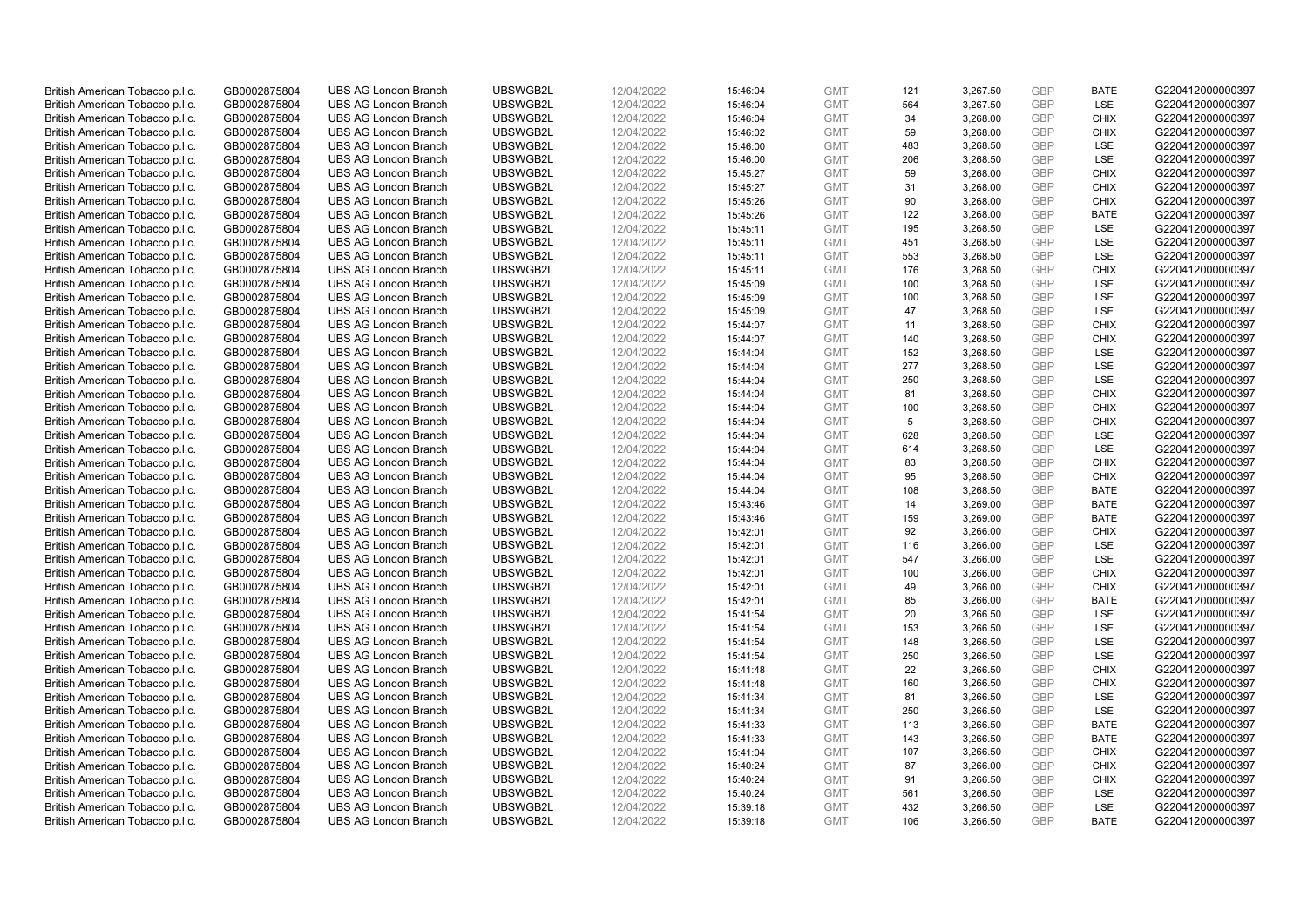| British American Tobacco p.l.c. | GB0002875804 | <b>UBS AG London Branch</b> | UBSWGB2L | 12/04/2022 | 15:39:18 | <b>GMT</b> | 87   | 3,266.50             | <b>GBP</b> | <b>CHIX</b> | G220412000000397 |
|---------------------------------|--------------|-----------------------------|----------|------------|----------|------------|------|----------------------|------------|-------------|------------------|
| British American Tobacco p.l.c. | GB0002875804 | <b>UBS AG London Branch</b> | UBSWGB2L | 12/04/2022 |          | <b>GMT</b> | 151  | 3,266.50             | <b>GBP</b> | LSE         | G220412000000397 |
|                                 |              |                             |          |            | 15:39:14 |            |      |                      |            |             |                  |
| British American Tobacco p.l.c. | GB0002875804 | <b>UBS AG London Branch</b> | UBSWGB2L | 12/04/2022 | 15:39:09 | <b>GMT</b> | 654  | 3,267.00             | <b>GBP</b> | LSE         | G220412000000397 |
| British American Tobacco p.l.c. | GB0002875804 | <b>UBS AG London Branch</b> | UBSWGB2L | 12/04/2022 | 15:38:49 | <b>GMT</b> | 47   | 3,267.50             | <b>GBP</b> | <b>CHIX</b> | G220412000000397 |
| British American Tobacco p.l.c. | GB0002875804 | <b>UBS AG London Branch</b> | UBSWGB2L | 12/04/2022 | 15:38:49 | <b>GMT</b> | 38   | 3,267.50             | <b>GBP</b> | <b>CHIX</b> | G220412000000397 |
| British American Tobacco p.l.c. | GB0002875804 | <b>UBS AG London Branch</b> | UBSWGB2L | 12/04/2022 | 15:38:49 | <b>GMT</b> | 62   | 3,267.50             | <b>GBP</b> | <b>CHIX</b> | G220412000000397 |
| British American Tobacco p.l.c. | GB0002875804 | <b>UBS AG London Branch</b> | UBSWGB2L | 12/04/2022 | 15:38:49 | <b>GMT</b> | 21   | 3,267.50             | <b>GBP</b> | <b>CHIX</b> | G220412000000397 |
| British American Tobacco p.l.c. | GB0002875804 | <b>UBS AG London Branch</b> | UBSWGB2L | 12/04/2022 | 15:38:49 | <b>GMT</b> | 99   | 3,267.50             | GBP        | <b>CHIX</b> | G220412000000397 |
| British American Tobacco p.l.c. | GB0002875804 | <b>UBS AG London Branch</b> | UBSWGB2L | 12/04/2022 | 15:38:49 | <b>GMT</b> | 53   | 3,267.50             | <b>GBP</b> | <b>CHIX</b> | G220412000000397 |
| British American Tobacco p.l.c. | GB0002875804 | <b>UBS AG London Branch</b> | UBSWGB2L | 12/04/2022 | 15:38:49 | <b>GMT</b> | 1055 | 3,267.50             | <b>GBP</b> | LSE         | G220412000000397 |
| British American Tobacco p.l.c. | GB0002875804 | <b>UBS AG London Branch</b> | UBSWGB2L | 12/04/2022 | 15:38:49 | <b>GMT</b> | 248  | 3,267.50             | <b>GBP</b> | <b>CHIX</b> | G220412000000397 |
| British American Tobacco p.l.c. | GB0002875804 | <b>UBS AG London Branch</b> | UBSWGB2L | 12/04/2022 | 15:38:49 | <b>GMT</b> | 120  | 3,268.00             | <b>GBP</b> | <b>BATE</b> | G220412000000397 |
| British American Tobacco p.l.c. | GB0002875804 | <b>UBS AG London Branch</b> | UBSWGB2L | 12/04/2022 | 15:38:48 | <b>GMT</b> | 152  | 3,268.50             | <b>GBP</b> | <b>BATE</b> | G220412000000397 |
| British American Tobacco p.l.c. | GB0002875804 | <b>UBS AG London Branch</b> | UBSWGB2L | 12/04/2022 | 15:38:48 | <b>GMT</b> | 61   | 3,268.50             | <b>GBP</b> | <b>BATE</b> | G220412000000397 |
| British American Tobacco p.l.c. | GB0002875804 | <b>UBS AG London Branch</b> | UBSWGB2L | 12/04/2022 | 15:38:48 | <b>GMT</b> | 6    | 3,268.50             | <b>GBP</b> | <b>BATE</b> | G220412000000397 |
| British American Tobacco p.l.c. | GB0002875804 | <b>UBS AG London Branch</b> | UBSWGB2L | 12/04/2022 | 15:38:22 | <b>GMT</b> | 53   | 3,267.00             | <b>GBP</b> | LSE         | G220412000000397 |
| British American Tobacco p.l.c. | GB0002875804 | <b>UBS AG London Branch</b> | UBSWGB2L | 12/04/2022 | 15:37:30 | <b>GMT</b> | 684  | 3,265.50             | <b>GBP</b> | LSE         | G220412000000397 |
| British American Tobacco p.l.c. | GB0002875804 | <b>UBS AG London Branch</b> | UBSWGB2L | 12/04/2022 |          | <b>GMT</b> | 80   | 3,265.50             | <b>GBP</b> | <b>CHIX</b> | G220412000000397 |
|                                 |              | <b>UBS AG London Branch</b> |          |            | 15:37:16 |            | 30   |                      |            |             |                  |
| British American Tobacco p.l.c. | GB0002875804 |                             | UBSWGB2L | 12/04/2022 | 15:37:16 | <b>GMT</b> |      | 3,265.50             | <b>GBP</b> | <b>CHIX</b> | G220412000000397 |
| British American Tobacco p.l.c. | GB0002875804 | <b>UBS AG London Branch</b> | UBSWGB2L | 12/04/2022 | 15:37:16 | <b>GMT</b> | 62   | 3,265.50             | <b>GBP</b> | <b>CHIX</b> | G220412000000397 |
| British American Tobacco p.l.c. | GB0002875804 | <b>UBS AG London Branch</b> | UBSWGB2L | 12/04/2022 | 15:36:56 | <b>GMT</b> | 177  | 3,264.00             | <b>GBP</b> | <b>CHIX</b> | G220412000000397 |
| British American Tobacco p.l.c. | GB0002875804 | <b>UBS AG London Branch</b> | UBSWGB2L | 12/04/2022 | 15:36:53 | <b>GMT</b> | 119  | 3,264.00             | <b>GBP</b> | <b>BATE</b> | G220412000000397 |
| British American Tobacco p.l.c. | GB0002875804 | <b>UBS AG London Branch</b> | UBSWGB2L | 12/04/2022 | 15:36:53 | <b>GMT</b> | 24   | 3,264.00             | <b>GBP</b> | LSE         | G220412000000397 |
| British American Tobacco p.l.c. | GB0002875804 | <b>UBS AG London Branch</b> | UBSWGB2L | 12/04/2022 | 15:36:53 | <b>GMT</b> | 629  | 3,264.00             | <b>GBP</b> | <b>LSE</b>  | G220412000000397 |
| British American Tobacco p.l.c. | GB0002875804 | <b>UBS AG London Branch</b> | UBSWGB2L | 12/04/2022 | 15:35:32 | <b>GMT</b> | 119  | 3,264.00             | <b>GBP</b> | <b>CHIX</b> | G220412000000397 |
| British American Tobacco p.l.c. | GB0002875804 | <b>UBS AG London Branch</b> | UBSWGB2L | 12/04/2022 | 15:35:21 | <b>GMT</b> | 652  | 3,264.00             | <b>GBP</b> | <b>LSE</b>  | G220412000000397 |
| British American Tobacco p.l.c. | GB0002875804 | <b>UBS AG London Branch</b> | UBSWGB2L | 12/04/2022 | 15:35:14 | <b>GMT</b> | 557  | 3,264.50             | <b>GBP</b> | LSE         | G220412000000397 |
| British American Tobacco p.l.c. | GB0002875804 | <b>UBS AG London Branch</b> | UBSWGB2L | 12/04/2022 | 15:34:44 | <b>GMT</b> | 124  | 3,265.00             | <b>GBP</b> | <b>BATE</b> | G220412000000397 |
| British American Tobacco p.l.c. | GB0002875804 | <b>UBS AG London Branch</b> | UBSWGB2L | 12/04/2022 | 15:34:44 | <b>GMT</b> | 105  | 3,265.00             | <b>GBP</b> | <b>BATE</b> | G220412000000397 |
| British American Tobacco p.l.c. | GB0002875804 | <b>UBS AG London Branch</b> | UBSWGB2L | 12/04/2022 | 15:34:39 | <b>GMT</b> | 105  | 3,265.50             | <b>GBP</b> | <b>BATE</b> | G220412000000397 |
| British American Tobacco p.l.c. | GB0002875804 | <b>UBS AG London Branch</b> | UBSWGB2L | 12/04/2022 | 15:34:37 | <b>GMT</b> | 92   | 3,266.00             | <b>GBP</b> | <b>CHIX</b> | G220412000000397 |
| British American Tobacco p.l.c. | GB0002875804 | <b>UBS AG London Branch</b> | UBSWGB2L | 12/04/2022 | 15:34:37 | <b>GMT</b> | 245  | 3,266.00             | <b>GBP</b> | <b>LSE</b>  | G220412000000397 |
| British American Tobacco p.l.c. | GB0002875804 | <b>UBS AG London Branch</b> | UBSWGB2L | 12/04/2022 | 15:34:37 | <b>GMT</b> | 116  | 3,266.00             | <b>GBP</b> | <b>LSE</b>  | G220412000000397 |
| British American Tobacco p.l.c. | GB0002875804 | <b>UBS AG London Branch</b> | UBSWGB2L | 12/04/2022 | 15:34:37 | <b>GMT</b> | 148  | 3,266.00             | <b>GBP</b> | LSE         | G220412000000397 |
| British American Tobacco p.l.c. | GB0002875804 | UBS AG London Branch        | UBSWGB2L | 12/04/2022 | 15:34:37 | <b>GMT</b> | 153  | 3,266.00             | <b>GBP</b> | LSE         | G220412000000397 |
| British American Tobacco p.l.c. | GB0002875804 | <b>UBS AG London Branch</b> | UBSWGB2L | 12/04/2022 | 15:34:37 | <b>GMT</b> | 128  | 3,266.00             | <b>GBP</b> | <b>CHIX</b> | G220412000000397 |
| British American Tobacco p.l.c. | GB0002875804 | <b>UBS AG London Branch</b> | UBSWGB2L | 12/04/2022 | 15:34:37 | <b>GMT</b> | 632  | 3,266.00             | <b>GBP</b> | <b>LSE</b>  | G220412000000397 |
| British American Tobacco p.l.c. | GB0002875804 | <b>UBS AG London Branch</b> | UBSWGB2L | 12/04/2022 | 15:34:37 | <b>GMT</b> | 56   | 3,266.00             | <b>GBP</b> | LSE         | G220412000000397 |
| British American Tobacco p.l.c. | GB0002875804 | <b>UBS AG London Branch</b> | UBSWGB2L | 12/04/2022 | 15:34:37 | <b>GMT</b> | 81   | 3,266.00             | <b>GBP</b> | <b>CHIX</b> | G220412000000397 |
| British American Tobacco p.l.c. | GB0002875804 | <b>UBS AG London Branch</b> | UBSWGB2L | 12/04/2022 | 15:34:27 | <b>GMT</b> | 87   | 3,266.50             | <b>GBP</b> | <b>CHIX</b> | G220412000000397 |
| British American Tobacco p.l.c. | GB0002875804 | <b>UBS AG London Branch</b> | UBSWGB2L | 12/04/2022 | 15:33:55 | <b>GMT</b> | 204  | 3,265.50             | <b>GBP</b> | <b>CHIX</b> | G220412000000397 |
| British American Tobacco p.l.c. | GB0002875804 | <b>UBS AG London Branch</b> | UBSWGB2L | 12/04/2022 | 15:32:45 | <b>GMT</b> | 592  | 3,264.00             | <b>GBP</b> | LSE         | G220412000000397 |
| British American Tobacco p.l.c. | GB0002875804 | <b>UBS AG London Branch</b> | UBSWGB2L | 12/04/2022 | 15:32:16 | <b>GMT</b> | 123  |                      | <b>GBP</b> | <b>BATE</b> | G220412000000397 |
| British American Tobacco p.l.c. | GB0002875804 | <b>UBS AG London Branch</b> | UBSWGB2L | 12/04/2022 |          | <b>GMT</b> | 627  | 3,265.00<br>3,265.50 | <b>GBP</b> | LSE         | G220412000000397 |
|                                 |              |                             |          |            | 15:32:14 |            |      |                      |            |             |                  |
| British American Tobacco p.l.c. | GB0002875804 | <b>UBS AG London Branch</b> | UBSWGB2L | 12/04/2022 | 15:32:14 | <b>GMT</b> | 86   | 3,265.50             | <b>GBP</b> | <b>CHIX</b> | G220412000000397 |
| British American Tobacco p.l.c. | GB0002875804 | <b>UBS AG London Branch</b> | UBSWGB2L | 12/04/2022 | 15:31:53 | <b>GMT</b> | 96   | 3,266.00             | <b>GBP</b> | <b>CHIX</b> | G220412000000397 |
| British American Tobacco p.l.c. | GB0002875804 | <b>UBS AG London Branch</b> | UBSWGB2L | 12/04/2022 | 15:31:53 | <b>GMT</b> | 121  | 3,266.00             | <b>GBP</b> | <b>BATE</b> | G220412000000397 |
| British American Tobacco p.l.c. | GB0002875804 | <b>UBS AG London Branch</b> | UBSWGB2L | 12/04/2022 | 15:31:49 | <b>GMT</b> | 82   | 3,266.50             | <b>GBP</b> | <b>CHIX</b> | G220412000000397 |
| British American Tobacco p.l.c. | GB0002875804 | <b>UBS AG London Branch</b> | UBSWGB2L | 12/04/2022 | 15:31:48 | <b>GMT</b> | 142  | 3,267.00             | <b>GBP</b> | LSE         | G220412000000397 |
| British American Tobacco p.l.c. | GB0002875804 | <b>UBS AG London Branch</b> | UBSWGB2L | 12/04/2022 | 15:31:48 | <b>GMT</b> | 112  | 3,267.00             | <b>GBP</b> | LSE         | G220412000000397 |
| British American Tobacco p.l.c. | GB0002875804 | <b>UBS AG London Branch</b> | UBSWGB2L | 12/04/2022 | 15:31:48 | <b>GMT</b> | 54   | 3,267.00             | <b>GBP</b> | <b>CHIX</b> | G220412000000397 |
| British American Tobacco p.l.c. | GB0002875804 | <b>UBS AG London Branch</b> | UBSWGB2L | 12/04/2022 | 15:31:48 | <b>GMT</b> | 36   | 3,267.00             | <b>GBP</b> | <b>CHIX</b> | G220412000000397 |
| British American Tobacco p.l.c. | GB0002875804 | <b>UBS AG London Branch</b> | UBSWGB2L | 12/04/2022 | 15:31:48 | <b>GMT</b> | 362  | 3,267.00             | <b>GBP</b> | LSE         | G220412000000397 |
| British American Tobacco p.l.c. | GB0002875804 | <b>UBS AG London Branch</b> | UBSWGB2L | 12/04/2022 | 15:31:25 | <b>GMT</b> | 123  | 3,266.50             | GBP        | <b>BATE</b> | G220412000000397 |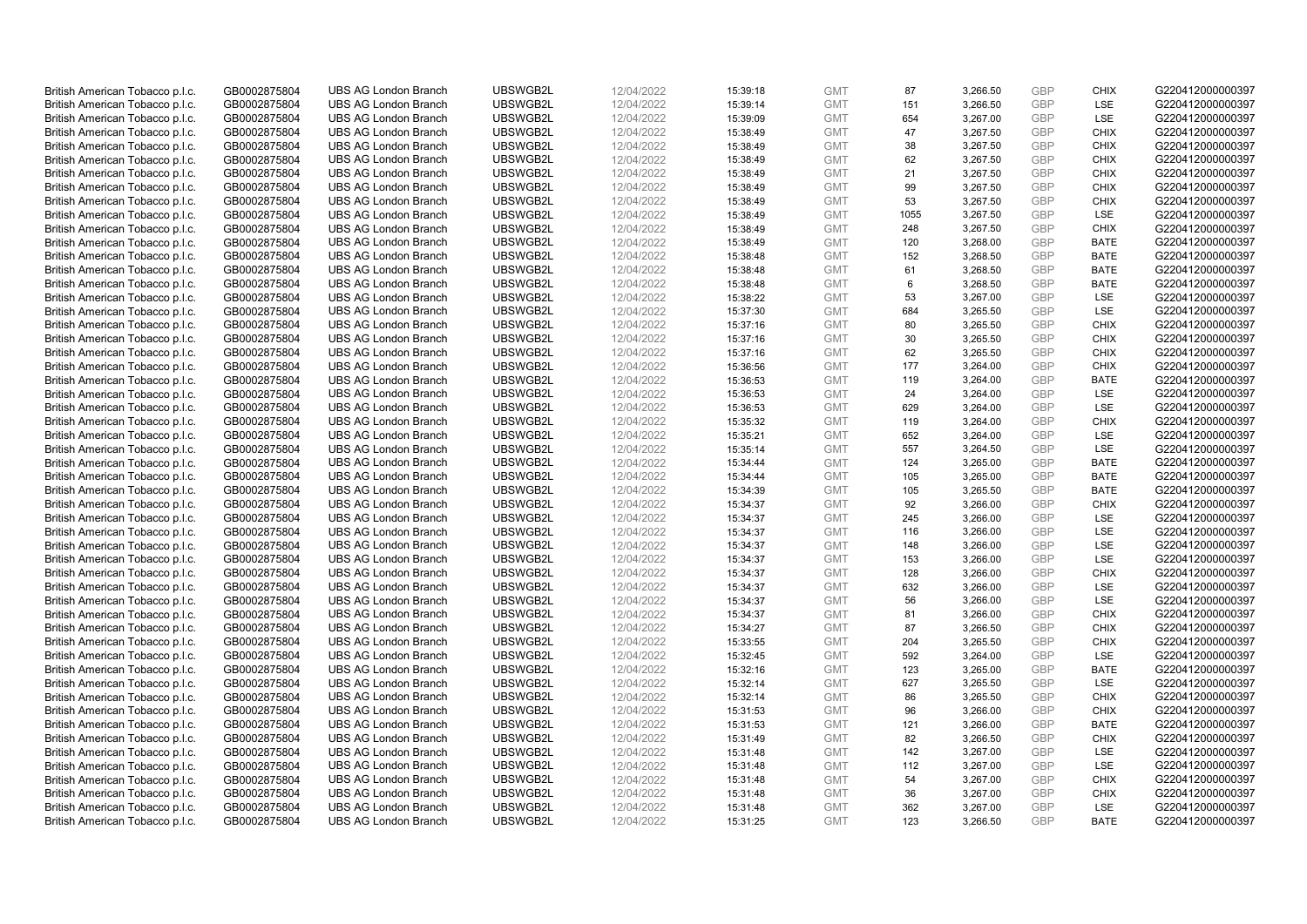| British American Tobacco p.l.c. | GB0002875804 | <b>UBS AG London Branch</b> | UBSWGB2L             | 12/04/2022 | 15:31:25 | <b>GMT</b> | 149 | 3,266.50 | <b>GBP</b> | <b>BATE</b> | G220412000000397 |
|---------------------------------|--------------|-----------------------------|----------------------|------------|----------|------------|-----|----------|------------|-------------|------------------|
| British American Tobacco p.l.c. | GB0002875804 | <b>UBS AG London Branch</b> | UBSWGB2L             | 12/04/2022 | 15:31:25 | <b>GMT</b> | 613 | 3,266.50 | <b>GBP</b> | LSE         | G220412000000397 |
| British American Tobacco p.l.c. | GB0002875804 | <b>UBS AG London Branch</b> | UBSWGB2L             | 12/04/2022 | 15:31:25 | <b>GMT</b> | 82  | 3,266.50 | <b>GBP</b> | <b>CHIX</b> | G220412000000397 |
|                                 |              |                             | UBSWGB2L             |            |          | <b>GMT</b> | 78  |          | <b>GBP</b> |             |                  |
| British American Tobacco p.l.c. | GB0002875804 | <b>UBS AG London Branch</b> |                      | 12/04/2022 | 15:31:25 |            |     | 3,266.50 |            | <b>CHIX</b> | G220412000000397 |
| British American Tobacco p.l.c. | GB0002875804 | <b>UBS AG London Branch</b> | UBSWGB2L             | 12/04/2022 | 15:31:01 | <b>GMT</b> | 19  | 3,266.50 | <b>GBP</b> | <b>CHIX</b> | G220412000000397 |
| British American Tobacco p.l.c. | GB0002875804 | <b>UBS AG London Branch</b> | UBSWGB2L             | 12/04/2022 | 15:30:38 | <b>GMT</b> | 95  | 3,266.50 | <b>GBP</b> | <b>CHIX</b> | G220412000000397 |
| British American Tobacco p.l.c. | GB0002875804 | <b>UBS AG London Branch</b> | UBSWGB2L             | 12/04/2022 | 15:30:32 | <b>GMT</b> | 560 | 3,266.50 | <b>GBP</b> | LSE         | G220412000000397 |
| British American Tobacco p.l.c. | GB0002875804 | <b>UBS AG London Branch</b> | UBSWGB2L             | 12/04/2022 | 15:30:05 | <b>GMT</b> | 597 | 3,266.00 | <b>GBP</b> | LSE         | G220412000000397 |
| British American Tobacco p.l.c. | GB0002875804 | <b>UBS AG London Branch</b> | UBSWGB2L             | 12/04/2022 | 15:29:54 | <b>GMT</b> | 80  | 3,266.00 | <b>GBP</b> | <b>CHIX</b> | G220412000000397 |
| British American Tobacco p.l.c. | GB0002875804 | <b>UBS AG London Branch</b> | UBSWGB2L             | 12/04/2022 | 15:29:54 | <b>GMT</b> | 474 | 3,266.00 | <b>GBP</b> | LSE         | G220412000000397 |
| British American Tobacco p.l.c. | GB0002875804 | <b>UBS AG London Branch</b> | UBSWGB2L             | 12/04/2022 | 15:29:54 | <b>GMT</b> | 194 | 3,266.00 | <b>GBP</b> | LSE         | G220412000000397 |
| British American Tobacco p.l.c. | GB0002875804 | <b>UBS AG London Branch</b> | UBSWGB2L             | 12/04/2022 | 15:29:41 | <b>GMT</b> | 100 | 3,266.50 | <b>GBP</b> | <b>CHIX</b> | G220412000000397 |
| British American Tobacco p.l.c. | GB0002875804 | <b>UBS AG London Branch</b> | UBSWGB2L             | 12/04/2022 | 15:29:41 | <b>GMT</b> | 27  | 3,266.50 | <b>GBP</b> | <b>CHIX</b> | G220412000000397 |
| British American Tobacco p.l.c. | GB0002875804 | <b>UBS AG London Branch</b> | UBSWGB2L             | 12/04/2022 | 15:29:35 | <b>GMT</b> | 55  | 3,266.50 | <b>GBP</b> | <b>CHIX</b> | G220412000000397 |
| British American Tobacco p.l.c. | GB0002875804 | <b>UBS AG London Branch</b> | UBSWGB2L             | 12/04/2022 | 15:29:35 | <b>GMT</b> | 578 | 3,266.50 | <b>GBP</b> | <b>LSE</b>  | G220412000000397 |
| British American Tobacco p.l.c. | GB0002875804 | <b>UBS AG London Branch</b> | UBSWGB2L             | 12/04/2022 | 15:29:35 | <b>GMT</b> | 31  | 3,266.50 | <b>GBP</b> | <b>CHIX</b> | G220412000000397 |
| British American Tobacco p.l.c. | GB0002875804 | <b>UBS AG London Branch</b> | UBSWGB2L             | 12/04/2022 | 15:29:35 | <b>GMT</b> | 94  | 3,266.50 | <b>GBP</b> | <b>CHIX</b> | G220412000000397 |
| British American Tobacco p.l.c. | GB0002875804 | <b>UBS AG London Branch</b> | UBSWGB2L             | 12/04/2022 | 15:28:35 | <b>GMT</b> | 123 | 3,264.50 | <b>GBP</b> | <b>BATE</b> | G220412000000397 |
| British American Tobacco p.l.c. | GB0002875804 | <b>UBS AG London Branch</b> | UBSWGB2L             | 12/04/2022 | 15:28:35 | <b>GMT</b> | 9   | 3,264.50 | <b>GBP</b> | <b>BATE</b> | G220412000000397 |
| British American Tobacco p.l.c. | GB0002875804 | <b>UBS AG London Branch</b> | UBSWGB2L             | 12/04/2022 | 15:28:35 | <b>GMT</b> | 93  | 3,264.50 | <b>GBP</b> | <b>BATE</b> | G220412000000397 |
| British American Tobacco p.l.c. | GB0002875804 | <b>UBS AG London Branch</b> | UBSWGB2L             | 12/04/2022 | 15:28:35 | <b>GMT</b> | 679 | 3,264.50 | <b>GBP</b> | <b>LSE</b>  | G220412000000397 |
| British American Tobacco p.l.c. | GB0002875804 | <b>UBS AG London Branch</b> | UBSWGB2L             | 12/04/2022 | 15:28:28 | <b>GMT</b> | 111 | 3,265.50 | <b>GBP</b> | <b>BATE</b> | G220412000000397 |
| British American Tobacco p.l.c. | GB0002875804 | <b>UBS AG London Branch</b> | UBSWGB2L             | 12/04/2022 | 15:28:21 | <b>GMT</b> | 90  | 3,265.00 | <b>GBP</b> | <b>CHIX</b> | G220412000000397 |
| British American Tobacco p.l.c. | GB0002875804 | <b>UBS AG London Branch</b> | UBSWGB2L             | 12/04/2022 |          | <b>GMT</b> | 92  |          | <b>GBP</b> | <b>CHIX</b> | G220412000000397 |
|                                 |              |                             |                      |            | 15:28:21 | <b>GMT</b> | 93  | 3,265.00 | <b>GBP</b> | <b>CHIX</b> |                  |
| British American Tobacco p.l.c. | GB0002875804 | <b>UBS AG London Branch</b> | UBSWGB2L<br>UBSWGB2L | 12/04/2022 | 15:28:01 |            |     | 3,265.50 |            |             | G220412000000397 |
| British American Tobacco p.l.c. | GB0002875804 | <b>UBS AG London Branch</b> |                      | 12/04/2022 | 15:27:38 | <b>GMT</b> | 238 | 3,266.50 | <b>GBP</b> | <b>LSE</b>  | G220412000000397 |
| British American Tobacco p.l.c. | GB0002875804 | <b>UBS AG London Branch</b> | UBSWGB2L             | 12/04/2022 | 15:27:38 | <b>GMT</b> | 316 | 3,266.50 | <b>GBP</b> | LSE         | G220412000000397 |
| British American Tobacco p.l.c. | GB0002875804 | <b>UBS AG London Branch</b> | UBSWGB2L             | 12/04/2022 | 15:27:38 | <b>GMT</b> | 25  | 3,266.50 | <b>GBP</b> | <b>LSE</b>  | G220412000000397 |
| British American Tobacco p.l.c. | GB0002875804 | <b>UBS AG London Branch</b> | UBSWGB2L             | 12/04/2022 | 15:26:57 | <b>GMT</b> | 97  | 3,265.50 | <b>GBP</b> | <b>CHIX</b> | G220412000000397 |
| British American Tobacco p.l.c. | GB0002875804 | <b>UBS AG London Branch</b> | UBSWGB2L             | 12/04/2022 | 15:26:54 | <b>GMT</b> | 616 | 3,266.00 | <b>GBP</b> | LSE         | G220412000000397 |
| British American Tobacco p.l.c. | GB0002875804 | <b>UBS AG London Branch</b> | UBSWGB2L             | 12/04/2022 | 15:26:34 | <b>GMT</b> | 93  | 3,266.50 | <b>GBP</b> | <b>CHIX</b> | G220412000000397 |
| British American Tobacco p.l.c. | GB0002875804 | <b>UBS AG London Branch</b> | UBSWGB2L             | 12/04/2022 | 15:26:34 | <b>GMT</b> | 213 | 3,266.50 | <b>GBP</b> | <b>LSE</b>  | G220412000000397 |
| British American Tobacco p.l.c. | GB0002875804 | <b>UBS AG London Branch</b> | UBSWGB2L             | 12/04/2022 | 15:26:34 | <b>GMT</b> | 124 | 3,266.50 | <b>GBP</b> | <b>BATE</b> | G220412000000397 |
| British American Tobacco p.l.c. | GB0002875804 | <b>UBS AG London Branch</b> | UBSWGB2L             | 12/04/2022 | 15:26:34 | <b>GMT</b> | 434 | 3,266.50 | <b>GBP</b> | LSE         | G220412000000397 |
| British American Tobacco p.l.c. | GB0002875804 | <b>UBS AG London Branch</b> | UBSWGB2L             | 12/04/2022 | 15:26:26 | <b>GMT</b> | 332 | 3,267.00 | <b>GBP</b> | LSE         | G220412000000397 |
| British American Tobacco p.l.c. | GB0002875804 | <b>UBS AG London Branch</b> | UBSWGB2L             | 12/04/2022 | 15:26:26 | <b>GMT</b> | 286 | 3,267.00 | <b>GBP</b> | <b>LSE</b>  | G220412000000397 |
| British American Tobacco p.l.c. | GB0002875804 | <b>UBS AG London Branch</b> | UBSWGB2L             | 12/04/2022 | 15:26:26 | <b>GMT</b> | 97  | 3,267.00 | <b>GBP</b> | <b>CHIX</b> | G220412000000397 |
| British American Tobacco p.l.c. | GB0002875804 | <b>UBS AG London Branch</b> | UBSWGB2L             | 12/04/2022 | 15:26:18 | <b>GMT</b> | 91  | 3,268.00 | <b>GBP</b> | <b>CHIX</b> | G220412000000397 |
| British American Tobacco p.l.c. | GB0002875804 | <b>UBS AG London Branch</b> | UBSWGB2L             | 12/04/2022 | 15:25:44 | <b>GMT</b> | 120 | 3,267.00 | <b>GBP</b> | <b>BATE</b> | G220412000000397 |
| British American Tobacco p.l.c. | GB0002875804 | <b>UBS AG London Branch</b> | UBSWGB2L             | 12/04/2022 | 15:25:44 | <b>GMT</b> | 585 | 3,267.00 | <b>GBP</b> | LSE         | G220412000000397 |
| British American Tobacco p.l.c. | GB0002875804 | <b>UBS AG London Branch</b> | UBSWGB2L             | 12/04/2022 | 15:25:44 | <b>GMT</b> | 52  | 3,267.00 | <b>GBP</b> | <b>CHIX</b> | G220412000000397 |
| British American Tobacco p.l.c. | GB0002875804 | <b>UBS AG London Branch</b> | UBSWGB2L             | 12/04/2022 | 15:25:44 | <b>GMT</b> | 37  | 3,267.00 | <b>GBP</b> | <b>CHIX</b> | G220412000000397 |
| British American Tobacco p.l.c. | GB0002875804 | <b>UBS AG London Branch</b> | UBSWGB2L             | 12/04/2022 | 15:25:12 | <b>GMT</b> | 18  | 3,267.50 | <b>GBP</b> | <b>CHIX</b> | G220412000000397 |
| British American Tobacco p.l.c. | GB0002875804 | <b>UBS AG London Branch</b> | UBSWGB2L             | 12/04/2022 | 15:25:12 | <b>GMT</b> | 105 | 3,267.50 | <b>GBP</b> | <b>CHIX</b> | G220412000000397 |
| British American Tobacco p.l.c. | GB0002875804 | <b>UBS AG London Branch</b> | UBSWGB2L             | 12/04/2022 | 15:24:53 | <b>GMT</b> | 148 | 3,267.50 | <b>GBP</b> | LSE         | G220412000000397 |
| British American Tobacco p.l.c. | GB0002875804 | <b>UBS AG London Branch</b> | UBSWGB2L             | 12/04/2022 | 15:24:53 | <b>GMT</b> | 153 | 3,267.50 | <b>GBP</b> | LSE         | G220412000000397 |
| British American Tobacco p.l.c. | GB0002875804 | <b>UBS AG London Branch</b> | UBSWGB2L             | 12/04/2022 | 15:24:53 | <b>GMT</b> | 250 | 3,267.50 | <b>GBP</b> | LSE         | G220412000000397 |
| British American Tobacco p.l.c. | GB0002875804 | <b>UBS AG London Branch</b> | UBSWGB2L             | 12/04/2022 | 15:24:53 | <b>GMT</b> | 17  | 3,267.50 | <b>GBP</b> | <b>CHIX</b> | G220412000000397 |
| British American Tobacco p.l.c. | GB0002875804 | <b>UBS AG London Branch</b> | UBSWGB2L             | 12/04/2022 | 15:24:53 | <b>GMT</b> | 119 | 3,267.50 | <b>GBP</b> | <b>CHIX</b> | G220412000000397 |
| British American Tobacco p.l.c. | GB0002875804 | <b>UBS AG London Branch</b> | UBSWGB2L             | 12/04/2022 | 15:24:30 | <b>GMT</b> | 163 | 3,268.00 | <b>GBP</b> | <b>CHIX</b> | G220412000000397 |
| British American Tobacco p.l.c. | GB0002875804 | <b>UBS AG London Branch</b> | UBSWGB2L             | 12/04/2022 | 15:24:30 | <b>GMT</b> | 109 | 3,268.00 | <b>GBP</b> | <b>BATE</b> | G220412000000397 |
| British American Tobacco p.l.c. | GB0002875804 | <b>UBS AG London Branch</b> | UBSWGB2L             | 12/04/2022 | 15:24:30 | <b>GMT</b> | 101 | 3,268.00 | <b>GBP</b> | <b>BATE</b> | G220412000000397 |
| British American Tobacco p.l.c. | GB0002875804 | <b>UBS AG London Branch</b> | UBSWGB2L             | 12/04/2022 | 15:24:30 | <b>GMT</b> | 11  | 3,268.00 | <b>GBP</b> | <b>BATE</b> | G220412000000397 |
| British American Tobacco p.l.c. | GB0002875804 | <b>UBS AG London Branch</b> | UBSWGB2L             | 12/04/2022 | 15:24:00 | <b>GMT</b> | 84  | 3,268.50 | GBP        | <b>CHIX</b> | G220412000000397 |
|                                 |              |                             |                      |            |          |            |     |          |            |             |                  |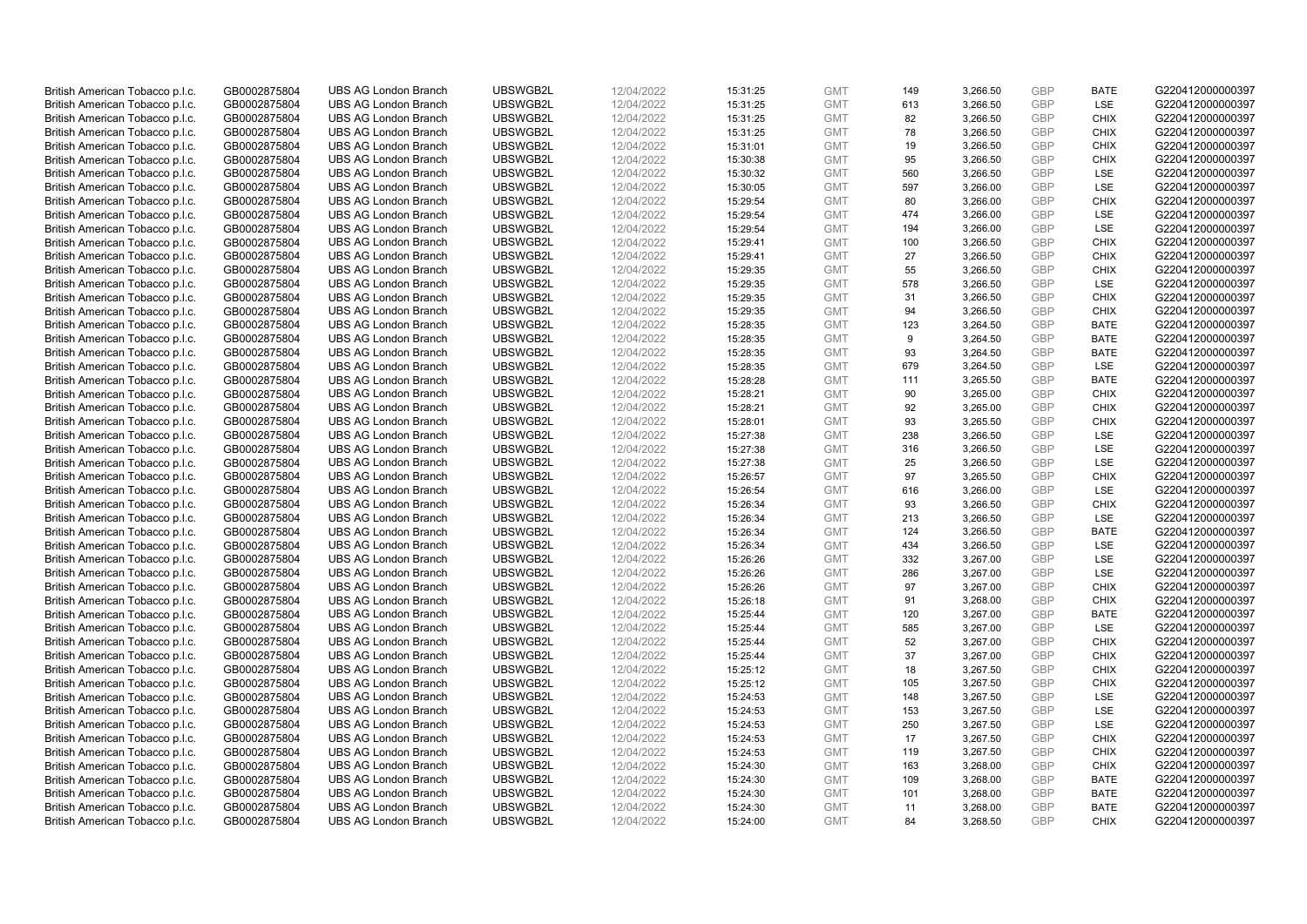| British American Tobacco p.l.c. | GB0002875804 | <b>UBS AG London Branch</b> | UBSWGB2L | 12/04/2022 | 15:24:00 | <b>GMT</b> | 433 | 3,268.50 | <b>GBP</b>               | <b>LSE</b>  | G220412000000397 |
|---------------------------------|--------------|-----------------------------|----------|------------|----------|------------|-----|----------|--------------------------|-------------|------------------|
| British American Tobacco p.l.c. | GB0002875804 | <b>UBS AG London Branch</b> | UBSWGB2L | 12/04/2022 | 15:24:00 | <b>GMT</b> | 181 | 3,268.50 | <b>GBP</b>               | LSE         | G220412000000397 |
|                                 |              |                             |          |            |          |            |     |          |                          |             |                  |
| British American Tobacco p.l.c. | GB0002875804 | <b>UBS AG London Branch</b> | UBSWGB2L | 12/04/2022 | 15:23:43 | <b>GMT</b> | 112 | 3,268.50 | <b>GBP</b>               | <b>BATE</b> | G220412000000397 |
| British American Tobacco p.l.c. | GB0002875804 | <b>UBS AG London Branch</b> | UBSWGB2L | 12/04/2022 | 15:23:41 | <b>GMT</b> | 92  | 3,269.00 | <b>GBP</b>               | <b>CHIX</b> | G220412000000397 |
| British American Tobacco p.l.c. | GB0002875804 | <b>UBS AG London Branch</b> | UBSWGB2L | 12/04/2022 | 15:23:41 | <b>GMT</b> | 3   | 3,269.00 | <b>GBP</b>               | <b>CHIX</b> | G220412000000397 |
| British American Tobacco p.l.c. | GB0002875804 | <b>UBS AG London Branch</b> | UBSWGB2L | 12/04/2022 | 15:23:09 | <b>GMT</b> | 637 | 3,269.50 | <b>GBP</b>               | LSE         | G220412000000397 |
| British American Tobacco p.l.c. | GB0002875804 | <b>UBS AG London Branch</b> | UBSWGB2L | 12/04/2022 | 15:23:09 | <b>GMT</b> | 90  | 3,269.50 | <b>GBP</b>               | <b>CHIX</b> | G220412000000397 |
| British American Tobacco p.l.c. | GB0002875804 | <b>UBS AG London Branch</b> | UBSWGB2L | 12/04/2022 | 15:23:09 | <b>GMT</b> | 145 | 3,269.50 | GBP                      | <b>BATE</b> | G220412000000397 |
| British American Tobacco p.l.c. | GB0002875804 | <b>UBS AG London Branch</b> | UBSWGB2L | 12/04/2022 | 15:23:09 | <b>GMT</b> | 164 | 3,269.50 | <b>GBP</b>               | <b>BATE</b> | G220412000000397 |
| British American Tobacco p.l.c. | GB0002875804 | <b>UBS AG London Branch</b> | UBSWGB2L | 12/04/2022 | 15:23:07 | <b>GMT</b> | 639 | 3,270.00 | <b>GBP</b>               | LSE         | G220412000000397 |
| British American Tobacco p.l.c. | GB0002875804 | <b>UBS AG London Branch</b> | UBSWGB2L | 12/04/2022 | 15:23:07 | <b>GMT</b> | 772 | 3,270.00 | <b>GBP</b>               | LSE         | G220412000000397 |
| British American Tobacco p.l.c. | GB0002875804 | <b>UBS AG London Branch</b> | UBSWGB2L | 12/04/2022 | 15:22:03 | <b>GMT</b> | 88  | 3,267.00 | <b>GBP</b>               | <b>CHIX</b> | G220412000000397 |
| British American Tobacco p.l.c. | GB0002875804 | <b>UBS AG London Branch</b> | UBSWGB2L | 12/04/2022 | 15:22:03 | <b>GMT</b> | 558 | 3,267.00 | <b>GBP</b>               | LSE         | G220412000000397 |
| British American Tobacco p.l.c. | GB0002875804 | <b>UBS AG London Branch</b> | UBSWGB2L | 12/04/2022 | 15:21:59 | <b>GMT</b> | 12  | 3,267.50 | <b>GBP</b>               | <b>CHIX</b> | G220412000000397 |
| British American Tobacco p.l.c. | GB0002875804 | <b>UBS AG London Branch</b> | UBSWGB2L | 12/04/2022 | 15:21:59 | <b>GMT</b> | 180 | 3,267.50 | <b>GBP</b>               | <b>CHIX</b> | G220412000000397 |
| British American Tobacco p.l.c. | GB0002875804 | <b>UBS AG London Branch</b> | UBSWGB2L | 12/04/2022 | 15:21:59 | <b>GMT</b> | 105 | 3,267.50 | <b>GBP</b>               | <b>CHIX</b> | G220412000000397 |
|                                 | GB0002875804 | <b>UBS AG London Branch</b> | UBSWGB2L | 12/04/2022 | 15:20:52 | <b>GMT</b> | 663 |          | <b>GBP</b>               | LSE         | G220412000000397 |
| British American Tobacco p.l.c. |              |                             |          |            |          |            |     | 3,265.50 |                          |             |                  |
| British American Tobacco p.l.c. | GB0002875804 | <b>UBS AG London Branch</b> | UBSWGB2L | 12/04/2022 | 15:20:51 | <b>GMT</b> | 97  | 3,266.00 | <b>GBP</b>               | <b>CHIX</b> | G220412000000397 |
| British American Tobacco p.l.c. | GB0002875804 | <b>UBS AG London Branch</b> | UBSWGB2L | 12/04/2022 | 15:20:45 | <b>GMT</b> | 686 | 3,267.00 | <b>GBP</b>               | <b>LSE</b>  | G220412000000397 |
| British American Tobacco p.l.c. | GB0002875804 | <b>UBS AG London Branch</b> | UBSWGB2L | 12/04/2022 | 15:20:05 | <b>GMT</b> | 662 | 3,265.50 | <b>GBP</b>               | LSE         | G220412000000397 |
| British American Tobacco p.l.c. | GB0002875804 | <b>UBS AG London Branch</b> | UBSWGB2L | 12/04/2022 | 15:20:05 | <b>GMT</b> | 173 | 3,265.50 | <b>GBP</b>               | <b>BATE</b> | G220412000000397 |
| British American Tobacco p.l.c. | GB0002875804 | <b>UBS AG London Branch</b> | UBSWGB2L | 12/04/2022 | 15:20:02 | <b>GMT</b> | 62  | 3,266.00 | <b>GBP</b>               | <b>CHIX</b> | G220412000000397 |
| British American Tobacco p.l.c. | GB0002875804 | <b>UBS AG London Branch</b> | UBSWGB2L | 12/04/2022 | 15:20:02 | <b>GMT</b> | 100 | 3,266.00 | <b>GBP</b>               | <b>CHIX</b> | G220412000000397 |
| British American Tobacco p.l.c. | GB0002875804 | <b>UBS AG London Branch</b> | UBSWGB2L | 12/04/2022 | 15:20:02 | <b>GMT</b> | 86  | 3,266.00 | <b>GBP</b>               | <b>CHIX</b> | G220412000000397 |
| British American Tobacco p.l.c. | GB0002875804 | <b>UBS AG London Branch</b> | UBSWGB2L | 12/04/2022 | 15:20:02 | <b>GMT</b> | 116 | 3,266.00 | <b>GBP</b>               | <b>BATE</b> | G220412000000397 |
| British American Tobacco p.l.c. | GB0002875804 | <b>UBS AG London Branch</b> | UBSWGB2L | 12/04/2022 | 15:19:54 | <b>GMT</b> | 95  | 3,266.00 | <b>GBP</b>               | <b>CHIX</b> | G220412000000397 |
| British American Tobacco p.l.c. | GB0002875804 | <b>UBS AG London Branch</b> | UBSWGB2L | 12/04/2022 | 15:19:41 | <b>GMT</b> | 674 | 3,265.50 | <b>GBP</b>               | LSE         | G220412000000397 |
| British American Tobacco p.l.c. | GB0002875804 | <b>UBS AG London Branch</b> | UBSWGB2L | 12/04/2022 | 15:19:41 | <b>GMT</b> | 80  | 3,265.50 | <b>GBP</b>               | <b>CHIX</b> | G220412000000397 |
| British American Tobacco p.l.c. | GB0002875804 | <b>UBS AG London Branch</b> | UBSWGB2L | 12/04/2022 | 15:19:29 | <b>GMT</b> | 125 | 3,265.50 | <b>GBP</b>               | <b>CHIX</b> | G220412000000397 |
| British American Tobacco p.l.c. | GB0002875804 | <b>UBS AG London Branch</b> | UBSWGB2L | 12/04/2022 | 15:19:20 | <b>GMT</b> | 560 | 3,265.00 | <b>GBP</b>               | LSE         | G220412000000397 |
| British American Tobacco p.l.c. | GB0002875804 | <b>UBS AG London Branch</b> | UBSWGB2L | 12/04/2022 | 15:18:48 | <b>GMT</b> | 678 | 3,264.00 | <b>GBP</b>               | LSE         | G220412000000397 |
| British American Tobacco p.l.c. | GB0002875804 | <b>UBS AG London Branch</b> | UBSWGB2L | 12/04/2022 | 15:18:48 | <b>GMT</b> | 92  | 3,264.00 | <b>GBP</b>               | <b>CHIX</b> | G220412000000397 |
| British American Tobacco p.l.c. | GB0002875804 | <b>UBS AG London Branch</b> | UBSWGB2L | 12/04/2022 | 15:17:45 | <b>GMT</b> | 105 | 3,266.00 | <b>GBP</b>               | <b>BATE</b> | G220412000000397 |
| British American Tobacco p.l.c. | GB0002875804 | <b>UBS AG London Branch</b> | UBSWGB2L | 12/04/2022 | 15:17:45 | <b>GMT</b> | 83  | 3,266.00 | <b>GBP</b>               | <b>CHIX</b> | G220412000000397 |
| British American Tobacco p.l.c. | GB0002875804 | <b>UBS AG London Branch</b> | UBSWGB2L | 12/04/2022 | 15:17:44 | <b>GMT</b> | 667 | 3,266.50 | <b>GBP</b>               | LSE         | G220412000000397 |
| British American Tobacco p.l.c. | GB0002875804 | <b>UBS AG London Branch</b> | UBSWGB2L | 12/04/2022 | 15:17:33 | <b>GMT</b> | 58  | 3,267.00 | <b>GBP</b>               | <b>CHIX</b> | G220412000000397 |
| British American Tobacco p.l.c. | GB0002875804 | <b>UBS AG London Branch</b> | UBSWGB2L | 12/04/2022 | 15:17:33 | <b>GMT</b> | 80  | 3,267.00 | <b>GBP</b>               | <b>CHIX</b> | G220412000000397 |
| British American Tobacco p.l.c. | GB0002875804 | <b>UBS AG London Branch</b> | UBSWGB2L | 12/04/2022 | 15:17:19 | <b>GMT</b> | 87  | 3,267.00 | <b>GBP</b>               | <b>CHIX</b> | G220412000000397 |
| British American Tobacco p.l.c. | GB0002875804 | <b>UBS AG London Branch</b> | UBSWGB2L | 12/04/2022 | 15:17:19 | <b>GMT</b> | 625 | 3,267.50 | <b>GBP</b>               | LSE         | G220412000000397 |
| British American Tobacco p.l.c. | GB0002875804 | <b>UBS AG London Branch</b> | UBSWGB2L | 12/04/2022 | 15:17:01 | <b>GMT</b> | 30  | 3,266.50 | <b>GBP</b>               | LSE         | G220412000000397 |
| British American Tobacco p.l.c. | GB0002875804 | <b>UBS AG London Branch</b> | UBSWGB2L | 12/04/2022 | 15:16:55 | <b>GMT</b> | 622 | 3,267.00 | <b>GBP</b>               | LSE         | G220412000000397 |
| British American Tobacco p.l.c. | GB0002875804 | <b>UBS AG London Branch</b> | UBSWGB2L | 12/04/2022 | 15:16:51 | <b>GMT</b> | 100 | 3,267.50 | <b>GBP</b>               | <b>BATE</b> | G220412000000397 |
| British American Tobacco p.l.c. | GB0002875804 | <b>UBS AG London Branch</b> | UBSWGB2L | 12/04/2022 | 15:16:51 | <b>GMT</b> | 68  | 3,267.50 | <b>GBP</b>               | <b>BATE</b> | G220412000000397 |
| British American Tobacco p.l.c. | GB0002875804 | <b>UBS AG London Branch</b> | UBSWGB2L | 12/04/2022 | 15:16:45 | <b>GMT</b> | 123 | 3,267.50 | <b>GBP</b>               | <b>BATE</b> | G220412000000397 |
|                                 |              |                             |          |            |          |            | 685 |          |                          |             |                  |
| British American Tobacco p.l.c. | GB0002875804 | <b>UBS AG London Branch</b> | UBSWGB2L | 12/04/2022 | 15:16:45 | <b>GMT</b> |     | 3,267.50 | <b>GBP</b><br><b>GBP</b> | LSE         | G220412000000397 |
| British American Tobacco p.l.c. | GB0002875804 | <b>UBS AG London Branch</b> | UBSWGB2L | 12/04/2022 | 15:16:29 | <b>GMT</b> | 121 | 3,267.50 |                          | <b>BATE</b> | G220412000000397 |
| British American Tobacco p.l.c. | GB0002875804 | <b>UBS AG London Branch</b> | UBSWGB2L | 12/04/2022 | 15:16:29 | <b>GMT</b> | 84  | 3,267.50 | <b>GBP</b>               | <b>CHIX</b> | G220412000000397 |
| British American Tobacco p.l.c. | GB0002875804 | <b>UBS AG London Branch</b> | UBSWGB2L | 12/04/2022 | 15:16:29 | <b>GMT</b> | 91  | 3,267.50 | <b>GBP</b>               | <b>CHIX</b> | G220412000000397 |
| British American Tobacco p.l.c. | GB0002875804 | <b>UBS AG London Branch</b> | UBSWGB2L | 12/04/2022 | 15:16:28 | <b>GMT</b> | 87  | 3,268.00 | <b>GBP</b>               | <b>CHIX</b> | G220412000000397 |
| British American Tobacco p.l.c. | GB0002875804 | <b>UBS AG London Branch</b> | UBSWGB2L | 12/04/2022 | 15:16:14 | <b>GMT</b> | 88  | 3,268.00 | <b>GBP</b>               | <b>CHIX</b> | G220412000000397 |
| British American Tobacco p.l.c. | GB0002875804 | <b>UBS AG London Branch</b> | UBSWGB2L | 12/04/2022 | 15:16:14 | <b>GMT</b> | 153 | 3,268.00 | <b>GBP</b>               | LSE         | G220412000000397 |
| British American Tobacco p.l.c. | GB0002875804 | <b>UBS AG London Branch</b> | UBSWGB2L | 12/04/2022 | 15:16:14 | <b>GMT</b> | 148 | 3,268.00 | <b>GBP</b>               | LSE         | G220412000000397 |
| British American Tobacco p.l.c. | GB0002875804 | <b>UBS AG London Branch</b> | UBSWGB2L | 12/04/2022 | 15:16:14 | <b>GMT</b> | 250 | 3,268.00 | <b>GBP</b>               | LSE         | G220412000000397 |
| British American Tobacco p.l.c. | GB0002875804 | <b>UBS AG London Branch</b> | UBSWGB2L | 12/04/2022 | 15:15:59 | <b>GMT</b> | 27  | 3,268.00 | GBP                      | <b>BATE</b> | G220412000000397 |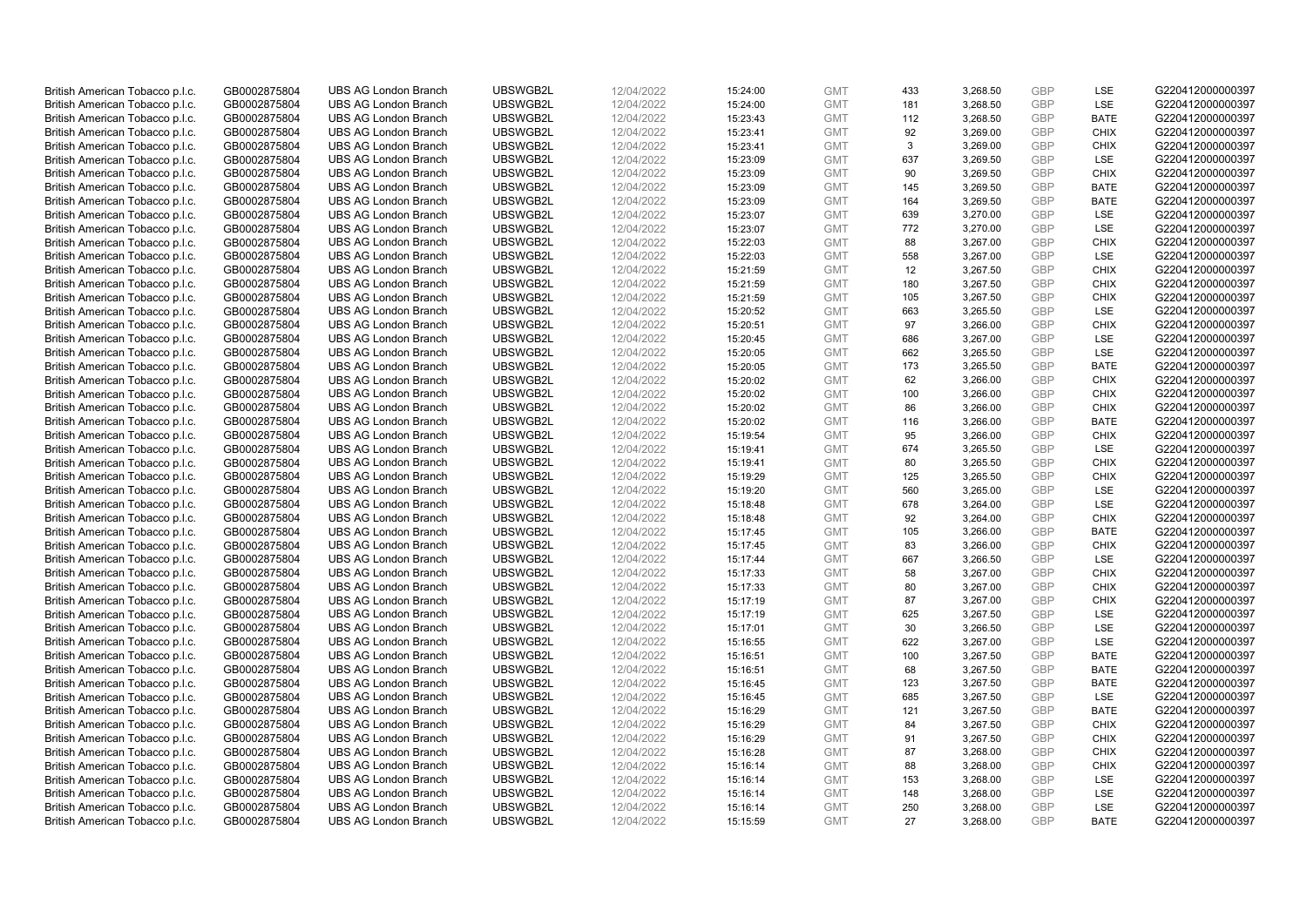| British American Tobacco p.l.c. | GB0002875804 | <b>UBS AG London Branch</b> | UBSWGB2L | 12/04/2022 | 15:15:59 | <b>GMT</b> | 62           | 3,268.00 | <b>GBP</b> | <b>BATE</b> | G220412000000397 |
|---------------------------------|--------------|-----------------------------|----------|------------|----------|------------|--------------|----------|------------|-------------|------------------|
|                                 |              |                             |          |            |          |            |              |          |            |             |                  |
| British American Tobacco p.l.c. | GB0002875804 | <b>UBS AG London Branch</b> | UBSWGB2L | 12/04/2022 | 15:15:59 | <b>GMT</b> | 13           | 3,268.00 | <b>GBP</b> | <b>BATE</b> | G220412000000397 |
| British American Tobacco p.l.c. | GB0002875804 | <b>UBS AG London Branch</b> | UBSWGB2L | 12/04/2022 | 15:15:59 | <b>GMT</b> | 79           | 3,268.00 | <b>GBP</b> | <b>BATE</b> | G220412000000397 |
| British American Tobacco p.l.c. | GB0002875804 | <b>UBS AG London Branch</b> | UBSWGB2L | 12/04/2022 | 15:15:51 | <b>GMT</b> | 18           | 3,268.00 | <b>GBP</b> | <b>CHIX</b> | G220412000000397 |
| British American Tobacco p.l.c. | GB0002875804 | <b>UBS AG London Branch</b> | UBSWGB2L | 12/04/2022 | 15:15:51 | <b>GMT</b> | 80           | 3,268.00 | <b>GBP</b> | <b>CHIX</b> | G220412000000397 |
| British American Tobacco p.l.c. | GB0002875804 | <b>UBS AG London Branch</b> | UBSWGB2L | 12/04/2022 | 15:14:58 | <b>GMT</b> | 70           | 3,265.00 | <b>GBP</b> | <b>CHIX</b> | G220412000000397 |
| British American Tobacco p.l.c. | GB0002875804 | <b>UBS AG London Branch</b> | UBSWGB2L | 12/04/2022 | 15:14:58 | <b>GMT</b> | 15           | 3,265.00 | <b>GBP</b> | <b>CHIX</b> | G220412000000397 |
| British American Tobacco p.l.c. | GB0002875804 | <b>UBS AG London Branch</b> | UBSWGB2L | 12/04/2022 | 15:14:58 | <b>GMT</b> | 595          | 3,265.00 | <b>GBP</b> | LSE         | G220412000000397 |
| British American Tobacco p.l.c. | GB0002875804 | <b>UBS AG London Branch</b> | UBSWGB2L | 12/04/2022 | 15:14:58 | <b>GMT</b> | 16           | 3,265.00 | <b>GBP</b> | <b>CHIX</b> | G220412000000397 |
| British American Tobacco p.l.c. | GB0002875804 | <b>UBS AG London Branch</b> | UBSWGB2L | 12/04/2022 | 15:14:58 | <b>GMT</b> | 77           | 3,265.00 | <b>GBP</b> | <b>CHIX</b> | G220412000000397 |
| British American Tobacco p.l.c. | GB0002875804 | <b>UBS AG London Branch</b> | UBSWGB2L | 12/04/2022 | 15:14:46 | <b>GMT</b> | 133          | 3,265.50 | <b>GBP</b> | <b>CHIX</b> | G220412000000397 |
| British American Tobacco p.l.c. | GB0002875804 | <b>UBS AG London Branch</b> | UBSWGB2L | 12/04/2022 | 15:14:46 | <b>GMT</b> | 675          | 3,265.50 | <b>GBP</b> | LSE         | G220412000000397 |
| British American Tobacco p.l.c. | GB0002875804 | <b>UBS AG London Branch</b> | UBSWGB2L | 12/04/2022 | 15:13:43 | <b>GMT</b> | 83           | 3,266.00 | <b>GBP</b> | <b>CHIX</b> | G220412000000397 |
| British American Tobacco p.l.c. | GB0002875804 | <b>UBS AG London Branch</b> | UBSWGB2L | 12/04/2022 | 15:13:43 | <b>GMT</b> | 85           | 3,266.50 | <b>GBP</b> | <b>CHIX</b> | G220412000000397 |
|                                 | GB0002875804 | <b>UBS AG London Branch</b> | UBSWGB2L | 12/04/2022 |          | <b>GMT</b> | 93           | 3,267.00 | <b>GBP</b> | <b>CHIX</b> |                  |
| British American Tobacco p.l.c. |              |                             |          |            | 15:13:43 |            |              |          |            |             | G220412000000397 |
| British American Tobacco p.l.c. | GB0002875804 | <b>UBS AG London Branch</b> | UBSWGB2L | 12/04/2022 | 15:13:43 | <b>GMT</b> | 627          | 3,267.50 | <b>GBP</b> | LSE         | G220412000000397 |
| British American Tobacco p.l.c. | GB0002875804 | <b>UBS AG London Branch</b> | UBSWGB2L | 12/04/2022 | 15:13:19 | <b>GMT</b> | 55           | 3,266.50 | <b>GBP</b> | <b>CHIX</b> | G220412000000397 |
| British American Tobacco p.l.c. | GB0002875804 | <b>UBS AG London Branch</b> | UBSWGB2L | 12/04/2022 | 15:13:19 | <b>GMT</b> | 29           | 3,266.50 | <b>GBP</b> | <b>CHIX</b> | G220412000000397 |
| British American Tobacco p.l.c. | GB0002875804 | <b>UBS AG London Branch</b> | UBSWGB2L | 12/04/2022 | 15:13:19 | <b>GMT</b> | 92           | 3,266.50 | <b>GBP</b> | <b>LSE</b>  | G220412000000397 |
| British American Tobacco p.l.c. | GB0002875804 | <b>UBS AG London Branch</b> | UBSWGB2L | 12/04/2022 | 15:13:19 | <b>GMT</b> | 250          | 3,266.50 | <b>GBP</b> | LSE         | G220412000000397 |
| British American Tobacco p.l.c. | GB0002875804 | <b>UBS AG London Branch</b> | UBSWGB2L | 12/04/2022 | 15:13:19 | <b>GMT</b> | 157          | 3,266.50 | <b>GBP</b> | LSE         | G220412000000397 |
| British American Tobacco p.l.c. | GB0002875804 | <b>UBS AG London Branch</b> | UBSWGB2L | 12/04/2022 | 15:13:19 | <b>GMT</b> | 102          | 3,266.50 | <b>GBP</b> | LSE         | G220412000000397 |
| British American Tobacco p.l.c. | GB0002875804 | <b>UBS AG London Branch</b> | UBSWGB2L | 12/04/2022 | 15:13:19 | <b>GMT</b> | 82           | 3,266.50 | <b>GBP</b> | <b>CHIX</b> | G220412000000397 |
| British American Tobacco p.l.c. | GB0002875804 | <b>UBS AG London Branch</b> | UBSWGB2L | 12/04/2022 | 15:13:19 | <b>GMT</b> | 659          | 3,266.50 | <b>GBP</b> | <b>LSE</b>  | G220412000000397 |
| British American Tobacco p.l.c. | GB0002875804 | <b>UBS AG London Branch</b> | UBSWGB2L | 12/04/2022 | 15:11:51 | <b>GMT</b> | 100          | 3,263.50 | <b>GBP</b> | <b>BATE</b> | G220412000000397 |
| British American Tobacco p.l.c. | GB0002875804 | <b>UBS AG London Branch</b> | UBSWGB2L | 12/04/2022 | 15:11:51 | <b>GMT</b> | 12           | 3,263.50 | <b>GBP</b> | <b>BATE</b> | G220412000000397 |
| British American Tobacco p.l.c. | GB0002875804 | <b>UBS AG London Branch</b> | UBSWGB2L | 12/04/2022 | 15:11:51 | <b>GMT</b> | 10           | 3,263.50 | <b>GBP</b> | <b>BATE</b> | G220412000000397 |
| British American Tobacco p.l.c. | GB0002875804 | <b>UBS AG London Branch</b> | UBSWGB2L | 12/04/2022 | 15:11:51 | <b>GMT</b> | 49           | 3,263.50 | <b>GBP</b> | <b>BATE</b> | G220412000000397 |
| British American Tobacco p.l.c. | GB0002875804 | <b>UBS AG London Branch</b> | UBSWGB2L | 12/04/2022 | 15:11:51 | <b>GMT</b> | 18           | 3,263.50 | <b>GBP</b> | <b>BATE</b> | G220412000000397 |
| British American Tobacco p.l.c. | GB0002875804 | <b>UBS AG London Branch</b> | UBSWGB2L | 12/04/2022 | 15:11:51 | <b>GMT</b> | 19           | 3,263.50 | <b>GBP</b> | <b>BATE</b> | G220412000000397 |
| British American Tobacco p.l.c. | GB0002875804 | <b>UBS AG London Branch</b> | UBSWGB2L | 12/04/2022 | 15:11:45 | <b>GMT</b> | 338          | 3,264.50 | <b>GBP</b> | LSE         | G220412000000397 |
| British American Tobacco p.l.c. | GB0002875804 | <b>UBS AG London Branch</b> | UBSWGB2L | 12/04/2022 | 15:11:45 | <b>GMT</b> | 250          | 3,264.50 | <b>GBP</b> | <b>LSE</b>  | G220412000000397 |
|                                 |              |                             | UBSWGB2L | 12/04/2022 |          | <b>GMT</b> |              |          | <b>GBP</b> | <b>CHIX</b> |                  |
| British American Tobacco p.l.c. | GB0002875804 | <b>UBS AG London Branch</b> |          |            | 15:11:45 |            | 40           | 3,265.00 |            |             | G220412000000397 |
| British American Tobacco p.l.c. | GB0002875804 | <b>UBS AG London Branch</b> | UBSWGB2L | 12/04/2022 | 15:11:42 | <b>GMT</b> | 28           | 3,265.00 | <b>GBP</b> | <b>CHIX</b> | G220412000000397 |
| British American Tobacco p.l.c. | GB0002875804 | <b>UBS AG London Branch</b> | UBSWGB2L | 12/04/2022 | 15:11:42 | <b>GMT</b> | 22           | 3,265.00 | <b>GBP</b> | <b>CHIX</b> | G220412000000397 |
| British American Tobacco p.l.c. | GB0002875804 | <b>UBS AG London Branch</b> | UBSWGB2L | 12/04/2022 | 15:11:42 | <b>GMT</b> | 35           | 3,265.00 | <b>GBP</b> | <b>CHIX</b> | G220412000000397 |
| British American Tobacco p.l.c. | GB0002875804 | <b>UBS AG London Branch</b> | UBSWGB2L | 12/04/2022 | 15:11:40 | <b>GMT</b> | 67           | 3,265.00 | <b>GBP</b> | <b>CHIX</b> | G220412000000397 |
| British American Tobacco p.l.c. | GB0002875804 | <b>UBS AG London Branch</b> | UBSWGB2L | 12/04/2022 | 15:11:39 | <b>GMT</b> | 123          | 3,265.50 | <b>GBP</b> | <b>BATE</b> | G220412000000397 |
| British American Tobacco p.l.c. | GB0002875804 | <b>UBS AG London Branch</b> | UBSWGB2L | 12/04/2022 | 15:11:28 | <b>GMT</b> | 655          | 3,265.50 | <b>GBP</b> | LSE         | G220412000000397 |
| British American Tobacco p.l.c. | GB0002875804 | <b>UBS AG London Branch</b> | UBSWGB2L | 12/04/2022 | 15:10:54 | <b>GMT</b> | 87           | 3,266.00 | <b>GBP</b> | <b>CHIX</b> | G220412000000397 |
| British American Tobacco p.l.c. | GB0002875804 | <b>UBS AG London Branch</b> | UBSWGB2L | 12/04/2022 | 15:10:54 | <b>GMT</b> | 96           | 3,266.00 | <b>GBP</b> | <b>CHIX</b> | G220412000000397 |
| British American Tobacco p.l.c. | GB0002875804 | <b>UBS AG London Branch</b> | UBSWGB2L | 12/04/2022 | 15:10:54 | <b>GMT</b> | 118          | 3,266.50 | <b>GBP</b> | <b>BATE</b> | G220412000000397 |
| British American Tobacco p.l.c. | GB0002875804 | <b>UBS AG London Branch</b> | UBSWGB2L | 12/04/2022 | 15:10:54 | <b>GMT</b> | 66           | 3,266.50 | <b>GBP</b> | <b>BATE</b> | G220412000000397 |
| British American Tobacco p.l.c. | GB0002875804 | <b>UBS AG London Branch</b> | UBSWGB2L | 12/04/2022 | 15:10:54 | <b>GMT</b> | $\mathbf{1}$ | 3,266.50 | <b>GBP</b> | <b>BATE</b> | G220412000000397 |
| British American Tobacco p.l.c. | GB0002875804 | <b>UBS AG London Branch</b> | UBSWGB2L | 12/04/2022 | 15:10:41 | <b>GMT</b> | 17           | 3,266.50 | <b>GBP</b> | <b>BATE</b> | G220412000000397 |
| British American Tobacco p.l.c. | GB0002875804 | <b>UBS AG London Branch</b> | UBSWGB2L | 12/04/2022 | 15:10:41 | <b>GMT</b> | 19           | 3,266.50 | <b>GBP</b> | <b>BATE</b> | G220412000000397 |
| British American Tobacco p.l.c. | GB0002875804 | <b>UBS AG London Branch</b> | UBSWGB2L | 12/04/2022 | 15:10:41 | <b>GMT</b> | 9            | 3,266.50 | <b>GBP</b> | <b>BATE</b> | G220412000000397 |
| British American Tobacco p.l.c. | GB0002875804 | <b>UBS AG London Branch</b> | UBSWGB2L | 12/04/2022 | 15:10:41 | <b>GMT</b> | 83           | 3,266.50 | <b>GBP</b> | <b>CHIX</b> | G220412000000397 |
| British American Tobacco p.l.c. | GB0002875804 | <b>UBS AG London Branch</b> | UBSWGB2L | 12/04/2022 | 15:10:41 | <b>GMT</b> | 68           | 3,266.50 | <b>GBP</b> | LSE         | G220412000000397 |
| British American Tobacco p.l.c. | GB0002875804 | <b>UBS AG London Branch</b> | UBSWGB2L | 12/04/2022 | 15:10:41 | <b>GMT</b> | 155          | 3,266.50 | <b>GBP</b> | LSE         | G220412000000397 |
| British American Tobacco p.l.c. | GB0002875804 | <b>UBS AG London Branch</b> | UBSWGB2L | 12/04/2022 | 15:10:41 | <b>GMT</b> | 68           | 3,266.50 | <b>GBP</b> | LSE         | G220412000000397 |
| British American Tobacco p.l.c. | GB0002875804 | <b>UBS AG London Branch</b> | UBSWGB2L | 12/04/2022 | 15:10:41 | <b>GMT</b> | 38           | 3,266.50 | <b>GBP</b> | LSE         | G220412000000397 |
| British American Tobacco p.l.c. | GB0002875804 | <b>UBS AG London Branch</b> | UBSWGB2L | 12/04/2022 | 15:10:41 | <b>GMT</b> | 300          | 3,266.50 | <b>GBP</b> | LSE         | G220412000000397 |
| British American Tobacco p.l.c. | GB0002875804 | <b>UBS AG London Branch</b> | UBSWGB2L | 12/04/2022 |          | <b>GMT</b> | 218          | 3,267.00 | GBP        | <b>LSE</b>  | G220412000000397 |
|                                 |              |                             |          |            | 15:10:33 |            |              |          |            |             |                  |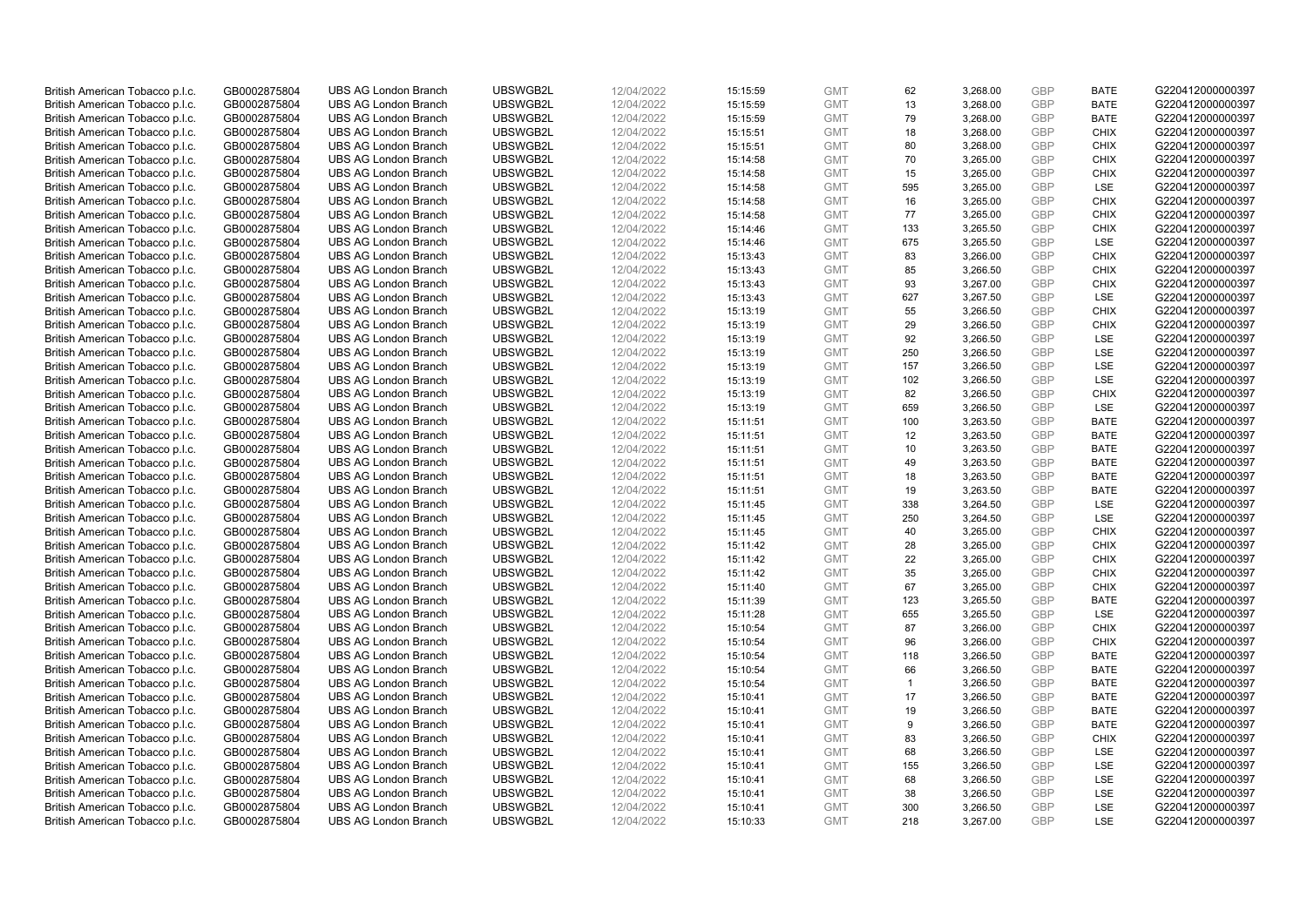| British American Tobacco p.l.c. | GB0002875804                 | <b>UBS AG London Branch</b> | UBSWGB2L | 12/04/2022               | 15:10:33 | <b>GMT</b> | 350 | 3,267.00 | <b>GBP</b> | LSE         | G220412000000397 |
|---------------------------------|------------------------------|-----------------------------|----------|--------------------------|----------|------------|-----|----------|------------|-------------|------------------|
| British American Tobacco p.l.c. | GB0002875804                 | <b>UBS AG London Branch</b> | UBSWGB2L | 12/04/2022               | 15:10:05 | <b>GMT</b> | 99  | 3,266.00 | <b>GBP</b> | <b>CHIX</b> | G220412000000397 |
|                                 |                              | <b>UBS AG London Branch</b> | UBSWGB2L |                          |          | <b>GMT</b> | 89  | 3,266.00 | <b>GBP</b> | <b>CHIX</b> | G220412000000397 |
| British American Tobacco p.l.c. | GB0002875804                 |                             |          | 12/04/2022               | 15:10:05 |            |     |          |            |             |                  |
| British American Tobacco p.l.c. | GB0002875804                 | <b>UBS AG London Branch</b> | UBSWGB2L | 12/04/2022               | 15:10:05 | <b>GMT</b> | 19  | 3,266.00 | <b>GBP</b> | <b>CHIX</b> | G220412000000397 |
| British American Tobacco p.l.c. | GB0002875804                 | <b>UBS AG London Branch</b> | UBSWGB2L | 12/04/2022               | 15:10:01 | <b>GMT</b> | 84  | 3,266.50 | <b>GBP</b> | <b>CHIX</b> | G220412000000397 |
| British American Tobacco p.l.c. | GB0002875804                 | <b>UBS AG London Branch</b> | UBSWGB2L | 12/04/2022               | 15:10:01 | <b>GMT</b> | 618 | 3,266.50 | <b>GBP</b> | <b>LSE</b>  | G220412000000397 |
| British American Tobacco p.l.c. | GB0002875804                 | <b>UBS AG London Branch</b> | UBSWGB2L | 12/04/2022               | 15:09:48 | <b>GMT</b> | 274 | 3,266.00 | <b>GBP</b> | LSE         | G220412000000397 |
| British American Tobacco p.l.c. | GB0002875804                 | <b>UBS AG London Branch</b> | UBSWGB2L | 12/04/2022               | 15:09:45 | <b>GMT</b> | 73  | 3,266.00 | <b>GBP</b> | <b>CHIX</b> | G220412000000397 |
| British American Tobacco p.l.c. | GB0002875804                 | <b>UBS AG London Branch</b> | UBSWGB2L | 12/04/2022               | 15:09:39 | <b>GMT</b> | 96  | 3,266.50 | <b>GBP</b> | <b>BATE</b> | G220412000000397 |
| British American Tobacco p.l.c. | GB0002875804                 | <b>UBS AG London Branch</b> | UBSWGB2L | 12/04/2022               | 15:09:39 | <b>GMT</b> | 59  | 3,266.50 | <b>GBP</b> | <b>BATE</b> | G220412000000397 |
| British American Tobacco p.l.c. | GB0002875804                 | <b>UBS AG London Branch</b> | UBSWGB2L | 12/04/2022               | 15:09:22 | <b>GMT</b> | 100 | 3,267.00 | <b>GBP</b> | <b>BATE</b> | G220412000000397 |
| British American Tobacco p.l.c. | GB0002875804                 | <b>UBS AG London Branch</b> | UBSWGB2L | 12/04/2022               | 15:09:22 | <b>GMT</b> | 89  | 3,266.50 | <b>GBP</b> | <b>CHIX</b> | G220412000000397 |
| British American Tobacco p.l.c. | GB0002875804                 | <b>UBS AG London Branch</b> | UBSWGB2L | 12/04/2022               | 15:09:15 | <b>GMT</b> | 661 | 3,266.00 | <b>GBP</b> | LSE         | G220412000000397 |
| British American Tobacco p.l.c. | GB0002875804                 | <b>UBS AG London Branch</b> | UBSWGB2L | 12/04/2022               | 15:09:09 | <b>GMT</b> | 455 | 3,266.50 | <b>GBP</b> | LSE         | G220412000000397 |
| British American Tobacco p.l.c. | GB0002875804                 | <b>UBS AG London Branch</b> | UBSWGB2L | 12/04/2022               | 15:09:09 | <b>GMT</b> | 99  | 3,266.50 | <b>GBP</b> | <b>CHIX</b> | G220412000000397 |
| British American Tobacco p.l.c. | GB0002875804                 | <b>UBS AG London Branch</b> | UBSWGB2L | 12/04/2022               | 15:09:09 | <b>GMT</b> | 209 | 3,266.50 | <b>GBP</b> | <b>LSE</b>  | G220412000000397 |
| British American Tobacco p.l.c. | GB0002875804                 | <b>UBS AG London Branch</b> | UBSWGB2L | 12/04/2022               | 15:08:32 | <b>GMT</b> | 82  | 3,266.50 | <b>GBP</b> | <b>CHIX</b> | G220412000000397 |
| British American Tobacco p.l.c. | GB0002875804                 | <b>UBS AG London Branch</b> | UBSWGB2L | 12/04/2022               | 15:08:31 | <b>GMT</b> | 650 | 3,267.00 | <b>GBP</b> | LSE         | G220412000000397 |
|                                 |                              | <b>UBS AG London Branch</b> | UBSWGB2L |                          | 15:08:30 | <b>GMT</b> | 89  | 3,267.00 | <b>GBP</b> | <b>CHIX</b> | G220412000000397 |
| British American Tobacco p.l.c. | GB0002875804<br>GB0002875804 | <b>UBS AG London Branch</b> | UBSWGB2L | 12/04/2022<br>12/04/2022 |          | <b>GMT</b> |     |          | <b>GBP</b> | <b>BATE</b> | G220412000000397 |
| British American Tobacco p.l.c. |                              |                             |          |                          | 15:07:56 |            | 102 | 3,264.50 |            |             |                  |
| British American Tobacco p.l.c. | GB0002875804                 | <b>UBS AG London Branch</b> | UBSWGB2L | 12/04/2022               | 15:07:56 | <b>GMT</b> | 450 | 3,265.50 | <b>GBP</b> | LSE         | G220412000000397 |
| British American Tobacco p.l.c. | GB0002875804                 | <b>UBS AG London Branch</b> | UBSWGB2L | 12/04/2022               | 15:07:56 | <b>GMT</b> | 82  | 3,265.00 | <b>GBP</b> | <b>CHIX</b> | G220412000000397 |
| British American Tobacco p.l.c. | GB0002875804                 | <b>UBS AG London Branch</b> | UBSWGB2L | 12/04/2022               | 15:07:56 | <b>GMT</b> | 167 | 3,265.50 | <b>GBP</b> | LSE         | G220412000000397 |
| British American Tobacco p.l.c. | GB0002875804                 | <b>UBS AG London Branch</b> | UBSWGB2L | 12/04/2022               | 15:07:56 | <b>GMT</b> | 626 | 3,266.00 | <b>GBP</b> | <b>LSE</b>  | G220412000000397 |
| British American Tobacco p.l.c. | GB0002875804                 | <b>UBS AG London Branch</b> | UBSWGB2L | 12/04/2022               | 15:07:56 | <b>GMT</b> | 106 | 3,266.00 | <b>GBP</b> | <b>CHIX</b> | G220412000000397 |
| British American Tobacco p.l.c. | GB0002875804                 | <b>UBS AG London Branch</b> | UBSWGB2L | 12/04/2022               | 15:07:56 | <b>GMT</b> | 81  | 3,266.00 | <b>GBP</b> | <b>CHIX</b> | G220412000000397 |
| British American Tobacco p.l.c. | GB0002875804                 | <b>UBS AG London Branch</b> | UBSWGB2L | 12/04/2022               | 15:06:49 | <b>GMT</b> | 288 | 3,262.00 | <b>GBP</b> | <b>LSE</b>  | G220412000000397 |
| British American Tobacco p.l.c. | GB0002875804                 | <b>UBS AG London Branch</b> | UBSWGB2L | 12/04/2022               | 15:06:49 | <b>GMT</b> | 350 | 3,262.00 | <b>GBP</b> | LSE         | G220412000000397 |
| British American Tobacco p.l.c. | GB0002875804                 | <b>UBS AG London Branch</b> | UBSWGB2L | 12/04/2022               | 15:06:38 | <b>GMT</b> | 96  | 3,261.50 | <b>GBP</b> | <b>CHIX</b> | G220412000000397 |
| British American Tobacco p.l.c. | GB0002875804                 | <b>UBS AG London Branch</b> | UBSWGB2L | 12/04/2022               | 15:06:23 | <b>GMT</b> | 502 | 3,262.50 | <b>GBP</b> | <b>LSE</b>  | G220412000000397 |
| British American Tobacco p.l.c. | GB0002875804                 | <b>UBS AG London Branch</b> | UBSWGB2L | 12/04/2022               | 15:06:23 | <b>GMT</b> | 32  | 3,262.50 | <b>GBP</b> | LSE         | G220412000000397 |
| British American Tobacco p.l.c. | GB0002875804                 | <b>UBS AG London Branch</b> | UBSWGB2L | 12/04/2022               | 15:06:23 | <b>GMT</b> | 114 | 3,262.50 | <b>GBP</b> | <b>LSE</b>  | G220412000000397 |
| British American Tobacco p.l.c. | GB0002875804                 | <b>UBS AG London Branch</b> | UBSWGB2L | 12/04/2022               | 15:06:05 | <b>GMT</b> | 80  | 3,263.00 | <b>GBP</b> | <b>CHIX</b> | G220412000000397 |
| British American Tobacco p.l.c. | GB0002875804                 | <b>UBS AG London Branch</b> | UBSWGB2L | 12/04/2022               | 15:06:03 | <b>GMT</b> | 17  | 3,263.00 | <b>GBP</b> | <b>CHIX</b> | G220412000000397 |
| British American Tobacco p.l.c. | GB0002875804                 | <b>UBS AG London Branch</b> | UBSWGB2L | 12/04/2022               | 15:05:42 | <b>GMT</b> | 49  | 3,264.50 | <b>GBP</b> | LSE         | G220412000000397 |
| British American Tobacco p.l.c. | GB0002875804                 | <b>UBS AG London Branch</b> | UBSWGB2L | 12/04/2022               | 15:05:42 | <b>GMT</b> | 614 | 3,264.50 | <b>GBP</b> | LSE         | G220412000000397 |
| British American Tobacco p.l.c. | GB0002875804                 | <b>UBS AG London Branch</b> | UBSWGB2L | 12/04/2022               | 15:05:41 | <b>GMT</b> | 88  | 3,265.00 | <b>GBP</b> | <b>CHIX</b> | G220412000000397 |
| British American Tobacco p.l.c. | GB0002875804                 | <b>UBS AG London Branch</b> | UBSWGB2L | 12/04/2022               | 15:05:38 | <b>GMT</b> | 119 | 3,265.50 | <b>GBP</b> | <b>BATE</b> | G220412000000397 |
| British American Tobacco p.l.c. | GB0002875804                 | <b>UBS AG London Branch</b> | UBSWGB2L | 12/04/2022               | 15:05:38 | <b>GMT</b> | 2   | 3,265.50 | <b>GBP</b> | <b>BATE</b> | G220412000000397 |
| British American Tobacco p.l.c. | GB0002875804                 | <b>UBS AG London Branch</b> | UBSWGB2L | 12/04/2022               | 15:05:38 | <b>GMT</b> | 105 | 3,265.50 | <b>GBP</b> | <b>BATE</b> | G220412000000397 |
| British American Tobacco p.l.c. | GB0002875804                 | <b>UBS AG London Branch</b> | UBSWGB2L | 12/04/2022               | 15:05:36 | <b>GMT</b> | 115 | 3,265.50 | <b>GBP</b> | <b>CHIX</b> | G220412000000397 |
| British American Tobacco p.l.c. | GB0002875804                 | <b>UBS AG London Branch</b> | UBSWGB2L | 12/04/2022               | 15:05:33 | <b>GMT</b> | 18  | 3,266.00 | <b>GBP</b> | <b>CHIX</b> | G220412000000397 |
| British American Tobacco p.l.c. | GB0002875804                 | <b>UBS AG London Branch</b> | UBSWGB2L | 12/04/2022               | 15:05:33 | <b>GMT</b> | 86  | 3,266.00 | <b>GBP</b> | <b>CHIX</b> | G220412000000397 |
| British American Tobacco p.l.c. | GB0002875804                 | <b>UBS AG London Branch</b> | UBSWGB2L | 12/04/2022               | 15:05:33 | <b>GMT</b> | 685 | 3,266.00 | <b>GBP</b> | LSE         | G220412000000397 |
| British American Tobacco p.l.c. | GB0002875804                 | UBS AG London Branch        | UBSWGB2L | 12/04/2022               | 15:05:26 | <b>GMT</b> | 106 | 3,265.50 | <b>GBP</b> | <b>BATE</b> | G220412000000397 |
|                                 |                              |                             |          |                          |          |            |     |          |            |             |                  |
| British American Tobacco p.l.c. | GB0002875804                 | <b>UBS AG London Branch</b> | UBSWGB2L | 12/04/2022               | 15:05:12 | <b>GMT</b> | 679 | 3,266.50 | <b>GBP</b> | LSE         | G220412000000397 |
| British American Tobacco p.l.c. | GB0002875804                 | <b>UBS AG London Branch</b> | UBSWGB2L | 12/04/2022               | 15:04:37 | <b>GMT</b> | 6   | 3,266.50 | <b>GBP</b> | <b>CHIX</b> | G220412000000397 |
| British American Tobacco p.l.c. | GB0002875804                 | <b>UBS AG London Branch</b> | UBSWGB2L | 12/04/2022               | 15:04:37 | <b>GMT</b> | 80  | 3,266.50 | <b>GBP</b> | <b>CHIX</b> | G220412000000397 |
| British American Tobacco p.l.c. | GB0002875804                 | <b>UBS AG London Branch</b> | UBSWGB2L | 12/04/2022               | 15:04:36 | <b>GMT</b> | 8   | 3,267.00 | <b>GBP</b> | <b>CHIX</b> | G220412000000397 |
| British American Tobacco p.l.c. | GB0002875804                 | <b>UBS AG London Branch</b> | UBSWGB2L | 12/04/2022               | 15:04:34 | <b>GMT</b> | 79  | 3,267.00 | <b>GBP</b> | <b>CHIX</b> | G220412000000397 |
| British American Tobacco p.l.c. | GB0002875804                 | <b>UBS AG London Branch</b> | UBSWGB2L | 12/04/2022               | 15:04:34 | <b>GMT</b> | 80  | 3,267.00 | <b>GBP</b> | <b>CHIX</b> | G220412000000397 |
| British American Tobacco p.l.c. | GB0002875804                 | <b>UBS AG London Branch</b> | UBSWGB2L | 12/04/2022               | 15:04:33 | <b>GMT</b> | 655 | 3,267.50 | <b>GBP</b> | LSE         | G220412000000397 |
| British American Tobacco p.l.c. | GB0002875804                 | <b>UBS AG London Branch</b> | UBSWGB2L | 12/04/2022               | 15:04:11 | <b>GMT</b> | 114 | 3,267.50 | <b>GBP</b> | <b>BATE</b> | G220412000000397 |
| British American Tobacco p.l.c. | GB0002875804                 | <b>UBS AG London Branch</b> | UBSWGB2L | 12/04/2022               | 15:04:11 | <b>GMT</b> | 95  | 3,267.50 | GBP        | <b>BATE</b> | G220412000000397 |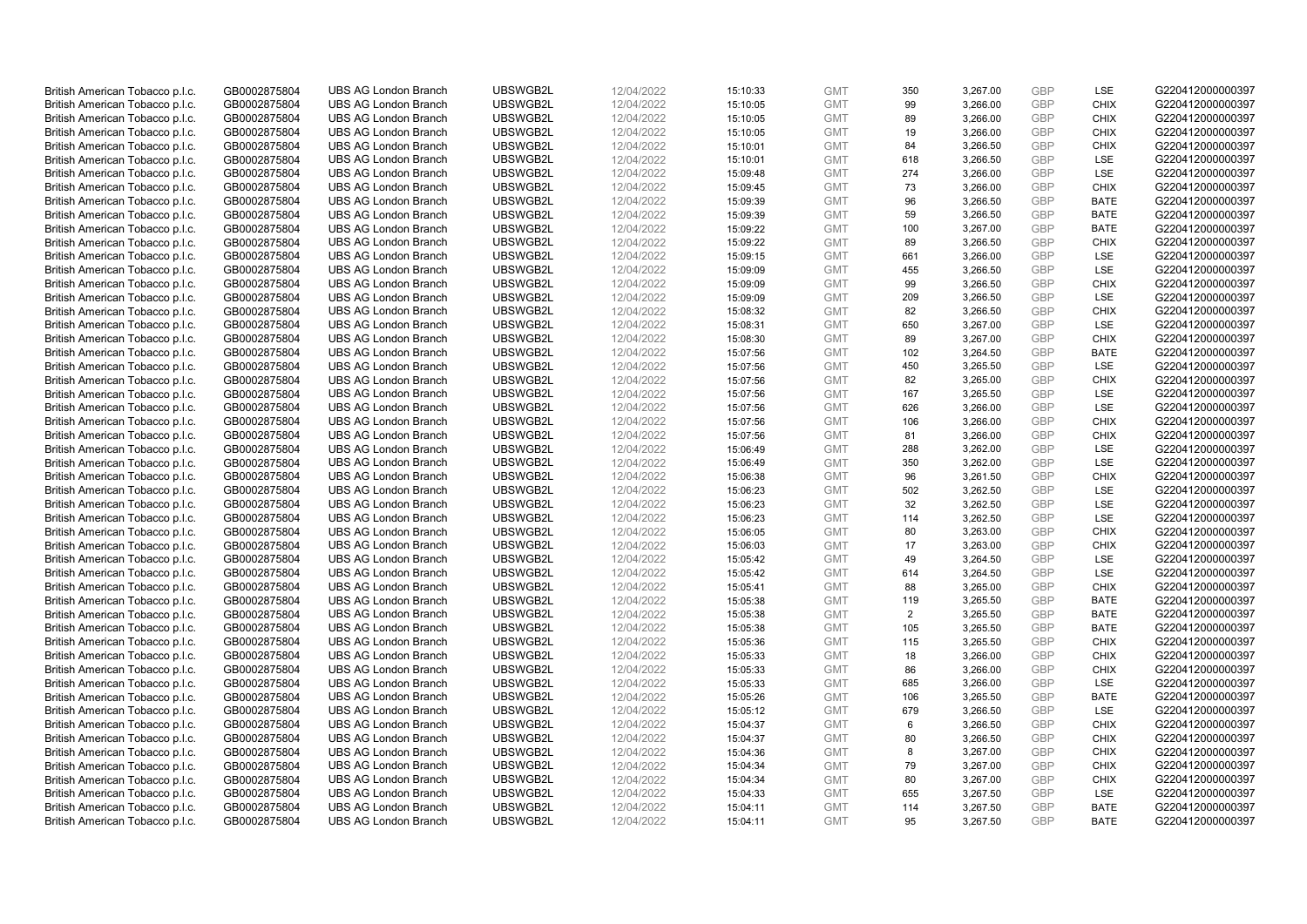| British American Tobacco p.l.c. | GB0002875804 | <b>UBS AG London Branch</b> | UBSWGB2L | 12/04/2022 | 15:04:10 | <b>GMT</b> | $\overline{7}$ | 3,267.50 | <b>GBP</b> | <b>BATE</b> | G220412000000397 |
|---------------------------------|--------------|-----------------------------|----------|------------|----------|------------|----------------|----------|------------|-------------|------------------|
| British American Tobacco p.l.c. | GB0002875804 | <b>UBS AG London Branch</b> | UBSWGB2L | 12/04/2022 | 15:04:10 | <b>GMT</b> | 86             | 3,267.50 | <b>GBP</b> | <b>BATE</b> | G220412000000397 |
| British American Tobacco p.l.c. | GB0002875804 | <b>UBS AG London Branch</b> | UBSWGB2L | 12/04/2022 | 15:04:10 | <b>GMT</b> | 20             | 3,267.50 | <b>GBP</b> | <b>BATE</b> | G220412000000397 |
| British American Tobacco p.l.c. | GB0002875804 | <b>UBS AG London Branch</b> | UBSWGB2L | 12/04/2022 | 15:04:02 | <b>GMT</b> | 86             | 3,268.50 | <b>GBP</b> | <b>CHIX</b> | G220412000000397 |
|                                 |              |                             |          |            |          |            | 188            |          | <b>GBP</b> | <b>BATE</b> |                  |
| British American Tobacco p.l.c. | GB0002875804 | <b>UBS AG London Branch</b> | UBSWGB2L | 12/04/2022 | 15:04:02 | <b>GMT</b> |                | 3,268.50 |            |             | G220412000000397 |
| British American Tobacco p.l.c. | GB0002875804 | <b>UBS AG London Branch</b> | UBSWGB2L | 12/04/2022 | 15:03:56 | <b>GMT</b> | 386            | 3,268.50 | <b>GBP</b> | <b>LSE</b>  | G220412000000397 |
| British American Tobacco p.l.c. | GB0002875804 | <b>UBS AG London Branch</b> | UBSWGB2L | 12/04/2022 | 15:03:56 | <b>GMT</b> | 227            | 3,268.50 | <b>GBP</b> | LSE         | G220412000000397 |
| British American Tobacco p.l.c. | GB0002875804 | <b>UBS AG London Branch</b> | UBSWGB2L | 12/04/2022 | 15:03:55 | <b>GMT</b> | 170            | 3,269.00 | <b>GBP</b> | <b>CHIX</b> | G220412000000397 |
| British American Tobacco p.l.c. | GB0002875804 | <b>UBS AG London Branch</b> | UBSWGB2L | 12/04/2022 | 15:03:41 | <b>GMT</b> | 84             | 3,269.00 | <b>GBP</b> | <b>CHIX</b> | G220412000000397 |
| British American Tobacco p.l.c. | GB0002875804 | <b>UBS AG London Branch</b> | UBSWGB2L | 12/04/2022 | 15:03:41 | <b>GMT</b> | 654            | 3,269.00 | <b>GBP</b> | LSE         | G220412000000397 |
| British American Tobacco p.l.c. | GB0002875804 | <b>UBS AG London Branch</b> | UBSWGB2L | 12/04/2022 | 15:03:41 | <b>GMT</b> | 95             | 3,269.00 | <b>GBP</b> | <b>CHIX</b> | G220412000000397 |
| British American Tobacco p.l.c. | GB0002875804 | <b>UBS AG London Branch</b> | UBSWGB2L | 12/04/2022 | 15:03:06 | <b>GMT</b> | 336            | 3,269.00 | <b>GBP</b> | LSE         | G220412000000397 |
| British American Tobacco p.l.c. | GB0002875804 | <b>UBS AG London Branch</b> | UBSWGB2L | 12/04/2022 | 15:03:06 | <b>GMT</b> | 153            | 3,269.00 | <b>GBP</b> | LSE         | G220412000000397 |
| British American Tobacco p.l.c. | GB0002875804 | <b>UBS AG London Branch</b> | UBSWGB2L | 12/04/2022 | 15:03:06 | <b>GMT</b> | 143            | 3,269.00 | <b>GBP</b> | LSE         | G220412000000397 |
| British American Tobacco p.l.c. | GB0002875804 | <b>UBS AG London Branch</b> | UBSWGB2L | 12/04/2022 | 15:03:06 | <b>GMT</b> | 92             | 3,269.00 | <b>GBP</b> | <b>CHIX</b> | G220412000000397 |
| British American Tobacco p.l.c. | GB0002875804 | <b>UBS AG London Branch</b> | UBSWGB2L | 12/04/2022 | 15:03:06 | <b>GMT</b> | 546            | 3,269.00 | <b>GBP</b> | <b>LSE</b>  | G220412000000397 |
| British American Tobacco p.l.c. | GB0002875804 | <b>UBS AG London Branch</b> | UBSWGB2L | 12/04/2022 | 15:02:40 | <b>GMT</b> | 90             | 3,268.50 | <b>GBP</b> | <b>CHIX</b> | G220412000000397 |
| British American Tobacco p.l.c. | GB0002875804 | <b>UBS AG London Branch</b> | UBSWGB2L | 12/04/2022 | 15:02:40 | <b>GMT</b> | 685            | 3,269.00 | <b>GBP</b> | <b>LSE</b>  | G220412000000397 |
| British American Tobacco p.l.c. | GB0002875804 | <b>UBS AG London Branch</b> | UBSWGB2L | 12/04/2022 | 15:02:40 | <b>GMT</b> | 85             | 3,269.00 | <b>GBP</b> | <b>CHIX</b> | G220412000000397 |
| British American Tobacco p.l.c. | GB0002875804 | <b>UBS AG London Branch</b> | UBSWGB2L | 12/04/2022 | 15:02:12 | <b>GMT</b> | 306            | 3,269.00 | <b>GBP</b> | LSE         | G220412000000397 |
| British American Tobacco p.l.c. | GB0002875804 | <b>UBS AG London Branch</b> | UBSWGB2L | 12/04/2022 | 15:02:12 | <b>GMT</b> | 290            | 3,269.00 | <b>GBP</b> | LSE         | G220412000000397 |
| British American Tobacco p.l.c. | GB0002875804 | <b>UBS AG London Branch</b> | UBSWGB2L | 12/04/2022 | 15:02:12 | <b>GMT</b> | 652            | 3,269.00 | <b>GBP</b> | LSE         | G220412000000397 |
| British American Tobacco p.l.c. | GB0002875804 | <b>UBS AG London Branch</b> | UBSWGB2L | 12/04/2022 | 15:01:49 | <b>GMT</b> | 94             | 3,269.00 | <b>GBP</b> | <b>CHIX</b> | G220412000000397 |
| British American Tobacco p.l.c. | GB0002875804 | <b>UBS AG London Branch</b> | UBSWGB2L | 12/04/2022 | 15:01:49 | <b>GMT</b> | 92             | 3,269.00 | <b>GBP</b> | <b>CHIX</b> | G220412000000397 |
| British American Tobacco p.l.c. | GB0002875804 | <b>UBS AG London Branch</b> | UBSWGB2L | 12/04/2022 | 15:01:48 | <b>GMT</b> | 459            | 3,269.00 | <b>GBP</b> | LSE         | G220412000000397 |
|                                 |              | <b>UBS AG London Branch</b> | UBSWGB2L |            |          | <b>GMT</b> | 173            | 3,269.00 | <b>GBP</b> | LSE         | G220412000000397 |
| British American Tobacco p.l.c. | GB0002875804 |                             |          | 12/04/2022 | 15:01:48 |            |                |          |            |             |                  |
| British American Tobacco p.l.c. | GB0002875804 | <b>UBS AG London Branch</b> | UBSWGB2L | 12/04/2022 | 15:01:48 | <b>GMT</b> | 112            | 3,269.00 | <b>GBP</b> | <b>BATE</b> | G220412000000397 |
| British American Tobacco p.l.c. | GB0002875804 | <b>UBS AG London Branch</b> | UBSWGB2L | 12/04/2022 | 15:01:48 | <b>GMT</b> | $\overline{1}$ | 3,269.00 | <b>GBP</b> | <b>BATE</b> | G220412000000397 |
| British American Tobacco p.l.c. | GB0002875804 | <b>UBS AG London Branch</b> | UBSWGB2L | 12/04/2022 | 15:01:21 | <b>GMT</b> | 80             | 3,269.50 | <b>GBP</b> | <b>CHIX</b> | G220412000000397 |
| British American Tobacco p.l.c. | GB0002875804 | <b>UBS AG London Branch</b> | UBSWGB2L | 12/04/2022 | 15:01:21 | <b>GMT</b> | 3              | 3,269.50 | <b>GBP</b> | <b>CHIX</b> | G220412000000397 |
| British American Tobacco p.l.c. | GB0002875804 | <b>UBS AG London Branch</b> | UBSWGB2L | 12/04/2022 | 15:01:02 | <b>GMT</b> | 37             | 3,269.00 | <b>GBP</b> | <b>BATE</b> | G220412000000397 |
| British American Tobacco p.l.c. | GB0002875804 | <b>UBS AG London Branch</b> | UBSWGB2L | 12/04/2022 | 15:01:02 | <b>GMT</b> | 21             | 3,269.00 | <b>GBP</b> | BATE        | G220412000000397 |
| British American Tobacco p.l.c. | GB0002875804 | <b>UBS AG London Branch</b> | UBSWGB2L | 12/04/2022 | 15:01:02 | <b>GMT</b> | 12             | 3,269.00 | <b>GBP</b> | <b>BATE</b> | G220412000000397 |
| British American Tobacco p.l.c. | GB0002875804 | <b>UBS AG London Branch</b> | UBSWGB2L | 12/04/2022 | 15:01:02 | <b>GMT</b> | 32             | 3,269.00 | <b>GBP</b> | <b>BATE</b> | G220412000000397 |
| British American Tobacco p.l.c. | GB0002875804 | <b>UBS AG London Branch</b> | UBSWGB2L | 12/04/2022 | 15:01:02 | <b>GMT</b> | 74             | 3,269.00 | <b>GBP</b> | <b>CHIX</b> | G220412000000397 |
| British American Tobacco p.l.c. | GB0002875804 | <b>UBS AG London Branch</b> | UBSWGB2L | 12/04/2022 | 15:01:02 | <b>GMT</b> | 11             | 3,269.00 | <b>GBP</b> | <b>CHIX</b> | G220412000000397 |
| British American Tobacco p.l.c. | GB0002875804 | <b>UBS AG London Branch</b> | UBSWGB2L | 12/04/2022 | 15:01:02 | <b>GMT</b> | 304            | 3,269.50 | <b>GBP</b> | LSE         | G220412000000397 |
| British American Tobacco p.l.c. | GB0002875804 | <b>UBS AG London Branch</b> | UBSWGB2L | 12/04/2022 | 15:01:02 | <b>GMT</b> | 374            | 3,269.50 | <b>GBP</b> | LSE         | G220412000000397 |
| British American Tobacco p.l.c. | GB0002875804 | <b>UBS AG London Branch</b> | UBSWGB2L | 12/04/2022 | 15:00:53 | <b>GMT</b> | 144            | 3,270.00 | <b>GBP</b> | <b>CHIX</b> | G220412000000397 |
| British American Tobacco p.l.c. | GB0002875804 | <b>UBS AG London Branch</b> | UBSWGB2L | 12/04/2022 | 15:00:32 | <b>GMT</b> | 96             | 3,269.00 | <b>GBP</b> | <b>CHIX</b> | G220412000000397 |
| British American Tobacco p.l.c. | GB0002875804 | <b>UBS AG London Branch</b> | UBSWGB2L | 12/04/2022 | 15:00:32 | <b>GMT</b> | 459            | 3,269.50 | <b>GBP</b> | LSE         | G220412000000397 |
| British American Tobacco p.l.c. | GB0002875804 | <b>UBS AG London Branch</b> | UBSWGB2L | 12/04/2022 | 15:00:32 | <b>GMT</b> | 234            | 3,269.50 | <b>GBP</b> | LSE         | G220412000000397 |
| British American Tobacco p.l.c. | GB0002875804 | <b>UBS AG London Branch</b> | UBSWGB2L | 12/04/2022 | 15:00:05 | <b>GMT</b> | 27             | 3,268.50 | <b>GBP</b> | <b>CHIX</b> | G220412000000397 |
| British American Tobacco p.l.c. | GB0002875804 | <b>UBS AG London Branch</b> | UBSWGB2L | 12/04/2022 | 15:00:05 | <b>GMT</b> | 53             | 3,268.50 | <b>GBP</b> | <b>CHIX</b> | G220412000000397 |
| British American Tobacco p.l.c. | GB0002875804 | UBS AG London Branch        | UBSWGB2L | 12/04/2022 | 15:00:05 | <b>GMT</b> | 3              | 3,269.00 | <b>GBP</b> | <b>CHIX</b> | G220412000000397 |
| British American Tobacco p.l.c. | GB0002875804 | <b>UBS AG London Branch</b> | UBSWGB2L | 12/04/2022 | 15:00:05 | <b>GMT</b> | 92             | 3,269.00 | <b>GBP</b> | <b>CHIX</b> | G220412000000397 |
| British American Tobacco p.l.c. | GB0002875804 | <b>UBS AG London Branch</b> | UBSWGB2L | 12/04/2022 | 14:59:59 | <b>GMT</b> | 53             | 3,269.50 | <b>GBP</b> | <b>BATE</b> | G220412000000397 |
| British American Tobacco p.l.c. | GB0002875804 | <b>UBS AG London Branch</b> | UBSWGB2L | 12/04/2022 | 14:59:55 | <b>GMT</b> | 577            | 3,269.50 | <b>GBP</b> | LSE         | G220412000000397 |
| British American Tobacco p.l.c. | GB0002875804 | <b>UBS AG London Branch</b> | UBSWGB2L | 12/04/2022 | 14:59:55 | <b>GMT</b> | 86             | 3,269.50 | <b>GBP</b> | <b>CHIX</b> | G220412000000397 |
| British American Tobacco p.l.c. | GB0002875804 | <b>UBS AG London Branch</b> | UBSWGB2L | 12/04/2022 | 14:59:55 | <b>GMT</b> | 71             | 3,269.50 | <b>GBP</b> | <b>BATE</b> | G220412000000397 |
| British American Tobacco p.l.c. | GB0002875804 | <b>UBS AG London Branch</b> | UBSWGB2L | 12/04/2022 | 14:59:51 | <b>GMT</b> | 113            | 3,269.50 | <b>GBP</b> | <b>BATE</b> | G220412000000397 |
| British American Tobacco p.l.c. | GB0002875804 | <b>UBS AG London Branch</b> | UBSWGB2L | 12/04/2022 | 14:59:25 | <b>GMT</b> | 148            | 3,270.00 | <b>GBP</b> | LSE         | G220412000000397 |
| British American Tobacco p.l.c. | GB0002875804 | <b>UBS AG London Branch</b> | UBSWGB2L | 12/04/2022 | 14:59:25 | <b>GMT</b> | 148            | 3,270.00 | <b>GBP</b> | <b>LSE</b>  | G220412000000397 |
| British American Tobacco p.l.c. | GB0002875804 | <b>UBS AG London Branch</b> | UBSWGB2L | 12/04/2022 | 14:59:25 | <b>GMT</b> | 250            | 3.270.00 | GBP        | <b>LSE</b>  | G220412000000397 |
|                                 |              |                             |          |            |          |            |                |          |            |             |                  |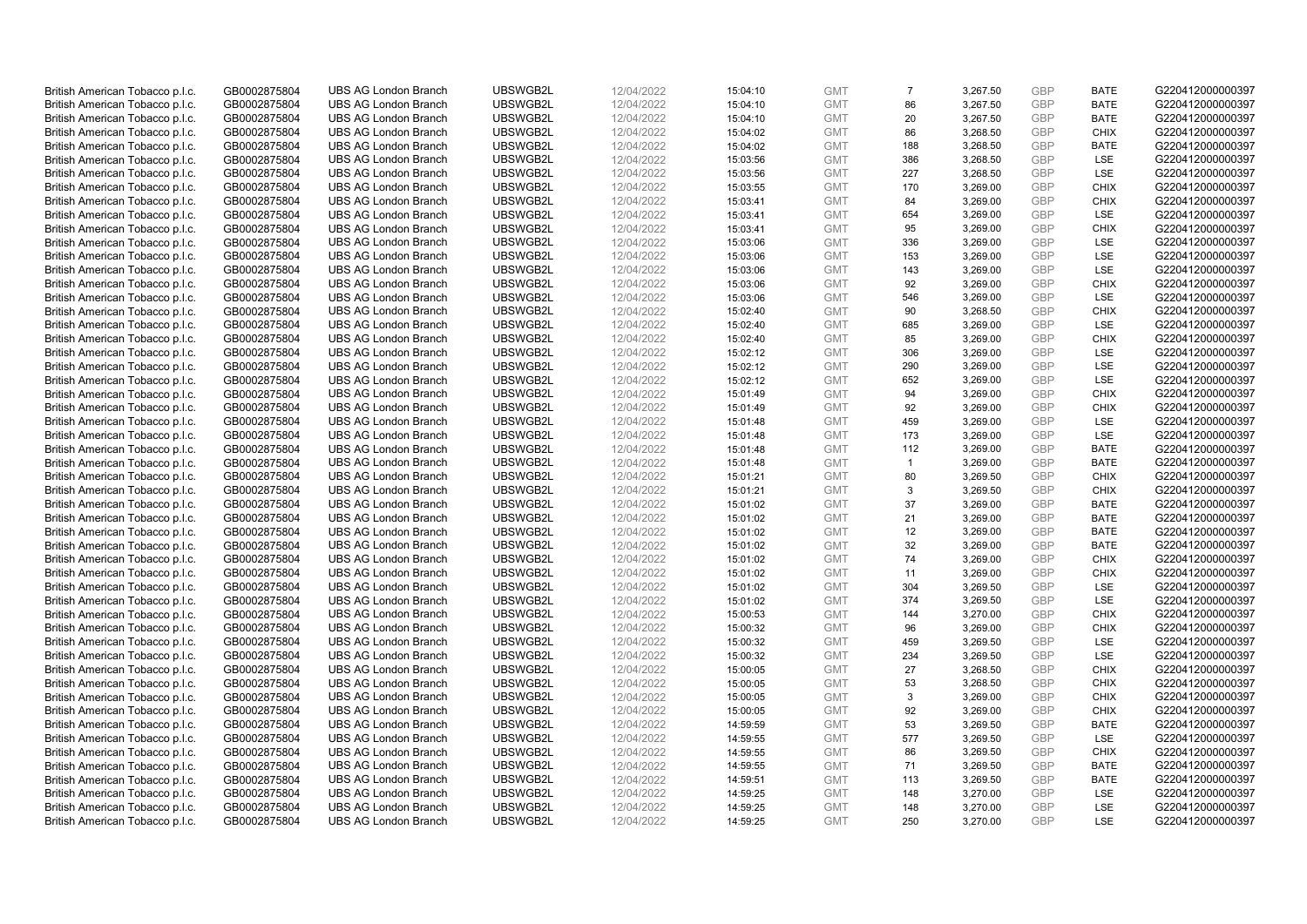| British American Tobacco p.l.c. | GB0002875804 | <b>UBS AG London Branch</b> | UBSWGB2L | 12/04/2022 | 14:59:25             | <b>GMT</b> | 113            | 3,270.00 | <b>GBP</b> | LSE         | G220412000000397 |
|---------------------------------|--------------|-----------------------------|----------|------------|----------------------|------------|----------------|----------|------------|-------------|------------------|
| British American Tobacco p.l.c. | GB0002875804 | <b>UBS AG London Branch</b> | UBSWGB2L | 12/04/2022 | 14:59:25             | <b>GMT</b> | 3              | 3,270.00 | <b>GBP</b> | LSE         | G220412000000397 |
| British American Tobacco p.l.c. | GB0002875804 | <b>UBS AG London Branch</b> | UBSWGB2L | 12/04/2022 | 14:59:25             | <b>GMT</b> | 116            | 3,270.00 | <b>GBP</b> | LSE         | G220412000000397 |
| British American Tobacco p.l.c. | GB0002875804 | <b>UBS AG London Branch</b> | UBSWGB2L | 12/04/2022 | 14:59:25             | <b>GMT</b> | 250            | 3,270.00 | <b>GBP</b> | LSE         | G220412000000397 |
|                                 |              |                             |          |            |                      |            |                |          | <b>GBP</b> | LSE         |                  |
| British American Tobacco p.l.c. | GB0002875804 | <b>UBS AG London Branch</b> | UBSWGB2L | 12/04/2022 | 14:59:25             | <b>GMT</b> | 153            | 3,270.00 |            |             | G220412000000397 |
| British American Tobacco p.l.c. | GB0002875804 | <b>UBS AG London Branch</b> | UBSWGB2L | 12/04/2022 | 14:59:25             | <b>GMT</b> | 148            | 3,270.00 | <b>GBP</b> | LSE         | G220412000000397 |
| British American Tobacco p.l.c. | GB0002875804 | <b>UBS AG London Branch</b> | UBSWGB2L | 12/04/2022 | 14:59:25             | <b>GMT</b> | 112            | 3,270.00 | <b>GBP</b> | <b>BATE</b> | G220412000000397 |
| British American Tobacco p.l.c. | GB0002875804 | <b>UBS AG London Branch</b> | UBSWGB2L | 12/04/2022 | 14:59:25             | <b>GMT</b> | 99             | 3,270.00 | GBP        | <b>CHIX</b> | G220412000000397 |
| British American Tobacco p.l.c. | GB0002875804 | <b>UBS AG London Branch</b> | UBSWGB2L | 12/04/2022 | 14:59:25             | <b>GMT</b> | 916            | 3,270.00 | <b>GBP</b> | LSE         | G220412000000397 |
| British American Tobacco p.l.c. | GB0002875804 | <b>UBS AG London Branch</b> | UBSWGB2L | 12/04/2022 | 14:59:25             | <b>GMT</b> | 120            | 3,270.00 | <b>GBP</b> | <b>BATE</b> | G220412000000397 |
| British American Tobacco p.l.c. | GB0002875804 | <b>UBS AG London Branch</b> | UBSWGB2L | 12/04/2022 | 14:59:25             | <b>GMT</b> | 138            | 3,270.00 | <b>GBP</b> | <b>CHIX</b> | G220412000000397 |
| British American Tobacco p.l.c. | GB0002875804 | <b>UBS AG London Branch</b> | UBSWGB2L | 12/04/2022 | 14:59:25             | <b>GMT</b> | 92             | 3,270.50 | <b>GBP</b> | <b>CHIX</b> | G220412000000397 |
| British American Tobacco p.l.c. | GB0002875804 | <b>UBS AG London Branch</b> | UBSWGB2L | 12/04/2022 | 14:59:10             | <b>GMT</b> | 112            | 3,271.00 | <b>GBP</b> | <b>CHIX</b> | G220412000000397 |
| British American Tobacco p.l.c. | GB0002875804 | <b>UBS AG London Branch</b> | UBSWGB2L | 12/04/2022 | 14:58:33             | <b>GMT</b> | 86             | 3,269.50 | <b>GBP</b> | <b>CHIX</b> | G220412000000397 |
| British American Tobacco p.l.c. | GB0002875804 | <b>UBS AG London Branch</b> | UBSWGB2L | 12/04/2022 | 14:58:25             | <b>GMT</b> | 88             | 3,270.00 | <b>GBP</b> | <b>CHIX</b> | G220412000000397 |
| British American Tobacco p.l.c. | GB0002875804 | <b>UBS AG London Branch</b> | UBSWGB2L | 12/04/2022 | 14:57:43             | <b>GMT</b> | 587            | 3,270.50 | <b>GBP</b> | LSE         | G220412000000397 |
| British American Tobacco p.l.c. | GB0002875804 | <b>UBS AG London Branch</b> | UBSWGB2L | 12/04/2022 | 14:57:43             | <b>GMT</b> | 111            | 3,270.50 | <b>GBP</b> | <b>BATE</b> | G220412000000397 |
| British American Tobacco p.l.c. | GB0002875804 | <b>UBS AG London Branch</b> | UBSWGB2L | 12/04/2022 | 14:57:35             | <b>GMT</b> | 475            | 3,271.00 | <b>GBP</b> | LSE         | G220412000000397 |
| British American Tobacco p.l.c. | GB0002875804 | <b>UBS AG London Branch</b> | UBSWGB2L | 12/04/2022 | 14:57:35             | <b>GMT</b> | 143            | 3,271.00 | <b>GBP</b> | LSE         | G220412000000397 |
| British American Tobacco p.l.c. | GB0002875804 | <b>UBS AG London Branch</b> | UBSWGB2L | 12/04/2022 | 14:57:35             | <b>GMT</b> | 123            | 3,271.00 | <b>GBP</b> | <b>BATE</b> | G220412000000397 |
| British American Tobacco p.l.c. | GB0002875804 | <b>UBS AG London Branch</b> | UBSWGB2L | 12/04/2022 | 14:57:35             | <b>GMT</b> | 169            | 3,271.50 | <b>GBP</b> | <b>CHIX</b> | G220412000000397 |
| British American Tobacco p.l.c. | GB0002875804 | <b>UBS AG London Branch</b> | UBSWGB2L | 12/04/2022 | 14:57:35             | <b>GMT</b> | 37             | 3,271.50 | <b>GBP</b> | <b>BATE</b> | G220412000000397 |
| British American Tobacco p.l.c. | GB0002875804 | <b>UBS AG London Branch</b> | UBSWGB2L | 12/04/2022 | 14:57:35             | <b>GMT</b> | 64             | 3,271.50 | <b>GBP</b> | <b>BATE</b> | G220412000000397 |
| British American Tobacco p.l.c. | GB0002875804 | <b>UBS AG London Branch</b> | UBSWGB2L | 12/04/2022 | 14:57:35             | <b>GMT</b> | 234            | 3,272.00 | <b>GBP</b> | <b>CHIX</b> | G220412000000397 |
| British American Tobacco p.l.c. | GB0002875804 | <b>UBS AG London Branch</b> | UBSWGB2L | 12/04/2022 | 14:57:35             | <b>GMT</b> | 14             | 3,272.00 | <b>GBP</b> | <b>CHIX</b> | G220412000000397 |
| British American Tobacco p.l.c. | GB0002875804 | <b>UBS AG London Branch</b> | UBSWGB2L | 12/04/2022 | 14:57:35             | <b>GMT</b> | 570            | 3,272.00 | <b>GBP</b> | LSE         | G220412000000397 |
| British American Tobacco p.l.c. | GB0002875804 | <b>UBS AG London Branch</b> | UBSWGB2L | 12/04/2022 | 14:56:21             | <b>GMT</b> | 596            | 3,269.00 | <b>GBP</b> | LSE         | G220412000000397 |
| British American Tobacco p.l.c. | GB0002875804 | <b>UBS AG London Branch</b> | UBSWGB2L | 12/04/2022 | 14:56:21             | <b>GMT</b> | $\overline{2}$ | 3,269.50 | <b>GBP</b> | <b>CHIX</b> | G220412000000397 |
| British American Tobacco p.l.c. | GB0002875804 | <b>UBS AG London Branch</b> | UBSWGB2L | 12/04/2022 | 14:56:21             | <b>GMT</b> | 82             | 3,269.50 | <b>GBP</b> | <b>CHIX</b> | G220412000000397 |
| British American Tobacco p.l.c. | GB0002875804 | <b>UBS AG London Branch</b> | UBSWGB2L | 12/04/2022 | 14:56:21             | <b>GMT</b> | 511            | 3,270.00 | <b>GBP</b> | LSE         | G220412000000397 |
| British American Tobacco p.l.c. | GB0002875804 | <b>UBS AG London Branch</b> | UBSWGB2L | 12/04/2022 | 14:56:21             | <b>GMT</b> | 149            | 3,270.00 | <b>GBP</b> | LSE         | G220412000000397 |
| British American Tobacco p.l.c. | GB0002875804 | <b>UBS AG London Branch</b> | UBSWGB2L | 12/04/2022 | 14:55:35             | <b>GMT</b> | 85             | 3,269.00 | <b>GBP</b> | <b>CHIX</b> | G220412000000397 |
| British American Tobacco p.l.c. | GB0002875804 | <b>UBS AG London Branch</b> | UBSWGB2L | 12/04/2022 | 14:55:35             | <b>GMT</b> | 112            | 3,269.00 | <b>GBP</b> | <b>BATE</b> | G220412000000397 |
|                                 |              | <b>UBS AG London Branch</b> | UBSWGB2L | 12/04/2022 |                      | <b>GMT</b> | 90             | 3,269.50 | <b>GBP</b> | <b>CHIX</b> | G220412000000397 |
| British American Tobacco p.l.c. | GB0002875804 | <b>UBS AG London Branch</b> | UBSWGB2L | 12/04/2022 | 14:55:27<br>14:55:26 |            | 566            |          | <b>GBP</b> | LSE         | G220412000000397 |
| British American Tobacco p.l.c. | GB0002875804 |                             |          |            |                      | <b>GMT</b> |                | 3,270.00 |            |             |                  |
| British American Tobacco p.l.c. | GB0002875804 | <b>UBS AG London Branch</b> | UBSWGB2L | 12/04/2022 | 14:55:26             | <b>GMT</b> | 118            | 3,270.00 | <b>GBP</b> | <b>BATE</b> | G220412000000397 |
| British American Tobacco p.l.c. | GB0002875804 | <b>UBS AG London Branch</b> | UBSWGB2L | 12/04/2022 | 14:55:13             | <b>GMT</b> | 123            | 3,270.50 | <b>GBP</b> | <b>BATE</b> | G220412000000397 |
| British American Tobacco p.l.c. | GB0002875804 | <b>UBS AG London Branch</b> | UBSWGB2L | 12/04/2022 | 14:55:13             | <b>GMT</b> | 99             | 3,271.00 | <b>GBP</b> | <b>CHIX</b> | G220412000000397 |
| British American Tobacco p.l.c. | GB0002875804 | <b>UBS AG London Branch</b> | UBSWGB2L | 12/04/2022 | 14:55:13             | <b>GMT</b> | 33             | 3,271.50 | <b>GBP</b> | LSE         | G220412000000397 |
| British American Tobacco p.l.c. | GB0002875804 | <b>UBS AG London Branch</b> | UBSWGB2L | 12/04/2022 | 14:55:13             | <b>GMT</b> | 290            | 3,271.50 | <b>GBP</b> | LSE         | G220412000000397 |
| British American Tobacco p.l.c. | GB0002875804 | <b>UBS AG London Branch</b> | UBSWGB2L | 12/04/2022 | 14:55:13             | <b>GMT</b> | 250            | 3,271.50 | <b>GBP</b> | LSE         | G220412000000397 |
| British American Tobacco p.l.c. | GB0002875804 | <b>UBS AG London Branch</b> | UBSWGB2L | 12/04/2022 | 14:55:13             | <b>GMT</b> | 112            | 3,271.50 | <b>GBP</b> | <b>CHIX</b> | G220412000000397 |
| British American Tobacco p.l.c. | GB0002875804 | <b>UBS AG London Branch</b> | UBSWGB2L | 12/04/2022 | 14:55:13             | <b>GMT</b> | 96             | 3,271.50 | <b>GBP</b> | <b>CHIX</b> | G220412000000397 |
| British American Tobacco p.l.c. | GB0002875804 | <b>UBS AG London Branch</b> | UBSWGB2L | 12/04/2022 | 14:55:13             | <b>GMT</b> | 559            | 3,271.50 | <b>GBP</b> | LSE         | G220412000000397 |
| British American Tobacco p.l.c. | GB0002875804 | <b>UBS AG London Branch</b> | UBSWGB2L | 12/04/2022 | 14:55:02             | <b>GMT</b> | 90             | 3,272.00 | <b>GBP</b> | <b>CHIX</b> | G220412000000397 |
| British American Tobacco p.l.c. | GB0002875804 | <b>UBS AG London Branch</b> | UBSWGB2L | 12/04/2022 | 14:54:59             | <b>GMT</b> | 60             | 3,272.00 | <b>GBP</b> | LSE         | G220412000000397 |
| British American Tobacco p.l.c. | GB0002875804 | <b>UBS AG London Branch</b> | UBSWGB2L | 12/04/2022 | 14:54:59             | <b>GMT</b> | 500            | 3,272.00 | <b>GBP</b> | LSE         | G220412000000397 |
| British American Tobacco p.l.c. | GB0002875804 | <b>UBS AG London Branch</b> | UBSWGB2L | 12/04/2022 | 14:54:05             | <b>GMT</b> | 204            | 3,269.50 | <b>GBP</b> | LSE         | G220412000000397 |
| British American Tobacco p.l.c. | GB0002875804 | <b>UBS AG London Branch</b> | UBSWGB2L | 12/04/2022 | 14:54:05             | <b>GMT</b> | 108            | 3,270.00 | <b>GBP</b> | <b>BATE</b> | G220412000000397 |
| British American Tobacco p.l.c. | GB0002875804 | <b>UBS AG London Branch</b> | UBSWGB2L | 12/04/2022 | 14:54:05             | <b>GMT</b> | $\overline{7}$ | 3,270.00 | <b>GBP</b> | <b>CHIX</b> | G220412000000397 |
| British American Tobacco p.l.c. | GB0002875804 | <b>UBS AG London Branch</b> | UBSWGB2L | 12/04/2022 | 14:54:05             | <b>GMT</b> | 77             | 3,270.00 | <b>GBP</b> | <b>CHIX</b> | G220412000000397 |
| British American Tobacco p.l.c. | GB0002875804 | <b>UBS AG London Branch</b> | UBSWGB2L | 12/04/2022 | 14:53:41             | <b>GMT</b> | 123            | 3,270.50 | <b>GBP</b> | <b>BATE</b> | G220412000000397 |
| British American Tobacco p.l.c. | GB0002875804 | <b>UBS AG London Branch</b> | UBSWGB2L | 12/04/2022 | 14:53:41             | <b>GMT</b> | 687            | 3,271.00 | <b>GBP</b> | LSE         | G220412000000397 |
| British American Tobacco p.l.c. | GB0002875804 | <b>UBS AG London Branch</b> | UBSWGB2L | 12/04/2022 | 14:53:33             | <b>GMT</b> | 250            | 3,271.00 | GBP        | LSE         | G220412000000397 |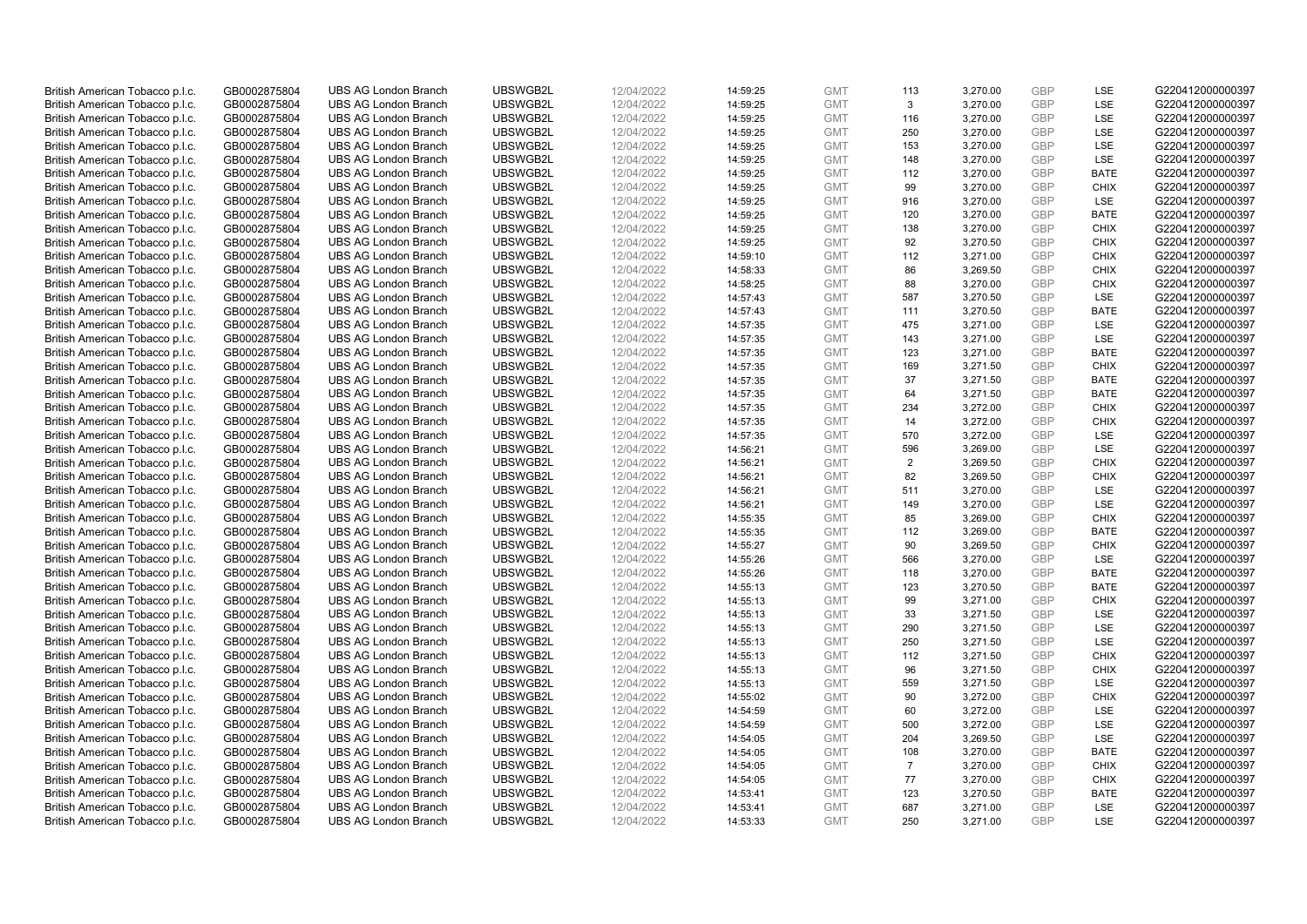| British American Tobacco p.l.c. | GB0002875804 | <b>UBS AG London Branch</b> | UBSWGB2L | 12/04/2022 | 14:53:31 | <b>GMT</b> | 250            | 3,271.00 | <b>GBP</b> | LSE         | G220412000000397 |
|---------------------------------|--------------|-----------------------------|----------|------------|----------|------------|----------------|----------|------------|-------------|------------------|
| British American Tobacco p.l.c. | GB0002875804 | <b>UBS AG London Branch</b> | UBSWGB2L | 12/04/2022 | 14:53:31 | <b>GMT</b> | 28             | 3,271.00 | <b>GBP</b> | LSE         | G220412000000397 |
| British American Tobacco p.l.c. | GB0002875804 | <b>UBS AG London Branch</b> | UBSWGB2L | 12/04/2022 | 14:53:31 | <b>GMT</b> | 250            | 3,271.00 | <b>GBP</b> | LSE         | G220412000000397 |
| British American Tobacco p.l.c. | GB0002875804 | <b>UBS AG London Branch</b> | UBSWGB2L | 12/04/2022 | 14:53:31 | <b>GMT</b> | 200            | 3,271.00 | GBP        | <b>CHIX</b> | G220412000000397 |
| British American Tobacco p.l.c. | GB0002875804 | <b>UBS AG London Branch</b> | UBSWGB2L | 12/04/2022 | 14:53:31 | <b>GMT</b> | 94             | 3,271.00 | <b>GBP</b> | <b>CHIX</b> | G220412000000397 |
| British American Tobacco p.l.c. | GB0002875804 | <b>UBS AG London Branch</b> | UBSWGB2L | 12/04/2022 | 14:53:31 | <b>GMT</b> | 10             | 3,271.00 | <b>GBP</b> | <b>CHIX</b> | G220412000000397 |
| British American Tobacco p.l.c. | GB0002875804 | <b>UBS AG London Branch</b> | UBSWGB2L | 12/04/2022 | 14:53:31 | <b>GMT</b> | 24             | 3,271.00 | <b>GBP</b> | <b>CHIX</b> | G220412000000397 |
| British American Tobacco p.l.c. | GB0002875804 | <b>UBS AG London Branch</b> | UBSWGB2L | 12/04/2022 | 14:52:42 | <b>GMT</b> | 80             | 3,269.00 | GBP        | <b>CHIX</b> | G220412000000397 |
| British American Tobacco p.l.c. | GB0002875804 | <b>UBS AG London Branch</b> | UBSWGB2L | 12/04/2022 | 14:52:42 | <b>GMT</b> | 6              | 3,269.00 | <b>GBP</b> | <b>CHIX</b> | G220412000000397 |
| British American Tobacco p.l.c. | GB0002875804 | <b>UBS AG London Branch</b> | UBSWGB2L | 12/04/2022 | 14:52:20 | <b>GMT</b> | 116            | 3,268.50 | <b>GBP</b> | <b>BATE</b> | G220412000000397 |
| British American Tobacco p.l.c. | GB0002875804 | <b>UBS AG London Branch</b> | UBSWGB2L | 12/04/2022 |          | <b>GMT</b> | 89             |          | <b>GBP</b> | <b>CHIX</b> | G220412000000397 |
|                                 |              |                             |          |            | 14:52:20 |            |                | 3,268.50 |            |             |                  |
| British American Tobacco p.l.c. | GB0002875804 | <b>UBS AG London Branch</b> | UBSWGB2L | 12/04/2022 | 14:52:20 | <b>GMT</b> | 14             | 3,268.50 | <b>GBP</b> | <b>BATE</b> | G220412000000397 |
| British American Tobacco p.l.c. | GB0002875804 | <b>UBS AG London Branch</b> | UBSWGB2L | 12/04/2022 | 14:52:18 | <b>GMT</b> | 5              | 3,268.50 | <b>GBP</b> | <b>CHIX</b> | G220412000000397 |
| British American Tobacco p.l.c. | GB0002875804 | <b>UBS AG London Branch</b> | UBSWGB2L | 12/04/2022 | 14:52:18 | <b>GMT</b> | 99             | 3,268.50 | <b>GBP</b> | <b>CHIX</b> | G220412000000397 |
| British American Tobacco p.l.c. | GB0002875804 | <b>UBS AG London Branch</b> | UBSWGB2L | 12/04/2022 | 14:52:18 | <b>GMT</b> | 618            | 3,269.00 | <b>GBP</b> | LSE         | G220412000000397 |
| British American Tobacco p.l.c. | GB0002875804 | <b>UBS AG London Branch</b> | UBSWGB2L | 12/04/2022 | 14:52:06 | <b>GMT</b> | 208            | 3,268.50 | <b>GBP</b> | LSE         | G220412000000397 |
| British American Tobacco p.l.c. | GB0002875804 | <b>UBS AG London Branch</b> | UBSWGB2L | 12/04/2022 | 14:52:06 | <b>GMT</b> | 148            | 3,268.50 | <b>GBP</b> | <b>BATE</b> | G220412000000397 |
| British American Tobacco p.l.c. | GB0002875804 | <b>UBS AG London Branch</b> | UBSWGB2L | 12/04/2022 | 14:52:05 | <b>GMT</b> | 693            | 3,269.00 | <b>GBP</b> | LSE         | G220412000000397 |
| British American Tobacco p.l.c. | GB0002875804 | <b>UBS AG London Branch</b> | UBSWGB2L | 12/04/2022 | 14:52:05 | <b>GMT</b> | 16             | 3,269.00 | <b>GBP</b> | <b>BATE</b> | G220412000000397 |
| British American Tobacco p.l.c. | GB0002875804 | <b>UBS AG London Branch</b> | UBSWGB2L | 12/04/2022 | 14:52:03 | <b>GMT</b> | 149            | 3,269.00 | <b>GBP</b> | <b>BATE</b> | G220412000000397 |
| British American Tobacco p.l.c. | GB0002875804 | <b>UBS AG London Branch</b> | UBSWGB2L | 12/04/2022 | 14:52:03 | <b>GMT</b> | 97             | 3,269.00 | <b>GBP</b> | <b>CHIX</b> | G220412000000397 |
| British American Tobacco p.l.c. | GB0002875804 | <b>UBS AG London Branch</b> | UBSWGB2L | 12/04/2022 | 14:51:32 | <b>GMT</b> | 72             | 3,268.50 | <b>GBP</b> | LSE         | G220412000000397 |
| British American Tobacco p.l.c. | GB0002875804 | <b>UBS AG London Branch</b> | UBSWGB2L | 12/04/2022 | 14:51:24 | <b>GMT</b> | 89             | 3,269.00 | <b>GBP</b> | <b>CHIX</b> | G220412000000397 |
| British American Tobacco p.l.c. | GB0002875804 | <b>UBS AG London Branch</b> | UBSWGB2L | 12/04/2022 | 14:51:06 | <b>GMT</b> | 249            | 3,269.50 | <b>GBP</b> | LSE         | G220412000000397 |
| British American Tobacco p.l.c. | GB0002875804 | <b>UBS AG London Branch</b> | UBSWGB2L | 12/04/2022 | 14:51:06 | <b>GMT</b> | 164            | 3,269.50 | <b>GBP</b> | LSE         | G220412000000397 |
| British American Tobacco p.l.c. | GB0002875804 | <b>UBS AG London Branch</b> | UBSWGB2L | 12/04/2022 | 14:51:03 | <b>GMT</b> | 195            | 3,269.50 | <b>GBP</b> | LSE         | G220412000000397 |
| British American Tobacco p.l.c. | GB0002875804 | <b>UBS AG London Branch</b> | UBSWGB2L | 12/04/2022 | 14:51:03 | <b>GMT</b> | $\overline{4}$ | 3,269.50 | <b>GBP</b> | LSE         | G220412000000397 |
| British American Tobacco p.l.c. | GB0002875804 | <b>UBS AG London Branch</b> | UBSWGB2L | 12/04/2022 | 14:50:52 | <b>GMT</b> | 64             | 3,269.50 | <b>GBP</b> | <b>CHIX</b> | G220412000000397 |
| British American Tobacco p.l.c. | GB0002875804 | <b>UBS AG London Branch</b> | UBSWGB2L | 12/04/2022 | 14:50:47 | <b>GMT</b> | 580            | 3,270.00 | <b>GBP</b> | LSE         | G220412000000397 |
| British American Tobacco p.l.c. | GB0002875804 | <b>UBS AG London Branch</b> | UBSWGB2L | 12/04/2022 | 14:50:47 | <b>GMT</b> | 24             | 3,269.50 | <b>GBP</b> | <b>CHIX</b> | G220412000000397 |
| British American Tobacco p.l.c. | GB0002875804 | <b>UBS AG London Branch</b> | UBSWGB2L | 12/04/2022 | 14:50:37 | <b>GMT</b> | 87             | 3,270.50 | <b>GBP</b> | <b>CHIX</b> | G220412000000397 |
| British American Tobacco p.l.c. | GB0002875804 | <b>UBS AG London Branch</b> | UBSWGB2L | 12/04/2022 | 14:50:37 | <b>GMT</b> | 93             | 3,270.50 | <b>GBP</b> | <b>CHIX</b> | G220412000000397 |
| British American Tobacco p.l.c. | GB0002875804 | <b>UBS AG London Branch</b> | UBSWGB2L | 12/04/2022 | 14:50:37 | <b>GMT</b> | 130            | 3,270.50 | <b>GBP</b> | <b>BATE</b> | G220412000000397 |
| British American Tobacco p.l.c. | GB0002875804 | <b>UBS AG London Branch</b> | UBSWGB2L | 12/04/2022 | 14:50:37 | <b>GMT</b> | 97             | 3,271.00 | <b>GBP</b> | <b>CHIX</b> | G220412000000397 |
| British American Tobacco p.l.c. | GB0002875804 | <b>UBS AG London Branch</b> | UBSWGB2L | 12/04/2022 | 14:50:37 | <b>GMT</b> | 61             | 3,271.00 | <b>GBP</b> | <b>CHIX</b> | G220412000000397 |
| British American Tobacco p.l.c. | GB0002875804 | <b>UBS AG London Branch</b> | UBSWGB2L | 12/04/2022 | 14:50:37 | <b>GMT</b> | 36             | 3,271.00 | <b>GBP</b> | LSE         | G220412000000397 |
| British American Tobacco p.l.c. | GB0002875804 | <b>UBS AG London Branch</b> | UBSWGB2L | 12/04/2022 | 14:50:37 | <b>GMT</b> | 155            | 3,271.00 | <b>GBP</b> | <b>LSE</b>  | G220412000000397 |
| British American Tobacco p.l.c. | GB0002875804 | <b>UBS AG London Branch</b> | UBSWGB2L | 12/04/2022 | 14:50:37 | <b>GMT</b> | 290            | 3,271.00 | <b>GBP</b> | LSE         | G220412000000397 |
| British American Tobacco p.l.c. | GB0002875804 | <b>UBS AG London Branch</b> | UBSWGB2L | 12/04/2022 | 14:50:23 | <b>GMT</b> | 164            | 3,271.00 | <b>GBP</b> | LSE         | G220412000000397 |
| British American Tobacco p.l.c. | GB0002875804 | <b>UBS AG London Branch</b> | UBSWGB2L | 12/04/2022 | 14:50:23 | <b>GMT</b> | 27             | 3,271.00 | <b>GBP</b> | <b>CHIX</b> | G220412000000397 |
| British American Tobacco p.l.c. | GB0002875804 | <b>UBS AG London Branch</b> | UBSWGB2L | 12/04/2022 | 14:50:08 | <b>GMT</b> | 64             | 3,270.50 | <b>GBP</b> | LSE         | G220412000000397 |
| British American Tobacco p.l.c. | GB0002875804 | <b>UBS AG London Branch</b> | UBSWGB2L | 12/04/2022 | 14:50:07 | <b>GMT</b> | 563            | 3,271.00 | <b>GBP</b> | LSE         | G220412000000397 |
| British American Tobacco p.l.c. | GB0002875804 | <b>UBS AG London Branch</b> | UBSWGB2L | 12/04/2022 | 14:50:05 | <b>GMT</b> | 148            | 3,271.50 | <b>GBP</b> | LSE         | G220412000000397 |
| British American Tobacco p.l.c. | GB0002875804 | <b>UBS AG London Branch</b> | UBSWGB2L | 12/04/2022 | 14:50:05 | <b>GMT</b> | 153            | 3,271.50 | <b>GBP</b> | LSE         | G220412000000397 |
| British American Tobacco p.l.c. | GB0002875804 | <b>UBS AG London Branch</b> | UBSWGB2L | 12/04/2022 | 14:49:59 | <b>GMT</b> | 99             | 3,271.50 | <b>GBP</b> | <b>CHIX</b> | G220412000000397 |
| British American Tobacco p.l.c. | GB0002875804 | <b>UBS AG London Branch</b> | UBSWGB2L | 12/04/2022 | 14:49:59 | <b>GMT</b> | 98             | 3,271.50 | <b>GBP</b> | <b>CHIX</b> | G220412000000397 |
| British American Tobacco p.l.c. | GB0002875804 | <b>UBS AG London Branch</b> | UBSWGB2L | 12/04/2022 | 14:49:27 | <b>GMT</b> | 446            | 3,269.50 | <b>GBP</b> | LSE         | G220412000000397 |
|                                 |              | <b>UBS AG London Branch</b> | UBSWGB2L |            |          |            | 146            |          | <b>GBP</b> | <b>CHIX</b> | G220412000000397 |
| British American Tobacco p.l.c. | GB0002875804 |                             |          | 12/04/2022 | 14:49:27 | <b>GMT</b> |                | 3,270.00 |            |             |                  |
| British American Tobacco p.l.c. | GB0002875804 | <b>UBS AG London Branch</b> | UBSWGB2L | 12/04/2022 | 14:49:04 | <b>GMT</b> | 12             | 3,268.50 | <b>GBP</b> | <b>CHIX</b> | G220412000000397 |
| British American Tobacco p.l.c. | GB0002875804 | <b>UBS AG London Branch</b> | UBSWGB2L | 12/04/2022 | 14:48:54 | <b>GMT</b> | 154            | 3,269.00 | <b>GBP</b> | LSE         | G220412000000397 |
| British American Tobacco p.l.c. | GB0002875804 | <b>UBS AG London Branch</b> | UBSWGB2L | 12/04/2022 | 14:48:54 | <b>GMT</b> | 313            | 3,269.00 | <b>GBP</b> | LSE         | G220412000000397 |
| British American Tobacco p.l.c. | GB0002875804 | <b>UBS AG London Branch</b> | UBSWGB2L | 12/04/2022 | 14:48:54 | <b>GMT</b> | 22             | 3,269.00 | <b>GBP</b> | LSE         | G220412000000397 |
| British American Tobacco p.l.c. | GB0002875804 | <b>UBS AG London Branch</b> | UBSWGB2L | 12/04/2022 | 14:48:54 | <b>GMT</b> | 68             | 3,269.00 | <b>GBP</b> | LSE         | G220412000000397 |
| British American Tobacco p.l.c. | GB0002875804 | <b>UBS AG London Branch</b> | UBSWGB2L | 12/04/2022 | 14:48:54 | <b>GMT</b> | 95             | 3,269.00 | GBP        | <b>CHIX</b> | G220412000000397 |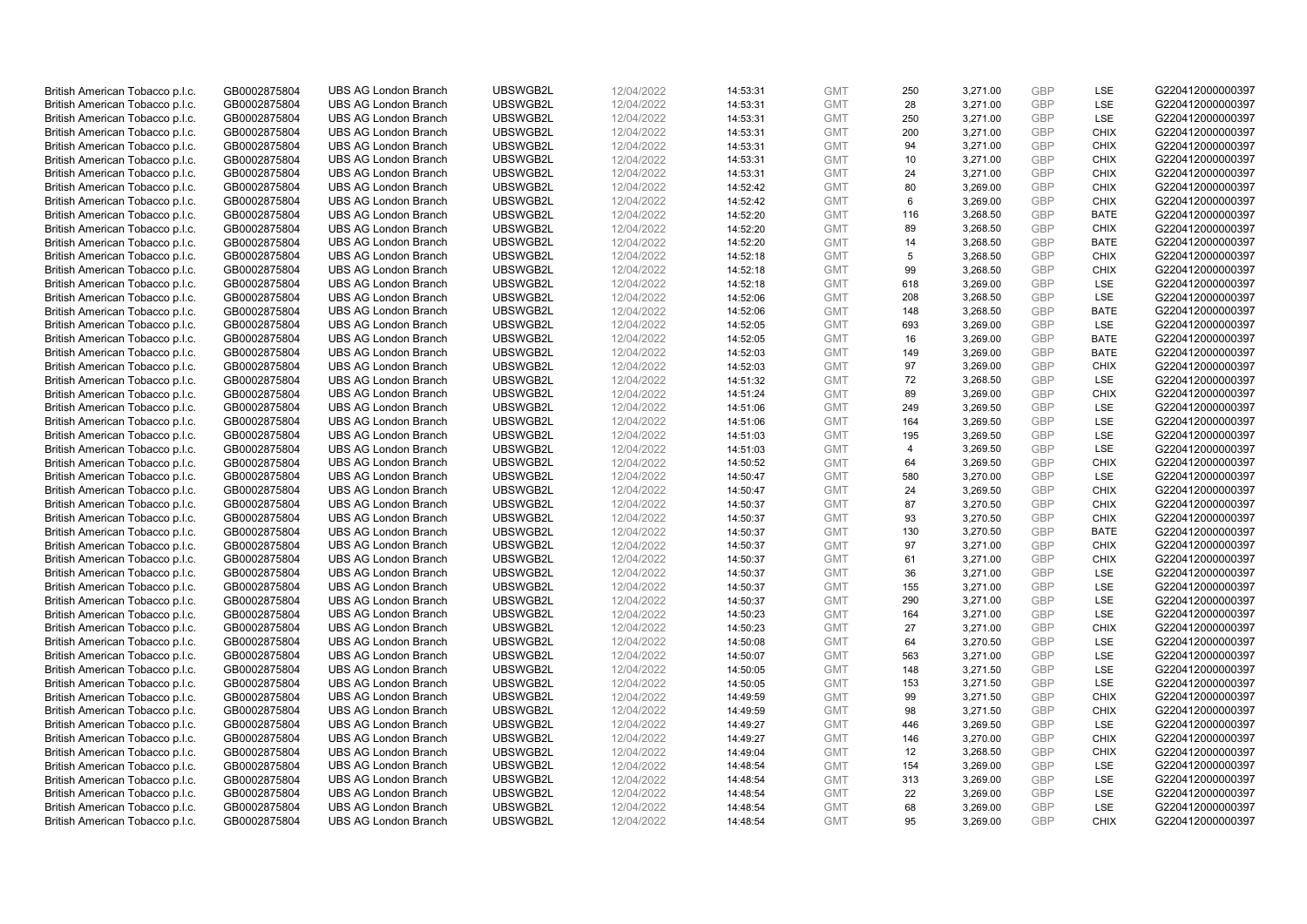| British American Tobacco p.l.c. | GB0002875804 | <b>UBS AG London Branch</b> | UBSWGB2L | 12/04/2022 | 14:48:50 | <b>GMT</b> | 120            | 3,268.50 | <b>GBP</b> | <b>BATE</b> | G220412000000397 |
|---------------------------------|--------------|-----------------------------|----------|------------|----------|------------|----------------|----------|------------|-------------|------------------|
| British American Tobacco p.l.c. | GB0002875804 | <b>UBS AG London Branch</b> | UBSWGB2L | 12/04/2022 | 14:48:50 | <b>GMT</b> | 80             | 3,269.50 | <b>GBP</b> | <b>CHIX</b> | G220412000000397 |
| British American Tobacco p.l.c. | GB0002875804 | <b>UBS AG London Branch</b> | UBSWGB2L | 12/04/2022 | 14:48:50 | <b>GMT</b> | 15             | 3,268.50 | <b>GBP</b> | <b>BATE</b> | G220412000000397 |
| British American Tobacco p.l.c. | GB0002875804 | <b>UBS AG London Branch</b> | UBSWGB2L | 12/04/2022 | 14:48:43 | <b>GMT</b> | 109            | 3,268.50 | <b>GBP</b> | <b>BATE</b> | G220412000000397 |
|                                 |              |                             |          |            |          |            | 32             |          | <b>GBP</b> | <b>BATE</b> |                  |
| British American Tobacco p.l.c. | GB0002875804 | <b>UBS AG London Branch</b> | UBSWGB2L | 12/04/2022 | 14:48:43 | <b>GMT</b> |                | 3,268.50 |            |             | G220412000000397 |
| British American Tobacco p.l.c. | GB0002875804 | <b>UBS AG London Branch</b> | UBSWGB2L | 12/04/2022 | 14:48:40 | <b>GMT</b> | 651            | 3,269.00 | <b>GBP</b> | <b>LSE</b>  | G220412000000397 |
| British American Tobacco p.l.c. | GB0002875804 | <b>UBS AG London Branch</b> | UBSWGB2L | 12/04/2022 | 14:48:40 | <b>GMT</b> | 89             | 3,268.50 | <b>GBP</b> | <b>BATE</b> | G220412000000397 |
| British American Tobacco p.l.c. | GB0002875804 | <b>UBS AG London Branch</b> | UBSWGB2L | 12/04/2022 | 14:48:06 | <b>GMT</b> | 92             | 3,269.00 | <b>GBP</b> | <b>CHIX</b> | G220412000000397 |
| British American Tobacco p.l.c. | GB0002875804 | <b>UBS AG London Branch</b> | UBSWGB2L | 12/04/2022 | 14:48:05 | <b>GMT</b> | 82             | 3,270.00 | <b>GBP</b> | <b>CHIX</b> | G220412000000397 |
| British American Tobacco p.l.c. | GB0002875804 | <b>UBS AG London Branch</b> | UBSWGB2L | 12/04/2022 | 14:48:04 | <b>GMT</b> | 610            | 3,270.50 | <b>GBP</b> | LSE         | G220412000000397 |
| British American Tobacco p.l.c. | GB0002875804 | <b>UBS AG London Branch</b> | UBSWGB2L | 12/04/2022 | 14:48:04 | <b>GMT</b> | 84             | 3.271.00 | <b>GBP</b> | <b>CHIX</b> | G220412000000397 |
| British American Tobacco p.l.c. | GB0002875804 | <b>UBS AG London Branch</b> | UBSWGB2L | 12/04/2022 | 14:48:04 | <b>GMT</b> | 616            | 3,271.00 | <b>GBP</b> | LSE         | G220412000000397 |
| British American Tobacco p.l.c. | GB0002875804 | <b>UBS AG London Branch</b> | UBSWGB2L | 12/04/2022 | 14:47:26 | <b>GMT</b> | 567            | 3,267.50 | <b>GBP</b> | LSE         | G220412000000397 |
| British American Tobacco p.l.c. | GB0002875804 | <b>UBS AG London Branch</b> | UBSWGB2L | 12/04/2022 | 14:47:26 | <b>GMT</b> | 100            | 3,267.50 | <b>GBP</b> | LSE         | G220412000000397 |
| British American Tobacco p.l.c. | GB0002875804 | <b>UBS AG London Branch</b> | UBSWGB2L | 12/04/2022 | 14:47:08 | <b>GMT</b> | 581            | 3,266.50 | <b>GBP</b> | LSE         | G220412000000397 |
| British American Tobacco p.l.c. | GB0002875804 | <b>UBS AG London Branch</b> | UBSWGB2L | 12/04/2022 | 14:47:02 | <b>GMT</b> | 31             | 3,267.00 | <b>GBP</b> | <b>BATE</b> | G220412000000397 |
| British American Tobacco p.l.c. | GB0002875804 | <b>UBS AG London Branch</b> | UBSWGB2L | 12/04/2022 | 14:47:02 | <b>GMT</b> | 14             | 3,267.00 | <b>GBP</b> | <b>BATE</b> | G220412000000397 |
| British American Tobacco p.l.c. | GB0002875804 | <b>UBS AG London Branch</b> | UBSWGB2L | 12/04/2022 | 14:47:02 | <b>GMT</b> | 78             | 3,267.00 | <b>GBP</b> | <b>BATE</b> | G220412000000397 |
| British American Tobacco p.l.c. | GB0002875804 | <b>UBS AG London Branch</b> | UBSWGB2L | 12/04/2022 | 14:47:02 | <b>GMT</b> | 23             | 3,267.50 | <b>GBP</b> | <b>CHIX</b> | G220412000000397 |
| British American Tobacco p.l.c. | GB0002875804 | <b>UBS AG London Branch</b> | UBSWGB2L | 12/04/2022 | 14:47:02 | <b>GMT</b> | 61             | 3,267.50 | <b>GBP</b> | <b>CHIX</b> | G220412000000397 |
| British American Tobacco p.l.c. | GB0002875804 | <b>UBS AG London Branch</b> | UBSWGB2L | 12/04/2022 | 14:46:58 | <b>GMT</b> | 89             | 3,268.50 | <b>GBP</b> | <b>CHIX</b> | G220412000000397 |
| British American Tobacco p.l.c. | GB0002875804 | <b>UBS AG London Branch</b> | UBSWGB2L | 12/04/2022 | 14:46:58 | <b>GMT</b> | 237            | 3,269.00 | <b>GBP</b> | LSE         | G220412000000397 |
|                                 |              |                             |          |            |          |            |                |          | <b>GBP</b> |             |                  |
| British American Tobacco p.l.c. | GB0002875804 | <b>UBS AG London Branch</b> | UBSWGB2L | 12/04/2022 | 14:46:58 | <b>GMT</b> | 100            | 3,269.00 | <b>GBP</b> | LSE         | G220412000000397 |
| British American Tobacco p.l.c. | GB0002875804 | <b>UBS AG London Branch</b> | UBSWGB2L | 12/04/2022 | 14:46:57 | <b>GMT</b> | 280            | 3,269.00 |            | <b>LSE</b>  | G220412000000397 |
| British American Tobacco p.l.c. | GB0002875804 | <b>UBS AG London Branch</b> | UBSWGB2L | 12/04/2022 | 14:46:57 | <b>GMT</b> | 9              | 3,269.00 | <b>GBP</b> | LSE         | G220412000000397 |
| British American Tobacco p.l.c. | GB0002875804 | <b>UBS AG London Branch</b> | UBSWGB2L | 12/04/2022 | 14:46:46 | <b>GMT</b> | 95             | 3,269.00 | <b>GBP</b> | <b>CHIX</b> | G220412000000397 |
| British American Tobacco p.l.c. | GB0002875804 | <b>UBS AG London Branch</b> | UBSWGB2L | 12/04/2022 | 14:46:46 | <b>GMT</b> | 99             | 3,269.00 | <b>GBP</b> | <b>CHIX</b> | G220412000000397 |
| British American Tobacco p.l.c. | GB0002875804 | <b>UBS AG London Branch</b> | UBSWGB2L | 12/04/2022 | 14:46:31 | <b>GMT</b> | 659            | 3,269.50 | <b>GBP</b> | LSE         | G220412000000397 |
| British American Tobacco p.l.c. | GB0002875804 | <b>UBS AG London Branch</b> | UBSWGB2L | 12/04/2022 | 14:46:09 | <b>GMT</b> | 250            | 3,269.50 | <b>GBP</b> | LSE         | G220412000000397 |
| British American Tobacco p.l.c. | GB0002875804 | <b>UBS AG London Branch</b> | UBSWGB2L | 12/04/2022 | 14:46:09 | <b>GMT</b> | 153            | 3,269.50 | <b>GBP</b> | LSE         | G220412000000397 |
| British American Tobacco p.l.c. | GB0002875804 | <b>UBS AG London Branch</b> | UBSWGB2L | 12/04/2022 | 14:46:09 | <b>GMT</b> | 46             | 3,269.50 | <b>GBP</b> | <b>LSE</b>  | G220412000000397 |
| British American Tobacco p.l.c. | GB0002875804 | <b>UBS AG London Branch</b> | UBSWGB2L | 12/04/2022 | 14:46:09 | <b>GMT</b> | 148            | 3,269.50 | <b>GBP</b> | LSE         | G220412000000397 |
| British American Tobacco p.l.c. | GB0002875804 | <b>UBS AG London Branch</b> | UBSWGB2L | 12/04/2022 | 14:46:09 | <b>GMT</b> | 52             | 3,269.00 | <b>GBP</b> | <b>CHIX</b> | G220412000000397 |
| British American Tobacco p.l.c. | GB0002875804 | <b>UBS AG London Branch</b> | UBSWGB2L | 12/04/2022 | 14:46:09 | <b>GMT</b> | 68             | 3,269.00 | <b>GBP</b> | <b>CHIX</b> | G220412000000397 |
| British American Tobacco p.l.c. | GB0002875804 | <b>UBS AG London Branch</b> | UBSWGB2L | 12/04/2022 | 14:46:09 | <b>GMT</b> | 111            | 3,269.50 | <b>GBP</b> | <b>BATE</b> | G220412000000397 |
| British American Tobacco p.l.c. | GB0002875804 | <b>UBS AG London Branch</b> | UBSWGB2L | 12/04/2022 | 14:46:09 | <b>GMT</b> | 15             | 3,269.50 | <b>GBP</b> | <b>BATE</b> | G220412000000397 |
| British American Tobacco p.l.c. | GB0002875804 | <b>UBS AG London Branch</b> | UBSWGB2L | 12/04/2022 | 14:46:09 | <b>GMT</b> | 100            | 3,269.50 | <b>GBP</b> | <b>BATE</b> | G220412000000397 |
| British American Tobacco p.l.c. | GB0002875804 | <b>UBS AG London Branch</b> | UBSWGB2L | 12/04/2022 | 14:46:02 | <b>GMT</b> | 190            | 3,270.00 | <b>GBP</b> | <b>CHIX</b> | G220412000000397 |
| British American Tobacco p.l.c. | GB0002875804 | <b>UBS AG London Branch</b> | UBSWGB2L | 12/04/2022 | 14:46:02 | <b>GMT</b> | 63             | 3,270.00 | <b>GBP</b> | LSE         | G220412000000397 |
| British American Tobacco p.l.c. | GB0002875804 | <b>UBS AG London Branch</b> | UBSWGB2L | 12/04/2022 | 14:46:02 | <b>GMT</b> | 100            | 3,270.00 | <b>GBP</b> | <b>BATE</b> | G220412000000397 |
| British American Tobacco p.l.c. | GB0002875804 | <b>UBS AG London Branch</b> | UBSWGB2L | 12/04/2022 | 14:46:02 | <b>GMT</b> | 532            | 3,270.00 | <b>GBP</b> | LSE         | G220412000000397 |
| British American Tobacco p.l.c. | GB0002875804 | <b>UBS AG London Branch</b> | UBSWGB2L | 12/04/2022 | 14:46:01 | <b>GMT</b> | 23             | 3,270.00 | <b>GBP</b> | <b>BATE</b> | G220412000000397 |
| British American Tobacco p.l.c. | GB0002875804 | <b>UBS AG London Branch</b> | UBSWGB2L | 12/04/2022 | 14:46:00 | <b>GMT</b> | 577            | 3,270.50 | <b>GBP</b> | LSE         | G220412000000397 |
| British American Tobacco p.l.c. | GB0002875804 | <b>UBS AG London Branch</b> | UBSWGB2L | 12/04/2022 | 14:45:59 | <b>GMT</b> | 132            | 3,271.00 | <b>GBP</b> | <b>CHIX</b> | G220412000000397 |
| British American Tobacco p.l.c. | GB0002875804 | UBS AG London Branch        | UBSWGB2L | 12/04/2022 | 14:45:52 | <b>GMT</b> | $\overline{4}$ | 3,271.00 | <b>GBP</b> | <b>CHIX</b> | G220412000000397 |
| British American Tobacco p.l.c. | GB0002875804 | <b>UBS AG London Branch</b> | UBSWGB2L | 12/04/2022 | 14:45:49 | <b>GMT</b> | 153            | 3,270.50 | <b>GBP</b> | LSE         | G220412000000397 |
| British American Tobacco p.l.c. | GB0002875804 | <b>UBS AG London Branch</b> | UBSWGB2L | 12/04/2022 | 14:45:49 | <b>GMT</b> | 148            | 3,270.50 | <b>GBP</b> | LSE         | G220412000000397 |
| British American Tobacco p.l.c. | GB0002875804 | <b>UBS AG London Branch</b> | UBSWGB2L | 12/04/2022 | 14:45:35 | <b>GMT</b> | 148            | 3,271.00 | <b>GBP</b> | LSE         | G220412000000397 |
| British American Tobacco p.l.c. | GB0002875804 | <b>UBS AG London Branch</b> | UBSWGB2L | 12/04/2022 | 14:45:35 | <b>GMT</b> | 153            | 3,271.00 | <b>GBP</b> | LSE         | G220412000000397 |
| British American Tobacco p.l.c. | GB0002875804 | <b>UBS AG London Branch</b> | UBSWGB2L | 12/04/2022 | 14:45:35 | <b>GMT</b> | 84             | 3,271.00 | <b>GBP</b> | <b>CHIX</b> | G220412000000397 |
| British American Tobacco p.l.c. | GB0002875804 | <b>UBS AG London Branch</b> | UBSWGB2L | 12/04/2022 | 14:45:07 | <b>GMT</b> | 153            | 3,269.50 | <b>GBP</b> | LSE         | G220412000000397 |
| British American Tobacco p.l.c. | GB0002875804 | <b>UBS AG London Branch</b> | UBSWGB2L | 12/04/2022 | 14:45:07 | <b>GMT</b> | 148            | 3,269.50 | <b>GBP</b> | LSE         | G220412000000397 |
| British American Tobacco p.l.c. | GB0002875804 | <b>UBS AG London Branch</b> | UBSWGB2L | 12/04/2022 | 14:44:50 | <b>GMT</b> | 567            | 3,269.50 | <b>GBP</b> | LSE         | G220412000000397 |
| British American Tobacco p.l.c. | GB0002875804 | <b>UBS AG London Branch</b> | UBSWGB2L | 12/04/2022 | 14:44:28 | <b>GMT</b> | 602            | 3,269.00 | GBP        | <b>LSE</b>  | G220412000000397 |
|                                 |              |                             |          |            |          |            |                |          |            |             |                  |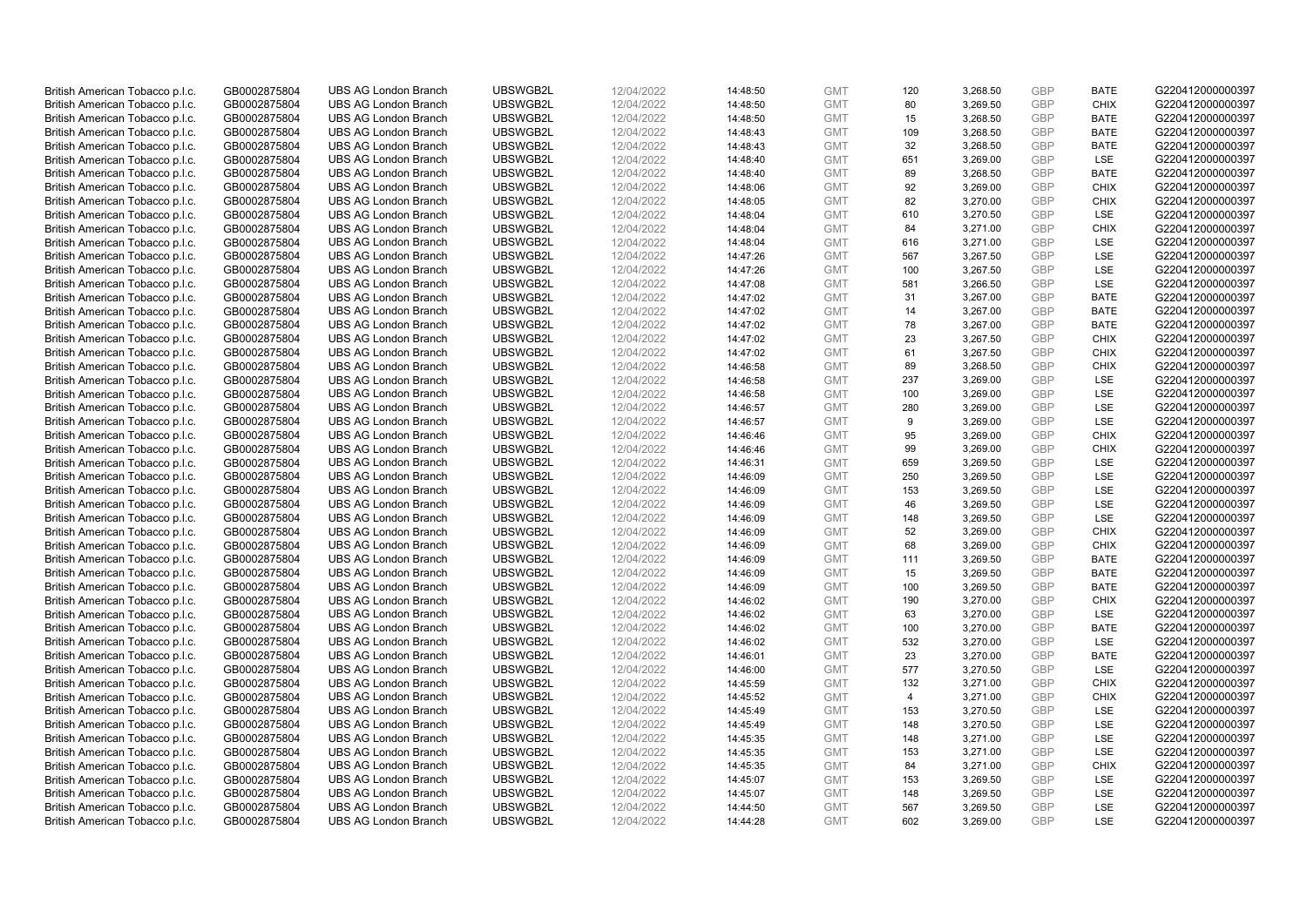| British American Tobacco p.l.c. | GB0002875804 | <b>UBS AG London Branch</b> | UBSWGB2L | 12/04/2022 | 14:44:28 | <b>GMT</b> | 99  | 3,269.00 | <b>GBP</b>               | <b>CHIX</b> | G220412000000397 |
|---------------------------------|--------------|-----------------------------|----------|------------|----------|------------|-----|----------|--------------------------|-------------|------------------|
| British American Tobacco p.l.c. | GB0002875804 | <b>UBS AG London Branch</b> | UBSWGB2L | 12/04/2022 | 14:44:28 | <b>GMT</b> | 113 | 3,269.00 | <b>GBP</b>               | <b>BATE</b> | G220412000000397 |
| British American Tobacco p.l.c. | GB0002875804 | <b>UBS AG London Branch</b> | UBSWGB2L | 12/04/2022 | 14:44:28 | <b>GMT</b> | 110 | 3,269.00 | <b>GBP</b>               | <b>CHIX</b> | G220412000000397 |
| British American Tobacco p.l.c. | GB0002875804 | <b>UBS AG London Branch</b> | UBSWGB2L | 12/04/2022 | 14:44:28 | <b>GMT</b> | 85  | 3,269.50 | <b>GBP</b>               | <b>CHIX</b> | G220412000000397 |
| British American Tobacco p.l.c. | GB0002875804 | <b>UBS AG London Branch</b> | UBSWGB2L | 12/04/2022 | 14:44:19 | <b>GMT</b> | 122 | 3,269.50 | <b>GBP</b>               | LSE         | G220412000000397 |
|                                 |              | <b>UBS AG London Branch</b> |          |            |          |            |     |          |                          |             |                  |
| British American Tobacco p.l.c. | GB0002875804 |                             | UBSWGB2L | 12/04/2022 | 14:44:19 | <b>GMT</b> | 100 | 3,269.50 | <b>GBP</b><br><b>GBP</b> | <b>LSE</b>  | G220412000000397 |
| British American Tobacco p.l.c. | GB0002875804 | <b>UBS AG London Branch</b> | UBSWGB2L | 12/04/2022 | 14:44:19 | <b>GMT</b> | 454 | 3,269.50 |                          | LSE         | G220412000000397 |
| British American Tobacco p.l.c. | GB0002875804 | <b>UBS AG London Branch</b> | UBSWGB2L | 12/04/2022 | 14:44:01 | <b>GMT</b> | 119 | 3,270.00 | <b>GBP</b>               | <b>BATE</b> | G220412000000397 |
| British American Tobacco p.l.c. | GB0002875804 | <b>UBS AG London Branch</b> | UBSWGB2L | 12/04/2022 | 14:44:01 | <b>GMT</b> | 85  | 3,270.00 | <b>GBP</b>               | <b>CHIX</b> | G220412000000397 |
| British American Tobacco p.l.c. | GB0002875804 | <b>UBS AG London Branch</b> | UBSWGB2L | 12/04/2022 | 14:43:43 | <b>GMT</b> | 116 | 3,270.50 | <b>GBP</b>               | <b>BATE</b> | G220412000000397 |
| British American Tobacco p.l.c. | GB0002875804 | <b>UBS AG London Branch</b> | UBSWGB2L | 12/04/2022 | 14:43:43 | <b>GMT</b> | 614 | 3.271.00 | <b>GBP</b>               | <b>LSE</b>  | G220412000000397 |
| British American Tobacco p.l.c. | GB0002875804 | <b>UBS AG London Branch</b> | UBSWGB2L | 12/04/2022 | 14:43:16 | <b>GMT</b> | 113 | 3,270.50 | <b>GBP</b>               | <b>BATE</b> | G220412000000397 |
| British American Tobacco p.l.c. | GB0002875804 | <b>UBS AG London Branch</b> | UBSWGB2L | 12/04/2022 | 14:43:14 | <b>GMT</b> | 647 | 3,271.00 | <b>GBP</b>               | LSE         | G220412000000397 |
| British American Tobacco p.l.c. | GB0002875804 | <b>UBS AG London Branch</b> | UBSWGB2L | 12/04/2022 | 14:43:14 | <b>GMT</b> | 113 | 3,271.00 | <b>GBP</b>               | <b>BATE</b> | G220412000000397 |
| British American Tobacco p.l.c. | GB0002875804 | <b>UBS AG London Branch</b> | UBSWGB2L | 12/04/2022 | 14:43:14 | <b>GMT</b> | 92  | 3,271.00 | <b>GBP</b>               | <b>CHIX</b> | G220412000000397 |
| British American Tobacco p.l.c. | GB0002875804 | <b>UBS AG London Branch</b> | UBSWGB2L | 12/04/2022 | 14:43:05 | <b>GMT</b> | 101 | 3,272.00 | <b>GBP</b>               | <b>CHIX</b> | G220412000000397 |
| British American Tobacco p.l.c. | GB0002875804 | <b>UBS AG London Branch</b> | UBSWGB2L | 12/04/2022 | 14:43:05 | <b>GMT</b> | 100 | 3,272.00 | <b>GBP</b>               | <b>CHIX</b> | G220412000000397 |
| British American Tobacco p.l.c. | GB0002875804 | <b>UBS AG London Branch</b> | UBSWGB2L | 12/04/2022 | 14:43:05 | <b>GMT</b> | 55  | 3,272.00 | <b>GBP</b>               | <b>CHIX</b> | G220412000000397 |
| British American Tobacco p.l.c. | GB0002875804 | <b>UBS AG London Branch</b> | UBSWGB2L | 12/04/2022 | 14:43:05 | <b>GMT</b> | 22  | 3,272.00 | <b>GBP</b>               | <b>CHIX</b> | G220412000000397 |
| British American Tobacco p.l.c. | GB0002875804 | <b>UBS AG London Branch</b> | UBSWGB2L | 12/04/2022 | 14:43:05 | <b>GMT</b> | 280 | 3,272.00 | <b>GBP</b>               | <b>CHIX</b> | G220412000000397 |
| British American Tobacco p.l.c. | GB0002875804 | <b>UBS AG London Branch</b> | UBSWGB2L | 12/04/2022 | 14:43:05 | <b>GMT</b> | 107 | 3,272.00 | <b>GBP</b>               | <b>BATE</b> | G220412000000397 |
| British American Tobacco p.l.c. | GB0002875804 | <b>UBS AG London Branch</b> | UBSWGB2L | 12/04/2022 | 14:43:04 | <b>GMT</b> | 68  | 3,272.50 | <b>GBP</b>               | LSE         | G220412000000397 |
| British American Tobacco p.l.c. | GB0002875804 | <b>UBS AG London Branch</b> | UBSWGB2L | 12/04/2022 | 14:43:04 | <b>GMT</b> | 148 | 3,272.50 | <b>GBP</b>               | LSE         | G220412000000397 |
| British American Tobacco p.l.c. | GB0002875804 | <b>UBS AG London Branch</b> | UBSWGB2L | 12/04/2022 | 14:43:04 | <b>GMT</b> | 153 | 3,272.50 | <b>GBP</b>               | <b>LSE</b>  | G220412000000397 |
| British American Tobacco p.l.c. | GB0002875804 | <b>UBS AG London Branch</b> | UBSWGB2L | 12/04/2022 | 14:43:04 | <b>GMT</b> | 284 | 3,272.50 | <b>GBP</b>               | LSE         | G220412000000397 |
| British American Tobacco p.l.c. | GB0002875804 | <b>UBS AG London Branch</b> | UBSWGB2L | 12/04/2022 | 14:43:04 | <b>GMT</b> | 138 | 3,272.50 | <b>GBP</b>               | LSE         | G220412000000397 |
| British American Tobacco p.l.c. | GB0002875804 | <b>UBS AG London Branch</b> | UBSWGB2L | 12/04/2022 | 14:43:04 | <b>GMT</b> | 153 | 3,272.50 | <b>GBP</b>               | LSE         | G220412000000397 |
| British American Tobacco p.l.c. | GB0002875804 | <b>UBS AG London Branch</b> | UBSWGB2L | 12/04/2022 | 14:43:04 | <b>GMT</b> | 148 | 3,272.50 | <b>GBP</b>               | LSE         | G220412000000397 |
| British American Tobacco p.l.c. | GB0002875804 | <b>UBS AG London Branch</b> | UBSWGB2L | 12/04/2022 | 14:42:33 | <b>GMT</b> | 148 | 3,272.50 | <b>GBP</b>               | LSE         | G220412000000397 |
| British American Tobacco p.l.c. | GB0002875804 | <b>UBS AG London Branch</b> | UBSWGB2L | 12/04/2022 | 14:42:33 | <b>GMT</b> | 153 | 3,272.50 | <b>GBP</b>               | LSE         | G220412000000397 |
| British American Tobacco p.l.c. | GB0002875804 | <b>UBS AG London Branch</b> | UBSWGB2L | 12/04/2022 | 14:42:23 | <b>GMT</b> | 148 | 3,272.50 | <b>GBP</b>               | LSE         | G220412000000397 |
| British American Tobacco p.l.c. | GB0002875804 | <b>UBS AG London Branch</b> | UBSWGB2L | 12/04/2022 | 14:42:23 | <b>GMT</b> | 153 | 3,272.50 | <b>GBP</b>               | LSE         | G220412000000397 |
| British American Tobacco p.l.c. | GB0002875804 | <b>UBS AG London Branch</b> | UBSWGB2L | 12/04/2022 | 14:42:23 | <b>GMT</b> | 96  | 3,272.50 | <b>GBP</b>               | <b>CHIX</b> | G220412000000397 |
| British American Tobacco p.l.c. | GB0002875804 | <b>UBS AG London Branch</b> | UBSWGB2L | 12/04/2022 | 14:41:58 | <b>GMT</b> | 153 | 3,271.50 | <b>GBP</b>               | LSE         | G220412000000397 |
| British American Tobacco p.l.c. | GB0002875804 | <b>UBS AG London Branch</b> | UBSWGB2L | 12/04/2022 | 14:41:58 | <b>GMT</b> | 270 | 3,271.50 | <b>GBP</b>               | LSE         | G220412000000397 |
| British American Tobacco p.l.c. | GB0002875804 | <b>UBS AG London Branch</b> | UBSWGB2L | 12/04/2022 | 14:41:58 | <b>GMT</b> | 148 | 3,271.50 | <b>GBP</b>               | LSE         | G220412000000397 |
| British American Tobacco p.l.c. | GB0002875804 | <b>UBS AG London Branch</b> | UBSWGB2L | 12/04/2022 | 14:41:58 | <b>GMT</b> | 153 | 3,271.50 | <b>GBP</b>               | <b>LSE</b>  | G220412000000397 |
| British American Tobacco p.l.c. | GB0002875804 | <b>UBS AG London Branch</b> | UBSWGB2L | 12/04/2022 | 14:41:58 | <b>GMT</b> | 146 | 3,271.50 | <b>GBP</b>               | LSE         | G220412000000397 |
| British American Tobacco p.l.c. | GB0002875804 | <b>UBS AG London Branch</b> | UBSWGB2L | 12/04/2022 | 14:41:58 | <b>GMT</b> | 148 | 3,271.50 | <b>GBP</b>               | LSE         | G220412000000397 |
| British American Tobacco p.l.c. | GB0002875804 | <b>UBS AG London Branch</b> | UBSWGB2L | 12/04/2022 | 14:41:42 | <b>GMT</b> | 52  | 3,271.00 | <b>GBP</b>               | <b>LSE</b>  | G220412000000397 |
| British American Tobacco p.l.c. | GB0002875804 | <b>UBS AG London Branch</b> | UBSWGB2L | 12/04/2022 | 14:41:42 | <b>GMT</b> | 626 | 3,271.00 | <b>GBP</b>               | LSE         | G220412000000397 |
|                                 |              |                             |          |            |          |            |     |          |                          |             |                  |
| British American Tobacco p.l.c. | GB0002875804 | <b>UBS AG London Branch</b> | UBSWGB2L | 12/04/2022 | 14:41:42 | <b>GMT</b> | 80  | 3,271.00 | <b>GBP</b>               | <b>CHIX</b> | G220412000000397 |
| British American Tobacco p.l.c. | GB0002875804 | <b>UBS AG London Branch</b> | UBSWGB2L | 12/04/2022 | 14:41:42 | <b>GMT</b> | 87  | 3,271.00 | <b>GBP</b>               | <b>CHIX</b> | G220412000000397 |
| British American Tobacco p.l.c. | GB0002875804 | <b>UBS AG London Branch</b> | UBSWGB2L | 12/04/2022 | 14:41:17 | <b>GMT</b> | 615 | 3,271.50 | <b>GBP</b>               | LSE         | G220412000000397 |
| British American Tobacco p.l.c. | GB0002875804 | UBS AG London Branch        | UBSWGB2L | 12/04/2022 | 14:40:55 | <b>GMT</b> | 43  | 3,270.50 | <b>GBP</b>               | <b>BATE</b> | G220412000000397 |
| British American Tobacco p.l.c. | GB0002875804 | <b>UBS AG London Branch</b> | UBSWGB2L | 12/04/2022 | 14:40:55 | <b>GMT</b> | 111 | 3,270.50 | <b>GBP</b>               | <b>BATE</b> | G220412000000397 |
| British American Tobacco p.l.c. | GB0002875804 | <b>UBS AG London Branch</b> | UBSWGB2L | 12/04/2022 | 14:40:54 | <b>GMT</b> | 60  | 3,270.50 | <b>GBP</b>               | <b>BATE</b> | G220412000000397 |
| British American Tobacco p.l.c. | GB0002875804 | <b>UBS AG London Branch</b> | UBSWGB2L | 12/04/2022 | 14:40:54 | <b>GMT</b> | 43  | 3,270.50 | <b>GBP</b>               | <b>BATE</b> | G220412000000397 |
| British American Tobacco p.l.c. | GB0002875804 | <b>UBS AG London Branch</b> | UBSWGB2L | 12/04/2022 | 14:40:52 | <b>GMT</b> | 100 | 3,271.00 | <b>GBP</b>               | <b>CHIX</b> | G220412000000397 |
| British American Tobacco p.l.c. | GB0002875804 | <b>UBS AG London Branch</b> | UBSWGB2L | 12/04/2022 | 14:40:52 | <b>GMT</b> | 5   | 3,271.00 | <b>GBP</b>               | <b>CHIX</b> | G220412000000397 |
| British American Tobacco p.l.c. | GB0002875804 | <b>UBS AG London Branch</b> | UBSWGB2L | 12/04/2022 | 14:40:46 | <b>GMT</b> | 98  | 3,271.00 | <b>GBP</b>               | <b>CHIX</b> | G220412000000397 |
| British American Tobacco p.l.c. | GB0002875804 | <b>UBS AG London Branch</b> | UBSWGB2L | 12/04/2022 | 14:40:46 | <b>GMT</b> | 61  | 3,271.00 | <b>GBP</b>               | <b>BATE</b> | G220412000000397 |
| British American Tobacco p.l.c. | GB0002875804 | <b>UBS AG London Branch</b> | UBSWGB2L | 12/04/2022 | 14:40:46 | <b>GMT</b> | 50  | 3,271.00 | <b>GBP</b>               | <b>BATE</b> | G220412000000397 |
| British American Tobacco p.l.c. | GB0002875804 | <b>UBS AG London Branch</b> | UBSWGB2L | 12/04/2022 | 14:40:46 | <b>GMT</b> | 175 | 3,272.50 | <b>GBP</b>               | <b>CHIX</b> | G220412000000397 |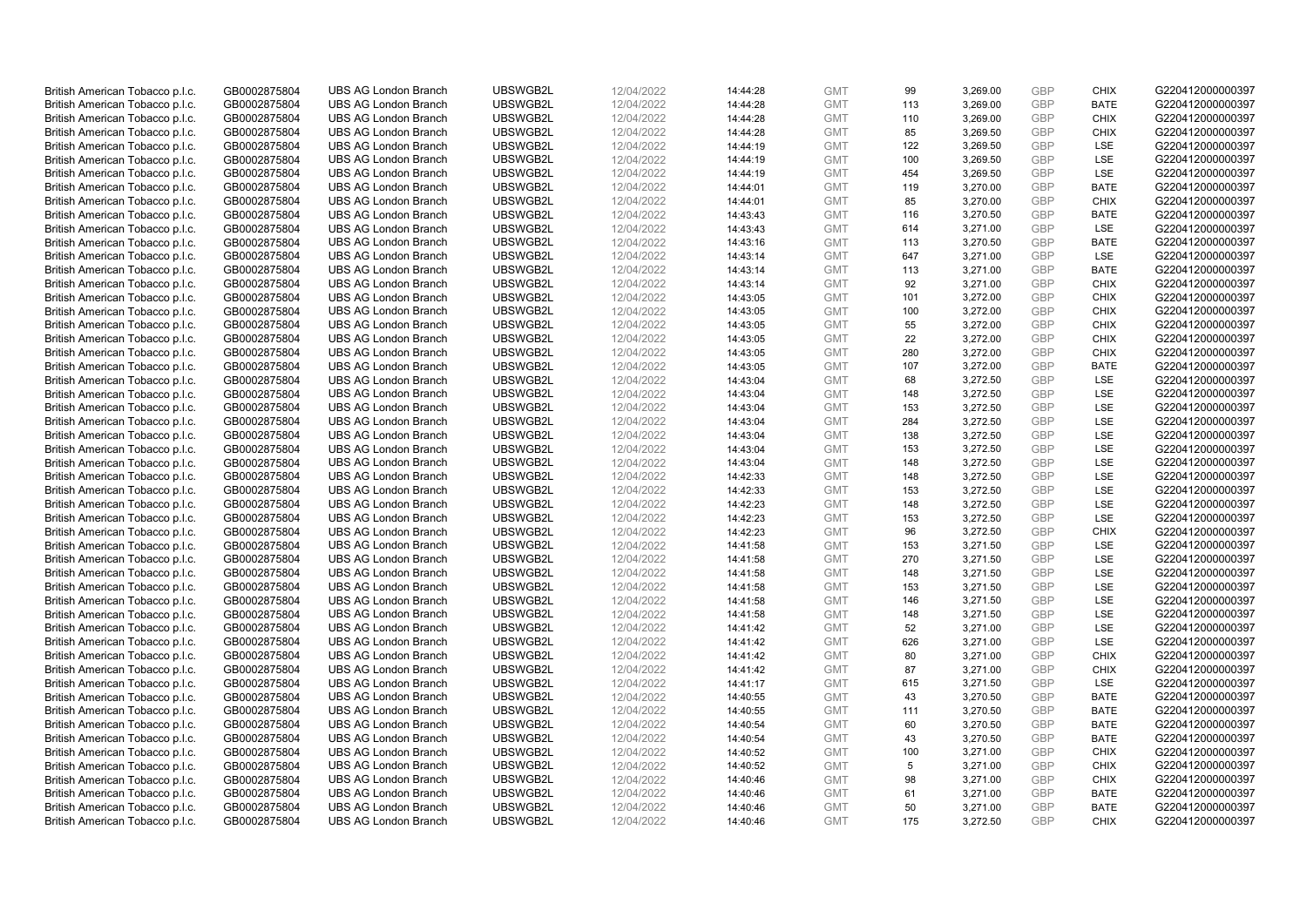| British American Tobacco p.l.c. | GB0002875804 | <b>UBS AG London Branch</b> | UBSWGB2L | 12/04/2022 | 14:40:46 | <b>GMT</b> | 560            | 3,271.50 | <b>GBP</b> | LSE         | G220412000000397 |
|---------------------------------|--------------|-----------------------------|----------|------------|----------|------------|----------------|----------|------------|-------------|------------------|
|                                 |              |                             |          |            |          |            |                |          |            |             |                  |
| British American Tobacco p.l.c. | GB0002875804 | <b>UBS AG London Branch</b> | UBSWGB2L | 12/04/2022 | 14:40:29 | <b>GMT</b> | 94             | 3,271.50 | <b>GBP</b> | <b>CHIX</b> | G220412000000397 |
| British American Tobacco p.l.c. | GB0002875804 | <b>UBS AG London Branch</b> | UBSWGB2L | 12/04/2022 | 14:40:29 | <b>GMT</b> | 111            | 3,271.50 | <b>GBP</b> | <b>BATE</b> | G220412000000397 |
| British American Tobacco p.l.c. | GB0002875804 | <b>UBS AG London Branch</b> | UBSWGB2L | 12/04/2022 | 14:40:29 | <b>GMT</b> | 605            | 3,272.00 | <b>GBP</b> | LSE         | G220412000000397 |
| British American Tobacco p.l.c. | GB0002875804 | <b>UBS AG London Branch</b> | UBSWGB2L | 12/04/2022 | 14:40:05 | <b>GMT</b> | 99             | 3,271.50 | <b>GBP</b> | LSE         | G220412000000397 |
| British American Tobacco p.l.c. | GB0002875804 | <b>UBS AG London Branch</b> | UBSWGB2L | 12/04/2022 | 14:40:05 | <b>GMT</b> | 286            | 3,271.50 | <b>GBP</b> | <b>LSE</b>  | G220412000000397 |
| British American Tobacco p.l.c. | GB0002875804 | <b>UBS AG London Branch</b> | UBSWGB2L | 12/04/2022 | 14:40:05 | <b>GMT</b> | 148            | 3,271.50 | <b>GBP</b> | LSE         | G220412000000397 |
| British American Tobacco p.l.c. | GB0002875804 | <b>UBS AG London Branch</b> | UBSWGB2L | 12/04/2022 | 14:40:05 | <b>GMT</b> | 153            | 3,271.50 | <b>GBP</b> | LSE         | G220412000000397 |
| British American Tobacco p.l.c. | GB0002875804 | <b>UBS AG London Branch</b> | UBSWGB2L | 12/04/2022 | 14:40:02 | <b>GMT</b> | 236            | 3,271.50 | <b>GBP</b> | LSE         | G220412000000397 |
| British American Tobacco p.l.c. | GB0002875804 | <b>UBS AG London Branch</b> | UBSWGB2L | 12/04/2022 | 14:40:02 | <b>GMT</b> | 338            | 3,271.50 | <b>GBP</b> | LSE         | G220412000000397 |
| British American Tobacco p.l.c. | GB0002875804 | <b>UBS AG London Branch</b> | UBSWGB2L | 12/04/2022 | 14:39:48 | <b>GMT</b> | 30             | 3,271.00 | <b>GBP</b> | <b>CHIX</b> | G220412000000397 |
| British American Tobacco p.l.c. | GB0002875804 | <b>UBS AG London Branch</b> | UBSWGB2L | 12/04/2022 | 14:39:48 | <b>GMT</b> | 200            | 3,271.00 | <b>GBP</b> | <b>CHIX</b> | G220412000000397 |
|                                 |              | <b>UBS AG London Branch</b> | UBSWGB2L |            |          | <b>GMT</b> | 93             | 3,271.00 |            | <b>CHIX</b> | G220412000000397 |
| British American Tobacco p.l.c. | GB0002875804 |                             |          | 12/04/2022 | 14:39:40 |            |                |          | <b>GBP</b> |             |                  |
| British American Tobacco p.l.c. | GB0002875804 | <b>UBS AG London Branch</b> | UBSWGB2L | 12/04/2022 | 14:39:40 | <b>GMT</b> | 591            | 3,271.00 | <b>GBP</b> | <b>LSE</b>  | G220412000000397 |
| British American Tobacco p.l.c. | GB0002875804 | <b>UBS AG London Branch</b> | UBSWGB2L | 12/04/2022 | 14:39:24 | <b>GMT</b> | 658            | 3,270.00 | <b>GBP</b> | <b>LSE</b>  | G220412000000397 |
| British American Tobacco p.l.c. | GB0002875804 | <b>UBS AG London Branch</b> | UBSWGB2L | 12/04/2022 | 14:38:52 | <b>GMT</b> | 109            | 3,271.00 | <b>GBP</b> | <b>BATE</b> | G220412000000397 |
| British American Tobacco p.l.c. | GB0002875804 | <b>UBS AG London Branch</b> | UBSWGB2L | 12/04/2022 | 14:38:52 | <b>GMT</b> | 132            | 3,271.00 | <b>GBP</b> | <b>CHIX</b> | G220412000000397 |
| British American Tobacco p.l.c. | GB0002875804 | <b>UBS AG London Branch</b> | UBSWGB2L | 12/04/2022 | 14:38:52 | <b>GMT</b> | $\overline{1}$ | 3,271.00 | <b>GBP</b> | <b>BATE</b> | G220412000000397 |
| British American Tobacco p.l.c. | GB0002875804 | <b>UBS AG London Branch</b> | UBSWGB2L | 12/04/2022 | 14:38:52 | <b>GMT</b> | 153            | 3,271.50 | <b>GBP</b> | <b>LSE</b>  | G220412000000397 |
| British American Tobacco p.l.c. | GB0002875804 | <b>UBS AG London Branch</b> | UBSWGB2L | 12/04/2022 | 14:38:52 | <b>GMT</b> | 148            | 3,271.50 | <b>GBP</b> | LSE         | G220412000000397 |
| British American Tobacco p.l.c. | GB0002875804 | <b>UBS AG London Branch</b> | UBSWGB2L | 12/04/2022 | 14:38:52 | <b>GMT</b> | 138            | 3,271.50 | <b>GBP</b> | LSE         | G220412000000397 |
| British American Tobacco p.l.c. | GB0002875804 | <b>UBS AG London Branch</b> | UBSWGB2L | 12/04/2022 | 14:38:52 | <b>GMT</b> | 210            | 3,271.50 | <b>GBP</b> | LSE         | G220412000000397 |
| British American Tobacco p.l.c. | GB0002875804 | <b>UBS AG London Branch</b> | UBSWGB2L | 12/04/2022 | 14:38:52 | <b>GMT</b> | 618            | 3,271.50 | <b>GBP</b> | LSE         | G220412000000397 |
| British American Tobacco p.l.c. | GB0002875804 | <b>UBS AG London Branch</b> | UBSWGB2L | 12/04/2022 | 14:38:52 | <b>GMT</b> | 91             | 3,271.50 | <b>GBP</b> | <b>CHIX</b> | G220412000000397 |
| British American Tobacco p.l.c. | GB0002875804 | <b>UBS AG London Branch</b> | UBSWGB2L | 12/04/2022 | 14:38:52 | <b>GMT</b> | 121            | 3,271.50 | <b>GBP</b> | <b>BATE</b> | G220412000000397 |
| British American Tobacco p.l.c. | GB0002875804 | <b>UBS AG London Branch</b> | UBSWGB2L | 12/04/2022 | 14:38:52 | <b>GMT</b> | 89             | 3,271.50 | <b>GBP</b> | <b>CHIX</b> | G220412000000397 |
| British American Tobacco p.l.c. | GB0002875804 | <b>UBS AG London Branch</b> | UBSWGB2L | 12/04/2022 | 14:38:42 | <b>GMT</b> | 88             | 3,272.00 | <b>GBP</b> | <b>CHIX</b> | G220412000000397 |
| British American Tobacco p.l.c. | GB0002875804 | <b>UBS AG London Branch</b> | UBSWGB2L | 12/04/2022 | 14:38:33 | <b>GMT</b> | 685            | 3,271.50 | <b>GBP</b> | <b>LSE</b>  | G220412000000397 |
|                                 | GB0002875804 | <b>UBS AG London Branch</b> | UBSWGB2L | 12/04/2022 | 14:38:31 | <b>GMT</b> | 100            | 3,272.00 | <b>GBP</b> | <b>BATE</b> | G220412000000397 |
| British American Tobacco p.l.c. |              |                             |          |            |          |            |                |          |            |             |                  |
| British American Tobacco p.l.c. | GB0002875804 | <b>UBS AG London Branch</b> | UBSWGB2L | 12/04/2022 | 14:38:31 | <b>GMT</b> | $\overline{4}$ | 3,272.00 | <b>GBP</b> | <b>BATE</b> | G220412000000397 |
| British American Tobacco p.l.c. | GB0002875804 | <b>UBS AG London Branch</b> | UBSWGB2L | 12/04/2022 | 14:38:30 | <b>GMT</b> | 69             | 3,272.00 | <b>GBP</b> | <b>CHIX</b> | G220412000000397 |
| British American Tobacco p.l.c. | GB0002875804 | <b>UBS AG London Branch</b> | UBSWGB2L | 12/04/2022 | 14:38:30 | <b>GMT</b> | 28             | 3,272.00 | <b>GBP</b> | <b>CHIX</b> | G220412000000397 |
| British American Tobacco p.l.c. | GB0002875804 | <b>UBS AG London Branch</b> | UBSWGB2L | 12/04/2022 | 14:38:10 | <b>GMT</b> | 46             | 3,271.50 | <b>GBP</b> | <b>CHIX</b> | G220412000000397 |
| British American Tobacco p.l.c. | GB0002875804 | <b>UBS AG London Branch</b> | UBSWGB2L | 12/04/2022 | 14:38:10 | <b>GMT</b> | 38             | 3,271.50 | <b>GBP</b> | <b>CHIX</b> | G220412000000397 |
| British American Tobacco p.l.c. | GB0002875804 | <b>UBS AG London Branch</b> | UBSWGB2L | 12/04/2022 | 14:38:06 | <b>GMT</b> | 116            | 3,271.50 | <b>GBP</b> | LSE         | G220412000000397 |
| British American Tobacco p.l.c. | GB0002875804 | <b>UBS AG London Branch</b> | UBSWGB2L | 12/04/2022 | 14:38:06 | <b>GMT</b> | 69             | 3,271.50 | <b>GBP</b> | <b>BATE</b> | G220412000000397 |
| British American Tobacco p.l.c. | GB0002875804 | <b>UBS AG London Branch</b> | UBSWGB2L | 12/04/2022 | 14:38:06 | <b>GMT</b> | 585            | 3,271.50 | <b>GBP</b> | <b>LSE</b>  | G220412000000397 |
| British American Tobacco p.l.c. | GB0002875804 | <b>UBS AG London Branch</b> | UBSWGB2L | 12/04/2022 | 14:38:06 | <b>GMT</b> | 102            | 3,271.50 | <b>GBP</b> | <b>BATE</b> | G220412000000397 |
| British American Tobacco p.l.c. | GB0002875804 | <b>UBS AG London Branch</b> | UBSWGB2L | 12/04/2022 | 14:37:59 | <b>GMT</b> | 123            | 3,272.00 | <b>GBP</b> | <b>BATE</b> | G220412000000397 |
| British American Tobacco p.l.c. | GB0002875804 | <b>UBS AG London Branch</b> | UBSWGB2L | 12/04/2022 | 14:37:53 | <b>GMT</b> | 104            | 3,272.00 | <b>GBP</b> | <b>CHIX</b> | G220412000000397 |
| British American Tobacco p.l.c. | GB0002875804 | <b>UBS AG London Branch</b> | UBSWGB2L | 12/04/2022 | 14:37:53 | <b>GMT</b> | 22             | 3,272.00 | <b>GBP</b> | <b>CHIX</b> | G220412000000397 |
| British American Tobacco p.l.c. | GB0002875804 | <b>UBS AG London Branch</b> | UBSWGB2L | 12/04/2022 | 14:37:53 | <b>GMT</b> | 99             | 3,272.00 | <b>GBP</b> | <b>CHIX</b> | G220412000000397 |
| British American Tobacco p.l.c. | GB0002875804 | <b>UBS AG London Branch</b> | UBSWGB2L | 12/04/2022 | 14:37:53 | <b>GMT</b> | 259            | 3,272.00 | <b>GBP</b> | LSE         | G220412000000397 |
| British American Tobacco p.l.c. | GB0002875804 | <b>UBS AG London Branch</b> | UBSWGB2L | 12/04/2022 | 14:37:53 | <b>GMT</b> | 384            | 3,272.00 | <b>GBP</b> | LSE         | G220412000000397 |
| British American Tobacco p.l.c. | GB0002875804 | <b>UBS AG London Branch</b> | UBSWGB2L | 12/04/2022 | 14:37:53 | <b>GMT</b> | 157            | 3,272.00 | <b>GBP</b> | LSE         | G220412000000397 |
|                                 | GB0002875804 | <b>UBS AG London Branch</b> | UBSWGB2L | 12/04/2022 | 14:37:53 | <b>GMT</b> | 658            | 3,272.00 | <b>GBP</b> | LSE         | G220412000000397 |
| British American Tobacco p.l.c. |              |                             |          |            |          |            |                |          |            |             |                  |
| British American Tobacco p.l.c. | GB0002875804 | <b>UBS AG London Branch</b> | UBSWGB2L | 12/04/2022 | 14:37:45 | <b>GMT</b> | 433            | 3,272.00 | <b>GBP</b> | LSE         | G220412000000397 |
| British American Tobacco p.l.c. | GB0002875804 | <b>UBS AG London Branch</b> | UBSWGB2L | 12/04/2022 | 14:37:31 | <b>GMT</b> | 148            | 3,272.00 | <b>GBP</b> | LSE         | G220412000000397 |
| British American Tobacco p.l.c. | GB0002875804 | <b>UBS AG London Branch</b> | UBSWGB2L | 12/04/2022 | 14:37:29 | <b>GMT</b> | 67             | 3,272.00 | <b>GBP</b> | <b>BATE</b> | G220412000000397 |
| British American Tobacco p.l.c. | GB0002875804 | <b>UBS AG London Branch</b> | UBSWGB2L | 12/04/2022 | 14:37:29 | <b>GMT</b> | 88             | 3,272.00 | <b>GBP</b> | <b>BATE</b> | G220412000000397 |
| British American Tobacco p.l.c. | GB0002875804 | <b>UBS AG London Branch</b> | UBSWGB2L | 12/04/2022 | 14:37:29 | <b>GMT</b> | 43             | 3,272.00 | <b>GBP</b> | <b>BATE</b> | G220412000000397 |
| British American Tobacco p.l.c. | GB0002875804 | <b>UBS AG London Branch</b> | UBSWGB2L | 12/04/2022 | 14:37:03 | <b>GMT</b> | 92             | 3,271.50 | <b>GBP</b> | <b>CHIX</b> | G220412000000397 |
| British American Tobacco p.l.c. | GB0002875804 | <b>UBS AG London Branch</b> | UBSWGB2L | 12/04/2022 | 14:37:00 | <b>GMT</b> | 42             | 3,271.50 | <b>GBP</b> | LSE         | G220412000000397 |
| British American Tobacco p.l.c. | GB0002875804 | <b>UBS AG London Branch</b> | UBSWGB2L | 12/04/2022 | 14:37:00 | <b>GMT</b> | 598            | 3,271.50 | GBP        | <b>LSE</b>  | G220412000000397 |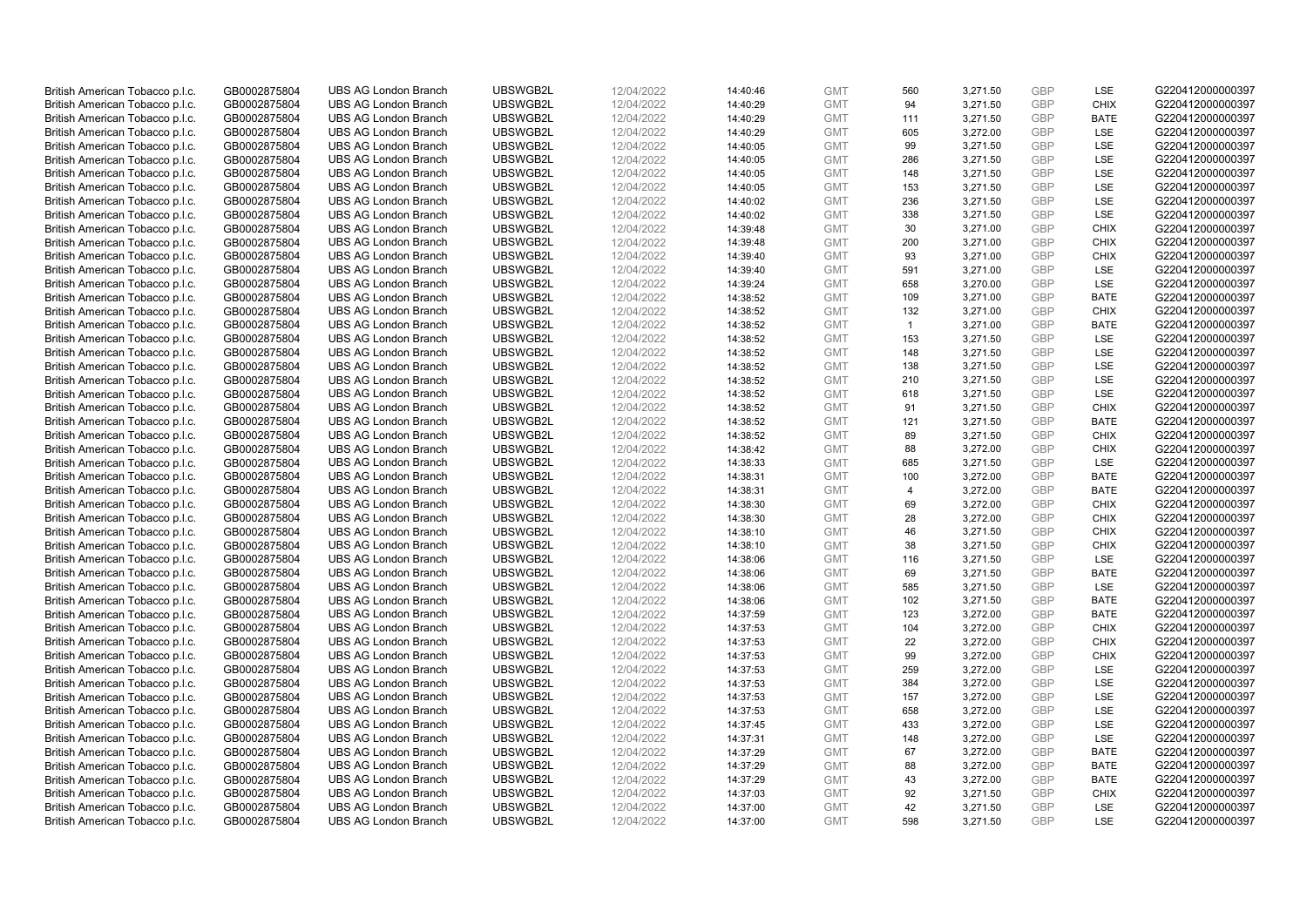| British American Tobacco p.l.c. | GB0002875804 | <b>UBS AG London Branch</b> | UBSWGB2L | 12/04/2022 | 14:37:00 | <b>GMT</b> | 97             | 3,272.00 | <b>GBP</b>               | <b>CHIX</b> | G220412000000397 |
|---------------------------------|--------------|-----------------------------|----------|------------|----------|------------|----------------|----------|--------------------------|-------------|------------------|
| British American Tobacco p.l.c. | GB0002875804 | <b>UBS AG London Branch</b> | UBSWGB2L | 12/04/2022 | 14:37:00 | <b>GMT</b> | 403            | 3,272.00 | <b>GBP</b>               | LSE         | G220412000000397 |
| British American Tobacco p.l.c. | GB0002875804 | <b>UBS AG London Branch</b> | UBSWGB2L | 12/04/2022 | 14:37:00 | <b>GMT</b> | 400            | 3,272.00 | <b>GBP</b>               | LSE         | G220412000000397 |
| British American Tobacco p.l.c. | GB0002875804 | <b>UBS AG London Branch</b> | UBSWGB2L | 12/04/2022 | 14:36:55 | <b>GMT</b> | 690            | 3,273.00 | <b>GBP</b>               | LSE         | G220412000000397 |
| British American Tobacco p.l.c. | GB0002875804 | <b>UBS AG London Branch</b> | UBSWGB2L | 12/04/2022 | 14:36:55 | <b>GMT</b> | 107            | 3,272.50 | <b>GBP</b>               | <b>CHIX</b> | G220412000000397 |
|                                 |              | <b>UBS AG London Branch</b> |          |            |          |            |                |          |                          |             |                  |
| British American Tobacco p.l.c. | GB0002875804 |                             | UBSWGB2L | 12/04/2022 | 14:36:55 | <b>GMT</b> | 89             | 3,273.00 | <b>GBP</b><br><b>GBP</b> | <b>CHIX</b> | G220412000000397 |
| British American Tobacco p.l.c. | GB0002875804 | <b>UBS AG London Branch</b> | UBSWGB2L | 12/04/2022 | 14:36:31 | <b>GMT</b> | 138            | 3,272.00 |                          | <b>CHIX</b> | G220412000000397 |
| British American Tobacco p.l.c. | GB0002875804 | <b>UBS AG London Branch</b> | UBSWGB2L | 12/04/2022 | 14:36:26 | <b>GMT</b> | 153            | 3,272.00 | <b>GBP</b>               | <b>LSE</b>  | G220412000000397 |
| British American Tobacco p.l.c. | GB0002875804 | <b>UBS AG London Branch</b> | UBSWGB2L | 12/04/2022 | 14:36:26 | <b>GMT</b> | 148            | 3,272.00 | <b>GBP</b>               | LSE         | G220412000000397 |
| British American Tobacco p.l.c. | GB0002875804 | <b>UBS AG London Branch</b> | UBSWGB2L | 12/04/2022 | 14:36:26 | <b>GMT</b> | 250            | 3,272.00 | <b>GBP</b>               | LSE         | G220412000000397 |
| British American Tobacco p.l.c. | GB0002875804 | <b>UBS AG London Branch</b> | UBSWGB2L | 12/04/2022 | 14:36:26 | <b>GMT</b> | 36             | 3,272.00 | <b>GBP</b>               | <b>LSE</b>  | G220412000000397 |
| British American Tobacco p.l.c. | GB0002875804 | <b>UBS AG London Branch</b> | UBSWGB2L | 12/04/2022 | 14:36:11 | <b>GMT</b> | 569            | 3,271.50 | <b>GBP</b>               | LSE         | G220412000000397 |
| British American Tobacco p.l.c. | GB0002875804 | <b>UBS AG London Branch</b> | UBSWGB2L | 12/04/2022 | 14:36:11 | <b>GMT</b> | 85             | 3,271.50 | <b>GBP</b>               | <b>CHIX</b> | G220412000000397 |
| British American Tobacco p.l.c. | GB0002875804 | <b>UBS AG London Branch</b> | UBSWGB2L | 12/04/2022 | 14:35:59 | <b>GMT</b> | 148            | 3,272.00 | <b>GBP</b>               | <b>LSE</b>  | G220412000000397 |
| British American Tobacco p.l.c. | GB0002875804 | <b>UBS AG London Branch</b> | UBSWGB2L | 12/04/2022 | 14:35:59 | <b>GMT</b> | 153            | 3,272.00 | <b>GBP</b>               | LSE         | G220412000000397 |
| British American Tobacco p.l.c. | GB0002875804 | <b>UBS AG London Branch</b> | UBSWGB2L | 12/04/2022 | 14:35:59 | <b>GMT</b> | 356            | 3,272.00 | <b>GBP</b>               | LSE         | G220412000000397 |
| British American Tobacco p.l.c. | GB0002875804 | <b>UBS AG London Branch</b> | UBSWGB2L | 12/04/2022 | 14:35:49 | <b>GMT</b> | $\overline{7}$ | 3,271.50 | <b>GBP</b>               | <b>BATE</b> | G220412000000397 |
| British American Tobacco p.l.c. | GB0002875804 | <b>UBS AG London Branch</b> | UBSWGB2L | 12/04/2022 | 14:35:48 | <b>GMT</b> | 108            | 3,271.00 | <b>GBP</b>               | <b>BATE</b> | G220412000000397 |
| British American Tobacco p.l.c. | GB0002875804 | <b>UBS AG London Branch</b> | UBSWGB2L | 12/04/2022 | 14:35:43 | <b>GMT</b> | 412            | 3,271.50 | <b>GBP</b>               | <b>LSE</b>  | G220412000000397 |
| British American Tobacco p.l.c. | GB0002875804 | <b>UBS AG London Branch</b> | UBSWGB2L | 12/04/2022 | 14:35:43 | <b>GMT</b> | 122            | 3,271.50 | <b>GBP</b>               | <b>BATE</b> | G220412000000397 |
| British American Tobacco p.l.c. | GB0002875804 | <b>UBS AG London Branch</b> | UBSWGB2L | 12/04/2022 | 14:35:43 | <b>GMT</b> | 279            | 3,271.50 | <b>GBP</b>               | LSE         | G220412000000397 |
| British American Tobacco p.l.c. | GB0002875804 | <b>UBS AG London Branch</b> | UBSWGB2L | 12/04/2022 | 14:35:43 | <b>GMT</b> | 80             | 3,271.50 | <b>GBP</b>               | <b>CHIX</b> | G220412000000397 |
| British American Tobacco p.l.c. | GB0002875804 | <b>UBS AG London Branch</b> | UBSWGB2L | 12/04/2022 | 14:35:43 | <b>GMT</b> | 110            | 3,272.00 | <b>GBP</b>               | <b>CHIX</b> | G220412000000397 |
| British American Tobacco p.l.c. | GB0002875804 | <b>UBS AG London Branch</b> | UBSWGB2L | 12/04/2022 | 14:35:32 | <b>GMT</b> | 473            | 3,271.50 | <b>GBP</b>               | <b>LSE</b>  | G220412000000397 |
| British American Tobacco p.l.c. | GB0002875804 | <b>UBS AG London Branch</b> | UBSWGB2L | 12/04/2022 | 14:35:32 | <b>GMT</b> | 99             | 3,271.50 | <b>GBP</b>               | <b>CHIX</b> | G220412000000397 |
| British American Tobacco p.l.c. | GB0002875804 | <b>UBS AG London Branch</b> | UBSWGB2L | 12/04/2022 | 14:35:32 | <b>GMT</b> | 103            | 3,271.50 | <b>GBP</b>               | <b>BATE</b> | G220412000000397 |
| British American Tobacco p.l.c. | GB0002875804 | <b>UBS AG London Branch</b> | UBSWGB2L | 12/04/2022 | 14:35:21 | <b>GMT</b> | 148            | 3,271.50 | <b>GBP</b>               | <b>LSE</b>  | G220412000000397 |
| British American Tobacco p.l.c. | GB0002875804 | <b>UBS AG London Branch</b> | UBSWGB2L | 12/04/2022 | 14:35:21 | <b>GMT</b> | 153            | 3,271.50 | <b>GBP</b>               | LSE         | G220412000000397 |
| British American Tobacco p.l.c. | GB0002875804 | <b>UBS AG London Branch</b> | UBSWGB2L | 12/04/2022 | 14:35:12 | <b>GMT</b> | 120            | 3,271.50 | <b>GBP</b>               | <b>BATE</b> | G220412000000397 |
| British American Tobacco p.l.c. | GB0002875804 | <b>UBS AG London Branch</b> | UBSWGB2L | 12/04/2022 | 14:35:11 | <b>GMT</b> | 94             | 3,271.50 | <b>GBP</b>               | <b>CHIX</b> | G220412000000397 |
| British American Tobacco p.l.c. | GB0002875804 | <b>UBS AG London Branch</b> | UBSWGB2L | 12/04/2022 | 14:35:11 | <b>GMT</b> | 646            | 3,271.50 | <b>GBP</b>               | LSE         | G220412000000397 |
| British American Tobacco p.l.c. | GB0002875804 | <b>UBS AG London Branch</b> | UBSWGB2L | 12/04/2022 | 14:35:11 | <b>GMT</b> | 90             | 3,272.00 | <b>GBP</b>               | <b>CHIX</b> | G220412000000397 |
| British American Tobacco p.l.c. | GB0002875804 | <b>UBS AG London Branch</b> | UBSWGB2L | 12/04/2022 | 14:35:00 | <b>GMT</b> | 52             | 3,271.50 | <b>GBP</b>               | <b>CHIX</b> | G220412000000397 |
| British American Tobacco p.l.c. | GB0002875804 | <b>UBS AG London Branch</b> | UBSWGB2L | 12/04/2022 | 14:35:00 | <b>GMT</b> | 44             | 3,271.50 | <b>GBP</b>               | <b>CHIX</b> | G220412000000397 |
| British American Tobacco p.l.c. | GB0002875804 | <b>UBS AG London Branch</b> | UBSWGB2L | 12/04/2022 | 14:34:47 | <b>GMT</b> | 107            | 3,271.00 | <b>GBP</b>               | <b>BATE</b> | G220412000000397 |
| British American Tobacco p.l.c. | GB0002875804 | <b>UBS AG London Branch</b> | UBSWGB2L | 12/04/2022 | 14:34:45 | <b>GMT</b> | 35             | 3,271.00 | <b>GBP</b>               | <b>CHIX</b> | G220412000000397 |
| British American Tobacco p.l.c. | GB0002875804 | <b>UBS AG London Branch</b> | UBSWGB2L | 12/04/2022 | 14:34:45 | <b>GMT</b> | 159            | 3,271.00 | <b>GBP</b>               | <b>CHIX</b> | G220412000000397 |
| British American Tobacco p.l.c. | GB0002875804 | <b>UBS AG London Branch</b> | UBSWGB2L | 12/04/2022 | 14:34:39 | <b>GMT</b> | 91             | 3,271.00 | <b>GBP</b>               | <b>CHIX</b> | G220412000000397 |
| British American Tobacco p.l.c. | GB0002875804 | <b>UBS AG London Branch</b> | UBSWGB2L | 12/04/2022 | 14:34:39 | <b>GMT</b> | 122            | 3,271.00 | <b>GBP</b>               | <b>BATE</b> | G220412000000397 |
| British American Tobacco p.l.c. | GB0002875804 | <b>UBS AG London Branch</b> | UBSWGB2L | 12/04/2022 | 14:34:39 | <b>GMT</b> | 230            | 3,271.00 | <b>GBP</b>               | <b>LSE</b>  | G220412000000397 |
| British American Tobacco p.l.c. | GB0002875804 | <b>UBS AG London Branch</b> | UBSWGB2L | 12/04/2022 | 14:34:39 | <b>GMT</b> | 384            | 3,271.00 | <b>GBP</b>               | LSE         | G220412000000397 |
| British American Tobacco p.l.c. | GB0002875804 | <b>UBS AG London Branch</b> | UBSWGB2L | 12/04/2022 | 14:34:22 | <b>GMT</b> | 80             | 3,271.50 | <b>GBP</b>               | <b>CHIX</b> | G220412000000397 |
|                                 | GB0002875804 | <b>UBS AG London Branch</b> | UBSWGB2L | 12/04/2022 | 14:34:21 | <b>GMT</b> |                | 3,272.50 | <b>GBP</b>               | <b>CHIX</b> | G220412000000397 |
| British American Tobacco p.l.c. |              |                             |          |            |          |            | 19             |          |                          | <b>CHIX</b> |                  |
| British American Tobacco p.l.c. | GB0002875804 | <b>UBS AG London Branch</b> | UBSWGB2L | 12/04/2022 | 14:34:21 | <b>GMT</b> | 49<br>47       | 3,272.50 | <b>GBP</b>               |             | G220412000000397 |
| British American Tobacco p.l.c. | GB0002875804 | UBS AG London Branch        | UBSWGB2L | 12/04/2022 | 14:34:21 | <b>GMT</b> |                | 3,272.50 | <b>GBP</b>               | <b>CHIX</b> | G220412000000397 |
| British American Tobacco p.l.c. | GB0002875804 | <b>UBS AG London Branch</b> | UBSWGB2L | 12/04/2022 | 14:34:02 | <b>GMT</b> | 629            | 3,269.50 | <b>GBP</b>               | LSE         | G220412000000397 |
| British American Tobacco p.l.c. | GB0002875804 | <b>UBS AG London Branch</b> | UBSWGB2L | 12/04/2022 | 14:34:02 | <b>GMT</b> | 267            | 3,270.00 | <b>GBP</b>               | LSE         | G220412000000397 |
| British American Tobacco p.l.c. | GB0002875804 | <b>UBS AG London Branch</b> | UBSWGB2L | 12/04/2022 | 14:34:02 | <b>GMT</b> | 267            | 3,270.00 | <b>GBP</b>               | LSE         | G220412000000397 |
| British American Tobacco p.l.c. | GB0002875804 | <b>UBS AG London Branch</b> | UBSWGB2L | 12/04/2022 | 14:34:02 | <b>GMT</b> | 124            | 3,270.00 | <b>GBP</b>               | LSE         | G220412000000397 |
| British American Tobacco p.l.c. | GB0002875804 | <b>UBS AG London Branch</b> | UBSWGB2L | 12/04/2022 | 14:34:01 | <b>GMT</b> | 100            | 3,270.50 | <b>GBP</b>               | <b>CHIX</b> | G220412000000397 |
| British American Tobacco p.l.c. | GB0002875804 | <b>UBS AG London Branch</b> | UBSWGB2L | 12/04/2022 | 14:34:01 | <b>GMT</b> | 5              | 3,270.50 | <b>GBP</b>               | <b>CHIX</b> | G220412000000397 |
| British American Tobacco p.l.c. | GB0002875804 | <b>UBS AG London Branch</b> | UBSWGB2L | 12/04/2022 | 14:33:48 | <b>GMT</b> | 578            | 3,270.00 | <b>GBP</b>               | LSE         | G220412000000397 |
| British American Tobacco p.l.c. | GB0002875804 | <b>UBS AG London Branch</b> | UBSWGB2L | 12/04/2022 | 14:33:45 | <b>GMT</b> | 136            | 3,271.00 | <b>GBP</b>               | <b>CHIX</b> | G220412000000397 |
| British American Tobacco p.l.c. | GB0002875804 | <b>UBS AG London Branch</b> | UBSWGB2L | 12/04/2022 | 14:33:45 | <b>GMT</b> | 30             | 3,271.00 | GBP                      | <b>CHIX</b> | G220412000000397 |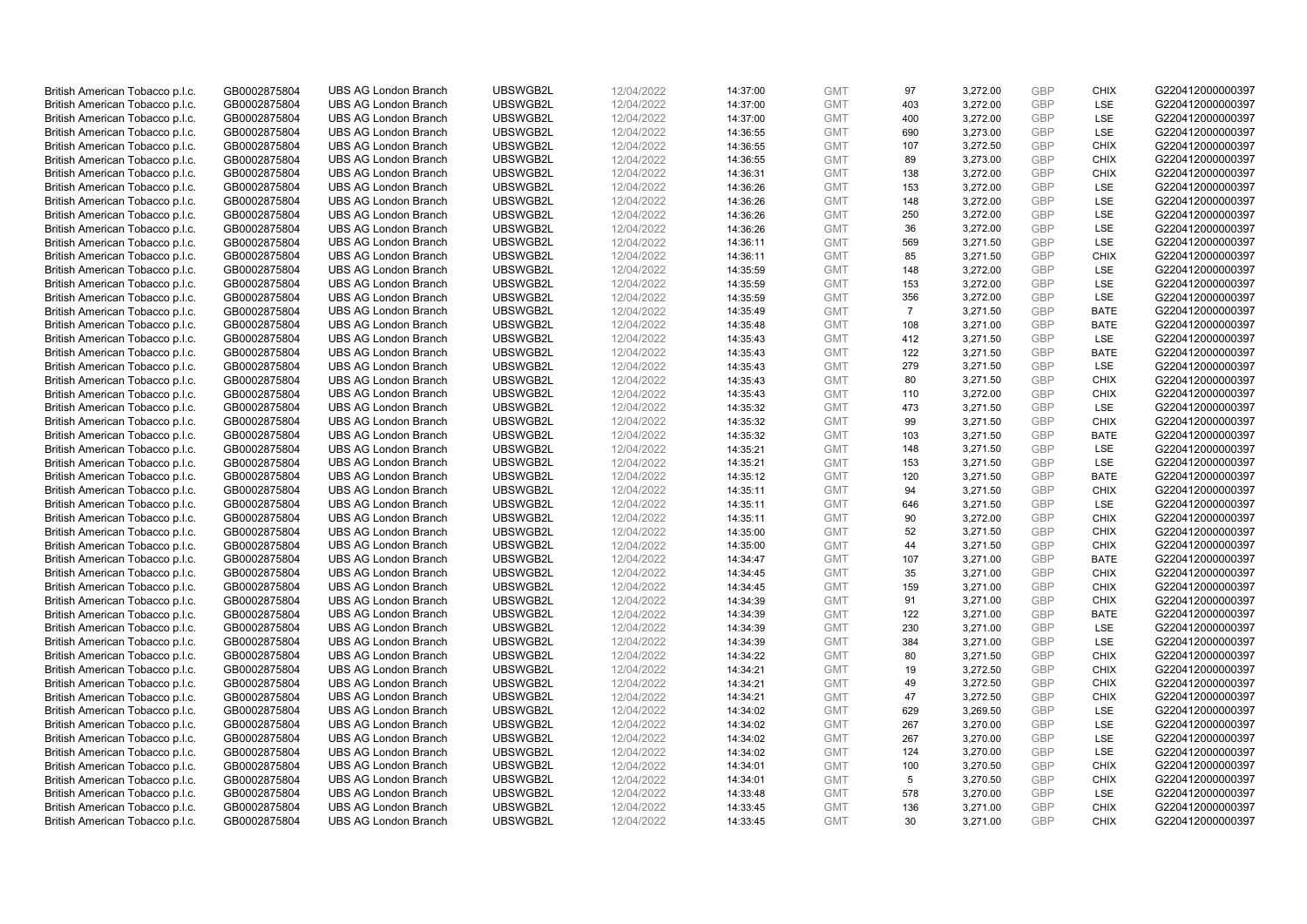| British American Tobacco p.l.c. | GB0002875804 | <b>UBS AG London Branch</b> | UBSWGB2L | 12/04/2022 | 14:33:45 | <b>GMT</b> | 45             | 3,271.00 | <b>GBP</b> | <b>CHIX</b>        | G220412000000397 |
|---------------------------------|--------------|-----------------------------|----------|------------|----------|------------|----------------|----------|------------|--------------------|------------------|
|                                 |              |                             |          |            |          |            |                |          |            |                    |                  |
| British American Tobacco p.l.c. | GB0002875804 | <b>UBS AG London Branch</b> | UBSWGB2L | 12/04/2022 | 14:33:45 | <b>GMT</b> | 15             | 3,271.00 | <b>GBP</b> | <b>CHIX</b>        | G220412000000397 |
| British American Tobacco p.l.c. | GB0002875804 | <b>UBS AG London Branch</b> | UBSWGB2L | 12/04/2022 | 14:33:29 | <b>GMT</b> | 88             | 3,270.00 | <b>GBP</b> | <b>BATE</b>        | G220412000000397 |
| British American Tobacco p.l.c. | GB0002875804 | <b>UBS AG London Branch</b> | UBSWGB2L | 12/04/2022 | 14:33:29 | <b>GMT</b> | 118            | 3,270.00 | <b>GBP</b> | <b>BATE</b>        | G220412000000397 |
| British American Tobacco p.l.c. | GB0002875804 | <b>UBS AG London Branch</b> | UBSWGB2L | 12/04/2022 | 14:33:29 | <b>GMT</b> | 15             | 3,270.00 | <b>GBP</b> | <b>BATE</b>        | G220412000000397 |
| British American Tobacco p.l.c. | GB0002875804 | <b>UBS AG London Branch</b> | UBSWGB2L | 12/04/2022 | 14:33:29 | <b>GMT</b> | 88             | 3,270.00 | <b>GBP</b> | <b>CHIX</b>        | G220412000000397 |
| British American Tobacco p.l.c. | GB0002875804 | <b>UBS AG London Branch</b> | UBSWGB2L | 12/04/2022 | 14:33:17 | <b>GMT</b> | 642            | 3,271.50 | <b>GBP</b> | LSE                | G220412000000397 |
| British American Tobacco p.l.c. | GB0002875804 | <b>UBS AG London Branch</b> | UBSWGB2L | 12/04/2022 | 14:33:17 | <b>GMT</b> | 90             | 3,271.00 | GBP        | <b>BATE</b>        | G220412000000397 |
| British American Tobacco p.l.c. | GB0002875804 | <b>UBS AG London Branch</b> | UBSWGB2L | 12/04/2022 | 14:33:17 | <b>GMT</b> | 20             | 3,271.00 | <b>GBP</b> | <b>BATE</b>        | G220412000000397 |
| British American Tobacco p.l.c. | GB0002875804 | <b>UBS AG London Branch</b> | UBSWGB2L | 12/04/2022 | 14:33:17 | <b>GMT</b> | 138            | 3,271.50 | <b>GBP</b> | LSE                | G220412000000397 |
| British American Tobacco p.l.c. | GB0002875804 | <b>UBS AG London Branch</b> | UBSWGB2L | 12/04/2022 | 14:33:17 | <b>GMT</b> | 147            | 3,271.50 | <b>GBP</b> | <b>LSE</b>         | G220412000000397 |
| British American Tobacco p.l.c. | GB0002875804 | <b>UBS AG London Branch</b> | UBSWGB2L | 12/04/2022 | 14:33:17 | <b>GMT</b> | 311            | 3,271.50 | <b>GBP</b> | LSE                | G220412000000397 |
| British American Tobacco p.l.c. | GB0002875804 | <b>UBS AG London Branch</b> | UBSWGB2L | 12/04/2022 | 14:33:16 | <b>GMT</b> | 155            | 3,272.00 | <b>GBP</b> | LSE                | G220412000000397 |
|                                 |              |                             |          |            |          |            |                |          |            |                    |                  |
| British American Tobacco p.l.c. | GB0002875804 | <b>UBS AG London Branch</b> | UBSWGB2L | 12/04/2022 | 14:33:16 | <b>GMT</b> | 153            | 3,272.00 | <b>GBP</b> | <b>LSE</b>         | G220412000000397 |
| British American Tobacco p.l.c. | GB0002875804 | <b>UBS AG London Branch</b> | UBSWGB2L | 12/04/2022 | 14:33:14 | <b>GMT</b> | 26             | 3,272.50 | <b>GBP</b> | <b>CHIX</b>        | G220412000000397 |
| British American Tobacco p.l.c. | GB0002875804 | <b>UBS AG London Branch</b> | UBSWGB2L | 12/04/2022 | 14:33:14 | <b>GMT</b> | 32             | 3,272.00 | <b>GBP</b> | <b>CHIX</b>        | G220412000000397 |
| British American Tobacco p.l.c. | GB0002875804 | <b>UBS AG London Branch</b> | UBSWGB2L | 12/04/2022 | 14:33:14 | <b>GMT</b> | 59             | 3,272.50 | <b>GBP</b> | <b>CHIX</b>        | G220412000000397 |
| British American Tobacco p.l.c. | GB0002875804 | <b>UBS AG London Branch</b> | UBSWGB2L | 12/04/2022 | 14:33:14 | <b>GMT</b> | 31             | 3,272.50 | <b>GBP</b> | <b>CHIX</b>        | G220412000000397 |
| British American Tobacco p.l.c. | GB0002875804 | <b>UBS AG London Branch</b> | UBSWGB2L | 12/04/2022 | 14:33:14 | <b>GMT</b> | 156            | 3,272.00 | <b>GBP</b> | <b>LSE</b>         | G220412000000397 |
| British American Tobacco p.l.c. | GB0002875804 | <b>UBS AG London Branch</b> | UBSWGB2L | 12/04/2022 | 14:33:14 | <b>GMT</b> | 148            | 3,272.00 | <b>GBP</b> | LSE                | G220412000000397 |
| British American Tobacco p.l.c. | GB0002875804 | <b>UBS AG London Branch</b> | UBSWGB2L | 12/04/2022 | 14:33:14 | <b>GMT</b> | 153            | 3,272.00 | <b>GBP</b> | LSE                | G220412000000397 |
| British American Tobacco p.l.c. | GB0002875804 | <b>UBS AG London Branch</b> | UBSWGB2L | 12/04/2022 | 14:33:11 | <b>GMT</b> | 568            | 3,272.00 | <b>GBP</b> | LSE                | G220412000000397 |
| British American Tobacco p.l.c. | GB0002875804 | <b>UBS AG London Branch</b> | UBSWGB2L | 12/04/2022 | 14:33:10 | <b>GMT</b> | 99             | 3,272.50 | <b>GBP</b> | <b>CHIX</b>        | G220412000000397 |
| British American Tobacco p.l.c. | GB0002875804 | <b>UBS AG London Branch</b> | UBSWGB2L | 12/04/2022 | 14:33:03 | <b>GMT</b> | 89             | 3,271.50 | <b>GBP</b> | <b>CHIX</b>        | G220412000000397 |
| British American Tobacco p.l.c. | GB0002875804 | <b>UBS AG London Branch</b> | UBSWGB2L | 12/04/2022 | 14:32:50 | <b>GMT</b> | 93             | 3,268.50 | <b>GBP</b> | <b>BATE</b>        | G220412000000397 |
| British American Tobacco p.l.c. | GB0002875804 | <b>UBS AG London Branch</b> | UBSWGB2L | 12/04/2022 | 14:32:50 | <b>GMT</b> | 5              | 3,270.00 | <b>GBP</b> | <b>LSE</b>         | G220412000000397 |
| British American Tobacco p.l.c. | GB0002875804 | <b>UBS AG London Branch</b> | UBSWGB2L | 12/04/2022 | 14:32:50 | <b>GMT</b> | 116            | 3,270.00 | <b>GBP</b> | LSE                | G220412000000397 |
| British American Tobacco p.l.c. | GB0002875804 | <b>UBS AG London Branch</b> | UBSWGB2L | 12/04/2022 | 14:32:50 | <b>GMT</b> | 250            | 3,270.00 | <b>GBP</b> | <b>LSE</b>         | G220412000000397 |
| British American Tobacco p.l.c. | GB0002875804 | <b>UBS AG London Branch</b> | UBSWGB2L | 12/04/2022 | 14:32:50 | <b>GMT</b> | 270            | 3,270.00 | <b>GBP</b> | LSE                | G220412000000397 |
|                                 |              | <b>UBS AG London Branch</b> | UBSWGB2L | 12/04/2022 |          | <b>GMT</b> |                |          | <b>GBP</b> |                    |                  |
| British American Tobacco p.l.c. | GB0002875804 |                             | UBSWGB2L | 12/04/2022 | 14:32:21 |            | 626<br>89      | 3,268.50 | <b>GBP</b> | LSE<br><b>CHIX</b> | G220412000000397 |
| British American Tobacco p.l.c. | GB0002875804 | <b>UBS AG London Branch</b> |          |            | 14:32:21 | <b>GMT</b> |                | 3,268.00 |            |                    | G220412000000397 |
| British American Tobacco p.l.c. | GB0002875804 | <b>UBS AG London Branch</b> | UBSWGB2L | 12/04/2022 | 14:32:04 | <b>GMT</b> | 87             | 3,268.00 | <b>GBP</b> | <b>BATE</b>        | G220412000000397 |
| British American Tobacco p.l.c. | GB0002875804 | <b>UBS AG London Branch</b> | UBSWGB2L | 12/04/2022 | 14:32:04 | <b>GMT</b> | 15             | 3,268.00 | <b>GBP</b> | <b>BATE</b>        | G220412000000397 |
| British American Tobacco p.l.c. | GB0002875804 | <b>UBS AG London Branch</b> | UBSWGB2L | 12/04/2022 | 14:32:02 | <b>GMT</b> | 113            | 3,269.00 | <b>GBP</b> | <b>CHIX</b>        | G220412000000397 |
| British American Tobacco p.l.c. | GB0002875804 | <b>UBS AG London Branch</b> | UBSWGB2L | 12/04/2022 | 14:32:02 | <b>GMT</b> | 6              | 3,268.50 | <b>GBP</b> | <b>CHIX</b>        | G220412000000397 |
| British American Tobacco p.l.c. | GB0002875804 | <b>UBS AG London Branch</b> | UBSWGB2L | 12/04/2022 | 14:32:01 | <b>GMT</b> | 65             | 3,269.00 | <b>GBP</b> | <b>BATE</b>        | G220412000000397 |
| British American Tobacco p.l.c. | GB0002875804 | <b>UBS AG London Branch</b> | UBSWGB2L | 12/04/2022 | 14:32:01 | <b>GMT</b> | 106            | 3,269.00 | <b>GBP</b> | <b>CHIX</b>        | G220412000000397 |
| British American Tobacco p.l.c. | GB0002875804 | <b>UBS AG London Branch</b> | UBSWGB2L | 12/04/2022 | 14:32:01 | <b>GMT</b> | 53             | 3,269.00 | <b>GBP</b> | <b>BATE</b>        | G220412000000397 |
| British American Tobacco p.l.c. | GB0002875804 | <b>UBS AG London Branch</b> | UBSWGB2L | 12/04/2022 | 14:32:01 | <b>GMT</b> | 101            | 3,269.00 | <b>GBP</b> | <b>BATE</b>        | G220412000000397 |
| British American Tobacco p.l.c. | GB0002875804 | <b>UBS AG London Branch</b> | UBSWGB2L | 12/04/2022 | 14:32:01 | <b>GMT</b> | $\overline{7}$ | 3,269.00 | <b>GBP</b> | <b>CHIX</b>        | G220412000000397 |
| British American Tobacco p.l.c. | GB0002875804 | <b>UBS AG London Branch</b> | UBSWGB2L | 12/04/2022 | 14:31:57 | <b>GMT</b> | 151            | 3,269.50 | <b>GBP</b> | LSE                | G220412000000397 |
| British American Tobacco p.l.c. | GB0002875804 | <b>UBS AG London Branch</b> | UBSWGB2L | 12/04/2022 | 14:31:57 | <b>GMT</b> | 690            | 3,269.50 | <b>GBP</b> | LSE                | G220412000000397 |
| British American Tobacco p.l.c. | GB0002875804 | <b>UBS AG London Branch</b> | UBSWGB2L | 12/04/2022 | 14:31:57 | <b>GMT</b> | 88             | 3,269.00 | <b>GBP</b> | <b>CHIX</b>        | G220412000000397 |
| British American Tobacco p.l.c. | GB0002875804 | <b>UBS AG London Branch</b> | UBSWGB2L | 12/04/2022 | 14:31:57 | <b>GMT</b> | 80             | 3,269.00 | <b>GBP</b> | <b>CHIX</b>        | G220412000000397 |
| British American Tobacco p.l.c. | GB0002875804 | <b>UBS AG London Branch</b> | UBSWGB2L | 12/04/2022 | 14:31:48 | <b>GMT</b> | 9              | 3,269.50 | <b>GBP</b> | <b>CHIX</b>        | G220412000000397 |
| British American Tobacco p.l.c. | GB0002875804 | <b>UBS AG London Branch</b> | UBSWGB2L | 12/04/2022 | 14:31:48 | <b>GMT</b> | 216            | 3,269.50 | <b>GBP</b> | LSE                | G220412000000397 |
| British American Tobacco p.l.c. | GB0002875804 | <b>UBS AG London Branch</b> | UBSWGB2L | 12/04/2022 | 14:31:48 | <b>GMT</b> | 465            | 3,269.50 | <b>GBP</b> | LSE                | G220412000000397 |
| British American Tobacco p.l.c. | GB0002875804 | <b>UBS AG London Branch</b> | UBSWGB2L | 12/04/2022 | 14:31:48 | <b>GMT</b> | 101            | 3,269.50 | <b>GBP</b> | <b>BATE</b>        | G220412000000397 |
| British American Tobacco p.l.c. | GB0002875804 | <b>UBS AG London Branch</b> | UBSWGB2L | 12/04/2022 | 14:31:48 | <b>GMT</b> | 107            | 3,269.50 | <b>GBP</b> | <b>BATE</b>        | G220412000000397 |
|                                 |              |                             |          |            |          |            |                |          | <b>GBP</b> |                    |                  |
| British American Tobacco p.l.c. | GB0002875804 | <b>UBS AG London Branch</b> | UBSWGB2L | 12/04/2022 | 14:31:48 | <b>GMT</b> | 100            | 3,269.50 |            | <b>CHIX</b>        | G220412000000397 |
| British American Tobacco p.l.c. | GB0002875804 | <b>UBS AG London Branch</b> | UBSWGB2L | 12/04/2022 | 14:31:47 | <b>GMT</b> | 93             | 3,270.00 | <b>GBP</b> | <b>CHIX</b>        | G220412000000397 |
| British American Tobacco p.l.c. | GB0002875804 | <b>UBS AG London Branch</b> | UBSWGB2L | 12/04/2022 | 14:31:24 | <b>GMT</b> | 99             | 3,269.50 | <b>GBP</b> | <b>CHIX</b>        | G220412000000397 |
| British American Tobacco p.l.c. | GB0002875804 | <b>UBS AG London Branch</b> | UBSWGB2L | 12/04/2022 | 14:31:24 | <b>GMT</b> | 83             | 3,269.50 | <b>GBP</b> | <b>CHIX</b>        | G220412000000397 |
| British American Tobacco p.l.c. | GB0002875804 | <b>UBS AG London Branch</b> | UBSWGB2L | 12/04/2022 | 14:31:24 | <b>GMT</b> | 612            | 3,270.00 | GBP        | LSE                | G220412000000397 |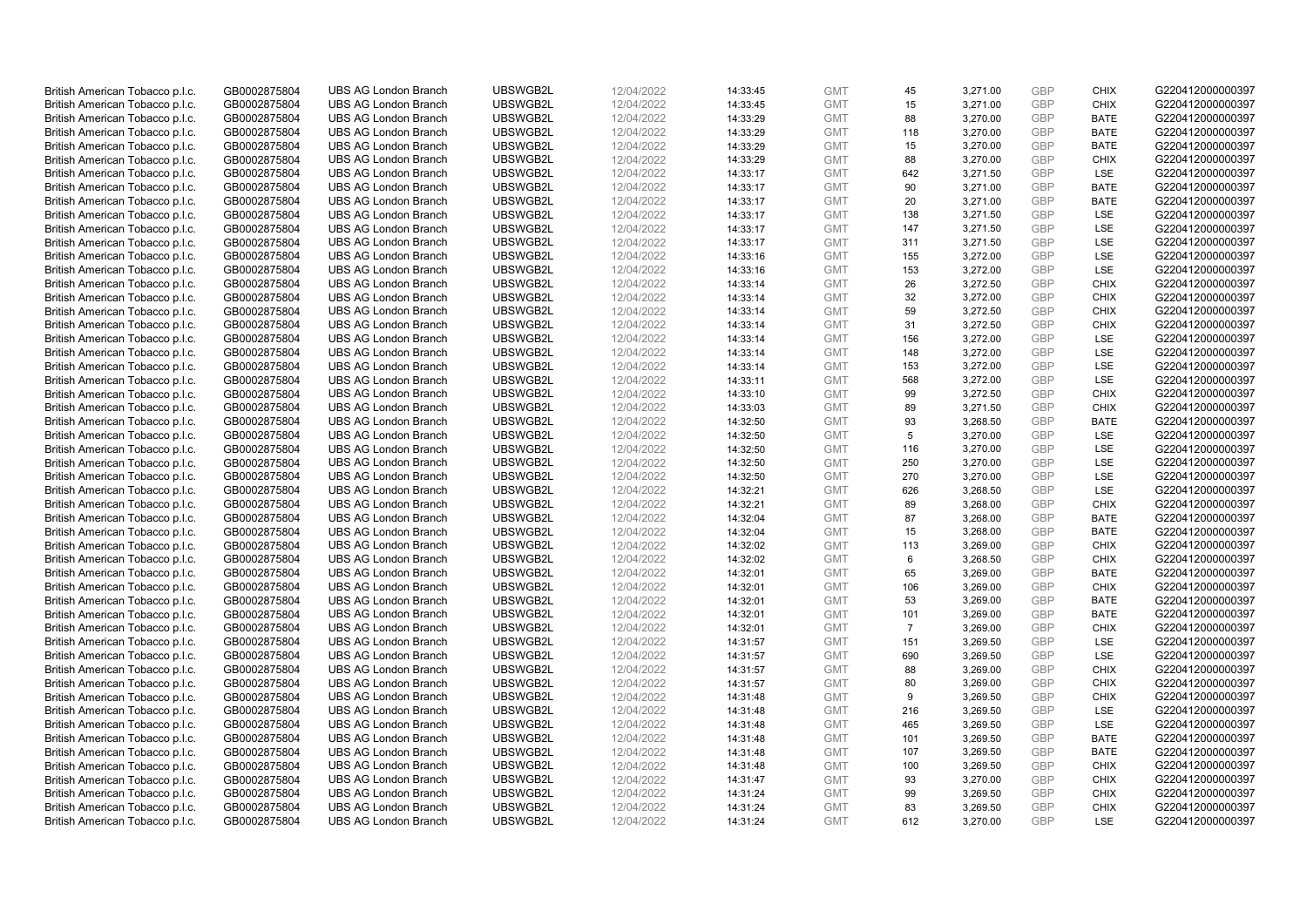| British American Tobacco p.l.c. | GB0002875804 | <b>UBS AG London Branch</b> | UBSWGB2L | 12/04/2022 | 14:31:20 | <b>GMT</b> | 87             | 3,270.00 | <b>GBP</b> | <b>CHIX</b> | G220412000000397 |
|---------------------------------|--------------|-----------------------------|----------|------------|----------|------------|----------------|----------|------------|-------------|------------------|
| British American Tobacco p.l.c. | GB0002875804 | <b>UBS AG London Branch</b> | UBSWGB2L | 12/04/2022 | 14:31:20 | <b>GMT</b> | 142            | 3,270.50 | <b>GBP</b> | LSE         | G220412000000397 |
| British American Tobacco p.l.c. | GB0002875804 | <b>UBS AG London Branch</b> | UBSWGB2L | 12/04/2022 | 14:31:20 | <b>GMT</b> | 148            | 3,270.50 | <b>GBP</b> | LSE         | G220412000000397 |
| British American Tobacco p.l.c. | GB0002875804 | <b>UBS AG London Branch</b> | UBSWGB2L | 12/04/2022 | 14:31:19 | <b>GMT</b> | 148            | 3,270.50 | <b>GBP</b> | LSE         | G220412000000397 |
| British American Tobacco p.l.c. | GB0002875804 | <b>UBS AG London Branch</b> | UBSWGB2L | 12/04/2022 | 14:31:19 | <b>GMT</b> | 153            | 3,270.50 | <b>GBP</b> | LSE         | G220412000000397 |
| British American Tobacco p.l.c. | GB0002875804 | <b>UBS AG London Branch</b> | UBSWGB2L | 12/04/2022 | 14:31:05 | <b>GMT</b> | 597            | 3,269.50 | <b>GBP</b> | LSE         | G220412000000397 |
| British American Tobacco p.l.c. | GB0002875804 | <b>UBS AG London Branch</b> | UBSWGB2L | 12/04/2022 | 14:31:04 | <b>GMT</b> | 669            | 3,270.50 | <b>GBP</b> | LSE         | G220412000000397 |
| British American Tobacco p.l.c. | GB0002875804 | <b>UBS AG London Branch</b> | UBSWGB2L | 12/04/2022 | 14:30:46 | <b>GMT</b> | 85             | 3,268.50 | <b>GBP</b> | <b>CHIX</b> | G220412000000397 |
| British American Tobacco p.l.c. | GB0002875804 | <b>UBS AG London Branch</b> | UBSWGB2L | 12/04/2022 | 14:30:46 | <b>GMT</b> | 6              | 3,269.00 | <b>GBP</b> | LSE         | G220412000000397 |
| British American Tobacco p.l.c. | GB0002875804 | <b>UBS AG London Branch</b> | UBSWGB2L | 12/04/2022 | 14:30:46 | <b>GMT</b> | 344            | 3,269.00 | <b>GBP</b> | LSE         | G220412000000397 |
| British American Tobacco p.l.c. | GB0002875804 | <b>UBS AG London Branch</b> | UBSWGB2L | 12/04/2022 | 14:30:46 | <b>GMT</b> | 310            | 3,269.00 | <b>GBP</b> | LSE         | G220412000000397 |
| British American Tobacco p.l.c. | GB0002875804 | <b>UBS AG London Branch</b> | UBSWGB2L | 12/04/2022 | 14:30:46 | <b>GMT</b> | 88             | 3,269.00 | <b>GBP</b> | <b>CHIX</b> | G220412000000397 |
| British American Tobacco p.l.c. | GB0002875804 | <b>UBS AG London Branch</b> | UBSWGB2L | 12/04/2022 | 14:30:46 | <b>GMT</b> | 83             | 3,269.00 | <b>GBP</b> | <b>CHIX</b> | G220412000000397 |
| British American Tobacco p.l.c. | GB0002875804 | <b>UBS AG London Branch</b> | UBSWGB2L | 12/04/2022 | 14:30:40 | <b>GMT</b> | 153            | 3,270.00 | <b>GBP</b> | LSE         | G220412000000397 |
| British American Tobacco p.l.c. | GB0002875804 | <b>UBS AG London Branch</b> | UBSWGB2L | 12/04/2022 | 14:30:07 | <b>GMT</b> | 511            | 3,266.50 | <b>GBP</b> | LSE         | G220412000000397 |
|                                 |              | <b>UBS AG London Branch</b> | UBSWGB2L |            |          |            | 148            |          | <b>GBP</b> | LSE         | G220412000000397 |
| British American Tobacco p.l.c. | GB0002875804 |                             |          | 12/04/2022 | 14:30:07 | <b>GMT</b> |                | 3,266.50 |            |             |                  |
| British American Tobacco p.l.c. | GB0002875804 | <b>UBS AG London Branch</b> | UBSWGB2L | 12/04/2022 | 14:30:07 | <b>GMT</b> | 95             | 3,266.50 | GBP        | <b>CHIX</b> | G220412000000397 |
| British American Tobacco p.l.c. | GB0002875804 | <b>UBS AG London Branch</b> | UBSWGB2L | 12/04/2022 | 14:30:03 | <b>GMT</b> | 687            | 3,267.00 | <b>GBP</b> | LSE         | G220412000000397 |
| British American Tobacco p.l.c. | GB0002875804 | <b>UBS AG London Branch</b> | UBSWGB2L | 12/04/2022 | 14:30:00 | <b>GMT</b> | 110            | 3,270.50 | <b>GBP</b> | <b>BATE</b> | G220412000000397 |
| British American Tobacco p.l.c. | GB0002875804 | <b>UBS AG London Branch</b> | UBSWGB2L | 12/04/2022 | 14:29:53 | <b>GMT</b> | 478            | 3,271.50 | <b>GBP</b> | LSE         | G220412000000397 |
| British American Tobacco p.l.c. | GB0002875804 | <b>UBS AG London Branch</b> | UBSWGB2L | 12/04/2022 | 14:29:53 | <b>GMT</b> | 91             | 3,271.50 | <b>GBP</b> | LSE         | G220412000000397 |
| British American Tobacco p.l.c. | GB0002875804 | <b>UBS AG London Branch</b> | UBSWGB2L | 12/04/2022 | 14:29:53 | <b>GMT</b> | 30             | 3,271.50 | <b>GBP</b> | <b>BATE</b> | G220412000000397 |
| British American Tobacco p.l.c. | GB0002875804 | <b>UBS AG London Branch</b> | UBSWGB2L | 12/04/2022 | 14:29:53 | <b>GMT</b> | 107            | 3,271.50 | <b>GBP</b> | <b>BATE</b> | G220412000000397 |
| British American Tobacco p.l.c. | GB0002875804 | <b>UBS AG London Branch</b> | UBSWGB2L | 12/04/2022 | 14:29:52 | <b>GMT</b> | 530            | 3,272.00 | <b>GBP</b> | <b>LSE</b>  | G220412000000397 |
| British American Tobacco p.l.c. | GB0002875804 | <b>UBS AG London Branch</b> | UBSWGB2L | 12/04/2022 | 14:29:52 | <b>GMT</b> | 89             | 3,271.50 | <b>GBP</b> | <b>CHIX</b> | G220412000000397 |
| British American Tobacco p.l.c. | GB0002875804 | <b>UBS AG London Branch</b> | UBSWGB2L | 12/04/2022 | 14:29:52 | <b>GMT</b> | 66             | 3,272.00 | <b>GBP</b> | LSE         | G220412000000397 |
| British American Tobacco p.l.c. | GB0002875804 | <b>UBS AG London Branch</b> | UBSWGB2L | 12/04/2022 | 14:29:51 | <b>GMT</b> | 448            | 3,272.50 | <b>GBP</b> | LSE         | G220412000000397 |
| British American Tobacco p.l.c. | GB0002875804 | <b>UBS AG London Branch</b> | UBSWGB2L | 12/04/2022 | 14:29:51 | <b>GMT</b> | 169            | 3,272.50 | <b>GBP</b> | <b>BATE</b> | G220412000000397 |
| British American Tobacco p.l.c. | GB0002875804 | <b>UBS AG London Branch</b> | UBSWGB2L | 12/04/2022 | 14:29:51 | <b>GMT</b> | 200            | 3,272.50 | <b>GBP</b> | LSE         | G220412000000397 |
| British American Tobacco p.l.c. | GB0002875804 | <b>UBS AG London Branch</b> | UBSWGB2L | 12/04/2022 | 14:29:51 | <b>GMT</b> | 104            | 3,272.50 | <b>GBP</b> | <b>CHIX</b> | G220412000000397 |
| British American Tobacco p.l.c. | GB0002875804 | <b>UBS AG London Branch</b> | UBSWGB2L | 12/04/2022 | 14:29:51 | <b>GMT</b> | 395            | 3,272.50 | <b>GBP</b> | LSE         | G220412000000397 |
| British American Tobacco p.l.c. | GB0002875804 | <b>UBS AG London Branch</b> | UBSWGB2L | 12/04/2022 | 14:29:43 | <b>GMT</b> | 251            | 3,272.50 | <b>GBP</b> | LSE         | G220412000000397 |
| British American Tobacco p.l.c. | GB0002875804 | <b>UBS AG London Branch</b> | UBSWGB2L | 12/04/2022 | 14:29:39 | <b>GMT</b> | 438            | 3,273.00 | <b>GBP</b> | LSE         | G220412000000397 |
| British American Tobacco p.l.c. | GB0002875804 | <b>UBS AG London Branch</b> | UBSWGB2L | 12/04/2022 | 14:29:39 | <b>GMT</b> | 200            | 3,273.00 | GBP        | LSE         | G220412000000397 |
| British American Tobacco p.l.c. | GB0002875804 | <b>UBS AG London Branch</b> | UBSWGB2L | 12/04/2022 | 14:29:39 | <b>GMT</b> | 132            | 3,273.00 | <b>GBP</b> | <b>CHIX</b> | G220412000000397 |
| British American Tobacco p.l.c. | GB0002875804 | <b>UBS AG London Branch</b> | UBSWGB2L | 12/04/2022 | 14:29:39 | <b>GMT</b> | 110            | 3,273.00 | <b>GBP</b> | <b>BATE</b> | G220412000000397 |
| British American Tobacco p.l.c. | GB0002875804 | <b>UBS AG London Branch</b> | UBSWGB2L | 12/04/2022 | 14:29:37 | <b>GMT</b> | 638            | 3,273.50 | <b>GBP</b> | LSE         | G220412000000397 |
| British American Tobacco p.l.c. | GB0002875804 | <b>UBS AG London Branch</b> | UBSWGB2L | 12/04/2022 | 14:29:37 | <b>GMT</b> | 315            | 3,273.50 | <b>GBP</b> | <b>CHIX</b> | G220412000000397 |
| British American Tobacco p.l.c. | GB0002875804 | <b>UBS AG London Branch</b> | UBSWGB2L | 12/04/2022 | 14:29:31 | <b>GMT</b> | 31             | 3,273.50 | <b>GBP</b> | <b>CHIX</b> | G220412000000397 |
| British American Tobacco p.l.c. | GB0002875804 | <b>UBS AG London Branch</b> | UBSWGB2L | 12/04/2022 | 14:29:31 | <b>GMT</b> | 73             | 3,273.50 | <b>GBP</b> | <b>CHIX</b> | G220412000000397 |
| British American Tobacco p.l.c. | GB0002875804 | <b>UBS AG London Branch</b> | UBSWGB2L | 12/04/2022 | 14:29:31 | <b>GMT</b> | 673            | 3,273.50 | <b>GBP</b> | LSE         | G220412000000397 |
| British American Tobacco p.l.c. | GB0002875804 | <b>UBS AG London Branch</b> | UBSWGB2L | 12/04/2022 | 14:29:31 | <b>GMT</b> | 210            | 3,273.50 | <b>GBP</b> | LSE         | G220412000000397 |
| British American Tobacco p.l.c. | GB0002875804 | <b>UBS AG London Branch</b> | UBSWGB2L | 12/04/2022 | 14:29:31 | <b>GMT</b> | 98             | 3,273.50 | <b>GBP</b> | <b>BATE</b> | G220412000000397 |
| British American Tobacco p.l.c. | GB0002875804 | <b>UBS AG London Branch</b> | UBSWGB2L | 12/04/2022 | 14:29:31 | <b>GMT</b> | 12             | 3,273.50 | <b>GBP</b> | <b>BATE</b> | G220412000000397 |
| British American Tobacco p.l.c. | GB0002875804 | <b>UBS AG London Branch</b> | UBSWGB2L | 12/04/2022 | 14:28:30 | <b>GMT</b> | 106            | 3,273.00 | <b>GBP</b> | <b>BATE</b> | G220412000000397 |
| British American Tobacco p.l.c. | GB0002875804 | <b>UBS AG London Branch</b> | UBSWGB2L | 12/04/2022 | 14:28:19 | <b>GMT</b> | 273            | 3,272.50 | <b>GBP</b> | LSE         | G220412000000397 |
| British American Tobacco p.l.c. | GB0002875804 | <b>UBS AG London Branch</b> | UBSWGB2L | 12/04/2022 | 14:28:16 | <b>GMT</b> | 95             | 3,273.00 | <b>GBP</b> | <b>CHIX</b> | G220412000000397 |
| British American Tobacco p.l.c. | GB0002875804 | <b>UBS AG London Branch</b> | UBSWGB2L | 12/04/2022 | 14:28:12 | <b>GMT</b> | $\overline{4}$ | 3,273.00 | <b>GBP</b> | <b>CHIX</b> | G220412000000397 |
| British American Tobacco p.l.c. | GB0002875804 | <b>UBS AG London Branch</b> | UBSWGB2L | 12/04/2022 | 14:27:52 | <b>GMT</b> | 18             | 3,273.00 | <b>GBP</b> | <b>CHIX</b> | G220412000000397 |
| British American Tobacco p.l.c. | GB0002875804 | <b>UBS AG London Branch</b> | UBSWGB2L | 12/04/2022 | 14:27:52 | <b>GMT</b> | 71             | 3,273.00 | <b>GBP</b> | <b>CHIX</b> | G220412000000397 |
| British American Tobacco p.l.c. | GB0002875804 | <b>UBS AG London Branch</b> | UBSWGB2L | 12/04/2022 | 14:27:27 | <b>GMT</b> | 569            | 3,272.50 | <b>GBP</b> | LSE         | G220412000000397 |
| British American Tobacco p.l.c. | GB0002875804 | <b>UBS AG London Branch</b> | UBSWGB2L | 12/04/2022 | 14:27:27 | <b>GMT</b> | 25             | 3,272.50 | <b>GBP</b> | LSE         | G220412000000397 |
| British American Tobacco p.l.c. | GB0002875804 | <b>UBS AG London Branch</b> | UBSWGB2L | 12/04/2022 | 14:27:27 | <b>GMT</b> | 140            | 3,272.50 | <b>GBP</b> | <b>BATE</b> | G220412000000397 |
| British American Tobacco p.l.c. | GB0002875804 | <b>UBS AG London Branch</b> | UBSWGB2L | 12/04/2022 | 14:27:23 | <b>GMT</b> | 250            | 3,273.00 | GBP        | <b>LSE</b>  | G220412000000397 |
|                                 |              |                             |          |            |          |            |                |          |            |             |                  |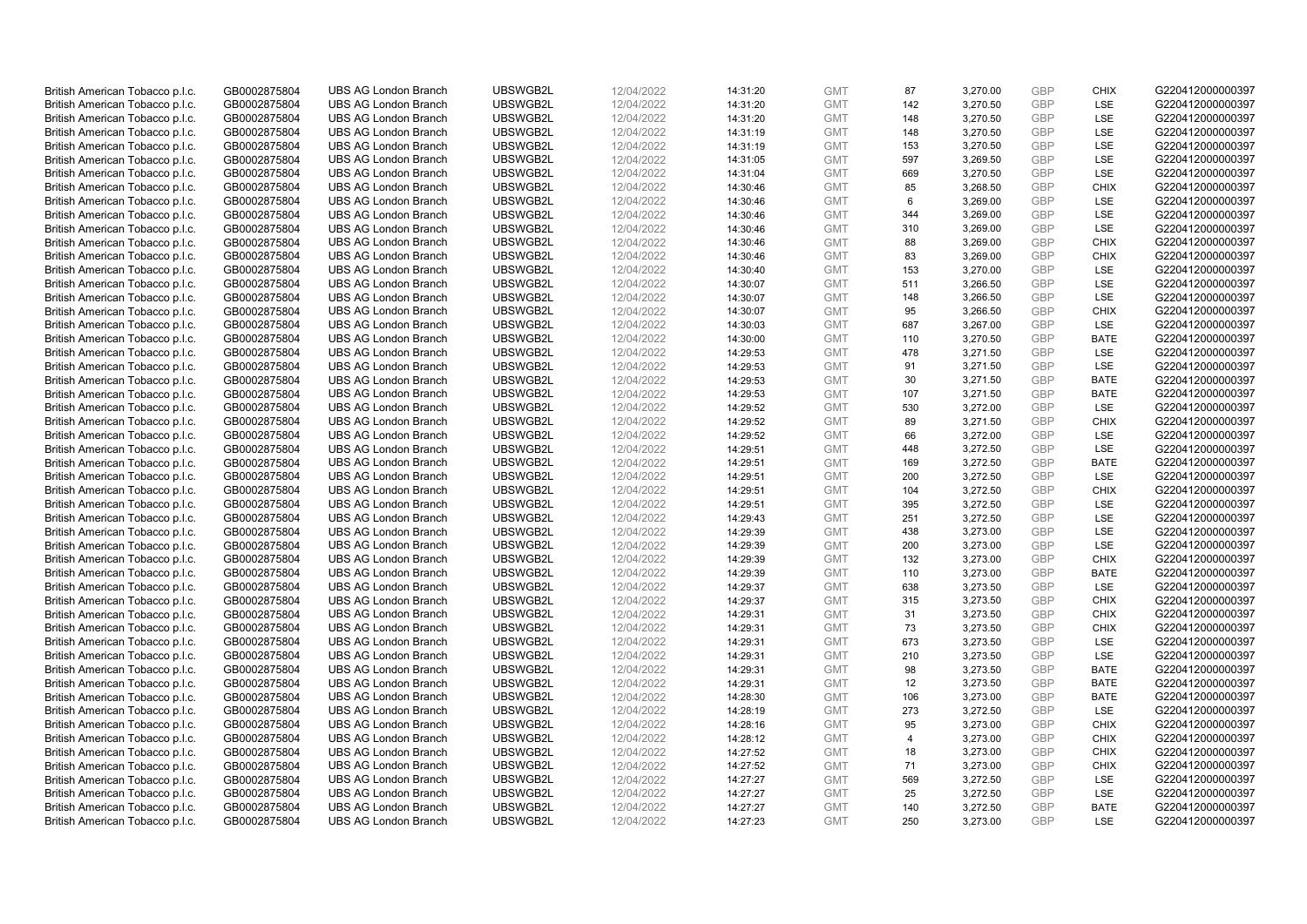| British American Tobacco p.l.c. | GB0002875804 | <b>UBS AG London Branch</b> | UBSWGB2L | 12/04/2022 | 14:27:23 | <b>GMT</b> | 258            | 3,273.00             | <b>GBP</b> | <b>LSE</b>  | G220412000000397 |
|---------------------------------|--------------|-----------------------------|----------|------------|----------|------------|----------------|----------------------|------------|-------------|------------------|
|                                 | GB0002875804 | <b>UBS AG London Branch</b> | UBSWGB2L | 12/04/2022 |          | <b>GMT</b> | 250            | 3,273.00             | <b>GBP</b> | LSE         | G220412000000397 |
| British American Tobacco p.l.c. |              |                             |          |            | 14:27:23 |            |                |                      |            |             |                  |
| British American Tobacco p.l.c. | GB0002875804 | <b>UBS AG London Branch</b> | UBSWGB2L | 12/04/2022 | 14:27:23 | <b>GMT</b> | 250            | 3,273.00             | <b>GBP</b> | LSE         | G220412000000397 |
| British American Tobacco p.l.c. | GB0002875804 | <b>UBS AG London Branch</b> | UBSWGB2L | 12/04/2022 | 14:27:23 | <b>GMT</b> | 167            | 3,273.00             | <b>GBP</b> | <b>CHIX</b> | G220412000000397 |
| British American Tobacco p.l.c. | GB0002875804 | <b>UBS AG London Branch</b> | UBSWGB2L | 12/04/2022 | 14:26:43 | <b>GMT</b> | 99             | 3,272.50             | <b>GBP</b> | <b>CHIX</b> | G220412000000397 |
| British American Tobacco p.l.c. | GB0002875804 | <b>UBS AG London Branch</b> | UBSWGB2L | 12/04/2022 | 14:26:43 | <b>GMT</b> | 81             | 3,272.50             | <b>GBP</b> | <b>CHIX</b> | G220412000000397 |
| British American Tobacco p.l.c. | GB0002875804 | <b>UBS AG London Branch</b> | UBSWGB2L | 12/04/2022 | 14:24:38 | <b>GMT</b> | 90             | 3,270.50             | <b>GBP</b> | <b>BATE</b> | G220412000000397 |
| British American Tobacco p.l.c. | GB0002875804 | <b>UBS AG London Branch</b> | UBSWGB2L | 12/04/2022 | 14:24:38 | <b>GMT</b> | 20             | 3,270.50             | GBP        | <b>BATE</b> | G220412000000397 |
| British American Tobacco p.l.c. | GB0002875804 | <b>UBS AG London Branch</b> | UBSWGB2L | 12/04/2022 | 14:24:38 | <b>GMT</b> | 82             | 3,271.00             | <b>GBP</b> | <b>CHIX</b> | G220412000000397 |
| British American Tobacco p.l.c. | GB0002875804 | <b>UBS AG London Branch</b> | UBSWGB2L | 12/04/2022 | 14:24:38 | <b>GMT</b> | 130            | 3,271.00             | <b>GBP</b> | LSE         | G220412000000397 |
| British American Tobacco p.l.c. | GB0002875804 | <b>UBS AG London Branch</b> | UBSWGB2L | 12/04/2022 | 14:24:38 | <b>GMT</b> | 461            | 3,271.00             | <b>GBP</b> | LSE         | G220412000000397 |
| British American Tobacco p.l.c. | GB0002875804 | <b>UBS AG London Branch</b> | UBSWGB2L | 12/04/2022 | 14:24:37 | <b>GMT</b> | 82             | 3,271.50             | <b>GBP</b> | <b>CHIX</b> | G220412000000397 |
| British American Tobacco p.l.c. | GB0002875804 | <b>UBS AG London Branch</b> | UBSWGB2L | 12/04/2022 | 14:24:37 | <b>GMT</b> | 25             | 3,271.50             | <b>GBP</b> | <b>CHIX</b> | G220412000000397 |
| British American Tobacco p.l.c. | GB0002875804 | <b>UBS AG London Branch</b> | UBSWGB2L | 12/04/2022 | 14:24:37 | <b>GMT</b> | 55             | 3,271.50             | <b>GBP</b> | <b>CHIX</b> | G220412000000397 |
|                                 |              |                             |          |            |          |            | 85             |                      | <b>GBP</b> | <b>CHIX</b> |                  |
| British American Tobacco p.l.c. | GB0002875804 | <b>UBS AG London Branch</b> | UBSWGB2L | 12/04/2022 | 14:24:37 | <b>GMT</b> |                | 3,271.50             |            |             | G220412000000397 |
| British American Tobacco p.l.c. | GB0002875804 | <b>UBS AG London Branch</b> | UBSWGB2L | 12/04/2022 | 14:24:17 | <b>GMT</b> | 689            | 3,272.00             | <b>GBP</b> | LSE         | G220412000000397 |
| British American Tobacco p.l.c. | GB0002875804 | <b>UBS AG London Branch</b> | UBSWGB2L | 12/04/2022 | 14:24:17 | <b>GMT</b> | 666            | 3,272.00             | <b>GBP</b> | LSE         | G220412000000397 |
| British American Tobacco p.l.c. | GB0002875804 | <b>UBS AG London Branch</b> | UBSWGB2L | 12/04/2022 | 14:23:36 | <b>GMT</b> | 47             | 3,271.00             | <b>GBP</b> | <b>CHIX</b> | G220412000000397 |
| British American Tobacco p.l.c. | GB0002875804 | <b>UBS AG London Branch</b> | UBSWGB2L | 12/04/2022 | 14:22:10 | <b>GMT</b> | 111            | 3,270.50             | <b>GBP</b> | <b>BATE</b> | G220412000000397 |
| British American Tobacco p.l.c. | GB0002875804 | <b>UBS AG London Branch</b> | UBSWGB2L | 12/04/2022 | 14:21:52 | <b>GMT</b> | 81             | 3,271.50             | <b>GBP</b> | <b>CHIX</b> | G220412000000397 |
| British American Tobacco p.l.c. | GB0002875804 | <b>UBS AG London Branch</b> | UBSWGB2L | 12/04/2022 | 14:21:52 | <b>GMT</b> | 56             | 3,271.50             | <b>GBP</b> | <b>BATE</b> | G220412000000397 |
| British American Tobacco p.l.c. | GB0002875804 | <b>UBS AG London Branch</b> | UBSWGB2L | 12/04/2022 | 14:21:52 | <b>GMT</b> | 53             | 3,271.50             | <b>GBP</b> | <b>BATE</b> | G220412000000397 |
| British American Tobacco p.l.c. | GB0002875804 | <b>UBS AG London Branch</b> | UBSWGB2L | 12/04/2022 | 14:21:52 | <b>GMT</b> | 14             | 3,271.50             | <b>GBP</b> | <b>CHIX</b> | G220412000000397 |
| British American Tobacco p.l.c. | GB0002875804 | <b>UBS AG London Branch</b> | UBSWGB2L | 12/04/2022 | 14:21:52 | <b>GMT</b> | 84             | 3,271.50             | <b>GBP</b> | <b>CHIX</b> | G220412000000397 |
| British American Tobacco p.l.c. | GB0002875804 | <b>UBS AG London Branch</b> | UBSWGB2L | 12/04/2022 | 14:21:52 | <b>GMT</b> | 6              | 3,271.50             | <b>GBP</b> | <b>BATE</b> | G220412000000397 |
| British American Tobacco p.l.c. | GB0002875804 | <b>UBS AG London Branch</b> | UBSWGB2L | 12/04/2022 | 14:21:52 | <b>GMT</b> | 21             | 3,271.50             | <b>GBP</b> | <b>BATE</b> | G220412000000397 |
| British American Tobacco p.l.c. | GB0002875804 | <b>UBS AG London Branch</b> | UBSWGB2L | 12/04/2022 | 14:21:52 | <b>GMT</b> | 104            | 3,271.50             | <b>GBP</b> | <b>BATE</b> | G220412000000397 |
| British American Tobacco p.l.c. | GB0002875804 | <b>UBS AG London Branch</b> | UBSWGB2L | 12/04/2022 | 14:21:52 | <b>GMT</b> | 40             | 3,271.50             | <b>GBP</b> | <b>CHIX</b> | G220412000000397 |
| British American Tobacco p.l.c. | GB0002875804 | <b>UBS AG London Branch</b> | UBSWGB2L | 12/04/2022 | 14:21:52 | <b>GMT</b> | 59             | 3,271.50             | <b>GBP</b> | <b>CHIX</b> | G220412000000397 |
|                                 |              | <b>UBS AG London Branch</b> | UBSWGB2L | 12/04/2022 |          | <b>GMT</b> |                |                      | <b>GBP</b> |             |                  |
| British American Tobacco p.l.c. | GB0002875804 |                             | UBSWGB2L | 12/04/2022 | 14:21:52 |            | 178<br>500     | 3,272.00<br>3,272.00 | <b>GBP</b> | LSE<br>LSE  | G220412000000397 |
| British American Tobacco p.l.c. | GB0002875804 | <b>UBS AG London Branch</b> |          |            | 14:21:52 | <b>GMT</b> |                |                      |            |             | G220412000000397 |
| British American Tobacco p.l.c. | GB0002875804 | <b>UBS AG London Branch</b> | UBSWGB2L | 12/04/2022 | 14:21:52 | <b>GMT</b> | 629            | 3,272.00             | <b>GBP</b> | <b>LSE</b>  | G220412000000397 |
| British American Tobacco p.l.c. | GB0002875804 | <b>UBS AG London Branch</b> | UBSWGB2L | 12/04/2022 | 14:21:31 | <b>GMT</b> | 188            | 3,272.00             | <b>GBP</b> | <b>CHIX</b> | G220412000000397 |
| British American Tobacco p.l.c. | GB0002875804 | <b>UBS AG London Branch</b> | UBSWGB2L | 12/04/2022 | 14:20:15 | <b>GMT</b> | 218            | 3,270.50             | <b>GBP</b> | <b>LSE</b>  | G220412000000397 |
| British American Tobacco p.l.c. | GB0002875804 | <b>UBS AG London Branch</b> | UBSWGB2L | 12/04/2022 | 14:20:15 | <b>GMT</b> | 75             | 3,270.50             | <b>GBP</b> | LSE         | G220412000000397 |
| British American Tobacco p.l.c. | GB0002875804 | <b>UBS AG London Branch</b> | UBSWGB2L | 12/04/2022 | 14:20:15 | <b>GMT</b> | 399            | 3,270.50             | <b>GBP</b> | <b>LSE</b>  | G220412000000397 |
| British American Tobacco p.l.c. | GB0002875804 | <b>UBS AG London Branch</b> | UBSWGB2L | 12/04/2022 | 14:18:32 | <b>GMT</b> | 47             | 3,268.50             | <b>GBP</b> | <b>CHIX</b> | G220412000000397 |
| British American Tobacco p.l.c. | GB0002875804 | <b>UBS AG London Branch</b> | UBSWGB2L | 12/04/2022 | 14:18:32 | <b>GMT</b> | 50             | 3,268.50             | <b>GBP</b> | <b>CHIX</b> | G220412000000397 |
| British American Tobacco p.l.c. | GB0002875804 | <b>UBS AG London Branch</b> | UBSWGB2L | 12/04/2022 | 14:18:31 | <b>GMT</b> | 108            | 3,269.50             | <b>GBP</b> | <b>CHIX</b> | G220412000000397 |
| British American Tobacco p.l.c. | GB0002875804 | <b>UBS AG London Branch</b> | UBSWGB2L | 12/04/2022 | 14:18:31 | <b>GMT</b> | 644            | 3,269.50             | <b>GBP</b> | LSE         | G220412000000397 |
| British American Tobacco p.l.c. | GB0002875804 | <b>UBS AG London Branch</b> | UBSWGB2L | 12/04/2022 | 14:16:50 | <b>GMT</b> | 120            | 3,270.50             | <b>GBP</b> | <b>BATE</b> | G220412000000397 |
| British American Tobacco p.l.c. | GB0002875804 | <b>UBS AG London Branch</b> | UBSWGB2L | 12/04/2022 | 14:16:50 | <b>GMT</b> | 115            | 3,271.00             | <b>GBP</b> | <b>BATE</b> | G220412000000397 |
| British American Tobacco p.l.c. | GB0002875804 | <b>UBS AG London Branch</b> | UBSWGB2L | 12/04/2022 | 14:16:50 | <b>GMT</b> | 101            | 3,271.00             | <b>GBP</b> | <b>BATE</b> | G220412000000397 |
| British American Tobacco p.l.c. | GB0002875804 | <b>UBS AG London Branch</b> | UBSWGB2L | 12/04/2022 | 14:16:50 | <b>GMT</b> | 88             | 3,271.00             | <b>GBP</b> | <b>CHIX</b> | G220412000000397 |
| British American Tobacco p.l.c. | GB0002875804 | <b>UBS AG London Branch</b> | UBSWGB2L | 12/04/2022 | 14:16:43 | <b>GMT</b> | 140            | 3,271.50             | <b>GBP</b> | <b>CHIX</b> | G220412000000397 |
| British American Tobacco p.l.c. | GB0002875804 | <b>UBS AG London Branch</b> | UBSWGB2L | 12/04/2022 | 14:16:42 | <b>GMT</b> | $\overline{4}$ | 3,271.50             | <b>GBP</b> | <b>CHIX</b> | G220412000000397 |
| British American Tobacco p.l.c. | GB0002875804 | <b>UBS AG London Branch</b> | UBSWGB2L | 12/04/2022 | 14:16:42 | <b>GMT</b> | 91             | 3,271.50             | <b>GBP</b> | <b>CHIX</b> | G220412000000397 |
| British American Tobacco p.l.c. | GB0002875804 | <b>UBS AG London Branch</b> | UBSWGB2L | 12/04/2022 | 14:16:26 | <b>GMT</b> | 693            | 3,271.50             | <b>GBP</b> | LSE         | G220412000000397 |
|                                 |              |                             |          |            |          |            |                |                      |            |             |                  |
| British American Tobacco p.l.c. | GB0002875804 | <b>UBS AG London Branch</b> | UBSWGB2L | 12/04/2022 | 14:14:35 | <b>GMT</b> | 667            | 3,268.50             | <b>GBP</b> | LSE         | G220412000000397 |
| British American Tobacco p.l.c. | GB0002875804 | <b>UBS AG London Branch</b> | UBSWGB2L | 12/04/2022 | 14:14:35 | <b>GMT</b> | 115            | 3,269.00             | <b>GBP</b> | <b>BATE</b> | G220412000000397 |
| British American Tobacco p.l.c. | GB0002875804 | <b>UBS AG London Branch</b> | UBSWGB2L | 12/04/2022 | 14:14:35 | <b>GMT</b> | 95             | 3,269.00             | <b>GBP</b> | <b>CHIX</b> | G220412000000397 |
| British American Tobacco p.l.c. | GB0002875804 | <b>UBS AG London Branch</b> | UBSWGB2L | 12/04/2022 | 14:14:35 | <b>GMT</b> | 104            | 3,269.00             | <b>GBP</b> | <b>BATE</b> | G220412000000397 |
| British American Tobacco p.l.c. | GB0002875804 | <b>UBS AG London Branch</b> | UBSWGB2L | 12/04/2022 | 14:14:02 | <b>GMT</b> | 14             | 3,270.00             | <b>GBP</b> | LSE         | G220412000000397 |
| British American Tobacco p.l.c. | GB0002875804 | <b>UBS AG London Branch</b> | UBSWGB2L | 12/04/2022 | 14:14:02 | <b>GMT</b> | 580            | 3,270.00             | GBP        | <b>LSE</b>  | G220412000000397 |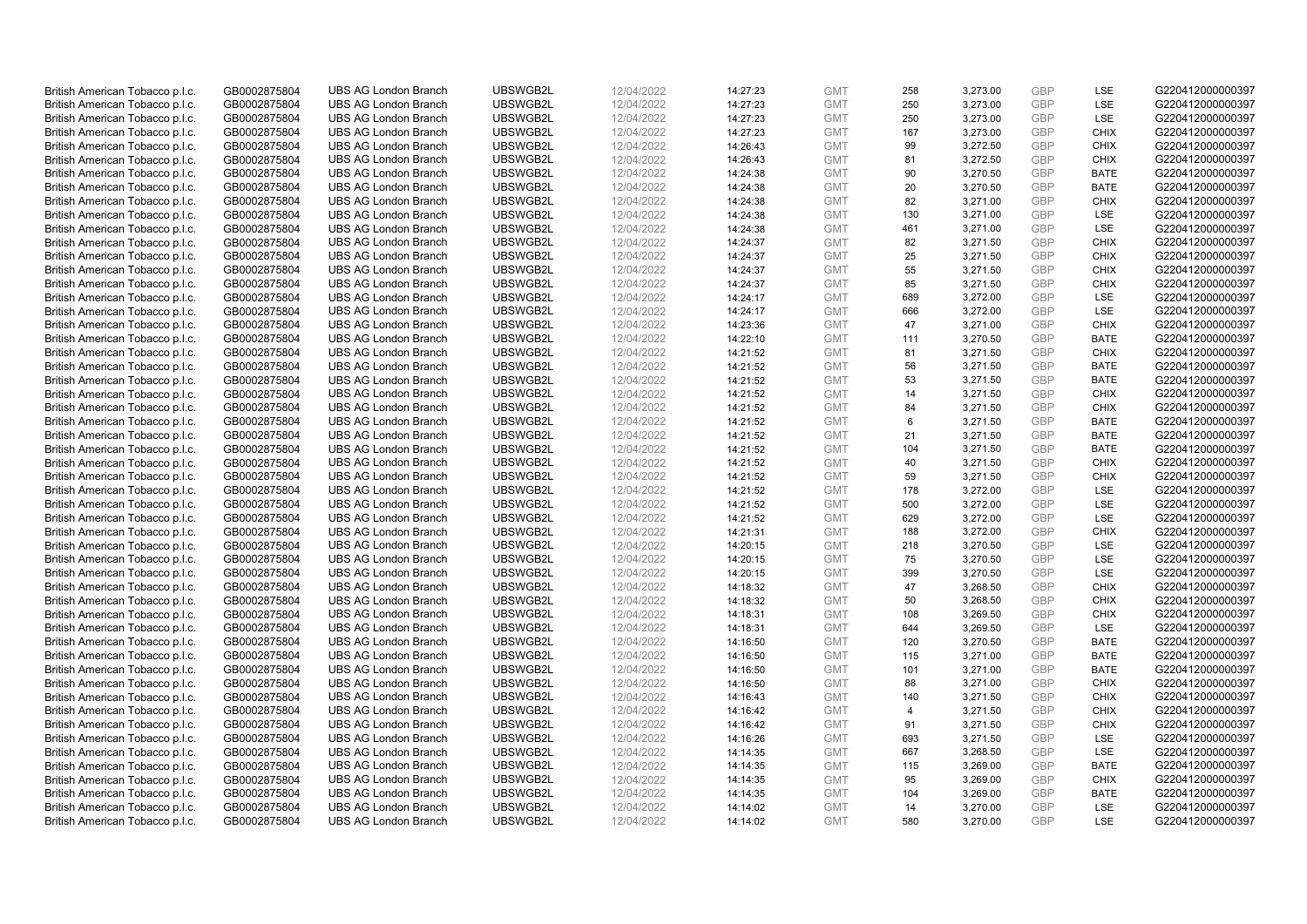| British American Tobacco p.l.c. | GB0002875804 | <b>UBS AG London Branch</b> | UBSWGB2L | 12/04/2022 | 14:14:02 | <b>GMT</b> | 106 | 3,270.00 | <b>GBP</b> | <b>CHIX</b> | G220412000000397 |
|---------------------------------|--------------|-----------------------------|----------|------------|----------|------------|-----|----------|------------|-------------|------------------|
| British American Tobacco p.l.c. | GB0002875804 | <b>UBS AG London Branch</b> | UBSWGB2L | 12/04/2022 | 14:13:35 | <b>GMT</b> | 513 | 3,270.50 | <b>GBP</b> | LSE         | G220412000000397 |
| British American Tobacco p.l.c. | GB0002875804 | <b>UBS AG London Branch</b> | UBSWGB2L | 12/04/2022 | 14:13:35 | <b>GMT</b> | 149 | 3,270.50 | <b>GBP</b> | LSE         | G220412000000397 |
| British American Tobacco p.l.c. | GB0002875804 | <b>UBS AG London Branch</b> | UBSWGB2L | 12/04/2022 | 14:13:35 | <b>GMT</b> | 83  | 3,270.50 | <b>GBP</b> | <b>CHIX</b> | G220412000000397 |
| British American Tobacco p.l.c. | GB0002875804 | <b>UBS AG London Branch</b> | UBSWGB2L | 12/04/2022 | 14:13:35 | <b>GMT</b> | 555 | 3,270.50 | <b>GBP</b> | LSE         | G220412000000397 |
|                                 |              | <b>UBS AG London Branch</b> |          |            |          |            |     |          |            |             |                  |
| British American Tobacco p.l.c. | GB0002875804 |                             | UBSWGB2L | 12/04/2022 | 14:13:35 | <b>GMT</b> | 91  | 3,270.50 | <b>GBP</b> | <b>CHIX</b> | G220412000000397 |
| British American Tobacco p.l.c. | GB0002875804 | <b>UBS AG London Branch</b> | UBSWGB2L | 12/04/2022 | 14:13:15 | <b>GMT</b> | 80  | 3,271.00 | <b>GBP</b> | <b>CHIX</b> | G220412000000397 |
| British American Tobacco p.l.c. | GB0002875804 | <b>UBS AG London Branch</b> | UBSWGB2L | 12/04/2022 | 14:12:21 | <b>GMT</b> | 89  | 3,269.00 | <b>GBP</b> | <b>CHIX</b> | G220412000000397 |
| British American Tobacco p.l.c. | GB0002875804 | <b>UBS AG London Branch</b> | UBSWGB2L | 12/04/2022 | 14:10:30 | <b>GMT</b> | 116 | 3,267.50 | <b>GBP</b> | <b>CHIX</b> | G220412000000397 |
| British American Tobacco p.l.c. | GB0002875804 | <b>UBS AG London Branch</b> | UBSWGB2L | 12/04/2022 | 14:09:54 | <b>GMT</b> | 5   | 3,267.00 | <b>GBP</b> | LSE         | G220412000000397 |
| British American Tobacco p.l.c. | GB0002875804 | <b>UBS AG London Branch</b> | UBSWGB2L | 12/04/2022 | 14:09:54 | <b>GMT</b> | 661 | 3,267.00 | <b>GBP</b> | <b>LSE</b>  | G220412000000397 |
| British American Tobacco p.l.c. | GB0002875804 | <b>UBS AG London Branch</b> | UBSWGB2L | 12/04/2022 | 14:09:31 | <b>GMT</b> | 3   | 3,267.00 | <b>GBP</b> | <b>CHIX</b> | G220412000000397 |
| British American Tobacco p.l.c. | GB0002875804 | <b>UBS AG London Branch</b> | UBSWGB2L | 12/04/2022 | 14:08:58 | <b>GMT</b> | 9   | 3,267.50 | <b>GBP</b> | <b>BATE</b> | G220412000000397 |
| British American Tobacco p.l.c. | GB0002875804 | <b>UBS AG London Branch</b> | UBSWGB2L | 12/04/2022 | 14:08:58 | <b>GMT</b> | 101 | 3,267.50 | <b>GBP</b> | <b>BATE</b> | G220412000000397 |
| British American Tobacco p.l.c. | GB0002875804 | <b>UBS AG London Branch</b> | UBSWGB2L | 12/04/2022 | 14:08:58 | <b>GMT</b> | 649 | 3,268.50 | <b>GBP</b> | LSE         | G220412000000397 |
| British American Tobacco p.l.c. | GB0002875804 | <b>UBS AG London Branch</b> | UBSWGB2L | 12/04/2022 | 14:08:11 | <b>GMT</b> | 97  | 3,269.50 | <b>GBP</b> | <b>CHIX</b> | G220412000000397 |
| British American Tobacco p.l.c. | GB0002875804 | <b>UBS AG London Branch</b> | UBSWGB2L | 12/04/2022 | 14:08:11 | <b>GMT</b> | 80  | 3,269.50 | <b>GBP</b> | <b>CHIX</b> | G220412000000397 |
| British American Tobacco p.l.c. | GB0002875804 | <b>UBS AG London Branch</b> | UBSWGB2L | 12/04/2022 | 14:07:05 | <b>GMT</b> | 373 | 3,269.00 | <b>GBP</b> | LSE         | G220412000000397 |
| British American Tobacco p.l.c. | GB0002875804 | <b>UBS AG London Branch</b> | UBSWGB2L | 12/04/2022 | 14:07:05 | <b>GMT</b> | 290 | 3,269.00 | <b>GBP</b> | <b>LSE</b>  | G220412000000397 |
| British American Tobacco p.l.c. | GB0002875804 | <b>UBS AG London Branch</b> | UBSWGB2L | 12/04/2022 | 14:07:05 | <b>GMT</b> | 112 | 3,269.00 | <b>GBP</b> | <b>BATE</b> | G220412000000397 |
| British American Tobacco p.l.c. | GB0002875804 | <b>UBS AG London Branch</b> | UBSWGB2L | 12/04/2022 | 14:07:02 | <b>GMT</b> | 576 | 3,270.00 | <b>GBP</b> | LSE         | G220412000000397 |
| British American Tobacco p.l.c. | GB0002875804 | <b>UBS AG London Branch</b> | UBSWGB2L | 12/04/2022 | 14:07:02 | <b>GMT</b> | 95  | 3,270.50 | <b>GBP</b> | <b>CHIX</b> | G220412000000397 |
| British American Tobacco p.l.c. | GB0002875804 | <b>UBS AG London Branch</b> | UBSWGB2L | 12/04/2022 | 14:07:02 | <b>GMT</b> | 122 | 3,270.00 | <b>GBP</b> | <b>BATE</b> | G220412000000397 |
| British American Tobacco p.l.c. | GB0002875804 | <b>UBS AG London Branch</b> | UBSWGB2L | 12/04/2022 | 14:06:20 | <b>GMT</b> | 90  | 3,270.50 | <b>GBP</b> | <b>CHIX</b> | G220412000000397 |
| British American Tobacco p.l.c. | GB0002875804 | <b>UBS AG London Branch</b> | UBSWGB2L | 12/04/2022 | 14:05:58 | <b>GMT</b> | 107 | 3,271.00 | <b>GBP</b> | <b>BATE</b> | G220412000000397 |
| British American Tobacco p.l.c. | GB0002875804 | <b>UBS AG London Branch</b> | UBSWGB2L | 12/04/2022 | 14:05:58 | <b>GMT</b> | 102 | 3,271.00 | <b>GBP</b> | <b>BATE</b> | G220412000000397 |
| British American Tobacco p.l.c. | GB0002875804 | <b>UBS AG London Branch</b> | UBSWGB2L | 12/04/2022 | 14:05:58 | <b>GMT</b> | 24  | 3,271.50 | <b>GBP</b> | <b>CHIX</b> | G220412000000397 |
| British American Tobacco p.l.c. | GB0002875804 | <b>UBS AG London Branch</b> | UBSWGB2L | 12/04/2022 | 14:05:58 | <b>GMT</b> | 71  | 3,271.50 | <b>GBP</b> | <b>CHIX</b> | G220412000000397 |
| British American Tobacco p.l.c. | GB0002875804 | <b>UBS AG London Branch</b> | UBSWGB2L | 12/04/2022 | 14:05:58 | <b>GMT</b> | 155 | 3,271.50 | <b>GBP</b> | <b>CHIX</b> | G220412000000397 |
| British American Tobacco p.l.c. | GB0002875804 | <b>UBS AG London Branch</b> | UBSWGB2L | 12/04/2022 | 14:04:55 | <b>GMT</b> | 306 | 3,272.00 | <b>GBP</b> | LSE         | G220412000000397 |
| British American Tobacco p.l.c. | GB0002875804 | <b>UBS AG London Branch</b> | UBSWGB2L | 12/04/2022 | 14:04:55 | <b>GMT</b> | 330 | 3,272.00 | <b>GBP</b> | LSE         | G220412000000397 |
| British American Tobacco p.l.c. | GB0002875804 | <b>UBS AG London Branch</b> | UBSWGB2L | 12/04/2022 | 14:04:52 | <b>GMT</b> | 87  | 3,272.50 | <b>GBP</b> | <b>CHIX</b> | G220412000000397 |
| British American Tobacco p.l.c. | GB0002875804 | <b>UBS AG London Branch</b> | UBSWGB2L | 12/04/2022 | 14:03:58 | <b>GMT</b> | 100 | 3,271.50 | <b>GBP</b> | LSE         | G220412000000397 |
| British American Tobacco p.l.c. | GB0002875804 | <b>UBS AG London Branch</b> | UBSWGB2L | 12/04/2022 | 14:03:58 | <b>GMT</b> | 175 | 3,271.50 | <b>GBP</b> | LSE         | G220412000000397 |
| British American Tobacco p.l.c. | GB0002875804 | <b>UBS AG London Branch</b> | UBSWGB2L | 12/04/2022 | 14:03:58 | <b>GMT</b> | 360 | 3,271.50 | <b>GBP</b> | LSE         | G220412000000397 |
| British American Tobacco p.l.c. | GB0002875804 | <b>UBS AG London Branch</b> | UBSWGB2L | 12/04/2022 | 14:02:46 | <b>GMT</b> | 105 | 3,271.00 | <b>GBP</b> | <b>BATE</b> | G220412000000397 |
| British American Tobacco p.l.c. | GB0002875804 | <b>UBS AG London Branch</b> | UBSWGB2L | 12/04/2022 | 14:02:46 | <b>GMT</b> | 136 | 3,271.50 | <b>GBP</b> | <b>CHIX</b> | G220412000000397 |
| British American Tobacco p.l.c. | GB0002875804 | <b>UBS AG London Branch</b> | UBSWGB2L | 12/04/2022 |          | <b>GMT</b> | 621 | 3,272.00 | <b>GBP</b> | LSE         | G220412000000397 |
|                                 |              | <b>UBS AG London Branch</b> | UBSWGB2L |            | 14:02:46 | <b>GMT</b> | 226 |          | <b>GBP</b> | <b>CHIX</b> | G220412000000397 |
| British American Tobacco p.l.c. | GB0002875804 |                             |          | 12/04/2022 | 14:02:46 |            |     | 3,272.00 |            |             |                  |
| British American Tobacco p.l.c. | GB0002875804 | <b>UBS AG London Branch</b> | UBSWGB2L | 12/04/2022 | 14:01:18 | <b>GMT</b> | 646 | 3,270.50 | <b>GBP</b> | <b>LSE</b>  | G220412000000397 |
| British American Tobacco p.l.c. | GB0002875804 | <b>UBS AG London Branch</b> | UBSWGB2L | 12/04/2022 | 14:01:18 | <b>GMT</b> | 39  | 3,270.50 | <b>GBP</b> | LSE         | G220412000000397 |
| British American Tobacco p.l.c. | GB0002875804 | <b>UBS AG London Branch</b> | UBSWGB2L | 12/04/2022 | 13:59:43 | <b>GMT</b> | 40  | 3,270.50 | <b>GBP</b> | <b>BATE</b> | G220412000000397 |
| British American Tobacco p.l.c. | GB0002875804 | <b>UBS AG London Branch</b> | UBSWGB2L | 12/04/2022 | 13:59:43 | <b>GMT</b> | 34  | 3,270.50 | <b>GBP</b> | <b>BATE</b> | G220412000000397 |
| British American Tobacco p.l.c. | GB0002875804 | <b>UBS AG London Branch</b> | UBSWGB2L | 12/04/2022 | 13:59:43 | <b>GMT</b> | 11  | 3,270.50 | <b>GBP</b> | <b>BATE</b> | G220412000000397 |
| British American Tobacco p.l.c. | GB0002875804 | UBS AG London Branch        | UBSWGB2L | 12/04/2022 | 13:59:43 | <b>GMT</b> | 25  | 3,270.50 | <b>GBP</b> | <b>BATE</b> | G220412000000397 |
| British American Tobacco p.l.c. | GB0002875804 | <b>UBS AG London Branch</b> | UBSWGB2L | 12/04/2022 | 13:59:43 | <b>GMT</b> | 660 | 3,271.00 | <b>GBP</b> | LSE         | G220412000000397 |
| British American Tobacco p.l.c. | GB0002875804 | <b>UBS AG London Branch</b> | UBSWGB2L | 12/04/2022 | 13:59:43 | <b>GMT</b> | 95  | 3,271.00 | <b>GBP</b> | <b>CHIX</b> | G220412000000397 |
| British American Tobacco p.l.c. | GB0002875804 | <b>UBS AG London Branch</b> | UBSWGB2L | 12/04/2022 | 13:59:43 | <b>GMT</b> | 106 | 3,271.00 | <b>GBP</b> | <b>BATE</b> | G220412000000397 |
| British American Tobacco p.l.c. | GB0002875804 | <b>UBS AG London Branch</b> | UBSWGB2L | 12/04/2022 | 13:59:43 | <b>GMT</b> | 72  | 3,271.00 | <b>GBP</b> | <b>CHIX</b> | G220412000000397 |
| British American Tobacco p.l.c. | GB0002875804 | <b>UBS AG London Branch</b> | UBSWGB2L | 12/04/2022 | 13:59:43 | <b>GMT</b> | 112 | 3,271.00 | <b>GBP</b> | <b>CHIX</b> | G220412000000397 |
| British American Tobacco p.l.c. | GB0002875804 | <b>UBS AG London Branch</b> | UBSWGB2L | 12/04/2022 | 13:59:43 | <b>GMT</b> | 599 | 3,271.00 | <b>GBP</b> | LSE         | G220412000000397 |
| British American Tobacco p.l.c. | GB0002875804 | <b>UBS AG London Branch</b> | UBSWGB2L | 12/04/2022 | 13:59:43 | <b>GMT</b> | 48  | 3,271.00 | <b>GBP</b> | LSE         | G220412000000397 |
| British American Tobacco p.l.c. | GB0002875804 | <b>UBS AG London Branch</b> | UBSWGB2L | 12/04/2022 | 13:58:26 | <b>GMT</b> | 19  | 3,271.00 | <b>GBP</b> | <b>CHIX</b> | G220412000000397 |
| British American Tobacco p.l.c. | GB0002875804 | <b>UBS AG London Branch</b> | UBSWGB2L | 12/04/2022 | 13:58:26 | <b>GMT</b> | 20  | 3,271.00 | GBP        | <b>BATE</b> | G220412000000397 |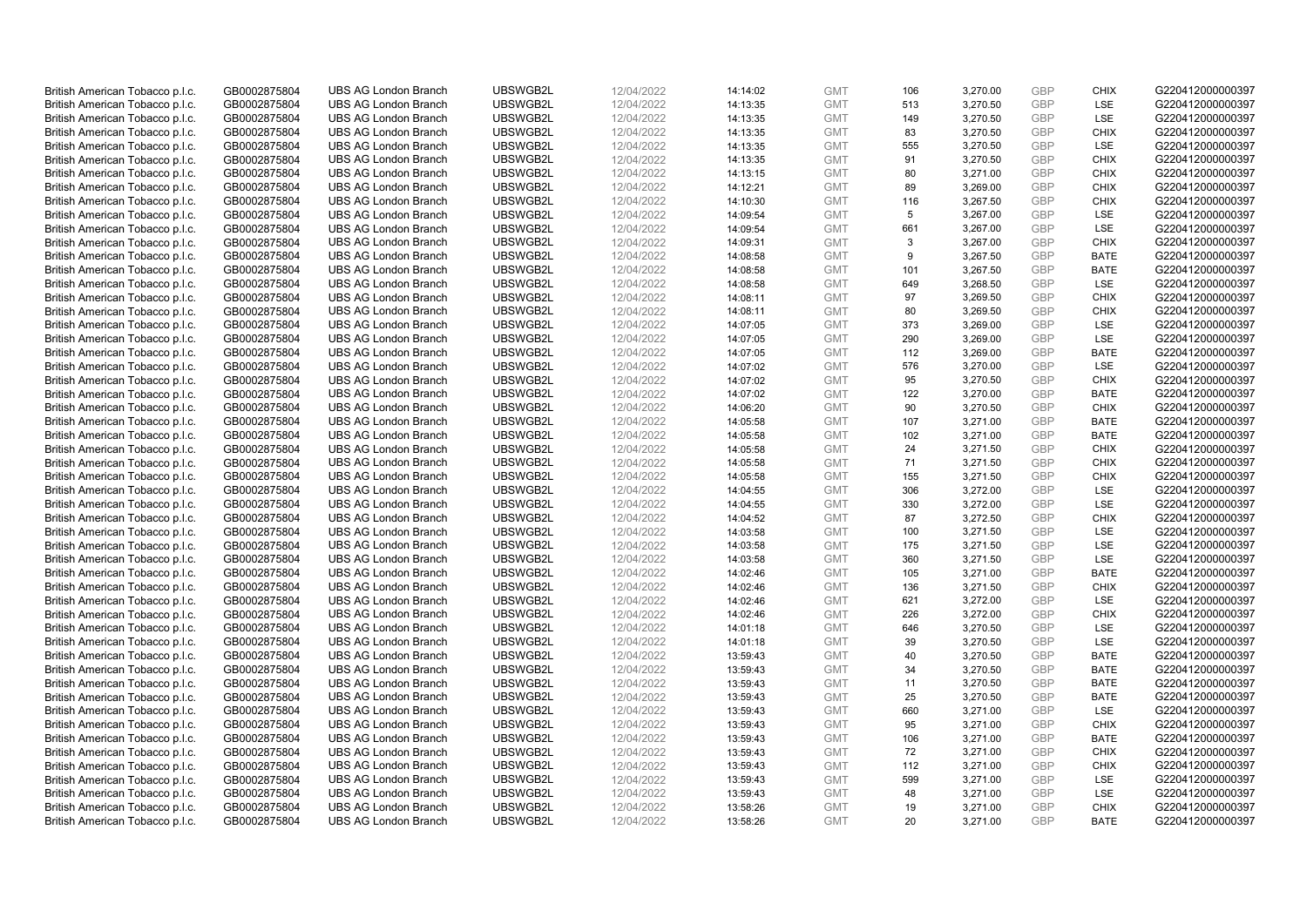| British American Tobacco p.l.c. | GB0002875804 | <b>UBS AG London Branch</b> | UBSWGB2L | 12/04/2022 | 13:58:26 | <b>GMT</b> | 641            | 3,271.50 | <b>GBP</b> | LSE         | G220412000000397 |
|---------------------------------|--------------|-----------------------------|----------|------------|----------|------------|----------------|----------|------------|-------------|------------------|
| British American Tobacco p.l.c. | GB0002875804 | <b>UBS AG London Branch</b> | UBSWGB2L | 12/04/2022 | 13:56:51 | <b>GMT</b> | 100            | 3,270.50 | <b>GBP</b> | <b>BATE</b> | G220412000000397 |
| British American Tobacco p.l.c. | GB0002875804 | <b>UBS AG London Branch</b> | UBSWGB2L | 12/04/2022 | 13:56:51 | <b>GMT</b> | 111            | 3,270.50 | <b>GBP</b> | <b>BATE</b> | G220412000000397 |
| British American Tobacco p.l.c. | GB0002875804 | <b>UBS AG London Branch</b> | UBSWGB2L | 12/04/2022 | 13:56:48 | <b>GMT</b> | 80             | 3,271.00 | <b>GBP</b> | <b>CHIX</b> | G220412000000397 |
| British American Tobacco p.l.c. | GB0002875804 | <b>UBS AG London Branch</b> | UBSWGB2L | 12/04/2022 | 13:56:48 | <b>GMT</b> | 152            | 3,271.00 | <b>GBP</b> | <b>CHIX</b> | G220412000000397 |
|                                 |              | <b>UBS AG London Branch</b> |          |            |          |            |                |          |            |             |                  |
| British American Tobacco p.l.c. | GB0002875804 |                             | UBSWGB2L | 12/04/2022 | 13:56:19 | <b>GMT</b> | 624            | 3,271.50 | <b>GBP</b> | <b>LSE</b>  | G220412000000397 |
| British American Tobacco p.l.c. | GB0002875804 | <b>UBS AG London Branch</b> | UBSWGB2L | 12/04/2022 | 13:56:19 | <b>GMT</b> | 91             | 3,271.50 | <b>GBP</b> | <b>CHIX</b> | G220412000000397 |
| British American Tobacco p.l.c. | GB0002875804 | <b>UBS AG London Branch</b> | UBSWGB2L | 12/04/2022 | 13:54:25 | <b>GMT</b> | 239            | 3,270.50 | <b>GBP</b> | <b>BATE</b> | G220412000000397 |
| British American Tobacco p.l.c. | GB0002875804 | <b>UBS AG London Branch</b> | UBSWGB2L | 12/04/2022 | 13:54:25 | <b>GMT</b> | 601            | 3,271.00 | <b>GBP</b> | LSE         | G220412000000397 |
| British American Tobacco p.l.c. | GB0002875804 | <b>UBS AG London Branch</b> | UBSWGB2L | 12/04/2022 | 13:54:25 | <b>GMT</b> | 96             | 3,271.00 | <b>GBP</b> | <b>CHIX</b> | G220412000000397 |
| British American Tobacco p.l.c. | GB0002875804 | <b>UBS AG London Branch</b> | UBSWGB2L | 12/04/2022 | 13:54:16 | <b>GMT</b> | 114            | 3,271.50 | <b>GBP</b> | <b>BATE</b> | G220412000000397 |
| British American Tobacco p.l.c. | GB0002875804 | <b>UBS AG London Branch</b> | UBSWGB2L | 12/04/2022 | 13:54:09 | <b>GMT</b> | 84             | 3,271.50 | <b>GBP</b> | <b>CHIX</b> | G220412000000397 |
| British American Tobacco p.l.c. | GB0002875804 | <b>UBS AG London Branch</b> | UBSWGB2L | 12/04/2022 | 13:54:06 | <b>GMT</b> | 90             | 3,272.00 | <b>GBP</b> | <b>CHIX</b> | G220412000000397 |
| British American Tobacco p.l.c. | GB0002875804 | <b>UBS AG London Branch</b> | UBSWGB2L | 12/04/2022 | 13:54:06 | <b>GMT</b> | 681            | 3,272.50 | <b>GBP</b> | <b>LSE</b>  | G220412000000397 |
| British American Tobacco p.l.c. | GB0002875804 | <b>UBS AG London Branch</b> | UBSWGB2L | 12/04/2022 | 13:51:42 | <b>GMT</b> | 6              | 3,270.50 | <b>GBP</b> | <b>BATE</b> | G220412000000397 |
| British American Tobacco p.l.c. | GB0002875804 | <b>UBS AG London Branch</b> | UBSWGB2L | 12/04/2022 | 13:51:41 | <b>GMT</b> | 15             | 3,270.50 | <b>GBP</b> | <b>BATE</b> | G220412000000397 |
| British American Tobacco p.l.c. | GB0002875804 | <b>UBS AG London Branch</b> | UBSWGB2L | 12/04/2022 | 13:51:41 | <b>GMT</b> | 88             | 3,270.50 | <b>GBP</b> | <b>BATE</b> | G220412000000397 |
| British American Tobacco p.l.c. | GB0002875804 | <b>UBS AG London Branch</b> | UBSWGB2L | 12/04/2022 | 13:51:41 | <b>GMT</b> | 76             | 3,271.00 | <b>GBP</b> | <b>CHIX</b> | G220412000000397 |
| British American Tobacco p.l.c. | GB0002875804 | <b>UBS AG London Branch</b> | UBSWGB2L | 12/04/2022 | 13:51:41 | <b>GMT</b> | 16             | 3,271.00 | <b>GBP</b> | <b>CHIX</b> | G220412000000397 |
| British American Tobacco p.l.c. | GB0002875804 | <b>UBS AG London Branch</b> | UBSWGB2L | 12/04/2022 | 13:51:41 | <b>GMT</b> | 30             | 3,271.50 | <b>GBP</b> | <b>CHIX</b> | G220412000000397 |
| British American Tobacco p.l.c. | GB0002875804 | <b>UBS AG London Branch</b> | UBSWGB2L | 12/04/2022 | 13:51:41 | <b>GMT</b> | 68             | 3,271.50 | <b>GBP</b> | <b>CHIX</b> | G220412000000397 |
| British American Tobacco p.l.c. | GB0002875804 | <b>UBS AG London Branch</b> | UBSWGB2L | 12/04/2022 | 13:51:41 | <b>GMT</b> | 94             | 3,271.50 | <b>GBP</b> | <b>CHIX</b> | G220412000000397 |
| British American Tobacco p.l.c. | GB0002875804 | <b>UBS AG London Branch</b> | UBSWGB2L | 12/04/2022 | 13:51:41 | <b>GMT</b> | 356            | 3,272.00 | <b>GBP</b> | LSE         | G220412000000397 |
| British American Tobacco p.l.c. | GB0002875804 | <b>UBS AG London Branch</b> | UBSWGB2L | 12/04/2022 | 13:51:41 | <b>GMT</b> | 54             | 3,272.00 | <b>GBP</b> | <b>LSE</b>  | G220412000000397 |
| British American Tobacco p.l.c. | GB0002875804 | <b>UBS AG London Branch</b> | UBSWGB2L | 12/04/2022 | 13:51:41 | <b>GMT</b> | 187            | 3,272.00 | <b>GBP</b> | LSE         | G220412000000397 |
| British American Tobacco p.l.c. | GB0002875804 | <b>UBS AG London Branch</b> | UBSWGB2L | 12/04/2022 | 13:50:45 | <b>GMT</b> | 572            | 3,270.50 | <b>GBP</b> | LSE         | G220412000000397 |
| British American Tobacco p.l.c. | GB0002875804 | <b>UBS AG London Branch</b> | UBSWGB2L | 12/04/2022 | 13:50:45 | <b>GMT</b> | 93             | 3,270.50 | <b>GBP</b> | <b>CHIX</b> | G220412000000397 |
| British American Tobacco p.l.c. | GB0002875804 | <b>UBS AG London Branch</b> | UBSWGB2L | 12/04/2022 | 13:50:45 | <b>GMT</b> | 80             | 3,271.00 | <b>GBP</b> | <b>CHIX</b> | G220412000000397 |
| British American Tobacco p.l.c. | GB0002875804 | <b>UBS AG London Branch</b> | UBSWGB2L | 12/04/2022 | 13:50:45 | <b>GMT</b> | 110            | 3,271.00 | <b>GBP</b> | <b>LSE</b>  | G220412000000397 |
| British American Tobacco p.l.c. | GB0002875804 | <b>UBS AG London Branch</b> | UBSWGB2L | 12/04/2022 | 13:50:45 | <b>GMT</b> | 112            | 3,271.00 | <b>GBP</b> | LSE         | G220412000000397 |
| British American Tobacco p.l.c. | GB0002875804 | <b>UBS AG London Branch</b> | UBSWGB2L | 12/04/2022 | 13:50:45 | <b>GMT</b> | 403            | 3,271.00 | <b>GBP</b> | LSE         | G220412000000397 |
| British American Tobacco p.l.c. | GB0002875804 | <b>UBS AG London Branch</b> | UBSWGB2L | 12/04/2022 | 13:50:45 | <b>GMT</b> | 103            | 3,271.00 | <b>GBP</b> | <b>CHIX</b> | G220412000000397 |
| British American Tobacco p.l.c. | GB0002875804 | <b>UBS AG London Branch</b> | UBSWGB2L | 12/04/2022 | 13:47:49 | <b>GMT</b> | 99             | 3,270.50 | <b>GBP</b> | <b>CHIX</b> | G220412000000397 |
| British American Tobacco p.l.c. | GB0002875804 | <b>UBS AG London Branch</b> | UBSWGB2L | 12/04/2022 | 13:47:04 | <b>GMT</b> | 95             | 3,270.50 | <b>GBP</b> | <b>CHIX</b> | G220412000000397 |
| British American Tobacco p.l.c. | GB0002875804 | <b>UBS AG London Branch</b> | UBSWGB2L | 12/04/2022 | 13:47:04 | <b>GMT</b> | 643            | 3,271.00 | <b>GBP</b> | LSE         | G220412000000397 |
| British American Tobacco p.l.c. | GB0002875804 | <b>UBS AG London Branch</b> | UBSWGB2L | 12/04/2022 | 13:46:17 | <b>GMT</b> | 85             | 3,270.00 | <b>GBP</b> | <b>CHIX</b> | G220412000000397 |
| British American Tobacco p.l.c. | GB0002875804 | <b>UBS AG London Branch</b> | UBSWGB2L | 12/04/2022 | 13:45:16 | <b>GMT</b> | 80             | 3,270.00 | <b>GBP</b> | <b>CHIX</b> | G220412000000397 |
| British American Tobacco p.l.c. | GB0002875804 | <b>UBS AG London Branch</b> | UBSWGB2L | 12/04/2022 | 13:45:16 | <b>GMT</b> | 103            | 3,270.00 | <b>GBP</b> | <b>BATE</b> | G220412000000397 |
| British American Tobacco p.l.c. | GB0002875804 | <b>UBS AG London Branch</b> | UBSWGB2L | 12/04/2022 | 13:45:04 | <b>GMT</b> | 411            | 3,270.50 | <b>GBP</b> | LSE         | G220412000000397 |
| British American Tobacco p.l.c. | GB0002875804 | <b>UBS AG London Branch</b> | UBSWGB2L | 12/04/2022 | 13:45:04 | <b>GMT</b> | 151            | 3,270.50 | <b>GBP</b> | <b>LSE</b>  | G220412000000397 |
| British American Tobacco p.l.c. | GB0002875804 | <b>UBS AG London Branch</b> | UBSWGB2L | 12/04/2022 | 13:44:28 | <b>GMT</b> | 104            | 3,271.00 | <b>GBP</b> | <b>BATE</b> | G220412000000397 |
| British American Tobacco p.l.c. | GB0002875804 | <b>UBS AG London Branch</b> | UBSWGB2L | 12/04/2022 | 13:44:25 | <b>GMT</b> | 88             | 3,271.50 | <b>GBP</b> | <b>CHIX</b> | G220412000000397 |
|                                 | GB0002875804 | <b>UBS AG London Branch</b> | UBSWGB2L | 12/04/2022 | 13:43:44 | <b>GMT</b> |                |          | <b>GBP</b> | <b>CHIX</b> | G220412000000397 |
| British American Tobacco p.l.c. |              |                             |          |            |          |            | 100            | 3,273.00 |            | <b>BATE</b> |                  |
| British American Tobacco p.l.c. | GB0002875804 | <b>UBS AG London Branch</b> | UBSWGB2L | 12/04/2022 | 13:43:44 | <b>GMT</b> | 119            | 3,273.00 | <b>GBP</b> |             | G220412000000397 |
| British American Tobacco p.l.c. | GB0002875804 | UBS AG London Branch        | UBSWGB2L | 12/04/2022 | 13:43:44 | <b>GMT</b> | 19             | 3,273.00 | <b>GBP</b> | <b>BATE</b> | G220412000000397 |
| British American Tobacco p.l.c. | GB0002875804 | <b>UBS AG London Branch</b> | UBSWGB2L | 12/04/2022 | 13:43:42 | <b>GMT</b> | 411            | 3,274.50 | <b>GBP</b> | LSE         | G220412000000397 |
| British American Tobacco p.l.c. | GB0002875804 | <b>UBS AG London Branch</b> | UBSWGB2L | 12/04/2022 | 13:43:42 | <b>GMT</b> | 280            | 3,274.50 | <b>GBP</b> | LSE         | G220412000000397 |
| British American Tobacco p.l.c. | GB0002875804 | <b>UBS AG London Branch</b> | UBSWGB2L | 12/04/2022 | 13:43:42 | <b>GMT</b> | $\overline{4}$ | 3,274.00 | <b>GBP</b> | <b>CHIX</b> | G220412000000397 |
| British American Tobacco p.l.c. | GB0002875804 | <b>UBS AG London Branch</b> | UBSWGB2L | 12/04/2022 | 13:43:42 | <b>GMT</b> | 31             | 3,274.00 | <b>GBP</b> | <b>CHIX</b> | G220412000000397 |
| British American Tobacco p.l.c. | GB0002875804 | <b>UBS AG London Branch</b> | UBSWGB2L | 12/04/2022 | 13:43:42 | <b>GMT</b> | 29             | 3,274.00 | <b>GBP</b> | <b>CHIX</b> | G220412000000397 |
| British American Tobacco p.l.c. | GB0002875804 | <b>UBS AG London Branch</b> | UBSWGB2L | 12/04/2022 | 13:43:42 | <b>GMT</b> | 32             | 3,274.00 | <b>GBP</b> | <b>CHIX</b> | G220412000000397 |
| British American Tobacco p.l.c. | GB0002875804 | <b>UBS AG London Branch</b> | UBSWGB2L | 12/04/2022 | 13:43:42 | <b>GMT</b> | 3              | 3,274.00 | <b>GBP</b> | <b>CHIX</b> | G220412000000397 |
| British American Tobacco p.l.c. | GB0002875804 | <b>UBS AG London Branch</b> | UBSWGB2L | 12/04/2022 | 13:43:42 | <b>GMT</b> | 42             | 3,274.00 | <b>GBP</b> | <b>CHIX</b> | G220412000000397 |
| British American Tobacco p.l.c. | GB0002875804 | <b>UBS AG London Branch</b> | UBSWGB2L | 12/04/2022 | 13:43:42 | <b>GMT</b> | 65             | 3.274.00 | GBP        | <b>CHIX</b> | G220412000000397 |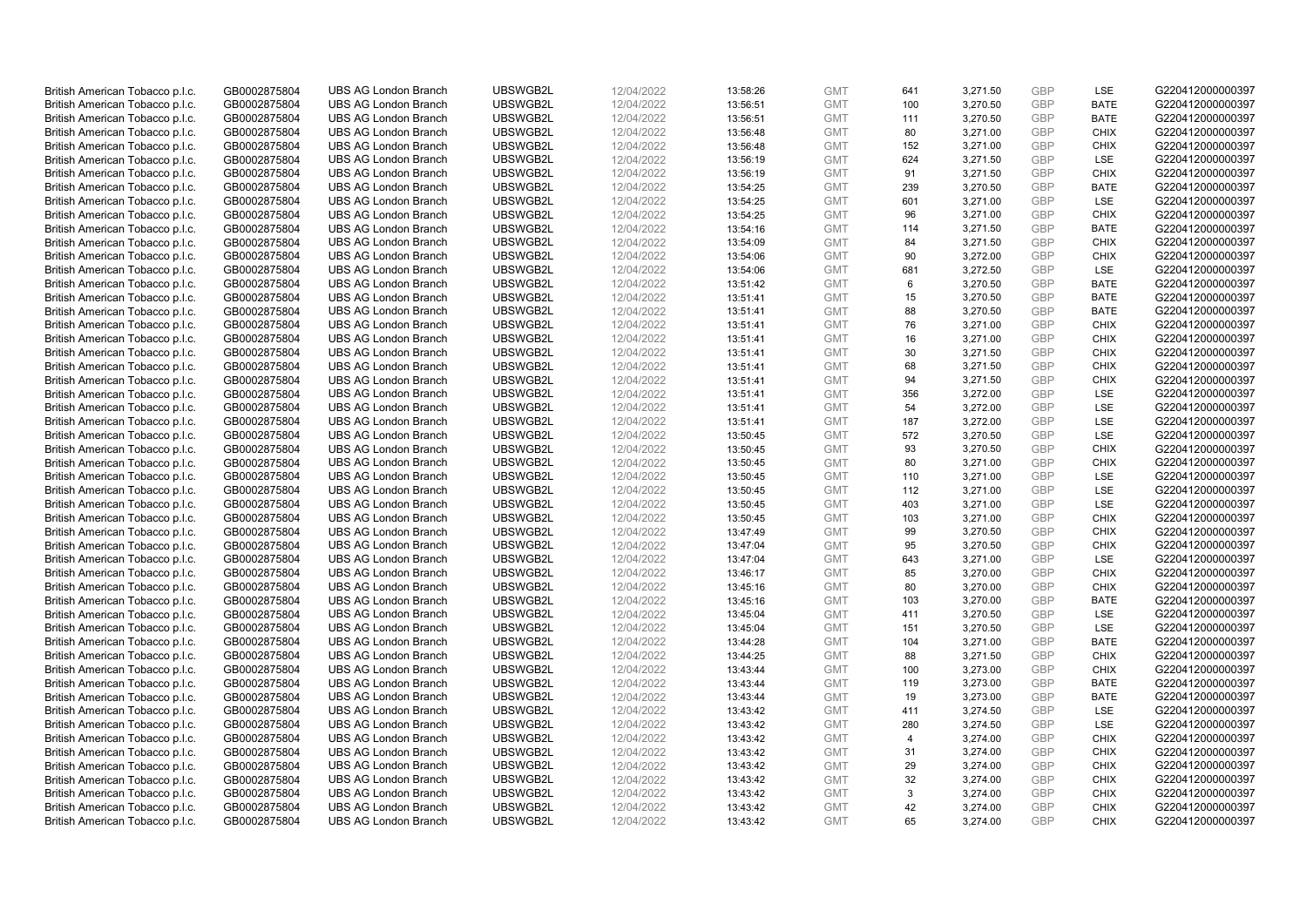| British American Tobacco p.l.c. | GB0002875804 | <b>UBS AG London Branch</b> | UBSWGB2L | 12/04/2022 | 13:43:42 | <b>GMT</b> | 32  | 3,274.50 | <b>GBP</b>               | <b>BATE</b> | G220412000000397 |
|---------------------------------|--------------|-----------------------------|----------|------------|----------|------------|-----|----------|--------------------------|-------------|------------------|
|                                 |              |                             |          |            |          |            |     |          |                          |             |                  |
| British American Tobacco p.l.c. | GB0002875804 | <b>UBS AG London Branch</b> | UBSWGB2L | 12/04/2022 | 13:43:42 | <b>GMT</b> | 26  | 3,274.50 | <b>GBP</b>               | <b>BATE</b> | G220412000000397 |
| British American Tobacco p.l.c. | GB0002875804 | <b>UBS AG London Branch</b> | UBSWGB2L | 12/04/2022 | 13:43:42 | <b>GMT</b> | 81  | 3,274.50 | <b>GBP</b>               | <b>BATE</b> | G220412000000397 |
| British American Tobacco p.l.c. | GB0002875804 | <b>UBS AG London Branch</b> | UBSWGB2L | 12/04/2022 | 13:43:42 | <b>GMT</b> | 612 | 3,274.50 | <b>GBP</b>               | LSE         | G220412000000397 |
| British American Tobacco p.l.c. | GB0002875804 | <b>UBS AG London Branch</b> | UBSWGB2L | 12/04/2022 | 13:43:42 | <b>GMT</b> | 199 | 3,275.00 | <b>GBP</b>               | <b>BATE</b> | G220412000000397 |
| British American Tobacco p.l.c. | GB0002875804 | <b>UBS AG London Branch</b> | UBSWGB2L | 12/04/2022 | 13:43:36 | <b>GMT</b> | 614 | 3,275.50 | <b>GBP</b>               | LSE         | G220412000000397 |
| British American Tobacco p.l.c. | GB0002875804 | <b>UBS AG London Branch</b> | UBSWGB2L | 12/04/2022 | 13:41:59 | <b>GMT</b> | 15  | 3,273.00 | <b>GBP</b>               | <b>CHIX</b> | G220412000000397 |
| British American Tobacco p.l.c. | GB0002875804 | <b>UBS AG London Branch</b> | UBSWGB2L | 12/04/2022 | 13:41:43 | <b>GMT</b> | 38  | 3,272.00 | <b>GBP</b>               | LSE         | G220412000000397 |
| British American Tobacco p.l.c. | GB0002875804 | <b>UBS AG London Branch</b> | UBSWGB2L | 12/04/2022 | 13:41:22 | <b>GMT</b> | 237 | 3,272.50 | <b>GBP</b>               | LSE         | G220412000000397 |
| British American Tobacco p.l.c. | GB0002875804 | <b>UBS AG London Branch</b> | UBSWGB2L | 12/04/2022 | 13:41:22 | <b>GMT</b> | 200 | 3,272.00 | <b>GBP</b>               | LSE         | G220412000000397 |
| British American Tobacco p.l.c. | GB0002875804 | <b>UBS AG London Branch</b> | UBSWGB2L | 12/04/2022 | 13:41:22 | <b>GMT</b> | 200 | 3,272.00 | <b>GBP</b>               | <b>LSE</b>  | G220412000000397 |
| British American Tobacco p.l.c. | GB0002875804 | <b>UBS AG London Branch</b> | UBSWGB2L | 12/04/2022 | 13:41:22 | <b>GMT</b> | 636 | 3,272.50 | <b>GBP</b>               | LSE         | G220412000000397 |
| British American Tobacco p.l.c. | GB0002875804 | <b>UBS AG London Branch</b> | UBSWGB2L | 12/04/2022 | 13:41:22 | <b>GMT</b> | 200 | 3,272.50 | <b>GBP</b>               | LSE         | G220412000000397 |
| British American Tobacco p.l.c. | GB0002875804 | <b>UBS AG London Branch</b> | UBSWGB2L | 12/04/2022 | 13:41:22 | <b>GMT</b> | 86  | 3,272.50 | <b>GBP</b>               | <b>CHIX</b> | G220412000000397 |
| British American Tobacco p.l.c. | GB0002875804 | <b>UBS AG London Branch</b> | UBSWGB2L | 12/04/2022 | 13:40:05 | <b>GMT</b> | 99  | 3,271.50 | <b>GBP</b>               | <b>CHIX</b> | G220412000000397 |
|                                 |              |                             |          |            |          |            |     |          |                          | <b>CHIX</b> |                  |
| British American Tobacco p.l.c. | GB0002875804 | <b>UBS AG London Branch</b> | UBSWGB2L | 12/04/2022 | 13:40:02 | <b>GMT</b> | 117 | 3,272.00 | <b>GBP</b><br><b>GBP</b> |             | G220412000000397 |
| British American Tobacco p.l.c. | GB0002875804 | <b>UBS AG London Branch</b> | UBSWGB2L | 12/04/2022 | 13:40:02 | <b>GMT</b> | 196 | 3,272.50 |                          | <b>LSE</b>  | G220412000000397 |
| British American Tobacco p.l.c. | GB0002875804 | <b>UBS AG London Branch</b> | UBSWGB2L | 12/04/2022 | 13:40:02 | <b>GMT</b> | 771 | 3,272.50 | <b>GBP</b>               | LSE         | G220412000000397 |
| British American Tobacco p.l.c. | GB0002875804 | <b>UBS AG London Branch</b> | UBSWGB2L | 12/04/2022 | 13:40:02 | <b>GMT</b> | 87  | 3,272.50 | <b>GBP</b>               | <b>CHIX</b> | G220412000000397 |
| British American Tobacco p.l.c. | GB0002875804 | <b>UBS AG London Branch</b> | UBSWGB2L | 12/04/2022 | 13:40:02 | <b>GMT</b> | 200 | 3,273.00 | <b>GBP</b>               | LSE         | G220412000000397 |
| British American Tobacco p.l.c. | GB0002875804 | <b>UBS AG London Branch</b> | UBSWGB2L | 12/04/2022 | 13:38:56 | <b>GMT</b> | 97  | 3,271.00 | <b>GBP</b>               | <b>CHIX</b> | G220412000000397 |
| British American Tobacco p.l.c. | GB0002875804 | <b>UBS AG London Branch</b> | UBSWGB2L | 12/04/2022 | 13:38:56 | <b>GMT</b> | 2   | 3,271.00 | <b>GBP</b>               | <b>CHIX</b> | G220412000000397 |
| British American Tobacco p.l.c. | GB0002875804 | <b>UBS AG London Branch</b> | UBSWGB2L | 12/04/2022 | 13:36:36 | <b>GMT</b> | 98  | 3,269.50 | <b>GBP</b>               | <b>CHIX</b> | G220412000000397 |
| British American Tobacco p.l.c. | GB0002875804 | <b>UBS AG London Branch</b> | UBSWGB2L | 12/04/2022 | 13:36:36 | <b>GMT</b> | 3   | 3,269.50 | <b>GBP</b>               | <b>CHIX</b> | G220412000000397 |
| British American Tobacco p.l.c. | GB0002875804 | <b>UBS AG London Branch</b> | UBSWGB2L | 12/04/2022 | 13:36:30 | <b>GMT</b> | 648 | 3,270.50 | <b>GBP</b>               | LSE         | G220412000000397 |
| British American Tobacco p.l.c. | GB0002875804 | <b>UBS AG London Branch</b> | UBSWGB2L | 12/04/2022 | 13:36:30 | <b>GMT</b> | 28  | 3,270.50 | <b>GBP</b>               | LSE         | G220412000000397 |
| British American Tobacco p.l.c. | GB0002875804 | <b>UBS AG London Branch</b> | UBSWGB2L | 12/04/2022 | 13:36:30 | <b>GMT</b> | 94  | 3,270.50 | <b>GBP</b>               | <b>CHIX</b> | G220412000000397 |
| British American Tobacco p.l.c. | GB0002875804 | <b>UBS AG London Branch</b> | UBSWGB2L | 12/04/2022 | 13:36:30 | <b>GMT</b> | 92  | 3,270.50 | <b>GBP</b>               | <b>CHIX</b> | G220412000000397 |
| British American Tobacco p.l.c. | GB0002875804 | <b>UBS AG London Branch</b> | UBSWGB2L | 12/04/2022 | 13:36:30 | <b>GMT</b> | 119 | 3,270.50 | <b>GBP</b>               | <b>BATE</b> | G220412000000397 |
| British American Tobacco p.l.c. | GB0002875804 | <b>UBS AG London Branch</b> | UBSWGB2L | 12/04/2022 | 13:36:30 | <b>GMT</b> | 115 | 3,270.50 | <b>GBP</b>               | <b>BATE</b> | G220412000000397 |
| British American Tobacco p.l.c. | GB0002875804 | <b>UBS AG London Branch</b> | UBSWGB2L | 12/04/2022 | 13:36:30 | <b>GMT</b> | 34  | 3,270.50 | <b>GBP</b>               | <b>BATE</b> | G220412000000397 |
| British American Tobacco p.l.c. | GB0002875804 | <b>UBS AG London Branch</b> | UBSWGB2L | 12/04/2022 | 13:36:30 | <b>GMT</b> | 89  | 3,270.50 | <b>GBP</b>               | <b>BATE</b> | G220412000000397 |
| British American Tobacco p.l.c. | GB0002875804 | <b>UBS AG London Branch</b> | UBSWGB2L | 12/04/2022 | 13:35:41 | <b>GMT</b> | 93  | 3,271.00 | <b>GBP</b>               | <b>CHIX</b> | G220412000000397 |
| British American Tobacco p.l.c. | GB0002875804 | <b>UBS AG London Branch</b> | UBSWGB2L | 12/04/2022 | 13:35:21 | <b>GMT</b> | 224 | 3,270.50 | <b>GBP</b>               | <b>LSE</b>  | G220412000000397 |
| British American Tobacco p.l.c. | GB0002875804 | <b>UBS AG London Branch</b> | UBSWGB2L | 12/04/2022 | 13:35:21 | <b>GMT</b> | 449 | 3,270.50 | <b>GBP</b>               | LSE         | G220412000000397 |
| British American Tobacco p.l.c. | GB0002875804 | <b>UBS AG London Branch</b> | UBSWGB2L | 12/04/2022 | 13:34:26 | <b>GMT</b> | 639 | 3,269.50 | <b>GBP</b>               | <b>LSE</b>  | G220412000000397 |
| British American Tobacco p.l.c. | GB0002875804 | <b>UBS AG London Branch</b> | UBSWGB2L | 12/04/2022 | 13:34:26 | <b>GMT</b> | 93  | 3,269.50 | <b>GBP</b>               | <b>CHIX</b> | G220412000000397 |
| British American Tobacco p.l.c. | GB0002875804 | <b>UBS AG London Branch</b> | UBSWGB2L | 12/04/2022 | 13:34:26 | <b>GMT</b> | 202 | 3,269.50 | <b>GBP</b>               | LSE         | G220412000000397 |
| British American Tobacco p.l.c. | GB0002875804 | <b>UBS AG London Branch</b> | UBSWGB2L | 12/04/2022 | 13:34:26 | <b>GMT</b> | 423 | 3,269.50 | <b>GBP</b>               | LSE         | G220412000000397 |
| British American Tobacco p.l.c. | GB0002875804 | <b>UBS AG London Branch</b> | UBSWGB2L | 12/04/2022 | 13:34:26 | <b>GMT</b> | 174 | 3,270.00 | <b>GBP</b>               | <b>CHIX</b> | G220412000000397 |
| British American Tobacco p.l.c. | GB0002875804 | <b>UBS AG London Branch</b> | UBSWGB2L | 12/04/2022 | 13:34:26 | <b>GMT</b> | 39  | 3,270.00 | <b>GBP</b>               | <b>CHIX</b> | G220412000000397 |
| British American Tobacco p.l.c. | GB0002875804 | <b>UBS AG London Branch</b> | UBSWGB2L | 12/04/2022 | 13:30:56 | <b>GMT</b> | 18  | 3,266.50 | <b>GBP</b>               | <b>BATE</b> | G220412000000397 |
| British American Tobacco p.l.c. | GB0002875804 | <b>UBS AG London Branch</b> | UBSWGB2L | 12/04/2022 | 13:30:55 | <b>GMT</b> | 102 | 3,266.50 | <b>GBP</b>               | <b>BATE</b> | G220412000000397 |
| British American Tobacco p.l.c. | GB0002875804 | <b>UBS AG London Branch</b> | UBSWGB2L | 12/04/2022 | 13:30:45 | <b>GMT</b> | 500 | 3,270.00 | <b>GBP</b>               | LSE         | G220412000000397 |
|                                 |              |                             |          |            |          |            |     |          |                          |             |                  |
| British American Tobacco p.l.c. | GB0002875804 | <b>UBS AG London Branch</b> | UBSWGB2L | 12/04/2022 | 13:30:45 | <b>GMT</b> | 105 | 3,270.00 | <b>GBP</b><br><b>GBP</b> | LSE         | G220412000000397 |
| British American Tobacco p.l.c. | GB0002875804 | <b>UBS AG London Branch</b> | UBSWGB2L | 12/04/2022 | 13:30:19 | <b>GMT</b> | 116 | 3,271.50 |                          | <b>BATE</b> | G220412000000397 |
| British American Tobacco p.l.c. | GB0002875804 | <b>UBS AG London Branch</b> | UBSWGB2L | 12/04/2022 | 13:30:19 | <b>GMT</b> | 122 | 3,271.50 | <b>GBP</b>               | <b>BATE</b> | G220412000000397 |
| British American Tobacco p.l.c. | GB0002875804 | <b>UBS AG London Branch</b> | UBSWGB2L | 12/04/2022 | 13:30:19 | <b>GMT</b> | 669 | 3,273.00 | <b>GBP</b>               | LSE         | G220412000000397 |
| British American Tobacco p.l.c. | GB0002875804 | <b>UBS AG London Branch</b> | UBSWGB2L | 12/04/2022 | 13:30:19 | <b>GMT</b> | 700 | 3,273.50 | <b>GBP</b>               | LSE         | G220412000000397 |
| British American Tobacco p.l.c. | GB0002875804 | <b>UBS AG London Branch</b> | UBSWGB2L | 12/04/2022 | 13:30:18 | <b>GMT</b> | 600 | 3,274.50 | <b>GBP</b>               | LSE         | G220412000000397 |
| British American Tobacco p.l.c. | GB0002875804 | <b>UBS AG London Branch</b> | UBSWGB2L | 12/04/2022 | 13:30:00 | <b>GMT</b> | 312 | 3,273.00 | <b>GBP</b>               | <b>CHIX</b> | G220412000000397 |
| British American Tobacco p.l.c. | GB0002875804 | <b>UBS AG London Branch</b> | UBSWGB2L | 12/04/2022 | 13:30:00 | <b>GMT</b> | 89  | 3,272.50 | <b>GBP</b>               | <b>CHIX</b> | G220412000000397 |
| British American Tobacco p.l.c. | GB0002875804 | <b>UBS AG London Branch</b> | UBSWGB2L | 12/04/2022 | 13:30:00 | <b>GMT</b> | 261 | 3,272.50 | <b>GBP</b>               | <b>CHIX</b> | G220412000000397 |
| British American Tobacco p.l.c. | GB0002875804 | <b>UBS AG London Branch</b> | UBSWGB2L | 12/04/2022 | 13:30:00 | <b>GMT</b> | 371 | 3,272.50 | GBP                      | LSE         | G220412000000397 |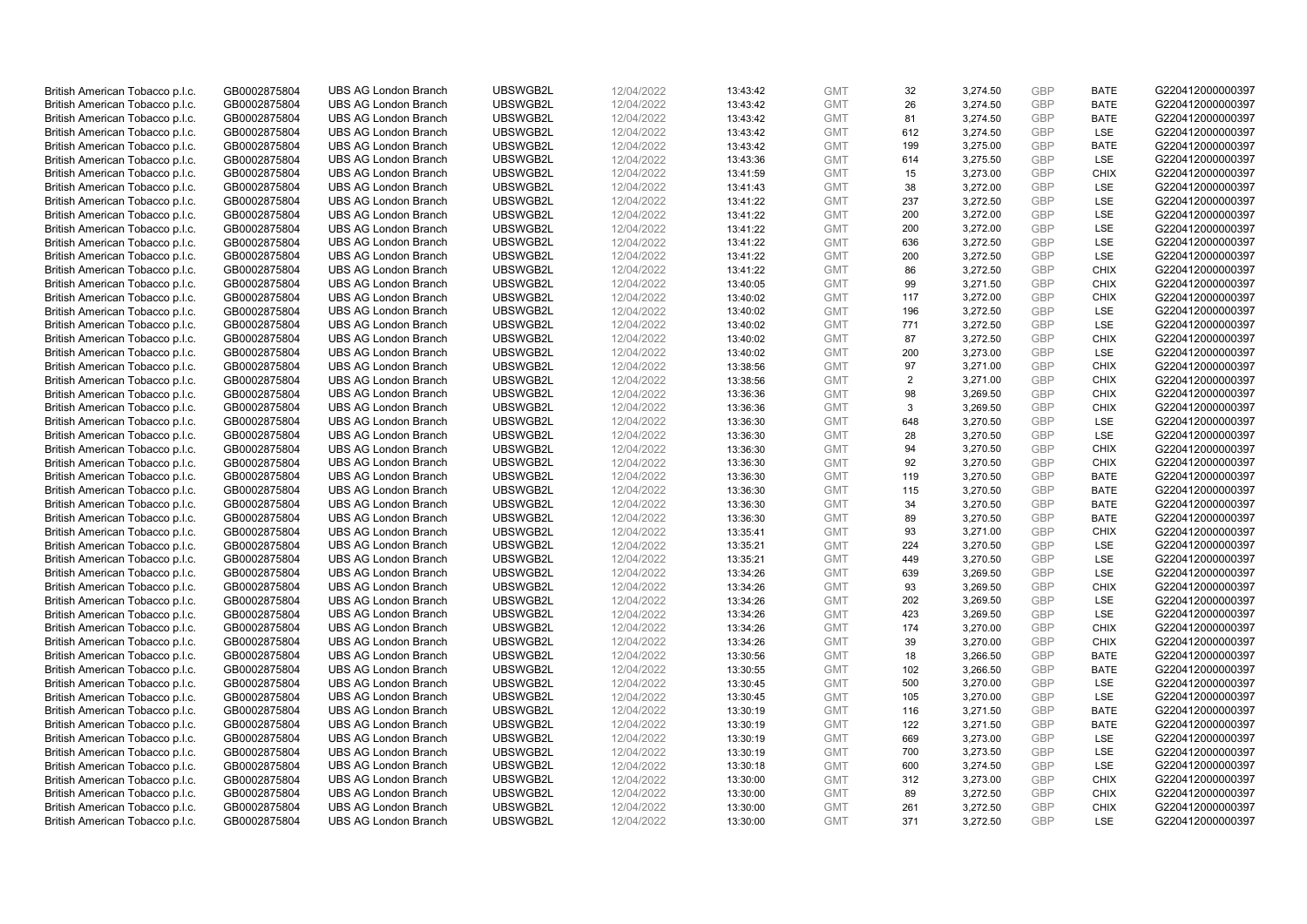| British American Tobacco p.l.c. | GB0002875804 | <b>UBS AG London Branch</b> | UBSWGB2L | 12/04/2022 | 13:30:00 | <b>GMT</b> | 553            | 3,272.50 | <b>GBP</b>               | LSE         | G220412000000397 |
|---------------------------------|--------------|-----------------------------|----------|------------|----------|------------|----------------|----------|--------------------------|-------------|------------------|
| British American Tobacco p.l.c. | GB0002875804 | <b>UBS AG London Branch</b> | UBSWGB2L | 12/04/2022 | 13:25:24 | <b>GMT</b> | 55             | 3,266.00 | <b>GBP</b>               | <b>CHIX</b> | G220412000000397 |
| British American Tobacco p.l.c. | GB0002875804 | <b>UBS AG London Branch</b> | UBSWGB2L | 12/04/2022 | 13:25:24 | <b>GMT</b> | 33             | 3,266.00 | <b>GBP</b>               | <b>CHIX</b> | G220412000000397 |
| British American Tobacco p.l.c. | GB0002875804 | <b>UBS AG London Branch</b> | UBSWGB2L | 12/04/2022 | 13:24:28 | <b>GMT</b> | 579            | 3,266.00 | <b>GBP</b>               | LSE         | G220412000000397 |
| British American Tobacco p.l.c. | GB0002875804 | <b>UBS AG London Branch</b> | UBSWGB2L | 12/04/2022 | 13:23:25 | <b>GMT</b> | 70             | 3,266.00 | <b>GBP</b>               | <b>CHIX</b> | G220412000000397 |
|                                 |              | <b>UBS AG London Branch</b> |          |            |          |            |                |          |                          |             |                  |
| British American Tobacco p.l.c. | GB0002875804 |                             | UBSWGB2L | 12/04/2022 | 13:23:25 | <b>GMT</b> | 24             | 3,266.00 | <b>GBP</b><br><b>GBP</b> | <b>CHIX</b> | G220412000000397 |
| British American Tobacco p.l.c. | GB0002875804 | <b>UBS AG London Branch</b> | UBSWGB2L | 12/04/2022 | 13:23:19 | <b>GMT</b> | 112            | 3,267.00 |                          | LSE         | G220412000000397 |
| British American Tobacco p.l.c. | GB0002875804 | <b>UBS AG London Branch</b> | UBSWGB2L | 12/04/2022 | 13:23:19 | <b>GMT</b> | 250            | 3,267.00 | <b>GBP</b>               | LSE         | G220412000000397 |
| British American Tobacco p.l.c. | GB0002875804 | <b>UBS AG London Branch</b> | UBSWGB2L | 12/04/2022 | 13:23:19 | <b>GMT</b> | 148            | 3,267.00 | <b>GBP</b>               | LSE         | G220412000000397 |
| British American Tobacco p.l.c. | GB0002875804 | <b>UBS AG London Branch</b> | UBSWGB2L | 12/04/2022 | 13:23:19 | <b>GMT</b> | 153            | 3,267.00 | <b>GBP</b>               | LSE         | G220412000000397 |
| British American Tobacco p.l.c. | GB0002875804 | <b>UBS AG London Branch</b> | UBSWGB2L | 12/04/2022 | 13:23:19 | <b>GMT</b> | 109            | 3,267.00 | <b>GBP</b>               | <b>BATE</b> | G220412000000397 |
| British American Tobacco p.l.c. | GB0002875804 | <b>UBS AG London Branch</b> | UBSWGB2L | 12/04/2022 | 13:23:19 | <b>GMT</b> | 136            | 3,267.00 | <b>GBP</b>               | <b>CHIX</b> | G220412000000397 |
| British American Tobacco p.l.c. | GB0002875804 | <b>UBS AG London Branch</b> | UBSWGB2L | 12/04/2022 | 13:23:19 | <b>GMT</b> | 406            | 3,267.50 | <b>GBP</b>               | LSE         | G220412000000397 |
| British American Tobacco p.l.c. | GB0002875804 | <b>UBS AG London Branch</b> | UBSWGB2L | 12/04/2022 | 13:23:19 | <b>GMT</b> | 258            | 3,267.50 | <b>GBP</b>               | <b>LSE</b>  | G220412000000397 |
| British American Tobacco p.l.c. | GB0002875804 | <b>UBS AG London Branch</b> | UBSWGB2L | 12/04/2022 | 13:23:19 | <b>GMT</b> | 242            | 3,267.50 | <b>GBP</b>               | LSE         | G220412000000397 |
| British American Tobacco p.l.c. | GB0002875804 | <b>UBS AG London Branch</b> | UBSWGB2L | 12/04/2022 | 13:23:19 | <b>GMT</b> | 394            | 3,267.50 | <b>GBP</b>               | LSE         | G220412000000397 |
| British American Tobacco p.l.c. | GB0002875804 | <b>UBS AG London Branch</b> | UBSWGB2L | 12/04/2022 | 13:23:19 | <b>GMT</b> | 114            | 3,267.50 | <b>GBP</b>               | <b>BATE</b> | G220412000000397 |
| British American Tobacco p.l.c. | GB0002875804 | <b>UBS AG London Branch</b> | UBSWGB2L | 12/04/2022 | 13:23:10 | <b>GMT</b> | 86             | 3,268.00 | <b>GBP</b>               | <b>CHIX</b> | G220412000000397 |
| British American Tobacco p.l.c. | GB0002875804 | <b>UBS AG London Branch</b> | UBSWGB2L | 12/04/2022 | 13:23:10 | <b>GMT</b> | 86             | 3,268.50 | <b>GBP</b>               | <b>CHIX</b> | G220412000000397 |
| British American Tobacco p.l.c. | GB0002875804 | <b>UBS AG London Branch</b> | UBSWGB2L | 12/04/2022 | 13:22:10 | <b>GMT</b> | 6              | 3,268.50 | <b>GBP</b>               | <b>CHIX</b> | G220412000000397 |
| British American Tobacco p.l.c. | GB0002875804 | <b>UBS AG London Branch</b> | UBSWGB2L | 12/04/2022 | 13:22:10 | <b>GMT</b> | 6              | 3,268.50 | <b>GBP</b>               | <b>CHIX</b> | G220412000000397 |
| British American Tobacco p.l.c. | GB0002875804 | <b>UBS AG London Branch</b> | UBSWGB2L | 12/04/2022 | 13:22:10 | <b>GMT</b> | 11             | 3,268.50 | <b>GBP</b>               | <b>CHIX</b> | G220412000000397 |
| British American Tobacco p.l.c. | GB0002875804 | <b>UBS AG London Branch</b> | UBSWGB2L | 12/04/2022 | 13:22:10 | <b>GMT</b> | 3              | 3,268.50 | <b>GBP</b>               | <b>CHIX</b> | G220412000000397 |
| British American Tobacco p.l.c. | GB0002875804 | <b>UBS AG London Branch</b> | UBSWGB2L | 12/04/2022 | 13:22:10 | <b>GMT</b> | 16             | 3,268.50 | <b>GBP</b>               | <b>CHIX</b> | G220412000000397 |
| British American Tobacco p.l.c. | GB0002875804 | <b>UBS AG London Branch</b> | UBSWGB2L | 12/04/2022 | 13:21:10 | <b>GMT</b> | 27             | 3,268.50 | <b>GBP</b>               | <b>CHIX</b> | G220412000000397 |
| British American Tobacco p.l.c. | GB0002875804 | <b>UBS AG London Branch</b> | UBSWGB2L | 12/04/2022 | 13:19:34 | <b>GMT</b> | 57             | 3,268.00 | <b>GBP</b>               | <b>BATE</b> | G220412000000397 |
| British American Tobacco p.l.c. | GB0002875804 | <b>UBS AG London Branch</b> | UBSWGB2L | 12/04/2022 | 13:19:34 | <b>GMT</b> | 101            | 3,268.00 | <b>GBP</b>               | <b>CHIX</b> | G220412000000397 |
| British American Tobacco p.l.c. | GB0002875804 | <b>UBS AG London Branch</b> | UBSWGB2L | 12/04/2022 | 13:19:34 | <b>GMT</b> | 21             | 3,268.00 | <b>GBP</b>               | <b>BATE</b> | G220412000000397 |
| British American Tobacco p.l.c. | GB0002875804 | <b>UBS AG London Branch</b> | UBSWGB2L | 12/04/2022 | 13:19:34 | <b>GMT</b> | 96             | 3,268.00 | <b>GBP</b>               | <b>BATE</b> | G220412000000397 |
| British American Tobacco p.l.c. | GB0002875804 | <b>UBS AG London Branch</b> | UBSWGB2L | 12/04/2022 | 13:18:14 | <b>GMT</b> | 53             | 3,268.00 | <b>GBP</b>               | <b>BATE</b> | G220412000000397 |
| British American Tobacco p.l.c. | GB0002875804 | <b>UBS AG London Branch</b> | UBSWGB2L | 12/04/2022 | 13:17:50 | <b>GMT</b> | 107            | 3,268.50 | <b>GBP</b>               | <b>CHIX</b> | G220412000000397 |
| British American Tobacco p.l.c. | GB0002875804 | <b>UBS AG London Branch</b> | UBSWGB2L | 12/04/2022 | 13:17:32 | <b>GMT</b> | $\overline{4}$ | 3,268.50 | <b>GBP</b>               | <b>CHIX</b> | G220412000000397 |
| British American Tobacco p.l.c. | GB0002875804 | <b>UBS AG London Branch</b> | UBSWGB2L | 12/04/2022 | 13:16:58 | <b>GMT</b> | 42             | 3,269.50 | <b>GBP</b>               | LSE         | G220412000000397 |
| British American Tobacco p.l.c. | GB0002875804 | <b>UBS AG London Branch</b> | UBSWGB2L | 12/04/2022 | 13:16:58 | <b>GMT</b> | 542            | 3,269.50 | <b>GBP</b>               | LSE         | G220412000000397 |
| British American Tobacco p.l.c. | GB0002875804 | <b>UBS AG London Branch</b> | UBSWGB2L | 12/04/2022 | 13:16:58 | <b>GMT</b> | 89             | 3,269.50 | <b>GBP</b>               | <b>CHIX</b> | G220412000000397 |
| British American Tobacco p.l.c. | GB0002875804 | <b>UBS AG London Branch</b> | UBSWGB2L | 12/04/2022 | 13:16:56 | <b>GMT</b> | 230            | 3,270.00 | <b>GBP</b>               | LSE         | G220412000000397 |
| British American Tobacco p.l.c. | GB0002875804 | <b>UBS AG London Branch</b> | UBSWGB2L | 12/04/2022 | 13:16:56 | <b>GMT</b> | 14             | 3,270.00 | <b>GBP</b>               | LSE         | G220412000000397 |
| British American Tobacco p.l.c. | GB0002875804 | <b>UBS AG London Branch</b> | UBSWGB2L | 12/04/2022 | 13:16:56 | <b>GMT</b> | 386            | 3,270.00 | <b>GBP</b>               | LSE         | G220412000000397 |
| British American Tobacco p.l.c. | GB0002875804 | <b>UBS AG London Branch</b> | UBSWGB2L | 12/04/2022 | 13:16:38 | <b>GMT</b> | 22             | 3,270.00 | <b>GBP</b>               | <b>CHIX</b> | G220412000000397 |
| British American Tobacco p.l.c. | GB0002875804 | <b>UBS AG London Branch</b> | UBSWGB2L | 12/04/2022 | 13:16:38 | <b>GMT</b> | 622            | 3,269.00 | <b>GBP</b>               | <b>LSE</b>  | G220412000000397 |
| British American Tobacco p.l.c. | GB0002875804 | <b>UBS AG London Branch</b> | UBSWGB2L | 12/04/2022 | 13:16:38 | <b>GMT</b> | 725            | 3,269.00 | <b>GBP</b>               | LSE         | G220412000000397 |
| British American Tobacco p.l.c. | GB0002875804 | <b>UBS AG London Branch</b> | UBSWGB2L | 12/04/2022 | 13:16:38 | <b>GMT</b> | 105            | 3,269.00 | <b>GBP</b>               | <b>BATE</b> | G220412000000397 |
|                                 | GB0002875804 | <b>UBS AG London Branch</b> | UBSWGB2L | 12/04/2022 | 13:16:38 | <b>GMT</b> |                |          | <b>GBP</b>               | <b>BATE</b> | G220412000000397 |
| British American Tobacco p.l.c. |              |                             |          |            |          |            | 122            | 3,269.00 |                          |             |                  |
| British American Tobacco p.l.c. | GB0002875804 | <b>UBS AG London Branch</b> | UBSWGB2L | 12/04/2022 | 13:16:38 | <b>GMT</b> | 343            | 3,270.00 | <b>GBP</b>               | <b>CHIX</b> | G220412000000397 |
| British American Tobacco p.l.c. | GB0002875804 | UBS AG London Branch        | UBSWGB2L | 12/04/2022 | 13:16:38 | <b>GMT</b> | 2              | 3,270.00 | <b>GBP</b>               | <b>CHIX</b> | G220412000000397 |
| British American Tobacco p.l.c. | GB0002875804 | <b>UBS AG London Branch</b> | UBSWGB2L | 12/04/2022 | 13:16:38 | <b>GMT</b> | 57             | 3,270.00 | <b>GBP</b>               | <b>CHIX</b> | G220412000000397 |
| British American Tobacco p.l.c. | GB0002875804 | <b>UBS AG London Branch</b> | UBSWGB2L | 12/04/2022 | 13:09:45 | <b>GMT</b> | 98             | 3,269.50 | <b>GBP</b>               | <b>CHIX</b> | G220412000000397 |
| British American Tobacco p.l.c. | GB0002875804 | <b>UBS AG London Branch</b> | UBSWGB2L | 12/04/2022 | 13:09:44 | <b>GMT</b> | 683            | 3,270.00 | <b>GBP</b>               | LSE         | G220412000000397 |
| British American Tobacco p.l.c. | GB0002875804 | <b>UBS AG London Branch</b> | UBSWGB2L | 12/04/2022 | 13:09:44 | GMT        | 113            | 3,270.50 | <b>GBP</b>               | <b>BATE</b> | G220412000000397 |
| British American Tobacco p.l.c. | GB0002875804 | <b>UBS AG London Branch</b> | UBSWGB2L | 12/04/2022 | 13:09:44 | <b>GMT</b> | 96             | 3,271.00 | <b>GBP</b>               | <b>CHIX</b> | G220412000000397 |
| British American Tobacco p.l.c. | GB0002875804 | <b>UBS AG London Branch</b> | UBSWGB2L | 12/04/2022 | 13:09:44 | <b>GMT</b> | 83             | 3,271.00 | <b>GBP</b>               | <b>CHIX</b> | G220412000000397 |
| British American Tobacco p.l.c. | GB0002875804 | <b>UBS AG London Branch</b> | UBSWGB2L | 12/04/2022 | 13:09:44 | <b>GMT</b> | 110            | 3,271.50 | <b>GBP</b>               | LSE         | G220412000000397 |
| British American Tobacco p.l.c. | GB0002875804 | <b>UBS AG London Branch</b> | UBSWGB2L | 12/04/2022 | 13:09:44 | <b>GMT</b> | 504            | 3,271.50 | <b>GBP</b>               | LSE         | G220412000000397 |
| British American Tobacco p.l.c. | GB0002875804 | <b>UBS AG London Branch</b> | UBSWGB2L | 12/04/2022 | 13:09:03 | <b>GMT</b> | 27             | 3,272.00 | GBP                      | <b>CHIX</b> | G220412000000397 |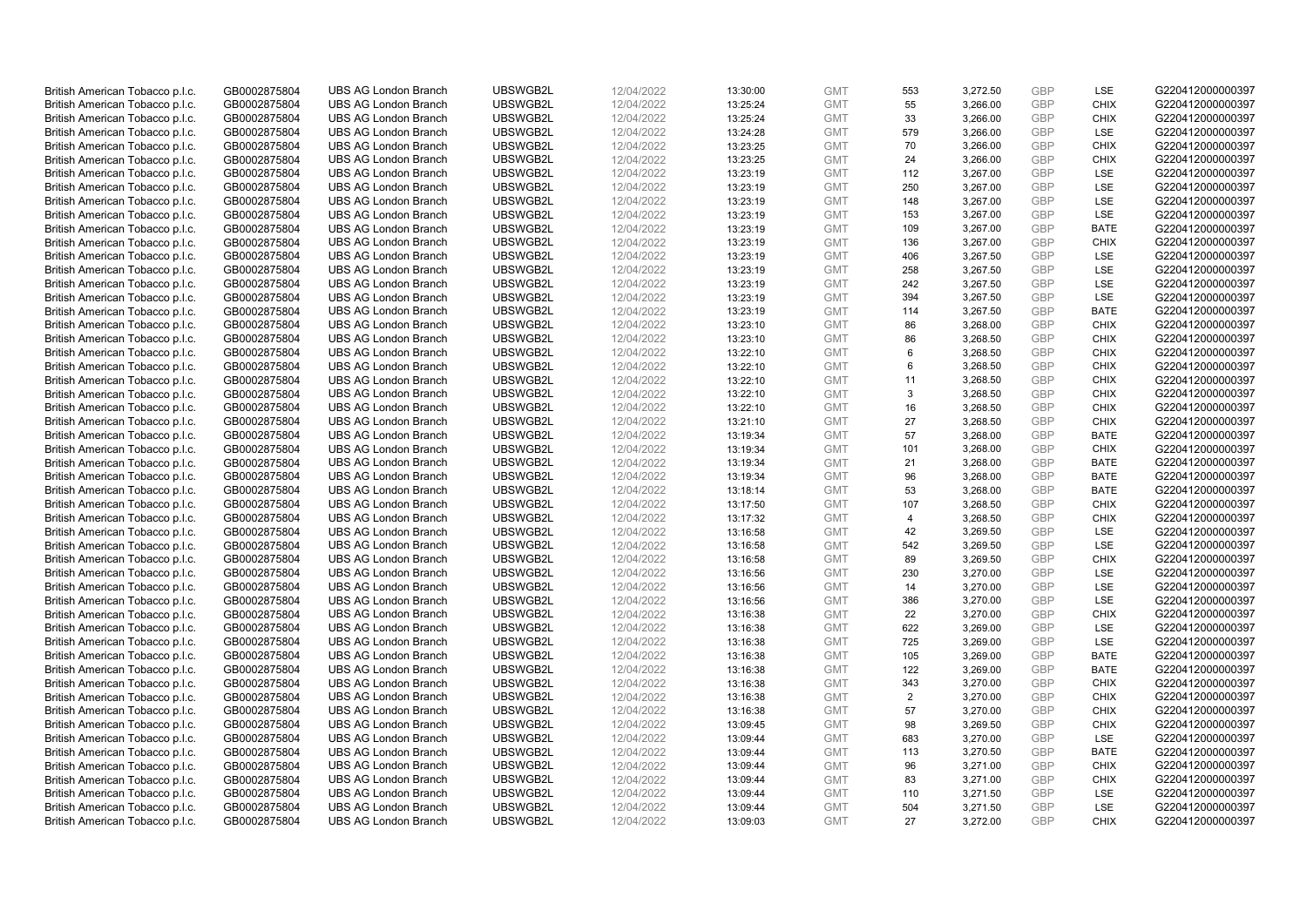| British American Tobacco p.l.c. | GB0002875804                 | <b>UBS AG London Branch</b>                                | UBSWGB2L | 12/04/2022               | 13:09:03 | <b>GMT</b> | 56  | 3,272.00 | <b>GBP</b> | <b>CHIX</b> | G220412000000397                     |
|---------------------------------|------------------------------|------------------------------------------------------------|----------|--------------------------|----------|------------|-----|----------|------------|-------------|--------------------------------------|
| British American Tobacco p.l.c. | GB0002875804                 | <b>UBS AG London Branch</b>                                | UBSWGB2L | 12/04/2022               | 13:08:54 | <b>GMT</b> | 10  | 3,272.00 | <b>GBP</b> | <b>CHIX</b> | G220412000000397                     |
|                                 |                              | <b>UBS AG London Branch</b>                                | UBSWGB2L |                          |          | <b>GMT</b> | 112 | 3,272.00 | <b>GBP</b> | <b>BATE</b> | G220412000000397                     |
| British American Tobacco p.l.c. | GB0002875804                 |                                                            |          | 12/04/2022               | 13:06:16 |            |     |          |            |             |                                      |
| British American Tobacco p.l.c. | GB0002875804                 | <b>UBS AG London Branch</b>                                | UBSWGB2L | 12/04/2022               | 13:05:57 | <b>GMT</b> | 106 | 3,272.50 | <b>GBP</b> | <b>BATE</b> | G220412000000397                     |
| British American Tobacco p.l.c. | GB0002875804                 | <b>UBS AG London Branch</b>                                | UBSWGB2L | 12/04/2022               | 13:05:57 | <b>GMT</b> | 117 | 3,272.50 | <b>GBP</b> | <b>BATE</b> | G220412000000397                     |
| British American Tobacco p.l.c. | GB0002875804                 | <b>UBS AG London Branch</b>                                | UBSWGB2L | 12/04/2022               | 13:05:27 | <b>GMT</b> | 484 | 3,273.00 | <b>GBP</b> | <b>LSE</b>  | G220412000000397                     |
| British American Tobacco p.l.c. | GB0002875804                 | <b>UBS AG London Branch</b>                                | UBSWGB2L | 12/04/2022               | 13:05:27 | <b>GMT</b> | 209 | 3,273.00 | <b>GBP</b> | LSE         | G220412000000397                     |
| British American Tobacco p.l.c. | GB0002875804                 | <b>UBS AG London Branch</b>                                | UBSWGB2L | 12/04/2022               | 13:05:27 | <b>GMT</b> | 90  | 3,273.00 | <b>GBP</b> | <b>CHIX</b> | G220412000000397                     |
| British American Tobacco p.l.c. | GB0002875804                 | <b>UBS AG London Branch</b>                                | UBSWGB2L | 12/04/2022               | 13:04:06 | <b>GMT</b> | 127 | 3,273.00 | <b>GBP</b> | LSE         | G220412000000397                     |
| British American Tobacco p.l.c. | GB0002875804                 | <b>UBS AG London Branch</b>                                | UBSWGB2L | 12/04/2022               | 13:04:06 | <b>GMT</b> | 290 | 3,273.00 | <b>GBP</b> | LSE         | G220412000000397                     |
| British American Tobacco p.l.c. | GB0002875804                 | <b>UBS AG London Branch</b>                                | UBSWGB2L | 12/04/2022               | 13:04:06 | <b>GMT</b> | 116 | 3,273.00 | <b>GBP</b> | <b>LSE</b>  | G220412000000397                     |
| British American Tobacco p.l.c. | GB0002875804                 | <b>UBS AG London Branch</b>                                | UBSWGB2L | 12/04/2022               | 13:04:06 | <b>GMT</b> | 93  | 3,273.00 | <b>GBP</b> | <b>CHIX</b> | G220412000000397                     |
| British American Tobacco p.l.c. | GB0002875804                 | <b>UBS AG London Branch</b>                                | UBSWGB2L | 12/04/2022               | 13:04:06 | <b>GMT</b> | 646 | 3,273.00 | <b>GBP</b> | LSE         | G220412000000397                     |
| British American Tobacco p.l.c. | GB0002875804                 | <b>UBS AG London Branch</b>                                | UBSWGB2L | 12/04/2022               | 13:03:22 | <b>GMT</b> | 98  | 3,273.50 | <b>GBP</b> | <b>CHIX</b> | G220412000000397                     |
| British American Tobacco p.l.c. | GB0002875804                 | <b>UBS AG London Branch</b>                                | UBSWGB2L | 12/04/2022               | 13:01:59 | <b>GMT</b> | 82  | 3,273.50 | <b>GBP</b> | <b>CHIX</b> | G220412000000397                     |
| British American Tobacco p.l.c. | GB0002875804                 | <b>UBS AG London Branch</b>                                | UBSWGB2L | 12/04/2022               | 13:01:42 | <b>GMT</b> | 3   | 3,274.00 | <b>GBP</b> | <b>CHIX</b> | G220412000000397                     |
| British American Tobacco p.l.c. | GB0002875804                 | <b>UBS AG London Branch</b>                                | UBSWGB2L | 12/04/2022               | 13:01:35 | <b>GMT</b> | 35  | 3,274.00 | <b>GBP</b> | <b>CHIX</b> | G220412000000397                     |
| British American Tobacco p.l.c. | GB0002875804                 | <b>UBS AG London Branch</b>                                | UBSWGB2L | 12/04/2022               | 13:01:35 | <b>GMT</b> | 86  | 3,274.00 | <b>GBP</b> | <b>CHIX</b> | G220412000000397                     |
|                                 |                              | <b>UBS AG London Branch</b>                                | UBSWGB2L |                          | 12:59:55 | <b>GMT</b> | 82  | 3,274.50 | <b>GBP</b> | <b>CHIX</b> | G220412000000397                     |
| British American Tobacco p.l.c. | GB0002875804<br>GB0002875804 | <b>UBS AG London Branch</b>                                | UBSWGB2L | 12/04/2022<br>12/04/2022 | 12:59:55 | <b>GMT</b> |     |          | <b>GBP</b> | <b>BATE</b> | G220412000000397                     |
| British American Tobacco p.l.c. |                              |                                                            |          |                          |          |            | 116 | 3,274.50 |            |             |                                      |
| British American Tobacco p.l.c. | GB0002875804                 | <b>UBS AG London Branch</b>                                | UBSWGB2L | 12/04/2022               | 12:59:55 | <b>GMT</b> | 613 | 3,275.00 | <b>GBP</b> | LSE         | G220412000000397                     |
| British American Tobacco p.l.c. | GB0002875804                 | <b>UBS AG London Branch</b>                                | UBSWGB2L | 12/04/2022               | 12:59:55 | <b>GMT</b> | 191 | 3,275.00 | <b>GBP</b> | LSE         | G220412000000397                     |
| British American Tobacco p.l.c. | GB0002875804                 | <b>UBS AG London Branch</b>                                | UBSWGB2L | 12/04/2022               | 12:59:55 | <b>GMT</b> | 98  | 3,275.00 | <b>GBP</b> | <b>CHIX</b> | G220412000000397                     |
| British American Tobacco p.l.c. | GB0002875804                 | <b>UBS AG London Branch</b>                                | UBSWGB2L | 12/04/2022               | 12:59:55 | <b>GMT</b> | 86  | 3,275.00 | <b>GBP</b> | <b>CHIX</b> | G220412000000397                     |
| British American Tobacco p.l.c. | GB0002875804                 | <b>UBS AG London Branch</b>                                | UBSWGB2L | 12/04/2022               | 12:59:17 | <b>GMT</b> | 200 | 3,275.00 | <b>GBP</b> | LSE         | G220412000000397                     |
| British American Tobacco p.l.c. | GB0002875804                 | <b>UBS AG London Branch</b>                                | UBSWGB2L | 12/04/2022               | 12:58:22 | <b>GMT</b> | 200 | 3,275.00 | <b>GBP</b> | LSE         | G220412000000397                     |
| British American Tobacco p.l.c. | GB0002875804                 | <b>UBS AG London Branch</b>                                | UBSWGB2L | 12/04/2022               | 12:57:00 | <b>GMT</b> | 124 | 3,275.00 | <b>GBP</b> | <b>BATE</b> | G220412000000397                     |
| British American Tobacco p.l.c. | GB0002875804                 | <b>UBS AG London Branch</b>                                | UBSWGB2L | 12/04/2022               | 12:57:00 | <b>GMT</b> | 56  | 3,275.00 | <b>GBP</b> | <b>CHIX</b> | G220412000000397                     |
| British American Tobacco p.l.c. | GB0002875804                 | <b>UBS AG London Branch</b>                                | UBSWGB2L | 12/04/2022               | 12:57:00 | <b>GMT</b> | 45  | 3,275.00 | <b>GBP</b> | <b>CHIX</b> | G220412000000397                     |
| British American Tobacco p.l.c. | GB0002875804                 | <b>UBS AG London Branch</b>                                | UBSWGB2L | 12/04/2022               | 12:57:00 | <b>GMT</b> | 122 | 3,275.50 | <b>GBP</b> | <b>BATE</b> | G220412000000397                     |
| British American Tobacco p.l.c. | GB0002875804                 | <b>UBS AG London Branch</b>                                | UBSWGB2L | 12/04/2022               | 12:57:00 | <b>GMT</b> | 85  | 3,275.50 | <b>GBP</b> | <b>CHIX</b> | G220412000000397                     |
| British American Tobacco p.l.c. | GB0002875804                 | <b>UBS AG London Branch</b>                                | UBSWGB2L | 12/04/2022               | 12:56:12 | <b>GMT</b> | 422 | 3,276.00 | <b>GBP</b> | <b>LSE</b>  | G220412000000397                     |
| British American Tobacco p.l.c. | GB0002875804                 | <b>UBS AG London Branch</b>                                | UBSWGB2L | 12/04/2022               | 12:56:12 | <b>GMT</b> | 155 | 3,276.00 | <b>GBP</b> | LSE         | G220412000000397                     |
| British American Tobacco p.l.c. | GB0002875804                 | <b>UBS AG London Branch</b>                                | UBSWGB2L | 12/04/2022               | 12:55:15 | <b>GMT</b> | 117 | 3,277.00 | <b>GBP</b> | LSE         | G220412000000397                     |
| British American Tobacco p.l.c. | GB0002875804                 | <b>UBS AG London Branch</b>                                | UBSWGB2L | 12/04/2022               | 12:55:15 | <b>GMT</b> | 160 | 3,277.00 | <b>GBP</b> | LSE         | G220412000000397                     |
| British American Tobacco p.l.c. | GB0002875804                 | <b>UBS AG London Branch</b>                                | UBSWGB2L | 12/04/2022               | 12:55:15 | <b>GMT</b> | 132 | 3,277.00 | <b>GBP</b> | <b>BATE</b> | G220412000000397                     |
| British American Tobacco p.l.c. | GB0002875804                 | <b>UBS AG London Branch</b>                                | UBSWGB2L | 12/04/2022               | 12:55:15 | <b>GMT</b> | 279 | 3,277.00 | <b>GBP</b> | <b>LSE</b>  | G220412000000397                     |
| British American Tobacco p.l.c. | GB0002875804                 | <b>UBS AG London Branch</b>                                | UBSWGB2L | 12/04/2022               | 12:55:15 | <b>GMT</b> | 140 | 3,277.00 | <b>GBP</b> | <b>CHIX</b> | G220412000000397                     |
| British American Tobacco p.l.c. | GB0002875804                 | <b>UBS AG London Branch</b>                                | UBSWGB2L | 12/04/2022               | 12:54:56 | <b>GMT</b> | 139 | 3,277.50 | <b>GBP</b> | <b>CHIX</b> | G220412000000397                     |
| British American Tobacco p.l.c. | GB0002875804                 | <b>UBS AG London Branch</b>                                | UBSWGB2L | 12/04/2022               | 12:53:56 | <b>GMT</b> | 86  | 3,277.50 | <b>GBP</b> | <b>CHIX</b> | G220412000000397                     |
| British American Tobacco p.l.c. | GB0002875804                 | <b>UBS AG London Branch</b>                                | UBSWGB2L | 12/04/2022               | 12:53:44 | <b>GMT</b> | 687 | 3,277.00 | <b>GBP</b> | LSE         | G220412000000397                     |
| British American Tobacco p.l.c. | GB0002875804                 | <b>UBS AG London Branch</b>                                | UBSWGB2L | 12/04/2022               | 12:52:06 | <b>GMT</b> | 23  | 3,276.00 | <b>GBP</b> | LSE         | G220412000000397                     |
| British American Tobacco p.l.c. | GB0002875804                 | <b>UBS AG London Branch</b>                                | UBSWGB2L | 12/04/2022               | 12:52:06 | <b>GMT</b> | 250 | 3,276.00 | <b>GBP</b> | LSE         | G220412000000397                     |
| British American Tobacco p.l.c. | GB0002875804                 | <b>UBS AG London Branch</b>                                | UBSWGB2L | 12/04/2022               | 12:52:06 | <b>GMT</b> | 290 | 3,276.00 | <b>GBP</b> | LSE         | G220412000000397                     |
| British American Tobacco p.l.c. | GB0002875804                 | UBS AG London Branch                                       | UBSWGB2L | 12/04/2022               | 12:52:06 | <b>GMT</b> | 290 | 3,276.00 | <b>GBP</b> | LSE         | G220412000000397                     |
| British American Tobacco p.l.c. | GB0002875804                 | <b>UBS AG London Branch</b>                                | UBSWGB2L | 12/04/2022               | 12:52:06 | <b>GMT</b> | 147 | 3,276.00 | <b>GBP</b> | <b>BATE</b> | G220412000000397                     |
| British American Tobacco p.l.c. | GB0002875804                 | <b>UBS AG London Branch</b>                                | UBSWGB2L | 12/04/2022               | 12:52:06 | <b>GMT</b> | 91  | 3,276.00 | <b>GBP</b> | <b>BATE</b> | G220412000000397                     |
| British American Tobacco p.l.c. | GB0002875804                 | <b>UBS AG London Branch</b>                                | UBSWGB2L | 12/04/2022               | 12:52:06 | <b>GMT</b> | 31  | 3,276.00 | <b>GBP</b> | <b>BATE</b> | G220412000000397                     |
| British American Tobacco p.l.c. | GB0002875804                 | <b>UBS AG London Branch</b>                                | UBSWGB2L | 12/04/2022               | 12:52:06 | <b>GMT</b> | 624 | 3,276.50 | <b>GBP</b> | LSE         | G220412000000397                     |
| British American Tobacco p.l.c. | GB0002875804                 | <b>UBS AG London Branch</b>                                | UBSWGB2L | 12/04/2022               | 12:52:06 | <b>GMT</b> | 755 | 3,276.50 | <b>GBP</b> | LSE         | G220412000000397                     |
|                                 |                              |                                                            | UBSWGB2L |                          |          |            | 92  |          | <b>GBP</b> | <b>CHIX</b> |                                      |
| British American Tobacco p.l.c. | GB0002875804                 | <b>UBS AG London Branch</b><br><b>UBS AG London Branch</b> | UBSWGB2L | 12/04/2022               | 12:52:06 | <b>GMT</b> |     | 3,276.50 |            | <b>CHIX</b> | G220412000000397<br>G220412000000397 |
| British American Tobacco p.l.c. | GB0002875804                 |                                                            |          | 12/04/2022               | 12:51:00 | <b>GMT</b> | 185 | 3,276.50 | <b>GBP</b> |             |                                      |
| British American Tobacco p.l.c. | GB0002875804                 | <b>UBS AG London Branch</b>                                | UBSWGB2L | 12/04/2022               | 12:49:10 | <b>GMT</b> | 8   | 3,275.00 | <b>GBP</b> | <b>BATE</b> | G220412000000397                     |
| British American Tobacco p.l.c. | GB0002875804                 | <b>UBS AG London Branch</b>                                | UBSWGB2L | 12/04/2022               | 12:49:00 | <b>GMT</b> | 119 | 3.275.50 | GBP        | <b>CHIX</b> | G220412000000397                     |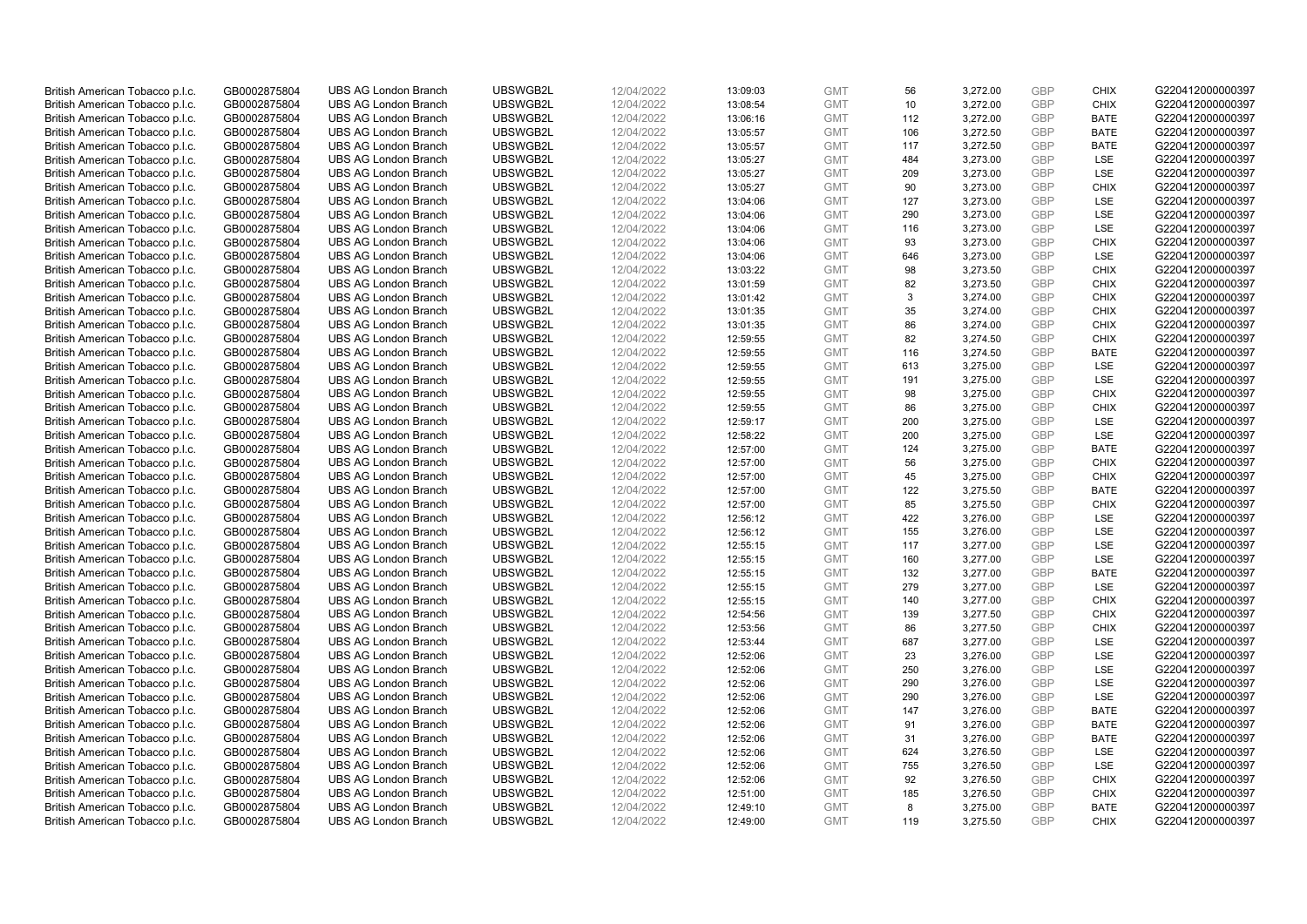| British American Tobacco p.l.c. | GB0002875804 | <b>UBS AG London Branch</b> | UBSWGB2L | 12/04/2022 | 12:48:00 | <b>GMT</b> | 86  | 3,275.50 | <b>GBP</b>               | <b>CHIX</b> | G220412000000397 |
|---------------------------------|--------------|-----------------------------|----------|------------|----------|------------|-----|----------|--------------------------|-------------|------------------|
| British American Tobacco p.l.c. | GB0002875804 | <b>UBS AG London Branch</b> | UBSWGB2L | 12/04/2022 | 12:45:37 | <b>GMT</b> | 177 | 3,273.50 | <b>GBP</b>               | LSE         | G220412000000397 |
| British American Tobacco p.l.c. | GB0002875804 | <b>UBS AG London Branch</b> | UBSWGB2L | 12/04/2022 | 12:45:31 | <b>GMT</b> | 50  | 3,273.50 | <b>GBP</b>               | LSE         | G220412000000397 |
| British American Tobacco p.l.c. | GB0002875804 | <b>UBS AG London Branch</b> | UBSWGB2L | 12/04/2022 | 12:45:30 | <b>GMT</b> | 66  | 3,273.50 | <b>GBP</b>               | LSE         | G220412000000397 |
| British American Tobacco p.l.c. | GB0002875804 | <b>UBS AG London Branch</b> | UBSWGB2L | 12/04/2022 | 12:45:30 | <b>GMT</b> | 100 | 3,273.50 | <b>GBP</b>               | LSE         | G220412000000397 |
|                                 |              | <b>UBS AG London Branch</b> |          |            |          |            |     |          |                          |             |                  |
| British American Tobacco p.l.c. | GB0002875804 |                             | UBSWGB2L | 12/04/2022 | 12:45:30 | <b>GMT</b> | 152 | 3,273.50 | <b>GBP</b><br><b>GBP</b> | <b>LSE</b>  | G220412000000397 |
| British American Tobacco p.l.c. | GB0002875804 | <b>UBS AG London Branch</b> | UBSWGB2L | 12/04/2022 | 12:45:30 | <b>GMT</b> | 28  | 3,273.50 |                          | LSE         | G220412000000397 |
| British American Tobacco p.l.c. | GB0002875804 | <b>UBS AG London Branch</b> | UBSWGB2L | 12/04/2022 | 12:44:03 | <b>GMT</b> | 88  | 3,273.00 | <b>GBP</b>               | <b>CHIX</b> | G220412000000397 |
| British American Tobacco p.l.c. | GB0002875804 | <b>UBS AG London Branch</b> | UBSWGB2L | 12/04/2022 | 12:44:03 | <b>GMT</b> | 2   | 3,272.50 | <b>GBP</b>               | <b>CHIX</b> | G220412000000397 |
| British American Tobacco p.l.c. | GB0002875804 | <b>UBS AG London Branch</b> | UBSWGB2L | 12/04/2022 | 12:44:03 | <b>GMT</b> | 471 | 3,273.00 | <b>GBP</b>               | LSE         | G220412000000397 |
| British American Tobacco p.l.c. | GB0002875804 | <b>UBS AG London Branch</b> | UBSWGB2L | 12/04/2022 | 12:44:03 | <b>GMT</b> | 216 | 3,273.00 | <b>GBP</b>               | <b>LSE</b>  | G220412000000397 |
| British American Tobacco p.l.c. | GB0002875804 | <b>UBS AG London Branch</b> | UBSWGB2L | 12/04/2022 | 12:43:42 | <b>GMT</b> | 117 | 3,273.00 | <b>GBP</b>               | <b>BATE</b> | G220412000000397 |
| British American Tobacco p.l.c. | GB0002875804 | <b>UBS AG London Branch</b> | UBSWGB2L | 12/04/2022 | 12:43:42 | <b>GMT</b> | 9   | 3,274.50 | <b>GBP</b>               | LSE         | G220412000000397 |
| British American Tobacco p.l.c. | GB0002875804 | <b>UBS AG London Branch</b> | UBSWGB2L | 12/04/2022 | 12:43:42 | <b>GMT</b> | 250 | 3,274.50 | <b>GBP</b>               | <b>LSE</b>  | G220412000000397 |
| British American Tobacco p.l.c. | GB0002875804 | <b>UBS AG London Branch</b> | UBSWGB2L | 12/04/2022 | 12:43:42 | <b>GMT</b> | 32  | 3,274.00 | <b>GBP</b>               | LSE         | G220412000000397 |
| British American Tobacco p.l.c. | GB0002875804 | <b>UBS AG London Branch</b> | UBSWGB2L | 12/04/2022 | 12:43:42 | <b>GMT</b> | 64  | 3,274.00 | <b>GBP</b>               | LSE         | G220412000000397 |
| British American Tobacco p.l.c. | GB0002875804 | <b>UBS AG London Branch</b> | UBSWGB2L | 12/04/2022 | 12:43:42 | <b>GMT</b> | 173 | 3,274.00 | <b>GBP</b>               | LSE         | G220412000000397 |
| British American Tobacco p.l.c. | GB0002875804 | <b>UBS AG London Branch</b> | UBSWGB2L | 12/04/2022 | 12:43:42 | <b>GMT</b> | 21  | 3,274.00 | <b>GBP</b>               | <b>LSE</b>  | G220412000000397 |
| British American Tobacco p.l.c. | GB0002875804 | <b>UBS AG London Branch</b> | UBSWGB2L | 12/04/2022 | 12:43:42 | <b>GMT</b> | 13  | 3,274.00 | <b>GBP</b>               | <b>LSE</b>  | G220412000000397 |
| British American Tobacco p.l.c. | GB0002875804 | <b>UBS AG London Branch</b> | UBSWGB2L | 12/04/2022 | 12:43:42 | <b>GMT</b> | 767 | 3,275.50 | <b>GBP</b>               | LSE         | G220412000000397 |
| British American Tobacco p.l.c. | GB0002875804 | <b>UBS AG London Branch</b> | UBSWGB2L | 12/04/2022 | 12:43:42 | <b>GMT</b> | 100 | 3,275.00 | <b>GBP</b>               | LSE         | G220412000000397 |
| British American Tobacco p.l.c. | GB0002875804 | <b>UBS AG London Branch</b> | UBSWGB2L | 12/04/2022 | 12:43:42 | <b>GMT</b> | 116 | 3,275.50 | <b>GBP</b>               | LSE         | G220412000000397 |
| British American Tobacco p.l.c. | GB0002875804 | <b>UBS AG London Branch</b> | UBSWGB2L | 12/04/2022 | 12:43:42 | <b>GMT</b> | 18  | 3,275.50 | <b>GBP</b>               | LSE         | G220412000000397 |
| British American Tobacco p.l.c. | GB0002875804 | <b>UBS AG London Branch</b> | UBSWGB2L | 12/04/2022 | 12:43:42 | <b>GMT</b> | 101 | 3,276.50 | <b>GBP</b>               | <b>CHIX</b> | G220412000000397 |
| British American Tobacco p.l.c. | GB0002875804 | <b>UBS AG London Branch</b> | UBSWGB2L | 12/04/2022 | 12:43:42 | <b>GMT</b> | 115 | 3,276.00 | <b>GBP</b>               | <b>BATE</b> | G220412000000397 |
| British American Tobacco p.l.c. | GB0002875804 | <b>UBS AG London Branch</b> | UBSWGB2L | 12/04/2022 | 12:43:42 | <b>GMT</b> | 150 | 3,277.00 | <b>GBP</b>               | LSE         | G220412000000397 |
| British American Tobacco p.l.c. | GB0002875804 | <b>UBS AG London Branch</b> | UBSWGB2L | 12/04/2022 | 12:43:42 | <b>GMT</b> | 500 | 3,277.00 | <b>GBP</b>               | <b>LSE</b>  | G220412000000397 |
| British American Tobacco p.l.c. | GB0002875804 | <b>UBS AG London Branch</b> | UBSWGB2L | 12/04/2022 | 12:43:42 | <b>GMT</b> | 698 | 3,277.00 | <b>GBP</b>               | LSE         | G220412000000397 |
| British American Tobacco p.l.c. | GB0002875804 | <b>UBS AG London Branch</b> | UBSWGB2L | 12/04/2022 | 12:43:42 | <b>GMT</b> | 395 | 3,277.00 | <b>GBP</b>               | LSE         | G220412000000397 |
| British American Tobacco p.l.c. | GB0002875804 | <b>UBS AG London Branch</b> | UBSWGB2L | 12/04/2022 | 12:43:42 | <b>GMT</b> | 500 | 3,277.00 | <b>GBP</b>               | LSE         | G220412000000397 |
| British American Tobacco p.l.c. | GB0002875804 | <b>UBS AG London Branch</b> | UBSWGB2L | 12/04/2022 | 12:43:42 | <b>GMT</b> | 100 | 3,277.00 | <b>GBP</b>               | LSE         | G220412000000397 |
| British American Tobacco p.l.c. | GB0002875804 | <b>UBS AG London Branch</b> | UBSWGB2L | 12/04/2022 | 12:42:46 | <b>GMT</b> | 115 | 3,277.00 | <b>GBP</b>               | BATE        | G220412000000397 |
| British American Tobacco p.l.c. | GB0002875804 | <b>UBS AG London Branch</b> | UBSWGB2L | 12/04/2022 | 12:42:46 | <b>GMT</b> | 98  | 3,277.00 | <b>GBP</b>               | <b>CHIX</b> | G220412000000397 |
| British American Tobacco p.l.c. | GB0002875804 | <b>UBS AG London Branch</b> | UBSWGB2L | 12/04/2022 | 12:42:46 | <b>GMT</b> | 101 | 3,277.00 | <b>GBP</b>               | <b>BATE</b> | G220412000000397 |
| British American Tobacco p.l.c. | GB0002875804 | <b>UBS AG London Branch</b> | UBSWGB2L | 12/04/2022 | 12:42:46 | <b>GMT</b> | 89  | 3,277.00 | <b>GBP</b>               | <b>CHIX</b> | G220412000000397 |
| British American Tobacco p.l.c. | GB0002875804 | <b>UBS AG London Branch</b> | UBSWGB2L | 12/04/2022 | 12:42:30 | <b>GMT</b> | 135 | 3,277.00 | <b>GBP</b>               | <b>CHIX</b> | G220412000000397 |
| British American Tobacco p.l.c. | GB0002875804 | <b>UBS AG London Branch</b> | UBSWGB2L | 12/04/2022 | 12:41:30 | <b>GMT</b> | 842 | 3,277.00 | <b>GBP</b>               | LSE         | G220412000000397 |
| British American Tobacco p.l.c. | GB0002875804 | <b>UBS AG London Branch</b> | UBSWGB2L | 12/04/2022 | 12:41:30 | <b>GMT</b> | 92  | 3,277.50 | <b>GBP</b>               | <b>CHIX</b> | G220412000000397 |
| British American Tobacco p.l.c. | GB0002875804 | <b>UBS AG London Branch</b> | UBSWGB2L | 12/04/2022 | 12:41:30 | <b>GMT</b> | 169 | 3,278.00 | <b>GBP</b>               | <b>CHIX</b> | G220412000000397 |
| British American Tobacco p.l.c. | GB0002875804 | <b>UBS AG London Branch</b> | UBSWGB2L | 12/04/2022 | 12:38:22 | <b>GMT</b> | 11  | 3,273.50 | <b>GBP</b>               | <b>CHIX</b> | G220412000000397 |
| British American Tobacco p.l.c. | GB0002875804 | <b>UBS AG London Branch</b> | UBSWGB2L | 12/04/2022 | 12:38:22 | <b>GMT</b> | 152 | 3,273.50 | <b>GBP</b>               | <b>CHIX</b> | G220412000000397 |
| British American Tobacco p.l.c. | GB0002875804 | <b>UBS AG London Branch</b> | UBSWGB2L | 12/04/2022 | 12:37:17 | <b>GMT</b> | 117 | 3,273.50 | <b>GBP</b>               | <b>BATE</b> | G220412000000397 |
|                                 | GB0002875804 | <b>UBS AG London Branch</b> | UBSWGB2L | 12/04/2022 | 12:37:12 | <b>GMT</b> | 3   |          | <b>GBP</b>               | <b>CHIX</b> | G220412000000397 |
| British American Tobacco p.l.c. |              |                             |          |            |          |            |     | 3,274.00 |                          |             |                  |
| British American Tobacco p.l.c. | GB0002875804 | <b>UBS AG London Branch</b> | UBSWGB2L | 12/04/2022 | 12:37:11 | <b>GMT</b> | 275 | 3,274.00 | <b>GBP</b>               | LSE         | G220412000000397 |
| British American Tobacco p.l.c. | GB0002875804 | UBS AG London Branch        | UBSWGB2L | 12/04/2022 | 12:37:11 | <b>GMT</b> | 413 | 3,274.00 | <b>GBP</b>               | LSE         | G220412000000397 |
| British American Tobacco p.l.c. | GB0002875804 | <b>UBS AG London Branch</b> | UBSWGB2L | 12/04/2022 | 12:36:54 | <b>GMT</b> | 98  | 3,274.50 | <b>GBP</b>               | <b>CHIX</b> | G220412000000397 |
| British American Tobacco p.l.c. | GB0002875804 | <b>UBS AG London Branch</b> | UBSWGB2L | 12/04/2022 | 12:34:45 | <b>GMT</b> | 115 | 3,274.00 | <b>GBP</b>               | <b>BATE</b> | G220412000000397 |
| British American Tobacco p.l.c. | GB0002875804 | <b>UBS AG London Branch</b> | UBSWGB2L | 12/04/2022 | 12:34:45 | <b>GMT</b> | 231 | 3,274.00 | <b>GBP</b>               | <b>BATE</b> | G220412000000397 |
| British American Tobacco p.l.c. | GB0002875804 | <b>UBS AG London Branch</b> | UBSWGB2L | 12/04/2022 | 12:34:45 | <b>GMT</b> | 99  | 3,274.00 | <b>GBP</b>               | <b>CHIX</b> | G220412000000397 |
| British American Tobacco p.l.c. | GB0002875804 | <b>UBS AG London Branch</b> | UBSWGB2L | 12/04/2022 | 12:34:45 | <b>GMT</b> | 129 | 3,274.00 | <b>GBP</b>               | <b>BATE</b> | G220412000000397 |
| British American Tobacco p.l.c. | GB0002875804 | <b>UBS AG London Branch</b> | UBSWGB2L | 12/04/2022 | 12:34:32 | <b>GMT</b> | 171 | 3,274.50 | <b>GBP</b>               | LSE         | G220412000000397 |
| British American Tobacco p.l.c. | GB0002875804 | <b>UBS AG London Branch</b> | UBSWGB2L | 12/04/2022 | 12:34:32 | <b>GMT</b> | 456 | 3,274.50 | <b>GBP</b>               | LSE         | G220412000000397 |
| British American Tobacco p.l.c. | GB0002875804 | <b>UBS AG London Branch</b> | UBSWGB2L | 12/04/2022 | 12:32:14 | <b>GMT</b> | 110 | 3,275.00 | <b>GBP</b>               | <b>CHIX</b> | G220412000000397 |
| British American Tobacco p.l.c. | GB0002875804 | <b>UBS AG London Branch</b> | UBSWGB2L | 12/04/2022 | 12:32:14 | <b>GMT</b> | 84  | 3.275.00 | GBP                      | <b>LSE</b>  | G220412000000397 |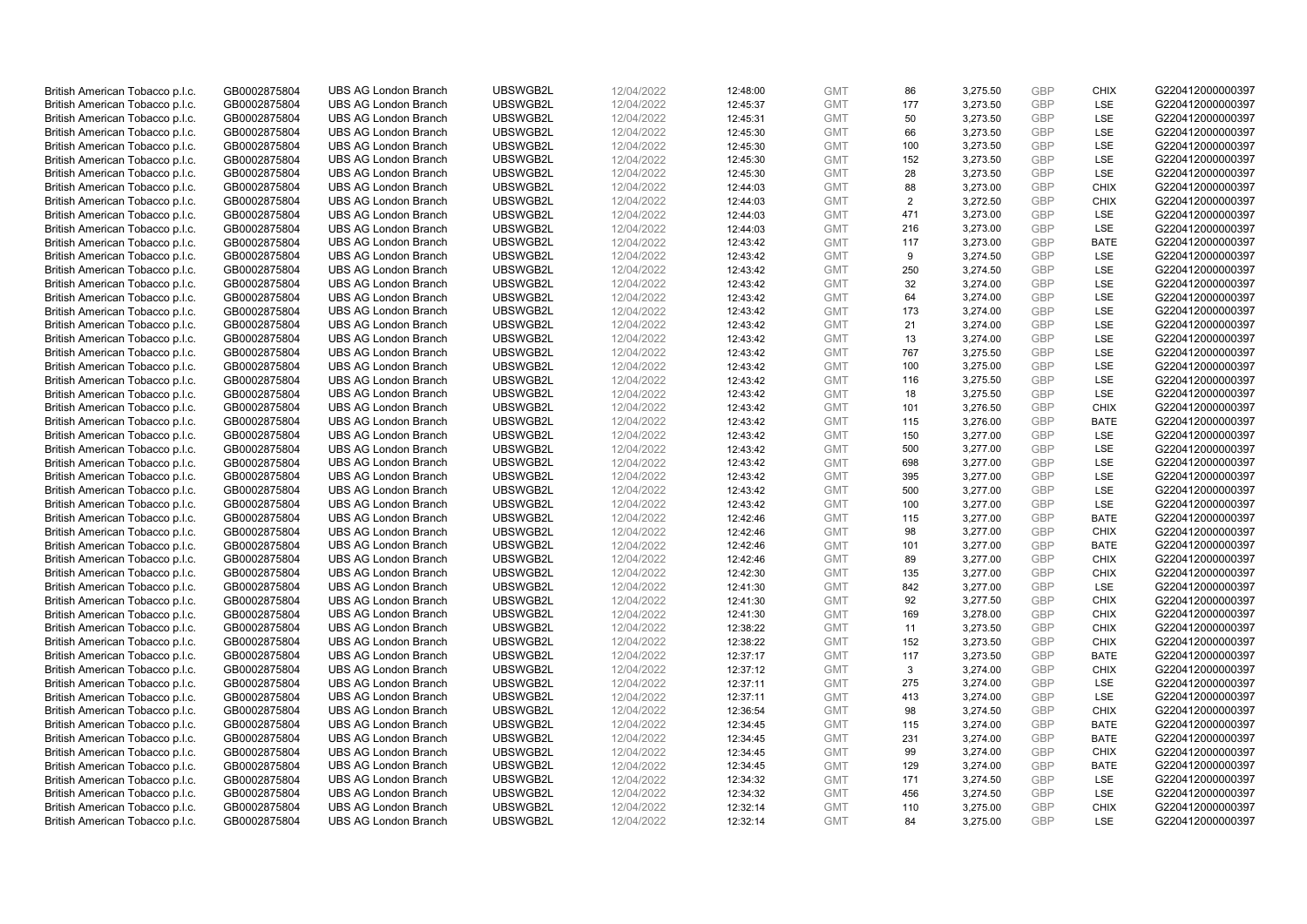| British American Tobacco p.l.c. | GB0002875804 | <b>UBS AG London Branch</b> | UBSWGB2L | 12/04/2022 | 12:32:14 | <b>GMT</b> | 270 | 3,275.00 | <b>GBP</b> | <b>LSE</b>  | G220412000000397 |
|---------------------------------|--------------|-----------------------------|----------|------------|----------|------------|-----|----------|------------|-------------|------------------|
|                                 |              |                             |          |            |          |            |     |          |            |             |                  |
| British American Tobacco p.l.c. | GB0002875804 | <b>UBS AG London Branch</b> | UBSWGB2L | 12/04/2022 | 12:32:14 | <b>GMT</b> | 280 | 3,275.00 | <b>GBP</b> | LSE         | G220412000000397 |
| British American Tobacco p.l.c. | GB0002875804 | <b>UBS AG London Branch</b> | UBSWGB2L | 12/04/2022 | 12:32:14 | <b>GMT</b> | 665 | 3,275.00 | <b>GBP</b> | LSE         | G220412000000397 |
| British American Tobacco p.l.c. | GB0002875804 | <b>UBS AG London Branch</b> | UBSWGB2L | 12/04/2022 | 12:31:49 | <b>GMT</b> | 90  | 3,275.50 | <b>GBP</b> | <b>CHIX</b> | G220412000000397 |
| British American Tobacco p.l.c. | GB0002875804 | <b>UBS AG London Branch</b> | UBSWGB2L | 12/04/2022 | 12:31:49 | <b>GMT</b> | 95  | 3,275.50 | <b>GBP</b> | <b>CHIX</b> | G220412000000397 |
| British American Tobacco p.l.c. | GB0002875804 | <b>UBS AG London Branch</b> | UBSWGB2L | 12/04/2022 | 12:30:08 | <b>GMT</b> | 196 | 3,274.50 | <b>GBP</b> | <b>LSE</b>  | G220412000000397 |
| British American Tobacco p.l.c. | GB0002875804 | <b>UBS AG London Branch</b> | UBSWGB2L | 12/04/2022 | 12:30:08 | <b>GMT</b> | 250 | 3,274.50 | <b>GBP</b> | LSE         | G220412000000397 |
| British American Tobacco p.l.c. | GB0002875804 | <b>UBS AG London Branch</b> | UBSWGB2L | 12/04/2022 | 12:30:08 | <b>GMT</b> | 40  | 3,274.50 | <b>GBP</b> | LSE         | G220412000000397 |
| British American Tobacco p.l.c. | GB0002875804 | <b>UBS AG London Branch</b> | UBSWGB2L | 12/04/2022 | 12:30:08 | <b>GMT</b> | 337 | 3,274.50 | <b>GBP</b> | LSE         | G220412000000397 |
| British American Tobacco p.l.c. | GB0002875804 | <b>UBS AG London Branch</b> | UBSWGB2L | 12/04/2022 | 12:30:08 | <b>GMT</b> | 15  | 3,274.50 | <b>GBP</b> | <b>CHIX</b> | G220412000000397 |
| British American Tobacco p.l.c. | GB0002875804 | <b>UBS AG London Branch</b> | UBSWGB2L | 12/04/2022 | 12:30:08 | <b>GMT</b> | 84  | 3,274.50 | <b>GBP</b> | <b>CHIX</b> | G220412000000397 |
| British American Tobacco p.l.c. | GB0002875804 | <b>UBS AG London Branch</b> | UBSWGB2L | 12/04/2022 | 12:30:08 | <b>GMT</b> | 95  | 3,274.50 | <b>GBP</b> | <b>CHIX</b> | G220412000000397 |
|                                 |              |                             |          |            |          |            |     |          |            |             |                  |
| British American Tobacco p.l.c. | GB0002875804 | <b>UBS AG London Branch</b> | UBSWGB2L | 12/04/2022 | 12:30:08 | <b>GMT</b> | 85  | 3,274.50 | <b>GBP</b> | <b>CHIX</b> | G220412000000397 |
| British American Tobacco p.l.c. | GB0002875804 | <b>UBS AG London Branch</b> | UBSWGB2L | 12/04/2022 | 12:30:08 | <b>GMT</b> | 106 | 3,274.50 | <b>GBP</b> | <b>BATE</b> | G220412000000397 |
| British American Tobacco p.l.c. | GB0002875804 | <b>UBS AG London Branch</b> | UBSWGB2L | 12/04/2022 | 12:30:08 | <b>GMT</b> | 402 | 3,275.00 | <b>GBP</b> | <b>LSE</b>  | G220412000000397 |
| British American Tobacco p.l.c. | GB0002875804 | <b>UBS AG London Branch</b> | UBSWGB2L | 12/04/2022 | 12:30:08 | <b>GMT</b> | 500 | 3,275.00 | <b>GBP</b> | LSE         | G220412000000397 |
| British American Tobacco p.l.c. | GB0002875804 | <b>UBS AG London Branch</b> | UBSWGB2L | 12/04/2022 | 12:30:08 | <b>GMT</b> | 229 | 3,275.00 | <b>GBP</b> | LSE         | G220412000000397 |
| British American Tobacco p.l.c. | GB0002875804 | <b>UBS AG London Branch</b> | UBSWGB2L | 12/04/2022 | 12:29:53 | <b>GMT</b> | 17  | 3,275.00 | <b>GBP</b> | LSE         | G220412000000397 |
| British American Tobacco p.l.c. | GB0002875804 | <b>UBS AG London Branch</b> | UBSWGB2L | 12/04/2022 | 12:29:53 | <b>GMT</b> | 179 | 3,275.00 | <b>GBP</b> | LSE         | G220412000000397 |
| British American Tobacco p.l.c. | GB0002875804 | <b>UBS AG London Branch</b> | UBSWGB2L | 12/04/2022 | 12:29:53 | <b>GMT</b> | 546 | 3,275.00 | <b>GBP</b> | LSE         | G220412000000397 |
| British American Tobacco p.l.c. | GB0002875804 | <b>UBS AG London Branch</b> | UBSWGB2L | 12/04/2022 | 12:29:53 | <b>GMT</b> | 120 | 3,275.00 | <b>GBP</b> | <b>BATE</b> | G220412000000397 |
| British American Tobacco p.l.c. | GB0002875804 | <b>UBS AG London Branch</b> | UBSWGB2L | 12/04/2022 | 12:29:29 | <b>GMT</b> | 247 | 3,271.50 | <b>GBP</b> | <b>CHIX</b> | G220412000000397 |
| British American Tobacco p.l.c. | GB0002875804 | <b>UBS AG London Branch</b> | UBSWGB2L | 12/04/2022 | 12:24:00 | <b>GMT</b> | 113 | 3,270.00 | <b>GBP</b> | <b>BATE</b> | G220412000000397 |
| British American Tobacco p.l.c. | GB0002875804 | <b>UBS AG London Branch</b> | UBSWGB2L | 12/04/2022 | 12:23:57 | <b>GMT</b> | 99  | 3,270.50 | <b>GBP</b> | <b>CHIX</b> | G220412000000397 |
| British American Tobacco p.l.c. | GB0002875804 | <b>UBS AG London Branch</b> | UBSWGB2L | 12/04/2022 | 12:23:57 | <b>GMT</b> | 40  | 3,270.50 | <b>GBP</b> | <b>CHIX</b> | G220412000000397 |
|                                 |              | <b>UBS AG London Branch</b> | UBSWGB2L | 12/04/2022 | 12:23:57 |            | 151 |          | <b>GBP</b> | <b>CHIX</b> | G220412000000397 |
| British American Tobacco p.l.c. | GB0002875804 |                             |          |            |          | <b>GMT</b> |     | 3,270.50 |            |             |                  |
| British American Tobacco p.l.c. | GB0002875804 | <b>UBS AG London Branch</b> | UBSWGB2L | 12/04/2022 | 12:22:04 | <b>GMT</b> | 40  | 3,270.00 | <b>GBP</b> | <b>CHIX</b> | G220412000000397 |
| British American Tobacco p.l.c. | GB0002875804 | <b>UBS AG London Branch</b> | UBSWGB2L | 12/04/2022 | 12:18:02 | <b>GMT</b> | 301 | 3,269.00 | <b>GBP</b> | <b>LSE</b>  | G220412000000397 |
| British American Tobacco p.l.c. | GB0002875804 | <b>UBS AG London Branch</b> | UBSWGB2L | 12/04/2022 | 12:18:02 | <b>GMT</b> | 307 | 3,269.00 | <b>GBP</b> | LSE         | G220412000000397 |
| British American Tobacco p.l.c. | GB0002875804 | <b>UBS AG London Branch</b> | UBSWGB2L | 12/04/2022 | 12:17:24 | <b>GMT</b> | 98  | 3,269.50 | <b>GBP</b> | <b>CHIX</b> | G220412000000397 |
| British American Tobacco p.l.c. | GB0002875804 | <b>UBS AG London Branch</b> | UBSWGB2L | 12/04/2022 | 12:17:23 | <b>GMT</b> | 2   | 3,270.00 | <b>GBP</b> | <b>CHIX</b> | G220412000000397 |
| British American Tobacco p.l.c. | GB0002875804 | <b>UBS AG London Branch</b> | UBSWGB2L | 12/04/2022 | 12:17:23 | <b>GMT</b> | 88  | 3,270.00 | <b>GBP</b> | <b>CHIX</b> | G220412000000397 |
| British American Tobacco p.l.c. | GB0002875804 | <b>UBS AG London Branch</b> | UBSWGB2L | 12/04/2022 | 12:17:23 | <b>GMT</b> | 96  | 3,270.00 | <b>GBP</b> | <b>CHIX</b> | G220412000000397 |
| British American Tobacco p.l.c. | GB0002875804 | <b>UBS AG London Branch</b> | UBSWGB2L | 12/04/2022 | 12:16:59 | <b>GMT</b> | 112 | 3,270.50 | <b>GBP</b> | <b>BATE</b> | G220412000000397 |
| British American Tobacco p.l.c. | GB0002875804 | <b>UBS AG London Branch</b> | UBSWGB2L | 12/04/2022 | 12:16:58 | <b>GMT</b> | 88  | 3,271.00 | <b>GBP</b> | <b>CHIX</b> | G220412000000397 |
| British American Tobacco p.l.c. | GB0002875804 | <b>UBS AG London Branch</b> | UBSWGB2L | 12/04/2022 | 12:16:05 | <b>GMT</b> | 640 | 3,271.00 | <b>GBP</b> | LSE         | G220412000000397 |
| British American Tobacco p.l.c. | GB0002875804 | <b>UBS AG London Branch</b> | UBSWGB2L | 12/04/2022 | 12:16:05 | <b>GMT</b> | 579 | 3,271.00 | <b>GBP</b> | <b>LSE</b>  | G220412000000397 |
| British American Tobacco p.l.c. | GB0002875804 | <b>UBS AG London Branch</b> | UBSWGB2L | 12/04/2022 | 12:14:58 | <b>GMT</b> | 93  | 3,271.50 | <b>GBP</b> | <b>CHIX</b> | G220412000000397 |
| British American Tobacco p.l.c. | GB0002875804 | <b>UBS AG London Branch</b> | UBSWGB2L | 12/04/2022 | 12:14:58 | <b>GMT</b> | 121 | 3,271.50 | <b>GBP</b> | <b>BATE</b> | G220412000000397 |
| British American Tobacco p.l.c. | GB0002875804 | <b>UBS AG London Branch</b> | UBSWGB2L | 12/04/2022 | 12:14:58 | <b>GMT</b> | 96  | 3,271.50 | <b>GBP</b> | <b>CHIX</b> | G220412000000397 |
|                                 |              |                             |          |            |          |            | 572 |          | <b>GBP</b> | LSE         |                  |
| British American Tobacco p.l.c. | GB0002875804 | <b>UBS AG London Branch</b> | UBSWGB2L | 12/04/2022 | 12:14:58 | <b>GMT</b> |     | 3,271.50 |            |             | G220412000000397 |
| British American Tobacco p.l.c. | GB0002875804 | <b>UBS AG London Branch</b> | UBSWGB2L | 12/04/2022 | 12:11:12 | <b>GMT</b> | 37  | 3,270.00 | <b>GBP</b> | <b>CHIX</b> | G220412000000397 |
| British American Tobacco p.l.c. | GB0002875804 | <b>UBS AG London Branch</b> | UBSWGB2L | 12/04/2022 | 12:11:12 | <b>GMT</b> | 54  | 3,270.00 | <b>GBP</b> | <b>CHIX</b> | G220412000000397 |
| British American Tobacco p.l.c. | GB0002875804 | <b>UBS AG London Branch</b> | UBSWGB2L | 12/04/2022 | 12:10:13 | <b>GMT</b> | 690 | 3,271.00 | <b>GBP</b> | LSE         | G220412000000397 |
| British American Tobacco p.l.c. | GB0002875804 | <b>UBS AG London Branch</b> | UBSWGB2L | 12/04/2022 | 12:10:13 | <b>GMT</b> | 75  | 3,271.00 | <b>GBP</b> | <b>CHIX</b> | G220412000000397 |
| British American Tobacco p.l.c. | GB0002875804 | <b>UBS AG London Branch</b> | UBSWGB2L | 12/04/2022 | 12:10:13 | <b>GMT</b> | 10  | 3,271.00 | <b>GBP</b> | <b>CHIX</b> | G220412000000397 |
| British American Tobacco p.l.c. | GB0002875804 | <b>UBS AG London Branch</b> | UBSWGB2L | 12/04/2022 | 12:09:50 | <b>GMT</b> | 490 | 3,272.00 | <b>GBP</b> | LSE         | G220412000000397 |
| British American Tobacco p.l.c. | GB0002875804 | <b>UBS AG London Branch</b> | UBSWGB2L | 12/04/2022 | 12:09:50 | <b>GMT</b> | 91  | 3,272.00 | <b>GBP</b> | <b>CHIX</b> | G220412000000397 |
| British American Tobacco p.l.c. | GB0002875804 | <b>UBS AG London Branch</b> | UBSWGB2L | 12/04/2022 | 12:09:50 | <b>GMT</b> | 99  | 3,272.00 | <b>GBP</b> | <b>CHIX</b> | G220412000000397 |
| British American Tobacco p.l.c. | GB0002875804 | <b>UBS AG London Branch</b> | UBSWGB2L | 12/04/2022 | 12:09:50 | <b>GMT</b> | 110 | 3,272.00 | <b>GBP</b> | <b>BATE</b> | G220412000000397 |
| British American Tobacco p.l.c. | GB0002875804 | <b>UBS AG London Branch</b> | UBSWGB2L | 12/04/2022 | 12:09:50 | <b>GMT</b> | 149 | 3,272.00 | <b>GBP</b> | LSE         | G220412000000397 |
| British American Tobacco p.l.c. | GB0002875804 | <b>UBS AG London Branch</b> | UBSWGB2L | 12/04/2022 | 12:08:39 | <b>GMT</b> | 142 | 3,272.00 | <b>GBP</b> | <b>BATE</b> | G220412000000397 |
| British American Tobacco p.l.c. | GB0002875804 | <b>UBS AG London Branch</b> | UBSWGB2L | 12/04/2022 | 12:08:39 | <b>GMT</b> | 147 | 3,272.50 | <b>GBP</b> | LSE         | G220412000000397 |
| British American Tobacco p.l.c. | GB0002875804 | <b>UBS AG London Branch</b> | UBSWGB2L | 12/04/2022 | 12:08:39 | <b>GMT</b> | 531 | 3,272.50 | GBP        | <b>LSE</b>  | G220412000000397 |
|                                 |              |                             |          |            |          |            |     |          |            |             |                  |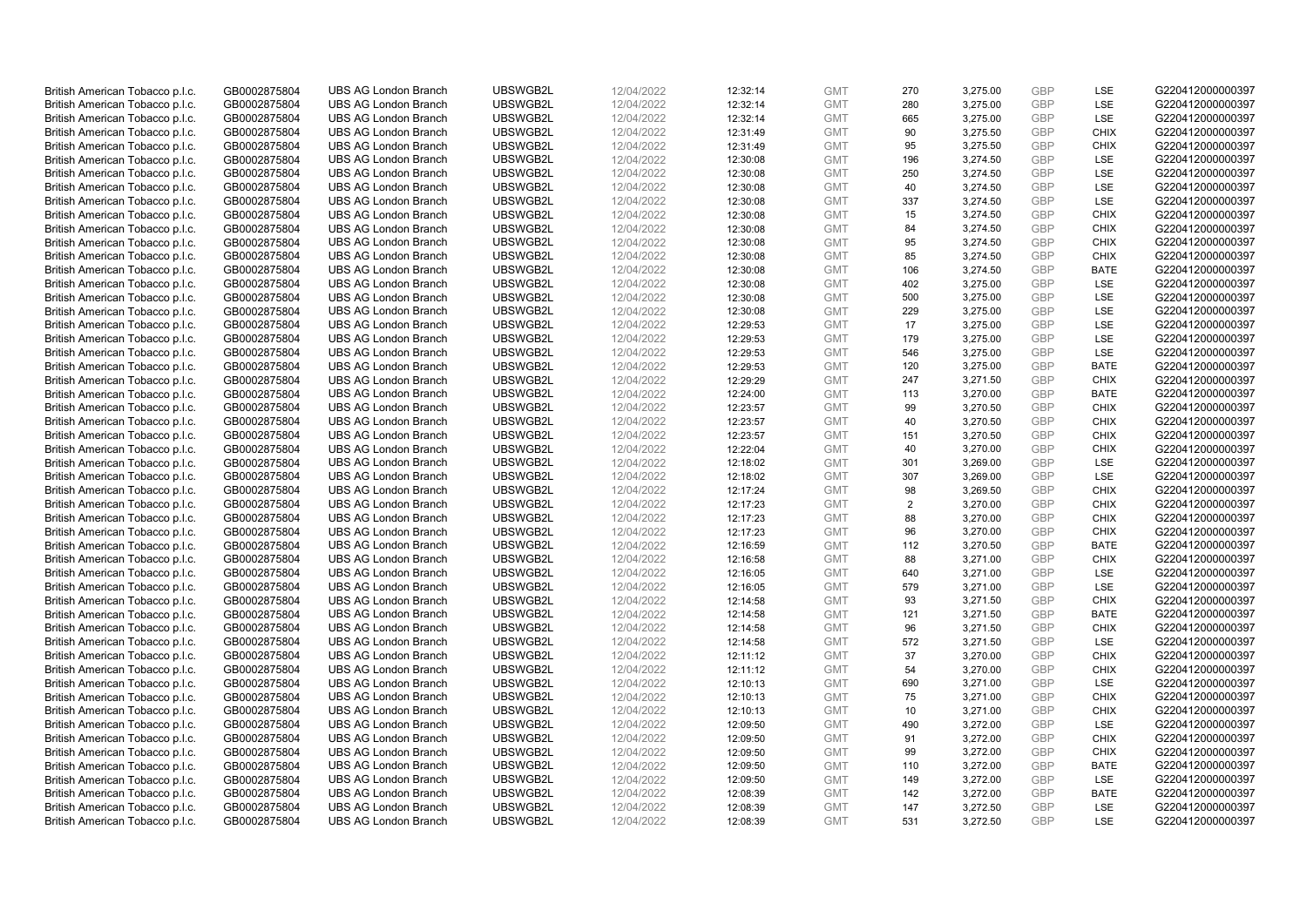| British American Tobacco p.l.c. | GB0002875804 | <b>UBS AG London Branch</b> | UBSWGB2L | 12/04/2022 | 12:08:10 | <b>GMT</b> | 18         | 3,273.00 | <b>GBP</b>               | <b>CHIX</b> | G220412000000397 |
|---------------------------------|--------------|-----------------------------|----------|------------|----------|------------|------------|----------|--------------------------|-------------|------------------|
| British American Tobacco p.l.c. | GB0002875804 | <b>UBS AG London Branch</b> | UBSWGB2L | 12/04/2022 | 12:08:10 | <b>GMT</b> | 120        | 3,273.00 | <b>GBP</b>               | <b>CHIX</b> | G220412000000397 |
| British American Tobacco p.l.c. | GB0002875804 | <b>UBS AG London Branch</b> | UBSWGB2L | 12/04/2022 | 12:08:10 | <b>GMT</b> | 83         | 3,272.50 | <b>GBP</b>               | <b>CHIX</b> | G220412000000397 |
| British American Tobacco p.l.c. | GB0002875804 | <b>UBS AG London Branch</b> | UBSWGB2L | 12/04/2022 | 12:08:10 | <b>GMT</b> | 104        | 3,273.00 | <b>GBP</b>               | <b>BATE</b> | G220412000000397 |
| British American Tobacco p.l.c. | GB0002875804 | <b>UBS AG London Branch</b> | UBSWGB2L | 12/04/2022 | 12:08:10 | <b>GMT</b> | 897        | 3,273.00 | <b>GBP</b>               | LSE         | G220412000000397 |
|                                 |              | <b>UBS AG London Branch</b> |          |            |          |            |            |          |                          |             |                  |
| British American Tobacco p.l.c. | GB0002875804 |                             | UBSWGB2L | 12/04/2022 | 12:08:10 | <b>GMT</b> | 148        | 3,273.00 | <b>GBP</b><br><b>GBP</b> | <b>BATE</b> | G220412000000397 |
| British American Tobacco p.l.c. | GB0002875804 | <b>UBS AG London Branch</b> | UBSWGB2L | 12/04/2022 | 12:06:30 | <b>GMT</b> | 879        | 3,274.00 |                          | LSE         | G220412000000397 |
| British American Tobacco p.l.c. | GB0002875804 | <b>UBS AG London Branch</b> | UBSWGB2L | 12/04/2022 | 12:06:30 | <b>GMT</b> | 194        | 3,274.00 | <b>GBP</b>               | LSE         | G220412000000397 |
| British American Tobacco p.l.c. | GB0002875804 | <b>UBS AG London Branch</b> | UBSWGB2L | 12/04/2022 | 12:06:30 | <b>GMT</b> | 574        | 3,274.00 | <b>GBP</b>               | LSE         | G220412000000397 |
| British American Tobacco p.l.c. | GB0002875804 | <b>UBS AG London Branch</b> | UBSWGB2L | 12/04/2022 | 12:06:30 | <b>GMT</b> | 107        | 3,273.50 | <b>GBP</b>               | <b>CHIX</b> | G220412000000397 |
| British American Tobacco p.l.c. | GB0002875804 | <b>UBS AG London Branch</b> | UBSWGB2L | 12/04/2022 | 12:04:33 | <b>GMT</b> | 91         | 3,272.00 | <b>GBP</b>               | <b>CHIX</b> | G220412000000397 |
| British American Tobacco p.l.c. | GB0002875804 | <b>UBS AG London Branch</b> | UBSWGB2L | 12/04/2022 | 12:04:29 | <b>GMT</b> | 184        | 3,271.50 | <b>GBP</b>               | <b>CHIX</b> | G220412000000397 |
| British American Tobacco p.l.c. | GB0002875804 | <b>UBS AG London Branch</b> | UBSWGB2L | 12/04/2022 | 12:03:28 | <b>GMT</b> | 95         | 3,271.50 | <b>GBP</b>               | <b>CHIX</b> | G220412000000397 |
| British American Tobacco p.l.c. | GB0002875804 | <b>UBS AG London Branch</b> | UBSWGB2L | 12/04/2022 | 12:01:28 | <b>GMT</b> | 119        | 3,271.50 | <b>GBP</b>               | <b>BATE</b> | G220412000000397 |
| British American Tobacco p.l.c. | GB0002875804 | <b>UBS AG London Branch</b> | UBSWGB2L | 12/04/2022 | 12:01:28 | <b>GMT</b> | 135        | 3,271.50 | <b>GBP</b>               | <b>CHIX</b> | G220412000000397 |
| British American Tobacco p.l.c. | GB0002875804 | <b>UBS AG London Branch</b> | UBSWGB2L | 12/04/2022 | 12:01:06 | <b>GMT</b> | 2          | 3,272.50 | <b>GBP</b>               | <b>CHIX</b> | G220412000000397 |
| British American Tobacco p.l.c. | GB0002875804 | <b>UBS AG London Branch</b> | UBSWGB2L | 12/04/2022 | 12:01:06 | <b>GMT</b> | 84         | 3,272.50 | <b>GBP</b>               | <b>CHIX</b> | G220412000000397 |
| British American Tobacco p.l.c. | GB0002875804 | <b>UBS AG London Branch</b> | UBSWGB2L | 12/04/2022 | 12:01:06 | <b>GMT</b> | 633        | 3,272.50 | <b>GBP</b>               | LSE         | G220412000000397 |
| British American Tobacco p.l.c. | GB0002875804 | <b>UBS AG London Branch</b> | UBSWGB2L | 12/04/2022 | 11:59:52 | <b>GMT</b> | 122        | 3,272.50 | <b>GBP</b>               | <b>BATE</b> | G220412000000397 |
| British American Tobacco p.l.c. | GB0002875804 | <b>UBS AG London Branch</b> | UBSWGB2L | 12/04/2022 | 11:59:52 | <b>GMT</b> | 423        | 3,273.00 | <b>GBP</b>               | LSE         | G220412000000397 |
| British American Tobacco p.l.c. | GB0002875804 | <b>UBS AG London Branch</b> | UBSWGB2L | 12/04/2022 | 11:59:52 | <b>GMT</b> | 267        | 3,273.00 | <b>GBP</b>               | LSE         | G220412000000397 |
| British American Tobacco p.l.c. | GB0002875804 | <b>UBS AG London Branch</b> | UBSWGB2L | 12/04/2022 | 11:59:52 | <b>GMT</b> | 94         | 3,273.00 | <b>GBP</b>               | <b>CHIX</b> | G220412000000397 |
| British American Tobacco p.l.c. | GB0002875804 | <b>UBS AG London Branch</b> | UBSWGB2L | 12/04/2022 | 11:59:05 | <b>GMT</b> | 211        | 3,273.50 | <b>GBP</b>               | <b>BATE</b> | G220412000000397 |
| British American Tobacco p.l.c. | GB0002875804 | <b>UBS AG London Branch</b> | UBSWGB2L | 12/04/2022 | 11:59:05 | <b>GMT</b> | 111        | 3,273.50 | <b>GBP</b>               | <b>BATE</b> | G220412000000397 |
| British American Tobacco p.l.c. | GB0002875804 | <b>UBS AG London Branch</b> | UBSWGB2L | 12/04/2022 | 11:59:05 | <b>GMT</b> | 49         | 3,274.00 | <b>GBP</b>               | <b>CHIX</b> | G220412000000397 |
| British American Tobacco p.l.c. | GB0002875804 | <b>UBS AG London Branch</b> | UBSWGB2L | 12/04/2022 | 11:59:05 | <b>GMT</b> | 41         | 3,274.00 | <b>GBP</b>               | <b>CHIX</b> | G220412000000397 |
| British American Tobacco p.l.c. | GB0002875804 | <b>UBS AG London Branch</b> | UBSWGB2L | 12/04/2022 | 11:59:05 | <b>GMT</b> | 37         | 3,274.00 | <b>GBP</b>               | <b>CHIX</b> | G220412000000397 |
| British American Tobacco p.l.c. | GB0002875804 | <b>UBS AG London Branch</b> | UBSWGB2L | 12/04/2022 | 11:59:05 | <b>GMT</b> | 54         | 3,274.00 | <b>GBP</b>               | <b>CHIX</b> | G220412000000397 |
| British American Tobacco p.l.c. | GB0002875804 | <b>UBS AG London Branch</b> | UBSWGB2L | 12/04/2022 | 11:59:05 | <b>GMT</b> | 671        | 3,274.00 | <b>GBP</b>               | <b>LSE</b>  | G220412000000397 |
| British American Tobacco p.l.c. | GB0002875804 | <b>UBS AG London Branch</b> | UBSWGB2L | 12/04/2022 | 11:59:05 | <b>GMT</b> | 101        | 3,274.50 | <b>GBP</b>               | <b>BATE</b> | G220412000000397 |
| British American Tobacco p.l.c. | GB0002875804 | <b>UBS AG London Branch</b> | UBSWGB2L | 12/04/2022 | 11:58:53 | <b>GMT</b> | 91         | 3,274.50 | <b>GBP</b>               | <b>CHIX</b> | G220412000000397 |
| British American Tobacco p.l.c. | GB0002875804 | <b>UBS AG London Branch</b> | UBSWGB2L | 12/04/2022 | 11:58:05 | <b>GMT</b> | 88         | 3,274.50 | <b>GBP</b>               | BATE        | G220412000000397 |
| British American Tobacco p.l.c. | GB0002875804 | <b>UBS AG London Branch</b> | UBSWGB2L | 12/04/2022 | 11:58:05 | <b>GMT</b> | 28         | 3,274.50 | <b>GBP</b>               | <b>BATE</b> | G220412000000397 |
| British American Tobacco p.l.c. | GB0002875804 | <b>UBS AG London Branch</b> | UBSWGB2L | 12/04/2022 | 11:58:05 | <b>GMT</b> | 15         | 3,274.50 | <b>GBP</b>               | <b>BATE</b> | G220412000000397 |
| British American Tobacco p.l.c. | GB0002875804 | <b>UBS AG London Branch</b> | UBSWGB2L | 12/04/2022 | 11:58:05 | <b>GMT</b> | 46         | 3,274.50 | <b>GBP</b>               | <b>BATE</b> | G220412000000397 |
| British American Tobacco p.l.c. | GB0002875804 | <b>UBS AG London Branch</b> | UBSWGB2L | 12/04/2022 | 11:57:57 | <b>GMT</b> | 111        | 3,274.50 | <b>GBP</b>               | <b>BATE</b> | G220412000000397 |
| British American Tobacco p.l.c. | GB0002875804 | <b>UBS AG London Branch</b> | UBSWGB2L | 12/04/2022 | 11:57:57 | <b>GMT</b> | 14         | 3,274.50 | <b>GBP</b>               | <b>BATE</b> | G220412000000397 |
| British American Tobacco p.l.c. | GB0002875804 | <b>UBS AG London Branch</b> | UBSWGB2L | 12/04/2022 | 11:57:02 | <b>GMT</b> | 685        | 3,274.00 | <b>GBP</b>               | LSE         | G220412000000397 |
| British American Tobacco p.l.c. | GB0002875804 | <b>UBS AG London Branch</b> | UBSWGB2L | 12/04/2022 | 11:57:02 | <b>GMT</b> | 81         | 3,274.00 | <b>GBP</b>               | <b>CHIX</b> | G220412000000397 |
| British American Tobacco p.l.c. | GB0002875804 | UBS AG London Branch        | UBSWGB2L | 12/04/2022 | 11:55:26 | <b>GMT</b> | 97         | 3,273.00 | <b>GBP</b>               | <b>CHIX</b> | G220412000000397 |
| British American Tobacco p.l.c. | GB0002875804 | <b>UBS AG London Branch</b> | UBSWGB2L | 12/04/2022 | 11:55:26 | <b>GMT</b> | 579        | 3,273.00 | <b>GBP</b>               | LSE         | G220412000000397 |
| British American Tobacco p.l.c. | GB0002875804 | <b>UBS AG London Branch</b> | UBSWGB2L | 12/04/2022 | 11:55:10 | <b>GMT</b> | 626        | 3,273.00 | <b>GBP</b>               | LSE         | G220412000000397 |
|                                 | GB0002875804 | <b>UBS AG London Branch</b> | UBSWGB2L | 12/04/2022 | 11:53:43 | <b>GMT</b> | 683        |          | <b>GBP</b>               | LSE         | G220412000000397 |
| British American Tobacco p.l.c. |              |                             |          |            |          |            |            | 3,273.00 |                          | <b>CHIX</b> |                  |
| British American Tobacco p.l.c. | GB0002875804 | <b>UBS AG London Branch</b> | UBSWGB2L | 12/04/2022 | 11:53:43 | <b>GMT</b> | 104<br>114 | 3,273.50 | <b>GBP</b>               |             | G220412000000397 |
| British American Tobacco p.l.c. | GB0002875804 | UBS AG London Branch        | UBSWGB2L | 12/04/2022 | 11:53:43 | <b>GMT</b> |            | 3,273.50 | <b>GBP</b>               | <b>CHIX</b> | G220412000000397 |
| British American Tobacco p.l.c. | GB0002875804 | <b>UBS AG London Branch</b> | UBSWGB2L | 12/04/2022 | 11:53:43 | <b>GMT</b> | 89         | 3,273.50 | <b>GBP</b>               | <b>CHIX</b> | G220412000000397 |
| British American Tobacco p.l.c. | GB0002875804 | <b>UBS AG London Branch</b> | UBSWGB2L | 12/04/2022 | 11:51:29 | <b>GMT</b> | 85         | 3,270.00 | <b>GBP</b>               | <b>CHIX</b> | G220412000000397 |
| British American Tobacco p.l.c. | GB0002875804 | <b>UBS AG London Branch</b> | UBSWGB2L | 12/04/2022 | 11:51:29 | <b>GMT</b> | 97         | 3,270.00 | <b>GBP</b>               | <b>CHIX</b> | G220412000000397 |
| British American Tobacco p.l.c. | GB0002875804 | <b>UBS AG London Branch</b> | UBSWGB2L | 12/04/2022 | 11:51:29 | GMT        | 655        | 3,270.00 | <b>GBP</b>               | LSE         | G220412000000397 |
| British American Tobacco p.l.c. | GB0002875804 | <b>UBS AG London Branch</b> | UBSWGB2L | 12/04/2022 | 11:51:29 | <b>GMT</b> | 64         | 3,270.00 | <b>GBP</b>               | LSE         | G220412000000397 |
| British American Tobacco p.l.c. | GB0002875804 | <b>UBS AG London Branch</b> | UBSWGB2L | 12/04/2022 | 11:50:30 | <b>GMT</b> | 590        | 3,270.50 | <b>GBP</b>               | LSE         | G220412000000397 |
| British American Tobacco p.l.c. | GB0002875804 | <b>UBS AG London Branch</b> | UBSWGB2L | 12/04/2022 | 11:50:30 | <b>GMT</b> | 848        | 3,270.50 | <b>GBP</b>               | LSE         | G220412000000397 |
| British American Tobacco p.l.c. | GB0002875804 | <b>UBS AG London Branch</b> | UBSWGB2L | 12/04/2022 | 11:50:30 | <b>GMT</b> | 81         | 3,270.50 | <b>GBP</b>               | <b>CHIX</b> | G220412000000397 |
| British American Tobacco p.l.c. | GB0002875804 | <b>UBS AG London Branch</b> | UBSWGB2L | 12/04/2022 | 11:49:10 | <b>GMT</b> | 80         | 3.270.00 | GBP                      | <b>CHIX</b> | G220412000000397 |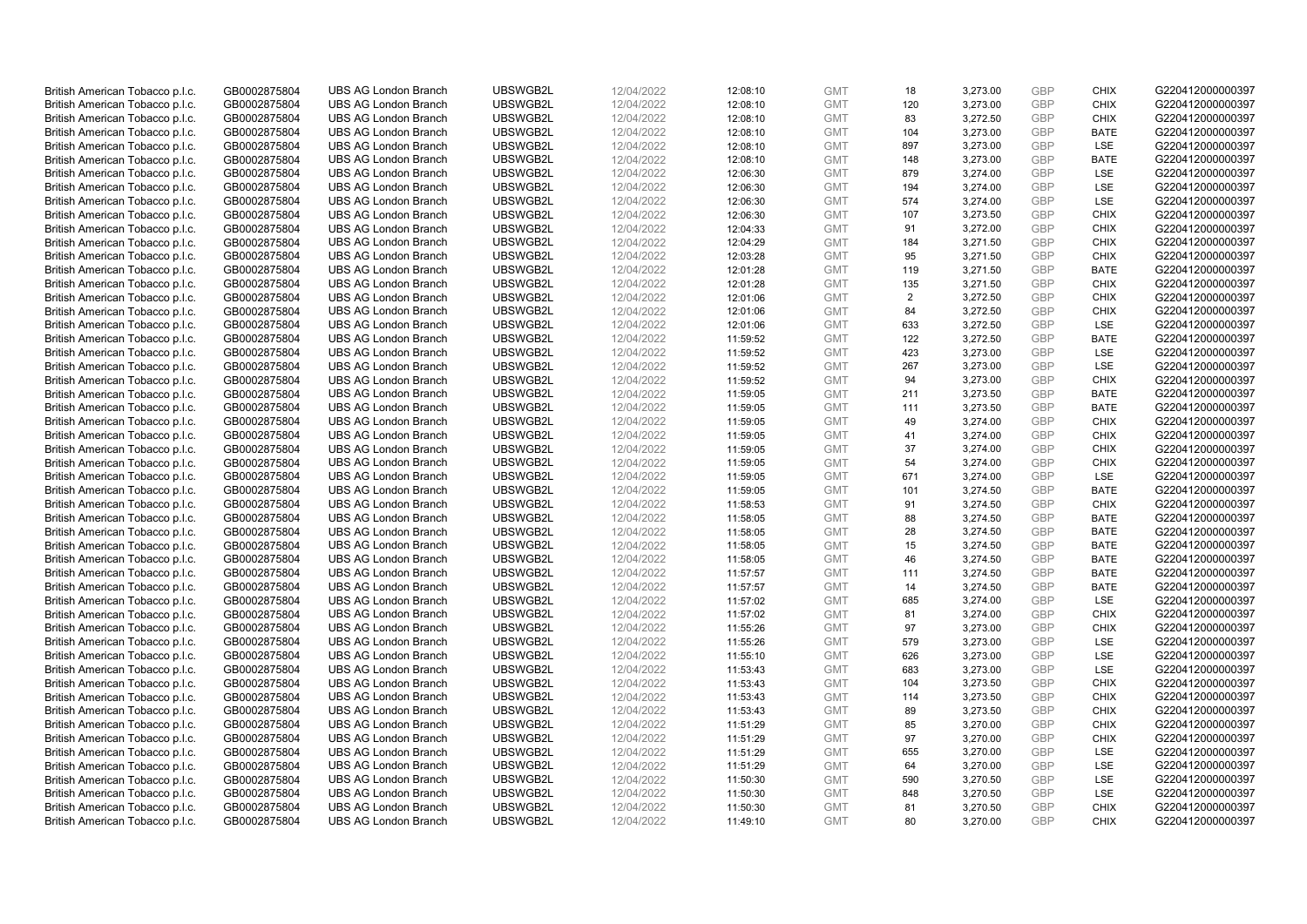| British American Tobacco p.l.c. | GB0002875804 | <b>UBS AG London Branch</b> | UBSWGB2L | 12/04/2022 | 11:48:38 | <b>GMT</b> | 88             | 3,269.50 | <b>GBP</b> | <b>BATE</b> | G220412000000397 |
|---------------------------------|--------------|-----------------------------|----------|------------|----------|------------|----------------|----------|------------|-------------|------------------|
| British American Tobacco p.l.c. | GB0002875804 | <b>UBS AG London Branch</b> | UBSWGB2L | 12/04/2022 | 11:48:38 | <b>GMT</b> | 25             | 3,269.50 | <b>GBP</b> | <b>BATE</b> | G220412000000397 |
| British American Tobacco p.l.c. | GB0002875804 | <b>UBS AG London Branch</b> | UBSWGB2L | 12/04/2022 | 11:47:32 | <b>GMT</b> | 98             | 3,269.00 | <b>GBP</b> | <b>CHIX</b> | G220412000000397 |
| British American Tobacco p.l.c. | GB0002875804 | <b>UBS AG London Branch</b> | UBSWGB2L | 12/04/2022 | 11:46:19 | <b>GMT</b> | 236            | 3,267.00 | <b>GBP</b> | LSE         | G220412000000397 |
| British American Tobacco p.l.c. | GB0002875804 | <b>UBS AG London Branch</b> | UBSWGB2L | 12/04/2022 | 11:46:19 | <b>GMT</b> | 428            | 3,267.00 | <b>GBP</b> | LSE         | G220412000000397 |
|                                 |              |                             |          |            |          |            |                |          |            |             |                  |
| British American Tobacco p.l.c. | GB0002875804 | <b>UBS AG London Branch</b> | UBSWGB2L | 12/04/2022 | 11:46:19 | <b>GMT</b> | 75             | 3,267.00 | <b>GBP</b> | <b>BATE</b> | G220412000000397 |
| British American Tobacco p.l.c. | GB0002875804 | <b>UBS AG London Branch</b> | UBSWGB2L | 12/04/2022 | 11:46:19 | <b>GMT</b> | 48             | 3,267.00 | <b>GBP</b> | <b>BATE</b> | G220412000000397 |
| British American Tobacco p.l.c. | GB0002875804 | <b>UBS AG London Branch</b> | UBSWGB2L | 12/04/2022 | 11:46:19 | <b>GMT</b> | $\overline{7}$ | 3,267.50 | <b>GBP</b> | <b>CHIX</b> | G220412000000397 |
| British American Tobacco p.l.c. | GB0002875804 | <b>UBS AG London Branch</b> | UBSWGB2L | 12/04/2022 | 11:46:19 | <b>GMT</b> | 80             | 3,267.50 | <b>GBP</b> | <b>CHIX</b> | G220412000000397 |
| British American Tobacco p.l.c. | GB0002875804 | <b>UBS AG London Branch</b> | UBSWGB2L | 12/04/2022 | 11:44:35 | <b>GMT</b> | 93             | 3,267.00 | <b>GBP</b> | <b>CHIX</b> | G220412000000397 |
| British American Tobacco p.l.c. | GB0002875804 | <b>UBS AG London Branch</b> | UBSWGB2L | 12/04/2022 | 11:44:35 | <b>GMT</b> | 89             | 3,267.00 | <b>GBP</b> | <b>CHIX</b> | G220412000000397 |
| British American Tobacco p.l.c. | GB0002875804 | <b>UBS AG London Branch</b> | UBSWGB2L | 12/04/2022 | 11:44:08 | <b>GMT</b> | 88             | 3,267.00 | <b>GBP</b> | <b>CHIX</b> | G220412000000397 |
| British American Tobacco p.l.c. | GB0002875804 | <b>UBS AG London Branch</b> | UBSWGB2L | 12/04/2022 | 11:41:50 | <b>GMT</b> | 95             | 3,264.00 | <b>GBP</b> | <b>CHIX</b> | G220412000000397 |
| British American Tobacco p.l.c. | GB0002875804 | <b>UBS AG London Branch</b> | UBSWGB2L | 12/04/2022 | 11:41:00 | <b>GMT</b> | 636            | 3,264.00 | <b>GBP</b> | <b>LSE</b>  | G220412000000397 |
| British American Tobacco p.l.c. | GB0002875804 | <b>UBS AG London Branch</b> | UBSWGB2L | 12/04/2022 | 11:39:35 | <b>GMT</b> | 562            | 3,264.50 | <b>GBP</b> | LSE         | G220412000000397 |
| British American Tobacco p.l.c. | GB0002875804 | <b>UBS AG London Branch</b> | UBSWGB2L | 12/04/2022 | 11:39:35 | <b>GMT</b> | 54             | 3,264.50 | <b>GBP</b> | LSE         | G220412000000397 |
| British American Tobacco p.l.c. | GB0002875804 | <b>UBS AG London Branch</b> | UBSWGB2L | 12/04/2022 | 11:39:35 | <b>GMT</b> | 130            | 3,264.50 | <b>GBP</b> | <b>CHIX</b> | G220412000000397 |
| British American Tobacco p.l.c. | GB0002875804 | <b>UBS AG London Branch</b> | UBSWGB2L | 12/04/2022 | 11:39:35 | <b>GMT</b> | 93             | 3,264.50 | <b>GBP</b> | <b>CHIX</b> | G220412000000397 |
| British American Tobacco p.l.c. | GB0002875804 | <b>UBS AG London Branch</b> | UBSWGB2L | 12/04/2022 | 11:38:33 | <b>GMT</b> | 260            | 3,264.00 | <b>GBP</b> | <b>LSE</b>  | G220412000000397 |
| British American Tobacco p.l.c. | GB0002875804 | <b>UBS AG London Branch</b> | UBSWGB2L | 12/04/2022 | 11:38:33 | <b>GMT</b> | 661            | 3,264.50 | <b>GBP</b> | LSE         | G220412000000397 |
| British American Tobacco p.l.c. | GB0002875804 | <b>UBS AG London Branch</b> | UBSWGB2L | 12/04/2022 | 11:35:48 | <b>GMT</b> | 13             | 3,263.50 | <b>GBP</b> | <b>CHIX</b> | G220412000000397 |
| British American Tobacco p.l.c. | GB0002875804 | <b>UBS AG London Branch</b> | UBSWGB2L | 12/04/2022 | 11:35:48 | <b>GMT</b> | 115            | 3,263.50 | <b>GBP</b> | <b>BATE</b> | G220412000000397 |
| British American Tobacco p.l.c. | GB0002875804 | <b>UBS AG London Branch</b> | UBSWGB2L | 12/04/2022 | 11:35:48 | <b>GMT</b> | 76             | 3,263.50 | <b>GBP</b> | <b>CHIX</b> | G220412000000397 |
| British American Tobacco p.l.c. | GB0002875804 | <b>UBS AG London Branch</b> | UBSWGB2L | 12/04/2022 | 11:35:48 | <b>GMT</b> | 99             | 3,263.50 | <b>GBP</b> | <b>CHIX</b> | G220412000000397 |
| British American Tobacco p.l.c. | GB0002875804 | <b>UBS AG London Branch</b> | UBSWGB2L | 12/04/2022 | 11:35:48 | <b>GMT</b> | 102            | 3,263.50 | <b>GBP</b> | <b>BATE</b> | G220412000000397 |
| British American Tobacco p.l.c. | GB0002875804 | <b>UBS AG London Branch</b> | UBSWGB2L | 12/04/2022 | 11:35:48 | <b>GMT</b> | 42             | 3,263.50 | <b>GBP</b> | <b>CHIX</b> | G220412000000397 |
| British American Tobacco p.l.c. | GB0002875804 | <b>UBS AG London Branch</b> | UBSWGB2L | 12/04/2022 | 11:35:48 | <b>GMT</b> | 101            | 3,263.50 | <b>GBP</b> | <b>BATE</b> | G220412000000397 |
| British American Tobacco p.l.c. | GB0002875804 | <b>UBS AG London Branch</b> | UBSWGB2L | 12/04/2022 | 11:35:48 | <b>GMT</b> | 56             | 3,263.50 | <b>GBP</b> | <b>CHIX</b> | G220412000000397 |
| British American Tobacco p.l.c. | GB0002875804 | <b>UBS AG London Branch</b> | UBSWGB2L | 12/04/2022 | 11:34:03 | <b>GMT</b> | 650            | 3,264.00 | <b>GBP</b> | <b>LSE</b>  | G220412000000397 |
| British American Tobacco p.l.c. | GB0002875804 | <b>UBS AG London Branch</b> | UBSWGB2L | 12/04/2022 | 11:34:03 | <b>GMT</b> | 97             | 3,264.00 | <b>GBP</b> | <b>CHIX</b> | G220412000000397 |
| British American Tobacco p.l.c. | GB0002875804 | <b>UBS AG London Branch</b> | UBSWGB2L | 12/04/2022 | 11:32:20 | <b>GMT</b> | 142            | 3,264.00 | <b>GBP</b> | <b>CHIX</b> | G220412000000397 |
| British American Tobacco p.l.c. | GB0002875804 | <b>UBS AG London Branch</b> | UBSWGB2L | 12/04/2022 | 11:32:05 | <b>GMT</b> | 119            | 3,264.00 | <b>GBP</b> | BATE        | G220412000000397 |
| British American Tobacco p.l.c. | GB0002875804 | <b>UBS AG London Branch</b> | UBSWGB2L | 12/04/2022 | 11:32:05 | <b>GMT</b> | 120            | 3,264.00 | <b>GBP</b> | <b>BATE</b> | G220412000000397 |
| British American Tobacco p.l.c. | GB0002875804 | <b>UBS AG London Branch</b> | UBSWGB2L | 12/04/2022 | 11:32:05 | <b>GMT</b> | 625            | 3,264.00 | <b>GBP</b> | LSE         | G220412000000397 |
| British American Tobacco p.l.c. | GB0002875804 | <b>UBS AG London Branch</b> | UBSWGB2L | 12/04/2022 | 11:30:02 | <b>GMT</b> | 609            | 3,265.00 | <b>GBP</b> | LSE         | G220412000000397 |
| British American Tobacco p.l.c. | GB0002875804 | <b>UBS AG London Branch</b> | UBSWGB2L | 12/04/2022 | 11:30:02 | <b>GMT</b> | 92             | 3,265.00 | <b>GBP</b> | <b>CHIX</b> | G220412000000397 |
| British American Tobacco p.l.c. | GB0002875804 | <b>UBS AG London Branch</b> | UBSWGB2L | 12/04/2022 | 11:29:16 | <b>GMT</b> | 636            | 3,265.50 | <b>GBP</b> | <b>LSE</b>  | G220412000000397 |
| British American Tobacco p.l.c. | GB0002875804 | <b>UBS AG London Branch</b> | UBSWGB2L | 12/04/2022 | 11:29:16 | <b>GMT</b> | 48             | 3,265.00 | <b>GBP</b> | <b>CHIX</b> | G220412000000397 |
| British American Tobacco p.l.c. | GB0002875804 | <b>UBS AG London Branch</b> | UBSWGB2L | 12/04/2022 | 11:29:16 | <b>GMT</b> | 29             | 3,265.00 | <b>GBP</b> | <b>CHIX</b> | G220412000000397 |
| British American Tobacco p.l.c. | GB0002875804 | UBS AG London Branch        | UBSWGB2L | 12/04/2022 | 11:29:16 | <b>GMT</b> | 6              | 3,265.00 | <b>GBP</b> | <b>CHIX</b> | G220412000000397 |
| British American Tobacco p.l.c. | GB0002875804 | <b>UBS AG London Branch</b> | UBSWGB2L | 12/04/2022 |          | <b>GMT</b> | 83             | 3,262.00 | <b>GBP</b> | <b>CHIX</b> | G220412000000397 |
|                                 |              |                             | UBSWGB2L |            | 11:27:29 |            | 84             |          |            | <b>CHIX</b> |                  |
| British American Tobacco p.l.c. | GB0002875804 | <b>UBS AG London Branch</b> |          | 12/04/2022 | 11:27:25 | <b>GMT</b> |                | 3,263.00 | <b>GBP</b> |             | G220412000000397 |
| British American Tobacco p.l.c. | GB0002875804 | <b>UBS AG London Branch</b> | UBSWGB2L | 12/04/2022 | 11:27:25 | <b>GMT</b> | 605            | 3,263.00 | <b>GBP</b> | LSE         | G220412000000397 |
| British American Tobacco p.l.c. | GB0002875804 | <b>UBS AG London Branch</b> | UBSWGB2L | 12/04/2022 | 11:25:48 | <b>GMT</b> | 97             | 3,262.50 | <b>GBP</b> | <b>CHIX</b> | G220412000000397 |
| British American Tobacco p.l.c. | GB0002875804 | UBS AG London Branch        | UBSWGB2L | 12/04/2022 | 11:25:48 | <b>GMT</b> | $\mathbf{1}$   | 3,262.50 | <b>GBP</b> | <b>CHIX</b> | G220412000000397 |
| British American Tobacco p.l.c. | GB0002875804 | <b>UBS AG London Branch</b> | UBSWGB2L | 12/04/2022 | 11:25:48 | <b>GMT</b> | 82             | 3,262.50 | <b>GBP</b> | <b>CHIX</b> | G220412000000397 |
| British American Tobacco p.l.c. | GB0002875804 | <b>UBS AG London Branch</b> | UBSWGB2L | 12/04/2022 | 11:25:39 | <b>GMT</b> | 562            | 3,263.00 | <b>GBP</b> | LSE         | G220412000000397 |
| British American Tobacco p.l.c. | GB0002875804 | <b>UBS AG London Branch</b> | UBSWGB2L | 12/04/2022 | 11:24:22 | <b>GMT</b> | 28             | 3,264.00 | <b>GBP</b> | <b>CHIX</b> | G220412000000397 |
| British American Tobacco p.l.c. | GB0002875804 | <b>UBS AG London Branch</b> | UBSWGB2L | 12/04/2022 | 11:24:22 | <b>GMT</b> | 113            | 3,264.00 | <b>GBP</b> | <b>CHIX</b> | G220412000000397 |
| British American Tobacco p.l.c. | GB0002875804 | <b>UBS AG London Branch</b> | UBSWGB2L | 12/04/2022 | 11:24:10 | <b>GMT</b> | 104            | 3,265.00 | <b>GBP</b> | <b>BATE</b> | G220412000000397 |
| British American Tobacco p.l.c. | GB0002875804 | <b>UBS AG London Branch</b> | UBSWGB2L | 12/04/2022 | 11:24:10 | <b>GMT</b> | 596            | 3,265.50 | <b>GBP</b> | LSE         | G220412000000397 |
| British American Tobacco p.l.c. | GB0002875804 | <b>UBS AG London Branch</b> | UBSWGB2L | 12/04/2022 | 11:24:10 | <b>GMT</b> | 93             | 3,265.50 | <b>GBP</b> | <b>CHIX</b> | G220412000000397 |
| British American Tobacco p.l.c. | GB0002875804 | <b>UBS AG London Branch</b> | UBSWGB2L | 12/04/2022 | 11:24:10 | <b>GMT</b> | 92             | 3,265.50 | <b>GBP</b> | <b>BATE</b> | G220412000000397 |
| British American Tobacco p.l.c. | GB0002875804 | <b>UBS AG London Branch</b> | UBSWGB2L | 12/04/2022 | 11:24:10 | <b>GMT</b> | 16             | 3,265.50 | GBP        | <b>BATE</b> | G220412000000397 |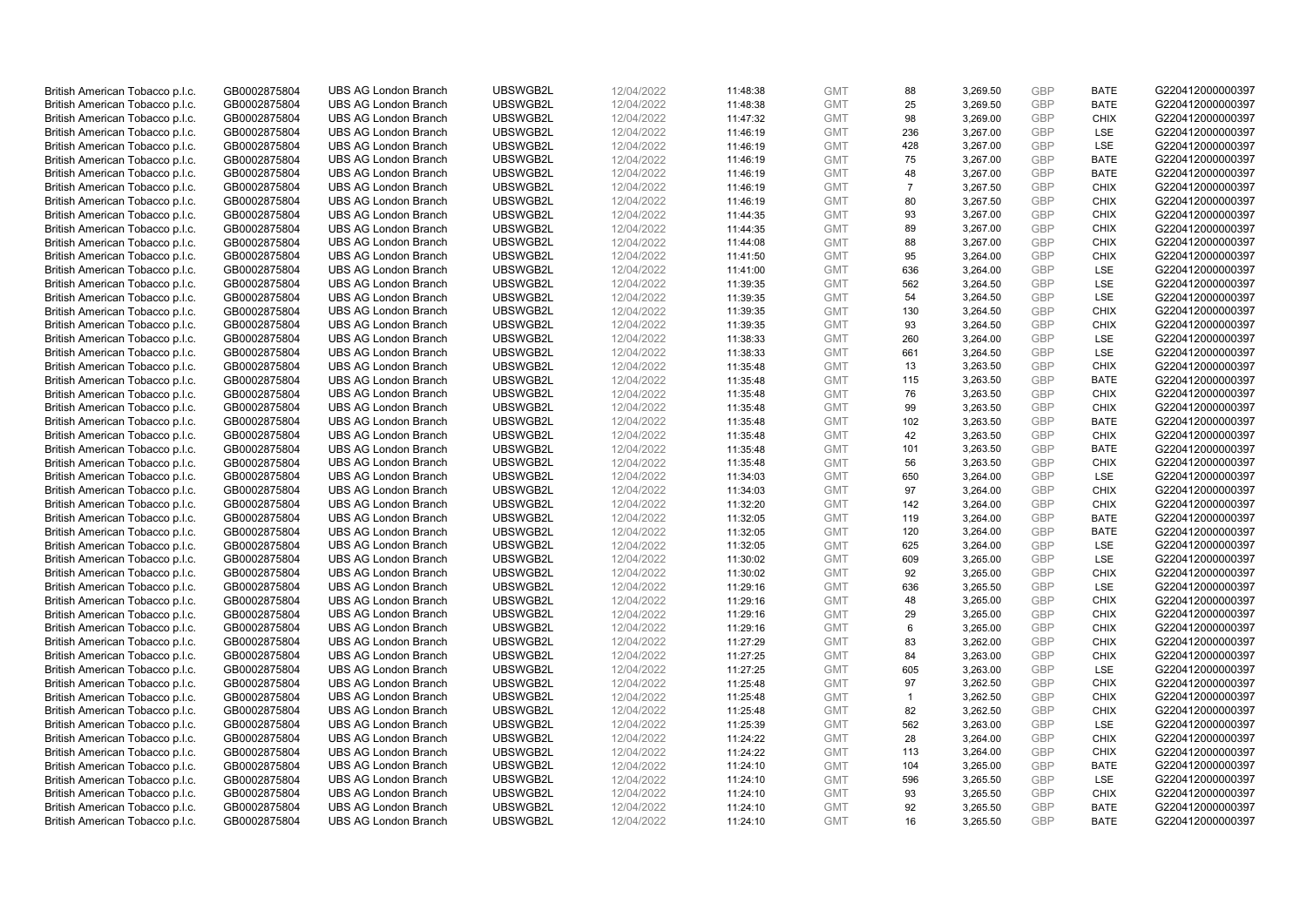| British American Tobacco p.l.c. | GB0002875804 | <b>UBS AG London Branch</b> | UBSWGB2L | 12/04/2022 | 11:22:18 | <b>GMT</b> | 153 | 3,266.00             | <b>GBP</b> | LSE         | G220412000000397 |
|---------------------------------|--------------|-----------------------------|----------|------------|----------|------------|-----|----------------------|------------|-------------|------------------|
|                                 |              | <b>UBS AG London Branch</b> |          |            |          | <b>GMT</b> |     |                      | <b>GBP</b> | LSE         |                  |
| British American Tobacco p.l.c. | GB0002875804 |                             | UBSWGB2L | 12/04/2022 | 11:22:18 |            | 148 | 3,266.00             |            |             | G220412000000397 |
| British American Tobacco p.l.c. | GB0002875804 | <b>UBS AG London Branch</b> | UBSWGB2L | 12/04/2022 | 11:22:18 | <b>GMT</b> | 651 | 3,266.00             | <b>GBP</b> | LSE         | G220412000000397 |
| British American Tobacco p.l.c. | GB0002875804 | <b>UBS AG London Branch</b> | UBSWGB2L | 12/04/2022 | 11:22:18 | <b>GMT</b> | 150 | 3,266.00             | <b>GBP</b> | <b>CHIX</b> | G220412000000397 |
| British American Tobacco p.l.c. | GB0002875804 | <b>UBS AG London Branch</b> | UBSWGB2L | 12/04/2022 | 11:21:39 | <b>GMT</b> | 115 | 3,266.50             | <b>GBP</b> | <b>BATE</b> | G220412000000397 |
| British American Tobacco p.l.c. | GB0002875804 | <b>UBS AG London Branch</b> | UBSWGB2L | 12/04/2022 | 11:21:39 | <b>GMT</b> | 596 | 3,267.00             | <b>GBP</b> | LSE         | G220412000000397 |
| British American Tobacco p.l.c. | GB0002875804 | <b>UBS AG London Branch</b> | UBSWGB2L | 12/04/2022 | 11:21:39 | <b>GMT</b> | 442 | 3,267.00             | <b>GBP</b> | LSE         | G220412000000397 |
| British American Tobacco p.l.c. | GB0002875804 | <b>UBS AG London Branch</b> | UBSWGB2L | 12/04/2022 | 11:21:39 | <b>GMT</b> | 59  | 3,267.00             | <b>GBP</b> | LSE         | G220412000000397 |
| British American Tobacco p.l.c. | GB0002875804 | <b>UBS AG London Branch</b> | UBSWGB2L | 12/04/2022 | 11:21:39 | <b>GMT</b> | 298 | 3,267.00             | <b>GBP</b> | LSE         | G220412000000397 |
| British American Tobacco p.l.c. | GB0002875804 | <b>UBS AG London Branch</b> | UBSWGB2L | 12/04/2022 | 11:21:39 | <b>GMT</b> | 19  | 3,267.00             | <b>GBP</b> | <b>LSE</b>  | G220412000000397 |
| British American Tobacco p.l.c. | GB0002875804 | <b>UBS AG London Branch</b> | UBSWGB2L | 12/04/2022 | 11:21:39 | <b>GMT</b> | 202 | 3,267.00             | <b>GBP</b> | <b>CHIX</b> | G220412000000397 |
| British American Tobacco p.l.c. | GB0002875804 | <b>UBS AG London Branch</b> | UBSWGB2L | 12/04/2022 | 11:18:35 | <b>GMT</b> | 116 | 3,266.00             | <b>GBP</b> | <b>BATE</b> | G220412000000397 |
| British American Tobacco p.l.c. | GB0002875804 | <b>UBS AG London Branch</b> | UBSWGB2L | 12/04/2022 | 11:18:35 | <b>GMT</b> | 103 | 3,266.50             | <b>GBP</b> | <b>BATE</b> | G220412000000397 |
| British American Tobacco p.l.c. | GB0002875804 | <b>UBS AG London Branch</b> | UBSWGB2L | 12/04/2022 | 11:18:35 | <b>GMT</b> | 93  | 3,267.00             | <b>GBP</b> | <b>CHIX</b> | G220412000000397 |
| British American Tobacco p.l.c. | GB0002875804 | <b>UBS AG London Branch</b> | UBSWGB2L | 12/04/2022 | 11:18:35 | <b>GMT</b> | 578 | 3,267.00             | <b>GBP</b> | LSE         | G220412000000397 |
| British American Tobacco p.l.c. | GB0002875804 | <b>UBS AG London Branch</b> | UBSWGB2L | 12/04/2022 | 11:18:16 | <b>GMT</b> | 158 | 3,267.50             | <b>GBP</b> | <b>CHIX</b> | G220412000000397 |
| British American Tobacco p.l.c. | GB0002875804 | <b>UBS AG London Branch</b> | UBSWGB2L | 12/04/2022 | 11:15:16 | <b>GMT</b> | 416 |                      | <b>GBP</b> | LSE         | G220412000000397 |
|                                 | GB0002875804 | <b>UBS AG London Branch</b> | UBSWGB2L | 12/04/2022 |          | <b>GMT</b> | 240 | 3,267.50<br>3,267.50 | <b>GBP</b> | LSE         | G220412000000397 |
| British American Tobacco p.l.c. |              |                             |          |            | 11:15:16 |            |     |                      |            |             |                  |
| British American Tobacco p.l.c. | GB0002875804 | <b>UBS AG London Branch</b> | UBSWGB2L | 12/04/2022 | 11:15:16 | <b>GMT</b> | 26  | 3,267.50             | <b>GBP</b> | <b>BATE</b> | G220412000000397 |
| British American Tobacco p.l.c. | GB0002875804 | <b>UBS AG London Branch</b> | UBSWGB2L | 12/04/2022 | 11:15:16 | <b>GMT</b> | 100 | 3,267.50             | <b>GBP</b> | <b>BATE</b> | G220412000000397 |
| British American Tobacco p.l.c. | GB0002875804 | <b>UBS AG London Branch</b> | UBSWGB2L | 12/04/2022 | 11:15:16 | <b>GMT</b> | 124 | 3,267.50             | <b>GBP</b> | <b>CHIX</b> | G220412000000397 |
| British American Tobacco p.l.c. | GB0002875804 | <b>UBS AG London Branch</b> | UBSWGB2L | 12/04/2022 | 11:15:16 | <b>GMT</b> | 58  | 3,267.50             | <b>GBP</b> | LSE         | G220412000000397 |
| British American Tobacco p.l.c. | GB0002875804 | <b>UBS AG London Branch</b> | UBSWGB2L | 12/04/2022 | 11:15:16 | <b>GMT</b> | 95  | 3,267.50             | <b>GBP</b> | <b>CHIX</b> | G220412000000397 |
| British American Tobacco p.l.c. | GB0002875804 | <b>UBS AG London Branch</b> | UBSWGB2L | 12/04/2022 | 11:15:16 | <b>GMT</b> | 73  | 3,267.50             | <b>GBP</b> | <b>BATE</b> | G220412000000397 |
| British American Tobacco p.l.c. | GB0002875804 | <b>UBS AG London Branch</b> | UBSWGB2L | 12/04/2022 | 11:15:16 | <b>GMT</b> | 502 | 3,267.50             | <b>GBP</b> | LSE         | G220412000000397 |
| British American Tobacco p.l.c. | GB0002875804 | <b>UBS AG London Branch</b> | UBSWGB2L | 12/04/2022 | 11:15:16 | <b>GMT</b> | 466 | 3,267.50             | <b>GBP</b> | LSE         | G220412000000397 |
| British American Tobacco p.l.c. | GB0002875804 | <b>UBS AG London Branch</b> | UBSWGB2L | 12/04/2022 | 11:15:16 | <b>GMT</b> | 100 | 3,267.50             | <b>GBP</b> | <b>BATE</b> | G220412000000397 |
| British American Tobacco p.l.c. | GB0002875804 | <b>UBS AG London Branch</b> | UBSWGB2L | 12/04/2022 | 11:15:16 | <b>GMT</b> | 88  | 3,267.50             | <b>GBP</b> | <b>CHIX</b> | G220412000000397 |
| British American Tobacco p.l.c. | GB0002875804 | UBS AG London Branch        | UBSWGB2L | 12/04/2022 | 11:15:16 | <b>GMT</b> | 97  | 3,267.50             | <b>GBP</b> | LSE         | G220412000000397 |
| British American Tobacco p.l.c. | GB0002875804 | <b>UBS AG London Branch</b> | UBSWGB2L | 12/04/2022 | 11:14:31 | <b>GMT</b> | 96  | 3,267.50             | <b>GBP</b> | LSE         | G220412000000397 |
| British American Tobacco p.l.c. | GB0002875804 | <b>UBS AG London Branch</b> | UBSWGB2L | 12/04/2022 | 11:14:20 | <b>GMT</b> | 126 | 3,268.00             | <b>GBP</b> | <b>BATE</b> | G220412000000397 |
| British American Tobacco p.l.c. | GB0002875804 | <b>UBS AG London Branch</b> | UBSWGB2L | 12/04/2022 | 11:14:20 | <b>GMT</b> | 77  | 3,268.00             | <b>GBP</b> | <b>BATE</b> | G220412000000397 |
| British American Tobacco p.l.c. | GB0002875804 | <b>UBS AG London Branch</b> | UBSWGB2L | 12/04/2022 | 11:12:56 | <b>GMT</b> | 61  | 3,268.00             | <b>GBP</b> | <b>CHIX</b> | G220412000000397 |
| British American Tobacco p.l.c. | GB0002875804 | <b>UBS AG London Branch</b> | UBSWGB2L | 12/04/2022 | 11:12:56 | <b>GMT</b> | 25  | 3,268.00             | <b>GBP</b> | <b>CHIX</b> | G220412000000397 |
| British American Tobacco p.l.c. | GB0002875804 | <b>UBS AG London Branch</b> | UBSWGB2L | 12/04/2022 | 11:12:56 | <b>GMT</b> | 60  | 3,268.00             | <b>GBP</b> | <b>CHIX</b> | G220412000000397 |
| British American Tobacco p.l.c. | GB0002875804 | <b>UBS AG London Branch</b> | UBSWGB2L | 12/04/2022 | 11:12:56 | <b>GMT</b> | 52  | 3,268.00             | <b>GBP</b> | <b>CHIX</b> | G220412000000397 |
| British American Tobacco p.l.c. | GB0002875804 | <b>UBS AG London Branch</b> | UBSWGB2L | 12/04/2022 | 11:12:20 | <b>GMT</b> | 83  | 3,268.50             | <b>GBP</b> | <b>CHIX</b> | G220412000000397 |
| British American Tobacco p.l.c. | GB0002875804 | <b>UBS AG London Branch</b> | UBSWGB2L | 12/04/2022 | 11:09:36 | <b>GMT</b> | 97  | 3,268.50             | <b>GBP</b> | <b>CHIX</b> | G220412000000397 |
| British American Tobacco p.l.c. | GB0002875804 | <b>UBS AG London Branch</b> | UBSWGB2L | 12/04/2022 | 11:09:33 | <b>GMT</b> | 81  | 3,269.50             | <b>GBP</b> | <b>CHIX</b> | G220412000000397 |
| British American Tobacco p.l.c. | GB0002875804 | <b>UBS AG London Branch</b> | UBSWGB2L | 12/04/2022 | 11:09:33 | <b>GMT</b> | 11  | 3,269.50             | <b>GBP</b> | <b>CHIX</b> | G220412000000397 |
| British American Tobacco p.l.c. | GB0002875804 | <b>UBS AG London Branch</b> | UBSWGB2L | 12/04/2022 | 11:09:33 | <b>GMT</b> | 619 | 3,270.00             | <b>GBP</b> | <b>LSE</b>  | G220412000000397 |
| British American Tobacco p.l.c. | GB0002875804 | <b>UBS AG London Branch</b> | UBSWGB2L | 12/04/2022 | 11:09:33 | <b>GMT</b> | 97  | 3,270.00             | <b>GBP</b> | <b>CHIX</b> | G220412000000397 |
| British American Tobacco p.l.c. | GB0002875804 | <b>UBS AG London Branch</b> | UBSWGB2L | 12/04/2022 | 11:08:11 | <b>GMT</b> | 607 | 3,268.50             | <b>GBP</b> | LSE         | G220412000000397 |
| British American Tobacco p.l.c. | GB0002875804 | <b>UBS AG London Branch</b> | UBSWGB2L | 12/04/2022 |          | <b>GMT</b> | 89  | 3,269.00             | <b>GBP</b> | <b>CHIX</b> | G220412000000397 |
|                                 |              | <b>UBS AG London Branch</b> | UBSWGB2L |            | 11:06:14 |            | 15  |                      | <b>GBP</b> | <b>BATE</b> | G220412000000397 |
| British American Tobacco p.l.c. | GB0002875804 |                             |          | 12/04/2022 | 11:06:14 | <b>GMT</b> |     | 3,269.00             |            |             |                  |
| British American Tobacco p.l.c. | GB0002875804 | <b>UBS AG London Branch</b> | UBSWGB2L | 12/04/2022 | 11:06:14 | <b>GMT</b> | 89  | 3,269.00             | <b>GBP</b> | <b>BATE</b> | G220412000000397 |
| British American Tobacco p.l.c. | GB0002875804 | <b>UBS AG London Branch</b> | UBSWGB2L | 12/04/2022 | 11:06:14 | <b>GMT</b> | 131 | 3,269.00             | <b>GBP</b> | <b>CHIX</b> | G220412000000397 |
| British American Tobacco p.l.c. | GB0002875804 | <b>UBS AG London Branch</b> | UBSWGB2L | 12/04/2022 | 11:05:50 | <b>GMT</b> | 376 | 3,269.50             | <b>GBP</b> | LSE         | G220412000000397 |
| British American Tobacco p.l.c. | GB0002875804 | <b>UBS AG London Branch</b> | UBSWGB2L | 12/04/2022 | 11:05:36 | <b>GMT</b> | 194 | 3,270.00             | <b>GBP</b> | <b>CHIX</b> | G220412000000397 |
| British American Tobacco p.l.c. | GB0002875804 | <b>UBS AG London Branch</b> | UBSWGB2L | 12/04/2022 | 11:05:36 | <b>GMT</b> | 280 | 3,269.50             | <b>GBP</b> | <b>LSE</b>  | G220412000000397 |
| British American Tobacco p.l.c. | GB0002875804 | <b>UBS AG London Branch</b> | UBSWGB2L | 12/04/2022 | 11:03:36 | <b>GMT</b> | 148 | 3,269.50             | <b>GBP</b> | LSE         | G220412000000397 |
| British American Tobacco p.l.c. | GB0002875804 | <b>UBS AG London Branch</b> | UBSWGB2L | 12/04/2022 | 11:03:36 | <b>GMT</b> | 200 | 3,269.50             | <b>GBP</b> | LSE         | G220412000000397 |
| British American Tobacco p.l.c. | GB0002875804 | <b>UBS AG London Branch</b> | UBSWGB2L | 12/04/2022 | 11:03:36 | <b>GMT</b> | 153 | 3,269.50             | <b>GBP</b> | LSE         | G220412000000397 |
| British American Tobacco p.l.c. | GB0002875804 | <b>UBS AG London Branch</b> | UBSWGB2L | 12/04/2022 | 11:03:36 | <b>GMT</b> | 112 | 3,269.50             | GBP        | <b>LSE</b>  | G220412000000397 |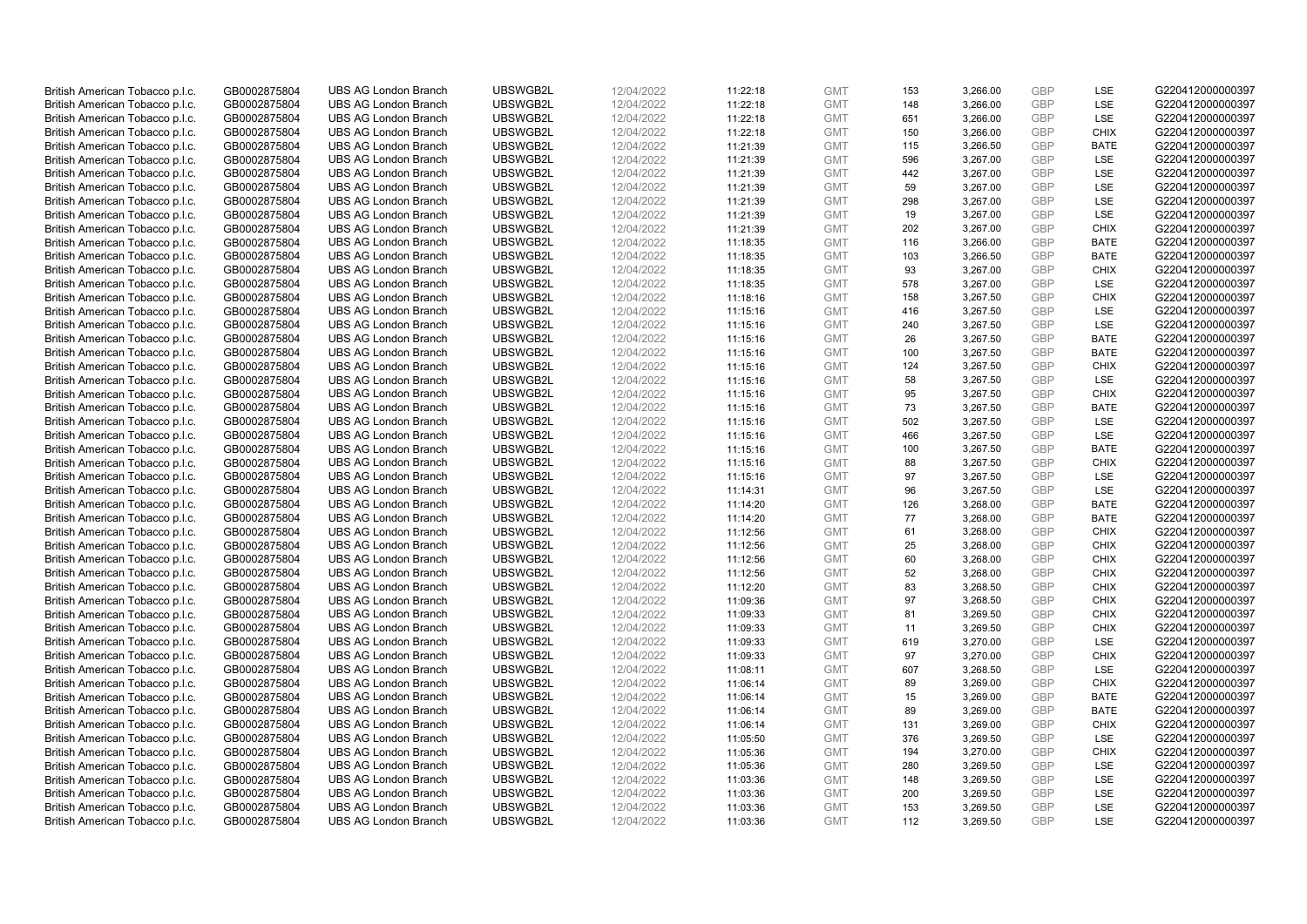| British American Tobacco p.l.c. | GB0002875804 | <b>UBS AG London Branch</b> | UBSWGB2L | 12/04/2022 | 11:03:36 | <b>GMT</b> | 6              | 3,269.00 | <b>GBP</b>               | <b>BATE</b> | G220412000000397 |
|---------------------------------|--------------|-----------------------------|----------|------------|----------|------------|----------------|----------|--------------------------|-------------|------------------|
| British American Tobacco p.l.c. | GB0002875804 | <b>UBS AG London Branch</b> | UBSWGB2L | 12/04/2022 | 11:03:36 | <b>GMT</b> | 120            | 3,269.00 | <b>GBP</b>               | <b>BATE</b> | G220412000000397 |
| British American Tobacco p.l.c. | GB0002875804 | <b>UBS AG London Branch</b> | UBSWGB2L | 12/04/2022 | 11:03:36 | <b>GMT</b> | 676            | 3,269.50 | <b>GBP</b>               | LSE         | G220412000000397 |
| British American Tobacco p.l.c. | GB0002875804 | <b>UBS AG London Branch</b> | UBSWGB2L | 12/04/2022 | 11:03:36 | <b>GMT</b> | 92             | 3,269.50 | <b>GBP</b>               | <b>CHIX</b> | G220412000000397 |
| British American Tobacco p.l.c. | GB0002875804 | <b>UBS AG London Branch</b> | UBSWGB2L | 12/04/2022 | 11:01:42 | <b>GMT</b> | 115            | 3,269.00 | <b>GBP</b>               | <b>BATE</b> | G220412000000397 |
|                                 |              | <b>UBS AG London Branch</b> |          |            |          |            |                |          |                          |             |                  |
| British American Tobacco p.l.c. | GB0002875804 |                             | UBSWGB2L | 12/04/2022 | 11:01:42 | <b>GMT</b> | 688            | 3,269.50 | <b>GBP</b><br><b>GBP</b> | <b>LSE</b>  | G220412000000397 |
| British American Tobacco p.l.c. | GB0002875804 | <b>UBS AG London Branch</b> | UBSWGB2L | 12/04/2022 | 11:01:42 | <b>GMT</b> | 98             | 3,269.50 |                          | <b>CHIX</b> | G220412000000397 |
| British American Tobacco p.l.c. | GB0002875804 | <b>UBS AG London Branch</b> | UBSWGB2L | 12/04/2022 | 10:59:32 | <b>GMT</b> | 286            | 3,269.00 | <b>GBP</b>               | <b>LSE</b>  | G220412000000397 |
| British American Tobacco p.l.c. | GB0002875804 | <b>UBS AG London Branch</b> | UBSWGB2L | 12/04/2022 | 10:59:32 | <b>GMT</b> | 165            | 3,269.00 | <b>GBP</b>               | LSE         | G220412000000397 |
| British American Tobacco p.l.c. | GB0002875804 | <b>UBS AG London Branch</b> | UBSWGB2L | 12/04/2022 | 10:59:32 | <b>GMT</b> | 148            | 3,269.00 | <b>GBP</b>               | LSE         | G220412000000397 |
| British American Tobacco p.l.c. | GB0002875804 | <b>UBS AG London Branch</b> | UBSWGB2L | 12/04/2022 | 10:59:32 | <b>GMT</b> | $\overline{7}$ | 3,269.00 | <b>GBP</b>               | <b>BATE</b> | G220412000000397 |
| British American Tobacco p.l.c. | GB0002875804 | <b>UBS AG London Branch</b> | UBSWGB2L | 12/04/2022 | 10:59:32 | <b>GMT</b> | 100            | 3,269.00 | <b>GBP</b>               | <b>BATE</b> | G220412000000397 |
| British American Tobacco p.l.c. | GB0002875804 | <b>UBS AG London Branch</b> | UBSWGB2L | 12/04/2022 | 10:59:32 | <b>GMT</b> | 99             | 3,269.00 | <b>GBP</b>               | <b>CHIX</b> | G220412000000397 |
| British American Tobacco p.l.c. | GB0002875804 | <b>UBS AG London Branch</b> | UBSWGB2L | 12/04/2022 | 10:59:32 | <b>GMT</b> | 94             | 3,269.00 | <b>GBP</b>               | <b>CHIX</b> | G220412000000397 |
| British American Tobacco p.l.c. | GB0002875804 | <b>UBS AG London Branch</b> | UBSWGB2L | 12/04/2022 | 10:59:32 | <b>GMT</b> | 580            | 3,269.00 | <b>GBP</b>               | LSE         | G220412000000397 |
| British American Tobacco p.l.c. | GB0002875804 | <b>UBS AG London Branch</b> | UBSWGB2L | 12/04/2022 | 10:59:32 | <b>GMT</b> | 94             | 3,269.00 | <b>GBP</b>               | <b>CHIX</b> | G220412000000397 |
| British American Tobacco p.l.c. | GB0002875804 | <b>UBS AG London Branch</b> | UBSWGB2L | 12/04/2022 | 10:59:32 | <b>GMT</b> | 106            | 3,269.00 | <b>GBP</b>               | <b>BATE</b> | G220412000000397 |
| British American Tobacco p.l.c. | GB0002875804 | <b>UBS AG London Branch</b> | UBSWGB2L | 12/04/2022 | 10:59:32 | <b>GMT</b> | 97             | 3,269.00 | <b>GBP</b>               | <b>CHIX</b> | G220412000000397 |
| British American Tobacco p.l.c. | GB0002875804 | <b>UBS AG London Branch</b> | UBSWGB2L | 12/04/2022 | 10:55:35 | <b>GMT</b> | 105            | 3,269.00 | <b>GBP</b>               | <b>BATE</b> | G220412000000397 |
| British American Tobacco p.l.c. | GB0002875804 | <b>UBS AG London Branch</b> | UBSWGB2L | 12/04/2022 | 10:55:35 | <b>GMT</b> | 460            | 3,269.50 | <b>GBP</b>               | LSE         | G220412000000397 |
| British American Tobacco p.l.c. | GB0002875804 | <b>UBS AG London Branch</b> | UBSWGB2L | 12/04/2022 | 10:55:35 | <b>GMT</b> | 116            | 3,269.50 | <b>GBP</b>               | LSE         | G220412000000397 |
| British American Tobacco p.l.c. | GB0002875804 | <b>UBS AG London Branch</b> | UBSWGB2L | 12/04/2022 | 10:55:35 | <b>GMT</b> | 112            | 3,269.50 | <b>GBP</b>               | <b>CHIX</b> | G220412000000397 |
| British American Tobacco p.l.c. | GB0002875804 | <b>UBS AG London Branch</b> | UBSWGB2L | 12/04/2022 | 10:55:35 | <b>GMT</b> | 579            | 3,269.50 | <b>GBP</b>               | LSE         | G220412000000397 |
| British American Tobacco p.l.c. | GB0002875804 | <b>UBS AG London Branch</b> | UBSWGB2L | 12/04/2022 | 10:55:35 | <b>GMT</b> | 90             | 3,269.50 | <b>GBP</b>               | <b>CHIX</b> | G220412000000397 |
| British American Tobacco p.l.c. | GB0002875804 | <b>UBS AG London Branch</b> | UBSWGB2L | 12/04/2022 | 10:55:01 | <b>GMT</b> | 148            | 3,270.00 | <b>GBP</b>               | LSE         | G220412000000397 |
| British American Tobacco p.l.c. | GB0002875804 | <b>UBS AG London Branch</b> | UBSWGB2L | 12/04/2022 | 10:55:01 | <b>GMT</b> | 153            | 3,270.00 | <b>GBP</b>               | LSE         | G220412000000397 |
| British American Tobacco p.l.c. | GB0002875804 | <b>UBS AG London Branch</b> | UBSWGB2L | 12/04/2022 | 10:55:01 | <b>GMT</b> | 116            | 3,270.00 | <b>GBP</b>               | <b>LSE</b>  | G220412000000397 |
| British American Tobacco p.l.c. | GB0002875804 | <b>UBS AG London Branch</b> | UBSWGB2L | 12/04/2022 | 10:55:01 | <b>GMT</b> | 271            | 3,270.00 | <b>GBP</b>               | LSE         | G220412000000397 |
| British American Tobacco p.l.c. | GB0002875804 | <b>UBS AG London Branch</b> | UBSWGB2L | 12/04/2022 | 10:55:01 | <b>GMT</b> | 27             | 3,270.00 | <b>GBP</b>               | <b>CHIX</b> | G220412000000397 |
| British American Tobacco p.l.c. | GB0002875804 | UBS AG London Branch        | UBSWGB2L | 12/04/2022 | 10:55:01 | <b>GMT</b> | 113            | 3,270.00 | <b>GBP</b>               | <b>CHIX</b> | G220412000000397 |
| British American Tobacco p.l.c. | GB0002875804 | <b>UBS AG London Branch</b> | UBSWGB2L | 12/04/2022 | 10:54:04 | <b>GMT</b> | 122            | 3,269.50 | <b>GBP</b>               | <b>BATE</b> | G220412000000397 |
| British American Tobacco p.l.c. | GB0002875804 | <b>UBS AG London Branch</b> | UBSWGB2L | 12/04/2022 | 10:50:51 | <b>GMT</b> | 76             | 3,269.00 | <b>GBP</b>               | <b>CHIX</b> | G220412000000397 |
| British American Tobacco p.l.c. | GB0002875804 | <b>UBS AG London Branch</b> | UBSWGB2L | 12/04/2022 | 10:50:35 | <b>GMT</b> | 94             | 3,270.00 | <b>GBP</b>               | <b>CHIX</b> | G220412000000397 |
| British American Tobacco p.l.c. | GB0002875804 | <b>UBS AG London Branch</b> | UBSWGB2L | 12/04/2022 | 10:50:35 | <b>GMT</b> | 465            | 3,270.50 | <b>GBP</b>               | LSE         | G220412000000397 |
| British American Tobacco p.l.c. | GB0002875804 | <b>UBS AG London Branch</b> | UBSWGB2L | 12/04/2022 | 10:50:26 | <b>GMT</b> | 98             | 3,270.50 | <b>GBP</b>               | LSE         | G220412000000397 |
| British American Tobacco p.l.c. | GB0002875804 | <b>UBS AG London Branch</b> | UBSWGB2L | 12/04/2022 | 10:50:16 | <b>GMT</b> | 52             | 3,271.00 | <b>GBP</b>               | LSE         | G220412000000397 |
| British American Tobacco p.l.c. | GB0002875804 | <b>UBS AG London Branch</b> | UBSWGB2L | 12/04/2022 | 10:50:16 | <b>GMT</b> | 107            | 3,271.50 | <b>GBP</b>               | <b>BATE</b> | G220412000000397 |
| British American Tobacco p.l.c. | GB0002875804 | <b>UBS AG London Branch</b> | UBSWGB2L | 12/04/2022 | 10:48:31 | <b>GMT</b> | 127            | 3,271.00 | <b>GBP</b>               | LSE         | G220412000000397 |
| British American Tobacco p.l.c. | GB0002875804 | <b>UBS AG London Branch</b> | UBSWGB2L | 12/04/2022 | 10:48:30 | <b>GMT</b> | 378            | 3,271.00 | <b>GBP</b>               | LSE         | G220412000000397 |
| British American Tobacco p.l.c. | GB0002875804 | UBS AG London Branch        | UBSWGB2L | 12/04/2022 | 10:48:25 | <b>GMT</b> | 33             | 3,271.50 | <b>GBP</b>               | <b>CHIX</b> | G220412000000397 |
| British American Tobacco p.l.c. | GB0002875804 | <b>UBS AG London Branch</b> | UBSWGB2L | 12/04/2022 |          | <b>GMT</b> | 60             | 3,271.50 | <b>GBP</b>               | <b>CHIX</b> | G220412000000397 |
|                                 |              |                             |          |            | 10:48:25 |            |                |          |                          |             |                  |
| British American Tobacco p.l.c. | GB0002875804 | <b>UBS AG London Branch</b> | UBSWGB2L | 12/04/2022 | 10:48:24 | <b>GMT</b> | 213            | 3,272.50 | <b>GBP</b>               | <b>LSE</b>  | G220412000000397 |
| British American Tobacco p.l.c. | GB0002875804 | <b>UBS AG London Branch</b> | UBSWGB2L | 12/04/2022 | 10:48:24 | <b>GMT</b> | 477            | 3,272.50 | <b>GBP</b>               | LSE         | G220412000000397 |
| British American Tobacco p.l.c. | GB0002875804 | <b>UBS AG London Branch</b> | UBSWGB2L | 12/04/2022 | 10:48:24 | <b>GMT</b> | 87             | 3,272.50 | <b>GBP</b>               | <b>CHIX</b> | G220412000000397 |
| British American Tobacco p.l.c. | GB0002875804 | UBS AG London Branch        | UBSWGB2L | 12/04/2022 | 10:46:09 | <b>GMT</b> | 115            | 3,272.50 | <b>GBP</b>               | <b>BATE</b> | G220412000000397 |
| British American Tobacco p.l.c. | GB0002875804 | <b>UBS AG London Branch</b> | UBSWGB2L | 12/04/2022 | 10:46:08 | <b>GMT</b> | 94             | 3,274.00 | <b>GBP</b>               | LSE         | G220412000000397 |
| British American Tobacco p.l.c. | GB0002875804 | <b>UBS AG London Branch</b> | UBSWGB2L | 12/04/2022 | 10:46:08 | <b>GMT</b> | 148            | 3,274.00 | <b>GBP</b>               | LSE         | G220412000000397 |
| British American Tobacco p.l.c. | GB0002875804 | <b>UBS AG London Branch</b> | UBSWGB2L | 12/04/2022 | 10:46:08 | <b>GMT</b> | 153            | 3,274.00 | <b>GBP</b>               | LSE         | G220412000000397 |
| British American Tobacco p.l.c. | GB0002875804 | <b>UBS AG London Branch</b> | UBSWGB2L | 12/04/2022 | 10:46:08 | <b>GMT</b> | 250            | 3,273.50 | <b>GBP</b>               | LSE         | G220412000000397 |
| British American Tobacco p.l.c. | GB0002875804 | <b>UBS AG London Branch</b> | UBSWGB2L | 12/04/2022 | 10:46:08 | <b>GMT</b> | 90             | 3,273.50 | <b>GBP</b>               | <b>CHIX</b> | G220412000000397 |
| British American Tobacco p.l.c. | GB0002875804 | <b>UBS AG London Branch</b> | UBSWGB2L | 12/04/2022 | 10:46:08 | <b>GMT</b> | 173            | 3,274.00 | <b>GBP</b>               | LSE         | G220412000000397 |
| British American Tobacco p.l.c. | GB0002875804 | <b>UBS AG London Branch</b> | UBSWGB2L | 12/04/2022 | 10:46:08 | <b>GMT</b> | 55             | 3,274.00 | <b>GBP</b>               | LSE         | G220412000000397 |
| British American Tobacco p.l.c. | GB0002875804 | <b>UBS AG London Branch</b> | UBSWGB2L | 12/04/2022 | 10:46:08 | <b>GMT</b> | 86             | 3,274.00 | <b>GBP</b>               | <b>CHIX</b> | G220412000000397 |
| British American Tobacco p.l.c. | GB0002875804 | <b>UBS AG London Branch</b> | UBSWGB2L | 12/04/2022 | 10:46:08 | <b>GMT</b> | 109            | 3.274.00 | GBP                      | <b>BATE</b> | G220412000000397 |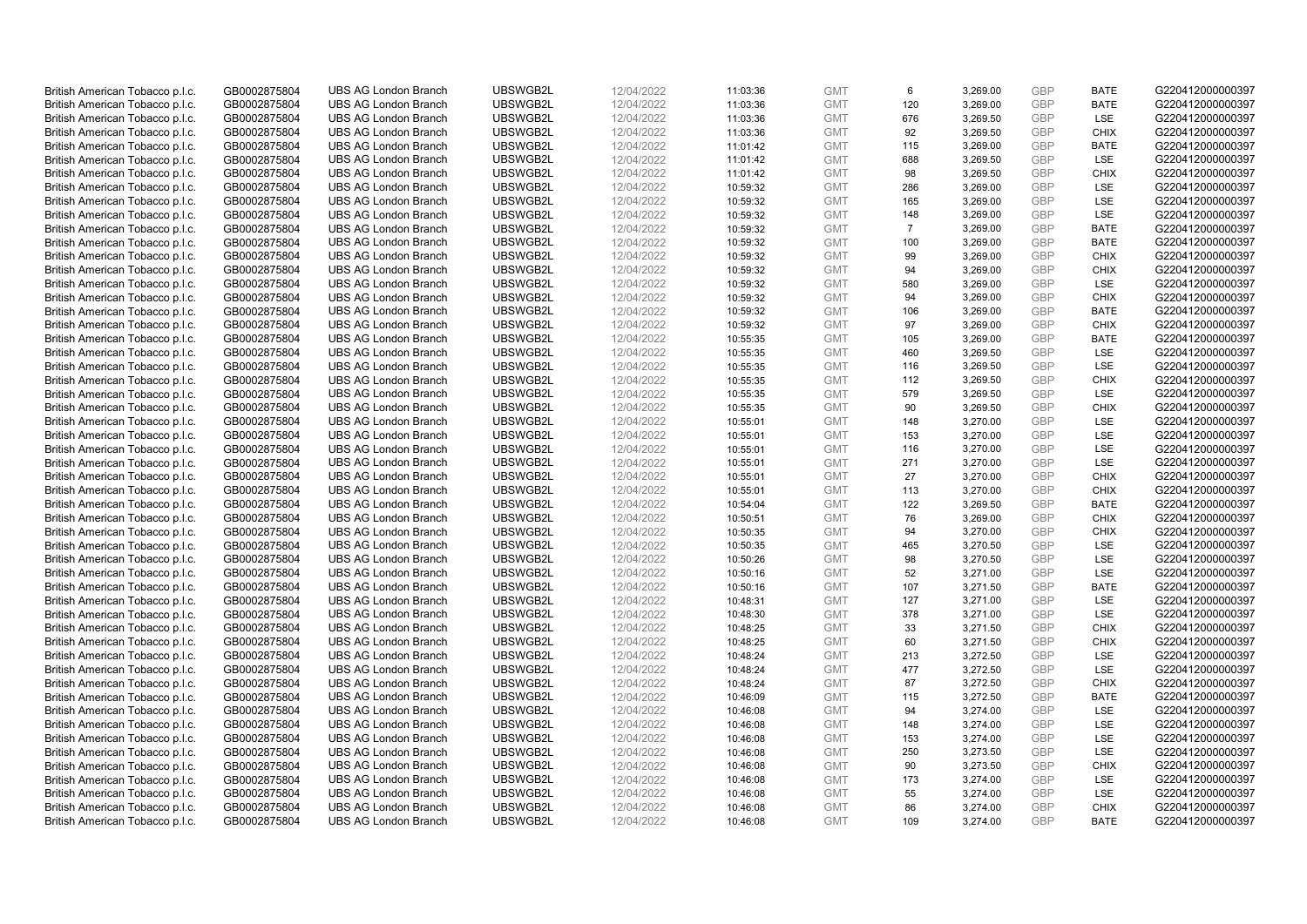| British American Tobacco p.l.c. | GB0002875804 | <b>UBS AG London Branch</b> | UBSWGB2L | 12/04/2022 | 10:45:26 | <b>GMT</b> | 200 | 3,274.00 | <b>GBP</b> | <b>LSE</b>  | G220412000000397 |
|---------------------------------|--------------|-----------------------------|----------|------------|----------|------------|-----|----------|------------|-------------|------------------|
| British American Tobacco p.l.c. | GB0002875804 | <b>UBS AG London Branch</b> | UBSWGB2L | 12/04/2022 | 10:45:11 | <b>GMT</b> | 127 | 3,274.00 | GBP        | LSE         | G220412000000397 |
| British American Tobacco p.l.c. | GB0002875804 | <b>UBS AG London Branch</b> | UBSWGB2L | 12/04/2022 | 10:45:10 | <b>GMT</b> | 118 | 3,274.00 | <b>GBP</b> | LSE         | G220412000000397 |
| British American Tobacco p.l.c. | GB0002875804 | <b>UBS AG London Branch</b> | UBSWGB2L | 12/04/2022 | 10:44:42 | <b>GMT</b> | 216 | 3,273.50 | <b>GBP</b> | LSE         | G220412000000397 |
|                                 |              |                             |          |            |          |            | 225 |          | <b>GBP</b> | LSE         |                  |
| British American Tobacco p.l.c. | GB0002875804 | <b>UBS AG London Branch</b> | UBSWGB2L | 12/04/2022 | 10:44:02 | <b>GMT</b> |     | 3,272.00 |            |             | G220412000000397 |
| British American Tobacco p.l.c. | GB0002875804 | <b>UBS AG London Branch</b> | UBSWGB2L | 12/04/2022 | 10:44:02 | <b>GMT</b> | 437 | 3,272.00 | <b>GBP</b> | <b>LSE</b>  | G220412000000397 |
| British American Tobacco p.l.c. | GB0002875804 | <b>UBS AG London Branch</b> | UBSWGB2L | 12/04/2022 | 10:43:54 | <b>GMT</b> | 111 | 3,272.50 | <b>GBP</b> | <b>BATE</b> | G220412000000397 |
| British American Tobacco p.l.c. | GB0002875804 | <b>UBS AG London Branch</b> | UBSWGB2L | 12/04/2022 | 10:43:54 | <b>GMT</b> | 69  | 3,272.50 | <b>GBP</b> | <b>BATE</b> | G220412000000397 |
| British American Tobacco p.l.c. | GB0002875804 | <b>UBS AG London Branch</b> | UBSWGB2L | 12/04/2022 | 10:43:54 | <b>GMT</b> | 98  | 3,272.50 | <b>GBP</b> | <b>CHIX</b> | G220412000000397 |
| British American Tobacco p.l.c. | GB0002875804 | <b>UBS AG London Branch</b> | UBSWGB2L | 12/04/2022 | 10:43:53 | <b>GMT</b> | 60  | 3,272.50 | <b>GBP</b> | LSE         | G220412000000397 |
| British American Tobacco p.l.c. | GB0002875804 | <b>UBS AG London Branch</b> | UBSWGB2L | 12/04/2022 | 10:43:53 | <b>GMT</b> | 237 | 3,272.50 | <b>GBP</b> | <b>LSE</b>  | G220412000000397 |
| British American Tobacco p.l.c. | GB0002875804 | <b>UBS AG London Branch</b> | UBSWGB2L | 12/04/2022 | 10:43:53 | <b>GMT</b> | 197 | 3,272.50 | <b>GBP</b> | LSE         | G220412000000397 |
| British American Tobacco p.l.c. | GB0002875804 | <b>UBS AG London Branch</b> | UBSWGB2L | 12/04/2022 | 10:43:53 | <b>GMT</b> | 29  | 3,272.50 | <b>GBP</b> | LSE         | G220412000000397 |
| British American Tobacco p.l.c. | GB0002875804 | <b>UBS AG London Branch</b> | UBSWGB2L | 12/04/2022 | 10:43:53 | <b>GMT</b> | 80  | 3,272.50 | <b>GBP</b> | <b>BATE</b> | G220412000000397 |
| British American Tobacco p.l.c. | GB0002875804 | <b>UBS AG London Branch</b> | UBSWGB2L | 12/04/2022 | 10:43:53 | <b>GMT</b> | 105 | 3,272.50 | <b>GBP</b> | LSE         | G220412000000397 |
| British American Tobacco p.l.c. | GB0002875804 | <b>UBS AG London Branch</b> | UBSWGB2L | 12/04/2022 | 10:43:53 | <b>GMT</b> | 162 | 3,273.00 | <b>GBP</b> | <b>CHIX</b> | G220412000000397 |
| British American Tobacco p.l.c. | GB0002875804 | <b>UBS AG London Branch</b> | UBSWGB2L | 12/04/2022 | 10:43:53 | <b>GMT</b> | 146 | 3,273.00 | <b>GBP</b> | <b>CHIX</b> | G220412000000397 |
| British American Tobacco p.l.c. | GB0002875804 | <b>UBS AG London Branch</b> | UBSWGB2L | 12/04/2022 | 10:41:27 | <b>GMT</b> | 242 | 3,272.50 | <b>GBP</b> | LSE         | G220412000000397 |
| British American Tobacco p.l.c. | GB0002875804 | <b>UBS AG London Branch</b> | UBSWGB2L | 12/04/2022 | 10:41:27 | <b>GMT</b> | 110 | 3,272.50 | <b>GBP</b> | <b>CHIX</b> | G220412000000397 |
| British American Tobacco p.l.c. | GB0002875804 | <b>UBS AG London Branch</b> | UBSWGB2L | 12/04/2022 | 10:41:27 | <b>GMT</b> | 406 | 3,272.50 | <b>GBP</b> | LSE         | G220412000000397 |
| British American Tobacco p.l.c. | GB0002875804 | <b>UBS AG London Branch</b> | UBSWGB2L | 12/04/2022 | 10:40:41 | <b>GMT</b> | 26  | 3,271.50 | <b>GBP</b> | LSE         | G220412000000397 |
| British American Tobacco p.l.c. | GB0002875804 | <b>UBS AG London Branch</b> | UBSWGB2L | 12/04/2022 | 10:40:32 | <b>GMT</b> | 110 | 3,271.50 | <b>GBP</b> | LSE         | G220412000000397 |
| British American Tobacco p.l.c. | GB0002875804 | <b>UBS AG London Branch</b> | UBSWGB2L | 12/04/2022 | 10:40:32 | <b>GMT</b> | 25  | 3,271.50 | <b>GBP</b> | LSE         | G220412000000397 |
|                                 |              |                             |          |            |          | <b>GMT</b> |     |          | <b>GBP</b> | <b>LSE</b>  |                  |
| British American Tobacco p.l.c. | GB0002875804 | <b>UBS AG London Branch</b> | UBSWGB2L | 12/04/2022 | 10:40:32 |            | 26  | 3,271.50 |            |             | G220412000000397 |
| British American Tobacco p.l.c. | GB0002875804 | <b>UBS AG London Branch</b> | UBSWGB2L | 12/04/2022 | 10:40:32 | <b>GMT</b> | 20  | 3,271.50 | <b>GBP</b> | LSE         | G220412000000397 |
| British American Tobacco p.l.c. | GB0002875804 | <b>UBS AG London Branch</b> | UBSWGB2L | 12/04/2022 | 10:40:32 | <b>GMT</b> | 130 | 3,271.50 | <b>GBP</b> | LSE         | G220412000000397 |
| British American Tobacco p.l.c. | GB0002875804 | <b>UBS AG London Branch</b> | UBSWGB2L | 12/04/2022 | 10:39:00 | <b>GMT</b> | 522 | 3,268.50 | <b>GBP</b> | LSE         | G220412000000397 |
| British American Tobacco p.l.c. | GB0002875804 | <b>UBS AG London Branch</b> | UBSWGB2L | 12/04/2022 | 10:39:00 | <b>GMT</b> | 12  | 3,268.50 | <b>GBP</b> | <b>CHIX</b> | G220412000000397 |
| British American Tobacco p.l.c. | GB0002875804 | <b>UBS AG London Branch</b> | UBSWGB2L | 12/04/2022 | 10:39:00 | <b>GMT</b> | 33  | 3,268.50 | <b>GBP</b> | <b>CHIX</b> | G220412000000397 |
| British American Tobacco p.l.c. | GB0002875804 | UBS AG London Branch        | UBSWGB2L | 12/04/2022 | 10:39:00 | <b>GMT</b> | 39  | 3,268.50 | <b>GBP</b> | <b>CHIX</b> | G220412000000397 |
| British American Tobacco p.l.c. | GB0002875804 | <b>UBS AG London Branch</b> | UBSWGB2L | 12/04/2022 | 10:39:00 | <b>GMT</b> | 114 | 3,268.50 | <b>GBP</b> | <b>BATE</b> | G220412000000397 |
| British American Tobacco p.l.c. | GB0002875804 | <b>UBS AG London Branch</b> | UBSWGB2L | 12/04/2022 | 10:39:00 | <b>GMT</b> | 14  | 3,268.50 | <b>GBP</b> | <b>LSE</b>  | G220412000000397 |
| British American Tobacco p.l.c. | GB0002875804 | <b>UBS AG London Branch</b> | UBSWGB2L | 12/04/2022 | 10:39:00 | <b>GMT</b> | 130 | 3,268.50 | <b>GBP</b> | LSE         | G220412000000397 |
| British American Tobacco p.l.c. | GB0002875804 | <b>UBS AG London Branch</b> | UBSWGB2L | 12/04/2022 | 10:39:00 | <b>GMT</b> | 51  | 3,269.00 | <b>GBP</b> | <b>CHIX</b> | G220412000000397 |
| British American Tobacco p.l.c. | GB0002875804 | <b>UBS AG London Branch</b> | UBSWGB2L | 12/04/2022 | 10:39:00 | <b>GMT</b> | 20  | 3,269.00 | <b>GBP</b> | <b>CHIX</b> | G220412000000397 |
| British American Tobacco p.l.c. | GB0002875804 | <b>UBS AG London Branch</b> | UBSWGB2L | 12/04/2022 | 10:39:00 | <b>GMT</b> | 26  | 3,269.00 | <b>GBP</b> | <b>CHIX</b> | G220412000000397 |
| British American Tobacco p.l.c. | GB0002875804 | <b>UBS AG London Branch</b> | UBSWGB2L | 12/04/2022 | 10:39:00 | <b>GMT</b> | 606 | 3,269.00 | <b>GBP</b> | <b>LSE</b>  | G220412000000397 |
| British American Tobacco p.l.c. | GB0002875804 | <b>UBS AG London Branch</b> | UBSWGB2L | 12/04/2022 | 10:39:00 | <b>GMT</b> | 26  | 3,269.00 | <b>GBP</b> | LSE         | G220412000000397 |
| British American Tobacco p.l.c. | GB0002875804 | <b>UBS AG London Branch</b> | UBSWGB2L | 12/04/2022 | 10:38:55 | <b>GMT</b> | 130 | 3,269.50 | <b>GBP</b> | <b>CHIX</b> | G220412000000397 |
| British American Tobacco p.l.c. | GB0002875804 | UBS AG London Branch        | UBSWGB2L | 12/04/2022 | 10:38:49 | <b>GMT</b> | 16  | 3,269.00 | <b>GBP</b> | <b>LSE</b>  | G220412000000397 |
| British American Tobacco p.l.c. | GB0002875804 | <b>UBS AG London Branch</b> | UBSWGB2L | 12/04/2022 | 10:36:29 | <b>GMT</b> | 25  | 3,268.00 | <b>GBP</b> | LSE         | G220412000000397 |
| British American Tobacco p.l.c. | GB0002875804 | <b>UBS AG London Branch</b> | UBSWGB2L | 12/04/2022 | 10:34:48 | <b>GMT</b> | 91  | 3,268.50 | <b>GBP</b> | <b>CHIX</b> | G220412000000397 |
| British American Tobacco p.l.c. | GB0002875804 | <b>UBS AG London Branch</b> | UBSWGB2L | 12/04/2022 | 10:34:48 | <b>GMT</b> | 107 | 3,269.00 | <b>GBP</b> | <b>BATE</b> | G220412000000397 |
| British American Tobacco p.l.c. | GB0002875804 | <b>UBS AG London Branch</b> | UBSWGB2L | 12/04/2022 | 10:34:07 | <b>GMT</b> | 96  | 3,269.50 | <b>GBP</b> | <b>CHIX</b> | G220412000000397 |
| British American Tobacco p.l.c. | GB0002875804 | UBS AG London Branch        | UBSWGB2L | 12/04/2022 | 10:34:06 | <b>GMT</b> | 278 | 3,270.00 | <b>GBP</b> | <b>LSE</b>  | G220412000000397 |
| British American Tobacco p.l.c. | GB0002875804 | <b>UBS AG London Branch</b> | UBSWGB2L | 12/04/2022 | 10:34:06 | <b>GMT</b> | 372 | 3,270.00 | <b>GBP</b> | LSE         | G220412000000397 |
| British American Tobacco p.l.c. | GB0002875804 | <b>UBS AG London Branch</b> | UBSWGB2L | 12/04/2022 | 10:34:06 | <b>GMT</b> | 627 | 3,270.00 | <b>GBP</b> | LSE         | G220412000000397 |
| British American Tobacco p.l.c. | GB0002875804 | <b>UBS AG London Branch</b> | UBSWGB2L | 12/04/2022 | 10:33:19 | <b>GMT</b> | 82  | 3,269.00 | <b>GBP</b> | <b>CHIX</b> | G220412000000397 |
| British American Tobacco p.l.c. | GB0002875804 | <b>UBS AG London Branch</b> | UBSWGB2L | 12/04/2022 | 10:33:18 | <b>GMT</b> | 102 | 3,269.50 | <b>GBP</b> | <b>BATE</b> | G220412000000397 |
| British American Tobacco p.l.c. | GB0002875804 | <b>UBS AG London Branch</b> | UBSWGB2L | 12/04/2022 | 10:33:18 | <b>GMT</b> | 177 | 3,269.50 | <b>GBP</b> | <b>LSE</b>  | G220412000000397 |
| British American Tobacco p.l.c. | GB0002875804 | <b>UBS AG London Branch</b> | UBSWGB2L | 12/04/2022 | 10:33:18 | <b>GMT</b> | 305 | 3,269.50 | <b>GBP</b> | LSE         | G220412000000397 |
| British American Tobacco p.l.c. | GB0002875804 | <b>UBS AG London Branch</b> | UBSWGB2L | 12/04/2022 | 10:33:18 | <b>GMT</b> | 83  | 3,269.50 | <b>GBP</b> | LSE         | G220412000000397 |
| British American Tobacco p.l.c. | GB0002875804 | <b>UBS AG London Branch</b> | UBSWGB2L | 12/04/2022 | 10:32:46 | <b>GMT</b> | 82  | 3,270.00 | <b>GBP</b> | <b>CHIX</b> | G220412000000397 |
| British American Tobacco p.l.c. | GB0002875804 | <b>UBS AG London Branch</b> | UBSWGB2L | 12/04/2022 | 10:31:18 | <b>GMT</b> | 240 | 3,269.50 | GBP        | <b>LSE</b>  | G220412000000397 |
|                                 |              |                             |          |            |          |            |     |          |            |             |                  |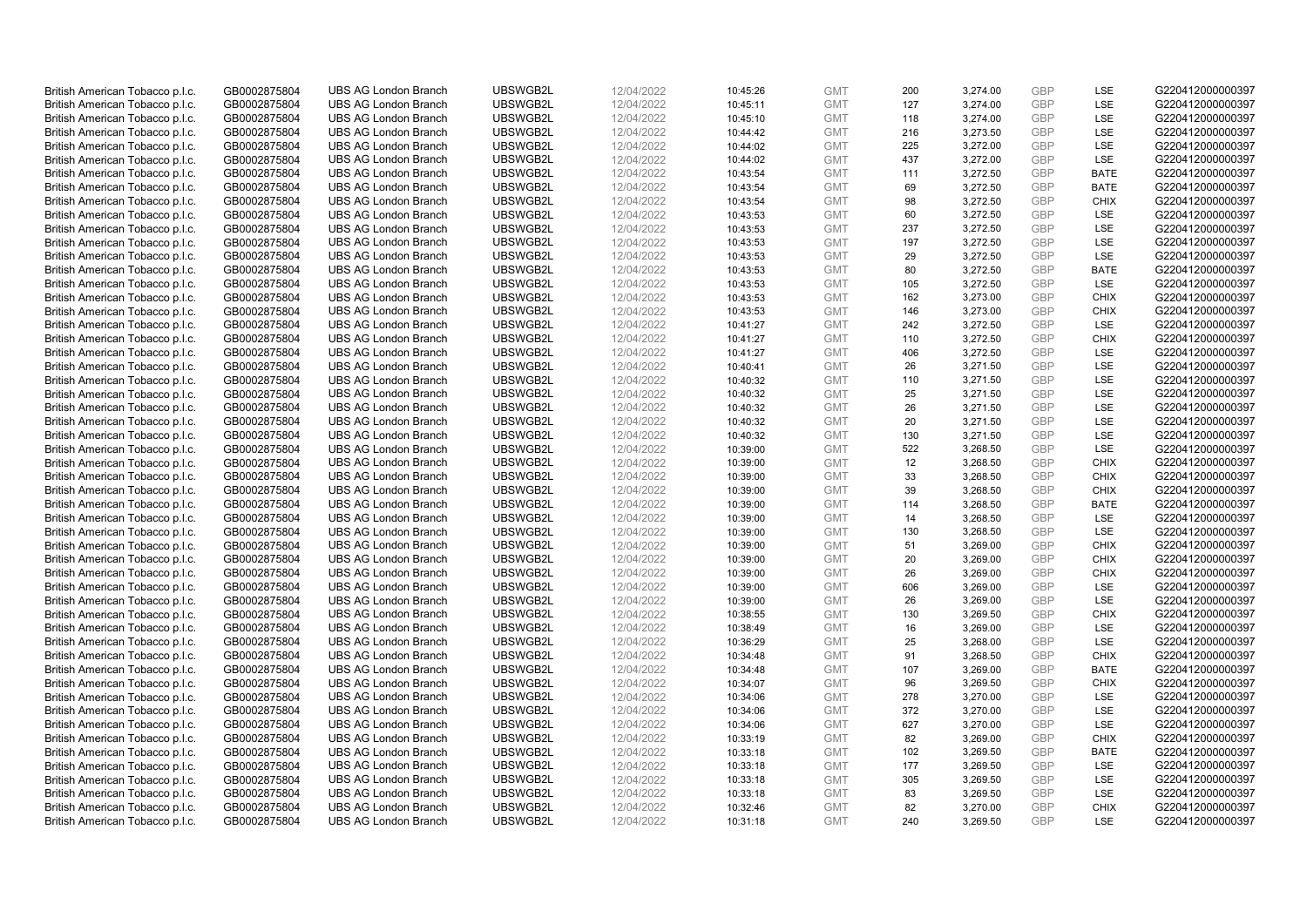| British American Tobacco p.l.c. | GB0002875804 | <b>UBS AG London Branch</b> | UBSWGB2L | 12/04/2022 | 10:31:18 | <b>GMT</b> | 240 | 3,269.50 | <b>GBP</b> | <b>LSE</b>  | G220412000000397 |
|---------------------------------|--------------|-----------------------------|----------|------------|----------|------------|-----|----------|------------|-------------|------------------|
| British American Tobacco p.l.c. | GB0002875804 | <b>UBS AG London Branch</b> | UBSWGB2L | 12/04/2022 | 10:31:18 | <b>GMT</b> | 116 | 3,269.50 | <b>GBP</b> | LSE         | G220412000000397 |
| British American Tobacco p.l.c. | GB0002875804 | <b>UBS AG London Branch</b> | UBSWGB2L | 12/04/2022 | 10:31:18 | <b>GMT</b> | 638 | 3,270.00 | <b>GBP</b> | LSE         | G220412000000397 |
| British American Tobacco p.l.c. | GB0002875804 | <b>UBS AG London Branch</b> | UBSWGB2L | 12/04/2022 | 10:31:18 | <b>GMT</b> | 84  | 3,270.00 | <b>GBP</b> | <b>CHIX</b> | G220412000000397 |
| British American Tobacco p.l.c. | GB0002875804 | <b>UBS AG London Branch</b> | UBSWGB2L | 12/04/2022 | 10:31:18 | <b>GMT</b> | 120 | 3,270.00 | <b>GBP</b> | <b>BATE</b> | G220412000000397 |
|                                 |              | <b>UBS AG London Branch</b> |          |            |          |            |     |          |            |             |                  |
| British American Tobacco p.l.c. | GB0002875804 |                             | UBSWGB2L | 12/04/2022 | 10:31:18 | <b>GMT</b> | 109 | 3,270.00 | <b>GBP</b> | BATE        | G220412000000397 |
| British American Tobacco p.l.c. | GB0002875804 | <b>UBS AG London Branch</b> | UBSWGB2L | 12/04/2022 | 10:31:02 | <b>GMT</b> | 16  | 3,270.50 | <b>GBP</b> | <b>CHIX</b> | G220412000000397 |
| British American Tobacco p.l.c. | GB0002875804 | <b>UBS AG London Branch</b> | UBSWGB2L | 12/04/2022 | 10:31:02 | <b>GMT</b> | 90  | 3,270.50 | <b>GBP</b> | <b>CHIX</b> | G220412000000397 |
| British American Tobacco p.l.c. | GB0002875804 | <b>UBS AG London Branch</b> | UBSWGB2L | 12/04/2022 | 10:31:02 | <b>GMT</b> | 765 | 3,270.50 | <b>GBP</b> | LSE         | G220412000000397 |
| British American Tobacco p.l.c. | GB0002875804 | <b>UBS AG London Branch</b> | UBSWGB2L | 12/04/2022 | 10:31:02 | <b>GMT</b> | 82  | 3,270.50 | <b>GBP</b> | <b>CHIX</b> | G220412000000397 |
| British American Tobacco p.l.c. | GB0002875804 | <b>UBS AG London Branch</b> | UBSWGB2L | 12/04/2022 | 10:31:02 | <b>GMT</b> | 257 | 3,270.50 | <b>GBP</b> | <b>CHIX</b> | G220412000000397 |
| British American Tobacco p.l.c. | GB0002875804 | <b>UBS AG London Branch</b> | UBSWGB2L | 12/04/2022 | 10:27:07 | <b>GMT</b> | 581 | 3,269.50 | <b>GBP</b> | LSE         | G220412000000397 |
| British American Tobacco p.l.c. | GB0002875804 | <b>UBS AG London Branch</b> | UBSWGB2L | 12/04/2022 | 10:27:07 | <b>GMT</b> | 93  | 3,269.50 | <b>GBP</b> | <b>CHIX</b> | G220412000000397 |
| British American Tobacco p.l.c. | GB0002875804 | <b>UBS AG London Branch</b> | UBSWGB2L | 12/04/2022 | 10:27:07 | <b>GMT</b> | 101 | 3,269.50 | <b>GBP</b> | <b>BATE</b> | G220412000000397 |
| British American Tobacco p.l.c. | GB0002875804 | <b>UBS AG London Branch</b> | UBSWGB2L | 12/04/2022 | 10:24:54 | <b>GMT</b> | 91  | 3,270.50 | <b>GBP</b> | <b>CHIX</b> | G220412000000397 |
| British American Tobacco p.l.c. | GB0002875804 | <b>UBS AG London Branch</b> | UBSWGB2L | 12/04/2022 | 10:24:48 | <b>GMT</b> | 116 | 3,270.50 | <b>GBP</b> | <b>BATE</b> | G220412000000397 |
| British American Tobacco p.l.c. | GB0002875804 | <b>UBS AG London Branch</b> | UBSWGB2L | 12/04/2022 | 10:24:48 | <b>GMT</b> | 613 | 3,271.00 | <b>GBP</b> | LSE         | G220412000000397 |
| British American Tobacco p.l.c. | GB0002875804 | <b>UBS AG London Branch</b> | UBSWGB2L | 12/04/2022 | 10:23:54 | <b>GMT</b> | 311 | 3,271.50 | <b>GBP</b> | LSE         | G220412000000397 |
| British American Tobacco p.l.c. | GB0002875804 | <b>UBS AG London Branch</b> | UBSWGB2L | 12/04/2022 | 10:23:54 | <b>GMT</b> | 363 | 3,271.50 | <b>GBP</b> | <b>LSE</b>  | G220412000000397 |
| British American Tobacco p.l.c. | GB0002875804 | <b>UBS AG London Branch</b> | UBSWGB2L | 12/04/2022 | 10:23:09 | <b>GMT</b> | 95  | 3,271.00 | <b>GBP</b> | <b>CHIX</b> | G220412000000397 |
| British American Tobacco p.l.c. | GB0002875804 | <b>UBS AG London Branch</b> | UBSWGB2L | 12/04/2022 | 10:23:09 | <b>GMT</b> | 116 | 3,271.00 | <b>GBP</b> | <b>LSE</b>  | G220412000000397 |
| British American Tobacco p.l.c. | GB0002875804 | <b>UBS AG London Branch</b> | UBSWGB2L | 12/04/2022 | 10:23:09 | <b>GMT</b> | 250 | 3,271.00 | <b>GBP</b> | LSE         | G220412000000397 |
| British American Tobacco p.l.c. | GB0002875804 | <b>UBS AG London Branch</b> | UBSWGB2L | 12/04/2022 | 10:23:09 | <b>GMT</b> | 20  | 3,271.00 | <b>GBP</b> | LSE         | G220412000000397 |
| British American Tobacco p.l.c. | GB0002875804 | <b>UBS AG London Branch</b> | UBSWGB2L | 12/04/2022 | 10:23:09 | <b>GMT</b> | 247 | 3.271.00 | <b>GBP</b> | <b>LSE</b>  | G220412000000397 |
| British American Tobacco p.l.c. | GB0002875804 | <b>UBS AG London Branch</b> | UBSWGB2L | 12/04/2022 | 10:23:09 | <b>GMT</b> | 48  | 3,271.00 | <b>GBP</b> | <b>BATE</b> | G220412000000397 |
| British American Tobacco p.l.c. | GB0002875804 | <b>UBS AG London Branch</b> | UBSWGB2L | 12/04/2022 | 10:23:09 | <b>GMT</b> | 100 | 3,270.50 | <b>GBP</b> | <b>BATE</b> | G220412000000397 |
| British American Tobacco p.l.c. | GB0002875804 | <b>UBS AG London Branch</b> | UBSWGB2L | 12/04/2022 | 10:23:09 | <b>GMT</b> | 53  | 3,270.50 | <b>GBP</b> | <b>CHIX</b> | G220412000000397 |
| British American Tobacco p.l.c. | GB0002875804 | <b>UBS AG London Branch</b> | UBSWGB2L | 12/04/2022 | 10:23:09 | <b>GMT</b> | 100 | 3,270.50 | <b>GBP</b> | <b>CHIX</b> | G220412000000397 |
| British American Tobacco p.l.c. | GB0002875804 | <b>UBS AG London Branch</b> | UBSWGB2L | 12/04/2022 | 10:23:09 | <b>GMT</b> | 81  | 3,270.50 | <b>GBP</b> | <b>CHIX</b> | G220412000000397 |
| British American Tobacco p.l.c. | GB0002875804 | UBS AG London Branch        | UBSWGB2L | 12/04/2022 | 10:23:09 | <b>GMT</b> | 646 | 3,271.00 | <b>GBP</b> | LSE         | G220412000000397 |
| British American Tobacco p.l.c. | GB0002875804 | <b>UBS AG London Branch</b> | UBSWGB2L | 12/04/2022 | 10:23:09 | <b>GMT</b> | 82  | 3,271.00 | <b>GBP</b> | <b>CHIX</b> | G220412000000397 |
| British American Tobacco p.l.c. | GB0002875804 | <b>UBS AG London Branch</b> | UBSWGB2L | 12/04/2022 | 10:23:09 | <b>GMT</b> | 96  | 3,271.00 | <b>GBP</b> | <b>CHIX</b> | G220412000000397 |
| British American Tobacco p.l.c. | GB0002875804 | <b>UBS AG London Branch</b> | UBSWGB2L | 12/04/2022 | 10:23:09 | <b>GMT</b> | 8   | 3,271.00 | <b>GBP</b> | <b>CHIX</b> | G220412000000397 |
| British American Tobacco p.l.c. | GB0002875804 | <b>UBS AG London Branch</b> | UBSWGB2L | 12/04/2022 | 10:23:09 | <b>GMT</b> | 137 | 3,271.00 | <b>GBP</b> | <b>BATE</b> | G220412000000397 |
| British American Tobacco p.l.c. | GB0002875804 | <b>UBS AG London Branch</b> | UBSWGB2L | 12/04/2022 | 10:23:09 | <b>GMT</b> | 118 | 3,271.00 | <b>GBP</b> | <b>BATE</b> | G220412000000397 |
| British American Tobacco p.l.c. | GB0002875804 | <b>UBS AG London Branch</b> | UBSWGB2L | 12/04/2022 | 10:20:34 | <b>GMT</b> | 124 | 3,271.00 | <b>GBP</b> | <b>BATE</b> | G220412000000397 |
| British American Tobacco p.l.c. | GB0002875804 | <b>UBS AG London Branch</b> | UBSWGB2L | 12/04/2022 | 10:20:34 | <b>GMT</b> | 174 | 3,271.00 | <b>GBP</b> | <b>CHIX</b> | G220412000000397 |
| British American Tobacco p.l.c. | GB0002875804 | <b>UBS AG London Branch</b> | UBSWGB2L | 12/04/2022 | 10:19:33 | <b>GMT</b> | 116 | 3,270.00 | <b>GBP</b> | LSE         | G220412000000397 |
| British American Tobacco p.l.c. | GB0002875804 | <b>UBS AG London Branch</b> | UBSWGB2L | 12/04/2022 | 10:19:33 | <b>GMT</b> | 100 | 3,270.00 | <b>GBP</b> | LSE         | G220412000000397 |
| British American Tobacco p.l.c. | GB0002875804 | UBS AG London Branch        | UBSWGB2L | 12/04/2022 | 10:19:04 | <b>GMT</b> | 106 | 3,270.50 | <b>GBP</b> | <b>CHIX</b> | G220412000000397 |
| British American Tobacco p.l.c. | GB0002875804 | <b>UBS AG London Branch</b> | UBSWGB2L | 12/04/2022 | 10:18:14 | <b>GMT</b> | 348 | 3,270.00 | <b>GBP</b> | LSE         | G220412000000397 |
| British American Tobacco p.l.c. | GB0002875804 | <b>UBS AG London Branch</b> | UBSWGB2L | 12/04/2022 | 10:18:04 | <b>GMT</b> | 498 | 3,270.50 | <b>GBP</b> | LSE         | G220412000000397 |
| British American Tobacco p.l.c. | GB0002875804 | <b>UBS AG London Branch</b> | UBSWGB2L | 12/04/2022 | 10:18:04 | <b>GMT</b> | 119 | 3,270.50 | <b>GBP</b> | LSE         | G220412000000397 |
| British American Tobacco p.l.c. | GB0002875804 | <b>UBS AG London Branch</b> | UBSWGB2L | 12/04/2022 |          | <b>GMT</b> | 164 | 3,270.50 | <b>GBP</b> | <b>CHIX</b> |                  |
|                                 |              |                             | UBSWGB2L |            | 10:18:04 |            |     |          | <b>GBP</b> | <b>CHIX</b> | G220412000000397 |
| British American Tobacco p.l.c. | GB0002875804 | UBS AG London Branch        |          | 12/04/2022 | 10:18:04 | <b>GMT</b> | 185 | 3,270.50 |            |             | G220412000000397 |
| British American Tobacco p.l.c. | GB0002875804 | <b>UBS AG London Branch</b> | UBSWGB2L | 12/04/2022 | 10:15:46 | <b>GMT</b> | 642 | 3,270.50 | <b>GBP</b> | LSE         | G220412000000397 |
| British American Tobacco p.l.c. | GB0002875804 | <b>UBS AG London Branch</b> | UBSWGB2L | 12/04/2022 | 10:14:04 | <b>GMT</b> | 98  | 3,268.50 | <b>GBP</b> | <b>CHIX</b> | G220412000000397 |
| British American Tobacco p.l.c. | GB0002875804 | <b>UBS AG London Branch</b> | UBSWGB2L | 12/04/2022 | 10:14:04 | <b>GMT</b> | 106 | 3,268.50 | <b>GBP</b> | <b>BATE</b> | G220412000000397 |
| British American Tobacco p.l.c. | GB0002875804 | <b>UBS AG London Branch</b> | UBSWGB2L | 12/04/2022 | 10:14:04 | <b>GMT</b> | 87  | 3,269.00 | <b>GBP</b> | <b>CHIX</b> | G220412000000397 |
| British American Tobacco p.l.c. | GB0002875804 | <b>UBS AG London Branch</b> | UBSWGB2L | 12/04/2022 | 10:14:04 | <b>GMT</b> | 626 | 3,269.00 | <b>GBP</b> | <b>LSE</b>  | G220412000000397 |
| British American Tobacco p.l.c. | GB0002875804 | <b>UBS AG London Branch</b> | UBSWGB2L | 12/04/2022 | 10:13:27 | <b>GMT</b> | 2   | 3,269.00 | <b>GBP</b> | <b>CHIX</b> | G220412000000397 |
| British American Tobacco p.l.c. | GB0002875804 | <b>UBS AG London Branch</b> | UBSWGB2L | 12/04/2022 | 10:12:04 | <b>GMT</b> | 591 | 3,269.50 | <b>GBP</b> | LSE         | G220412000000397 |
| British American Tobacco p.l.c. | GB0002875804 | <b>UBS AG London Branch</b> | UBSWGB2L | 12/04/2022 | 10:12:04 | <b>GMT</b> | 98  | 3,269.50 | <b>GBP</b> | <b>CHIX</b> | G220412000000397 |
| British American Tobacco p.l.c. | GB0002875804 | <b>UBS AG London Branch</b> | UBSWGB2L | 12/04/2022 | 10:11:45 | <b>GMT</b> | 109 | 3.270.00 | GBP        | <b>BATE</b> | G220412000000397 |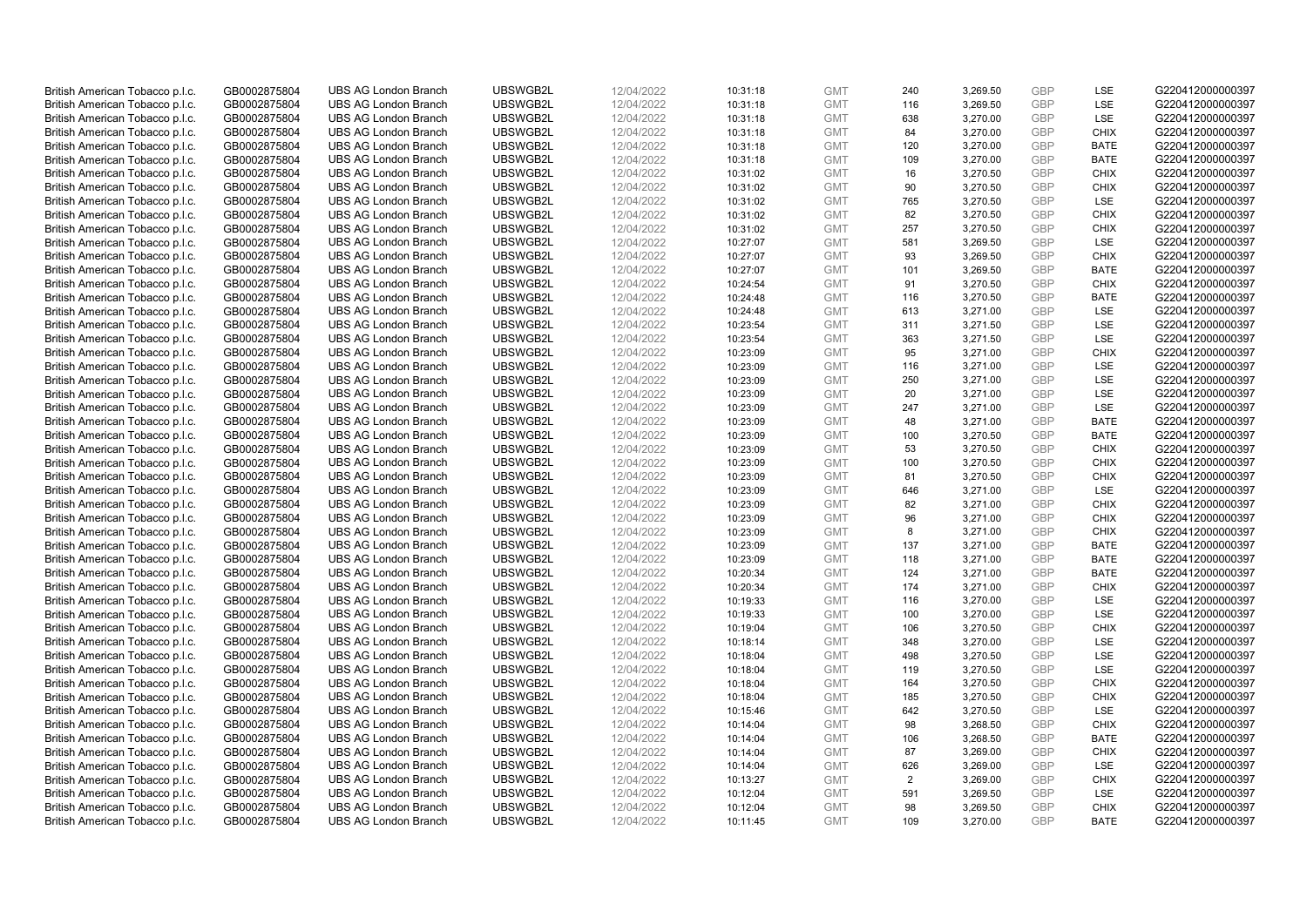| British American Tobacco p.l.c. | GB0002875804 | <b>UBS AG London Branch</b> | UBSWGB2L | 12/04/2022 | 10:11:29             | <b>GMT</b> | 661 | 3,270.50 | <b>GBP</b> | LSE         | G220412000000397 |
|---------------------------------|--------------|-----------------------------|----------|------------|----------------------|------------|-----|----------|------------|-------------|------------------|
| British American Tobacco p.l.c. | GB0002875804 | <b>UBS AG London Branch</b> | UBSWGB2L | 12/04/2022 | 10:11:29             | <b>GMT</b> | 122 | 3,270.50 | <b>GBP</b> | <b>BATE</b> | G220412000000397 |
| British American Tobacco p.l.c. | GB0002875804 | <b>UBS AG London Branch</b> | UBSWGB2L | 12/04/2022 | 10:11:14             | <b>GMT</b> | 94  | 3,271.00 | <b>GBP</b> | <b>CHIX</b> | G220412000000397 |
| British American Tobacco p.l.c. | GB0002875804 | <b>UBS AG London Branch</b> | UBSWGB2L | 12/04/2022 | 10:11:14             | <b>GMT</b> | 83  | 3,271.00 | <b>GBP</b> | <b>CHIX</b> | G220412000000397 |
| British American Tobacco p.l.c. | GB0002875804 | <b>UBS AG London Branch</b> | UBSWGB2L | 12/04/2022 |                      | <b>GMT</b> | 661 | 3,271.00 | <b>GBP</b> | LSE         | G220412000000397 |
|                                 |              |                             |          |            | 10:11:14             |            |     |          |            |             |                  |
| British American Tobacco p.l.c. | GB0002875804 | <b>UBS AG London Branch</b> | UBSWGB2L | 12/04/2022 | 10:11:14             | <b>GMT</b> | 92  | 3,271.00 | <b>GBP</b> | <b>CHIX</b> | G220412000000397 |
| British American Tobacco p.l.c. | GB0002875804 | <b>UBS AG London Branch</b> | UBSWGB2L | 12/04/2022 | 10:09:53             | <b>GMT</b> | 97  | 3,270.00 | <b>GBP</b> | <b>CHIX</b> | G220412000000397 |
| British American Tobacco p.l.c. | GB0002875804 | <b>UBS AG London Branch</b> | UBSWGB2L | 12/04/2022 | 10:09:53             | <b>GMT</b> | 652 | 3,270.00 | <b>GBP</b> | LSE         | G220412000000397 |
| British American Tobacco p.l.c. | GB0002875804 | <b>UBS AG London Branch</b> | UBSWGB2L | 12/04/2022 | 10:09:53             | <b>GMT</b> | 117 | 3,270.00 | <b>GBP</b> | <b>BATE</b> | G220412000000397 |
| British American Tobacco p.l.c. | GB0002875804 | <b>UBS AG London Branch</b> | UBSWGB2L | 12/04/2022 | 10:09:53             | <b>GMT</b> | 92  | 3,270.00 | <b>GBP</b> | <b>CHIX</b> | G220412000000397 |
| British American Tobacco p.l.c. | GB0002875804 | <b>UBS AG London Branch</b> | UBSWGB2L | 12/04/2022 | 10:09:29             | <b>GMT</b> | 329 | 3,270.00 | <b>GBP</b> | <b>LSE</b>  | G220412000000397 |
| British American Tobacco p.l.c. | GB0002875804 | <b>UBS AG London Branch</b> | UBSWGB2L | 12/04/2022 | 10:08:19             | <b>GMT</b> | 238 | 3,270.00 | <b>GBP</b> | LSE         | G220412000000397 |
| British American Tobacco p.l.c. | GB0002875804 | <b>UBS AG London Branch</b> | UBSWGB2L | 12/04/2022 | 10:07:59             | <b>GMT</b> | 693 | 3,271.00 | <b>GBP</b> | LSE         | G220412000000397 |
| British American Tobacco p.l.c. | GB0002875804 | <b>UBS AG London Branch</b> | UBSWGB2L | 12/04/2022 | 10:07:59             | <b>GMT</b> | 77  | 3,271.00 | <b>GBP</b> | LSE         | G220412000000397 |
| British American Tobacco p.l.c. | GB0002875804 | <b>UBS AG London Branch</b> | UBSWGB2L | 12/04/2022 | 10:07:59             | <b>GMT</b> | 106 | 3,271.00 | <b>GBP</b> | <b>BATE</b> | G220412000000397 |
| British American Tobacco p.l.c. | GB0002875804 | <b>UBS AG London Branch</b> | UBSWGB2L | 12/04/2022 | 10:07:59             | <b>GMT</b> | 97  | 3,271.00 | <b>GBP</b> | <b>CHIX</b> | G220412000000397 |
| British American Tobacco p.l.c. | GB0002875804 | <b>UBS AG London Branch</b> | UBSWGB2L | 12/04/2022 | 10:07:59             | <b>GMT</b> | 107 | 3,271.00 | <b>GBP</b> | <b>BATE</b> | G220412000000397 |
| British American Tobacco p.l.c. | GB0002875804 | <b>UBS AG London Branch</b> | UBSWGB2L | 12/04/2022 | 10:07:59             | <b>GMT</b> | 590 | 3,271.00 | <b>GBP</b> | LSE         | G220412000000397 |
| British American Tobacco p.l.c. | GB0002875804 | <b>UBS AG London Branch</b> | UBSWGB2L | 12/04/2022 | 10:07:57             | <b>GMT</b> | 113 | 3,272.00 | <b>GBP</b> | <b>CHIX</b> | G220412000000397 |
| British American Tobacco p.l.c. | GB0002875804 | <b>UBS AG London Branch</b> | UBSWGB2L | 12/04/2022 | 10:06:57             | <b>GMT</b> | 97  | 3,272.00 | <b>GBP</b> | <b>CHIX</b> | G220412000000397 |
| British American Tobacco p.l.c. | GB0002875804 | <b>UBS AG London Branch</b> | UBSWGB2L | 12/04/2022 | 10:06:26             | <b>GMT</b> | 148 | 3,271.00 | <b>GBP</b> | LSE         | G220412000000397 |
| British American Tobacco p.l.c. | GB0002875804 | <b>UBS AG London Branch</b> | UBSWGB2L | 12/04/2022 | 10:06:26             | <b>GMT</b> | 153 | 3,271.00 | <b>GBP</b> | LSE         | G220412000000397 |
| British American Tobacco p.l.c. | GB0002875804 | <b>UBS AG London Branch</b> | UBSWGB2L | 12/04/2022 | 10:04:31             | <b>GMT</b> | 115 | 3,269.50 | <b>GBP</b> | <b>BATE</b> | G220412000000397 |
| British American Tobacco p.l.c. | GB0002875804 | <b>UBS AG London Branch</b> | UBSWGB2L | 12/04/2022 | 10:04:31             | <b>GMT</b> | 38  | 3,269.50 | <b>GBP</b> | <b>BATE</b> | G220412000000397 |
| British American Tobacco p.l.c. | GB0002875804 | <b>UBS AG London Branch</b> | UBSWGB2L | 12/04/2022 | 10:04:31             | <b>GMT</b> | 94  | 3,269.50 | <b>GBP</b> | <b>CHIX</b> | G220412000000397 |
| British American Tobacco p.l.c. | GB0002875804 | <b>UBS AG London Branch</b> | UBSWGB2L | 12/04/2022 | 10:04:31             | <b>GMT</b> | 81  | 3,269.50 | <b>GBP</b> | <b>BATE</b> | G220412000000397 |
| British American Tobacco p.l.c. | GB0002875804 | <b>UBS AG London Branch</b> | UBSWGB2L | 12/04/2022 | 10:04:31             | <b>GMT</b> | 616 | 3,269.50 | <b>GBP</b> | LSE         | G220412000000397 |
| British American Tobacco p.l.c. | GB0002875804 | <b>UBS AG London Branch</b> | UBSWGB2L | 12/04/2022 | 10:04:31             | <b>GMT</b> | 81  | 3,269.50 | <b>GBP</b> | <b>CHIX</b> | G220412000000397 |
| British American Tobacco p.l.c. | GB0002875804 | <b>UBS AG London Branch</b> | UBSWGB2L | 12/04/2022 | 10:04:31             | <b>GMT</b> | 20  | 3,269.50 | <b>GBP</b> | <b>BATE</b> | G220412000000397 |
| British American Tobacco p.l.c. | GB0002875804 | <b>UBS AG London Branch</b> | UBSWGB2L | 12/04/2022 | 10:04:31             | <b>GMT</b> | 89  | 3,269.50 | <b>GBP</b> | <b>BATE</b> | G220412000000397 |
| British American Tobacco p.l.c. | GB0002875804 | <b>UBS AG London Branch</b> | UBSWGB2L | 12/04/2022 |                      | <b>GMT</b> | 793 | 3,269.50 | <b>GBP</b> | LSE         | G220412000000397 |
| British American Tobacco p.l.c. | GB0002875804 | <b>UBS AG London Branch</b> | UBSWGB2L | 12/04/2022 | 10:04:31<br>10:04:20 | <b>GMT</b> | 672 | 3,270.00 | <b>GBP</b> | <b>LSE</b>  | G220412000000397 |
|                                 |              |                             | UBSWGB2L |            |                      |            |     |          | <b>GBP</b> |             |                  |
| British American Tobacco p.l.c. | GB0002875804 | <b>UBS AG London Branch</b> |          | 12/04/2022 | 10:04:07             | <b>GMT</b> | 85  | 3,270.00 |            | <b>CHIX</b> | G220412000000397 |
| British American Tobacco p.l.c. | GB0002875804 | <b>UBS AG London Branch</b> | UBSWGB2L | 12/04/2022 | 10:02:47             | <b>GMT</b> | 99  | 3,270.00 | <b>GBP</b> | <b>CHIX</b> | G220412000000397 |
| British American Tobacco p.l.c. | GB0002875804 | <b>UBS AG London Branch</b> | UBSWGB2L | 12/04/2022 | 10:02:46             | <b>GMT</b> | 88  | 3,270.00 | <b>GBP</b> | <b>CHIX</b> | G220412000000397 |
| British American Tobacco p.l.c. | GB0002875804 | <b>UBS AG London Branch</b> | UBSWGB2L | 12/04/2022 | 10:01:04             | <b>GMT</b> | 87  | 3,270.00 | <b>GBP</b> | <b>CHIX</b> | G220412000000397 |
| British American Tobacco p.l.c. | GB0002875804 | <b>UBS AG London Branch</b> | UBSWGB2L | 12/04/2022 | 09:59:41             | <b>GMT</b> | 606 | 3,266.50 | <b>GBP</b> | <b>LSE</b>  | G220412000000397 |
| British American Tobacco p.l.c. | GB0002875804 | <b>UBS AG London Branch</b> | UBSWGB2L | 12/04/2022 | 09:58:28             | <b>GMT</b> | 91  | 3,266.50 | <b>GBP</b> | <b>CHIX</b> | G220412000000397 |
| British American Tobacco p.l.c. | GB0002875804 | <b>UBS AG London Branch</b> | UBSWGB2L | 12/04/2022 | 09:57:11             | <b>GMT</b> | 153 | 3,269.50 | <b>GBP</b> | LSE         | G220412000000397 |
| British American Tobacco p.l.c. | GB0002875804 | <b>UBS AG London Branch</b> | UBSWGB2L | 12/04/2022 | 09:57:11             | <b>GMT</b> | 148 | 3,269.00 | <b>GBP</b> | <b>LSE</b>  | G220412000000397 |
| British American Tobacco p.l.c. | GB0002875804 | <b>UBS AG London Branch</b> | UBSWGB2L | 12/04/2022 | 09:57:11             | <b>GMT</b> | 153 | 3,269.00 | <b>GBP</b> | <b>LSE</b>  | G220412000000397 |
| British American Tobacco p.l.c. | GB0002875804 | <b>UBS AG London Branch</b> | UBSWGB2L | 12/04/2022 | 09:57:11             | <b>GMT</b> | 148 | 3,269.50 | <b>GBP</b> | LSE         | G220412000000397 |
| British American Tobacco p.l.c. | GB0002875804 | <b>UBS AG London Branch</b> | UBSWGB2L | 12/04/2022 | 09:57:11             | <b>GMT</b> | 75  | 3,269.50 | <b>GBP</b> | LSE         | G220412000000397 |
| British American Tobacco p.l.c. | GB0002875804 | <b>UBS AG London Branch</b> | UBSWGB2L | 12/04/2022 | 09:57:11             | <b>GMT</b> | 92  | 3,269.50 | <b>GBP</b> | <b>CHIX</b> | G220412000000397 |
| British American Tobacco p.l.c. | GB0002875804 | <b>UBS AG London Branch</b> | UBSWGB2L | 12/04/2022 | 09:56:50             | <b>GMT</b> | 686 | 3,270.00 | <b>GBP</b> | <b>LSE</b>  | G220412000000397 |
| British American Tobacco p.l.c. | GB0002875804 | <b>UBS AG London Branch</b> | UBSWGB2L | 12/04/2022 | 09:56:50             | <b>GMT</b> | 109 | 3,270.00 | <b>GBP</b> | <b>CHIX</b> | G220412000000397 |
| British American Tobacco p.l.c. | GB0002875804 | <b>UBS AG London Branch</b> | UBSWGB2L | 12/04/2022 | 09:56:50             | <b>GMT</b> | 110 | 3,270.00 | <b>GBP</b> | <b>BATE</b> | G220412000000397 |
| British American Tobacco p.l.c. | GB0002875804 | <b>UBS AG London Branch</b> | UBSWGB2L | 12/04/2022 | 09:56:50             | <b>GMT</b> | 617 | 3,271.00 | <b>GBP</b> | LSE         | G220412000000397 |
| British American Tobacco p.l.c. | GB0002875804 | <b>UBS AG London Branch</b> | UBSWGB2L | 12/04/2022 | 09:56:50             | <b>GMT</b> | 98  | 3,271.00 | <b>GBP</b> | <b>CHIX</b> | G220412000000397 |
| British American Tobacco p.l.c. | GB0002875804 | <b>UBS AG London Branch</b> | UBSWGB2L | 12/04/2022 | 09:54:56             | <b>GMT</b> | 60  | 3,271.50 | <b>GBP</b> | <b>BATE</b> | G220412000000397 |
| British American Tobacco p.l.c. | GB0002875804 | <b>UBS AG London Branch</b> | UBSWGB2L | 12/04/2022 | 09:54:56             | <b>GMT</b> | 94  | 3,271.50 | <b>GBP</b> | <b>CHIX</b> | G220412000000397 |
| British American Tobacco p.l.c. | GB0002875804 | <b>UBS AG London Branch</b> | UBSWGB2L | 12/04/2022 | 09:54:56             | <b>GMT</b> | 104 | 3,271.50 | <b>GBP</b> | <b>BATE</b> | G220412000000397 |
| British American Tobacco p.l.c. | GB0002875804 | <b>UBS AG London Branch</b> | UBSWGB2L | 12/04/2022 | 09:54:56             | <b>GMT</b> | 11  | 3,271.00 | <b>GBP</b> | <b>LSE</b>  | G220412000000397 |
| British American Tobacco p.l.c. | GB0002875804 | <b>UBS AG London Branch</b> | UBSWGB2L | 12/04/2022 | 09:54:56             | <b>GMT</b> | 81  | 3,271.50 | GBP        | <b>CHIX</b> | G220412000000397 |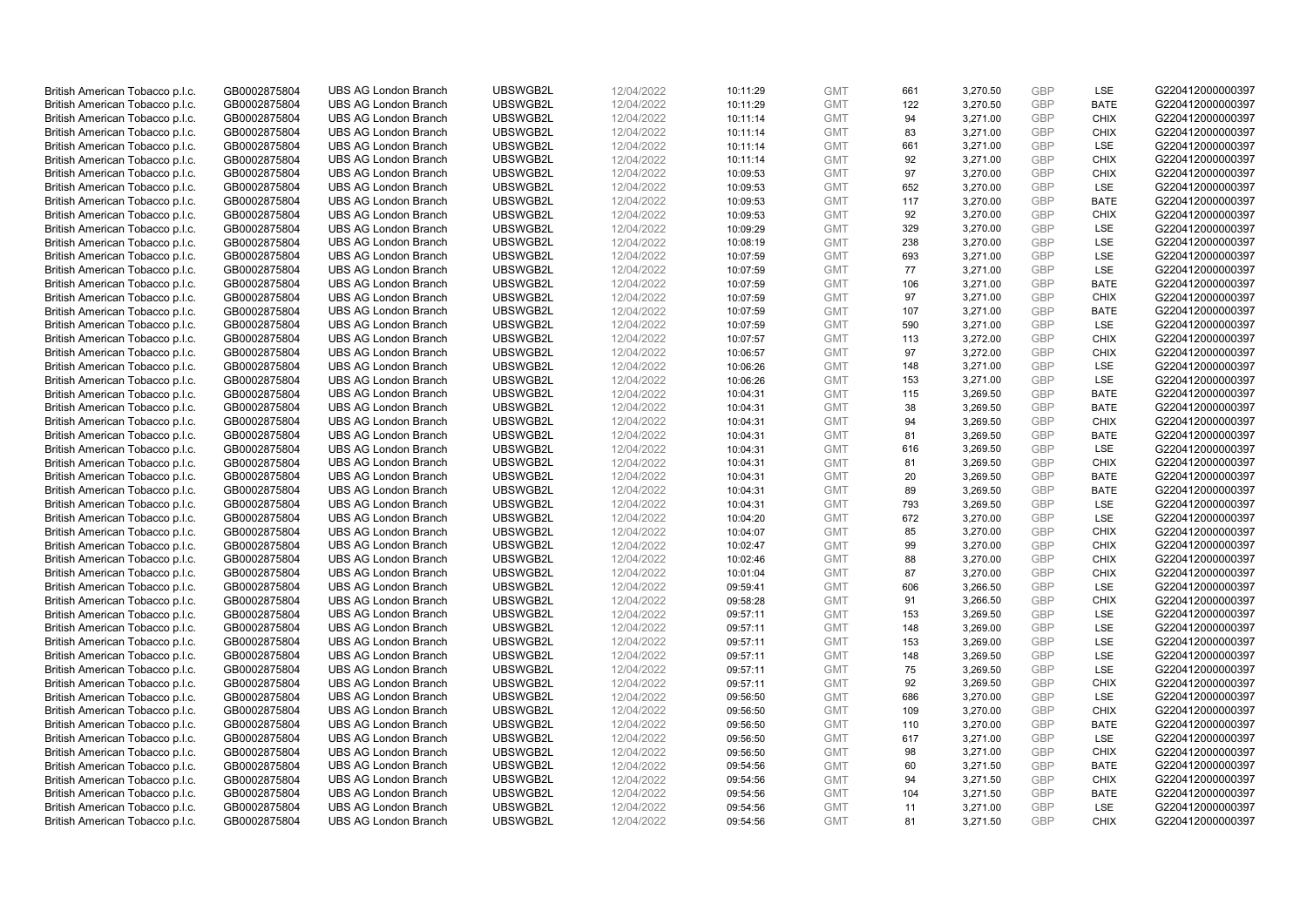| British American Tobacco p.l.c. | GB0002875804                 | <b>UBS AG London Branch</b>                                | UBSWGB2L             | 12/04/2022               | 09:54:55             | <b>GMT</b>               | 46  | 3,271.50             | <b>GBP</b> | <b>BATE</b> | G220412000000397                     |
|---------------------------------|------------------------------|------------------------------------------------------------|----------------------|--------------------------|----------------------|--------------------------|-----|----------------------|------------|-------------|--------------------------------------|
| British American Tobacco p.l.c. | GB0002875804                 | <b>UBS AG London Branch</b>                                | UBSWGB2L             | 12/04/2022               | 09:54:55             | <b>GMT</b>               | 111 | 3,271.50             | <b>GBP</b> | <b>BATE</b> | G220412000000397                     |
|                                 |                              | <b>UBS AG London Branch</b>                                | UBSWGB2L             |                          |                      | <b>GMT</b>               | 121 | 3,271.50             | <b>GBP</b> | <b>BATE</b> | G220412000000397                     |
| British American Tobacco p.l.c. | GB0002875804                 |                                                            |                      | 12/04/2022               | 09:54:55             |                          |     |                      |            |             |                                      |
| British American Tobacco p.l.c. | GB0002875804                 | <b>UBS AG London Branch</b>                                | UBSWGB2L             | 12/04/2022               | 09:54:55             | <b>GMT</b>               | 579 | 3,272.00             | <b>GBP</b> | LSE         | G220412000000397                     |
| British American Tobacco p.l.c. | GB0002875804                 | <b>UBS AG London Branch</b>                                | UBSWGB2L             | 12/04/2022               | 09:54:55             | <b>GMT</b>               | 650 | 3,272.00             | <b>GBP</b> | LSE         | G220412000000397                     |
| British American Tobacco p.l.c. | GB0002875804                 | <b>UBS AG London Branch</b>                                | UBSWGB2L             | 12/04/2022               | 09:54:10             | <b>GMT</b>               | 172 | 3,272.50             | <b>GBP</b> | <b>CHIX</b> | G220412000000397                     |
| British American Tobacco p.l.c. | GB0002875804                 | <b>UBS AG London Branch</b>                                | UBSWGB2L             | 12/04/2022               | 09:53:10             | <b>GMT</b>               | 84  | 3,272.50             | <b>GBP</b> | <b>CHIX</b> | G220412000000397                     |
| British American Tobacco p.l.c. | GB0002875804                 | <b>UBS AG London Branch</b>                                | UBSWGB2L             | 12/04/2022               | 09:52:11             | <b>GMT</b>               | 123 | 3,270.50             | <b>GBP</b> | <b>CHIX</b> | G220412000000397                     |
| British American Tobacco p.l.c. | GB0002875804                 | <b>UBS AG London Branch</b>                                | UBSWGB2L             | 12/04/2022               | 09:51:41             | <b>GMT</b>               | 75  | 3,270.50             | <b>GBP</b> | LSE         | G220412000000397                     |
| British American Tobacco p.l.c. | GB0002875804                 | <b>UBS AG London Branch</b>                                | UBSWGB2L             | 12/04/2022               | 09:51:41             | <b>GMT</b>               | 198 | 3,270.50             | <b>GBP</b> | LSE         | G220412000000397                     |
| British American Tobacco p.l.c. | GB0002875804                 | <b>UBS AG London Branch</b>                                | UBSWGB2L             | 12/04/2022               | 09:51:41             | <b>GMT</b>               | 414 | 3,270.50             | <b>GBP</b> | <b>LSE</b>  | G220412000000397                     |
| British American Tobacco p.l.c. | GB0002875804                 | <b>UBS AG London Branch</b>                                | UBSWGB2L             | 12/04/2022               | 09:51:19             | <b>GMT</b>               | 687 | 3,270.50             | <b>GBP</b> | LSE         | G220412000000397                     |
| British American Tobacco p.l.c. | GB0002875804                 | <b>UBS AG London Branch</b>                                | UBSWGB2L             | 12/04/2022               | 09:49:03             | <b>GMT</b>               | 83  | 3,270.00             | <b>GBP</b> | <b>CHIX</b> | G220412000000397                     |
| British American Tobacco p.l.c. | GB0002875804                 | <b>UBS AG London Branch</b>                                | UBSWGB2L             | 12/04/2022               | 09:49:03             | <b>GMT</b>               | 559 | 3,270.00             | <b>GBP</b> | <b>LSE</b>  | G220412000000397                     |
| British American Tobacco p.l.c. | GB0002875804                 | <b>UBS AG London Branch</b>                                | UBSWGB2L             | 12/04/2022               | 09:49:03             | <b>GMT</b>               | 119 | 3,270.00             | <b>GBP</b> | <b>BATE</b> | G220412000000397                     |
| British American Tobacco p.l.c. | GB0002875804                 | <b>UBS AG London Branch</b>                                | UBSWGB2L             | 12/04/2022               | 09:48:56             | <b>GMT</b>               | 625 | 3,270.50             | <b>GBP</b> | <b>LSE</b>  | G220412000000397                     |
| British American Tobacco p.l.c. | GB0002875804                 | <b>UBS AG London Branch</b>                                | UBSWGB2L             | 12/04/2022               | 09:48:56             | <b>GMT</b>               | 23  | 3,270.50             | <b>GBP</b> | LSE         | G220412000000397                     |
| British American Tobacco p.l.c. | GB0002875804                 | <b>UBS AG London Branch</b>                                | UBSWGB2L             | 12/04/2022               | 09:48:51             | <b>GMT</b>               | 230 | 3,271.00             | <b>GBP</b> | LSE         | G220412000000397                     |
| British American Tobacco p.l.c. | GB0002875804                 | <b>UBS AG London Branch</b>                                | UBSWGB2L             | 12/04/2022               | 09:48:08             | <b>GMT</b>               | 97  | 3,269.50             | <b>GBP</b> | <b>CHIX</b> | G220412000000397                     |
| British American Tobacco p.l.c. | GB0002875804                 | <b>UBS AG London Branch</b>                                | UBSWGB2L             | 12/04/2022               | 09:48:04             | <b>GMT</b>               | 560 | 3,269.50             | <b>GBP</b> | LSE         | G220412000000397                     |
| British American Tobacco p.l.c. | GB0002875804                 | <b>UBS AG London Branch</b>                                | UBSWGB2L             | 12/04/2022               | 09:47:46             | <b>GMT</b>               | 97  | 3,270.00             | <b>GBP</b> | <b>CHIX</b> | G220412000000397                     |
| British American Tobacco p.l.c. | GB0002875804                 | <b>UBS AG London Branch</b>                                | UBSWGB2L             | 12/04/2022               | 09:47:34             | <b>GMT</b>               | 496 | 3,270.00             | <b>GBP</b> | LSE         | G220412000000397                     |
| British American Tobacco p.l.c. | GB0002875804                 | <b>UBS AG London Branch</b>                                | UBSWGB2L             | 12/04/2022               | 09:47:02             | <b>GMT</b>               | 98  | 3,270.00             | <b>GBP</b> | <b>CHIX</b> | G220412000000397                     |
| British American Tobacco p.l.c. | GB0002875804                 | <b>UBS AG London Branch</b>                                | UBSWGB2L             | 12/04/2022               | 09:47:02             | <b>GMT</b>               | 84  | 3,270.00             | <b>GBP</b> | <b>CHIX</b> | G220412000000397                     |
| British American Tobacco p.l.c. | GB0002875804                 | <b>UBS AG London Branch</b>                                | UBSWGB2L             | 12/04/2022               | 09:45:29             | <b>GMT</b>               | 97  | 3,269.50             | <b>GBP</b> | <b>CHIX</b> | G220412000000397                     |
| British American Tobacco p.l.c. | GB0002875804                 | <b>UBS AG London Branch</b>                                | UBSWGB2L             | 12/04/2022               | 09:45:29             | <b>GMT</b>               | 731 | 3,269.50             | <b>GBP</b> | LSE         | G220412000000397                     |
| British American Tobacco p.l.c. | GB0002875804                 | <b>UBS AG London Branch</b>                                | UBSWGB2L             | 12/04/2022               | 09:45:29             | <b>GMT</b>               | 108 | 3,269.50             | <b>GBP</b> | <b>BATE</b> | G220412000000397                     |
| British American Tobacco p.l.c. | GB0002875804                 | <b>UBS AG London Branch</b>                                | UBSWGB2L             | 12/04/2022               | 09:43:49             | <b>GMT</b>               | 86  | 3,270.00             | <b>GBP</b> | <b>CHIX</b> | G220412000000397                     |
| British American Tobacco p.l.c. | GB0002875804                 | <b>UBS AG London Branch</b>                                | UBSWGB2L             | 12/04/2022               | 09:43:49             | <b>GMT</b>               | 94  | 3,270.50             | <b>GBP</b> | <b>CHIX</b> | G220412000000397                     |
| British American Tobacco p.l.c. | GB0002875804                 | UBS AG London Branch                                       | UBSWGB2L             | 12/04/2022               | 09:43:49             | <b>GMT</b>               | 605 | 3,270.50             | <b>GBP</b> | LSE         | G220412000000397                     |
| British American Tobacco p.l.c. | GB0002875804                 | <b>UBS AG London Branch</b>                                | UBSWGB2L             | 12/04/2022               | 09:43:49             | <b>GMT</b>               | 118 | 3,270.50             | <b>GBP</b> | LSE         | G220412000000397                     |
| British American Tobacco p.l.c. | GB0002875804                 | <b>UBS AG London Branch</b>                                | UBSWGB2L             | 12/04/2022               | 09:43:49             | <b>GMT</b>               | 120 | 3,270.50             | <b>GBP</b> | <b>BATE</b> | G220412000000397                     |
| British American Tobacco p.l.c. | GB0002875804                 | <b>UBS AG London Branch</b>                                | UBSWGB2L             | 12/04/2022               | 09:43:22             | <b>GMT</b>               | 90  | 3,271.00             | <b>GBP</b> | <b>CHIX</b> | G220412000000397                     |
|                                 |                              |                                                            |                      |                          |                      |                          | 117 |                      | <b>GBP</b> | <b>BATE</b> |                                      |
| British American Tobacco p.l.c. | GB0002875804<br>GB0002875804 | <b>UBS AG London Branch</b><br><b>UBS AG London Branch</b> | UBSWGB2L<br>UBSWGB2L | 12/04/2022<br>12/04/2022 | 09:42:18<br>09:40:46 | <b>GMT</b><br><b>GMT</b> | 683 | 3,270.50<br>3,270.00 | <b>GBP</b> | LSE         | G220412000000397<br>G220412000000397 |
| British American Tobacco p.l.c. |                              |                                                            |                      |                          |                      |                          |     |                      |            |             |                                      |
| British American Tobacco p.l.c. | GB0002875804                 | <b>UBS AG London Branch</b>                                | UBSWGB2L             | 12/04/2022               | 09:40:46             | <b>GMT</b>               | 94  | 3,270.00             | <b>GBP</b> | <b>CHIX</b> | G220412000000397                     |
| British American Tobacco p.l.c. | GB0002875804                 | <b>UBS AG London Branch</b>                                | UBSWGB2L             | 12/04/2022               | 09:39:47             | <b>GMT</b>               | 454 | 3,269.00             | <b>GBP</b> | <b>LSE</b>  | G220412000000397                     |
| British American Tobacco p.l.c. | GB0002875804                 | <b>UBS AG London Branch</b>                                | UBSWGB2L             | 12/04/2022               | 09:39:47             | <b>GMT</b>               | 193 | 3,269.00             | <b>GBP</b> | LSE         | G220412000000397                     |
| British American Tobacco p.l.c. | GB0002875804                 | <b>UBS AG London Branch</b>                                | UBSWGB2L             | 12/04/2022               | 09:39:47             | <b>GMT</b>               | 108 | 3,269.00             | <b>GBP</b> | <b>BATE</b> | G220412000000397                     |
| British American Tobacco p.l.c. | GB0002875804                 | UBS AG London Branch                                       | UBSWGB2L             | 12/04/2022               | 09:39:47             | <b>GMT</b>               | 99  | 3,269.00             | <b>GBP</b> | <b>CHIX</b> | G220412000000397                     |
| British American Tobacco p.l.c. | GB0002875804                 | <b>UBS AG London Branch</b>                                | UBSWGB2L             | 12/04/2022               | 09:39:47             | <b>GMT</b>               | 82  | 3,269.50             | <b>GBP</b> | <b>CHIX</b> | G220412000000397                     |
| British American Tobacco p.l.c. | GB0002875804                 | <b>UBS AG London Branch</b>                                | UBSWGB2L             | 12/04/2022               | 09:37:01             | <b>GMT</b>               | 81  | 3,268.50             | <b>GBP</b> | <b>CHIX</b> | G220412000000397                     |
| British American Tobacco p.l.c. | GB0002875804                 | <b>UBS AG London Branch</b>                                | UBSWGB2L             | 12/04/2022               | 09:37:00             | <b>GMT</b>               | 166 | 3,269.00             | <b>GBP</b> | LSE         | G220412000000397                     |
| British American Tobacco p.l.c. | GB0002875804                 | <b>UBS AG London Branch</b>                                | UBSWGB2L             | 12/04/2022               | 09:37:00             | <b>GMT</b>               | 502 | 3,269.00             | <b>GBP</b> | LSE         | G220412000000397                     |
| British American Tobacco p.l.c. | GB0002875804                 | UBS AG London Branch                                       | UBSWGB2L             | 12/04/2022               | 09:36:22             | <b>GMT</b>               | 91  | 3,269.50             | <b>GBP</b> | <b>CHIX</b> | G220412000000397                     |
| British American Tobacco p.l.c. | GB0002875804                 | <b>UBS AG London Branch</b>                                | UBSWGB2L             | 12/04/2022               | 09:35:23             | <b>GMT</b>               | 133 | 3,271.00             | <b>GBP</b> | LSE         | G220412000000397                     |
| British American Tobacco p.l.c. | GB0002875804                 | <b>UBS AG London Branch</b>                                | UBSWGB2L             | 12/04/2022               | 09:35:23             | <b>GMT</b>               | 234 | 3,271.00             | <b>GBP</b> | LSE         | G220412000000397                     |
| British American Tobacco p.l.c. | GB0002875804                 | <b>UBS AG London Branch</b>                                | UBSWGB2L             | 12/04/2022               | 09:35:23             | <b>GMT</b>               | 249 | 3,271.00             | <b>GBP</b> | LSE         | G220412000000397                     |
| British American Tobacco p.l.c. | GB0002875804                 | <b>UBS AG London Branch</b>                                | UBSWGB2L             | 12/04/2022               | 09:35:16             | <b>GMT</b>               | 96  | 3,271.50             | <b>GBP</b> | <b>CHIX</b> | G220412000000397                     |
| British American Tobacco p.l.c. | GB0002875804                 | <b>UBS AG London Branch</b>                                | UBSWGB2L             | 12/04/2022               | 09:34:43             | <b>GMT</b>               | 109 | 3,273.50             | <b>GBP</b> | <b>BATE</b> | G220412000000397                     |
| British American Tobacco p.l.c. | GB0002875804                 | <b>UBS AG London Branch</b>                                | UBSWGB2L             | 12/04/2022               | 09:34:16             | <b>GMT</b>               | 94  | 3,274.00             | <b>GBP</b> | <b>CHIX</b> | G220412000000397                     |
| British American Tobacco p.l.c. | GB0002875804                 | <b>UBS AG London Branch</b>                                | UBSWGB2L             | 12/04/2022               | 09:34:16             | <b>GMT</b>               | 117 | 3,274.50             | <b>GBP</b> | <b>BATE</b> | G220412000000397                     |
| British American Tobacco p.l.c. | GB0002875804                 | <b>UBS AG London Branch</b>                                | UBSWGB2L             | 12/04/2022               | 09:34:16             | <b>GMT</b>               | 121 | 3,274.50             | <b>GBP</b> | <b>BATE</b> | G220412000000397                     |
| British American Tobacco p.l.c. | GB0002875804                 | <b>UBS AG London Branch</b>                                | UBSWGB2L             | 12/04/2022               | 09:34:16             | <b>GMT</b>               | 679 | 3.274.50             | GBP        | <b>LSE</b>  | G220412000000397                     |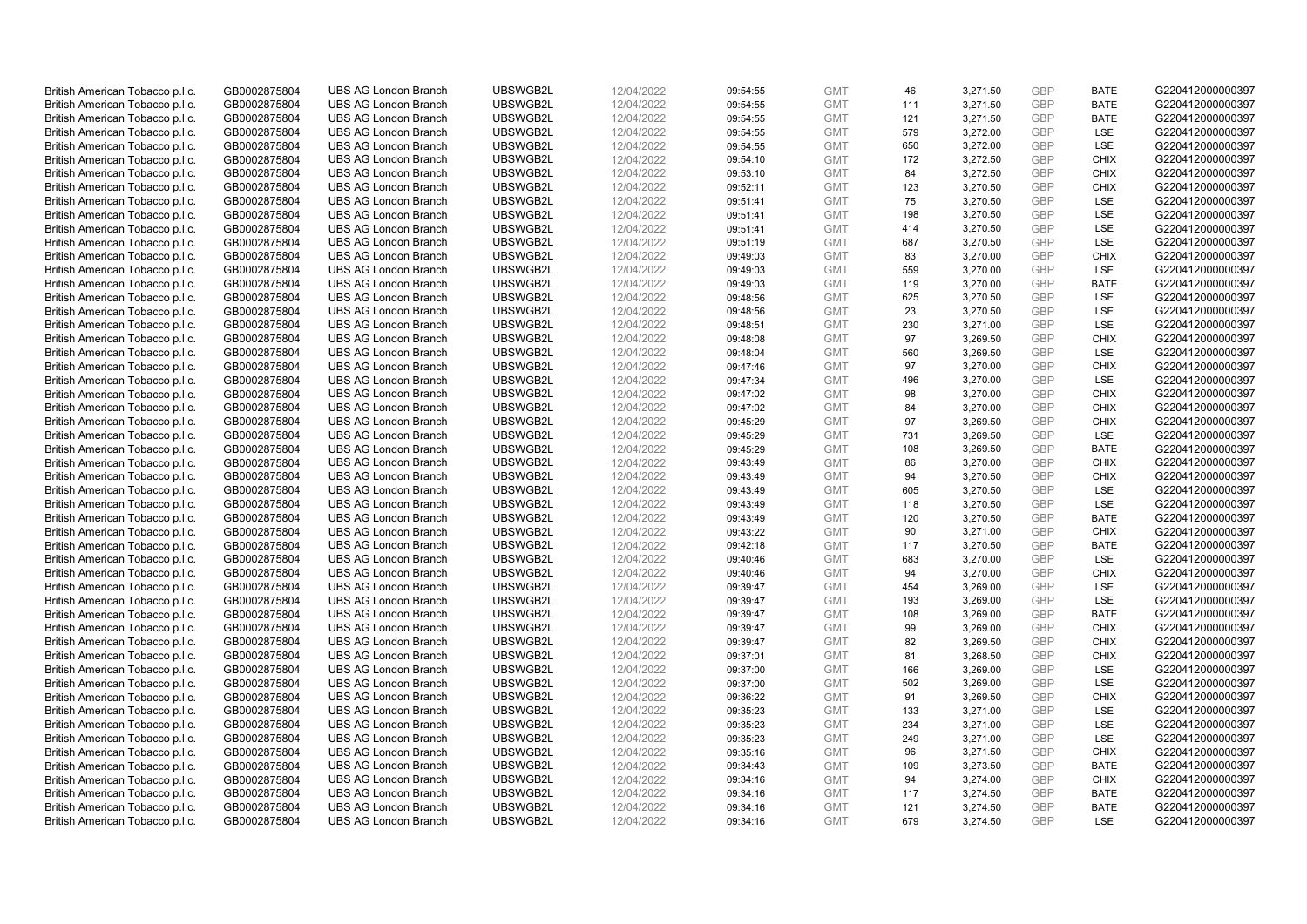| British American Tobacco p.l.c. | GB0002875804                 | <b>UBS AG London Branch</b> | UBSWGB2L | 12/04/2022               | 09:33:53 | <b>GMT</b> | 669            | 3,275.00 | <b>GBP</b> | LSE         | G220412000000397 |
|---------------------------------|------------------------------|-----------------------------|----------|--------------------------|----------|------------|----------------|----------|------------|-------------|------------------|
| British American Tobacco p.l.c. | GB0002875804                 | <b>UBS AG London Branch</b> | UBSWGB2L | 12/04/2022               | 09:33:50 | <b>GMT</b> | 92             | 3,275.00 | <b>GBP</b> | <b>CHIX</b> | G220412000000397 |
|                                 |                              | <b>UBS AG London Branch</b> | UBSWGB2L |                          |          | <b>GMT</b> | 81             | 3,275.00 | <b>GBP</b> | <b>CHIX</b> | G220412000000397 |
| British American Tobacco p.l.c. | GB0002875804                 |                             |          | 12/04/2022               | 09:33:50 |            |                |          |            |             |                  |
| British American Tobacco p.l.c. | GB0002875804                 | <b>UBS AG London Branch</b> | UBSWGB2L | 12/04/2022               | 09:33:03 | <b>GMT</b> | 254            | 3,275.00 | <b>GBP</b> | LSE         | G220412000000397 |
| British American Tobacco p.l.c. | GB0002875804                 | <b>UBS AG London Branch</b> | UBSWGB2L | 12/04/2022               | 09:33:03 | <b>GMT</b> | 305            | 3,275.00 | <b>GBP</b> | LSE         | G220412000000397 |
| British American Tobacco p.l.c. | GB0002875804                 | <b>UBS AG London Branch</b> | UBSWGB2L | 12/04/2022               | 09:31:45 | <b>GMT</b> | 95             | 3,274.00 | <b>GBP</b> | <b>CHIX</b> | G220412000000397 |
| British American Tobacco p.l.c. | GB0002875804                 | <b>UBS AG London Branch</b> | UBSWGB2L | 12/04/2022               | 09:31:44 | <b>GMT</b> | 637            | 3,274.50 | <b>GBP</b> | LSE         | G220412000000397 |
| British American Tobacco p.l.c. | GB0002875804                 | <b>UBS AG London Branch</b> | UBSWGB2L | 12/04/2022               | 09:31:28 | <b>GMT</b> | 309            | 3,275.00 | <b>GBP</b> | LSE         | G220412000000397 |
| British American Tobacco p.l.c. | GB0002875804                 | <b>UBS AG London Branch</b> | UBSWGB2L | 12/04/2022               | 09:31:28 | <b>GMT</b> | 258            | 3,275.00 | <b>GBP</b> | LSE         | G220412000000397 |
| British American Tobacco p.l.c. | GB0002875804                 | <b>UBS AG London Branch</b> | UBSWGB2L | 12/04/2022               | 09:31:23 | <b>GMT</b> | 381            | 3,275.50 | <b>GBP</b> | LSE         | G220412000000397 |
| British American Tobacco p.l.c. | GB0002875804                 | <b>UBS AG London Branch</b> | UBSWGB2L | 12/04/2022               | 09:31:23 | <b>GMT</b> | 200            | 3,275.50 | <b>GBP</b> | <b>LSE</b>  | G220412000000397 |
| British American Tobacco p.l.c. | GB0002875804                 | <b>UBS AG London Branch</b> | UBSWGB2L | 12/04/2022               | 09:31:23 | <b>GMT</b> | 215            | 3,276.00 | <b>GBP</b> | LSE         | G220412000000397 |
| British American Tobacco p.l.c. | GB0002875804                 | <b>UBS AG London Branch</b> | UBSWGB2L | 12/04/2022               | 09:31:23 | <b>GMT</b> | 383            | 3,276.00 | <b>GBP</b> | LSE         | G220412000000397 |
| British American Tobacco p.l.c. | GB0002875804                 | <b>UBS AG London Branch</b> | UBSWGB2L | 12/04/2022               | 09:30:57 | <b>GMT</b> | 258            | 3,275.50 | <b>GBP</b> | LSE         | G220412000000397 |
| British American Tobacco p.l.c. | GB0002875804                 | <b>UBS AG London Branch</b> | UBSWGB2L | 12/04/2022               | 09:30:57 | <b>GMT</b> | 272            | 3,275.50 | <b>GBP</b> | LSE         | G220412000000397 |
| British American Tobacco p.l.c. | GB0002875804                 | <b>UBS AG London Branch</b> | UBSWGB2L | 12/04/2022               | 09:30:57 | <b>GMT</b> | 153            | 3,275.50 | <b>GBP</b> | LSE         | G220412000000397 |
| British American Tobacco p.l.c. | GB0002875804                 | <b>UBS AG London Branch</b> | UBSWGB2L | 12/04/2022               | 09:30:57 | <b>GMT</b> | 96             | 3,276.00 | <b>GBP</b> | <b>CHIX</b> | G220412000000397 |
| British American Tobacco p.l.c. | GB0002875804                 | <b>UBS AG London Branch</b> | UBSWGB2L | 12/04/2022               | 09:30:18 | <b>GMT</b> | 21             | 3,274.50 | <b>GBP</b> | <b>BATE</b> | G220412000000397 |
|                                 |                              | <b>UBS AG London Branch</b> | UBSWGB2L |                          | 09:30:12 | <b>GMT</b> | 100            | 3,274.50 | <b>GBP</b> | <b>BATE</b> | G220412000000397 |
| British American Tobacco p.l.c. | GB0002875804<br>GB0002875804 | <b>UBS AG London Branch</b> | UBSWGB2L | 12/04/2022<br>12/04/2022 |          | <b>GMT</b> | 93             |          | <b>GBP</b> | <b>CHIX</b> | G220412000000397 |
| British American Tobacco p.l.c. |                              |                             |          |                          | 09:30:11 |            |                | 3,275.00 |            |             |                  |
| British American Tobacco p.l.c. | GB0002875804                 | <b>UBS AG London Branch</b> | UBSWGB2L | 12/04/2022               | 09:30:11 | <b>GMT</b> | 638            | 3,275.50 | <b>GBP</b> | LSE         | G220412000000397 |
| British American Tobacco p.l.c. | GB0002875804                 | <b>UBS AG London Branch</b> | UBSWGB2L | 12/04/2022               | 09:30:11 | <b>GMT</b> | 19             | 3,275.50 | <b>GBP</b> | <b>CHIX</b> | G220412000000397 |
| British American Tobacco p.l.c. | GB0002875804                 | <b>UBS AG London Branch</b> | UBSWGB2L | 12/04/2022               | 09:30:11 | <b>GMT</b> | 125            | 3,275.50 | <b>GBP</b> | <b>BATE</b> | G220412000000397 |
| British American Tobacco p.l.c. | GB0002875804                 | <b>UBS AG London Branch</b> | UBSWGB2L | 12/04/2022               | 09:30:11 | <b>GMT</b> | 69             | 3,275.50 | <b>GBP</b> | <b>CHIX</b> | G220412000000397 |
| British American Tobacco p.l.c. | GB0002875804                 | <b>UBS AG London Branch</b> | UBSWGB2L | 12/04/2022               | 09:28:46 | <b>GMT</b> | 110            | 3,275.00 | <b>GBP</b> | <b>BATE</b> | G220412000000397 |
| British American Tobacco p.l.c. | GB0002875804                 | <b>UBS AG London Branch</b> | UBSWGB2L | 12/04/2022               | 09:28:46 | <b>GMT</b> | 90             | 3,275.00 | <b>GBP</b> | <b>CHIX</b> | G220412000000397 |
| British American Tobacco p.l.c. | GB0002875804                 | <b>UBS AG London Branch</b> | UBSWGB2L | 12/04/2022               | 09:28:45 | <b>GMT</b> | 153            | 3,275.50 | <b>GBP</b> | <b>LSE</b>  | G220412000000397 |
| British American Tobacco p.l.c. | GB0002875804                 | <b>UBS AG London Branch</b> | UBSWGB2L | 12/04/2022               | 09:28:45 | <b>GMT</b> | 35             | 3,275.50 | <b>GBP</b> | LSE         | G220412000000397 |
| British American Tobacco p.l.c. | GB0002875804                 | <b>UBS AG London Branch</b> | UBSWGB2L | 12/04/2022               | 09:28:45 | <b>GMT</b> | 220            | 3,275.50 | <b>GBP</b> | LSE         | G220412000000397 |
| British American Tobacco p.l.c. | GB0002875804                 | UBS AG London Branch        | UBSWGB2L | 12/04/2022               | 09:28:45 | <b>GMT</b> | 148            | 3,275.50 | <b>GBP</b> | LSE         | G220412000000397 |
| British American Tobacco p.l.c. | GB0002875804                 | <b>UBS AG London Branch</b> | UBSWGB2L | 12/04/2022               | 09:28:45 | <b>GMT</b> | 99             | 3,275.50 | <b>GBP</b> | <b>CHIX</b> | G220412000000397 |
| British American Tobacco p.l.c. | GB0002875804                 | <b>UBS AG London Branch</b> | UBSWGB2L | 12/04/2022               | 09:27:58 | <b>GMT</b> | 599            | 3,275.00 | <b>GBP</b> | <b>LSE</b>  | G220412000000397 |
| British American Tobacco p.l.c. | GB0002875804                 | <b>UBS AG London Branch</b> | UBSWGB2L | 12/04/2022               | 09:27:58 | <b>GMT</b> | 16             | 3,275.00 | <b>GBP</b> | LSE         | G220412000000397 |
| British American Tobacco p.l.c. | GB0002875804                 | <b>UBS AG London Branch</b> | UBSWGB2L | 12/04/2022               | 09:27:58 | <b>GMT</b> | 84             | 3,275.00 | <b>GBP</b> | <b>CHIX</b> | G220412000000397 |
| British American Tobacco p.l.c. | GB0002875804                 | <b>UBS AG London Branch</b> | UBSWGB2L | 12/04/2022               | 09:26:07 | <b>GMT</b> | 35             | 3,273.50 | <b>GBP</b> | <b>BATE</b> | G220412000000397 |
| British American Tobacco p.l.c. | GB0002875804                 | <b>UBS AG London Branch</b> | UBSWGB2L | 12/04/2022               | 09:26:07 | <b>GMT</b> | 72             | 3,273.50 | <b>GBP</b> | <b>BATE</b> | G220412000000397 |
| British American Tobacco p.l.c. | GB0002875804                 | <b>UBS AG London Branch</b> | UBSWGB2L | 12/04/2022               | 09:26:07 | <b>GMT</b> | 318            | 3,273.50 | <b>GBP</b> | <b>LSE</b>  | G220412000000397 |
| British American Tobacco p.l.c. | GB0002875804                 | <b>UBS AG London Branch</b> | UBSWGB2L | 12/04/2022               | 09:25:37 | <b>GMT</b> | 132            | 3,273.50 | <b>GBP</b> | LSE         | G220412000000397 |
| British American Tobacco p.l.c. | GB0002875804                 | <b>UBS AG London Branch</b> | UBSWGB2L | 12/04/2022               | 09:25:37 | <b>GMT</b> | 168            | 3,273.50 | <b>GBP</b> | LSE         | G220412000000397 |
| British American Tobacco p.l.c. | GB0002875804                 | UBS AG London Branch        | UBSWGB2L | 12/04/2022               | 09:25:36 | <b>GMT</b> | 86             | 3,274.00 | <b>GBP</b> | <b>CHIX</b> | G220412000000397 |
| British American Tobacco p.l.c. | GB0002875804                 | <b>UBS AG London Branch</b> | UBSWGB2L | 12/04/2022               | 09:25:36 | <b>GMT</b> | $\overline{1}$ | 3,274.00 | <b>GBP</b> | <b>CHIX</b> | G220412000000397 |
| British American Tobacco p.l.c. | GB0002875804                 | <b>UBS AG London Branch</b> | UBSWGB2L | 12/04/2022               | 09:25:36 | <b>GMT</b> | 90             | 3,274.00 | <b>GBP</b> | <b>CHIX</b> | G220412000000397 |
| British American Tobacco p.l.c. | GB0002875804                 | <b>UBS AG London Branch</b> | UBSWGB2L | 12/04/2022               | 09:24:20 | <b>GMT</b> | 98             | 3,273.50 | <b>GBP</b> | <b>CHIX</b> | G220412000000397 |
| British American Tobacco p.l.c. | GB0002875804                 | <b>UBS AG London Branch</b> | UBSWGB2L | 12/04/2022               | 09:24:19 | <b>GMT</b> | 229            | 3,274.00 | <b>GBP</b> | LSE         | G220412000000397 |
| British American Tobacco p.l.c. | GB0002875804                 | UBS AG London Branch        | UBSWGB2L | 12/04/2022               | 09:24:19 | <b>GMT</b> | 236            | 3,274.00 | <b>GBP</b> | LSE         | G220412000000397 |
| British American Tobacco p.l.c. | GB0002875804                 | <b>UBS AG London Branch</b> | UBSWGB2L | 12/04/2022               | 09:24:19 | <b>GMT</b> | 148            | 3,274.00 | <b>GBP</b> | LSE         | G220412000000397 |
| British American Tobacco p.l.c. | GB0002875804                 | <b>UBS AG London Branch</b> | UBSWGB2L | 12/04/2022               | 09:24:19 | <b>GMT</b> | 99             | 3,274.00 | <b>GBP</b> | <b>CHIX</b> | G220412000000397 |
| British American Tobacco p.l.c. | GB0002875804                 | <b>UBS AG London Branch</b> | UBSWGB2L | 12/04/2022               | 09:23:12 | <b>GMT</b> | 98             | 3,273.50 | <b>GBP</b> | <b>CHIX</b> | G220412000000397 |
|                                 |                              |                             |          |                          |          | <b>GMT</b> |                |          | <b>GBP</b> |             |                  |
| British American Tobacco p.l.c. | GB0002875804                 | <b>UBS AG London Branch</b> | UBSWGB2L | 12/04/2022               | 09:23:11 |            | 358            | 3,274.50 | <b>GBP</b> | LSE         | G220412000000397 |
| British American Tobacco p.l.c. | GB0002875804                 | <b>UBS AG London Branch</b> | UBSWGB2L | 12/04/2022               | 09:23:11 | <b>GMT</b> | 228            | 3,274.50 |            | LSE         | G220412000000397 |
| British American Tobacco p.l.c. | GB0002875804                 | <b>UBS AG London Branch</b> | UBSWGB2L | 12/04/2022               | 09:21:01 | <b>GMT</b> | 279            | 3,269.50 | <b>GBP</b> | LSE         | G220412000000397 |
| British American Tobacco p.l.c. | GB0002875804                 | <b>UBS AG London Branch</b> | UBSWGB2L | 12/04/2022               | 09:21:01 | <b>GMT</b> | 116            | 3,269.50 | <b>GBP</b> | LSE         | G220412000000397 |
| British American Tobacco p.l.c. | GB0002875804                 | <b>UBS AG London Branch</b> | UBSWGB2L | 12/04/2022               | 09:21:01 | <b>GMT</b> | 200            | 3,269.50 | <b>GBP</b> | LSE         | G220412000000397 |
| British American Tobacco p.l.c. | GB0002875804                 | <b>UBS AG London Branch</b> | UBSWGB2L | 12/04/2022               | 09:21:01 | <b>GMT</b> | 94             | 3.270.00 | GBP        | <b>CHIX</b> | G220412000000397 |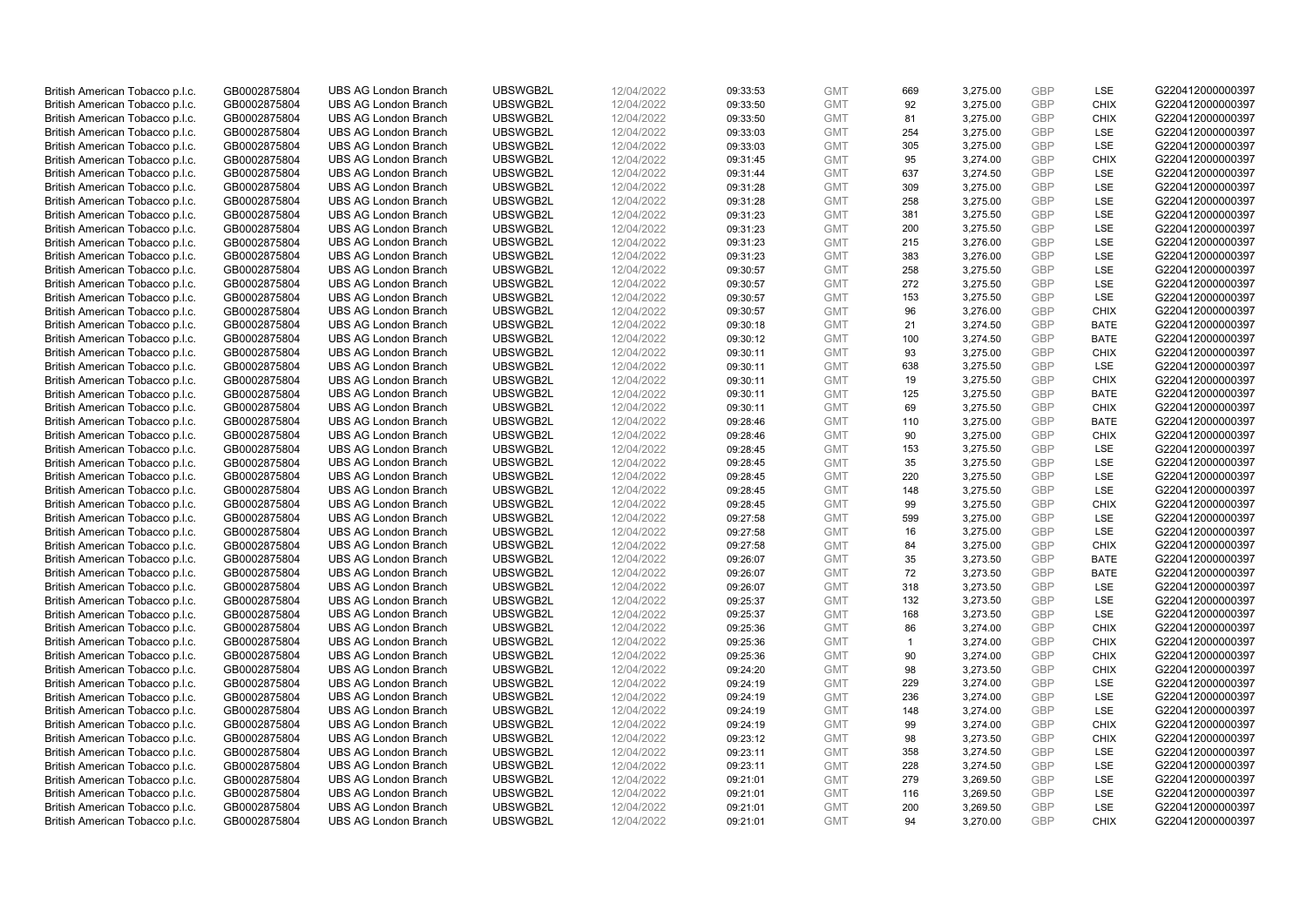| British American Tobacco p.l.c. | GB0002875804 | <b>UBS AG London Branch</b> | UBSWGB2L | 12/04/2022 | 09:21:01 | <b>GMT</b> | 118 | 3,270.00 | <b>GBP</b> | <b>BATE</b> | G220412000000397 |
|---------------------------------|--------------|-----------------------------|----------|------------|----------|------------|-----|----------|------------|-------------|------------------|
| British American Tobacco p.l.c. | GB0002875804 | <b>UBS AG London Branch</b> | UBSWGB2L | 12/04/2022 | 09:21:01 | <b>GMT</b> | 106 | 3,270.50 | <b>GBP</b> | <b>CHIX</b> | G220412000000397 |
|                                 |              | <b>UBS AG London Branch</b> | UBSWGB2L |            |          | <b>GMT</b> | 132 | 3,270.50 | <b>GBP</b> | <b>BATE</b> | G220412000000397 |
| British American Tobacco p.l.c. | GB0002875804 |                             |          | 12/04/2022 | 09:21:01 |            |     |          |            |             |                  |
| British American Tobacco p.l.c. | GB0002875804 | <b>UBS AG London Branch</b> | UBSWGB2L | 12/04/2022 | 09:21:01 | <b>GMT</b> | 142 | 3,270.50 | <b>GBP</b> | <b>BATE</b> | G220412000000397 |
| British American Tobacco p.l.c. | GB0002875804 | <b>UBS AG London Branch</b> | UBSWGB2L | 12/04/2022 | 09:20:51 | <b>GMT</b> | 98  | 3,271.00 | <b>GBP</b> | <b>CHIX</b> | G220412000000397 |
| British American Tobacco p.l.c. | GB0002875804 | <b>UBS AG London Branch</b> | UBSWGB2L | 12/04/2022 | 09:20:51 | <b>GMT</b> | 82  | 3,271.00 | <b>GBP</b> | <b>CHIX</b> | G220412000000397 |
| British American Tobacco p.l.c. | GB0002875804 | <b>UBS AG London Branch</b> | UBSWGB2L | 12/04/2022 | 09:20:06 | <b>GMT</b> | 624 | 3,272.00 | <b>GBP</b> | LSE         | G220412000000397 |
| British American Tobacco p.l.c. | GB0002875804 | <b>UBS AG London Branch</b> | UBSWGB2L | 12/04/2022 | 09:19:10 | <b>GMT</b> | 146 | 3,272.00 | <b>GBP</b> | <b>BATE</b> | G220412000000397 |
| British American Tobacco p.l.c. | GB0002875804 | <b>UBS AG London Branch</b> | UBSWGB2L | 12/04/2022 | 09:19:10 | <b>GMT</b> | 97  | 3,272.00 | <b>GBP</b> | <b>CHIX</b> | G220412000000397 |
| British American Tobacco p.l.c. | GB0002875804 | <b>UBS AG London Branch</b> | UBSWGB2L | 12/04/2022 | 09:19:10 | <b>GMT</b> | 133 | 3,272.00 | <b>GBP</b> | <b>BATE</b> | G220412000000397 |
| British American Tobacco p.l.c. | GB0002875804 | <b>UBS AG London Branch</b> | UBSWGB2L | 12/04/2022 | 09:18:44 | <b>GMT</b> | 576 | 3,272.50 | <b>GBP</b> | <b>LSE</b>  | G220412000000397 |
| British American Tobacco p.l.c. | GB0002875804 | <b>UBS AG London Branch</b> | UBSWGB2L | 12/04/2022 | 09:18:44 | <b>GMT</b> | 571 | 3,272.50 | <b>GBP</b> | LSE         | G220412000000397 |
| British American Tobacco p.l.c. | GB0002875804 | <b>UBS AG London Branch</b> | UBSWGB2L | 12/04/2022 | 09:17:49 | <b>GMT</b> | 76  | 3,269.00 | <b>GBP</b> | <b>BATE</b> | G220412000000397 |
| British American Tobacco p.l.c. | GB0002875804 | <b>UBS AG London Branch</b> | UBSWGB2L | 12/04/2022 | 09:17:49 | <b>GMT</b> | 47  | 3,269.00 | <b>GBP</b> | <b>BATE</b> | G220412000000397 |
| British American Tobacco p.l.c. | GB0002875804 | <b>UBS AG London Branch</b> | UBSWGB2L | 12/04/2022 | 09:17:49 | <b>GMT</b> | 152 | 3,269.00 | <b>GBP</b> | LSE         | G220412000000397 |
| British American Tobacco p.l.c. | GB0002875804 | <b>UBS AG London Branch</b> | UBSWGB2L | 12/04/2022 | 09:17:49 | <b>GMT</b> | 270 | 3,269.00 | <b>GBP</b> | LSE         | G220412000000397 |
| British American Tobacco p.l.c. | GB0002875804 | <b>UBS AG London Branch</b> | UBSWGB2L | 12/04/2022 | 09:17:49 | <b>GMT</b> | 240 | 3,269.00 | <b>GBP</b> | LSE         | G220412000000397 |
| British American Tobacco p.l.c. | GB0002875804 | <b>UBS AG London Branch</b> | UBSWGB2L | 12/04/2022 | 09:17:49 | <b>GMT</b> | 116 | 3,269.50 | <b>GBP</b> | <b>CHIX</b> | G220412000000397 |
| British American Tobacco p.l.c. | GB0002875804 | <b>UBS AG London Branch</b> | UBSWGB2L | 12/04/2022 | 09:17:49 | <b>GMT</b> | 159 | 3,269.00 | <b>GBP</b> | <b>BATE</b> | G220412000000397 |
| British American Tobacco p.l.c. | GB0002875804 | <b>UBS AG London Branch</b> | UBSWGB2L | 12/04/2022 | 09:17:49 | <b>GMT</b> | 661 | 3,269.00 | <b>GBP</b> | LSE         | G220412000000397 |
| British American Tobacco p.l.c. | GB0002875804 | <b>UBS AG London Branch</b> | UBSWGB2L | 12/04/2022 | 09:17:49 | <b>GMT</b> | 91  | 3,269.00 | <b>GBP</b> | <b>CHIX</b> | G220412000000397 |
| British American Tobacco p.l.c. | GB0002875804 | <b>UBS AG London Branch</b> | UBSWGB2L | 12/04/2022 | 09:17:49 | <b>GMT</b> | 682 | 3,269.50 | <b>GBP</b> | LSE         | G220412000000397 |
| British American Tobacco p.l.c. | GB0002875804 | <b>UBS AG London Branch</b> | UBSWGB2L | 12/04/2022 | 09:17:49 | <b>GMT</b> | 230 | 3,269.50 | <b>GBP</b> | <b>CHIX</b> | G220412000000397 |
| British American Tobacco p.l.c. | GB0002875804 | <b>UBS AG London Branch</b> | UBSWGB2L | 12/04/2022 | 09:17:31 | <b>GMT</b> | 61  | 3,269.50 | <b>GBP</b> | <b>CHIX</b> | G220412000000397 |
| British American Tobacco p.l.c. | GB0002875804 | <b>UBS AG London Branch</b> | UBSWGB2L | 12/04/2022 | 09:15:31 | <b>GMT</b> | 654 | 3,267.50 | <b>GBP</b> | LSE         | G220412000000397 |
| British American Tobacco p.l.c. | GB0002875804 | <b>UBS AG London Branch</b> | UBSWGB2L | 12/04/2022 | 09:14:45 | <b>GMT</b> | 110 | 3,267.00 | <b>GBP</b> | <b>CHIX</b> | G220412000000397 |
| British American Tobacco p.l.c. | GB0002875804 | <b>UBS AG London Branch</b> | UBSWGB2L | 12/04/2022 | 09:14:45 | <b>GMT</b> | 81  | 3,267.00 | <b>GBP</b> | <b>CHIX</b> | G220412000000397 |
|                                 |              |                             | UBSWGB2L | 12/04/2022 |          | <b>GMT</b> | 127 | 3,267.50 | <b>GBP</b> | <b>CHIX</b> |                  |
| British American Tobacco p.l.c. | GB0002875804 | <b>UBS AG London Branch</b> |          |            | 09:14:26 |            |     |          |            |             | G220412000000397 |
| British American Tobacco p.l.c. | GB0002875804 | <b>UBS AG London Branch</b> | UBSWGB2L | 12/04/2022 | 09:12:28 | <b>GMT</b> | 124 | 3,264.00 | <b>GBP</b> | <b>CHIX</b> | G220412000000397 |
| British American Tobacco p.l.c. | GB0002875804 | UBS AG London Branch        | UBSWGB2L | 12/04/2022 | 09:10:28 | <b>GMT</b> | 581 | 3,263.50 | <b>GBP</b> | LSE         | G220412000000397 |
| British American Tobacco p.l.c. | GB0002875804 | <b>UBS AG London Branch</b> | UBSWGB2L | 12/04/2022 | 09:10:12 | <b>GMT</b> | 417 | 3,264.50 | <b>GBP</b> | LSE         | G220412000000397 |
| British American Tobacco p.l.c. | GB0002875804 | <b>UBS AG London Branch</b> | UBSWGB2L | 12/04/2022 | 09:10:12 | <b>GMT</b> | 163 | 3,264.50 | <b>GBP</b> | <b>LSE</b>  | G220412000000397 |
| British American Tobacco p.l.c. | GB0002875804 | <b>UBS AG London Branch</b> | UBSWGB2L | 12/04/2022 | 09:10:12 | <b>GMT</b> | 612 | 3,265.00 | <b>GBP</b> | LSE         | G220412000000397 |
| British American Tobacco p.l.c. | GB0002875804 | <b>UBS AG London Branch</b> | UBSWGB2L | 12/04/2022 | 09:10:12 | <b>GMT</b> | 110 | 3,265.00 | <b>GBP</b> | LSE         | G220412000000397 |
| British American Tobacco p.l.c. | GB0002875804 | <b>UBS AG London Branch</b> | UBSWGB2L | 12/04/2022 | 09:10:12 | <b>GMT</b> | 90  | 3,265.00 | <b>GBP</b> | <b>CHIX</b> | G220412000000397 |
| British American Tobacco p.l.c. | GB0002875804 | <b>UBS AG London Branch</b> | UBSWGB2L | 12/04/2022 | 09:10:12 | <b>GMT</b> | 151 | 3,265.00 | <b>GBP</b> | <b>BATE</b> | G220412000000397 |
| British American Tobacco p.l.c. | GB0002875804 | <b>UBS AG London Branch</b> | UBSWGB2L | 12/04/2022 | 09:10:12 | <b>GMT</b> | 638 | 3,265.00 | <b>GBP</b> | <b>LSE</b>  | G220412000000397 |
| British American Tobacco p.l.c. | GB0002875804 | <b>UBS AG London Branch</b> | UBSWGB2L | 12/04/2022 | 09:10:12 | <b>GMT</b> | 291 | 3,265.00 | <b>GBP</b> | <b>CHIX</b> | G220412000000397 |
| British American Tobacco p.l.c. | GB0002875804 | <b>UBS AG London Branch</b> | UBSWGB2L | 12/04/2022 | 09:10:12 | <b>GMT</b> | 191 | 3,265.00 | <b>GBP</b> | <b>BATE</b> | G220412000000397 |
| British American Tobacco p.l.c. | GB0002875804 | UBS AG London Branch        | UBSWGB2L | 12/04/2022 | 09:07:59 | <b>GMT</b> | 198 | 3,262.50 | <b>GBP</b> | <b>CHIX</b> | G220412000000397 |
| British American Tobacco p.l.c. | GB0002875804 | <b>UBS AG London Branch</b> | UBSWGB2L | 12/04/2022 | 09:06:45 | <b>GMT</b> | 96  | 3,260.50 | <b>GBP</b> | <b>CHIX</b> | G220412000000397 |
| British American Tobacco p.l.c. | GB0002875804 | <b>UBS AG London Branch</b> | UBSWGB2L | 12/04/2022 | 09:05:51 | <b>GMT</b> | 91  | 3,259.50 | <b>GBP</b> | <b>CHIX</b> | G220412000000397 |
| British American Tobacco p.l.c. | GB0002875804 | <b>UBS AG London Branch</b> | UBSWGB2L | 12/04/2022 | 09:05:50 | <b>GMT</b> | 32  | 3,259.50 | <b>GBP</b> | <b>CHIX</b> | G220412000000397 |
| British American Tobacco p.l.c. | GB0002875804 | <b>UBS AG London Branch</b> | UBSWGB2L | 12/04/2022 | 09:05:24 | <b>GMT</b> | 39  | 3,259.00 | <b>GBP</b> | <b>BATE</b> | G220412000000397 |
| British American Tobacco p.l.c. | GB0002875804 | UBS AG London Branch        | UBSWGB2L | 12/04/2022 | 09:05:24 | <b>GMT</b> | 45  | 3,259.00 | <b>GBP</b> | <b>BATE</b> | G220412000000397 |
| British American Tobacco p.l.c. | GB0002875804 | <b>UBS AG London Branch</b> | UBSWGB2L | 12/04/2022 | 09:05:24 | <b>GMT</b> | 39  | 3,259.00 | <b>GBP</b> | <b>BATE</b> | G220412000000397 |
| British American Tobacco p.l.c. | GB0002875804 | <b>UBS AG London Branch</b> | UBSWGB2L | 12/04/2022 | 09:05:24 | <b>GMT</b> | 647 | 3,259.00 | <b>GBP</b> | <b>LSE</b>  | G220412000000397 |
| British American Tobacco p.l.c. | GB0002875804 | <b>UBS AG London Branch</b> | UBSWGB2L | 12/04/2022 | 09:05:24 | <b>GMT</b> | 145 | 3,259.00 | <b>GBP</b> | <b>BATE</b> | G220412000000397 |
| British American Tobacco p.l.c. | GB0002875804 | <b>UBS AG London Branch</b> | UBSWGB2L | 12/04/2022 | 09:04:50 | <b>GMT</b> | 85  | 3,259.50 | <b>GBP</b> | <b>CHIX</b> | G220412000000397 |
| British American Tobacco p.l.c. | GB0002875804 | <b>UBS AG London Branch</b> | UBSWGB2L | 12/04/2022 | 09:04:44 | <b>GMT</b> | 84  | 3,260.00 | <b>GBP</b> | <b>CHIX</b> | G220412000000397 |
| British American Tobacco p.l.c. | GB0002875804 | <b>UBS AG London Branch</b> | UBSWGB2L | 12/04/2022 | 09:01:44 | <b>GMT</b> | 99  | 3,260.00 | <b>GBP</b> | <b>CHIX</b> | G220412000000397 |
| British American Tobacco p.l.c. | GB0002875804 | <b>UBS AG London Branch</b> | UBSWGB2L | 12/04/2022 | 09:01:43 | <b>GMT</b> | 98  | 3,260.50 | <b>GBP</b> | <b>CHIX</b> | G220412000000397 |
| British American Tobacco p.l.c. | GB0002875804 | <b>UBS AG London Branch</b> | UBSWGB2L | 12/04/2022 | 09:01:43 | <b>GMT</b> | 584 | 3,261.00 | <b>GBP</b> | <b>LSE</b>  | G220412000000397 |
| British American Tobacco p.l.c. | GB0002875804 | <b>UBS AG London Branch</b> | UBSWGB2L | 12/04/2022 | 09:01:43 | <b>GMT</b> | 285 | 3,261.50 | GBP        | <b>LSE</b>  | G220412000000397 |
|                                 |              |                             |          |            |          |            |     |          |            |             |                  |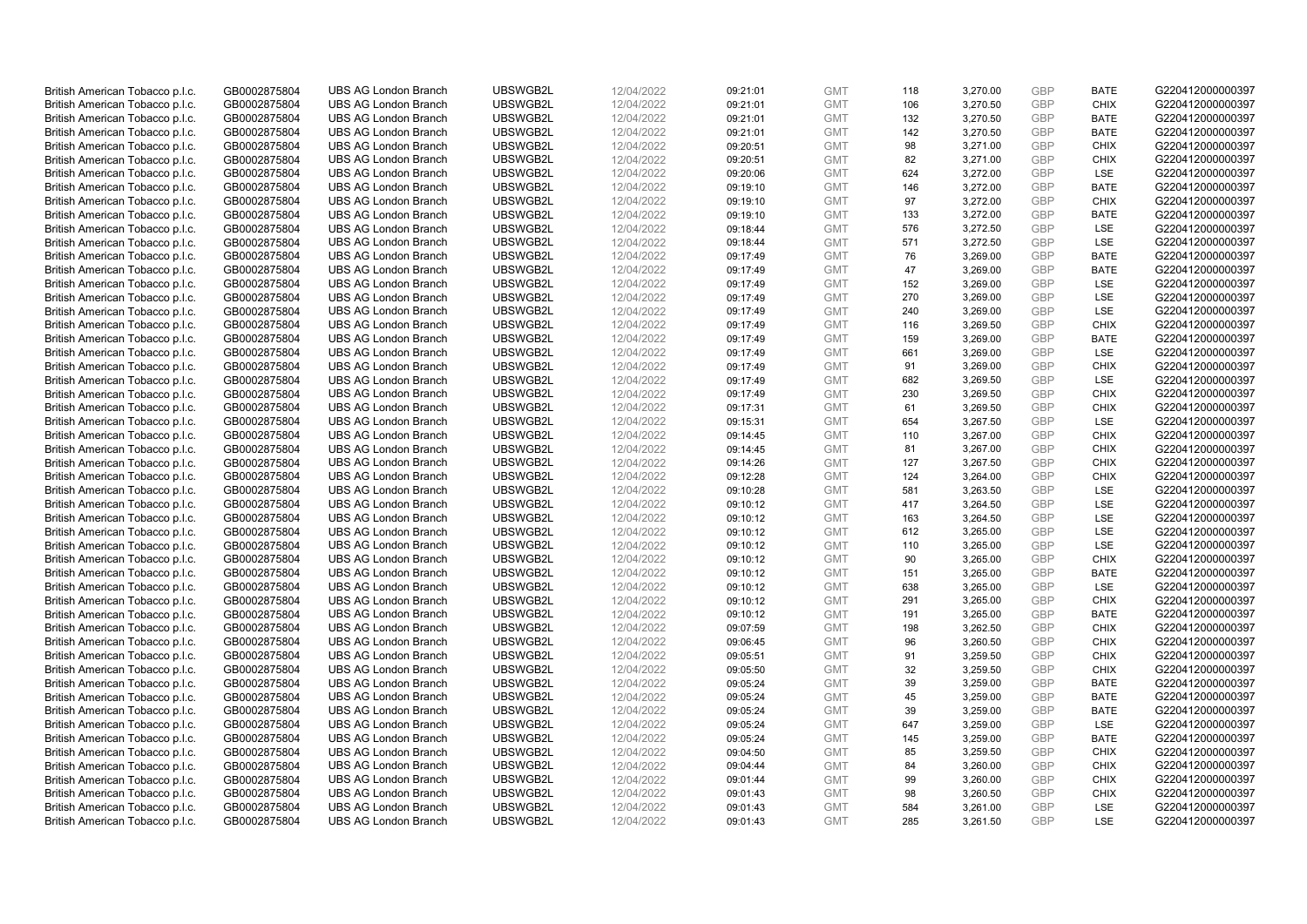| British American Tobacco p.l.c. | GB0002875804 | <b>UBS AG London Branch</b> | UBSWGB2L | 12/04/2022 | 09:01:43 | <b>GMT</b> | 374 | 3,261.50 | <b>GBP</b>               | LSE         | G220412000000397 |
|---------------------------------|--------------|-----------------------------|----------|------------|----------|------------|-----|----------|--------------------------|-------------|------------------|
| British American Tobacco p.l.c. | GB0002875804 | <b>UBS AG London Branch</b> | UBSWGB2L | 12/04/2022 | 09:00:29 | <b>GMT</b> | 104 | 3,261.00 | <b>GBP</b>               | <b>BATE</b> | G220412000000397 |
| British American Tobacco p.l.c. | GB0002875804 | <b>UBS AG London Branch</b> | UBSWGB2L | 12/04/2022 | 09:00:22 | <b>GMT</b> | 88  | 3,262.00 | <b>GBP</b>               | <b>CHIX</b> | G220412000000397 |
| British American Tobacco p.l.c. | GB0002875804 | <b>UBS AG London Branch</b> | UBSWGB2L | 12/04/2022 | 09:00:22 | <b>GMT</b> | 167 | 3,262.00 | <b>GBP</b>               | <b>CHIX</b> | G220412000000397 |
| British American Tobacco p.l.c. | GB0002875804 | <b>UBS AG London Branch</b> | UBSWGB2L | 12/04/2022 | 09:00:22 | <b>GMT</b> | 91  | 3,262.00 | <b>GBP</b>               | <b>CHIX</b> | G220412000000397 |
|                                 |              | <b>UBS AG London Branch</b> |          |            |          |            |     |          |                          |             |                  |
| British American Tobacco p.l.c. | GB0002875804 |                             | UBSWGB2L | 12/04/2022 | 09:00:22 | <b>GMT</b> | 96  | 3,262.00 | <b>GBP</b><br><b>GBP</b> | <b>CHIX</b> | G220412000000397 |
| British American Tobacco p.l.c. | GB0002875804 | <b>UBS AG London Branch</b> | UBSWGB2L | 12/04/2022 | 09:00:22 | <b>GMT</b> | 662 | 3,262.50 |                          | LSE         | G220412000000397 |
| British American Tobacco p.l.c. | GB0002875804 | <b>UBS AG London Branch</b> | UBSWGB2L | 12/04/2022 | 08:58:31 | <b>GMT</b> | 3   | 3,262.00 | <b>GBP</b>               | <b>BATE</b> | G220412000000397 |
| British American Tobacco p.l.c. | GB0002875804 | <b>UBS AG London Branch</b> | UBSWGB2L | 12/04/2022 | 08:58:31 | <b>GMT</b> | 112 | 3,262.00 | <b>GBP</b>               | <b>BATE</b> | G220412000000397 |
| British American Tobacco p.l.c. | GB0002875804 | <b>UBS AG London Branch</b> | UBSWGB2L | 12/04/2022 | 08:58:31 | <b>GMT</b> | 109 | 3,262.00 | <b>GBP</b>               | <b>BATE</b> | G220412000000397 |
| British American Tobacco p.l.c. | GB0002875804 | <b>UBS AG London Branch</b> | UBSWGB2L | 12/04/2022 | 08:58:06 | <b>GMT</b> | 82  | 3,262.50 | <b>GBP</b>               | <b>CHIX</b> | G220412000000397 |
| British American Tobacco p.l.c. | GB0002875804 | <b>UBS AG London Branch</b> | UBSWGB2L | 12/04/2022 | 08:58:05 | <b>GMT</b> | 243 | 3,263.00 | <b>GBP</b>               | LSE         | G220412000000397 |
| British American Tobacco p.l.c. | GB0002875804 | <b>UBS AG London Branch</b> | UBSWGB2L | 12/04/2022 | 08:58:05 | <b>GMT</b> | 430 | 3,263.00 | <b>GBP</b>               | LSE         | G220412000000397 |
| British American Tobacco p.l.c. | GB0002875804 | <b>UBS AG London Branch</b> | UBSWGB2L | 12/04/2022 | 08:57:24 | <b>GMT</b> | 673 | 3,263.00 | <b>GBP</b>               | LSE         | G220412000000397 |
| British American Tobacco p.l.c. | GB0002875804 | <b>UBS AG London Branch</b> | UBSWGB2L | 12/04/2022 | 08:57:24 | <b>GMT</b> | 88  | 3,263.00 | <b>GBP</b>               | <b>CHIX</b> | G220412000000397 |
| British American Tobacco p.l.c. | GB0002875804 | <b>UBS AG London Branch</b> | UBSWGB2L | 12/04/2022 | 08:57:24 | <b>GMT</b> | 123 | 3,263.00 | <b>GBP</b>               | <b>BATE</b> | G220412000000397 |
| British American Tobacco p.l.c. | GB0002875804 | <b>UBS AG London Branch</b> | UBSWGB2L | 12/04/2022 | 08:57:23 | <b>GMT</b> | 583 | 3,264.00 | <b>GBP</b>               | LSE         | G220412000000397 |
| British American Tobacco p.l.c. | GB0002875804 | <b>UBS AG London Branch</b> | UBSWGB2L | 12/04/2022 | 08:57:23 | <b>GMT</b> | 594 | 3,264.00 | <b>GBP</b>               | LSE         | G220412000000397 |
| British American Tobacco p.l.c. | GB0002875804 | <b>UBS AG London Branch</b> | UBSWGB2L | 12/04/2022 | 08:57:23 | <b>GMT</b> | 141 | 3,264.00 | <b>GBP</b>               | <b>CHIX</b> | G220412000000397 |
| British American Tobacco p.l.c. | GB0002875804 | <b>UBS AG London Branch</b> | UBSWGB2L | 12/04/2022 | 08:55:36 | <b>GMT</b> | 148 | 3,262.00 | <b>GBP</b>               | LSE         | G220412000000397 |
| British American Tobacco p.l.c. | GB0002875804 | <b>UBS AG London Branch</b> | UBSWGB2L | 12/04/2022 | 08:55:36 | <b>GMT</b> | 153 | 3,262.00 | <b>GBP</b>               | LSE         | G220412000000397 |
| British American Tobacco p.l.c. | GB0002875804 | <b>UBS AG London Branch</b> | UBSWGB2L | 12/04/2022 | 08:54:45 | <b>GMT</b> | 102 | 3,262.50 | <b>GBP</b>               | <b>CHIX</b> | G220412000000397 |
| British American Tobacco p.l.c. | GB0002875804 | <b>UBS AG London Branch</b> | UBSWGB2L | 12/04/2022 | 08:54:45 | <b>GMT</b> | 166 | 3,262.50 | <b>GBP</b>               | LSE         | G220412000000397 |
| British American Tobacco p.l.c. | GB0002875804 | <b>UBS AG London Branch</b> | UBSWGB2L | 12/04/2022 | 08:54:45 | <b>GMT</b> | 471 | 3,262.50 | <b>GBP</b>               | <b>LSE</b>  | G220412000000397 |
| British American Tobacco p.l.c. | GB0002875804 | <b>UBS AG London Branch</b> | UBSWGB2L | 12/04/2022 | 08:54:23 | <b>GMT</b> | 39  | 3,262.50 | <b>GBP</b>               | LSE         | G220412000000397 |
| British American Tobacco p.l.c. | GB0002875804 | <b>UBS AG London Branch</b> | UBSWGB2L | 12/04/2022 | 08:54:04 | <b>GMT</b> | 89  | 3,262.50 | <b>GBP</b>               | <b>CHIX</b> | G220412000000397 |
| British American Tobacco p.l.c. | GB0002875804 | <b>UBS AG London Branch</b> | UBSWGB2L | 12/04/2022 | 08:53:37 | <b>GMT</b> | 410 | 3,262.50 | <b>GBP</b>               | <b>LSE</b>  | G220412000000397 |
| British American Tobacco p.l.c. | GB0002875804 | <b>UBS AG London Branch</b> | UBSWGB2L | 12/04/2022 | 08:53:37 | <b>GMT</b> | 162 | 3,262.50 | <b>GBP</b>               | LSE         | G220412000000397 |
| British American Tobacco p.l.c. | GB0002875804 | <b>UBS AG London Branch</b> | UBSWGB2L | 12/04/2022 | 08:52:28 | <b>GMT</b> | 109 | 3,260.50 | <b>GBP</b>               | <b>BATE</b> | G220412000000397 |
| British American Tobacco p.l.c. | GB0002875804 | UBS AG London Branch        | UBSWGB2L | 12/04/2022 | 08:52:28 | <b>GMT</b> | 39  | 3,262.00 | <b>GBP</b>               | <b>LSE</b>  | G220412000000397 |
| British American Tobacco p.l.c. | GB0002875804 | <b>UBS AG London Branch</b> | UBSWGB2L | 12/04/2022 | 08:52:28 | <b>GMT</b> | 153 | 3,262.00 | <b>GBP</b>               | LSE         | G220412000000397 |
| British American Tobacco p.l.c. | GB0002875804 | <b>UBS AG London Branch</b> | UBSWGB2L | 12/04/2022 | 08:52:28 | <b>GMT</b> | 250 | 3,262.00 | <b>GBP</b>               | <b>LSE</b>  | G220412000000397 |
| British American Tobacco p.l.c. | GB0002875804 | <b>UBS AG London Branch</b> | UBSWGB2L | 12/04/2022 | 08:52:28 | <b>GMT</b> | 250 | 3,262.00 | <b>GBP</b>               | LSE         | G220412000000397 |
| British American Tobacco p.l.c. | GB0002875804 | <b>UBS AG London Branch</b> | UBSWGB2L | 12/04/2022 | 08:52:28 | <b>GMT</b> | 93  | 3,262.00 | <b>GBP</b>               | <b>CHIX</b> | G220412000000397 |
| British American Tobacco p.l.c. | GB0002875804 | <b>UBS AG London Branch</b> | UBSWGB2L | 12/04/2022 | 08:52:28 | <b>GMT</b> | 87  | 3,261.50 | <b>GBP</b>               | <b>CHIX</b> | G220412000000397 |
| British American Tobacco p.l.c. | GB0002875804 | <b>UBS AG London Branch</b> | UBSWGB2L | 12/04/2022 | 08:52:28 | <b>GMT</b> | 620 | 3,262.00 | <b>GBP</b>               | LSE         | G220412000000397 |
| British American Tobacco p.l.c. | GB0002875804 | <b>UBS AG London Branch</b> | UBSWGB2L | 12/04/2022 | 08:52:28 | <b>GMT</b> | 94  | 3,261.50 | <b>GBP</b>               | <b>CHIX</b> | G220412000000397 |
| British American Tobacco p.l.c. | GB0002875804 | <b>UBS AG London Branch</b> | UBSWGB2L | 12/04/2022 | 08:50:35 | <b>GMT</b> | 673 | 3,266.50 | <b>GBP</b>               | LSE         | G220412000000397 |
| British American Tobacco p.l.c. | GB0002875804 | <b>UBS AG London Branch</b> | UBSWGB2L | 12/04/2022 | 08:50:35 | <b>GMT</b> | 113 | 3,267.00 | <b>GBP</b>               | <b>BATE</b> | G220412000000397 |
| British American Tobacco p.l.c. | GB0002875804 | UBS AG London Branch        | UBSWGB2L | 12/04/2022 | 08:50:33 | <b>GMT</b> | 110 | 3,267.50 | <b>GBP</b>               | <b>BATE</b> | G220412000000397 |
| British American Tobacco p.l.c. | GB0002875804 | <b>UBS AG London Branch</b> | UBSWGB2L | 12/04/2022 |          | <b>GMT</b> | 99  | 3,267.50 | <b>GBP</b>               | <b>CHIX</b> | G220412000000397 |
|                                 |              |                             | UBSWGB2L |            | 08:50:33 |            | 84  |          |                          | <b>CHIX</b> |                  |
| British American Tobacco p.l.c. | GB0002875804 | <b>UBS AG London Branch</b> |          | 12/04/2022 | 08:49:53 | <b>GMT</b> |     | 3,269.00 | <b>GBP</b><br><b>GBP</b> |             | G220412000000397 |
| British American Tobacco p.l.c. | GB0002875804 | <b>UBS AG London Branch</b> | UBSWGB2L | 12/04/2022 | 08:49:52 | <b>GMT</b> | 148 | 3,269.50 |                          | LSE         | G220412000000397 |
| British American Tobacco p.l.c. | GB0002875804 | <b>UBS AG London Branch</b> | UBSWGB2L | 12/04/2022 | 08:49:52 | <b>GMT</b> | 25  | 3,269.50 | <b>GBP</b>               | LSE         | G220412000000397 |
| British American Tobacco p.l.c. | GB0002875804 | UBS AG London Branch        | UBSWGB2L | 12/04/2022 | 08:49:52 | <b>GMT</b> | 153 | 3,269.50 | <b>GBP</b>               | LSE         | G220412000000397 |
| British American Tobacco p.l.c. | GB0002875804 | <b>UBS AG London Branch</b> | UBSWGB2L | 12/04/2022 | 08:49:52 | <b>GMT</b> | 250 | 3,269.50 | <b>GBP</b>               | LSE         | G220412000000397 |
| British American Tobacco p.l.c. | GB0002875804 | <b>UBS AG London Branch</b> | UBSWGB2L | 12/04/2022 | 08:49:52 | <b>GMT</b> | 86  | 3,269.50 | <b>GBP</b>               | <b>CHIX</b> | G220412000000397 |
| British American Tobacco p.l.c. | GB0002875804 | <b>UBS AG London Branch</b> | UBSWGB2L | 12/04/2022 | 08:49:52 | <b>GMT</b> | 117 | 3,269.50 | <b>GBP</b>               | <b>BATE</b> | G220412000000397 |
| British American Tobacco p.l.c. | GB0002875804 | <b>UBS AG London Branch</b> | UBSWGB2L | 12/04/2022 | 08:49:52 | <b>GMT</b> | 99  | 3,269.50 | <b>GBP</b>               | <b>CHIX</b> | G220412000000397 |
| British American Tobacco p.l.c. | GB0002875804 | <b>UBS AG London Branch</b> | UBSWGB2L | 12/04/2022 | 08:49:52 | <b>GMT</b> | 459 | 3,270.00 | <b>GBP</b>               | <b>LSE</b>  | G220412000000397 |
| British American Tobacco p.l.c. | GB0002875804 | <b>UBS AG London Branch</b> | UBSWGB2L | 12/04/2022 | 08:49:23 | <b>GMT</b> | 76  | 3,270.00 | <b>GBP</b>               | LSE         | G220412000000397 |
| British American Tobacco p.l.c. | GB0002875804 | <b>UBS AG London Branch</b> | UBSWGB2L | 12/04/2022 | 08:49:23 | <b>GMT</b> | 146 | 3,270.00 | <b>GBP</b>               | LSE         | G220412000000397 |
| British American Tobacco p.l.c. | GB0002875804 | <b>UBS AG London Branch</b> | UBSWGB2L | 12/04/2022 | 08:48:32 | <b>GMT</b> | 12  | 3,270.00 | <b>GBP</b>               | <b>CHIX</b> | G220412000000397 |
| British American Tobacco p.l.c. | GB0002875804 | <b>UBS AG London Branch</b> | UBSWGB2L | 12/04/2022 | 08:48:32 | <b>GMT</b> | 140 | 3.270.00 | GBP                      | <b>CHIX</b> | G220412000000397 |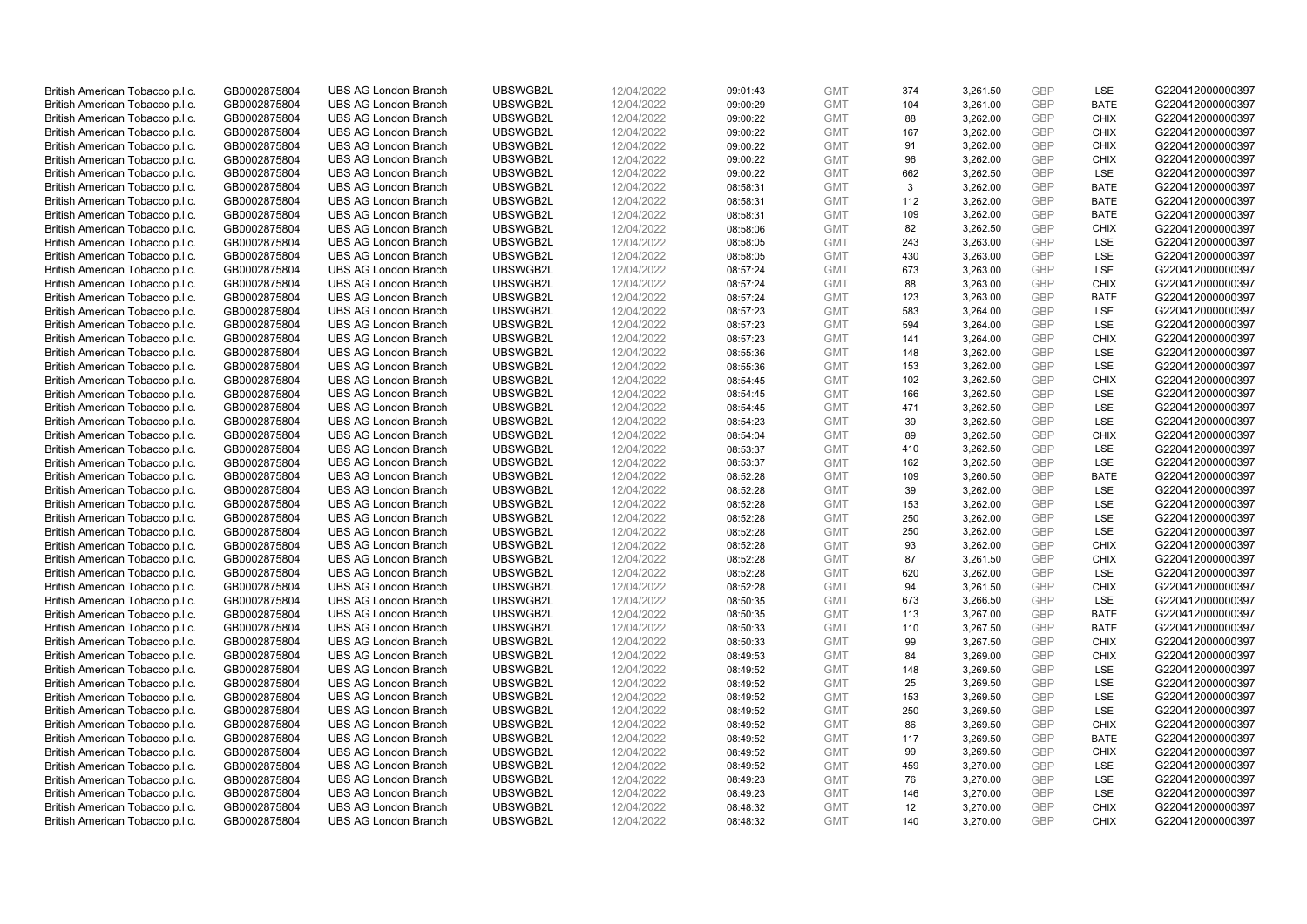| British American Tobacco p.l.c. | GB0002875804 | <b>UBS AG London Branch</b> | UBSWGB2L | 12/04/2022 | 08:46:50 | <b>GMT</b> | 89             | 3,267.50 | <b>GBP</b>               | <b>CHIX</b> | G220412000000397 |
|---------------------------------|--------------|-----------------------------|----------|------------|----------|------------|----------------|----------|--------------------------|-------------|------------------|
| British American Tobacco p.l.c. | GB0002875804 | <b>UBS AG London Branch</b> | UBSWGB2L | 12/04/2022 | 08:46:50 | <b>GMT</b> | 15             | 3,268.00 | <b>GBP</b>               | <b>LSE</b>  | G220412000000397 |
| British American Tobacco p.l.c. | GB0002875804 | <b>UBS AG London Branch</b> | UBSWGB2L | 12/04/2022 | 08:46:50 | <b>GMT</b> | 148            | 3,268.00 | <b>GBP</b>               | LSE         | G220412000000397 |
| British American Tobacco p.l.c. | GB0002875804 | <b>UBS AG London Branch</b> | UBSWGB2L | 12/04/2022 | 08:46:50 | <b>GMT</b> | 250            | 3,268.00 | <b>GBP</b>               | LSE         | G220412000000397 |
| British American Tobacco p.l.c. | GB0002875804 | <b>UBS AG London Branch</b> | UBSWGB2L | 12/04/2022 | 08:46:50 | <b>GMT</b> | 270            | 3,268.00 | <b>GBP</b>               | LSE         | G220412000000397 |
|                                 |              | <b>UBS AG London Branch</b> |          |            |          |            |                |          |                          |             |                  |
| British American Tobacco p.l.c. | GB0002875804 |                             | UBSWGB2L | 12/04/2022 | 08:45:57 | <b>GMT</b> | 121            | 3,269.00 | <b>GBP</b><br><b>GBP</b> | <b>BATE</b> | G220412000000397 |
| British American Tobacco p.l.c. | GB0002875804 | <b>UBS AG London Branch</b> | UBSWGB2L | 12/04/2022 | 08:45:57 | <b>GMT</b> | 153            | 3,270.00 |                          | LSE         | G220412000000397 |
| British American Tobacco p.l.c. | GB0002875804 | <b>UBS AG London Branch</b> | UBSWGB2L | 12/04/2022 | 08:45:57 | <b>GMT</b> | 148            | 3,270.00 | <b>GBP</b>               | LSE         | G220412000000397 |
| British American Tobacco p.l.c. | GB0002875804 | <b>UBS AG London Branch</b> | UBSWGB2L | 12/04/2022 | 08:45:57 | <b>GMT</b> | 250            | 3,270.00 | <b>GBP</b>               | LSE         | G220412000000397 |
| British American Tobacco p.l.c. | GB0002875804 | <b>UBS AG London Branch</b> | UBSWGB2L | 12/04/2022 | 08:45:57 | <b>GMT</b> | 12             | 3,270.00 | <b>GBP</b>               | LSE         | G220412000000397 |
| British American Tobacco p.l.c. | GB0002875804 | <b>UBS AG London Branch</b> | UBSWGB2L | 12/04/2022 | 08:45:57 | <b>GMT</b> | 90             | 3,270.00 | <b>GBP</b>               | <b>CHIX</b> | G220412000000397 |
| British American Tobacco p.l.c. | GB0002875804 | <b>UBS AG London Branch</b> | UBSWGB2L | 12/04/2022 | 08:45:57 | <b>GMT</b> | 470            | 3,270.00 | <b>GBP</b>               | LSE         | G220412000000397 |
| British American Tobacco p.l.c. | GB0002875804 | <b>UBS AG London Branch</b> | UBSWGB2L | 12/04/2022 | 08:45:57 | <b>GMT</b> | 90             | 3,270.00 | <b>GBP</b>               | <b>CHIX</b> | G220412000000397 |
| British American Tobacco p.l.c. | GB0002875804 | <b>UBS AG London Branch</b> | UBSWGB2L | 12/04/2022 | 08:45:56 | <b>GMT</b> | 221            | 3,270.00 | <b>GBP</b>               | <b>LSE</b>  | G220412000000397 |
| British American Tobacco p.l.c. | GB0002875804 | <b>UBS AG London Branch</b> | UBSWGB2L | 12/04/2022 | 08:44:50 | <b>GMT</b> | 85             | 3,269.50 | <b>GBP</b>               | <b>CHIX</b> | G220412000000397 |
| British American Tobacco p.l.c. | GB0002875804 | <b>UBS AG London Branch</b> | UBSWGB2L | 12/04/2022 | 08:44:50 | <b>GMT</b> | 112            | 3,269.50 | <b>GBP</b>               | <b>BATE</b> | G220412000000397 |
| British American Tobacco p.l.c. | GB0002875804 | <b>UBS AG London Branch</b> | UBSWGB2L | 12/04/2022 | 08:44:48 | <b>GMT</b> | 458            | 3,270.50 | <b>GBP</b>               | LSE         | G220412000000397 |
| British American Tobacco p.l.c. | GB0002875804 | <b>UBS AG London Branch</b> | UBSWGB2L | 12/04/2022 | 08:44:48 | <b>GMT</b> | 126            | 3,270.50 | <b>GBP</b>               | LSE         | G220412000000397 |
| British American Tobacco p.l.c. | GB0002875804 | <b>UBS AG London Branch</b> | UBSWGB2L | 12/04/2022 | 08:44:48 | <b>GMT</b> | 32             | 3,270.50 | <b>GBP</b>               | <b>LSE</b>  | G220412000000397 |
| British American Tobacco p.l.c. | GB0002875804 | <b>UBS AG London Branch</b> | UBSWGB2L | 12/04/2022 | 08:44:48 | <b>GMT</b> | 16             | 3,270.50 | <b>GBP</b>               | LSE         | G220412000000397 |
| British American Tobacco p.l.c. | GB0002875804 | <b>UBS AG London Branch</b> | UBSWGB2L | 12/04/2022 | 08:44:48 | <b>GMT</b> | 48             | 3,270.50 | <b>GBP</b>               | LSE         | G220412000000397 |
| British American Tobacco p.l.c. | GB0002875804 | <b>UBS AG London Branch</b> | UBSWGB2L | 12/04/2022 | 08:43:55 | <b>GMT</b> | 104            | 3,269.50 | <b>GBP</b>               | <b>BATE</b> | G220412000000397 |
| British American Tobacco p.l.c. | GB0002875804 | <b>UBS AG London Branch</b> | UBSWGB2L | 12/04/2022 | 08:43:55 | <b>GMT</b> | 130            | 3,269.50 | <b>GBP</b>               | <b>BATE</b> | G220412000000397 |
| British American Tobacco p.l.c. | GB0002875804 | <b>UBS AG London Branch</b> | UBSWGB2L | 12/04/2022 | 08:43:54 | <b>GMT</b> | 190            | 3,270.00 | <b>GBP</b>               | <b>BATE</b> | G220412000000397 |
| British American Tobacco p.l.c. | GB0002875804 | <b>UBS AG London Branch</b> | UBSWGB2L | 12/04/2022 | 08:43:51 | <b>GMT</b> | 95             | 3,270.00 | <b>GBP</b>               | <b>CHIX</b> | G220412000000397 |
| British American Tobacco p.l.c. | GB0002875804 | <b>UBS AG London Branch</b> | UBSWGB2L | 12/04/2022 | 08:43:51 | <b>GMT</b> | 87             | 3,270.00 | <b>GBP</b>               | <b>CHIX</b> | G220412000000397 |
| British American Tobacco p.l.c. | GB0002875804 | <b>UBS AG London Branch</b> | UBSWGB2L | 12/04/2022 | 08:43:51 | <b>GMT</b> | 649            | 3,270.00 | <b>GBP</b>               | <b>LSE</b>  | G220412000000397 |
| British American Tobacco p.l.c. | GB0002875804 | <b>UBS AG London Branch</b> | UBSWGB2L | 12/04/2022 | 08:42:07 | <b>GMT</b> | 90             | 3,266.50 | <b>GBP</b>               | <b>CHIX</b> | G220412000000397 |
| British American Tobacco p.l.c. | GB0002875804 | <b>UBS AG London Branch</b> | UBSWGB2L | 12/04/2022 | 08:42:07 | <b>GMT</b> | 639            | 3,266.50 | <b>GBP</b>               | <b>LSE</b>  | G220412000000397 |
| British American Tobacco p.l.c. | GB0002875804 | UBS AG London Branch        | UBSWGB2L | 12/04/2022 | 08:42:07 | <b>GMT</b> | 127            | 3,266.50 | <b>GBP</b>               | <b>CHIX</b> | G220412000000397 |
| British American Tobacco p.l.c. | GB0002875804 | <b>UBS AG London Branch</b> | UBSWGB2L | 12/04/2022 | 08:42:07 | <b>GMT</b> | 673            | 3,266.50 | <b>GBP</b>               | <b>LSE</b>  | G220412000000397 |
| British American Tobacco p.l.c. | GB0002875804 | <b>UBS AG London Branch</b> | UBSWGB2L | 12/04/2022 | 08:42:07 | <b>GMT</b> | 89             | 3,266.50 | <b>GBP</b>               | <b>CHIX</b> | G220412000000397 |
| British American Tobacco p.l.c. | GB0002875804 | <b>UBS AG London Branch</b> | UBSWGB2L | 12/04/2022 | 08:42:07 | <b>GMT</b> | 92             | 3,266.50 | <b>GBP</b>               | <b>CHIX</b> | G220412000000397 |
| British American Tobacco p.l.c. | GB0002875804 | <b>UBS AG London Branch</b> | UBSWGB2L | 12/04/2022 | 08:42:07 | <b>GMT</b> | 120            | 3,266.50 | <b>GBP</b>               | <b>CHIX</b> | G220412000000397 |
| British American Tobacco p.l.c. | GB0002875804 | <b>UBS AG London Branch</b> | UBSWGB2L | 12/04/2022 | 08:40:28 | <b>GMT</b> | 83             | 3,265.00 | <b>GBP</b>               | <b>CHIX</b> | G220412000000397 |
| British American Tobacco p.l.c. | GB0002875804 | <b>UBS AG London Branch</b> | UBSWGB2L | 12/04/2022 | 08:39:09 | <b>GMT</b> | 114            | 3,262.00 | <b>GBP</b>               | <b>BATE</b> | G220412000000397 |
| British American Tobacco p.l.c. | GB0002875804 | <b>UBS AG London Branch</b> | UBSWGB2L | 12/04/2022 | 08:39:09 | <b>GMT</b> | 572            | 3,262.50 | <b>GBP</b>               | LSE         | G220412000000397 |
|                                 |              | <b>UBS AG London Branch</b> | UBSWGB2L | 12/04/2022 |          | <b>GMT</b> | 97             | 3,262.50 | <b>GBP</b>               | <b>CHIX</b> |                  |
| British American Tobacco p.l.c. | GB0002875804 | <b>UBS AG London Branch</b> | UBSWGB2L |            | 08:39:09 |            | 92             |          | <b>GBP</b>               | <b>CHIX</b> | G220412000000397 |
| British American Tobacco p.l.c. | GB0002875804 |                             |          | 12/04/2022 | 08:37:43 | <b>GMT</b> |                | 3,263.00 |                          |             | G220412000000397 |
| British American Tobacco p.l.c. | GB0002875804 | UBS AG London Branch        | UBSWGB2L | 12/04/2022 | 08:37:43 | <b>GMT</b> | 571            | 3,263.50 | <b>GBP</b>               | <b>LSE</b>  | G220412000000397 |
| British American Tobacco p.l.c. | GB0002875804 | <b>UBS AG London Branch</b> | UBSWGB2L | 12/04/2022 | 08:36:16 | <b>GMT</b> | $\overline{1}$ | 3,265.50 | <b>GBP</b>               | <b>CHIX</b> | G220412000000397 |
| British American Tobacco p.l.c. | GB0002875804 | <b>UBS AG London Branch</b> | UBSWGB2L | 12/04/2022 | 08:36:16 | <b>GMT</b> | 80             | 3,265.50 | <b>GBP</b>               | <b>CHIX</b> | G220412000000397 |
| British American Tobacco p.l.c. | GB0002875804 | <b>UBS AG London Branch</b> | UBSWGB2L | 12/04/2022 | 08:36:00 | <b>GMT</b> | 121            | 3,266.50 | <b>GBP</b>               | <b>BATE</b> | G220412000000397 |
| British American Tobacco p.l.c. | GB0002875804 | <b>UBS AG London Branch</b> | UBSWGB2L | 12/04/2022 | 08:36:00 | <b>GMT</b> | 89             | 3,266.50 | <b>GBP</b>               | <b>CHIX</b> | G220412000000397 |
| British American Tobacco p.l.c. | GB0002875804 | UBS AG London Branch        | UBSWGB2L | 12/04/2022 | 08:35:32 | <b>GMT</b> | 102            | 3,267.50 | <b>GBP</b>               | <b>CHIX</b> | G220412000000397 |
| British American Tobacco p.l.c. | GB0002875804 | <b>UBS AG London Branch</b> | UBSWGB2L | 12/04/2022 | 08:35:32 | <b>GMT</b> | 133            | 3,267.50 | <b>GBP</b>               | <b>BATE</b> | G220412000000397 |
| British American Tobacco p.l.c. | GB0002875804 | <b>UBS AG London Branch</b> | UBSWGB2L | 12/04/2022 | 08:35:32 | <b>GMT</b> | 646            | 3,267.50 | <b>GBP</b>               | <b>LSE</b>  | G220412000000397 |
| British American Tobacco p.l.c. | GB0002875804 | <b>UBS AG London Branch</b> | UBSWGB2L | 12/04/2022 | 08:35:26 | <b>GMT</b> | 117            | 3,268.50 | <b>GBP</b>               | <b>BATE</b> | G220412000000397 |
| British American Tobacco p.l.c. | GB0002875804 | <b>UBS AG London Branch</b> | UBSWGB2L | 12/04/2022 | 08:35:26 | <b>GMT</b> | 594            | 3,269.00 | <b>GBP</b>               | LSE         | G220412000000397 |
| British American Tobacco p.l.c. | GB0002875804 | <b>UBS AG London Branch</b> | UBSWGB2L | 12/04/2022 | 08:35:26 | <b>GMT</b> | 94             | 3,269.00 | <b>GBP</b>               | <b>CHIX</b> | G220412000000397 |
| British American Tobacco p.l.c. | GB0002875804 | <b>UBS AG London Branch</b> | UBSWGB2L | 12/04/2022 | 08:35:26 | <b>GMT</b> | 112            | 3,269.00 | <b>GBP</b>               | <b>CHIX</b> | G220412000000397 |
| British American Tobacco p.l.c. | GB0002875804 | <b>UBS AG London Branch</b> | UBSWGB2L | 12/04/2022 | 08:34:39 | <b>GMT</b> | 88             | 3,269.50 | <b>GBP</b>               | <b>CHIX</b> | G220412000000397 |
| British American Tobacco p.l.c. | GB0002875804 | <b>UBS AG London Branch</b> | UBSWGB2L | 12/04/2022 | 08:33:44 | <b>GMT</b> | 98             | 3,268.00 | <b>GBP</b>               | <b>CHIX</b> | G220412000000397 |
| British American Tobacco p.l.c. | GB0002875804 | <b>UBS AG London Branch</b> | UBSWGB2L | 12/04/2022 | 08:32:41 | <b>GMT</b> | 624            | 3,267.00 | GBP                      | <b>LSE</b>  | G220412000000397 |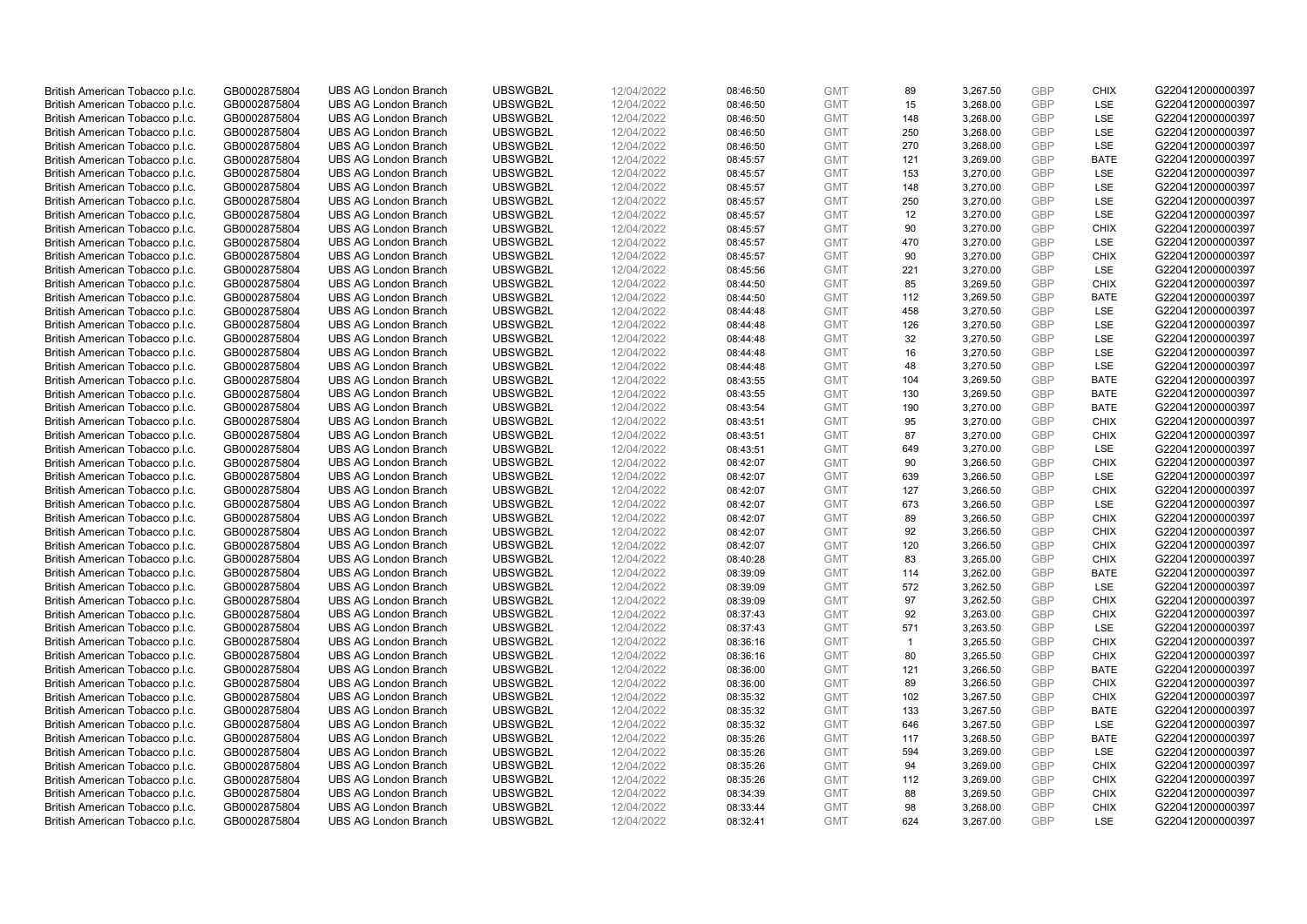| British American Tobacco p.l.c. | GB0002875804 | <b>UBS AG London Branch</b> | UBSWGB2L | 12/04/2022 | 08:31:35 | <b>GMT</b> | 80  | 3,264.00 | <b>GBP</b>               | <b>CHIX</b> | G220412000000397 |
|---------------------------------|--------------|-----------------------------|----------|------------|----------|------------|-----|----------|--------------------------|-------------|------------------|
| British American Tobacco p.l.c. | GB0002875804 | <b>UBS AG London Branch</b> | UBSWGB2L | 12/04/2022 | 08:31:26 | <b>GMT</b> | 612 | 3,265.00 | <b>GBP</b>               | LSE         | G220412000000397 |
| British American Tobacco p.l.c. | GB0002875804 | <b>UBS AG London Branch</b> | UBSWGB2L | 12/04/2022 | 08:31:26 | <b>GMT</b> | 600 | 3,265.00 | <b>GBP</b>               | LSE         | G220412000000397 |
| British American Tobacco p.l.c. | GB0002875804 | <b>UBS AG London Branch</b> | UBSWGB2L | 12/04/2022 | 08:31:25 | <b>GMT</b> | 92  | 3,265.50 | <b>GBP</b>               | <b>CHIX</b> | G220412000000397 |
| British American Tobacco p.l.c. | GB0002875804 | <b>UBS AG London Branch</b> | UBSWGB2L | 12/04/2022 | 08:30:41 | <b>GMT</b> | 123 | 3,268.50 | <b>GBP</b>               | <b>BATE</b> | G220412000000397 |
|                                 |              | <b>UBS AG London Branch</b> |          |            |          |            |     |          |                          |             |                  |
| British American Tobacco p.l.c. | GB0002875804 |                             | UBSWGB2L | 12/04/2022 | 08:30:39 | <b>GMT</b> | 106 | 3,269.00 | <b>GBP</b><br><b>GBP</b> | BATE        | G220412000000397 |
| British American Tobacco p.l.c. | GB0002875804 | <b>UBS AG London Branch</b> | UBSWGB2L | 12/04/2022 | 08:30:39 | <b>GMT</b> | 111 | 3,269.00 |                          | LSE         | G220412000000397 |
| British American Tobacco p.l.c. | GB0002875804 | <b>UBS AG London Branch</b> | UBSWGB2L | 12/04/2022 | 08:30:39 | <b>GMT</b> | 465 | 3,269.00 | <b>GBP</b>               | LSE         | G220412000000397 |
| British American Tobacco p.l.c. | GB0002875804 | <b>UBS AG London Branch</b> | UBSWGB2L | 12/04/2022 | 08:30:35 | <b>GMT</b> | 90  | 3,270.00 | <b>GBP</b>               | <b>CHIX</b> | G220412000000397 |
| British American Tobacco p.l.c. | GB0002875804 | <b>UBS AG London Branch</b> | UBSWGB2L | 12/04/2022 | 08:30:35 | <b>GMT</b> | 193 | 3,270.00 | <b>GBP</b>               | <b>CHIX</b> | G220412000000397 |
| British American Tobacco p.l.c. | GB0002875804 | <b>UBS AG London Branch</b> | UBSWGB2L | 12/04/2022 | 08:30:35 | <b>GMT</b> | 638 | 3,269.50 | <b>GBP</b>               | <b>LSE</b>  | G220412000000397 |
| British American Tobacco p.l.c. | GB0002875804 | <b>UBS AG London Branch</b> | UBSWGB2L | 12/04/2022 | 08:29:21 | <b>GMT</b> | 100 | 3,269.00 | <b>GBP</b>               | <b>CHIX</b> | G220412000000397 |
| British American Tobacco p.l.c. | GB0002875804 | <b>UBS AG London Branch</b> | UBSWGB2L | 12/04/2022 | 08:29:21 | <b>GMT</b> | 136 | 3,269.00 | <b>GBP</b>               | LSE         | G220412000000397 |
| British American Tobacco p.l.c. | GB0002875804 | <b>UBS AG London Branch</b> | UBSWGB2L | 12/04/2022 | 08:28:24 | <b>GMT</b> | 38  | 3,264.00 | <b>GBP</b>               | <b>CHIX</b> | G220412000000397 |
| British American Tobacco p.l.c. | GB0002875804 | <b>UBS AG London Branch</b> | UBSWGB2L | 12/04/2022 | 08:28:21 | <b>GMT</b> | 49  | 3,265.00 | <b>GBP</b>               | <b>BATE</b> | G220412000000397 |
| British American Tobacco p.l.c. | GB0002875804 | <b>UBS AG London Branch</b> | UBSWGB2L | 12/04/2022 | 08:28:21 | <b>GMT</b> | 19  | 3,265.00 | <b>GBP</b>               | <b>BATE</b> | G220412000000397 |
| British American Tobacco p.l.c. | GB0002875804 | <b>UBS AG London Branch</b> | UBSWGB2L | 12/04/2022 | 08:28:21 | <b>GMT</b> | 49  | 3,265.00 | <b>GBP</b>               | <b>BATE</b> | G220412000000397 |
| British American Tobacco p.l.c. | GB0002875804 | <b>UBS AG London Branch</b> | UBSWGB2L | 12/04/2022 | 08:28:21 | <b>GMT</b> | 94  | 3,265.00 | <b>GBP</b>               | <b>CHIX</b> | G220412000000397 |
| British American Tobacco p.l.c. | GB0002875804 | <b>UBS AG London Branch</b> | UBSWGB2L | 12/04/2022 | 08:28:21 | <b>GMT</b> | 142 | 3,265.00 | <b>GBP</b>               | <b>BATE</b> | G220412000000397 |
| British American Tobacco p.l.c. | GB0002875804 | <b>UBS AG London Branch</b> | UBSWGB2L | 12/04/2022 | 08:28:21 | <b>GMT</b> | 167 | 3,265.50 | <b>GBP</b>               | LSE         | G220412000000397 |
| British American Tobacco p.l.c. | GB0002875804 | <b>UBS AG London Branch</b> | UBSWGB2L | 12/04/2022 | 08:28:21 | <b>GMT</b> | 500 | 3,265.50 | <b>GBP</b>               | LSE         | G220412000000397 |
| British American Tobacco p.l.c. | GB0002875804 | <b>UBS AG London Branch</b> | UBSWGB2L | 12/04/2022 | 08:27:30 | <b>GMT</b> | 105 | 3,264.50 | <b>GBP</b>               | <b>BATE</b> | G220412000000397 |
| British American Tobacco p.l.c. | GB0002875804 | <b>UBS AG London Branch</b> | UBSWGB2L | 12/04/2022 | 08:27:27 | <b>GMT</b> | 127 | 3,266.00 | <b>GBP</b>               | <b>CHIX</b> | G220412000000397 |
| British American Tobacco p.l.c. | GB0002875804 | <b>UBS AG London Branch</b> | UBSWGB2L | 12/04/2022 | 08:27:27 | <b>GMT</b> | 99  | 3,266.00 | <b>GBP</b>               | <b>CHIX</b> | G220412000000397 |
| British American Tobacco p.l.c. | GB0002875804 | <b>UBS AG London Branch</b> | UBSWGB2L | 12/04/2022 | 08:27:27 | <b>GMT</b> | 74  | 3,266.00 | <b>GBP</b>               | <b>CHIX</b> | G220412000000397 |
| British American Tobacco p.l.c. | GB0002875804 | <b>UBS AG London Branch</b> | UBSWGB2L | 12/04/2022 | 08:27:27 | <b>GMT</b> | 80  | 3,266.00 | <b>GBP</b>               | <b>CHIX</b> | G220412000000397 |
| British American Tobacco p.l.c. | GB0002875804 | <b>UBS AG London Branch</b> | UBSWGB2L | 12/04/2022 | 08:27:27 | <b>GMT</b> | 89  | 3,265.50 | <b>GBP</b>               | <b>LSE</b>  | G220412000000397 |
| British American Tobacco p.l.c. | GB0002875804 | <b>UBS AG London Branch</b> | UBSWGB2L | 12/04/2022 | 08:27:27 | <b>GMT</b> | 486 | 3,265.50 | <b>GBP</b>               | LSE         | G220412000000397 |
| British American Tobacco p.l.c. | GB0002875804 | <b>UBS AG London Branch</b> | UBSWGB2L | 12/04/2022 | 08:25:51 | <b>GMT</b> | 124 | 3,265.50 | <b>GBP</b>               | <b>BATE</b> | G220412000000397 |
| British American Tobacco p.l.c. | GB0002875804 | UBS AG London Branch        | UBSWGB2L | 12/04/2022 | 08:25:51 | <b>GMT</b> | 114 | 3,265.50 | <b>GBP</b>               | <b>BATE</b> | G220412000000397 |
| British American Tobacco p.l.c. | GB0002875804 | <b>UBS AG London Branch</b> | UBSWGB2L | 12/04/2022 | 08:25:51 | <b>GMT</b> | 86  | 3,265.50 | <b>GBP</b>               | <b>CHIX</b> | G220412000000397 |
| British American Tobacco p.l.c. | GB0002875804 | <b>UBS AG London Branch</b> | UBSWGB2L | 12/04/2022 | 08:25:30 | <b>GMT</b> | 290 | 3,266.50 | <b>GBP</b>               | <b>LSE</b>  | G220412000000397 |
| British American Tobacco p.l.c. | GB0002875804 | <b>UBS AG London Branch</b> | UBSWGB2L | 12/04/2022 | 08:25:30 | <b>GMT</b> | 390 | 3,266.50 | <b>GBP</b>               | LSE         | G220412000000397 |
| British American Tobacco p.l.c. | GB0002875804 | <b>UBS AG London Branch</b> | UBSWGB2L | 12/04/2022 | 08:25:30 | <b>GMT</b> | 110 | 3,266.50 | <b>GBP</b>               | <b>BATE</b> | G220412000000397 |
| British American Tobacco p.l.c. | GB0002875804 | <b>UBS AG London Branch</b> | UBSWGB2L | 12/04/2022 | 08:25:25 | <b>GMT</b> | 86  | 3,267.00 | <b>GBP</b>               | <b>CHIX</b> | G220412000000397 |
|                                 |              |                             |          |            |          |            |     |          |                          |             |                  |
| British American Tobacco p.l.c. | GB0002875804 | <b>UBS AG London Branch</b> | UBSWGB2L | 12/04/2022 | 08:25:25 | <b>GMT</b> | 84  | 3,267.00 | <b>GBP</b>               | <b>CHIX</b> | G220412000000397 |
| British American Tobacco p.l.c. | GB0002875804 | <b>UBS AG London Branch</b> | UBSWGB2L | 12/04/2022 | 08:24:36 | <b>GMT</b> | 674 | 3,264.50 | <b>GBP</b>               | LSE         | G220412000000397 |
| British American Tobacco p.l.c. | GB0002875804 | <b>UBS AG London Branch</b> | UBSWGB2L | 12/04/2022 | 08:24:36 | <b>GMT</b> | 176 | 3,265.00 | <b>GBP</b>               | <b>CHIX</b> | G220412000000397 |
| British American Tobacco p.l.c. | GB0002875804 | <b>UBS AG London Branch</b> | UBSWGB2L | 12/04/2022 | 08:23:32 | <b>GMT</b> | 69  | 3,261.50 | <b>GBP</b>               | <b>CHIX</b> | G220412000000397 |
| British American Tobacco p.l.c. | GB0002875804 | UBS AG London Branch        | UBSWGB2L | 12/04/2022 | 08:23:32 | <b>GMT</b> | 24  | 3,261.50 | <b>GBP</b>               | <b>CHIX</b> | G220412000000397 |
| British American Tobacco p.l.c. | GB0002875804 | <b>UBS AG London Branch</b> | UBSWGB2L | 12/04/2022 | 08:23:16 | <b>GMT</b> | 91  | 3,262.00 | <b>GBP</b>               | <b>CHIX</b> | G220412000000397 |
| British American Tobacco p.l.c. | GB0002875804 | <b>UBS AG London Branch</b> | UBSWGB2L | 12/04/2022 | 08:22:37 | <b>GMT</b> | 434 | 3,261.50 | <b>GBP</b>               | <b>LSE</b>  | G220412000000397 |
| British American Tobacco p.l.c. | GB0002875804 | <b>UBS AG London Branch</b> | UBSWGB2L | 12/04/2022 | 08:22:37 | <b>GMT</b> | 212 | 3,261.50 | <b>GBP</b>               | LSE         | G220412000000397 |
| British American Tobacco p.l.c. | GB0002875804 | <b>UBS AG London Branch</b> | UBSWGB2L | 12/04/2022 | 08:21:45 | <b>GMT</b> | 111 | 3,261.00 | <b>GBP</b>               | LSE         | G220412000000397 |
| British American Tobacco p.l.c. | GB0002875804 | UBS AG London Branch        | UBSWGB2L | 12/04/2022 | 08:21:45 | <b>GMT</b> | 500 | 3,261.00 | <b>GBP</b>               | LSE         | G220412000000397 |
| British American Tobacco p.l.c. | GB0002875804 | <b>UBS AG London Branch</b> | UBSWGB2L | 12/04/2022 | 08:21:12 | <b>GMT</b> | 96  | 3,261.50 | <b>GBP</b>               | <b>CHIX</b> | G220412000000397 |
| British American Tobacco p.l.c. | GB0002875804 | <b>UBS AG London Branch</b> | UBSWGB2L | 12/04/2022 | 08:21:05 | <b>GMT</b> | 365 | 3,264.50 | <b>GBP</b>               | LSE         | G220412000000397 |
| British American Tobacco p.l.c. | GB0002875804 | <b>UBS AG London Branch</b> | UBSWGB2L | 12/04/2022 | 08:21:05 | <b>GMT</b> | 280 | 3,264.50 | <b>GBP</b>               | LSE         | G220412000000397 |
| British American Tobacco p.l.c. | GB0002875804 | <b>UBS AG London Branch</b> | UBSWGB2L | 12/04/2022 | 08:20:29 | <b>GMT</b> | 104 | 3,264.50 | <b>GBP</b>               | <b>BATE</b> | G220412000000397 |
| British American Tobacco p.l.c. | GB0002875804 | <b>UBS AG London Branch</b> | UBSWGB2L | 12/04/2022 | 08:20:29 | <b>GMT</b> | 266 | 3,265.00 | <b>GBP</b>               | <b>LSE</b>  | G220412000000397 |
| British American Tobacco p.l.c. | GB0002875804 | <b>UBS AG London Branch</b> | UBSWGB2L | 12/04/2022 | 08:20:29 | <b>GMT</b> | 300 | 3,265.00 | <b>GBP</b>               | LSE         | G220412000000397 |
| British American Tobacco p.l.c. | GB0002875804 | <b>UBS AG London Branch</b> | UBSWGB2L | 12/04/2022 | 08:20:15 | <b>GMT</b> | 80  | 3,266.00 | <b>GBP</b>               | <b>CHIX</b> | G220412000000397 |
| British American Tobacco p.l.c. | GB0002875804 | <b>UBS AG London Branch</b> | UBSWGB2L | 12/04/2022 | 08:20:15 | <b>GMT</b> | 29  | 3,266.00 | <b>GBP</b>               | <b>CHIX</b> | G220412000000397 |
| British American Tobacco p.l.c. | GB0002875804 | <b>UBS AG London Branch</b> | UBSWGB2L | 12/04/2022 | 08:20:15 | <b>GMT</b> | 97  | 3.265.50 | GBP                      | <b>CHIX</b> | G220412000000397 |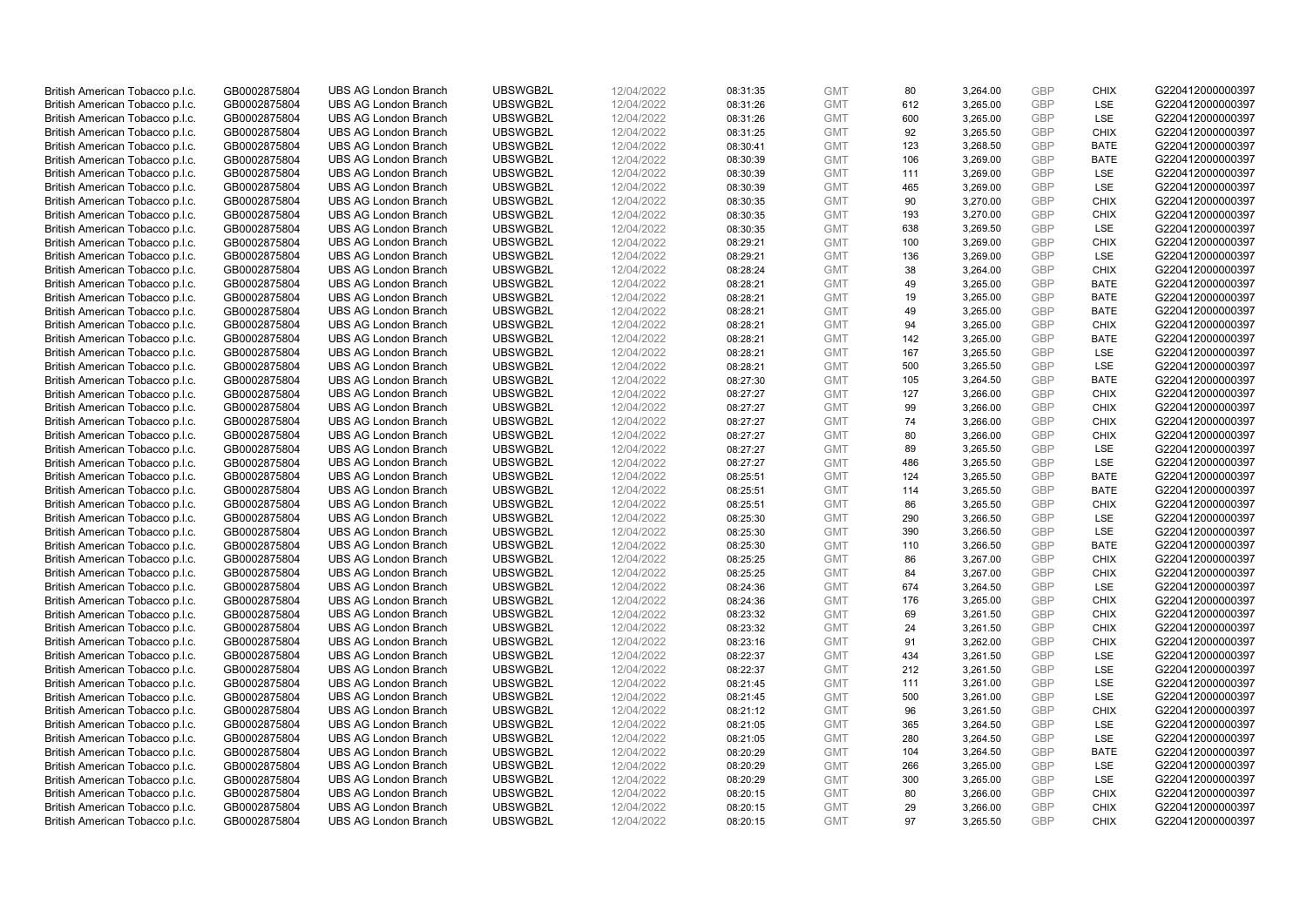| British American Tobacco p.l.c. | GB0002875804                 | <b>UBS AG London Branch</b> | UBSWGB2L | 12/04/2022               | 08:20:15 | <b>GMT</b> | 121 | 3,265.50 | <b>GBP</b> | <b>BATE</b> | G220412000000397 |
|---------------------------------|------------------------------|-----------------------------|----------|--------------------------|----------|------------|-----|----------|------------|-------------|------------------|
| British American Tobacco p.l.c. | GB0002875804                 | <b>UBS AG London Branch</b> | UBSWGB2L | 12/04/2022               | 08:20:15 | <b>GMT</b> | 96  | 3,265.50 | <b>GBP</b> | <b>CHIX</b> | G220412000000397 |
|                                 |                              | <b>UBS AG London Branch</b> | UBSWGB2L |                          |          | <b>GMT</b> | 82  | 3,266.00 | <b>GBP</b> | <b>CHIX</b> | G220412000000397 |
| British American Tobacco p.l.c. | GB0002875804                 |                             |          | 12/04/2022               | 08:20:12 |            |     |          |            |             |                  |
| British American Tobacco p.l.c. | GB0002875804                 | <b>UBS AG London Branch</b> | UBSWGB2L | 12/04/2022               | 08:20:12 | <b>GMT</b> | 675 | 3,266.00 | <b>GBP</b> | LSE         | G220412000000397 |
| British American Tobacco p.l.c. | GB0002875804                 | <b>UBS AG London Branch</b> | UBSWGB2L | 12/04/2022               | 08:19:26 | <b>GMT</b> | 73  | 3,265.00 | <b>GBP</b> | <b>BATE</b> | G220412000000397 |
| British American Tobacco p.l.c. | GB0002875804                 | <b>UBS AG London Branch</b> | UBSWGB2L | 12/04/2022               | 08:19:23 | <b>GMT</b> | 562 | 3,266.50 | <b>GBP</b> | <b>LSE</b>  | G220412000000397 |
| British American Tobacco p.l.c. | GB0002875804                 | <b>UBS AG London Branch</b> | UBSWGB2L | 12/04/2022               | 08:19:23 | <b>GMT</b> | 97  | 3,266.00 | <b>GBP</b> | <b>CHIX</b> | G220412000000397 |
| British American Tobacco p.l.c. | GB0002875804                 | <b>UBS AG London Branch</b> | UBSWGB2L | 12/04/2022               | 08:19:23 | <b>GMT</b> | 116 | 3,266.50 | <b>GBP</b> | <b>BATE</b> | G220412000000397 |
| British American Tobacco p.l.c. | GB0002875804                 | <b>UBS AG London Branch</b> | UBSWGB2L | 12/04/2022               | 08:19:23 | <b>GMT</b> | 108 | 3,266.50 | <b>GBP</b> | <b>BATE</b> | G220412000000397 |
| British American Tobacco p.l.c. | GB0002875804                 | <b>UBS AG London Branch</b> | UBSWGB2L | 12/04/2022               | 08:18:28 | <b>GMT</b> | 98  | 3,266.50 | <b>GBP</b> | <b>CHIX</b> | G220412000000397 |
| British American Tobacco p.l.c. | GB0002875804                 | <b>UBS AG London Branch</b> | UBSWGB2L | 12/04/2022               | 08:18:28 | <b>GMT</b> | 699 | 3,266.50 | <b>GBP</b> | <b>LSE</b>  | G220412000000397 |
| British American Tobacco p.l.c. | GB0002875804                 | <b>UBS AG London Branch</b> | UBSWGB2L | 12/04/2022               | 08:18:26 | <b>GMT</b> | 90  | 3,267.00 | <b>GBP</b> | <b>CHIX</b> | G220412000000397 |
| British American Tobacco p.l.c. | GB0002875804                 | <b>UBS AG London Branch</b> | UBSWGB2L | 12/04/2022               | 08:18:18 | <b>GMT</b> | 122 | 3,267.50 | <b>GBP</b> | <b>CHIX</b> | G220412000000397 |
| British American Tobacco p.l.c. | GB0002875804                 | <b>UBS AG London Branch</b> | UBSWGB2L | 12/04/2022               | 08:17:56 | <b>GMT</b> | 91  | 3,267.50 | <b>GBP</b> | <b>CHIX</b> | G220412000000397 |
| British American Tobacco p.l.c. | GB0002875804                 | <b>UBS AG London Branch</b> | UBSWGB2L | 12/04/2022               | 08:17:09 | <b>GMT</b> | 455 | 3,263.00 | <b>GBP</b> | LSE         | G220412000000397 |
| British American Tobacco p.l.c. | GB0002875804                 | <b>UBS AG London Branch</b> | UBSWGB2L | 12/04/2022               | 08:17:09 | <b>GMT</b> | 160 | 3,263.00 | <b>GBP</b> | LSE         | G220412000000397 |
| British American Tobacco p.l.c. | GB0002875804                 | <b>UBS AG London Branch</b> | UBSWGB2L | 12/04/2022               | 08:17:09 | <b>GMT</b> | 94  | 3,263.00 | <b>GBP</b> | <b>CHIX</b> | G220412000000397 |
| British American Tobacco p.l.c. | GB0002875804                 | <b>UBS AG London Branch</b> | UBSWGB2L | 12/04/2022               | 08:17:09 | <b>GMT</b> | 94  | 3,263.00 | <b>GBP</b> | <b>CHIX</b> | G220412000000397 |
|                                 |                              | <b>UBS AG London Branch</b> | UBSWGB2L |                          | 08:15:38 | <b>GMT</b> | 140 | 3,259.50 | <b>GBP</b> | <b>LSE</b>  | G220412000000397 |
| British American Tobacco p.l.c. | GB0002875804<br>GB0002875804 | <b>UBS AG London Branch</b> | UBSWGB2L | 12/04/2022<br>12/04/2022 |          | <b>GMT</b> |     |          | <b>GBP</b> | LSE         | G220412000000397 |
| British American Tobacco p.l.c. |                              |                             |          |                          | 08:15:38 |            | 485 | 3,259.50 |            |             |                  |
| British American Tobacco p.l.c. | GB0002875804                 | <b>UBS AG London Branch</b> | UBSWGB2L | 12/04/2022               | 08:15:06 | <b>GMT</b> | 106 | 3,262.00 | <b>GBP</b> | <b>BATE</b> | G220412000000397 |
| British American Tobacco p.l.c. | GB0002875804                 | <b>UBS AG London Branch</b> | UBSWGB2L | 12/04/2022               | 08:15:05 | <b>GMT</b> | 87  | 3,262.50 | <b>GBP</b> | <b>CHIX</b> | G220412000000397 |
| British American Tobacco p.l.c. | GB0002875804                 | <b>UBS AG London Branch</b> | UBSWGB2L | 12/04/2022               | 08:14:56 | <b>GMT</b> | 115 | 3,263.50 | <b>GBP</b> | <b>BATE</b> | G220412000000397 |
| British American Tobacco p.l.c. | GB0002875804                 | <b>UBS AG London Branch</b> | UBSWGB2L | 12/04/2022               | 08:14:56 | <b>GMT</b> | 631 | 3,264.00 | <b>GBP</b> | <b>LSE</b>  | G220412000000397 |
| British American Tobacco p.l.c. | GB0002875804                 | <b>UBS AG London Branch</b> | UBSWGB2L | 12/04/2022               | 08:14:40 | <b>GMT</b> | 105 | 3,265.00 | <b>GBP</b> | <b>BATE</b> | G220412000000397 |
| British American Tobacco p.l.c. | GB0002875804                 | <b>UBS AG London Branch</b> | UBSWGB2L | 12/04/2022               | 08:14:40 | <b>GMT</b> | 128 | 3,265.00 | <b>GBP</b> | <b>BATE</b> | G220412000000397 |
| British American Tobacco p.l.c. | GB0002875804                 | <b>UBS AG London Branch</b> | UBSWGB2L | 12/04/2022               | 08:14:40 | <b>GMT</b> | 87  | 3,265.00 | <b>GBP</b> | <b>CHIX</b> | G220412000000397 |
| British American Tobacco p.l.c. | GB0002875804                 | <b>UBS AG London Branch</b> | UBSWGB2L | 12/04/2022               | 08:14:34 | <b>GMT</b> | 89  | 3,265.00 | <b>GBP</b> | <b>CHIX</b> | G220412000000397 |
| British American Tobacco p.l.c. | GB0002875804                 | <b>UBS AG London Branch</b> | UBSWGB2L | 12/04/2022               | 08:14:34 | <b>GMT</b> | 39  | 3,265.00 | <b>GBP</b> | <b>CHIX</b> | G220412000000397 |
| British American Tobacco p.l.c. | GB0002875804                 | UBS AG London Branch        | UBSWGB2L | 12/04/2022               | 08:14:27 | <b>GMT</b> | 83  | 3,265.50 | <b>GBP</b> | <b>CHIX</b> | G220412000000397 |
| British American Tobacco p.l.c. | GB0002875804                 | <b>UBS AG London Branch</b> | UBSWGB2L | 12/04/2022               | 08:14:27 | <b>GMT</b> | 111 | 3,265.50 | <b>GBP</b> | <b>BATE</b> | G220412000000397 |
| British American Tobacco p.l.c. | GB0002875804                 | <b>UBS AG London Branch</b> | UBSWGB2L | 12/04/2022               | 08:14:10 | <b>GMT</b> | 59  | 3,265.00 | <b>GBP</b> | <b>CHIX</b> | G220412000000397 |
| British American Tobacco p.l.c. | GB0002875804                 | <b>UBS AG London Branch</b> | UBSWGB2L | 12/04/2022               | 08:14:10 | <b>GMT</b> | 276 | 3,265.00 | <b>GBP</b> | LSE         | G220412000000397 |
| British American Tobacco p.l.c. | GB0002875804                 | <b>UBS AG London Branch</b> | UBSWGB2L | 12/04/2022               | 08:14:10 | <b>GMT</b> | 114 | 3,265.00 | <b>GBP</b> | <b>CHIX</b> | G220412000000397 |
| British American Tobacco p.l.c. | GB0002875804                 | <b>UBS AG London Branch</b> | UBSWGB2L | 12/04/2022               | 08:14:10 | <b>GMT</b> | 406 | 3,265.00 | <b>GBP</b> | LSE         | G220412000000397 |
| British American Tobacco p.l.c. | GB0002875804                 | <b>UBS AG London Branch</b> | UBSWGB2L | 12/04/2022               | 08:12:47 | <b>GMT</b> | 94  | 3,262.00 | <b>GBP</b> | <b>CHIX</b> | G220412000000397 |
| British American Tobacco p.l.c. | GB0002875804                 | <b>UBS AG London Branch</b> | UBSWGB2L | 12/04/2022               | 08:12:28 | <b>GMT</b> | 587 | 3,263.00 | <b>GBP</b> | <b>LSE</b>  | G220412000000397 |
| British American Tobacco p.l.c. | GB0002875804                 | <b>UBS AG London Branch</b> | UBSWGB2L | 12/04/2022               | 08:12:28 | <b>GMT</b> | 301 | 3,263.00 | <b>GBP</b> | LSE         | G220412000000397 |
| British American Tobacco p.l.c. | GB0002875804                 | <b>UBS AG London Branch</b> | UBSWGB2L | 12/04/2022               | 08:12:28 | <b>GMT</b> | 487 | 3,263.00 | <b>GBP</b> | LSE         | G220412000000397 |
| British American Tobacco p.l.c. | GB0002875804                 | UBS AG London Branch        | UBSWGB2L | 12/04/2022               | 08:12:28 | <b>GMT</b> | 35  | 3,263.00 | <b>GBP</b> | <b>LSE</b>  | G220412000000397 |
| British American Tobacco p.l.c. | GB0002875804                 | <b>UBS AG London Branch</b> | UBSWGB2L | 12/04/2022               | 08:12:28 | <b>GMT</b> | 246 | 3,263.00 | <b>GBP</b> | <b>BATE</b> | G220412000000397 |
| British American Tobacco p.l.c. | GB0002875804                 | <b>UBS AG London Branch</b> | UBSWGB2L | 12/04/2022               | 08:12:28 | <b>GMT</b> | 188 | 3,263.00 | <b>GBP</b> | <b>CHIX</b> | G220412000000397 |
| British American Tobacco p.l.c. | GB0002875804                 | <b>UBS AG London Branch</b> | UBSWGB2L | 12/04/2022               | 08:12:28 | <b>GMT</b> | 196 | 3,263.00 | <b>GBP</b> | <b>BATE</b> | G220412000000397 |
| British American Tobacco p.l.c. | GB0002875804                 | <b>UBS AG London Branch</b> | UBSWGB2L | 12/04/2022               | 08:12:28 | <b>GMT</b> | 774 | 3,263.00 | <b>GBP</b> | LSE         | G220412000000397 |
| British American Tobacco p.l.c. | GB0002875804                 | UBS AG London Branch        | UBSWGB2L | 12/04/2022               | 08:12:28 | <b>GMT</b> | 172 | 3,263.00 | <b>GBP</b> | LSE         | G220412000000397 |
| British American Tobacco p.l.c. | GB0002875804                 | <b>UBS AG London Branch</b> | UBSWGB2L | 12/04/2022               | 08:12:15 | <b>GMT</b> | 93  | 3,263.50 | <b>GBP</b> | <b>CHIX</b> | G220412000000397 |
| British American Tobacco p.l.c. | GB0002875804                 | <b>UBS AG London Branch</b> | UBSWGB2L | 12/04/2022               | 08:12:07 | <b>GMT</b> | 82  | 3,263.50 | <b>GBP</b> | <b>CHIX</b> | G220412000000397 |
| British American Tobacco p.l.c. | GB0002875804                 | <b>UBS AG London Branch</b> | UBSWGB2L | 12/04/2022               | 08:11:21 | <b>GMT</b> | 620 | 3,260.00 | <b>GBP</b> | LSE         | G220412000000397 |
|                                 |                              |                             |          |                          |          | <b>GMT</b> |     |          | <b>GBP</b> |             |                  |
| British American Tobacco p.l.c. | GB0002875804                 | <b>UBS AG London Branch</b> | UBSWGB2L | 12/04/2022               | 08:11:21 |            | 98  | 3,260.00 |            | <b>CHIX</b> | G220412000000397 |
| British American Tobacco p.l.c. | GB0002875804                 | <b>UBS AG London Branch</b> | UBSWGB2L | 12/04/2022               | 08:11:15 | <b>GMT</b> | 112 | 3,261.50 | <b>GBP</b> | <b>CHIX</b> | G220412000000397 |
| British American Tobacco p.l.c. | GB0002875804                 | <b>UBS AG London Branch</b> | UBSWGB2L | 12/04/2022               | 08:11:15 | <b>GMT</b> | 115 | 3,260.50 | <b>GBP</b> | <b>BATE</b> | G220412000000397 |
| British American Tobacco p.l.c. | GB0002875804                 | <b>UBS AG London Branch</b> | UBSWGB2L | 12/04/2022               | 08:10:16 | <b>GMT</b> | 432 | 3,255.00 | <b>GBP</b> | LSE         | G220412000000397 |
| British American Tobacco p.l.c. | GB0002875804                 | <b>UBS AG London Branch</b> | UBSWGB2L | 12/04/2022               | 08:10:07 | <b>GMT</b> | 593 | 3,254.50 | <b>GBP</b> | <b>LSE</b>  | G220412000000397 |
| British American Tobacco p.l.c. | GB0002875804                 | <b>UBS AG London Branch</b> | UBSWGB2L | 12/04/2022               | 08:10:07 | <b>GMT</b> | 99  | 3.255.50 | GBP        | <b>CHIX</b> | G220412000000397 |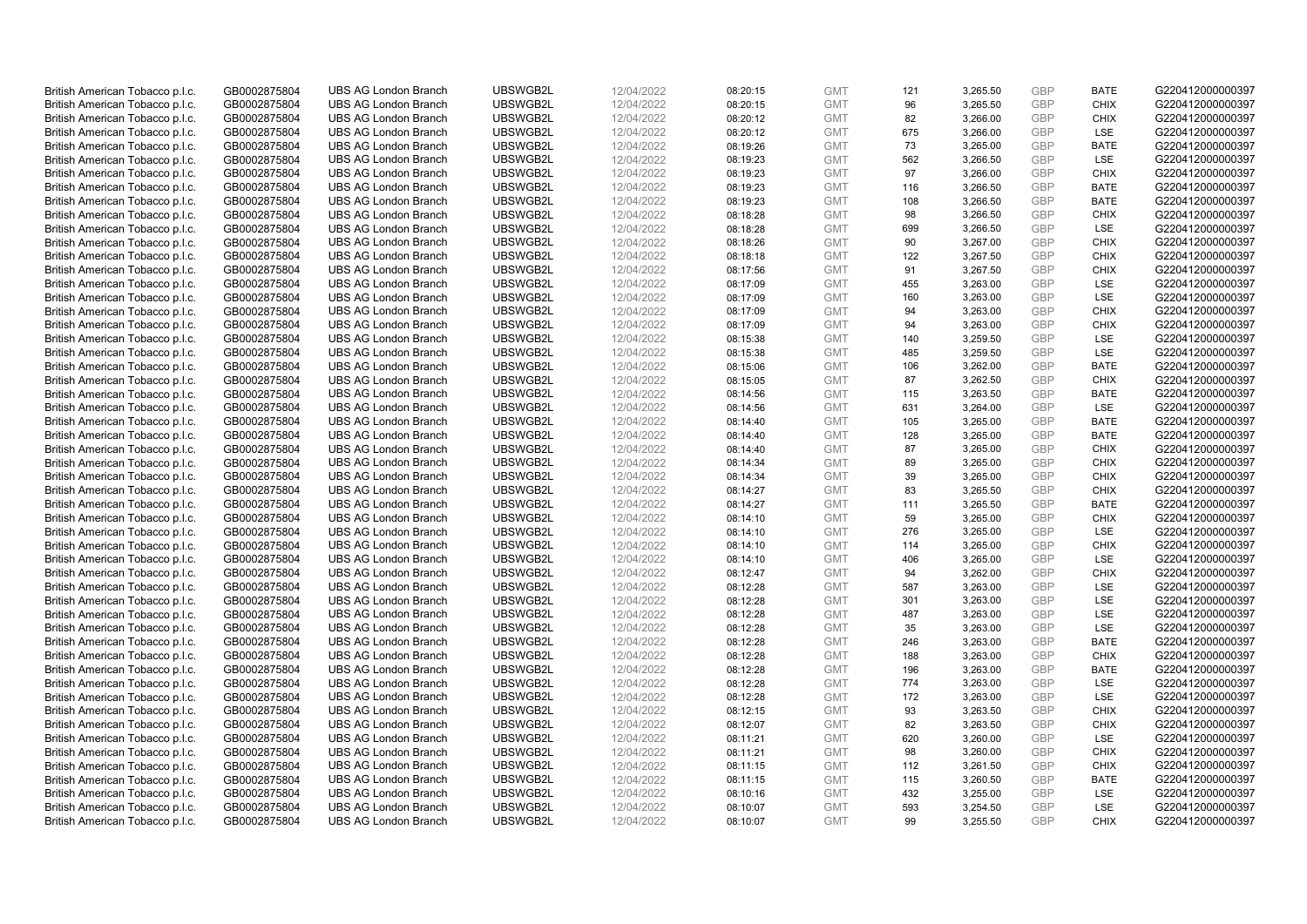| British American Tobacco p.l.c. | GB0002875804 | <b>UBS AG London Branch</b> | UBSWGB2L | 12/04/2022 | 08:10:07 | <b>GMT</b> | 97             | 3,256.00 | <b>GBP</b>               | <b>CHIX</b> | G220412000000397 |
|---------------------------------|--------------|-----------------------------|----------|------------|----------|------------|----------------|----------|--------------------------|-------------|------------------|
| British American Tobacco p.l.c. | GB0002875804 | <b>UBS AG London Branch</b> | UBSWGB2L | 12/04/2022 | 08:09:37 | <b>GMT</b> | 647            | 3,255.00 | <b>GBP</b>               | LSE         | G220412000000397 |
| British American Tobacco p.l.c. | GB0002875804 | <b>UBS AG London Branch</b> | UBSWGB2L | 12/04/2022 | 08:09:15 | <b>GMT</b> | 133            | 3,251.00 | <b>GBP</b>               | <b>CHIX</b> | G220412000000397 |
| British American Tobacco p.l.c. | GB0002875804 | <b>UBS AG London Branch</b> | UBSWGB2L | 12/04/2022 | 08:08:33 | <b>GMT</b> | 97             | 3,250.50 | <b>GBP</b>               | <b>CHIX</b> | G220412000000397 |
| British American Tobacco p.l.c. | GB0002875804 | <b>UBS AG London Branch</b> | UBSWGB2L | 12/04/2022 | 08:08:33 | <b>GMT</b> | 81             | 3,250.50 | <b>GBP</b>               | <b>CHIX</b> | G220412000000397 |
|                                 |              | <b>UBS AG London Branch</b> |          |            |          |            |                |          |                          |             |                  |
| British American Tobacco p.l.c. | GB0002875804 |                             | UBSWGB2L | 12/04/2022 | 08:08:33 | <b>GMT</b> | 638            | 3,250.50 | <b>GBP</b><br><b>GBP</b> | <b>LSE</b>  | G220412000000397 |
| British American Tobacco p.l.c. | GB0002875804 | <b>UBS AG London Branch</b> | UBSWGB2L | 12/04/2022 | 08:07:37 | <b>GMT</b> | 117            | 3,249.00 |                          | <b>BATE</b> | G220412000000397 |
| British American Tobacco p.l.c. | GB0002875804 | <b>UBS AG London Branch</b> | UBSWGB2L | 12/04/2022 | 08:07:37 | <b>GMT</b> | 192            | 3,249.50 | <b>GBP</b>               | <b>LSE</b>  | G220412000000397 |
| British American Tobacco p.l.c. | GB0002875804 | <b>UBS AG London Branch</b> | UBSWGB2L | 12/04/2022 | 08:07:37 | <b>GMT</b> | 500            | 3,249.50 | <b>GBP</b>               | LSE         | G220412000000397 |
| British American Tobacco p.l.c. | GB0002875804 | <b>UBS AG London Branch</b> | UBSWGB2L | 12/04/2022 | 08:07:04 | <b>GMT</b> | 118            | 3,249.00 | <b>GBP</b>               | <b>BATE</b> | G220412000000397 |
| British American Tobacco p.l.c. | GB0002875804 | <b>UBS AG London Branch</b> | UBSWGB2L | 12/04/2022 | 08:07:03 | <b>GMT</b> | 98             | 3,249.50 | <b>GBP</b>               | <b>CHIX</b> | G220412000000397 |
| British American Tobacco p.l.c. | GB0002875804 | <b>UBS AG London Branch</b> | UBSWGB2L | 12/04/2022 | 08:07:03 | <b>GMT</b> | 279            | 3,250.00 | <b>GBP</b>               | <b>CHIX</b> | G220412000000397 |
| British American Tobacco p.l.c. | GB0002875804 | <b>UBS AG London Branch</b> | UBSWGB2L | 12/04/2022 | 08:07:03 | <b>GMT</b> | 652            | 3,250.50 | <b>GBP</b>               | LSE         | G220412000000397 |
| British American Tobacco p.l.c. | GB0002875804 | <b>UBS AG London Branch</b> | UBSWGB2L | 12/04/2022 | 08:05:56 | <b>GMT</b> | 124            | 3,249.00 | <b>GBP</b>               | <b>BATE</b> | G220412000000397 |
| British American Tobacco p.l.c. | GB0002875804 | <b>UBS AG London Branch</b> | UBSWGB2L | 12/04/2022 | 08:05:56 | <b>GMT</b> | 123            | 3,249.00 | <b>GBP</b>               | <b>BATE</b> | G220412000000397 |
| British American Tobacco p.l.c. | GB0002875804 | <b>UBS AG London Branch</b> | UBSWGB2L | 12/04/2022 | 08:05:40 | <b>GMT</b> | 666            | 3,249.50 | <b>GBP</b>               | <b>LSE</b>  | G220412000000397 |
| British American Tobacco p.l.c. | GB0002875804 | <b>UBS AG London Branch</b> | UBSWGB2L | 12/04/2022 | 08:05:26 | <b>GMT</b> | 93             | 3,250.00 | <b>GBP</b>               | <b>CHIX</b> | G220412000000397 |
| British American Tobacco p.l.c. | GB0002875804 | <b>UBS AG London Branch</b> | UBSWGB2L | 12/04/2022 | 08:05:26 | <b>GMT</b> | 90             | 3,250.00 | <b>GBP</b>               | <b>CHIX</b> | G220412000000397 |
| British American Tobacco p.l.c. | GB0002875804 | <b>UBS AG London Branch</b> | UBSWGB2L | 12/04/2022 | 08:05:16 | <b>GMT</b> | 83             | 3,251.00 | <b>GBP</b>               | <b>CHIX</b> | G220412000000397 |
| British American Tobacco p.l.c. | GB0002875804 | <b>UBS AG London Branch</b> | UBSWGB2L | 12/04/2022 | 08:05:16 | <b>GMT</b> | 138            | 3,251.50 | <b>GBP</b>               | <b>CHIX</b> | G220412000000397 |
| British American Tobacco p.l.c. | GB0002875804 | <b>UBS AG London Branch</b> | UBSWGB2L | 12/04/2022 | 08:04:59 | <b>GMT</b> | 253            | 3,252.50 | <b>GBP</b>               | <b>BATE</b> | G220412000000397 |
| British American Tobacco p.l.c. | GB0002875804 | <b>UBS AG London Branch</b> | UBSWGB2L | 12/04/2022 | 08:04:58 | <b>GMT</b> | 6              | 3,253.00 | <b>GBP</b>               | <b>CHIX</b> | G220412000000397 |
| British American Tobacco p.l.c. | GB0002875804 | <b>UBS AG London Branch</b> | UBSWGB2L | 12/04/2022 | 08:04:58 | <b>GMT</b> | 89             | 3,253.00 | <b>GBP</b>               | <b>CHIX</b> | G220412000000397 |
| British American Tobacco p.l.c. | GB0002875804 | <b>UBS AG London Branch</b> | UBSWGB2L | 12/04/2022 | 08:04:56 | <b>GMT</b> | 124            | 3,253.50 | <b>GBP</b>               | <b>BATE</b> | G220412000000397 |
| British American Tobacco p.l.c. | GB0002875804 | <b>UBS AG London Branch</b> | UBSWGB2L | 12/04/2022 | 08:04:26 | <b>GMT</b> | 615            | 3,254.50 | <b>GBP</b>               | LSE         | G220412000000397 |
| British American Tobacco p.l.c. | GB0002875804 | <b>UBS AG London Branch</b> | UBSWGB2L | 12/04/2022 | 08:04:26 | <b>GMT</b> | 85             | 3,256.00 | <b>GBP</b>               | <b>CHIX</b> | G220412000000397 |
| British American Tobacco p.l.c. | GB0002875804 | <b>UBS AG London Branch</b> | UBSWGB2L | 12/04/2022 | 08:04:19 | <b>GMT</b> | 589            | 3,256.50 | <b>GBP</b>               | <b>LSE</b>  | G220412000000397 |
| British American Tobacco p.l.c. | GB0002875804 | <b>UBS AG London Branch</b> | UBSWGB2L | 12/04/2022 | 08:04:19 | <b>GMT</b> | 765            | 3,256.50 | <b>GBP</b>               | LSE         | G220412000000397 |
| British American Tobacco p.l.c. | GB0002875804 | <b>UBS AG London Branch</b> | UBSWGB2L | 12/04/2022 | 08:04:13 | <b>GMT</b> | 85             | 3,257.00 | <b>GBP</b>               | <b>CHIX</b> | G220412000000397 |
| British American Tobacco p.l.c. | GB0002875804 | UBS AG London Branch        | UBSWGB2L | 12/04/2022 | 08:04:13 | <b>GMT</b> | 760            | 3,257.00 | <b>GBP</b>               | <b>LSE</b>  | G220412000000397 |
| British American Tobacco p.l.c. | GB0002875804 | <b>UBS AG London Branch</b> | UBSWGB2L | 12/04/2022 | 08:04:13 | <b>GMT</b> | 565            | 3,257.00 | <b>GBP</b>               | LSE         | G220412000000397 |
| British American Tobacco p.l.c. | GB0002875804 | <b>UBS AG London Branch</b> | UBSWGB2L | 12/04/2022 | 08:04:13 | <b>GMT</b> | 95             | 3,257.00 | <b>GBP</b>               | <b>CHIX</b> | G220412000000397 |
| British American Tobacco p.l.c. | GB0002875804 | <b>UBS AG London Branch</b> | UBSWGB2L | 12/04/2022 | 08:04:05 | <b>GMT</b> | 251            | 3,258.00 | <b>GBP</b>               | <b>CHIX</b> | G220412000000397 |
| British American Tobacco p.l.c. | GB0002875804 | <b>UBS AG London Branch</b> | UBSWGB2L | 12/04/2022 | 08:02:47 | <b>GMT</b> | 610            | 3,250.00 | <b>GBP</b>               | LSE         | G220412000000397 |
| British American Tobacco p.l.c. | GB0002875804 | <b>UBS AG London Branch</b> | UBSWGB2L | 12/04/2022 | 08:02:47 | <b>GMT</b> | $\overline{4}$ | 3,250.00 | <b>GBP</b>               | LSE         | G220412000000397 |
| British American Tobacco p.l.c. | GB0002875804 | <b>UBS AG London Branch</b> | UBSWGB2L | 12/04/2022 | 08:02:44 | <b>GMT</b> | 584            | 3,250.00 | <b>GBP</b>               | LSE         | G220412000000397 |
| British American Tobacco p.l.c. | GB0002875804 | <b>UBS AG London Branch</b> | UBSWGB2L | 12/04/2022 | 08:02:26 | <b>GMT</b> | 104            | 3,251.50 | <b>GBP</b>               | <b>BATE</b> | G220412000000397 |
| British American Tobacco p.l.c. | GB0002875804 | <b>UBS AG London Branch</b> | UBSWGB2L | 12/04/2022 | 08:02:26 | <b>GMT</b> | 111            | 3,251.50 | <b>GBP</b>               | <b>BATE</b> | G220412000000397 |
| British American Tobacco p.l.c. | GB0002875804 | <b>UBS AG London Branch</b> | UBSWGB2L | 12/04/2022 | 08:02:26 | <b>GMT</b> | 113            | 3,252.00 | <b>GBP</b>               | <b>BATE</b> | G220412000000397 |
| British American Tobacco p.l.c. | GB0002875804 | <b>UBS AG London Branch</b> | UBSWGB2L | 12/04/2022 | 08:02:26 | <b>GMT</b> | 88             | 3,251.50 | <b>GBP</b>               | <b>CHIX</b> | G220412000000397 |
| British American Tobacco p.l.c. | GB0002875804 | <b>UBS AG London Branch</b> | UBSWGB2L | 12/04/2022 | 08:02:13 | <b>GMT</b> | 609            | 3,255.50 | <b>GBP</b>               | LSE         | G220412000000397 |
| British American Tobacco p.l.c. | GB0002875804 | <b>UBS AG London Branch</b> | UBSWGB2L | 12/04/2022 | 08:02:07 | <b>GMT</b> | 61             | 3,256.00 | <b>GBP</b>               | <b>CHIX</b> | G220412000000397 |
| British American Tobacco p.l.c. | GB0002875804 | <b>UBS AG London Branch</b> | UBSWGB2L | 12/04/2022 | 08:02:07 | <b>GMT</b> | 96             | 3,256.00 | <b>GBP</b>               | <b>CHIX</b> | G220412000000397 |
| British American Tobacco p.l.c. | GB0002875804 | <b>UBS AG London Branch</b> | UBSWGB2L | 12/04/2022 |          | <b>GMT</b> | 144            | 3,256.50 | <b>GBP</b>               | <b>CHIX</b> |                  |
|                                 |              |                             | UBSWGB2L |            | 08:02:07 |            | 658            |          |                          |             | G220412000000397 |
| British American Tobacco p.l.c. | GB0002875804 | UBS AG London Branch        |          | 12/04/2022 | 08:02:04 | <b>GMT</b> |                | 3,256.50 | <b>GBP</b>               | <b>LSE</b>  | G220412000000397 |
| British American Tobacco p.l.c. | GB0002875804 | <b>UBS AG London Branch</b> | UBSWGB2L | 12/04/2022 | 08:02:04 | <b>GMT</b> | 86             | 3,256.00 | <b>GBP</b>               | <b>CHIX</b> | G220412000000397 |
| British American Tobacco p.l.c. | GB0002875804 | <b>UBS AG London Branch</b> | UBSWGB2L | 12/04/2022 | 08:02:04 | <b>GMT</b> | 576            | 3,256.50 | <b>GBP</b>               | LSE         | G220412000000397 |
| British American Tobacco p.l.c. | GB0002875804 | <b>UBS AG London Branch</b> | UBSWGB2L | 12/04/2022 | 08:01:38 | <b>GMT</b> | 83             | 3,259.50 | <b>GBP</b>               | <b>CHIX</b> | G220412000000397 |
| British American Tobacco p.l.c. | GB0002875804 | <b>UBS AG London Branch</b> | UBSWGB2L | 12/04/2022 | 08:01:38 | <b>GMT</b> | 78             | 3,259.50 | <b>GBP</b>               | <b>CHIX</b> | G220412000000397 |
| British American Tobacco p.l.c. | GB0002875804 | <b>UBS AG London Branch</b> | UBSWGB2L | 12/04/2022 | 08:01:33 | <b>GMT</b> | 79             | 3,259.50 | <b>GBP</b>               | <b>CHIX</b> | G220412000000397 |
| British American Tobacco p.l.c. | GB0002875804 | <b>UBS AG London Branch</b> | UBSWGB2L | 12/04/2022 | 08:01:15 | <b>GMT</b> | 93             | 3,258.50 | <b>GBP</b>               | <b>CHIX</b> | G220412000000397 |
| British American Tobacco p.l.c. | GB0002875804 | <b>UBS AG London Branch</b> | UBSWGB2L | 12/04/2022 | 08:01:14 | <b>GMT</b> | 95             | 3,260.00 | <b>GBP</b>               | <b>CHIX</b> | G220412000000397 |
| British American Tobacco p.l.c. | GB0002875804 | <b>UBS AG London Branch</b> | UBSWGB2L | 12/04/2022 | 08:00:42 | <b>GMT</b> | 290            | 3,254.50 | <b>GBP</b>               | <b>LSE</b>  | G220412000000397 |
| British American Tobacco p.l.c. | GB0002875804 | <b>UBS AG London Branch</b> | UBSWGB2L | 12/04/2022 | 08:00:42 | <b>GMT</b> | 365            | 3,254.50 | GBP                      | <b>LSE</b>  | G220412000000397 |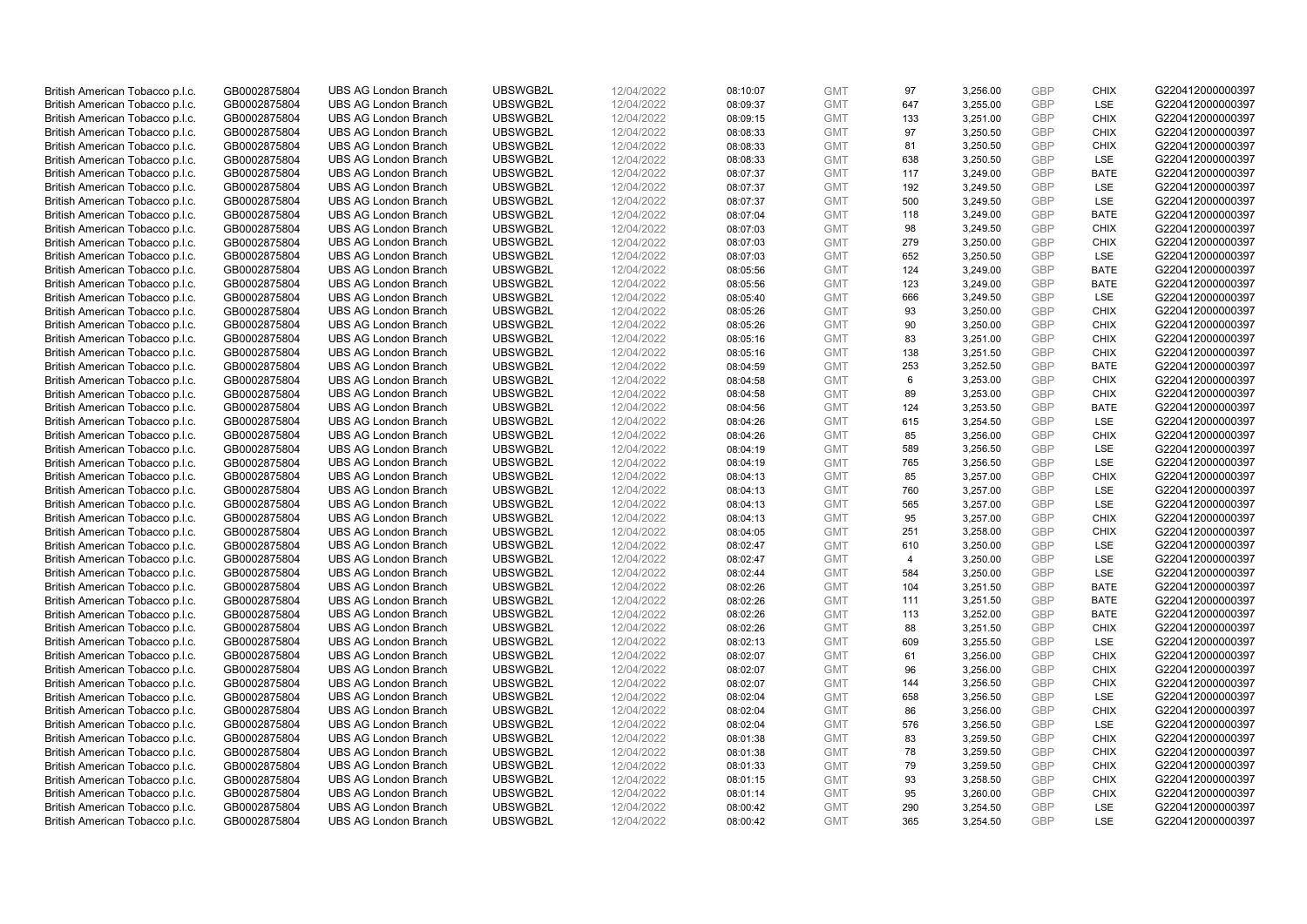| British American Tobacco p.l.c. | GB0002875804 | <b>UBS AG London Branch</b> | UBSWGB2L | 12/04/2022 | 08:00:37 | <b>GMT</b> | 15             | 3,255.00 | <b>GBP</b> | <b>LSE</b>  | G220412000000397 |
|---------------------------------|--------------|-----------------------------|----------|------------|----------|------------|----------------|----------|------------|-------------|------------------|
|                                 | GB0002875804 | <b>UBS AG London Branch</b> | UBSWGB2L | 12/04/2022 |          | <b>GMT</b> | 122            | 3,255.00 | GBP        | LSE         | G220412000000397 |
| British American Tobacco p.l.c. |              |                             |          |            | 08:00:37 |            |                |          |            |             |                  |
| British American Tobacco p.l.c. | GB0002875804 | <b>UBS AG London Branch</b> | UBSWGB2L | 12/04/2022 | 08:00:37 | <b>GMT</b> | 490            | 3,255.00 | <b>GBP</b> | LSE         | G220412000000397 |
| British American Tobacco p.l.c. | GB0002875804 | <b>UBS AG London Branch</b> | UBSWGB2L | 12/04/2022 | 08:00:17 | <b>GMT</b> | 656            | 3,261.00 | <b>GBP</b> | LSE         | G220412000000397 |
| British American Tobacco p.l.c. | GB0002875804 | <b>UBS AG London Branch</b> | UBSWGB2L | 12/04/2022 | 08:00:15 | <b>GMT</b> | 561            | 3,263.00 | <b>GBP</b> | LSE         | G220412000000397 |
| British American Tobacco p.l.c. | GB0002875804 | <b>UBS AG London Branch</b> | UBSWGB2L | 12/04/2022 | 08:00:15 | <b>GMT</b> | 101            | 3,263.00 | <b>GBP</b> | <b>LSE</b>  | G220412000000397 |
| British American Tobacco p.l.c. | GB0002875804 | <b>UBS AG London Branch</b> | UBSWGB2L | 13/04/2022 | 16:22:55 | <b>GMT</b> | 18             | 3,269.00 | <b>GBP</b> | <b>CHIX</b> | G220413000000299 |
| British American Tobacco p.l.c. | GB0002875804 | <b>UBS AG London Branch</b> | UBSWGB2L | 13/04/2022 | 16:22:37 | <b>GMT</b> | 33             | 3,268.50 | <b>GBP</b> | <b>CHIX</b> | G220413000000299 |
| British American Tobacco p.l.c. | GB0002875804 | <b>UBS AG London Branch</b> | UBSWGB2L | 13/04/2022 | 16:22:11 | <b>GMT</b> | 53             | 3,268.50 | <b>GBP</b> | LSE         | G220413000000299 |
| British American Tobacco p.l.c. | GB0002875804 | <b>UBS AG London Branch</b> | UBSWGB2L | 13/04/2022 | 16:22:11 | <b>GMT</b> | 233            | 3,268.50 | <b>GBP</b> | LSE         | G220413000000299 |
| British American Tobacco p.l.c. | GB0002875804 | <b>UBS AG London Branch</b> | UBSWGB2L | 13/04/2022 | 16:22:11 | <b>GMT</b> | 138            | 3,268.50 | <b>GBP</b> | <b>LSE</b>  | G220413000000299 |
| British American Tobacco p.l.c. | GB0002875804 | <b>UBS AG London Branch</b> | UBSWGB2L | 13/04/2022 | 16:22:11 | <b>GMT</b> | 1135           | 3,268.50 | <b>GBP</b> | LSE         | G220413000000299 |
| British American Tobacco p.l.c. | GB0002875804 | <b>UBS AG London Branch</b> | UBSWGB2L | 13/04/2022 | 16:22:11 | <b>GMT</b> | 128            | 3,268.50 | <b>GBP</b> | <b>BATE</b> | G220413000000299 |
| British American Tobacco p.l.c. | GB0002875804 | <b>UBS AG London Branch</b> | UBSWGB2L | 13/04/2022 | 16:22:11 | <b>GMT</b> | 227            | 3,268.50 | <b>GBP</b> | <b>CHIX</b> | G220413000000299 |
| British American Tobacco p.l.c. | GB0002875804 | <b>UBS AG London Branch</b> | UBSWGB2L | 13/04/2022 |          | <b>GMT</b> | 42             | 3,268.50 | <b>GBP</b> | <b>CHIX</b> | G220413000000299 |
|                                 |              |                             |          |            | 16:22:11 |            |                |          |            |             |                  |
| British American Tobacco p.l.c. | GB0002875804 | <b>UBS AG London Branch</b> | UBSWGB2L | 13/04/2022 | 16:22:11 | <b>GMT</b> | 43             | 3,268.50 | <b>GBP</b> | <b>CHIX</b> | G220413000000299 |
| British American Tobacco p.l.c. | GB0002875804 | <b>UBS AG London Branch</b> | UBSWGB2L | 13/04/2022 | 16:21:10 | <b>GMT</b> | 127            | 3,268.00 | <b>GBP</b> | <b>CHIX</b> | G220413000000299 |
| British American Tobacco p.l.c. | GB0002875804 | <b>UBS AG London Branch</b> | UBSWGB2L | 13/04/2022 | 16:21:10 | <b>GMT</b> | $\overline{1}$ | 3,268.00 | <b>GBP</b> | <b>CHIX</b> | G220413000000299 |
| British American Tobacco p.l.c. | GB0002875804 | <b>UBS AG London Branch</b> | UBSWGB2L | 13/04/2022 | 16:21:10 | <b>GMT</b> | $\overline{1}$ | 3,268.00 | <b>GBP</b> | <b>CHIX</b> | G220413000000299 |
| British American Tobacco p.l.c. | GB0002875804 | <b>UBS AG London Branch</b> | UBSWGB2L | 13/04/2022 | 16:21:10 | <b>GMT</b> | $\mathbf{1}$   | 3,268.00 | <b>GBP</b> | <b>CHIX</b> | G220413000000299 |
| British American Tobacco p.l.c. | GB0002875804 | <b>UBS AG London Branch</b> | UBSWGB2L | 13/04/2022 | 16:21:10 | <b>GMT</b> | 270            | 3,267.50 | <b>GBP</b> | LSE         | G220413000000299 |
| British American Tobacco p.l.c. | GB0002875804 | <b>UBS AG London Branch</b> | UBSWGB2L | 13/04/2022 | 16:21:06 | <b>GMT</b> | 30             | 3,267.50 | <b>GBP</b> | <b>BATE</b> | G220413000000299 |
| British American Tobacco p.l.c. | GB0002875804 | <b>UBS AG London Branch</b> | UBSWGB2L | 13/04/2022 | 16:21:06 | <b>GMT</b> | 71             | 3,267.50 | <b>GBP</b> | <b>BATE</b> | G220413000000299 |
| British American Tobacco p.l.c. | GB0002875804 | <b>UBS AG London Branch</b> | UBSWGB2L | 13/04/2022 | 16:21:03 | <b>GMT</b> | 5              | 3,267.50 | <b>GBP</b> | <b>BATE</b> | G220413000000299 |
| British American Tobacco p.l.c. | GB0002875804 | <b>UBS AG London Branch</b> | UBSWGB2L | 13/04/2022 | 16:21:01 | <b>GMT</b> | 295            | 3,267.50 | <b>GBP</b> | LSE         | G220413000000299 |
| British American Tobacco p.l.c. | GB0002875804 | <b>UBS AG London Branch</b> | UBSWGB2L | 13/04/2022 | 16:20:48 | <b>GMT</b> | 86             | 3,267.50 | <b>GBP</b> | <b>CHIX</b> | G220413000000299 |
| British American Tobacco p.l.c. | GB0002875804 | <b>UBS AG London Branch</b> | UBSWGB2L | 13/04/2022 | 16:20:48 | <b>GMT</b> | 175            | 3,267.50 | <b>GBP</b> | <b>BATE</b> | G220413000000299 |
| British American Tobacco p.l.c. | GB0002875804 | <b>UBS AG London Branch</b> | UBSWGB2L | 13/04/2022 | 16:20:48 | <b>GMT</b> | 140            | 3,267.50 | <b>GBP</b> | <b>CHIX</b> | G220413000000299 |
| British American Tobacco p.l.c. | GB0002875804 | <b>UBS AG London Branch</b> | UBSWGB2L | 13/04/2022 | 16:20:45 | <b>GMT</b> | 155            | 3,268.00 | <b>GBP</b> | <b>LSE</b>  | G220413000000299 |
| British American Tobacco p.l.c. | GB0002875804 | <b>UBS AG London Branch</b> | UBSWGB2L | 13/04/2022 | 16:20:45 | <b>GMT</b> | 241            | 3,268.00 | <b>GBP</b> | LSE         | G220413000000299 |
| British American Tobacco p.l.c. | GB0002875804 | <b>UBS AG London Branch</b> | UBSWGB2L | 13/04/2022 |          | <b>GMT</b> | 250            | 3,268.00 | <b>GBP</b> | <b>LSE</b>  | G220413000000299 |
|                                 |              |                             | UBSWGB2L |            | 16:20:45 |            | 395            |          | <b>GBP</b> | <b>LSE</b>  |                  |
| British American Tobacco p.l.c. | GB0002875804 | <b>UBS AG London Branch</b> |          | 13/04/2022 | 16:20:45 | <b>GMT</b> |                | 3,268.00 |            |             | G220413000000299 |
| British American Tobacco p.l.c. | GB0002875804 | <b>UBS AG London Branch</b> | UBSWGB2L | 13/04/2022 | 16:20:45 | <b>GMT</b> | 175            | 3,268.00 | <b>GBP</b> | LSE         | G220413000000299 |
| British American Tobacco p.l.c. | GB0002875804 | <b>UBS AG London Branch</b> | UBSWGB2L | 13/04/2022 | 16:20:16 | <b>GMT</b> | 561            | 3,267.50 | <b>GBP</b> | LSE         | G220413000000299 |
| British American Tobacco p.l.c. | GB0002875804 | <b>UBS AG London Branch</b> | UBSWGB2L | 13/04/2022 | 16:20:16 | <b>GMT</b> | 100            | 3,267.50 | <b>GBP</b> | <b>BATE</b> | G220413000000299 |
| British American Tobacco p.l.c. | GB0002875804 | <b>UBS AG London Branch</b> | UBSWGB2L | 13/04/2022 | 16:20:14 | <b>GMT</b> | 95             | 3,268.00 | <b>GBP</b> | <b>CHIX</b> | G220413000000299 |
| British American Tobacco p.l.c. | GB0002875804 | <b>UBS AG London Branch</b> | UBSWGB2L | 13/04/2022 | 16:20:14 | <b>GMT</b> | 273            | 3,268.00 | <b>GBP</b> | <b>CHIX</b> | G220413000000299 |
| British American Tobacco p.l.c. | GB0002875804 | <b>UBS AG London Branch</b> | UBSWGB2L | 13/04/2022 | 16:20:13 | <b>GMT</b> | 871            | 3,268.50 | <b>GBP</b> | LSE         | G220413000000299 |
| British American Tobacco p.l.c. | GB0002875804 | <b>UBS AG London Branch</b> | UBSWGB2L | 13/04/2022 | 16:20:13 | <b>GMT</b> | 372            | 3,268.50 | <b>GBP</b> | LSE         | G220413000000299 |
| British American Tobacco p.l.c. | GB0002875804 | <b>UBS AG London Branch</b> | UBSWGB2L | 13/04/2022 | 16:20:13 | <b>GMT</b> | 111            | 3,268.50 | <b>GBP</b> | <b>BATE</b> | G220413000000299 |
| British American Tobacco p.l.c. | GB0002875804 | <b>UBS AG London Branch</b> | UBSWGB2L | 13/04/2022 | 16:19:08 | <b>GMT</b> | 87             | 3,267.00 | <b>GBP</b> | <b>CHIX</b> | G220413000000299 |
| British American Tobacco p.l.c. | GB0002875804 | <b>UBS AG London Branch</b> | UBSWGB2L | 13/04/2022 | 16:19:07 | <b>GMT</b> | 116            | 3,267.00 | <b>GBP</b> | <b>BATE</b> | G220413000000299 |
| British American Tobacco p.l.c. | GB0002875804 | <b>UBS AG London Branch</b> | UBSWGB2L | 13/04/2022 | 16:19:07 | <b>GMT</b> | 52             | 3,267.50 | <b>GBP</b> | LSE         | G220413000000299 |
| British American Tobacco p.l.c. | GB0002875804 | <b>UBS AG London Branch</b> | UBSWGB2L | 13/04/2022 | 16:19:07 | <b>GMT</b> | 224            | 3,267.50 | <b>GBP</b> | LSE         | G220413000000299 |
| British American Tobacco p.l.c. | GB0002875804 | UBS AG London Branch        | UBSWGB2L | 13/04/2022 | 16:19:07 | <b>GMT</b> | 117            | 3,267.50 | <b>GBP</b> | LSE         | G220413000000299 |
| British American Tobacco p.l.c. | GB0002875804 | <b>UBS AG London Branch</b> | UBSWGB2L | 13/04/2022 | 16:19:07 | <b>GMT</b> | 1219           | 3,267.50 | <b>GBP</b> | LSE         | G220413000000299 |
| British American Tobacco p.l.c. | GB0002875804 | <b>UBS AG London Branch</b> | UBSWGB2L | 13/04/2022 | 16:19:07 | <b>GMT</b> | 99             | 3,267.50 | <b>GBP</b> | LSE         | G220413000000299 |
| British American Tobacco p.l.c. | GB0002875804 | <b>UBS AG London Branch</b> | UBSWGB2L | 13/04/2022 | 16:18:51 | <b>GMT</b> | 152            | 3,267.50 | <b>GBP</b> | <b>BATE</b> | G220413000000299 |
| British American Tobacco p.l.c. | GB0002875804 | <b>UBS AG London Branch</b> | UBSWGB2L | 13/04/2022 | 16:18:47 | <b>GMT</b> | $\overline{1}$ | 3,267.50 | <b>GBP</b> | <b>BATE</b> | G220413000000299 |
| British American Tobacco p.l.c. | GB0002875804 | <b>UBS AG London Branch</b> | UBSWGB2L | 13/04/2022 | 16:18:45 | <b>GMT</b> | 2              | 3,267.50 | <b>GBP</b> | <b>CHIX</b> | G220413000000299 |
| British American Tobacco p.l.c. | GB0002875804 | <b>UBS AG London Branch</b> | UBSWGB2L | 13/04/2022 | 16:18:45 | <b>GMT</b> | 81             | 3,267.50 | <b>GBP</b> | <b>CHIX</b> | G220413000000299 |
| British American Tobacco p.l.c. | GB0002875804 | <b>UBS AG London Branch</b> | UBSWGB2L | 13/04/2022 | 16:18:44 | <b>GMT</b> | 94             | 3,267.50 | <b>GBP</b> | <b>CHIX</b> | G220413000000299 |
| British American Tobacco p.l.c. | GB0002875804 | <b>UBS AG London Branch</b> | UBSWGB2L | 13/04/2022 | 16:18:44 | <b>GMT</b> | $\overline{7}$ | 3,267.50 | <b>GBP</b> | <b>CHIX</b> | G220413000000299 |
|                                 | GB0002875804 |                             | UBSWGB2L | 13/04/2022 |          | <b>GMT</b> | 93             | 3,267.50 | GBP        | <b>CHIX</b> |                  |
| British American Tobacco p.l.c. |              | <b>UBS AG London Branch</b> |          |            | 16:18:44 |            |                |          |            |             | G220413000000299 |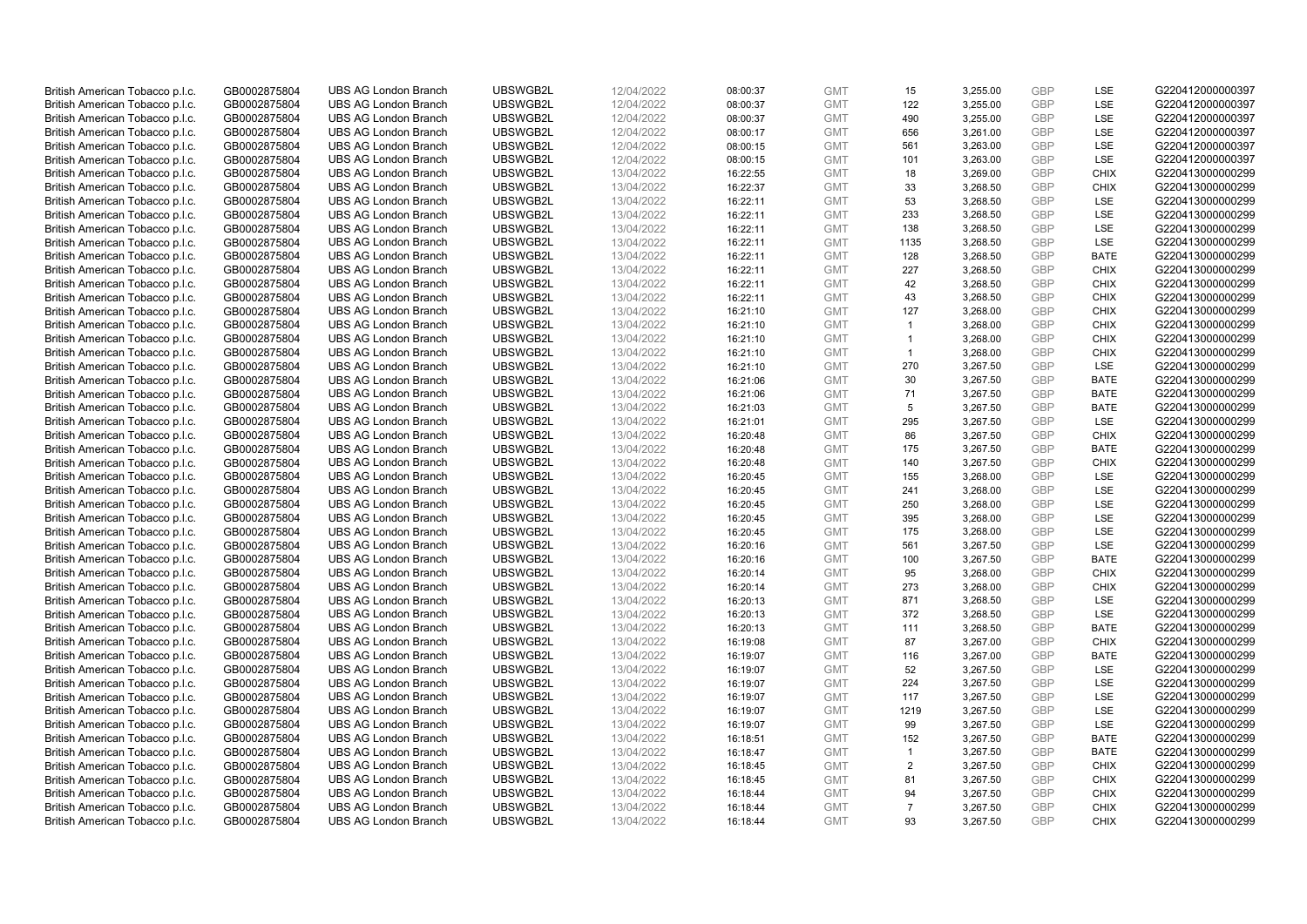| British American Tobacco p.l.c. | GB0002875804 | <b>UBS AG London Branch</b> | UBSWGB2L | 13/04/2022 | 16:17:44 | <b>GMT</b> | 87             | 3,268.00  | <b>GBP</b> | <b>CHIX</b> | G220413000000299 |
|---------------------------------|--------------|-----------------------------|----------|------------|----------|------------|----------------|-----------|------------|-------------|------------------|
| British American Tobacco p.l.c. | GB0002875804 | <b>UBS AG London Branch</b> | UBSWGB2L | 13/04/2022 | 16:17:44 | <b>GMT</b> | $\overline{1}$ | 3,268.00  | <b>GBP</b> | <b>CHIX</b> | G220413000000299 |
|                                 |              |                             |          |            |          |            |                |           |            |             |                  |
| British American Tobacco p.l.c. | GB0002875804 | <b>UBS AG London Branch</b> | UBSWGB2L | 13/04/2022 | 16:17:44 | <b>GMT</b> | 45             | 3268.0000 | <b>GBP</b> | LSE         | G220413000000299 |
| British American Tobacco p.l.c. | GB0002875804 | <b>UBS AG London Branch</b> | UBSWGB2L | 13/04/2022 | 16:17:44 | <b>GMT</b> | 645            | 3268.0000 | <b>GBP</b> | LSE         | G220413000000299 |
| British American Tobacco p.l.c. | GB0002875804 | <b>UBS AG London Branch</b> | UBSWGB2L | 13/04/2022 | 16:17:44 | <b>GMT</b> | 639            | 3268.5000 | <b>GBP</b> | LSE         | G220413000000299 |
| British American Tobacco p.l.c. | GB0002875804 | <b>UBS AG London Branch</b> | UBSWGB2L | 13/04/2022 | 16:17:44 | <b>GMT</b> | 124            | 3268.5000 | <b>GBP</b> | <b>BATE</b> | G220413000000299 |
| British American Tobacco p.l.c. | GB0002875804 | <b>UBS AG London Branch</b> | UBSWGB2L | 13/04/2022 | 16:17:27 | <b>GMT</b> | 64             | 3269.0000 | <b>GBP</b> | <b>CHIX</b> | G220413000000299 |
| British American Tobacco p.l.c. | GB0002875804 | <b>UBS AG London Branch</b> | UBSWGB2L | 13/04/2022 | 16:17:27 | <b>GMT</b> | 91             | 3269.0000 | <b>GBP</b> | <b>CHIX</b> | G220413000000299 |
| British American Tobacco p.l.c. | GB0002875804 | <b>UBS AG London Branch</b> | UBSWGB2L | 13/04/2022 | 16:17:27 | <b>GMT</b> | 101            | 3269.0000 | <b>GBP</b> | <b>BATE</b> | G220413000000299 |
| British American Tobacco p.l.c. | GB0002875804 | <b>UBS AG London Branch</b> | UBSWGB2L | 13/04/2022 | 16:17:14 | <b>GMT</b> | 94             | 3268.5000 | <b>GBP</b> | <b>CHIX</b> | G220413000000299 |
| British American Tobacco p.l.c. | GB0002875804 | <b>UBS AG London Branch</b> | UBSWGB2L | 13/04/2022 | 16:17:08 | <b>GMT</b> | 597            | 3268.5000 | <b>GBP</b> | <b>LSE</b>  | G220413000000299 |
| British American Tobacco p.l.c. | GB0002875804 | <b>UBS AG London Branch</b> | UBSWGB2L | 13/04/2022 | 16:16:55 | <b>GMT</b> | 91             | 3268.5000 | <b>GBP</b> | <b>CHIX</b> | G220413000000299 |
| British American Tobacco p.l.c. | GB0002875804 | <b>UBS AG London Branch</b> | UBSWGB2L | 13/04/2022 | 16:16:54 | <b>GMT</b> | 227            | 3269.0000 | <b>GBP</b> | LSE         | G220413000000299 |
| British American Tobacco p.l.c. | GB0002875804 | <b>UBS AG London Branch</b> | UBSWGB2L | 13/04/2022 | 16:16:54 | <b>GMT</b> | 241            | 3269.0000 | <b>GBP</b> | LSE         | G220413000000299 |
| British American Tobacco p.l.c. | GB0002875804 | <b>UBS AG London Branch</b> | UBSWGB2L | 13/04/2022 | 16:16:40 | <b>GMT</b> | 150            | 3269.0000 | <b>GBP</b> | <b>CHIX</b> | G220413000000299 |
| British American Tobacco p.l.c. | GB0002875804 | <b>UBS AG London Branch</b> | UBSWGB2L | 13/04/2022 | 16:16:40 | <b>GMT</b> | 104            | 3269.0000 | <b>GBP</b> | <b>CHIX</b> | G220413000000299 |
| British American Tobacco p.l.c. | GB0002875804 | <b>UBS AG London Branch</b> | UBSWGB2L | 13/04/2022 | 16:16:40 | <b>GMT</b> | 613            | 3269.0000 | <b>GBP</b> | LSE         | G220413000000299 |
| British American Tobacco p.l.c. | GB0002875804 | <b>UBS AG London Branch</b> | UBSWGB2L | 13/04/2022 | 16:16:40 | <b>GMT</b> | 85             | 3269.0000 | <b>GBP</b> | <b>BATE</b> | G220413000000299 |
|                                 |              | <b>UBS AG London Branch</b> | UBSWGB2L |            |          |            |                |           |            | <b>BATE</b> |                  |
| British American Tobacco p.l.c. | GB0002875804 |                             |          | 13/04/2022 | 16:16:40 | <b>GMT</b> | 35             | 3269.0000 | <b>GBP</b> |             | G220413000000299 |
| British American Tobacco p.l.c. | GB0002875804 | <b>UBS AG London Branch</b> | UBSWGB2L | 13/04/2022 | 16:15:44 | <b>GMT</b> | 631            | 3270.0000 | <b>GBP</b> | LSE         | G220413000000299 |
| British American Tobacco p.l.c. | GB0002875804 | <b>UBS AG London Branch</b> | UBSWGB2L | 13/04/2022 | 16:15:44 | <b>GMT</b> | 26             | 3270.0000 | <b>GBP</b> | <b>BATE</b> | G220413000000299 |
| British American Tobacco p.l.c. | GB0002875804 | <b>UBS AG London Branch</b> | UBSWGB2L | 13/04/2022 | 16:15:44 | <b>GMT</b> | 88             | 3270.0000 | <b>GBP</b> | <b>BATE</b> | G220413000000299 |
| British American Tobacco p.l.c. | GB0002875804 | <b>UBS AG London Branch</b> | UBSWGB2L | 13/04/2022 | 16:15:26 | <b>GMT</b> | 233            | 3270.5000 | <b>GBP</b> | LSE         | G220413000000299 |
| British American Tobacco p.l.c. | GB0002875804 | <b>UBS AG London Branch</b> | UBSWGB2L | 13/04/2022 | 16:15:26 | <b>GMT</b> | 137            | 3270.5000 | <b>GBP</b> | <b>LSE</b>  | G220413000000299 |
| British American Tobacco p.l.c. | GB0002875804 | <b>UBS AG London Branch</b> | UBSWGB2L | 13/04/2022 | 16:15:26 | <b>GMT</b> | 241            | 3270.5000 | <b>GBP</b> | LSE         | G220413000000299 |
| British American Tobacco p.l.c. | GB0002875804 | <b>UBS AG London Branch</b> | UBSWGB2L | 13/04/2022 | 16:15:26 | <b>GMT</b> | 127            | 3270.5000 | <b>GBP</b> | <b>CHIX</b> | G220413000000299 |
| British American Tobacco p.l.c. | GB0002875804 | <b>UBS AG London Branch</b> | UBSWGB2L | 13/04/2022 | 16:15:13 | <b>GMT</b> | 1099           | 3271.0000 | <b>GBP</b> | <b>LSE</b>  | G220413000000299 |
| British American Tobacco p.l.c. | GB0002875804 | <b>UBS AG London Branch</b> | UBSWGB2L | 13/04/2022 | 16:15:09 | <b>GMT</b> | 88             | 3271.0000 | <b>GBP</b> | <b>CHIX</b> | G220413000000299 |
| British American Tobacco p.l.c. | GB0002875804 | <b>UBS AG London Branch</b> | UBSWGB2L | 13/04/2022 | 16:15:08 | <b>GMT</b> | 305            | 3271.0000 | <b>GBP</b> | <b>CHIX</b> | G220413000000299 |
| British American Tobacco p.l.c. | GB0002875804 | <b>UBS AG London Branch</b> | UBSWGB2L | 13/04/2022 | 16:15:08 | <b>GMT</b> | 263            | 3271.0000 | <b>GBP</b> | <b>BATE</b> | G220413000000299 |
| British American Tobacco p.l.c. | GB0002875804 | <b>UBS AG London Branch</b> | UBSWGB2L | 13/04/2022 | 16:13:31 | <b>GMT</b> | 210            | 3270.5000 | <b>GBP</b> | LSE         | G220413000000299 |
| British American Tobacco p.l.c. | GB0002875804 | <b>UBS AG London Branch</b> | UBSWGB2L | 13/04/2022 | 16:13:31 | <b>GMT</b> | 220            | 3270.5000 | <b>GBP</b> | <b>LSE</b>  | G220413000000299 |
| British American Tobacco p.l.c. | GB0002875804 | <b>UBS AG London Branch</b> | UBSWGB2L | 13/04/2022 | 16:13:31 | <b>GMT</b> | 233            | 3270.5000 | <b>GBP</b> | LSE         | G220413000000299 |
| British American Tobacco p.l.c. | GB0002875804 | <b>UBS AG London Branch</b> | UBSWGB2L | 13/04/2022 | 16:13:31 | <b>GMT</b> | 5              | 3270.5000 | <b>GBP</b> | LSE         | G220413000000299 |
| British American Tobacco p.l.c. | GB0002875804 | <b>UBS AG London Branch</b> | UBSWGB2L | 13/04/2022 | 16:13:31 | <b>GMT</b> | 119            | 3270.0000 | <b>GBP</b> | <b>BATE</b> | G220413000000299 |
| British American Tobacco p.l.c. | GB0002875804 | <b>UBS AG London Branch</b> | UBSWGB2L | 13/04/2022 | 16:13:20 | <b>GMT</b> | 88             | 3271.0000 | <b>GBP</b> | <b>CHIX</b> | G220413000000299 |
| British American Tobacco p.l.c. | GB0002875804 | <b>UBS AG London Branch</b> | UBSWGB2L | 13/04/2022 | 16:13:20 | <b>GMT</b> | 63             | 3271.0000 | <b>GBP</b> | <b>CHIX</b> | G220413000000299 |
| British American Tobacco p.l.c. | GB0002875804 | <b>UBS AG London Branch</b> | UBSWGB2L | 13/04/2022 | 16:13:20 | <b>GMT</b> | 38             | 3271.0000 | <b>GBP</b> | <b>CHIX</b> | G220413000000299 |
| British American Tobacco p.l.c. | GB0002875804 | <b>UBS AG London Branch</b> | UBSWGB2L | 13/04/2022 | 16:13:20 | <b>GMT</b> | 84             | 3271.0000 | <b>GBP</b> | <b>CHIX</b> | G220413000000299 |
| British American Tobacco p.l.c. | GB0002875804 | <b>UBS AG London Branch</b> | UBSWGB2L | 13/04/2022 | 16:12:59 | <b>GMT</b> | 596            | 3271.0000 | <b>GBP</b> | <b>LSE</b>  | G220413000000299 |
| British American Tobacco p.l.c. | GB0002875804 | <b>UBS AG London Branch</b> | UBSWGB2L | 13/04/2022 | 16:12:57 | <b>GMT</b> | 151            | 3271.5000 | <b>GBP</b> | <b>CHIX</b> | G220413000000299 |
| British American Tobacco p.l.c. | GB0002875804 | <b>UBS AG London Branch</b> | UBSWGB2L | 13/04/2022 | 16:12:57 | <b>GMT</b> | 127            | 3271.5000 | <b>GBP</b> | <b>BATE</b> | G220413000000299 |
| British American Tobacco p.l.c. | GB0002875804 | <b>UBS AG London Branch</b> | UBSWGB2L | 13/04/2022 | 16:12:57 | <b>GMT</b> | 650            | 3271.5000 | <b>GBP</b> | LSE         | G220413000000299 |
| British American Tobacco p.l.c. | GB0002875804 | <b>UBS AG London Branch</b> | UBSWGB2L | 13/04/2022 |          | <b>GMT</b> | 156            | 3270.0000 | <b>GBP</b> | <b>CHIX</b> | G220413000000299 |
|                                 |              |                             | UBSWGB2L |            | 16:12:19 |            |                |           | <b>GBP</b> | LSE         |                  |
| British American Tobacco p.l.c. | GB0002875804 | UBS AG London Branch        |          | 13/04/2022 | 16:12:18 | <b>GMT</b> | 290            | 3269.5000 |            |             | G220413000000299 |
| British American Tobacco p.l.c. | GB0002875804 | <b>UBS AG London Branch</b> | UBSWGB2L | 13/04/2022 | 16:12:18 | <b>GMT</b> | 59             | 3269.5000 | <b>GBP</b> | LSE         | G220413000000299 |
| British American Tobacco p.l.c. | GB0002875804 | <b>UBS AG London Branch</b> | UBSWGB2L | 13/04/2022 | 16:12:18 | <b>GMT</b> | 313            | 3269.5000 | <b>GBP</b> | LSE         | G220413000000299 |
| British American Tobacco p.l.c. | GB0002875804 | <b>UBS AG London Branch</b> | UBSWGB2L | 13/04/2022 | 16:12:18 | <b>GMT</b> | 155            | 3269.5000 | <b>GBP</b> | LSE         | G220413000000299 |
| British American Tobacco p.l.c. | GB0002875804 | <b>UBS AG London Branch</b> | UBSWGB2L | 13/04/2022 | 16:12:18 | <b>GMT</b> | 15             | 3269.5000 | <b>GBP</b> | LSE         | G220413000000299 |
| British American Tobacco p.l.c. | GB0002875804 | <b>UBS AG London Branch</b> | UBSWGB2L | 13/04/2022 | 16:12:18 | <b>GMT</b> | 134            | 3269.5000 | <b>GBP</b> | LSE         | G220413000000299 |
| British American Tobacco p.l.c. | GB0002875804 | <b>UBS AG London Branch</b> | UBSWGB2L | 13/04/2022 | 16:11:38 | <b>GMT</b> | 95             | 3270.0000 | <b>GBP</b> | <b>CHIX</b> | G220413000000299 |
| British American Tobacco p.l.c. | GB0002875804 | <b>UBS AG London Branch</b> | UBSWGB2L | 13/04/2022 | 16:11:09 | <b>GMT</b> | 102            | 3270.5000 | <b>GBP</b> | <b>BATE</b> | G220413000000299 |
| British American Tobacco p.l.c. | GB0002875804 | <b>UBS AG London Branch</b> | UBSWGB2L | 13/04/2022 | 16:10:54 | <b>GMT</b> | 156            | 3271.0000 | <b>GBP</b> | <b>CHIX</b> | G220413000000299 |
| British American Tobacco p.l.c. | GB0002875804 | <b>UBS AG London Branch</b> | UBSWGB2L | 13/04/2022 | 16:10:54 | <b>GMT</b> | 559            | 3271.0000 | <b>GBP</b> | <b>LSE</b>  | G220413000000299 |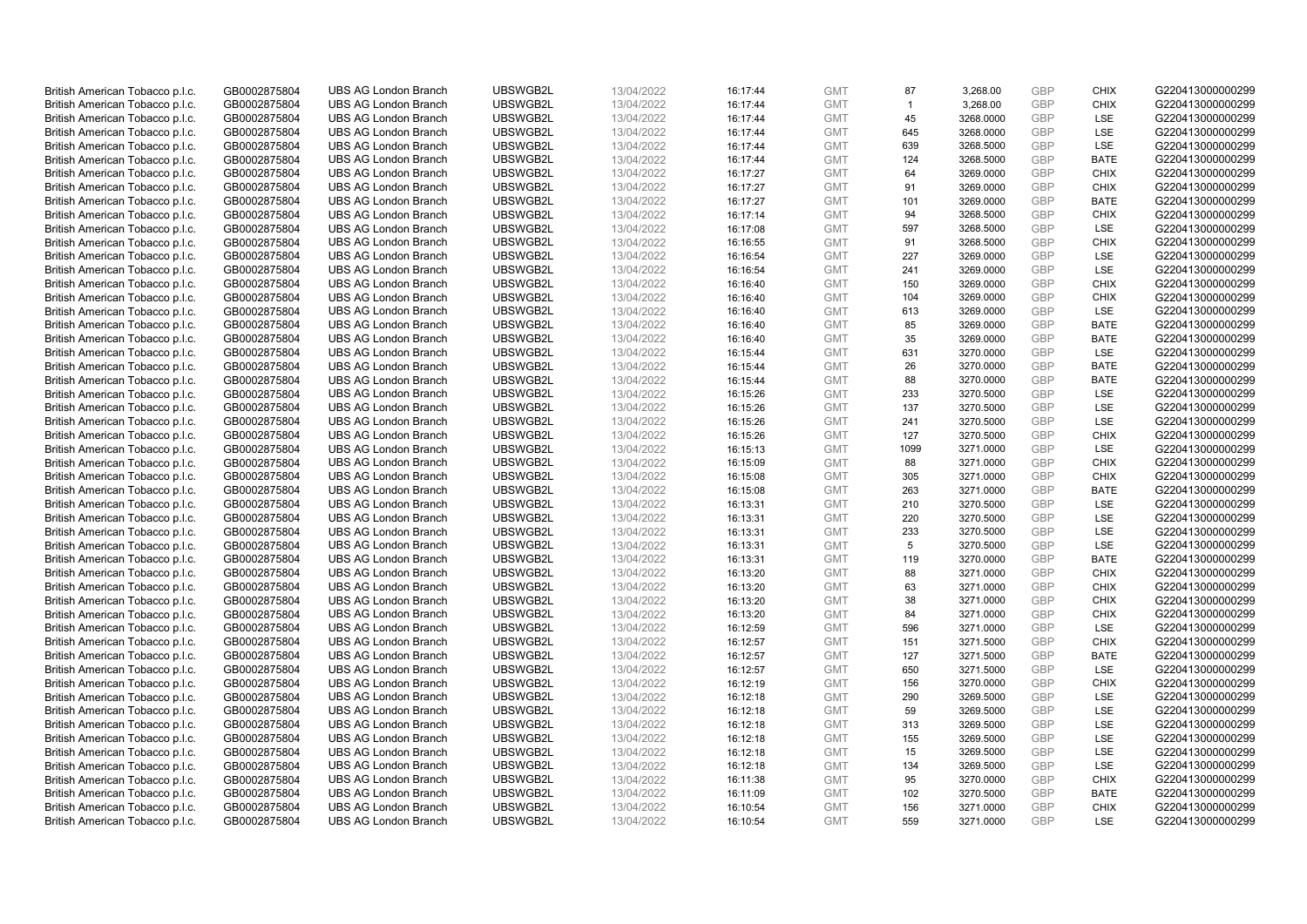| British American Tobacco p.l.c. | GB0002875804 | <b>UBS AG London Branch</b>                                | UBSWGB2L             | 13/04/2022 | 16:10:54 | <b>GMT</b>               | 295          | 3271.0000              | <b>GBP</b> | LSE         | G220413000000299                     |
|---------------------------------|--------------|------------------------------------------------------------|----------------------|------------|----------|--------------------------|--------------|------------------------|------------|-------------|--------------------------------------|
| British American Tobacco p.l.c. | GB0002875804 | <b>UBS AG London Branch</b>                                | UBSWGB2L             | 13/04/2022 | 16:10:54 | <b>GMT</b>               | 156          | 3271.0000              | <b>GBP</b> | LSE         | G220413000000299                     |
| British American Tobacco p.l.c. | GB0002875804 | <b>UBS AG London Branch</b>                                | UBSWGB2L             | 13/04/2022 | 16:10:54 | <b>GMT</b>               | 147          | 3271.0000              | GBP        | LSE         | G220413000000299                     |
| British American Tobacco p.l.c. | GB0002875804 | <b>UBS AG London Branch</b>                                | UBSWGB2L             | 13/04/2022 | 16:10:54 | <b>GMT</b>               | 95           | 3271.0000              | <b>GBP</b> | <b>CHIX</b> | G220413000000299                     |
| British American Tobacco p.l.c. | GB0002875804 | <b>UBS AG London Branch</b>                                | UBSWGB2L             | 13/04/2022 | 16:10:54 | <b>GMT</b>               | 101          | 3271.0000              | GBP        | <b>BATE</b> | G220413000000299                     |
| British American Tobacco p.l.c. | GB0002875804 | <b>UBS AG London Branch</b>                                | UBSWGB2L             | 13/04/2022 | 16:10:25 | <b>GMT</b>               | 187          | 3271.5000              | GBP        | <b>BATE</b> | G220413000000299                     |
| British American Tobacco p.l.c. | GB0002875804 | <b>UBS AG London Branch</b>                                | UBSWGB2L             | 13/04/2022 | 16:10:17 | <b>GMT</b>               | 69           | 3271.5000              | GBP        | <b>CHIX</b> | G220413000000299                     |
| British American Tobacco p.l.c. | GB0002875804 | <b>UBS AG London Branch</b>                                | UBSWGB2L             | 13/04/2022 | 16:10:15 | <b>GMT</b>               | 265          | 3271.5000              | GBP        | <b>CHIX</b> | G220413000000299                     |
| British American Tobacco p.l.c. | GB0002875804 | <b>UBS AG London Branch</b>                                | UBSWGB2L             | 13/04/2022 | 16:10:15 | <b>GMT</b>               | 233          | 3271.5000              | GBP        | LSE         | G220413000000299                     |
| British American Tobacco p.l.c. | GB0002875804 | <b>UBS AG London Branch</b>                                | UBSWGB2L             | 13/04/2022 | 16:10:15 | <b>GMT</b>               | 241          | 3271.5000              | GBP        | LSE         | G220413000000299                     |
| British American Tobacco p.l.c. | GB0002875804 | <b>UBS AG London Branch</b>                                | UBSWGB2L             | 13/04/2022 | 16:10:15 | <b>GMT</b>               | 558          | 3271.5000              | GBP        | LSE         | G220413000000299                     |
| British American Tobacco p.l.c. | GB0002875804 | <b>UBS AG London Branch</b>                                | UBSWGB2L             | 13/04/2022 | 16:09:11 | <b>GMT</b>               | 120          | 3270.5000              | GBP        | <b>CHIX</b> | G220413000000299                     |
| British American Tobacco p.l.c. | GB0002875804 | <b>UBS AG London Branch</b>                                | UBSWGB2L             | 13/04/2022 | 16:09:10 | <b>GMT</b>               | 165          | 3270.5000              | GBP        | LSE         | G220413000000299                     |
| British American Tobacco p.l.c. | GB0002875804 | <b>UBS AG London Branch</b>                                | UBSWGB2L             | 13/04/2022 | 16:09:10 | <b>GMT</b>               | 490          | 3270.5000              | GBP        | LSE         | G220413000000299                     |
| British American Tobacco p.l.c. | GB0002875804 | <b>UBS AG London Branch</b>                                | UBSWGB2L             | 13/04/2022 | 16:09:10 | <b>GMT</b>               | 371          | 3270.5000              | GBP        | LSE         | G220413000000299                     |
| British American Tobacco p.l.c. | GB0002875804 | <b>UBS AG London Branch</b>                                | UBSWGB2L             | 13/04/2022 | 16:09:10 | <b>GMT</b>               | 233          | 3270.5000              | GBP        | LSE         | G220413000000299                     |
| British American Tobacco p.l.c. | GB0002875804 | <b>UBS AG London Branch</b>                                | UBSWGB2L             | 13/04/2022 | 16:09:10 | <b>GMT</b>               | 208          | 3270.5000              | GBP        | <b>BATE</b> | G220413000000299                     |
| British American Tobacco p.l.c. | GB0002875804 | <b>UBS AG London Branch</b>                                | UBSWGB2L             | 13/04/2022 | 16:09:10 | <b>GMT</b>               | 371          | 3270.5000              | GBP        | LSE         | G220413000000299                     |
| British American Tobacco p.l.c. | GB0002875804 | <b>UBS AG London Branch</b>                                | UBSWGB2L             | 13/04/2022 | 16:09:10 | <b>GMT</b>               | 371          | 3270.5000              | GBP        | <b>LSE</b>  | G220413000000299                     |
| British American Tobacco p.l.c. | GB0002875804 | <b>UBS AG London Branch</b>                                | UBSWGB2L             | 13/04/2022 | 16:09:10 | <b>GMT</b>               | $\mathbf{1}$ | 3270.5000              | GBP        | <b>BATE</b> | G220413000000299                     |
| British American Tobacco p.l.c. | GB0002875804 | <b>UBS AG London Branch</b>                                | UBSWGB2L             | 13/04/2022 | 16:09:10 | <b>GMT</b>               | 410          | 3270.5000              | GBP        | LSE         | G220413000000299                     |
| British American Tobacco p.l.c. | GB0002875804 | <b>UBS AG London Branch</b>                                | UBSWGB2L             | 13/04/2022 | 16:09:10 | <b>GMT</b>               | 119          | 3270.5000              | GBP        | <b>CHIX</b> | G220413000000299                     |
| British American Tobacco p.l.c. | GB0002875804 | <b>UBS AG London Branch</b>                                | UBSWGB2L             | 13/04/2022 | 16:08:13 | <b>GMT</b>               | 73           | 3270.0000              | GBP        | <b>BATE</b> | G220413000000299                     |
| British American Tobacco p.l.c. | GB0002875804 | <b>UBS AG London Branch</b>                                | UBSWGB2L             | 13/04/2022 | 16:08:13 | <b>GMT</b>               | 75           | 3270.0000              | GBP        | <b>CHIX</b> | G220413000000299                     |
| British American Tobacco p.l.c. | GB0002875804 | <b>UBS AG London Branch</b>                                | UBSWGB2L             | 13/04/2022 | 16:08:13 | <b>GMT</b>               | 119          | 3270.0000              | GBP        | <b>CHIX</b> | G220413000000299                     |
| British American Tobacco p.l.c. | GB0002875804 | <b>UBS AG London Branch</b>                                | UBSWGB2L             | 13/04/2022 | 16:07:34 | <b>GMT</b>               | 100          | 3270.0000              | GBP        | <b>CHIX</b> | G220413000000299                     |
| British American Tobacco p.l.c. | GB0002875804 | <b>UBS AG London Branch</b>                                | UBSWGB2L             | 13/04/2022 | 16:07:34 | <b>GMT</b>               | 594          | 3270.0000              | GBP        | <b>LSE</b>  | G220413000000299                     |
| British American Tobacco p.l.c. | GB0002875804 | <b>UBS AG London Branch</b>                                | UBSWGB2L             | 13/04/2022 | 16:07:34 | <b>GMT</b>               | 123          | 3270.0000              | GBP        | <b>BATE</b> | G220413000000299                     |
| British American Tobacco p.l.c. | GB0002875804 | <b>UBS AG London Branch</b>                                | UBSWGB2L             | 13/04/2022 | 16:07:34 | <b>GMT</b>               | 118          | 3270.0000              | GBP        | <b>CHIX</b> | G220413000000299                     |
| British American Tobacco p.l.c. | GB0002875804 | <b>UBS AG London Branch</b>                                | UBSWGB2L             | 13/04/2022 | 16:06:51 | <b>GMT</b>               | 189          | 3270.0000              | GBP        | LSE         | G220413000000299                     |
| British American Tobacco p.l.c. | GB0002875804 | <b>UBS AG London Branch</b>                                | UBSWGB2L             | 13/04/2022 | 16:06:51 | <b>GMT</b>               | 241          | 3270.0000              | GBP        | LSE         | G220413000000299                     |
| British American Tobacco p.l.c. | GB0002875804 | <b>UBS AG London Branch</b>                                | UBSWGB2L             | 13/04/2022 | 16:06:51 | <b>GMT</b>               | 250          | 3270.0000              | GBP        | LSE         | G220413000000299                     |
| British American Tobacco p.l.c. | GB0002875804 | <b>UBS AG London Branch</b>                                | UBSWGB2L             | 13/04/2022 | 16:06:51 | <b>GMT</b>               | 210          | 3270.0000              | GBP        | LSE         | G220413000000299                     |
|                                 |              |                                                            |                      |            |          |                          | 193          |                        | GBP        | <b>CHIX</b> |                                      |
| British American Tobacco p.l.c. | GB0002875804 | <b>UBS AG London Branch</b><br><b>UBS AG London Branch</b> | UBSWGB2L<br>UBSWGB2L | 13/04/2022 | 16:06:51 | <b>GMT</b><br><b>GMT</b> | 73           | 3270.0000<br>3269.5000 | <b>GBP</b> | <b>CHIX</b> | G220413000000299<br>G220413000000299 |
| British American Tobacco p.l.c. | GB0002875804 |                                                            |                      | 13/04/2022 | 16:05:48 |                          |              |                        |            |             |                                      |
| British American Tobacco p.l.c. | GB0002875804 | <b>UBS AG London Branch</b>                                | UBSWGB2L             | 13/04/2022 | 16:05:48 | <b>GMT</b>               | 42           | 3269.5000              | GBP        | <b>CHIX</b> | G220413000000299                     |
| British American Tobacco p.l.c. | GB0002875804 | <b>UBS AG London Branch</b>                                | UBSWGB2L             | 13/04/2022 | 16:05:48 | <b>GMT</b>               | 638          | 3269.5000              | <b>GBP</b> | LSE         | G220413000000299                     |
| British American Tobacco p.l.c. | GB0002875804 | <b>UBS AG London Branch</b>                                | UBSWGB2L             | 13/04/2022 | 16:05:48 | <b>GMT</b>               | 110          | 3269.5000              | GBP        | <b>BATE</b> | G220413000000299                     |
| British American Tobacco p.l.c. | GB0002875804 | <b>UBS AG London Branch</b>                                | UBSWGB2L             | 13/04/2022 | 16:05:48 | <b>GMT</b>               | 94           | 3270.0000              | GBP        | <b>CHIX</b> | G220413000000299                     |
| British American Tobacco p.l.c. | GB0002875804 | <b>UBS AG London Branch</b>                                | UBSWGB2L             | 13/04/2022 | 16:05:37 | <b>GMT</b>               | 120          | 3270.5000              | GBP        | <b>BATE</b> | G220413000000299                     |
| British American Tobacco p.l.c. | GB0002875804 | <b>UBS AG London Branch</b>                                | UBSWGB2L             | 13/04/2022 | 16:05:37 | <b>GMT</b>               | 60           | 3270.5000              | <b>GBP</b> | <b>BATE</b> | G220413000000299                     |
| British American Tobacco p.l.c. | GB0002875804 | <b>UBS AG London Branch</b>                                | UBSWGB2L             | 13/04/2022 | 16:05:37 | <b>GMT</b>               | 5            | 3270.5000              | GBP        | <b>BATE</b> | G220413000000299                     |
| British American Tobacco p.l.c. | GB0002875804 | <b>UBS AG London Branch</b>                                | UBSWGB2L             | 13/04/2022 | 16:05:37 | <b>GMT</b>               | 81           | 3270.5000              | GBP        | <b>BATE</b> | G220413000000299                     |
| British American Tobacco p.l.c. | GB0002875804 | <b>UBS AG London Branch</b>                                | UBSWGB2L             | 13/04/2022 | 16:05:22 | <b>GMT</b>               | 108          | 3270.5000              | GBP        | <b>CHIX</b> | G220413000000299                     |
| British American Tobacco p.l.c. | GB0002875804 | <b>UBS AG London Branch</b>                                | UBSWGB2L             | 13/04/2022 | 16:05:22 | <b>GMT</b>               | 88           | 3270.5000              | <b>GBP</b> | <b>LSE</b>  | G220413000000299                     |
| British American Tobacco p.l.c. | GB0002875804 | <b>UBS AG London Branch</b>                                | UBSWGB2L             | 13/04/2022 | 16:05:22 | <b>GMT</b>               | 341          | 3270.5000              | GBP        | LSE         | G220413000000299                     |
| British American Tobacco p.l.c. | GB0002875804 | <b>UBS AG London Branch</b>                                | UBSWGB2L             | 13/04/2022 | 16:05:22 | <b>GMT</b>               | 250          | 3270.5000              | GBP        | LSE         | G220413000000299                     |
| British American Tobacco p.l.c. | GB0002875804 | <b>UBS AG London Branch</b>                                | UBSWGB2L             | 13/04/2022 | 16:05:22 | <b>GMT</b>               | 729          | 3270.5000              | <b>GBP</b> | LSE         | G220413000000299                     |
| British American Tobacco p.l.c. | GB0002875804 | <b>UBS AG London Branch</b>                                | UBSWGB2L             | 13/04/2022 | 16:05:04 | <b>GMT</b>               | 72           | 3270.5000              | GBP        | <b>CHIX</b> | G220413000000299                     |
| British American Tobacco p.l.c. | GB0002875804 | <b>UBS AG London Branch</b>                                | UBSWGB2L             | 13/04/2022 | 16:05:04 | <b>GMT</b>               | 27           | 3270.5000              | GBP        | <b>CHIX</b> | G220413000000299                     |
| British American Tobacco p.l.c. | GB0002875804 | <b>UBS AG London Branch</b>                                | UBSWGB2L             | 13/04/2022 | 16:05:04 | <b>GMT</b>               | 33           | 3270.5000              | GBP        | <b>CHIX</b> | G220413000000299                     |
| British American Tobacco p.l.c. | GB0002875804 | <b>UBS AG London Branch</b>                                | UBSWGB2L             | 13/04/2022 | 16:05:04 | <b>GMT</b>               | 19           | 3270.5000              | <b>GBP</b> | <b>CHIX</b> | G220413000000299                     |
| British American Tobacco p.l.c. | GB0002875804 | <b>UBS AG London Branch</b>                                | UBSWGB2L             | 13/04/2022 | 16:04:37 | <b>GMT</b>               | 37           | 3270.5000              | GBP        | <b>BATE</b> | G220413000000299                     |
| British American Tobacco p.l.c. | GB0002875804 | <b>UBS AG London Branch</b>                                | UBSWGB2L             | 13/04/2022 | 16:04:37 | <b>GMT</b>               | 74           | 3270.5000              | <b>GBP</b> | <b>BATE</b> | G220413000000299                     |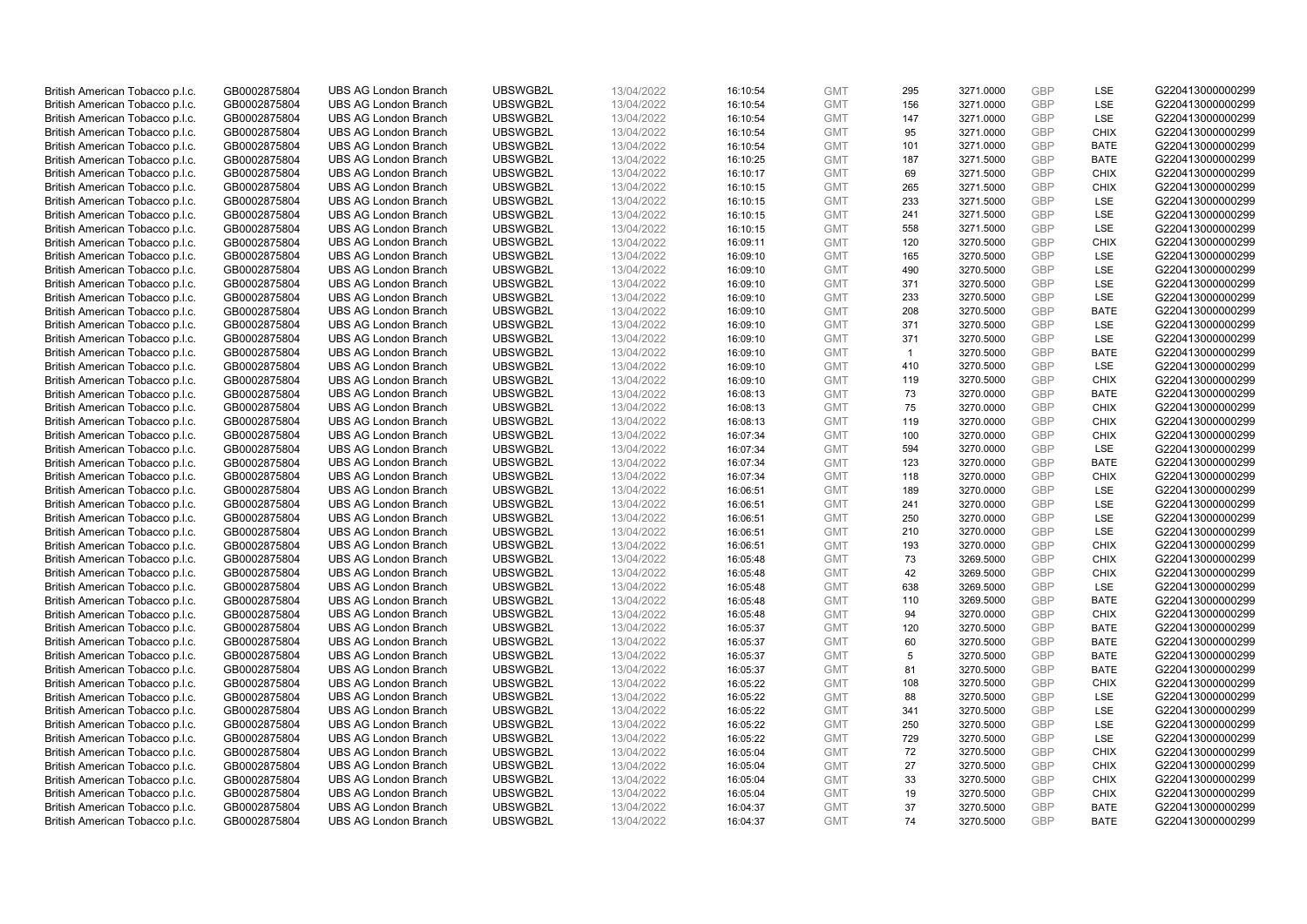| British American Tobacco p.l.c. | GB0002875804                 | <b>UBS AG London Branch</b>                                | UBSWGB2L             | 13/04/2022 | 16:04:37             | <b>GMT</b>               | 1027           | 3270.5000              | GBP        | LSE         | G220413000000299                     |
|---------------------------------|------------------------------|------------------------------------------------------------|----------------------|------------|----------------------|--------------------------|----------------|------------------------|------------|-------------|--------------------------------------|
| British American Tobacco p.l.c. | GB0002875804                 | <b>UBS AG London Branch</b>                                | UBSWGB2L             | 13/04/2022 | 16:04:37             | <b>GMT</b>               | 97             | 3270.5000              | <b>GBP</b> | LSE         | G220413000000299                     |
| British American Tobacco p.l.c. | GB0002875804                 | <b>UBS AG London Branch</b>                                | UBSWGB2L             | 13/04/2022 | 16:04:37             | <b>GMT</b>               | 5              | 3270.5000              | GBP        | <b>BATE</b> | G220413000000299                     |
| British American Tobacco p.l.c. | GB0002875804                 | <b>UBS AG London Branch</b>                                | UBSWGB2L             | 13/04/2022 | 16:04:37             | <b>GMT</b>               | $\overline{2}$ | 3270.5000              | GBP        | <b>BATE</b> | G220413000000299                     |
| British American Tobacco p.l.c. | GB0002875804                 | <b>UBS AG London Branch</b>                                | UBSWGB2L             | 13/04/2022 | 16:04:14             | <b>GMT</b>               | 5              | 3270.5000              | GBP        | <b>BATE</b> | G220413000000299                     |
| British American Tobacco p.l.c. | GB0002875804                 | <b>UBS AG London Branch</b>                                | UBSWGB2L             | 13/04/2022 | 16:04:09             | <b>GMT</b>               | 115            | 3270.0000              | GBP        | <b>CHIX</b> | G220413000000299                     |
| British American Tobacco p.l.c. | GB0002875804                 | <b>UBS AG London Branch</b>                                | UBSWGB2L             | 13/04/2022 | 16:04:00             | <b>GMT</b>               | 85             | 3270.5000              | GBP        | <b>CHIX</b> | G220413000000299                     |
| British American Tobacco p.l.c. | GB0002875804                 | <b>UBS AG London Branch</b>                                | UBSWGB2L             | 13/04/2022 | 16:03:47             | <b>GMT</b>               | 127            | 3270.5000              | GBP        | LSE         | G220413000000299                     |
| British American Tobacco p.l.c. | GB0002875804                 | <b>UBS AG London Branch</b>                                | UBSWGB2L             | 13/04/2022 | 16:03:47             | <b>GMT</b>               | 564            | 3270.5000              | GBP        | LSE         | G220413000000299                     |
| British American Tobacco p.l.c. | GB0002875804                 | <b>UBS AG London Branch</b>                                | UBSWGB2L             | 13/04/2022 | 16:03:47             | <b>GMT</b>               | 109            | 3270.5000              | GBP        | <b>BATE</b> | G220413000000299                     |
| British American Tobacco p.l.c. | GB0002875804                 | <b>UBS AG London Branch</b>                                | UBSWGB2L             | 13/04/2022 | 16:03:25             | <b>GMT</b>               | 111            | 3270.5000              | GBP        | <b>CHIX</b> | G220413000000299                     |
| British American Tobacco p.l.c. | GB0002875804                 | <b>UBS AG London Branch</b>                                | UBSWGB2L             | 13/04/2022 | 16:03:23             | <b>GMT</b>               | 125            | 3270.0000              | GBP        | <b>CHIX</b> | G220413000000299                     |
| British American Tobacco p.l.c. | GB0002875804                 | <b>UBS AG London Branch</b>                                | UBSWGB2L             | 13/04/2022 | 16:03:21             | <b>GMT</b>               | 578            | 3269.5000              | GBP        | LSE         | G220413000000299                     |
| British American Tobacco p.l.c. | GB0002875804                 | <b>UBS AG London Branch</b>                                | UBSWGB2L             | 13/04/2022 | 16:02:56             | <b>GMT</b>               | 80             | 3269.5000              | GBP        | <b>CHIX</b> | G220413000000299                     |
| British American Tobacco p.l.c. | GB0002875804                 | <b>UBS AG London Branch</b>                                | UBSWGB2L             | 13/04/2022 | 16:02:56             | <b>GMT</b>               | 10             | 3269.5000              | <b>GBP</b> | <b>BATE</b> | G220413000000299                     |
| British American Tobacco p.l.c. | GB0002875804                 | <b>UBS AG London Branch</b>                                | UBSWGB2L             | 13/04/2022 | 16:02:56             | <b>GMT</b>               | 688            | 3269.5000              | GBP        | LSE         | G220413000000299                     |
| British American Tobacco p.l.c. | GB0002875804                 | <b>UBS AG London Branch</b>                                | UBSWGB2L             | 13/04/2022 | 16:02:56             | <b>GMT</b>               | 97             | 3269.5000              | GBP        | <b>BATE</b> | G220413000000299                     |
| British American Tobacco p.l.c. | GB0002875804                 | <b>UBS AG London Branch</b>                                | UBSWGB2L             | 13/04/2022 | 16:02:35             | <b>GMT</b>               | 87             | 3270.0000              | GBP        | <b>CHIX</b> | G220413000000299                     |
| British American Tobacco p.l.c. | GB0002875804                 | <b>UBS AG London Branch</b>                                | UBSWGB2L             | 13/04/2022 | 16:02:23             | <b>GMT</b>               | 819            | 3270.0000              | GBP        | <b>LSE</b>  | G220413000000299                     |
| British American Tobacco p.l.c. | GB0002875804                 | <b>UBS AG London Branch</b>                                | UBSWGB2L             | 13/04/2022 | 16:02:23             | <b>GMT</b>               | 10             | 3270.0000              | GBP        | <b>CHIX</b> | G220413000000299                     |
| British American Tobacco p.l.c. | GB0002875804                 | <b>UBS AG London Branch</b>                                | UBSWGB2L             | 13/04/2022 | 16:02:23             | <b>GMT</b>               | 165            | 3270.0000              | GBP        | <b>CHIX</b> | G220413000000299                     |
| British American Tobacco p.l.c. | GB0002875804                 | <b>UBS AG London Branch</b>                                | UBSWGB2L             | 13/04/2022 | 16:02:23             | <b>GMT</b>               | 101            | 3270.0000              | GBP        | <b>BATE</b> | G220413000000299                     |
| British American Tobacco p.l.c. | GB0002875804                 | <b>UBS AG London Branch</b>                                | UBSWGB2L             | 13/04/2022 | 16:02:23             | <b>GMT</b>               | 13             | 3270.0000              | GBP        | <b>BATE</b> | G220413000000299                     |
| British American Tobacco p.l.c. | GB0002875804                 | <b>UBS AG London Branch</b>                                | UBSWGB2L             | 13/04/2022 | 16:01:14             | <b>GMT</b>               | 49             | 3269.5000              | GBP        | <b>LSE</b>  | G220413000000299                     |
| British American Tobacco p.l.c. | GB0002875804                 | <b>UBS AG London Branch</b>                                | UBSWGB2L             | 13/04/2022 | 16:01:14             | <b>GMT</b>               | 550            | 3269.5000              | GBP        | LSE         | G220413000000299                     |
| British American Tobacco p.l.c. | GB0002875804                 | <b>UBS AG London Branch</b>                                | UBSWGB2L             | 13/04/2022 | 16:01:14             | <b>GMT</b>               | 697            | 3270.0000              | GBP        | LSE         | G220413000000299                     |
| British American Tobacco p.l.c. | GB0002875804                 | <b>UBS AG London Branch</b>                                | UBSWGB2L             | 13/04/2022 | 16:01:14             | <b>GMT</b>               | 85             | 3270.0000              | GBP        | <b>CHIX</b> | G220413000000299                     |
| British American Tobacco p.l.c. | GB0002875804                 | <b>UBS AG London Branch</b>                                | UBSWGB2L             | 13/04/2022 | 16:01:14             | <b>GMT</b>               | 157            | 3270.0000              | <b>GBP</b> | <b>BATE</b> | G220413000000299                     |
| British American Tobacco p.l.c. | GB0002875804                 | <b>UBS AG London Branch</b>                                | UBSWGB2L             | 13/04/2022 | 16:01:08             | <b>GMT</b>               | 15             | 3270.5000              | GBP        | <b>BATE</b> | G220413000000299                     |
| British American Tobacco p.l.c. | GB0002875804                 | <b>UBS AG London Branch</b>                                | UBSWGB2L             | 13/04/2022 | 16:01:08             | <b>GMT</b>               | $\mathbf{1}$   | 3270.5000              | GBP        | <b>BATE</b> | G220413000000299                     |
| British American Tobacco p.l.c. | GB0002875804                 | <b>UBS AG London Branch</b>                                | UBSWGB2L             | 13/04/2022 | 16:01:08             | <b>GMT</b>               | 98             | 3270.5000              | GBP        | <b>CHIX</b> | G220413000000299                     |
| British American Tobacco p.l.c. | GB0002875804                 | <b>UBS AG London Branch</b>                                | UBSWGB2L             | 13/04/2022 | 16:01:08             | <b>GMT</b>               | $\overline{1}$ | 3270.5000              | GBP        | <b>CHIX</b> | G220413000000299                     |
| British American Tobacco p.l.c. | GB0002875804                 | <b>UBS AG London Branch</b>                                | UBSWGB2L             | 13/04/2022 | 16:01:06             | <b>GMT</b>               | 140            | 3270.5000              | <b>GBP</b> | <b>CHIX</b> | G220413000000299                     |
|                                 |                              |                                                            |                      |            |                      |                          | 350            |                        |            | LSE         |                                      |
| British American Tobacco p.l.c. | GB0002875804<br>GB0002875804 | <b>UBS AG London Branch</b><br><b>UBS AG London Branch</b> | UBSWGB2L<br>UBSWGB2L | 13/04/2022 | 16:01:06<br>16:01:06 | <b>GMT</b><br><b>GMT</b> | 70             | 3270.5000<br>3270.5000 | GBP<br>GBP | LSE         | G220413000000299<br>G220413000000299 |
| British American Tobacco p.l.c. |                              |                                                            |                      | 13/04/2022 |                      |                          |                |                        |            |             |                                      |
| British American Tobacco p.l.c. | GB0002875804                 | <b>UBS AG London Branch</b>                                | UBSWGB2L             | 13/04/2022 | 16:00:37             | <b>GMT</b>               | 4              | 3269.5000              | GBP        | <b>CHIX</b> | G220413000000299                     |
| British American Tobacco p.l.c. | GB0002875804                 | <b>UBS AG London Branch</b>                                | UBSWGB2L             | 13/04/2022 | 16:00:01             | <b>GMT</b>               | 643            | 3268.5000              | GBP        | <b>LSE</b>  | G220413000000299                     |
| British American Tobacco p.l.c. | GB0002875804                 | <b>UBS AG London Branch</b>                                | UBSWGB2L             | 13/04/2022 | 16:00:01             | <b>GMT</b>               | 129            | 3268.5000              | GBP        | <b>CHIX</b> | G220413000000299                     |
| British American Tobacco p.l.c. | GB0002875804                 | <b>UBS AG London Branch</b>                                | UBSWGB2L             | 13/04/2022 | 15:59:55             | <b>GMT</b>               | 20             | 3269.0000              | GBP        | <b>CHIX</b> | G220413000000299                     |
| British American Tobacco p.l.c. | GB0002875804                 | <b>UBS AG London Branch</b>                                | UBSWGB2L             | 13/04/2022 | 15:59:55             | <b>GMT</b>               | 63             | 3269.0000              | GBP        | <b>CHIX</b> | G220413000000299                     |
| British American Tobacco p.l.c. | GB0002875804                 | <b>UBS AG London Branch</b>                                | UBSWGB2L             | 13/04/2022 | 15:59:55             | <b>GMT</b>               | 115            | 3269.0000              | <b>GBP</b> | <b>BATE</b> | G220413000000299                     |
| British American Tobacco p.l.c. | GB0002875804                 | <b>UBS AG London Branch</b>                                | UBSWGB2L             | 13/04/2022 | 15:59:50             | <b>GMT</b>               | 94             | 3269.5000              | GBP        | <b>CHIX</b> | G220413000000299                     |
| British American Tobacco p.l.c. | GB0002875804                 | <b>UBS AG London Branch</b>                                | UBSWGB2L             | 13/04/2022 | 15:59:30             | <b>GMT</b>               | 144            | 3269.5000              | GBP        | <b>CHIX</b> | G220413000000299                     |
| British American Tobacco p.l.c. | GB0002875804                 | <b>UBS AG London Branch</b>                                | UBSWGB2L             | 13/04/2022 | 15:59:30             | <b>GMT</b>               | 667            | 3269.5000              | GBP        | LSE         | G220413000000299                     |
| British American Tobacco p.l.c. | GB0002875804                 | <b>UBS AG London Branch</b>                                | UBSWGB2L             | 13/04/2022 | 15:59:30             | <b>GMT</b>               | 55             | 3269.5000              | GBP        | <b>CHIX</b> | G220413000000299                     |
| British American Tobacco p.l.c. | GB0002875804                 | <b>UBS AG London Branch</b>                                | UBSWGB2L             | 13/04/2022 | 15:59:30             | <b>GMT</b>               | 26             | 3269.5000              | <b>GBP</b> | LSE         | G220413000000299                     |
| British American Tobacco p.l.c. | GB0002875804                 | <b>UBS AG London Branch</b>                                | UBSWGB2L             | 13/04/2022 | 15:59:30             | <b>GMT</b>               | 106            | 3269.5000              | <b>GBP</b> | LSE         | G220413000000299                     |
| British American Tobacco p.l.c. | GB0002875804                 | <b>UBS AG London Branch</b>                                | UBSWGB2L             | 13/04/2022 | 15:59:30             | <b>GMT</b>               | 229            | 3269.5000              | GBP        | LSE         | G220413000000299                     |
| British American Tobacco p.l.c. | GB0002875804                 | <b>UBS AG London Branch</b>                                | UBSWGB2L             | 13/04/2022 | 15:59:30             | <b>GMT</b>               | 271            | 3269.5000              | GBP        | LSE         | G220413000000299                     |
| British American Tobacco p.l.c. | GB0002875804                 | <b>UBS AG London Branch</b>                                | UBSWGB2L             | 13/04/2022 | 15:59:02             | <b>GMT</b>               | 79             | 3269.5000              | GBP        | <b>CHIX</b> | G220413000000299                     |
| British American Tobacco p.l.c. | GB0002875804                 | <b>UBS AG London Branch</b>                                | UBSWGB2L             | 13/04/2022 | 15:59:02             | <b>GMT</b>               | 103            | 3269.5000              | GBP        | <b>BATE</b> | G220413000000299                     |
| British American Tobacco p.l.c. | GB0002875804                 | <b>UBS AG London Branch</b>                                | UBSWGB2L             | 13/04/2022 | 15:59:00             | <b>GMT</b>               | 624            | 3269.5000              | <b>GBP</b> | LSE         | G220413000000299                     |
| British American Tobacco p.l.c. | GB0002875804                 | <b>UBS AG London Branch</b>                                | UBSWGB2L             | 13/04/2022 | 15:58:37             | <b>GMT</b>               | 139            | 3270.0000              | GBP        | <b>CHIX</b> | G220413000000299                     |
| British American Tobacco p.l.c. | GB0002875804                 | <b>UBS AG London Branch</b>                                | UBSWGB2L             | 13/04/2022 | 15:58:37             | <b>GMT</b>               | 200            | 3270.0000              | GBP        | <b>BATE</b> | G220413000000299                     |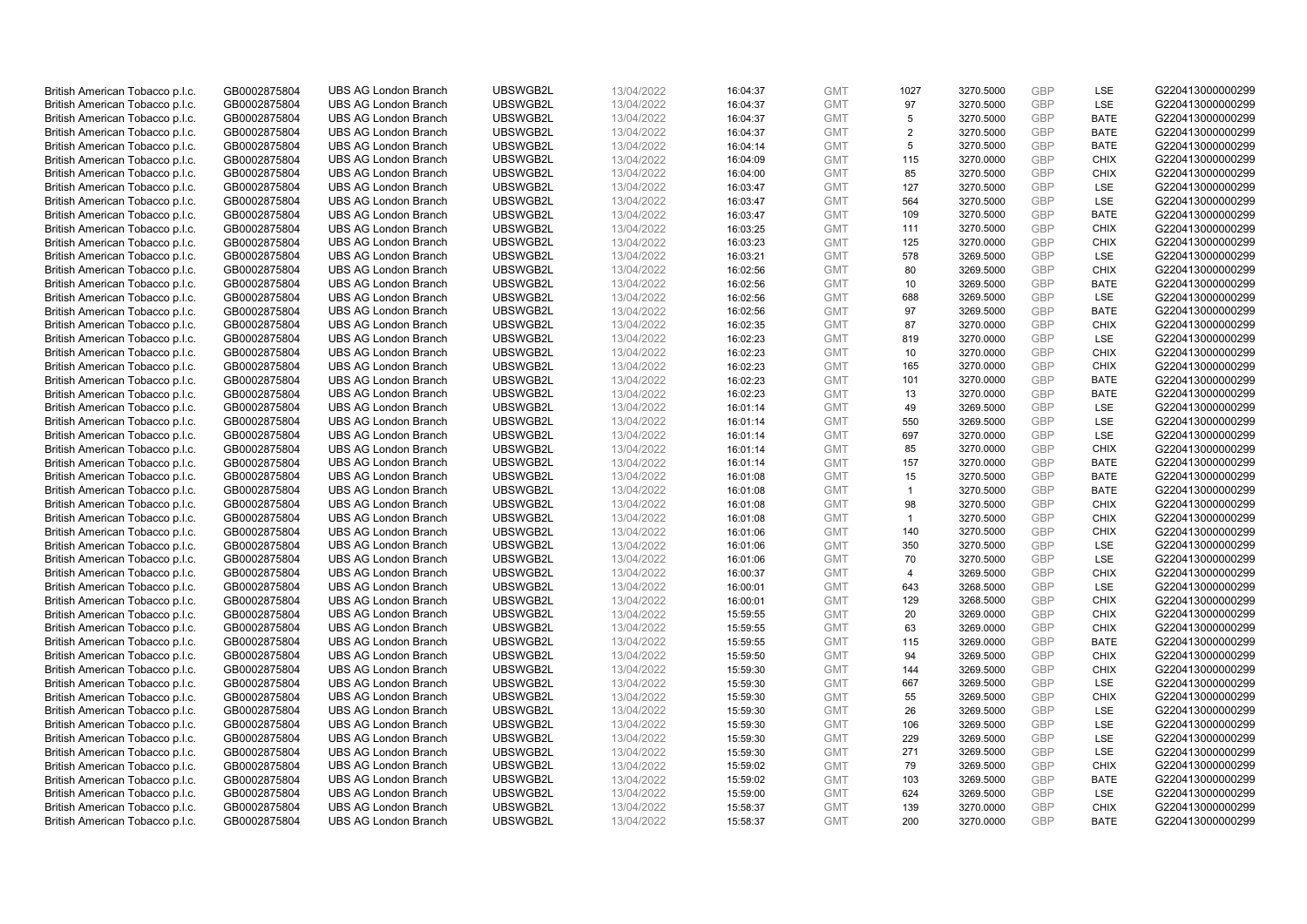| British American Tobacco p.l.c. | GB0002875804 | <b>UBS AG London Branch</b> | UBSWGB2L | 13/04/2022 |          | <b>GMT</b> |                | 3270.0000 | <b>GBP</b> | <b>CHIX</b> | G220413000000299 |
|---------------------------------|--------------|-----------------------------|----------|------------|----------|------------|----------------|-----------|------------|-------------|------------------|
|                                 |              |                             |          |            | 15:58:37 |            | 92             |           |            |             |                  |
| British American Tobacco p.l.c. | GB0002875804 | <b>UBS AG London Branch</b> | UBSWGB2L | 13/04/2022 | 15:58:37 | <b>GMT</b> | 105            | 3270.0000 | <b>GBP</b> | <b>BATE</b> | G220413000000299 |
| British American Tobacco p.l.c. | GB0002875804 | <b>UBS AG London Branch</b> | UBSWGB2L | 13/04/2022 | 15:58:37 | <b>GMT</b> | 17             | 3270.0000 | GBP        | <b>BATE</b> | G220413000000299 |
| British American Tobacco p.l.c. | GB0002875804 | <b>UBS AG London Branch</b> | UBSWGB2L | 13/04/2022 | 15:57:52 | <b>GMT</b> | 100            | 3270.0000 | GBP        | LSE         | G220413000000299 |
| British American Tobacco p.l.c. | GB0002875804 | <b>UBS AG London Branch</b> | UBSWGB2L | 13/04/2022 | 15:57:52 | <b>GMT</b> | 400            | 3270.0000 | GBP        | LSE         | G220413000000299 |
| British American Tobacco p.l.c. | GB0002875804 | <b>UBS AG London Branch</b> | UBSWGB2L | 13/04/2022 | 15:57:52 | <b>GMT</b> | 270            | 3270.0000 | GBP        | LSE         | G220413000000299 |
| British American Tobacco p.l.c. | GB0002875804 | <b>UBS AG London Branch</b> | UBSWGB2L | 13/04/2022 | 15:57:52 | <b>GMT</b> | 100            | 3270.0000 | GBP        | LSE         | G220413000000299 |
| British American Tobacco p.l.c. | GB0002875804 | <b>UBS AG London Branch</b> | UBSWGB2L | 13/04/2022 | 15:57:52 | <b>GMT</b> | 250            | 3270.0000 | GBP        | LSE         | G220413000000299 |
| British American Tobacco p.l.c. | GB0002875804 | <b>UBS AG London Branch</b> | UBSWGB2L | 13/04/2022 | 15:57:52 | <b>GMT</b> | 120            | 3270.0000 | GBP        | LSE         | G220413000000299 |
| British American Tobacco p.l.c. | GB0002875804 | <b>UBS AG London Branch</b> | UBSWGB2L | 13/04/2022 | 15:57:52 | <b>GMT</b> | 100            | 3270.0000 | GBP        | LSE         | G220413000000299 |
| British American Tobacco p.l.c. | GB0002875804 | <b>UBS AG London Branch</b> | UBSWGB2L | 13/04/2022 | 15:57:52 | <b>GMT</b> | 1040           | 3270.0000 | GBP        | LSE         | G220413000000299 |
| British American Tobacco p.l.c. | GB0002875804 | <b>UBS AG London Branch</b> | UBSWGB2L | 13/04/2022 | 15:57:52 | <b>GMT</b> | 400            | 3270.0000 | GBP        | LSE         | G220413000000299 |
| British American Tobacco p.l.c. | GB0002875804 | <b>UBS AG London Branch</b> | UBSWGB2L | 13/04/2022 | 15:57:40 | <b>GMT</b> | 79             | 3270.0000 | GBP        | <b>CHIX</b> | G220413000000299 |
|                                 |              |                             |          |            |          |            |                |           |            |             |                  |
| British American Tobacco p.l.c. | GB0002875804 | <b>UBS AG London Branch</b> | UBSWGB2L | 13/04/2022 | 15:57:37 | <b>GMT</b> | $\mathbf{1}$   | 3270.0000 | GBP        | <b>CHIX</b> | G220413000000299 |
| British American Tobacco p.l.c. | GB0002875804 | <b>UBS AG London Branch</b> | UBSWGB2L | 13/04/2022 | 15:57:37 | <b>GMT</b> | 2              | 3270.0000 | GBP        | <b>CHIX</b> | G220413000000299 |
| British American Tobacco p.l.c. | GB0002875804 | <b>UBS AG London Branch</b> | UBSWGB2L | 13/04/2022 | 15:57:37 | <b>GMT</b> | 122            | 3270.0000 | GBP        | <b>CHIX</b> | G220413000000299 |
| British American Tobacco p.l.c. | GB0002875804 | <b>UBS AG London Branch</b> | UBSWGB2L | 13/04/2022 | 15:56:52 | <b>GMT</b> | 100            | 3270.0000 | GBP        | LSE         | G220413000000299 |
| British American Tobacco p.l.c. | GB0002875804 | <b>UBS AG London Branch</b> | UBSWGB2L | 13/04/2022 | 15:56:52 | <b>GMT</b> | 300            | 3270.0000 | GBP        | LSE         | G220413000000299 |
| British American Tobacco p.l.c. | GB0002875804 | <b>UBS AG London Branch</b> | UBSWGB2L | 13/04/2022 | 15:56:52 | <b>GMT</b> | 100            | 3270.0000 | GBP        | <b>LSE</b>  | G220413000000299 |
| British American Tobacco p.l.c. | GB0002875804 | <b>UBS AG London Branch</b> | UBSWGB2L | 13/04/2022 | 15:56:37 | <b>GMT</b> | $\overline{7}$ | 3270.0000 | GBP        | <b>CHIX</b> | G220413000000299 |
| British American Tobacco p.l.c. | GB0002875804 | <b>UBS AG London Branch</b> | UBSWGB2L | 13/04/2022 | 15:56:32 | <b>GMT</b> | 78             | 3270.0000 | GBP        | <b>CHIX</b> | G220413000000299 |
| British American Tobacco p.l.c. | GB0002875804 | <b>UBS AG London Branch</b> | UBSWGB2L | 13/04/2022 | 15:56:32 | <b>GMT</b> | 89             | 3270.0000 | GBP        | <b>CHIX</b> | G220413000000299 |
| British American Tobacco p.l.c. | GB0002875804 | <b>UBS AG London Branch</b> | UBSWGB2L | 13/04/2022 | 15:56:28 | <b>GMT</b> | 79             | 3270.5000 | GBP        | <b>BATE</b> | G220413000000299 |
| British American Tobacco p.l.c. | GB0002875804 | <b>UBS AG London Branch</b> | UBSWGB2L | 13/04/2022 | 15:56:28 | <b>GMT</b> | 33             | 3270.5000 | GBP        | <b>BATE</b> | G220413000000299 |
| British American Tobacco p.l.c. | GB0002875804 | <b>UBS AG London Branch</b> | UBSWGB2L | 13/04/2022 | 15:56:28 | <b>GMT</b> | 100            | 3270.5000 | GBP        | <b>BATE</b> | G220413000000299 |
| British American Tobacco p.l.c. | GB0002875804 | <b>UBS AG London Branch</b> | UBSWGB2L | 13/04/2022 | 15:56:06 | <b>GMT</b> | 118            | 3271.0000 | GBP        | <b>CHIX</b> | G220413000000299 |
| British American Tobacco p.l.c. | GB0002875804 | <b>UBS AG London Branch</b> | UBSWGB2L | 13/04/2022 | 15:56:06 | <b>GMT</b> | $\mathbf{1}$   | 3271.0000 | GBP        | <b>CHIX</b> | G220413000000299 |
|                                 |              |                             |          |            |          |            |                |           |            |             |                  |
| British American Tobacco p.l.c. | GB0002875804 | <b>UBS AG London Branch</b> | UBSWGB2L | 13/04/2022 | 15:56:05 | <b>GMT</b> | 82             | 3271.0000 | GBP        | <b>CHIX</b> | G220413000000299 |
| British American Tobacco p.l.c. | GB0002875804 | <b>UBS AG London Branch</b> | UBSWGB2L | 13/04/2022 | 15:55:51 | <b>GMT</b> | 250            | 3271.0000 | GBP        | LSE         | G220413000000299 |
| British American Tobacco p.l.c. | GB0002875804 | <b>UBS AG London Branch</b> | UBSWGB2L | 13/04/2022 | 15:55:51 | <b>GMT</b> | 240            | 3271.0000 | GBP        | LSE         | G220413000000299 |
| British American Tobacco p.l.c. | GB0002875804 | <b>UBS AG London Branch</b> | UBSWGB2L | 13/04/2022 | 15:55:51 | <b>GMT</b> | 473            | 3271.0000 | GBP        | LSE         | G220413000000299 |
| British American Tobacco p.l.c. | GB0002875804 | <b>UBS AG London Branch</b> | UBSWGB2L | 13/04/2022 | 15:55:51 | <b>GMT</b> | 99             | 3271.0000 | GBP        | <b>CHIX</b> | G220413000000299 |
| British American Tobacco p.l.c. | GB0002875804 | <b>UBS AG London Branch</b> | UBSWGB2L | 13/04/2022 | 15:55:32 | <b>GMT</b> | 494            | 3270.5000 | GBP        | LSE         | G220413000000299 |
| British American Tobacco p.l.c. | GB0002875804 | <b>UBS AG London Branch</b> | UBSWGB2L | 13/04/2022 | 15:55:32 | <b>GMT</b> | 276            | 3270.5000 | GBP        | LSE         | G220413000000299 |
| British American Tobacco p.l.c. | GB0002875804 | <b>UBS AG London Branch</b> | UBSWGB2L | 13/04/2022 | 15:55:18 | <b>GMT</b> | 108            | 3270.5000 | GBP        | <b>BATE</b> | G220413000000299 |
| British American Tobacco p.l.c. | GB0002875804 | <b>UBS AG London Branch</b> | UBSWGB2L | 13/04/2022 | 15:55:18 | <b>GMT</b> | 105            | 3270.5000 | GBP        | <b>BATE</b> | G220413000000299 |
| British American Tobacco p.l.c. | GB0002875804 | <b>UBS AG London Branch</b> | UBSWGB2L | 13/04/2022 | 15:55:01 | <b>GMT</b> | 31             | 3270.5000 | GBP        | <b>CHIX</b> | G220413000000299 |
| British American Tobacco p.l.c. | GB0002875804 | <b>UBS AG London Branch</b> | UBSWGB2L | 13/04/2022 | 15:55:01 | <b>GMT</b> | 100            | 3270.5000 | GBP        | <b>CHIX</b> | G220413000000299 |
| British American Tobacco p.l.c. | GB0002875804 | <b>UBS AG London Branch</b> | UBSWGB2L | 13/04/2022 | 15:55:01 | <b>GMT</b> | 98             | 3270.5000 | GBP        | <b>CHIX</b> | G220413000000299 |
| British American Tobacco p.l.c. | GB0002875804 | <b>UBS AG London Branch</b> | UBSWGB2L | 13/04/2022 | 15:54:25 | <b>GMT</b> | 88             | 3270.5000 | GBP        | <b>LSE</b>  | G220413000000299 |
| British American Tobacco p.l.c. | GB0002875804 | <b>UBS AG London Branch</b> | UBSWGB2L | 13/04/2022 | 15:54:25 | <b>GMT</b> | 272            | 3270.5000 | GBP        | LSE         | G220413000000299 |
|                                 |              |                             |          |            |          |            |                |           |            |             |                  |
| British American Tobacco p.l.c. | GB0002875804 | <b>UBS AG London Branch</b> | UBSWGB2L | 13/04/2022 | 15:54:25 | <b>GMT</b> | 92             | 3270.5000 | GBP        | <b>CHIX</b> | G220413000000299 |
| British American Tobacco p.l.c. | GB0002875804 | <b>UBS AG London Branch</b> | UBSWGB2L | 13/04/2022 | 15:54:25 | <b>GMT</b> | 233            | 3270.5000 | GBP        | LSE         | G220413000000299 |
| British American Tobacco p.l.c. | GB0002875804 | <b>UBS AG London Branch</b> | UBSWGB2L | 13/04/2022 | 15:54:25 | <b>GMT</b> | 125            | 3270.5000 | GBP        | LSE         | G220413000000299 |
| British American Tobacco p.l.c. | GB0002875804 | <b>UBS AG London Branch</b> | UBSWGB2L | 13/04/2022 | 15:54:25 | <b>GMT</b> | 241            | 3270.5000 | GBP        | LSE         | G220413000000299 |
| British American Tobacco p.l.c. | GB0002875804 | <b>UBS AG London Branch</b> | UBSWGB2L | 13/04/2022 | 15:54:25 | <b>GMT</b> | 221            | 3270.5000 | GBP        | LSE         | G220413000000299 |
| British American Tobacco p.l.c. | GB0002875804 | <b>UBS AG London Branch</b> | UBSWGB2L | 13/04/2022 | 15:54:25 | <b>GMT</b> | 110            | 3270.5000 | GBP        | <b>BATE</b> | G220413000000299 |
| British American Tobacco p.l.c. | GB0002875804 | <b>UBS AG London Branch</b> | UBSWGB2L | 13/04/2022 | 15:54:25 | <b>GMT</b> | 104            | 3270.5000 | GBP        | <b>BATE</b> | G220413000000299 |
| British American Tobacco p.l.c. | GB0002875804 | <b>UBS AG London Branch</b> | UBSWGB2L | 13/04/2022 | 15:54:25 | <b>GMT</b> | 734            | 3270.5000 | GBP        | LSE         | G220413000000299 |
| British American Tobacco p.l.c. | GB0002875804 | <b>UBS AG London Branch</b> | UBSWGB2L | 13/04/2022 | 15:54:25 | <b>GMT</b> | 83             | 3270.5000 | GBP        | <b>CHIX</b> | G220413000000299 |
| British American Tobacco p.l.c. | GB0002875804 | <b>UBS AG London Branch</b> | UBSWGB2L | 13/04/2022 | 15:54:25 | <b>GMT</b> | 88             | 3270.5000 | GBP        | <b>CHIX</b> | G220413000000299 |
| British American Tobacco p.l.c. | GB0002875804 | <b>UBS AG London Branch</b> | UBSWGB2L | 13/04/2022 | 15:53:35 | <b>GMT</b> | 592            | 3270.0000 | <b>GBP</b> | LSE         | G220413000000299 |
| British American Tobacco p.l.c. | GB0002875804 | <b>UBS AG London Branch</b> | UBSWGB2L | 13/04/2022 | 15:53:35 | <b>GMT</b> | 206            | 3270.0000 | <b>GBP</b> | LSE         | G220413000000299 |
| British American Tobacco p.l.c. | GB0002875804 | <b>UBS AG London Branch</b> | UBSWGB2L | 13/04/2022 | 15:53:35 | <b>GMT</b> | 115            | 3270.0000 | GBP        | LSE         | G220413000000299 |
|                                 |              |                             |          |            |          |            |                |           |            |             |                  |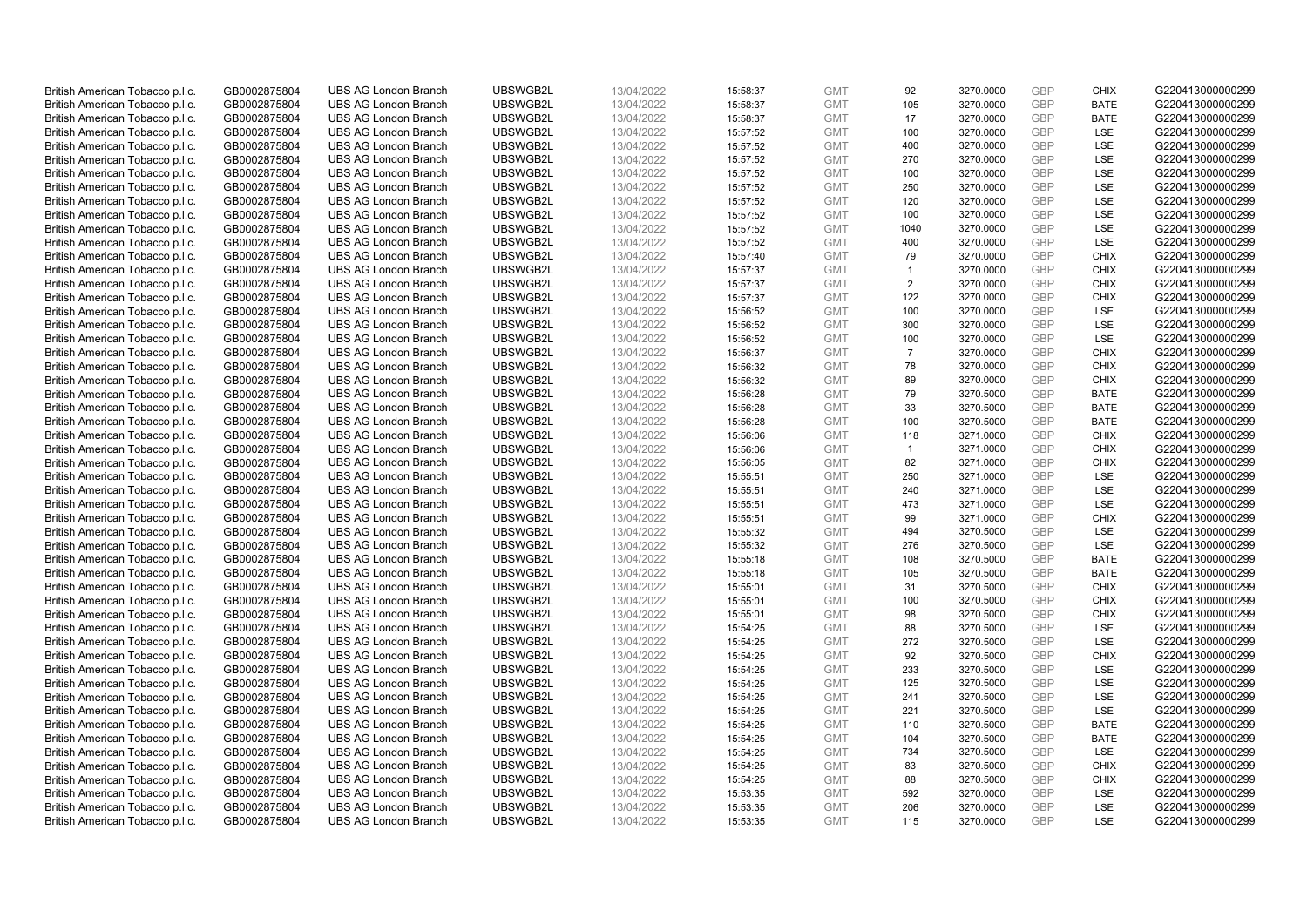| British American Tobacco p.l.c.                                    | GB0002875804                 | <b>UBS AG London Branch</b>                                | UBSWGB2L             | 13/04/2022               | 15:52:31             | <b>GMT</b>               | 98             | 3270.0000              | <b>GBP</b>               | <b>CHIX</b>                | G220413000000299                     |
|--------------------------------------------------------------------|------------------------------|------------------------------------------------------------|----------------------|--------------------------|----------------------|--------------------------|----------------|------------------------|--------------------------|----------------------------|--------------------------------------|
| British American Tobacco p.l.c.                                    | GB0002875804                 | <b>UBS AG London Branch</b>                                | UBSWGB2L             | 13/04/2022               | 15:52:31             | <b>GMT</b>               | $\overline{1}$ | 3270.0000              | <b>GBP</b>               | <b>CHIX</b>                | G220413000000299                     |
|                                                                    |                              | <b>UBS AG London Branch</b>                                | UBSWGB2L             |                          |                      | <b>GMT</b>               | 710            | 3270.0000              | <b>GBP</b>               | LSE                        | G220413000000299                     |
| British American Tobacco p.l.c.                                    | GB0002875804                 |                                                            |                      | 13/04/2022               | 15:52:31             |                          |                |                        |                          |                            |                                      |
| British American Tobacco p.l.c.                                    | GB0002875804                 | <b>UBS AG London Branch</b>                                | UBSWGB2L             | 13/04/2022               | 15:52:21             | <b>GMT</b>               | 165            | 3270.0000              | GBP                      | <b>CHIX</b>                | G220413000000299                     |
| British American Tobacco p.l.c.                                    | GB0002875804                 | <b>UBS AG London Branch</b>                                | UBSWGB2L             | 13/04/2022               | 15:52:09             | <b>GMT</b>               | 142            | 3270.0000              | <b>GBP</b>               | <b>BATE</b>                | G220413000000299                     |
| British American Tobacco p.l.c.                                    | GB0002875804                 | <b>UBS AG London Branch</b>                                | UBSWGB2L             | 13/04/2022               | 15:51:59             | <b>GMT</b>               | 690            | 3270.0000              | <b>GBP</b>               | <b>LSE</b>                 | G220413000000299                     |
| British American Tobacco p.l.c.                                    | GB0002875804                 | <b>UBS AG London Branch</b>                                | UBSWGB2L             | 13/04/2022               | 15:51:32             | <b>GMT</b>               | 2              | 3270.5000              | <b>GBP</b>               | <b>BATE</b>                | G220413000000299                     |
| British American Tobacco p.l.c.                                    | GB0002875804                 | <b>UBS AG London Branch</b>                                | UBSWGB2L             | 13/04/2022               | 15:51:32             | <b>GMT</b>               | $\overline{1}$ | 3270.5000              | <b>GBP</b>               | <b>BATE</b>                | G220413000000299                     |
| British American Tobacco p.l.c.                                    | GB0002875804                 | <b>UBS AG London Branch</b>                                | UBSWGB2L             | 13/04/2022               | 15:51:32             | <b>GMT</b>               | 30             | 3270.5000              | <b>GBP</b>               | <b>BATE</b>                | G220413000000299                     |
| British American Tobacco p.l.c.                                    | GB0002875804                 | <b>UBS AG London Branch</b>                                | UBSWGB2L             | 13/04/2022               | 15:51:32             | <b>GMT</b>               | 109            | 3270.5000              | <b>GBP</b>               | <b>BATE</b>                | G220413000000299                     |
| British American Tobacco p.l.c.                                    | GB0002875804                 | <b>UBS AG London Branch</b>                                | UBSWGB2L             | 13/04/2022               | 15:51:32             | <b>GMT</b>               | 438            | 3270.5000              | <b>GBP</b>               | <b>LSE</b>                 | G220413000000299                     |
| British American Tobacco p.l.c.                                    | GB0002875804                 | <b>UBS AG London Branch</b>                                | UBSWGB2L             | 13/04/2022               | 15:51:32             | <b>GMT</b>               | 250            | 3270.5000              | <b>GBP</b>               | LSE                        | G220413000000299                     |
| British American Tobacco p.l.c.                                    | GB0002875804                 | <b>UBS AG London Branch</b>                                | UBSWGB2L             | 13/04/2022               | 15:51:32             | <b>GMT</b>               | $\overline{4}$ | 3270.5000              | <b>GBP</b>               | <b>BATE</b>                | G220413000000299                     |
| British American Tobacco p.l.c.                                    | GB0002875804                 | <b>UBS AG London Branch</b>                                | UBSWGB2L             | 13/04/2022               | 15:51:32             | <b>GMT</b>               | 144            | 3270.5000              | <b>GBP</b>               | <b>CHIX</b>                | G220413000000299                     |
| British American Tobacco p.l.c.                                    | GB0002875804                 | <b>UBS AG London Branch</b>                                | UBSWGB2L             | 13/04/2022               | 15:51:32             | <b>GMT</b>               | 119            | 3270.5000              | <b>GBP</b>               | <b>CHIX</b>                | G220413000000299                     |
| British American Tobacco p.l.c.                                    | GB0002875804                 | <b>UBS AG London Branch</b>                                | UBSWGB2L             | 13/04/2022               | 15:51:32             | <b>GMT</b>               | 34             | 3270.5000              | <b>GBP</b>               | <b>CHIX</b>                | G220413000000299                     |
| British American Tobacco p.l.c.                                    | GB0002875804                 | <b>UBS AG London Branch</b>                                | UBSWGB2L             | 13/04/2022               | 15:51:01             | <b>GMT</b>               | 95             | 3270.0000              | <b>GBP</b>               | <b>CHIX</b>                | G220413000000299                     |
| British American Tobacco p.l.c.                                    | GB0002875804                 | <b>UBS AG London Branch</b>                                | UBSWGB2L             | 13/04/2022               | 15:50:49             | <b>GMT</b>               | 886            | 3270.0000              | <b>GBP</b>               | LSE                        | G220413000000299                     |
| British American Tobacco p.l.c.                                    | GB0002875804                 | <b>UBS AG London Branch</b>                                | UBSWGB2L             | 13/04/2022               | 15:50:49             | <b>GMT</b>               | 122            | 3270.0000              | <b>GBP</b>               | <b>LSE</b>                 | G220413000000299                     |
| British American Tobacco p.l.c.                                    | GB0002875804                 | <b>UBS AG London Branch</b>                                | UBSWGB2L             | 13/04/2022               | 15:50:49             | <b>GMT</b>               | 291            | 3270.0000              | <b>GBP</b>               | LSE                        | G220413000000299                     |
| British American Tobacco p.l.c.                                    | GB0002875804                 | <b>UBS AG London Branch</b>                                | UBSWGB2L             | 13/04/2022               | 15:50:49             | <b>GMT</b>               | 91             | 3270.0000              | <b>GBP</b>               | <b>CHIX</b>                | G220413000000299                     |
| British American Tobacco p.l.c.                                    | GB0002875804                 | <b>UBS AG London Branch</b>                                | UBSWGB2L             | 13/04/2022               | 15:50:49             | <b>GMT</b>               | 153            | 3270.0000              | <b>GBP</b>               | <b>CHIX</b>                | G220413000000299                     |
| British American Tobacco p.l.c.                                    | GB0002875804                 | <b>UBS AG London Branch</b>                                | UBSWGB2L             | 13/04/2022               | 15:50:30             | <b>GMT</b>               | 27             | 3270.0000              | <b>GBP</b>               | <b>CHIX</b>                | G220413000000299                     |
| British American Tobacco p.l.c.                                    | GB0002875804                 | <b>UBS AG London Branch</b>                                | UBSWGB2L             | 13/04/2022               | 15:50:30             | <b>GMT</b>               | 5              | 3270.0000              | <b>GBP</b>               | <b>CHIX</b>                | G220413000000299                     |
| British American Tobacco p.l.c.                                    | GB0002875804                 | <b>UBS AG London Branch</b>                                | UBSWGB2L             | 13/04/2022               | 15:50:30             | <b>GMT</b>               | $\overline{1}$ | 3270.0000              | <b>GBP</b>               | <b>CHIX</b>                | G220413000000299                     |
| British American Tobacco p.l.c.                                    | GB0002875804                 | <b>UBS AG London Branch</b>                                | UBSWGB2L             | 13/04/2022               | 15:50:21             | <b>GMT</b>               | 103            | 3270.0000              | <b>GBP</b>               | <b>BATE</b>                | G220413000000299                     |
| British American Tobacco p.l.c.                                    | GB0002875804                 | <b>UBS AG London Branch</b>                                | UBSWGB2L             | 13/04/2022               | 15:50:21             | <b>GMT</b>               | 81             | 3270.0000              | <b>GBP</b>               | <b>BATE</b>                | G220413000000299                     |
| British American Tobacco p.l.c.                                    | GB0002875804                 | <b>UBS AG London Branch</b>                                | UBSWGB2L             | 13/04/2022               | 15:49:34             | <b>GMT</b>               | 149            | 3270.0000              | <b>GBP</b>               | LSE                        | G220413000000299                     |
| British American Tobacco p.l.c.                                    | GB0002875804                 | <b>UBS AG London Branch</b>                                | UBSWGB2L             | 13/04/2022               | 15:49:34             | <b>GMT</b>               | 192            | 3270.0000              | <b>GBP</b>               | LSE                        | G220413000000299                     |
| British American Tobacco p.l.c.                                    | GB0002875804                 | <b>UBS AG London Branch</b>                                | UBSWGB2L             | 13/04/2022               | 15:49:34             | <b>GMT</b>               | 258            | 3270.0000              | <b>GBP</b>               | LSE                        | G220413000000299                     |
| British American Tobacco p.l.c.                                    | GB0002875804                 | <b>UBS AG London Branch</b>                                | UBSWGB2L             | 13/04/2022               | 15:49:21             | <b>GMT</b>               | 51             | 3270.0000              | <b>GBP</b>               | <b>BATE</b>                | G220413000000299                     |
| British American Tobacco p.l.c.                                    | GB0002875804                 | <b>UBS AG London Branch</b>                                | UBSWGB2L             | 13/04/2022               | 15:49:21             | <b>GMT</b>               | 31             | 3270.0000              | <b>GBP</b>               | <b>CHIX</b>                | G220413000000299                     |
| British American Tobacco p.l.c.                                    |                              |                                                            |                      |                          |                      |                          |                |                        |                          |                            |                                      |
|                                                                    |                              |                                                            |                      |                          |                      |                          |                |                        |                          |                            |                                      |
|                                                                    | GB0002875804                 | <b>UBS AG London Branch</b>                                | UBSWGB2L             | 13/04/2022               | 15:49:20             | <b>GMT</b>               | 43             | 3270.0000              | <b>GBP</b>               | <b>CHIX</b>                | G220413000000299                     |
| British American Tobacco p.l.c.                                    | GB0002875804                 | <b>UBS AG London Branch</b>                                | UBSWGB2L             | 13/04/2022               | 15:49:20             | <b>GMT</b>               | 17             | 3270.0000              | <b>GBP</b>               | <b>BATE</b>                | G220413000000299                     |
| British American Tobacco p.l.c.                                    | GB0002875804                 | <b>UBS AG London Branch</b>                                | UBSWGB2L             | 13/04/2022               | 15:49:20             | <b>GMT</b>               | 9              | 3270.0000              | <b>GBP</b>               | <b>BATE</b>                | G220413000000299                     |
| British American Tobacco p.l.c.                                    | GB0002875804                 | <b>UBS AG London Branch</b>                                | UBSWGB2L             | 13/04/2022               | 15:49:20             | <b>GMT</b>               | 23             | 3270.0000              | <b>GBP</b>               | <b>CHIX</b>                | G220413000000299                     |
| British American Tobacco p.l.c.                                    | GB0002875804                 | <b>UBS AG London Branch</b>                                | UBSWGB2L             | 13/04/2022               | 15:49:20             | <b>GMT</b>               | 28             | 3270.0000              | <b>GBP</b>               | <b>BATE</b>                | G220413000000299                     |
| British American Tobacco p.l.c.                                    | GB0002875804                 | <b>UBS AG London Branch</b>                                | UBSWGB2L             | 13/04/2022               | 15:49:20             | <b>GMT</b>               | 86             | 3270.0000              | <b>GBP</b>               | <b>CHIX</b>                | G220413000000299                     |
| British American Tobacco p.l.c.                                    | GB0002875804                 | <b>UBS AG London Branch</b>                                | UBSWGB2L             | 13/04/2022               | 15:48:11             | <b>GMT</b>               | 92             | 3270.0000              | <b>GBP</b>               | <b>CHIX</b>                | G220413000000299                     |
| British American Tobacco p.l.c.                                    | GB0002875804                 | <b>UBS AG London Branch</b>                                | UBSWGB2L             | 13/04/2022               | 15:48:11             | <b>GMT</b>               | 66             | 3270.0000              | <b>GBP</b>               | <b>CHIX</b>                | G220413000000299                     |
| British American Tobacco p.l.c.                                    | GB0002875804                 | <b>UBS AG London Branch</b>                                | UBSWGB2L             | 13/04/2022               | 15:48:11             | <b>GMT</b>               | 32             | 3270.0000              | <b>GBP</b>               | <b>CHIX</b>                | G220413000000299                     |
| British American Tobacco p.l.c.                                    | GB0002875804                 | <b>UBS AG London Branch</b>                                | UBSWGB2L             | 13/04/2022               | 15:47:37             | <b>GMT</b>               | 73             | 3271.0000              | <b>GBP</b>               | <b>BATE</b>                | G220413000000299                     |
| British American Tobacco p.l.c.                                    | GB0002875804                 | <b>UBS AG London Branch</b>                                | UBSWGB2L             | 13/04/2022               | 15:47:37             | <b>GMT</b>               | 87             | 3271.0000              | <b>GBP</b>               | <b>BATE</b>                | G220413000000299                     |
| British American Tobacco p.l.c.                                    | GB0002875804                 | <b>UBS AG London Branch</b>                                | UBSWGB2L             | 13/04/2022               | 15:47:37             | <b>GMT</b>               | 95             | 3271.0000              | <b>GBP</b>               | <b>CHIX</b>                | G220413000000299                     |
| British American Tobacco p.l.c.                                    | GB0002875804                 | UBS AG London Branch                                       | UBSWGB2L             | 13/04/2022               | 15:47:35             | <b>GMT</b>               | 117            | 3271.5000              | <b>GBP</b>               | <b>CHIX</b>                | G220413000000299                     |
| British American Tobacco p.l.c.                                    | GB0002875804                 | <b>UBS AG London Branch</b>                                | UBSWGB2L             | 13/04/2022               | 15:47:35             | <b>GMT</b>               | 632            | 3271.5000              | <b>GBP</b>               | LSE                        | G220413000000299                     |
| British American Tobacco p.l.c.                                    | GB0002875804                 | <b>UBS AG London Branch</b>                                | UBSWGB2L             | 13/04/2022               | 15:47:35             | <b>GMT</b>               | 108            | 3271.5000              | <b>GBP</b>               | <b>BATE</b>                | G220413000000299                     |
| British American Tobacco p.l.c.                                    | GB0002875804                 | <b>UBS AG London Branch</b>                                | UBSWGB2L             | 13/04/2022               | 15:47:35             | <b>GMT</b>               | 94             | 3271.5000              | <b>GBP</b>               | <b>CHIX</b>                | G220413000000299                     |
| British American Tobacco p.l.c.                                    | GB0002875804                 | <b>UBS AG London Branch</b>                                | UBSWGB2L             | 13/04/2022               | 15:47:32             | <b>GMT</b>               | 1034           | 3272.0000              | <b>GBP</b>               | LSE                        | G220413000000299                     |
| British American Tobacco p.l.c.                                    | GB0002875804                 | <b>UBS AG London Branch</b>                                | UBSWGB2L             | 13/04/2022               | 15:46:40             | <b>GMT</b>               | 192            | 3271.5000              | <b>GBP</b>               | LSE                        | G220413000000299                     |
| British American Tobacco p.l.c.                                    | GB0002875804                 | <b>UBS AG London Branch</b>                                | UBSWGB2L             | 13/04/2022               | 15:46:40             | <b>GMT</b>               | 381            | 3271.5000              | <b>GBP</b>               | LSE                        | G220413000000299                     |
| British American Tobacco p.l.c.                                    | GB0002875804                 | <b>UBS AG London Branch</b>                                | UBSWGB2L             | 13/04/2022               | 15:46:40             | <b>GMT</b>               | 84             | 3271.5000              | <b>GBP</b>               | <b>CHIX</b>                | G220413000000299                     |
| British American Tobacco p.l.c.<br>British American Tobacco p.l.c. | GB0002875804<br>GB0002875804 | <b>UBS AG London Branch</b><br><b>UBS AG London Branch</b> | UBSWGB2L<br>UBSWGB2L | 13/04/2022<br>13/04/2022 | 15:46:37<br>15:45:47 | <b>GMT</b><br><b>GMT</b> | 52<br>128      | 3271.5000<br>3269.5000 | <b>GBP</b><br><b>GBP</b> | <b>CHIX</b><br><b>BATE</b> | G220413000000299<br>G220413000000299 |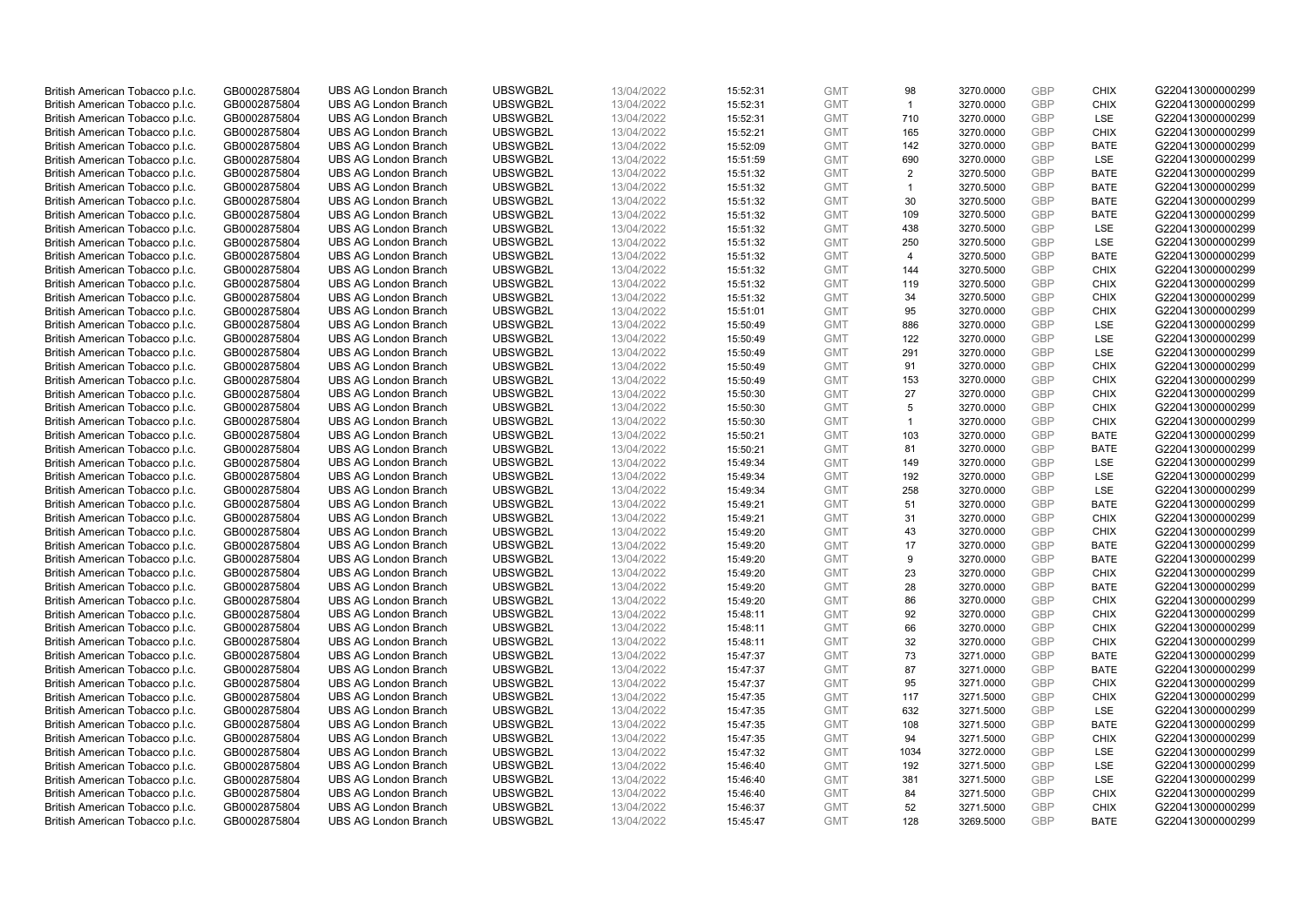| British American Tobacco p.l.c. | GB0002875804                 | <b>UBS AG London Branch</b> | UBSWGB2L | 13/04/2022               | 15:45:34             | <b>GMT</b>               | 692            | 3270.5000 | <b>GBP</b> | LSE                       | G220413000000299 |
|---------------------------------|------------------------------|-----------------------------|----------|--------------------------|----------------------|--------------------------|----------------|-----------|------------|---------------------------|------------------|
| British American Tobacco p.l.c. | GB0002875804                 | <b>UBS AG London Branch</b> | UBSWGB2L | 13/04/2022               | 15:45:34             | <b>GMT</b>               | 104            | 3270.5000 | <b>GBP</b> | <b>BATE</b>               | G220413000000299 |
|                                 |                              | <b>UBS AG London Branch</b> | UBSWGB2L |                          |                      | <b>GMT</b>               | 85             | 3271.0000 | <b>GBP</b> | <b>CHIX</b>               | G220413000000299 |
| British American Tobacco p.l.c. | GB0002875804                 |                             |          | 13/04/2022               | 15:45:30             |                          |                |           |            |                           |                  |
| British American Tobacco p.l.c. | GB0002875804                 | <b>UBS AG London Branch</b> | UBSWGB2L | 13/04/2022               | 15:45:30             | <b>GMT</b>               | 125            | 3271.0000 | <b>GBP</b> | <b>CHIX</b>               | G220413000000299 |
| British American Tobacco p.l.c. | GB0002875804                 | <b>UBS AG London Branch</b> | UBSWGB2L | 13/04/2022               | 15:45:30             | <b>GMT</b>               | 94             | 3271.0000 | <b>GBP</b> | <b>CHIX</b>               | G220413000000299 |
| British American Tobacco p.l.c. | GB0002875804                 | <b>UBS AG London Branch</b> | UBSWGB2L | 13/04/2022               | 15:45:19             | <b>GMT</b>               | 666            | 3271.0000 | <b>GBP</b> | <b>LSE</b>                | G220413000000299 |
| British American Tobacco p.l.c. | GB0002875804                 | <b>UBS AG London Branch</b> | UBSWGB2L | 13/04/2022               | 15:44:20             | <b>GMT</b>               | 673            | 3270.0000 | <b>GBP</b> | LSE                       | G220413000000299 |
| British American Tobacco p.l.c. | GB0002875804                 | <b>UBS AG London Branch</b> | UBSWGB2L | 13/04/2022               | 15:44:20             | <b>GMT</b>               | 99             | 3270.0000 | <b>GBP</b> | <b>CHIX</b>               | G220413000000299 |
| British American Tobacco p.l.c. | GB0002875804                 | <b>UBS AG London Branch</b> | UBSWGB2L | 13/04/2022               | 15:44:20             | <b>GMT</b>               | 83             | 3270.0000 | <b>GBP</b> | <b>CHIX</b>               | G220413000000299 |
| British American Tobacco p.l.c. | GB0002875804                 | <b>UBS AG London Branch</b> | UBSWGB2L | 13/04/2022               | 15:44:17             | <b>GMT</b>               | 153            | 3270.5000 | <b>GBP</b> | <b>CHIX</b>               | G220413000000299 |
| British American Tobacco p.l.c. | GB0002875804                 | <b>UBS AG London Branch</b> | UBSWGB2L | 13/04/2022               | 15:44:16             | <b>GMT</b>               | 192            | 3270.5000 | <b>GBP</b> | <b>LSE</b>                | G220413000000299 |
| British American Tobacco p.l.c. | GB0002875804                 | <b>UBS AG London Branch</b> | UBSWGB2L | 13/04/2022               | 15:44:16             | <b>GMT</b>               | 321            | 3270.5000 | <b>GBP</b> | LSE                       | G220413000000299 |
| British American Tobacco p.l.c. | GB0002875804                 | <b>UBS AG London Branch</b> | UBSWGB2L | 13/04/2022               | 15:43:50             | <b>GMT</b>               | 110            | 3270.5000 | <b>GBP</b> | <b>BATE</b>               | G220413000000299 |
| British American Tobacco p.l.c. | GB0002875804                 | <b>UBS AG London Branch</b> | UBSWGB2L | 13/04/2022               | 15:43:49             | <b>GMT</b>               | 230            | 3271.0000 | <b>GBP</b> | <b>LSE</b>                | G220413000000299 |
| British American Tobacco p.l.c. | GB0002875804                 | <b>UBS AG London Branch</b> | UBSWGB2L | 13/04/2022               | 15:43:49             | <b>GMT</b>               | 230            | 3271.0000 | <b>GBP</b> | LSE                       | G220413000000299 |
| British American Tobacco p.l.c. | GB0002875804                 | <b>UBS AG London Branch</b> | UBSWGB2L | 13/04/2022               | 15:43:49             | <b>GMT</b>               | 113            | 3271.0000 | <b>GBP</b> | <b>BATE</b>               | G220413000000299 |
| British American Tobacco p.l.c. | GB0002875804                 | <b>UBS AG London Branch</b> | UBSWGB2L | 13/04/2022               | 15:43:49             | <b>GMT</b>               | 800            | 3271.5000 | <b>GBP</b> | LSE                       | G220413000000299 |
| British American Tobacco p.l.c. | GB0002875804                 | <b>UBS AG London Branch</b> | UBSWGB2L | 13/04/2022               | 15:43:18             | <b>GMT</b>               | $\mathbf{1}$   | 3270.5000 | <b>GBP</b> | <b>CHIX</b>               | G220413000000299 |
|                                 |                              | <b>UBS AG London Branch</b> | UBSWGB2L |                          | 15:43:18             | <b>GMT</b>               | 98             | 3270.5000 | <b>GBP</b> | <b>CHIX</b>               | G220413000000299 |
| British American Tobacco p.l.c. | GB0002875804<br>GB0002875804 | <b>UBS AG London Branch</b> | UBSWGB2L | 13/04/2022<br>13/04/2022 |                      | <b>GMT</b>               | 82             |           | <b>GBP</b> | <b>CHIX</b>               | G220413000000299 |
| British American Tobacco p.l.c. |                              |                             |          |                          | 15:43:17             |                          |                | 3270.5000 |            |                           |                  |
| British American Tobacco p.l.c. | GB0002875804                 | <b>UBS AG London Branch</b> | UBSWGB2L | 13/04/2022               | 15:42:51             | <b>GMT</b>               | 33             | 3270.0000 | <b>GBP</b> | LSE                       | G220413000000299 |
| British American Tobacco p.l.c. | GB0002875804                 | <b>UBS AG London Branch</b> | UBSWGB2L | 13/04/2022               | 15:42:51             | <b>GMT</b>               | 445            | 3270.0000 | <b>GBP</b> | LSE                       | G220413000000299 |
| British American Tobacco p.l.c. | GB0002875804                 | <b>UBS AG London Branch</b> | UBSWGB2L | 13/04/2022               | 15:42:51             | <b>GMT</b>               | 185            | 3270.0000 | <b>GBP</b> | LSE                       | G220413000000299 |
| British American Tobacco p.l.c. | GB0002875804                 | <b>UBS AG London Branch</b> | UBSWGB2L | 13/04/2022               | 15:42:51             | <b>GMT</b>               | 19             | 3270.0000 | <b>GBP</b> | <b>LSE</b>                | G220413000000299 |
| British American Tobacco p.l.c. | GB0002875804                 | <b>UBS AG London Branch</b> | UBSWGB2L | 13/04/2022               | 15:42:51             | <b>GMT</b>               | 117            | 3270.0000 | <b>GBP</b> | <b>BATE</b>               | G220413000000299 |
| British American Tobacco p.l.c. | GB0002875804                 | <b>UBS AG London Branch</b> | UBSWGB2L | 13/04/2022               | 15:42:51             | <b>GMT</b>               | $\overline{4}$ | 3270.0000 | <b>GBP</b> | <b>BATE</b>               | G220413000000299 |
| British American Tobacco p.l.c. | GB0002875804                 | <b>UBS AG London Branch</b> | UBSWGB2L | 13/04/2022               | 15:42:51             | <b>GMT</b>               | 100            | 3270.5000 | <b>GBP</b> | <b>BATE</b>               | G220413000000299 |
| British American Tobacco p.l.c. | GB0002875804                 | <b>UBS AG London Branch</b> | UBSWGB2L | 13/04/2022               | 15:42:51             | <b>GMT</b>               | 16             | 3270.5000 | <b>GBP</b> | <b>BATE</b>               | G220413000000299 |
| British American Tobacco p.l.c. | GB0002875804                 | <b>UBS AG London Branch</b> | UBSWGB2L | 13/04/2022               | 15:42:51             | <b>GMT</b>               | 310            | 3270.5000 | <b>GBP</b> | <b>CHIX</b>               | G220413000000299 |
| British American Tobacco p.l.c. | GB0002875804                 | <b>UBS AG London Branch</b> | UBSWGB2L | 13/04/2022               | 15:42:51             | <b>GMT</b>               | $\overline{1}$ | 3270.5000 | <b>GBP</b> | <b>CHIX</b>               | G220413000000299 |
| British American Tobacco p.l.c. | GB0002875804                 | <b>UBS AG London Branch</b> | UBSWGB2L | 13/04/2022               | 15:42:13             | <b>GMT</b>               | 1549           | 3270.0000 | <b>GBP</b> | <b>LSE</b>                | G220413000000299 |
| British American Tobacco p.l.c. | GB0002875804                 | <b>UBS AG London Branch</b> | UBSWGB2L | 13/04/2022               | 15:42:13             | <b>GMT</b>               | 80             | 3270.0000 | <b>GBP</b> | LSE                       | G220413000000299 |
| British American Tobacco p.l.c. | GB0002875804                 | <b>UBS AG London Branch</b> | UBSWGB2L | 13/04/2022               | 15:42:06             | <b>GMT</b>               | $\mathbf{1}$   | 3270.0000 | <b>GBP</b> | <b>BATE</b>               | G220413000000299 |
| British American Tobacco p.l.c. | GB0002875804                 | <b>UBS AG London Branch</b> | UBSWGB2L | 13/04/2022               | 15:42:00             | <b>GMT</b>               | 18             | 3270.0000 | <b>GBP</b> | <b>BATE</b>               | G220413000000299 |
| British American Tobacco p.l.c. | GB0002875804                 | <b>UBS AG London Branch</b> | UBSWGB2L | 13/04/2022               | 15:42:00             | <b>GMT</b>               | 3              | 3270.0000 | <b>GBP</b> | <b>BATE</b>               | G220413000000299 |
| British American Tobacco p.l.c. | GB0002875804                 | <b>UBS AG London Branch</b> | UBSWGB2L | 13/04/2022               | 15:41:47             | <b>GMT</b>               | $\mathbf{1}$   | 3270.0000 | <b>GBP</b> | <b>BATE</b>               | G220413000000299 |
| British American Tobacco p.l.c. | GB0002875804                 | <b>UBS AG London Branch</b> | UBSWGB2L | 13/04/2022               | 15:41:42             | <b>GMT</b>               | 3              | 3270.0000 | <b>GBP</b> | <b>BATE</b>               | G220413000000299 |
| British American Tobacco p.l.c. | GB0002875804                 | <b>UBS AG London Branch</b> | UBSWGB2L | 13/04/2022               | 15:41:37             | <b>GMT</b>               | 95             | 3270.0000 | <b>GBP</b> | <b>CHIX</b>               | G220413000000299 |
| British American Tobacco p.l.c. | GB0002875804                 | <b>UBS AG London Branch</b> | UBSWGB2L | 13/04/2022               | 15:41:37             | <b>GMT</b>               | 110            | 3270.0000 | <b>GBP</b> | <b>BATE</b>               | G220413000000299 |
| British American Tobacco p.l.c. | GB0002875804                 | <b>UBS AG London Branch</b> | UBSWGB2L | 13/04/2022               | 15:41:10             | <b>GMT</b>               | 48             | 3269.5000 | <b>GBP</b> | <b>BATE</b>               | G220413000000299 |
| British American Tobacco p.l.c. | GB0002875804                 | <b>UBS AG London Branch</b> | UBSWGB2L | 13/04/2022               | 15:41:10             | <b>GMT</b>               | 98             | 3270.0000 | <b>GBP</b> | <b>CHIX</b>               | G220413000000299 |
| British American Tobacco p.l.c. | GB0002875804                 | <b>UBS AG London Branch</b> | UBSWGB2L | 13/04/2022               | 15:41:10             | <b>GMT</b>               | 366            | 3270.0000 | <b>GBP</b> | <b>LSE</b>                | G220413000000299 |
| British American Tobacco p.l.c. | GB0002875804                 | <b>UBS AG London Branch</b> | UBSWGB2L | 13/04/2022               | 15:41:10             | <b>GMT</b>               | 108            | 3270.0000 | <b>GBP</b> | <b>CHIX</b>               | G220413000000299 |
| British American Tobacco p.l.c. | GB0002875804                 | <b>UBS AG London Branch</b> | UBSWGB2L | 13/04/2022               | 15:40:37             | <b>GMT</b>               | 192            | 3269.0000 | <b>GBP</b> | LSE                       | G220413000000299 |
| British American Tobacco p.l.c. | GB0002875804                 | UBS AG London Branch        | UBSWGB2L | 13/04/2022               | 15:40:37             | <b>GMT</b>               | 186            | 3269.0000 | <b>GBP</b> | LSE                       | G220413000000299 |
| British American Tobacco p.l.c. | GB0002875804                 | <b>UBS AG London Branch</b> | UBSWGB2L | 13/04/2022               | 15:39:50             | <b>GMT</b>               | 65             | 3268.0000 | <b>GBP</b> | <b>BATE</b>               | G220413000000299 |
| British American Tobacco p.l.c. | GB0002875804                 | <b>UBS AG London Branch</b> | UBSWGB2L | 13/04/2022               | 15:39:50             | <b>GMT</b>               | 259            | 3268.5000 | <b>GBP</b> | <b>LSE</b>                | G220413000000299 |
| British American Tobacco p.l.c. | GB0002875804                 | <b>UBS AG London Branch</b> | UBSWGB2L | 13/04/2022               | 15:39:50             | <b>GMT</b>               | 355            | 3268.5000 | <b>GBP</b> | LSE                       | G220413000000299 |
| British American Tobacco p.l.c. | GB0002875804                 | <b>UBS AG London Branch</b> | UBSWGB2L | 13/04/2022               | 15:39:50             | <b>GMT</b>               | 94             | 3268.5000 | <b>GBP</b> | <b>CHIX</b>               | G220413000000299 |
| British American Tobacco p.l.c. | GB0002875804                 | <b>UBS AG London Branch</b> | UBSWGB2L | 13/04/2022               | 15:39:50             | <b>GMT</b>               | 94             | 3269.0000 | <b>GBP</b> | <b>CHIX</b>               | G220413000000299 |
| British American Tobacco p.l.c. | GB0002875804                 | <b>UBS AG London Branch</b> | UBSWGB2L |                          |                      | <b>GMT</b>               | $\overline{1}$ | 3269.0000 | <b>GBP</b> | <b>BATE</b>               | G220413000000299 |
| British American Tobacco p.l.c. | GB0002875804                 | <b>UBS AG London Branch</b> | UBSWGB2L | 13/04/2022<br>13/04/2022 | 15:39:48<br>15:39:45 | <b>GMT</b>               | 81             | 3269.0000 | <b>GBP</b> | <b>BATE</b>               | G220413000000299 |
|                                 | GB0002875804                 |                             |          |                          |                      |                          | 97             |           | <b>GBP</b> |                           |                  |
| British American Tobacco p.l.c. |                              | <b>UBS AG London Branch</b> | UBSWGB2L | 13/04/2022               | 15:39:44             | <b>GMT</b><br><b>GMT</b> | 234            | 3269.0000 | <b>GBP</b> | <b>CHIX</b><br><b>LSE</b> | G220413000000299 |
| British American Tobacco p.l.c. | GB0002875804                 | <b>UBS AG London Branch</b> | UBSWGB2L | 13/04/2022               | 15:39:44             |                          |                | 3269.0000 |            |                           | G220413000000299 |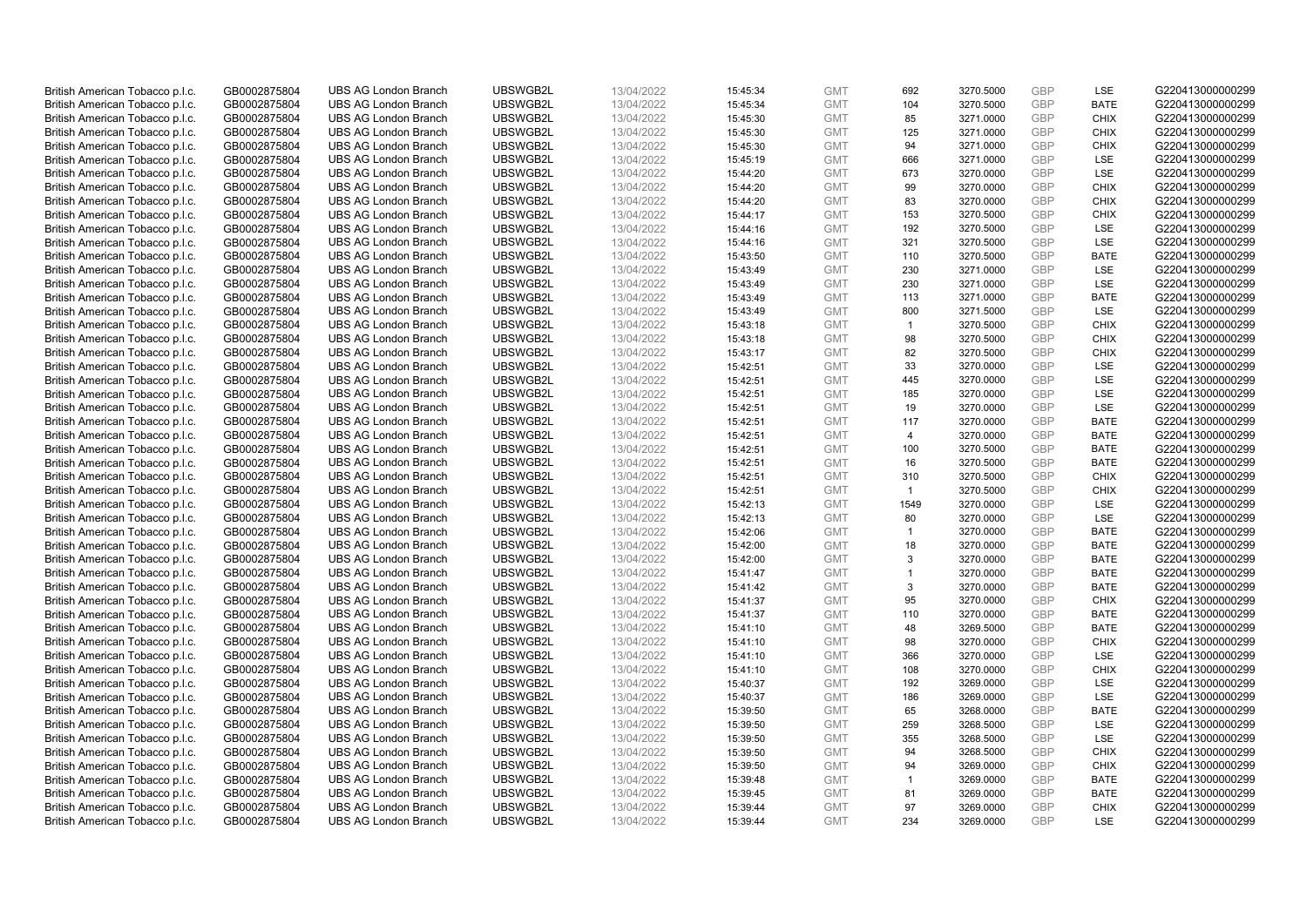| British American Tobacco p.l.c.                                    | GB0002875804 | <b>UBS AG London Branch</b> | UBSWGB2L | 13/04/2022 | 15:39:44 | <b>GMT</b> | 342            | 3269.0000 | <b>GBP</b>               | LSE         | G220413000000299 |
|--------------------------------------------------------------------|--------------|-----------------------------|----------|------------|----------|------------|----------------|-----------|--------------------------|-------------|------------------|
| British American Tobacco p.l.c.                                    | GB0002875804 | <b>UBS AG London Branch</b> | UBSWGB2L | 13/04/2022 | 15:39:07 | <b>GMT</b> | 98             | 3268.0000 | <b>GBP</b>               | <b>CHIX</b> | G220413000000299 |
| British American Tobacco p.l.c.                                    | GB0002875804 | <b>UBS AG London Branch</b> | UBSWGB2L | 13/04/2022 | 15:39:07 | <b>GMT</b> | 593            | 3268.0000 | <b>GBP</b>               | LSE         | G220413000000299 |
| British American Tobacco p.l.c.                                    | GB0002875804 | <b>UBS AG London Branch</b> | UBSWGB2L | 13/04/2022 | 15:38:21 | <b>GMT</b> | 122            | 3268.0000 | GBP                      | <b>BATE</b> | G220413000000299 |
| British American Tobacco p.l.c.                                    | GB0002875804 | <b>UBS AG London Branch</b> | UBSWGB2L | 13/04/2022 | 15:38:17 | <b>GMT</b> | 119            | 3268.5000 | <b>GBP</b>               | <b>BATE</b> | G220413000000299 |
|                                                                    |              | <b>UBS AG London Branch</b> |          |            |          |            |                |           |                          |             |                  |
| British American Tobacco p.l.c.                                    | GB0002875804 |                             | UBSWGB2L | 13/04/2022 | 15:38:17 | <b>GMT</b> | 131            | 3268.5000 | <b>GBP</b><br><b>GBP</b> | <b>LSE</b>  | G220413000000299 |
| British American Tobacco p.l.c.                                    | GB0002875804 | <b>UBS AG London Branch</b> | UBSWGB2L | 13/04/2022 | 15:38:17 | <b>GMT</b> | 424            | 3268.5000 |                          | LSE         | G220413000000299 |
| British American Tobacco p.l.c.                                    | GB0002875804 | <b>UBS AG London Branch</b> | UBSWGB2L | 13/04/2022 | 15:38:17 | <b>GMT</b> | 127            | 3268.5000 | <b>GBP</b>               | <b>CHIX</b> | G220413000000299 |
| British American Tobacco p.l.c.                                    | GB0002875804 | <b>UBS AG London Branch</b> | UBSWGB2L | 13/04/2022 | 15:38:17 | <b>GMT</b> | 250            | 3269.0000 | <b>GBP</b>               | LSE         | G220413000000299 |
| British American Tobacco p.l.c.                                    | GB0002875804 | <b>UBS AG London Branch</b> | UBSWGB2L | 13/04/2022 | 15:38:17 | <b>GMT</b> | 290            | 3269.0000 | <b>GBP</b>               | LSE         | G220413000000299 |
| British American Tobacco p.l.c.                                    | GB0002875804 | <b>UBS AG London Branch</b> | UBSWGB2L | 13/04/2022 | 15:38:17 | <b>GMT</b> | 87             | 3269.0000 | <b>GBP</b>               | <b>CHIX</b> | G220413000000299 |
| British American Tobacco p.l.c.                                    | GB0002875804 | <b>UBS AG London Branch</b> | UBSWGB2L | 13/04/2022 | 15:38:17 | <b>GMT</b> | $\overline{4}$ | 3269.0000 | <b>GBP</b>               | <b>CHIX</b> | G220413000000299 |
| British American Tobacco p.l.c.                                    | GB0002875804 | <b>UBS AG London Branch</b> | UBSWGB2L | 13/04/2022 | 15:38:17 | <b>GMT</b> | 27             | 3269.0000 | <b>GBP</b>               | <b>CHIX</b> | G220413000000299 |
| British American Tobacco p.l.c.                                    | GB0002875804 | <b>UBS AG London Branch</b> | UBSWGB2L | 13/04/2022 | 15:37:34 | <b>GMT</b> | 24             | 3268.5000 | <b>GBP</b>               | <b>CHIX</b> | G220413000000299 |
| British American Tobacco p.l.c.                                    | GB0002875804 | <b>UBS AG London Branch</b> | UBSWGB2L | 13/04/2022 | 15:37:03 | <b>GMT</b> | 116            | 3266.0000 | <b>GBP</b>               | <b>CHIX</b> | G220413000000299 |
| British American Tobacco p.l.c.                                    | GB0002875804 | <b>UBS AG London Branch</b> | UBSWGB2L | 13/04/2022 | 15:37:03 | <b>GMT</b> | $\overline{1}$ | 3266.0000 | <b>GBP</b>               | <b>CHIX</b> | G220413000000299 |
| British American Tobacco p.l.c.                                    | GB0002875804 | <b>UBS AG London Branch</b> | UBSWGB2L | 13/04/2022 | 15:37:01 | <b>GMT</b> | 267            | 3266.0000 | <b>GBP</b>               | LSE         | G220413000000299 |
| British American Tobacco p.l.c.                                    | GB0002875804 | <b>UBS AG London Branch</b> | UBSWGB2L | 13/04/2022 | 15:37:01 | <b>GMT</b> | 250            | 3266.0000 | <b>GBP</b>               | LSE         | G220413000000299 |
| British American Tobacco p.l.c.                                    | GB0002875804 | <b>UBS AG London Branch</b> | UBSWGB2L | 13/04/2022 | 15:37:01 | <b>GMT</b> | 104            | 3266.0000 | <b>GBP</b>               | <b>LSE</b>  | G220413000000299 |
| British American Tobacco p.l.c.                                    | GB0002875804 | <b>UBS AG London Branch</b> | UBSWGB2L | 13/04/2022 | 15:37:01 | <b>GMT</b> | 149            | 3266.0000 | <b>GBP</b>               | <b>CHIX</b> | G220413000000299 |
| British American Tobacco p.l.c.                                    | GB0002875804 | <b>UBS AG London Branch</b> | UBSWGB2L | 13/04/2022 | 15:37:01 | <b>GMT</b> | 621            | 3266.0000 | <b>GBP</b>               | LSE         | G220413000000299 |
| British American Tobacco p.l.c.                                    | GB0002875804 | <b>UBS AG London Branch</b> | UBSWGB2L | 13/04/2022 | 15:37:01 | <b>GMT</b> | 88             | 3266.0000 | <b>GBP</b>               | <b>CHIX</b> | G220413000000299 |
| British American Tobacco p.l.c.                                    | GB0002875804 | <b>UBS AG London Branch</b> | UBSWGB2L | 13/04/2022 | 15:36:17 | <b>GMT</b> | 650            | 3265.5000 | <b>GBP</b>               | LSE         | G220413000000299 |
| British American Tobacco p.l.c.                                    | GB0002875804 | <b>UBS AG London Branch</b> | UBSWGB2L | 13/04/2022 | 15:36:17 | <b>GMT</b> | 90             | 3265.5000 | <b>GBP</b>               | <b>CHIX</b> | G220413000000299 |
| British American Tobacco p.l.c.                                    | GB0002875804 | <b>UBS AG London Branch</b> | UBSWGB2L | 13/04/2022 | 15:36:15 | <b>GMT</b> | 107            | 3266.0000 | <b>GBP</b>               | <b>BATE</b> | G220413000000299 |
| British American Tobacco p.l.c.                                    | GB0002875804 | <b>UBS AG London Branch</b> | UBSWGB2L | 13/04/2022 | 15:36:15 | <b>GMT</b> | 99             | 3266.0000 | <b>GBP</b>               | <b>CHIX</b> | G220413000000299 |
| British American Tobacco p.l.c.                                    | GB0002875804 | <b>UBS AG London Branch</b> | UBSWGB2L | 13/04/2022 | 15:36:15 | <b>GMT</b> | 89             | 3266.0000 | <b>GBP</b>               | <b>CHIX</b> | G220413000000299 |
| British American Tobacco p.l.c.                                    | GB0002875804 | <b>UBS AG London Branch</b> | UBSWGB2L | 13/04/2022 | 15:36:15 | <b>GMT</b> | 119            | 3266.0000 | <b>GBP</b>               | <b>BATE</b> | G220413000000299 |
| British American Tobacco p.l.c.                                    | GB0002875804 | <b>UBS AG London Branch</b> | UBSWGB2L | 13/04/2022 | 15:35:32 | <b>GMT</b> | 614            | 3266.0000 | <b>GBP</b>               | LSE         | G220413000000299 |
| British American Tobacco p.l.c.                                    | GB0002875804 | <b>UBS AG London Branch</b> | UBSWGB2L | 13/04/2022 | 15:35:02 | <b>GMT</b> | 124            | 3265.5000 | <b>GBP</b>               | <b>BATE</b> | G220413000000299 |
| British American Tobacco p.l.c.                                    | GB0002875804 | <b>UBS AG London Branch</b> | UBSWGB2L | 13/04/2022 | 15:35:02 | <b>GMT</b> | 127            | 3265.5000 | <b>GBP</b>               | <b>BATE</b> | G220413000000299 |
| British American Tobacco p.l.c.                                    | GB0002875804 | <b>UBS AG London Branch</b> | UBSWGB2L | 13/04/2022 | 15:35:01 | <b>GMT</b> | 43             | 3266.0000 | <b>GBP</b>               | <b>CHIX</b> | G220413000000299 |
| British American Tobacco p.l.c.                                    | GB0002875804 | <b>UBS AG London Branch</b> | UBSWGB2L | 13/04/2022 | 15:35:01 | <b>GMT</b> | 100            | 3266.0000 | <b>GBP</b>               | <b>CHIX</b> | G220413000000299 |
| British American Tobacco p.l.c.                                    | GB0002875804 | <b>UBS AG London Branch</b> | UBSWGB2L | 13/04/2022 | 15:35:01 | <b>GMT</b> | 100            | 3266.0000 | <b>GBP</b>               | <b>CHIX</b> | G220413000000299 |
| British American Tobacco p.l.c.                                    | GB0002875804 | <b>UBS AG London Branch</b> | UBSWGB2L | 13/04/2022 | 15:35:01 | <b>GMT</b> | 642            | 3266.0000 | <b>GBP</b>               | LSE         | G220413000000299 |
| British American Tobacco p.l.c.                                    | GB0002875804 | <b>UBS AG London Branch</b> | UBSWGB2L | 13/04/2022 | 15:34:46 | <b>GMT</b> | 346            | 3266.0000 | <b>GBP</b>               | LSE         | G220413000000299 |
| British American Tobacco p.l.c.                                    | GB0002875804 | <b>UBS AG London Branch</b> | UBSWGB2L | 13/04/2022 | 15:34:46 | <b>GMT</b> | 318            | 3266.0000 | <b>GBP</b>               | LSE         | G220413000000299 |
| British American Tobacco p.l.c.                                    | GB0002875804 | <b>UBS AG London Branch</b> | UBSWGB2L | 13/04/2022 | 15:34:08 | <b>GMT</b> | 88             | 3267.0000 | <b>GBP</b>               | <b>CHIX</b> | G220413000000299 |
| British American Tobacco p.l.c.                                    | GB0002875804 | <b>UBS AG London Branch</b> | UBSWGB2L | 13/04/2022 | 15:34:08 | <b>GMT</b> | 95             | 3267.0000 | <b>GBP</b>               | <b>CHIX</b> | G220413000000299 |
| British American Tobacco p.l.c.                                    | GB0002875804 | <b>UBS AG London Branch</b> | UBSWGB2L | 13/04/2022 | 15:33:49 | <b>GMT</b> | 108            | 3267.0000 | <b>GBP</b>               | <b>BATE</b> | G220413000000299 |
| British American Tobacco p.l.c.                                    | GB0002875804 | <b>UBS AG London Branch</b> | UBSWGB2L | 13/04/2022 | 15:33:49 | <b>GMT</b> | 671            | 3267.0000 | <b>GBP</b>               | <b>LSE</b>  | G220413000000299 |
| British American Tobacco p.l.c.                                    | GB0002875804 | <b>UBS AG London Branch</b> | UBSWGB2L | 13/04/2022 | 15:33:18 | <b>GMT</b> | 95             | 3267.0000 | <b>GBP</b>               | <b>CHIX</b> | G220413000000299 |
|                                                                    | GB0002875804 | <b>UBS AG London Branch</b> | UBSWGB2L | 13/04/2022 | 15:33:18 | <b>GMT</b> | $\mathbf{1}$   | 3267.0000 | <b>GBP</b>               | <b>CHIX</b> | G220413000000299 |
| British American Tobacco p.l.c.<br>British American Tobacco p.l.c. | GB0002875804 | <b>UBS AG London Branch</b> | UBSWGB2L | 13/04/2022 |          | <b>GMT</b> | 629            | 3267.0000 | <b>GBP</b>               | LSE         |                  |
|                                                                    |              |                             | UBSWGB2L |            | 15:33:17 |            | 481            |           | <b>GBP</b>               | LSE         | G220413000000299 |
| British American Tobacco p.l.c.                                    | GB0002875804 | UBS AG London Branch        |          | 13/04/2022 | 15:33:16 | <b>GMT</b> |                | 3267.5000 |                          |             | G220413000000299 |
| British American Tobacco p.l.c.                                    | GB0002875804 | <b>UBS AG London Branch</b> | UBSWGB2L | 13/04/2022 | 15:33:16 | <b>GMT</b> | 94             | 3267.5000 | <b>GBP</b>               | LSE         | G220413000000299 |
| British American Tobacco p.l.c.                                    | GB0002875804 | <b>UBS AG London Branch</b> | UBSWGB2L | 13/04/2022 | 15:33:16 | <b>GMT</b> | 100            | 3267.5000 | <b>GBP</b>               | <b>BATE</b> | G220413000000299 |
| British American Tobacco p.l.c.                                    | GB0002875804 | <b>UBS AG London Branch</b> | UBSWGB2L | 13/04/2022 | 15:33:16 | <b>GMT</b> | 124            | 3267.5000 | <b>GBP</b>               | <b>BATE</b> | G220413000000299 |
| British American Tobacco p.l.c.                                    | GB0002875804 | <b>UBS AG London Branch</b> | UBSWGB2L | 13/04/2022 | 15:33:16 | <b>GMT</b> | 82             | 3267.5000 | <b>GBP</b>               | <b>CHIX</b> | G220413000000299 |
| British American Tobacco p.l.c.                                    | GB0002875804 | <b>UBS AG London Branch</b> | UBSWGB2L | 13/04/2022 | 15:32:06 | <b>GMT</b> | 249            | 3265.0000 | <b>GBP</b>               | <b>LSE</b>  | G220413000000299 |
| British American Tobacco p.l.c.                                    | GB0002875804 | <b>UBS AG London Branch</b> | UBSWGB2L | 13/04/2022 | 15:32:06 | <b>GMT</b> | 250            | 3265.0000 | <b>GBP</b>               | LSE         | G220413000000299 |
| British American Tobacco p.l.c.                                    | GB0002875804 | <b>UBS AG London Branch</b> | UBSWGB2L | 13/04/2022 | 15:32:06 | <b>GMT</b> | 186            | 3265.0000 | <b>GBP</b>               | LSE         | G220413000000299 |
| British American Tobacco p.l.c.                                    | GB0002875804 | <b>UBS AG London Branch</b> | UBSWGB2L | 13/04/2022 | 15:32:06 | <b>GMT</b> | 160            | 3265.0000 | <b>GBP</b>               | <b>CHIX</b> | G220413000000299 |
| British American Tobacco p.l.c.                                    | GB0002875804 | <b>UBS AG London Branch</b> | UBSWGB2L | 13/04/2022 | 15:32:06 | <b>GMT</b> | 635            | 3265.0000 | GBP                      | <b>LSE</b>  | G220413000000299 |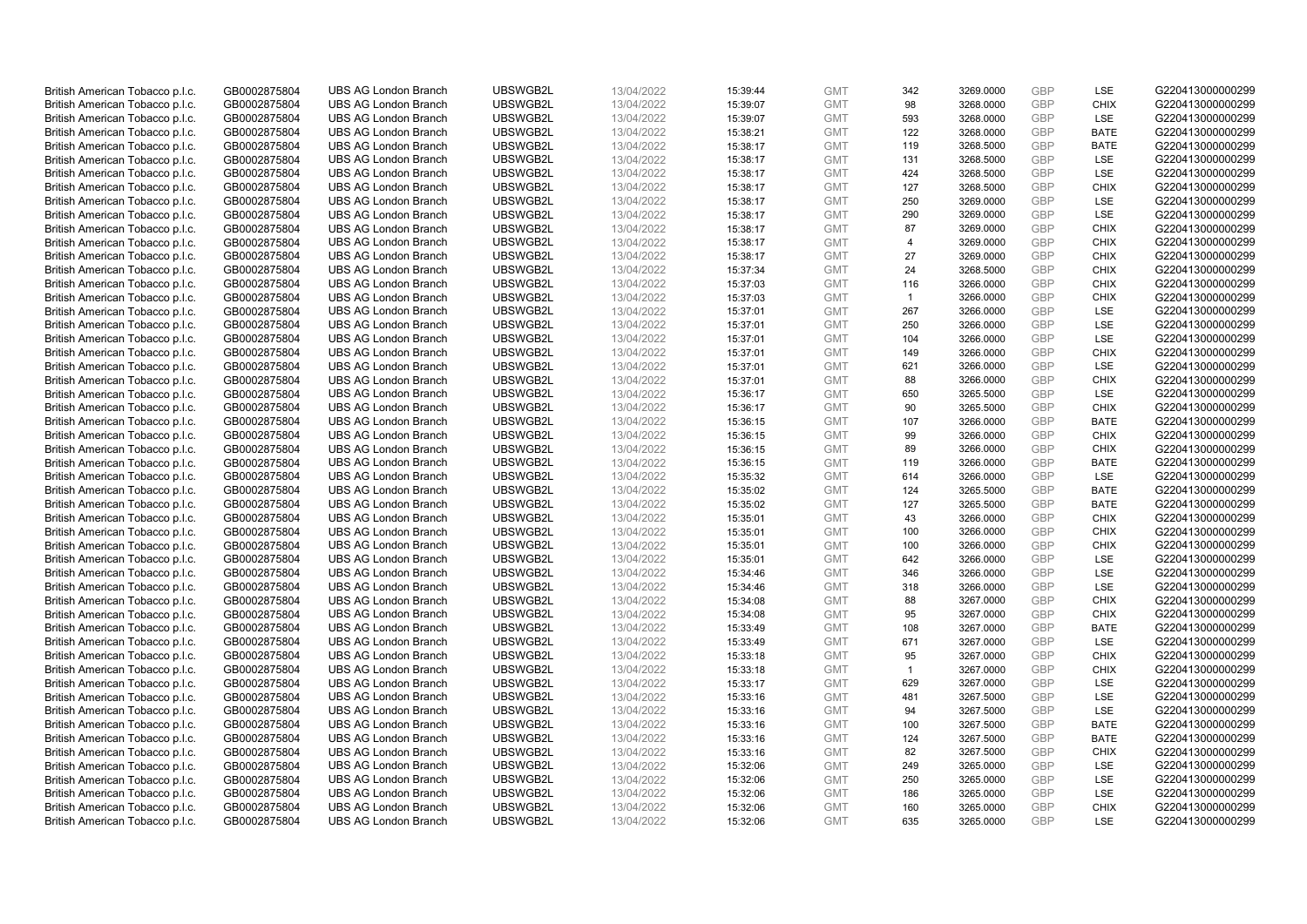| British American Tobacco p.l.c. | GB0002875804 | <b>UBS AG London Branch</b> | UBSWGB2L | 13/04/2022 | 15:32:04 | <b>GMT</b> | 608            | 3265.5000 | <b>GBP</b>               | LSE         | G220413000000299 |
|---------------------------------|--------------|-----------------------------|----------|------------|----------|------------|----------------|-----------|--------------------------|-------------|------------------|
| British American Tobacco p.l.c. | GB0002875804 | <b>UBS AG London Branch</b> | UBSWGB2L | 13/04/2022 | 15:32:04 | <b>GMT</b> | 89             | 3265.5000 | <b>GBP</b>               | <b>CHIX</b> | G220413000000299 |
| British American Tobacco p.l.c. | GB0002875804 | <b>UBS AG London Branch</b> | UBSWGB2L | 13/04/2022 | 15:31:59 | <b>GMT</b> | 19             | 3266.0000 | <b>GBP</b>               | <b>CHIX</b> | G220413000000299 |
| British American Tobacco p.l.c. | GB0002875804 | <b>UBS AG London Branch</b> | UBSWGB2L | 13/04/2022 | 15:31:59 | <b>GMT</b> | 68             | 3266.0000 | <b>GBP</b>               | <b>CHIX</b> | G220413000000299 |
| British American Tobacco p.l.c. | GB0002875804 | <b>UBS AG London Branch</b> | UBSWGB2L | 13/04/2022 | 15:31:50 | <b>GMT</b> | 3              | 3266.0000 | <b>GBP</b>               | <b>CHIX</b> | G220413000000299 |
|                                 |              | <b>UBS AG London Branch</b> |          |            |          |            | 3              |           |                          |             |                  |
| British American Tobacco p.l.c. | GB0002875804 |                             | UBSWGB2L | 13/04/2022 | 15:31:50 | <b>GMT</b> |                | 3266.0000 | <b>GBP</b><br><b>GBP</b> | <b>CHIX</b> | G220413000000299 |
| British American Tobacco p.l.c. | GB0002875804 | <b>UBS AG London Branch</b> | UBSWGB2L | 13/04/2022 | 15:30:57 | <b>GMT</b> | 560            | 3264.5000 |                          | LSE         | G220413000000299 |
| British American Tobacco p.l.c. | GB0002875804 | <b>UBS AG London Branch</b> | UBSWGB2L | 13/04/2022 | 15:30:57 | <b>GMT</b> | 96             | 3264.5000 | <b>GBP</b>               | <b>CHIX</b> | G220413000000299 |
| British American Tobacco p.l.c. | GB0002875804 | <b>UBS AG London Branch</b> | UBSWGB2L | 13/04/2022 | 15:30:22 | <b>GMT</b> | 53             | 3267.0000 | <b>GBP</b>               | <b>CHIX</b> | G220413000000299 |
| British American Tobacco p.l.c. | GB0002875804 | <b>UBS AG London Branch</b> | UBSWGB2L | 13/04/2022 | 15:30:22 | <b>GMT</b> | 102            | 3267.0000 | <b>GBP</b>               | <b>CHIX</b> | G220413000000299 |
| British American Tobacco p.l.c. | GB0002875804 | <b>UBS AG London Branch</b> | UBSWGB2L | 13/04/2022 | 15:30:20 | <b>GMT</b> | 154            | 3267.0000 | <b>GBP</b>               | <b>LSE</b>  | G220413000000299 |
| British American Tobacco p.l.c. | GB0002875804 | <b>UBS AG London Branch</b> | UBSWGB2L | 13/04/2022 | 15:30:20 | <b>GMT</b> | 523            | 3267.0000 | <b>GBP</b>               | LSE         | G220413000000299 |
| British American Tobacco p.l.c. | GB0002875804 | <b>UBS AG London Branch</b> | UBSWGB2L | 13/04/2022 | 15:30:20 | <b>GMT</b> | 104            | 3267.0000 | <b>GBP</b>               | <b>BATE</b> | G220413000000299 |
| British American Tobacco p.l.c. | GB0002875804 | <b>UBS AG London Branch</b> | UBSWGB2L | 13/04/2022 | 15:30:20 | <b>GMT</b> | 20             | 3267.0000 | <b>GBP</b>               | <b>BATE</b> | G220413000000299 |
| British American Tobacco p.l.c. | GB0002875804 | <b>UBS AG London Branch</b> | UBSWGB2L | 13/04/2022 | 15:30:00 | <b>GMT</b> | 619            | 3267.5000 | <b>GBP</b>               | LSE         | G220413000000299 |
| British American Tobacco p.l.c. | GB0002875804 | <b>UBS AG London Branch</b> | UBSWGB2L | 13/04/2022 | 15:29:59 | <b>GMT</b> | 54             | 3268.0000 | <b>GBP</b>               | <b>CHIX</b> | G220413000000299 |
| British American Tobacco p.l.c. | GB0002875804 | <b>UBS AG London Branch</b> | UBSWGB2L | 13/04/2022 | 15:29:23 | <b>GMT</b> | 102            | 3268.5000 | <b>GBP</b>               | <b>BATE</b> | G220413000000299 |
| British American Tobacco p.l.c. | GB0002875804 | <b>UBS AG London Branch</b> | UBSWGB2L | 13/04/2022 | 15:29:23 | <b>GMT</b> | 84             | 3270.0000 | <b>GBP</b>               | <b>CHIX</b> | G220413000000299 |
| British American Tobacco p.l.c. | GB0002875804 | <b>UBS AG London Branch</b> | UBSWGB2L | 13/04/2022 | 15:29:23 | <b>GMT</b> | 110            | 3269.5000 | <b>GBP</b>               | <b>CHIX</b> | G220413000000299 |
| British American Tobacco p.l.c. | GB0002875804 | <b>UBS AG London Branch</b> | UBSWGB2L | 13/04/2022 | 15:29:23 | <b>GMT</b> | 105            | 3269.5000 | <b>GBP</b>               | <b>BATE</b> | G220413000000299 |
| British American Tobacco p.l.c. | GB0002875804 | <b>UBS AG London Branch</b> | UBSWGB2L | 13/04/2022 | 15:29:23 | <b>GMT</b> | 83             | 3270.0000 | <b>GBP</b>               | <b>CHIX</b> | G220413000000299 |
| British American Tobacco p.l.c. | GB0002875804 | <b>UBS AG London Branch</b> | UBSWGB2L | 13/04/2022 | 15:29:13 | <b>GMT</b> | 329            | 3270.0000 | <b>GBP</b>               | LSE         | G220413000000299 |
| British American Tobacco p.l.c. | GB0002875804 | <b>UBS AG London Branch</b> | UBSWGB2L | 13/04/2022 | 15:29:13 | <b>GMT</b> | 313            | 3270.0000 | <b>GBP</b>               | LSE         | G220413000000299 |
| British American Tobacco p.l.c. | GB0002875804 | <b>UBS AG London Branch</b> | UBSWGB2L | 13/04/2022 | 15:28:37 | <b>GMT</b> | 15             | 3269.5000 | <b>GBP</b>               | <b>CHIX</b> | G220413000000299 |
| British American Tobacco p.l.c. | GB0002875804 | <b>UBS AG London Branch</b> | UBSWGB2L | 13/04/2022 | 15:28:36 | <b>GMT</b> | 63             | 3269.5000 | <b>GBP</b>               | LSE         | G220413000000299 |
| British American Tobacco p.l.c. | GB0002875804 | <b>UBS AG London Branch</b> | UBSWGB2L | 13/04/2022 | 15:28:36 | <b>GMT</b> | 220            | 3269.5000 | <b>GBP</b>               | LSE         | G220413000000299 |
| British American Tobacco p.l.c. | GB0002875804 | <b>UBS AG London Branch</b> | UBSWGB2L | 13/04/2022 | 15:28:36 | <b>GMT</b> | 192            | 3269.5000 | <b>GBP</b>               | <b>LSE</b>  | G220413000000299 |
| British American Tobacco p.l.c. | GB0002875804 | <b>UBS AG London Branch</b> | UBSWGB2L | 13/04/2022 | 15:28:36 | <b>GMT</b> | 186            | 3269.5000 | <b>GBP</b>               | LSE         | G220413000000299 |
| British American Tobacco p.l.c. | GB0002875804 | <b>UBS AG London Branch</b> | UBSWGB2L | 13/04/2022 | 15:28:36 | <b>GMT</b> | 20             | 3269.5000 | <b>GBP</b>               | <b>BATE</b> | G220413000000299 |
| British American Tobacco p.l.c. | GB0002875804 | <b>UBS AG London Branch</b> | UBSWGB2L | 13/04/2022 | 15:28:36 | <b>GMT</b> | 692            | 3270.0000 | <b>GBP</b>               | LSE         | G220413000000299 |
| British American Tobacco p.l.c. | GB0002875804 | <b>UBS AG London Branch</b> | UBSWGB2L | 13/04/2022 | 15:28:36 | <b>GMT</b> | 21             | 3269.5000 | <b>GBP</b>               | <b>BATE</b> | G220413000000299 |
| British American Tobacco p.l.c. | GB0002875804 | <b>UBS AG London Branch</b> | UBSWGB2L | 13/04/2022 | 15:28:36 | <b>GMT</b> | 63             | 3269.5000 | <b>GBP</b>               | BATE        | G220413000000299 |
| British American Tobacco p.l.c. | GB0002875804 | <b>UBS AG London Branch</b> | UBSWGB2L | 13/04/2022 | 15:28:36 | <b>GMT</b> | 98             | 3270.0000 | <b>GBP</b>               | <b>CHIX</b> | G220413000000299 |
| British American Tobacco p.l.c. | GB0002875804 | <b>UBS AG London Branch</b> | UBSWGB2L | 13/04/2022 | 15:28:36 | <b>GMT</b> | 119            | 3270.0000 | <b>GBP</b>               | <b>BATE</b> | G220413000000299 |
| British American Tobacco p.l.c. | GB0002875804 | <b>UBS AG London Branch</b> | UBSWGB2L | 13/04/2022 | 15:28:29 | <b>GMT</b> | 250            | 3270.5000 | <b>GBP</b>               | LSE         | G220413000000299 |
| British American Tobacco p.l.c. | GB0002875804 | <b>UBS AG London Branch</b> | UBSWGB2L | 13/04/2022 | 15:28:29 | <b>GMT</b> | 142            | 3270.5000 | <b>GBP</b>               | LSE         | G220413000000299 |
| British American Tobacco p.l.c. | GB0002875804 | <b>UBS AG London Branch</b> | UBSWGB2L | 13/04/2022 | 15:28:29 | <b>GMT</b> | 210            | 3270.5000 | <b>GBP</b>               | LSE         | G220413000000299 |
| British American Tobacco p.l.c. | GB0002875804 | <b>UBS AG London Branch</b> | UBSWGB2L | 13/04/2022 | 15:28:29 | <b>GMT</b> | 75             | 3270.5000 | <b>GBP</b>               | <b>CHIX</b> | G220413000000299 |
| British American Tobacco p.l.c. | GB0002875804 | <b>UBS AG London Branch</b> | UBSWGB2L | 13/04/2022 | 15:28:29 | <b>GMT</b> | 5              | 3270.5000 | <b>GBP</b>               | <b>CHIX</b> | G220413000000299 |
| British American Tobacco p.l.c. | GB0002875804 | <b>UBS AG London Branch</b> | UBSWGB2L | 13/04/2022 | 15:28:22 | <b>GMT</b> | 130            | 3270.5000 | <b>GBP</b>               | <b>CHIX</b> | G220413000000299 |
| British American Tobacco p.l.c. | GB0002875804 | <b>UBS AG London Branch</b> | UBSWGB2L | 13/04/2022 | 15:28:22 | <b>GMT</b> | 15             | 3270.5000 | <b>GBP</b>               | <b>BATE</b> | G220413000000299 |
| British American Tobacco p.l.c. | GB0002875804 | <b>UBS AG London Branch</b> | UBSWGB2L | 13/04/2022 | 15:28:22 | <b>GMT</b> | 110            | 3270.5000 | <b>GBP</b>               | <b>BATE</b> | G220413000000299 |
| British American Tobacco p.l.c. | GB0002875804 | <b>UBS AG London Branch</b> | UBSWGB2L | 13/04/2022 | 15:28:02 | <b>GMT</b> | 23             | 3270.0000 | <b>GBP</b>               | LSE         | G220413000000299 |
| British American Tobacco p.l.c. | GB0002875804 | <b>UBS AG London Branch</b> | UBSWGB2L | 13/04/2022 |          | <b>GMT</b> | 240            | 3270.0000 | <b>GBP</b>               | LSE         |                  |
|                                 |              |                             | UBSWGB2L |            | 15:28:02 |            | 192            |           | <b>GBP</b>               | LSE         | G220413000000299 |
| British American Tobacco p.l.c. | GB0002875804 | UBS AG London Branch        |          | 13/04/2022 | 15:28:02 | <b>GMT</b> |                | 3270.0000 |                          |             | G220413000000299 |
| British American Tobacco p.l.c. | GB0002875804 | <b>UBS AG London Branch</b> | UBSWGB2L | 13/04/2022 | 15:28:02 | <b>GMT</b> | 248            | 3270.0000 | <b>GBP</b>               | LSE         | G220413000000299 |
| British American Tobacco p.l.c. | GB0002875804 | <b>UBS AG London Branch</b> | UBSWGB2L | 13/04/2022 | 15:28:02 | <b>GMT</b> | 785            | 3270.0000 | <b>GBP</b>               | LSE         | G220413000000299 |
| British American Tobacco p.l.c. | GB0002875804 | <b>UBS AG London Branch</b> | UBSWGB2L | 13/04/2022 | 15:28:02 | <b>GMT</b> | 90             | 3270.0000 | <b>GBP</b>               | LSE         | G220413000000299 |
| British American Tobacco p.l.c. | GB0002875804 | <b>UBS AG London Branch</b> | UBSWGB2L | 13/04/2022 | 15:28:01 | <b>GMT</b> | 124            | 3270.0000 | <b>GBP</b>               | LSE         | G220413000000299 |
| British American Tobacco p.l.c. | GB0002875804 | <b>UBS AG London Branch</b> | UBSWGB2L | 13/04/2022 | 15:28:01 | <b>GMT</b> | 78             | 3270.0000 | <b>GBP</b>               | <b>CHIX</b> | G220413000000299 |
| British American Tobacco p.l.c. | GB0002875804 | <b>UBS AG London Branch</b> | UBSWGB2L | 13/04/2022 | 15:27:56 | <b>GMT</b> | $\overline{1}$ | 3269.5000 | <b>GBP</b>               | LSE         | G220413000000299 |
| British American Tobacco p.l.c. | GB0002875804 | <b>UBS AG London Branch</b> | UBSWGB2L | 13/04/2022 | 15:27:56 | <b>GMT</b> | $\mathbf{1}$   | 3269.5000 | <b>GBP</b>               | LSE         | G220413000000299 |
| British American Tobacco p.l.c. | GB0002875804 | <b>UBS AG London Branch</b> | UBSWGB2L | 13/04/2022 | 15:27:56 | <b>GMT</b> | 248            | 3269.5000 | <b>GBP</b>               | LSE         | G220413000000299 |
| British American Tobacco p.l.c. | GB0002875804 | <b>UBS AG London Branch</b> | UBSWGB2L | 13/04/2022 | 15:26:20 | <b>GMT</b> | 81             | 3266.5000 | GBP                      | <b>CHIX</b> | G220413000000299 |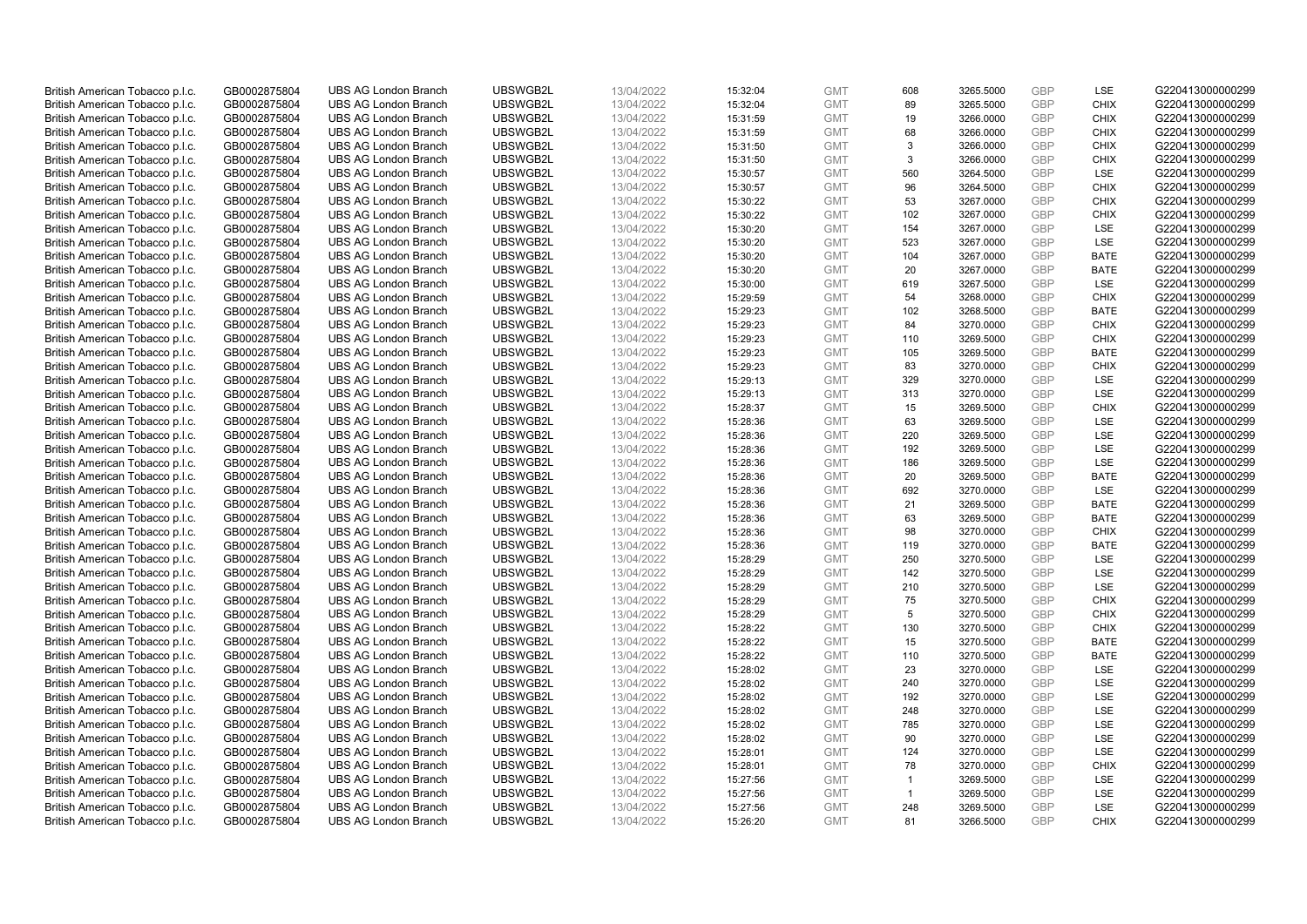| British American Tobacco p.l.c. | GB0002875804                 | <b>UBS AG London Branch</b> | UBSWGB2L | 13/04/2022               | 15:26:20 | <b>GMT</b> | 147 | 3266.5000 | <b>GBP</b> | <b>CHIX</b> | G220413000000299 |
|---------------------------------|------------------------------|-----------------------------|----------|--------------------------|----------|------------|-----|-----------|------------|-------------|------------------|
| British American Tobacco p.l.c. | GB0002875804                 | <b>UBS AG London Branch</b> | UBSWGB2L | 13/04/2022               | 15:26:05 | <b>GMT</b> | 31  | 3266.0000 | <b>GBP</b> | LSE         | G220413000000299 |
|                                 |                              | <b>UBS AG London Branch</b> | UBSWGB2L |                          |          | <b>GMT</b> | 802 | 3266.5000 | <b>GBP</b> | LSE         | G220413000000299 |
| British American Tobacco p.l.c. | GB0002875804                 |                             |          | 13/04/2022               | 15:26:04 |            |     |           |            |             |                  |
| British American Tobacco p.l.c. | GB0002875804                 | <b>UBS AG London Branch</b> | UBSWGB2L | 13/04/2022               | 15:26:04 | <b>GMT</b> | 86  | 3266.5000 | <b>GBP</b> | <b>CHIX</b> | G220413000000299 |
| British American Tobacco p.l.c. | GB0002875804                 | <b>UBS AG London Branch</b> | UBSWGB2L | 13/04/2022               | 15:26:04 | <b>GMT</b> | 91  | 3266.5000 | <b>GBP</b> | <b>CHIX</b> | G220413000000299 |
| British American Tobacco p.l.c. | GB0002875804                 | <b>UBS AG London Branch</b> | UBSWGB2L | 13/04/2022               | 15:26:04 | <b>GMT</b> | 120 | 3266.5000 | <b>GBP</b> | <b>LSE</b>  | G220413000000299 |
| British American Tobacco p.l.c. | GB0002875804                 | <b>UBS AG London Branch</b> | UBSWGB2L | 13/04/2022               | 15:26:04 | <b>GMT</b> | 107 | 3266.5000 | <b>GBP</b> | <b>BATE</b> | G220413000000299 |
| British American Tobacco p.l.c. | GB0002875804                 | <b>UBS AG London Branch</b> | UBSWGB2L | 13/04/2022               | 15:25:43 | <b>GMT</b> | 865 | 3267.0000 | <b>GBP</b> | LSE         | G220413000000299 |
| British American Tobacco p.l.c. | GB0002875804                 | <b>UBS AG London Branch</b> | UBSWGB2L | 13/04/2022               | 15:25:43 | <b>GMT</b> | 91  | 3267.0000 | <b>GBP</b> | <b>CHIX</b> | G220413000000299 |
| British American Tobacco p.l.c. | GB0002875804                 | <b>UBS AG London Branch</b> | UBSWGB2L | 13/04/2022               | 15:25:43 | <b>GMT</b> | 105 | 3267.0000 | <b>GBP</b> | <b>BATE</b> | G220413000000299 |
| British American Tobacco p.l.c. | GB0002875804                 | <b>UBS AG London Branch</b> | UBSWGB2L | 13/04/2022               | 15:24:20 | <b>GMT</b> | 3   | 3267.0000 | <b>GBP</b> | <b>CHIX</b> | G220413000000299 |
| British American Tobacco p.l.c. | GB0002875804                 | <b>UBS AG London Branch</b> | UBSWGB2L | 13/04/2022               | 15:24:20 | <b>GMT</b> | 163 | 3267.0000 | <b>GBP</b> | <b>CHIX</b> | G220413000000299 |
| British American Tobacco p.l.c. | GB0002875804                 | <b>UBS AG London Branch</b> | UBSWGB2L | 13/04/2022               | 15:23:46 | <b>GMT</b> | 442 | 3266.5000 | <b>GBP</b> | LSE         | G220413000000299 |
| British American Tobacco p.l.c. | GB0002875804                 | <b>UBS AG London Branch</b> | UBSWGB2L | 13/04/2022               | 15:23:46 | <b>GMT</b> | 88  | 3266.5000 | <b>GBP</b> | <b>CHIX</b> | G220413000000299 |
| British American Tobacco p.l.c. | GB0002875804                 | <b>UBS AG London Branch</b> | UBSWGB2L | 13/04/2022               | 15:23:46 | <b>GMT</b> | 135 | 3266.5000 | <b>GBP</b> | LSE         | G220413000000299 |
| British American Tobacco p.l.c. | GB0002875804                 | <b>UBS AG London Branch</b> | UBSWGB2L | 13/04/2022               | 15:23:46 | <b>GMT</b> | 25  | 3266.5000 | <b>GBP</b> | <b>CHIX</b> | G220413000000299 |
| British American Tobacco p.l.c. | GB0002875804                 | <b>UBS AG London Branch</b> | UBSWGB2L | 13/04/2022               | 15:23:21 | <b>GMT</b> | 73  | 3266.5000 | <b>GBP</b> | <b>CHIX</b> | G220413000000299 |
| British American Tobacco p.l.c. | GB0002875804                 | <b>UBS AG London Branch</b> | UBSWGB2L | 13/04/2022               | 15:23:03 | <b>GMT</b> | 142 | 3267.5000 | <b>GBP</b> | <b>CHIX</b> | G220413000000299 |
|                                 |                              | <b>UBS AG London Branch</b> | UBSWGB2L |                          | 15:23:03 | <b>GMT</b> | 109 | 3267.5000 | <b>GBP</b> | <b>BATE</b> | G220413000000299 |
| British American Tobacco p.l.c. | GB0002875804<br>GB0002875804 | <b>UBS AG London Branch</b> | UBSWGB2L | 13/04/2022<br>13/04/2022 |          | <b>GMT</b> |     |           | <b>GBP</b> | <b>BATE</b> | G220413000000299 |
| British American Tobacco p.l.c. |                              |                             |          |                          | 15:23:01 |            | 104 | 3268.0000 |            |             |                  |
| British American Tobacco p.l.c. | GB0002875804                 | <b>UBS AG London Branch</b> | UBSWGB2L | 13/04/2022               | 15:23:01 | <b>GMT</b> | 101 | 3268.0000 | <b>GBP</b> | <b>CHIX</b> | G220413000000299 |
| British American Tobacco p.l.c. | GB0002875804                 | <b>UBS AG London Branch</b> | UBSWGB2L | 13/04/2022               | 15:23:01 | <b>GMT</b> | 94  | 3268.0000 | <b>GBP</b> | LSE         | G220413000000299 |
| British American Tobacco p.l.c. | GB0002875804                 | <b>UBS AG London Branch</b> | UBSWGB2L | 13/04/2022               | 15:23:01 | <b>GMT</b> | 559 | 3268.0000 | <b>GBP</b> | LSE         | G220413000000299 |
| British American Tobacco p.l.c. | GB0002875804                 | <b>UBS AG London Branch</b> | UBSWGB2L | 13/04/2022               | 15:22:20 | <b>GMT</b> | 191 | 3269.5000 | <b>GBP</b> | <b>LSE</b>  | G220413000000299 |
| British American Tobacco p.l.c. | GB0002875804                 | <b>UBS AG London Branch</b> | UBSWGB2L | 13/04/2022               | 15:22:20 | <b>GMT</b> | 236 | 3269.5000 | <b>GBP</b> | LSE         | G220413000000299 |
| British American Tobacco p.l.c. | GB0002875804                 | <b>UBS AG London Branch</b> | UBSWGB2L | 13/04/2022               | 15:22:20 | <b>GMT</b> | 200 | 3269.5000 | <b>GBP</b> | LSE         | G220413000000299 |
| British American Tobacco p.l.c. | GB0002875804                 | <b>UBS AG London Branch</b> | UBSWGB2L | 13/04/2022               | 15:22:20 | <b>GMT</b> | 88  | 3269.5000 | <b>GBP</b> | <b>CHIX</b> | G220413000000299 |
| British American Tobacco p.l.c. | GB0002875804                 | <b>UBS AG London Branch</b> | UBSWGB2L | 13/04/2022               | 15:22:20 | <b>GMT</b> | 103 | 3269.5000 | <b>GBP</b> | <b>BATE</b> | G220413000000299 |
| British American Tobacco p.l.c. | GB0002875804                 | <b>UBS AG London Branch</b> | UBSWGB2L | 13/04/2022               | 15:21:59 | <b>GMT</b> | 290 | 3270.0000 | <b>GBP</b> | <b>LSE</b>  | G220413000000299 |
| British American Tobacco p.l.c. | GB0002875804                 | <b>UBS AG London Branch</b> | UBSWGB2L | 13/04/2022               | 15:21:59 | <b>GMT</b> | 290 | 3270.0000 | <b>GBP</b> | LSE         | G220413000000299 |
| British American Tobacco p.l.c. | GB0002875804                 | <b>UBS AG London Branch</b> | UBSWGB2L | 13/04/2022               | 15:21:59 | <b>GMT</b> | 40  | 3270.0000 | <b>GBP</b> | LSE         | G220413000000299 |
| British American Tobacco p.l.c. | GB0002875804                 | <b>UBS AG London Branch</b> | UBSWGB2L | 13/04/2022               | 15:21:59 | <b>GMT</b> | 162 | 3270.0000 | <b>GBP</b> | <b>BATE</b> | G220413000000299 |
| British American Tobacco p.l.c. | GB0002875804                 | <b>UBS AG London Branch</b> | UBSWGB2L | 13/04/2022               | 15:21:59 | <b>GMT</b> | 98  | 3270.0000 | <b>GBP</b> | <b>CHIX</b> | G220413000000299 |
| British American Tobacco p.l.c. | GB0002875804                 | <b>UBS AG London Branch</b> | UBSWGB2L | 13/04/2022               | 15:21:55 | <b>GMT</b> | 96  | 3270.5000 | <b>GBP</b> | <b>CHIX</b> | G220413000000299 |
| British American Tobacco p.l.c. | GB0002875804                 | <b>UBS AG London Branch</b> | UBSWGB2L | 13/04/2022               | 15:21:54 | <b>GMT</b> | 139 | 3270.5000 | <b>GBP</b> | <b>CHIX</b> | G220413000000299 |
| British American Tobacco p.l.c. | GB0002875804                 | <b>UBS AG London Branch</b> | UBSWGB2L | 13/04/2022               | 15:21:51 | <b>GMT</b> | 5   | 3270.5000 | <b>GBP</b> | <b>CHIX</b> | G220413000000299 |
| British American Tobacco p.l.c. | GB0002875804                 | <b>UBS AG London Branch</b> | UBSWGB2L | 13/04/2022               | 15:21:51 | <b>GMT</b> | 316 | 3270.5000 | <b>GBP</b> | LSE         | G220413000000299 |
| British American Tobacco p.l.c. | GB0002875804                 | <b>UBS AG London Branch</b> | UBSWGB2L | 13/04/2022               | 15:21:51 | <b>GMT</b> | 316 | 3270.5000 | <b>GBP</b> | LSE         | G220413000000299 |
| British American Tobacco p.l.c. | GB0002875804                 | <b>UBS AG London Branch</b> | UBSWGB2L | 13/04/2022               | 15:21:24 | <b>GMT</b> | 23  | 3270.0000 | <b>GBP</b> | <b>CHIX</b> | G220413000000299 |
| British American Tobacco p.l.c. | GB0002875804                 | <b>UBS AG London Branch</b> | UBSWGB2L | 13/04/2022               | 15:21:24 | <b>GMT</b> | 203 | 3270.0000 | <b>GBP</b> | <b>LSE</b>  | G220413000000299 |
| British American Tobacco p.l.c. | GB0002875804                 | <b>UBS AG London Branch</b> | UBSWGB2L | 13/04/2022               | 15:20:35 | <b>GMT</b> | 2   | 3269.0000 | <b>GBP</b> | <b>CHIX</b> | G220413000000299 |
| British American Tobacco p.l.c. | GB0002875804                 | <b>UBS AG London Branch</b> | UBSWGB2L | 13/04/2022               | 15:20:34 | <b>GMT</b> | 149 | 3269.0000 | <b>GBP</b> | <b>LSE</b>  | G220413000000299 |
| British American Tobacco p.l.c. | GB0002875804                 | <b>UBS AG London Branch</b> | UBSWGB2L | 13/04/2022               | 15:20:34 | <b>GMT</b> | 250 | 3269.0000 | <b>GBP</b> | LSE         | G220413000000299 |
| British American Tobacco p.l.c. | GB0002875804                 | <b>UBS AG London Branch</b> | UBSWGB2L | 13/04/2022               | 15:20:34 | <b>GMT</b> | 248 | 3269.0000 | <b>GBP</b> | LSE         | G220413000000299 |
| British American Tobacco p.l.c. | GB0002875804                 | UBS AG London Branch        | UBSWGB2L | 13/04/2022               | 15:20:34 | <b>GMT</b> | 668 | 3269.0000 | <b>GBP</b> | LSE         | G220413000000299 |
|                                 | GB0002875804                 | <b>UBS AG London Branch</b> | UBSWGB2L | 13/04/2022               |          | <b>GMT</b> |     |           | <b>GBP</b> | <b>BATE</b> | G220413000000299 |
| British American Tobacco p.l.c. |                              |                             |          |                          | 15:20:34 |            | 114 | 3269.0000 |            |             |                  |
| British American Tobacco p.l.c. | GB0002875804                 | <b>UBS AG London Branch</b> | UBSWGB2L | 13/04/2022               | 15:20:17 | <b>GMT</b> | 153 | 3269.5000 | <b>GBP</b> | <b>CHIX</b> | G220413000000299 |
| British American Tobacco p.l.c. | GB0002875804                 | <b>UBS AG London Branch</b> | UBSWGB2L | 13/04/2022               | 15:20:12 | <b>GMT</b> | 85  | 3270.0000 | <b>GBP</b> | <b>CHIX</b> | G220413000000299 |
| British American Tobacco p.l.c. | GB0002875804                 | <b>UBS AG London Branch</b> | UBSWGB2L | 13/04/2022               | 15:20:12 | <b>GMT</b> | 14  | 3270.0000 | <b>GBP</b> | <b>CHIX</b> | G220413000000299 |
| British American Tobacco p.l.c. | GB0002875804                 | <b>UBS AG London Branch</b> | UBSWGB2L | 13/04/2022               | 15:19:51 | <b>GMT</b> | 12  | 3269.5000 | <b>GBP</b> | <b>LSE</b>  | G220413000000299 |
| British American Tobacco p.l.c. | GB0002875804                 | <b>UBS AG London Branch</b> | UBSWGB2L | 13/04/2022               | 15:19:51 | <b>GMT</b> | 622 | 3269.5000 | <b>GBP</b> | LSE         | G220413000000299 |
| British American Tobacco p.l.c. | GB0002875804                 | <b>UBS AG London Branch</b> | UBSWGB2L | 13/04/2022               | 15:19:40 | <b>GMT</b> | 84  | 3269.5000 | <b>GBP</b> | <b>CHIX</b> | G220413000000299 |
| British American Tobacco p.l.c. | GB0002875804                 | <b>UBS AG London Branch</b> | UBSWGB2L | 13/04/2022               | 15:19:22 | <b>GMT</b> | 623 | 3269.0000 | <b>GBP</b> | <b>LSE</b>  | G220413000000299 |
| British American Tobacco p.l.c. | GB0002875804                 | <b>UBS AG London Branch</b> | UBSWGB2L | 13/04/2022               | 15:19:22 | <b>GMT</b> | 110 | 3269.0000 | <b>GBP</b> | <b>BATE</b> | G220413000000299 |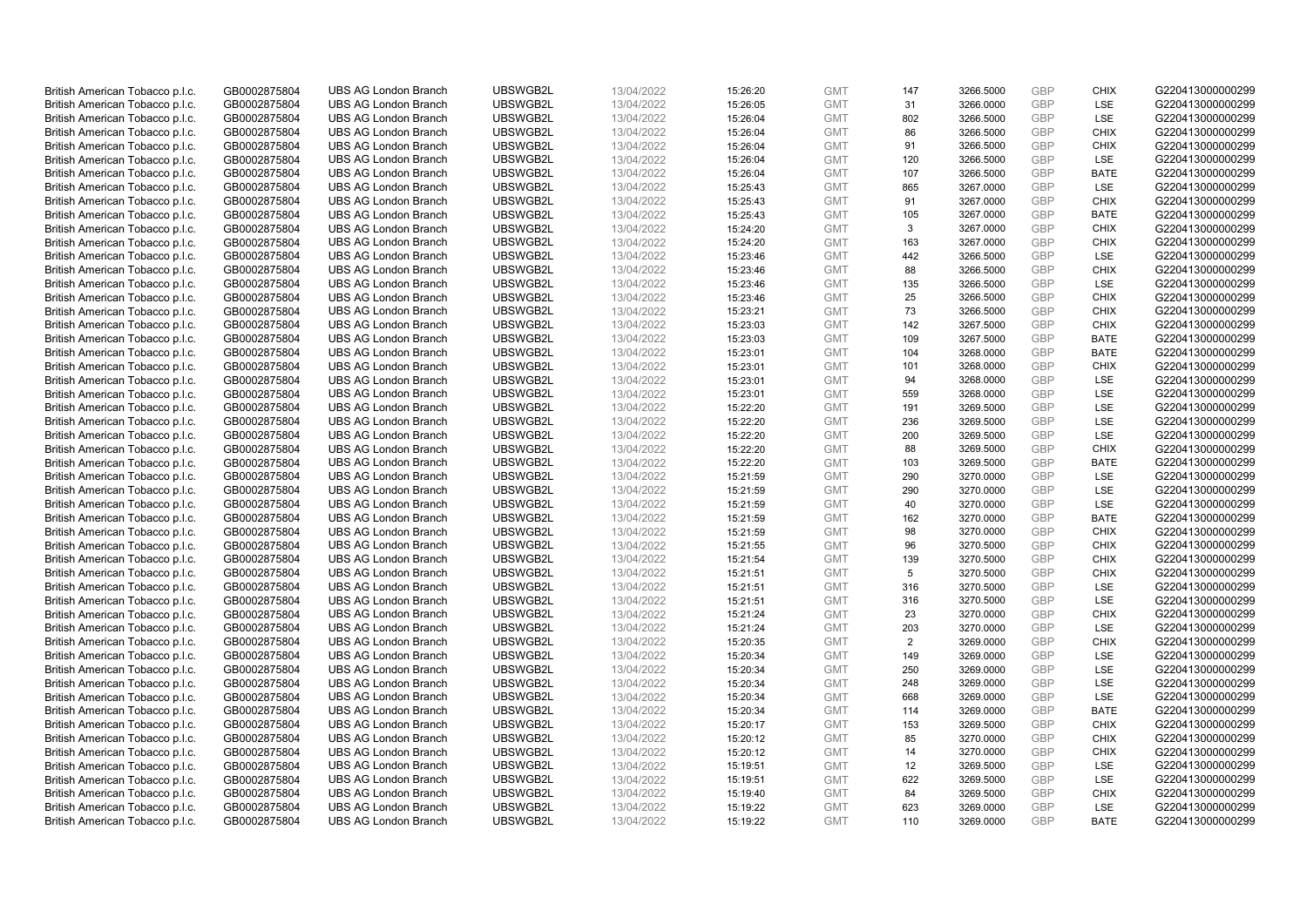| British American Tobacco p.l.c. | GB0002875804                 | <b>UBS AG London Branch</b> | UBSWGB2L | 13/04/2022               | 15:19:22 | <b>GMT</b> | 89             | 3269.5000 | <b>GBP</b> | <b>CHIX</b> | G220413000000299 |
|---------------------------------|------------------------------|-----------------------------|----------|--------------------------|----------|------------|----------------|-----------|------------|-------------|------------------|
| British American Tobacco p.l.c. | GB0002875804                 | <b>UBS AG London Branch</b> | UBSWGB2L | 13/04/2022               | 15:19:22 | <b>GMT</b> | 115            | 3269.5000 | <b>GBP</b> | <b>BATE</b> | G220413000000299 |
|                                 |                              | <b>UBS AG London Branch</b> | UBSWGB2L |                          |          | <b>GMT</b> | 62             | 3269.5000 | <b>GBP</b> | <b>BATE</b> | G220413000000299 |
| British American Tobacco p.l.c. | GB0002875804                 |                             |          | 13/04/2022               | 15:19:22 |            |                |           |            |             |                  |
| British American Tobacco p.l.c. | GB0002875804                 | <b>UBS AG London Branch</b> | UBSWGB2L | 13/04/2022               | 15:19:19 | <b>GMT</b> | 112            | 3270.0000 | <b>GBP</b> | <b>CHIX</b> | G220413000000299 |
| British American Tobacco p.l.c. | GB0002875804                 | <b>UBS AG London Branch</b> | UBSWGB2L | 13/04/2022               | 15:19:17 | <b>GMT</b> | 25             | 3270.0000 | <b>GBP</b> | <b>CHIX</b> | G220413000000299 |
| British American Tobacco p.l.c. | GB0002875804                 | <b>UBS AG London Branch</b> | UBSWGB2L | 13/04/2022               | 15:19:14 | <b>GMT</b> | 122            | 3269.5000 | <b>GBP</b> | <b>LSE</b>  | G220413000000299 |
| British American Tobacco p.l.c. | GB0002875804                 | <b>UBS AG London Branch</b> | UBSWGB2L | 13/04/2022               | 15:19:14 | <b>GMT</b> | 248            | 3269.5000 | <b>GBP</b> | LSE         | G220413000000299 |
| British American Tobacco p.l.c. | GB0002875804                 | <b>UBS AG London Branch</b> | UBSWGB2L | 13/04/2022               | 15:19:14 | <b>GMT</b> | 243            | 3269.5000 | <b>GBP</b> | LSE         | G220413000000299 |
| British American Tobacco p.l.c. | GB0002875804                 | <b>UBS AG London Branch</b> | UBSWGB2L | 13/04/2022               | 15:19:13 | <b>GMT</b> | 30             | 3269.5000 | <b>GBP</b> | <b>BATE</b> | G220413000000299 |
| British American Tobacco p.l.c. | GB0002875804                 | <b>UBS AG London Branch</b> | UBSWGB2L | 13/04/2022               | 15:19:11 | <b>GMT</b> | $\overline{1}$ | 3269.5000 | <b>GBP</b> | <b>BATE</b> | G220413000000299 |
| British American Tobacco p.l.c. | GB0002875804                 | <b>UBS AG London Branch</b> | UBSWGB2L | 13/04/2022               | 15:19:11 | <b>GMT</b> | $\overline{7}$ | 3269.5000 | <b>GBP</b> | <b>BATE</b> | G220413000000299 |
| British American Tobacco p.l.c. | GB0002875804                 | <b>UBS AG London Branch</b> | UBSWGB2L | 13/04/2022               | 15:18:39 | <b>GMT</b> | 89             | 3269.5000 | <b>GBP</b> | LSE         | G220413000000299 |
| British American Tobacco p.l.c. | GB0002875804                 | <b>UBS AG London Branch</b> | UBSWGB2L | 13/04/2022               | 15:18:39 | <b>GMT</b> | 290            | 3269.5000 | <b>GBP</b> | LSE         | G220413000000299 |
| British American Tobacco p.l.c. | GB0002875804                 | <b>UBS AG London Branch</b> | UBSWGB2L | 13/04/2022               | 15:18:39 | <b>GMT</b> | 250            | 3269.5000 | <b>GBP</b> | LSE         | G220413000000299 |
| British American Tobacco p.l.c. | GB0002875804                 | <b>UBS AG London Branch</b> | UBSWGB2L | 13/04/2022               | 15:18:39 | <b>GMT</b> | 133            | 3269.5000 | <b>GBP</b> | LSE         | G220413000000299 |
| British American Tobacco p.l.c. | GB0002875804                 | <b>UBS AG London Branch</b> | UBSWGB2L | 13/04/2022               | 15:18:39 | <b>GMT</b> | 250            | 3269.5000 | <b>GBP</b> | LSE         | G220413000000299 |
| British American Tobacco p.l.c. | GB0002875804                 | <b>UBS AG London Branch</b> | UBSWGB2L | 13/04/2022               | 15:18:30 | <b>GMT</b> | 94             | 3269.5000 | <b>GBP</b> | <b>CHIX</b> | G220413000000299 |
| British American Tobacco p.l.c. | GB0002875804                 | <b>UBS AG London Branch</b> | UBSWGB2L | 13/04/2022               | 15:18:29 | <b>GMT</b> | 68             | 3269.5000 | <b>GBP</b> | <b>CHIX</b> | G220413000000299 |
|                                 |                              | <b>UBS AG London Branch</b> | UBSWGB2L |                          | 15:18:29 | <b>GMT</b> | 26             | 3269.5000 | <b>GBP</b> | <b>CHIX</b> | G220413000000299 |
| British American Tobacco p.l.c. | GB0002875804<br>GB0002875804 | <b>UBS AG London Branch</b> | UBSWGB2L | 13/04/2022<br>13/04/2022 |          | <b>GMT</b> | 678            | 3268.0000 | <b>GBP</b> | LSE         | G220413000000299 |
| British American Tobacco p.l.c. |                              |                             |          |                          | 15:17:29 |            |                |           |            |             |                  |
| British American Tobacco p.l.c. | GB0002875804                 | <b>UBS AG London Branch</b> | UBSWGB2L | 13/04/2022               | 15:17:29 | <b>GMT</b> | 96             | 3268.0000 | <b>GBP</b> | <b>CHIX</b> | G220413000000299 |
| British American Tobacco p.l.c. | GB0002875804                 | <b>UBS AG London Branch</b> | UBSWGB2L | 13/04/2022               | 15:17:16 | <b>GMT</b> | 216            | 3268.5000 | <b>GBP</b> | LSE         | G220413000000299 |
| British American Tobacco p.l.c. | GB0002875804                 | <b>UBS AG London Branch</b> | UBSWGB2L | 13/04/2022               | 15:17:16 | <b>GMT</b> | 321            | 3268.5000 | <b>GBP</b> | LSE         | G220413000000299 |
| British American Tobacco p.l.c. | GB0002875804                 | <b>UBS AG London Branch</b> | UBSWGB2L | 13/04/2022               | 15:17:16 | <b>GMT</b> | 122            | 3268.5000 | <b>GBP</b> | <b>LSE</b>  | G220413000000299 |
| British American Tobacco p.l.c. | GB0002875804                 | <b>UBS AG London Branch</b> | UBSWGB2L | 13/04/2022               | 15:16:48 | <b>GMT</b> | 65             | 3268.0000 | <b>GBP</b> | <b>BATE</b> | G220413000000299 |
| British American Tobacco p.l.c. | GB0002875804                 | <b>UBS AG London Branch</b> | UBSWGB2L | 13/04/2022               | 15:16:38 | <b>GMT</b> | 93             | 3269.0000 | <b>GBP</b> | <b>CHIX</b> | G220413000000299 |
| British American Tobacco p.l.c. | GB0002875804                 | <b>UBS AG London Branch</b> | UBSWGB2L | 13/04/2022               | 15:16:38 | <b>GMT</b> | 630            | 3269.0000 | <b>GBP</b> | <b>LSE</b>  | G220413000000299 |
| British American Tobacco p.l.c. | GB0002875804                 | <b>UBS AG London Branch</b> | UBSWGB2L | 13/04/2022               | 15:16:31 | <b>GMT</b> | 113            | 3269.5000 | <b>GBP</b> | <b>BATE</b> | G220413000000299 |
| British American Tobacco p.l.c. | GB0002875804                 | <b>UBS AG London Branch</b> | UBSWGB2L | 13/04/2022               | 15:16:31 | <b>GMT</b> | 3              | 3269.5000 | <b>GBP</b> | <b>CHIX</b> | G220413000000299 |
| British American Tobacco p.l.c. | GB0002875804                 | <b>UBS AG London Branch</b> | UBSWGB2L | 13/04/2022               | 15:16:31 | <b>GMT</b> | 90             | 3269.5000 | <b>GBP</b> | <b>CHIX</b> | G220413000000299 |
| British American Tobacco p.l.c. | GB0002875804                 | <b>UBS AG London Branch</b> | UBSWGB2L | 13/04/2022               | 15:16:31 | <b>GMT</b> | 109            | 3269.5000 | <b>GBP</b> | <b>BATE</b> | G220413000000299 |
| British American Tobacco p.l.c. | GB0002875804                 | <b>UBS AG London Branch</b> | UBSWGB2L | 13/04/2022               | 15:16:31 | <b>GMT</b> | 117            | 3269.5000 | <b>GBP</b> | <b>BATE</b> | G220413000000299 |
| British American Tobacco p.l.c. | GB0002875804                 | <b>UBS AG London Branch</b> | UBSWGB2L | 13/04/2022               | 15:16:09 | <b>GMT</b> | 299            | 3270.0000 | <b>GBP</b> | LSE         | G220413000000299 |
| British American Tobacco p.l.c. | GB0002875804                 | <b>UBS AG London Branch</b> | UBSWGB2L | 13/04/2022               | 15:16:09 | <b>GMT</b> | 90             | 3270.0000 | <b>GBP</b> | LSE         | G220413000000299 |
| British American Tobacco p.l.c. | GB0002875804                 | <b>UBS AG London Branch</b> | UBSWGB2L | 13/04/2022               | 15:16:09 | <b>GMT</b> | 250            | 3270.0000 | <b>GBP</b> | LSE         | G220413000000299 |
| British American Tobacco p.l.c. | GB0002875804                 | <b>UBS AG London Branch</b> | UBSWGB2L | 13/04/2022               | 15:16:09 | <b>GMT</b> | 924            | 3270.0000 | <b>GBP</b> | LSE         | G220413000000299 |
| British American Tobacco p.l.c. | GB0002875804                 | <b>UBS AG London Branch</b> | UBSWGB2L | 13/04/2022               | 15:15:55 | <b>GMT</b> | 183            | 3270.5000 | <b>GBP</b> | <b>CHIX</b> | G220413000000299 |
| British American Tobacco p.l.c. | GB0002875804                 | <b>UBS AG London Branch</b> | UBSWGB2L | 13/04/2022               | 15:15:44 | <b>GMT</b> | 248            | 3270.0000 | <b>GBP</b> | LSE         | G220413000000299 |
| British American Tobacco p.l.c. | GB0002875804                 | <b>UBS AG London Branch</b> | UBSWGB2L | 13/04/2022               | 15:15:44 | <b>GMT</b> | 222            | 3270.0000 | <b>GBP</b> | LSE         | G220413000000299 |
| British American Tobacco p.l.c. | GB0002875804                 | <b>UBS AG London Branch</b> | UBSWGB2L | 13/04/2022               | 15:15:12 | <b>GMT</b> | 13             | 3269.5000 | <b>GBP</b> | <b>BATE</b> | G220413000000299 |
| British American Tobacco p.l.c. | GB0002875804                 | <b>UBS AG London Branch</b> | UBSWGB2L | 13/04/2022               | 15:15:11 | <b>GMT</b> | 94             | 3269.5000 | <b>GBP</b> | <b>CHIX</b> | G220413000000299 |
| British American Tobacco p.l.c. | GB0002875804                 | <b>UBS AG London Branch</b> | UBSWGB2L | 13/04/2022               | 15:15:04 | <b>GMT</b> | $\overline{1}$ | 3269.5000 | <b>GBP</b> | <b>BATE</b> | G220413000000299 |
| British American Tobacco p.l.c. | GB0002875804                 | <b>UBS AG London Branch</b> | UBSWGB2L | 13/04/2022               | 15:14:58 | <b>GMT</b> | 100            | 3269.5000 | <b>GBP</b> | <b>CHIX</b> | G220413000000299 |
| British American Tobacco p.l.c. | GB0002875804                 | <b>UBS AG London Branch</b> | UBSWGB2L | 13/04/2022               | 15:14:58 | <b>GMT</b> | 16             | 3269.5000 | <b>GBP</b> | <b>CHIX</b> | G220413000000299 |
| British American Tobacco p.l.c. | GB0002875804                 | UBS AG London Branch        | UBSWGB2L | 13/04/2022               | 15:14:58 | <b>GMT</b> | 588            | 3269.5000 | <b>GBP</b> | LSE         | G220413000000299 |
| British American Tobacco p.l.c. | GB0002875804                 | <b>UBS AG London Branch</b> | UBSWGB2L | 13/04/2022               | 15:14:31 | <b>GMT</b> | 114            | 3269.5000 | <b>GBP</b> | <b>BATE</b> | G220413000000299 |
| British American Tobacco p.l.c. | GB0002875804                 | <b>UBS AG London Branch</b> | UBSWGB2L | 13/04/2022               | 15:14:31 | <b>GMT</b> | 31             | 3269.5000 | <b>GBP</b> | <b>BATE</b> | G220413000000299 |
| British American Tobacco p.l.c. | GB0002875804                 | <b>UBS AG London Branch</b> | UBSWGB2L | 13/04/2022               | 15:14:31 | <b>GMT</b> | 80             | 3269.5000 | <b>GBP</b> | <b>BATE</b> | G220413000000299 |
| British American Tobacco p.l.c. | GB0002875804                 | <b>UBS AG London Branch</b> | UBSWGB2L | 13/04/2022               |          | <b>GMT</b> | 80             | 3270.0000 | <b>GBP</b> | <b>CHIX</b> | G220413000000299 |
| British American Tobacco p.l.c. | GB0002875804                 | <b>UBS AG London Branch</b> | UBSWGB2L | 13/04/2022               | 15:14:26 | <b>GMT</b> | $\overline{1}$ |           | <b>GBP</b> | <b>CHIX</b> | G220413000000299 |
|                                 |                              |                             |          |                          | 15:14:25 |            |                | 3270.5000 |            |             |                  |
| British American Tobacco p.l.c. | GB0002875804                 | <b>UBS AG London Branch</b> | UBSWGB2L | 13/04/2022               | 15:14:25 | <b>GMT</b> | 257            | 3270.5000 | <b>GBP</b> | LSE         | G220413000000299 |
| British American Tobacco p.l.c. | GB0002875804                 | <b>UBS AG London Branch</b> | UBSWGB2L | 13/04/2022               | 15:14:25 | <b>GMT</b> | 248            | 3270.5000 | <b>GBP</b> | LSE         | G220413000000299 |
| British American Tobacco p.l.c. | GB0002875804                 | <b>UBS AG London Branch</b> | UBSWGB2L | 13/04/2022               | 15:14:25 | <b>GMT</b> | 20             | 3270.5000 | <b>GBP</b> | LSE         | G220413000000299 |
| British American Tobacco p.l.c. | GB0002875804                 | <b>UBS AG London Branch</b> | UBSWGB2L | 13/04/2022               | 15:14:25 | <b>GMT</b> | 651            | 3270.5000 | GBP        | <b>LSE</b>  | G220413000000299 |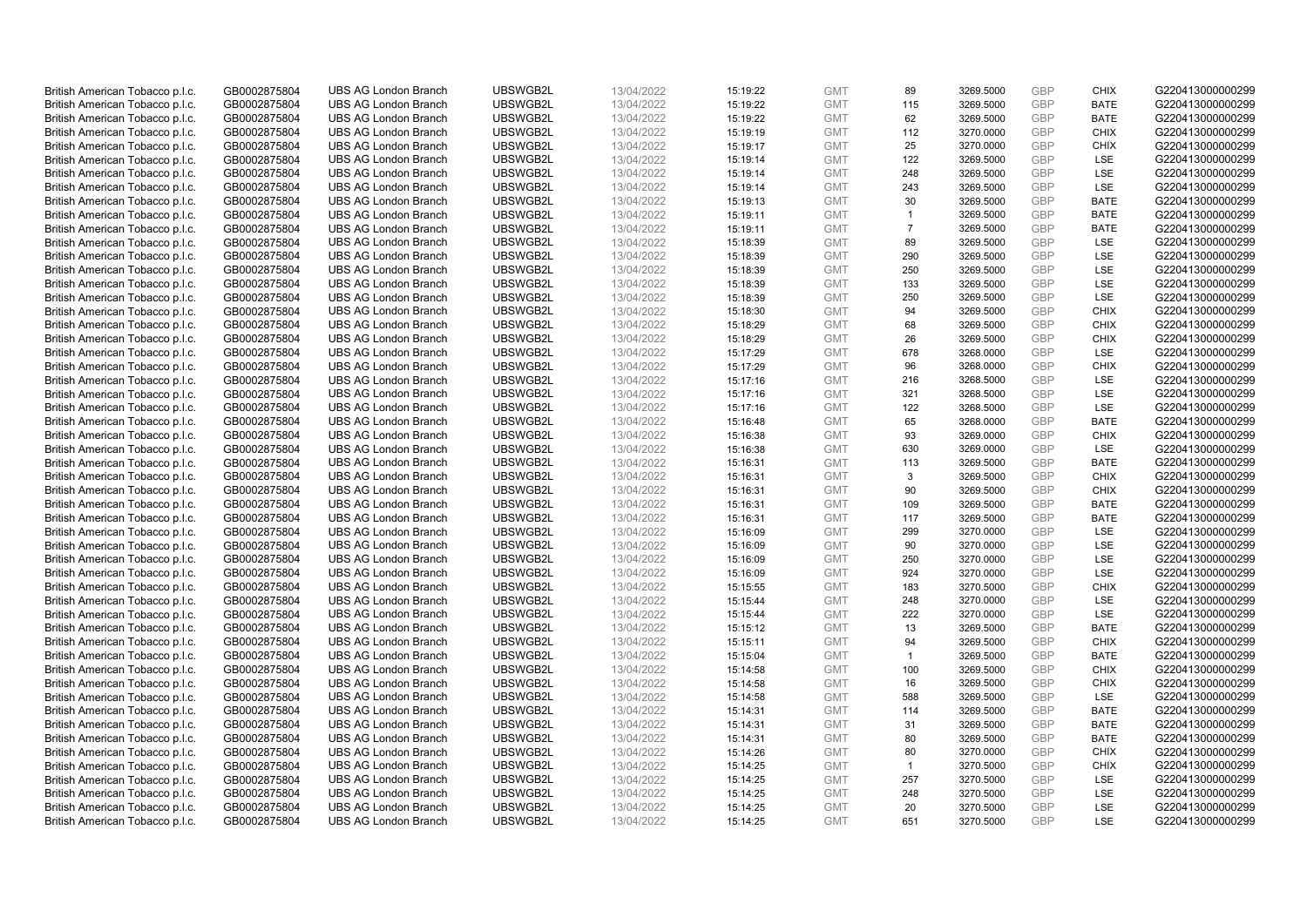| British American Tobacco p.l.c. | GB0002875804                 | <b>UBS AG London Branch</b> | UBSWGB2L | 13/04/2022               | 15:14:25 | <b>GMT</b> | 74  | 3270.5000 | <b>GBP</b> | <b>CHIX</b> | G220413000000299 |
|---------------------------------|------------------------------|-----------------------------|----------|--------------------------|----------|------------|-----|-----------|------------|-------------|------------------|
| British American Tobacco p.l.c. | GB0002875804                 | <b>UBS AG London Branch</b> | UBSWGB2L | 13/04/2022               | 15:14:00 | <b>GMT</b> | 454 | 3270.0000 | <b>GBP</b> | LSE         | G220413000000299 |
|                                 |                              | <b>UBS AG London Branch</b> | UBSWGB2L |                          |          | <b>GMT</b> | 200 | 3270.0000 | <b>GBP</b> | <b>CHIX</b> | G220413000000299 |
| British American Tobacco p.l.c. | GB0002875804                 |                             |          | 13/04/2022               | 15:14:00 |            |     |           |            |             |                  |
| British American Tobacco p.l.c. | GB0002875804                 | <b>UBS AG London Branch</b> | UBSWGB2L | 13/04/2022               | 15:13:34 | <b>GMT</b> | 454 | 3270.5000 | <b>GBP</b> | LSE         | G220413000000299 |
| British American Tobacco p.l.c. | GB0002875804                 | <b>UBS AG London Branch</b> | UBSWGB2L | 13/04/2022               | 15:13:09 | <b>GMT</b> | 352 | 3270.5000 | <b>GBP</b> | LSE         | G220413000000299 |
| British American Tobacco p.l.c. | GB0002875804                 | <b>UBS AG London Branch</b> | UBSWGB2L | 13/04/2022               | 15:13:09 | <b>GMT</b> | 352 | 3270.5000 | <b>GBP</b> | <b>LSE</b>  | G220413000000299 |
| British American Tobacco p.l.c. | GB0002875804                 | <b>UBS AG London Branch</b> | UBSWGB2L | 13/04/2022               | 15:13:09 | <b>GMT</b> | 190 | 3270.5000 | <b>GBP</b> | LSE         | G220413000000299 |
| British American Tobacco p.l.c. | GB0002875804                 | <b>UBS AG London Branch</b> | UBSWGB2L | 13/04/2022               | 15:13:08 | <b>GMT</b> | 221 | 3270.5000 | <b>GBP</b> | LSE         | G220413000000299 |
| British American Tobacco p.l.c. | GB0002875804                 | <b>UBS AG London Branch</b> | UBSWGB2L | 13/04/2022               | 15:13:01 | <b>GMT</b> | 150 | 3270.0000 | <b>GBP</b> | <b>CHIX</b> | G220413000000299 |
| British American Tobacco p.l.c. | GB0002875804                 | <b>UBS AG London Branch</b> | UBSWGB2L | 13/04/2022               | 15:12:55 | <b>GMT</b> | 10  | 3270.0000 | <b>GBP</b> | LSE         | G220413000000299 |
| British American Tobacco p.l.c. | GB0002875804                 | <b>UBS AG London Branch</b> | UBSWGB2L | 13/04/2022               | 15:12:23 | <b>GMT</b> | 134 | 3270.5000 | <b>GBP</b> | <b>CHIX</b> | G220413000000299 |
| British American Tobacco p.l.c. | GB0002875804                 | <b>UBS AG London Branch</b> | UBSWGB2L | 13/04/2022               | 15:12:03 | <b>GMT</b> | 192 | 3269.5000 | <b>GBP</b> | LSE         | G220413000000299 |
| British American Tobacco p.l.c. | GB0002875804                 | <b>UBS AG London Branch</b> | UBSWGB2L | 13/04/2022               | 15:12:03 | <b>GMT</b> | 257 | 3269.5000 | <b>GBP</b> | LSE         | G220413000000299 |
| British American Tobacco p.l.c. | GB0002875804                 | <b>UBS AG London Branch</b> | UBSWGB2L | 13/04/2022               | 15:12:03 | <b>GMT</b> | 198 | 3269.5000 | <b>GBP</b> | LSE         | G220413000000299 |
| British American Tobacco p.l.c. | GB0002875804                 | <b>UBS AG London Branch</b> | UBSWGB2L | 13/04/2022               | 15:12:03 | <b>GMT</b> | 115 | 3269.5000 | <b>GBP</b> | <b>BATE</b> | G220413000000299 |
| British American Tobacco p.l.c. | GB0002875804                 | <b>UBS AG London Branch</b> | UBSWGB2L | 13/04/2022               | 15:12:03 | <b>GMT</b> | 3   | 3269.5000 | <b>GBP</b> | <b>BATE</b> | G220413000000299 |
| British American Tobacco p.l.c. | GB0002875804                 | <b>UBS AG London Branch</b> | UBSWGB2L | 13/04/2022               | 15:12:03 | <b>GMT</b> | 109 | 3269.5000 | <b>GBP</b> | <b>BATE</b> | G220413000000299 |
| British American Tobacco p.l.c. | GB0002875804                 | <b>UBS AG London Branch</b> | UBSWGB2L | 13/04/2022               | 15:12:03 | <b>GMT</b> | 145 | 3270.0000 | <b>GBP</b> | <b>CHIX</b> | G220413000000299 |
|                                 |                              | <b>UBS AG London Branch</b> | UBSWGB2L |                          | 15:11:59 | <b>GMT</b> | 306 | 3270.0000 | <b>GBP</b> | <b>LSE</b>  | G220413000000299 |
| British American Tobacco p.l.c. | GB0002875804<br>GB0002875804 | <b>UBS AG London Branch</b> | UBSWGB2L | 13/04/2022<br>13/04/2022 |          | <b>GMT</b> | 279 |           | <b>GBP</b> | LSE         | G220413000000299 |
| British American Tobacco p.l.c. |                              |                             |          |                          | 15:11:59 |            |     | 3270.0000 |            |             |                  |
| British American Tobacco p.l.c. | GB0002875804                 | <b>UBS AG London Branch</b> | UBSWGB2L | 13/04/2022               | 15:11:59 | <b>GMT</b> | 93  | 3270.0000 | <b>GBP</b> | <b>CHIX</b> | G220413000000299 |
| British American Tobacco p.l.c. | GB0002875804                 | <b>UBS AG London Branch</b> | UBSWGB2L | 13/04/2022               | 15:11:29 | <b>GMT</b> | 118 | 3270.0000 | <b>GBP</b> | <b>BATE</b> | G220413000000299 |
| British American Tobacco p.l.c. | GB0002875804                 | <b>UBS AG London Branch</b> | UBSWGB2L | 13/04/2022               | 15:11:29 | <b>GMT</b> | 115 | 3270.0000 | <b>GBP</b> | <b>BATE</b> | G220413000000299 |
| British American Tobacco p.l.c. | GB0002875804                 | <b>UBS AG London Branch</b> | UBSWGB2L | 13/04/2022               | 15:11:19 | <b>GMT</b> | 250 | 3270.5000 | <b>GBP</b> | <b>LSE</b>  | G220413000000299 |
| British American Tobacco p.l.c. | GB0002875804                 | <b>UBS AG London Branch</b> | UBSWGB2L | 13/04/2022               | 15:11:19 | <b>GMT</b> | 48  | 3270.5000 | <b>GBP</b> | LSE         | G220413000000299 |
| British American Tobacco p.l.c. | GB0002875804                 | <b>UBS AG London Branch</b> | UBSWGB2L | 13/04/2022               | 15:11:19 | <b>GMT</b> | 333 | 3270.5000 | <b>GBP</b> | LSE         | G220413000000299 |
| British American Tobacco p.l.c. | GB0002875804                 | <b>UBS AG London Branch</b> | UBSWGB2L | 13/04/2022               | 15:11:19 | <b>GMT</b> | 25  | 3270.5000 | <b>GBP</b> | <b>BATE</b> | G220413000000299 |
| British American Tobacco p.l.c. | GB0002875804                 | <b>UBS AG London Branch</b> | UBSWGB2L | 13/04/2022               | 15:11:19 | <b>GMT</b> | 198 | 3270.5000 | <b>GBP</b> | LSE         | G220413000000299 |
| British American Tobacco p.l.c. | GB0002875804                 | <b>UBS AG London Branch</b> | UBSWGB2L | 13/04/2022               | 15:11:19 | <b>GMT</b> | 411 | 3270.5000 | <b>GBP</b> | LSE         | G220413000000299 |
| British American Tobacco p.l.c. | GB0002875804                 | <b>UBS AG London Branch</b> | UBSWGB2L | 13/04/2022               | 15:11:19 | <b>GMT</b> | 250 | 3270.5000 | <b>GBP</b> | LSE         | G220413000000299 |
| British American Tobacco p.l.c. | GB0002875804                 | <b>UBS AG London Branch</b> | UBSWGB2L | 13/04/2022               | 15:10:58 | <b>GMT</b> | 58  | 3270.0000 | <b>GBP</b> | <b>CHIX</b> | G220413000000299 |
| British American Tobacco p.l.c. | GB0002875804                 | <b>UBS AG London Branch</b> | UBSWGB2L | 13/04/2022               | 15:10:58 | <b>GMT</b> | 107 | 3270.0000 | <b>GBP</b> | <b>CHIX</b> | G220413000000299 |
| British American Tobacco p.l.c. | GB0002875804                 | <b>UBS AG London Branch</b> | UBSWGB2L | 13/04/2022               | 15:10:58 | <b>GMT</b> | 82  | 3270.0000 | <b>GBP</b> | <b>CHIX</b> | G220413000000299 |
| British American Tobacco p.l.c. | GB0002875804                 | <b>UBS AG London Branch</b> | UBSWGB2L | 13/04/2022               | 15:10:58 | <b>GMT</b> | 96  | 3270.0000 | <b>GBP</b> | <b>CHIX</b> | G220413000000299 |
| British American Tobacco p.l.c. | GB0002875804                 | <b>UBS AG London Branch</b> | UBSWGB2L | 13/04/2022               | 15:10:34 | <b>GMT</b> | 17  | 3270.0000 | <b>GBP</b> | LSE         | G220413000000299 |
| British American Tobacco p.l.c. | GB0002875804                 | <b>UBS AG London Branch</b> | UBSWGB2L | 13/04/2022               | 15:10:34 | <b>GMT</b> | 250 | 3270.0000 | <b>GBP</b> | LSE         | G220413000000299 |
| British American Tobacco p.l.c. | GB0002875804                 | <b>UBS AG London Branch</b> | UBSWGB2L | 13/04/2022               | 15:10:34 | <b>GMT</b> | 257 | 3270.0000 | <b>GBP</b> | <b>LSE</b>  | G220413000000299 |
| British American Tobacco p.l.c. | GB0002875804                 | <b>UBS AG London Branch</b> | UBSWGB2L | 13/04/2022               | 15:10:34 | <b>GMT</b> | 198 | 3270.0000 | <b>GBP</b> | LSE         | G220413000000299 |
| British American Tobacco p.l.c. | GB0002875804                 | <b>UBS AG London Branch</b> | UBSWGB2L | 13/04/2022               | 15:10:15 | <b>GMT</b> | 99  | 3270.0000 | <b>GBP</b> | <b>CHIX</b> | G220413000000299 |
| British American Tobacco p.l.c. | GB0002875804                 | <b>UBS AG London Branch</b> | UBSWGB2L | 13/04/2022               | 15:09:57 | <b>GMT</b> | 228 | 3270.0000 | <b>GBP</b> | <b>LSE</b>  | G220413000000299 |
| British American Tobacco p.l.c. | GB0002875804                 | <b>UBS AG London Branch</b> | UBSWGB2L | 13/04/2022               | 15:09:57 | <b>GMT</b> | 257 | 3270.0000 | <b>GBP</b> | LSE         | G220413000000299 |
| British American Tobacco p.l.c. | GB0002875804                 | <b>UBS AG London Branch</b> | UBSWGB2L | 13/04/2022               | 15:09:57 | <b>GMT</b> | 198 | 3270.0000 | <b>GBP</b> | LSE         | G220413000000299 |
| British American Tobacco p.l.c. | GB0002875804                 | <b>UBS AG London Branch</b> | UBSWGB2L | 13/04/2022               | 15:09:32 | <b>GMT</b> | 11  | 3268.5000 | <b>GBP</b> | <b>CHIX</b> | G220413000000299 |
| British American Tobacco p.l.c. | GB0002875804                 | <b>UBS AG London Branch</b> | UBSWGB2L | 13/04/2022               |          | <b>GMT</b> | 74  | 3268.5000 | <b>GBP</b> | <b>CHIX</b> |                  |
|                                 |                              |                             | UBSWGB2L |                          | 15:09:32 |            | 609 |           | <b>GBP</b> |             | G220413000000299 |
| British American Tobacco p.l.c. | GB0002875804                 | UBS AG London Branch        |          | 13/04/2022               | 15:09:31 | <b>GMT</b> |     | 3268.5000 |            | <b>LSE</b>  | G220413000000299 |
| British American Tobacco p.l.c. | GB0002875804                 | <b>UBS AG London Branch</b> | UBSWGB2L | 13/04/2022               | 15:09:10 | <b>GMT</b> | 10  | 3268.5000 | <b>GBP</b> | <b>CHIX</b> | G220413000000299 |
| British American Tobacco p.l.c. | GB0002875804                 | <b>UBS AG London Branch</b> | UBSWGB2L | 13/04/2022               | 15:09:10 | <b>GMT</b> | 80  | 3268.5000 | <b>GBP</b> | <b>CHIX</b> | G220413000000299 |
| British American Tobacco p.l.c. | GB0002875804                 | <b>UBS AG London Branch</b> | UBSWGB2L | 13/04/2022               | 15:09:10 | <b>GMT</b> | 618 | 3268.5000 | <b>GBP</b> | LSE         | G220413000000299 |
| British American Tobacco p.l.c. | GB0002875804                 | <b>UBS AG London Branch</b> | UBSWGB2L | 13/04/2022               | 15:09:01 | <b>GMT</b> | 109 | 3268.5000 | <b>GBP</b> | <b>BATE</b> | G220413000000299 |
| British American Tobacco p.l.c. | GB0002875804                 | <b>UBS AG London Branch</b> | UBSWGB2L | 13/04/2022               | 15:09:00 | <b>GMT</b> | 120 | 3269.0000 | <b>GBP</b> | <b>CHIX</b> | G220413000000299 |
| British American Tobacco p.l.c. | GB0002875804                 | <b>UBS AG London Branch</b> | UBSWGB2L | 13/04/2022               | 15:09:00 | <b>GMT</b> | 654 | 3269.0000 | <b>GBP</b> | LSE         | G220413000000299 |
| British American Tobacco p.l.c. | GB0002875804                 | <b>UBS AG London Branch</b> | UBSWGB2L | 13/04/2022               | 15:08:57 | <b>GMT</b> | 124 | 3269.5000 | <b>GBP</b> | <b>BATE</b> | G220413000000299 |
| British American Tobacco p.l.c. | GB0002875804                 | <b>UBS AG London Branch</b> | UBSWGB2L | 13/04/2022               | 15:08:57 | <b>GMT</b> | 134 | 3270.0000 | <b>GBP</b> | <b>CHIX</b> | G220413000000299 |
| British American Tobacco p.l.c. | GB0002875804                 | <b>UBS AG London Branch</b> | UBSWGB2L | 13/04/2022               | 15:08:57 | <b>GMT</b> | 87  | 3270.0000 | <b>GBP</b> | <b>CHIX</b> | G220413000000299 |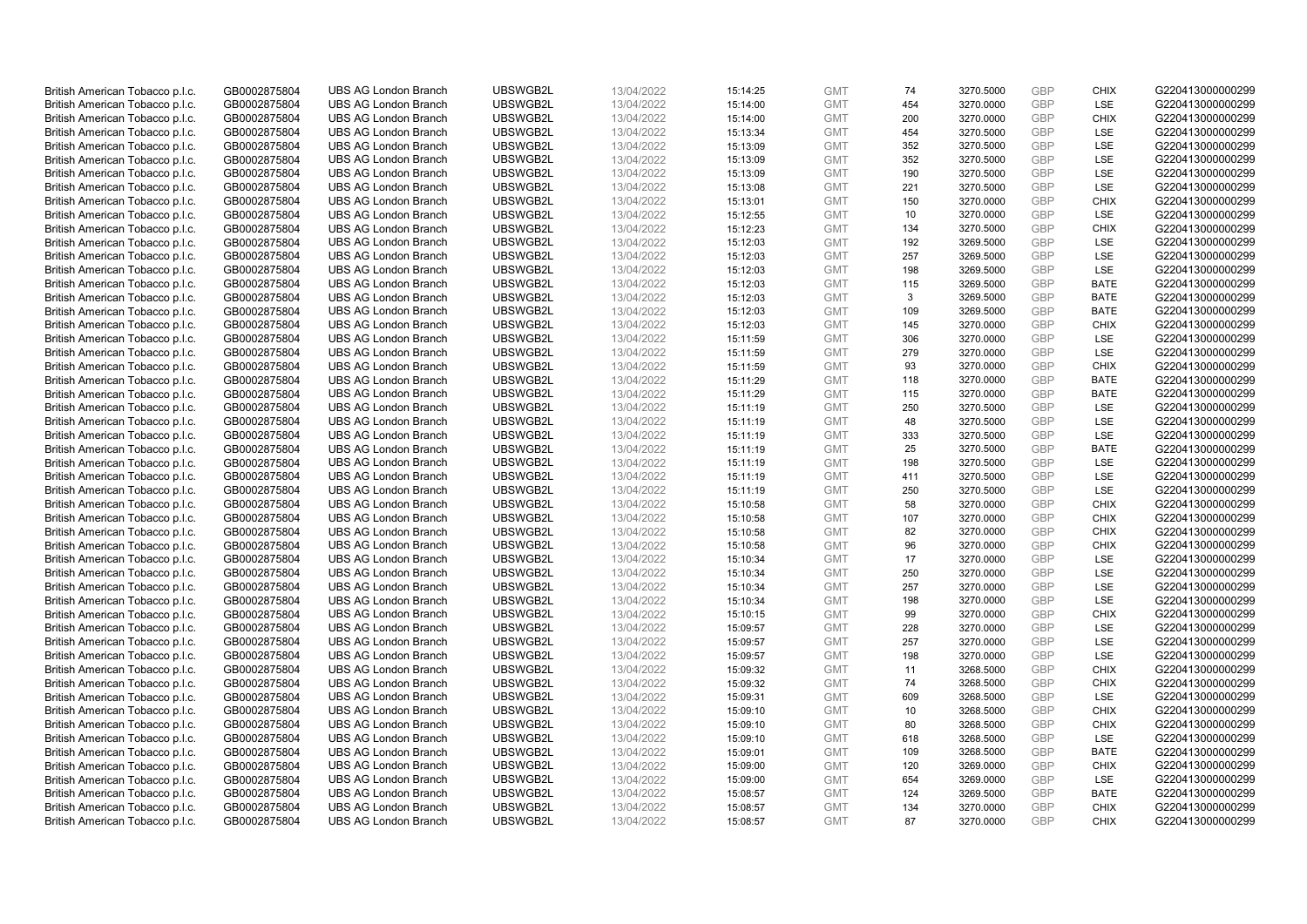| British American Tobacco p.l.c. | GB0002875804                 | <b>UBS AG London Branch</b> | UBSWGB2L | 13/04/2022               | 15:08:57 | <b>GMT</b> | 199            | 3270.0000 | <b>GBP</b> | <b>BATE</b> | G220413000000299 |
|---------------------------------|------------------------------|-----------------------------|----------|--------------------------|----------|------------|----------------|-----------|------------|-------------|------------------|
| British American Tobacco p.l.c. | GB0002875804                 | <b>UBS AG London Branch</b> | UBSWGB2L | 13/04/2022               | 15:08:45 | <b>GMT</b> | $\overline{1}$ | 3270.0000 | <b>GBP</b> | <b>CHIX</b> | G220413000000299 |
|                                 |                              | <b>UBS AG London Branch</b> | UBSWGB2L |                          |          | <b>GMT</b> | 181            | 3269.0000 | <b>GBP</b> | LSE         | G220413000000299 |
| British American Tobacco p.l.c. | GB0002875804                 |                             |          | 13/04/2022               | 15:08:25 |            |                |           |            |             |                  |
| British American Tobacco p.l.c. | GB0002875804                 | <b>UBS AG London Branch</b> | UBSWGB2L | 13/04/2022               | 15:08:25 | <b>GMT</b> | 413            | 3269.0000 | <b>GBP</b> | LSE         | G220413000000299 |
| British American Tobacco p.l.c. | GB0002875804                 | <b>UBS AG London Branch</b> | UBSWGB2L | 13/04/2022               | 15:08:25 | <b>GMT</b> | 445            | 3269.0000 | <b>GBP</b> | LSE         | G220413000000299 |
| British American Tobacco p.l.c. | GB0002875804                 | <b>UBS AG London Branch</b> | UBSWGB2L | 13/04/2022               | 15:08:22 | <b>GMT</b> | 93             | 3269.5000 | <b>GBP</b> | <b>CHIX</b> | G220413000000299 |
| British American Tobacco p.l.c. | GB0002875804                 | <b>UBS AG London Branch</b> | UBSWGB2L | 13/04/2022               | 15:08:01 | <b>GMT</b> | 124            | 3269.0000 | <b>GBP</b> | LSE         | G220413000000299 |
| British American Tobacco p.l.c. | GB0002875804                 | <b>UBS AG London Branch</b> | UBSWGB2L | 13/04/2022               | 15:07:14 | <b>GMT</b> | 639            | 3269.5000 | <b>GBP</b> | LSE         | G220413000000299 |
| British American Tobacco p.l.c. | GB0002875804                 | <b>UBS AG London Branch</b> | UBSWGB2L | 13/04/2022               | 15:07:14 | <b>GMT</b> | 110            | 3269.5000 | <b>GBP</b> | <b>BATE</b> | G220413000000299 |
| British American Tobacco p.l.c. | GB0002875804                 | <b>UBS AG London Branch</b> | UBSWGB2L | 13/04/2022               | 15:07:14 | <b>GMT</b> | 657            | 3269.5000 | <b>GBP</b> | LSE         | G220413000000299 |
| British American Tobacco p.l.c. | GB0002875804                 | <b>UBS AG London Branch</b> | UBSWGB2L | 13/04/2022               | 15:07:10 | <b>GMT</b> | 184            | 3270.0000 | <b>GBP</b> | <b>CHIX</b> | G220413000000299 |
| British American Tobacco p.l.c. | GB0002875804                 | <b>UBS AG London Branch</b> | UBSWGB2L | 13/04/2022               | 15:07:10 | <b>GMT</b> | 140            | 3270.0000 | <b>GBP</b> | <b>CHIX</b> | G220413000000299 |
| British American Tobacco p.l.c. | GB0002875804                 | <b>UBS AG London Branch</b> | UBSWGB2L | 13/04/2022               | 15:06:53 | <b>GMT</b> | 444            | 3269.5000 | <b>GBP</b> | LSE         | G220413000000299 |
| British American Tobacco p.l.c. | GB0002875804                 | <b>UBS AG London Branch</b> | UBSWGB2L | 13/04/2022               | 15:06:53 | <b>GMT</b> | 117            | 3269.5000 | <b>GBP</b> | LSE         | G220413000000299 |
| British American Tobacco p.l.c. | GB0002875804                 | <b>UBS AG London Branch</b> | UBSWGB2L | 13/04/2022               | 15:06:01 | <b>GMT</b> | 3              | 3268.5000 | <b>GBP</b> | <b>BATE</b> | G220413000000299 |
| British American Tobacco p.l.c. | GB0002875804                 | <b>UBS AG London Branch</b> | UBSWGB2L | 13/04/2022               | 15:06:01 | <b>GMT</b> | 105            | 3268.5000 | <b>GBP</b> | <b>BATE</b> | G220413000000299 |
| British American Tobacco p.l.c. | GB0002875804                 | <b>UBS AG London Branch</b> | UBSWGB2L | 13/04/2022               | 15:06:01 | <b>GMT</b> | 132            | 3268.5000 | <b>GBP</b> | <b>BATE</b> | G220413000000299 |
| British American Tobacco p.l.c. | GB0002875804                 | <b>UBS AG London Branch</b> | UBSWGB2L | 13/04/2022               | 15:06:00 | <b>GMT</b> | $\mathbf{1}$   | 3269.0000 | <b>GBP</b> | <b>BATE</b> | G220413000000299 |
|                                 |                              | <b>UBS AG London Branch</b> | UBSWGB2L |                          | 15:05:54 | <b>GMT</b> | 134            | 3269.5000 | <b>GBP</b> | <b>CHIX</b> | G220413000000299 |
| British American Tobacco p.l.c. | GB0002875804<br>GB0002875804 | <b>UBS AG London Branch</b> | UBSWGB2L | 13/04/2022<br>13/04/2022 |          | <b>GMT</b> |                |           | <b>GBP</b> | <b>CHIX</b> | G220413000000299 |
| British American Tobacco p.l.c. |                              |                             |          |                          | 15:05:54 |            | 166            | 3269.5000 |            |             |                  |
| British American Tobacco p.l.c. | GB0002875804                 | <b>UBS AG London Branch</b> | UBSWGB2L | 13/04/2022               | 15:05:54 | <b>GMT</b> | 117            | 3269.5000 | <b>GBP</b> | LSE         | G220413000000299 |
| British American Tobacco p.l.c. | GB0002875804                 | <b>UBS AG London Branch</b> | UBSWGB2L | 13/04/2022               | 15:05:54 | <b>GMT</b> | 250            | 3269.5000 | <b>GBP</b> | LSE         | G220413000000299 |
| British American Tobacco p.l.c. | GB0002875804                 | <b>UBS AG London Branch</b> | UBSWGB2L | 13/04/2022               | 15:05:54 | <b>GMT</b> | 250            | 3269.5000 | <b>GBP</b> | LSE         | G220413000000299 |
| British American Tobacco p.l.c. | GB0002875804                 | <b>UBS AG London Branch</b> | UBSWGB2L | 13/04/2022               | 15:05:54 | <b>GMT</b> | 257            | 3269.5000 | <b>GBP</b> | <b>LSE</b>  | G220413000000299 |
| British American Tobacco p.l.c. | GB0002875804                 | <b>UBS AG London Branch</b> | UBSWGB2L | 13/04/2022               | 15:05:54 | <b>GMT</b> | 264            | 3269.5000 | <b>GBP</b> | LSE         | G220413000000299 |
| British American Tobacco p.l.c. | GB0002875804                 | <b>UBS AG London Branch</b> | UBSWGB2L | 13/04/2022               | 15:05:54 | <b>GMT</b> | 122            | 3269.5000 | <b>GBP</b> | <b>BATE</b> | G220413000000299 |
| British American Tobacco p.l.c. | GB0002875804                 | <b>UBS AG London Branch</b> | UBSWGB2L | 13/04/2022               | 15:05:54 | <b>GMT</b> | 507            | 3269.5000 | <b>GBP</b> | <b>LSE</b>  | G220413000000299 |
| British American Tobacco p.l.c. | GB0002875804                 | <b>UBS AG London Branch</b> | UBSWGB2L | 13/04/2022               | 15:05:54 | <b>GMT</b> | 190            | 3269.5000 | <b>GBP</b> | LSE         | G220413000000299 |
| British American Tobacco p.l.c. | GB0002875804                 | <b>UBS AG London Branch</b> | UBSWGB2L | 13/04/2022               | 15:05:54 | <b>GMT</b> | 80             | 3269.5000 | <b>GBP</b> | <b>CHIX</b> | G220413000000299 |
| British American Tobacco p.l.c. | GB0002875804                 | <b>UBS AG London Branch</b> | UBSWGB2L | 13/04/2022               | 15:05:14 | <b>GMT</b> | 484            | 3268.0000 | <b>GBP</b> | <b>LSE</b>  | G220413000000299 |
| British American Tobacco p.l.c. | GB0002875804                 | <b>UBS AG London Branch</b> | UBSWGB2L | 13/04/2022               | 15:05:14 | <b>GMT</b> | 193            | 3268.0000 | <b>GBP</b> | LSE         | G220413000000299 |
| British American Tobacco p.l.c. | GB0002875804                 | <b>UBS AG London Branch</b> | UBSWGB2L | 13/04/2022               | 15:05:14 | <b>GMT</b> | 82             | 3268.0000 | <b>GBP</b> | <b>CHIX</b> | G220413000000299 |
| British American Tobacco p.l.c. | GB0002875804                 | <b>UBS AG London Branch</b> | UBSWGB2L | 13/04/2022               | 15:05:02 | <b>GMT</b> | 249            | 3268.0000 | <b>GBP</b> | <b>CHIX</b> | G220413000000299 |
| British American Tobacco p.l.c. | GB0002875804                 | <b>UBS AG London Branch</b> | UBSWGB2L | 13/04/2022               | 15:04:40 | <b>GMT</b> | 115            | 3267.5000 | <b>GBP</b> | <b>BATE</b> | G220413000000299 |
| British American Tobacco p.l.c. | GB0002875804                 | <b>UBS AG London Branch</b> | UBSWGB2L | 13/04/2022               | 15:04:21 | <b>GMT</b> | 39             | 3267.0000 | <b>GBP</b> | <b>BATE</b> | G220413000000299 |
| British American Tobacco p.l.c. | GB0002875804                 | <b>UBS AG London Branch</b> | UBSWGB2L | 13/04/2022               | 15:04:21 | <b>GMT</b> | 191            | 3267.0000 | <b>GBP</b> | LSE         | G220413000000299 |
| British American Tobacco p.l.c. | GB0002875804                 | <b>UBS AG London Branch</b> | UBSWGB2L | 13/04/2022               | 15:04:21 | <b>GMT</b> | 257            | 3267.0000 | <b>GBP</b> | LSE         | G220413000000299 |
| British American Tobacco p.l.c. | GB0002875804                 | <b>UBS AG London Branch</b> | UBSWGB2L | 13/04/2022               | 15:04:21 | <b>GMT</b> | 183            | 3267.0000 | <b>GBP</b> | LSE         | G220413000000299 |
| British American Tobacco p.l.c. | GB0002875804                 | <b>UBS AG London Branch</b> | UBSWGB2L | 13/04/2022               | 15:04:21 | <b>GMT</b> | 655            | 3267.0000 | <b>GBP</b> | LSE         | G220413000000299 |
| British American Tobacco p.l.c. | GB0002875804                 | <b>UBS AG London Branch</b> | UBSWGB2L | 13/04/2022               | 15:04:21 | <b>GMT</b> | 86             | 3267.0000 | <b>GBP</b> | <b>CHIX</b> | G220413000000299 |
| British American Tobacco p.l.c. | GB0002875804                 | <b>UBS AG London Branch</b> | UBSWGB2L | 13/04/2022               | 15:04:09 | <b>GMT</b> | 177            | 3267.5000 | <b>GBP</b> | <b>CHIX</b> | G220413000000299 |
|                                 |                              |                             | UBSWGB2L |                          |          |            | $\overline{1}$ |           | <b>GBP</b> | <b>CHIX</b> |                  |
| British American Tobacco p.l.c. | GB0002875804                 | <b>UBS AG London Branch</b> |          | 13/04/2022               | 15:04:07 | <b>GMT</b> |                | 3267.5000 | <b>GBP</b> |             | G220413000000299 |
| British American Tobacco p.l.c. | GB0002875804                 | <b>UBS AG London Branch</b> | UBSWGB2L | 13/04/2022               | 15:03:52 | <b>GMT</b> | 149            | 3266.5000 |            | LSE         | G220413000000299 |
| British American Tobacco p.l.c. | GB0002875804                 | <b>UBS AG London Branch</b> | UBSWGB2L | 13/04/2022               | 15:03:52 | <b>GMT</b> | 459            | 3266.5000 | <b>GBP</b> | LSE         | G220413000000299 |
| British American Tobacco p.l.c. | GB0002875804                 | UBS AG London Branch        | UBSWGB2L | 13/04/2022               | 15:03:16 | <b>GMT</b> | $\overline{1}$ | 3266.0000 | <b>GBP</b> | <b>CHIX</b> | G220413000000299 |
| British American Tobacco p.l.c. | GB0002875804                 | <b>UBS AG London Branch</b> | UBSWGB2L | 13/04/2022               | 15:03:03 | <b>GMT</b> | 120            | 3265.0000 | <b>GBP</b> | <b>BATE</b> | G220413000000299 |
| British American Tobacco p.l.c. | GB0002875804                 | <b>UBS AG London Branch</b> | UBSWGB2L | 13/04/2022               | 15:03:03 | <b>GMT</b> | 17             | 3265.0000 | <b>GBP</b> | <b>BATE</b> | G220413000000299 |
| British American Tobacco p.l.c. | GB0002875804                 | <b>UBS AG London Branch</b> | UBSWGB2L | 13/04/2022               | 15:03:03 | <b>GMT</b> | 55             | 3265.0000 | <b>GBP</b> | <b>BATE</b> | G220413000000299 |
| British American Tobacco p.l.c. | GB0002875804                 | <b>UBS AG London Branch</b> | UBSWGB2L | 13/04/2022               | 15:03:03 | <b>GMT</b> | 47             | 3265.0000 | <b>GBP</b> | <b>BATE</b> | G220413000000299 |
| British American Tobacco p.l.c. | GB0002875804                 | <b>UBS AG London Branch</b> | UBSWGB2L | 13/04/2022               | 15:03:00 | <b>GMT</b> | 32             | 3265.5000 | <b>GBP</b> | <b>LSE</b>  | G220413000000299 |
| British American Tobacco p.l.c. | GB0002875804                 | <b>UBS AG London Branch</b> | UBSWGB2L | 13/04/2022               | 15:03:00 | <b>GMT</b> | 264            | 3265.5000 | <b>GBP</b> | LSE         | G220413000000299 |
| British American Tobacco p.l.c. | GB0002875804                 | <b>UBS AG London Branch</b> | UBSWGB2L | 13/04/2022               | 15:03:00 | <b>GMT</b> | 107            | 3265.5000 | <b>GBP</b> | LSE         | G220413000000299 |
| British American Tobacco p.l.c. | GB0002875804                 | <b>UBS AG London Branch</b> | UBSWGB2L | 13/04/2022               | 15:03:00 | <b>GMT</b> | 257            | 3265.5000 | <b>GBP</b> | LSE         | G220413000000299 |
| British American Tobacco p.l.c. | GB0002875804                 | <b>UBS AG London Branch</b> | UBSWGB2L | 13/04/2022               | 15:03:00 | <b>GMT</b> | 81             | 3265.5000 | GBP        | <b>CHIX</b> | G220413000000299 |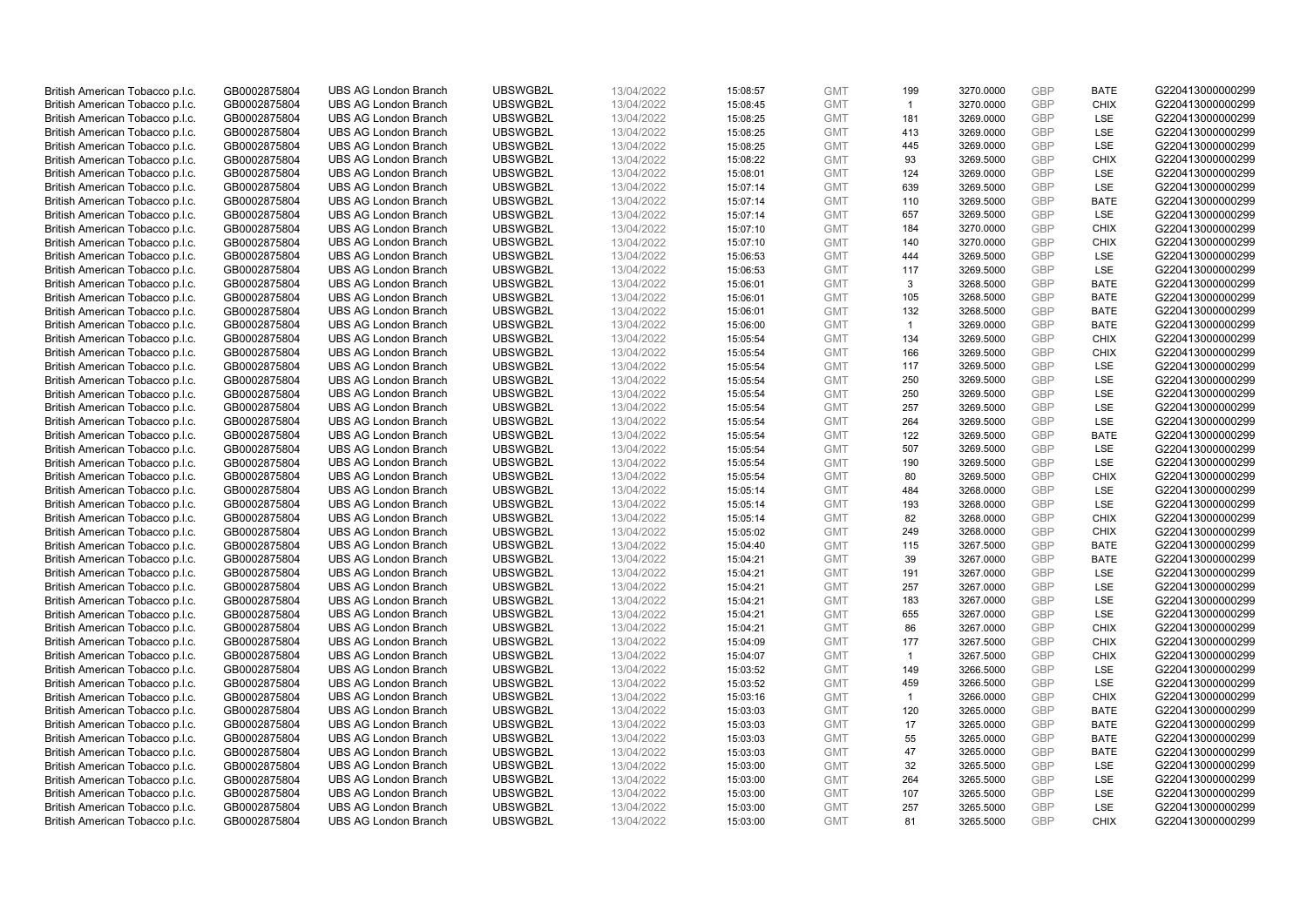| British American Tobacco p.l.c. | GB0002875804                 | <b>UBS AG London Branch</b> | UBSWGB2L | 13/04/2022               | 15:03:00 | <b>GMT</b> | 645            | 3265.5000 | <b>GBP</b> | LSE         | G220413000000299 |
|---------------------------------|------------------------------|-----------------------------|----------|--------------------------|----------|------------|----------------|-----------|------------|-------------|------------------|
| British American Tobacco p.l.c. | GB0002875804                 | <b>UBS AG London Branch</b> | UBSWGB2L | 13/04/2022               | 15:02:58 | <b>GMT</b> | 107            | 3266.0000 | <b>GBP</b> | <b>CHIX</b> | G220413000000299 |
|                                 |                              | <b>UBS AG London Branch</b> | UBSWGB2L |                          |          | <b>GMT</b> | 129            | 3266.0000 | <b>GBP</b> | <b>CHIX</b> | G220413000000299 |
| British American Tobacco p.l.c. | GB0002875804                 |                             |          | 13/04/2022               | 15:02:58 |            |                |           |            |             |                  |
| British American Tobacco p.l.c. | GB0002875804                 | <b>UBS AG London Branch</b> | UBSWGB2L | 13/04/2022               | 15:02:46 | <b>GMT</b> | 109            | 3265.5000 | <b>GBP</b> | <b>CHIX</b> | G220413000000299 |
| British American Tobacco p.l.c. | GB0002875804                 | <b>UBS AG London Branch</b> | UBSWGB2L | 13/04/2022               | 15:02:46 | <b>GMT</b> | 179            | 3265.5000 | <b>GBP</b> | LSE         | G220413000000299 |
| British American Tobacco p.l.c. | GB0002875804                 | <b>UBS AG London Branch</b> | UBSWGB2L | 13/04/2022               | 15:02:46 | <b>GMT</b> | 461            | 3265.5000 | <b>GBP</b> | <b>LSE</b>  | G220413000000299 |
| British American Tobacco p.l.c. | GB0002875804                 | <b>UBS AG London Branch</b> | UBSWGB2L | 13/04/2022               | 15:02:46 | <b>GMT</b> | 399            | 3265.5000 | <b>GBP</b> | LSE         | G220413000000299 |
| British American Tobacco p.l.c. | GB0002875804                 | <b>UBS AG London Branch</b> | UBSWGB2L | 13/04/2022               | 15:02:46 | <b>GMT</b> | 122            | 3265.5000 | <b>GBP</b> | <b>BATE</b> | G220413000000299 |
| British American Tobacco p.l.c. | GB0002875804                 | <b>UBS AG London Branch</b> | UBSWGB2L | 13/04/2022               | 15:02:46 | <b>GMT</b> | 170            | 3265.5000 | <b>GBP</b> | LSE         | G220413000000299 |
| British American Tobacco p.l.c. | GB0002875804                 | <b>UBS AG London Branch</b> | UBSWGB2L | 13/04/2022               | 15:02:36 | <b>GMT</b> | 30             | 3265.5000 | <b>GBP</b> | LSE         | G220413000000299 |
| British American Tobacco p.l.c. | GB0002875804                 | <b>UBS AG London Branch</b> | UBSWGB2L | 13/04/2022               | 15:02:35 | <b>GMT</b> | 14             | 3265.5000 | <b>GBP</b> | <b>LSE</b>  | G220413000000299 |
| British American Tobacco p.l.c. | GB0002875804                 | <b>UBS AG London Branch</b> | UBSWGB2L | 13/04/2022               | 15:02:02 | <b>GMT</b> | 131            | 3264.5000 | <b>GBP</b> | <b>CHIX</b> | G220413000000299 |
| British American Tobacco p.l.c. | GB0002875804                 | <b>UBS AG London Branch</b> | UBSWGB2L | 13/04/2022               | 15:01:41 | <b>GMT</b> | 91             | 3263.5000 | <b>GBP</b> | <b>CHIX</b> | G220413000000299 |
| British American Tobacco p.l.c. | GB0002875804                 | <b>UBS AG London Branch</b> | UBSWGB2L | 13/04/2022               | 15:01:40 | <b>GMT</b> | 81             | 3264.0000 | <b>GBP</b> | <b>BATE</b> | G220413000000299 |
| British American Tobacco p.l.c. | GB0002875804                 | <b>UBS AG London Branch</b> | UBSWGB2L | 13/04/2022               | 15:01:39 | <b>GMT</b> | 86             | 3264.0000 | <b>GBP</b> | <b>CHIX</b> | G220413000000299 |
| British American Tobacco p.l.c. | GB0002875804                 | <b>UBS AG London Branch</b> | UBSWGB2L | 13/04/2022               | 15:01:39 | <b>GMT</b> | 109            | 3264.0000 | <b>GBP</b> | <b>BATE</b> | G220413000000299 |
| British American Tobacco p.l.c. | GB0002875804                 | <b>UBS AG London Branch</b> | UBSWGB2L | 13/04/2022               | 15:01:39 | <b>GMT</b> | 504            | 3264.0000 | <b>GBP</b> | LSE         | G220413000000299 |
| British American Tobacco p.l.c. | GB0002875804                 | <b>UBS AG London Branch</b> | UBSWGB2L | 13/04/2022               | 15:01:39 | <b>GMT</b> | 122            | 3264.0000 | <b>GBP</b> | LSE         | G220413000000299 |
|                                 |                              | <b>UBS AG London Branch</b> | UBSWGB2L |                          | 15:01:34 | <b>GMT</b> | 109            | 3264.5000 | <b>GBP</b> | <b>BATE</b> | G220413000000299 |
| British American Tobacco p.l.c. | GB0002875804<br>GB0002875804 | <b>UBS AG London Branch</b> | UBSWGB2L | 13/04/2022<br>13/04/2022 |          | <b>GMT</b> | 568            |           | <b>GBP</b> | LSE         | G220413000000299 |
| British American Tobacco p.l.c. |                              |                             |          |                          | 15:01:34 |            |                | 3264.5000 |            |             |                  |
| British American Tobacco p.l.c. | GB0002875804                 | <b>UBS AG London Branch</b> | UBSWGB2L | 13/04/2022               | 15:00:52 | <b>GMT</b> | 44             | 3262.5000 | <b>GBP</b> | <b>CHIX</b> | G220413000000299 |
| British American Tobacco p.l.c. | GB0002875804                 | <b>UBS AG London Branch</b> | UBSWGB2L | 13/04/2022               | 15:00:52 | <b>GMT</b> | 16             | 3262.5000 | <b>GBP</b> | <b>CHIX</b> | G220413000000299 |
| British American Tobacco p.l.c. | GB0002875804                 | <b>UBS AG London Branch</b> | UBSWGB2L | 13/04/2022               | 15:00:52 | <b>GMT</b> | 31             | 3262.5000 | <b>GBP</b> | <b>CHIX</b> | G220413000000299 |
| British American Tobacco p.l.c. | GB0002875804                 | <b>UBS AG London Branch</b> | UBSWGB2L | 13/04/2022               | 15:00:50 | <b>GMT</b> | 95             | 3262.5000 | <b>GBP</b> | <b>CHIX</b> | G220413000000299 |
| British American Tobacco p.l.c. | GB0002875804                 | <b>UBS AG London Branch</b> | UBSWGB2L | 13/04/2022               | 15:00:50 | <b>GMT</b> | $\overline{1}$ | 3262.5000 | <b>GBP</b> | <b>CHIX</b> | G220413000000299 |
| British American Tobacco p.l.c. | GB0002875804                 | <b>UBS AG London Branch</b> | UBSWGB2L | 13/04/2022               | 15:00:50 | <b>GMT</b> | 366            | 3262.5000 | <b>GBP</b> | LSE         | G220413000000299 |
| British American Tobacco p.l.c. | GB0002875804                 | <b>UBS AG London Branch</b> | UBSWGB2L | 13/04/2022               | 15:00:50 | <b>GMT</b> | 273            | 3262.5000 | <b>GBP</b> | LSE         | G220413000000299 |
| British American Tobacco p.l.c. | GB0002875804                 | <b>UBS AG London Branch</b> | UBSWGB2L | 13/04/2022               | 15:00:40 | <b>GMT</b> | 96             | 3263.0000 | <b>GBP</b> | <b>CHIX</b> | G220413000000299 |
| British American Tobacco p.l.c. | GB0002875804                 | <b>UBS AG London Branch</b> | UBSWGB2L | 13/04/2022               | 15:00:40 | <b>GMT</b> | 144            | 3263.0000 | <b>GBP</b> | <b>CHIX</b> | G220413000000299 |
| British American Tobacco p.l.c. | GB0002875804                 | <b>UBS AG London Branch</b> | UBSWGB2L | 13/04/2022               | 15:00:40 | <b>GMT</b> | 17             | 3263.0000 | <b>GBP</b> | <b>CHIX</b> | G220413000000299 |
| British American Tobacco p.l.c. | GB0002875804                 | <b>UBS AG London Branch</b> | UBSWGB2L | 13/04/2022               | 15:00:10 | <b>GMT</b> | 339            | 3262.0000 | <b>GBP</b> | <b>LSE</b>  | G220413000000299 |
| British American Tobacco p.l.c. | GB0002875804                 | <b>UBS AG London Branch</b> | UBSWGB2L | 13/04/2022               | 15:00:10 | <b>GMT</b> | 71             | 3262.0000 | <b>GBP</b> | <b>LSE</b>  | G220413000000299 |
| British American Tobacco p.l.c. | GB0002875804                 | <b>UBS AG London Branch</b> | UBSWGB2L | 13/04/2022               | 15:00:10 | <b>GMT</b> | 250            | 3262.0000 | <b>GBP</b> | LSE         | G220413000000299 |
| British American Tobacco p.l.c. | GB0002875804                 | <b>UBS AG London Branch</b> | UBSWGB2L | 13/04/2022               | 14:59:48 | <b>GMT</b> | 641            | 3261.0000 | <b>GBP</b> | LSE         | G220413000000299 |
| British American Tobacco p.l.c. | GB0002875804                 | <b>UBS AG London Branch</b> | UBSWGB2L | 13/04/2022               | 14:59:48 | <b>GMT</b> | 13             | 3261.0000 | <b>GBP</b> | LSE         | G220413000000299 |
| British American Tobacco p.l.c. | GB0002875804                 | <b>UBS AG London Branch</b> | UBSWGB2L | 13/04/2022               | 14:59:26 | <b>GMT</b> | 45             | 3261.0000 | <b>GBP</b> | LSE         | G220413000000299 |
| British American Tobacco p.l.c. | GB0002875804                 | <b>UBS AG London Branch</b> | UBSWGB2L | 13/04/2022               | 14:59:26 | <b>GMT</b> | 525            | 3261.0000 | <b>GBP</b> | LSE         | G220413000000299 |
| British American Tobacco p.l.c. | GB0002875804                 | <b>UBS AG London Branch</b> | UBSWGB2L | 13/04/2022               | 14:59:12 | <b>GMT</b> | 73             | 3260.5000 | <b>GBP</b> | <b>CHIX</b> | G220413000000299 |
| British American Tobacco p.l.c. | GB0002875804                 | <b>UBS AG London Branch</b> | UBSWGB2L | 13/04/2022               | 14:59:12 | <b>GMT</b> | 43             | 3260.5000 | <b>GBP</b> | <b>CHIX</b> | G220413000000299 |
| British American Tobacco p.l.c. | GB0002875804                 | <b>UBS AG London Branch</b> | UBSWGB2L | 13/04/2022               | 14:59:02 | <b>GMT</b> | 114            | 3261.5000 | <b>GBP</b> | <b>BATE</b> | G220413000000299 |
| British American Tobacco p.l.c. | GB0002875804                 | <b>UBS AG London Branch</b> | UBSWGB2L | 13/04/2022               | 14:59:02 | <b>GMT</b> | 3              | 3261.5000 | <b>GBP</b> | <b>BATE</b> | G220413000000299 |
| British American Tobacco p.l.c. | GB0002875804                 | <b>UBS AG London Branch</b> | UBSWGB2L | 13/04/2022               | 14:59:02 | <b>GMT</b> | 114            | 3261.5000 | <b>GBP</b> | <b>BATE</b> | G220413000000299 |
| British American Tobacco p.l.c. | GB0002875804                 | <b>UBS AG London Branch</b> | UBSWGB2L | 13/04/2022               | 14:59:02 | <b>GMT</b> | 33             | 3261.5000 | <b>GBP</b> | <b>BATE</b> | G220413000000299 |
| British American Tobacco p.l.c. | GB0002875804                 | <b>UBS AG London Branch</b> | UBSWGB2L | 13/04/2022               | 14:59:02 | <b>GMT</b> | 658            | 3261.5000 | <b>GBP</b> | LSE         | G220413000000299 |
| British American Tobacco p.l.c. | GB0002875804                 | UBS AG London Branch        | UBSWGB2L | 13/04/2022               | 14:58:58 | <b>GMT</b> | 101            | 3262.0000 | <b>GBP</b> | <b>CHIX</b> | G220413000000299 |
| British American Tobacco p.l.c. | GB0002875804                 | <b>UBS AG London Branch</b> | UBSWGB2L | 13/04/2022               | 14:58:55 | <b>GMT</b> | 42             | 3263.0000 | <b>GBP</b> | <b>CHIX</b> | G220413000000299 |
| British American Tobacco p.l.c. | GB0002875804                 | <b>UBS AG London Branch</b> | UBSWGB2L | 13/04/2022               | 14:58:41 | <b>GMT</b> | $\mathbf{1}$   | 3263.0000 | <b>GBP</b> | <b>CHIX</b> | G220413000000299 |
| British American Tobacco p.l.c. | GB0002875804                 | <b>UBS AG London Branch</b> | UBSWGB2L | 13/04/2022               | 14:58:41 | <b>GMT</b> | 39             | 3263.0000 | <b>GBP</b> | <b>CHIX</b> | G220413000000299 |
|                                 |                              |                             |          |                          |          | <b>GMT</b> |                |           | <b>GBP</b> |             |                  |
| British American Tobacco p.l.c. | GB0002875804                 | <b>UBS AG London Branch</b> | UBSWGB2L | 13/04/2022               | 14:58:41 |            | 81             | 3263.0000 | <b>GBP</b> | <b>CHIX</b> | G220413000000299 |
| British American Tobacco p.l.c. | GB0002875804                 | <b>UBS AG London Branch</b> | UBSWGB2L | 13/04/2022               | 14:58:37 | <b>GMT</b> | 327            | 3263.5000 |            | <b>LSE</b>  | G220413000000299 |
| British American Tobacco p.l.c. | GB0002875804                 | <b>UBS AG London Branch</b> | UBSWGB2L | 13/04/2022               | 14:58:37 | <b>GMT</b> | 114            | 3263.5000 | <b>GBP</b> | LSE         | G220413000000299 |
| British American Tobacco p.l.c. | GB0002875804                 | <b>UBS AG London Branch</b> | UBSWGB2L | 13/04/2022               | 14:58:37 | <b>GMT</b> | 227            | 3263.5000 | <b>GBP</b> | LSE         | G220413000000299 |
| British American Tobacco p.l.c. | GB0002875804                 | <b>UBS AG London Branch</b> | UBSWGB2L | 13/04/2022               | 14:58:37 | <b>GMT</b> | 119            | 3263.5000 | <b>GBP</b> | <b>BATE</b> | G220413000000299 |
| British American Tobacco p.l.c. | GB0002875804                 | <b>UBS AG London Branch</b> | UBSWGB2L | 13/04/2022               | 14:58:37 | <b>GMT</b> | 692            | 3264.0000 | <b>GBP</b> | <b>LSE</b>  | G220413000000299 |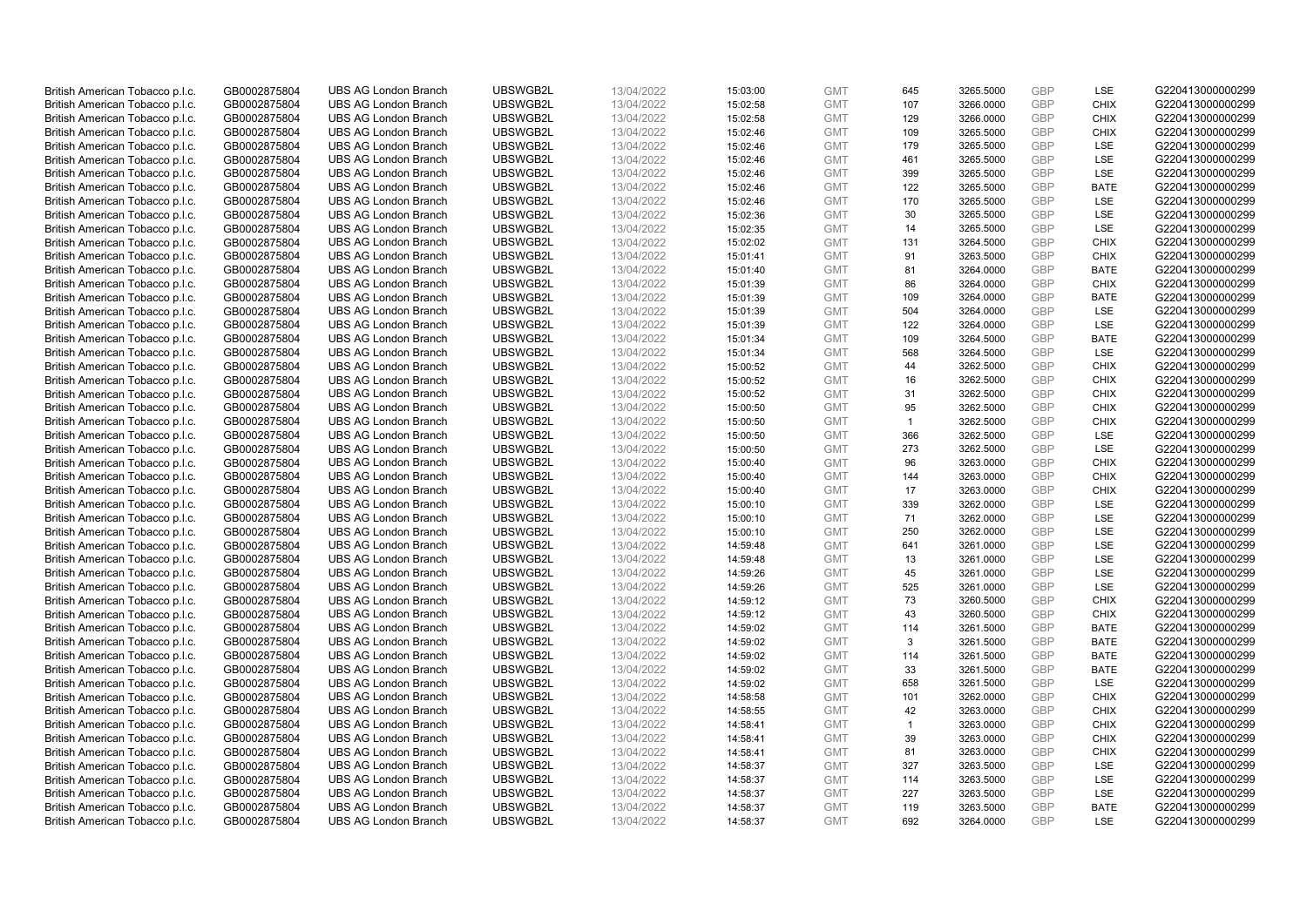| British American Tobacco p.l.c. | GB0002875804 | <b>UBS AG London Branch</b> | UBSWGB2L | 13/04/2022 | 14:58:04 | <b>GMT</b> | 11             | 3263.5000 | <b>GBP</b> | <b>CHIX</b> | G220413000000299                     |
|---------------------------------|--------------|-----------------------------|----------|------------|----------|------------|----------------|-----------|------------|-------------|--------------------------------------|
| British American Tobacco p.l.c. | GB0002875804 | <b>UBS AG London Branch</b> | UBSWGB2L | 13/04/2022 |          | <b>GMT</b> | 180            | 3263.5000 | <b>GBP</b> | <b>CHIX</b> | G220413000000299                     |
|                                 |              |                             |          |            | 14:58:04 |            |                |           |            |             |                                      |
| British American Tobacco p.l.c. | GB0002875804 | <b>UBS AG London Branch</b> | UBSWGB2L | 13/04/2022 | 14:58:04 | <b>GMT</b> | 157            | 3263.5000 | <b>GBP</b> | LSE         | G220413000000299                     |
| British American Tobacco p.l.c. | GB0002875804 | <b>UBS AG London Branch</b> | UBSWGB2L | 13/04/2022 | 14:58:04 | <b>GMT</b> | 464            | 3263.5000 | <b>GBP</b> | LSE         | G220413000000299                     |
| British American Tobacco p.l.c. | GB0002875804 | <b>UBS AG London Branch</b> | UBSWGB2L | 13/04/2022 | 14:57:46 | <b>GMT</b> | 200            | 3264.0000 | <b>GBP</b> | <b>CHIX</b> | G220413000000299                     |
| British American Tobacco p.l.c. | GB0002875804 | <b>UBS AG London Branch</b> | UBSWGB2L | 13/04/2022 | 14:57:46 | <b>GMT</b> | 100            | 3264.0000 | <b>GBP</b> | <b>CHIX</b> | G220413000000299                     |
| British American Tobacco p.l.c. | GB0002875804 | <b>UBS AG London Branch</b> | UBSWGB2L | 13/04/2022 | 14:57:46 | <b>GMT</b> | 655            | 3264.0000 | <b>GBP</b> | LSE         | G220413000000299                     |
| British American Tobacco p.l.c. | GB0002875804 | <b>UBS AG London Branch</b> | UBSWGB2L | 13/04/2022 | 14:56:41 | <b>GMT</b> | 634            | 3262.5000 | <b>GBP</b> | LSE         | G220413000000299                     |
| British American Tobacco p.l.c. | GB0002875804 | <b>UBS AG London Branch</b> | UBSWGB2L | 13/04/2022 | 14:56:18 | <b>GMT</b> | 10             | 3261.5000 | <b>GBP</b> | <b>CHIX</b> | G220413000000299                     |
| British American Tobacco p.l.c. | GB0002875804 | <b>UBS AG London Branch</b> | UBSWGB2L | 13/04/2022 | 14:56:18 | <b>GMT</b> | 114            | 3261.5000 | <b>GBP</b> | <b>BATE</b> | G220413000000299                     |
| British American Tobacco p.l.c. | GB0002875804 | <b>UBS AG London Branch</b> | UBSWGB2L | 13/04/2022 | 14:56:18 | <b>GMT</b> | 106            | 3261.5000 | <b>GBP</b> | <b>BATE</b> | G220413000000299                     |
| British American Tobacco p.l.c. | GB0002875804 | <b>UBS AG London Branch</b> | UBSWGB2L | 13/04/2022 | 14:56:18 | <b>GMT</b> | 76             | 3261.5000 | <b>GBP</b> | <b>CHIX</b> | G220413000000299                     |
| British American Tobacco p.l.c. | GB0002875804 | <b>UBS AG London Branch</b> | UBSWGB2L | 13/04/2022 | 14:56:18 | <b>GMT</b> | 89             | 3262.5000 | <b>GBP</b> | <b>CHIX</b> | G220413000000299                     |
| British American Tobacco p.l.c. | GB0002875804 | <b>UBS AG London Branch</b> | UBSWGB2L | 13/04/2022 | 14:56:18 | <b>GMT</b> | 118            | 3262.5000 | <b>GBP</b> | <b>BATE</b> | G220413000000299                     |
| British American Tobacco p.l.c. | GB0002875804 | <b>UBS AG London Branch</b> | UBSWGB2L | 13/04/2022 | 14:56:18 | <b>GMT</b> | 100            | 3262.5000 | <b>GBP</b> | <b>CHIX</b> | G220413000000299                     |
| British American Tobacco p.l.c. | GB0002875804 | <b>UBS AG London Branch</b> | UBSWGB2L | 13/04/2022 | 14:56:18 | <b>GMT</b> | 100            | 3262.0000 | <b>GBP</b> | <b>CHIX</b> | G220413000000299                     |
| British American Tobacco p.l.c. | GB0002875804 | <b>UBS AG London Branch</b> | UBSWGB2L | 13/04/2022 | 14:56:18 | <b>GMT</b> | 80             | 3262.0000 | <b>GBP</b> | <b>CHIX</b> | G220413000000299                     |
| British American Tobacco p.l.c. | GB0002875804 | <b>UBS AG London Branch</b> | UBSWGB2L | 13/04/2022 | 14:56:18 | <b>GMT</b> | 20             | 3262.0000 | <b>GBP</b> | <b>BATE</b> | G220413000000299                     |
|                                 |              | <b>UBS AG London Branch</b> | UBSWGB2L |            |          |            | 86             |           |            |             |                                      |
| British American Tobacco p.l.c. | GB0002875804 |                             |          | 13/04/2022 | 14:56:18 | <b>GMT</b> |                | 3262.0000 | <b>GBP</b> | <b>BATE</b> | G220413000000299                     |
| British American Tobacco p.l.c. | GB0002875804 | <b>UBS AG London Branch</b> | UBSWGB2L | 13/04/2022 | 14:56:17 | <b>GMT</b> | 671            | 3262.5000 | <b>GBP</b> | LSE         | G220413000000299                     |
| British American Tobacco p.l.c. | GB0002875804 | <b>UBS AG London Branch</b> | UBSWGB2L | 13/04/2022 | 14:56:17 | <b>GMT</b> | 677            | 3262.5000 | <b>GBP</b> | LSE         | G220413000000299                     |
| British American Tobacco p.l.c. | GB0002875804 | <b>UBS AG London Branch</b> | UBSWGB2L | 13/04/2022 | 14:56:17 | <b>GMT</b> | 214            | 3262.5000 | <b>GBP</b> | LSE         | G220413000000299                     |
| British American Tobacco p.l.c. | GB0002875804 | <b>UBS AG London Branch</b> | UBSWGB2L | 13/04/2022 | 14:56:17 | <b>GMT</b> | 483            | 3262.5000 | <b>GBP</b> | LSE         | G220413000000299                     |
| British American Tobacco p.l.c. | GB0002875804 | <b>UBS AG London Branch</b> | UBSWGB2L | 13/04/2022 | 14:56:17 | <b>GMT</b> | 299            | 3262.5000 | <b>GBP</b> | <b>LSE</b>  | G220413000000299                     |
| British American Tobacco p.l.c. | GB0002875804 | <b>UBS AG London Branch</b> | UBSWGB2L | 13/04/2022 | 14:55:52 | <b>GMT</b> | 260            | 3262.5000 | <b>GBP</b> | LSE         | G220413000000299                     |
| British American Tobacco p.l.c. | GB0002875804 | <b>UBS AG London Branch</b> | UBSWGB2L | 13/04/2022 | 14:55:52 | <b>GMT</b> | 98             | 3262.5000 | <b>GBP</b> | <b>CHIX</b> | G220413000000299                     |
| British American Tobacco p.l.c. | GB0002875804 | <b>UBS AG London Branch</b> | UBSWGB2L | 13/04/2022 | 14:55:01 | <b>GMT</b> | 693            | 3259.5000 | <b>GBP</b> | <b>LSE</b>  | G220413000000299                     |
| British American Tobacco p.l.c. | GB0002875804 | <b>UBS AG London Branch</b> | UBSWGB2L | 13/04/2022 | 14:54:29 | <b>GMT</b> | 126            | 3258.5000 | <b>GBP</b> | <b>CHIX</b> | G220413000000299                     |
| British American Tobacco p.l.c. | GB0002875804 | <b>UBS AG London Branch</b> | UBSWGB2L | 13/04/2022 | 14:54:11 | <b>GMT</b> | 84             | 3260.0000 | <b>GBP</b> | <b>CHIX</b> | G220413000000299                     |
| British American Tobacco p.l.c. | GB0002875804 | <b>UBS AG London Branch</b> | UBSWGB2L | 13/04/2022 | 14:54:10 | <b>GMT</b> | 649            | 3260.5000 | <b>GBP</b> | LSE         | G220413000000299                     |
| British American Tobacco p.l.c. | GB0002875804 | <b>UBS AG London Branch</b> | UBSWGB2L | 13/04/2022 | 14:54:02 | <b>GMT</b> | $\overline{1}$ | 3261.0000 | <b>GBP</b> | <b>BATE</b> | G220413000000299                     |
| British American Tobacco p.l.c. | GB0002875804 | <b>UBS AG London Branch</b> | UBSWGB2L | 13/04/2022 | 14:54:02 | <b>GMT</b> | 100            | 3261.0000 | <b>GBP</b> | BATE        | G220413000000299                     |
| British American Tobacco p.l.c. | GB0002875804 | <b>UBS AG London Branch</b> | UBSWGB2L | 13/04/2022 | 14:54:01 | <b>GMT</b> | 147            | 3261.0000 | <b>GBP</b> | <b>BATE</b> | G220413000000299                     |
| British American Tobacco p.l.c. | GB0002875804 | <b>UBS AG London Branch</b> | UBSWGB2L | 13/04/2022 | 14:54:01 | <b>GMT</b> | 253            | 3261.5000 | <b>GBP</b> | LSE         | G220413000000299                     |
| British American Tobacco p.l.c. | GB0002875804 | <b>UBS AG London Branch</b> | UBSWGB2L | 13/04/2022 | 14:54:01 | <b>GMT</b> | 403            | 3261.5000 | <b>GBP</b> | LSE         | G220413000000299                     |
| British American Tobacco p.l.c. | GB0002875804 | <b>UBS AG London Branch</b> | UBSWGB2L | 13/04/2022 | 14:53:45 | <b>GMT</b> | 132            | 3262.5000 | <b>GBP</b> | <b>CHIX</b> | G220413000000299                     |
| British American Tobacco p.l.c. | GB0002875804 | <b>UBS AG London Branch</b> | UBSWGB2L | 13/04/2022 | 14:53:45 | <b>GMT</b> | $\mathbf{1}$   | 3262.5000 | <b>GBP</b> | <b>CHIX</b> | G220413000000299                     |
| British American Tobacco p.l.c. | GB0002875804 | <b>UBS AG London Branch</b> | UBSWGB2L | 13/04/2022 | 14:53:45 | <b>GMT</b> | 90             | 3262.0000 | <b>GBP</b> | <b>CHIX</b> | G220413000000299                     |
| British American Tobacco p.l.c. | GB0002875804 | <b>UBS AG London Branch</b> | UBSWGB2L | 13/04/2022 | 14:53:45 | <b>GMT</b> | 113            | 3262.0000 | <b>GBP</b> | <b>BATE</b> | G220413000000299                     |
| British American Tobacco p.l.c. | GB0002875804 | <b>UBS AG London Branch</b> | UBSWGB2L | 13/04/2022 | 14:53:45 | <b>GMT</b> | 80             | 3262.0000 | <b>GBP</b> | <b>CHIX</b> | G220413000000299                     |
| British American Tobacco p.l.c. | GB0002875804 | <b>UBS AG London Branch</b> | UBSWGB2L | 13/04/2022 | 14:53:45 | <b>GMT</b> | 689            | 3262.0000 | <b>GBP</b> | LSE         | G220413000000299                     |
| British American Tobacco p.l.c. | GB0002875804 | <b>UBS AG London Branch</b> | UBSWGB2L | 13/04/2022 | 14:53:30 | <b>GMT</b> | 665            | 3262.5000 | <b>GBP</b> | LSE         | G220413000000299                     |
| British American Tobacco p.l.c. | GB0002875804 | <b>UBS AG London Branch</b> | UBSWGB2L | 13/04/2022 | 14:53:30 | <b>GMT</b> | 33             | 3263.0000 | <b>GBP</b> | <b>CHIX</b> | G220413000000299                     |
| British American Tobacco p.l.c. | GB0002875804 | <b>UBS AG London Branch</b> | UBSWGB2L | 13/04/2022 | 14:53:30 | <b>GMT</b> | 84             | 3263.0000 | <b>GBP</b> | <b>CHIX</b> | G220413000000299                     |
| British American Tobacco p.l.c. | GB0002875804 | UBS AG London Branch        | UBSWGB2L | 13/04/2022 | 14:53:07 | <b>GMT</b> | $\overline{1}$ | 3262.5000 | <b>GBP</b> | <b>CHIX</b> | G220413000000299                     |
| British American Tobacco p.l.c. | GB0002875804 | <b>UBS AG London Branch</b> | UBSWGB2L | 13/04/2022 | 14:52:59 | <b>GMT</b> | 578            | 3262.5000 | <b>GBP</b> | LSE         | G220413000000299                     |
| British American Tobacco p.l.c. | GB0002875804 | <b>UBS AG London Branch</b> | UBSWGB2L | 13/04/2022 | 14:52:59 | <b>GMT</b> | 134            | 3262.5000 | <b>GBP</b> | <b>BATE</b> | G220413000000299                     |
| British American Tobacco p.l.c. | GB0002875804 | <b>UBS AG London Branch</b> | UBSWGB2L | 13/04/2022 | 14:52:55 | <b>GMT</b> | 30             | 3263.0000 | <b>GBP</b> | <b>CHIX</b> | G220413000000299                     |
| British American Tobacco p.l.c. | GB0002875804 | <b>UBS AG London Branch</b> | UBSWGB2L | 13/04/2022 | 14:52:55 | <b>GMT</b> | 100            | 3263.0000 | <b>GBP</b> | <b>CHIX</b> | G220413000000299                     |
| British American Tobacco p.l.c. | GB0002875804 | <b>UBS AG London Branch</b> | UBSWGB2L | 13/04/2022 | 14:52:55 | <b>GMT</b> | 3              | 3263.0000 | <b>GBP</b> | <b>CHIX</b> | G220413000000299                     |
|                                 |              |                             | UBSWGB2L |            |          |            | 114            | 3263.0000 | <b>GBP</b> | <b>BATE</b> |                                      |
| British American Tobacco p.l.c. | GB0002875804 | <b>UBS AG London Branch</b> | UBSWGB2L | 13/04/2022 | 14:52:38 | <b>GMT</b> | 299            |           | <b>GBP</b> | <b>CHIX</b> | G220413000000299<br>G220413000000299 |
| British American Tobacco p.l.c. | GB0002875804 | <b>UBS AG London Branch</b> |          | 13/04/2022 | 14:52:37 | <b>GMT</b> |                | 3263.0000 |            |             |                                      |
| British American Tobacco p.l.c. | GB0002875804 | <b>UBS AG London Branch</b> | UBSWGB2L | 13/04/2022 | 14:52:36 | <b>GMT</b> | 36             | 3263.0000 | <b>GBP</b> | <b>BATE</b> | G220413000000299                     |
| British American Tobacco p.l.c. | GB0002875804 | <b>UBS AG London Branch</b> | UBSWGB2L | 13/04/2022 | 14:51:53 | <b>GMT</b> | 23             | 3262.0000 | <b>GBP</b> | <b>LSE</b>  | G220413000000299                     |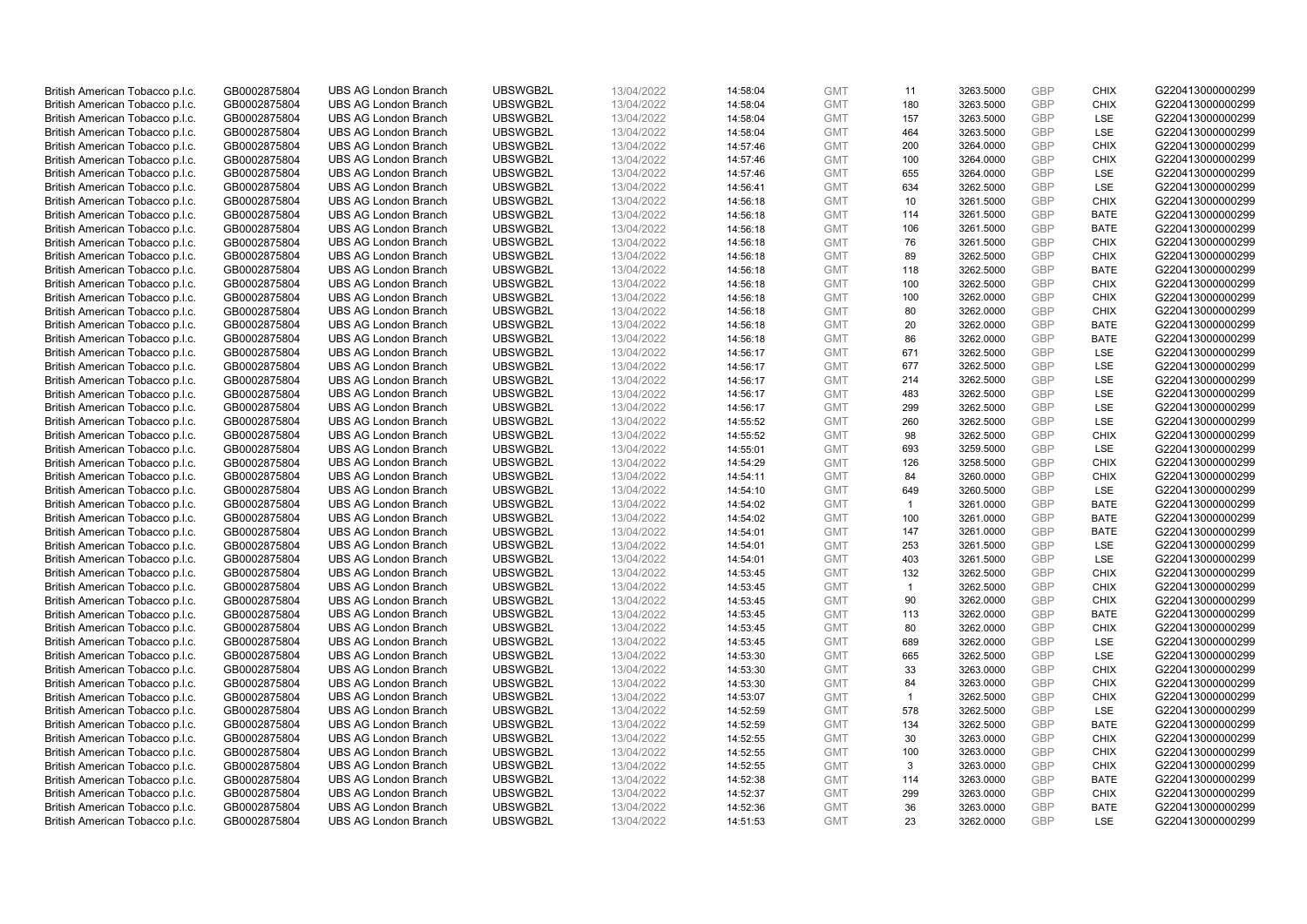| British American Tobacco p.l.c. | GB0002875804                 | <b>UBS AG London Branch</b> | UBSWGB2L | 13/04/2022               | 14:51:53 | <b>GMT</b> | 533            | 3262.0000 | <b>GBP</b> | <b>LSE</b>  | G220413000000299 |
|---------------------------------|------------------------------|-----------------------------|----------|--------------------------|----------|------------|----------------|-----------|------------|-------------|------------------|
| British American Tobacco p.l.c. | GB0002875804                 | <b>UBS AG London Branch</b> | UBSWGB2L | 13/04/2022               | 14:51:19 | <b>GMT</b> | 250            | 3261.0000 | <b>GBP</b> | LSE         | G220413000000299 |
|                                 |                              | <b>UBS AG London Branch</b> | UBSWGB2L |                          |          | <b>GMT</b> | 122            | 3260.5000 | <b>GBP</b> | <b>BATE</b> | G220413000000299 |
| British American Tobacco p.l.c. | GB0002875804                 |                             |          | 13/04/2022               | 14:51:19 |            |                |           |            |             |                  |
| British American Tobacco p.l.c. | GB0002875804                 | <b>UBS AG London Branch</b> | UBSWGB2L | 13/04/2022               | 14:51:19 | <b>GMT</b> | 264            | 3261.0000 | <b>GBP</b> | LSE         | G220413000000299 |
| British American Tobacco p.l.c. | GB0002875804                 | <b>UBS AG London Branch</b> | UBSWGB2L | 13/04/2022               | 14:51:19 | <b>GMT</b> | 226            | 3261.0000 | <b>GBP</b> | LSE         | G220413000000299 |
| British American Tobacco p.l.c. | GB0002875804                 | <b>UBS AG London Branch</b> | UBSWGB2L | 13/04/2022               | 14:51:19 | <b>GMT</b> | 164            | 3261.0000 | <b>GBP</b> | <b>LSE</b>  | G220413000000299 |
| British American Tobacco p.l.c. | GB0002875804                 | <b>UBS AG London Branch</b> | UBSWGB2L | 13/04/2022               | 14:51:10 | <b>GMT</b> | 167            | 3261.0000 | <b>GBP</b> | LSE         | G220413000000299 |
| British American Tobacco p.l.c. | GB0002875804                 | <b>UBS AG London Branch</b> | UBSWGB2L | 13/04/2022               | 14:51:10 | <b>GMT</b> | 485            | 3261.0000 | <b>GBP</b> | LSE         | G220413000000299 |
| British American Tobacco p.l.c. | GB0002875804                 | <b>UBS AG London Branch</b> | UBSWGB2L | 13/04/2022               | 14:50:49 | <b>GMT</b> | 669            | 3261.5000 | <b>GBP</b> | LSE         | G220413000000299 |
| British American Tobacco p.l.c. | GB0002875804                 | <b>UBS AG London Branch</b> | UBSWGB2L | 13/04/2022               | 14:50:21 | <b>GMT</b> | 200            | 3260.5000 | <b>GBP</b> | <b>CHIX</b> | G220413000000299 |
| British American Tobacco p.l.c. | GB0002875804                 | <b>UBS AG London Branch</b> | UBSWGB2L | 13/04/2022               | 14:50:21 | <b>GMT</b> | 602            | 3260.0000 | <b>GBP</b> | <b>LSE</b>  | G220413000000299 |
| British American Tobacco p.l.c. | GB0002875804                 | <b>UBS AG London Branch</b> | UBSWGB2L | 13/04/2022               | 14:50:21 | <b>GMT</b> | 139            | 3260.0000 | <b>GBP</b> | <b>CHIX</b> | G220413000000299 |
| British American Tobacco p.l.c. | GB0002875804                 | <b>UBS AG London Branch</b> | UBSWGB2L | 13/04/2022               | 14:50:21 | <b>GMT</b> | 152            | 3260.0000 | <b>GBP</b> | <b>BATE</b> | G220413000000299 |
| British American Tobacco p.l.c. | GB0002875804                 | <b>UBS AG London Branch</b> | UBSWGB2L | 13/04/2022               | 14:50:21 | <b>GMT</b> | 100            | 3260.5000 | <b>GBP</b> | <b>CHIX</b> | G220413000000299 |
| British American Tobacco p.l.c. | GB0002875804                 | <b>UBS AG London Branch</b> | UBSWGB2L | 13/04/2022               | 14:50:21 | <b>GMT</b> | 108            | 3260.5000 | <b>GBP</b> | <b>CHIX</b> | G220413000000299 |
| British American Tobacco p.l.c. | GB0002875804                 | <b>UBS AG London Branch</b> | UBSWGB2L | 13/04/2022               | 14:49:58 | <b>GMT</b> | 17             | 3260.5000 | <b>GBP</b> | <b>BATE</b> | G220413000000299 |
| British American Tobacco p.l.c. | GB0002875804                 | <b>UBS AG London Branch</b> | UBSWGB2L | 13/04/2022               | 14:49:58 | <b>GMT</b> | 130            | 3260.5000 | <b>GBP</b> | <b>BATE</b> | G220413000000299 |
| British American Tobacco p.l.c. | GB0002875804                 | <b>UBS AG London Branch</b> | UBSWGB2L | 13/04/2022               | 14:49:56 | <b>GMT</b> | 119            | 3260.5000 | <b>GBP</b> | <b>BATE</b> | G220413000000299 |
|                                 |                              | <b>UBS AG London Branch</b> | UBSWGB2L |                          | 14:49:49 | <b>GMT</b> | 190            | 3260.5000 | <b>GBP</b> | <b>CHIX</b> | G220413000000299 |
| British American Tobacco p.l.c. | GB0002875804<br>GB0002875804 | <b>UBS AG London Branch</b> | UBSWGB2L | 13/04/2022<br>13/04/2022 |          | <b>GMT</b> | 563            |           | <b>GBP</b> | LSE         | G220413000000299 |
| British American Tobacco p.l.c. |                              |                             |          |                          | 14:49:46 |            |                | 3260.5000 |            |             |                  |
| British American Tobacco p.l.c. | GB0002875804                 | <b>UBS AG London Branch</b> | UBSWGB2L | 13/04/2022               | 14:49:39 | <b>GMT</b> | 228            | 3261.0000 | <b>GBP</b> | LSE         | G220413000000299 |
| British American Tobacco p.l.c. | GB0002875804                 | <b>UBS AG London Branch</b> | UBSWGB2L | 13/04/2022               | 14:49:39 | <b>GMT</b> | 250            | 3261.0000 | <b>GBP</b> | LSE         | G220413000000299 |
| British American Tobacco p.l.c. | GB0002875804                 | <b>UBS AG London Branch</b> | UBSWGB2L | 13/04/2022               | 14:49:39 | <b>GMT</b> | 192            | 3261.0000 | <b>GBP</b> | LSE         | G220413000000299 |
| British American Tobacco p.l.c. | GB0002875804                 | <b>UBS AG London Branch</b> | UBSWGB2L | 13/04/2022               | 14:49:39 | <b>GMT</b> | 280            | 3261.0000 | <b>GBP</b> | <b>LSE</b>  | G220413000000299 |
| British American Tobacco p.l.c. | GB0002875804                 | <b>UBS AG London Branch</b> | UBSWGB2L | 13/04/2022               | 14:49:39 | <b>GMT</b> | 250            | 3261.0000 | <b>GBP</b> | LSE         | G220413000000299 |
| British American Tobacco p.l.c. | GB0002875804                 | <b>UBS AG London Branch</b> | UBSWGB2L | 13/04/2022               | 14:48:49 | <b>GMT</b> | 191            | 3259.0000 | <b>GBP</b> | <b>CHIX</b> | G220413000000299 |
| British American Tobacco p.l.c. | GB0002875804                 | <b>UBS AG London Branch</b> | UBSWGB2L | 13/04/2022               | 14:48:49 | <b>GMT</b> | 100            | 3259.0000 | <b>GBP</b> | <b>CHIX</b> | G220413000000299 |
| British American Tobacco p.l.c. | GB0002875804                 | <b>UBS AG London Branch</b> | UBSWGB2L | 13/04/2022               | 14:48:45 | <b>GMT</b> | 264            | 3259.0000 | <b>GBP</b> | LSE         | G220413000000299 |
| British American Tobacco p.l.c. | GB0002875804                 | <b>UBS AG London Branch</b> | UBSWGB2L | 13/04/2022               | 14:48:45 | <b>GMT</b> | 250            | 3259.0000 | <b>GBP</b> | LSE         | G220413000000299 |
| British American Tobacco p.l.c. | GB0002875804                 | <b>UBS AG London Branch</b> | UBSWGB2L | 13/04/2022               | 14:48:45 | <b>GMT</b> | 675            | 3259.0000 | <b>GBP</b> | LSE         | G220413000000299 |
| British American Tobacco p.l.c. | GB0002875804                 | <b>UBS AG London Branch</b> | UBSWGB2L | 13/04/2022               | 14:48:08 | <b>GMT</b> | $\overline{1}$ | 3257.0000 | <b>GBP</b> | <b>BATE</b> | G220413000000299 |
| British American Tobacco p.l.c. | GB0002875804                 | <b>UBS AG London Branch</b> | UBSWGB2L | 13/04/2022               | 14:47:57 | <b>GMT</b> | 566            | 3257.0000 | <b>GBP</b> | LSE         | G220413000000299 |
| British American Tobacco p.l.c. | GB0002875804                 | <b>UBS AG London Branch</b> | UBSWGB2L | 13/04/2022               | 14:47:45 | <b>GMT</b> | 91             | 3257.5000 | <b>GBP</b> | <b>CHIX</b> | G220413000000299 |
| British American Tobacco p.l.c. | GB0002875804                 | <b>UBS AG London Branch</b> | UBSWGB2L | 13/04/2022               | 14:47:45 | <b>GMT</b> | $\overline{1}$ | 3257.5000 | <b>GBP</b> | <b>CHIX</b> | G220413000000299 |
| British American Tobacco p.l.c. | GB0002875804                 | <b>UBS AG London Branch</b> | UBSWGB2L | 13/04/2022               | 14:47:41 | <b>GMT</b> | 617            | 3257.5000 | <b>GBP</b> | LSE         | G220413000000299 |
| British American Tobacco p.l.c. | GB0002875804                 | <b>UBS AG London Branch</b> | UBSWGB2L | 13/04/2022               | 14:47:41 | <b>GMT</b> | 122            | 3257.5000 | <b>GBP</b> | <b>BATE</b> | G220413000000299 |
| British American Tobacco p.l.c. | GB0002875804                 | <b>UBS AG London Branch</b> | UBSWGB2L | 13/04/2022               | 14:47:24 | <b>GMT</b> | 63             | 3258.5000 | <b>GBP</b> | <b>CHIX</b> | G220413000000299 |
| British American Tobacco p.l.c. | GB0002875804                 | <b>UBS AG London Branch</b> | UBSWGB2L | 13/04/2022               | 14:47:24 | <b>GMT</b> | 180            | 3258.5000 | <b>GBP</b> | <b>CHIX</b> | G220413000000299 |
| British American Tobacco p.l.c. | GB0002875804                 | <b>UBS AG London Branch</b> | UBSWGB2L | 13/04/2022               | 14:47:23 | <b>GMT</b> | 80             | 3259.0000 | <b>GBP</b> | <b>CHIX</b> | G220413000000299 |
| British American Tobacco p.l.c. | GB0002875804                 | <b>UBS AG London Branch</b> | UBSWGB2L | 13/04/2022               | 14:47:23 | <b>GMT</b> | 154            | 3259.0000 | <b>GBP</b> | <b>LSE</b>  | G220413000000299 |
| British American Tobacco p.l.c. | GB0002875804                 | <b>UBS AG London Branch</b> | UBSWGB2L | 13/04/2022               | 14:47:23 | <b>GMT</b> | 466            | 3259.0000 | <b>GBP</b> | LSE         | G220413000000299 |
| British American Tobacco p.l.c. | GB0002875804                 | <b>UBS AG London Branch</b> | UBSWGB2L | 13/04/2022               | 14:47:21 | <b>GMT</b> | 103            | 3259.5000 | <b>GBP</b> | LSE         | G220413000000299 |
| British American Tobacco p.l.c. | GB0002875804                 | <b>UBS AG London Branch</b> | UBSWGB2L | 13/04/2022               | 14:47:21 | <b>GMT</b> | 240            | 3259.5000 | <b>GBP</b> | LSE         | G220413000000299 |
| British American Tobacco p.l.c. | GB0002875804                 | <b>UBS AG London Branch</b> | UBSWGB2L | 13/04/2022               | 14:47:21 | <b>GMT</b> | 264            | 3259.5000 | <b>GBP</b> | LSE         | G220413000000299 |
| British American Tobacco p.l.c. | GB0002875804                 | UBS AG London Branch        | UBSWGB2L | 13/04/2022               | 14:47:21 | <b>GMT</b> | 85             | 3259.5000 | <b>GBP</b> | <b>CHIX</b> | G220413000000299 |
|                                 |                              |                             |          |                          |          |            |                |           | <b>GBP</b> |             |                  |
| British American Tobacco p.l.c. | GB0002875804                 | <b>UBS AG London Branch</b> | UBSWGB2L | 13/04/2022               | 14:46:47 | <b>GMT</b> | 6<br>42        | 3256.0000 |            | <b>CHIX</b> | G220413000000299 |
| British American Tobacco p.l.c. | GB0002875804                 | <b>UBS AG London Branch</b> | UBSWGB2L | 13/04/2022               | 14:46:47 | <b>GMT</b> |                | 3256.0000 | <b>GBP</b> | <b>CHIX</b> | G220413000000299 |
| British American Tobacco p.l.c. | GB0002875804                 | <b>UBS AG London Branch</b> | UBSWGB2L | 13/04/2022               | 14:46:47 | <b>GMT</b> | 35             | 3256.0000 | <b>GBP</b> | <b>CHIX</b> | G220413000000299 |
| British American Tobacco p.l.c. | GB0002875804                 | <b>UBS AG London Branch</b> | UBSWGB2L | 13/04/2022               | 14:46:38 | <b>GMT</b> | 667            | 3255.5000 | <b>GBP</b> | LSE         | G220413000000299 |
| British American Tobacco p.l.c. | GB0002875804                 | <b>UBS AG London Branch</b> | UBSWGB2L | 13/04/2022               | 14:46:31 | <b>GMT</b> | 31             | 3256.5000 | <b>GBP</b> | <b>BATE</b> | G220413000000299 |
| British American Tobacco p.l.c. | GB0002875804                 | <b>UBS AG London Branch</b> | UBSWGB2L | 13/04/2022               | 14:46:31 | <b>GMT</b> | 21             | 3256.5000 | <b>GBP</b> | <b>BATE</b> | G220413000000299 |
| British American Tobacco p.l.c. | GB0002875804                 | <b>UBS AG London Branch</b> | UBSWGB2L | 13/04/2022               | 14:46:31 | <b>GMT</b> | 51             | 3256.5000 | <b>GBP</b> | <b>BATE</b> | G220413000000299 |
| British American Tobacco p.l.c. | GB0002875804                 | <b>UBS AG London Branch</b> | UBSWGB2L | 13/04/2022               | 14:46:31 | <b>GMT</b> | 425            | 3257.0000 | <b>GBP</b> | <b>LSE</b>  | G220413000000299 |
| British American Tobacco p.l.c. | GB0002875804                 | <b>UBS AG London Branch</b> | UBSWGB2L | 13/04/2022               | 14:46:31 | <b>GMT</b> | 235            | 3257.0000 | GBP        | <b>LSE</b>  | G220413000000299 |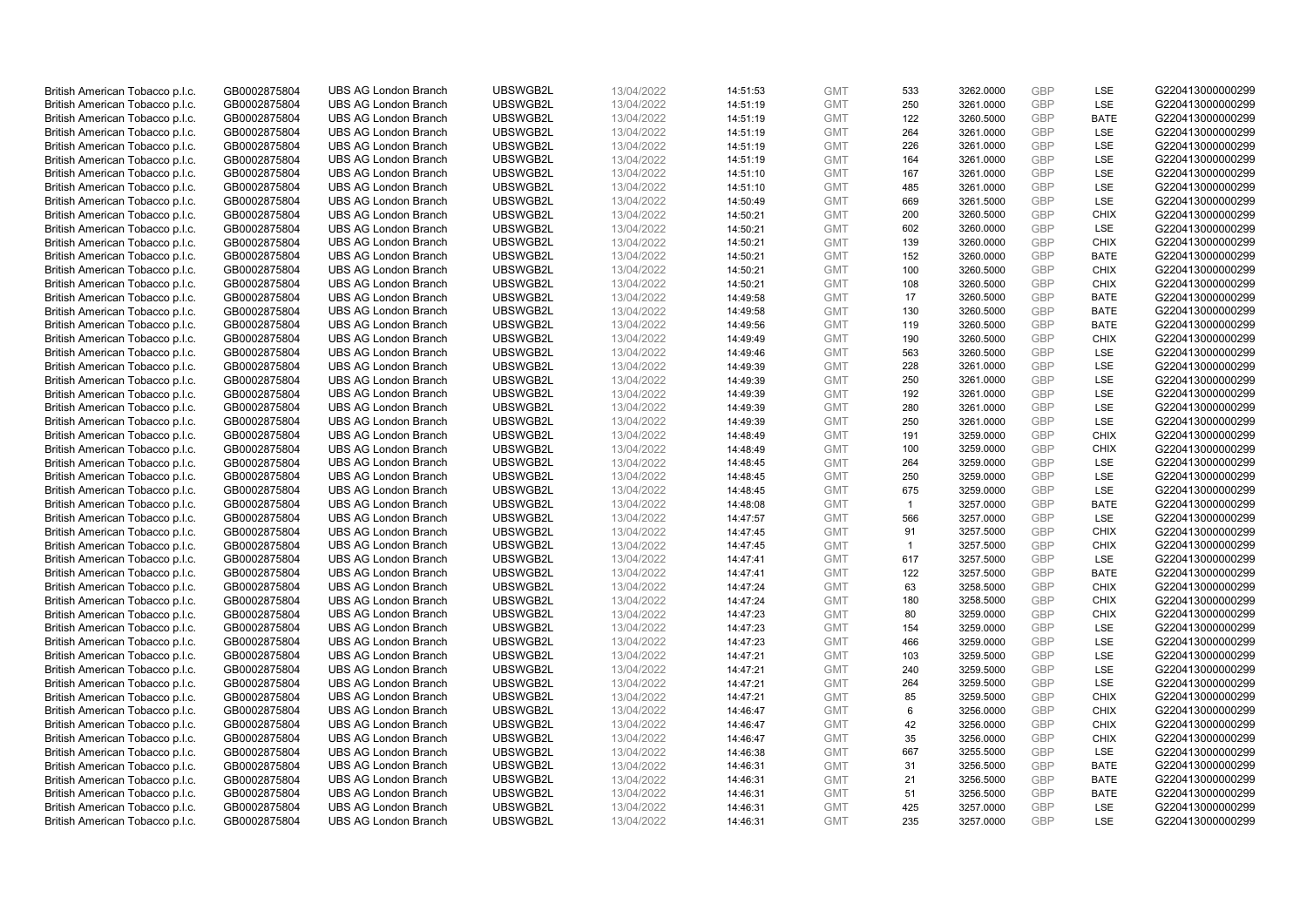| British American Tobacco p.l.c. | GB0002875804 | <b>UBS AG London Branch</b> | UBSWGB2L | 13/04/2022 | 14:46:31 | <b>GMT</b> | 99             | 3257.0000 | <b>GBP</b> | <b>CHIX</b> | G220413000000299 |
|---------------------------------|--------------|-----------------------------|----------|------------|----------|------------|----------------|-----------|------------|-------------|------------------|
|                                 | GB0002875804 | <b>UBS AG London Branch</b> | UBSWGB2L | 13/04/2022 |          | <b>GMT</b> | 92             | 3258.5000 | <b>GBP</b> | <b>CHIX</b> | G220413000000299 |
| British American Tobacco p.l.c. |              |                             |          |            | 14:46:03 |            |                |           |            |             |                  |
| British American Tobacco p.l.c. | GB0002875804 | <b>UBS AG London Branch</b> | UBSWGB2L | 13/04/2022 | 14:46:03 | <b>GMT</b> | 122            | 3258.5000 | <b>GBP</b> | <b>BATE</b> | G220413000000299 |
| British American Tobacco p.l.c. | GB0002875804 | <b>UBS AG London Branch</b> | UBSWGB2L | 13/04/2022 | 14:46:00 | <b>GMT</b> | 65             | 3259.5000 | <b>GBP</b> | LSE         | G220413000000299 |
| British American Tobacco p.l.c. | GB0002875804 | <b>UBS AG London Branch</b> | UBSWGB2L | 13/04/2022 | 14:46:00 | <b>GMT</b> | 498            | 3259.5000 | <b>GBP</b> | LSE         | G220413000000299 |
| British American Tobacco p.l.c. | GB0002875804 | <b>UBS AG London Branch</b> | UBSWGB2L | 13/04/2022 | 14:45:34 | <b>GMT</b> | 647            | 3259.5000 | <b>GBP</b> | <b>LSE</b>  | G220413000000299 |
| British American Tobacco p.l.c. | GB0002875804 | <b>UBS AG London Branch</b> | UBSWGB2L | 13/04/2022 | 14:45:23 | <b>GMT</b> | 92             | 3261.0000 | <b>GBP</b> | <b>CHIX</b> | G220413000000299 |
| British American Tobacco p.l.c. | GB0002875804 | <b>UBS AG London Branch</b> | UBSWGB2L | 13/04/2022 | 14:45:23 | <b>GMT</b> | 105            | 3261.0000 | <b>GBP</b> | <b>BATE</b> | G220413000000299 |
| British American Tobacco p.l.c. | GB0002875804 | <b>UBS AG London Branch</b> | UBSWGB2L | 13/04/2022 | 14:45:22 | <b>GMT</b> | 91             | 3261.0000 | <b>GBP</b> | <b>CHIX</b> | G220413000000299 |
| British American Tobacco p.l.c. | GB0002875804 | <b>UBS AG London Branch</b> | UBSWGB2L | 13/04/2022 | 14:45:22 | <b>GMT</b> | 80             | 3261.0000 | <b>GBP</b> | <b>CHIX</b> | G220413000000299 |
| British American Tobacco p.l.c. | GB0002875804 | <b>UBS AG London Branch</b> | UBSWGB2L | 13/04/2022 | 14:45:22 | <b>GMT</b> | 90             | 3261.0000 | <b>GBP</b> | <b>BATE</b> | G220413000000299 |
| British American Tobacco p.l.c. | GB0002875804 | <b>UBS AG London Branch</b> | UBSWGB2L | 13/04/2022 | 14:45:22 | <b>GMT</b> | 30             | 3261.0000 | <b>GBP</b> | <b>BATE</b> | G220413000000299 |
| British American Tobacco p.l.c. | GB0002875804 | <b>UBS AG London Branch</b> | UBSWGB2L | 13/04/2022 | 14:45:22 | <b>GMT</b> | 120            | 3261.0000 | <b>GBP</b> | <b>BATE</b> | G220413000000299 |
| British American Tobacco p.l.c. | GB0002875804 | <b>UBS AG London Branch</b> | UBSWGB2L | 13/04/2022 | 14:45:22 | <b>GMT</b> | 264            | 3261.5000 | <b>GBP</b> | <b>LSE</b>  | G220413000000299 |
|                                 |              |                             | UBSWGB2L | 13/04/2022 |          | <b>GMT</b> | 361            | 3261.5000 | <b>GBP</b> | LSE         |                  |
| British American Tobacco p.l.c. | GB0002875804 | <b>UBS AG London Branch</b> |          |            | 14:45:22 |            |                |           |            |             | G220413000000299 |
| British American Tobacco p.l.c. | GB0002875804 | <b>UBS AG London Branch</b> | UBSWGB2L | 13/04/2022 | 14:45:22 | <b>GMT</b> | 255            | 3261.5000 | <b>GBP</b> | LSE         | G220413000000299 |
| British American Tobacco p.l.c. | GB0002875804 | <b>UBS AG London Branch</b> | UBSWGB2L | 13/04/2022 | 14:45:22 | <b>GMT</b> | 496            | 3261.5000 | <b>GBP</b> | LSE         | G220413000000299 |
| British American Tobacco p.l.c. | GB0002875804 | <b>UBS AG London Branch</b> | UBSWGB2L | 13/04/2022 | 14:45:19 | <b>GMT</b> | 24             | 3262.0000 | <b>GBP</b> | <b>CHIX</b> | G220413000000299 |
| British American Tobacco p.l.c. | GB0002875804 | <b>UBS AG London Branch</b> | UBSWGB2L | 13/04/2022 | 14:45:19 | <b>GMT</b> | 118            | 3262.0000 | <b>GBP</b> | <b>CHIX</b> | G220413000000299 |
| British American Tobacco p.l.c. | GB0002875804 | <b>UBS AG London Branch</b> | UBSWGB2L | 13/04/2022 | 14:45:15 | <b>GMT</b> | 658            | 3262.0000 | <b>GBP</b> | LSE         | G220413000000299 |
| British American Tobacco p.l.c. | GB0002875804 | <b>UBS AG London Branch</b> | UBSWGB2L | 13/04/2022 | 14:45:03 | <b>GMT</b> | 94             | 3262.0000 | <b>GBP</b> | <b>CHIX</b> | G220413000000299 |
| British American Tobacco p.l.c. | GB0002875804 | <b>UBS AG London Branch</b> | UBSWGB2L | 13/04/2022 | 14:45:03 | <b>GMT</b> | 91             | 3262.0000 | <b>GBP</b> | <b>CHIX</b> | G220413000000299 |
| British American Tobacco p.l.c. | GB0002875804 | <b>UBS AG London Branch</b> | UBSWGB2L | 13/04/2022 | 14:44:29 | <b>GMT</b> | 633            | 3261.0000 | <b>GBP</b> | LSE         | G220413000000299 |
| British American Tobacco p.l.c. | GB0002875804 | <b>UBS AG London Branch</b> | UBSWGB2L | 13/04/2022 | 14:43:43 | <b>GMT</b> | 542            | 3261.0000 | <b>GBP</b> | <b>LSE</b>  | G220413000000299 |
| British American Tobacco p.l.c. | GB0002875804 | <b>UBS AG London Branch</b> | UBSWGB2L | 13/04/2022 | 14:43:43 | <b>GMT</b> | 151            | 3261.0000 | <b>GBP</b> | LSE         | G220413000000299 |
| British American Tobacco p.l.c. | GB0002875804 | <b>UBS AG London Branch</b> | UBSWGB2L | 13/04/2022 | 14:43:43 | <b>GMT</b> | 123            | 3260.5000 | <b>GBP</b> | <b>BATE</b> | G220413000000299 |
| British American Tobacco p.l.c. | GB0002875804 | UBS AG London Branch        | UBSWGB2L | 13/04/2022 | 14:43:43 | <b>GMT</b> | 607            | 3261.5000 | <b>GBP</b> | <b>LSE</b>  | G220413000000299 |
| British American Tobacco p.l.c. | GB0002875804 | <b>UBS AG London Branch</b> | UBSWGB2L | 13/04/2022 | 14:43:43 | <b>GMT</b> | 71             | 3261.5000 | <b>GBP</b> | <b>BATE</b> | G220413000000299 |
|                                 |              | <b>UBS AG London Branch</b> | UBSWGB2L |            |          |            |                |           | <b>GBP</b> | <b>CHIX</b> | G220413000000299 |
| British American Tobacco p.l.c. | GB0002875804 |                             |          | 13/04/2022 | 14:43:43 | <b>GMT</b> | 108            | 3261.5000 |            |             |                  |
| British American Tobacco p.l.c. | GB0002875804 | <b>UBS AG London Branch</b> | UBSWGB2L | 13/04/2022 | 14:43:43 | <b>GMT</b> | 38             | 3261.5000 | <b>GBP</b> | <b>BATE</b> | G220413000000299 |
| British American Tobacco p.l.c. | GB0002875804 | <b>UBS AG London Branch</b> | UBSWGB2L | 13/04/2022 | 14:43:43 | <b>GMT</b> | 112            | 3261.5000 | <b>GBP</b> | <b>BATE</b> | G220413000000299 |
| British American Tobacco p.l.c. | GB0002875804 | <b>UBS AG London Branch</b> | UBSWGB2L | 13/04/2022 | 14:43:39 | <b>GMT</b> | $\overline{4}$ | 3262.0000 | <b>GBP</b> | <b>CHIX</b> | G220413000000299 |
| British American Tobacco p.l.c. | GB0002875804 | <b>UBS AG London Branch</b> | UBSWGB2L | 13/04/2022 | 14:43:39 | <b>GMT</b> | 81             | 3262.0000 | <b>GBP</b> | <b>CHIX</b> | G220413000000299 |
| British American Tobacco p.l.c. | GB0002875804 | <b>UBS AG London Branch</b> | UBSWGB2L | 13/04/2022 | 14:43:35 | <b>GMT</b> | 120            | 3262.5000 | <b>GBP</b> | <b>CHIX</b> | G220413000000299 |
| British American Tobacco p.l.c. | GB0002875804 | <b>UBS AG London Branch</b> | UBSWGB2L | 13/04/2022 | 14:43:35 | <b>GMT</b> | 230            | 3262.5000 | <b>GBP</b> | LSE         | G220413000000299 |
| British American Tobacco p.l.c. | GB0002875804 | <b>UBS AG London Branch</b> | UBSWGB2L | 13/04/2022 | 14:43:35 | <b>GMT</b> | 437            | 3262.5000 | <b>GBP</b> | LSE         | G220413000000299 |
| British American Tobacco p.l.c. | GB0002875804 | <b>UBS AG London Branch</b> | UBSWGB2L | 13/04/2022 | 14:42:58 | <b>GMT</b> | 92             | 3262.0000 | <b>GBP</b> | <b>CHIX</b> | G220413000000299 |
| British American Tobacco p.l.c. | GB0002875804 | <b>UBS AG London Branch</b> | UBSWGB2L | 13/04/2022 | 14:42:58 | <b>GMT</b> | $\overline{1}$ | 3262.0000 | <b>GBP</b> | <b>CHIX</b> | G220413000000299 |
| British American Tobacco p.l.c. | GB0002875804 | <b>UBS AG London Branch</b> | UBSWGB2L | 13/04/2022 | 14:42:51 | <b>GMT</b> | 137            | 3263.0000 | <b>GBP</b> | <b>CHIX</b> | G220413000000299 |
| British American Tobacco p.l.c. | GB0002875804 | <b>UBS AG London Branch</b> | UBSWGB2L | 13/04/2022 | 14:42:50 | <b>GMT</b> | 602            | 3264.0000 | <b>GBP</b> | <b>LSE</b>  | G220413000000299 |
| British American Tobacco p.l.c. | GB0002875804 | <b>UBS AG London Branch</b> | UBSWGB2L | 13/04/2022 | 14:42:50 | <b>GMT</b> | 154            | 3264.0000 | <b>GBP</b> | <b>CHIX</b> | G220413000000299 |
| British American Tobacco p.l.c. | GB0002875804 | <b>UBS AG London Branch</b> | UBSWGB2L | 13/04/2022 | 14:42:43 | <b>GMT</b> | 157            | 3265.0000 | <b>GBP</b> | <b>LSE</b>  | G220413000000299 |
| British American Tobacco p.l.c. | GB0002875804 | <b>UBS AG London Branch</b> | UBSWGB2L | 13/04/2022 | 14:42:43 | <b>GMT</b> | 257            | 3265.0000 | <b>GBP</b> | LSE         | G220413000000299 |
| British American Tobacco p.l.c. | GB0002875804 | <b>UBS AG London Branch</b> | UBSWGB2L | 13/04/2022 |          | <b>GMT</b> | 250            | 3265.0000 | <b>GBP</b> | LSE         | G220413000000299 |
|                                 |              |                             | UBSWGB2L |            | 14:42:43 |            | 94             |           | <b>GBP</b> | <b>CHIX</b> |                  |
| British American Tobacco p.l.c. | GB0002875804 | UBS AG London Branch        |          | 13/04/2022 | 14:42:43 | <b>GMT</b> |                | 3264.5000 |            |             | G220413000000299 |
| British American Tobacco p.l.c. | GB0002875804 | <b>UBS AG London Branch</b> | UBSWGB2L | 13/04/2022 | 14:42:43 | <b>GMT</b> | 591            | 3265.0000 | <b>GBP</b> | LSE         | G220413000000299 |
| British American Tobacco p.l.c. | GB0002875804 | <b>UBS AG London Branch</b> | UBSWGB2L | 13/04/2022 | 14:42:19 | <b>GMT</b> | 49             | 3263.5000 | <b>GBP</b> | <b>BATE</b> | G220413000000299 |
| British American Tobacco p.l.c. | GB0002875804 | <b>UBS AG London Branch</b> | UBSWGB2L | 13/04/2022 | 14:42:19 | <b>GMT</b> | 30             | 3263.5000 | <b>GBP</b> | <b>BATE</b> | G220413000000299 |
| British American Tobacco p.l.c. | GB0002875804 | <b>UBS AG London Branch</b> | UBSWGB2L | 13/04/2022 | 14:42:19 | <b>GMT</b> | 24             | 3263.5000 | <b>GBP</b> | <b>BATE</b> | G220413000000299 |
| British American Tobacco p.l.c. | GB0002875804 | <b>UBS AG London Branch</b> | UBSWGB2L | 13/04/2022 | 14:42:19 | <b>GMT</b> | 581            | 3263.5000 | <b>GBP</b> | <b>LSE</b>  | G220413000000299 |
| British American Tobacco p.l.c. | GB0002875804 | <b>UBS AG London Branch</b> | UBSWGB2L | 13/04/2022 | 14:42:19 | <b>GMT</b> | 118            | 3263.5000 | <b>GBP</b> | <b>BATE</b> | G220413000000299 |
| British American Tobacco p.l.c. | GB0002875804 | <b>UBS AG London Branch</b> | UBSWGB2L | 13/04/2022 | 14:42:19 | <b>GMT</b> | $\overline{4}$ | 3263.5000 | <b>GBP</b> | <b>BATE</b> | G220413000000299 |
| British American Tobacco p.l.c. | GB0002875804 | <b>UBS AG London Branch</b> | UBSWGB2L | 13/04/2022 | 14:42:19 | <b>GMT</b> | 99             | 3264.0000 | <b>GBP</b> | <b>CHIX</b> | G220413000000299 |
| British American Tobacco p.l.c. | GB0002875804 | <b>UBS AG London Branch</b> | UBSWGB2L | 13/04/2022 | 14:42:11 | <b>GMT</b> | 81             | 3264.5000 | <b>GBP</b> | <b>BATE</b> | G220413000000299 |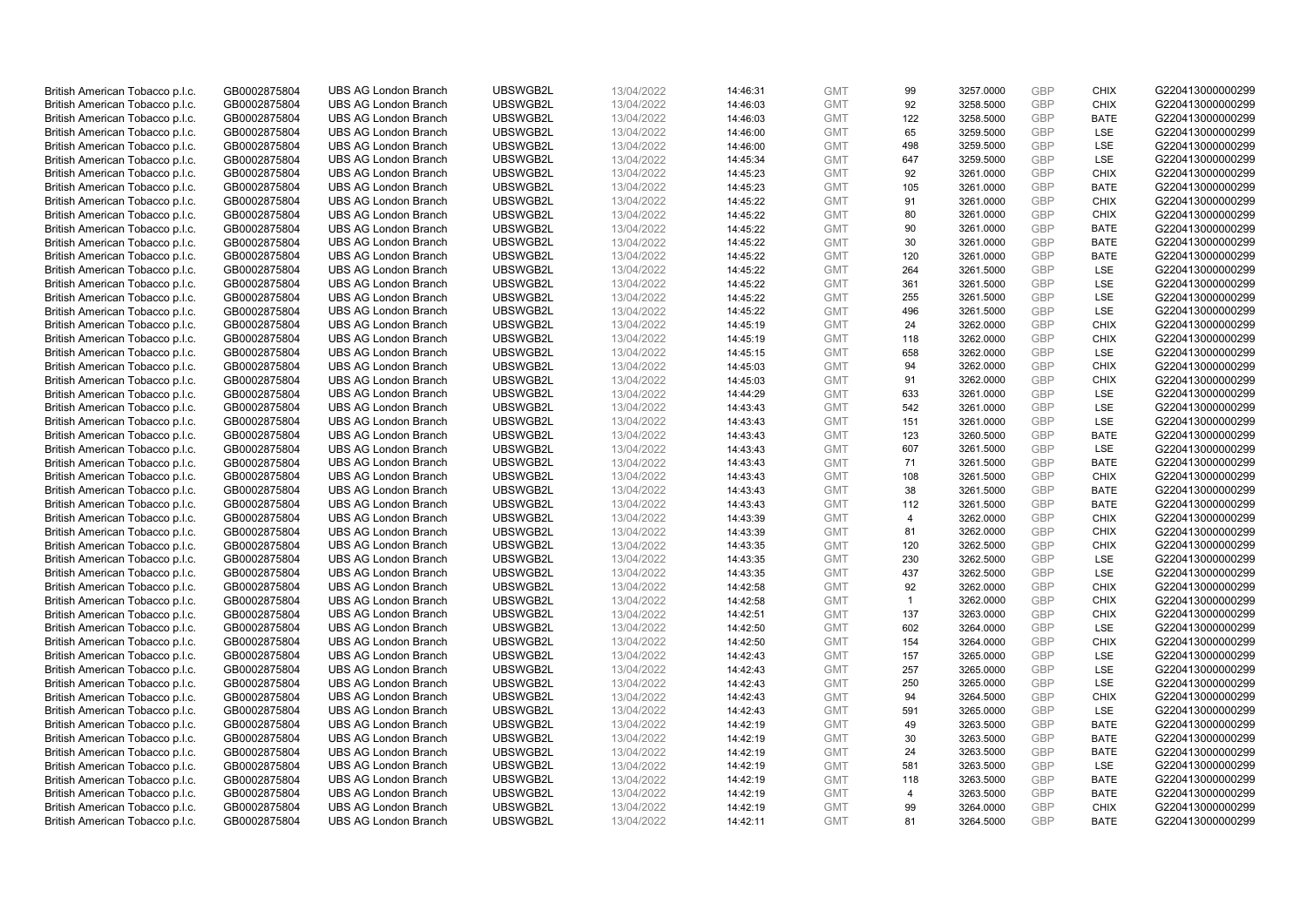| British American Tobacco p.l.c. | GB0002875804                 | <b>UBS AG London Branch</b> | UBSWGB2L | 13/04/2022               | 14:42:04             | <b>GMT</b> | 678            | 3264.5000 | <b>GBP</b> | LSE         | G220413000000299 |
|---------------------------------|------------------------------|-----------------------------|----------|--------------------------|----------------------|------------|----------------|-----------|------------|-------------|------------------|
| British American Tobacco p.l.c. | GB0002875804                 | <b>UBS AG London Branch</b> | UBSWGB2L | 13/04/2022               | 14:41:42             | <b>GMT</b> | 85             | 3264.5000 | <b>GBP</b> | <b>CHIX</b> | G220413000000299 |
|                                 |                              | <b>UBS AG London Branch</b> | UBSWGB2L |                          |                      | <b>GMT</b> | 38             | 3264.5000 | <b>GBP</b> | LSE         | G220413000000299 |
| British American Tobacco p.l.c. | GB0002875804                 |                             |          | 13/04/2022               | 14:41:42             |            |                |           |            |             |                  |
| British American Tobacco p.l.c. | GB0002875804                 | <b>UBS AG London Branch</b> | UBSWGB2L | 13/04/2022               | 14:41:42             | <b>GMT</b> | 97             | 3264.5000 | <b>GBP</b> | <b>CHIX</b> | G220413000000299 |
| British American Tobacco p.l.c. | GB0002875804                 | <b>UBS AG London Branch</b> | UBSWGB2L | 13/04/2022               | 14:41:42             | <b>GMT</b> | 267            | 3264.5000 | <b>GBP</b> | LSE         | G220413000000299 |
| British American Tobacco p.l.c. | GB0002875804                 | <b>UBS AG London Branch</b> | UBSWGB2L | 13/04/2022               | 14:41:42             | <b>GMT</b> | 314            | 3264.5000 | <b>GBP</b> | <b>LSE</b>  | G220413000000299 |
| British American Tobacco p.l.c. | GB0002875804                 | <b>UBS AG London Branch</b> | UBSWGB2L | 13/04/2022               | 14:41:34             | <b>GMT</b> | 420            | 3265.0000 | <b>GBP</b> | LSE         | G220413000000299 |
| British American Tobacco p.l.c. | GB0002875804                 | <b>UBS AG London Branch</b> | UBSWGB2L | 13/04/2022               | 14:41:34             | <b>GMT</b> | 179            | 3265.0000 | <b>GBP</b> | LSE         | G220413000000299 |
| British American Tobacco p.l.c. | GB0002875804                 | <b>UBS AG London Branch</b> | UBSWGB2L | 13/04/2022               | 14:41:34             | <b>GMT</b> | 50             | 3265.0000 | <b>GBP</b> | LSE         | G220413000000299 |
| British American Tobacco p.l.c. | GB0002875804                 | <b>UBS AG London Branch</b> | UBSWGB2L | 13/04/2022               | 14:41:20             | <b>GMT</b> | 100            | 3265.5000 | <b>GBP</b> | <b>BATE</b> | G220413000000299 |
| British American Tobacco p.l.c. | GB0002875804                 | <b>UBS AG London Branch</b> | UBSWGB2L | 13/04/2022               | 14:41:20             | <b>GMT</b> | 105            | 3265.5000 | <b>GBP</b> | <b>BATE</b> | G220413000000299 |
| British American Tobacco p.l.c. | GB0002875804                 | <b>UBS AG London Branch</b> | UBSWGB2L | 13/04/2022               | 14:41:20             | <b>GMT</b> | 92             | 3265.5000 | <b>GBP</b> | <b>CHIX</b> | G220413000000299 |
| British American Tobacco p.l.c. | GB0002875804                 | <b>UBS AG London Branch</b> | UBSWGB2L | 13/04/2022               | 14:41:17             | <b>GMT</b> | 109            | 3266.0000 | <b>GBP</b> | <b>BATE</b> | G220413000000299 |
| British American Tobacco p.l.c. | GB0002875804                 | <b>UBS AG London Branch</b> | UBSWGB2L | 13/04/2022               | 14:41:17             | <b>GMT</b> | 113            | 3266.0000 | <b>GBP</b> | <b>CHIX</b> | G220413000000299 |
| British American Tobacco p.l.c. | GB0002875804                 | <b>UBS AG London Branch</b> | UBSWGB2L | 13/04/2022               | 14:41:17             | <b>GMT</b> | 97             | 3266.0000 | <b>GBP</b> | <b>CHIX</b> | G220413000000299 |
| British American Tobacco p.l.c. | GB0002875804                 | <b>UBS AG London Branch</b> | UBSWGB2L | 13/04/2022               | 14:41:17             | <b>GMT</b> | 300            | 3266.0000 | <b>GBP</b> | LSE         | G220413000000299 |
| British American Tobacco p.l.c. | GB0002875804                 | <b>UBS AG London Branch</b> | UBSWGB2L | 13/04/2022               | 14:41:17             | <b>GMT</b> | 380            | 3266.0000 | <b>GBP</b> | LSE         | G220413000000299 |
| British American Tobacco p.l.c. | GB0002875804                 | <b>UBS AG London Branch</b> | UBSWGB2L | 13/04/2022               | 14:40:55             | <b>GMT</b> | 122            | 3265.0000 | <b>GBP</b> | <b>BATE</b> | G220413000000299 |
|                                 |                              | <b>UBS AG London Branch</b> | UBSWGB2L |                          | 14:40:49             | <b>GMT</b> | 94             | 3265.0000 | <b>GBP</b> | <b>CHIX</b> | G220413000000299 |
| British American Tobacco p.l.c. | GB0002875804<br>GB0002875804 | <b>UBS AG London Branch</b> | UBSWGB2L | 13/04/2022<br>13/04/2022 | 14:40:49             | <b>GMT</b> |                |           | <b>GBP</b> | <b>CHIX</b> | G220413000000299 |
| British American Tobacco p.l.c. |                              |                             |          |                          |                      |            | $\overline{1}$ | 3265.0000 |            |             |                  |
| British American Tobacco p.l.c. | GB0002875804                 | <b>UBS AG London Branch</b> | UBSWGB2L | 13/04/2022               | 14:40:49             | <b>GMT</b> | 912            | 3265.0000 | <b>GBP</b> | LSE         | G220413000000299 |
| British American Tobacco p.l.c. | GB0002875804                 | <b>UBS AG London Branch</b> | UBSWGB2L | 13/04/2022               | 14:40:49             | <b>GMT</b> | 32             | 3265.0000 | <b>GBP</b> | LSE         | G220413000000299 |
| British American Tobacco p.l.c. | GB0002875804                 | <b>UBS AG London Branch</b> | UBSWGB2L | 13/04/2022               | 14:40:26             | <b>GMT</b> | 141            | 3264.0000 | <b>GBP</b> | <b>CHIX</b> | G220413000000299 |
| British American Tobacco p.l.c. | GB0002875804                 | <b>UBS AG London Branch</b> | UBSWGB2L | 13/04/2022               | 14:40:26             | <b>GMT</b> | $\overline{1}$ | 3264.0000 | <b>GBP</b> | <b>CHIX</b> | G220413000000299 |
| British American Tobacco p.l.c. | GB0002875804                 | <b>UBS AG London Branch</b> | UBSWGB2L | 13/04/2022               | 14:40:03             | <b>GMT</b> | 120            | 3262.0000 | <b>GBP</b> | LSE         | G220413000000299 |
| British American Tobacco p.l.c. | GB0002875804                 | <b>UBS AG London Branch</b> | UBSWGB2L | 13/04/2022               | 14:40:03             | <b>GMT</b> | 402            | 3262.0000 | <b>GBP</b> | LSE         | G220413000000299 |
| British American Tobacco p.l.c. | GB0002875804                 | UBS AG London Branch        | UBSWGB2L | 13/04/2022               | 14:40:03             | <b>GMT</b> | 60             | 3262.0000 | <b>GBP</b> | LSE         | G220413000000299 |
| British American Tobacco p.l.c. | GB0002875804                 | <b>UBS AG London Branch</b> | UBSWGB2L | 13/04/2022               | 14:40:03             | <b>GMT</b> | 665            | 3262.0000 | <b>GBP</b> | LSE         | G220413000000299 |
| British American Tobacco p.l.c. | GB0002875804                 | <b>UBS AG London Branch</b> | UBSWGB2L | 13/04/2022               | 14:40:03             | <b>GMT</b> | 803            | 3262.0000 | <b>GBP</b> | LSE         | G220413000000299 |
| British American Tobacco p.l.c. | GB0002875804                 | <b>UBS AG London Branch</b> | UBSWGB2L | 13/04/2022               | 14:40:00             | <b>GMT</b> | 82             | 3262.5000 | <b>GBP</b> | <b>CHIX</b> | G220413000000299 |
| British American Tobacco p.l.c. | GB0002875804                 | <b>UBS AG London Branch</b> | UBSWGB2L | 13/04/2022               | 14:40:00             | <b>GMT</b> | 82             | 3262.5000 | <b>GBP</b> | <b>CHIX</b> | G220413000000299 |
| British American Tobacco p.l.c. | GB0002875804                 | <b>UBS AG London Branch</b> | UBSWGB2L | 13/04/2022               | 14:39:56             | <b>GMT</b> | 264            | 3262.5000 | <b>GBP</b> | LSE         | G220413000000299 |
| British American Tobacco p.l.c. | GB0002875804                 | <b>UBS AG London Branch</b> | UBSWGB2L | 13/04/2022               | 14:39:09             | <b>GMT</b> | 9              | 3259.5000 | <b>GBP</b> | <b>BATE</b> | G220413000000299 |
| British American Tobacco p.l.c. | GB0002875804                 | <b>UBS AG London Branch</b> | UBSWGB2L | 13/04/2022               | 14:39:08             | <b>GMT</b> | 96             | 3260.0000 | <b>GBP</b> | <b>CHIX</b> | G220413000000299 |
| British American Tobacco p.l.c. | GB0002875804                 | <b>UBS AG London Branch</b> | UBSWGB2L | 13/04/2022               | 14:39:08             | <b>GMT</b> | 683            | 3260.0000 | <b>GBP</b> | LSE         | G220413000000299 |
| British American Tobacco p.l.c. | GB0002875804                 | <b>UBS AG London Branch</b> | UBSWGB2L | 13/04/2022               | 14:39:08             | <b>GMT</b> | 94             | 3260.0000 | <b>GBP</b> | <b>CHIX</b> | G220413000000299 |
| British American Tobacco p.l.c. | GB0002875804                 | <b>UBS AG London Branch</b> | UBSWGB2L | 13/04/2022               | 14:38:37             | <b>GMT</b> | 61             | 3260.0000 | <b>GBP</b> | <b>BATE</b> | G220413000000299 |
| British American Tobacco p.l.c. | GB0002875804                 | <b>UBS AG London Branch</b> | UBSWGB2L | 13/04/2022               | 14:38:37             | <b>GMT</b> | 97             | 3260.0000 | <b>GBP</b> | <b>CHIX</b> | G220413000000299 |
| British American Tobacco p.l.c. | GB0002875804                 | <b>UBS AG London Branch</b> | UBSWGB2L | 13/04/2022               | 14:38:37             | <b>GMT</b> | 97             | 3260.0000 | <b>GBP</b> | <b>BATE</b> | G220413000000299 |
| British American Tobacco p.l.c. | GB0002875804                 | <b>UBS AG London Branch</b> | UBSWGB2L | 13/04/2022               | 14:38:37             | <b>GMT</b> | 559            | 3260.5000 | <b>GBP</b> | <b>LSE</b>  | G220413000000299 |
| British American Tobacco p.l.c. | GB0002875804                 | <b>UBS AG London Branch</b> | UBSWGB2L | 13/04/2022               | 14:38:37             | <b>GMT</b> | 108            | 3260.5000 | <b>GBP</b> | LSE         | G220413000000299 |
| British American Tobacco p.l.c. | GB0002875804                 | <b>UBS AG London Branch</b> | UBSWGB2L | 13/04/2022               | 14:38:14             | <b>GMT</b> | 81             | 3261.0000 | <b>GBP</b> | <b>CHIX</b> | G220413000000299 |
| British American Tobacco p.l.c. | GB0002875804                 | <b>UBS AG London Branch</b> | UBSWGB2L | 13/04/2022               | 14:38:14             | <b>GMT</b> | 135            | 3261.0000 | <b>GBP</b> | <b>CHIX</b> | G220413000000299 |
| British American Tobacco p.l.c. | GB0002875804                 | <b>UBS AG London Branch</b> | UBSWGB2L | 13/04/2022               | 14:38:14             | <b>GMT</b> | 140            | 3261.0000 | <b>GBP</b> | LSE         | G220413000000299 |
| British American Tobacco p.l.c. | GB0002875804                 | UBS AG London Branch        | UBSWGB2L | 13/04/2022               | 14:38:14             | <b>GMT</b> | 447            | 3261.0000 | <b>GBP</b> | LSE         | G220413000000299 |
| British American Tobacco p.l.c. | GB0002875804                 | <b>UBS AG London Branch</b> | UBSWGB2L | 13/04/2022               | 14:38:11             | <b>GMT</b> | 117            | 3261.5000 | <b>GBP</b> | <b>BATE</b> | G220413000000299 |
| British American Tobacco p.l.c. | GB0002875804                 | <b>UBS AG London Branch</b> | UBSWGB2L | 13/04/2022               |                      | <b>GMT</b> | 616            | 3261.5000 | <b>GBP</b> | <b>LSE</b>  | G220413000000299 |
| British American Tobacco p.l.c. | GB0002875804                 | <b>UBS AG London Branch</b> | UBSWGB2L | 13/04/2022               | 14:38:11<br>14:38:09 | <b>GMT</b> | 598            | 3262.0000 | <b>GBP</b> | LSE         | G220413000000299 |
|                                 |                              |                             |          |                          |                      | <b>GMT</b> |                |           | <b>GBP</b> |             |                  |
| British American Tobacco p.l.c. | GB0002875804                 | <b>UBS AG London Branch</b> | UBSWGB2L | 13/04/2022               | 14:38:09             |            | 75             | 3262.0000 |            | LSE         | G220413000000299 |
| British American Tobacco p.l.c. | GB0002875804                 | <b>UBS AG London Branch</b> | UBSWGB2L | 13/04/2022               | 14:38:09             | <b>GMT</b> | 158            | 3262.0000 | <b>GBP</b> | <b>CHIX</b> | G220413000000299 |
| British American Tobacco p.l.c. | GB0002875804                 | <b>UBS AG London Branch</b> | UBSWGB2L | 13/04/2022               | 14:37:56             | <b>GMT</b> | 91             | 3262.5000 | <b>GBP</b> | <b>CHIX</b> | G220413000000299 |
| British American Tobacco p.l.c. | GB0002875804                 | <b>UBS AG London Branch</b> | UBSWGB2L | 13/04/2022               | 14:37:44             | <b>GMT</b> | 65             | 3262.5000 | <b>GBP</b> | <b>BATE</b> | G220413000000299 |
| British American Tobacco p.l.c. | GB0002875804                 | <b>UBS AG London Branch</b> | UBSWGB2L | 13/04/2022               | 14:37:44             | <b>GMT</b> | 50             | 3262.5000 | <b>GBP</b> | <b>BATE</b> | G220413000000299 |
| British American Tobacco p.l.c. | GB0002875804                 | <b>UBS AG London Branch</b> | UBSWGB2L | 13/04/2022               | 14:37:44             | <b>GMT</b> | 40             | 3262.5000 | <b>GBP</b> | <b>BATE</b> | G220413000000299 |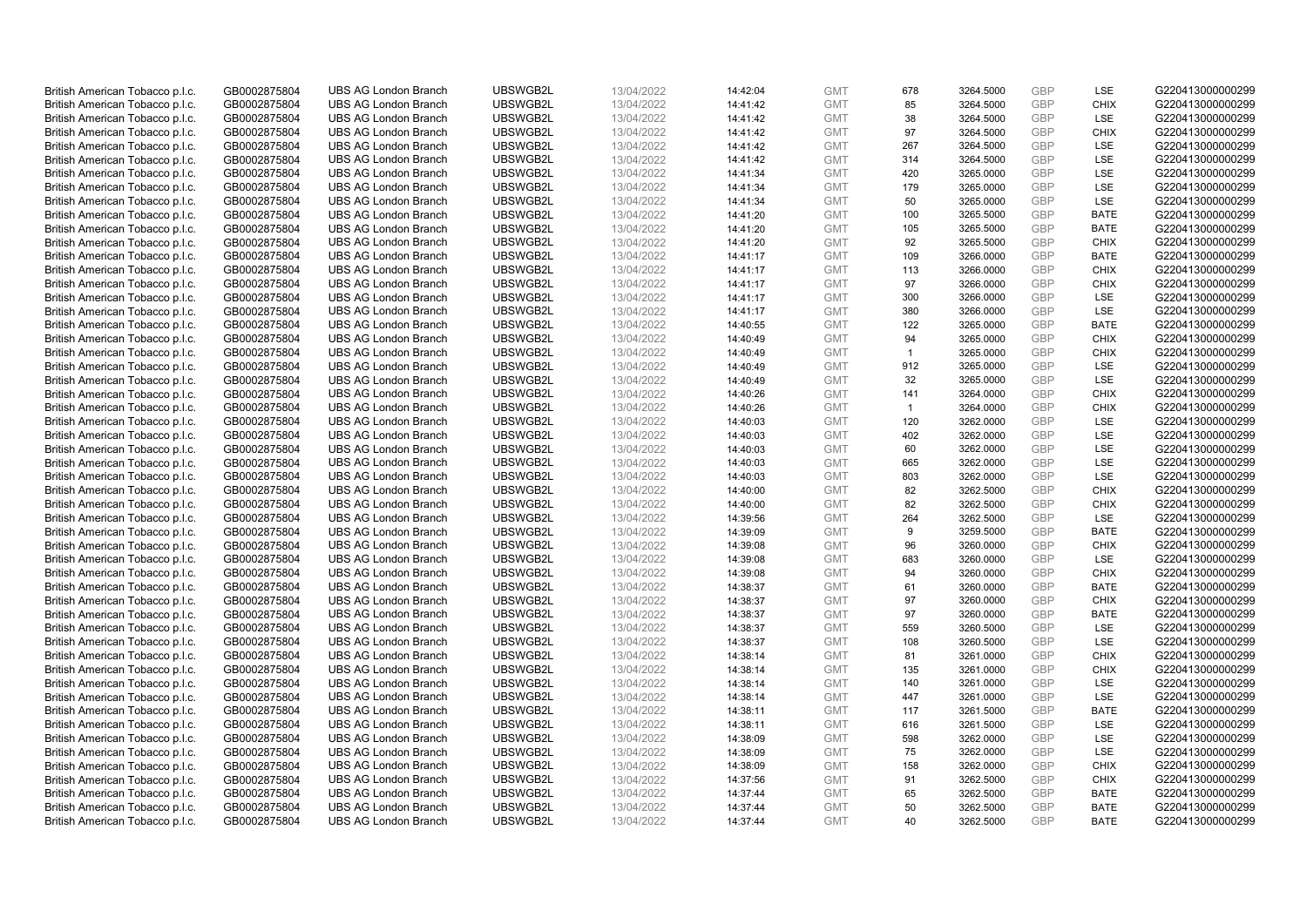| British American Tobacco p.l.c. | GB0002875804 | <b>UBS AG London Branch</b> | UBSWGB2L | 13/04/2022 | 14:37:41 | <b>GMT</b> | 82             | 3263.0000 | <b>GBP</b> | <b>BATE</b> | G220413000000299 |
|---------------------------------|--------------|-----------------------------|----------|------------|----------|------------|----------------|-----------|------------|-------------|------------------|
|                                 |              |                             |          |            |          |            | 418            |           | <b>GBP</b> | LSE         |                  |
| British American Tobacco p.l.c. | GB0002875804 | <b>UBS AG London Branch</b> | UBSWGB2L | 13/04/2022 | 14:37:39 | <b>GMT</b> |                | 3262.5000 |            |             | G220413000000299 |
| British American Tobacco p.l.c. | GB0002875804 | <b>UBS AG London Branch</b> | UBSWGB2L | 13/04/2022 | 14:37:39 | <b>GMT</b> | 235            | 3262.5000 | GBP        | LSE         | G220413000000299 |
| British American Tobacco p.l.c. | GB0002875804 | <b>UBS AG London Branch</b> | UBSWGB2L | 13/04/2022 | 14:37:39 | <b>GMT</b> | 89             | 3263.0000 | GBP        | <b>CHIX</b> | G220413000000299 |
| British American Tobacco p.l.c. | GB0002875804 | <b>UBS AG London Branch</b> | UBSWGB2L | 13/04/2022 | 14:37:39 | <b>GMT</b> | 98             | 3263.0000 | GBP        | <b>CHIX</b> | G220413000000299 |
| British American Tobacco p.l.c. | GB0002875804 | <b>UBS AG London Branch</b> | UBSWGB2L | 13/04/2022 | 14:37:13 | <b>GMT</b> | 349            | 3263.5000 | GBP        | LSE         | G220413000000299 |
| British American Tobacco p.l.c. | GB0002875804 | <b>UBS AG London Branch</b> | UBSWGB2L | 13/04/2022 | 14:37:13 | <b>GMT</b> | 90             | 3263.5000 | GBP        | <b>BATE</b> | G220413000000299 |
| British American Tobacco p.l.c. | GB0002875804 | <b>UBS AG London Branch</b> | UBSWGB2L | 13/04/2022 | 14:37:13 | <b>GMT</b> | 64             | 3263.5000 | GBP        | <b>CHIX</b> | G220413000000299 |
| British American Tobacco p.l.c. | GB0002875804 | <b>UBS AG London Branch</b> | UBSWGB2L | 13/04/2022 | 14:37:13 | <b>GMT</b> | 329            | 3263.5000 | <b>GBP</b> | LSE         | G220413000000299 |
| British American Tobacco p.l.c. | GB0002875804 | <b>UBS AG London Branch</b> | UBSWGB2L | 13/04/2022 | 14:37:13 | <b>GMT</b> | 855            | 3263.5000 | GBP        | LSE         | G220413000000299 |
| British American Tobacco p.l.c. | GB0002875804 | <b>UBS AG London Branch</b> | UBSWGB2L | 13/04/2022 | 14:37:13 | <b>GMT</b> | 2              | 3263.5000 | <b>GBP</b> | LSE         | G220413000000299 |
| British American Tobacco p.l.c. | GB0002875804 | <b>UBS AG London Branch</b> | UBSWGB2L | 13/04/2022 | 14:37:11 | <b>GMT</b> | 257            | 3264.0000 | GBP        | LSE         | G220413000000299 |
| British American Tobacco p.l.c. | GB0002875804 | <b>UBS AG London Branch</b> | UBSWGB2L | 13/04/2022 | 14:37:11 | <b>GMT</b> | 264            | 3264.0000 | <b>GBP</b> | LSE         | G220413000000299 |
| British American Tobacco p.l.c. | GB0002875804 | <b>UBS AG London Branch</b> | UBSWGB2L | 13/04/2022 | 14:37:07 | <b>GMT</b> | 257            | 3264.0000 | GBP        | LSE         | G220413000000299 |
|                                 |              |                             |          |            |          |            | 147            |           | <b>GBP</b> | <b>CHIX</b> |                  |
| British American Tobacco p.l.c. | GB0002875804 | <b>UBS AG London Branch</b> | UBSWGB2L | 13/04/2022 | 14:37:07 | <b>GMT</b> |                | 3264.0000 |            |             | G220413000000299 |
| British American Tobacco p.l.c. | GB0002875804 | <b>UBS AG London Branch</b> | UBSWGB2L | 13/04/2022 | 14:36:44 | <b>GMT</b> | 83             | 3262.0000 | GBP        | <b>CHIX</b> | G220413000000299 |
| British American Tobacco p.l.c. | GB0002875804 | <b>UBS AG London Branch</b> | UBSWGB2L | 13/04/2022 | 14:36:12 | <b>GMT</b> | 83             | 3262.0000 | <b>GBP</b> | <b>CHIX</b> | G220413000000299 |
| British American Tobacco p.l.c. | GB0002875804 | <b>UBS AG London Branch</b> | UBSWGB2L | 13/04/2022 | 14:36:12 | <b>GMT</b> | 99             | 3262.0000 | GBP        | <b>CHIX</b> | G220413000000299 |
| British American Tobacco p.l.c. | GB0002875804 | <b>UBS AG London Branch</b> | UBSWGB2L | 13/04/2022 | 14:36:12 | <b>GMT</b> | 631            | 3262.0000 | GBP        | <b>LSE</b>  | G220413000000299 |
| British American Tobacco p.l.c. | GB0002875804 | <b>UBS AG London Branch</b> | UBSWGB2L | 13/04/2022 | 14:36:12 | <b>GMT</b> | 264            | 3262.5000 | <b>GBP</b> | LSE         | G220413000000299 |
| British American Tobacco p.l.c. | GB0002875804 | <b>UBS AG London Branch</b> | UBSWGB2L | 13/04/2022 | 14:36:12 | <b>GMT</b> | 370            | 3262.5000 | GBP        | LSE         | G220413000000299 |
| British American Tobacco p.l.c. | GB0002875804 | <b>UBS AG London Branch</b> | UBSWGB2L | 13/04/2022 | 14:36:12 | <b>GMT</b> | 250            | 3262.5000 | <b>GBP</b> | LSE         | G220413000000299 |
| British American Tobacco p.l.c. | GB0002875804 | <b>UBS AG London Branch</b> | UBSWGB2L | 13/04/2022 | 14:35:45 | <b>GMT</b> | $\overline{1}$ | 3262.5000 | GBP        | <b>CHIX</b> | G220413000000299 |
| British American Tobacco p.l.c. | GB0002875804 | <b>UBS AG London Branch</b> | UBSWGB2L | 13/04/2022 | 14:35:24 | <b>GMT</b> | 45             | 3264.0000 | GBP        | <b>BATE</b> | G220413000000299 |
| British American Tobacco p.l.c. | GB0002875804 | <b>UBS AG London Branch</b> | UBSWGB2L | 13/04/2022 | 14:35:24 | <b>GMT</b> | 69             | 3264.0000 | GBP        | <b>BATE</b> | G220413000000299 |
| British American Tobacco p.l.c. | GB0002875804 | <b>UBS AG London Branch</b> | UBSWGB2L | 13/04/2022 | 14:35:24 | <b>GMT</b> | 57             | 3264.0000 | <b>GBP</b> | <b>BATE</b> | G220413000000299 |
| British American Tobacco p.l.c. | GB0002875804 | <b>UBS AG London Branch</b> | UBSWGB2L | 13/04/2022 | 14:35:24 | <b>GMT</b> | 69             | 3264.0000 | GBP        | <b>BATE</b> | G220413000000299 |
| British American Tobacco p.l.c. | GB0002875804 | <b>UBS AG London Branch</b> | UBSWGB2L | 13/04/2022 | 14:35:24 | <b>GMT</b> | 616            | 3264.0000 | <b>GBP</b> | LSE         | G220413000000299 |
|                                 |              |                             |          |            |          |            |                |           |            | LSE         |                  |
| British American Tobacco p.l.c. | GB0002875804 | <b>UBS AG London Branch</b> | UBSWGB2L | 13/04/2022 | 14:35:22 | <b>GMT</b> | 598            | 3264.5000 | GBP        |             | G220413000000299 |
| British American Tobacco p.l.c. | GB0002875804 | <b>UBS AG London Branch</b> | UBSWGB2L | 13/04/2022 | 14:35:22 | <b>GMT</b> | 92             | 3265.0000 | GBP        | <b>CHIX</b> | G220413000000299 |
| British American Tobacco p.l.c. | GB0002875804 | <b>UBS AG London Branch</b> | UBSWGB2L | 13/04/2022 | 14:35:22 | <b>GMT</b> | 49             | 3265.0000 | GBP        | <b>CHIX</b> | G220413000000299 |
| British American Tobacco p.l.c. | GB0002875804 | <b>UBS AG London Branch</b> | UBSWGB2L | 13/04/2022 | 14:35:22 | <b>GMT</b> | 81             | 3265.0000 | <b>GBP</b> | <b>CHIX</b> | G220413000000299 |
| British American Tobacco p.l.c. | GB0002875804 | <b>UBS AG London Branch</b> | UBSWGB2L | 13/04/2022 | 14:35:22 | <b>GMT</b> | 105            | 3265.0000 | GBP        | <b>BATE</b> | G220413000000299 |
| British American Tobacco p.l.c. | GB0002875804 | <b>UBS AG London Branch</b> | UBSWGB2L | 13/04/2022 | 14:35:17 | <b>GMT</b> | 257            | 3265.5000 | GBP        | LSE         | G220413000000299 |
| British American Tobacco p.l.c. | GB0002875804 | <b>UBS AG London Branch</b> | UBSWGB2L | 13/04/2022 | 14:35:17 | <b>GMT</b> | 264            | 3265.5000 | <b>GBP</b> | LSE         | G220413000000299 |
| British American Tobacco p.l.c. | GB0002875804 | <b>UBS AG London Branch</b> | UBSWGB2L | 13/04/2022 | 14:35:17 | <b>GMT</b> | 43             | 3265.5000 | GBP        | LSE         | G220413000000299 |
| British American Tobacco p.l.c. | GB0002875804 | <b>UBS AG London Branch</b> | UBSWGB2L | 13/04/2022 | 14:35:17 | <b>GMT</b> | 200            | 3265.5000 | <b>GBP</b> | <b>CHIX</b> | G220413000000299 |
| British American Tobacco p.l.c. | GB0002875804 | <b>UBS AG London Branch</b> | UBSWGB2L | 13/04/2022 | 14:35:11 | <b>GMT</b> | 85             | 3265.5000 | GBP        | LSE         | G220413000000299 |
| British American Tobacco p.l.c. | GB0002875804 | <b>UBS AG London Branch</b> | UBSWGB2L | 13/04/2022 | 14:35:11 | <b>GMT</b> | 250            | 3265.5000 | <b>GBP</b> | LSE         | G220413000000299 |
| British American Tobacco p.l.c. | GB0002875804 | <b>UBS AG London Branch</b> | UBSWGB2L | 13/04/2022 | 14:35:11 | <b>GMT</b> | 264            | 3265.5000 | GBP        | LSE         | G220413000000299 |
| British American Tobacco p.l.c. | GB0002875804 | <b>UBS AG London Branch</b> | UBSWGB2L | 13/04/2022 | 14:35:11 | <b>GMT</b> | 83             | 3265.5000 | GBP        | <b>CHIX</b> | G220413000000299 |
| British American Tobacco p.l.c. | GB0002875804 | <b>UBS AG London Branch</b> | UBSWGB2L | 13/04/2022 | 14:34:56 | <b>GMT</b> | 82             | 3265.5000 | GBP        | <b>CHIX</b> | G220413000000299 |
| British American Tobacco p.l.c. | GB0002875804 | <b>UBS AG London Branch</b> | UBSWGB2L | 13/04/2022 | 14:34:56 | <b>GMT</b> | 109            | 3265.5000 | GBP        | <b>CHIX</b> | G220413000000299 |
| British American Tobacco p.l.c. | GB0002875804 | <b>UBS AG London Branch</b> | UBSWGB2L | 13/04/2022 |          | <b>GMT</b> | 101            | 3265.5000 | GBP        | <b>BATE</b> | G220413000000299 |
|                                 |              |                             |          |            | 14:34:56 |            |                |           |            |             |                  |
| British American Tobacco p.l.c. | GB0002875804 | <b>UBS AG London Branch</b> | UBSWGB2L | 13/04/2022 | 14:34:56 | <b>GMT</b> | 634            | 3266.0000 | GBP        | <b>LSE</b>  | G220413000000299 |
| British American Tobacco p.l.c. | GB0002875804 | <b>UBS AG London Branch</b> | UBSWGB2L | 13/04/2022 | 14:34:56 | <b>GMT</b> | 165            | 3266.0000 | GBP        | <b>BATE</b> | G220413000000299 |
| British American Tobacco p.l.c. | GB0002875804 | <b>UBS AG London Branch</b> | UBSWGB2L | 13/04/2022 | 14:34:56 | <b>GMT</b> | 275            | 3266.0000 | GBP        | LSE         | G220413000000299 |
| British American Tobacco p.l.c. | GB0002875804 | <b>UBS AG London Branch</b> | UBSWGB2L | 13/04/2022 | 14:34:56 | <b>GMT</b> | 395            | 3266.0000 | GBP        | LSE         | G220413000000299 |
| British American Tobacco p.l.c. | GB0002875804 | <b>UBS AG London Branch</b> | UBSWGB2L | 13/04/2022 | 14:34:53 | <b>GMT</b> | 117            | 3266.5000 | GBP        | <b>BATE</b> | G220413000000299 |
| British American Tobacco p.l.c. | GB0002875804 | <b>UBS AG London Branch</b> | UBSWGB2L | 13/04/2022 | 14:34:53 | <b>GMT</b> | 257            | 3266.5000 | GBP        | LSE         | G220413000000299 |
| British American Tobacco p.l.c. | GB0002875804 | <b>UBS AG London Branch</b> | UBSWGB2L | 13/04/2022 | 14:34:47 | <b>GMT</b> | 257            | 3266.5000 | GBP        | LSE         | G220413000000299 |
| British American Tobacco p.l.c. | GB0002875804 | <b>UBS AG London Branch</b> | UBSWGB2L | 13/04/2022 | 14:34:44 | <b>GMT</b> | 172            | 3266.5000 | GBP        | <b>CHIX</b> | G220413000000299 |
| British American Tobacco p.l.c. | GB0002875804 | <b>UBS AG London Branch</b> | UBSWGB2L | 13/04/2022 | 14:34:44 | <b>GMT</b> | 109            | 3266.5000 | GBP        | <b>BATE</b> | G220413000000299 |
| British American Tobacco p.l.c. | GB0002875804 | <b>UBS AG London Branch</b> | UBSWGB2L | 13/04/2022 | 14:34:24 | <b>GMT</b> | 82             | 3265.0000 | GBP        | <b>CHIX</b> | G220413000000299 |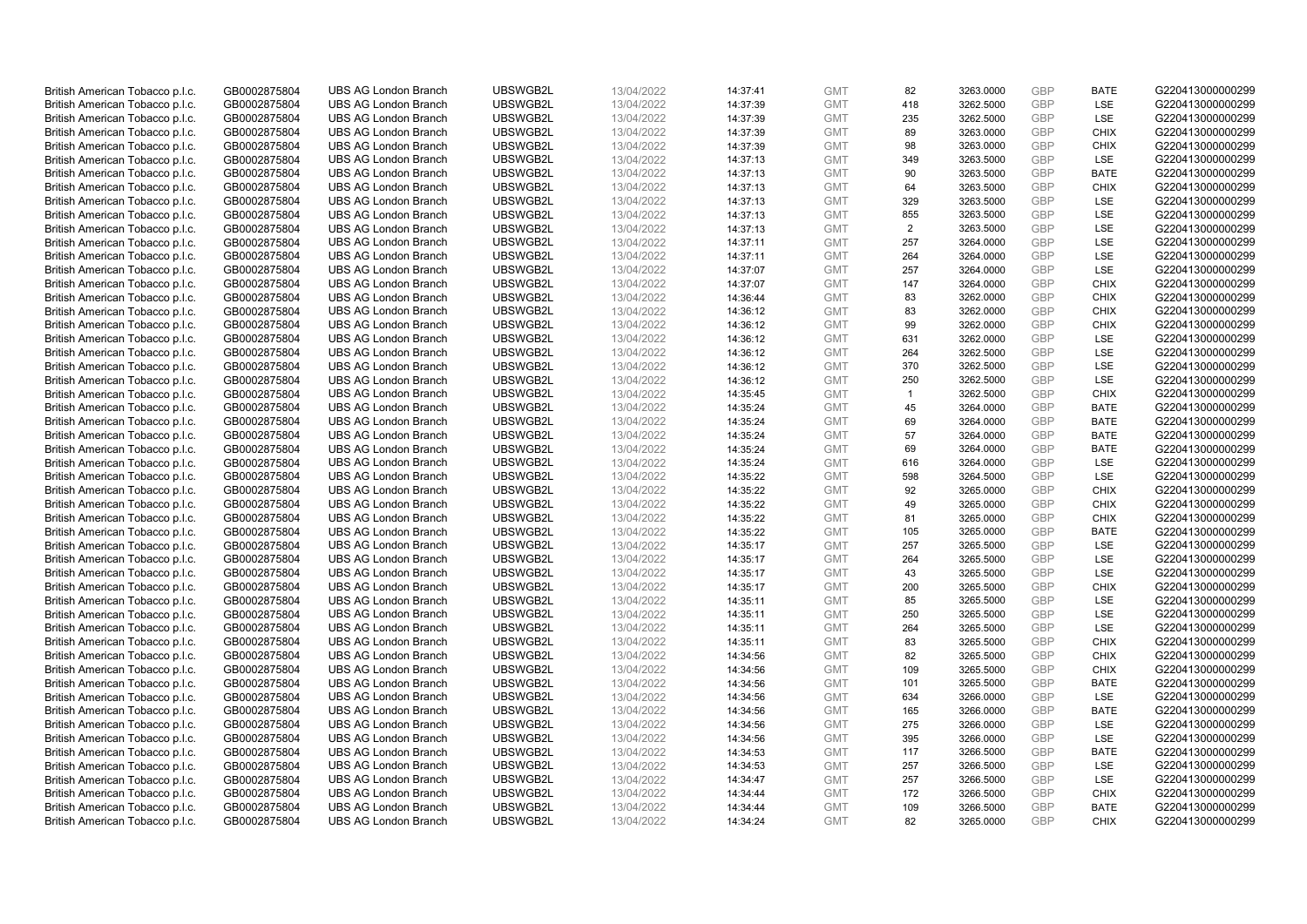| British American Tobacco p.l.c. | GB0002875804                 | <b>UBS AG London Branch</b> | UBSWGB2L | 13/04/2022               | 14:34:24 | <b>GMT</b> | 704            | 3265.0000 | <b>GBP</b> | <b>LSE</b>  | G220413000000299 |
|---------------------------------|------------------------------|-----------------------------|----------|--------------------------|----------|------------|----------------|-----------|------------|-------------|------------------|
| British American Tobacco p.l.c. | GB0002875804                 | <b>UBS AG London Branch</b> | UBSWGB2L | 13/04/2022               | 14:34:20 | <b>GMT</b> | 563            | 3265.5000 | <b>GBP</b> | LSE         | G220413000000299 |
|                                 |                              | <b>UBS AG London Branch</b> | UBSWGB2L |                          |          | <b>GMT</b> | 98             | 3265.5000 | <b>GBP</b> | <b>CHIX</b> | G220413000000299 |
| British American Tobacco p.l.c. | GB0002875804                 |                             |          | 13/04/2022               | 14:34:20 |            |                |           |            |             |                  |
| British American Tobacco p.l.c. | GB0002875804                 | <b>UBS AG London Branch</b> | UBSWGB2L | 13/04/2022               | 14:34:08 | <b>GMT</b> | 40             | 3264.5000 | <b>GBP</b> | LSE         | G220413000000299 |
| British American Tobacco p.l.c. | GB0002875804                 | <b>UBS AG London Branch</b> | UBSWGB2L | 13/04/2022               | 14:34:08 | <b>GMT</b> | 197            | 3265.0000 | <b>GBP</b> | LSE         | G220413000000299 |
| British American Tobacco p.l.c. | GB0002875804                 | <b>UBS AG London Branch</b> | UBSWGB2L | 13/04/2022               | 14:34:08 | <b>GMT</b> | 491            | 3265.0000 | <b>GBP</b> | <b>LSE</b>  | G220413000000299 |
| British American Tobacco p.l.c. | GB0002875804                 | <b>UBS AG London Branch</b> | UBSWGB2L | 13/04/2022               | 14:33:56 | <b>GMT</b> | 181            | 3263.5000 | <b>GBP</b> | <b>BATE</b> | G220413000000299 |
| British American Tobacco p.l.c. | GB0002875804                 | <b>UBS AG London Branch</b> | UBSWGB2L | 13/04/2022               | 14:33:50 | <b>GMT</b> | 190            | 3263.5000 | <b>GBP</b> | <b>CHIX</b> | G220413000000299 |
| British American Tobacco p.l.c. | GB0002875804                 | <b>UBS AG London Branch</b> | UBSWGB2L | 13/04/2022               | 14:33:43 | <b>GMT</b> | 83             | 3263.5000 | <b>GBP</b> | <b>CHIX</b> | G220413000000299 |
| British American Tobacco p.l.c. | GB0002875804                 | <b>UBS AG London Branch</b> | UBSWGB2L | 13/04/2022               | 14:33:37 | <b>GMT</b> | 632            | 3263.0000 | <b>GBP</b> | LSE         | G220413000000299 |
| British American Tobacco p.l.c. | GB0002875804                 | <b>UBS AG London Branch</b> | UBSWGB2L | 13/04/2022               | 14:33:33 | <b>GMT</b> | 119            | 3263.5000 | <b>GBP</b> | <b>CHIX</b> | G220413000000299 |
| British American Tobacco p.l.c. | GB0002875804                 | <b>UBS AG London Branch</b> | UBSWGB2L | 13/04/2022               | 14:33:25 | <b>GMT</b> | 90             | 3263.0000 | <b>GBP</b> | <b>CHIX</b> | G220413000000299 |
| British American Tobacco p.l.c. | GB0002875804                 | <b>UBS AG London Branch</b> | UBSWGB2L | 13/04/2022               | 14:33:16 | <b>GMT</b> | 429            | 3263.0000 | <b>GBP</b> | LSE         | G220413000000299 |
| British American Tobacco p.l.c. | GB0002875804                 | <b>UBS AG London Branch</b> | UBSWGB2L | 13/04/2022               | 14:33:16 | <b>GMT</b> | 250            | 3263.0000 | <b>GBP</b> | LSE         | G220413000000299 |
| British American Tobacco p.l.c. | GB0002875804                 | <b>UBS AG London Branch</b> | UBSWGB2L | 13/04/2022               | 14:32:58 | <b>GMT</b> | $\overline{1}$ | 3262.5000 | <b>GBP</b> | <b>CHIX</b> | G220413000000299 |
| British American Tobacco p.l.c. | GB0002875804                 | <b>UBS AG London Branch</b> | UBSWGB2L | 13/04/2022               | 14:32:57 | <b>GMT</b> | 560            | 3262.5000 | <b>GBP</b> | <b>LSE</b>  | G220413000000299 |
| British American Tobacco p.l.c. | GB0002875804                 | <b>UBS AG London Branch</b> | UBSWGB2L | 13/04/2022               | 14:32:57 | <b>GMT</b> | 66             | 3262.5000 | <b>GBP</b> | LSE         | G220413000000299 |
| British American Tobacco p.l.c. | GB0002875804                 | <b>UBS AG London Branch</b> | UBSWGB2L | 13/04/2022               | 14:32:57 | <b>GMT</b> | 507            | 3262.5000 | <b>GBP</b> | LSE         | G220413000000299 |
|                                 |                              | <b>UBS AG London Branch</b> | UBSWGB2L |                          | 14:32:45 | <b>GMT</b> | 630            | 3262.0000 | <b>GBP</b> | <b>LSE</b>  | G220413000000299 |
| British American Tobacco p.l.c. | GB0002875804<br>GB0002875804 | <b>UBS AG London Branch</b> | UBSWGB2L | 13/04/2022<br>13/04/2022 | 14:32:45 | <b>GMT</b> |                |           | <b>GBP</b> | <b>BATE</b> | G220413000000299 |
| British American Tobacco p.l.c. |                              |                             |          |                          |          |            | 101            | 3262.0000 |            |             |                  |
| British American Tobacco p.l.c. | GB0002875804                 | <b>UBS AG London Branch</b> | UBSWGB2L | 13/04/2022               | 14:32:45 | <b>GMT</b> | 160            | 3262.0000 | <b>GBP</b> | LSE         | G220413000000299 |
| British American Tobacco p.l.c. | GB0002875804                 | <b>UBS AG London Branch</b> | UBSWGB2L | 13/04/2022               | 14:32:45 | <b>GMT</b> | 2              | 3262.0000 | <b>GBP</b> | <b>BATE</b> | G220413000000299 |
| British American Tobacco p.l.c. | GB0002875804                 | <b>UBS AG London Branch</b> | UBSWGB2L | 13/04/2022               | 14:32:45 | <b>GMT</b> | 108            | 3262.5000 | <b>GBP</b> | <b>CHIX</b> | G220413000000299 |
| British American Tobacco p.l.c. | GB0002875804                 | <b>UBS AG London Branch</b> | UBSWGB2L | 13/04/2022               | 14:32:45 | <b>GMT</b> | 661            | 3262.5000 | <b>GBP</b> | <b>LSE</b>  | G220413000000299 |
| British American Tobacco p.l.c. | GB0002875804                 | <b>UBS AG London Branch</b> | UBSWGB2L | 13/04/2022               | 14:32:45 | <b>GMT</b> | 644            | 3262.5000 | <b>GBP</b> | LSE         | G220413000000299 |
| British American Tobacco p.l.c. | GB0002875804                 | <b>UBS AG London Branch</b> | UBSWGB2L | 13/04/2022               | 14:32:31 | <b>GMT</b> | 205            | 3262.5000 | <b>GBP</b> | <b>CHIX</b> | G220413000000299 |
| British American Tobacco p.l.c. | GB0002875804                 | UBS AG London Branch        | UBSWGB2L | 13/04/2022               | 14:32:30 | <b>GMT</b> | 162            | 3262.5000 | <b>GBP</b> | <b>CHIX</b> | G220413000000299 |
| British American Tobacco p.l.c. | GB0002875804                 | <b>UBS AG London Branch</b> | UBSWGB2L | 13/04/2022               | 14:32:03 | <b>GMT</b> | 87             | 3259.5000 | <b>GBP</b> | <b>CHIX</b> | G220413000000299 |
| British American Tobacco p.l.c. | GB0002875804                 | <b>UBS AG London Branch</b> | UBSWGB2L | 13/04/2022               | 14:31:54 | <b>GMT</b> | 101            | 3260.5000 | <b>GBP</b> | <b>BATE</b> | G220413000000299 |
| British American Tobacco p.l.c. | GB0002875804                 | <b>UBS AG London Branch</b> | UBSWGB2L | 13/04/2022               | 14:31:51 | <b>GMT</b> | 17             | 3261.5000 | <b>GBP</b> | <b>BATE</b> | G220413000000299 |
| British American Tobacco p.l.c. | GB0002875804                 | <b>UBS AG London Branch</b> | UBSWGB2L | 13/04/2022               | 14:31:51 | <b>GMT</b> | 100            | 3261.5000 | <b>GBP</b> | <b>BATE</b> | G220413000000299 |
| British American Tobacco p.l.c. | GB0002875804                 | <b>UBS AG London Branch</b> | UBSWGB2L | 13/04/2022               | 14:31:51 | <b>GMT</b> | 604            | 3261.5000 | <b>GBP</b> | LSE         | G220413000000299 |
| British American Tobacco p.l.c. | GB0002875804                 | <b>UBS AG London Branch</b> | UBSWGB2L | 13/04/2022               | 14:31:51 | <b>GMT</b> | 108            | 3261.5000 | <b>GBP</b> | <b>BATE</b> | G220413000000299 |
| British American Tobacco p.l.c. | GB0002875804                 | <b>UBS AG London Branch</b> | UBSWGB2L | 13/04/2022               | 14:31:51 | <b>GMT</b> | 101            | 3261.5000 | <b>GBP</b> | <b>BATE</b> | G220413000000299 |
| British American Tobacco p.l.c. | GB0002875804                 | <b>UBS AG London Branch</b> | UBSWGB2L | 13/04/2022               | 14:31:47 | <b>GMT</b> | 196            | 3262.0000 | <b>GBP</b> | <b>CHIX</b> | G220413000000299 |
| British American Tobacco p.l.c. | GB0002875804                 | <b>UBS AG London Branch</b> | UBSWGB2L | 13/04/2022               | 14:31:47 | <b>GMT</b> | 170            | 3262.0000 | <b>GBP</b> | <b>CHIX</b> | G220413000000299 |
| British American Tobacco p.l.c. | GB0002875804                 | <b>UBS AG London Branch</b> | UBSWGB2L | 13/04/2022               | 14:31:47 | <b>GMT</b> | 676            | 3262.0000 | <b>GBP</b> | LSE         | G220413000000299 |
| British American Tobacco p.l.c. | GB0002875804                 | <b>UBS AG London Branch</b> | UBSWGB2L | 13/04/2022               | 14:31:43 | <b>GMT</b> | 64             | 3263.0000 | <b>GBP</b> | <b>CHIX</b> | G220413000000299 |
| British American Tobacco p.l.c. | GB0002875804                 | <b>UBS AG London Branch</b> | UBSWGB2L | 13/04/2022               | 14:31:43 | <b>GMT</b> | 26             | 3263.0000 | <b>GBP</b> | <b>CHIX</b> | G220413000000299 |
| British American Tobacco p.l.c. | GB0002875804                 | <b>UBS AG London Branch</b> | UBSWGB2L | 13/04/2022               | 14:31:39 | <b>GMT</b> | 102            | 3262.5000 | <b>GBP</b> | <b>BATE</b> | G220413000000299 |
| British American Tobacco p.l.c. | GB0002875804                 | <b>UBS AG London Branch</b> | UBSWGB2L | 13/04/2022               | 14:31:39 | <b>GMT</b> | 635            | 3262.5000 | <b>GBP</b> | LSE         | G220413000000299 |
| British American Tobacco p.l.c. | GB0002875804                 | <b>UBS AG London Branch</b> | UBSWGB2L | 13/04/2022               | 14:31:39 | <b>GMT</b> | 124            | 3262.5000 | <b>GBP</b> | <b>BATE</b> | G220413000000299 |
| British American Tobacco p.l.c. | GB0002875804                 | <b>UBS AG London Branch</b> | UBSWGB2L | 13/04/2022               | 14:31:26 | <b>GMT</b> | 209            | 3263.0000 | <b>GBP</b> | <b>CHIX</b> | G220413000000299 |
| British American Tobacco p.l.c. | GB0002875804                 | <b>UBS AG London Branch</b> | UBSWGB2L | 13/04/2022               | 14:31:19 | <b>GMT</b> | 180            | 3263.0000 | <b>GBP</b> | LSE         | G220413000000299 |
| British American Tobacco p.l.c. | GB0002875804                 | UBS AG London Branch        | UBSWGB2L | 13/04/2022               | 14:31:19 | <b>GMT</b> | 257            | 3263.0000 | <b>GBP</b> | LSE         | G220413000000299 |
|                                 |                              |                             |          |                          |          |            |                |           |            |             |                  |
| British American Tobacco p.l.c. | GB0002875804                 | <b>UBS AG London Branch</b> | UBSWGB2L | 13/04/2022               | 14:31:19 | <b>GMT</b> | 226            | 3263.0000 | <b>GBP</b> | LSE         | G220413000000299 |
| British American Tobacco p.l.c. | GB0002875804                 | <b>UBS AG London Branch</b> | UBSWGB2L | 13/04/2022               | 14:31:19 | <b>GMT</b> | 264            | 3263.0000 | <b>GBP</b> | LSE         | G220413000000299 |
| British American Tobacco p.l.c. | GB0002875804                 | <b>UBS AG London Branch</b> | UBSWGB2L | 13/04/2022               | 14:31:19 | <b>GMT</b> | 400            | 3263.0000 | <b>GBP</b> | LSE         | G220413000000299 |
| British American Tobacco p.l.c. | GB0002875804                 | <b>UBS AG London Branch</b> | UBSWGB2L | 13/04/2022               | 14:31:19 | <b>GMT</b> | 118            | 3263.0000 | <b>GBP</b> | LSE         | G220413000000299 |
| British American Tobacco p.l.c. | GB0002875804                 | <b>UBS AG London Branch</b> | UBSWGB2L | 13/04/2022               | 14:31:19 | <b>GMT</b> | 600            | 3263.0000 | <b>GBP</b> | LSE         | G220413000000299 |
| British American Tobacco p.l.c. | GB0002875804                 | <b>UBS AG London Branch</b> | UBSWGB2L | 13/04/2022               | 14:31:19 | <b>GMT</b> | 91             | 3263.0000 | <b>GBP</b> | <b>CHIX</b> | G220413000000299 |
| British American Tobacco p.l.c. | GB0002875804                 | <b>UBS AG London Branch</b> | UBSWGB2L | 13/04/2022               | 14:31:19 | <b>GMT</b> | 94             | 3263.5000 | <b>GBP</b> | LSE         | G220413000000299 |
| British American Tobacco p.l.c. | GB0002875804                 | <b>UBS AG London Branch</b> | UBSWGB2L | 13/04/2022               | 14:31:19 | <b>GMT</b> | 257            | 3263.5000 | <b>GBP</b> | <b>LSE</b>  | G220413000000299 |
| British American Tobacco p.l.c. | GB0002875804                 | <b>UBS AG London Branch</b> | UBSWGB2L | 13/04/2022               | 14:31:19 | <b>GMT</b> | 264            | 3263.5000 | GBP        | <b>LSE</b>  | G220413000000299 |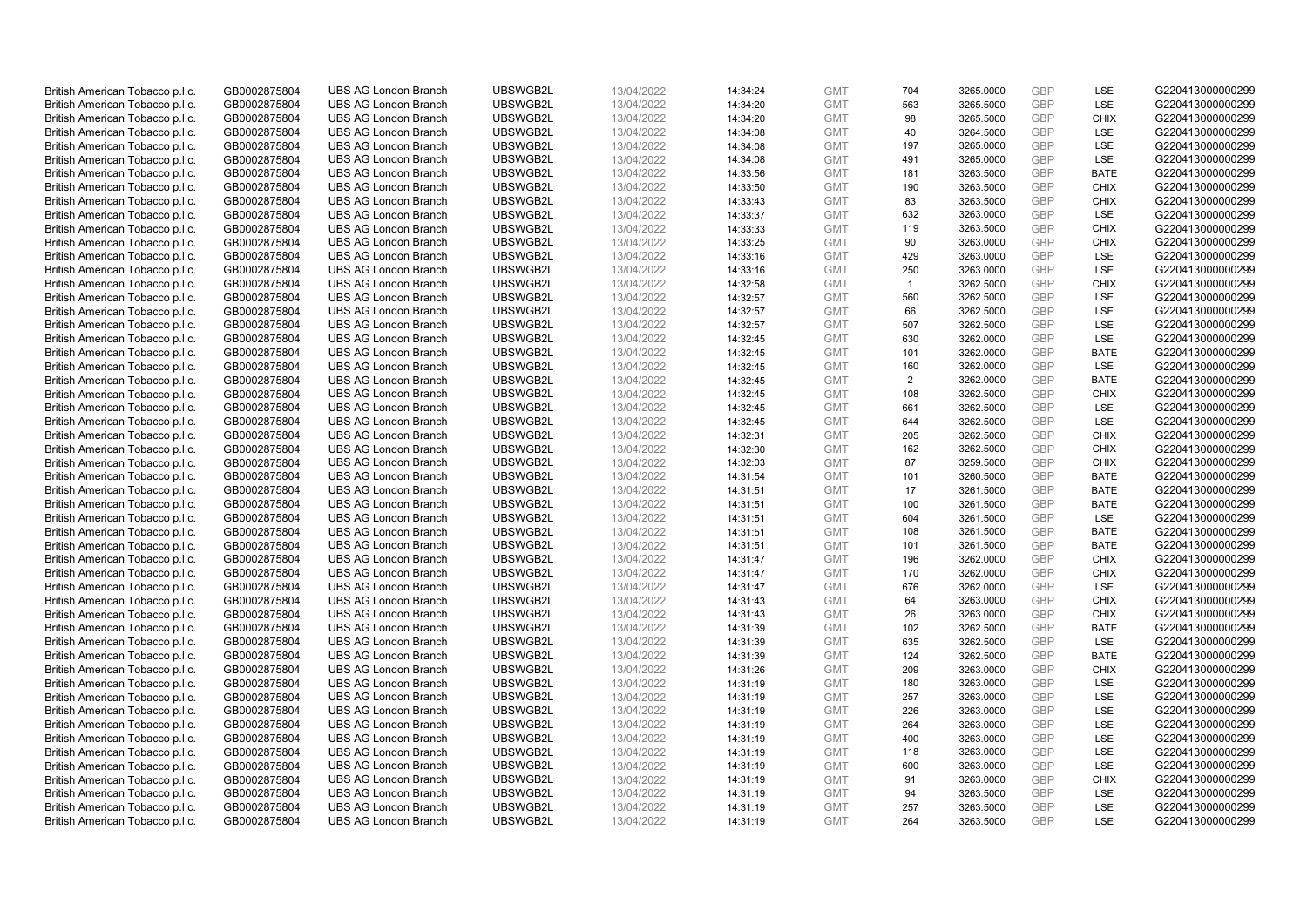| British American Tobacco p.l.c. | GB0002875804                 | <b>UBS AG London Branch</b> | UBSWGB2L | 13/04/2022               | 14:31:15 | <b>GMT</b> | 685            | 3263.5000 | <b>GBP</b> | <b>LSE</b>  | G220413000000299 |
|---------------------------------|------------------------------|-----------------------------|----------|--------------------------|----------|------------|----------------|-----------|------------|-------------|------------------|
| British American Tobacco p.l.c. | GB0002875804                 | <b>UBS AG London Branch</b> | UBSWGB2L | 13/04/2022               | 14:31:04 | <b>GMT</b> | 264            | 3260.5000 | <b>GBP</b> | LSE         | G220413000000299 |
|                                 |                              | <b>UBS AG London Branch</b> | UBSWGB2L |                          |          | <b>GMT</b> |                | 3260.5000 | <b>GBP</b> | LSE         | G220413000000299 |
| British American Tobacco p.l.c. | GB0002875804                 |                             |          | 13/04/2022               | 14:31:04 |            | 257            |           |            |             |                  |
| British American Tobacco p.l.c. | GB0002875804                 | <b>UBS AG London Branch</b> | UBSWGB2L | 13/04/2022               | 14:31:04 | <b>GMT</b> | 211            | 3260.5000 | <b>GBP</b> | LSE         | G220413000000299 |
| British American Tobacco p.l.c. | GB0002875804                 | <b>UBS AG London Branch</b> | UBSWGB2L | 13/04/2022               | 14:30:53 | <b>GMT</b> | 5              | 3260.0000 | <b>GBP</b> | <b>CHIX</b> | G220413000000299 |
| British American Tobacco p.l.c. | GB0002875804                 | <b>UBS AG London Branch</b> | UBSWGB2L | 13/04/2022               | 14:30:31 | <b>GMT</b> | 98             | 3259.0000 | <b>GBP</b> | <b>CHIX</b> | G220413000000299 |
| British American Tobacco p.l.c. | GB0002875804                 | <b>UBS AG London Branch</b> | UBSWGB2L | 13/04/2022               | 14:30:31 | <b>GMT</b> | $\overline{1}$ | 3259.0000 | <b>GBP</b> | <b>CHIX</b> | G220413000000299 |
| British American Tobacco p.l.c. | GB0002875804                 | <b>UBS AG London Branch</b> | UBSWGB2L | 13/04/2022               | 14:30:29 | <b>GMT</b> | 90             | 3259.5000 | <b>GBP</b> | <b>CHIX</b> | G220413000000299 |
| British American Tobacco p.l.c. | GB0002875804                 | <b>UBS AG London Branch</b> | UBSWGB2L | 13/04/2022               | 14:30:29 | <b>GMT</b> | 101            | 3259.5000 | <b>GBP</b> | <b>CHIX</b> | G220413000000299 |
| British American Tobacco p.l.c. | GB0002875804                 | <b>UBS AG London Branch</b> | UBSWGB2L | 13/04/2022               | 14:30:29 | <b>GMT</b> | 117            | 3259.5000 | <b>GBP</b> | <b>BATE</b> | G220413000000299 |
| British American Tobacco p.l.c. | GB0002875804                 | <b>UBS AG London Branch</b> | UBSWGB2L | 13/04/2022               | 14:30:29 | <b>GMT</b> | 402            | 3259.5000 | <b>GBP</b> | <b>LSE</b>  | G220413000000299 |
| British American Tobacco p.l.c. | GB0002875804                 | <b>UBS AG London Branch</b> | UBSWGB2L | 13/04/2022               | 14:30:29 | <b>GMT</b> | 108            | 3259.5000 | <b>GBP</b> | LSE         | G220413000000299 |
| British American Tobacco p.l.c. | GB0002875804                 | <b>UBS AG London Branch</b> | UBSWGB2L | 13/04/2022               | 14:30:29 | <b>GMT</b> | 90             | 3259.5000 | <b>GBP</b> | LSE         | G220413000000299 |
| British American Tobacco p.l.c. | GB0002875804                 | <b>UBS AG London Branch</b> | UBSWGB2L | 13/04/2022               | 14:30:25 | <b>GMT</b> | 31             | 3260.0000 | <b>GBP</b> | <b>BATE</b> | G220413000000299 |
| British American Tobacco p.l.c. | GB0002875804                 | <b>UBS AG London Branch</b> | UBSWGB2L | 13/04/2022               | 14:30:25 | <b>GMT</b> | 93             | 3260.0000 | <b>GBP</b> | <b>BATE</b> | G220413000000299 |
| British American Tobacco p.l.c. | GB0002875804                 | <b>UBS AG London Branch</b> | UBSWGB2L | 13/04/2022               | 14:30:25 | <b>GMT</b> | 564            | 3260.0000 | <b>GBP</b> | <b>LSE</b>  | G220413000000299 |
| British American Tobacco p.l.c. | GB0002875804                 | <b>UBS AG London Branch</b> | UBSWGB2L | 13/04/2022               | 14:30:13 | <b>GMT</b> | 130            | 3259.5000 | <b>GBP</b> | <b>CHIX</b> | G220413000000299 |
| British American Tobacco p.l.c. | GB0002875804                 | <b>UBS AG London Branch</b> | UBSWGB2L | 13/04/2022               | 14:30:12 | <b>GMT</b> | 32             | 3260.0000 | <b>GBP</b> | <b>LSE</b>  | G220413000000299 |
|                                 |                              | <b>UBS AG London Branch</b> | UBSWGB2L |                          | 14:30:12 | <b>GMT</b> | 563            | 3260.0000 | <b>GBP</b> | <b>LSE</b>  | G220413000000299 |
| British American Tobacco p.l.c. | GB0002875804<br>GB0002875804 | <b>UBS AG London Branch</b> | UBSWGB2L | 13/04/2022<br>13/04/2022 |          | <b>GMT</b> | 98             |           | <b>GBP</b> | <b>CHIX</b> | G220413000000299 |
| British American Tobacco p.l.c. |                              |                             |          |                          | 14:30:12 |            |                | 3260.5000 |            |             |                  |
| British American Tobacco p.l.c. | GB0002875804                 | <b>UBS AG London Branch</b> | UBSWGB2L | 13/04/2022               | 14:30:03 | <b>GMT</b> | 86             | 3260.0000 | <b>GBP</b> | <b>CHIX</b> | G220413000000299 |
| British American Tobacco p.l.c. | GB0002875804                 | <b>UBS AG London Branch</b> | UBSWGB2L | 13/04/2022               | 14:30:03 | <b>GMT</b> | 257            | 3260.0000 | <b>GBP</b> | LSE         | G220413000000299 |
| British American Tobacco p.l.c. | GB0002875804                 | <b>UBS AG London Branch</b> | UBSWGB2L | 13/04/2022               | 14:30:03 | <b>GMT</b> | 83             | 3260.0000 | <b>GBP</b> | LSE         | G220413000000299 |
| British American Tobacco p.l.c. | GB0002875804                 | <b>UBS AG London Branch</b> | UBSWGB2L | 13/04/2022               | 14:30:03 | <b>GMT</b> | 280            | 3260.0000 | <b>GBP</b> | <b>LSE</b>  | G220413000000299 |
| British American Tobacco p.l.c. | GB0002875804                 | <b>UBS AG London Branch</b> | UBSWGB2L | 13/04/2022               | 14:30:03 | <b>GMT</b> | 117            | 3260.0000 | <b>GBP</b> | <b>BATE</b> | G220413000000299 |
| British American Tobacco p.l.c. | GB0002875804                 | <b>UBS AG London Branch</b> | UBSWGB2L | 13/04/2022               | 14:30:03 | <b>GMT</b> | 89             | 3260.0000 | <b>GBP</b> | <b>BATE</b> | G220413000000299 |
| British American Tobacco p.l.c. | GB0002875804                 | <b>UBS AG London Branch</b> | UBSWGB2L | 13/04/2022               | 14:30:03 | <b>GMT</b> | 20             | 3260.0000 | <b>GBP</b> | <b>BATE</b> | G220413000000299 |
| British American Tobacco p.l.c. | GB0002875804                 | <b>UBS AG London Branch</b> | UBSWGB2L | 13/04/2022               | 14:30:03 | <b>GMT</b> | 582            | 3260.0000 | <b>GBP</b> | LSE         | G220413000000299 |
| British American Tobacco p.l.c. | GB0002875804                 | <b>UBS AG London Branch</b> | UBSWGB2L | 13/04/2022               | 14:30:03 | <b>GMT</b> | 831            | 3260.0000 | <b>GBP</b> | LSE         | G220413000000299 |
| British American Tobacco p.l.c. | GB0002875804                 | <b>UBS AG London Branch</b> | UBSWGB2L | 13/04/2022               | 14:29:58 | <b>GMT</b> | 167            | 3260.5000 | <b>GBP</b> | <b>CHIX</b> | G220413000000299 |
| British American Tobacco p.l.c. | GB0002875804                 | <b>UBS AG London Branch</b> | UBSWGB2L | 13/04/2022               | 14:28:27 | <b>GMT</b> | 164            | 3259.5000 | <b>GBP</b> | <b>CHIX</b> | G220413000000299 |
| British American Tobacco p.l.c. | GB0002875804                 | <b>UBS AG London Branch</b> | UBSWGB2L | 13/04/2022               | 14:28:27 | <b>GMT</b> | 208            | 3259.5000 | <b>GBP</b> | <b>LSE</b>  | G220413000000299 |
| British American Tobacco p.l.c. | GB0002875804                 | <b>UBS AG London Branch</b> | UBSWGB2L | 13/04/2022               | 14:28:27 | <b>GMT</b> | 290            | 3259.5000 | <b>GBP</b> | LSE         | G220413000000299 |
| British American Tobacco p.l.c. | GB0002875804                 | <b>UBS AG London Branch</b> | UBSWGB2L | 13/04/2022               | 14:28:27 | <b>GMT</b> | 200            | 3259.5000 | <b>GBP</b> | LSE         | G220413000000299 |
| British American Tobacco p.l.c. | GB0002875804                 | <b>UBS AG London Branch</b> | UBSWGB2L | 13/04/2022               | 14:28:27 | <b>GMT</b> | 93             | 3259.5000 | <b>GBP</b> | <b>CHIX</b> | G220413000000299 |
| British American Tobacco p.l.c. | GB0002875804                 | <b>UBS AG London Branch</b> | UBSWGB2L | 13/04/2022               | 14:28:27 | <b>GMT</b> | 398            | 3259.5000 | <b>GBP</b> | LSE         | G220413000000299 |
| British American Tobacco p.l.c. | GB0002875804                 | <b>UBS AG London Branch</b> | UBSWGB2L | 13/04/2022               | 14:28:27 | <b>GMT</b> | 289            | 3259.5000 | <b>GBP</b> | LSE         | G220413000000299 |
| British American Tobacco p.l.c. | GB0002875804                 | <b>UBS AG London Branch</b> | UBSWGB2L | 13/04/2022               | 14:27:59 | <b>GMT</b> | 85             | 3259.5000 | <b>GBP</b> | <b>CHIX</b> | G220413000000299 |
| British American Tobacco p.l.c. | GB0002875804                 | <b>UBS AG London Branch</b> | UBSWGB2L | 13/04/2022               | 14:27:59 | <b>GMT</b> | 3              | 3259.5000 | <b>GBP</b> | <b>CHIX</b> | G220413000000299 |
| British American Tobacco p.l.c. | GB0002875804                 | <b>UBS AG London Branch</b> | UBSWGB2L | 13/04/2022               | 14:27:04 | <b>GMT</b> | 634            | 3259.5000 | <b>GBP</b> | <b>LSE</b>  | G220413000000299 |
| British American Tobacco p.l.c. | GB0002875804                 | <b>UBS AG London Branch</b> | UBSWGB2L | 13/04/2022               | 14:26:58 | <b>GMT</b> | 89             | 3259.5000 | <b>GBP</b> | <b>CHIX</b> | G220413000000299 |
| British American Tobacco p.l.c. | GB0002875804                 | <b>UBS AG London Branch</b> | UBSWGB2L | 13/04/2022               | 14:26:31 | <b>GMT</b> | 205            | 3259.5000 | <b>GBP</b> | <b>LSE</b>  | G220413000000299 |
| British American Tobacco p.l.c. | GB0002875804                 | <b>UBS AG London Branch</b> | UBSWGB2L | 13/04/2022               | 14:26:31 | <b>GMT</b> | 122            | 3259.5000 | <b>GBP</b> | <b>BATE</b> | G220413000000299 |
| British American Tobacco p.l.c. | GB0002875804                 | <b>UBS AG London Branch</b> | UBSWGB2L | 13/04/2022               | 14:26:31 | <b>GMT</b> | 81             | 3259.5000 | <b>GBP</b> | LSE         | G220413000000299 |
| British American Tobacco p.l.c. | GB0002875804                 | UBS AG London Branch        | UBSWGB2L | 13/04/2022               | 14:26:31 | <b>GMT</b> | 288            | 3259.5000 | <b>GBP</b> | LSE         | G220413000000299 |
| British American Tobacco p.l.c. | GB0002875804                 | <b>UBS AG London Branch</b> | UBSWGB2L | 13/04/2022               | 14:26:30 | <b>GMT</b> | 213            | 3260.0000 | <b>GBP</b> | <b>CHIX</b> | G220413000000299 |
| British American Tobacco p.l.c. | GB0002875804                 | <b>UBS AG London Branch</b> | UBSWGB2L | 13/04/2022               | 14:26:22 | <b>GMT</b> | 617            | 3260.0000 | <b>GBP</b> | LSE         | G220413000000299 |
| British American Tobacco p.l.c. | GB0002875804                 | <b>UBS AG London Branch</b> | UBSWGB2L | 13/04/2022               | 14:26:22 | <b>GMT</b> | 133            | 3260.0000 | <b>GBP</b> | <b>CHIX</b> | G220413000000299 |
|                                 |                              |                             |          |                          |          | <b>GMT</b> |                |           | <b>GBP</b> |             |                  |
| British American Tobacco p.l.c. | GB0002875804                 | <b>UBS AG London Branch</b> | UBSWGB2L | 13/04/2022               | 14:25:49 |            | 122            | 3260.5000 |            | <b>BATE</b> | G220413000000299 |
| British American Tobacco p.l.c. | GB0002875804                 | <b>UBS AG London Branch</b> | UBSWGB2L | 13/04/2022               | 14:25:31 | <b>GMT</b> | 479            | 3261.0000 | <b>GBP</b> | <b>LSE</b>  | G220413000000299 |
| British American Tobacco p.l.c. | GB0002875804                 | <b>UBS AG London Branch</b> | UBSWGB2L | 13/04/2022               | 14:25:31 | <b>GMT</b> | 96             | 3261.0000 | <b>GBP</b> | <b>CHIX</b> | G220413000000299 |
| British American Tobacco p.l.c. | GB0002875804                 | <b>UBS AG London Branch</b> | UBSWGB2L | 13/04/2022               | 14:25:31 | <b>GMT</b> | 106            | 3261.0000 | <b>GBP</b> | LSE         | G220413000000299 |
| British American Tobacco p.l.c. | GB0002875804                 | <b>UBS AG London Branch</b> | UBSWGB2L | 13/04/2022               | 14:25:31 | <b>GMT</b> | 115            | 3261.0000 | <b>GBP</b> | <b>BATE</b> | G220413000000299 |
| British American Tobacco p.l.c. | GB0002875804                 | <b>UBS AG London Branch</b> | UBSWGB2L | 13/04/2022               | 14:25:31 | <b>GMT</b> | 82             | 3261.0000 | <b>GBP</b> | <b>CHIX</b> | G220413000000299 |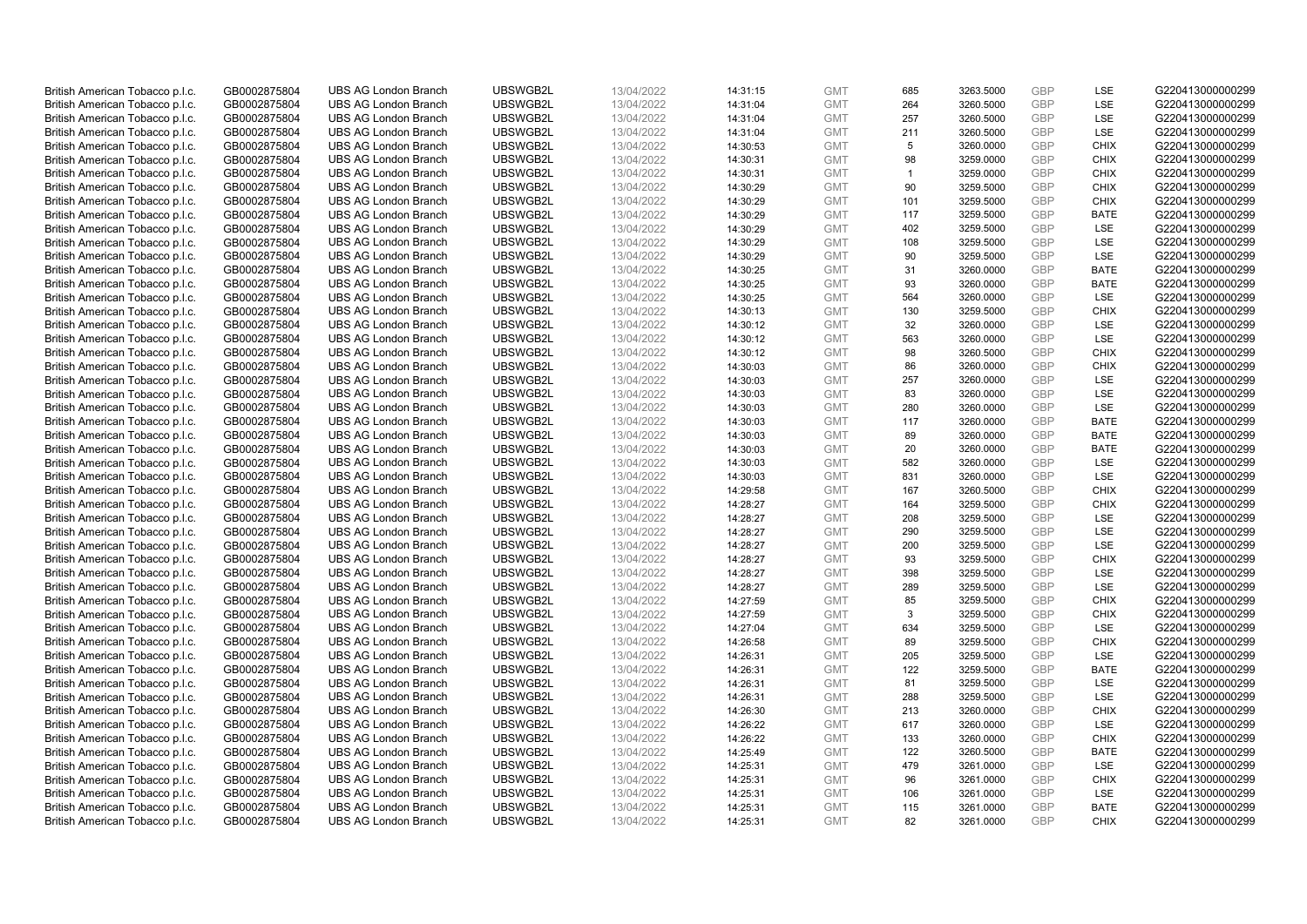| British American Tobacco p.l.c. | GB0002875804                 | <b>UBS AG London Branch</b> | UBSWGB2L | 13/04/2022               | 14:25:09 | <b>GMT</b> | 580            | 3261.0000 | <b>GBP</b> | LSE         | G220413000000299 |
|---------------------------------|------------------------------|-----------------------------|----------|--------------------------|----------|------------|----------------|-----------|------------|-------------|------------------|
| British American Tobacco p.l.c. | GB0002875804                 | <b>UBS AG London Branch</b> | UBSWGB2L | 13/04/2022               | 14:25:09 | <b>GMT</b> | 113            | 3261.0000 | <b>GBP</b> | <b>BATE</b> | G220413000000299 |
|                                 |                              | <b>UBS AG London Branch</b> | UBSWGB2L |                          |          | <b>GMT</b> | 355            | 3261.0000 | <b>GBP</b> | LSE         | G220413000000299 |
| British American Tobacco p.l.c. | GB0002875804                 |                             |          | 13/04/2022               | 14:24:07 |            |                |           |            |             |                  |
| British American Tobacco p.l.c. | GB0002875804                 | <b>UBS AG London Branch</b> | UBSWGB2L | 13/04/2022               | 14:24:07 | <b>GMT</b> | 270            | 3261.0000 | GBP        | LSE         | G220413000000299 |
| British American Tobacco p.l.c. | GB0002875804                 | <b>UBS AG London Branch</b> | UBSWGB2L | 13/04/2022               | 14:24:07 | <b>GMT</b> | 113            | 3261.0000 | <b>GBP</b> | <b>BATE</b> | G220413000000299 |
| British American Tobacco p.l.c. | GB0002875804                 | <b>UBS AG London Branch</b> | UBSWGB2L | 13/04/2022               | 14:24:07 | <b>GMT</b> | 699            | 3261.0000 | <b>GBP</b> | <b>LSE</b>  | G220413000000299 |
| British American Tobacco p.l.c. | GB0002875804                 | <b>UBS AG London Branch</b> | UBSWGB2L | 13/04/2022               | 14:24:07 | <b>GMT</b> | 96             | 3261.0000 | <b>GBP</b> | <b>CHIX</b> | G220413000000299 |
| British American Tobacco p.l.c. | GB0002875804                 | <b>UBS AG London Branch</b> | UBSWGB2L | 13/04/2022               | 14:24:07 | <b>GMT</b> | 88             | 3261.0000 | <b>GBP</b> | <b>CHIX</b> | G220413000000299 |
| British American Tobacco p.l.c. | GB0002875804                 | <b>UBS AG London Branch</b> | UBSWGB2L | 13/04/2022               | 14:24:07 | <b>GMT</b> | 121            | 3261.0000 | <b>GBP</b> | <b>BATE</b> | G220413000000299 |
| British American Tobacco p.l.c. | GB0002875804                 | <b>UBS AG London Branch</b> | UBSWGB2L | 13/04/2022               | 14:23:37 | <b>GMT</b> | 183            | 3261.5000 | <b>GBP</b> | <b>CHIX</b> | G220413000000299 |
| British American Tobacco p.l.c. | GB0002875804                 | <b>UBS AG London Branch</b> | UBSWGB2L | 13/04/2022               | 14:22:29 | <b>GMT</b> | 673            | 3261.5000 | <b>GBP</b> | <b>LSE</b>  | G220413000000299 |
| British American Tobacco p.l.c. | GB0002875804                 | <b>UBS AG London Branch</b> | UBSWGB2L | 13/04/2022               | 14:22:29 | <b>GMT</b> | 227            | 3261.5000 | <b>GBP</b> | LSE         | G220413000000299 |
| British American Tobacco p.l.c. | GB0002875804                 | <b>UBS AG London Branch</b> | UBSWGB2L | 13/04/2022               | 14:22:29 | <b>GMT</b> | 217            | 3261.5000 | <b>GBP</b> | LSE         | G220413000000299 |
| British American Tobacco p.l.c. | GB0002875804                 | <b>UBS AG London Branch</b> | UBSWGB2L | 13/04/2022               | 14:22:29 | <b>GMT</b> | 71             | 3261.5000 | <b>GBP</b> | LSE         | G220413000000299 |
| British American Tobacco p.l.c. | GB0002875804                 | <b>UBS AG London Branch</b> | UBSWGB2L | 13/04/2022               | 14:21:33 | <b>GMT</b> | 290            | 3261.0000 | <b>GBP</b> | LSE         | G220413000000299 |
| British American Tobacco p.l.c. | GB0002875804                 | <b>UBS AG London Branch</b> | UBSWGB2L | 13/04/2022               | 14:21:33 | <b>GMT</b> | 250            | 3261.0000 | <b>GBP</b> | LSE         | G220413000000299 |
| British American Tobacco p.l.c. | GB0002875804                 | <b>UBS AG London Branch</b> | UBSWGB2L | 13/04/2022               | 14:21:33 | <b>GMT</b> | 164            | 3261.0000 | <b>GBP</b> | LSE         | G220413000000299 |
| British American Tobacco p.l.c. | GB0002875804                 | <b>UBS AG London Branch</b> | UBSWGB2L | 13/04/2022               | 14:21:33 | <b>GMT</b> | 117            | 3261.0000 | <b>GBP</b> | <b>BATE</b> | G220413000000299 |
|                                 |                              | <b>UBS AG London Branch</b> | UBSWGB2L |                          | 14:21:33 | <b>GMT</b> | 92             | 3261.0000 | <b>GBP</b> | <b>CHIX</b> | G220413000000299 |
| British American Tobacco p.l.c. | GB0002875804<br>GB0002875804 | <b>UBS AG London Branch</b> | UBSWGB2L | 13/04/2022<br>13/04/2022 | 14:20:58 | <b>GMT</b> |                |           | <b>GBP</b> | LSE         | G220413000000299 |
| British American Tobacco p.l.c. |                              |                             |          |                          |          |            | 5              | 3261.0000 |            |             |                  |
| British American Tobacco p.l.c. | GB0002875804                 | <b>UBS AG London Branch</b> | UBSWGB2L | 13/04/2022               | 14:20:12 | <b>GMT</b> | 81             | 3261.0000 | <b>GBP</b> | <b>CHIX</b> | G220413000000299 |
| British American Tobacco p.l.c. | GB0002875804                 | <b>UBS AG London Branch</b> | UBSWGB2L | 13/04/2022               | 14:20:12 | <b>GMT</b> | $\mathbf{1}$   | 3261.0000 | <b>GBP</b> | <b>CHIX</b> | G220413000000299 |
| British American Tobacco p.l.c. | GB0002875804                 | <b>UBS AG London Branch</b> | UBSWGB2L | 13/04/2022               | 14:19:30 | <b>GMT</b> | 180            | 3260.5000 | <b>GBP</b> | <b>CHIX</b> | G220413000000299 |
| British American Tobacco p.l.c. | GB0002875804                 | <b>UBS AG London Branch</b> | UBSWGB2L | 13/04/2022               | 14:17:51 | <b>GMT</b> | 626            | 3259.0000 | <b>GBP</b> | <b>LSE</b>  | G220413000000299 |
| British American Tobacco p.l.c. | GB0002875804                 | <b>UBS AG London Branch</b> | UBSWGB2L | 13/04/2022               | 14:17:43 | <b>GMT</b> | 100            | 3259.5000 | <b>GBP</b> | <b>CHIX</b> | G220413000000299 |
| British American Tobacco p.l.c. | GB0002875804                 | <b>UBS AG London Branch</b> | UBSWGB2L | 13/04/2022               | 14:17:43 | <b>GMT</b> | 18             | 3259.5000 | <b>GBP</b> | <b>CHIX</b> | G220413000000299 |
| British American Tobacco p.l.c. | GB0002875804                 | <b>UBS AG London Branch</b> | UBSWGB2L | 13/04/2022               | 14:17:06 | <b>GMT</b> | 315            | 3259.5000 | <b>GBP</b> | <b>LSE</b>  | G220413000000299 |
| British American Tobacco p.l.c. | GB0002875804                 | <b>UBS AG London Branch</b> | UBSWGB2L | 13/04/2022               | 14:17:06 | <b>GMT</b> | 389            | 3259.5000 | <b>GBP</b> | LSE         | G220413000000299 |
| British American Tobacco p.l.c. | GB0002875804                 | <b>UBS AG London Branch</b> | UBSWGB2L | 13/04/2022               | 14:17:06 | <b>GMT</b> | 101            | 3259.5000 | <b>GBP</b> | <b>CHIX</b> | G220413000000299 |
| British American Tobacco p.l.c. | GB0002875804                 | <b>UBS AG London Branch</b> | UBSWGB2L | 13/04/2022               | 14:17:06 | <b>GMT</b> | 123            | 3259.5000 | <b>GBP</b> | <b>BATE</b> | G220413000000299 |
| British American Tobacco p.l.c. | GB0002875804                 | <b>UBS AG London Branch</b> | UBSWGB2L | 13/04/2022               | 14:17:05 | <b>GMT</b> | 706            | 3260.0000 | <b>GBP</b> | LSE         | G220413000000299 |
| British American Tobacco p.l.c. | GB0002875804                 | <b>UBS AG London Branch</b> | UBSWGB2L | 13/04/2022               | 14:17:05 | <b>GMT</b> | 87             | 3260.0000 | <b>GBP</b> | <b>CHIX</b> | G220413000000299 |
| British American Tobacco p.l.c. | GB0002875804                 | <b>UBS AG London Branch</b> | UBSWGB2L | 13/04/2022               | 14:16:41 | <b>GMT</b> | 3              | 3260.5000 | <b>GBP</b> | <b>CHIX</b> | G220413000000299 |
| British American Tobacco p.l.c. | GB0002875804                 | <b>UBS AG London Branch</b> | UBSWGB2L | 13/04/2022               | 14:16:41 | <b>GMT</b> | 95             | 3260.5000 | <b>GBP</b> | <b>CHIX</b> | G220413000000299 |
| British American Tobacco p.l.c. | GB0002875804                 | <b>UBS AG London Branch</b> | UBSWGB2L | 13/04/2022               | 14:15:23 | <b>GMT</b> | 86             | 3258.0000 | <b>GBP</b> | <b>CHIX</b> | G220413000000299 |
| British American Tobacco p.l.c. | GB0002875804                 | <b>UBS AG London Branch</b> | UBSWGB2L | 13/04/2022               | 14:15:23 | <b>GMT</b> | 122            | 3258.0000 | <b>GBP</b> | <b>BATE</b> | G220413000000299 |
| British American Tobacco p.l.c. | GB0002875804                 | <b>UBS AG London Branch</b> | UBSWGB2L | 13/04/2022               | 14:15:23 | <b>GMT</b> | 587            | 3258.0000 | <b>GBP</b> | LSE         | G220413000000299 |
| British American Tobacco p.l.c. | GB0002875804                 | <b>UBS AG London Branch</b> | UBSWGB2L | 13/04/2022               | 14:14:19 | <b>GMT</b> | 991            | 3258.5000 | <b>GBP</b> | LSE         | G220413000000299 |
| British American Tobacco p.l.c. | GB0002875804                 | <b>UBS AG London Branch</b> | UBSWGB2L | 13/04/2022               | 14:14:19 | <b>GMT</b> | 154            | 3258.0000 | <b>GBP</b> | <b>CHIX</b> | G220413000000299 |
| British American Tobacco p.l.c. | GB0002875804                 | UBS AG London Branch        | UBSWGB2L | 13/04/2022               | 14:14:19 | <b>GMT</b> | 138            | 3258.5000 | <b>GBP</b> | <b>BATE</b> | G220413000000299 |
| British American Tobacco p.l.c. | GB0002875804                 | <b>UBS AG London Branch</b> | UBSWGB2L | 13/04/2022               | 14:14:13 | <b>GMT</b> | 442            | 3259.0000 | <b>GBP</b> | <b>CHIX</b> | G220413000000299 |
|                                 |                              |                             | UBSWGB2L |                          |          |            | 83             |           | <b>GBP</b> | <b>BATE</b> |                  |
| British American Tobacco p.l.c. | GB0002875804                 | <b>UBS AG London Branch</b> |          | 13/04/2022               | 14:14:13 | <b>GMT</b> |                | 3259.0000 | <b>GBP</b> |             | G220413000000299 |
| British American Tobacco p.l.c. | GB0002875804                 | <b>UBS AG London Branch</b> | UBSWGB2L | 13/04/2022               | 14:14:13 | <b>GMT</b> | 41             | 3259.0000 |            | <b>BATE</b> | G220413000000299 |
| British American Tobacco p.l.c. | GB0002875804                 | <b>UBS AG London Branch</b> | UBSWGB2L | 13/04/2022               | 14:14:13 | <b>GMT</b> | 92             | 3259.0000 | <b>GBP</b> | <b>BATE</b> | G220413000000299 |
| British American Tobacco p.l.c. | GB0002875804                 | UBS AG London Branch        | UBSWGB2L | 13/04/2022               | 14:14:13 | <b>GMT</b> | 16             | 3259.0000 | <b>GBP</b> | <b>BATE</b> | G220413000000299 |
| British American Tobacco p.l.c. | GB0002875804                 | <b>UBS AG London Branch</b> | UBSWGB2L | 13/04/2022               | 14:13:49 | <b>GMT</b> | $\overline{1}$ | 3259.0000 | <b>GBP</b> | <b>CHIX</b> | G220413000000299 |
| British American Tobacco p.l.c. | GB0002875804                 | <b>UBS AG London Branch</b> | UBSWGB2L | 13/04/2022               | 14:13:49 | <b>GMT</b> | 159            | 3259.0000 | <b>GBP</b> | LSE         | G220413000000299 |
| British American Tobacco p.l.c. | GB0002875804                 | <b>UBS AG London Branch</b> | UBSWGB2L | 13/04/2022               | 14:13:49 | <b>GMT</b> | 191            | 3259.0000 | <b>GBP</b> | LSE         | G220413000000299 |
| British American Tobacco p.l.c. | GB0002875804                 | <b>UBS AG London Branch</b> | UBSWGB2L | 13/04/2022               | 14:11:40 | <b>GMT</b> | 80             | 3258.5000 | <b>GBP</b> | <b>BATE</b> | G220413000000299 |
| British American Tobacco p.l.c. | GB0002875804                 | <b>UBS AG London Branch</b> | UBSWGB2L | 13/04/2022               | 14:10:30 | <b>GMT</b> | 130            | 3258.0000 | <b>GBP</b> | <b>CHIX</b> | G220413000000299 |
| British American Tobacco p.l.c. | GB0002875804                 | <b>UBS AG London Branch</b> | UBSWGB2L | 13/04/2022               | 14:10:30 | <b>GMT</b> | 76             | 3258.0000 | <b>GBP</b> | <b>BATE</b> | G220413000000299 |
| British American Tobacco p.l.c. | GB0002875804                 | <b>UBS AG London Branch</b> | UBSWGB2L | 13/04/2022               | 14:10:30 | <b>GMT</b> | 101            | 3258.0000 | <b>GBP</b> | <b>BATE</b> | G220413000000299 |
| British American Tobacco p.l.c. | GB0002875804                 | <b>UBS AG London Branch</b> | UBSWGB2L | 13/04/2022               | 14:09:11 | <b>GMT</b> | 670            | 3257.5000 | <b>GBP</b> | <b>LSE</b>  | G220413000000299 |
| British American Tobacco p.l.c. | GB0002875804                 | <b>UBS AG London Branch</b> | UBSWGB2L | 13/04/2022               | 14:09:10 | <b>GMT</b> | 6              | 3258.0000 | <b>GBP</b> | <b>BATE</b> | G220413000000299 |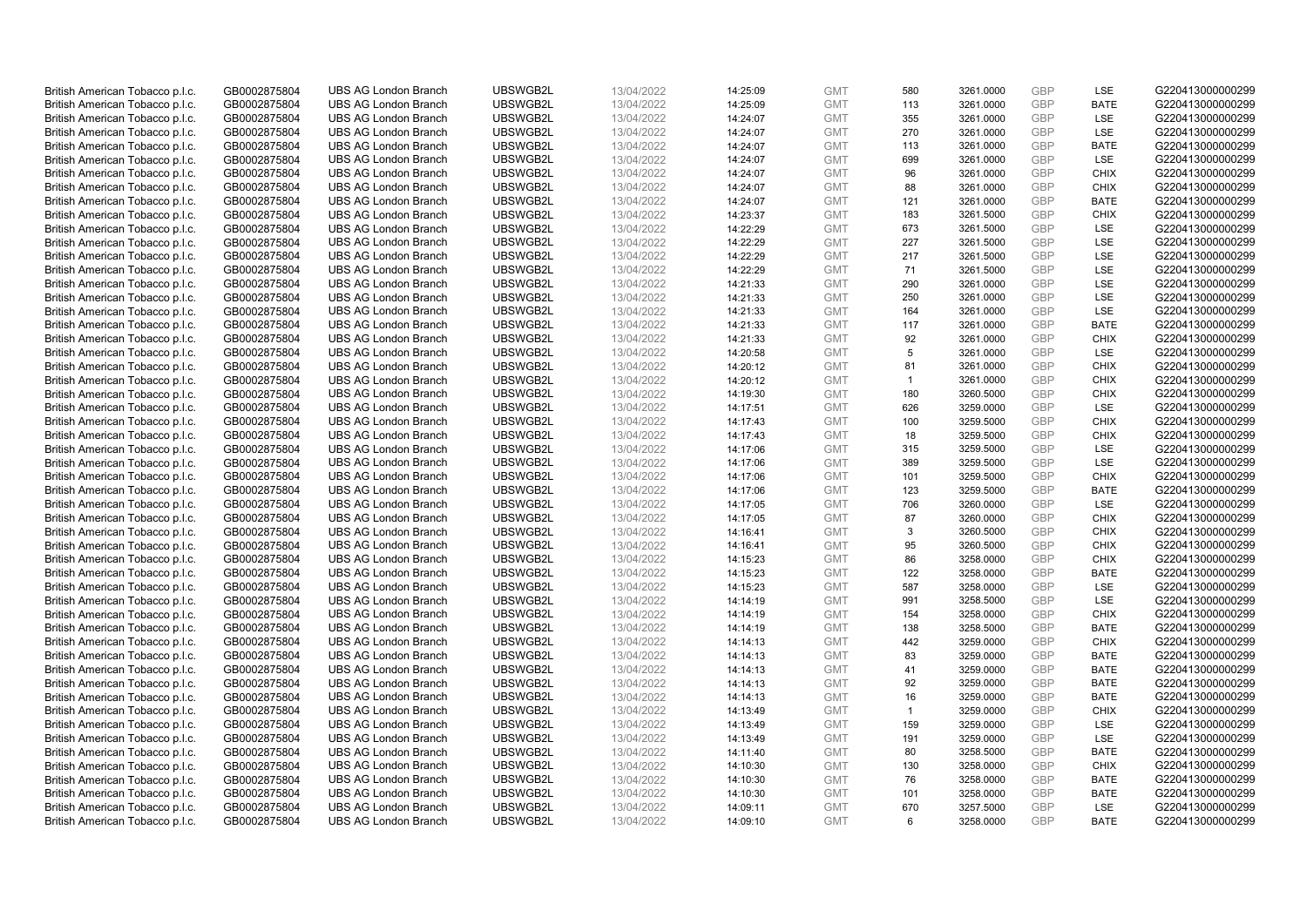| British American Tobacco p.l.c. | GB0002875804 | <b>UBS AG London Branch</b> | UBSWGB2L | 13/04/2022 | 14:09:02 | <b>GMT</b> | 3              | 3258.0000 | <b>GBP</b> | <b>BATE</b> | G220413000000299 |
|---------------------------------|--------------|-----------------------------|----------|------------|----------|------------|----------------|-----------|------------|-------------|------------------|
| British American Tobacco p.l.c. | GB0002875804 | <b>UBS AG London Branch</b> | UBSWGB2L | 13/04/2022 | 14:09:01 | <b>GMT</b> | 95             | 3258.0000 | <b>GBP</b> | <b>CHIX</b> | G220413000000299 |
|                                 |              | <b>UBS AG London Branch</b> | UBSWGB2L |            |          | <b>GMT</b> | 180            | 3258.0000 | <b>GBP</b> | <b>CHIX</b> | G220413000000299 |
| British American Tobacco p.l.c. | GB0002875804 |                             |          | 13/04/2022 | 14:09:01 |            |                |           |            |             |                  |
| British American Tobacco p.l.c. | GB0002875804 | <b>UBS AG London Branch</b> | UBSWGB2L | 13/04/2022 | 14:09:01 | <b>GMT</b> | 14             | 3258.0000 | <b>GBP</b> | LSE         | G220413000000299 |
| British American Tobacco p.l.c. | GB0002875804 | <b>UBS AG London Branch</b> | UBSWGB2L | 13/04/2022 | 14:09:01 | <b>GMT</b> | 613            | 3258.0000 | <b>GBP</b> | LSE         | G220413000000299 |
| British American Tobacco p.l.c. | GB0002875804 | <b>UBS AG London Branch</b> | UBSWGB2L | 13/04/2022 | 14:09:01 | <b>GMT</b> | 41             | 3258.0000 | <b>GBP</b> | <b>LSE</b>  | G220413000000299 |
| British American Tobacco p.l.c. | GB0002875804 | <b>UBS AG London Branch</b> | UBSWGB2L | 13/04/2022 | 14:05:54 | <b>GMT</b> | 101            | 3256.0000 | <b>GBP</b> | <b>CHIX</b> | G220413000000299 |
| British American Tobacco p.l.c. | GB0002875804 | <b>UBS AG London Branch</b> | UBSWGB2L | 13/04/2022 | 14:05:50 | <b>GMT</b> | 47             | 3256.5000 | <b>GBP</b> | <b>CHIX</b> | G220413000000299 |
| British American Tobacco p.l.c. | GB0002875804 | <b>UBS AG London Branch</b> | UBSWGB2L | 13/04/2022 | 14:05:50 | <b>GMT</b> | 49             | 3256.5000 | <b>GBP</b> | <b>CHIX</b> | G220413000000299 |
| British American Tobacco p.l.c. | GB0002875804 | <b>UBS AG London Branch</b> | UBSWGB2L | 13/04/2022 | 14:05:50 | <b>GMT</b> | 76             | 3256.5000 | <b>GBP</b> | <b>CHIX</b> | G220413000000299 |
| British American Tobacco p.l.c. | GB0002875804 | <b>UBS AG London Branch</b> | UBSWGB2L | 13/04/2022 | 14:05:50 | <b>GMT</b> | $\overline{4}$ | 3256.5000 | <b>GBP</b> | <b>CHIX</b> | G220413000000299 |
| British American Tobacco p.l.c. | GB0002875804 | <b>UBS AG London Branch</b> | UBSWGB2L | 13/04/2022 | 14:05:45 | <b>GMT</b> | 136            | 3256.0000 | <b>GBP</b> | LSE         | G220413000000299 |
| British American Tobacco p.l.c. | GB0002875804 | <b>UBS AG London Branch</b> | UBSWGB2L | 13/04/2022 | 14:05:45 | <b>GMT</b> | 496            | 3256.0000 | <b>GBP</b> | LSE         | G220413000000299 |
| British American Tobacco p.l.c. | GB0002875804 | <b>UBS AG London Branch</b> | UBSWGB2L | 13/04/2022 | 14:05:41 | <b>GMT</b> | 14             | 3256.0000 | <b>GBP</b> | LSE         | G220413000000299 |
| British American Tobacco p.l.c. | GB0002875804 | <b>UBS AG London Branch</b> | UBSWGB2L | 13/04/2022 | 14:05:29 | <b>GMT</b> | 111            | 3256.5000 | <b>GBP</b> | <b>BATE</b> | G220413000000299 |
| British American Tobacco p.l.c. | GB0002875804 | <b>UBS AG London Branch</b> | UBSWGB2L | 13/04/2022 | 14:05:29 | <b>GMT</b> | 453            | 3257.0000 | <b>GBP</b> | LSE         | G220413000000299 |
| British American Tobacco p.l.c. | GB0002875804 | <b>UBS AG London Branch</b> | UBSWGB2L | 13/04/2022 | 14:05:29 | <b>GMT</b> | 180            | 3257.0000 | <b>GBP</b> | LSE         | G220413000000299 |
| British American Tobacco p.l.c. | GB0002875804 | <b>UBS AG London Branch</b> | UBSWGB2L | 13/04/2022 | 14:04:29 | <b>GMT</b> | 171            | 3257.5000 | <b>GBP</b> | <b>CHIX</b> | G220413000000299 |
|                                 |              | <b>UBS AG London Branch</b> | UBSWGB2L |            |          |            | 663            |           |            | <b>LSE</b>  |                  |
| British American Tobacco p.l.c. | GB0002875804 |                             |          | 13/04/2022 | 14:02:37 | <b>GMT</b> |                | 3258.0000 | <b>GBP</b> |             | G220413000000299 |
| British American Tobacco p.l.c. | GB0002875804 | <b>UBS AG London Branch</b> | UBSWGB2L | 13/04/2022 | 14:02:37 | <b>GMT</b> | 117            | 3258.0000 | <b>GBP</b> | <b>BATE</b> | G220413000000299 |
| British American Tobacco p.l.c. | GB0002875804 | <b>UBS AG London Branch</b> | UBSWGB2L | 13/04/2022 | 14:02:37 | <b>GMT</b> | 105            | 3258.0000 | <b>GBP</b> | <b>CHIX</b> | G220413000000299 |
| British American Tobacco p.l.c. | GB0002875804 | <b>UBS AG London Branch</b> | UBSWGB2L | 13/04/2022 | 14:01:07 | <b>GMT</b> | 98             | 3258.0000 | <b>GBP</b> | <b>CHIX</b> | G220413000000299 |
| British American Tobacco p.l.c. | GB0002875804 | <b>UBS AG London Branch</b> | UBSWGB2L | 13/04/2022 | 14:01:06 | <b>GMT</b> | 251            | 3258.5000 | <b>GBP</b> | LSE         | G220413000000299 |
| British American Tobacco p.l.c. | GB0002875804 | <b>UBS AG London Branch</b> | UBSWGB2L | 13/04/2022 | 14:01:06 | <b>GMT</b> | 410            | 3258.5000 | <b>GBP</b> | <b>LSE</b>  | G220413000000299 |
| British American Tobacco p.l.c. | GB0002875804 | <b>UBS AG London Branch</b> | UBSWGB2L | 13/04/2022 | 14:01:06 | <b>GMT</b> | 119            | 3258.5000 | <b>GBP</b> | <b>BATE</b> | G220413000000299 |
| British American Tobacco p.l.c. | GB0002875804 | <b>UBS AG London Branch</b> | UBSWGB2L | 13/04/2022 | 14:01:00 | <b>GMT</b> | 49             | 3259.0000 | <b>GBP</b> | <b>CHIX</b> | G220413000000299 |
| British American Tobacco p.l.c. | GB0002875804 | <b>UBS AG London Branch</b> | UBSWGB2L | 13/04/2022 | 14:01:00 | <b>GMT</b> | 44             | 3259.0000 | <b>GBP</b> | <b>CHIX</b> | G220413000000299 |
| British American Tobacco p.l.c. | GB0002875804 | <b>UBS AG London Branch</b> | UBSWGB2L | 13/04/2022 | 14:01:00 | <b>GMT</b> | 76             | 3259.0000 | <b>GBP</b> | <b>CHIX</b> | G220413000000299 |
| British American Tobacco p.l.c. | GB0002875804 | <b>UBS AG London Branch</b> | UBSWGB2L | 13/04/2022 | 14:01:00 | <b>GMT</b> | $\overline{4}$ | 3259.0000 | <b>GBP</b> | <b>CHIX</b> | G220413000000299 |
| British American Tobacco p.l.c. | GB0002875804 | UBS AG London Branch        | UBSWGB2L | 13/04/2022 | 14:00:11 | <b>GMT</b> | 397            | 3259.0000 | <b>GBP</b> | LSE         | G220413000000299 |
| British American Tobacco p.l.c. | GB0002875804 | <b>UBS AG London Branch</b> | UBSWGB2L | 13/04/2022 | 14:00:11 | <b>GMT</b> | 26             | 3259.0000 | <b>GBP</b> | LSE         | G220413000000299 |
| British American Tobacco p.l.c. | GB0002875804 | <b>UBS AG London Branch</b> | UBSWGB2L | 13/04/2022 | 14:00:11 | <b>GMT</b> | 136            | 3259.0000 | <b>GBP</b> | <b>LSE</b>  | G220413000000299 |
| British American Tobacco p.l.c. | GB0002875804 | <b>UBS AG London Branch</b> | UBSWGB2L | 13/04/2022 | 14:00:11 | <b>GMT</b> | 82             | 3259.0000 | <b>GBP</b> | LSE         | G220413000000299 |
| British American Tobacco p.l.c. | GB0002875804 | <b>UBS AG London Branch</b> | UBSWGB2L | 13/04/2022 | 13:59:20 | <b>GMT</b> | 684            | 3259.5000 | <b>GBP</b> | LSE         | G220413000000299 |
| British American Tobacco p.l.c. | GB0002875804 | <b>UBS AG London Branch</b> | UBSWGB2L | 13/04/2022 | 13:59:20 | <b>GMT</b> | 119            | 3259.5000 | <b>GBP</b> | <b>BATE</b> | G220413000000299 |
| British American Tobacco p.l.c. | GB0002875804 | <b>UBS AG London Branch</b> | UBSWGB2L | 13/04/2022 | 13:59:20 | <b>GMT</b> | 89             | 3259.5000 | <b>GBP</b> | <b>CHIX</b> | G220413000000299 |
| British American Tobacco p.l.c. | GB0002875804 | <b>UBS AG London Branch</b> | UBSWGB2L | 13/04/2022 | 13:59:20 | <b>GMT</b> | 92             | 3259.5000 | <b>GBP</b> | <b>CHIX</b> | G220413000000299 |
| British American Tobacco p.l.c. | GB0002875804 | <b>UBS AG London Branch</b> | UBSWGB2L | 13/04/2022 | 13:57:47 | <b>GMT</b> | 123            | 3260.0000 | <b>GBP</b> | <b>BATE</b> | G220413000000299 |
| British American Tobacco p.l.c. | GB0002875804 | <b>UBS AG London Branch</b> | UBSWGB2L | 13/04/2022 | 13:57:01 | <b>GMT</b> | 652            | 3261.0000 | <b>GBP</b> | LSE         | G220413000000299 |
| British American Tobacco p.l.c. | GB0002875804 | UBS AG London Branch        | UBSWGB2L | 13/04/2022 | 13:57:00 | <b>GMT</b> | 87             | 3261.0000 | <b>GBP</b> | <b>BATE</b> | G220413000000299 |
| British American Tobacco p.l.c. | GB0002875804 | <b>UBS AG London Branch</b> | UBSWGB2L | 13/04/2022 | 13:56:53 | <b>GMT</b> | 101            | 3261.5000 | <b>GBP</b> | <b>CHIX</b> | G220413000000299 |
| British American Tobacco p.l.c. | GB0002875804 | <b>UBS AG London Branch</b> | UBSWGB2L | 13/04/2022 | 13:56:53 | <b>GMT</b> | 77             | 3261.5000 | <b>GBP</b> | <b>CHIX</b> | G220413000000299 |
|                                 | GB0002875804 | <b>UBS AG London Branch</b> | UBSWGB2L | 13/04/2022 | 13:56:53 | <b>GMT</b> | 38             |           | <b>GBP</b> | <b>CHIX</b> | G220413000000299 |
| British American Tobacco p.l.c. |              |                             |          |            |          |            |                | 3261.5000 |            |             |                  |
| British American Tobacco p.l.c. | GB0002875804 | <b>UBS AG London Branch</b> | UBSWGB2L | 13/04/2022 | 13:56:53 | <b>GMT</b> | 84             | 3261.5000 | <b>GBP</b> | LSE         | G220413000000299 |
| British American Tobacco p.l.c. | GB0002875804 | UBS AG London Branch        | UBSWGB2L | 13/04/2022 | 13:56:53 | <b>GMT</b> | 207            | 3261.5000 | <b>GBP</b> | <b>CHIX</b> | G220413000000299 |
| British American Tobacco p.l.c. | GB0002875804 | <b>UBS AG London Branch</b> | UBSWGB2L | 13/04/2022 | 13:56:53 | <b>GMT</b> | 446            | 3261.5000 | <b>GBP</b> | LSE         | G220413000000299 |
| British American Tobacco p.l.c. | GB0002875804 | <b>UBS AG London Branch</b> | UBSWGB2L | 13/04/2022 | 13:56:53 | <b>GMT</b> | 110            | 3261.5000 | GBP        | LSE         | G220413000000299 |
| British American Tobacco p.l.c. | GB0002875804 | <b>UBS AG London Branch</b> | UBSWGB2L | 13/04/2022 | 13:55:39 | <b>GMT</b> | 24             | 3261.0000 | <b>GBP</b> | <b>BATE</b> | G220413000000299 |
| British American Tobacco p.l.c. | GB0002875804 | <b>UBS AG London Branch</b> | UBSWGB2L | 13/04/2022 | 13:55:39 | <b>GMT</b> | 547            | 3261.0000 | <b>GBP</b> | LSE         | G220413000000299 |
| British American Tobacco p.l.c. | GB0002875804 | <b>UBS AG London Branch</b> | UBSWGB2L | 13/04/2022 | 13:55:39 | <b>GMT</b> | 98             | 3261.0000 | <b>GBP</b> | LSE         | G220413000000299 |
| British American Tobacco p.l.c. | GB0002875804 | <b>UBS AG London Branch</b> | UBSWGB2L | 13/04/2022 | 13:54:20 | <b>GMT</b> | 575            | 3261.5000 | <b>GBP</b> | LSE         | G220413000000299 |
| British American Tobacco p.l.c. | GB0002875804 | <b>UBS AG London Branch</b> | UBSWGB2L | 13/04/2022 | 13:54:20 | <b>GMT</b> | 24             | 3261.5000 | <b>GBP</b> | <b>BATE</b> | G220413000000299 |
| British American Tobacco p.l.c. | GB0002875804 | <b>UBS AG London Branch</b> | UBSWGB2L | 13/04/2022 | 13:54:20 | <b>GMT</b> | 90             | 3261.5000 | <b>GBP</b> | <b>BATE</b> | G220413000000299 |
| British American Tobacco p.l.c. | GB0002875804 | <b>UBS AG London Branch</b> | UBSWGB2L | 13/04/2022 | 13:54:20 | <b>GMT</b> | 23             | 3261.5000 | <b>GBP</b> | <b>CHIX</b> | G220413000000299 |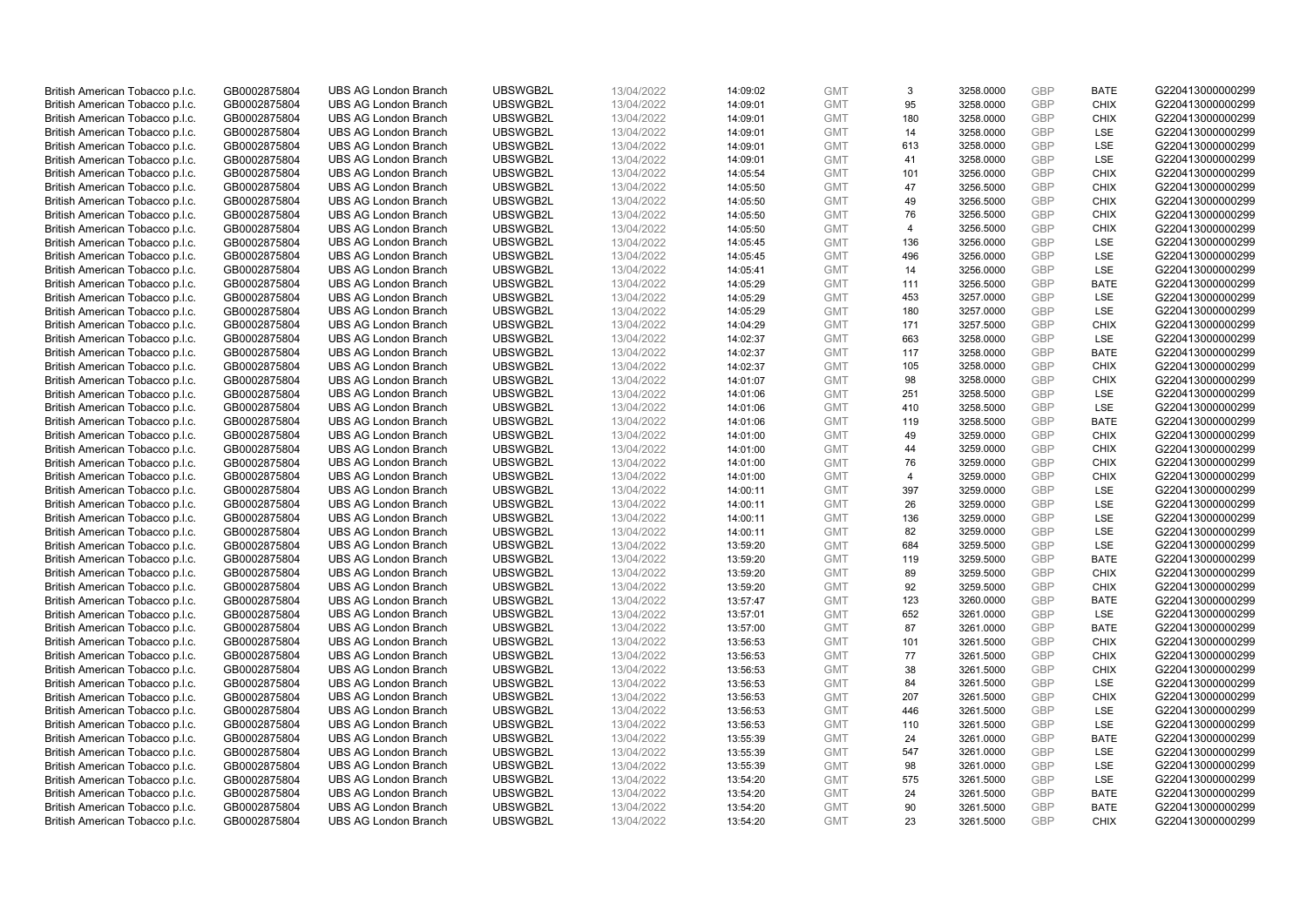| British American Tobacco p.l.c. | GB0002875804                 | <b>UBS AG London Branch</b> | UBSWGB2L | 13/04/2022               | 13:54:20             | <b>GMT</b>               | 96         | 3261.5000 | <b>GBP</b> | <b>CHIX</b>               | G220413000000299 |
|---------------------------------|------------------------------|-----------------------------|----------|--------------------------|----------------------|--------------------------|------------|-----------|------------|---------------------------|------------------|
| British American Tobacco p.l.c. | GB0002875804                 | <b>UBS AG London Branch</b> | UBSWGB2L | 13/04/2022               | 13:54:20             | <b>GMT</b>               | 82         | 3261.5000 | <b>GBP</b> | <b>CHIX</b>               | G220413000000299 |
|                                 |                              | <b>UBS AG London Branch</b> | UBSWGB2L |                          |                      | <b>GMT</b>               | 609        | 3262.5000 | <b>GBP</b> | LSE                       | G220413000000299 |
| British American Tobacco p.l.c. | GB0002875804                 |                             |          | 13/04/2022               | 13:51:41             |                          |            |           |            |                           |                  |
| British American Tobacco p.l.c. | GB0002875804                 | <b>UBS AG London Branch</b> | UBSWGB2L | 13/04/2022               | 13:51:41             | <b>GMT</b>               | 15         | 3262.5000 | <b>GBP</b> | LSE                       | G220413000000299 |
| British American Tobacco p.l.c. | GB0002875804                 | <b>UBS AG London Branch</b> | UBSWGB2L | 13/04/2022               | 13:51:04             | <b>GMT</b>               | 82         | 3263.5000 | <b>GBP</b> | <b>CHIX</b>               | G220413000000299 |
| British American Tobacco p.l.c. | GB0002875804                 | <b>UBS AG London Branch</b> | UBSWGB2L | 13/04/2022               | 13:51:04             | <b>GMT</b>               | 12         | 3263.5000 | <b>GBP</b> | <b>CHIX</b>               | G220413000000299 |
| British American Tobacco p.l.c. | GB0002875804                 | <b>UBS AG London Branch</b> | UBSWGB2L | 13/04/2022               | 13:51:04             | <b>GMT</b>               | 84         | 3263.5000 | <b>GBP</b> | <b>CHIX</b>               | G220413000000299 |
| British American Tobacco p.l.c. | GB0002875804                 | <b>UBS AG London Branch</b> | UBSWGB2L | 13/04/2022               | 13:51:04             | <b>GMT</b>               | 12         | 3263.5000 | <b>GBP</b> | <b>CHIX</b>               | G220413000000299 |
| British American Tobacco p.l.c. | GB0002875804                 | <b>UBS AG London Branch</b> | UBSWGB2L | 13/04/2022               | 13:51:04             | <b>GMT</b>               | 76         | 3263.5000 | <b>GBP</b> | <b>BATE</b>               | G220413000000299 |
| British American Tobacco p.l.c. | GB0002875804                 | <b>UBS AG London Branch</b> | UBSWGB2L | 13/04/2022               | 13:51:04             | <b>GMT</b>               | 12         | 3263.5000 | <b>GBP</b> | <b>BATE</b>               | G220413000000299 |
| British American Tobacco p.l.c. | GB0002875804                 | <b>UBS AG London Branch</b> | UBSWGB2L | 13/04/2022               | 13:51:04             | <b>GMT</b>               | 63         | 3263.5000 | <b>GBP</b> | <b>BATE</b>               | G220413000000299 |
| British American Tobacco p.l.c. | GB0002875804                 | <b>UBS AG London Branch</b> | UBSWGB2L | 13/04/2022               | 13:50:06             | <b>GMT</b>               | 89         | 3263.0000 | <b>GBP</b> | <b>CHIX</b>               | G220413000000299 |
| British American Tobacco p.l.c. | GB0002875804                 | <b>UBS AG London Branch</b> | UBSWGB2L | 13/04/2022               | 13:50:00             | <b>GMT</b>               | 378        | 3264.0000 | <b>GBP</b> | LSE                       | G220413000000299 |
| British American Tobacco p.l.c. | GB0002875804                 | <b>UBS AG London Branch</b> | UBSWGB2L | 13/04/2022               | 13:50:00             | <b>GMT</b>               | 206        | 3264.0000 | <b>GBP</b> | LSE                       | G220413000000299 |
| British American Tobacco p.l.c. | GB0002875804                 | <b>UBS AG London Branch</b> | UBSWGB2L | 13/04/2022               | 13:49:18             | <b>GMT</b>               | 113        | 3264.0000 | <b>GBP</b> | <b>BATE</b>               | G220413000000299 |
| British American Tobacco p.l.c. | GB0002875804                 | <b>UBS AG London Branch</b> | UBSWGB2L | 13/04/2022               | 13:49:17             | <b>GMT</b>               | 667        | 3264.5000 | <b>GBP</b> | LSE                       | G220413000000299 |
| British American Tobacco p.l.c. | GB0002875804                 | <b>UBS AG London Branch</b> | UBSWGB2L | 13/04/2022               | 13:49:17             | <b>GMT</b>               | 39         | 3264.5000 | <b>GBP</b> | <b>CHIX</b>               | G220413000000299 |
| British American Tobacco p.l.c. | GB0002875804                 | <b>UBS AG London Branch</b> | UBSWGB2L | 13/04/2022               | 13:49:17             | <b>GMT</b>               | 44         | 3264.5000 | <b>GBP</b> | <b>CHIX</b>               | G220413000000299 |
|                                 |                              | <b>UBS AG London Branch</b> | UBSWGB2L |                          | 13:49:17             | <b>GMT</b>               | 12         | 3264.5000 | <b>GBP</b> | <b>CHIX</b>               | G220413000000299 |
| British American Tobacco p.l.c. | GB0002875804<br>GB0002875804 | <b>UBS AG London Branch</b> | UBSWGB2L | 13/04/2022<br>13/04/2022 |                      | <b>GMT</b>               | 39         |           | <b>GBP</b> | LSE                       | G220413000000299 |
| British American Tobacco p.l.c. |                              |                             |          |                          | 13:49:17             |                          |            | 3265.5000 |            |                           |                  |
| British American Tobacco p.l.c. | GB0002875804                 | <b>UBS AG London Branch</b> | UBSWGB2L | 13/04/2022               | 13:49:17             | <b>GMT</b>               | 84         | 3265.5000 | <b>GBP</b> | <b>CHIX</b>               | G220413000000299 |
| British American Tobacco p.l.c. | GB0002875804                 | <b>UBS AG London Branch</b> | UBSWGB2L | 13/04/2022               | 13:49:17             | <b>GMT</b>               | 115        | 3265.5000 | <b>GBP</b> | <b>BATE</b>               | G220413000000299 |
| British American Tobacco p.l.c. | GB0002875804                 | <b>UBS AG London Branch</b> | UBSWGB2L | 13/04/2022               | 13:49:17             | <b>GMT</b>               | 550        | 3265.5000 | <b>GBP</b> | LSE                       | G220413000000299 |
| British American Tobacco p.l.c. | GB0002875804                 | <b>UBS AG London Branch</b> | UBSWGB2L | 13/04/2022               | 13:49:17             | <b>GMT</b>               | 99         | 3265.5000 | <b>GBP</b> | <b>CHIX</b>               | G220413000000299 |
| British American Tobacco p.l.c. | GB0002875804                 | <b>UBS AG London Branch</b> | UBSWGB2L | 13/04/2022               | 13:46:29             | <b>GMT</b>               | 70         | 3266.0000 | <b>GBP</b> | <b>CHIX</b>               | G220413000000299 |
| British American Tobacco p.l.c. | GB0002875804                 | <b>UBS AG London Branch</b> | UBSWGB2L | 13/04/2022               | 13:46:29             | <b>GMT</b>               | 89         | 3266.0000 | <b>GBP</b> | <b>CHIX</b>               | G220413000000299 |
| British American Tobacco p.l.c. | GB0002875804                 | <b>UBS AG London Branch</b> | UBSWGB2L | 13/04/2022               | 13:45:38             | <b>GMT</b>               | 202        | 3266.0000 | <b>GBP</b> | <b>LSE</b>                | G220413000000299 |
| British American Tobacco p.l.c. | GB0002875804                 | <b>UBS AG London Branch</b> | UBSWGB2L | 13/04/2022               | 13:45:38             | <b>GMT</b>               | 50         | 3266.0000 | <b>GBP</b> | <b>BATE</b>               | G220413000000299 |
| British American Tobacco p.l.c. | GB0002875804                 | <b>UBS AG London Branch</b> | UBSWGB2L | 13/04/2022               | 13:45:31             | <b>GMT</b>               | 105        | 3266.0000 | <b>GBP</b> | <b>LSE</b>                | G220413000000299 |
| British American Tobacco p.l.c. | GB0002875804                 | UBS AG London Branch        | UBSWGB2L | 13/04/2022               | 13:45:31             | <b>GMT</b>               | 339        | 3266.0000 | <b>GBP</b> | LSE                       | G220413000000299 |
| British American Tobacco p.l.c. | GB0002875804                 | <b>UBS AG London Branch</b> | UBSWGB2L | 13/04/2022               | 13:45:31             | <b>GMT</b>               | 41         | 3266.0000 | <b>GBP</b> | <b>BATE</b>               | G220413000000299 |
| British American Tobacco p.l.c. | GB0002875804                 | <b>UBS AG London Branch</b> | UBSWGB2L | 13/04/2022               | 13:45:31             | <b>GMT</b>               | 19         | 3266.0000 | <b>GBP</b> | BATE                      | G220413000000299 |
| British American Tobacco p.l.c. | GB0002875804                 | <b>UBS AG London Branch</b> | UBSWGB2L | 13/04/2022               | 13:45:31             | <b>GMT</b>               | 105        | 3266.0000 | <b>GBP</b> | <b>CHIX</b>               | G220413000000299 |
| British American Tobacco p.l.c. | GB0002875804                 | <b>UBS AG London Branch</b> | UBSWGB2L | 13/04/2022               | 13:45:31             | <b>GMT</b>               | 70         | 3266.5000 | <b>GBP</b> | <b>BATE</b>               | G220413000000299 |
| British American Tobacco p.l.c. | GB0002875804                 | <b>UBS AG London Branch</b> | UBSWGB2L | 13/04/2022               | 13:45:31             | <b>GMT</b>               | 121        | 3266.5000 | <b>GBP</b> | <b>CHIX</b>               | G220413000000299 |
| British American Tobacco p.l.c. | GB0002875804                 | <b>UBS AG London Branch</b> | UBSWGB2L | 13/04/2022               | 13:45:31             | <b>GMT</b>               | 234        | 3266.5000 | <b>GBP</b> | LSE                       | G220413000000299 |
| British American Tobacco p.l.c. | GB0002875804                 | <b>UBS AG London Branch</b> | UBSWGB2L | 13/04/2022               | 13:45:31             | <b>GMT</b>               | 238        | 3266.5000 | <b>GBP</b> | LSE                       | G220413000000299 |
| British American Tobacco p.l.c. | GB0002875804                 | <b>UBS AG London Branch</b> | UBSWGB2L | 13/04/2022               | 13:45:31             | <b>GMT</b>               | 88         | 3266.5000 | <b>GBP</b> | LSE                       | G220413000000299 |
| British American Tobacco p.l.c. | GB0002875804                 | <b>UBS AG London Branch</b> | UBSWGB2L | 13/04/2022               | 13:45:31             | <b>GMT</b>               | 43         | 3266.5000 | <b>GBP</b> | <b>BATE</b>               | G220413000000299 |
| British American Tobacco p.l.c. | GB0002875804                 | UBS AG London Branch        | UBSWGB2L | 13/04/2022               | 13:45:17             | <b>GMT</b>               | 80         | 3267.0000 | <b>GBP</b> | <b>CHIX</b>               | G220413000000299 |
| British American Tobacco p.l.c. | GB0002875804                 | <b>UBS AG London Branch</b> | UBSWGB2L | 13/04/2022               | 13:45:17             | <b>GMT</b>               | 3          | 3267.0000 | <b>GBP</b> | <b>CHIX</b>               | G220413000000299 |
| British American Tobacco p.l.c. | GB0002875804                 | <b>UBS AG London Branch</b> | UBSWGB2L | 13/04/2022               | 13:44:57             | <b>GMT</b>               | 17         | 3266.5000 | <b>GBP</b> | <b>LSE</b>                | G220413000000299 |
| British American Tobacco p.l.c. | GB0002875804                 | <b>UBS AG London Branch</b> | UBSWGB2L | 13/04/2022               | 13:44:40             | <b>GMT</b>               | 37         | 3267.0000 | <b>GBP</b> | <b>CHIX</b>               | G220413000000299 |
| British American Tobacco p.l.c. | GB0002875804                 | <b>UBS AG London Branch</b> | UBSWGB2L | 13/04/2022               | 13:44:40             | <b>GMT</b>               | 23         | 3267.0000 | <b>GBP</b> | <b>CHIX</b>               | G220413000000299 |
| British American Tobacco p.l.c. | GB0002875804                 | UBS AG London Branch        | UBSWGB2L | 13/04/2022               | 13:43:39             | <b>GMT</b>               | 142        | 3266.0000 | <b>GBP</b> | LSE                       | G220413000000299 |
| British American Tobacco p.l.c. | GB0002875804                 | <b>UBS AG London Branch</b> | UBSWGB2L | 13/04/2022               | 13:43:39             | <b>GMT</b>               | 526        | 3266.0000 | <b>GBP</b> | LSE                       | G220413000000299 |
| British American Tobacco p.l.c. | GB0002875804                 | <b>UBS AG London Branch</b> | UBSWGB2L | 13/04/2022               | 13:42:33             | <b>GMT</b>               | 95         | 3266.0000 | <b>GBP</b> | <b>CHIX</b>               | G220413000000299 |
| British American Tobacco p.l.c. | GB0002875804                 | <b>UBS AG London Branch</b> | UBSWGB2L | 13/04/2022               | 13:41:30             | <b>GMT</b>               | 153        | 3267.5000 | <b>GBP</b> | LSE                       | G220413000000299 |
| British American Tobacco p.l.c. | GB0002875804                 | <b>UBS AG London Branch</b> | UBSWGB2L | 13/04/2022               | 13:41:30             | <b>GMT</b>               | 200        | 3267.5000 | <b>GBP</b> | LSE                       | G220413000000299 |
| British American Tobacco p.l.c. | GB0002875804                 | <b>UBS AG London Branch</b> | UBSWGB2L | 13/04/2022               | 13:41:30             | <b>GMT</b>               | 250        | 3267.5000 | <b>GBP</b> | LSE                       | G220413000000299 |
| British American Tobacco p.l.c. | GB0002875804                 | <b>UBS AG London Branch</b> | UBSWGB2L |                          |                      | <b>GMT</b>               | 105        | 3267.5000 | <b>GBP</b> | <b>BATE</b>               | G220413000000299 |
| British American Tobacco p.l.c. | GB0002875804                 | <b>UBS AG London Branch</b> | UBSWGB2L | 13/04/2022<br>13/04/2022 | 13:41:30<br>13:41:30 | <b>GMT</b>               | 11         | 3267.5000 | <b>GBP</b> | LSE                       | G220413000000299 |
|                                 | GB0002875804                 |                             |          |                          |                      |                          |            |           | <b>GBP</b> |                           |                  |
| British American Tobacco p.l.c. |                              | <b>UBS AG London Branch</b> | UBSWGB2L | 13/04/2022               | 13:41:30             | <b>GMT</b><br><b>GMT</b> | 549<br>115 | 3267.5000 | <b>GBP</b> | <b>LSE</b><br><b>BATE</b> | G220413000000299 |
| British American Tobacco p.l.c. | GB0002875804                 | <b>UBS AG London Branch</b> | UBSWGB2L | 13/04/2022               | 13:41:30             |                          |            | 3267.5000 |            |                           | G220413000000299 |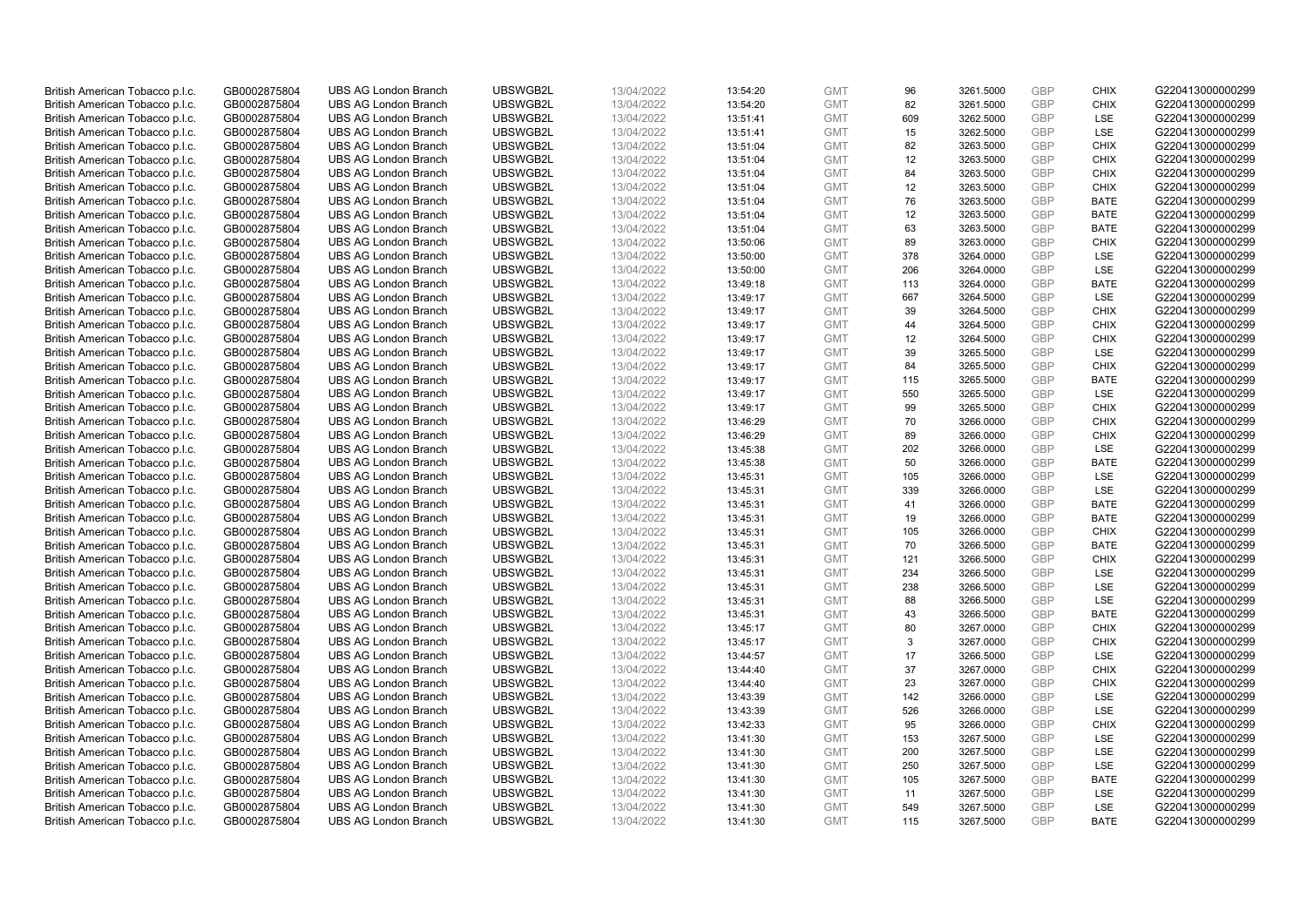| British American Tobacco p.l.c. | GB0002875804                 | <b>UBS AG London Branch</b> | UBSWGB2L | 13/04/2022               | 13:41:00 | <b>GMT</b> | 151            | 3268.0000 | <b>GBP</b> | <b>CHIX</b> | G220413000000299 |
|---------------------------------|------------------------------|-----------------------------|----------|--------------------------|----------|------------|----------------|-----------|------------|-------------|------------------|
| British American Tobacco p.l.c. | GB0002875804                 | <b>UBS AG London Branch</b> | UBSWGB2L | 13/04/2022               | 13:41:00 | <b>GMT</b> | 88             | 3268.0000 | <b>GBP</b> | <b>CHIX</b> | G220413000000299 |
|                                 |                              | <b>UBS AG London Branch</b> | UBSWGB2L |                          |          | <b>GMT</b> |                | 3267.5000 | <b>GBP</b> | <b>BATE</b> | G220413000000299 |
| British American Tobacco p.l.c. | GB0002875804                 |                             |          | 13/04/2022               | 13:40:11 |            | 106            |           |            |             |                  |
| British American Tobacco p.l.c. | GB0002875804                 | <b>UBS AG London Branch</b> | UBSWGB2L | 13/04/2022               | 13:40:11 | <b>GMT</b> | 86             | 3267.5000 | <b>GBP</b> | <b>CHIX</b> | G220413000000299 |
| British American Tobacco p.l.c. | GB0002875804                 | <b>UBS AG London Branch</b> | UBSWGB2L | 13/04/2022               | 13:38:16 | <b>GMT</b> | 28             | 3268.0000 | <b>GBP</b> | LSE         | G220413000000299 |
| British American Tobacco p.l.c. | GB0002875804                 | <b>UBS AG London Branch</b> | UBSWGB2L | 13/04/2022               | 13:38:16 | <b>GMT</b> | 180            | 3268.0000 | <b>GBP</b> | <b>LSE</b>  | G220413000000299 |
| British American Tobacco p.l.c. | GB0002875804                 | <b>UBS AG London Branch</b> | UBSWGB2L | 13/04/2022               | 13:38:16 | <b>GMT</b> | 250            | 3268.0000 | <b>GBP</b> | LSE         | G220413000000299 |
| British American Tobacco p.l.c. | GB0002875804                 | <b>UBS AG London Branch</b> | UBSWGB2L | 13/04/2022               | 13:38:16 | <b>GMT</b> | 210            | 3268.0000 | <b>GBP</b> | LSE         | G220413000000299 |
| British American Tobacco p.l.c. | GB0002875804                 | <b>UBS AG London Branch</b> | UBSWGB2L | 13/04/2022               | 13:38:16 | <b>GMT</b> | 96             | 3268.0000 | <b>GBP</b> | <b>CHIX</b> | G220413000000299 |
| British American Tobacco p.l.c. | GB0002875804                 | <b>UBS AG London Branch</b> | UBSWGB2L | 13/04/2022               | 13:37:19 | <b>GMT</b> | 690            | 3268.0000 | <b>GBP</b> | LSE         | G220413000000299 |
| British American Tobacco p.l.c. | GB0002875804                 | <b>UBS AG London Branch</b> | UBSWGB2L | 13/04/2022               | 13:37:19 | <b>GMT</b> | 125            | 3268.5000 | <b>GBP</b> | <b>CHIX</b> | G220413000000299 |
| British American Tobacco p.l.c. | GB0002875804                 | <b>UBS AG London Branch</b> | UBSWGB2L | 13/04/2022               | 13:37:19 | <b>GMT</b> | 45             | 3268.5000 | <b>GBP</b> | <b>CHIX</b> | G220413000000299 |
| British American Tobacco p.l.c. | GB0002875804                 | <b>UBS AG London Branch</b> | UBSWGB2L | 13/04/2022               | 13:36:32 | <b>GMT</b> | 118            | 3267.5000 | <b>GBP</b> | <b>BATE</b> | G220413000000299 |
| British American Tobacco p.l.c. | GB0002875804                 | <b>UBS AG London Branch</b> | UBSWGB2L | 13/04/2022               | 13:36:00 | <b>GMT</b> | 644            | 3268.5000 | <b>GBP</b> | <b>LSE</b>  | G220413000000299 |
| British American Tobacco p.l.c. | GB0002875804                 | <b>UBS AG London Branch</b> | UBSWGB2L | 13/04/2022               | 13:36:00 | <b>GMT</b> | 80             | 3268.5000 | <b>GBP</b> | <b>CHIX</b> | G220413000000299 |
| British American Tobacco p.l.c. | GB0002875804                 | <b>UBS AG London Branch</b> | UBSWGB2L | 13/04/2022               | 13:36:00 | <b>GMT</b> | 726            | 3269.0000 | <b>GBP</b> | LSE         | G220413000000299 |
| British American Tobacco p.l.c. | GB0002875804                 | <b>UBS AG London Branch</b> | UBSWGB2L | 13/04/2022               | 13:35:43 | <b>GMT</b> | 117            | 3269.5000 | <b>GBP</b> | <b>BATE</b> | G220413000000299 |
| British American Tobacco p.l.c. | GB0002875804                 | <b>UBS AG London Branch</b> | UBSWGB2L | 13/04/2022               | 13:35:43 | <b>GMT</b> | 101            | 3270.0000 | <b>GBP</b> | <b>CHIX</b> | G220413000000299 |
|                                 |                              | <b>UBS AG London Branch</b> | UBSWGB2L |                          | 13:35:43 | <b>GMT</b> | 373            | 3270.0000 | <b>GBP</b> | <b>LSE</b>  | G220413000000299 |
| British American Tobacco p.l.c. | GB0002875804<br>GB0002875804 | <b>UBS AG London Branch</b> | UBSWGB2L | 13/04/2022<br>13/04/2022 |          | <b>GMT</b> | 238            |           | <b>GBP</b> | LSE         | G220413000000299 |
| British American Tobacco p.l.c. |                              |                             |          |                          | 13:35:43 |            |                | 3270.0000 |            |             |                  |
| British American Tobacco p.l.c. | GB0002875804                 | <b>UBS AG London Branch</b> | UBSWGB2L | 13/04/2022               | 13:35:43 | <b>GMT</b> | 106            | 3270.0000 | <b>GBP</b> | <b>BATE</b> | G220413000000299 |
| British American Tobacco p.l.c. | GB0002875804                 | <b>UBS AG London Branch</b> | UBSWGB2L | 13/04/2022               | 13:35:24 | <b>GMT</b> | 99             | 3270.5000 | <b>GBP</b> | <b>CHIX</b> | G220413000000299 |
| British American Tobacco p.l.c. | GB0002875804                 | <b>UBS AG London Branch</b> | UBSWGB2L | 13/04/2022               | 13:35:24 | <b>GMT</b> | 116            | 3270.5000 | <b>GBP</b> | <b>CHIX</b> | G220413000000299 |
| British American Tobacco p.l.c. | GB0002875804                 | <b>UBS AG London Branch</b> | UBSWGB2L | 13/04/2022               | 13:33:10 | <b>GMT</b> | 64             | 3269.0000 | <b>GBP</b> | <b>BATE</b> | G220413000000299 |
| British American Tobacco p.l.c. | GB0002875804                 | <b>UBS AG London Branch</b> | UBSWGB2L | 13/04/2022               | 13:33:10 | <b>GMT</b> | 91             | 3269.0000 | <b>GBP</b> | <b>BATE</b> | G220413000000299 |
| British American Tobacco p.l.c. | GB0002875804                 | <b>UBS AG London Branch</b> | UBSWGB2L | 13/04/2022               | 13:33:10 | <b>GMT</b> | 8              | 3269.0000 | <b>GBP</b> | <b>BATE</b> | G220413000000299 |
| British American Tobacco p.l.c. | GB0002875804                 | <b>UBS AG London Branch</b> | UBSWGB2L | 13/04/2022               | 13:32:52 | <b>GMT</b> | 80             | 3269.5000 | <b>GBP</b> | <b>CHIX</b> | G220413000000299 |
| British American Tobacco p.l.c. | GB0002875804                 | <b>UBS AG London Branch</b> | UBSWGB2L | 13/04/2022               | 13:32:52 | <b>GMT</b> | 85             | 3269.5000 | <b>GBP</b> | <b>CHIX</b> | G220413000000299 |
| British American Tobacco p.l.c. | GB0002875804                 | <b>UBS AG London Branch</b> | UBSWGB2L | 13/04/2022               | 13:32:45 | <b>GMT</b> | 344            | 3269.5000 | <b>GBP</b> | <b>LSE</b>  | G220413000000299 |
| British American Tobacco p.l.c. | GB0002875804                 | UBS AG London Branch        | UBSWGB2L | 13/04/2022               | 13:32:45 | <b>GMT</b> | 258            | 3269.5000 | <b>GBP</b> | LSE         | G220413000000299 |
| British American Tobacco p.l.c. | GB0002875804                 | <b>UBS AG London Branch</b> | UBSWGB2L | 13/04/2022               | 13:32:34 | <b>GMT</b> | 26             | 3270.0000 | <b>GBP</b> | <b>CHIX</b> | G220413000000299 |
| British American Tobacco p.l.c. | GB0002875804                 | <b>UBS AG London Branch</b> | UBSWGB2L | 13/04/2022               | 13:32:34 | <b>GMT</b> | 54             | 3270.0000 | <b>GBP</b> | <b>CHIX</b> | G220413000000299 |
| British American Tobacco p.l.c. | GB0002875804                 | <b>UBS AG London Branch</b> | UBSWGB2L | 13/04/2022               | 13:31:57 | <b>GMT</b> | 53             | 3269.5000 | <b>GBP</b> | LSE         | G220413000000299 |
| British American Tobacco p.l.c. | GB0002875804                 | <b>UBS AG London Branch</b> | UBSWGB2L | 13/04/2022               | 13:31:57 | <b>GMT</b> | 200            | 3269.5000 | <b>GBP</b> | LSE         | G220413000000299 |
| British American Tobacco p.l.c. | GB0002875804                 | <b>UBS AG London Branch</b> | UBSWGB2L | 13/04/2022               | 13:31:57 | <b>GMT</b> | 139            | 3269.5000 | <b>GBP</b> | <b>BATE</b> | G220413000000299 |
| British American Tobacco p.l.c. | GB0002875804                 | <b>UBS AG London Branch</b> | UBSWGB2L | 13/04/2022               | 13:31:15 | <b>GMT</b> | 88             | 3270.0000 | <b>GBP</b> | <b>CHIX</b> | G220413000000299 |
| British American Tobacco p.l.c. | GB0002875804                 | <b>UBS AG London Branch</b> | UBSWGB2L | 13/04/2022               | 13:30:58 | <b>GMT</b> | 42             | 3270.5000 | <b>GBP</b> | <b>LSE</b>  | G220413000000299 |
| British American Tobacco p.l.c. | GB0002875804                 | <b>UBS AG London Branch</b> | UBSWGB2L | 13/04/2022               | 13:30:58 | <b>GMT</b> | 375            | 3270.5000 | <b>GBP</b> | LSE         | G220413000000299 |
| British American Tobacco p.l.c. | GB0002875804                 | <b>UBS AG London Branch</b> | UBSWGB2L | 13/04/2022               | 13:30:58 | <b>GMT</b> | 200            | 3270.5000 | <b>GBP</b> | LSE         | G220413000000299 |
| British American Tobacco p.l.c. | GB0002875804                 | UBS AG London Branch        | UBSWGB2L | 13/04/2022               | 13:30:50 | <b>GMT</b> | 76             | 3271.0000 | <b>GBP</b> | <b>BATE</b> | G220413000000299 |
| British American Tobacco p.l.c. | GB0002875804                 | <b>UBS AG London Branch</b> | UBSWGB2L | 13/04/2022               | 13:30:50 | <b>GMT</b> | 76             | 3271.0000 | <b>GBP</b> | <b>BATE</b> | G220413000000299 |
| British American Tobacco p.l.c. | GB0002875804                 | <b>UBS AG London Branch</b> | UBSWGB2L | 13/04/2022               | 13:30:36 | <b>GMT</b> | 51             | 3271.0000 | <b>GBP</b> | <b>LSE</b>  | G220413000000299 |
| British American Tobacco p.l.c. | GB0002875804                 | <b>UBS AG London Branch</b> | UBSWGB2L | 13/04/2022               | 13:30:36 | <b>GMT</b> | 61             | 3271.0000 | <b>GBP</b> | LSE         | G220413000000299 |
| British American Tobacco p.l.c. | GB0002875804                 | <b>UBS AG London Branch</b> | UBSWGB2L | 13/04/2022               | 13:30:36 | <b>GMT</b> | 263            | 3271.0000 | <b>GBP</b> | LSE         | G220413000000299 |
| British American Tobacco p.l.c. | GB0002875804                 | UBS AG London Branch        | UBSWGB2L | 13/04/2022               | 13:30:36 | <b>GMT</b> | 37             | 3271.0000 | <b>GBP</b> | <b>CHIX</b> | G220413000000299 |
| British American Tobacco p.l.c. | GB0002875804                 | <b>UBS AG London Branch</b> | UBSWGB2L | 13/04/2022               | 13:30:36 | <b>GMT</b> | 61             | 3271.0000 | <b>GBP</b> | <b>CHIX</b> | G220413000000299 |
| British American Tobacco p.l.c. | GB0002875804                 | <b>UBS AG London Branch</b> | UBSWGB2L | 13/04/2022               | 13:30:36 | <b>GMT</b> | $\mathbf{1}$   | 3271.0000 | <b>GBP</b> | <b>CHIX</b> | G220413000000299 |
| British American Tobacco p.l.c. | GB0002875804                 | <b>UBS AG London Branch</b> | UBSWGB2L | 13/04/2022               | 13:30:36 | <b>GMT</b> | 375            | 3271.0000 | <b>GBP</b> | LSE         | G220413000000299 |
|                                 |                              |                             |          |                          |          | <b>GMT</b> |                |           | <b>GBP</b> |             |                  |
| British American Tobacco p.l.c. | GB0002875804                 | <b>UBS AG London Branch</b> | UBSWGB2L | 13/04/2022               | 13:30:21 |            | 92             | 3271.0000 |            | <b>CHIX</b> | G220413000000299 |
| British American Tobacco p.l.c. | GB0002875804                 | <b>UBS AG London Branch</b> | UBSWGB2L | 13/04/2022               | 13:30:08 | <b>GMT</b> | 25             | 3270.5000 | <b>GBP</b> | <b>BATE</b> | G220413000000299 |
| British American Tobacco p.l.c. | GB0002875804                 | <b>UBS AG London Branch</b> | UBSWGB2L | 13/04/2022               | 13:30:08 | <b>GMT</b> | $\overline{1}$ | 3270.5000 | <b>GBP</b> | <b>BATE</b> | G220413000000299 |
| British American Tobacco p.l.c. | GB0002875804                 | <b>UBS AG London Branch</b> | UBSWGB2L | 13/04/2022               | 13:30:01 | <b>GMT</b> | 148            | 3271.0000 | <b>GBP</b> | LSE         | G220413000000299 |
| British American Tobacco p.l.c. | GB0002875804                 | <b>UBS AG London Branch</b> | UBSWGB2L | 13/04/2022               | 13:30:01 | <b>GMT</b> | 269            | 3271.0000 | <b>GBP</b> | <b>LSE</b>  | G220413000000299 |
| British American Tobacco p.l.c. | GB0002875804                 | <b>UBS AG London Branch</b> | UBSWGB2L | 13/04/2022               | 13:30:01 | <b>GMT</b> | 200            | 3271.0000 | GBP        | <b>LSE</b>  | G220413000000299 |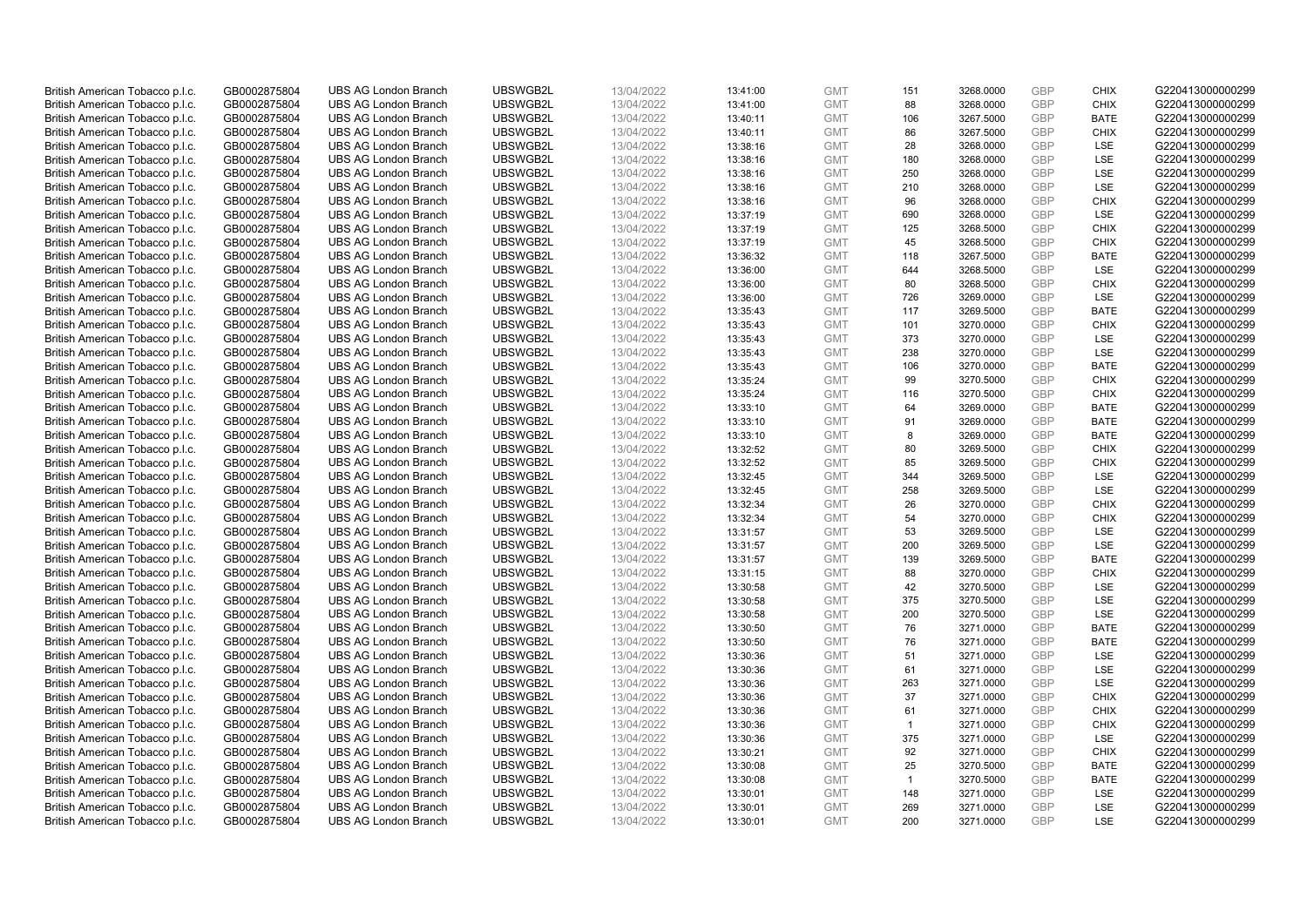| British American Tobacco p.l.c. | GB0002875804 | <b>UBS AG London Branch</b> | UBSWGB2L | 13/04/2022 | 13:30:01 | <b>GMT</b> | 650            | 3271.0000 | <b>GBP</b>               | <b>LSE</b>  | G220413000000299 |
|---------------------------------|--------------|-----------------------------|----------|------------|----------|------------|----------------|-----------|--------------------------|-------------|------------------|
| British American Tobacco p.l.c. | GB0002875804 | <b>UBS AG London Branch</b> | UBSWGB2L | 13/04/2022 | 13:29:38 | <b>GMT</b> | 394            | 3271.0000 | <b>GBP</b>               | LSE         | G220413000000299 |
| British American Tobacco p.l.c. | GB0002875804 | <b>UBS AG London Branch</b> | UBSWGB2L | 13/04/2022 | 13:29:38 | <b>GMT</b> | 256            | 3271.0000 | <b>GBP</b>               | LSE         | G220413000000299 |
| British American Tobacco p.l.c. | GB0002875804 | <b>UBS AG London Branch</b> | UBSWGB2L | 13/04/2022 | 13:29:27 | <b>GMT</b> | $\overline{1}$ | 3270.5000 | <b>GBP</b>               | <b>CHIX</b> | G220413000000299 |
| British American Tobacco p.l.c. | GB0002875804 | <b>UBS AG London Branch</b> | UBSWGB2L | 13/04/2022 | 13:29:20 | <b>GMT</b> | 83             | 3270.5000 | <b>GBP</b>               | <b>CHIX</b> | G220413000000299 |
|                                 |              | <b>UBS AG London Branch</b> |          |            |          |            |                |           |                          |             |                  |
| British American Tobacco p.l.c. | GB0002875804 |                             | UBSWGB2L | 13/04/2022 | 13:29:20 | <b>GMT</b> | 3              | 3270.5000 | <b>GBP</b><br><b>GBP</b> | <b>CHIX</b> | G220413000000299 |
| British American Tobacco p.l.c. | GB0002875804 | <b>UBS AG London Branch</b> | UBSWGB2L | 13/04/2022 | 13:29:19 | <b>GMT</b> | 227            | 3270.5000 |                          | LSE         | G220413000000299 |
| British American Tobacco p.l.c. | GB0002875804 | <b>UBS AG London Branch</b> | UBSWGB2L | 13/04/2022 | 13:29:19 | <b>GMT</b> | 228            | 3270.5000 | <b>GBP</b>               | LSE         | G220413000000299 |
| British American Tobacco p.l.c. | GB0002875804 | <b>UBS AG London Branch</b> | UBSWGB2L | 13/04/2022 | 13:28:03 | <b>GMT</b> | 200            | 3269.5000 | <b>GBP</b>               | LSE         | G220413000000299 |
| British American Tobacco p.l.c. | GB0002875804 | <b>UBS AG London Branch</b> | UBSWGB2L | 13/04/2022 | 13:28:03 | <b>GMT</b> | 168            | 3269.5000 | <b>GBP</b>               | LSE         | G220413000000299 |
| British American Tobacco p.l.c. | GB0002875804 | <b>UBS AG London Branch</b> | UBSWGB2L | 13/04/2022 | 13:28:03 | <b>GMT</b> | 496            | 3269.5000 | <b>GBP</b>               | <b>LSE</b>  | G220413000000299 |
| British American Tobacco p.l.c. | GB0002875804 | <b>UBS AG London Branch</b> | UBSWGB2L | 13/04/2022 | 13:28:03 | <b>GMT</b> | 226            | 3269.5000 | <b>GBP</b>               | LSE         | G220413000000299 |
| British American Tobacco p.l.c. | GB0002875804 | <b>UBS AG London Branch</b> | UBSWGB2L | 13/04/2022 | 13:28:03 | <b>GMT</b> | 177            | 3269.5000 | <b>GBP</b>               | <b>CHIX</b> | G220413000000299 |
| British American Tobacco p.l.c. | GB0002875804 | <b>UBS AG London Branch</b> | UBSWGB2L | 13/04/2022 | 13:28:03 | <b>GMT</b> | 123            | 3269.5000 | <b>GBP</b>               | <b>CHIX</b> | G220413000000299 |
| British American Tobacco p.l.c. | GB0002875804 | <b>UBS AG London Branch</b> | UBSWGB2L | 13/04/2022 | 13:28:03 | <b>GMT</b> | $\overline{1}$ | 3269.5000 | <b>GBP</b>               | <b>CHIX</b> | G220413000000299 |
| British American Tobacco p.l.c. | GB0002875804 | <b>UBS AG London Branch</b> | UBSWGB2L | 13/04/2022 | 13:27:34 | <b>GMT</b> | 86             | 3269.5000 | <b>GBP</b>               | <b>CHIX</b> | G220413000000299 |
| British American Tobacco p.l.c. | GB0002875804 | <b>UBS AG London Branch</b> | UBSWGB2L | 13/04/2022 | 13:27:34 | <b>GMT</b> | $\overline{2}$ | 3269.5000 | <b>GBP</b>               | <b>CHIX</b> | G220413000000299 |
| British American Tobacco p.l.c. | GB0002875804 | <b>UBS AG London Branch</b> | UBSWGB2L | 13/04/2022 | 13:27:34 | <b>GMT</b> | 2              | 3269.5000 | <b>GBP</b>               | <b>CHIX</b> | G220413000000299 |
| British American Tobacco p.l.c. | GB0002875804 | <b>UBS AG London Branch</b> | UBSWGB2L | 13/04/2022 | 13:24:16 | <b>GMT</b> | 200            | 3266.5000 | <b>GBP</b>               | <b>LSE</b>  | G220413000000299 |
| British American Tobacco p.l.c. | GB0002875804 | <b>UBS AG London Branch</b> | UBSWGB2L | 13/04/2022 | 13:24:16 | <b>GMT</b> | 81             | 3266.5000 | <b>GBP</b>               | <b>CHIX</b> | G220413000000299 |
| British American Tobacco p.l.c. | GB0002875804 | <b>UBS AG London Branch</b> | UBSWGB2L | 13/04/2022 | 13:24:16 | <b>GMT</b> | 118            | 3266.5000 | <b>GBP</b>               | <b>BATE</b> | G220413000000299 |
| British American Tobacco p.l.c. | GB0002875804 | <b>UBS AG London Branch</b> | UBSWGB2L | 13/04/2022 | 13:24:16 | <b>GMT</b> | 95             | 3266.5000 | <b>GBP</b>               | <b>CHIX</b> | G220413000000299 |
| British American Tobacco p.l.c. | GB0002875804 | <b>UBS AG London Branch</b> | UBSWGB2L | 13/04/2022 | 13:24:16 | <b>GMT</b> | 647            | 3266.5000 | <b>GBP</b>               | LSE         | G220413000000299 |
| British American Tobacco p.l.c. | GB0002875804 | <b>UBS AG London Branch</b> | UBSWGB2L | 13/04/2022 | 13:21:45 | <b>GMT</b> | 84             | 3266.5000 | <b>GBP</b>               | <b>CHIX</b> | G220413000000299 |
| British American Tobacco p.l.c. | GB0002875804 | <b>UBS AG London Branch</b> | UBSWGB2L | 13/04/2022 | 13:21:05 | <b>GMT</b> | 143            | 3267.5000 | <b>GBP</b>               | LSE         | G220413000000299 |
| British American Tobacco p.l.c. | GB0002875804 | <b>UBS AG London Branch</b> | UBSWGB2L | 13/04/2022 | 13:21:05 | <b>GMT</b> | 148            | 3267.5000 | <b>GBP</b>               | LSE         | G220413000000299 |
| British American Tobacco p.l.c. | GB0002875804 | <b>UBS AG London Branch</b> | UBSWGB2L | 13/04/2022 | 13:21:05 | <b>GMT</b> | 200            | 3267.5000 | <b>GBP</b>               | LSE         | G220413000000299 |
| British American Tobacco p.l.c. | GB0002875804 | <b>UBS AG London Branch</b> | UBSWGB2L | 13/04/2022 | 13:21:05 | <b>GMT</b> | 158            | 3267.5000 | <b>GBP</b>               | LSE         | G220413000000299 |
| British American Tobacco p.l.c. | GB0002875804 | <b>UBS AG London Branch</b> | UBSWGB2L | 13/04/2022 | 13:21:05 | <b>GMT</b> | 121            | 3267.5000 | <b>GBP</b>               | <b>BATE</b> | G220413000000299 |
| British American Tobacco p.l.c. | GB0002875804 | <b>UBS AG London Branch</b> | UBSWGB2L | 13/04/2022 | 13:21:05 | <b>GMT</b> | 121            | 3267.5000 | <b>GBP</b>               | <b>CHIX</b> | G220413000000299 |
| British American Tobacco p.l.c. | GB0002875804 | <b>UBS AG London Branch</b> | UBSWGB2L | 13/04/2022 | 13:21:05 | <b>GMT</b> | 540            | 3267.5000 | <b>GBP</b>               | LSE         | G220413000000299 |
| British American Tobacco p.l.c. | GB0002875804 | <b>UBS AG London Branch</b> | UBSWGB2L | 13/04/2022 | 13:21:05 | <b>GMT</b> | 147            | 3267.5000 | <b>GBP</b>               | LSE         | G220413000000299 |
| British American Tobacco p.l.c. | GB0002875804 | <b>UBS AG London Branch</b> | UBSWGB2L | 13/04/2022 | 13:21:05 | <b>GMT</b> | 50             | 3267.5000 | <b>GBP</b>               | <b>CHIX</b> | G220413000000299 |
| British American Tobacco p.l.c. | GB0002875804 | <b>UBS AG London Branch</b> | UBSWGB2L | 13/04/2022 | 13:21:05 | <b>GMT</b> | 48             | 3267.5000 | <b>GBP</b>               | <b>CHIX</b> | G220413000000299 |
| British American Tobacco p.l.c. | GB0002875804 | <b>UBS AG London Branch</b> | UBSWGB2L | 13/04/2022 | 13:19:39 | <b>GMT</b> | 48             | 3268.0000 | <b>GBP</b>               | <b>BATE</b> | G220413000000299 |
| British American Tobacco p.l.c. | GB0002875804 | <b>UBS AG London Branch</b> | UBSWGB2L | 13/04/2022 | 13:18:57 | <b>GMT</b> | 492            | 3268.0000 | <b>GBP</b>               | LSE         | G220413000000299 |
| British American Tobacco p.l.c. | GB0002875804 | <b>UBS AG London Branch</b> | UBSWGB2L | 13/04/2022 | 13:18:57 | <b>GMT</b> | 115            | 3268.0000 | <b>GBP</b>               | <b>BATE</b> | G220413000000299 |
| British American Tobacco p.l.c. | GB0002875804 | <b>UBS AG London Branch</b> | UBSWGB2L | 13/04/2022 | 13:18:57 | <b>GMT</b> | 99             | 3268.0000 | <b>GBP</b>               | <b>CHIX</b> | G220413000000299 |
| British American Tobacco p.l.c. | GB0002875804 | <b>UBS AG London Branch</b> | UBSWGB2L | 13/04/2022 | 13:18:57 | <b>GMT</b> | 184            | 3268.0000 | <b>GBP</b>               | LSE         | G220413000000299 |
| British American Tobacco p.l.c. | GB0002875804 | UBS AG London Branch        | UBSWGB2L | 13/04/2022 | 13:17:36 | <b>GMT</b> | 101            | 3268.0000 | <b>GBP</b>               | <b>BATE</b> | G220413000000299 |
| British American Tobacco p.l.c. | GB0002875804 | <b>UBS AG London Branch</b> | UBSWGB2L | 13/04/2022 | 13:17:36 | <b>GMT</b> | 465            | 3268.5000 | <b>GBP</b>               | LSE         | G220413000000299 |
| British American Tobacco p.l.c. | GB0002875804 | <b>UBS AG London Branch</b> | UBSWGB2L | 13/04/2022 | 13:17:36 | <b>GMT</b> | 416            | 3268.5000 | <b>GBP</b>               | LSE         | G220413000000299 |
| British American Tobacco p.l.c. | GB0002875804 | <b>UBS AG London Branch</b> | UBSWGB2L | 13/04/2022 | 13:17:36 | <b>GMT</b> | 87             | 3268.5000 | <b>GBP</b>               | <b>CHIX</b> | G220413000000299 |
| British American Tobacco p.l.c. | GB0002875804 | <b>UBS AG London Branch</b> | UBSWGB2L | 13/04/2022 |          | <b>GMT</b> | 102            | 3268.5000 | <b>GBP</b>               | <b>BATE</b> |                  |
|                                 |              |                             | UBSWGB2L |            | 13:17:36 |            | 31             |           | <b>GBP</b>               |             | G220413000000299 |
| British American Tobacco p.l.c. | GB0002875804 | UBS AG London Branch        |          | 13/04/2022 | 13:16:50 | <b>GMT</b> |                | 3268.5000 | <b>GBP</b>               | <b>CHIX</b> | G220413000000299 |
| British American Tobacco p.l.c. | GB0002875804 | <b>UBS AG London Branch</b> | UBSWGB2L | 13/04/2022 | 13:16:50 | <b>GMT</b> | 67             | 3268.5000 |                          | <b>CHIX</b> | G220413000000299 |
| British American Tobacco p.l.c. | GB0002875804 | <b>UBS AG London Branch</b> | UBSWGB2L | 13/04/2022 | 13:16:42 | <b>GMT</b> | $\mathbf{1}$   | 3269.0000 | <b>GBP</b>               | <b>BATE</b> | G220413000000299 |
| British American Tobacco p.l.c. | GB0002875804 | <b>UBS AG London Branch</b> | UBSWGB2L | 13/04/2022 | 13:16:42 | <b>GMT</b> | 215            | 3269.0000 | <b>GBP</b>               | <b>CHIX</b> | G220413000000299 |
| British American Tobacco p.l.c. | GB0002875804 | <b>UBS AG London Branch</b> | UBSWGB2L | 13/04/2022 | 13:12:02 | <b>GMT</b> | 109            | 3267.5000 | <b>GBP</b>               | <b>BATE</b> | G220413000000299 |
| British American Tobacco p.l.c. | GB0002875804 | <b>UBS AG London Branch</b> | UBSWGB2L | 13/04/2022 | 13:11:43 | <b>GMT</b> | 36             | 3268.0000 | <b>GBP</b>               | <b>CHIX</b> | G220413000000299 |
| British American Tobacco p.l.c. | GB0002875804 | <b>UBS AG London Branch</b> | UBSWGB2L | 13/04/2022 | 13:11:43 | <b>GMT</b> | 47             | 3268.0000 | <b>GBP</b>               | <b>CHIX</b> | G220413000000299 |
| British American Tobacco p.l.c. | GB0002875804 | <b>UBS AG London Branch</b> | UBSWGB2L | 13/04/2022 | 13:10:33 | <b>GMT</b> | 290            | 3267.5000 | <b>GBP</b>               | LSE         | G220413000000299 |
| British American Tobacco p.l.c. | GB0002875804 | <b>UBS AG London Branch</b> | UBSWGB2L | 13/04/2022 | 13:10:33 | <b>GMT</b> | 160            | 3267.5000 | <b>GBP</b>               | LSE         | G220413000000299 |
| British American Tobacco p.l.c. | GB0002875804 | <b>UBS AG London Branch</b> | UBSWGB2L | 13/04/2022 | 13:10:33 | <b>GMT</b> | 145            | 3267.5000 | GBP                      | <b>LSE</b>  | G220413000000299 |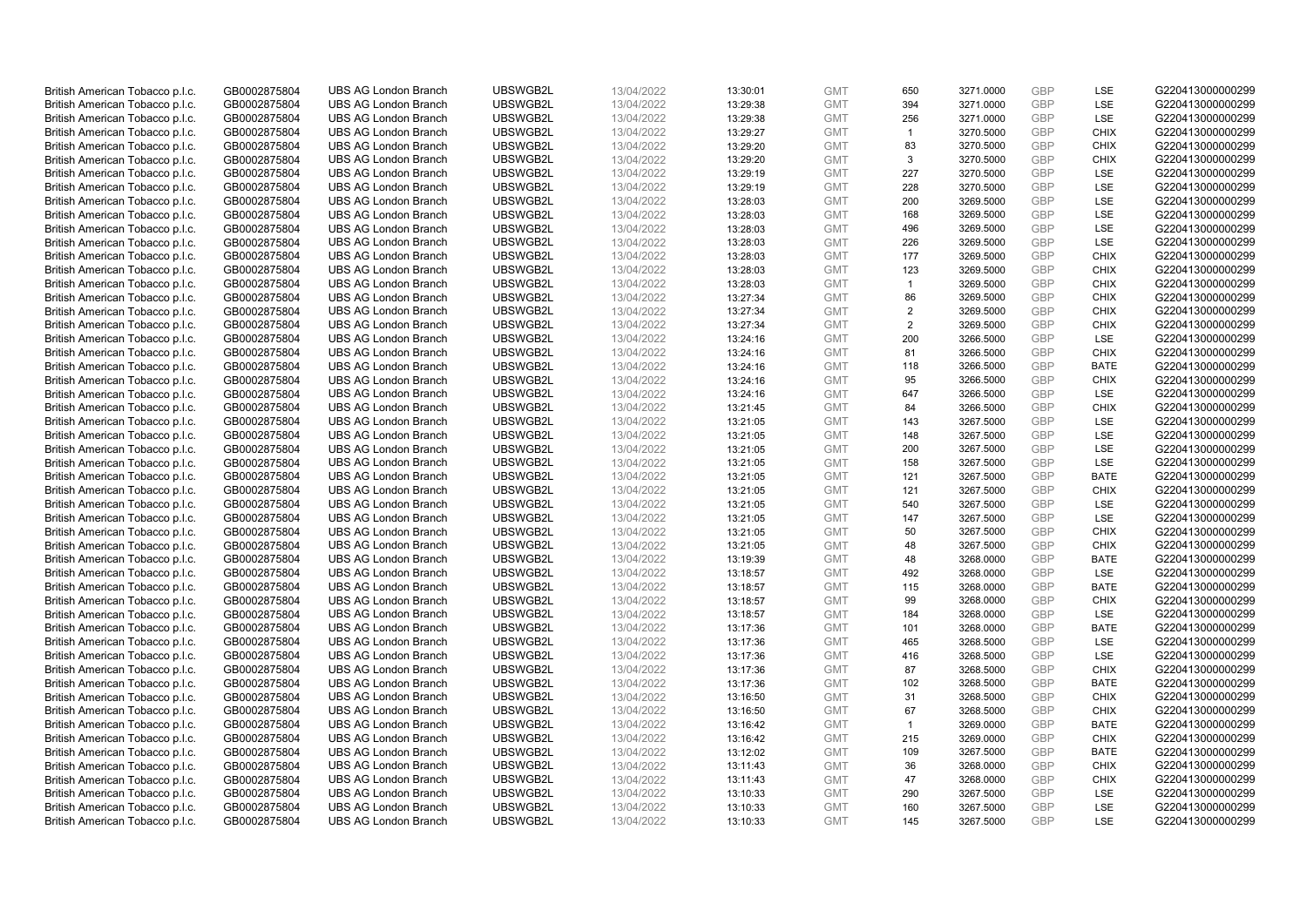| British American Tobacco p.l.c. | GB0002875804 | <b>UBS AG London Branch</b>                                | UBSWGB2L             | 13/04/2022 | 13:10:33             | <b>GMT</b>               | 94             | 3267.0000              | <b>GBP</b> | <b>CHIX</b>                | G220413000000299                     |
|---------------------------------|--------------|------------------------------------------------------------|----------------------|------------|----------------------|--------------------------|----------------|------------------------|------------|----------------------------|--------------------------------------|
| British American Tobacco p.l.c. | GB0002875804 | <b>UBS AG London Branch</b>                                | UBSWGB2L             | 13/04/2022 | 13:10:33             | <b>GMT</b>               | 95             | 3267.5000              | <b>GBP</b> | LSE                        | G220413000000299                     |
| British American Tobacco p.l.c. | GB0002875804 | <b>UBS AG London Branch</b>                                | UBSWGB2L             | 13/04/2022 | 13:10:33             | <b>GMT</b>               | 148            | 3267.5000              | GBP        | LSE                        | G220413000000299                     |
| British American Tobacco p.l.c. | GB0002875804 | <b>UBS AG London Branch</b>                                | UBSWGB2L             | 13/04/2022 | 13:10:33             | <b>GMT</b>               | 250            | 3267.0000              | GBP        | LSE                        | G220413000000299                     |
| British American Tobacco p.l.c. | GB0002875804 | <b>UBS AG London Branch</b>                                | UBSWGB2L             | 13/04/2022 | 13:10:33             | <b>GMT</b>               | 148            | 3267.0000              | GBP        | LSE                        | G220413000000299                     |
| British American Tobacco p.l.c. | GB0002875804 | <b>UBS AG London Branch</b>                                | UBSWGB2L             | 13/04/2022 | 13:10:33             | <b>GMT</b>               | 535            | 3267.5000              | <b>GBP</b> | LSE                        | G220413000000299                     |
| British American Tobacco p.l.c. | GB0002875804 | <b>UBS AG London Branch</b>                                | UBSWGB2L             | 13/04/2022 | 13:10:33             | <b>GMT</b>               | 100            | 3267.5000              | GBP        | <b>BATE</b>                | G220413000000299                     |
| British American Tobacco p.l.c. | GB0002875804 | <b>UBS AG London Branch</b>                                | UBSWGB2L             | 13/04/2022 | 13:09:40             | <b>GMT</b>               | 92             | 3268.0000              | <b>GBP</b> | <b>CHIX</b>                | G220413000000299                     |
| British American Tobacco p.l.c. | GB0002875804 | <b>UBS AG London Branch</b>                                | UBSWGB2L             | 13/04/2022 | 13:08:40             | <b>GMT</b>               | 116            | 3268.0000              | <b>GBP</b> | <b>CHIX</b>                | G220413000000299                     |
| British American Tobacco p.l.c. | GB0002875804 | <b>UBS AG London Branch</b>                                | UBSWGB2L             | 13/04/2022 | 13:08:35             | <b>GMT</b>               | 89             | 3268.0000              | <b>GBP</b> | <b>CHIX</b>                | G220413000000299                     |
| British American Tobacco p.l.c. | GB0002875804 | <b>UBS AG London Branch</b>                                | UBSWGB2L             | 13/04/2022 | 13:07:48             | <b>GMT</b>               | 37             | 3267.5000              | <b>GBP</b> | LSE                        | G220413000000299                     |
| British American Tobacco p.l.c. | GB0002875804 | <b>UBS AG London Branch</b>                                | UBSWGB2L             | 13/04/2022 | 13:07:48             | <b>GMT</b>               | 38             | 3267.5000              | <b>GBP</b> | <b>BATE</b>                | G220413000000299                     |
| British American Tobacco p.l.c. | GB0002875804 | <b>UBS AG London Branch</b>                                | UBSWGB2L             | 13/04/2022 | 13:06:35             | <b>GMT</b>               | 81             | 3268.0000              | <b>GBP</b> | <b>CHIX</b>                | G220413000000299                     |
| British American Tobacco p.l.c. | GB0002875804 | <b>UBS AG London Branch</b>                                | UBSWGB2L             | 13/04/2022 | 13:06:35             | <b>GMT</b>               | 5              | 3268.0000              | <b>GBP</b> | <b>CHIX</b>                | G220413000000299                     |
| British American Tobacco p.l.c. | GB0002875804 | <b>UBS AG London Branch</b>                                | UBSWGB2L             | 13/04/2022 | 13:06:35             | <b>GMT</b>               | 69             | 3267.5000              | <b>GBP</b> | <b>BATE</b>                | G220413000000299                     |
| British American Tobacco p.l.c. | GB0002875804 | <b>UBS AG London Branch</b>                                | UBSWGB2L             | 13/04/2022 | 13:06:35             | <b>GMT</b>               | 10             | 3267.5000              | GBP        | <b>BATE</b>                | G220413000000299                     |
| British American Tobacco p.l.c. | GB0002875804 | <b>UBS AG London Branch</b>                                | UBSWGB2L             | 13/04/2022 | 13:04:55             | <b>GMT</b>               | 91             | 3268.0000              | <b>GBP</b> | <b>CHIX</b>                | G220413000000299                     |
| British American Tobacco p.l.c. | GB0002875804 | <b>UBS AG London Branch</b>                                | UBSWGB2L             | 13/04/2022 | 13:04:55             | <b>GMT</b>               | 422            | 3268.0000              | GBP        | LSE                        | G220413000000299                     |
| British American Tobacco p.l.c. | GB0002875804 | <b>UBS AG London Branch</b>                                | UBSWGB2L             | 13/04/2022 | 13:04:55             | <b>GMT</b>               | 225            | 3268.0000              | GBP        | <b>LSE</b>                 | G220413000000299                     |
| British American Tobacco p.l.c. | GB0002875804 | <b>UBS AG London Branch</b>                                | UBSWGB2L             | 13/04/2022 | 13:04:55             | <b>GMT</b>               | 101            | 3268.0000              | GBP        | <b>CHIX</b>                | G220413000000299                     |
| British American Tobacco p.l.c. | GB0002875804 | <b>UBS AG London Branch</b>                                | UBSWGB2L             | 13/04/2022 | 13:03:18             | <b>GMT</b>               | 48             | 3269.5000              | GBP        | LSE                        | G220413000000299                     |
| British American Tobacco p.l.c. | GB0002875804 | <b>UBS AG London Branch</b>                                | UBSWGB2L             | 13/04/2022 | 13:03:18             | <b>GMT</b>               | 148            | 3269.5000              | GBP        | LSE                        | G220413000000299                     |
| British American Tobacco p.l.c. | GB0002875804 | <b>UBS AG London Branch</b>                                | UBSWGB2L             | 13/04/2022 | 13:03:18             | <b>GMT</b>               | 117            | 3269.5000              | GBP        | LSE                        | G220413000000299                     |
| British American Tobacco p.l.c. | GB0002875804 | <b>UBS AG London Branch</b>                                | UBSWGB2L             | 13/04/2022 | 13:03:18             | <b>GMT</b>               | 250            | 3269.5000              | GBP        | LSE                        | G220413000000299                     |
| British American Tobacco p.l.c. | GB0002875804 | <b>UBS AG London Branch</b>                                | UBSWGB2L             | 13/04/2022 | 13:03:18             | <b>GMT</b>               | 96             | 3269.5000              | GBP        | <b>CHIX</b>                | G220413000000299                     |
| British American Tobacco p.l.c. | GB0002875804 | <b>UBS AG London Branch</b>                                | UBSWGB2L             | 13/04/2022 | 13:03:18             | <b>GMT</b>               | 100            | 3269.5000              | GBP        | <b>BATE</b>                | G220413000000299                     |
| British American Tobacco p.l.c. | GB0002875804 | <b>UBS AG London Branch</b>                                | UBSWGB2L             | 13/04/2022 | 13:03:18             | <b>GMT</b>               | 598            | 3269.5000              | GBP        | <b>LSE</b>                 | G220413000000299                     |
| British American Tobacco p.l.c. | GB0002875804 | <b>UBS AG London Branch</b>                                | UBSWGB2L             | 13/04/2022 | 13:03:18             | <b>GMT</b>               | 135            | 3269.5000              | GBP        | <b>BATE</b>                | G220413000000299                     |
| British American Tobacco p.l.c. | GB0002875804 | <b>UBS AG London Branch</b>                                | UBSWGB2L             | 13/04/2022 | 13:03:18             | <b>GMT</b>               | 72             | 3269.5000              | GBP        | <b>BATE</b>                | G220413000000299                     |
| British American Tobacco p.l.c. | GB0002875804 | <b>UBS AG London Branch</b>                                | UBSWGB2L             | 13/04/2022 | 13:03:18             | <b>GMT</b>               | 36             | 3269.5000              | GBP        | <b>BATE</b>                | G220413000000299                     |
| British American Tobacco p.l.c. | GB0002875804 | <b>UBS AG London Branch</b>                                | UBSWGB2L             | 13/04/2022 | 13:03:02             | <b>GMT</b>               | 107            | 3270.0000              | GBP        | <b>BATE</b>                | G220413000000299                     |
| British American Tobacco p.l.c. | GB0002875804 | <b>UBS AG London Branch</b>                                | UBSWGB2L             | 13/04/2022 | 13:02:02             | <b>GMT</b>               | 200            | 3270.0000              | GBP        | <b>CHIX</b>                | G220413000000299                     |
| British American Tobacco p.l.c. | GB0002875804 | <b>UBS AG London Branch</b>                                | UBSWGB2L             | 13/04/2022 | 13:02:02             | <b>GMT</b>               | $\mathbf{1}$   | 3270.0000              | GBP        | <b>CHIX</b>                | G220413000000299                     |
|                                 |              |                                                            |                      |            |                      |                          | 112            |                        | GBP        |                            |                                      |
| British American Tobacco p.l.c. | GB0002875804 | <b>UBS AG London Branch</b><br><b>UBS AG London Branch</b> | UBSWGB2L<br>UBSWGB2L | 13/04/2022 | 13:02:02<br>13:02:02 | <b>GMT</b><br><b>GMT</b> | $\overline{1}$ | 3270.0000<br>3270.0000 | GBP        | <b>BATE</b><br><b>BATE</b> | G220413000000299<br>G220413000000299 |
| British American Tobacco p.l.c. | GB0002875804 |                                                            |                      | 13/04/2022 |                      |                          |                |                        |            |                            |                                      |
| British American Tobacco p.l.c. | GB0002875804 | <b>UBS AG London Branch</b>                                | UBSWGB2L             | 13/04/2022 | 13:00:20             | <b>GMT</b>               | 125            | 3268.5000              | GBP        | <b>CHIX</b>                | G220413000000299                     |
| British American Tobacco p.l.c. | GB0002875804 | <b>UBS AG London Branch</b>                                | UBSWGB2L             | 13/04/2022 | 13:00:20             | <b>GMT</b>               | 97             | 3268.5000              | GBP        | <b>CHIX</b>                | G220413000000299                     |
| British American Tobacco p.l.c. | GB0002875804 | <b>UBS AG London Branch</b>                                | UBSWGB2L             | 13/04/2022 | 13:00:20             | <b>GMT</b>               | 88             | 3268.5000              | GBP        | <b>CHIX</b>                | G220413000000299                     |
| British American Tobacco p.l.c. | GB0002875804 | <b>UBS AG London Branch</b>                                | UBSWGB2L             | 13/04/2022 | 13:00:20             | <b>GMT</b>               | 591            | 3268.5000              | GBP        | LSE                        | G220413000000299                     |
| British American Tobacco p.l.c. | GB0002875804 | <b>UBS AG London Branch</b>                                | UBSWGB2L             | 13/04/2022 | 13:00:20             | <b>GMT</b>               | 74             | 3268.5000              | GBP        | LSE                        | G220413000000299                     |
| British American Tobacco p.l.c. | GB0002875804 | <b>UBS AG London Branch</b>                                | UBSWGB2L             | 13/04/2022 | 12:57:46             | <b>GMT</b>               | 627            | 3268.5000              | GBP        | LSE                        | G220413000000299                     |
| British American Tobacco p.l.c. | GB0002875804 | <b>UBS AG London Branch</b>                                | UBSWGB2L             | 13/04/2022 | 12:57:14             | <b>GMT</b>               | 60             | 3269.0000              | GBP        | <b>CHIX</b>                | G220413000000299                     |
| British American Tobacco p.l.c. | GB0002875804 | <b>UBS AG London Branch</b>                                | UBSWGB2L             | 13/04/2022 | 12:57:14             | <b>GMT</b>               | 81             | 3269.0000              | GBP        | <b>CHIX</b>                | G220413000000299                     |
| British American Tobacco p.l.c. | GB0002875804 | <b>UBS AG London Branch</b>                                | UBSWGB2L             | 13/04/2022 | 12:57:14             | <b>GMT</b>               | 21             | 3269.0000              | GBP        | <b>CHIX</b>                | G220413000000299                     |
| British American Tobacco p.l.c. | GB0002875804 | <b>UBS AG London Branch</b>                                | UBSWGB2L             | 13/04/2022 | 12:54:32             | <b>GMT</b>               | 116            | 3267.5000              | GBP        | <b>CHIX</b>                | G220413000000299                     |
| British American Tobacco p.l.c. | GB0002875804 | <b>UBS AG London Branch</b>                                | UBSWGB2L             | 13/04/2022 | 12:54:32             | <b>GMT</b>               | 99             | 3267.5000              | GBP        | <b>CHIX</b>                | G220413000000299                     |
| British American Tobacco p.l.c. | GB0002875804 | <b>UBS AG London Branch</b>                                | UBSWGB2L             | 13/04/2022 | 12:54:32             | <b>GMT</b>               | 600            | 3267.5000              | GBP        | LSE                        | G220413000000299                     |
| British American Tobacco p.l.c. | GB0002875804 | <b>UBS AG London Branch</b>                                | UBSWGB2L             | 13/04/2022 | 12:53:37             | <b>GMT</b>               | 102            | 3268.0000              | GBP        | <b>BATE</b>                | G220413000000299                     |
| British American Tobacco p.l.c. | GB0002875804 | <b>UBS AG London Branch</b>                                | UBSWGB2L             | 13/04/2022 | 12:53:37             | <b>GMT</b>               | 98             | 3268.0000              | GBP        | <b>CHIX</b>                | G220413000000299                     |
| British American Tobacco p.l.c. | GB0002875804 | <b>UBS AG London Branch</b>                                | UBSWGB2L             | 13/04/2022 | 12:53:37             | <b>GMT</b>               | 65             | 3268.0000              | GBP        | LSE                        | G220413000000299                     |
| British American Tobacco p.l.c. | GB0002875804 | <b>UBS AG London Branch</b>                                | UBSWGB2L             | 13/04/2022 | 12:53:37             | <b>GMT</b>               | 495            | 3268.0000              | GBP        | LSE                        | G220413000000299                     |
| British American Tobacco p.l.c. | GB0002875804 | <b>UBS AG London Branch</b>                                | UBSWGB2L             | 13/04/2022 | 12:53:37             | <b>GMT</b>               | 90             | 3268.0000              | GBP        | <b>CHIX</b>                | G220413000000299                     |
| British American Tobacco p.l.c. | GB0002875804 | <b>UBS AG London Branch</b>                                | UBSWGB2L             | 13/04/2022 | 12:50:40             | <b>GMT</b>               | 250            | 3268.5000              | GBP        | LSE                        | G220413000000299                     |
| British American Tobacco p.l.c. | GB0002875804 | <b>UBS AG London Branch</b>                                | UBSWGB2L             | 13/04/2022 | 12:50:40             | <b>GMT</b>               | 105            | 3268.5000              | GBP        | <b>BATE</b>                | G220413000000299                     |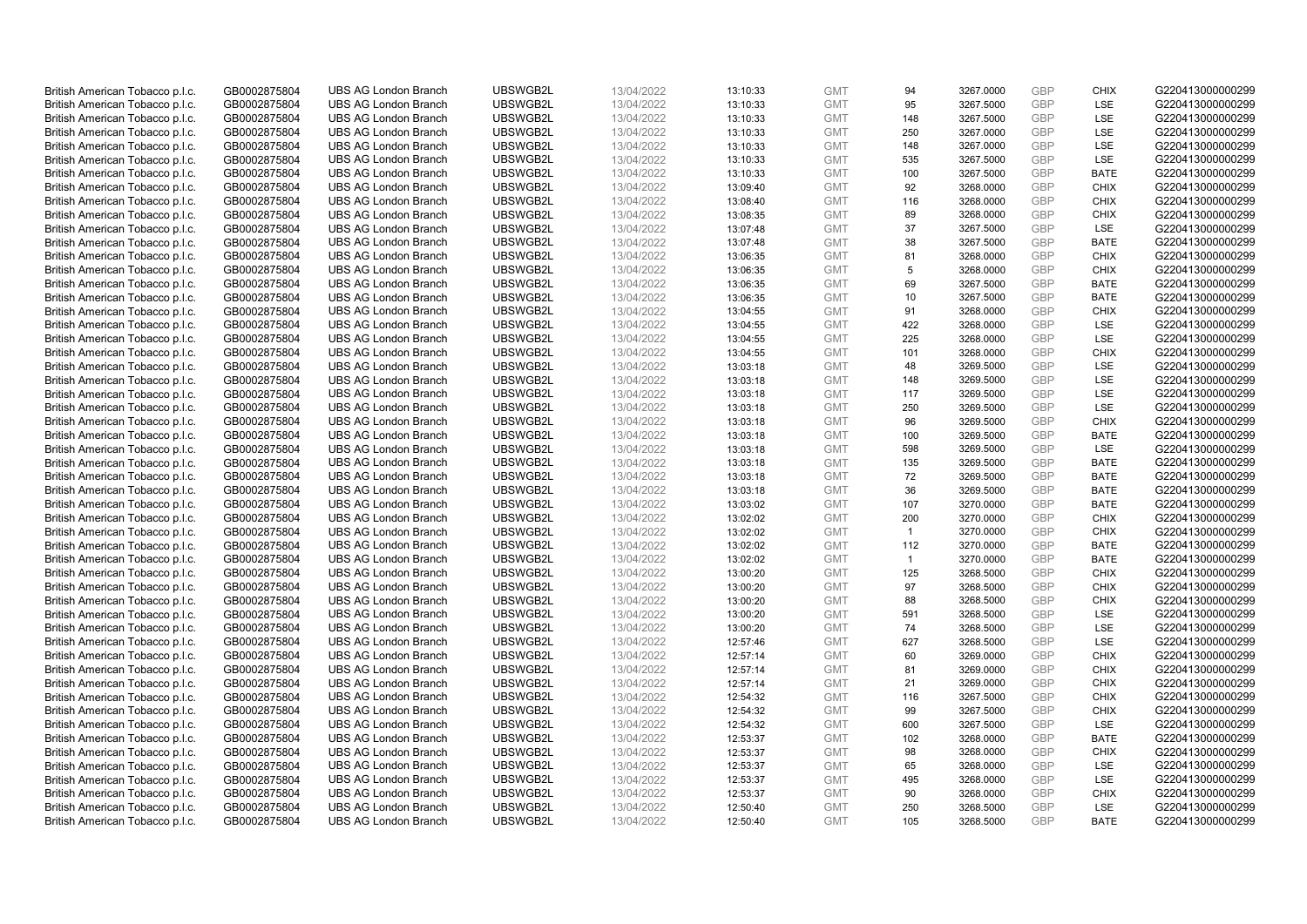| British American Tobacco p.l.c. | GB0002875804 | <b>UBS AG London Branch</b> | UBSWGB2L | 13/04/2022 | 12:50:40 | <b>GMT</b> | 330            | 3269.0000 | <b>GBP</b> | LSE         | G220413000000299 |
|---------------------------------|--------------|-----------------------------|----------|------------|----------|------------|----------------|-----------|------------|-------------|------------------|
| British American Tobacco p.l.c. | GB0002875804 | <b>UBS AG London Branch</b> | UBSWGB2L | 13/04/2022 | 12:50:40 | <b>GMT</b> | 115            | 3269.0000 | <b>GBP</b> | <b>BATE</b> | G220413000000299 |
|                                 |              |                             |          |            |          |            |                |           |            |             |                  |
| British American Tobacco p.l.c. | GB0002875804 | <b>UBS AG London Branch</b> | UBSWGB2L | 13/04/2022 | 12:50:40 | <b>GMT</b> | 121            | 3269.0000 | <b>GBP</b> | <b>CHIX</b> | G220413000000299 |
| British American Tobacco p.l.c. | GB0002875804 | <b>UBS AG London Branch</b> | UBSWGB2L | 13/04/2022 | 12:50:40 | <b>GMT</b> | 358            | 3269.0000 | <b>GBP</b> | LSE         | G220413000000299 |
| British American Tobacco p.l.c. | GB0002875804 | <b>UBS AG London Branch</b> | UBSWGB2L | 13/04/2022 | 12:50:16 | <b>GMT</b> | 123            | 3269.5000 | <b>GBP</b> | <b>CHIX</b> | G220413000000299 |
| British American Tobacco p.l.c. | GB0002875804 | <b>UBS AG London Branch</b> | UBSWGB2L | 13/04/2022 | 12:50:16 | <b>GMT</b> | 29             | 3269.5000 | <b>GBP</b> | <b>CHIX</b> | G220413000000299 |
| British American Tobacco p.l.c. | GB0002875804 | <b>UBS AG London Branch</b> | UBSWGB2L | 13/04/2022 | 12:46:00 | <b>GMT</b> | 117            | 3267.5000 | <b>GBP</b> | LSE         | G220413000000299 |
| British American Tobacco p.l.c. | GB0002875804 | <b>UBS AG London Branch</b> | UBSWGB2L | 13/04/2022 | 12:46:00 | <b>GMT</b> | 270            | 3267.5000 | <b>GBP</b> | LSE         | G220413000000299 |
| British American Tobacco p.l.c. | GB0002875804 | <b>UBS AG London Branch</b> | UBSWGB2L | 13/04/2022 | 12:45:59 | <b>GMT</b> | 118            | 3268.0000 | <b>GBP</b> | <b>BATE</b> | G220413000000299 |
| British American Tobacco p.l.c. | GB0002875804 | <b>UBS AG London Branch</b> | UBSWGB2L | 13/04/2022 | 12:45:59 | <b>GMT</b> | 630            | 3268.5000 | <b>GBP</b> | LSE         | G220413000000299 |
| British American Tobacco p.l.c. | GB0002875804 | <b>UBS AG London Branch</b> | UBSWGB2L | 13/04/2022 | 12:45:43 | <b>GMT</b> | $\overline{1}$ | 3269.0000 | <b>GBP</b> | <b>CHIX</b> | G220413000000299 |
| British American Tobacco p.l.c. | GB0002875804 | <b>UBS AG London Branch</b> | UBSWGB2L | 13/04/2022 | 12:45:43 | <b>GMT</b> | 215            | 3269.0000 | <b>GBP</b> | <b>CHIX</b> | G220413000000299 |
| British American Tobacco p.l.c. | GB0002875804 | <b>UBS AG London Branch</b> | UBSWGB2L | 13/04/2022 | 12:43:56 | <b>GMT</b> | 80             | 3268.5000 | <b>GBP</b> | <b>CHIX</b> | G220413000000299 |
| British American Tobacco p.l.c. | GB0002875804 | <b>UBS AG London Branch</b> | UBSWGB2L | 13/04/2022 | 12:43:56 | <b>GMT</b> | 81             | 3268.5000 | <b>GBP</b> | <b>CHIX</b> | G220413000000299 |
| British American Tobacco p.l.c. | GB0002875804 | <b>UBS AG London Branch</b> | UBSWGB2L | 13/04/2022 | 12:43:53 | <b>GMT</b> | 146            | 3269.5000 | <b>GBP</b> | LSE         | G220413000000299 |
| British American Tobacco p.l.c. | GB0002875804 | <b>UBS AG London Branch</b> | UBSWGB2L | 13/04/2022 | 12:43:53 | <b>GMT</b> | 517            | 3269.5000 | <b>GBP</b> | LSE         | G220413000000299 |
| British American Tobacco p.l.c. | GB0002875804 | <b>UBS AG London Branch</b> | UBSWGB2L | 13/04/2022 | 12:43:53 | <b>GMT</b> | 123            | 3269.5000 | <b>GBP</b> | <b>BATE</b> | G220413000000299 |
| British American Tobacco p.l.c. | GB0002875804 | <b>UBS AG London Branch</b> | UBSWGB2L | 13/04/2022 | 12:42:44 | <b>GMT</b> | 188            | 3270.0000 | <b>GBP</b> | LSE         | G220413000000299 |
|                                 |              | <b>UBS AG London Branch</b> | UBSWGB2L |            |          |            | 90             |           |            | <b>LSE</b>  |                  |
| British American Tobacco p.l.c. | GB0002875804 |                             |          | 13/04/2022 | 12:42:44 | <b>GMT</b> |                | 3270.0000 | <b>GBP</b> |             | G220413000000299 |
| British American Tobacco p.l.c. | GB0002875804 | <b>UBS AG London Branch</b> | UBSWGB2L | 13/04/2022 | 12:42:44 | <b>GMT</b> | 143            | 3270.0000 | <b>GBP</b> | LSE         | G220413000000299 |
| British American Tobacco p.l.c. | GB0002875804 | <b>UBS AG London Branch</b> | UBSWGB2L | 13/04/2022 | 12:42:44 | <b>GMT</b> | 250            | 3270.0000 | <b>GBP</b> | LSE         | G220413000000299 |
| British American Tobacco p.l.c. | GB0002875804 | <b>UBS AG London Branch</b> | UBSWGB2L | 13/04/2022 | 12:42:44 | <b>GMT</b> | 81             | 3270.0000 | <b>GBP</b> | <b>CHIX</b> | G220413000000299 |
| British American Tobacco p.l.c. | GB0002875804 | <b>UBS AG London Branch</b> | UBSWGB2L | 13/04/2022 | 12:42:44 | <b>GMT</b> | 99             | 3270.0000 | <b>GBP</b> | <b>CHIX</b> | G220413000000299 |
| British American Tobacco p.l.c. | GB0002875804 | <b>UBS AG London Branch</b> | UBSWGB2L | 13/04/2022 | 12:42:44 | <b>GMT</b> | 94             | 3270.0000 | <b>GBP</b> | <b>CHIX</b> | G220413000000299 |
| British American Tobacco p.l.c. | GB0002875804 | <b>UBS AG London Branch</b> | UBSWGB2L | 13/04/2022 | 12:42:44 | <b>GMT</b> | 680            | 3270.0000 | <b>GBP</b> | LSE         | G220413000000299 |
| British American Tobacco p.l.c. | GB0002875804 | <b>UBS AG London Branch</b> | UBSWGB2L | 13/04/2022 | 12:42:44 | <b>GMT</b> | 96             | 3270.0000 | <b>GBP</b> | <b>CHIX</b> | G220413000000299 |
| British American Tobacco p.l.c. | GB0002875804 | <b>UBS AG London Branch</b> | UBSWGB2L | 13/04/2022 | 12:42:44 | <b>GMT</b> | 91             | 3270.0000 | <b>GBP</b> | <b>CHIX</b> | G220413000000299 |
| British American Tobacco p.l.c. | GB0002875804 | <b>UBS AG London Branch</b> | UBSWGB2L | 13/04/2022 | 12:42:44 | <b>GMT</b> | 121            | 3270.0000 | <b>GBP</b> | <b>BATE</b> | G220413000000299 |
| British American Tobacco p.l.c. | GB0002875804 | <b>UBS AG London Branch</b> | UBSWGB2L | 13/04/2022 | 12:42:44 | <b>GMT</b> | 114            | 3270.0000 | <b>GBP</b> | <b>CHIX</b> | G220413000000299 |
| British American Tobacco p.l.c. | GB0002875804 | <b>UBS AG London Branch</b> | UBSWGB2L | 13/04/2022 | 12:42:44 | <b>GMT</b> | 101            | 3270.0000 | <b>GBP</b> | <b>BATE</b> | G220413000000299 |
| British American Tobacco p.l.c. | GB0002875804 | <b>UBS AG London Branch</b> | UBSWGB2L | 13/04/2022 | 12:42:44 | <b>GMT</b> | 110            | 3270.0000 | <b>GBP</b> | <b>BATE</b> | G220413000000299 |
| British American Tobacco p.l.c. | GB0002875804 | <b>UBS AG London Branch</b> | UBSWGB2L | 13/04/2022 | 12:37:54 | <b>GMT</b> | 86             | 3269.5000 | <b>GBP</b> | <b>CHIX</b> | G220413000000299 |
| British American Tobacco p.l.c. | GB0002875804 | <b>UBS AG London Branch</b> | UBSWGB2L | 13/04/2022 | 12:35:54 | <b>GMT</b> | 590            | 3269.5000 | <b>GBP</b> | LSE         | G220413000000299 |
| British American Tobacco p.l.c. | GB0002875804 | <b>UBS AG London Branch</b> | UBSWGB2L | 13/04/2022 | 12:35:54 | <b>GMT</b> | 56             | 3269.5000 | <b>GBP</b> | <b>BATE</b> | G220413000000299 |
| British American Tobacco p.l.c. | GB0002875804 | <b>UBS AG London Branch</b> | UBSWGB2L | 13/04/2022 | 12:35:54 | <b>GMT</b> | $\overline{7}$ | 3269.5000 | <b>GBP</b> | <b>BATE</b> | G220413000000299 |
| British American Tobacco p.l.c. | GB0002875804 | <b>UBS AG London Branch</b> | UBSWGB2L | 13/04/2022 | 12:35:54 | <b>GMT</b> | 57             | 3269.5000 | <b>GBP</b> | <b>BATE</b> | G220413000000299 |
| British American Tobacco p.l.c. | GB0002875804 | <b>UBS AG London Branch</b> | UBSWGB2L | 13/04/2022 | 12:35:54 | <b>GMT</b> | 88             | 3269.5000 | <b>GBP</b> | <b>CHIX</b> | G220413000000299 |
| British American Tobacco p.l.c. | GB0002875804 | <b>UBS AG London Branch</b> | UBSWGB2L | 13/04/2022 | 12:33:00 | <b>GMT</b> | 69             | 3270.0000 | <b>GBP</b> | LSE         | G220413000000299 |
| British American Tobacco p.l.c. | GB0002875804 | <b>UBS AG London Branch</b> | UBSWGB2L | 13/04/2022 | 12:33:00 | <b>GMT</b> | 117            | 3270.0000 | <b>GBP</b> | LSE         | G220413000000299 |
| British American Tobacco p.l.c. | GB0002875804 | UBS AG London Branch        | UBSWGB2L | 13/04/2022 | 12:33:00 | <b>GMT</b> | 210            | 3270.0000 | <b>GBP</b> | <b>LSE</b>  | G220413000000299 |
| British American Tobacco p.l.c. | GB0002875804 | <b>UBS AG London Branch</b> | UBSWGB2L | 13/04/2022 | 12:33:00 | <b>GMT</b> | 210            | 3270.0000 | <b>GBP</b> | LSE         | G220413000000299 |
| British American Tobacco p.l.c. | GB0002875804 | <b>UBS AG London Branch</b> | UBSWGB2L | 13/04/2022 | 12:33:00 | <b>GMT</b> | 91             | 3270.0000 | <b>GBP</b> | <b>CHIX</b> | G220413000000299 |
| British American Tobacco p.l.c. | GB0002875804 | <b>UBS AG London Branch</b> | UBSWGB2L | 13/04/2022 | 12:33:00 | <b>GMT</b> | 685            | 3270.0000 | <b>GBP</b> | LSE         | G220413000000299 |
| British American Tobacco p.l.c. | GB0002875804 | <b>UBS AG London Branch</b> | UBSWGB2L | 13/04/2022 |          | <b>GMT</b> | 93             | 3270.0000 | <b>GBP</b> | <b>CHIX</b> | G220413000000299 |
|                                 |              |                             | UBSWGB2L |            | 12:33:00 |            | 123            |           | <b>GBP</b> |             |                  |
| British American Tobacco p.l.c. | GB0002875804 | UBS AG London Branch        |          | 13/04/2022 | 12:32:17 | <b>GMT</b> |                | 3270.5000 | <b>GBP</b> | <b>BATE</b> | G220413000000299 |
| British American Tobacco p.l.c. | GB0002875804 | <b>UBS AG London Branch</b> | UBSWGB2L | 13/04/2022 | 12:32:17 | <b>GMT</b> | 81             | 3270.5000 |            | <b>CHIX</b> | G220413000000299 |
| British American Tobacco p.l.c. | GB0002875804 | <b>UBS AG London Branch</b> | UBSWGB2L | 13/04/2022 | 12:31:04 | <b>GMT</b> | 154            | 3270.5000 | <b>GBP</b> | <b>CHIX</b> | G220413000000299 |
| British American Tobacco p.l.c. | GB0002875804 | <b>UBS AG London Branch</b> | UBSWGB2L | 13/04/2022 | 12:31:04 | <b>GMT</b> | $\mathbf{1}$   | 3270.5000 | <b>GBP</b> | <b>CHIX</b> | G220413000000299 |
| British American Tobacco p.l.c. | GB0002875804 | <b>UBS AG London Branch</b> | UBSWGB2L | 13/04/2022 | 12:31:00 | <b>GMT</b> | 80             | 3270.0000 | <b>GBP</b> | <b>CHIX</b> | G220413000000299 |
| British American Tobacco p.l.c. | GB0002875804 | <b>UBS AG London Branch</b> | UBSWGB2L | 13/04/2022 | 12:31:00 | <b>GMT</b> | 3              | 3270.0000 | <b>GBP</b> | <b>CHIX</b> | G220413000000299 |
| British American Tobacco p.l.c. | GB0002875804 | <b>UBS AG London Branch</b> | UBSWGB2L | 13/04/2022 | 12:29:06 | <b>GMT</b> | 20             | 3270.0000 | <b>GBP</b> | <b>CHIX</b> | G220413000000299 |
| British American Tobacco p.l.c. | GB0002875804 | <b>UBS AG London Branch</b> | UBSWGB2L | 13/04/2022 | 12:29:06 | <b>GMT</b> | 80             | 3270.0000 | <b>GBP</b> | <b>CHIX</b> | G220413000000299 |
| British American Tobacco p.l.c. | GB0002875804 | <b>UBS AG London Branch</b> | UBSWGB2L | 13/04/2022 | 12:29:06 | <b>GMT</b> | 106            | 3270.0000 | <b>GBP</b> | <b>BATE</b> | G220413000000299 |
| British American Tobacco p.l.c. | GB0002875804 | <b>UBS AG London Branch</b> | UBSWGB2L | 13/04/2022 | 12:29:06 | <b>GMT</b> | 617            | 3270.0000 | <b>GBP</b> | <b>LSE</b>  | G220413000000299 |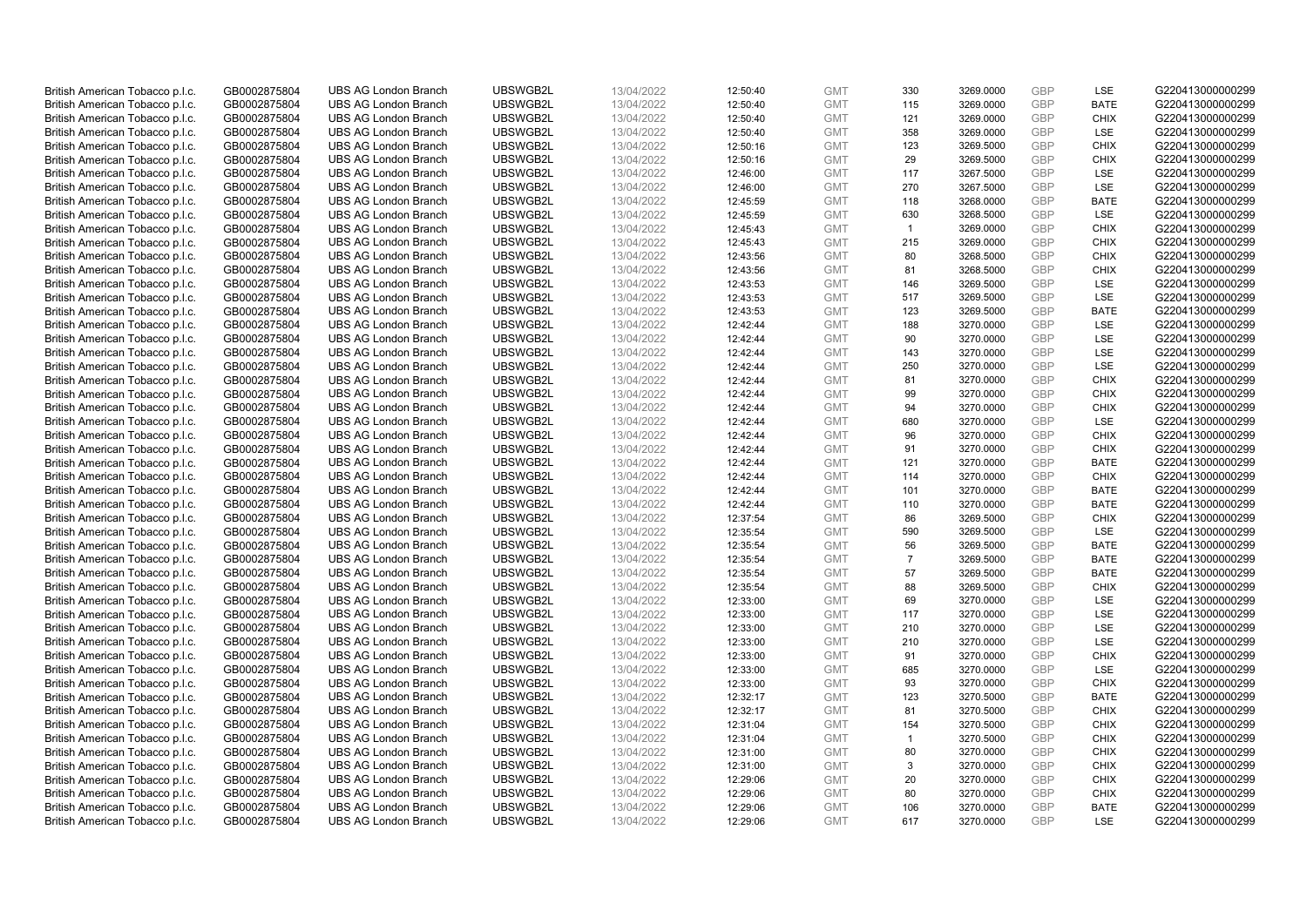| British American Tobacco p.l.c. | GB0002875804                 | <b>UBS AG London Branch</b> | UBSWGB2L | 13/04/2022               | 12:29:06 | <b>GMT</b> | 122            | 3270.0000 | <b>GBP</b> | <b>BATE</b> | G220413000000299 |
|---------------------------------|------------------------------|-----------------------------|----------|--------------------------|----------|------------|----------------|-----------|------------|-------------|------------------|
| British American Tobacco p.l.c. | GB0002875804                 | <b>UBS AG London Branch</b> | UBSWGB2L | 13/04/2022               | 12:29:06 | <b>GMT</b> | 117            | 3270.0000 | <b>GBP</b> | <b>BATE</b> | G220413000000299 |
|                                 |                              | <b>UBS AG London Branch</b> | UBSWGB2L |                          |          | <b>GMT</b> | 96             | 3270.5000 | <b>GBP</b> | <b>CHIX</b> | G220413000000299 |
| British American Tobacco p.l.c. | GB0002875804                 |                             |          | 13/04/2022               | 12:28:47 |            |                |           |            |             |                  |
| British American Tobacco p.l.c. | GB0002875804                 | <b>UBS AG London Branch</b> | UBSWGB2L | 13/04/2022               | 12:28:47 | <b>GMT</b> | 18             | 3270.5000 | <b>GBP</b> | <b>CHIX</b> | G220413000000299 |
| British American Tobacco p.l.c. | GB0002875804                 | <b>UBS AG London Branch</b> | UBSWGB2L | 13/04/2022               | 12:28:47 | <b>GMT</b> | 63             | 3270.5000 | <b>GBP</b> | <b>CHIX</b> | G220413000000299 |
| British American Tobacco p.l.c. | GB0002875804                 | <b>UBS AG London Branch</b> | UBSWGB2L | 13/04/2022               | 12:27:42 | <b>GMT</b> | 342            | 3270.0000 | <b>GBP</b> | <b>LSE</b>  | G220413000000299 |
| British American Tobacco p.l.c. | GB0002875804                 | <b>UBS AG London Branch</b> | UBSWGB2L | 13/04/2022               | 12:27:42 | <b>GMT</b> | 241            | 3270.0000 | <b>GBP</b> | LSE         | G220413000000299 |
| British American Tobacco p.l.c. | GB0002875804                 | <b>UBS AG London Branch</b> | UBSWGB2L | 13/04/2022               | 12:27:39 | <b>GMT</b> | 17             | 3270.0000 | <b>GBP</b> | LSE         | G220413000000299 |
| British American Tobacco p.l.c. | GB0002875804                 | <b>UBS AG London Branch</b> | UBSWGB2L | 13/04/2022               | 12:26:46 | <b>GMT</b> | 80             | 3270.0000 | <b>GBP</b> | <b>CHIX</b> | G220413000000299 |
| British American Tobacco p.l.c. | GB0002875804                 | <b>UBS AG London Branch</b> | UBSWGB2L | 13/04/2022               | 12:23:45 | <b>GMT</b> | 687            | 3269.0000 | <b>GBP</b> | LSE         | G220413000000299 |
| British American Tobacco p.l.c. | GB0002875804                 | <b>UBS AG London Branch</b> | UBSWGB2L | 13/04/2022               | 12:23:40 | <b>GMT</b> | 89             | 3269.5000 | <b>GBP</b> | <b>CHIX</b> | G220413000000299 |
| British American Tobacco p.l.c. | GB0002875804                 | <b>UBS AG London Branch</b> | UBSWGB2L | 13/04/2022               | 12:23:05 | <b>GMT</b> | 202            | 3270.0000 | <b>GBP</b> | LSE         | G220413000000299 |
| British American Tobacco p.l.c. | GB0002875804                 | <b>UBS AG London Branch</b> | UBSWGB2L | 13/04/2022               | 12:23:05 | <b>GMT</b> | 118            | 3270.0000 | <b>GBP</b> | <b>BATE</b> | G220413000000299 |
| British American Tobacco p.l.c. | GB0002875804                 | <b>UBS AG London Branch</b> | UBSWGB2L | 13/04/2022               | 12:23:05 | <b>GMT</b> | 692            | 3270.0000 | <b>GBP</b> | <b>LSE</b>  | G220413000000299 |
| British American Tobacco p.l.c. | GB0002875804                 | <b>UBS AG London Branch</b> | UBSWGB2L | 13/04/2022               | 12:23:05 | <b>GMT</b> | 166            | 3270.0000 | <b>GBP</b> | <b>BATE</b> | G220413000000299 |
| British American Tobacco p.l.c. | GB0002875804                 | <b>UBS AG London Branch</b> | UBSWGB2L | 13/04/2022               | 12:21:44 | <b>GMT</b> | 90             | 3269.5000 | <b>GBP</b> | <b>CHIX</b> | G220413000000299 |
| British American Tobacco p.l.c. | GB0002875804                 | <b>UBS AG London Branch</b> | UBSWGB2L | 13/04/2022               | 12:21:44 | <b>GMT</b> | 33             | 3269.5000 | <b>GBP</b> | <b>CHIX</b> | G220413000000299 |
| British American Tobacco p.l.c. | GB0002875804                 | <b>UBS AG London Branch</b> | UBSWGB2L | 13/04/2022               | 12:21:44 | <b>GMT</b> | 193            | 3269.5000 | <b>GBP</b> | LSE         | G220413000000299 |
|                                 |                              | <b>UBS AG London Branch</b> | UBSWGB2L |                          | 12:21:44 | <b>GMT</b> | 200            | 3269.5000 | <b>GBP</b> | <b>LSE</b>  | G220413000000299 |
| British American Tobacco p.l.c. | GB0002875804<br>GB0002875804 | <b>UBS AG London Branch</b> | UBSWGB2L | 13/04/2022<br>13/04/2022 |          | <b>GMT</b> | 188            |           | <b>GBP</b> | LSE         | G220413000000299 |
| British American Tobacco p.l.c. |                              |                             |          |                          | 12:21:43 |            |                | 3269.5000 |            |             |                  |
| British American Tobacco p.l.c. | GB0002875804                 | <b>UBS AG London Branch</b> | UBSWGB2L | 13/04/2022               | 12:21:43 | <b>GMT</b> | 141            | 3269.5000 | <b>GBP</b> | LSE         | G220413000000299 |
| British American Tobacco p.l.c. | GB0002875804                 | <b>UBS AG London Branch</b> | UBSWGB2L | 13/04/2022               | 12:21:43 | <b>GMT</b> | 200            | 3269.5000 | <b>GBP</b> | LSE         | G220413000000299 |
| British American Tobacco p.l.c. | GB0002875804                 | <b>UBS AG London Branch</b> | UBSWGB2L | 13/04/2022               | 12:21:42 | <b>GMT</b> | 100            | 3269.5000 | <b>GBP</b> | LSE         | G220413000000299 |
| British American Tobacco p.l.c. | GB0002875804                 | <b>UBS AG London Branch</b> | UBSWGB2L | 13/04/2022               | 12:21:42 | <b>GMT</b> | 200            | 3269.5000 | <b>GBP</b> | <b>LSE</b>  | G220413000000299 |
| British American Tobacco p.l.c. | GB0002875804                 | <b>UBS AG London Branch</b> | UBSWGB2L | 13/04/2022               | 12:21:42 | <b>GMT</b> | 94             | 3269.5000 | <b>GBP</b> | <b>CHIX</b> | G220413000000299 |
| British American Tobacco p.l.c. | GB0002875804                 | <b>UBS AG London Branch</b> | UBSWGB2L | 13/04/2022               | 12:21:12 | <b>GMT</b> | 564            | 3270.0000 | <b>GBP</b> | LSE         | G220413000000299 |
| British American Tobacco p.l.c. | GB0002875804                 | <b>UBS AG London Branch</b> | UBSWGB2L | 13/04/2022               | 12:21:12 | <b>GMT</b> | 99             | 3270.0000 | <b>GBP</b> | <b>CHIX</b> | G220413000000299 |
| British American Tobacco p.l.c. | GB0002875804                 | <b>UBS AG London Branch</b> | UBSWGB2L | 13/04/2022               | 12:19:44 | <b>GMT</b> | 685            | 3269.5000 | <b>GBP</b> | LSE         | G220413000000299 |
| British American Tobacco p.l.c. | GB0002875804                 | <b>UBS AG London Branch</b> | UBSWGB2L | 13/04/2022               | 12:18:44 | <b>GMT</b> | 89             | 3269.5000 | <b>GBP</b> | <b>CHIX</b> | G220413000000299 |
| British American Tobacco p.l.c. | GB0002875804                 | <b>UBS AG London Branch</b> | UBSWGB2L | 13/04/2022               | 12:18:44 | <b>GMT</b> | 83             | 3269.5000 | <b>GBP</b> | <b>CHIX</b> | G220413000000299 |
| British American Tobacco p.l.c. | GB0002875804                 | <b>UBS AG London Branch</b> | UBSWGB2L | 13/04/2022               | 12:17:48 | <b>GMT</b> | 82             | 3269.5000 | <b>GBP</b> | <b>BATE</b> | G220413000000299 |
| British American Tobacco p.l.c. | GB0002875804                 | <b>UBS AG London Branch</b> | UBSWGB2L | 13/04/2022               | 12:17:48 | <b>GMT</b> | 232            | 3270.0000 | <b>GBP</b> | LSE         | G220413000000299 |
| British American Tobacco p.l.c. | GB0002875804                 | <b>UBS AG London Branch</b> | UBSWGB2L | 13/04/2022               | 12:17:48 | <b>GMT</b> | 124            | 3269.5000 | <b>GBP</b> | <b>BATE</b> | G220413000000299 |
| British American Tobacco p.l.c. | GB0002875804                 | <b>UBS AG London Branch</b> | UBSWGB2L | 13/04/2022               | 12:17:48 | <b>GMT</b> | 456            | 3270.0000 | <b>GBP</b> | LSE         | G220413000000299 |
| British American Tobacco p.l.c. | GB0002875804                 | <b>UBS AG London Branch</b> | UBSWGB2L | 13/04/2022               | 12:17:48 | <b>GMT</b> | 28             | 3269.5000 | <b>GBP</b> | <b>BATE</b> | G220413000000299 |
| British American Tobacco p.l.c. | GB0002875804                 | <b>UBS AG London Branch</b> | UBSWGB2L | 13/04/2022               | 12:17:48 | <b>GMT</b> | 88             | 3270.0000 | <b>GBP</b> | <b>CHIX</b> | G220413000000299 |
| British American Tobacco p.l.c. | GB0002875804                 | <b>UBS AG London Branch</b> | UBSWGB2L | 13/04/2022               | 12:16:49 | <b>GMT</b> | 159            | 3270.0000 | <b>GBP</b> | <b>CHIX</b> | G220413000000299 |
| British American Tobacco p.l.c. | GB0002875804                 | <b>UBS AG London Branch</b> | UBSWGB2L | 13/04/2022               | 12:16:49 | <b>GMT</b> | 300            | 3270.0000 | <b>GBP</b> | <b>CHIX</b> | G220413000000299 |
| British American Tobacco p.l.c. | GB0002875804                 | <b>UBS AG London Branch</b> | UBSWGB2L | 13/04/2022               | 12:10:18 | <b>GMT</b> | 115            | 3269.5000 | <b>GBP</b> | <b>BATE</b> | G220413000000299 |
| British American Tobacco p.l.c. | GB0002875804                 | UBS AG London Branch        | UBSWGB2L | 13/04/2022               | 12:09:23 | <b>GMT</b> | 112            | 3270.0000 | <b>GBP</b> | <b>LSE</b>  | G220413000000299 |
| British American Tobacco p.l.c. | GB0002875804                 | <b>UBS AG London Branch</b> | UBSWGB2L | 13/04/2022               | 12:09:23 | <b>GMT</b> | 117            | 3270.0000 | <b>GBP</b> | LSE         | G220413000000299 |
| British American Tobacco p.l.c. | GB0002875804                 | <b>UBS AG London Branch</b> | UBSWGB2L | 13/04/2022               | 12:09:23 | <b>GMT</b> | 250            | 3270.0000 | <b>GBP</b> | LSE         | G220413000000299 |
| British American Tobacco p.l.c. | GB0002875804                 | <b>UBS AG London Branch</b> | UBSWGB2L | 13/04/2022               | 12:09:23 | <b>GMT</b> | 210            | 3270.0000 | <b>GBP</b> | LSE         | G220413000000299 |
| British American Tobacco p.l.c. | GB0002875804                 | <b>UBS AG London Branch</b> | UBSWGB2L | 13/04/2022               | 12:09:23 | <b>GMT</b> | 691            | 3270.0000 | <b>GBP</b> | LSE         | G220413000000299 |
| British American Tobacco p.l.c. | GB0002875804                 | UBS AG London Branch        | UBSWGB2L | 13/04/2022               | 12:09:23 | <b>GMT</b> | 107            | 3270.0000 | <b>GBP</b> | <b>BATE</b> | G220413000000299 |
| British American Tobacco p.l.c. | GB0002875804                 | <b>UBS AG London Branch</b> | UBSWGB2L | 13/04/2022               | 12:09:23 | <b>GMT</b> | 118            | 3270.0000 | <b>GBP</b> | <b>BATE</b> | G220413000000299 |
| British American Tobacco p.l.c. | GB0002875804                 | <b>UBS AG London Branch</b> | UBSWGB2L | 13/04/2022               | 12:09:20 | <b>GMT</b> | 78             | 3270.5000 | <b>GBP</b> | <b>CHIX</b> | G220413000000299 |
| British American Tobacco p.l.c. | GB0002875804                 | <b>UBS AG London Branch</b> | UBSWGB2L | 13/04/2022               | 12:09:20 | <b>GMT</b> | 3              | 3270.5000 | <b>GBP</b> | <b>CHIX</b> | G220413000000299 |
| British American Tobacco p.l.c. | GB0002875804                 | <b>UBS AG London Branch</b> | UBSWGB2L | 13/04/2022               |          | GMT        | 134            | 3270.5000 | <b>GBP</b> | <b>BATE</b> | G220413000000299 |
| British American Tobacco p.l.c. | GB0002875804                 | <b>UBS AG London Branch</b> | UBSWGB2L | 13/04/2022               | 12:09:19 | <b>GMT</b> | 59             |           | <b>GBP</b> |             | G220413000000299 |
|                                 |                              |                             |          |                          | 12:08:50 |            |                | 3271.0000 |            | <b>LSE</b>  |                  |
| British American Tobacco p.l.c. | GB0002875804                 | <b>UBS AG London Branch</b> | UBSWGB2L | 13/04/2022               | 12:08:50 | <b>GMT</b> | 1096           | 3271.0000 | <b>GBP</b> | LSE         | G220413000000299 |
| British American Tobacco p.l.c. | GB0002875804                 | <b>UBS AG London Branch</b> | UBSWGB2L | 13/04/2022               | 12:08:12 | <b>GMT</b> | $\overline{1}$ | 3270.5000 | <b>GBP</b> | <b>CHIX</b> | G220413000000299 |
| British American Tobacco p.l.c. | GB0002875804                 | <b>UBS AG London Branch</b> | UBSWGB2L | 13/04/2022               | 12:08:12 | <b>GMT</b> | 101            | 3270.5000 | <b>GBP</b> | <b>CHIX</b> | G220413000000299 |
| British American Tobacco p.l.c. | GB0002875804                 | <b>UBS AG London Branch</b> | UBSWGB2L | 13/04/2022               | 12:08:10 | <b>GMT</b> | 65             | 3270.5000 | <b>GBP</b> | <b>CHIX</b> | G220413000000299 |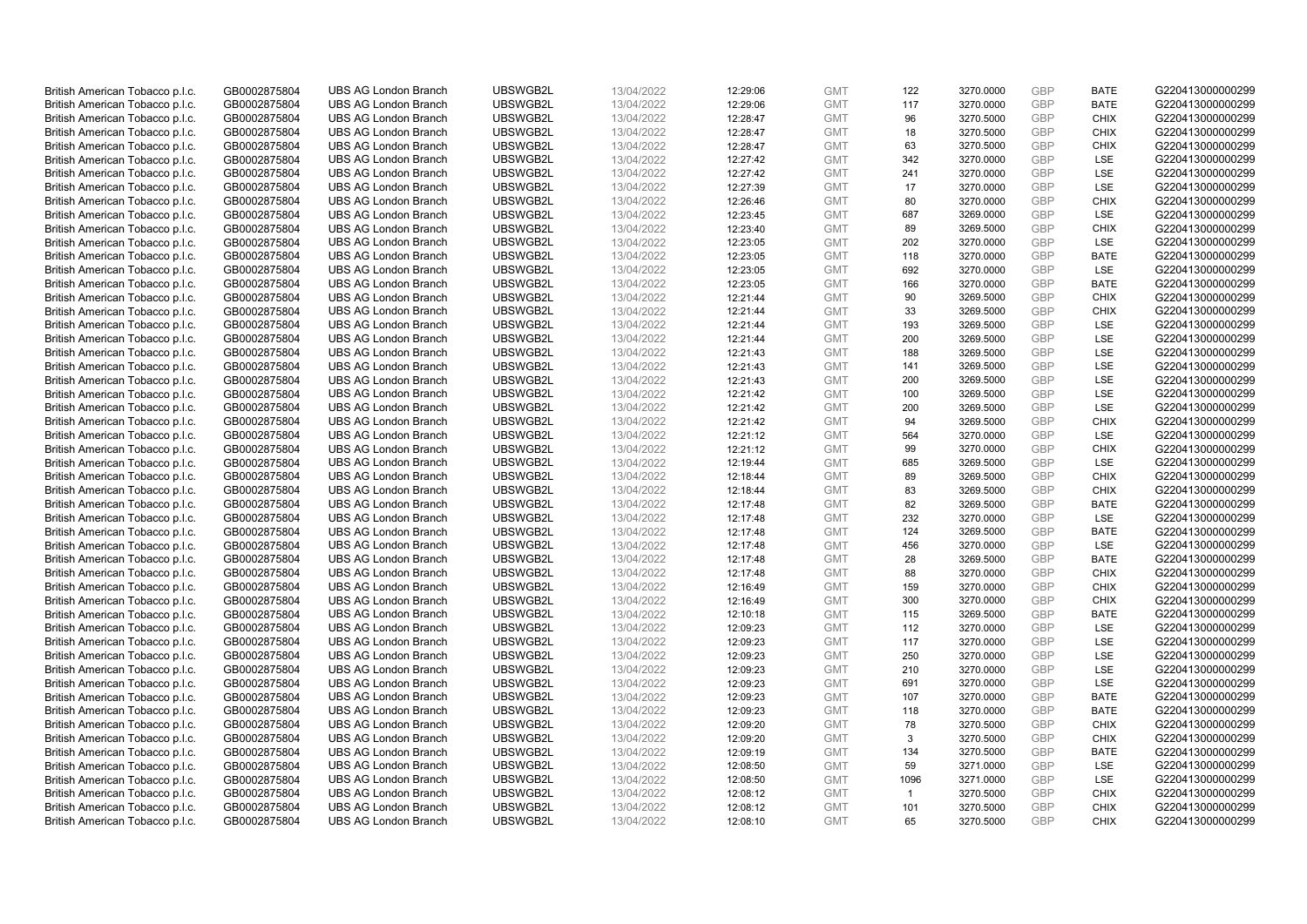| British American Tobacco p.l.c. | GB0002875804                 | <b>UBS AG London Branch</b> | UBSWGB2L | 13/04/2022               | 12:08:10             | <b>GMT</b>               | 100            | 3270.5000 | <b>GBP</b> | <b>CHIX</b>               | G220413000000299 |
|---------------------------------|------------------------------|-----------------------------|----------|--------------------------|----------------------|--------------------------|----------------|-----------|------------|---------------------------|------------------|
| British American Tobacco p.l.c. | GB0002875804                 | <b>UBS AG London Branch</b> | UBSWGB2L | 13/04/2022               | 12:08:10             | <b>GMT</b>               | 88             | 3270.5000 | <b>GBP</b> | <b>CHIX</b>               | G220413000000299 |
|                                 |                              | <b>UBS AG London Branch</b> | UBSWGB2L |                          |                      | <b>GMT</b>               | 293            | 3270.0000 | <b>GBP</b> | <b>CHIX</b>               | G220413000000299 |
| British American Tobacco p.l.c. | GB0002875804                 |                             |          | 13/04/2022               | 12:06:07             |                          |                |           |            |                           |                  |
| British American Tobacco p.l.c. | GB0002875804                 | <b>UBS AG London Branch</b> | UBSWGB2L | 13/04/2022               | 12:06:07             | <b>GMT</b>               | 110            | 3270.0000 | <b>GBP</b> | <b>CHIX</b>               | G220413000000299 |
| British American Tobacco p.l.c. | GB0002875804                 | <b>UBS AG London Branch</b> | UBSWGB2L | 13/04/2022               | 12:04:07             | <b>GMT</b>               | 22             | 3268.0000 | <b>GBP</b> | LSE                       | G220413000000299 |
| British American Tobacco p.l.c. | GB0002875804                 | <b>UBS AG London Branch</b> | UBSWGB2L | 13/04/2022               | 12:04:04             | <b>GMT</b>               | $\overline{4}$ | 3268.0000 | <b>GBP</b> | <b>LSE</b>                | G220413000000299 |
| British American Tobacco p.l.c. | GB0002875804                 | <b>UBS AG London Branch</b> | UBSWGB2L | 13/04/2022               | 12:03:06             | <b>GMT</b>               | 91             | 3269.0000 | <b>GBP</b> | <b>CHIX</b>               | G220413000000299 |
| British American Tobacco p.l.c. | GB0002875804                 | <b>UBS AG London Branch</b> | UBSWGB2L | 13/04/2022               | 12:03:06             | <b>GMT</b>               | 666            | 3269.0000 | <b>GBP</b> | <b>LSE</b>                | G220413000000299 |
| British American Tobacco p.l.c. | GB0002875804                 | <b>UBS AG London Branch</b> | UBSWGB2L | 13/04/2022               | 12:03:06             | <b>GMT</b>               | 329            | 3269.0000 | <b>GBP</b> | <b>CHIX</b>               | G220413000000299 |
| British American Tobacco p.l.c. | GB0002875804                 | <b>UBS AG London Branch</b> | UBSWGB2L | 13/04/2022               | 12:03:06             | <b>GMT</b>               | 114            | 3269.0000 | <b>GBP</b> | <b>BATE</b>               | G220413000000299 |
| British American Tobacco p.l.c. | GB0002875804                 | <b>UBS AG London Branch</b> | UBSWGB2L | 13/04/2022               | 12:01:59             | <b>GMT</b>               | 2              | 3268.5000 | <b>GBP</b> | <b>CHIX</b>               | G220413000000299 |
| British American Tobacco p.l.c. | GB0002875804                 | <b>UBS AG London Branch</b> | UBSWGB2L | 13/04/2022               | 12:01:59             | <b>GMT</b>               | $\overline{2}$ | 3268.5000 | <b>GBP</b> | <b>CHIX</b>               | G220413000000299 |
| British American Tobacco p.l.c. | GB0002875804                 | <b>UBS AG London Branch</b> | UBSWGB2L | 13/04/2022               | 12:00:11             | <b>GMT</b>               | 240            | 3267.0000 | <b>GBP</b> | LSE                       | G220413000000299 |
| British American Tobacco p.l.c. | GB0002875804                 | <b>UBS AG London Branch</b> | UBSWGB2L | 13/04/2022               | 12:00:11             | <b>GMT</b>               | 240            | 3267.0000 | <b>GBP</b> | LSE                       | G220413000000299 |
| British American Tobacco p.l.c. | GB0002875804                 | <b>UBS AG London Branch</b> | UBSWGB2L | 13/04/2022               | 12:00:11             | <b>GMT</b>               | 95             | 3267.0000 | <b>GBP</b> | <b>BATE</b>               | G220413000000299 |
| British American Tobacco p.l.c. | GB0002875804                 | <b>UBS AG London Branch</b> | UBSWGB2L | 13/04/2022               | 12:00:11             | <b>GMT</b>               | 8              | 3267.0000 | <b>GBP</b> | <b>BATE</b>               | G220413000000299 |
| British American Tobacco p.l.c. | GB0002875804                 | <b>UBS AG London Branch</b> | UBSWGB2L | 13/04/2022               | 12:00:11             | <b>GMT</b>               | 639            | 3267.0000 | <b>GBP</b> | LSE                       | G220413000000299 |
| British American Tobacco p.l.c. | GB0002875804                 | <b>UBS AG London Branch</b> | UBSWGB2L | 13/04/2022               | 12:00:11             | <b>GMT</b>               | 2              | 3267.0000 | <b>GBP</b> | <b>BATE</b>               | G220413000000299 |
|                                 |                              | <b>UBS AG London Branch</b> | UBSWGB2L |                          | 12:00:11             | <b>GMT</b>               | 114            | 3267.0000 | <b>GBP</b> | <b>BATE</b>               | G220413000000299 |
| British American Tobacco p.l.c. | GB0002875804<br>GB0002875804 | <b>UBS AG London Branch</b> | UBSWGB2L | 13/04/2022<br>13/04/2022 |                      | <b>GMT</b>               | 773            |           | <b>GBP</b> | LSE                       | G220413000000299 |
| British American Tobacco p.l.c. |                              |                             |          |                          | 11:59:37             |                          |                | 3267.5000 |            |                           |                  |
| British American Tobacco p.l.c. | GB0002875804                 | <b>UBS AG London Branch</b> | UBSWGB2L | 13/04/2022               | 11:59:37             | <b>GMT</b>               | 114            | 3267.5000 | <b>GBP</b> | <b>CHIX</b>               | G220413000000299 |
| British American Tobacco p.l.c. | GB0002875804                 | <b>UBS AG London Branch</b> | UBSWGB2L | 13/04/2022               | 11:59:37             | <b>GMT</b>               | 120            | 3267.5000 | <b>GBP</b> | <b>CHIX</b>               | G220413000000299 |
| British American Tobacco p.l.c. | GB0002875804                 | <b>UBS AG London Branch</b> | UBSWGB2L | 13/04/2022               | 11:59:37             | <b>GMT</b>               | 109            | 3267.5000 | <b>GBP</b> | <b>BATE</b>               | G220413000000299 |
| British American Tobacco p.l.c. | GB0002875804                 | <b>UBS AG London Branch</b> | UBSWGB2L | 13/04/2022               | 11:55:05             | <b>GMT</b>               | 671            | 3265.5000 | <b>GBP</b> | <b>LSE</b>                | G220413000000299 |
| British American Tobacco p.l.c. | GB0002875804                 | <b>UBS AG London Branch</b> | UBSWGB2L | 13/04/2022               | 11:54:35             | <b>GMT</b>               | 104            | 3266.5000 | <b>GBP</b> | <b>BATE</b>               | G220413000000299 |
| British American Tobacco p.l.c. | GB0002875804                 | <b>UBS AG London Branch</b> | UBSWGB2L | 13/04/2022               | 11:54:34             | <b>GMT</b>               | 92             | 3267.0000 | <b>GBP</b> | LSE                       | G220413000000299 |
| British American Tobacco p.l.c. | GB0002875804                 | <b>UBS AG London Branch</b> | UBSWGB2L | 13/04/2022               | 11:54:34             | <b>GMT</b>               | 66             | 3267.5000 | <b>GBP</b> | <b>CHIX</b>               | G220413000000299 |
| British American Tobacco p.l.c. | GB0002875804                 | <b>UBS AG London Branch</b> | UBSWGB2L | 13/04/2022               | 11:54:34             | <b>GMT</b>               | 134            | 3267.5000 | <b>GBP</b> | <b>CHIX</b>               | G220413000000299 |
| British American Tobacco p.l.c. | GB0002875804                 | <b>UBS AG London Branch</b> | UBSWGB2L | 13/04/2022               | 11:54:34             | <b>GMT</b>               | 2              | 3267.5000 | <b>GBP</b> | <b>CHIX</b>               | G220413000000299 |
| British American Tobacco p.l.c. | GB0002875804                 | <b>UBS AG London Branch</b> | UBSWGB2L | 13/04/2022               | 11:54:34             | <b>GMT</b>               | 495            | 3267.0000 | <b>GBP</b> | LSE                       | G220413000000299 |
| British American Tobacco p.l.c. | GB0002875804                 | <b>UBS AG London Branch</b> | UBSWGB2L | 13/04/2022               | 11:54:34             | <b>GMT</b>               | 644            | 3268.0000 | <b>GBP</b> | LSE                       | G220413000000299 |
| British American Tobacco p.l.c. | GB0002875804                 | <b>UBS AG London Branch</b> | UBSWGB2L | 13/04/2022               | 11:54:34             | <b>GMT</b>               | 104            | 3268.0000 | <b>GBP</b> | <b>BATE</b>               | G220413000000299 |
| British American Tobacco p.l.c. | GB0002875804                 | <b>UBS AG London Branch</b> | UBSWGB2L | 13/04/2022               | 11:54:34             | <b>GMT</b>               | 624            | 3268.0000 | <b>GBP</b> | LSE                       | G220413000000299 |
| British American Tobacco p.l.c. | GB0002875804                 | <b>UBS AG London Branch</b> | UBSWGB2L | 13/04/2022               | 11:54:34             | <b>GMT</b>               | 109            | 3268.0000 | <b>GBP</b> | <b>BATE</b>               | G220413000000299 |
| British American Tobacco p.l.c. | GB0002875804                 | <b>UBS AG London Branch</b> | UBSWGB2L | 13/04/2022               | 11:54:34             | <b>GMT</b>               | 123            | 3268.0000 | <b>GBP</b> | <b>CHIX</b>               | G220413000000299 |
| British American Tobacco p.l.c. | GB0002875804                 | <b>UBS AG London Branch</b> | UBSWGB2L | 13/04/2022               | 11:53:40             | <b>GMT</b>               | 105            | 3268.5000 | <b>GBP</b> | <b>CHIX</b>               | G220413000000299 |
| British American Tobacco p.l.c. | GB0002875804                 | <b>UBS AG London Branch</b> | UBSWGB2L | 13/04/2022               | 11:52:47             | <b>GMT</b>               | 99             | 3268.5000 | <b>GBP</b> | <b>CHIX</b>               | G220413000000299 |
| British American Tobacco p.l.c. | GB0002875804                 | <b>UBS AG London Branch</b> | UBSWGB2L | 13/04/2022               | 11:51:27             | <b>GMT</b>               | $\mathbf{1}$   | 3267.5000 | <b>GBP</b> | <b>BATE</b>               | G220413000000299 |
| British American Tobacco p.l.c. | GB0002875804                 | <b>UBS AG London Branch</b> | UBSWGB2L | 13/04/2022               | 11:51:25             | <b>GMT</b>               | $\mathbf{1}$   | 3267.5000 | <b>GBP</b> | <b>BATE</b>               | G220413000000299 |
| British American Tobacco p.l.c. | GB0002875804                 | UBS AG London Branch        | UBSWGB2L | 13/04/2022               | 11:51:25             | <b>GMT</b>               | 45             | 3267.5000 | <b>GBP</b> | <b>CHIX</b>               | G220413000000299 |
| British American Tobacco p.l.c. | GB0002875804                 | <b>UBS AG London Branch</b> | UBSWGB2L | 13/04/2022               | 11:51:25             | <b>GMT</b>               | 66             | 3267.5000 | <b>GBP</b> | <b>CHIX</b>               | G220413000000299 |
| British American Tobacco p.l.c. | GB0002875804                 | <b>UBS AG London Branch</b> | UBSWGB2L | 13/04/2022               | 11:48:51             | <b>GMT</b>               | 104            | 3267.0000 | <b>GBP</b> | <b>BATE</b>               | G220413000000299 |
| British American Tobacco p.l.c. | GB0002875804                 | <b>UBS AG London Branch</b> | UBSWGB2L | 13/04/2022               | 11:48:09             | <b>GMT</b>               | 206            | 3267.5000 | <b>GBP</b> | LSE                       | G220413000000299 |
| British American Tobacco p.l.c. | GB0002875804                 | <b>UBS AG London Branch</b> | UBSWGB2L | 13/04/2022               | 11:48:09             | <b>GMT</b>               | 236            | 3267.5000 | <b>GBP</b> | LSE                       | G220413000000299 |
| British American Tobacco p.l.c. | GB0002875804                 | UBS AG London Branch        | UBSWGB2L | 13/04/2022               | 11:48:09             | <b>GMT</b>               | 117            | 3267.5000 | <b>GBP</b> | LSE                       | G220413000000299 |
| British American Tobacco p.l.c. | GB0002875804                 | <b>UBS AG London Branch</b> | UBSWGB2L | 13/04/2022               | 11:47:24             | <b>GMT</b>               | 99             | 3268.5000 | <b>GBP</b> | <b>CHIX</b>               | G220413000000299 |
| British American Tobacco p.l.c. | GB0002875804                 | <b>UBS AG London Branch</b> | UBSWGB2L | 13/04/2022               | 11:47:24             | <b>GMT</b>               | 571            | 3268.5000 | <b>GBP</b> | LSE                       | G220413000000299 |
| British American Tobacco p.l.c. | GB0002875804                 | <b>UBS AG London Branch</b> | UBSWGB2L | 13/04/2022               | 11:47:24             | <b>GMT</b>               | 81             | 3268.5000 | <b>GBP</b> | <b>CHIX</b>               | G220413000000299 |
| British American Tobacco p.l.c. | GB0002875804                 | <b>UBS AG London Branch</b> | UBSWGB2L | 13/04/2022               | 11:45:46             | <b>GMT</b>               | 55             | 3268.5000 | <b>GBP</b> | <b>CHIX</b>               | G220413000000299 |
| British American Tobacco p.l.c. | GB0002875804                 | <b>UBS AG London Branch</b> | UBSWGB2L | 13/04/2022               | 11:45:46             | <b>GMT</b>               | 53             | 3268.5000 | <b>GBP</b> | <b>CHIX</b>               | G220413000000299 |
| British American Tobacco p.l.c. | GB0002875804                 | <b>UBS AG London Branch</b> | UBSWGB2L |                          |                      | <b>GMT</b>               | 105            | 3268.5000 | <b>GBP</b> | <b>BATE</b>               | G220413000000299 |
| British American Tobacco p.l.c. | GB0002875804                 | <b>UBS AG London Branch</b> | UBSWGB2L | 13/04/2022<br>13/04/2022 | 11:45:46<br>11:45:46 | <b>GMT</b>               | 111            | 3268.5000 | <b>GBP</b> | <b>BATE</b>               | G220413000000299 |
|                                 | GB0002875804                 |                             |          |                          |                      |                          |                |           | <b>GBP</b> |                           |                  |
| British American Tobacco p.l.c. |                              | <b>UBS AG London Branch</b> | UBSWGB2L | 13/04/2022               | 11:45:46             | <b>GMT</b><br><b>GMT</b> | 93<br>611      | 3268.5000 | <b>GBP</b> | <b>CHIX</b><br><b>LSE</b> | G220413000000299 |
| British American Tobacco p.l.c. | GB0002875804                 | <b>UBS AG London Branch</b> | UBSWGB2L | 13/04/2022               | 11:45:46             |                          |                | 3268.5000 |            |                           | G220413000000299 |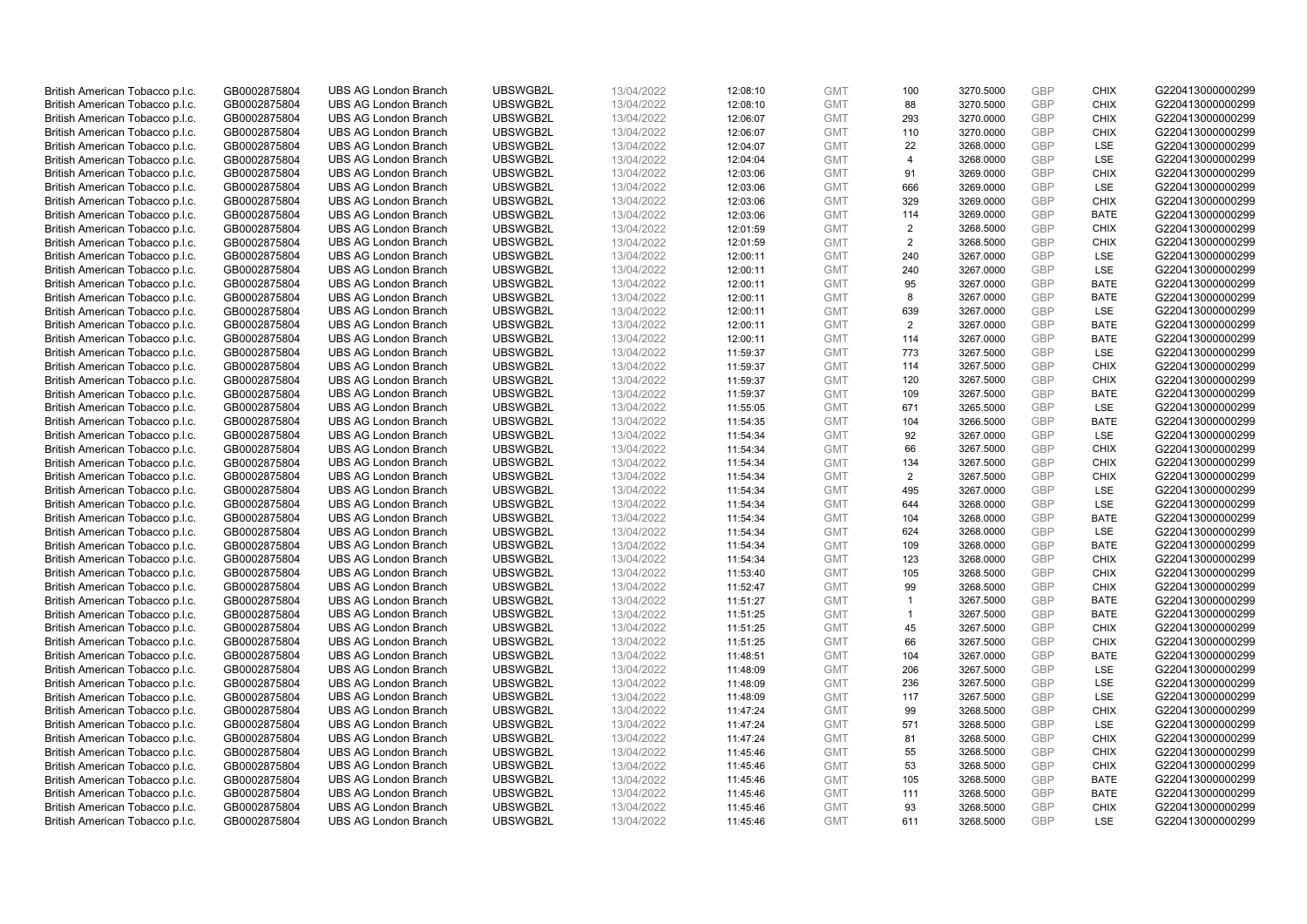| British American Tobacco p.l.c. | GB0002875804 | <b>UBS AG London Branch</b> | UBSWGB2L | 13/04/2022 | 11:44:32 | <b>GMT</b> | 280            | 3269.0000 | <b>GBP</b> | <b>LSE</b>  | G220413000000299 |
|---------------------------------|--------------|-----------------------------|----------|------------|----------|------------|----------------|-----------|------------|-------------|------------------|
| British American Tobacco p.l.c. | GB0002875804 | <b>UBS AG London Branch</b> | UBSWGB2L | 13/04/2022 | 11:44:32 | <b>GMT</b> | 482            | 3269.0000 | <b>GBP</b> | LSE         | G220413000000299 |
|                                 |              |                             |          |            |          |            |                |           |            |             |                  |
| British American Tobacco p.l.c. | GB0002875804 | <b>UBS AG London Branch</b> | UBSWGB2L | 13/04/2022 | 11:44:32 | <b>GMT</b> | 165            | 3269.0000 | <b>GBP</b> | LSE         | G220413000000299 |
| British American Tobacco p.l.c. | GB0002875804 | <b>UBS AG London Branch</b> | UBSWGB2L | 13/04/2022 | 11:44:32 | <b>GMT</b> | 93             | 3269.0000 | <b>GBP</b> | <b>CHIX</b> | G220413000000299 |
| British American Tobacco p.l.c. | GB0002875804 | <b>UBS AG London Branch</b> | UBSWGB2L | 13/04/2022 | 11:44:32 | <b>GMT</b> | 83             | 3269.0000 | <b>GBP</b> | <b>CHIX</b> | G220413000000299 |
| British American Tobacco p.l.c. | GB0002875804 | <b>UBS AG London Branch</b> | UBSWGB2L | 13/04/2022 | 11:41:44 | <b>GMT</b> | 81             | 3268.0000 | <b>GBP</b> | <b>CHIX</b> | G220413000000299 |
| British American Tobacco p.l.c. | GB0002875804 | <b>UBS AG London Branch</b> | UBSWGB2L | 13/04/2022 | 11:41:44 | <b>GMT</b> | 90             | 3268.0000 | <b>GBP</b> | <b>CHIX</b> | G220413000000299 |
| British American Tobacco p.l.c. | GB0002875804 | <b>UBS AG London Branch</b> | UBSWGB2L | 13/04/2022 | 11:41:15 | <b>GMT</b> | 683            | 3269.0000 | <b>GBP</b> | LSE         | G220413000000299 |
| British American Tobacco p.l.c. | GB0002875804 | <b>UBS AG London Branch</b> | UBSWGB2L | 13/04/2022 | 11:40:38 | <b>GMT</b> | 593            | 3269.5000 | <b>GBP</b> | LSE         | G220413000000299 |
| British American Tobacco p.l.c. | GB0002875804 | <b>UBS AG London Branch</b> | UBSWGB2L | 13/04/2022 | 11:39:13 | <b>GMT</b> | 99             | 3269.5000 | <b>GBP</b> | <b>CHIX</b> | G220413000000299 |
| British American Tobacco p.l.c. | GB0002875804 | <b>UBS AG London Branch</b> | UBSWGB2L | 13/04/2022 | 11:39:13 | <b>GMT</b> | 99             | 3269.5000 | <b>GBP</b> | <b>CHIX</b> | G220413000000299 |
| British American Tobacco p.l.c. | GB0002875804 | <b>UBS AG London Branch</b> | UBSWGB2L | 13/04/2022 | 11:39:13 | <b>GMT</b> | 122            | 3269.5000 | <b>GBP</b> | <b>BATE</b> | G220413000000299 |
| British American Tobacco p.l.c. | GB0002875804 | <b>UBS AG London Branch</b> | UBSWGB2L | 13/04/2022 | 11:39:13 | <b>GMT</b> | 584            | 3269.5000 | <b>GBP</b> | LSE         | G220413000000299 |
| British American Tobacco p.l.c. | GB0002875804 | <b>UBS AG London Branch</b> | UBSWGB2L | 13/04/2022 | 11:38:08 | <b>GMT</b> | 112            | 3269.5000 | <b>GBP</b> | <b>BATE</b> | G220413000000299 |
| British American Tobacco p.l.c. | GB0002875804 | <b>UBS AG London Branch</b> | UBSWGB2L | 13/04/2022 | 11:38:08 | <b>GMT</b> | 93             | 3269.5000 | <b>GBP</b> | <b>CHIX</b> | G220413000000299 |
| British American Tobacco p.l.c. | GB0002875804 | <b>UBS AG London Branch</b> | UBSWGB2L | 13/04/2022 | 11:38:08 | <b>GMT</b> | 307            | 3269.5000 | <b>GBP</b> | LSE         | G220413000000299 |
| British American Tobacco p.l.c. | GB0002875804 | <b>UBS AG London Branch</b> | UBSWGB2L | 13/04/2022 | 11:38:08 | <b>GMT</b> | 335            | 3269.5000 | <b>GBP</b> | LSE         | G220413000000299 |
| British American Tobacco p.l.c. | GB0002875804 | <b>UBS AG London Branch</b> | UBSWGB2L | 13/04/2022 | 11:38:08 | <b>GMT</b> | 108            | 3269.5000 | <b>GBP</b> | <b>BATE</b> | G220413000000299 |
|                                 |              | <b>UBS AG London Branch</b> | UBSWGB2L |            |          |            |                |           |            | <b>CHIX</b> |                  |
| British American Tobacco p.l.c. | GB0002875804 |                             |          | 13/04/2022 | 11:38:08 | <b>GMT</b> | 290            | 3269.5000 | <b>GBP</b> |             | G220413000000299 |
| British American Tobacco p.l.c. | GB0002875804 | <b>UBS AG London Branch</b> | UBSWGB2L | 13/04/2022 | 11:35:42 | <b>GMT</b> | $\overline{1}$ | 3268.0000 | <b>GBP</b> | <b>CHIX</b> | G220413000000299 |
| British American Tobacco p.l.c. | GB0002875804 | <b>UBS AG London Branch</b> | UBSWGB2L | 13/04/2022 | 11:32:29 | <b>GMT</b> | 105            | 3267.0000 | <b>GBP</b> | <b>BATE</b> | G220413000000299 |
| British American Tobacco p.l.c. | GB0002875804 | <b>UBS AG London Branch</b> | UBSWGB2L | 13/04/2022 | 11:32:29 | <b>GMT</b> | 178            | 3267.0000 | <b>GBP</b> | LSE         | G220413000000299 |
| British American Tobacco p.l.c. | GB0002875804 | <b>UBS AG London Branch</b> | UBSWGB2L | 13/04/2022 | 11:32:29 | <b>GMT</b> | 21             | 3267.0000 | <b>GBP</b> | LSE         | G220413000000299 |
| British American Tobacco p.l.c. | GB0002875804 | <b>UBS AG London Branch</b> | UBSWGB2L | 13/04/2022 | 11:32:29 | <b>GMT</b> | 429            | 3267.0000 | <b>GBP</b> | <b>LSE</b>  | G220413000000299 |
| British American Tobacco p.l.c. | GB0002875804 | <b>UBS AG London Branch</b> | UBSWGB2L | 13/04/2022 | 11:32:29 | <b>GMT</b> | 243            | 3267.0000 | <b>GBP</b> | <b>BATE</b> | G220413000000299 |
| British American Tobacco p.l.c. | GB0002875804 | <b>UBS AG London Branch</b> | UBSWGB2L | 13/04/2022 | 11:32:12 | <b>GMT</b> | 635            | 3267.5000 | <b>GBP</b> | LSE         | G220413000000299 |
| British American Tobacco p.l.c. | GB0002875804 | <b>UBS AG London Branch</b> | UBSWGB2L | 13/04/2022 | 11:32:12 | <b>GMT</b> | 81             | 3267.5000 | <b>GBP</b> | <b>CHIX</b> | G220413000000299 |
| British American Tobacco p.l.c. | GB0002875804 | <b>UBS AG London Branch</b> | UBSWGB2L | 13/04/2022 | 11:30:22 | <b>GMT</b> | 78             | 3266.0000 | <b>GBP</b> | <b>CHIX</b> | G220413000000299 |
| British American Tobacco p.l.c. | GB0002875804 | <b>UBS AG London Branch</b> | UBSWGB2L | 13/04/2022 | 11:30:22 | <b>GMT</b> | 49             | 3266.0000 | <b>GBP</b> | <b>CHIX</b> | G220413000000299 |
| British American Tobacco p.l.c. | GB0002875804 | UBS AG London Branch        | UBSWGB2L | 13/04/2022 | 11:30:01 | <b>GMT</b> | 152            | 3266.0000 | <b>GBP</b> | <b>CHIX</b> | G220413000000299 |
| British American Tobacco p.l.c. | GB0002875804 | <b>UBS AG London Branch</b> | UBSWGB2L | 13/04/2022 | 11:29:40 | <b>GMT</b> | 85             | 3266.0000 | <b>GBP</b> | <b>LSE</b>  | G220413000000299 |
| British American Tobacco p.l.c. | GB0002875804 | <b>UBS AG London Branch</b> | UBSWGB2L | 13/04/2022 | 11:29:40 | <b>GMT</b> | 106            | 3266.0000 | <b>GBP</b> | <b>LSE</b>  | G220413000000299 |
| British American Tobacco p.l.c. | GB0002875804 | <b>UBS AG London Branch</b> | UBSWGB2L | 13/04/2022 | 11:29:40 | <b>GMT</b> | 479            | 3266.0000 | <b>GBP</b> | LSE         | G220413000000299 |
| British American Tobacco p.l.c. | GB0002875804 | <b>UBS AG London Branch</b> | UBSWGB2L | 13/04/2022 | 11:26:58 | <b>GMT</b> | 102            | 3264.0000 | <b>GBP</b> | <b>BATE</b> | G220413000000299 |
| British American Tobacco p.l.c. | GB0002875804 | <b>UBS AG London Branch</b> | UBSWGB2L | 13/04/2022 | 11:26:58 | <b>GMT</b> | 95             | 3264.0000 | <b>GBP</b> | <b>CHIX</b> | G220413000000299 |
| British American Tobacco p.l.c. | GB0002875804 | <b>UBS AG London Branch</b> | UBSWGB2L | 13/04/2022 | 11:26:45 | <b>GMT</b> | 82             | 3264.5000 | <b>GBP</b> | <b>CHIX</b> | G220413000000299 |
| British American Tobacco p.l.c. | GB0002875804 | <b>UBS AG London Branch</b> | UBSWGB2L | 13/04/2022 | 11:26:45 | <b>GMT</b> | 682            | 3264.5000 | <b>GBP</b> | <b>LSE</b>  | G220413000000299 |
| British American Tobacco p.l.c. | GB0002875804 | <b>UBS AG London Branch</b> | UBSWGB2L | 13/04/2022 | 11:24:24 | <b>GMT</b> | 90             | 3265.0000 | <b>GBP</b> | <b>CHIX</b> | G220413000000299 |
| British American Tobacco p.l.c. | GB0002875804 | <b>UBS AG London Branch</b> | UBSWGB2L | 13/04/2022 | 11:24:24 | <b>GMT</b> | 523            | 3265.0000 | <b>GBP</b> | LSE         | G220413000000299 |
| British American Tobacco p.l.c. | GB0002875804 | UBS AG London Branch        | UBSWGB2L | 13/04/2022 | 11:24:24 | <b>GMT</b> | 38             | 3265.0000 | <b>GBP</b> | <b>LSE</b>  | G220413000000299 |
| British American Tobacco p.l.c. | GB0002875804 | <b>UBS AG London Branch</b> | UBSWGB2L | 13/04/2022 | 11:24:19 | <b>GMT</b> | 96             | 3265.5000 | <b>GBP</b> | <b>CHIX</b> | G220413000000299 |
| British American Tobacco p.l.c. | GB0002875804 | <b>UBS AG London Branch</b> | UBSWGB2L | 13/04/2022 | 11:23:21 | <b>GMT</b> | 3              | 3266.5000 | <b>GBP</b> | <b>BATE</b> | G220413000000299 |
| British American Tobacco p.l.c. | GB0002875804 | <b>UBS AG London Branch</b> | UBSWGB2L | 13/04/2022 | 11:23:12 | <b>GMT</b> | 102            | 3266.5000 | <b>GBP</b> | <b>BATE</b> | G220413000000299 |
| British American Tobacco p.l.c. | GB0002875804 | <b>UBS AG London Branch</b> | UBSWGB2L | 13/04/2022 |          | <b>GMT</b> | 101            | 3267.5000 | <b>GBP</b> | <b>CHIX</b> |                  |
|                                 |              |                             | UBSWGB2L |            | 11:23:03 |            | 577            |           | <b>GBP</b> |             | G220413000000299 |
| British American Tobacco p.l.c. | GB0002875804 | UBS AG London Branch        |          | 13/04/2022 | 11:23:03 | <b>GMT</b> |                | 3267.5000 |            | <b>LSE</b>  | G220413000000299 |
| British American Tobacco p.l.c. | GB0002875804 | <b>UBS AG London Branch</b> | UBSWGB2L | 13/04/2022 | 11:23:03 | <b>GMT</b> | 113            | 3267.5000 | <b>GBP</b> | <b>BATE</b> | G220413000000299 |
| British American Tobacco p.l.c. | GB0002875804 | <b>UBS AG London Branch</b> | UBSWGB2L | 13/04/2022 | 11:23:03 | <b>GMT</b> | 115            | 3267.5000 | <b>GBP</b> | <b>BATE</b> | G220413000000299 |
| British American Tobacco p.l.c. | GB0002875804 | <b>UBS AG London Branch</b> | UBSWGB2L | 13/04/2022 | 11:22:50 | <b>GMT</b> | 2              | 3268.0000 | <b>GBP</b> | <b>BATE</b> | G220413000000299 |
| British American Tobacco p.l.c. | GB0002875804 | <b>UBS AG London Branch</b> | UBSWGB2L | 13/04/2022 | 11:22:49 | <b>GMT</b> | 643            | 3268.0000 | <b>GBP</b> | LSE         | G220413000000299 |
| British American Tobacco p.l.c. | GB0002875804 | <b>UBS AG London Branch</b> | UBSWGB2L | 13/04/2022 | 11:22:49 | <b>GMT</b> | 96             | 3268.0000 | <b>GBP</b> | <b>CHIX</b> | G220413000000299 |
| British American Tobacco p.l.c. | GB0002875804 | <b>UBS AG London Branch</b> | UBSWGB2L | 13/04/2022 | 11:22:49 | <b>GMT</b> | 90             | 3268.0000 | <b>GBP</b> | <b>CHIX</b> | G220413000000299 |
| British American Tobacco p.l.c. | GB0002875804 | <b>UBS AG London Branch</b> | UBSWGB2L | 13/04/2022 | 11:19:45 | <b>GMT</b> | $\mathbf{1}$   | 3267.5000 | <b>GBP</b> | <b>CHIX</b> | G220413000000299 |
| British American Tobacco p.l.c. | GB0002875804 | <b>UBS AG London Branch</b> | UBSWGB2L | 13/04/2022 | 11:19:45 | <b>GMT</b> | 137            | 3267.5000 | <b>GBP</b> | <b>CHIX</b> | G220413000000299 |
| British American Tobacco p.l.c. | GB0002875804 | <b>UBS AG London Branch</b> | UBSWGB2L | 13/04/2022 | 11:19:35 | <b>GMT</b> | 108            | 3268.0000 | <b>GBP</b> | <b>CHIX</b> | G220413000000299 |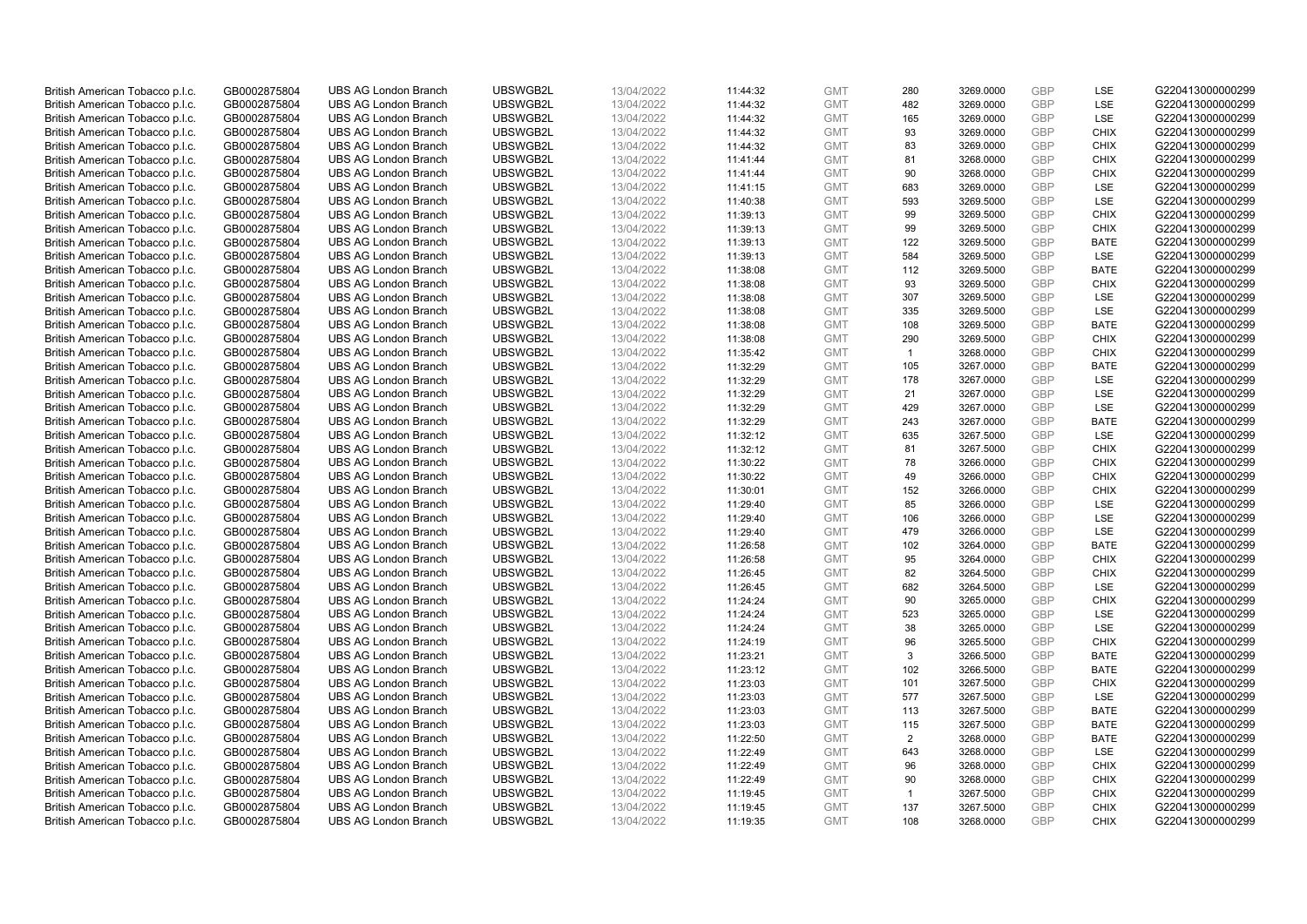| British American Tobacco p.l.c. | GB0002875804 | <b>UBS AG London Branch</b> | UBSWGB2L | 13/04/2022 | 11:19:35 | <b>GMT</b> | 120            | 3268.0000 | <b>GBP</b> | <b>BATE</b> | G220413000000299 |
|---------------------------------|--------------|-----------------------------|----------|------------|----------|------------|----------------|-----------|------------|-------------|------------------|
| British American Tobacco p.l.c. | GB0002875804 | <b>UBS AG London Branch</b> | UBSWGB2L | 13/04/2022 | 11:19:35 | <b>GMT</b> | 81             | 3268.0000 | <b>GBP</b> | <b>CHIX</b> | G220413000000299 |
|                                 |              |                             |          |            |          |            |                |           |            |             |                  |
| British American Tobacco p.l.c. | GB0002875804 | <b>UBS AG London Branch</b> | UBSWGB2L | 13/04/2022 | 11:19:35 | <b>GMT</b> | 638            | 3268.5000 | <b>GBP</b> | LSE         | G220413000000299 |
| British American Tobacco p.l.c. | GB0002875804 | <b>UBS AG London Branch</b> | UBSWGB2L | 13/04/2022 | 11:17:59 | <b>GMT</b> | 661            | 3268.5000 | <b>GBP</b> | LSE         | G220413000000299 |
| British American Tobacco p.l.c. | GB0002875804 | <b>UBS AG London Branch</b> | UBSWGB2L | 13/04/2022 | 11:17:51 | <b>GMT</b> | 148            | 3268.5000 | <b>GBP</b> | <b>BATE</b> | G220413000000299 |
| British American Tobacco p.l.c. | GB0002875804 | <b>UBS AG London Branch</b> | UBSWGB2L | 13/04/2022 | 11:17:51 | <b>GMT</b> | 89             | 3268.5000 | <b>GBP</b> | <b>CHIX</b> | G220413000000299 |
| British American Tobacco p.l.c. | GB0002875804 | <b>UBS AG London Branch</b> | UBSWGB2L | 13/04/2022 | 11:17:51 | <b>GMT</b> | 197            | 3268.5000 | <b>GBP</b> | <b>CHIX</b> | G220413000000299 |
| British American Tobacco p.l.c. | GB0002875804 | <b>UBS AG London Branch</b> | UBSWGB2L | 13/04/2022 | 11:17:27 | <b>GMT</b> | 560            | 3268.5000 | <b>GBP</b> | LSE         | G220413000000299 |
| British American Tobacco p.l.c. | GB0002875804 | <b>UBS AG London Branch</b> | UBSWGB2L | 13/04/2022 | 11:14:49 | <b>GMT</b> | 94             | 3267.0000 | <b>GBP</b> | <b>CHIX</b> | G220413000000299 |
| British American Tobacco p.l.c. | GB0002875804 | <b>UBS AG London Branch</b> | UBSWGB2L | 13/04/2022 | 11:13:54 | <b>GMT</b> | 49             | 3266.5000 | <b>GBP</b> | LSE         | G220413000000299 |
| British American Tobacco p.l.c. | GB0002875804 | <b>UBS AG London Branch</b> | UBSWGB2L | 13/04/2022 | 11:13:54 | <b>GMT</b> | 270            | 3266.5000 | <b>GBP</b> | <b>LSE</b>  | G220413000000299 |
| British American Tobacco p.l.c. | GB0002875804 | <b>UBS AG London Branch</b> | UBSWGB2L | 13/04/2022 | 11:13:54 | <b>GMT</b> | 270            | 3266.5000 | <b>GBP</b> | LSE         | G220413000000299 |
| British American Tobacco p.l.c. | GB0002875804 | <b>UBS AG London Branch</b> | UBSWGB2L | 13/04/2022 | 11:13:26 | <b>GMT</b> | 14             | 3267.0000 | <b>GBP</b> | LSE         | G220413000000299 |
| British American Tobacco p.l.c. | GB0002875804 | <b>UBS AG London Branch</b> | UBSWGB2L | 13/04/2022 | 11:13:26 | <b>GMT</b> | 202            | 3267.0000 | <b>GBP</b> | LSE         | G220413000000299 |
| British American Tobacco p.l.c. | GB0002875804 | <b>UBS AG London Branch</b> | UBSWGB2L | 13/04/2022 | 11:13:26 | <b>GMT</b> | 111            | 3267.0000 | <b>GBP</b> | <b>BATE</b> | G220413000000299 |
| British American Tobacco p.l.c. | GB0002875804 | <b>UBS AG London Branch</b> | UBSWGB2L | 13/04/2022 | 11:13:26 | <b>GMT</b> | 102            | 3267.0000 | <b>GBP</b> | <b>CHIX</b> | G220413000000299 |
| British American Tobacco p.l.c. | GB0002875804 | <b>UBS AG London Branch</b> | UBSWGB2L | 13/04/2022 | 11:12:25 | <b>GMT</b> | 417            | 3267.0000 | <b>GBP</b> | LSE         | G220413000000299 |
| British American Tobacco p.l.c. | GB0002875804 | <b>UBS AG London Branch</b> | UBSWGB2L | 13/04/2022 | 11:10:43 | <b>GMT</b> | 110            | 3266.5000 | <b>GBP</b> | <b>BATE</b> | G220413000000299 |
|                                 |              | <b>UBS AG London Branch</b> | UBSWGB2L |            |          |            |                |           |            |             |                  |
| British American Tobacco p.l.c. | GB0002875804 |                             |          | 13/04/2022 | 11:10:04 | <b>GMT</b> | 131            | 3268.0000 | <b>GBP</b> | <b>CHIX</b> | G220413000000299 |
| British American Tobacco p.l.c. | GB0002875804 | <b>UBS AG London Branch</b> | UBSWGB2L | 13/04/2022 | 11:10:04 | <b>GMT</b> | 133            | 3268.0000 | <b>GBP</b> | <b>CHIX</b> | G220413000000299 |
| British American Tobacco p.l.c. | GB0002875804 | <b>UBS AG London Branch</b> | UBSWGB2L | 13/04/2022 | 11:10:04 | <b>GMT</b> | 104            | 3268.0000 | <b>GBP</b> | <b>BATE</b> | G220413000000299 |
| British American Tobacco p.l.c. | GB0002875804 | <b>UBS AG London Branch</b> | UBSWGB2L | 13/04/2022 | 11:10:04 | <b>GMT</b> | 138            | 3268.0000 | <b>GBP</b> | <b>CHIX</b> | G220413000000299 |
| British American Tobacco p.l.c. | GB0002875804 | <b>UBS AG London Branch</b> | UBSWGB2L | 13/04/2022 | 11:10:03 | <b>GMT</b> | 223            | 3268.5000 | <b>GBP</b> | LSE         | G220413000000299 |
| British American Tobacco p.l.c. | GB0002875804 | <b>UBS AG London Branch</b> | UBSWGB2L | 13/04/2022 | 11:10:03 | <b>GMT</b> | 406            | 3268.5000 | <b>GBP</b> | <b>LSE</b>  | G220413000000299 |
| British American Tobacco p.l.c. | GB0002875804 | <b>UBS AG London Branch</b> | UBSWGB2L | 13/04/2022 | 11:10:03 | <b>GMT</b> | 28             | 3268.5000 | <b>GBP</b> | LSE         | G220413000000299 |
| British American Tobacco p.l.c. | GB0002875804 | <b>UBS AG London Branch</b> | UBSWGB2L | 13/04/2022 | 11:09:59 | <b>GMT</b> | $\mathbf{1}$   | 3269.0000 | <b>GBP</b> | <b>CHIX</b> | G220413000000299 |
| British American Tobacco p.l.c. | GB0002875804 | <b>UBS AG London Branch</b> | UBSWGB2L | 13/04/2022 | 11:09:43 | <b>GMT</b> | 254            | 3269.0000 | <b>GBP</b> | <b>LSE</b>  | G220413000000299 |
| British American Tobacco p.l.c. | GB0002875804 | <b>UBS AG London Branch</b> | UBSWGB2L | 13/04/2022 | 11:09:43 | <b>GMT</b> | 390            | 3269.0000 | <b>GBP</b> | LSE         | G220413000000299 |
| British American Tobacco p.l.c. | GB0002875804 | <b>UBS AG London Branch</b> | UBSWGB2L | 13/04/2022 | 11:09:43 | <b>GMT</b> | 67             | 3269.0000 | <b>GBP</b> | <b>BATE</b> | G220413000000299 |
| British American Tobacco p.l.c. | GB0002875804 | <b>UBS AG London Branch</b> | UBSWGB2L | 13/04/2022 | 11:09:43 | <b>GMT</b> | 37             | 3269.0000 | <b>GBP</b> | <b>BATE</b> | G220413000000299 |
| British American Tobacco p.l.c. | GB0002875804 | <b>UBS AG London Branch</b> | UBSWGB2L | 13/04/2022 | 11:09:43 | <b>GMT</b> | 55             | 3269.0000 | <b>GBP</b> | <b>BATE</b> | G220413000000299 |
| British American Tobacco p.l.c. | GB0002875804 | <b>UBS AG London Branch</b> | UBSWGB2L | 13/04/2022 | 11:09:43 | <b>GMT</b> | 67             | 3269.0000 | <b>GBP</b> | <b>BATE</b> | G220413000000299 |
| British American Tobacco p.l.c. | GB0002875804 | <b>UBS AG London Branch</b> | UBSWGB2L | 13/04/2022 | 11:09:42 | <b>GMT</b> | 254            | 3269.5000 | <b>GBP</b> | LSE         | G220413000000299 |
| British American Tobacco p.l.c. | GB0002875804 | <b>UBS AG London Branch</b> | UBSWGB2L | 13/04/2022 | 11:09:42 | <b>GMT</b> | 71             | 3269.5000 | <b>GBP</b> | <b>CHIX</b> | G220413000000299 |
| British American Tobacco p.l.c. | GB0002875804 | <b>UBS AG London Branch</b> | UBSWGB2L | 13/04/2022 | 11:09:42 | <b>GMT</b> | 368            | 3269.5000 | <b>GBP</b> | <b>CHIX</b> | G220413000000299 |
| British American Tobacco p.l.c. | GB0002875804 | <b>UBS AG London Branch</b> | UBSWGB2L | 13/04/2022 | 11:09:42 | <b>GMT</b> | 670            | 3269.5000 | <b>GBP</b> | LSE         | G220413000000299 |
| British American Tobacco p.l.c. | GB0002875804 | <b>UBS AG London Branch</b> | UBSWGB2L | 13/04/2022 | 11:05:06 | <b>GMT</b> | $\mathbf{1}$   | 3264.5000 | <b>GBP</b> | <b>CHIX</b> | G220413000000299 |
| British American Tobacco p.l.c. | GB0002875804 | <b>UBS AG London Branch</b> | UBSWGB2L | 13/04/2022 | 11:05:06 | <b>GMT</b> | $\overline{1}$ | 3264.5000 | <b>GBP</b> | <b>CHIX</b> | G220413000000299 |
| British American Tobacco p.l.c. | GB0002875804 | <b>UBS AG London Branch</b> | UBSWGB2L | 13/04/2022 | 11:04:31 | <b>GMT</b> | 570            | 3264.0000 | <b>GBP</b> | LSE         | G220413000000299 |
| British American Tobacco p.l.c. | GB0002875804 | UBS AG London Branch        | UBSWGB2L | 13/04/2022 | 11:02:08 | <b>GMT</b> | 639            | 3264.0000 | <b>GBP</b> | <b>LSE</b>  | G220413000000299 |
| British American Tobacco p.l.c. | GB0002875804 | <b>UBS AG London Branch</b> | UBSWGB2L | 13/04/2022 | 11:02:08 | <b>GMT</b> | 113            | 3264.0000 | <b>GBP</b> | <b>BATE</b> | G220413000000299 |
| British American Tobacco p.l.c. | GB0002875804 | <b>UBS AG London Branch</b> | UBSWGB2L | 13/04/2022 | 11:02:07 | <b>GMT</b> | 91             | 3264.5000 | <b>GBP</b> | <b>CHIX</b> | G220413000000299 |
| British American Tobacco p.l.c. | GB0002875804 | <b>UBS AG London Branch</b> | UBSWGB2L | 13/04/2022 | 11:01:47 | <b>GMT</b> | 101            | 3264.5000 | <b>GBP</b> | <b>CHIX</b> | G220413000000299 |
| British American Tobacco p.l.c. | GB0002875804 | <b>UBS AG London Branch</b> | UBSWGB2L | 13/04/2022 | 11:01:47 | <b>GMT</b> | 103            | 3264.5000 | <b>GBP</b> | <b>CHIX</b> | G220413000000299 |
|                                 |              |                             | UBSWGB2L |            |          |            | 471            |           | <b>GBP</b> |             |                  |
| British American Tobacco p.l.c. | GB0002875804 | UBS AG London Branch        |          | 13/04/2022 | 11:00:50 | <b>GMT</b> |                | 3264.5000 |            | <b>LSE</b>  | G220413000000299 |
| British American Tobacco p.l.c. | GB0002875804 | <b>UBS AG London Branch</b> | UBSWGB2L | 13/04/2022 | 11:00:50 | <b>GMT</b> | 153            | 3264.5000 | <b>GBP</b> | LSE         | G220413000000299 |
| British American Tobacco p.l.c. | GB0002875804 | <b>UBS AG London Branch</b> | UBSWGB2L | 13/04/2022 | 10:59:43 | <b>GMT</b> | 78             | 3265.5000 | <b>GBP</b> | LSE         | G220413000000299 |
| British American Tobacco p.l.c. | GB0002875804 | <b>UBS AG London Branch</b> | UBSWGB2L | 13/04/2022 | 10:59:43 | <b>GMT</b> | 574            | 3265.5000 | <b>GBP</b> | LSE         | G220413000000299 |
| British American Tobacco p.l.c. | GB0002875804 | <b>UBS AG London Branch</b> | UBSWGB2L | 13/04/2022 | 10:59:43 | <b>GMT</b> | 99             | 3265.5000 | <b>GBP</b> | <b>CHIX</b> | G220413000000299 |
| British American Tobacco p.l.c. | GB0002875804 | <b>UBS AG London Branch</b> | UBSWGB2L | 13/04/2022 | 10:59:43 | <b>GMT</b> | 117            | 3265.5000 | <b>GBP</b> | <b>BATE</b> | G220413000000299 |
| British American Tobacco p.l.c. | GB0002875804 | <b>UBS AG London Branch</b> | UBSWGB2L | 13/04/2022 | 10:58:14 | <b>GMT</b> | $\overline{2}$ | 3266.5000 | <b>GBP</b> | <b>CHIX</b> | G220413000000299 |
| British American Tobacco p.l.c. | GB0002875804 | <b>UBS AG London Branch</b> | UBSWGB2L | 13/04/2022 | 10:58:14 | <b>GMT</b> | 119            | 3266.5000 | <b>GBP</b> | <b>CHIX</b> | G220413000000299 |
| British American Tobacco p.l.c. | GB0002875804 | <b>UBS AG London Branch</b> | UBSWGB2L | 13/04/2022 | 10:58:12 | <b>GMT</b> | 671            | 3266.5000 | <b>GBP</b> | <b>LSE</b>  | G220413000000299 |
| British American Tobacco p.l.c. | GB0002875804 | <b>UBS AG London Branch</b> | UBSWGB2L | 13/04/2022 | 10:56:47 | <b>GMT</b> | 25             | 3265.0000 | <b>GBP</b> | <b>BATE</b> | G220413000000299 |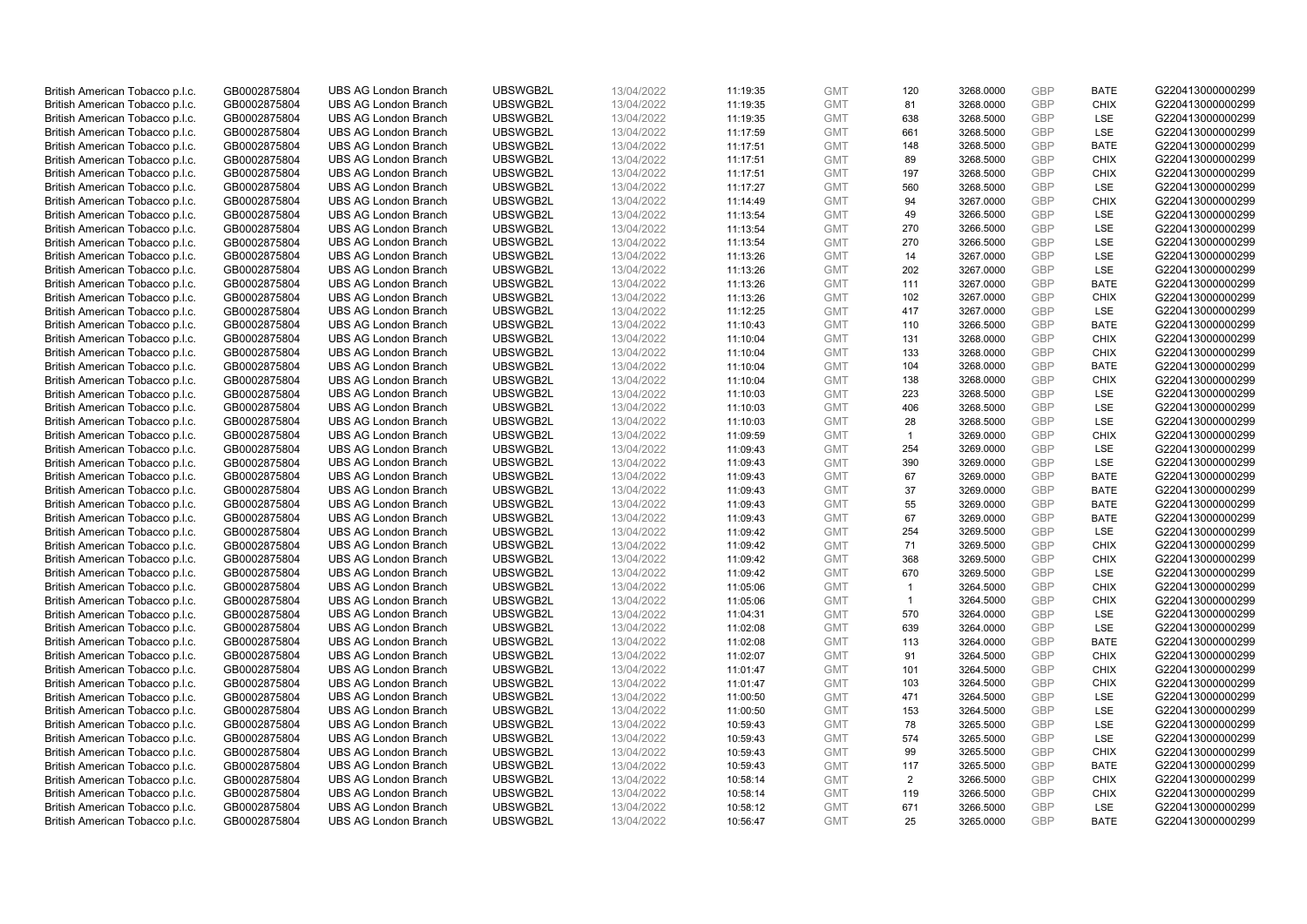| British American Tobacco p.l.c. | GB0002875804 | <b>UBS AG London Branch</b> | UBSWGB2L | 13/04/2022 | 10:56:47 | <b>GMT</b> | 54             | 3265.0000 | <b>GBP</b> | <b>BATE</b> | G220413000000299 |
|---------------------------------|--------------|-----------------------------|----------|------------|----------|------------|----------------|-----------|------------|-------------|------------------|
|                                 | GB0002875804 | <b>UBS AG London Branch</b> | UBSWGB2L | 13/04/2022 |          | <b>GMT</b> | 25             | 3265.0000 | <b>GBP</b> | <b>BATE</b> | G220413000000299 |
| British American Tobacco p.l.c. |              |                             |          |            | 10:56:47 |            |                |           |            |             |                  |
| British American Tobacco p.l.c. | GB0002875804 | <b>UBS AG London Branch</b> | UBSWGB2L | 13/04/2022 | 10:56:47 | <b>GMT</b> | 82             | 3265.5000 | <b>GBP</b> | <b>CHIX</b> | G220413000000299 |
| British American Tobacco p.l.c. | GB0002875804 | <b>UBS AG London Branch</b> | UBSWGB2L | 13/04/2022 | 10:56:47 | <b>GMT</b> | 87             | 3265.5000 | <b>GBP</b> | <b>CHIX</b> | G220413000000299 |
| British American Tobacco p.l.c. | GB0002875804 | <b>UBS AG London Branch</b> | UBSWGB2L | 13/04/2022 | 10:56:47 | <b>GMT</b> | 656            | 3265.5000 | <b>GBP</b> | LSE         | G220413000000299 |
| British American Tobacco p.l.c. | GB0002875804 | <b>UBS AG London Branch</b> | UBSWGB2L | 13/04/2022 | 10:56:00 | <b>GMT</b> | 86             | 3266.5000 | <b>GBP</b> | <b>CHIX</b> | G220413000000299 |
| British American Tobacco p.l.c. | GB0002875804 | <b>UBS AG London Branch</b> | UBSWGB2L | 13/04/2022 | 10:55:11 | <b>GMT</b> | 124            | 3268.0000 | <b>GBP</b> | <b>BATE</b> | G220413000000299 |
| British American Tobacco p.l.c. | GB0002875804 | <b>UBS AG London Branch</b> | UBSWGB2L | 13/04/2022 | 10:55:11 | <b>GMT</b> | 97             | 3268.0000 | <b>GBP</b> | <b>CHIX</b> | G220413000000299 |
| British American Tobacco p.l.c. | GB0002875804 | <b>UBS AG London Branch</b> | UBSWGB2L | 13/04/2022 | 10:55:11 | <b>GMT</b> | 462            | 3268.0000 | <b>GBP</b> | LSE         | G220413000000299 |
| British American Tobacco p.l.c. | GB0002875804 | <b>UBS AG London Branch</b> | UBSWGB2L | 13/04/2022 | 10:55:11 | <b>GMT</b> | 122            | 3268.0000 | <b>GBP</b> | LSE         | G220413000000299 |
| British American Tobacco p.l.c. | GB0002875804 | <b>UBS AG London Branch</b> | UBSWGB2L | 13/04/2022 | 10:54:06 | <b>GMT</b> | 107            | 3267.5000 | <b>GBP</b> | <b>BATE</b> | G220413000000299 |
| British American Tobacco p.l.c. | GB0002875804 | <b>UBS AG London Branch</b> | UBSWGB2L | 13/04/2022 | 10:53:07 | <b>GMT</b> | 599            | 3268.0000 | <b>GBP</b> | LSE         | G220413000000299 |
| British American Tobacco p.l.c. | GB0002875804 | <b>UBS AG London Branch</b> | UBSWGB2L | 13/04/2022 | 10:52:27 | <b>GMT</b> | 65             | 3268.5000 | <b>GBP</b> | <b>CHIX</b> | G220413000000299 |
| British American Tobacco p.l.c. | GB0002875804 | <b>UBS AG London Branch</b> | UBSWGB2L | 13/04/2022 | 10:52:27 | <b>GMT</b> | 101            | 3268.5000 | <b>GBP</b> | <b>CHIX</b> | G220413000000299 |
| British American Tobacco p.l.c. | GB0002875804 | <b>UBS AG London Branch</b> | UBSWGB2L | 13/04/2022 |          | <b>GMT</b> | 37             | 3268.5000 | <b>GBP</b> | <b>BATE</b> | G220413000000299 |
|                                 |              |                             |          |            | 10:50:58 |            |                |           |            |             |                  |
| British American Tobacco p.l.c. | GB0002875804 | <b>UBS AG London Branch</b> | UBSWGB2L | 13/04/2022 | 10:50:58 | <b>GMT</b> | 71             | 3268.5000 | <b>GBP</b> | <b>BATE</b> | G220413000000299 |
| British American Tobacco p.l.c. | GB0002875804 | <b>UBS AG London Branch</b> | UBSWGB2L | 13/04/2022 | 10:50:58 | <b>GMT</b> | 95             | 3268.5000 | <b>GBP</b> | <b>CHIX</b> | G220413000000299 |
| British American Tobacco p.l.c. | GB0002875804 | <b>UBS AG London Branch</b> | UBSWGB2L | 13/04/2022 | 10:50:56 | <b>GMT</b> | 80             | 3269.0000 | <b>GBP</b> | <b>CHIX</b> | G220413000000299 |
| British American Tobacco p.l.c. | GB0002875804 | <b>UBS AG London Branch</b> | UBSWGB2L | 13/04/2022 | 10:50:56 | <b>GMT</b> | 80             | 3269.0000 | <b>GBP</b> | <b>CHIX</b> | G220413000000299 |
| British American Tobacco p.l.c. | GB0002875804 | <b>UBS AG London Branch</b> | UBSWGB2L | 13/04/2022 | 10:49:04 | <b>GMT</b> | 670            | 3269.0000 | <b>GBP</b> | LSE         | G220413000000299 |
| British American Tobacco p.l.c. | GB0002875804 | <b>UBS AG London Branch</b> | UBSWGB2L | 13/04/2022 | 10:49:04 | <b>GMT</b> | 117            | 3269.0000 | <b>GBP</b> | <b>BATE</b> | G220413000000299 |
| British American Tobacco p.l.c. | GB0002875804 | <b>UBS AG London Branch</b> | UBSWGB2L | 13/04/2022 | 10:49:02 | <b>GMT</b> | 563            | 3269.5000 | <b>GBP</b> | LSE         | G220413000000299 |
| British American Tobacco p.l.c. | GB0002875804 | <b>UBS AG London Branch</b> | UBSWGB2L | 13/04/2022 | 10:49:02 | <b>GMT</b> | 92             | 3269.5000 | <b>GBP</b> | <b>CHIX</b> | G220413000000299 |
| British American Tobacco p.l.c. | GB0002875804 | <b>UBS AG London Branch</b> | UBSWGB2L | 13/04/2022 | 10:48:52 | <b>GMT</b> | 120            | 3270.0000 | <b>GBP</b> | <b>CHIX</b> | G220413000000299 |
| British American Tobacco p.l.c. | GB0002875804 | <b>UBS AG London Branch</b> | UBSWGB2L | 13/04/2022 | 10:45:00 | <b>GMT</b> | 28             | 3267.0000 | <b>GBP</b> | <b>BATE</b> | G220413000000299 |
| British American Tobacco p.l.c. | GB0002875804 | <b>UBS AG London Branch</b> | UBSWGB2L | 13/04/2022 | 10:45:00 | <b>GMT</b> | 96             | 3267.0000 | <b>GBP</b> | <b>BATE</b> | G220413000000299 |
| British American Tobacco p.l.c. | GB0002875804 | <b>UBS AG London Branch</b> | UBSWGB2L | 13/04/2022 | 10:45:00 | <b>GMT</b> | 90             | 3268.0000 | <b>GBP</b> | <b>CHIX</b> | G220413000000299 |
| British American Tobacco p.l.c. | GB0002875804 | <b>UBS AG London Branch</b> | UBSWGB2L | 13/04/2022 | 10:45:00 | <b>GMT</b> | 37             | 3268.0000 | <b>GBP</b> | <b>CHIX</b> | G220413000000299 |
| British American Tobacco p.l.c. | GB0002875804 | <b>UBS AG London Branch</b> | UBSWGB2L | 13/04/2022 | 10:45:00 | <b>GMT</b> | 648            | 3268.0000 | <b>GBP</b> | <b>LSE</b>  | G220413000000299 |
| British American Tobacco p.l.c. | GB0002875804 | UBS AG London Branch        | UBSWGB2L | 13/04/2022 | 10:45:00 | <b>GMT</b> | 88             | 3268.5000 | <b>GBP</b> | <b>CHIX</b> | G220413000000299 |
|                                 |              |                             |          |            |          |            | $\mathbf{1}$   |           | <b>GBP</b> | <b>CHIX</b> |                  |
| British American Tobacco p.l.c. | GB0002875804 | <b>UBS AG London Branch</b> | UBSWGB2L | 13/04/2022 | 10:43:49 | <b>GMT</b> |                | 3268.0000 |            |             | G220413000000299 |
| British American Tobacco p.l.c. | GB0002875804 | <b>UBS AG London Branch</b> | UBSWGB2L | 13/04/2022 | 10:43:38 | <b>GMT</b> | 605            | 3268.0000 | <b>GBP</b> | LSE         | G220413000000299 |
| British American Tobacco p.l.c. | GB0002875804 | <b>UBS AG London Branch</b> | UBSWGB2L | 13/04/2022 | 10:42:19 | <b>GMT</b> | 98             | 3266.5000 | <b>GBP</b> | <b>CHIX</b> | G220413000000299 |
| British American Tobacco p.l.c. | GB0002875804 | <b>UBS AG London Branch</b> | UBSWGB2L | 13/04/2022 | 10:42:11 | <b>GMT</b> | 468            | 3267.0000 | <b>GBP</b> | LSE         | G220413000000299 |
| British American Tobacco p.l.c. | GB0002875804 | <b>UBS AG London Branch</b> | UBSWGB2L | 13/04/2022 | 10:42:11 | <b>GMT</b> | 185            | 3267.0000 | <b>GBP</b> | LSE         | G220413000000299 |
| British American Tobacco p.l.c. | GB0002875804 | <b>UBS AG London Branch</b> | UBSWGB2L | 13/04/2022 | 10:42:11 | <b>GMT</b> | 122            | 3267.0000 | <b>GBP</b> | <b>BATE</b> | G220413000000299 |
| British American Tobacco p.l.c. | GB0002875804 | <b>UBS AG London Branch</b> | UBSWGB2L | 13/04/2022 | 10:41:07 | <b>GMT</b> | 35             | 3267.5000 | <b>GBP</b> | <b>CHIX</b> | G220413000000299 |
| British American Tobacco p.l.c. | GB0002875804 | <b>UBS AG London Branch</b> | UBSWGB2L | 13/04/2022 | 10:41:07 | <b>GMT</b> | 90             | 3267.5000 | <b>GBP</b> | <b>CHIX</b> | G220413000000299 |
| British American Tobacco p.l.c. | GB0002875804 | <b>UBS AG London Branch</b> | UBSWGB2L | 13/04/2022 | 10:41:07 | <b>GMT</b> | 96             | 3267.5000 | <b>GBP</b> | <b>CHIX</b> | G220413000000299 |
| British American Tobacco p.l.c. | GB0002875804 | UBS AG London Branch        | UBSWGB2L | 13/04/2022 | 10:41:07 | <b>GMT</b> | 122            | 3267.5000 | <b>GBP</b> | <b>BATE</b> | G220413000000299 |
| British American Tobacco p.l.c. | GB0002875804 | <b>UBS AG London Branch</b> | UBSWGB2L | 13/04/2022 | 10:40:20 | <b>GMT</b> | $\overline{1}$ | 3268.0000 | <b>GBP</b> | <b>CHIX</b> | G220413000000299 |
| British American Tobacco p.l.c. | GB0002875804 | <b>UBS AG London Branch</b> | UBSWGB2L | 13/04/2022 | 10:39:17 | <b>GMT</b> | 636            | 3268.0000 | <b>GBP</b> | <b>LSE</b>  | G220413000000299 |
| British American Tobacco p.l.c. | GB0002875804 | <b>UBS AG London Branch</b> | UBSWGB2L | 13/04/2022 | 10:38:53 | <b>GMT</b> | 502            | 3267.5000 | <b>GBP</b> | LSE         | G220413000000299 |
| British American Tobacco p.l.c. | GB0002875804 | <b>UBS AG London Branch</b> | UBSWGB2L | 13/04/2022 | 10:38:40 | <b>GMT</b> | 30             | 3267.5000 | <b>GBP</b> | LSE         | G220413000000299 |
| British American Tobacco p.l.c. | GB0002875804 | UBS AG London Branch        | UBSWGB2L | 13/04/2022 | 10:38:40 | <b>GMT</b> | 45             | 3267.5000 | <b>GBP</b> | LSE         | G220413000000299 |
| British American Tobacco p.l.c. | GB0002875804 | <b>UBS AG London Branch</b> | UBSWGB2L | 13/04/2022 | 10:38:40 | <b>GMT</b> | 105            | 3268.0000 | <b>GBP</b> | <b>BATE</b> | G220413000000299 |
| British American Tobacco p.l.c. | GB0002875804 | <b>UBS AG London Branch</b> | UBSWGB2L | 13/04/2022 | 10:38:40 | <b>GMT</b> | 113            | 3268.0000 | <b>GBP</b> | <b>BATE</b> | G220413000000299 |
| British American Tobacco p.l.c. | GB0002875804 | <b>UBS AG London Branch</b> | UBSWGB2L | 13/04/2022 | 10:38:40 | <b>GMT</b> | 580            | 3268.0000 | <b>GBP</b> | LSE         | G220413000000299 |
|                                 |              |                             |          |            |          | <b>GMT</b> |                |           | <b>GBP</b> |             |                  |
| British American Tobacco p.l.c. | GB0002875804 | <b>UBS AG London Branch</b> | UBSWGB2L | 13/04/2022 | 10:38:37 |            | 87             | 3268.5000 |            | <b>CHIX</b> | G220413000000299 |
| British American Tobacco p.l.c. | GB0002875804 | <b>UBS AG London Branch</b> | UBSWGB2L | 13/04/2022 | 10:38:37 | <b>GMT</b> | 2              | 3268.5000 | <b>GBP</b> | <b>CHIX</b> | G220413000000299 |
| British American Tobacco p.l.c. | GB0002875804 | <b>UBS AG London Branch</b> | UBSWGB2L | 13/04/2022 | 10:37:37 | <b>GMT</b> | 53             | 3268.5000 | <b>GBP</b> | <b>CHIX</b> | G220413000000299 |
| British American Tobacco p.l.c. | GB0002875804 | <b>UBS AG London Branch</b> | UBSWGB2L | 13/04/2022 | 10:37:37 | <b>GMT</b> | 110            | 3268.5000 | <b>GBP</b> | <b>CHIX</b> | G220413000000299 |
| British American Tobacco p.l.c. | GB0002875804 | <b>UBS AG London Branch</b> | UBSWGB2L | 13/04/2022 | 10:35:37 | <b>GMT</b> | 98             | 3267.5000 | <b>GBP</b> | <b>CHIX</b> | G220413000000299 |
| British American Tobacco p.l.c. | GB0002875804 | <b>UBS AG London Branch</b> | UBSWGB2L | 13/04/2022 | 10:35:37 | <b>GMT</b> | 80             | 3267.5000 | <b>GBP</b> | <b>CHIX</b> | G220413000000299 |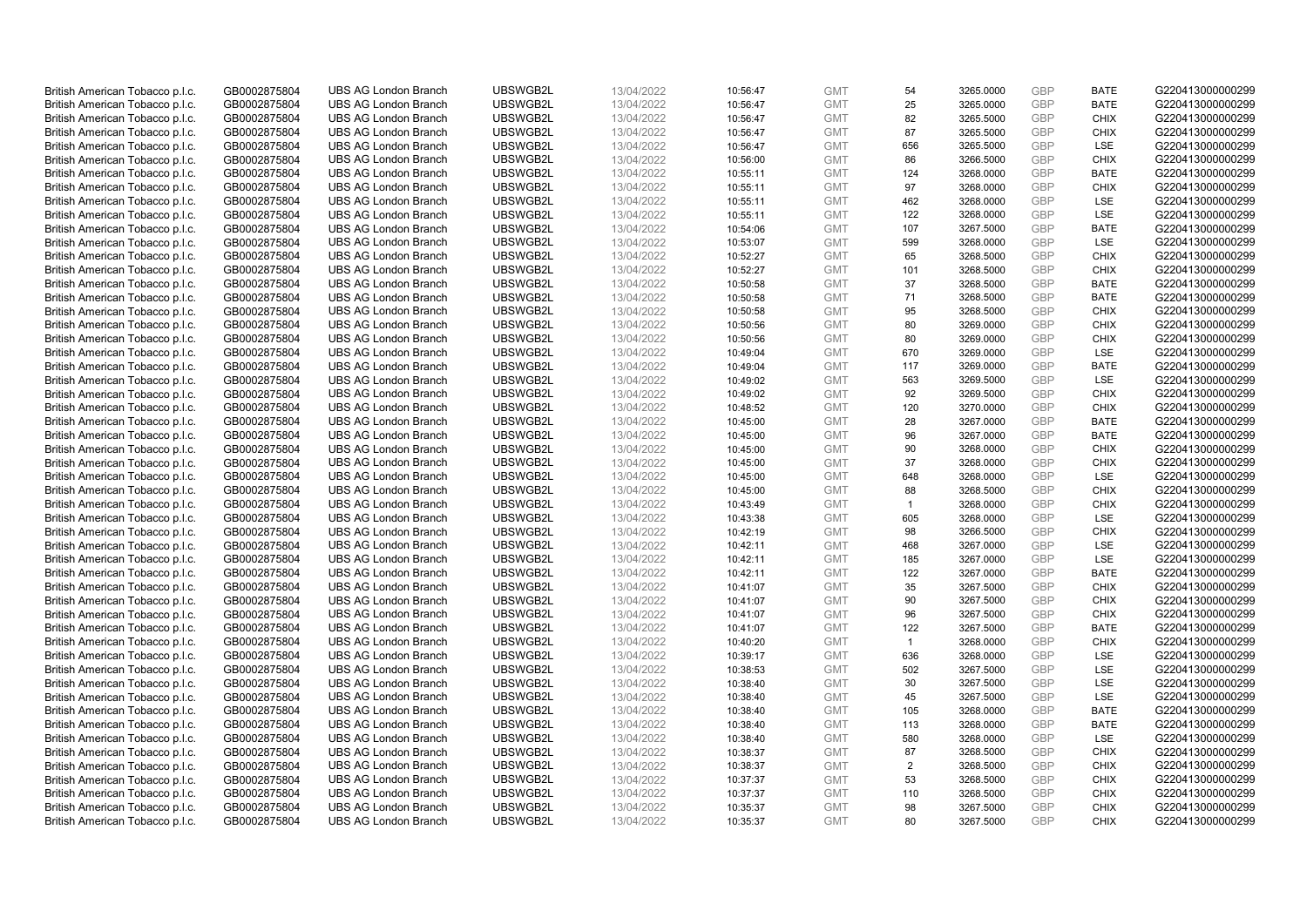| British American Tobacco p.l.c. | GB0002875804 | <b>UBS AG London Branch</b> | UBSWGB2L | 13/04/2022 | 10:35:37 | <b>GMT</b> | 88           | 3267.5000 | <b>GBP</b> | <b>CHIX</b> | G220413000000299 |
|---------------------------------|--------------|-----------------------------|----------|------------|----------|------------|--------------|-----------|------------|-------------|------------------|
|                                 | GB0002875804 | <b>UBS AG London Branch</b> | UBSWGB2L | 13/04/2022 |          | <b>GMT</b> | 82           | 3266.5000 | <b>GBP</b> | <b>CHIX</b> | G220413000000299 |
| British American Tobacco p.l.c. |              |                             |          |            | 10:34:14 |            |              |           |            |             |                  |
| British American Tobacco p.l.c. | GB0002875804 | <b>UBS AG London Branch</b> | UBSWGB2L | 13/04/2022 | 10:34:14 | <b>GMT</b> | 32           | 3266.5000 | <b>GBP</b> | <b>BATE</b> | G220413000000299 |
| British American Tobacco p.l.c. | GB0002875804 | <b>UBS AG London Branch</b> | UBSWGB2L | 13/04/2022 | 10:34:14 | <b>GMT</b> | 16           | 3266.5000 | <b>GBP</b> | <b>BATE</b> | G220413000000299 |
| British American Tobacco p.l.c. | GB0002875804 | <b>UBS AG London Branch</b> | UBSWGB2L | 13/04/2022 | 10:34:14 | <b>GMT</b> | 74           | 3266.5000 | <b>GBP</b> | <b>BATE</b> | G220413000000299 |
| British American Tobacco p.l.c. | GB0002875804 | <b>UBS AG London Branch</b> | UBSWGB2L | 13/04/2022 | 10:34:08 | <b>GMT</b> | 472          | 3267.0000 | <b>GBP</b> | <b>LSE</b>  | G220413000000299 |
| British American Tobacco p.l.c. | GB0002875804 | <b>UBS AG London Branch</b> | UBSWGB2L | 13/04/2022 | 10:34:08 | <b>GMT</b> | 133          | 3267.0000 | <b>GBP</b> | LSE         | G220413000000299 |
| British American Tobacco p.l.c. | GB0002875804 | <b>UBS AG London Branch</b> | UBSWGB2L | 13/04/2022 | 10:33:22 | <b>GMT</b> | 95           | 3267.5000 | <b>GBP</b> | <b>CHIX</b> | G220413000000299 |
| British American Tobacco p.l.c. | GB0002875804 | <b>UBS AG London Branch</b> | UBSWGB2L | 13/04/2022 | 10:31:42 | <b>GMT</b> | 123          | 3268.0000 | <b>GBP</b> | LSE         | G220413000000299 |
| British American Tobacco p.l.c. | GB0002875804 | <b>UBS AG London Branch</b> | UBSWGB2L | 13/04/2022 | 10:31:42 | <b>GMT</b> | 126          | 3268.0000 | <b>GBP</b> | LSE         | G220413000000299 |
| British American Tobacco p.l.c. | GB0002875804 | <b>UBS AG London Branch</b> | UBSWGB2L | 13/04/2022 | 10:31:42 | <b>GMT</b> | 280          | 3268.0000 | <b>GBP</b> | <b>LSE</b>  | G220413000000299 |
| British American Tobacco p.l.c. | GB0002875804 | <b>UBS AG London Branch</b> | UBSWGB2L | 13/04/2022 | 10:31:42 | <b>GMT</b> | 117          | 3268.0000 | <b>GBP</b> | LSE         | G220413000000299 |
| British American Tobacco p.l.c. | GB0002875804 | <b>UBS AG London Branch</b> | UBSWGB2L | 13/04/2022 | 10:30:54 | <b>GMT</b> | 139          | 3268.0000 | <b>GBP</b> | <b>CHIX</b> | G220413000000299 |
| British American Tobacco p.l.c. | GB0002875804 | <b>UBS AG London Branch</b> | UBSWGB2L | 13/04/2022 | 10:30:54 | <b>GMT</b> | $\mathbf{1}$ | 3268.0000 | <b>GBP</b> | <b>CHIX</b> | G220413000000299 |
|                                 |              |                             |          |            |          |            | 19           |           | <b>GBP</b> |             |                  |
| British American Tobacco p.l.c. | GB0002875804 | <b>UBS AG London Branch</b> | UBSWGB2L | 13/04/2022 | 10:30:53 | <b>GMT</b> |              | 3268.5000 |            | <b>CHIX</b> | G220413000000299 |
| British American Tobacco p.l.c. | GB0002875804 | <b>UBS AG London Branch</b> | UBSWGB2L | 13/04/2022 | 10:30:53 | <b>GMT</b> | 77           | 3268.5000 | <b>GBP</b> | <b>CHIX</b> | G220413000000299 |
| British American Tobacco p.l.c. | GB0002875804 | <b>UBS AG London Branch</b> | UBSWGB2L | 13/04/2022 | 10:30:04 | <b>GMT</b> | 112          | 3270.0000 | <b>GBP</b> | <b>BATE</b> | G220413000000299 |
| British American Tobacco p.l.c. | GB0002875804 | <b>UBS AG London Branch</b> | UBSWGB2L | 13/04/2022 | 10:30:02 | <b>GMT</b> | 97           | 3270.0000 | <b>GBP</b> | <b>CHIX</b> | G220413000000299 |
| British American Tobacco p.l.c. | GB0002875804 | <b>UBS AG London Branch</b> | UBSWGB2L | 13/04/2022 | 10:29:54 | <b>GMT</b> | 85           | 3270.5000 | <b>GBP</b> | <b>LSE</b>  | G220413000000299 |
| British American Tobacco p.l.c. | GB0002875804 | <b>UBS AG London Branch</b> | UBSWGB2L | 13/04/2022 | 10:29:54 | <b>GMT</b> | 250          | 3270.5000 | <b>GBP</b> | LSE         | G220413000000299 |
| British American Tobacco p.l.c. | GB0002875804 | <b>UBS AG London Branch</b> | UBSWGB2L | 13/04/2022 | 10:29:54 | <b>GMT</b> | 270          | 3270.5000 | <b>GBP</b> | LSE         | G220413000000299 |
| British American Tobacco p.l.c. | GB0002875804 | <b>UBS AG London Branch</b> | UBSWGB2L | 13/04/2022 | 10:29:54 | <b>GMT</b> | 19           | 3270.5000 | <b>GBP</b> | <b>BATE</b> | G220413000000299 |
| British American Tobacco p.l.c. | GB0002875804 | <b>UBS AG London Branch</b> | UBSWGB2L | 13/04/2022 | 10:29:22 | <b>GMT</b> | 5            | 3270.5000 | <b>GBP</b> | <b>BATE</b> | G220413000000299 |
| British American Tobacco p.l.c. | GB0002875804 | <b>UBS AG London Branch</b> | UBSWGB2L | 13/04/2022 | 10:29:07 | <b>GMT</b> | 92           | 3270.5000 | <b>GBP</b> | <b>BATE</b> | G220413000000299 |
| British American Tobacco p.l.c. | GB0002875804 | <b>UBS AG London Branch</b> | UBSWGB2L | 13/04/2022 | 10:29:00 | <b>GMT</b> | 62           | 3271.0000 | <b>GBP</b> | <b>BATE</b> | G220413000000299 |
| British American Tobacco p.l.c. | GB0002875804 | <b>UBS AG London Branch</b> | UBSWGB2L | 13/04/2022 | 10:29:00 | <b>GMT</b> | 86           | 3271.0000 | <b>GBP</b> | <b>CHIX</b> | G220413000000299 |
| British American Tobacco p.l.c. | GB0002875804 | <b>UBS AG London Branch</b> | UBSWGB2L | 13/04/2022 | 10:29:00 | <b>GMT</b> | 112          | 3271.0000 | <b>GBP</b> | <b>CHIX</b> | G220413000000299 |
| British American Tobacco p.l.c. | GB0002875804 | <b>UBS AG London Branch</b> | UBSWGB2L | 13/04/2022 | 10:29:00 | <b>GMT</b> | 88           | 3271.0000 | <b>GBP</b> | <b>CHIX</b> | G220413000000299 |
|                                 |              | <b>UBS AG London Branch</b> | UBSWGB2L |            |          |            | 258          |           | <b>GBP</b> | <b>LSE</b>  | G220413000000299 |
| British American Tobacco p.l.c. | GB0002875804 |                             |          | 13/04/2022 | 10:29:00 | <b>GMT</b> |              | 3271.0000 |            |             |                  |
| British American Tobacco p.l.c. | GB0002875804 | UBS AG London Branch        | UBSWGB2L | 13/04/2022 | 10:29:00 | <b>GMT</b> | 2            | 3271.0000 | <b>GBP</b> | <b>BATE</b> | G220413000000299 |
| British American Tobacco p.l.c. | GB0002875804 | <b>UBS AG London Branch</b> | UBSWGB2L | 13/04/2022 | 10:29:00 | <b>GMT</b> | 48           | 3271.0000 | <b>GBP</b> | <b>BATE</b> | G220413000000299 |
| British American Tobacco p.l.c. | GB0002875804 | <b>UBS AG London Branch</b> | UBSWGB2L | 13/04/2022 | 10:28:59 | <b>GMT</b> | 317          | 3271.0000 | <b>GBP</b> | <b>LSE</b>  | G220413000000299 |
| British American Tobacco p.l.c. | GB0002875804 | <b>UBS AG London Branch</b> | UBSWGB2L | 13/04/2022 | 10:28:02 | <b>GMT</b> | 254          | 3271.0000 | <b>GBP</b> | LSE         | G220413000000299 |
| British American Tobacco p.l.c. | GB0002875804 | <b>UBS AG London Branch</b> | UBSWGB2L | 13/04/2022 | 10:28:02 | <b>GMT</b> | 242          | 3271.0000 | <b>GBP</b> | LSE         | G220413000000299 |
| British American Tobacco p.l.c. | GB0002875804 | <b>UBS AG London Branch</b> | UBSWGB2L | 13/04/2022 | 10:28:01 | <b>GMT</b> | 26           | 3271.0000 | <b>GBP</b> | LSE         | G220413000000299 |
| British American Tobacco p.l.c. | GB0002875804 | <b>UBS AG London Branch</b> | UBSWGB2L | 13/04/2022 | 10:28:01 | <b>GMT</b> | 52           | 3271.0000 | <b>GBP</b> | LSE         | G220413000000299 |
| British American Tobacco p.l.c. | GB0002875804 | <b>UBS AG London Branch</b> | UBSWGB2L | 13/04/2022 | 10:28:01 | <b>GMT</b> | 10           | 3271.0000 | <b>GBP</b> | LSE         | G220413000000299 |
| British American Tobacco p.l.c. | GB0002875804 | <b>UBS AG London Branch</b> | UBSWGB2L | 13/04/2022 | 10:26:22 | <b>GMT</b> | 45           | 3270.5000 | <b>GBP</b> | <b>CHIX</b> | G220413000000299 |
| British American Tobacco p.l.c. | GB0002875804 | <b>UBS AG London Branch</b> | UBSWGB2L | 13/04/2022 | 10:26:22 | <b>GMT</b> | 500          | 3270.5000 | <b>GBP</b> | LSE         | G220413000000299 |
| British American Tobacco p.l.c. | GB0002875804 | UBS AG London Branch        | UBSWGB2L | 13/04/2022 | 10:26:22 | <b>GMT</b> | 115          | 3270.5000 | <b>GBP</b> | <b>BATE</b> | G220413000000299 |
| British American Tobacco p.l.c. | GB0002875804 | <b>UBS AG London Branch</b> | UBSWGB2L | 13/04/2022 | 10:26:22 | <b>GMT</b> | 38           | 3270.5000 | <b>GBP</b> | <b>BATE</b> | G220413000000299 |
| British American Tobacco p.l.c. | GB0002875804 | <b>UBS AG London Branch</b> | UBSWGB2L | 13/04/2022 | 10:26:22 | <b>GMT</b> | 158          | 3270.5000 | <b>GBP</b> | <b>LSE</b>  | G220413000000299 |
| British American Tobacco p.l.c. | GB0002875804 | <b>UBS AG London Branch</b> | UBSWGB2L | 13/04/2022 | 10:23:37 | <b>GMT</b> | 21           | 3270.5000 | <b>GBP</b> | <b>CHIX</b> | G220413000000299 |
| British American Tobacco p.l.c. | GB0002875804 | <b>UBS AG London Branch</b> | UBSWGB2L | 13/04/2022 | 10:23:37 | <b>GMT</b> | 100          | 3270.0000 | <b>GBP</b> | <b>CHIX</b> | G220413000000299 |
|                                 |              |                             |          |            |          |            |              |           |            |             |                  |
| British American Tobacco p.l.c. | GB0002875804 | UBS AG London Branch        | UBSWGB2L | 13/04/2022 | 10:23:37 | <b>GMT</b> | 2            | 3270.0000 | <b>GBP</b> | <b>CHIX</b> | G220413000000299 |
| British American Tobacco p.l.c. | GB0002875804 | <b>UBS AG London Branch</b> | UBSWGB2L | 13/04/2022 | 10:22:43 | <b>GMT</b> | 317          | 3269.5000 | <b>GBP</b> | LSE         | G220413000000299 |
| British American Tobacco p.l.c. | GB0002875804 | <b>UBS AG London Branch</b> | UBSWGB2L | 13/04/2022 | 10:22:14 | <b>GMT</b> | 17           | 3270.0000 | <b>GBP</b> | <b>CHIX</b> | G220413000000299 |
| British American Tobacco p.l.c. | GB0002875804 | <b>UBS AG London Branch</b> | UBSWGB2L | 13/04/2022 | 10:22:14 | <b>GMT</b> | 80           | 3270.0000 | <b>GBP</b> | <b>CHIX</b> | G220413000000299 |
| British American Tobacco p.l.c. | GB0002875804 | <b>UBS AG London Branch</b> | UBSWGB2L | 13/04/2022 | 10:21:57 | <b>GMT</b> | 61           | 3270.0000 | <b>GBP</b> | <b>CHIX</b> | G220413000000299 |
| British American Tobacco p.l.c. | GB0002875804 | <b>UBS AG London Branch</b> | UBSWGB2L | 13/04/2022 | 10:21:42 | <b>GMT</b> | 594          | 3270.5000 | <b>GBP</b> | <b>LSE</b>  | G220413000000299 |
| British American Tobacco p.l.c. | GB0002875804 | <b>UBS AG London Branch</b> | UBSWGB2L | 13/04/2022 | 10:21:07 | <b>GMT</b> | 5            | 3270.5000 | <b>GBP</b> | <b>CHIX</b> | G220413000000299 |
| British American Tobacco p.l.c. | GB0002875804 | <b>UBS AG London Branch</b> | UBSWGB2L | 13/04/2022 | 10:21:07 | <b>GMT</b> | 52           | 3270.5000 | <b>GBP</b> | <b>CHIX</b> | G220413000000299 |
| British American Tobacco p.l.c. | GB0002875804 | <b>UBS AG London Branch</b> | UBSWGB2L | 13/04/2022 | 10:21:07 | <b>GMT</b> | 36           | 3270.5000 | <b>GBP</b> | <b>CHIX</b> | G220413000000299 |
| British American Tobacco p.l.c. | GB0002875804 | <b>UBS AG London Branch</b> | UBSWGB2L | 13/04/2022 | 10:20:09 | <b>GMT</b> | 124          | 3271.0000 | <b>GBP</b> | <b>BATE</b> | G220413000000299 |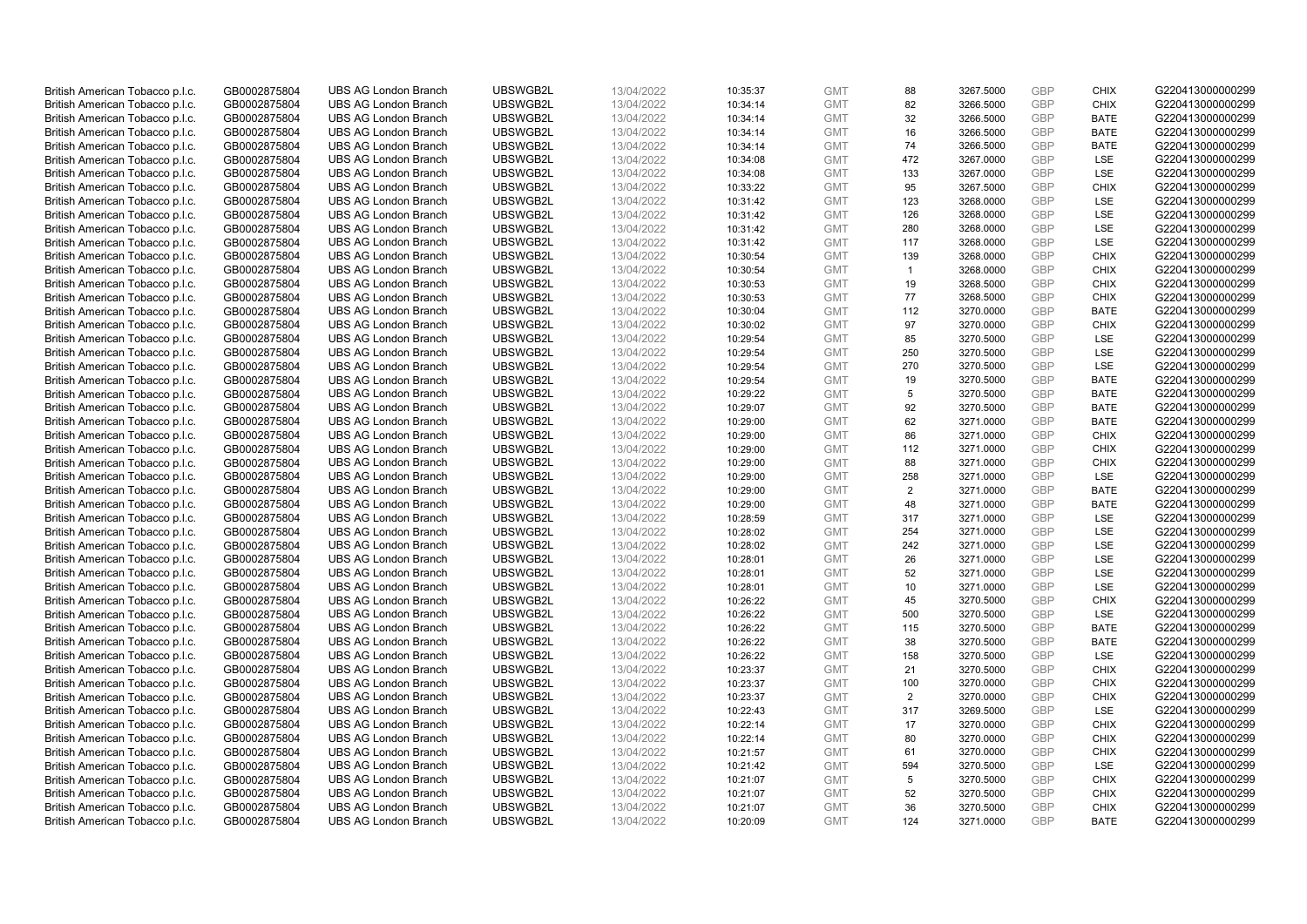| British American Tobacco p.l.c. | GB0002875804 | <b>UBS AG London Branch</b> | UBSWGB2L | 13/04/2022 | 10:20:05 | <b>GMT</b> | 108            | 3272.0000 | <b>GBP</b> | <b>BATE</b> | G220413000000299 |
|---------------------------------|--------------|-----------------------------|----------|------------|----------|------------|----------------|-----------|------------|-------------|------------------|
| British American Tobacco p.l.c. | GB0002875804 | <b>UBS AG London Branch</b> | UBSWGB2L | 13/04/2022 | 10:20:05 | <b>GMT</b> | 396            | 3272.0000 | <b>GBP</b> | LSE         | G220413000000299 |
| British American Tobacco p.l.c. | GB0002875804 | <b>UBS AG London Branch</b> | UBSWGB2L | 13/04/2022 | 10:20:05 | <b>GMT</b> | 294            | 3272.0000 | <b>GBP</b> | LSE         | G220413000000299 |
| British American Tobacco p.l.c. | GB0002875804 | <b>UBS AG London Branch</b> | UBSWGB2L | 13/04/2022 | 10:19:50 | <b>GMT</b> | 3              | 3272.5000 | <b>GBP</b> | <b>CHIX</b> | G220413000000299 |
| British American Tobacco p.l.c. | GB0002875804 | <b>UBS AG London Branch</b> | UBSWGB2L | 13/04/2022 | 10:19:50 | <b>GMT</b> | 88             | 3272.5000 | <b>GBP</b> | <b>CHIX</b> | G220413000000299 |
|                                 |              | <b>UBS AG London Branch</b> |          |            |          |            |                |           |            |             |                  |
| British American Tobacco p.l.c. | GB0002875804 |                             | UBSWGB2L | 13/04/2022 | 10:19:50 | <b>GMT</b> | 75             | 3272.5000 | <b>GBP</b> | <b>CHIX</b> | G220413000000299 |
| British American Tobacco p.l.c. | GB0002875804 | <b>UBS AG London Branch</b> | UBSWGB2L | 13/04/2022 | 10:18:50 | <b>GMT</b> | 100            | 3272.0000 | <b>GBP</b> | <b>CHIX</b> | G220413000000299 |
| British American Tobacco p.l.c. | GB0002875804 | <b>UBS AG London Branch</b> | UBSWGB2L | 13/04/2022 | 10:18:50 | <b>GMT</b> | 100            | 3272.0000 | <b>GBP</b> | <b>CHIX</b> | G220413000000299 |
| British American Tobacco p.l.c. | GB0002875804 | <b>UBS AG London Branch</b> | UBSWGB2L | 13/04/2022 | 10:18:50 | <b>GMT</b> | 37             | 3272.5000 | <b>GBP</b> | <b>CHIX</b> | G220413000000299 |
| British American Tobacco p.l.c. | GB0002875804 | <b>UBS AG London Branch</b> | UBSWGB2L | 13/04/2022 | 10:18:50 | <b>GMT</b> | 106            | 3272.0000 | <b>GBP</b> | <b>BATE</b> | G220413000000299 |
| British American Tobacco p.l.c. | GB0002875804 | <b>UBS AG London Branch</b> | UBSWGB2L | 13/04/2022 | 10:18:20 | <b>GMT</b> | 78             | 3273.0000 | <b>GBP</b> | <b>CHIX</b> | G220413000000299 |
| British American Tobacco p.l.c. | GB0002875804 | <b>UBS AG London Branch</b> | UBSWGB2L | 13/04/2022 | 10:18:20 | <b>GMT</b> | 15             | 3273.0000 | <b>GBP</b> | <b>CHIX</b> | G220413000000299 |
| British American Tobacco p.l.c. | GB0002875804 | <b>UBS AG London Branch</b> | UBSWGB2L | 13/04/2022 | 10:18:20 | <b>GMT</b> | 81             | 3273.0000 | <b>GBP</b> | <b>CHIX</b> | G220413000000299 |
| British American Tobacco p.l.c. | GB0002875804 | <b>UBS AG London Branch</b> | UBSWGB2L | 13/04/2022 | 10:18:20 | <b>GMT</b> | 123            | 3273.0000 | <b>GBP</b> | <b>BATE</b> | G220413000000299 |
| British American Tobacco p.l.c. | GB0002875804 | <b>UBS AG London Branch</b> | UBSWGB2L | 13/04/2022 | 10:18:19 | <b>GMT</b> | 56             | 3273.5000 | <b>GBP</b> | LSE         | G220413000000299 |
| British American Tobacco p.l.c. | GB0002875804 | <b>UBS AG London Branch</b> | UBSWGB2L | 13/04/2022 | 10:18:19 | <b>GMT</b> | 357            | 3273.5000 | <b>GBP</b> | LSE         | G220413000000299 |
| British American Tobacco p.l.c. | GB0002875804 | <b>UBS AG London Branch</b> | UBSWGB2L | 13/04/2022 | 10:18:19 | <b>GMT</b> | 250            | 3273.5000 | <b>GBP</b> | LSE         | G220413000000299 |
| British American Tobacco p.l.c. | GB0002875804 | <b>UBS AG London Branch</b> | UBSWGB2L | 13/04/2022 | 10:18:19 | <b>GMT</b> | 56             | 3273.5000 | <b>GBP</b> | LSE         | G220413000000299 |
| British American Tobacco p.l.c. | GB0002875804 | <b>UBS AG London Branch</b> | UBSWGB2L | 13/04/2022 | 10:18:19 | <b>GMT</b> | 66             | 3273.5000 | <b>GBP</b> | <b>LSE</b>  | G220413000000299 |
| British American Tobacco p.l.c. | GB0002875804 | <b>UBS AG London Branch</b> | UBSWGB2L | 13/04/2022 | 10:17:14 | <b>GMT</b> | 111            | 3273.5000 | <b>GBP</b> | LSE         | G220413000000299 |
| British American Tobacco p.l.c. | GB0002875804 | <b>UBS AG London Branch</b> | UBSWGB2L | 13/04/2022 | 10:17:14 | <b>GMT</b> | 564            | 3273.5000 | <b>GBP</b> | LSE         | G220413000000299 |
| British American Tobacco p.l.c. | GB0002875804 | <b>UBS AG London Branch</b> | UBSWGB2L | 13/04/2022 | 10:16:54 | <b>GMT</b> | 113            | 3273.5000 | <b>GBP</b> | <b>BATE</b> | G220413000000299 |
| British American Tobacco p.l.c. | GB0002875804 | <b>UBS AG London Branch</b> | UBSWGB2L | 13/04/2022 | 10:16:24 | <b>GMT</b> | 289            | 3274.0000 | <b>GBP</b> | LSE         | G220413000000299 |
| British American Tobacco p.l.c. | GB0002875804 | <b>UBS AG London Branch</b> | UBSWGB2L | 13/04/2022 | 10:16:24 | <b>GMT</b> | 285            | 3274.0000 | <b>GBP</b> | <b>LSE</b>  | G220413000000299 |
| British American Tobacco p.l.c. | GB0002875804 | <b>UBS AG London Branch</b> | UBSWGB2L | 13/04/2022 | 10:15:19 | <b>GMT</b> | 96             | 3274.5000 | <b>GBP</b> | <b>CHIX</b> | G220413000000299 |
| British American Tobacco p.l.c. | GB0002875804 | <b>UBS AG London Branch</b> | UBSWGB2L | 13/04/2022 | 10:15:18 | <b>GMT</b> | 126            | 3275.0000 | <b>GBP</b> | <b>BATE</b> | G220413000000299 |
| British American Tobacco p.l.c. | GB0002875804 | <b>UBS AG London Branch</b> | UBSWGB2L | 13/04/2022 | 10:15:18 | <b>GMT</b> | 80             | 3275.0000 | <b>GBP</b> | <b>CHIX</b> | G220413000000299 |
| British American Tobacco p.l.c. | GB0002875804 | <b>UBS AG London Branch</b> | UBSWGB2L | 13/04/2022 | 10:15:17 | <b>GMT</b> | 172            | 3275.5000 | <b>GBP</b> | LSE         | G220413000000299 |
| British American Tobacco p.l.c. | GB0002875804 | <b>UBS AG London Branch</b> | UBSWGB2L | 13/04/2022 | 10:15:17 | <b>GMT</b> | 280            | 3275.5000 | <b>GBP</b> | LSE         | G220413000000299 |
| British American Tobacco p.l.c. | GB0002875804 | UBS AG London Branch        | UBSWGB2L | 13/04/2022 | 10:15:17 | <b>GMT</b> | 199            | 3275.5000 | <b>GBP</b> | LSE         | G220413000000299 |
| British American Tobacco p.l.c. | GB0002875804 | <b>UBS AG London Branch</b> | UBSWGB2L | 13/04/2022 | 10:15:17 | <b>GMT</b> | 100            | 3275.5000 | <b>GBP</b> | <b>LSE</b>  | G220413000000299 |
| British American Tobacco p.l.c. | GB0002875804 | <b>UBS AG London Branch</b> | UBSWGB2L | 13/04/2022 | 10:15:17 | <b>GMT</b> | 372            | 3275.5000 | <b>GBP</b> | <b>LSE</b>  | G220413000000299 |
| British American Tobacco p.l.c. | GB0002875804 | <b>UBS AG London Branch</b> | UBSWGB2L | 13/04/2022 | 10:15:17 | <b>GMT</b> | 230            | 3275.5000 | <b>GBP</b> | LSE         | G220413000000299 |
| British American Tobacco p.l.c. | GB0002875804 | <b>UBS AG London Branch</b> | UBSWGB2L | 13/04/2022 | 10:15:17 | <b>GMT</b> | 153            | 3275.5000 | <b>GBP</b> | <b>CHIX</b> | G220413000000299 |
| British American Tobacco p.l.c. | GB0002875804 | <b>UBS AG London Branch</b> | UBSWGB2L | 13/04/2022 | 10:14:59 | <b>GMT</b> | 95             | 3275.5000 | <b>GBP</b> | LSE         | G220413000000299 |
| British American Tobacco p.l.c. | GB0002875804 | <b>UBS AG London Branch</b> | UBSWGB2L | 13/04/2022 | 10:13:20 | <b>GMT</b> | 97             | 3274.0000 | <b>GBP</b> | <b>CHIX</b> | G220413000000299 |
| British American Tobacco p.l.c. | GB0002875804 | <b>UBS AG London Branch</b> | UBSWGB2L | 13/04/2022 | 10:12:49 | <b>GMT</b> | $\overline{1}$ | 3274.5000 | <b>GBP</b> | <b>CHIX</b> | G220413000000299 |
| British American Tobacco p.l.c. | GB0002875804 | <b>UBS AG London Branch</b> | UBSWGB2L | 13/04/2022 | 10:12:40 | <b>GMT</b> | 582            | 3274.5000 | <b>GBP</b> | LSE         | G220413000000299 |
| British American Tobacco p.l.c. | GB0002875804 | <b>UBS AG London Branch</b> | UBSWGB2L | 13/04/2022 | 10:12:02 | <b>GMT</b> | 13             | 3274.0000 | <b>GBP</b> | LSE         | G220413000000299 |
| British American Tobacco p.l.c. | GB0002875804 | UBS AG London Branch        | UBSWGB2L | 13/04/2022 | 10:12:02 | <b>GMT</b> | 619            | 3274.0000 | <b>GBP</b> | <b>LSE</b>  | G220413000000299 |
| British American Tobacco p.l.c. | GB0002875804 | <b>UBS AG London Branch</b> | UBSWGB2L | 13/04/2022 |          | <b>GMT</b> | 91             | 3274.0000 | <b>GBP</b> | <b>CHIX</b> | G220413000000299 |
|                                 |              |                             | UBSWGB2L |            | 10:12:02 |            |                |           | <b>GBP</b> | <b>LSE</b>  |                  |
| British American Tobacco p.l.c. | GB0002875804 | <b>UBS AG London Branch</b> |          | 13/04/2022 | 10:11:19 | <b>GMT</b> | 439            | 3274.5000 | <b>GBP</b> |             | G220413000000299 |
| British American Tobacco p.l.c. | GB0002875804 | <b>UBS AG London Branch</b> | UBSWGB2L | 13/04/2022 | 10:11:19 | <b>GMT</b> | 213            | 3274.5000 |            | LSE         | G220413000000299 |
| British American Tobacco p.l.c. | GB0002875804 | <b>UBS AG London Branch</b> | UBSWGB2L | 13/04/2022 | 10:11:00 | <b>GMT</b> | 94             | 3274.0000 | <b>GBP</b> | <b>CHIX</b> | G220413000000299 |
| British American Tobacco p.l.c. | GB0002875804 | UBS AG London Branch        | UBSWGB2L | 13/04/2022 | 10:11:00 | <b>GMT</b> | 26             | 3274.0000 | <b>GBP</b> | <b>BATE</b> | G220413000000299 |
| British American Tobacco p.l.c. | GB0002875804 | <b>UBS AG London Branch</b> | UBSWGB2L | 13/04/2022 | 10:11:00 | <b>GMT</b> | 85             | 3274.0000 | <b>GBP</b> | <b>CHIX</b> | G220413000000299 |
| British American Tobacco p.l.c. | GB0002875804 | <b>UBS AG London Branch</b> | UBSWGB2L | 13/04/2022 | 10:11:00 | <b>GMT</b> | 88             | 3274.0000 | <b>GBP</b> | <b>BATE</b> | G220413000000299 |
| British American Tobacco p.l.c. | GB0002875804 | <b>UBS AG London Branch</b> | UBSWGB2L | 13/04/2022 | 10:10:12 | <b>GMT</b> | 17             | 3273.0000 | <b>GBP</b> | <b>BATE</b> | G220413000000299 |
| British American Tobacco p.l.c. | GB0002875804 | <b>UBS AG London Branch</b> | UBSWGB2L | 13/04/2022 | 10:10:10 | <b>GMT</b> | 688            | 3273.0000 | <b>GBP</b> | LSE         | G220413000000299 |
| British American Tobacco p.l.c. | GB0002875804 | <b>UBS AG London Branch</b> | UBSWGB2L | 13/04/2022 | 10:10:10 | <b>GMT</b> | 91             | 3273.0000 | <b>GBP</b> | <b>CHIX</b> | G220413000000299 |
| British American Tobacco p.l.c. | GB0002875804 | <b>UBS AG London Branch</b> | UBSWGB2L | 13/04/2022 | 10:10:10 | <b>GMT</b> | 114            | 3273.0000 | <b>GBP</b> | <b>BATE</b> | G220413000000299 |
| British American Tobacco p.l.c. | GB0002875804 | <b>UBS AG London Branch</b> | UBSWGB2L | 13/04/2022 | 10:10:10 | <b>GMT</b> | 184            | 3273.0000 | <b>GBP</b> | <b>CHIX</b> | G220413000000299 |
| British American Tobacco p.l.c. | GB0002875804 | <b>UBS AG London Branch</b> | UBSWGB2L | 13/04/2022 | 10:08:39 | <b>GMT</b> | 48             | 3273.0000 | <b>GBP</b> | <b>BATE</b> | G220413000000299 |
| British American Tobacco p.l.c. | GB0002875804 | <b>UBS AG London Branch</b> | UBSWGB2L | 13/04/2022 | 10:08:39 | <b>GMT</b> | 76             | 3273.0000 | <b>GBP</b> | <b>BATE</b> | G220413000000299 |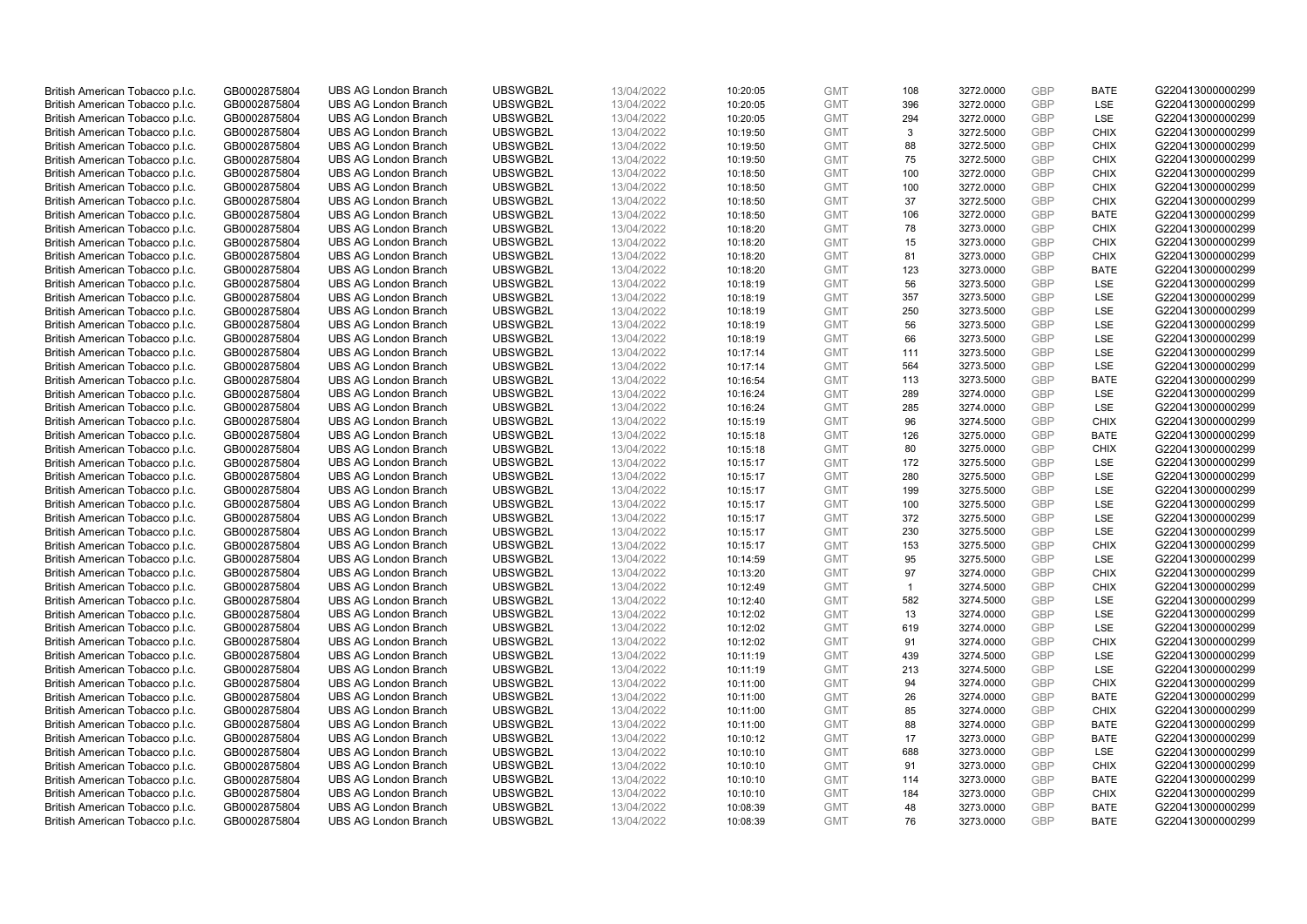| British American Tobacco p.l.c. | GB0002875804 | <b>UBS AG London Branch</b> | UBSWGB2L | 13/04/2022 | 10:08:30 | <b>GMT</b> | 92             | 3273.0000 | <b>GBP</b> | <b>CHIX</b> | G220413000000299 |
|---------------------------------|--------------|-----------------------------|----------|------------|----------|------------|----------------|-----------|------------|-------------|------------------|
| British American Tobacco p.l.c. | GB0002875804 | <b>UBS AG London Branch</b> | UBSWGB2L | 13/04/2022 | 10:07:30 | <b>GMT</b> | 96             | 3273.5000 | <b>GBP</b> | <b>CHIX</b> | G220413000000299 |
|                                 |              |                             |          |            |          |            |                |           |            |             |                  |
| British American Tobacco p.l.c. | GB0002875804 | <b>UBS AG London Branch</b> | UBSWGB2L | 13/04/2022 | 10:07:30 | <b>GMT</b> | 6              | 3273.5000 | <b>GBP</b> | <b>CHIX</b> | G220413000000299 |
| British American Tobacco p.l.c. | GB0002875804 | <b>UBS AG London Branch</b> | UBSWGB2L | 13/04/2022 | 10:07:30 | <b>GMT</b> |                | 3273.5000 | <b>GBP</b> | <b>CHIX</b> | G220413000000299 |
| British American Tobacco p.l.c. | GB0002875804 | <b>UBS AG London Branch</b> | UBSWGB2L | 13/04/2022 | 10:07:30 | <b>GMT</b> | $\mathbf{1}$   | 3273.5000 | <b>GBP</b> | <b>CHIX</b> | G220413000000299 |
| British American Tobacco p.l.c. | GB0002875804 | <b>UBS AG London Branch</b> | UBSWGB2L | 13/04/2022 | 10:05:30 | <b>GMT</b> | 582            | 3273.5000 | <b>GBP</b> | <b>LSE</b>  | G220413000000299 |
| British American Tobacco p.l.c. | GB0002875804 | <b>UBS AG London Branch</b> | UBSWGB2L | 13/04/2022 | 10:04:15 | <b>GMT</b> | 90             | 3270.5000 | <b>GBP</b> | <b>CHIX</b> | G220413000000299 |
| British American Tobacco p.l.c. | GB0002875804 | <b>UBS AG London Branch</b> | UBSWGB2L | 13/04/2022 | 10:04:04 | <b>GMT</b> | 266            | 3271.0000 | <b>GBP</b> | <b>LSE</b>  | G220413000000299 |
| British American Tobacco p.l.c. | GB0002875804 | <b>UBS AG London Branch</b> | UBSWGB2L | 13/04/2022 | 10:04:04 | <b>GMT</b> | 90             | 3271.0000 | <b>GBP</b> | <b>CHIX</b> | G220413000000299 |
| British American Tobacco p.l.c. | GB0002875804 | <b>UBS AG London Branch</b> | UBSWGB2L | 13/04/2022 | 10:04:04 | <b>GMT</b> | 305            | 3271.0000 | <b>GBP</b> | LSE         | G220413000000299 |
| British American Tobacco p.l.c. | GB0002875804 | <b>UBS AG London Branch</b> | UBSWGB2L | 13/04/2022 | 10:04:04 | <b>GMT</b> | 118            | 3271.0000 | <b>GBP</b> | <b>BATE</b> | G220413000000299 |
| British American Tobacco p.l.c. | GB0002875804 | <b>UBS AG London Branch</b> | UBSWGB2L | 13/04/2022 | 10:03:04 | <b>GMT</b> | 130            | 3271.5000 | <b>GBP</b> | <b>CHIX</b> | G220413000000299 |
| British American Tobacco p.l.c. | GB0002875804 | <b>UBS AG London Branch</b> | UBSWGB2L | 13/04/2022 | 10:02:52 | <b>GMT</b> | 256            | 3272.0000 | <b>GBP</b> | LSE         | G220413000000299 |
| British American Tobacco p.l.c. | GB0002875804 | <b>UBS AG London Branch</b> | UBSWGB2L | 13/04/2022 | 10:02:52 | <b>GMT</b> | 245            | 3272.0000 | <b>GBP</b> | <b>LSE</b>  | G220413000000299 |
| British American Tobacco p.l.c. | GB0002875804 | <b>UBS AG London Branch</b> | UBSWGB2L | 13/04/2022 | 10:02:52 | <b>GMT</b> | 55             | 3272.0000 | <b>GBP</b> | LSE         | G220413000000299 |
| British American Tobacco p.l.c. | GB0002875804 | <b>UBS AG London Branch</b> | UBSWGB2L | 13/04/2022 | 10:02:19 | <b>GMT</b> | 98             | 3272.0000 | <b>GBP</b> | LSE         | G220413000000299 |
| British American Tobacco p.l.c. | GB0002875804 | <b>UBS AG London Branch</b> | UBSWGB2L | 13/04/2022 | 10:02:19 | <b>GMT</b> | 227            | 3272.0000 | <b>GBP</b> | LSE         | G220413000000299 |
| British American Tobacco p.l.c. | GB0002875804 | <b>UBS AG London Branch</b> | UBSWGB2L | 13/04/2022 | 10:02:19 | <b>GMT</b> | 50             | 3272.0000 | <b>GBP</b> | <b>LSE</b>  | G220413000000299 |
| British American Tobacco p.l.c. | GB0002875804 | <b>UBS AG London Branch</b> | UBSWGB2L | 13/04/2022 | 10:02:19 | <b>GMT</b> | 281            | 3272.0000 | <b>GBP</b> | <b>LSE</b>  | G220413000000299 |
|                                 | GB0002875804 | <b>UBS AG London Branch</b> | UBSWGB2L | 13/04/2022 |          | <b>GMT</b> |                | 3271.0000 | <b>GBP</b> | <b>BATE</b> | G220413000000299 |
| British American Tobacco p.l.c. |              |                             |          |            | 10:01:20 |            | 121            |           |            |             |                  |
| British American Tobacco p.l.c. | GB0002875804 | <b>UBS AG London Branch</b> | UBSWGB2L | 13/04/2022 | 10:01:20 | <b>GMT</b> | $\overline{2}$ | 3271.0000 | <b>GBP</b> | <b>BATE</b> | G220413000000299 |
| British American Tobacco p.l.c. | GB0002875804 | <b>UBS AG London Branch</b> | UBSWGB2L | 13/04/2022 | 10:01:08 | <b>GMT</b> | 105            | 3271.0000 | <b>GBP</b> | LSE         | G220413000000299 |
| British American Tobacco p.l.c. | GB0002875804 | <b>UBS AG London Branch</b> | UBSWGB2L | 13/04/2022 | 10:01:08 | <b>GMT</b> | 522            | 3271.0000 | <b>GBP</b> | LSE         | G220413000000299 |
| British American Tobacco p.l.c. | GB0002875804 | <b>UBS AG London Branch</b> | UBSWGB2L | 13/04/2022 | 10:01:08 | <b>GMT</b> | 156            | 3271.0000 | <b>GBP</b> | <b>BATE</b> | G220413000000299 |
| British American Tobacco p.l.c. | GB0002875804 | <b>UBS AG London Branch</b> | UBSWGB2L | 13/04/2022 | 10:01:08 | <b>GMT</b> | 87             | 3271.0000 | <b>GBP</b> | <b>CHIX</b> | G220413000000299 |
| British American Tobacco p.l.c. | GB0002875804 | <b>UBS AG London Branch</b> | UBSWGB2L | 13/04/2022 | 10:01:06 | <b>GMT</b> | 91             | 3271.5000 | <b>GBP</b> | <b>CHIX</b> | G220413000000299 |
| British American Tobacco p.l.c. | GB0002875804 | <b>UBS AG London Branch</b> | UBSWGB2L | 13/04/2022 | 10:01:06 | <b>GMT</b> | 95             | 3271.5000 | <b>GBP</b> | <b>CHIX</b> | G220413000000299 |
| British American Tobacco p.l.c. | GB0002875804 | <b>UBS AG London Branch</b> | UBSWGB2L | 13/04/2022 | 10:01:04 | <b>GMT</b> | 6              | 3271.5000 | <b>GBP</b> | <b>CHIX</b> | G220413000000299 |
| British American Tobacco p.l.c. | GB0002875804 | <b>UBS AG London Branch</b> | UBSWGB2L | 13/04/2022 | 10:00:39 | <b>GMT</b> | 94             | 3271.5000 | <b>GBP</b> | <b>CHIX</b> | G220413000000299 |
| British American Tobacco p.l.c. | GB0002875804 | <b>UBS AG London Branch</b> | UBSWGB2L | 13/04/2022 | 10:00:38 | <b>GMT</b> | 410            | 3271.5000 | <b>GBP</b> | LSE         | G220413000000299 |
| British American Tobacco p.l.c. | GB0002875804 | <b>UBS AG London Branch</b> | UBSWGB2L | 13/04/2022 | 10:00:38 | <b>GMT</b> | 153            | 3271.5000 | <b>GBP</b> | LSE         | G220413000000299 |
| British American Tobacco p.l.c. | GB0002875804 | <b>UBS AG London Branch</b> | UBSWGB2L | 13/04/2022 | 09:59:40 | <b>GMT</b> | 92             | 3272.0000 | <b>GBP</b> | <b>CHIX</b> | G220413000000299 |
| British American Tobacco p.l.c. | GB0002875804 | <b>UBS AG London Branch</b> | UBSWGB2L | 13/04/2022 | 09:58:39 | <b>GMT</b> | $\overline{1}$ | 3272.0000 | <b>GBP</b> | <b>CHIX</b> | G220413000000299 |
| British American Tobacco p.l.c. | GB0002875804 | <b>UBS AG London Branch</b> | UBSWGB2L | 13/04/2022 | 09:58:03 | <b>GMT</b> | 113            | 3271.5000 | <b>GBP</b> | LSE         | G220413000000299 |
| British American Tobacco p.l.c. | GB0002875804 | <b>UBS AG London Branch</b> | UBSWGB2L | 13/04/2022 | 09:58:03 | <b>GMT</b> | 250            | 3271.5000 | <b>GBP</b> | LSE         | G220413000000299 |
| British American Tobacco p.l.c. | GB0002875804 | <b>UBS AG London Branch</b> | UBSWGB2L | 13/04/2022 | 09:58:03 | <b>GMT</b> | 158            | 3271.5000 | <b>GBP</b> | LSE         | G220413000000299 |
| British American Tobacco p.l.c. | GB0002875804 | <b>UBS AG London Branch</b> | UBSWGB2L | 13/04/2022 | 09:58:03 | <b>GMT</b> | 134            | 3271.5000 | <b>GBP</b> | LSE         | G220413000000299 |
| British American Tobacco p.l.c. | GB0002875804 | <b>UBS AG London Branch</b> | UBSWGB2L | 13/04/2022 | 09:58:03 | <b>GMT</b> | 642            | 3271.5000 | <b>GBP</b> | LSE         | G220413000000299 |
| British American Tobacco p.l.c. | GB0002875804 | <b>UBS AG London Branch</b> | UBSWGB2L | 13/04/2022 | 09:58:03 | <b>GMT</b> | 94             | 3271.5000 | <b>GBP</b> | <b>CHIX</b> | G220413000000299 |
| British American Tobacco p.l.c. | GB0002875804 | <b>UBS AG London Branch</b> | UBSWGB2L | 13/04/2022 | 09:58:03 | <b>GMT</b> | 102            | 3271.5000 | <b>GBP</b> | <b>BATE</b> | G220413000000299 |
| British American Tobacco p.l.c. | GB0002875804 | <b>UBS AG London Branch</b> | UBSWGB2L | 13/04/2022 | 09:55:09 | <b>GMT</b> | 97             | 3271.0000 | <b>GBP</b> | <b>CHIX</b> | G220413000000299 |
| British American Tobacco p.l.c. | GB0002875804 | <b>UBS AG London Branch</b> | UBSWGB2L | 13/04/2022 | 09:55:00 | <b>GMT</b> | 30             | 3271.5000 | <b>GBP</b> | <b>CHIX</b> | G220413000000299 |
| British American Tobacco p.l.c. | GB0002875804 | <b>UBS AG London Branch</b> | UBSWGB2L | 13/04/2022 | 09:55:00 | <b>GMT</b> | 90             | 3271.5000 | <b>GBP</b> | <b>CHIX</b> | G220413000000299 |
| British American Tobacco p.l.c. | GB0002875804 | <b>UBS AG London Branch</b> | UBSWGB2L | 13/04/2022 | 09:55:00 | <b>GMT</b> | 123            | 3271.5000 | <b>GBP</b> | <b>BATE</b> | G220413000000299 |
|                                 |              |                             | UBSWGB2L |            |          |            | 194            |           | <b>GBP</b> |             |                  |
| British American Tobacco p.l.c. | GB0002875804 | UBS AG London Branch        |          | 13/04/2022 | 09:55:00 | <b>GMT</b> |                | 3271.5000 |            | <b>BATE</b> | G220413000000299 |
| British American Tobacco p.l.c. | GB0002875804 | <b>UBS AG London Branch</b> | UBSWGB2L | 13/04/2022 | 09:55:00 | <b>GMT</b> | 109            | 3271.5000 | <b>GBP</b> | <b>BATE</b> | G220413000000299 |
| British American Tobacco p.l.c. | GB0002875804 | <b>UBS AG London Branch</b> | UBSWGB2L | 13/04/2022 | 09:54:14 | <b>GMT</b> | 608            | 3272.0000 | <b>GBP</b> | <b>LSE</b>  | G220413000000299 |
| British American Tobacco p.l.c. | GB0002875804 | <b>UBS AG London Branch</b> | UBSWGB2L | 13/04/2022 | 09:52:49 | <b>GMT</b> | 91             | 3270.5000 | <b>GBP</b> | <b>CHIX</b> | G220413000000299 |
| British American Tobacco p.l.c. | GB0002875804 | <b>UBS AG London Branch</b> | UBSWGB2L | 13/04/2022 | 09:52:49 | <b>GMT</b> | 16             | 3270.5000 | <b>GBP</b> | <b>CHIX</b> | G220413000000299 |
| British American Tobacco p.l.c. | GB0002875804 | <b>UBS AG London Branch</b> | UBSWGB2L | 13/04/2022 | 09:52:49 | <b>GMT</b> | 109            | 3270.5000 | <b>GBP</b> | <b>CHIX</b> | G220413000000299 |
| British American Tobacco p.l.c. | GB0002875804 | <b>UBS AG London Branch</b> | UBSWGB2L | 13/04/2022 | 09:52:49 | <b>GMT</b> | $\overline{1}$ | 3270.5000 | <b>GBP</b> | <b>CHIX</b> | G220413000000299 |
| British American Tobacco p.l.c. | GB0002875804 | <b>UBS AG London Branch</b> | UBSWGB2L | 13/04/2022 | 09:52:49 | <b>GMT</b> | 23             | 3270.5000 | <b>GBP</b> | <b>CHIX</b> | G220413000000299 |
| British American Tobacco p.l.c. | GB0002875804 | <b>UBS AG London Branch</b> | UBSWGB2L | 13/04/2022 | 09:52:42 | <b>GMT</b> | 76             | 3270.5000 | <b>GBP</b> | <b>BATE</b> | G220413000000299 |
| British American Tobacco p.l.c. | GB0002875804 | <b>UBS AG London Branch</b> | UBSWGB2L | 13/04/2022 | 09:51:54 | <b>GMT</b> | 218            | 3270.5000 | <b>GBP</b> | <b>LSE</b>  | G220413000000299 |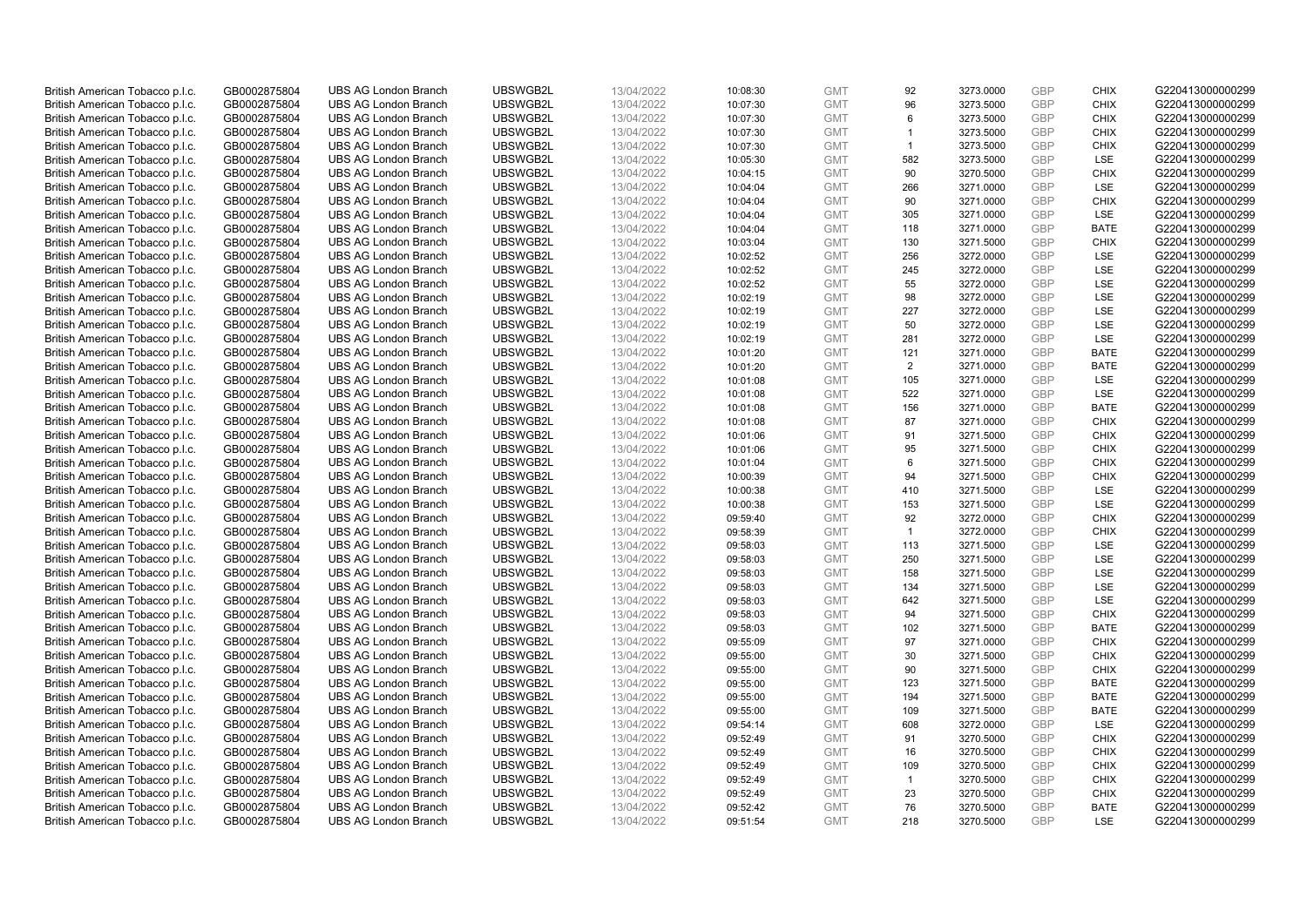| British American Tobacco p.l.c. | GB0002875804 | <b>UBS AG London Branch</b> | UBSWGB2L | 13/04/2022 | 09:51:54 | <b>GMT</b> | 219            | 3270.5000 | <b>GBP</b> | <b>LSE</b>  | G220413000000299 |
|---------------------------------|--------------|-----------------------------|----------|------------|----------|------------|----------------|-----------|------------|-------------|------------------|
| British American Tobacco p.l.c. | GB0002875804 | <b>UBS AG London Branch</b> | UBSWGB2L | 13/04/2022 | 09:51:54 | <b>GMT</b> | 187            | 3270.5000 | <b>GBP</b> | LSE         | G220413000000299 |
|                                 |              | <b>UBS AG London Branch</b> | UBSWGB2L |            |          | <b>GMT</b> | 688            | 3270.5000 | <b>GBP</b> | LSE         | G220413000000299 |
| British American Tobacco p.l.c. | GB0002875804 |                             |          | 13/04/2022 | 09:51:54 |            |                |           |            |             |                  |
| British American Tobacco p.l.c. | GB0002875804 | <b>UBS AG London Branch</b> | UBSWGB2L | 13/04/2022 | 09:51:54 | <b>GMT</b> | 97             | 3270.5000 | <b>GBP</b> | <b>CHIX</b> | G220413000000299 |
| British American Tobacco p.l.c. | GB0002875804 | <b>UBS AG London Branch</b> | UBSWGB2L | 13/04/2022 | 09:51:54 | <b>GMT</b> | 121            | 3270.5000 | <b>GBP</b> | <b>CHIX</b> | G220413000000299 |
| British American Tobacco p.l.c. | GB0002875804 | <b>UBS AG London Branch</b> | UBSWGB2L | 13/04/2022 | 09:50:10 | <b>GMT</b> | 152            | 3270.0000 | <b>GBP</b> | <b>CHIX</b> | G220413000000299 |
| British American Tobacco p.l.c. | GB0002875804 | <b>UBS AG London Branch</b> | UBSWGB2L | 13/04/2022 | 09:49:29 | <b>GMT</b> | 625            | 3270.0000 | <b>GBP</b> | LSE         | G220413000000299 |
| British American Tobacco p.l.c. | GB0002875804 | <b>UBS AG London Branch</b> | UBSWGB2L | 13/04/2022 | 09:47:51 | <b>GMT</b> | 221            | 3270.0000 | <b>GBP</b> | <b>BATE</b> | G220413000000299 |
| British American Tobacco p.l.c. | GB0002875804 | <b>UBS AG London Branch</b> | UBSWGB2L | 13/04/2022 | 09:47:51 | <b>GMT</b> | 27             | 3270.0000 | <b>GBP</b> | <b>CHIX</b> | G220413000000299 |
| British American Tobacco p.l.c. | GB0002875804 | <b>UBS AG London Branch</b> | UBSWGB2L | 13/04/2022 | 09:47:51 | <b>GMT</b> | 660            | 3270.0000 | <b>GBP</b> | LSE         | G220413000000299 |
| British American Tobacco p.l.c. | GB0002875804 | <b>UBS AG London Branch</b> | UBSWGB2L | 13/04/2022 | 09:47:31 | <b>GMT</b> | 67             | 3270.0000 | <b>GBP</b> | <b>CHIX</b> | G220413000000299 |
| British American Tobacco p.l.c. | GB0002875804 | <b>UBS AG London Branch</b> | UBSWGB2L | 13/04/2022 | 09:46:34 | <b>GMT</b> | 184            | 3270.5000 | <b>GBP</b> | <b>CHIX</b> | G220413000000299 |
| British American Tobacco p.l.c. | GB0002875804 | <b>UBS AG London Branch</b> | UBSWGB2L | 13/04/2022 | 09:46:34 | <b>GMT</b> | 131            | 3270.5000 | <b>GBP</b> | <b>CHIX</b> | G220413000000299 |
| British American Tobacco p.l.c. | GB0002875804 | <b>UBS AG London Branch</b> | UBSWGB2L | 13/04/2022 | 09:46:17 | <b>GMT</b> | 247            | 3270.0000 | <b>GBP</b> | <b>LSE</b>  | G220413000000299 |
| British American Tobacco p.l.c. | GB0002875804 | <b>UBS AG London Branch</b> | UBSWGB2L | 13/04/2022 | 09:46:17 | <b>GMT</b> | 61             | 3270.0000 | <b>GBP</b> | LSE         | G220413000000299 |
| British American Tobacco p.l.c. | GB0002875804 | <b>UBS AG London Branch</b> | UBSWGB2L | 13/04/2022 | 09:46:17 | <b>GMT</b> | 515            | 3270.0000 | <b>GBP</b> | LSE         | G220413000000299 |
| British American Tobacco p.l.c. | GB0002875804 | <b>UBS AG London Branch</b> | UBSWGB2L | 13/04/2022 | 09:44:35 | <b>GMT</b> | 88             | 3269.0000 | <b>GBP</b> | <b>CHIX</b> | G220413000000299 |
| British American Tobacco p.l.c. | GB0002875804 | <b>UBS AG London Branch</b> | UBSWGB2L | 13/04/2022 | 09:43:28 | <b>GMT</b> | 248            | 3269.0000 | <b>GBP</b> | <b>LSE</b>  | G220413000000299 |
| British American Tobacco p.l.c. | GB0002875804 | <b>UBS AG London Branch</b> | UBSWGB2L | 13/04/2022 | 09:43:28 | <b>GMT</b> | 401            | 3269.0000 | <b>GBP</b> | <b>LSE</b>  | G220413000000299 |
| British American Tobacco p.l.c. | GB0002875804 | <b>UBS AG London Branch</b> | UBSWGB2L | 13/04/2022 | 09:42:37 | <b>GMT</b> | 87             | 3269.5000 | <b>GBP</b> | <b>CHIX</b> | G220413000000299 |
| British American Tobacco p.l.c. | GB0002875804 | <b>UBS AG London Branch</b> | UBSWGB2L | 13/04/2022 | 09:41:19 | <b>GMT</b> | 268            | 3269.5000 | <b>GBP</b> | LSE         | G220413000000299 |
| British American Tobacco p.l.c. | GB0002875804 | <b>UBS AG London Branch</b> | UBSWGB2L | 13/04/2022 | 09:41:19 | <b>GMT</b> | 375            | 3269.5000 | <b>GBP</b> | LSE         | G220413000000299 |
| British American Tobacco p.l.c. | GB0002875804 | <b>UBS AG London Branch</b> | UBSWGB2L | 13/04/2022 | 09:41:19 | <b>GMT</b> | 97             | 3269.5000 | <b>GBP</b> | <b>CHIX</b> | G220413000000299 |
| British American Tobacco p.l.c. | GB0002875804 | <b>UBS AG London Branch</b> | UBSWGB2L | 13/04/2022 |          | <b>GMT</b> | 296            |           | <b>GBP</b> | <b>LSE</b>  | G220413000000299 |
|                                 |              |                             |          |            | 09:41:02 |            |                | 3269.5000 |            |             |                  |
| British American Tobacco p.l.c. | GB0002875804 | <b>UBS AG London Branch</b> | UBSWGB2L | 13/04/2022 | 09:41:02 | <b>GMT</b> | 27             | 3269.5000 | <b>GBP</b> | <b>BATE</b> | G220413000000299 |
| British American Tobacco p.l.c. | GB0002875804 | <b>UBS AG London Branch</b> | UBSWGB2L | 13/04/2022 | 09:41:02 | <b>GMT</b> | 92             | 3269.5000 | <b>GBP</b> | <b>BATE</b> | G220413000000299 |
| British American Tobacco p.l.c. | GB0002875804 | <b>UBS AG London Branch</b> | UBSWGB2L | 13/04/2022 | 09:41:02 | <b>GMT</b> | 308            | 3269.5000 | <b>GBP</b> | <b>LSE</b>  | G220413000000299 |
| British American Tobacco p.l.c. | GB0002875804 | <b>UBS AG London Branch</b> | UBSWGB2L | 13/04/2022 | 09:39:46 | <b>GMT</b> | 109            | 3270.0000 | <b>GBP</b> | <b>BATE</b> | G220413000000299 |
| British American Tobacco p.l.c. | GB0002875804 | <b>UBS AG London Branch</b> | UBSWGB2L | 13/04/2022 | 09:39:31 | <b>GMT</b> | 88             | 3271.0000 | <b>GBP</b> | <b>CHIX</b> | G220413000000299 |
| British American Tobacco p.l.c. | GB0002875804 | <b>UBS AG London Branch</b> | UBSWGB2L | 13/04/2022 | 09:39:31 | <b>GMT</b> | 678            | 3271.0000 | <b>GBP</b> | LSE         | G220413000000299 |
| British American Tobacco p.l.c. | GB0002875804 | <b>UBS AG London Branch</b> | UBSWGB2L | 13/04/2022 | 09:39:31 | <b>GMT</b> | 82             | 3271.0000 | <b>GBP</b> | <b>CHIX</b> | G220413000000299 |
| British American Tobacco p.l.c. | GB0002875804 | <b>UBS AG London Branch</b> | UBSWGB2L | 13/04/2022 | 09:38:29 | <b>GMT</b> | $\overline{7}$ | 3271.5000 | <b>GBP</b> | <b>BATE</b> | G220413000000299 |
| British American Tobacco p.l.c. | GB0002875804 | <b>UBS AG London Branch</b> | UBSWGB2L | 13/04/2022 | 09:38:21 | <b>GMT</b> | 607            | 3271.5000 | <b>GBP</b> | LSE         | G220413000000299 |
| British American Tobacco p.l.c. | GB0002875804 | <b>UBS AG London Branch</b> | UBSWGB2L | 13/04/2022 | 09:38:21 | <b>GMT</b> | 89             | 3271.5000 | <b>GBP</b> | <b>CHIX</b> | G220413000000299 |
| British American Tobacco p.l.c. | GB0002875804 | <b>UBS AG London Branch</b> | UBSWGB2L | 13/04/2022 | 09:37:56 | <b>GMT</b> | 688            | 3272.5000 | <b>GBP</b> | LSE         | G220413000000299 |
| British American Tobacco p.l.c. | GB0002875804 | <b>UBS AG London Branch</b> | UBSWGB2L | 13/04/2022 | 09:37:56 | <b>GMT</b> | 119            | 3272.0000 | <b>GBP</b> | <b>BATE</b> | G220413000000299 |
| British American Tobacco p.l.c. | GB0002875804 | <b>UBS AG London Branch</b> | UBSWGB2L | 13/04/2022 | 09:37:45 | <b>GMT</b> | 177            | 3273.0000 | <b>GBP</b> | <b>CHIX</b> | G220413000000299 |
| British American Tobacco p.l.c. | GB0002875804 | <b>UBS AG London Branch</b> | UBSWGB2L | 13/04/2022 | 09:37:45 | <b>GMT</b> | $\overline{2}$ | 3273.0000 | <b>GBP</b> | <b>CHIX</b> | G220413000000299 |
| British American Tobacco p.l.c. | GB0002875804 | <b>UBS AG London Branch</b> | UBSWGB2L | 13/04/2022 | 09:37:22 | <b>GMT</b> | 87             | 3273.0000 | <b>GBP</b> | <b>CHIX</b> | G220413000000299 |
| British American Tobacco p.l.c. | GB0002875804 | <b>UBS AG London Branch</b> | UBSWGB2L | 13/04/2022 | 09:35:13 | <b>GMT</b> | 113            | 3270.0000 | <b>GBP</b> | <b>BATE</b> | G220413000000299 |
| British American Tobacco p.l.c. | GB0002875804 | <b>UBS AG London Branch</b> | UBSWGB2L | 13/04/2022 | 09:34:49 | <b>GMT</b> | 80             | 3270.0000 | <b>GBP</b> | <b>CHIX</b> | G220413000000299 |
| British American Tobacco p.l.c. | GB0002875804 | <b>UBS AG London Branch</b> | UBSWGB2L | 13/04/2022 | 09:34:49 | <b>GMT</b> | 90             | 3270.0000 | <b>GBP</b> | <b>CHIX</b> | G220413000000299 |
| British American Tobacco p.l.c. | GB0002875804 | <b>UBS AG London Branch</b> | UBSWGB2L | 13/04/2022 | 09:34:49 | <b>GMT</b> | 281            | 3270.5000 | <b>GBP</b> | LSE         | G220413000000299 |
| British American Tobacco p.l.c. | GB0002875804 | <b>UBS AG London Branch</b> | UBSWGB2L | 13/04/2022 | 09:34:49 | <b>GMT</b> | $\overline{1}$ | 3270.5000 | <b>GBP</b> | <b>CHIX</b> | G220413000000299 |
| British American Tobacco p.l.c. | GB0002875804 | UBS AG London Branch        | UBSWGB2L | 13/04/2022 | 09:34:49 | <b>GMT</b> | 119            | 3270.5000 | <b>GBP</b> | <b>CHIX</b> | G220413000000299 |
| British American Tobacco p.l.c. | GB0002875804 | <b>UBS AG London Branch</b> | UBSWGB2L | 13/04/2022 | 09:34:11 | <b>GMT</b> | 380            | 3269.0000 | <b>GBP</b> | LSE         | G220413000000299 |
| British American Tobacco p.l.c. | GB0002875804 | <b>UBS AG London Branch</b> | UBSWGB2L | 13/04/2022 | 09:34:11 | <b>GMT</b> | 117            | 3269.0000 | <b>GBP</b> | LSE         | G220413000000299 |
| British American Tobacco p.l.c. | GB0002875804 | <b>UBS AG London Branch</b> | UBSWGB2L | 13/04/2022 | 09:34:11 | <b>GMT</b> | 240            | 3269.0000 | <b>GBP</b> | LSE         | G220413000000299 |
| British American Tobacco p.l.c. | GB0002875804 | <b>UBS AG London Branch</b> | UBSWGB2L | 13/04/2022 | 09:33:04 | <b>GMT</b> | 109            | 3269.0000 | <b>GBP</b> | <b>BATE</b> | G220413000000299 |
| British American Tobacco p.l.c. | GB0002875804 | <b>UBS AG London Branch</b> | UBSWGB2L | 13/04/2022 | 09:33:04 | <b>GMT</b> | 539            | 3269.5000 | <b>GBP</b> | LSE         | G220413000000299 |
| British American Tobacco p.l.c. | GB0002875804 | <b>UBS AG London Branch</b> | UBSWGB2L | 13/04/2022 | 09:33:04 | <b>GMT</b> | 117            | 3269.5000 | <b>GBP</b> | <b>BATE</b> | G220413000000299 |
| British American Tobacco p.l.c. | GB0002875804 | <b>UBS AG London Branch</b> | UBSWGB2L | 13/04/2022 | 09:33:04 | <b>GMT</b> | 59             | 3269.5000 | <b>GBP</b> | LSE         | G220413000000299 |
| British American Tobacco p.l.c. | GB0002875804 | <b>UBS AG London Branch</b> | UBSWGB2L | 13/04/2022 | 09:33:04 | <b>GMT</b> | 239            | 3269.5000 | <b>GBP</b> | <b>CHIX</b> | G220413000000299 |
| British American Tobacco p.l.c. | GB0002875804 | <b>UBS AG London Branch</b> | UBSWGB2L | 13/04/2022 | 09:31:43 | <b>GMT</b> | 594            | 3269.0000 | GBP        | <b>LSE</b>  | G220413000000299 |
|                                 |              |                             |          |            |          |            |                |           |            |             |                  |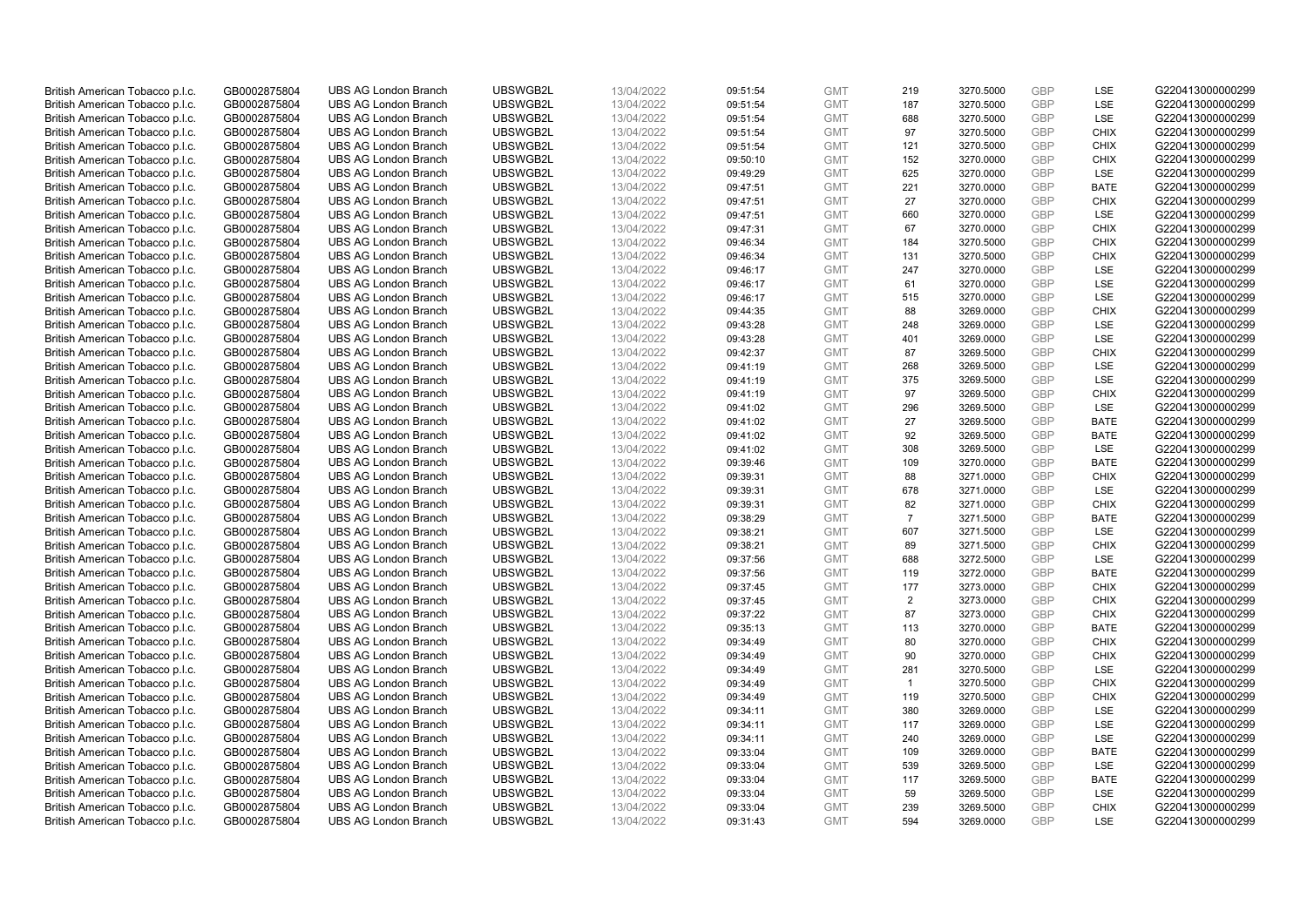| British American Tobacco p.l.c. | GB0002875804                 | <b>UBS AG London Branch</b> | UBSWGB2L | 13/04/2022               | 09:29:56 | <b>GMT</b> | 479            | 3269.5000 | <b>GBP</b> | <b>LSE</b>  | G220413000000299                     |
|---------------------------------|------------------------------|-----------------------------|----------|--------------------------|----------|------------|----------------|-----------|------------|-------------|--------------------------------------|
| British American Tobacco p.l.c. | GB0002875804                 | <b>UBS AG London Branch</b> | UBSWGB2L | 13/04/2022               | 09:29:56 | <b>GMT</b> | 103            | 3269.5000 | <b>GBP</b> | LSE         | G220413000000299                     |
|                                 |                              | <b>UBS AG London Branch</b> | UBSWGB2L |                          |          | <b>GMT</b> | 80             | 3269.5000 | <b>GBP</b> | <b>CHIX</b> | G220413000000299                     |
| British American Tobacco p.l.c. | GB0002875804                 |                             |          | 13/04/2022               | 09:29:56 |            |                |           |            |             |                                      |
| British American Tobacco p.l.c. | GB0002875804                 | <b>UBS AG London Branch</b> | UBSWGB2L | 13/04/2022               | 09:29:56 | <b>GMT</b> | 105            | 3269.5000 | <b>GBP</b> | <b>BATE</b> | G220413000000299                     |
| British American Tobacco p.l.c. | GB0002875804                 | <b>UBS AG London Branch</b> | UBSWGB2L | 13/04/2022               | 09:29:27 | <b>GMT</b> | 99             | 3270.0000 | <b>GBP</b> | <b>CHIX</b> | G220413000000299                     |
| British American Tobacco p.l.c. | GB0002875804                 | <b>UBS AG London Branch</b> | UBSWGB2L | 13/04/2022               | 09:29:27 | <b>GMT</b> | 198            | 3270.5000 | <b>GBP</b> | <b>LSE</b>  | G220413000000299                     |
| British American Tobacco p.l.c. | GB0002875804                 | <b>UBS AG London Branch</b> | UBSWGB2L | 13/04/2022               | 09:29:27 | <b>GMT</b> | 143            | 3270.5000 | <b>GBP</b> | LSE         | G220413000000299                     |
| British American Tobacco p.l.c. | GB0002875804                 | <b>UBS AG London Branch</b> | UBSWGB2L | 13/04/2022               | 09:29:27 | <b>GMT</b> | 142            | 3270.5000 | <b>GBP</b> | <b>BATE</b> | G220413000000299                     |
| British American Tobacco p.l.c. | GB0002875804                 | <b>UBS AG London Branch</b> | UBSWGB2L | 13/04/2022               | 09:29:27 | <b>GMT</b> | 117            | 3270.5000 | <b>GBP</b> | <b>BATE</b> | G220413000000299                     |
| British American Tobacco p.l.c. | GB0002875804                 | <b>UBS AG London Branch</b> | UBSWGB2L | 13/04/2022               | 09:28:42 | <b>GMT</b> | 94             | 3269.5000 | <b>GBP</b> | <b>CHIX</b> | G220413000000299                     |
| British American Tobacco p.l.c. | GB0002875804                 | <b>UBS AG London Branch</b> | UBSWGB2L | 13/04/2022               | 09:28:42 | <b>GMT</b> | 555            | 3269.5000 | <b>GBP</b> | <b>LSE</b>  | G220413000000299                     |
| British American Tobacco p.l.c. | GB0002875804                 | <b>UBS AG London Branch</b> | UBSWGB2L | 13/04/2022               | 09:28:38 | <b>GMT</b> | 121            | 3270.0000 | <b>GBP</b> | <b>CHIX</b> | G220413000000299                     |
| British American Tobacco p.l.c. | GB0002875804                 | <b>UBS AG London Branch</b> | UBSWGB2L | 13/04/2022               | 09:27:20 | <b>GMT</b> | 642            | 3269.5000 | <b>GBP</b> | LSE         | G220413000000299                     |
| British American Tobacco p.l.c. | GB0002875804                 | <b>UBS AG London Branch</b> | UBSWGB2L | 13/04/2022               | 09:27:19 | <b>GMT</b> | 142            | 3270.0000 | <b>GBP</b> | <b>CHIX</b> | G220413000000299                     |
| British American Tobacco p.l.c. | GB0002875804                 | <b>UBS AG London Branch</b> | UBSWGB2L | 13/04/2022               | 09:26:19 | <b>GMT</b> | 93             | 3270.0000 | <b>GBP</b> | <b>CHIX</b> | G220413000000299                     |
| British American Tobacco p.l.c. | GB0002875804                 | <b>UBS AG London Branch</b> | UBSWGB2L | 13/04/2022               | 09:26:00 | <b>GMT</b> | 634            | 3269.5000 | <b>GBP</b> | <b>LSE</b>  | G220413000000299                     |
| British American Tobacco p.l.c. | GB0002875804                 | <b>UBS AG London Branch</b> | UBSWGB2L | 13/04/2022               | 09:25:25 | <b>GMT</b> | 392            | 3270.0000 | <b>GBP</b> | LSE         | G220413000000299                     |
| British American Tobacco p.l.c. | GB0002875804                 | <b>UBS AG London Branch</b> | UBSWGB2L | 13/04/2022               | 09:25:25 | <b>GMT</b> | 194            | 3270.0000 | <b>GBP</b> | <b>LSE</b>  | G220413000000299                     |
|                                 |                              | <b>UBS AG London Branch</b> | UBSWGB2L |                          | 09:25:06 | <b>GMT</b> | 142            | 3269.5000 | <b>GBP</b> | <b>LSE</b>  | G220413000000299                     |
| British American Tobacco p.l.c. | GB0002875804<br>GB0002875804 | <b>UBS AG London Branch</b> | UBSWGB2L | 13/04/2022<br>13/04/2022 |          | <b>GMT</b> |                |           | <b>GBP</b> | <b>CHIX</b> | G220413000000299                     |
| British American Tobacco p.l.c. |                              |                             |          |                          | 09:23:56 |            | 81             | 3269.0000 |            |             |                                      |
| British American Tobacco p.l.c. | GB0002875804                 | <b>UBS AG London Branch</b> | UBSWGB2L | 13/04/2022               | 09:22:55 | <b>GMT</b> | 605            | 3267.5000 | <b>GBP</b> | LSE         | G220413000000299                     |
| British American Tobacco p.l.c. | GB0002875804                 | <b>UBS AG London Branch</b> | UBSWGB2L | 13/04/2022               | 09:22:55 | <b>GMT</b> | 91             | 3267.5000 | <b>GBP</b> | <b>CHIX</b> | G220413000000299                     |
| British American Tobacco p.l.c. | GB0002875804                 | <b>UBS AG London Branch</b> | UBSWGB2L | 13/04/2022               | 09:22:24 | <b>GMT</b> | 667            | 3268.0000 | <b>GBP</b> | LSE         | G220413000000299                     |
| British American Tobacco p.l.c. | GB0002875804                 | <b>UBS AG London Branch</b> | UBSWGB2L | 13/04/2022               | 09:22:24 | <b>GMT</b> | 15             | 3268.0000 | <b>GBP</b> | <b>CHIX</b> | G220413000000299                     |
| British American Tobacco p.l.c. | GB0002875804                 | <b>UBS AG London Branch</b> | UBSWGB2L | 13/04/2022               | 09:22:24 | <b>GMT</b> | 13             | 3268.0000 | <b>GBP</b> | <b>CHIX</b> | G220413000000299                     |
| British American Tobacco p.l.c. | GB0002875804                 | <b>UBS AG London Branch</b> | UBSWGB2L | 13/04/2022               | 09:22:24 | <b>GMT</b> | 61             | 3268.0000 | <b>GBP</b> | <b>BATE</b> | G220413000000299                     |
| British American Tobacco p.l.c. | GB0002875804                 | <b>UBS AG London Branch</b> | UBSWGB2L | 13/04/2022               | 09:22:24 | <b>GMT</b> | 45             | 3268.0000 | <b>GBP</b> | <b>BATE</b> | G220413000000299                     |
| British American Tobacco p.l.c. | GB0002875804                 | <b>UBS AG London Branch</b> | UBSWGB2L | 13/04/2022               | 09:22:24 | <b>GMT</b> | 94             | 3268.0000 | <b>GBP</b> | <b>CHIX</b> | G220413000000299                     |
| British American Tobacco p.l.c. | GB0002875804                 | <b>UBS AG London Branch</b> | UBSWGB2L | 13/04/2022               | 09:22:24 | <b>GMT</b> | $\overline{7}$ | 3268.0000 | <b>GBP</b> | <b>CHIX</b> | G220413000000299                     |
| British American Tobacco p.l.c. | GB0002875804                 | <b>UBS AG London Branch</b> | UBSWGB2L | 13/04/2022               | 09:22:24 | <b>GMT</b> | 50             | 3268.0000 | <b>GBP</b> | <b>CHIX</b> | G220413000000299                     |
| British American Tobacco p.l.c. | GB0002875804                 | <b>UBS AG London Branch</b> | UBSWGB2L | 13/04/2022               | 09:22:24 | <b>GMT</b> | 76             | 3268.5000 | <b>GBP</b> | <b>BATE</b> | G220413000000299                     |
| British American Tobacco p.l.c. | GB0002875804                 | <b>UBS AG London Branch</b> | UBSWGB2L | 13/04/2022               | 09:22:24 | <b>GMT</b> | 76             | 3268.5000 | <b>GBP</b> | BATE        | G220413000000299                     |
| British American Tobacco p.l.c. | GB0002875804                 | <b>UBS AG London Branch</b> | UBSWGB2L | 13/04/2022               | 09:22:24 | <b>GMT</b> | 110            | 3268.5000 | <b>GBP</b> | <b>BATE</b> | G220413000000299                     |
| British American Tobacco p.l.c. | GB0002875804                 | <b>UBS AG London Branch</b> | UBSWGB2L | 13/04/2022               | 09:21:49 | <b>GMT</b> | 172            | 3268.5000 | <b>GBP</b> | <b>CHIX</b> | G220413000000299                     |
| British American Tobacco p.l.c. | GB0002875804                 | <b>UBS AG London Branch</b> | UBSWGB2L | 13/04/2022               | 09:19:00 | <b>GMT</b> | 106            | 3268.0000 | <b>GBP</b> | <b>BATE</b> | G220413000000299                     |
| British American Tobacco p.l.c. | GB0002875804                 | <b>UBS AG London Branch</b> | UBSWGB2L | 13/04/2022               | 09:19:00 | <b>GMT</b> | 89             | 3268.0000 | <b>GBP</b> | <b>CHIX</b> | G220413000000299                     |
| British American Tobacco p.l.c. | GB0002875804                 | <b>UBS AG London Branch</b> | UBSWGB2L | 13/04/2022               | 09:19:00 | <b>GMT</b> | 57             | 3268.0000 | <b>GBP</b> | <b>BATE</b> | G220413000000299                     |
| British American Tobacco p.l.c. | GB0002875804                 | <b>UBS AG London Branch</b> | UBSWGB2L | 13/04/2022               | 09:19:00 | <b>GMT</b> | 49             | 3268.0000 | <b>GBP</b> | <b>BATE</b> | G220413000000299                     |
| British American Tobacco p.l.c. | GB0002875804                 | <b>UBS AG London Branch</b> | UBSWGB2L | 13/04/2022               | 09:18:59 | <b>GMT</b> | 192            | 3268.5000 | <b>GBP</b> | LSE         | G220413000000299                     |
| British American Tobacco p.l.c. | GB0002875804                 | <b>UBS AG London Branch</b> | UBSWGB2L | 13/04/2022               | 09:18:59 | <b>GMT</b> | 402            | 3268.5000 | <b>GBP</b> | <b>LSE</b>  | G220413000000299                     |
| British American Tobacco p.l.c. | GB0002875804                 | <b>UBS AG London Branch</b> | UBSWGB2L | 13/04/2022               | 09:18:59 | <b>GMT</b> | 81             | 3268.5000 | <b>GBP</b> | <b>CHIX</b> | G220413000000299                     |
| British American Tobacco p.l.c. | GB0002875804                 | <b>UBS AG London Branch</b> | UBSWGB2L | 13/04/2022               | 09:18:59 | <b>GMT</b> | 17             | 3268.5000 | <b>GBP</b> | <b>CHIX</b> | G220413000000299                     |
| British American Tobacco p.l.c. | GB0002875804                 | <b>UBS AG London Branch</b> | UBSWGB2L | 13/04/2022               | 09:17:54 | <b>GMT</b> | 86             | 3268.5000 | <b>GBP</b> | <b>CHIX</b> | G220413000000299                     |
| British American Tobacco p.l.c. | GB0002875804                 | <b>UBS AG London Branch</b> | UBSWGB2L | 13/04/2022               | 09:17:54 | <b>GMT</b> | 99             | 3268.5000 | <b>GBP</b> | <b>CHIX</b> | G220413000000299                     |
| British American Tobacco p.l.c. | GB0002875804                 | UBS AG London Branch        | UBSWGB2L | 13/04/2022               | 09:16:57 | <b>GMT</b> | 677            | 3269.0000 | <b>GBP</b> | <b>LSE</b>  | G220413000000299                     |
| British American Tobacco p.l.c. | GB0002875804                 | <b>UBS AG London Branch</b> | UBSWGB2L | 13/04/2022               | 09:16:57 | <b>GMT</b> | 124            | 3269.0000 | <b>GBP</b> | <b>BATE</b> | G220413000000299                     |
| British American Tobacco p.l.c. | GB0002875804                 | <b>UBS AG London Branch</b> | UBSWGB2L | 13/04/2022               | 09:16:57 | <b>GMT</b> | 84             | 3269.0000 | <b>GBP</b> | <b>CHIX</b> | G220413000000299                     |
| British American Tobacco p.l.c. | GB0002875804                 | <b>UBS AG London Branch</b> | UBSWGB2L | 13/04/2022               | 09:16:50 | <b>GMT</b> | 97             | 3270.0000 | <b>GBP</b> | <b>CHIX</b> | G220413000000299                     |
| British American Tobacco p.l.c. | GB0002875804                 | <b>UBS AG London Branch</b> | UBSWGB2L | 13/04/2022               | 09:16:50 | <b>GMT</b> | 585            | 3270.0000 | <b>GBP</b> | LSE         | G220413000000299                     |
| British American Tobacco p.l.c. | GB0002875804                 | <b>UBS AG London Branch</b> | UBSWGB2L | 13/04/2022               | 09:16:17 | <b>GMT</b> | 667            | 3267.0000 | <b>GBP</b> | LSE         | G220413000000299                     |
|                                 |                              |                             | UBSWGB2L |                          |          |            | 113            | 3266.5000 | <b>GBP</b> | <b>CHIX</b> |                                      |
| British American Tobacco p.l.c. | GB0002875804                 | <b>UBS AG London Branch</b> | UBSWGB2L | 13/04/2022               | 09:14:27 | <b>GMT</b> |                |           |            | <b>BATE</b> | G220413000000299<br>G220413000000299 |
| British American Tobacco p.l.c. | GB0002875804                 | <b>UBS AG London Branch</b> |          | 13/04/2022               | 09:14:27 | <b>GMT</b> | 120            | 3267.0000 | <b>GBP</b> |             |                                      |
| British American Tobacco p.l.c. | GB0002875804                 | <b>UBS AG London Branch</b> | UBSWGB2L | 13/04/2022               | 09:14:23 | <b>GMT</b> | 80             | 3268.0000 | <b>GBP</b> | <b>CHIX</b> | G220413000000299                     |
| British American Tobacco p.l.c. | GB0002875804                 | <b>UBS AG London Branch</b> | UBSWGB2L | 13/04/2022               | 09:14:13 | <b>GMT</b> | 412            | 3268.5000 | <b>GBP</b> | <b>LSE</b>  | G220413000000299                     |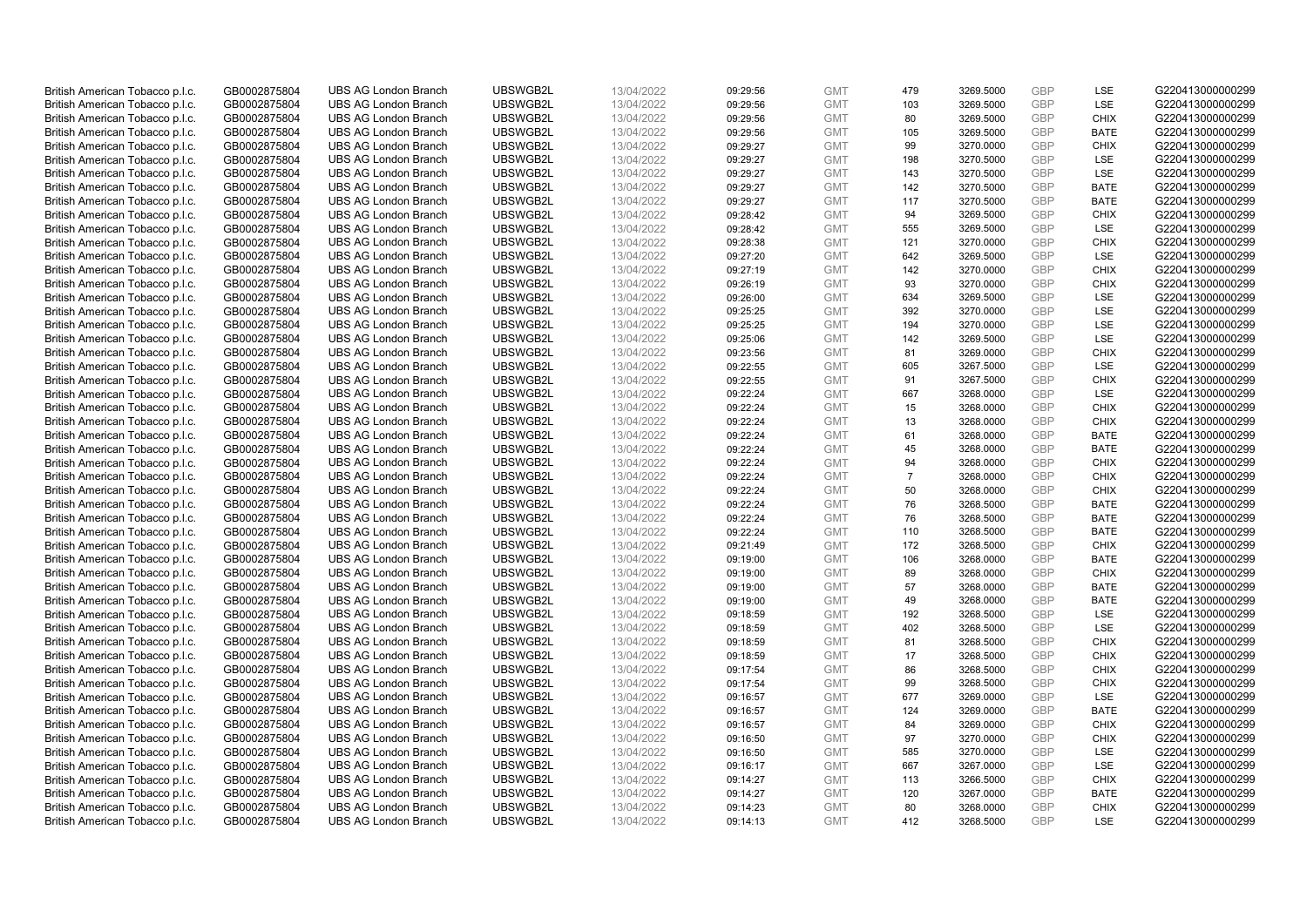| British American Tobacco p.l.c. | GB0002875804                 | <b>UBS AG London Branch</b> | UBSWGB2L | 13/04/2022               | 09:14:13 | <b>GMT</b> | 259            | 3268.5000 | <b>GBP</b> | LSE         | G220413000000299 |
|---------------------------------|------------------------------|-----------------------------|----------|--------------------------|----------|------------|----------------|-----------|------------|-------------|------------------|
| British American Tobacco p.l.c. | GB0002875804                 | <b>UBS AG London Branch</b> | UBSWGB2L | 13/04/2022               | 09:12:09 | <b>GMT</b> | 91             | 3266.5000 | <b>GBP</b> | <b>CHIX</b> | G220413000000299 |
|                                 |                              | <b>UBS AG London Branch</b> | UBSWGB2L |                          |          | <b>GMT</b> | 143            | 3267.5000 | <b>GBP</b> | LSE         | G220413000000299 |
| British American Tobacco p.l.c. | GB0002875804                 |                             |          | 13/04/2022               | 09:12:07 |            |                |           |            |             |                  |
| British American Tobacco p.l.c. | GB0002875804                 | <b>UBS AG London Branch</b> | UBSWGB2L | 13/04/2022               | 09:12:07 | <b>GMT</b> | 230            | 3267.5000 | <b>GBP</b> | LSE         | G220413000000299 |
| British American Tobacco p.l.c. | GB0002875804                 | <b>UBS AG London Branch</b> | UBSWGB2L | 13/04/2022               | 09:12:07 | <b>GMT</b> | 135            | 3267.5000 | <b>GBP</b> | LSE         | G220413000000299 |
| British American Tobacco p.l.c. | GB0002875804                 | <b>UBS AG London Branch</b> | UBSWGB2L | 13/04/2022               | 09:12:07 | <b>GMT</b> | 109            | 3267.5000 | <b>GBP</b> | <b>LSE</b>  | G220413000000299 |
| British American Tobacco p.l.c. | GB0002875804                 | <b>UBS AG London Branch</b> | UBSWGB2L | 13/04/2022               | 09:12:07 | <b>GMT</b> | 564            | 3267.5000 | <b>GBP</b> | LSE         | G220413000000299 |
| British American Tobacco p.l.c. | GB0002875804                 | <b>UBS AG London Branch</b> | UBSWGB2L | 13/04/2022               | 09:12:07 | <b>GMT</b> | 113            | 3267.5000 | <b>GBP</b> | <b>CHIX</b> | G220413000000299 |
| British American Tobacco p.l.c. | GB0002875804                 | <b>UBS AG London Branch</b> | UBSWGB2L | 13/04/2022               | 09:10:18 | <b>GMT</b> | 91             | 3266.5000 | <b>GBP</b> | <b>CHIX</b> | G220413000000299 |
| British American Tobacco p.l.c. | GB0002875804                 | <b>UBS AG London Branch</b> | UBSWGB2L | 13/04/2022               | 09:10:00 | <b>GMT</b> | 689            | 3267.0000 | <b>GBP</b> | LSE         | G220413000000299 |
| British American Tobacco p.l.c. | GB0002875804                 | <b>UBS AG London Branch</b> | UBSWGB2L | 13/04/2022               | 09:09:43 | <b>GMT</b> | 102            | 3267.5000 | <b>GBP</b> | <b>BATE</b> | G220413000000299 |
| British American Tobacco p.l.c. | GB0002875804                 | <b>UBS AG London Branch</b> | UBSWGB2L | 13/04/2022               | 09:09:35 | <b>GMT</b> | 80             | 3268.0000 | <b>GBP</b> | <b>CHIX</b> | G220413000000299 |
| British American Tobacco p.l.c. | GB0002875804                 | <b>UBS AG London Branch</b> | UBSWGB2L | 13/04/2022               | 09:09:35 | <b>GMT</b> | 94             | 3268.0000 | <b>GBP</b> | <b>CHIX</b> | G220413000000299 |
| British American Tobacco p.l.c. | GB0002875804                 | <b>UBS AG London Branch</b> | UBSWGB2L | 13/04/2022               | 09:09:11 | <b>GMT</b> | 617            | 3269.0000 | <b>GBP</b> | <b>LSE</b>  | G220413000000299 |
| British American Tobacco p.l.c. | GB0002875804                 | <b>UBS AG London Branch</b> | UBSWGB2L | 13/04/2022               | 09:09:11 | <b>GMT</b> | 97             | 3269.0000 | <b>GBP</b> | <b>CHIX</b> | G220413000000299 |
| British American Tobacco p.l.c. | GB0002875804                 | <b>UBS AG London Branch</b> | UBSWGB2L | 13/04/2022               | 09:08:05 | <b>GMT</b> | 169            | 3268.5000 | <b>GBP</b> | <b>CHIX</b> | G220413000000299 |
| British American Tobacco p.l.c. | GB0002875804                 | <b>UBS AG London Branch</b> | UBSWGB2L | 13/04/2022               | 09:08:04 | <b>GMT</b> | 118            | 3269.5000 | <b>GBP</b> | <b>BATE</b> | G220413000000299 |
| British American Tobacco p.l.c. | GB0002875804                 | <b>UBS AG London Branch</b> | UBSWGB2L | 13/04/2022               | 09:08:04 | <b>GMT</b> | 30             | 3269.5000 | <b>GBP</b> | <b>BATE</b> | G220413000000299 |
|                                 |                              | <b>UBS AG London Branch</b> | UBSWGB2L |                          | 09:08:04 | <b>GMT</b> | 9              | 3269.5000 | <b>GBP</b> | <b>BATE</b> | G220413000000299 |
| British American Tobacco p.l.c. | GB0002875804<br>GB0002875804 | <b>UBS AG London Branch</b> | UBSWGB2L | 13/04/2022<br>13/04/2022 |          | <b>GMT</b> |                |           | <b>GBP</b> | <b>BATE</b> | G220413000000299 |
| British American Tobacco p.l.c. |                              |                             |          |                          | 09:08:04 |            | 74             | 3269.5000 |            |             |                  |
| British American Tobacco p.l.c. | GB0002875804                 | <b>UBS AG London Branch</b> | UBSWGB2L | 13/04/2022               | 09:07:54 | <b>GMT</b> | 76             | 3270.0000 | <b>GBP</b> | <b>BATE</b> | G220413000000299 |
| British American Tobacco p.l.c. | GB0002875804                 | <b>UBS AG London Branch</b> | UBSWGB2L | 13/04/2022               | 09:07:54 | <b>GMT</b> | 83             | 3270.0000 | <b>GBP</b> | <b>BATE</b> | G220413000000299 |
| British American Tobacco p.l.c. | GB0002875804                 | <b>UBS AG London Branch</b> | UBSWGB2L | 13/04/2022               | 09:07:53 | <b>GMT</b> | 38             | 3270.0000 | <b>GBP</b> | LSE         | G220413000000299 |
| British American Tobacco p.l.c. | GB0002875804                 | <b>UBS AG London Branch</b> | UBSWGB2L | 13/04/2022               | 09:07:53 | <b>GMT</b> | 21             | 3270.0000 | <b>GBP</b> | <b>LSE</b>  | G220413000000299 |
| British American Tobacco p.l.c. | GB0002875804                 | <b>UBS AG London Branch</b> | UBSWGB2L | 13/04/2022               | 09:07:53 | <b>GMT</b> | 244            | 3270.0000 | <b>GBP</b> | LSE         | G220413000000299 |
| British American Tobacco p.l.c. | GB0002875804                 | <b>UBS AG London Branch</b> | UBSWGB2L | 13/04/2022               | 09:07:53 | <b>GMT</b> | 260            | 3270.0000 | <b>GBP</b> | LSE         | G220413000000299 |
| British American Tobacco p.l.c. | GB0002875804                 | <b>UBS AG London Branch</b> | UBSWGB2L | 13/04/2022               | 09:07:53 | <b>GMT</b> | 180            | 3270.0000 | <b>GBP</b> | LSE         | G220413000000299 |
| British American Tobacco p.l.c. | GB0002875804                 | <b>UBS AG London Branch</b> | UBSWGB2L | 13/04/2022               | 09:07:53 | <b>GMT</b> | 462            | 3270.0000 | <b>GBP</b> | LSE         | G220413000000299 |
| British American Tobacco p.l.c. | GB0002875804                 | <b>UBS AG London Branch</b> | UBSWGB2L | 13/04/2022               | 09:06:47 | <b>GMT</b> | 83             | 3270.0000 | <b>GBP</b> | <b>CHIX</b> | G220413000000299 |
| British American Tobacco p.l.c. | GB0002875804                 | <b>UBS AG London Branch</b> | UBSWGB2L | 13/04/2022               | 09:06:47 | <b>GMT</b> | 81             | 3270.0000 | <b>GBP</b> | <b>CHIX</b> | G220413000000299 |
| British American Tobacco p.l.c. | GB0002875804                 | <b>UBS AG London Branch</b> | UBSWGB2L | 13/04/2022               | 09:06:45 | <b>GMT</b> | 692            | 3270.5000 | <b>GBP</b> | LSE         | G220413000000299 |
| British American Tobacco p.l.c. | GB0002875804                 | <b>UBS AG London Branch</b> | UBSWGB2L | 13/04/2022               | 09:04:42 | <b>GMT</b> | 44             | 3267.5000 | <b>GBP</b> | <b>CHIX</b> | G220413000000299 |
| British American Tobacco p.l.c. | GB0002875804                 | <b>UBS AG London Branch</b> | UBSWGB2L | 13/04/2022               | 09:04:42 | <b>GMT</b> | 38             | 3267.5000 | <b>GBP</b> | <b>CHIX</b> | G220413000000299 |
| British American Tobacco p.l.c. | GB0002875804                 | <b>UBS AG London Branch</b> | UBSWGB2L | 13/04/2022               | 09:04:19 | <b>GMT</b> | 25             | 3268.5000 | <b>GBP</b> | <b>BATE</b> | G220413000000299 |
| British American Tobacco p.l.c. | GB0002875804                 | <b>UBS AG London Branch</b> | UBSWGB2L | 13/04/2022               | 09:04:19 | <b>GMT</b> | 76             | 3268.5000 | <b>GBP</b> | <b>BATE</b> | G220413000000299 |
| British American Tobacco p.l.c. | GB0002875804                 | <b>UBS AG London Branch</b> | UBSWGB2L | 13/04/2022               | 09:04:19 | <b>GMT</b> | 13             | 3268.5000 | <b>GBP</b> | <b>BATE</b> | G220413000000299 |
| British American Tobacco p.l.c. | GB0002875804                 | <b>UBS AG London Branch</b> | UBSWGB2L | 13/04/2022               | 09:04:19 | <b>GMT</b> | 96             | 3269.0000 | <b>GBP</b> | <b>CHIX</b> | G220413000000299 |
| British American Tobacco p.l.c. | GB0002875804                 | <b>UBS AG London Branch</b> | UBSWGB2L | 13/04/2022               | 09:04:19 | <b>GMT</b> | 593            | 3269.0000 | <b>GBP</b> | LSE         | G220413000000299 |
| British American Tobacco p.l.c. | GB0002875804                 | <b>UBS AG London Branch</b> | UBSWGB2L | 13/04/2022               | 09:04:19 | <b>GMT</b> | 48             | 3269.0000 | <b>GBP</b> | <b>CHIX</b> | G220413000000299 |
| British American Tobacco p.l.c. | GB0002875804                 | <b>UBS AG London Branch</b> | UBSWGB2L | 13/04/2022               | 09:04:19 | <b>GMT</b> | 33             | 3269.0000 | <b>GBP</b> | <b>CHIX</b> | G220413000000299 |
| British American Tobacco p.l.c. | GB0002875804                 | <b>UBS AG London Branch</b> | UBSWGB2L | 13/04/2022               | 09:04:19 | <b>GMT</b> | 87             | 3269.5000 | <b>GBP</b> | <b>CHIX</b> | G220413000000299 |
| British American Tobacco p.l.c. | GB0002875804                 | <b>UBS AG London Branch</b> | UBSWGB2L | 13/04/2022               | 09:03:59 | <b>GMT</b> | $\overline{1}$ | 3269.0000 | <b>GBP</b> | <b>CHIX</b> | G220413000000299 |
| British American Tobacco p.l.c. | GB0002875804                 | <b>UBS AG London Branch</b> | UBSWGB2L | 13/04/2022               | 09:03:24 | <b>GMT</b> | 113            | 3267.0000 | <b>GBP</b> | <b>BATE</b> | G220413000000299 |
| British American Tobacco p.l.c. | GB0002875804                 | <b>UBS AG London Branch</b> | UBSWGB2L | 13/04/2022               |          | <b>GMT</b> | 62             | 3267.5000 | <b>GBP</b> | LSE         |                  |
|                                 |                              |                             | UBSWGB2L |                          | 09:03:24 |            | 631            |           | <b>GBP</b> | LSE         | G220413000000299 |
| British American Tobacco p.l.c. | GB0002875804                 | UBS AG London Branch        |          | 13/04/2022               | 09:03:24 | <b>GMT</b> |                | 3267.5000 |            |             | G220413000000299 |
| British American Tobacco p.l.c. | GB0002875804                 | <b>UBS AG London Branch</b> | UBSWGB2L | 13/04/2022               | 09:03:24 | <b>GMT</b> | 90             | 3267.5000 | <b>GBP</b> | <b>CHIX</b> | G220413000000299 |
| British American Tobacco p.l.c. | GB0002875804                 | <b>UBS AG London Branch</b> | UBSWGB2L | 13/04/2022               | 09:01:50 | <b>GMT</b> | 13             | 3268.0000 | <b>GBP</b> | <b>CHIX</b> | G220413000000299 |
| British American Tobacco p.l.c. | GB0002875804                 | <b>UBS AG London Branch</b> | UBSWGB2L | 13/04/2022               | 09:01:50 | <b>GMT</b> | 80             | 3268.0000 | <b>GBP</b> | <b>CHIX</b> | G220413000000299 |
| British American Tobacco p.l.c. | GB0002875804                 | <b>UBS AG London Branch</b> | UBSWGB2L | 13/04/2022               | 09:01:50 | <b>GMT</b> | 85             | 3268.0000 | <b>GBP</b> | <b>CHIX</b> | G220413000000299 |
| British American Tobacco p.l.c. | GB0002875804                 | <b>UBS AG London Branch</b> | UBSWGB2L | 13/04/2022               | 09:01:50 | <b>GMT</b> | 114            | 3268.0000 | <b>GBP</b> | <b>BATE</b> | G220413000000299 |
| British American Tobacco p.l.c. | GB0002875804                 | <b>UBS AG London Branch</b> | UBSWGB2L | 13/04/2022               | 09:01:50 | <b>GMT</b> | 622            | 3268.0000 | <b>GBP</b> | LSE         | G220413000000299 |
| British American Tobacco p.l.c. | GB0002875804                 | <b>UBS AG London Branch</b> | UBSWGB2L | 13/04/2022               | 09:01:08 | <b>GMT</b> | 146            | 3269.0000 | <b>GBP</b> | LSE         | G220413000000299 |
| British American Tobacco p.l.c. | GB0002875804                 | <b>UBS AG London Branch</b> | UBSWGB2L | 13/04/2022               | 09:01:08 | <b>GMT</b> | 200            | 3269.0000 | <b>GBP</b> | LSE         | G220413000000299 |
| British American Tobacco p.l.c. | GB0002875804                 | <b>UBS AG London Branch</b> | UBSWGB2L | 13/04/2022               | 09:01:08 | <b>GMT</b> | 108            | 3269.0000 | GBP        | <b>LSE</b>  | G220413000000299 |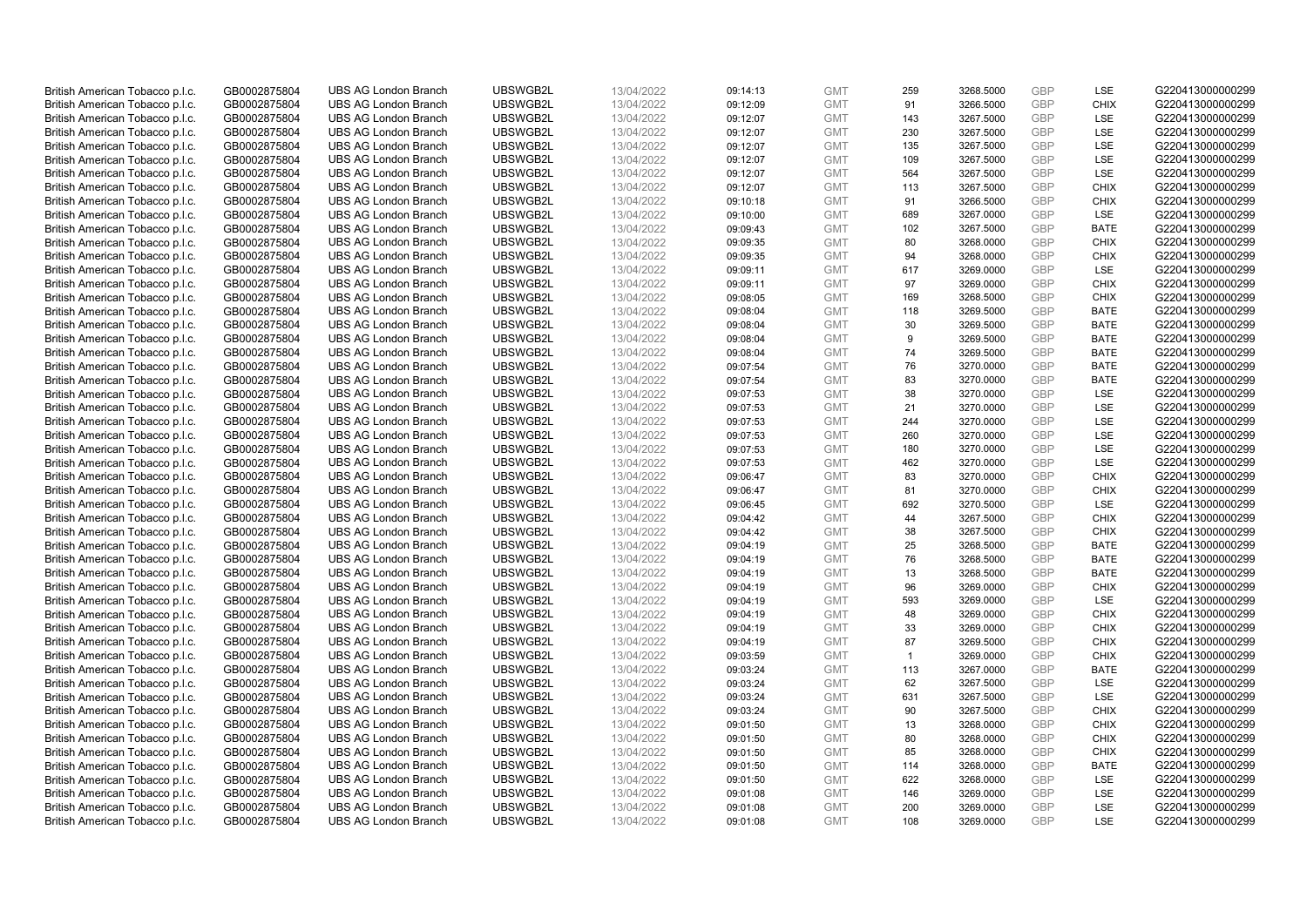| British American Tobacco p.l.c. | GB0002875804 | <b>UBS AG London Branch</b> | UBSWGB2L | 13/04/2022 | 09:01:08 | <b>GMT</b> | 114 | 3269.0000 | <b>GBP</b> | LSE         | G220413000000299 |
|---------------------------------|--------------|-----------------------------|----------|------------|----------|------------|-----|-----------|------------|-------------|------------------|
| British American Tobacco p.l.c. | GB0002875804 | <b>UBS AG London Branch</b> | UBSWGB2L | 13/04/2022 | 09:01:08 | <b>GMT</b> | 83  | 3269.0000 | <b>GBP</b> | <b>CHIX</b> | G220413000000299 |
|                                 |              |                             |          |            |          |            |     |           |            |             |                  |
| British American Tobacco p.l.c. | GB0002875804 | <b>UBS AG London Branch</b> | UBSWGB2L | 13/04/2022 | 09:00:42 | <b>GMT</b> | 587 | 3269.0000 | <b>GBP</b> | LSE         | G220413000000299 |
| British American Tobacco p.l.c. | GB0002875804 | <b>UBS AG London Branch</b> | UBSWGB2L | 13/04/2022 | 09:00:42 | <b>GMT</b> | 94  | 3269.0000 | GBP        | <b>CHIX</b> | G220413000000299 |
| British American Tobacco p.l.c. | GB0002875804 | <b>UBS AG London Branch</b> | UBSWGB2L | 13/04/2022 | 08:59:00 | <b>GMT</b> | 110 | 3267.5000 | <b>GBP</b> | <b>CHIX</b> | G220413000000299 |
| British American Tobacco p.l.c. | GB0002875804 | <b>UBS AG London Branch</b> | UBSWGB2L | 13/04/2022 | 08:59:00 | <b>GMT</b> | 3   | 3267.5000 | <b>GBP</b> | <b>CHIX</b> | G220413000000299 |
| British American Tobacco p.l.c. | GB0002875804 | <b>UBS AG London Branch</b> | UBSWGB2L | 13/04/2022 | 08:58:54 | <b>GMT</b> | 80  | 3268.0000 | <b>GBP</b> | <b>CHIX</b> | G220413000000299 |
| British American Tobacco p.l.c. | GB0002875804 | <b>UBS AG London Branch</b> | UBSWGB2L | 13/04/2022 | 08:58:54 | <b>GMT</b> | 86  | 3268.0000 | <b>GBP</b> | <b>CHIX</b> | G220413000000299 |
| British American Tobacco p.l.c. | GB0002875804 | <b>UBS AG London Branch</b> | UBSWGB2L | 13/04/2022 | 08:58:54 | <b>GMT</b> | 116 | 3268.0000 | <b>GBP</b> | <b>BATE</b> | G220413000000299 |
| British American Tobacco p.l.c. | GB0002875804 | <b>UBS AG London Branch</b> | UBSWGB2L | 13/04/2022 | 08:58:54 | <b>GMT</b> | 13  | 3268.0000 | <b>GBP</b> | <b>CHIX</b> | G220413000000299 |
| British American Tobacco p.l.c. | GB0002875804 | <b>UBS AG London Branch</b> | UBSWGB2L | 13/04/2022 | 08:58:54 | <b>GMT</b> | 631 | 3268.5000 | <b>GBP</b> | <b>LSE</b>  | G220413000000299 |
| British American Tobacco p.l.c. | GB0002875804 | <b>UBS AG London Branch</b> | UBSWGB2L | 13/04/2022 | 08:58:27 | <b>GMT</b> | 94  | 3269.0000 | <b>GBP</b> | <b>CHIX</b> | G220413000000299 |
| British American Tobacco p.l.c. | GB0002875804 | <b>UBS AG London Branch</b> | UBSWGB2L | 13/04/2022 | 08:57:24 | <b>GMT</b> | 105 | 3269.0000 | <b>GBP</b> | <b>BATE</b> | G220413000000299 |
| British American Tobacco p.l.c. | GB0002875804 | <b>UBS AG London Branch</b> | UBSWGB2L | 13/04/2022 | 08:57:24 | <b>GMT</b> | 52  | 3269.0000 | <b>GBP</b> | <b>BATE</b> | G220413000000299 |
| British American Tobacco p.l.c. | GB0002875804 | <b>UBS AG London Branch</b> | UBSWGB2L | 13/04/2022 | 08:57:24 | <b>GMT</b> | 68  | 3269.0000 | <b>GBP</b> | <b>BATE</b> | G220413000000299 |
| British American Tobacco p.l.c. | GB0002875804 | <b>UBS AG London Branch</b> | UBSWGB2L | 13/04/2022 | 08:56:57 | <b>GMT</b> | 666 | 3269.5000 | <b>GBP</b> | LSE         | G220413000000299 |
| British American Tobacco p.l.c. | GB0002875804 | <b>UBS AG London Branch</b> | UBSWGB2L | 13/04/2022 | 08:56:48 | <b>GMT</b> | 675 | 3270.5000 | <b>GBP</b> | LSE         | G220413000000299 |
| British American Tobacco p.l.c. | GB0002875804 | <b>UBS AG London Branch</b> | UBSWGB2L | 13/04/2022 | 08:56:48 | <b>GMT</b> | 88  | 3270.5000 | <b>GBP</b> | <b>CHIX</b> | G220413000000299 |
|                                 |              | <b>UBS AG London Branch</b> | UBSWGB2L |            |          |            | 89  |           |            |             |                  |
| British American Tobacco p.l.c. | GB0002875804 |                             |          | 13/04/2022 | 08:56:48 | <b>GMT</b> |     | 3270.5000 | <b>GBP</b> | <b>CHIX</b> | G220413000000299 |
| British American Tobacco p.l.c. | GB0002875804 | <b>UBS AG London Branch</b> | UBSWGB2L | 13/04/2022 | 08:55:18 | <b>GMT</b> | 129 | 3269.0000 | <b>GBP</b> | <b>CHIX</b> | G220413000000299 |
| British American Tobacco p.l.c. | GB0002875804 | <b>UBS AG London Branch</b> | UBSWGB2L | 13/04/2022 | 08:55:18 | <b>GMT</b> | 7   | 3269.0000 | <b>GBP</b> | <b>CHIX</b> | G220413000000299 |
| British American Tobacco p.l.c. | GB0002875804 | <b>UBS AG London Branch</b> | UBSWGB2L | 13/04/2022 | 08:54:31 | <b>GMT</b> | 127 | 3268.5000 | <b>GBP</b> | <b>CHIX</b> | G220413000000299 |
| British American Tobacco p.l.c. | GB0002875804 | <b>UBS AG London Branch</b> | UBSWGB2L | 13/04/2022 | 08:54:31 | <b>GMT</b> | 102 | 3268.5000 | <b>GBP</b> | <b>BATE</b> | G220413000000299 |
| British American Tobacco p.l.c. | GB0002875804 | <b>UBS AG London Branch</b> | UBSWGB2L | 13/04/2022 | 08:54:31 | <b>GMT</b> | 530 | 3269.0000 | <b>GBP</b> | <b>LSE</b>  | G220413000000299 |
| British American Tobacco p.l.c. | GB0002875804 | <b>UBS AG London Branch</b> | UBSWGB2L | 13/04/2022 | 08:54:31 | <b>GMT</b> | 97  | 3269.0000 | <b>GBP</b> | LSE         | G220413000000299 |
| British American Tobacco p.l.c. | GB0002875804 | <b>UBS AG London Branch</b> | UBSWGB2L | 13/04/2022 | 08:53:59 | <b>GMT</b> | 9   | 3269.0000 | <b>GBP</b> | <b>CHIX</b> | G220413000000299 |
| British American Tobacco p.l.c. | GB0002875804 | <b>UBS AG London Branch</b> | UBSWGB2L | 13/04/2022 | 08:53:02 | <b>GMT</b> | 97  | 3269.5000 | <b>GBP</b> | <b>CHIX</b> | G220413000000299 |
| British American Tobacco p.l.c. | GB0002875804 | <b>UBS AG London Branch</b> | UBSWGB2L | 13/04/2022 | 08:53:02 | <b>GMT</b> | 113 | 3269.5000 | <b>GBP</b> | <b>BATE</b> | G220413000000299 |
| British American Tobacco p.l.c. | GB0002875804 | <b>UBS AG London Branch</b> | UBSWGB2L | 13/04/2022 | 08:53:02 | <b>GMT</b> | 623 | 3269.5000 | <b>GBP</b> | <b>LSE</b>  | G220413000000299 |
| British American Tobacco p.l.c. | GB0002875804 | <b>UBS AG London Branch</b> | UBSWGB2L | 13/04/2022 | 08:53:02 | <b>GMT</b> | 117 | 3269.5000 | <b>GBP</b> | <b>CHIX</b> | G220413000000299 |
| British American Tobacco p.l.c. | GB0002875804 | <b>UBS AG London Branch</b> | UBSWGB2L | 13/04/2022 | 08:53:02 | <b>GMT</b> | 107 | 3269.5000 | <b>GBP</b> | <b>BATE</b> | G220413000000299 |
| British American Tobacco p.l.c. | GB0002875804 | <b>UBS AG London Branch</b> | UBSWGB2L | 13/04/2022 | 08:52:09 | <b>GMT</b> | 46  | 3270.0000 | <b>GBP</b> | <b>CHIX</b> | G220413000000299 |
| British American Tobacco p.l.c. | GB0002875804 | <b>UBS AG London Branch</b> | UBSWGB2L | 13/04/2022 | 08:52:09 | <b>GMT</b> | 37  | 3270.0000 | <b>GBP</b> | <b>CHIX</b> | G220413000000299 |
| British American Tobacco p.l.c. | GB0002875804 | <b>UBS AG London Branch</b> | UBSWGB2L | 13/04/2022 | 08:51:15 | <b>GMT</b> | 362 | 3270.0000 | <b>GBP</b> | LSE         | G220413000000299 |
| British American Tobacco p.l.c. | GB0002875804 | <b>UBS AG London Branch</b> | UBSWGB2L | 13/04/2022 | 08:51:15 | <b>GMT</b> | 255 | 3270.0000 | <b>GBP</b> | LSE         | G220413000000299 |
| British American Tobacco p.l.c. | GB0002875804 | <b>UBS AG London Branch</b> | UBSWGB2L | 13/04/2022 | 08:50:27 | <b>GMT</b> | 692 | 3268.0000 | <b>GBP</b> | LSE         | G220413000000299 |
| British American Tobacco p.l.c. | GB0002875804 | <b>UBS AG London Branch</b> | UBSWGB2L | 13/04/2022 | 08:49:27 | <b>GMT</b> | 89  | 3268.0000 | <b>GBP</b> | <b>CHIX</b> | G220413000000299 |
| British American Tobacco p.l.c. | GB0002875804 | <b>UBS AG London Branch</b> | UBSWGB2L | 13/04/2022 | 08:49:27 | <b>GMT</b> | 122 | 3268.0000 | <b>GBP</b> | <b>BATE</b> | G220413000000299 |
| British American Tobacco p.l.c. | GB0002875804 | <b>UBS AG London Branch</b> | UBSWGB2L | 13/04/2022 | 08:49:27 | <b>GMT</b> | 87  | 3268.0000 | <b>GBP</b> | <b>CHIX</b> | G220413000000299 |
| British American Tobacco p.l.c. | GB0002875804 | <b>UBS AG London Branch</b> | UBSWGB2L | 13/04/2022 | 08:48:31 | <b>GMT</b> | 31  | 3268.0000 | <b>GBP</b> | <b>BATE</b> | G220413000000299 |
| British American Tobacco p.l.c. | GB0002875804 | <b>UBS AG London Branch</b> | UBSWGB2L | 13/04/2022 | 08:48:31 | <b>GMT</b> | 99  | 3268.0000 | <b>GBP</b> | <b>BATE</b> | G220413000000299 |
| British American Tobacco p.l.c. | GB0002875804 | <b>UBS AG London Branch</b> | UBSWGB2L | 13/04/2022 | 08:48:31 | <b>GMT</b> | 48  | 3268.0000 | <b>GBP</b> | <b>BATE</b> | G220413000000299 |
| British American Tobacco p.l.c. | GB0002875804 | <b>UBS AG London Branch</b> | UBSWGB2L | 13/04/2022 | 08:48:31 | <b>GMT</b> | 115 | 3268.0000 | <b>GBP</b> | <b>BATE</b> | G220413000000299 |
| British American Tobacco p.l.c. | GB0002875804 | <b>UBS AG London Branch</b> | UBSWGB2L | 13/04/2022 |          | <b>GMT</b> | 15  | 3268.0000 | <b>GBP</b> | <b>BATE</b> | G220413000000299 |
|                                 |              |                             | UBSWGB2L |            | 08:48:31 |            | 88  |           | <b>GBP</b> |             |                  |
| British American Tobacco p.l.c. | GB0002875804 | UBS AG London Branch        |          | 13/04/2022 | 08:48:31 | <b>GMT</b> |     | 3268.5000 | <b>GBP</b> | <b>CHIX</b> | G220413000000299 |
| British American Tobacco p.l.c. | GB0002875804 | <b>UBS AG London Branch</b> | UBSWGB2L | 13/04/2022 | 08:48:07 | <b>GMT</b> | 97  | 3269.5000 |            | <b>CHIX</b> | G220413000000299 |
| British American Tobacco p.l.c. | GB0002875804 | <b>UBS AG London Branch</b> | UBSWGB2L | 13/04/2022 | 08:46:52 | <b>GMT</b> | 250 | 3270.0000 | <b>GBP</b> | LSE         | G220413000000299 |
| British American Tobacco p.l.c. | GB0002875804 | <b>UBS AG London Branch</b> | UBSWGB2L | 13/04/2022 | 08:46:52 | <b>GMT</b> | 300 | 3270.0000 | <b>GBP</b> | LSE         | G220413000000299 |
| British American Tobacco p.l.c. | GB0002875804 | <b>UBS AG London Branch</b> | UBSWGB2L | 13/04/2022 | 08:46:52 | <b>GMT</b> | 127 | 3269.5000 | <b>GBP</b> | <b>BATE</b> | G220413000000299 |
| British American Tobacco p.l.c. | GB0002875804 | <b>UBS AG London Branch</b> | UBSWGB2L | 13/04/2022 | 08:46:52 | <b>GMT</b> | 91  | 3270.0000 | <b>GBP</b> | <b>CHIX</b> | G220413000000299 |
| British American Tobacco p.l.c. | GB0002875804 | <b>UBS AG London Branch</b> | UBSWGB2L | 13/04/2022 | 08:46:52 | <b>GMT</b> | 598 | 3269.5000 | <b>GBP</b> | LSE         | G220413000000299 |
| British American Tobacco p.l.c. | GB0002875804 | <b>UBS AG London Branch</b> | UBSWGB2L | 13/04/2022 | 08:46:52 | <b>GMT</b> | 85  | 3270.0000 | <b>GBP</b> | <b>CHIX</b> | G220413000000299 |
| British American Tobacco p.l.c. | GB0002875804 | <b>UBS AG London Branch</b> | UBSWGB2L | 13/04/2022 | 08:46:43 | <b>GMT</b> | 615 | 3270.5000 | <b>GBP</b> | LSE         | G220413000000299 |
| British American Tobacco p.l.c. | GB0002875804 | <b>UBS AG London Branch</b> | UBSWGB2L | 13/04/2022 | 08:46:29 | <b>GMT</b> | 116 | 3271.0000 | GBP        | <b>CHIX</b> | G220413000000299 |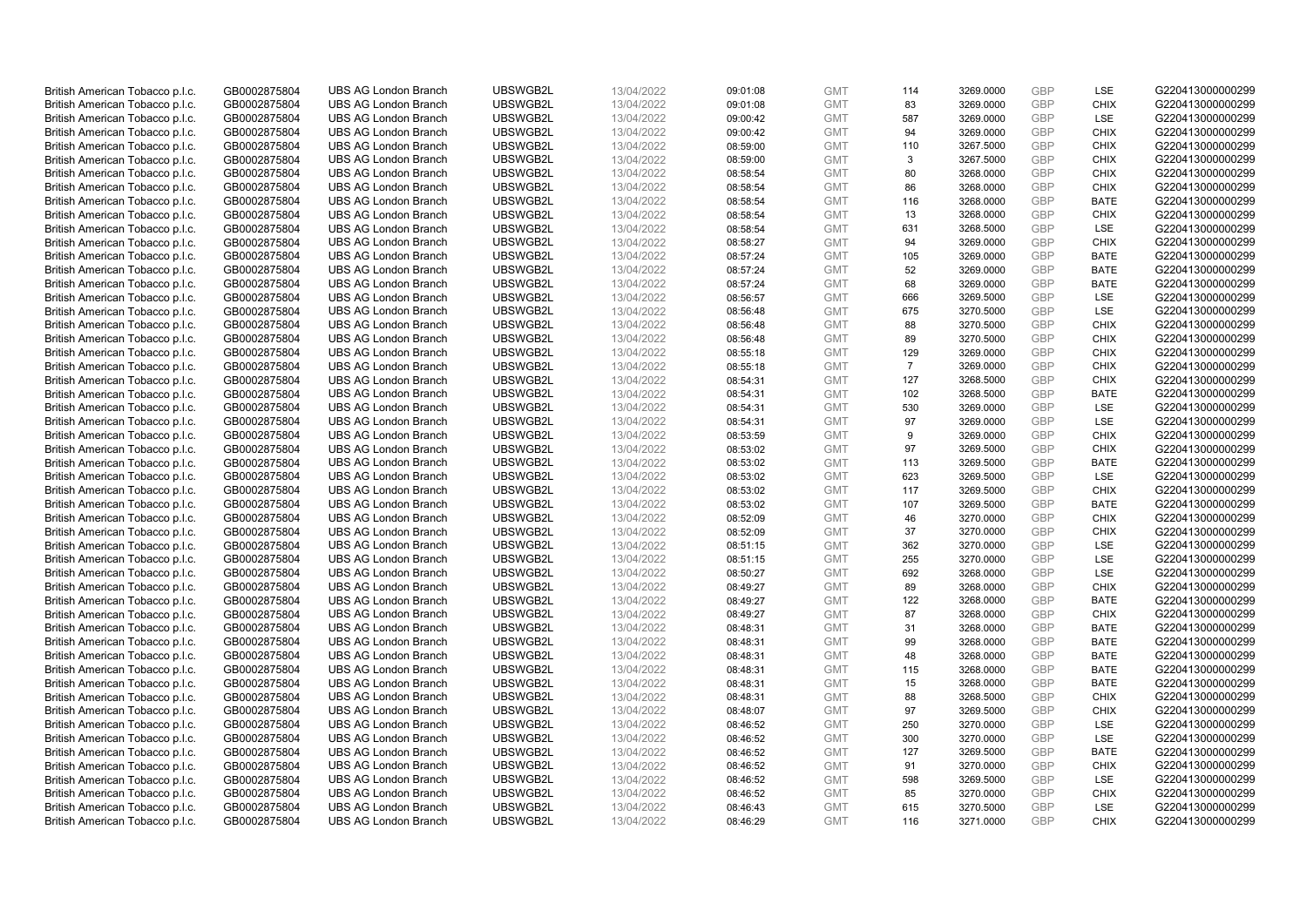| British American Tobacco p.l.c. | GB0002875804 | <b>UBS AG London Branch</b> | UBSWGB2L | 13/04/2022 | 08:46:03 | <b>GMT</b> | 98             | 3270.0000 | <b>GBP</b> | <b>CHIX</b> | G220413000000299 |
|---------------------------------|--------------|-----------------------------|----------|------------|----------|------------|----------------|-----------|------------|-------------|------------------|
| British American Tobacco p.l.c. | GB0002875804 | <b>UBS AG London Branch</b> | UBSWGB2L | 13/04/2022 | 08:45:28 | <b>GMT</b> | 590            | 3269.5000 | <b>GBP</b> | LSE         | G220413000000299 |
| British American Tobacco p.l.c. | GB0002875804 | <b>UBS AG London Branch</b> | UBSWGB2L | 13/04/2022 | 08:45:01 | <b>GMT</b> | 635            | 3268.5000 | <b>GBP</b> | LSE         | G220413000000299 |
| British American Tobacco p.l.c. | GB0002875804 | <b>UBS AG London Branch</b> | UBSWGB2L | 13/04/2022 | 08:44:36 | <b>GMT</b> | 5              | 3269.0000 | <b>GBP</b> | <b>CHIX</b> | G220413000000299 |
| British American Tobacco p.l.c. | GB0002875804 | <b>UBS AG London Branch</b> | UBSWGB2L | 13/04/2022 | 08:44:36 | <b>GMT</b> | 116            | 3269.0000 | <b>GBP</b> | <b>CHIX</b> | G220413000000299 |
|                                 |              | <b>UBS AG London Branch</b> |          |            |          |            |                |           |            |             |                  |
| British American Tobacco p.l.c. | GB0002875804 |                             | UBSWGB2L | 13/04/2022 | 08:44:36 | <b>GMT</b> | 59             | 3269.0000 | <b>GBP</b> | <b>CHIX</b> | G220413000000299 |
| British American Tobacco p.l.c. | GB0002875804 | <b>UBS AG London Branch</b> | UBSWGB2L | 13/04/2022 | 08:44:36 | <b>GMT</b> | 44             | 3269.0000 | <b>GBP</b> | <b>CHIX</b> | G220413000000299 |
| British American Tobacco p.l.c. | GB0002875804 | <b>UBS AG London Branch</b> | UBSWGB2L | 13/04/2022 | 08:44:30 | <b>GMT</b> | 98             | 3269.5000 | <b>GBP</b> | <b>CHIX</b> | G220413000000299 |
| British American Tobacco p.l.c. | GB0002875804 | <b>UBS AG London Branch</b> | UBSWGB2L | 13/04/2022 | 08:44:30 | <b>GMT</b> | 46             | 3269.5000 | <b>GBP</b> | <b>CHIX</b> | G220413000000299 |
| British American Tobacco p.l.c. | GB0002875804 | <b>UBS AG London Branch</b> | UBSWGB2L | 13/04/2022 | 08:43:30 | <b>GMT</b> | 25             | 3266.0000 | <b>GBP</b> | LSE         | G220413000000299 |
| British American Tobacco p.l.c. | GB0002875804 | <b>UBS AG London Branch</b> | UBSWGB2L | 13/04/2022 | 08:43:22 | <b>GMT</b> | 492            | 3266.0000 | <b>GBP</b> | <b>LSE</b>  | G220413000000299 |
| British American Tobacco p.l.c. | GB0002875804 | <b>UBS AG London Branch</b> | UBSWGB2L | 13/04/2022 | 08:40:31 | <b>GMT</b> | 83             | 3270.0000 | <b>GBP</b> | <b>CHIX</b> | G220413000000299 |
| British American Tobacco p.l.c. | GB0002875804 | <b>UBS AG London Branch</b> | UBSWGB2L | 13/04/2022 | 08:40:31 | <b>GMT</b> | 672            | 3270.5000 | <b>GBP</b> | LSE         | G220413000000299 |
| British American Tobacco p.l.c. | GB0002875804 | <b>UBS AG London Branch</b> | UBSWGB2L | 13/04/2022 | 08:40:27 | <b>GMT</b> | 29             | 3271.0000 | <b>GBP</b> | <b>BATE</b> | G220413000000299 |
| British American Tobacco p.l.c. | GB0002875804 | <b>UBS AG London Branch</b> | UBSWGB2L | 13/04/2022 | 08:40:27 | <b>GMT</b> | 74             | 3271.0000 | <b>GBP</b> | <b>BATE</b> | G220413000000299 |
| British American Tobacco p.l.c. | GB0002875804 | <b>UBS AG London Branch</b> | UBSWGB2L | 13/04/2022 | 08:39:54 | <b>GMT</b> | 93             | 3272.5000 | <b>GBP</b> | <b>CHIX</b> | G220413000000299 |
| British American Tobacco p.l.c. | GB0002875804 | <b>UBS AG London Branch</b> | UBSWGB2L | 13/04/2022 | 08:39:54 | <b>GMT</b> | 125            | 3272.5000 | <b>GBP</b> | <b>CHIX</b> | G220413000000299 |
| British American Tobacco p.l.c. | GB0002875804 | <b>UBS AG London Branch</b> | UBSWGB2L | 13/04/2022 | 08:39:11 | <b>GMT</b> | 689            | 3273.5000 | <b>GBP</b> | LSE         | G220413000000299 |
| British American Tobacco p.l.c. | GB0002875804 | <b>UBS AG London Branch</b> | UBSWGB2L | 13/04/2022 | 08:39:11 | <b>GMT</b> | 102            | 3273.5000 | <b>GBP</b> | <b>BATE</b> | G220413000000299 |
| British American Tobacco p.l.c. | GB0002875804 | <b>UBS AG London Branch</b> | UBSWGB2L | 13/04/2022 | 08:39:11 | <b>GMT</b> | 21             | 3274.0000 | <b>GBP</b> | <b>CHIX</b> | G220413000000299 |
| British American Tobacco p.l.c. | GB0002875804 | <b>UBS AG London Branch</b> | UBSWGB2L | 13/04/2022 | 08:39:11 | <b>GMT</b> | 82             | 3274.0000 | <b>GBP</b> | <b>CHIX</b> | G220413000000299 |
| British American Tobacco p.l.c. | GB0002875804 | <b>UBS AG London Branch</b> | UBSWGB2L | 13/04/2022 | 08:39:11 | <b>GMT</b> | 118            | 3274.0000 | <b>GBP</b> | <b>BATE</b> | G220413000000299 |
| British American Tobacco p.l.c. | GB0002875804 | <b>UBS AG London Branch</b> | UBSWGB2L | 13/04/2022 | 08:39:11 | <b>GMT</b> | 130            | 3274.0000 | <b>GBP</b> | <b>BATE</b> | G220413000000299 |
| British American Tobacco p.l.c. | GB0002875804 | <b>UBS AG London Branch</b> | UBSWGB2L | 13/04/2022 | 08:39:11 | <b>GMT</b> | 169            | 3275.0000 | <b>GBP</b> | <b>CHIX</b> | G220413000000299 |
| British American Tobacco p.l.c. | GB0002875804 | <b>UBS AG London Branch</b> | UBSWGB2L | 13/04/2022 | 08:39:11 | <b>GMT</b> | 681            | 3274.5000 | <b>GBP</b> | LSE         | G220413000000299 |
| British American Tobacco p.l.c. | GB0002875804 | <b>UBS AG London Branch</b> | UBSWGB2L | 13/04/2022 | 08:38:11 | <b>GMT</b> | 182            | 3275.0000 | <b>GBP</b> | LSE         | G220413000000299 |
| British American Tobacco p.l.c. | GB0002875804 | <b>UBS AG London Branch</b> | UBSWGB2L | 13/04/2022 | 08:38:11 | <b>GMT</b> | 456            | 3275.0000 | <b>GBP</b> | LSE         | G220413000000299 |
| British American Tobacco p.l.c. | GB0002875804 | <b>UBS AG London Branch</b> | UBSWGB2L | 13/04/2022 | 08:38:11 | <b>GMT</b> | 84             | 3275.0000 | <b>GBP</b> | <b>BATE</b> | G220413000000299 |
| British American Tobacco p.l.c. | GB0002875804 | <b>UBS AG London Branch</b> | UBSWGB2L | 13/04/2022 | 08:38:11 | <b>GMT</b> | 32             | 3275.0000 | <b>GBP</b> | <b>BATE</b> | G220413000000299 |
| British American Tobacco p.l.c. | GB0002875804 | <b>UBS AG London Branch</b> | UBSWGB2L | 13/04/2022 | 08:38:11 | <b>GMT</b> | 66             | 3275.0000 | <b>GBP</b> | <b>BATE</b> | G220413000000299 |
| British American Tobacco p.l.c. | GB0002875804 | <b>UBS AG London Branch</b> | UBSWGB2L | 13/04/2022 | 08:38:11 | <b>GMT</b> | 38             | 3275.0000 | <b>GBP</b> | <b>BATE</b> | G220413000000299 |
| British American Tobacco p.l.c. | GB0002875804 | <b>UBS AG London Branch</b> | UBSWGB2L | 13/04/2022 | 08:38:11 | <b>GMT</b> | $\overline{1}$ | 3275.0000 | <b>GBP</b> | BATE        | G220413000000299 |
| British American Tobacco p.l.c. | GB0002875804 | <b>UBS AG London Branch</b> | UBSWGB2L | 13/04/2022 | 08:38:10 | <b>GMT</b> | 169            | 3275.5000 | <b>GBP</b> | <b>CHIX</b> | G220413000000299 |
| British American Tobacco p.l.c. | GB0002875804 | <b>UBS AG London Branch</b> | UBSWGB2L | 13/04/2022 | 08:37:06 | <b>GMT</b> | 497            | 3273.0000 | <b>GBP</b> | LSE         | G220413000000299 |
| British American Tobacco p.l.c. | GB0002875804 | <b>UBS AG London Branch</b> | UBSWGB2L | 13/04/2022 | 08:37:06 | <b>GMT</b> | 134            | 3273.0000 | <b>GBP</b> | LSE         | G220413000000299 |
| British American Tobacco p.l.c. | GB0002875804 | <b>UBS AG London Branch</b> | UBSWGB2L | 13/04/2022 | 08:36:41 | <b>GMT</b> | 103            | 3273.5000 | <b>GBP</b> | <b>CHIX</b> | G220413000000299 |
| British American Tobacco p.l.c. | GB0002875804 | <b>UBS AG London Branch</b> | UBSWGB2L | 13/04/2022 | 08:36:07 | <b>GMT</b> | 63             | 3273.5000 | <b>GBP</b> | <b>CHIX</b> | G220413000000299 |
|                                 |              | <b>UBS AG London Branch</b> | UBSWGB2L | 13/04/2022 |          | <b>GMT</b> | 20             | 3273.5000 | <b>GBP</b> | <b>CHIX</b> | G220413000000299 |
| British American Tobacco p.l.c. | GB0002875804 | <b>UBS AG London Branch</b> | UBSWGB2L |            | 08:36:07 |            |                |           | <b>GBP</b> | LSE         |                  |
| British American Tobacco p.l.c. | GB0002875804 |                             |          | 13/04/2022 | 08:35:28 | <b>GMT</b> | 23             | 3273.0000 |            |             | G220413000000299 |
| British American Tobacco p.l.c. | GB0002875804 | <b>UBS AG London Branch</b> | UBSWGB2L | 13/04/2022 | 08:35:28 | <b>GMT</b> | 572            | 3273.0000 | <b>GBP</b> | <b>LSE</b>  | G220413000000299 |
| British American Tobacco p.l.c. | GB0002875804 | <b>UBS AG London Branch</b> | UBSWGB2L | 13/04/2022 | 08:35:28 | <b>GMT</b> | 115            | 3273.0000 | <b>GBP</b> | <b>CHIX</b> | G220413000000299 |
| British American Tobacco p.l.c. | GB0002875804 | <b>UBS AG London Branch</b> | UBSWGB2L | 13/04/2022 | 08:34:04 | <b>GMT</b> | 92             | 3270.0000 | <b>GBP</b> | <b>CHIX</b> | G220413000000299 |
| British American Tobacco p.l.c. | GB0002875804 | <b>UBS AG London Branch</b> | UBSWGB2L | 13/04/2022 | 08:34:04 | <b>GMT</b> | 86             | 3270.0000 | <b>GBP</b> | <b>CHIX</b> | G220413000000299 |
| British American Tobacco p.l.c. | GB0002875804 | <b>UBS AG London Branch</b> | UBSWGB2L | 13/04/2022 | 08:33:32 | <b>GMT</b> | 5              | 3269.0000 | <b>GBP</b> | <b>CHIX</b> | G220413000000299 |
| British American Tobacco p.l.c. | GB0002875804 | UBS AG London Branch        | UBSWGB2L | 13/04/2022 | 08:33:32 | <b>GMT</b> | 600            | 3269.0000 | <b>GBP</b> | <b>LSE</b>  | G220413000000299 |
| British American Tobacco p.l.c. | GB0002875804 | <b>UBS AG London Branch</b> | UBSWGB2L | 13/04/2022 | 08:33:01 | <b>GMT</b> | 350            | 3269.5000 | <b>GBP</b> | LSE         | G220413000000299 |
| British American Tobacco p.l.c. | GB0002875804 | <b>UBS AG London Branch</b> | UBSWGB2L | 13/04/2022 | 08:33:01 | <b>GMT</b> | 392            | 3269.5000 | <b>GBP</b> | LSE         | G220413000000299 |
| British American Tobacco p.l.c. | GB0002875804 | <b>UBS AG London Branch</b> | UBSWGB2L | 13/04/2022 | 08:31:36 | <b>GMT</b> | 95             | 3266.5000 | <b>GBP</b> | <b>CHIX</b> | G220413000000299 |
| British American Tobacco p.l.c. | GB0002875804 | <b>UBS AG London Branch</b> | UBSWGB2L | 13/04/2022 | 08:31:36 | <b>GMT</b> | 90             | 3266.5000 | <b>GBP</b> | <b>CHIX</b> | G220413000000299 |
| British American Tobacco p.l.c. | GB0002875804 | <b>UBS AG London Branch</b> | UBSWGB2L | 13/04/2022 | 08:31:27 | <b>GMT</b> | 117            | 3267.0000 | <b>GBP</b> | <b>BATE</b> | G220413000000299 |
| British American Tobacco p.l.c. | GB0002875804 | <b>UBS AG London Branch</b> | UBSWGB2L | 13/04/2022 | 08:31:23 | <b>GMT</b> | 100            | 3268.0000 | <b>GBP</b> | <b>BATE</b> | G220413000000299 |
| British American Tobacco p.l.c. | GB0002875804 | <b>UBS AG London Branch</b> | UBSWGB2L | 13/04/2022 | 08:31:21 | <b>GMT</b> | 74             | 3268.5000 | <b>GBP</b> | <b>CHIX</b> | G220413000000299 |
| British American Tobacco p.l.c. | GB0002875804 | <b>UBS AG London Branch</b> | UBSWGB2L | 13/04/2022 | 08:31:21 | <b>GMT</b> | 23             | 3268.5000 | <b>GBP</b> | <b>CHIX</b> | G220413000000299 |
| British American Tobacco p.l.c. | GB0002875804 | <b>UBS AG London Branch</b> | UBSWGB2L | 13/04/2022 | 08:30:59 | <b>GMT</b> | 655            | 3270.0000 | GBP        | <b>LSE</b>  | G220413000000299 |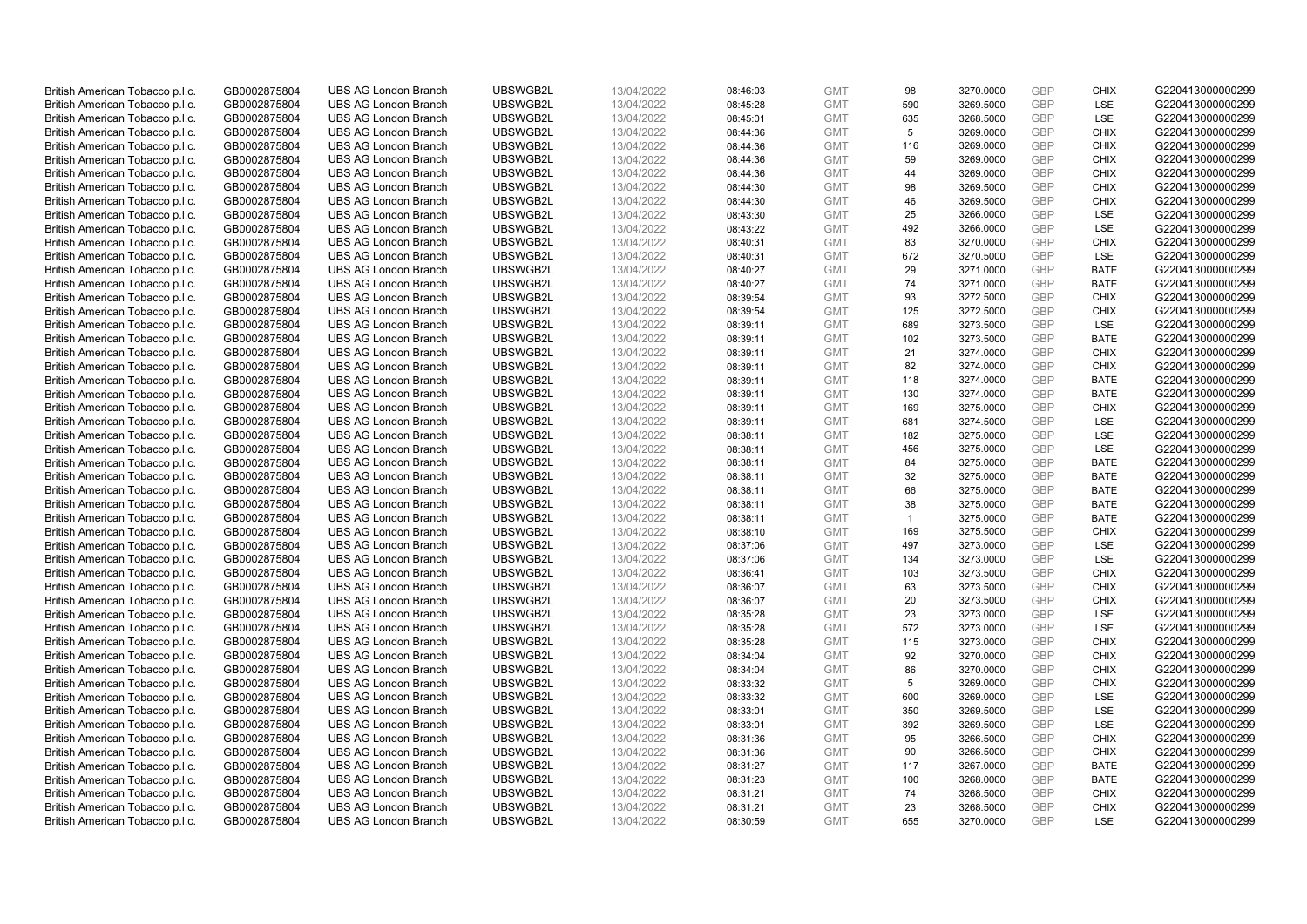| British American Tobacco p.l.c. | GB0002875804 | <b>UBS AG London Branch</b> | UBSWGB2L | 13/04/2022 | 08:30:16 | <b>GMT</b> | 596            | 3269.0000 | <b>GBP</b> | LSE         | G220413000000299 |
|---------------------------------|--------------|-----------------------------|----------|------------|----------|------------|----------------|-----------|------------|-------------|------------------|
| British American Tobacco p.l.c. | GB0002875804 | <b>UBS AG London Branch</b> | UBSWGB2L | 13/04/2022 | 08:30:05 | <b>GMT</b> | 106            | 3269.5000 | <b>GBP</b> | <b>BATE</b> | G220413000000299 |
|                                 |              | <b>UBS AG London Branch</b> | UBSWGB2L |            |          | <b>GMT</b> |                | 3270.0000 | <b>GBP</b> | <b>CHIX</b> | G220413000000299 |
| British American Tobacco p.l.c. | GB0002875804 |                             |          | 13/04/2022 | 08:29:52 |            | 130            |           |            |             |                  |
| British American Tobacco p.l.c. | GB0002875804 | <b>UBS AG London Branch</b> | UBSWGB2L | 13/04/2022 | 08:29:52 | <b>GMT</b> | 87             | 3270.0000 | <b>GBP</b> | <b>CHIX</b> | G220413000000299 |
| British American Tobacco p.l.c. | GB0002875804 | <b>UBS AG London Branch</b> | UBSWGB2L | 13/04/2022 | 08:29:52 | <b>GMT</b> | $\mathbf{1}$   | 3270.0000 | <b>GBP</b> | <b>CHIX</b> | G220413000000299 |
| British American Tobacco p.l.c. | GB0002875804 | <b>UBS AG London Branch</b> | UBSWGB2L | 13/04/2022 | 08:29:51 | <b>GMT</b> | 219            | 3270.0000 | <b>GBP</b> | <b>LSE</b>  | G220413000000299 |
| British American Tobacco p.l.c. | GB0002875804 | <b>UBS AG London Branch</b> | UBSWGB2L | 13/04/2022 | 08:29:51 | <b>GMT</b> | 436            | 3270.0000 | <b>GBP</b> | LSE         | G220413000000299 |
| British American Tobacco p.l.c. | GB0002875804 | <b>UBS AG London Branch</b> | UBSWGB2L | 13/04/2022 | 08:29:40 | <b>GMT</b> | 90             | 3270.5000 | <b>GBP</b> | <b>CHIX</b> | G220413000000299 |
| British American Tobacco p.l.c. | GB0002875804 | <b>UBS AG London Branch</b> | UBSWGB2L | 13/04/2022 | 08:28:59 | <b>GMT</b> | 563            | 3269.0000 | <b>GBP</b> | LSE         | G220413000000299 |
| British American Tobacco p.l.c. | GB0002875804 | <b>UBS AG London Branch</b> | UBSWGB2L | 13/04/2022 | 08:28:14 | <b>GMT</b> | 19             | 3269.0000 | <b>GBP</b> | <b>CHIX</b> | G220413000000299 |
| British American Tobacco p.l.c. | GB0002875804 | <b>UBS AG London Branch</b> | UBSWGB2L | 13/04/2022 | 08:28:14 | <b>GMT</b> | 68             | 3269.0000 | <b>GBP</b> | <b>CHIX</b> | G220413000000299 |
| British American Tobacco p.l.c. | GB0002875804 | <b>UBS AG London Branch</b> | UBSWGB2L | 13/04/2022 | 08:28:02 | <b>GMT</b> | 81             | 3270.0000 | <b>GBP</b> | <b>CHIX</b> | G220413000000299 |
| British American Tobacco p.l.c. | GB0002875804 | <b>UBS AG London Branch</b> | UBSWGB2L | 13/04/2022 | 08:28:02 | <b>GMT</b> | 110            | 3270.0000 | <b>GBP</b> | <b>BATE</b> | G220413000000299 |
| British American Tobacco p.l.c. | GB0002875804 | <b>UBS AG London Branch</b> | UBSWGB2L | 13/04/2022 | 08:28:02 | <b>GMT</b> | 104            | 3270.0000 | <b>GBP</b> | <b>BATE</b> | G220413000000299 |
| British American Tobacco p.l.c. | GB0002875804 | <b>UBS AG London Branch</b> | UBSWGB2L | 13/04/2022 | 08:27:45 | <b>GMT</b> | 86             | 3270.0000 | <b>GBP</b> | <b>CHIX</b> | G220413000000299 |
| British American Tobacco p.l.c. | GB0002875804 | <b>UBS AG London Branch</b> | UBSWGB2L | 13/04/2022 | 08:27:39 | <b>GMT</b> | 593            | 3270.5000 | <b>GBP</b> | <b>LSE</b>  | G220413000000299 |
| British American Tobacco p.l.c. | GB0002875804 | <b>UBS AG London Branch</b> | UBSWGB2L | 13/04/2022 | 08:27:06 | <b>GMT</b> | 156            | 3271.0000 | <b>GBP</b> | <b>CHIX</b> | G220413000000299 |
|                                 |              |                             |          |            |          |            |                |           |            |             |                  |
| British American Tobacco p.l.c. | GB0002875804 | <b>UBS AG London Branch</b> | UBSWGB2L | 13/04/2022 | 08:26:26 | <b>GMT</b> | 607            | 3270.5000 | <b>GBP</b> | LSE         | G220413000000299 |
| British American Tobacco p.l.c. | GB0002875804 | <b>UBS AG London Branch</b> | UBSWGB2L | 13/04/2022 | 08:24:56 | <b>GMT</b> | 100            | 3267.0000 | <b>GBP</b> | <b>BATE</b> | G220413000000299 |
| British American Tobacco p.l.c. | GB0002875804 | <b>UBS AG London Branch</b> | UBSWGB2L | 13/04/2022 | 08:24:53 | <b>GMT</b> | 100            | 3268.0000 | <b>GBP</b> | <b>CHIX</b> | G220413000000299 |
| British American Tobacco p.l.c. | GB0002875804 | <b>UBS AG London Branch</b> | UBSWGB2L | 13/04/2022 | 08:24:53 | <b>GMT</b> | 92             | 3268.0000 | <b>GBP</b> | <b>CHIX</b> | G220413000000299 |
| British American Tobacco p.l.c. | GB0002875804 | <b>UBS AG London Branch</b> | UBSWGB2L | 13/04/2022 | 08:24:53 | <b>GMT</b> | 110            | 3268.0000 | <b>GBP</b> | <b>BATE</b> | G220413000000299 |
| British American Tobacco p.l.c. | GB0002875804 | <b>UBS AG London Branch</b> | UBSWGB2L | 13/04/2022 | 08:24:53 | <b>GMT</b> | 92             | 3268.0000 | <b>GBP</b> | <b>CHIX</b> | G220413000000299 |
| British American Tobacco p.l.c. | GB0002875804 | <b>UBS AG London Branch</b> | UBSWGB2L | 13/04/2022 | 08:24:40 | <b>GMT</b> | 617            | 3269.5000 | <b>GBP</b> | <b>LSE</b>  | G220413000000299 |
| British American Tobacco p.l.c. | GB0002875804 | <b>UBS AG London Branch</b> | UBSWGB2L | 13/04/2022 | 08:24:40 | <b>GMT</b> | 27             | 3269.5000 | <b>GBP</b> | LSE         | G220413000000299 |
| British American Tobacco p.l.c. | GB0002875804 | <b>UBS AG London Branch</b> | UBSWGB2L | 13/04/2022 | 08:24:40 | <b>GMT</b> | 600            | 3269.5000 | <b>GBP</b> | LSE         | G220413000000299 |
| British American Tobacco p.l.c. | GB0002875804 | <b>UBS AG London Branch</b> | UBSWGB2L | 13/04/2022 | 08:23:57 | <b>GMT</b> | 652            | 3266.5000 | <b>GBP</b> | LSE         | G220413000000299 |
| British American Tobacco p.l.c. | GB0002875804 | <b>UBS AG London Branch</b> | UBSWGB2L | 13/04/2022 | 08:23:39 | <b>GMT</b> | 81             | 3267.0000 | <b>GBP</b> | <b>CHIX</b> | G220413000000299 |
| British American Tobacco p.l.c. | GB0002875804 | <b>UBS AG London Branch</b> | UBSWGB2L | 13/04/2022 | 08:23:05 | <b>GMT</b> | 6              | 3269.0000 | <b>GBP</b> | <b>BATE</b> | G220413000000299 |
| British American Tobacco p.l.c. | GB0002875804 | <b>UBS AG London Branch</b> | UBSWGB2L | 13/04/2022 | 08:23:05 | <b>GMT</b> | 31             | 3269.0000 | <b>GBP</b> | <b>BATE</b> | G220413000000299 |
| British American Tobacco p.l.c. | GB0002875804 | <b>UBS AG London Branch</b> | UBSWGB2L | 13/04/2022 | 08:23:05 | <b>GMT</b> | 40             | 3269.0000 | <b>GBP</b> | <b>BATE</b> | G220413000000299 |
| British American Tobacco p.l.c. | GB0002875804 | <b>UBS AG London Branch</b> | UBSWGB2L | 13/04/2022 | 08:23:05 | <b>GMT</b> | 41             | 3269.0000 | <b>GBP</b> | BATE        | G220413000000299 |
| British American Tobacco p.l.c. | GB0002875804 | <b>UBS AG London Branch</b> | UBSWGB2L | 13/04/2022 | 08:23:05 | <b>GMT</b> | 86             | 3270.5000 | <b>GBP</b> | <b>CHIX</b> | G220413000000299 |
|                                 |              |                             |          |            |          |            | 87             |           | <b>GBP</b> |             |                  |
| British American Tobacco p.l.c. | GB0002875804 | <b>UBS AG London Branch</b> | UBSWGB2L | 13/04/2022 | 08:22:40 | <b>GMT</b> |                | 3270.5000 |            | <b>CHIX</b> | G220413000000299 |
| British American Tobacco p.l.c. | GB0002875804 | <b>UBS AG London Branch</b> | UBSWGB2L | 13/04/2022 | 08:22:40 | <b>GMT</b> | 118            | 3271.0000 | <b>GBP</b> | <b>BATE</b> | G220413000000299 |
| British American Tobacco p.l.c. | GB0002875804 | <b>UBS AG London Branch</b> | UBSWGB2L | 13/04/2022 | 08:22:40 | <b>GMT</b> | 96             | 3271.0000 | <b>GBP</b> | <b>CHIX</b> | G220413000000299 |
| British American Tobacco p.l.c. | GB0002875804 | <b>UBS AG London Branch</b> | UBSWGB2L | 13/04/2022 | 08:22:40 | <b>GMT</b> | 102            | 3271.0000 | <b>GBP</b> | <b>BATE</b> | G220413000000299 |
| British American Tobacco p.l.c. | GB0002875804 | <b>UBS AG London Branch</b> | UBSWGB2L | 13/04/2022 | 08:22:23 | <b>GMT</b> | 662            | 3271.5000 | <b>GBP</b> | LSE         | G220413000000299 |
| British American Tobacco p.l.c. | GB0002875804 | <b>UBS AG London Branch</b> | UBSWGB2L | 13/04/2022 | 08:22:23 | <b>GMT</b> | 572            | 3271.5000 | <b>GBP</b> | LSE         | G220413000000299 |
| British American Tobacco p.l.c. | GB0002875804 | <b>UBS AG London Branch</b> | UBSWGB2L | 13/04/2022 | 08:22:23 | <b>GMT</b> | 79             | 3271.5000 | <b>GBP</b> | <b>LSE</b>  | G220413000000299 |
| British American Tobacco p.l.c. | GB0002875804 | <b>UBS AG London Branch</b> | UBSWGB2L | 13/04/2022 | 08:22:23 | <b>GMT</b> | 92             | 3272.0000 | <b>GBP</b> | <b>CHIX</b> | G220413000000299 |
| British American Tobacco p.l.c. | GB0002875804 | <b>UBS AG London Branch</b> | UBSWGB2L | 13/04/2022 | 08:22:23 | <b>GMT</b> | 87             | 3272.0000 | <b>GBP</b> | <b>CHIX</b> | G220413000000299 |
| British American Tobacco p.l.c. | GB0002875804 | <b>UBS AG London Branch</b> | UBSWGB2L | 13/04/2022 | 08:21:59 | <b>GMT</b> | $\mathbf{1}$   | 3272.0000 | <b>GBP</b> | <b>CHIX</b> | G220413000000299 |
| British American Tobacco p.l.c. | GB0002875804 | <b>UBS AG London Branch</b> | UBSWGB2L | 13/04/2022 | 08:21:04 | <b>GMT</b> | 106            | 3270.0000 | <b>GBP</b> | <b>BATE</b> | G220413000000299 |
| British American Tobacco p.l.c. | GB0002875804 | UBS AG London Branch        | UBSWGB2L | 13/04/2022 | 08:21:04 | <b>GMT</b> | 90             | 3270.5000 | <b>GBP</b> | <b>CHIX</b> | G220413000000299 |
| British American Tobacco p.l.c. | GB0002875804 | <b>UBS AG London Branch</b> | UBSWGB2L | 13/04/2022 | 08:20:45 | <b>GMT</b> | 95             | 3271.5000 | <b>GBP</b> | <b>CHIX</b> | G220413000000299 |
| British American Tobacco p.l.c. | GB0002875804 | <b>UBS AG London Branch</b> | UBSWGB2L | 13/04/2022 | 08:20:45 | <b>GMT</b> | $\overline{1}$ | 3271.5000 | <b>GBP</b> | <b>CHIX</b> | G220413000000299 |
| British American Tobacco p.l.c. | GB0002875804 | <b>UBS AG London Branch</b> | UBSWGB2L | 13/04/2022 | 08:20:35 | <b>GMT</b> | 3              | 3271.0000 | <b>GBP</b> | LSE         | G220413000000299 |
| British American Tobacco p.l.c. | GB0002875804 | <b>UBS AG London Branch</b> | UBSWGB2L | 13/04/2022 | 08:20:35 | <b>GMT</b> | 600            | 3271.0000 | <b>GBP</b> | LSE         | G220413000000299 |
| British American Tobacco p.l.c. | GB0002875804 | <b>UBS AG London Branch</b> | UBSWGB2L | 13/04/2022 | 08:19:51 | <b>GMT</b> | 91             | 3271.0000 | <b>GBP</b> | <b>CHIX</b> | G220413000000299 |
| British American Tobacco p.l.c. | GB0002875804 | <b>UBS AG London Branch</b> | UBSWGB2L | 13/04/2022 | 08:19:19 | <b>GMT</b> | 23             | 3271.0000 | <b>GBP</b> | <b>CHIX</b> | G220413000000299 |
| British American Tobacco p.l.c. | GB0002875804 | <b>UBS AG London Branch</b> | UBSWGB2L | 13/04/2022 | 08:19:06 | <b>GMT</b> | 127            | 3271.0000 | <b>GBP</b> | <b>BATE</b> | G220413000000299 |
|                                 | GB0002875804 |                             |          |            |          |            |                |           | <b>GBP</b> |             |                  |
| British American Tobacco p.l.c. |              | <b>UBS AG London Branch</b> | UBSWGB2L | 13/04/2022 | 08:19:03 | <b>GMT</b> | 47             | 3271.0000 |            | <b>CHIX</b> | G220413000000299 |
| British American Tobacco p.l.c. | GB0002875804 | <b>UBS AG London Branch</b> | UBSWGB2L | 13/04/2022 | 08:19:03 | <b>GMT</b> | 27             | 3271.0000 | GBP        | <b>CHIX</b> | G220413000000299 |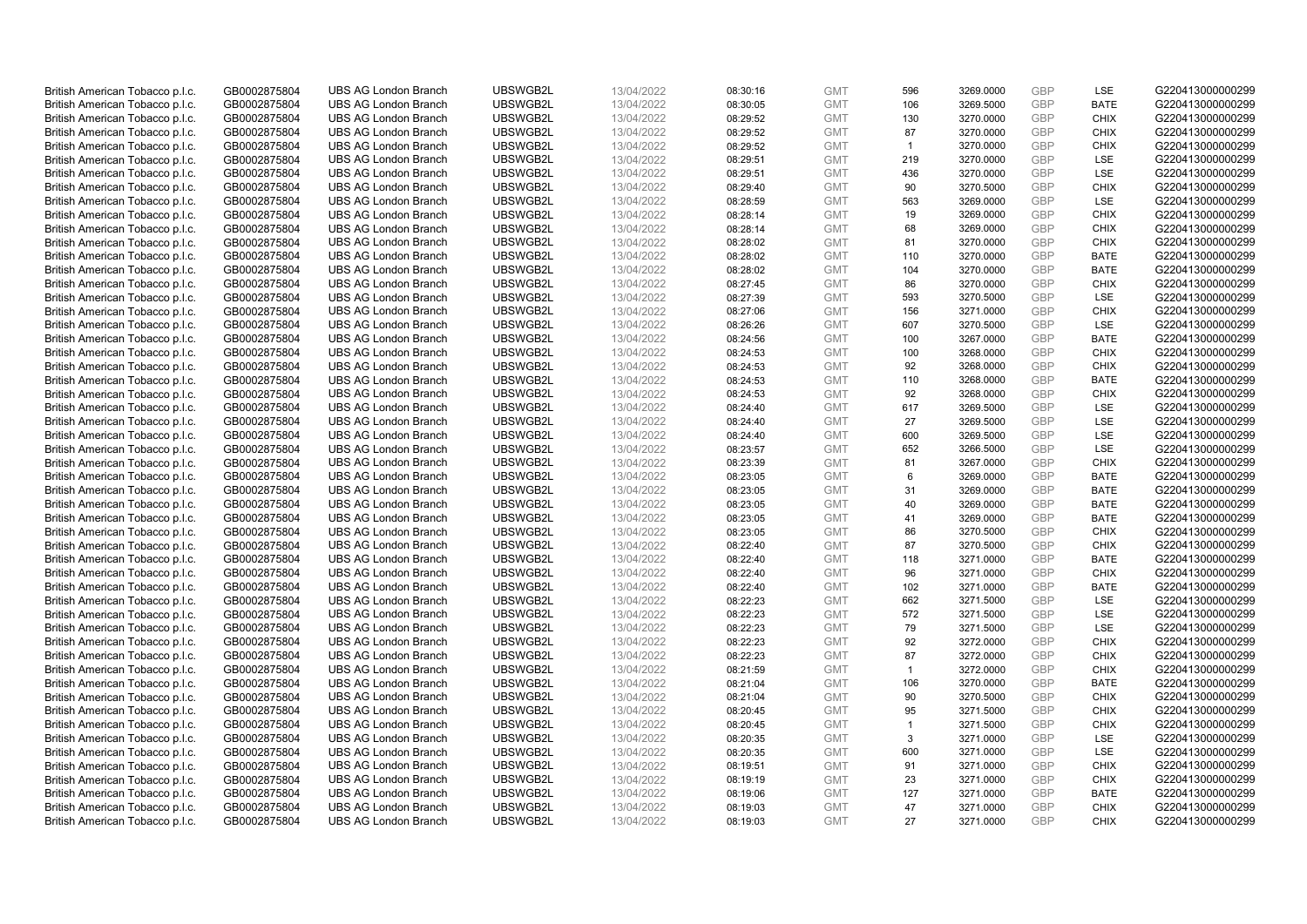| British American Tobacco p.l.c. | GB0002875804 | <b>UBS AG London Branch</b> | UBSWGB2L | 13/04/2022               | 08:19:03             | <b>GMT</b>               | 16             | 3271.0000 | <b>GBP</b> | <b>CHIX</b>               | G220413000000299 |
|---------------------------------|--------------|-----------------------------|----------|--------------------------|----------------------|--------------------------|----------------|-----------|------------|---------------------------|------------------|
| British American Tobacco p.l.c. | GB0002875804 | <b>UBS AG London Branch</b> | UBSWGB2L | 13/04/2022               | 08:19:02             | <b>GMT</b>               | 691            | 3271.0000 | <b>GBP</b> | LSE                       | G220413000000299 |
|                                 |              | <b>UBS AG London Branch</b> | UBSWGB2L |                          |                      | <b>GMT</b>               |                | 3271.5000 | <b>GBP</b> | <b>BATE</b>               | G220413000000299 |
| British American Tobacco p.l.c. | GB0002875804 |                             |          | 13/04/2022               | 08:19:02             |                          | 121            |           |            |                           |                  |
| British American Tobacco p.l.c. | GB0002875804 | <b>UBS AG London Branch</b> | UBSWGB2L | 13/04/2022               | 08:19:02             | <b>GMT</b>               | 653            | 3271.5000 | <b>GBP</b> | LSE                       | G220413000000299 |
| British American Tobacco p.l.c. | GB0002875804 | <b>UBS AG London Branch</b> | UBSWGB2L | 13/04/2022               | 08:19:02             | <b>GMT</b>               | 50             | 3271.5000 | <b>GBP</b> | <b>BATE</b>               | G220413000000299 |
| British American Tobacco p.l.c. | GB0002875804 | <b>UBS AG London Branch</b> | UBSWGB2L | 13/04/2022               | 08:19:02             | <b>GMT</b>               | 57             | 3271.5000 | <b>GBP</b> | BATE                      | G220413000000299 |
| British American Tobacco p.l.c. | GB0002875804 | <b>UBS AG London Branch</b> | UBSWGB2L | 13/04/2022               | 08:19:02             | <b>GMT</b>               | 83             | 3271.5000 | <b>GBP</b> | <b>CHIX</b>               | G220413000000299 |
| British American Tobacco p.l.c. | GB0002875804 | <b>UBS AG London Branch</b> | UBSWGB2L | 13/04/2022               | 08:18:14             | <b>GMT</b>               | 329            | 3271.0000 | <b>GBP</b> | LSE                       | G220413000000299 |
| British American Tobacco p.l.c. | GB0002875804 | <b>UBS AG London Branch</b> | UBSWGB2L | 13/04/2022               | 08:18:14             | <b>GMT</b>               | 85             | 3271.0000 | <b>GBP</b> | <b>CHIX</b>               | G220413000000299 |
| British American Tobacco p.l.c. | GB0002875804 | <b>UBS AG London Branch</b> | UBSWGB2L | 13/04/2022               | 08:18:14             | <b>GMT</b>               | 603            | 3271.0000 | <b>GBP</b> | LSE                       | G220413000000299 |
| British American Tobacco p.l.c. | GB0002875804 | <b>UBS AG London Branch</b> | UBSWGB2L | 13/04/2022               | 08:17:39             | <b>GMT</b>               | 127            | 3270.5000 | <b>GBP</b> | <b>CHIX</b>               | G220413000000299 |
| British American Tobacco p.l.c. | GB0002875804 | <b>UBS AG London Branch</b> | UBSWGB2L | 13/04/2022               | 08:17:39             | <b>GMT</b>               | $\overline{1}$ | 3270.5000 | <b>GBP</b> | <b>CHIX</b>               | G220413000000299 |
| British American Tobacco p.l.c. | GB0002875804 | <b>UBS AG London Branch</b> | UBSWGB2L | 13/04/2022               | 08:17:33             | <b>GMT</b>               | 645            | 3270.0000 | <b>GBP</b> | LSE                       | G220413000000299 |
| British American Tobacco p.l.c. | GB0002875804 | <b>UBS AG London Branch</b> | UBSWGB2L | 13/04/2022               | 08:17:33             | <b>GMT</b>               | 105            | 3270.5000 | <b>GBP</b> | <b>CHIX</b>               | G220413000000299 |
| British American Tobacco p.l.c. | GB0002875804 | <b>UBS AG London Branch</b> | UBSWGB2L | 13/04/2022               | 08:17:33             | <b>GMT</b>               | 85             | 3270.0000 | <b>GBP</b> | <b>CHIX</b>               | G220413000000299 |
| British American Tobacco p.l.c. | GB0002875804 | <b>UBS AG London Branch</b> | UBSWGB2L | 13/04/2022               | 08:16:07             | <b>GMT</b>               | 2              | 3264.5000 | <b>GBP</b> | <b>CHIX</b>               | G220413000000299 |
| British American Tobacco p.l.c. | GB0002875804 | <b>UBS AG London Branch</b> | UBSWGB2L | 13/04/2022               | 08:16:03             | <b>GMT</b>               | 65             | 3264.5000 | <b>GBP</b> | <b>CHIX</b>               | G220413000000299 |
| British American Tobacco p.l.c. | GB0002875804 | <b>UBS AG London Branch</b> | UBSWGB2L | 13/04/2022               | 08:16:03             | <b>GMT</b>               | 30             | 3264.5000 | <b>GBP</b> | <b>CHIX</b>               | G220413000000299 |
| British American Tobacco p.l.c. | GB0002875804 | <b>UBS AG London Branch</b> | UBSWGB2L | 13/04/2022               | 08:16:03             | <b>GMT</b>               | 623            | 3265.0000 | <b>GBP</b> | <b>LSE</b>                | G220413000000299 |
| British American Tobacco p.l.c. | GB0002875804 | <b>UBS AG London Branch</b> | UBSWGB2L | 13/04/2022               | 08:15:48             | <b>GMT</b>               | 193            | 3265.5000 | <b>GBP</b> | LSE                       | G220413000000299 |
| British American Tobacco p.l.c. | GB0002875804 | <b>UBS AG London Branch</b> | UBSWGB2L | 13/04/2022               | 08:15:30             | <b>GMT</b>               | 601            | 3265.5000 | <b>GBP</b> | LSE                       | G220413000000299 |
|                                 | GB0002875804 | <b>UBS AG London Branch</b> | UBSWGB2L | 13/04/2022               |                      | <b>GMT</b>               | 109            | 3265.5000 | <b>GBP</b> | <b>BATE</b>               | G220413000000299 |
| British American Tobacco p.l.c. |              |                             |          |                          | 08:15:30             |                          |                |           |            |                           |                  |
| British American Tobacco p.l.c. | GB0002875804 | <b>UBS AG London Branch</b> | UBSWGB2L | 13/04/2022               | 08:15:02             | <b>GMT</b>               | 94             | 3266.0000 | <b>GBP</b> | <b>CHIX</b>               | G220413000000299 |
| British American Tobacco p.l.c. | GB0002875804 | <b>UBS AG London Branch</b> | UBSWGB2L | 13/04/2022               | 08:15:02             | <b>GMT</b>               | 54             | 3266.0000 | <b>GBP</b> | <b>CHIX</b>               | G220413000000299 |
| British American Tobacco p.l.c. | GB0002875804 | <b>UBS AG London Branch</b> | UBSWGB2L | 13/04/2022               | 08:15:02             | <b>GMT</b>               | 150            | 3266.0000 | <b>GBP</b> | <b>CHIX</b>               | G220413000000299 |
| British American Tobacco p.l.c. | GB0002875804 | <b>UBS AG London Branch</b> | UBSWGB2L | 13/04/2022               | 08:14:36             | <b>GMT</b>               | 604            | 3266.0000 | <b>GBP</b> | LSE                       | G220413000000299 |
| British American Tobacco p.l.c. | GB0002875804 | <b>UBS AG London Branch</b> | UBSWGB2L | 13/04/2022               | 08:14:15             | <b>GMT</b>               | 305            | 3264.0000 | <b>GBP</b> | <b>LSE</b>                | G220413000000299 |
| British American Tobacco p.l.c. | GB0002875804 | <b>UBS AG London Branch</b> | UBSWGB2L | 13/04/2022               | 08:14:15             | <b>GMT</b>               | 293            | 3264.0000 | <b>GBP</b> | LSE                       | G220413000000299 |
| British American Tobacco p.l.c. | GB0002875804 | <b>UBS AG London Branch</b> | UBSWGB2L | 13/04/2022               | 08:13:59             | <b>GMT</b>               | 22             | 3264.5000 | <b>GBP</b> | <b>CHIX</b>               | G220413000000299 |
| British American Tobacco p.l.c. | GB0002875804 | <b>UBS AG London Branch</b> | UBSWGB2L | 13/04/2022               | 08:13:59             | <b>GMT</b>               | 110            | 3262.5000 | <b>GBP</b> | <b>LSE</b>                | G220413000000299 |
| British American Tobacco p.l.c. | GB0002875804 | <b>UBS AG London Branch</b> | UBSWGB2L | 13/04/2022               | 08:13:59             | <b>GMT</b>               | 579            | 3262.5000 | <b>GBP</b> | LSE                       | G220413000000299 |
| British American Tobacco p.l.c. | GB0002875804 | <b>UBS AG London Branch</b> | UBSWGB2L | 13/04/2022               | 08:13:59             | <b>GMT</b>               | 123            | 3264.0000 | <b>GBP</b> | BATE                      | G220413000000299 |
| British American Tobacco p.l.c. | GB0002875804 | <b>UBS AG London Branch</b> | UBSWGB2L | 13/04/2022               | 08:13:59             | <b>GMT</b>               | 60             | 3264.5000 | <b>GBP</b> | <b>CHIX</b>               | G220413000000299 |
| British American Tobacco p.l.c. | GB0002875804 | <b>UBS AG London Branch</b> | UBSWGB2L | 13/04/2022               | 08:13:59             | <b>GMT</b>               | 117            | 3265.0000 | <b>GBP</b> | LSE                       | G220413000000299 |
| British American Tobacco p.l.c. | GB0002875804 | <b>UBS AG London Branch</b> | UBSWGB2L | 13/04/2022               | 08:13:59             | <b>GMT</b>               | 549            | 3265.0000 | <b>GBP</b> | LSE                       | G220413000000299 |
| British American Tobacco p.l.c. | GB0002875804 | <b>UBS AG London Branch</b> | UBSWGB2L | 13/04/2022               | 08:13:59             | <b>GMT</b>               | 119            | 3265.5000 | <b>GBP</b> | <b>BATE</b>               | G220413000000299 |
| British American Tobacco p.l.c. | GB0002875804 | <b>UBS AG London Branch</b> | UBSWGB2L | 13/04/2022               | 08:13:59             | <b>GMT</b>               | 97             | 3265.5000 | <b>GBP</b> | <b>CHIX</b>               | G220413000000299 |
| British American Tobacco p.l.c. | GB0002875804 | <b>UBS AG London Branch</b> | UBSWGB2L | 13/04/2022               | 08:12:58             | <b>GMT</b>               | 109            | 3267.0000 | <b>GBP</b> | <b>BATE</b>               | G220413000000299 |
| British American Tobacco p.l.c. | GB0002875804 | <b>UBS AG London Branch</b> | UBSWGB2L | 13/04/2022               | 08:12:58             | <b>GMT</b>               | 98             | 3267.0000 | <b>GBP</b> | <b>CHIX</b>               | G220413000000299 |
| British American Tobacco p.l.c. | GB0002875804 | <b>UBS AG London Branch</b> | UBSWGB2L | 13/04/2022               | 08:12:58             | <b>GMT</b>               | 19             | 3268.0000 | <b>GBP</b> | <b>BATE</b>               | G220413000000299 |
| British American Tobacco p.l.c. | GB0002875804 | <b>UBS AG London Branch</b> | UBSWGB2L | 13/04/2022               | 08:12:58             | <b>GMT</b>               | 94             | 3268.0000 | <b>GBP</b> | <b>BATE</b>               | G220413000000299 |
| British American Tobacco p.l.c. | GB0002875804 | <b>UBS AG London Branch</b> | UBSWGB2L | 13/04/2022               | 08:12:52             | <b>GMT</b>               | 93             | 3268.0000 | <b>GBP</b> | <b>CHIX</b>               | G220413000000299 |
| British American Tobacco p.l.c. | GB0002875804 | <b>UBS AG London Branch</b> | UBSWGB2L | 13/04/2022               | 08:12:52             | <b>GMT</b>               | 600            | 3268.0000 | <b>GBP</b> | LSE                       | G220413000000299 |
| British American Tobacco p.l.c. | GB0002875804 | <b>UBS AG London Branch</b> | UBSWGB2L | 13/04/2022               | 08:12:27             | <b>GMT</b>               | 168            | 3268.0000 | <b>GBP</b> | <b>CHIX</b>               | G220413000000299 |
| British American Tobacco p.l.c. | GB0002875804 | UBS AG London Branch        | UBSWGB2L | 13/04/2022               | 08:12:27             | <b>GMT</b>               | 631            | 3268.0000 | <b>GBP</b> | LSE                       | G220413000000299 |
| British American Tobacco p.l.c. | GB0002875804 | <b>UBS AG London Branch</b> | UBSWGB2L | 13/04/2022               | 08:12:27             | <b>GMT</b>               | 114            | 3268.0000 | <b>GBP</b> | <b>CHIX</b>               | G220413000000299 |
| British American Tobacco p.l.c. | GB0002875804 | <b>UBS AG London Branch</b> | UBSWGB2L | 13/04/2022               | 08:11:35             | <b>GMT</b>               | 112            | 3268.5000 | <b>GBP</b> | <b>BATE</b>               | G220413000000299 |
| British American Tobacco p.l.c. | GB0002875804 | <b>UBS AG London Branch</b> | UBSWGB2L | 13/04/2022               | 08:11:35             | <b>GMT</b>               | 556            | 3268.5000 | <b>GBP</b> | LSE                       | G220413000000299 |
| British American Tobacco p.l.c. | GB0002875804 | <b>UBS AG London Branch</b> | UBSWGB2L | 13/04/2022               | 08:11:35             | <b>GMT</b>               | 83             | 3268.5000 | <b>GBP</b> | <b>CHIX</b>               | G220413000000299 |
| British American Tobacco p.l.c. | GB0002875804 | <b>UBS AG London Branch</b> | UBSWGB2L | 13/04/2022               | 08:11:35             | <b>GMT</b>               | 123            | 3268.5000 | <b>GBP</b> | <b>BATE</b>               | G220413000000299 |
| British American Tobacco p.l.c. | GB0002875804 | <b>UBS AG London Branch</b> | UBSWGB2L |                          |                      | <b>GMT</b>               | 89             | 3268.5000 | <b>GBP</b> | <b>CHIX</b>               | G220413000000299 |
| British American Tobacco p.l.c. | GB0002875804 | <b>UBS AG London Branch</b> | UBSWGB2L | 13/04/2022<br>13/04/2022 | 08:11:35<br>08:11:35 | <b>GMT</b>               | 102            | 3268.5000 | <b>GBP</b> | <b>BATE</b>               | G220413000000299 |
|                                 | GB0002875804 |                             |          |                          |                      |                          |                |           | <b>GBP</b> |                           | G220413000000299 |
| British American Tobacco p.l.c. |              | <b>UBS AG London Branch</b> | UBSWGB2L | 13/04/2022               | 08:10:50             | <b>GMT</b><br><b>GMT</b> | 84<br>659      | 3269.5000 | GBP        | <b>CHIX</b><br><b>LSE</b> |                  |
| British American Tobacco p.l.c. | GB0002875804 | <b>UBS AG London Branch</b> | UBSWGB2L | 13/04/2022               | 08:10:33             |                          |                | 3270.5000 |            |                           | G220413000000299 |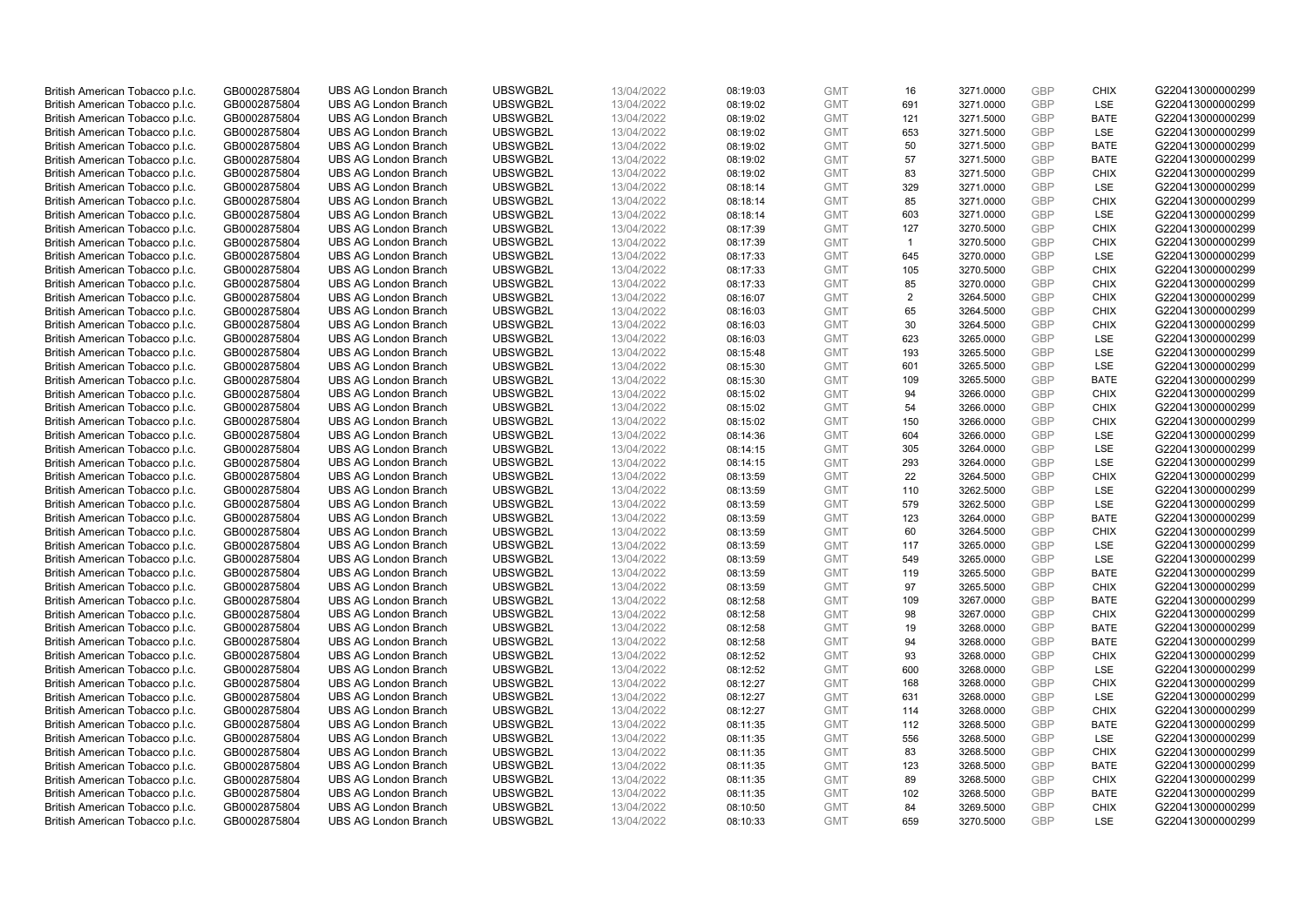| British American Tobacco p.l.c. | GB0002875804                 | <b>UBS AG London Branch</b> | UBSWGB2L | 13/04/2022               | 08:10:33 | <b>GMT</b> | 80  | 3270.5000 | <b>GBP</b> | <b>CHIX</b> | G220413000000299 |
|---------------------------------|------------------------------|-----------------------------|----------|--------------------------|----------|------------|-----|-----------|------------|-------------|------------------|
| British American Tobacco p.l.c. | GB0002875804                 | <b>UBS AG London Branch</b> | UBSWGB2L | 13/04/2022               | 08:10:33 | <b>GMT</b> | 613 | 3270.5000 | <b>GBP</b> | LSE         | G220413000000299 |
|                                 |                              | <b>UBS AG London Branch</b> | UBSWGB2L |                          |          | <b>GMT</b> | 89  | 3268.0000 | <b>GBP</b> | <b>CHIX</b> | G220413000000299 |
| British American Tobacco p.l.c. | GB0002875804                 |                             |          | 13/04/2022               | 08:10:03 |            |     |           |            |             |                  |
| British American Tobacco p.l.c. | GB0002875804                 | <b>UBS AG London Branch</b> | UBSWGB2L | 13/04/2022               | 08:09:28 | <b>GMT</b> | 165 | 3268.5000 | <b>GBP</b> | <b>BATE</b> | G220413000000299 |
| British American Tobacco p.l.c. | GB0002875804                 | <b>UBS AG London Branch</b> | UBSWGB2L | 13/04/2022               | 08:09:21 | <b>GMT</b> | 76  | 3270.0000 | <b>GBP</b> | <b>CHIX</b> | G220413000000299 |
| British American Tobacco p.l.c. | GB0002875804                 | <b>UBS AG London Branch</b> | UBSWGB2L | 13/04/2022               | 08:09:21 | <b>GMT</b> | 230 | 3270.0000 | <b>GBP</b> | <b>CHIX</b> | G220413000000299 |
| British American Tobacco p.l.c. | GB0002875804                 | <b>UBS AG London Branch</b> | UBSWGB2L | 13/04/2022               | 08:09:21 | <b>GMT</b> | 617 | 3270.0000 | <b>GBP</b> | LSE         | G220413000000299 |
| British American Tobacco p.l.c. | GB0002875804                 | <b>UBS AG London Branch</b> | UBSWGB2L | 13/04/2022               | 08:08:38 | <b>GMT</b> | 596 | 3268.0000 | <b>GBP</b> | LSE         | G220413000000299 |
| British American Tobacco p.l.c. | GB0002875804                 | <b>UBS AG London Branch</b> | UBSWGB2L | 13/04/2022               | 08:07:47 | <b>GMT</b> | 93  | 3266.5000 | <b>GBP</b> | <b>CHIX</b> | G220413000000299 |
| British American Tobacco p.l.c. | GB0002875804                 | <b>UBS AG London Branch</b> | UBSWGB2L | 13/04/2022               | 08:07:30 | <b>GMT</b> | 83  | 3267.5000 | <b>GBP</b> | <b>CHIX</b> | G220413000000299 |
| British American Tobacco p.l.c. | GB0002875804                 | <b>UBS AG London Branch</b> | UBSWGB2L | 13/04/2022               | 08:07:30 | <b>GMT</b> | 119 | 3267.5000 | <b>GBP</b> | <b>BATE</b> | G220413000000299 |
| British American Tobacco p.l.c. | GB0002875804                 | <b>UBS AG London Branch</b> | UBSWGB2L | 13/04/2022               | 08:07:30 | <b>GMT</b> | 585 | 3267.5000 | <b>GBP</b> | LSE         | G220413000000299 |
| British American Tobacco p.l.c. | GB0002875804                 | <b>UBS AG London Branch</b> | UBSWGB2L | 13/04/2022               | 08:07:24 | <b>GMT</b> | 576 | 3268.0000 | <b>GBP</b> | LSE         | G220413000000299 |
| British American Tobacco p.l.c. | GB0002875804                 | <b>UBS AG London Branch</b> | UBSWGB2L | 13/04/2022               | 08:07:24 | <b>GMT</b> | 92  | 3268.0000 | <b>GBP</b> | <b>CHIX</b> | G220413000000299 |
| British American Tobacco p.l.c. | GB0002875804                 | <b>UBS AG London Branch</b> | UBSWGB2L | 13/04/2022               | 08:06:34 | <b>GMT</b> | 123 | 3267.5000 | <b>GBP</b> | <b>BATE</b> | G220413000000299 |
| British American Tobacco p.l.c. | GB0002875804                 | <b>UBS AG London Branch</b> | UBSWGB2L | 13/04/2022               | 08:06:34 | <b>GMT</b> | 96  | 3267.5000 | <b>GBP</b> | <b>CHIX</b> | G220413000000299 |
| British American Tobacco p.l.c. | GB0002875804                 | <b>UBS AG London Branch</b> | UBSWGB2L | 13/04/2022               | 08:06:34 | <b>GMT</b> | 101 | 3267.5000 | <b>GBP</b> | <b>BATE</b> | G220413000000299 |
| British American Tobacco p.l.c. | GB0002875804                 | <b>UBS AG London Branch</b> | UBSWGB2L | 13/04/2022               | 08:06:15 | <b>GMT</b> | 82  | 3268.0000 | <b>GBP</b> | <b>CHIX</b> | G220413000000299 |
|                                 |                              | <b>UBS AG London Branch</b> | UBSWGB2L |                          | 08:05:58 | <b>GMT</b> | 574 | 3267.5000 | <b>GBP</b> | <b>LSE</b>  | G220413000000299 |
| British American Tobacco p.l.c. | GB0002875804<br>GB0002875804 | <b>UBS AG London Branch</b> | UBSWGB2L | 13/04/2022<br>13/04/2022 |          | <b>GMT</b> | 97  | 3268.0000 | <b>GBP</b> | <b>CHIX</b> | G220413000000299 |
| British American Tobacco p.l.c. |                              |                             |          |                          | 08:05:54 |            |     |           |            |             |                  |
| British American Tobacco p.l.c. | GB0002875804                 | <b>UBS AG London Branch</b> | UBSWGB2L | 13/04/2022               | 08:05:33 | <b>GMT</b> | 642 | 3269.0000 | <b>GBP</b> | LSE         | G220413000000299 |
| British American Tobacco p.l.c. | GB0002875804                 | <b>UBS AG London Branch</b> | UBSWGB2L | 13/04/2022               | 08:05:09 | <b>GMT</b> | 85  | 3271.0000 | <b>GBP</b> | <b>CHIX</b> | G220413000000299 |
| British American Tobacco p.l.c. | GB0002875804                 | <b>UBS AG London Branch</b> | UBSWGB2L | 13/04/2022               | 08:05:09 | <b>GMT</b> | 149 | 3271.0000 | <b>GBP</b> | <b>BATE</b> | G220413000000299 |
| British American Tobacco p.l.c. | GB0002875804                 | <b>UBS AG London Branch</b> | UBSWGB2L | 13/04/2022               | 08:05:09 | <b>GMT</b> | 108 | 3272.5000 | <b>GBP</b> | <b>LSE</b>  | G220413000000299 |
| British American Tobacco p.l.c. | GB0002875804                 | <b>UBS AG London Branch</b> | UBSWGB2L | 13/04/2022               | 08:05:09 | <b>GMT</b> | 76  | 3272.5000 | <b>GBP</b> | LSE         | G220413000000299 |
| British American Tobacco p.l.c. | GB0002875804                 | <b>UBS AG London Branch</b> | UBSWGB2L | 13/04/2022               | 08:05:09 | <b>GMT</b> | 177 | 3272.0000 | <b>GBP</b> | LSE         | G220413000000299 |
| British American Tobacco p.l.c. | GB0002875804                 | <b>UBS AG London Branch</b> | UBSWGB2L | 13/04/2022               | 08:05:09 | <b>GMT</b> | 250 | 3272.0000 | <b>GBP</b> | LSE         | G220413000000299 |
| British American Tobacco p.l.c. | GB0002875804                 | <b>UBS AG London Branch</b> | UBSWGB2L | 13/04/2022               | 08:05:09 | <b>GMT</b> | 94  | 3273.0000 | <b>GBP</b> | <b>CHIX</b> | G220413000000299 |
| British American Tobacco p.l.c. | GB0002875804                 | <b>UBS AG London Branch</b> | UBSWGB2L | 13/04/2022               | 08:05:09 | <b>GMT</b> | 592 | 3273.5000 | <b>GBP</b> | <b>LSE</b>  | G220413000000299 |
| British American Tobacco p.l.c. | GB0002875804                 | <b>UBS AG London Branch</b> | UBSWGB2L | 13/04/2022               | 08:04:43 | <b>GMT</b> | 101 | 3274.5000 | <b>GBP</b> | <b>BATE</b> | G220413000000299 |
| British American Tobacco p.l.c. | GB0002875804                 | <b>UBS AG London Branch</b> | UBSWGB2L | 13/04/2022               | 08:04:43 | <b>GMT</b> | 214 | 3275.0000 | <b>GBP</b> | <b>BATE</b> | G220413000000299 |
| British American Tobacco p.l.c. | GB0002875804                 | <b>UBS AG London Branch</b> | UBSWGB2L | 13/04/2022               | 08:04:43 | <b>GMT</b> | 369 | 3275.0000 | <b>GBP</b> | BATE        | G220413000000299 |
| British American Tobacco p.l.c. | GB0002875804                 | <b>UBS AG London Branch</b> | UBSWGB2L | 13/04/2022               | 08:04:43 | <b>GMT</b> | 92  | 3274.5000 | <b>GBP</b> | <b>CHIX</b> | G220413000000299 |
| British American Tobacco p.l.c. | GB0002875804                 | <b>UBS AG London Branch</b> | UBSWGB2L | 13/04/2022               | 08:04:37 | <b>GMT</b> | 227 | 3276.0000 | <b>GBP</b> | <b>CHIX</b> | G220413000000299 |
| British American Tobacco p.l.c. | GB0002875804                 | <b>UBS AG London Branch</b> | UBSWGB2L | 13/04/2022               | 08:04:31 | <b>GMT</b> | 619 | 3276.0000 | <b>GBP</b> | LSE         | G220413000000299 |
| British American Tobacco p.l.c. | GB0002875804                 | <b>UBS AG London Branch</b> | UBSWGB2L | 13/04/2022               | 08:04:11 | <b>GMT</b> | 679 | 3276.0000 | <b>GBP</b> | LSE         | G220413000000299 |
| British American Tobacco p.l.c. | GB0002875804                 | <b>UBS AG London Branch</b> | UBSWGB2L | 13/04/2022               | 08:04:09 | <b>GMT</b> | 95  | 3277.0000 | <b>GBP</b> | <b>CHIX</b> | G220413000000299 |
| British American Tobacco p.l.c. | GB0002875804                 | <b>UBS AG London Branch</b> | UBSWGB2L | 13/04/2022               | 08:04:09 | <b>GMT</b> | 158 | 3277.0000 | <b>GBP</b> | <b>CHIX</b> | G220413000000299 |
| British American Tobacco p.l.c. | GB0002875804                 | <b>UBS AG London Branch</b> | UBSWGB2L | 13/04/2022               | 08:04:09 | <b>GMT</b> | 311 | 3277.0000 | <b>GBP</b> | <b>CHIX</b> | G220413000000299 |
| British American Tobacco p.l.c. | GB0002875804                 | <b>UBS AG London Branch</b> | UBSWGB2L | 13/04/2022               | 08:04:09 | <b>GMT</b> | 587 | 3277.0000 | <b>GBP</b> | <b>LSE</b>  | G220413000000299 |
| British American Tobacco p.l.c. | GB0002875804                 | <b>UBS AG London Branch</b> | UBSWGB2L | 13/04/2022               | 08:02:14 | <b>GMT</b> | 618 | 3266.0000 | <b>GBP</b> | LSE         | G220413000000299 |
| British American Tobacco p.l.c. | GB0002875804                 | <b>UBS AG London Branch</b> | UBSWGB2L | 13/04/2022               | 08:02:14 | <b>GMT</b> | 85  | 3266.0000 | <b>GBP</b> | <b>CHIX</b> | G220413000000299 |
| British American Tobacco p.l.c. | GB0002875804                 | <b>UBS AG London Branch</b> | UBSWGB2L | 13/04/2022               | 08:02:14 | <b>GMT</b> | 77  | 3266.5000 | <b>GBP</b> | <b>CHIX</b> | G220413000000299 |
| British American Tobacco p.l.c. | GB0002875804                 | <b>UBS AG London Branch</b> | UBSWGB2L | 13/04/2022               | 08:02:14 | <b>GMT</b> | 8   | 3266.5000 | <b>GBP</b> | <b>CHIX</b> | G220413000000299 |
| British American Tobacco p.l.c. | GB0002875804                 | UBS AG London Branch        | UBSWGB2L | 13/04/2022               | 08:02:14 | <b>GMT</b> | 105 | 3266.5000 | <b>GBP</b> | <b>CHIX</b> | G220413000000299 |
| British American Tobacco p.l.c. | GB0002875804                 | <b>UBS AG London Branch</b> | UBSWGB2L | 13/04/2022               | 08:02:11 | <b>GMT</b> | 2   | 3266.5000 | <b>GBP</b> | <b>CHIX</b> | G220413000000299 |
| British American Tobacco p.l.c. | GB0002875804                 | <b>UBS AG London Branch</b> | UBSWGB2L | 13/04/2022               | 08:02:11 | <b>GMT</b> | 82  | 3267.5000 | <b>GBP</b> | <b>CHIX</b> | G220413000000299 |
| British American Tobacco p.l.c. | GB0002875804                 | <b>UBS AG London Branch</b> | UBSWGB2L | 13/04/2022               | 08:01:43 | <b>GMT</b> | 576 | 3266.5000 | <b>GBP</b> | LSE         | G220413000000299 |
|                                 |                              |                             |          |                          |          | <b>GMT</b> |     |           | <b>GBP</b> |             |                  |
| British American Tobacco p.l.c. | GB0002875804                 | <b>UBS AG London Branch</b> | UBSWGB2L | 13/04/2022               | 08:01:28 |            | 82  | 3267.0000 |            | <b>CHIX</b> | G220413000000299 |
| British American Tobacco p.l.c. | GB0002875804                 | <b>UBS AG London Branch</b> | UBSWGB2L | 13/04/2022               | 08:01:28 | <b>GMT</b> | 93  | 3268.0000 | <b>GBP</b> | <b>CHIX</b> | G220413000000299 |
| British American Tobacco p.l.c. | GB0002875804                 | <b>UBS AG London Branch</b> | UBSWGB2L | 13/04/2022               | 08:01:22 | <b>GMT</b> | 147 | 3268.0000 | <b>GBP</b> | <b>CHIX</b> | G220413000000299 |
| British American Tobacco p.l.c. | GB0002875804                 | <b>UBS AG London Branch</b> | UBSWGB2L | 13/04/2022               | 08:01:22 | <b>GMT</b> | 92  | 3268.0000 | <b>GBP</b> | <b>CHIX</b> | G220413000000299 |
| British American Tobacco p.l.c. | GB0002875804                 | <b>UBS AG London Branch</b> | UBSWGB2L | 13/04/2022               | 08:00:58 | <b>GMT</b> | 457 | 3265.5000 | <b>GBP</b> | <b>LSE</b>  | G220413000000299 |
| British American Tobacco p.l.c. | GB0002875804                 | <b>UBS AG London Branch</b> | UBSWGB2L | 13/04/2022               | 08:00:58 | <b>GMT</b> | 122 | 3265.5000 | GBP        | <b>LSE</b>  | G220413000000299 |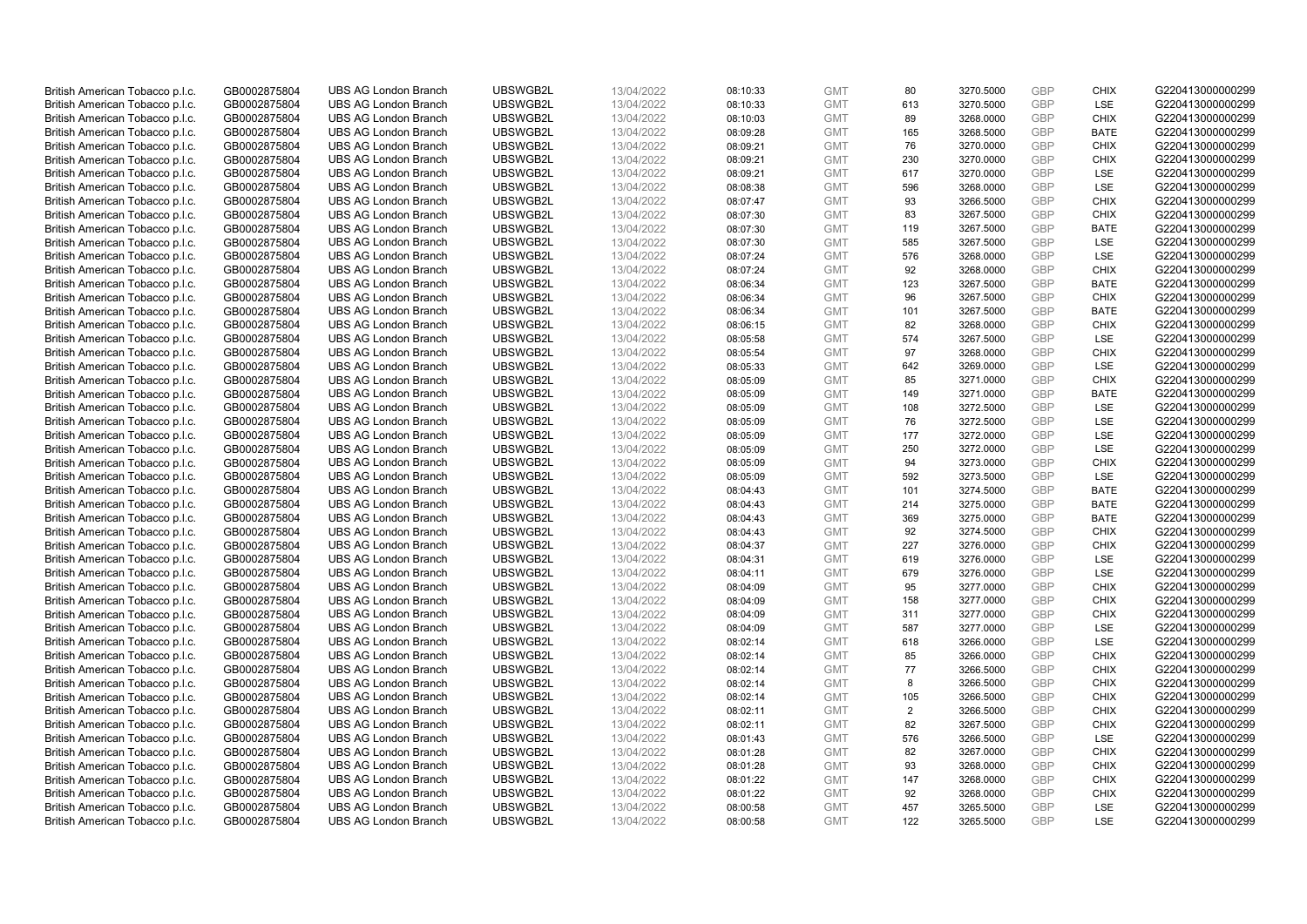| British American Tobacco p.l.c. | GB0002875804 | <b>UBS AG London Branch</b> | UBSWGB2L | 13/04/2022 | 08:00:57 | <b>GMT</b> | 686            | 3265.5000 | <b>GBP</b> | <b>LSE</b>  | G220413000000299 |
|---------------------------------|--------------|-----------------------------|----------|------------|----------|------------|----------------|-----------|------------|-------------|------------------|
| British American Tobacco p.l.c. | GB0002875804 | <b>UBS AG London Branch</b> | UBSWGB2L | 13/04/2022 | 08:00:57 | <b>GMT</b> | 234            | 3265.5000 | <b>GBP</b> | LSE         | G220413000000299 |
| British American Tobacco p.l.c. | GB0002875804 | <b>UBS AG London Branch</b> | UBSWGB2L | 13/04/2022 | 08:00:57 | <b>GMT</b> | 600            | 3265.5000 | <b>GBP</b> | LSE         | G220413000000299 |
| British American Tobacco p.l.c. | GB0002875804 | <b>UBS AG London Branch</b> | UBSWGB2L | 13/04/2022 | 08:00:54 | <b>GMT</b> | 738            | 3267.5000 | <b>GBP</b> | LSE         | G220413000000299 |
| British American Tobacco p.l.c. | GB0002875804 | <b>UBS AG London Branch</b> | UBSWGB2L | 14/04/2022 | 16:22:37 | <b>GMT</b> | 6              | 3,259.50  | <b>GBP</b> | <b>CHIX</b> | G220414000000425 |
|                                 |              | <b>UBS AG London Branch</b> |          |            |          |            |                |           |            |             |                  |
| British American Tobacco p.l.c. | GB0002875804 |                             | UBSWGB2L | 14/04/2022 | 16:22:36 | <b>GMT</b> | 42             | 3,259.50  | <b>GBP</b> | <b>CHIX</b> | G220414000000425 |
| British American Tobacco p.l.c. | GB0002875804 | <b>UBS AG London Branch</b> | UBSWGB2L | 14/04/2022 | 16:22:03 | <b>GMT</b> | 82             | 3,260.00  | <b>GBP</b> | <b>CHIX</b> | G220414000000425 |
| British American Tobacco p.l.c. | GB0002875804 | <b>UBS AG London Branch</b> | UBSWGB2L | 14/04/2022 | 16:21:54 | <b>GMT</b> | 533            | 3,260.50  | <b>GBP</b> | <b>LSE</b>  | G220414000000425 |
| British American Tobacco p.l.c. | GB0002875804 | <b>UBS AG London Branch</b> | UBSWGB2L | 14/04/2022 | 16:21:54 | <b>GMT</b> | 153            | 3,260.50  | <b>GBP</b> | LSE         | G220414000000425 |
| British American Tobacco p.l.c. | GB0002875804 | <b>UBS AG London Branch</b> | UBSWGB2L | 14/04/2022 | 16:21:54 | <b>GMT</b> | 27             | 3,260.50  | <b>GBP</b> | <b>BATE</b> | G220414000000425 |
| British American Tobacco p.l.c. | GB0002875804 | <b>UBS AG London Branch</b> | UBSWGB2L | 14/04/2022 | 16:21:54 | <b>GMT</b> | 110            | 3,260.50  | <b>GBP</b> | <b>CHIX</b> | G220414000000425 |
| British American Tobacco p.l.c. | GB0002875804 | <b>UBS AG London Branch</b> | UBSWGB2L | 14/04/2022 | 16:21:54 | <b>GMT</b> | 64             | 3,260.50  | <b>GBP</b> | <b>BATE</b> | G220414000000425 |
| British American Tobacco p.l.c. | GB0002875804 | <b>UBS AG London Branch</b> | UBSWGB2L | 14/04/2022 | 16:21:29 | <b>GMT</b> | 290            | 3,261.00  | <b>GBP</b> | LSE         | G220414000000425 |
| British American Tobacco p.l.c. | GB0002875804 | <b>UBS AG London Branch</b> | UBSWGB2L | 14/04/2022 | 16:21:29 | <b>GMT</b> | 284            | 3,261.00  | <b>GBP</b> | <b>LSE</b>  | G220414000000425 |
| British American Tobacco p.l.c. | GB0002875804 | <b>UBS AG London Branch</b> | UBSWGB2L | 14/04/2022 | 16:21:29 | <b>GMT</b> | 91             | 3,261.00  | <b>GBP</b> | <b>CHIX</b> | G220414000000425 |
| British American Tobacco p.l.c. | GB0002875804 | <b>UBS AG London Branch</b> | UBSWGB2L | 14/04/2022 | 16:21:21 | <b>GMT</b> | 117            | 3,262.00  | <b>GBP</b> | <b>BATE</b> | G220414000000425 |
| British American Tobacco p.l.c. | GB0002875804 | <b>UBS AG London Branch</b> | UBSWGB2L | 14/04/2022 | 16:21:17 | <b>GMT</b> | 117            | 3,261.50  | <b>GBP</b> | LSE         | G220414000000425 |
| British American Tobacco p.l.c. | GB0002875804 | <b>UBS AG London Branch</b> | UBSWGB2L | 14/04/2022 | 16:21:17 | <b>GMT</b> | 250            | 3,261.50  | <b>GBP</b> | LSE         | G220414000000425 |
| British American Tobacco p.l.c. | GB0002875804 | <b>UBS AG London Branch</b> | UBSWGB2L | 14/04/2022 | 16:21:17 | <b>GMT</b> | 153            | 3,261.50  | <b>GBP</b> | <b>LSE</b>  | G220414000000425 |
| British American Tobacco p.l.c. | GB0002875804 | <b>UBS AG London Branch</b> | UBSWGB2L | 14/04/2022 | 16:21:11 | <b>GMT</b> | 83             | 3,261.50  | <b>GBP</b> | <b>CHIX</b> | G220414000000425 |
| British American Tobacco p.l.c. | GB0002875804 | <b>UBS AG London Branch</b> | UBSWGB2L | 14/04/2022 | 16:20:56 | <b>GMT</b> | 99             | 3,262.50  | <b>GBP</b> | <b>CHIX</b> | G220414000000425 |
| British American Tobacco p.l.c. | GB0002875804 | <b>UBS AG London Branch</b> | UBSWGB2L | 14/04/2022 | 16:20:50 | <b>GMT</b> | 113            | 3,264.00  | <b>GBP</b> | <b>BATE</b> | G220414000000425 |
| British American Tobacco p.l.c. | GB0002875804 | <b>UBS AG London Branch</b> | UBSWGB2L | 14/04/2022 | 16:20:50 | <b>GMT</b> | 86             | 3,264.00  | <b>GBP</b> | <b>CHIX</b> | G220414000000425 |
| British American Tobacco p.l.c. | GB0002875804 | <b>UBS AG London Branch</b> | UBSWGB2L | 14/04/2022 | 16:20:42 | <b>GMT</b> | 436            | 3,264.00  | <b>GBP</b> | <b>LSE</b>  | G220414000000425 |
| British American Tobacco p.l.c. | GB0002875804 | <b>UBS AG London Branch</b> | UBSWGB2L | 14/04/2022 | 16:20:40 | <b>GMT</b> | 200            | 3,264.00  | <b>GBP</b> | LSE         | G220414000000425 |
| British American Tobacco p.l.c. | GB0002875804 | <b>UBS AG London Branch</b> | UBSWGB2L | 14/04/2022 | 16:20:34 | <b>GMT</b> | 1494           | 3,265.00  | <b>GBP</b> | LSE         | G220414000000425 |
| British American Tobacco p.l.c. | GB0002875804 | <b>UBS AG London Branch</b> | UBSWGB2L | 14/04/2022 | 16:20:34 | <b>GMT</b> | 202            | 3,265.00  | <b>GBP</b> | <b>CHIX</b> | G220414000000425 |
| British American Tobacco p.l.c. | GB0002875804 | <b>UBS AG London Branch</b> | UBSWGB2L | 14/04/2022 | 16:20:34 | <b>GMT</b> | 205            | 3,265.00  | <b>GBP</b> | <b>BATE</b> | G220414000000425 |
| British American Tobacco p.l.c. | GB0002875804 | <b>UBS AG London Branch</b> | UBSWGB2L | 14/04/2022 | 16:20:10 | <b>GMT</b> | 167            | 3,264.00  | <b>GBP</b> | <b>CHIX</b> | G220414000000425 |
| British American Tobacco p.l.c. | GB0002875804 | <b>UBS AG London Branch</b> | UBSWGB2L | 14/04/2022 | 16:20:10 | <b>GMT</b> | $\overline{1}$ | 3,264.00  | <b>GBP</b> | <b>BATE</b> | G220414000000425 |
| British American Tobacco p.l.c. | GB0002875804 | <b>UBS AG London Branch</b> | UBSWGB2L | 14/04/2022 | 16:20:10 | <b>GMT</b> | 117            | 3,264.00  | <b>GBP</b> | <b>BATE</b> | G220414000000425 |
| British American Tobacco p.l.c. | GB0002875804 | <b>UBS AG London Branch</b> | UBSWGB2L | 14/04/2022 | 16:20:10 | <b>GMT</b> | 675            | 3,264.00  | <b>GBP</b> | LSE         | G220414000000425 |
| British American Tobacco p.l.c. | GB0002875804 | <b>UBS AG London Branch</b> | UBSWGB2L | 14/04/2022 | 16:19:27 | <b>GMT</b> | 86             | 3,264.50  | <b>GBP</b> | <b>CHIX</b> | G220414000000425 |
| British American Tobacco p.l.c. | GB0002875804 | <b>UBS AG London Branch</b> | UBSWGB2L | 14/04/2022 | 16:19:27 | <b>GMT</b> | 117            | 3,264.50  | <b>GBP</b> | <b>BATE</b> | G220414000000425 |
| British American Tobacco p.l.c. | GB0002875804 | <b>UBS AG London Branch</b> | UBSWGB2L | 14/04/2022 | 16:19:27 | <b>GMT</b> | 90             | 3,264.50  | <b>GBP</b> | <b>CHIX</b> | G220414000000425 |
| British American Tobacco p.l.c. | GB0002875804 | <b>UBS AG London Branch</b> | UBSWGB2L | 14/04/2022 | 16:19:08 | <b>GMT</b> | 100            | 3,264.00  | <b>GBP</b> | <b>CHIX</b> | G220414000000425 |
| British American Tobacco p.l.c. | GB0002875804 | <b>UBS AG London Branch</b> | UBSWGB2L | 14/04/2022 | 16:19:08 | <b>GMT</b> | 217            | 3,263.50  | <b>GBP</b> | <b>LSE</b>  | G220414000000425 |
| British American Tobacco p.l.c. | GB0002875804 | <b>UBS AG London Branch</b> | UBSWGB2L | 14/04/2022 | 16:19:08 | <b>GMT</b> | 441            | 3,263.50  | <b>GBP</b> | LSE         | G220414000000425 |
| British American Tobacco p.l.c. | GB0002875804 | <b>UBS AG London Branch</b> | UBSWGB2L | 14/04/2022 | 16:18:51 | <b>GMT</b> | 49             | 3,264.00  | <b>GBP</b> | <b>BATE</b> | G220414000000425 |
| British American Tobacco p.l.c. | GB0002875804 | <b>UBS AG London Branch</b> | UBSWGB2L | 14/04/2022 | 16:18:51 | <b>GMT</b> | 100            | 3,264.00  | <b>GBP</b> | <b>BATE</b> | G220414000000425 |
| British American Tobacco p.l.c. | GB0002875804 | <b>UBS AG London Branch</b> | UBSWGB2L | 14/04/2022 |          | <b>GMT</b> | 392            | 3,263.50  | <b>GBP</b> | <b>LSE</b>  | G220414000000425 |
|                                 |              |                             | UBSWGB2L |            | 16:18:49 |            | 99             |           |            | <b>CHIX</b> |                  |
| British American Tobacco p.l.c. | GB0002875804 | <b>UBS AG London Branch</b> |          | 14/04/2022 | 16:18:49 | <b>GMT</b> |                | 3,263.50  | <b>GBP</b> |             | G220414000000425 |
| British American Tobacco p.l.c. | GB0002875804 | <b>UBS AG London Branch</b> | UBSWGB2L | 14/04/2022 | 16:18:49 | <b>GMT</b> | 259            | 3,263.50  | <b>GBP</b> | LSE         | G220414000000425 |
| British American Tobacco p.l.c. | GB0002875804 | <b>UBS AG London Branch</b> | UBSWGB2L | 14/04/2022 | 16:18:42 | <b>GMT</b> | 90             | 3,263.50  | <b>GBP</b> | <b>CHIX</b> | G220414000000425 |
| British American Tobacco p.l.c. | GB0002875804 | UBS AG London Branch        | UBSWGB2L | 14/04/2022 | 16:18:02 | <b>GMT</b> | 51             | 3,263.50  | <b>GBP</b> | <b>LSE</b>  | G220414000000425 |
| British American Tobacco p.l.c. | GB0002875804 | <b>UBS AG London Branch</b> | UBSWGB2L | 14/04/2022 | 16:18:02 | <b>GMT</b> | 157            | 3,263.50  | <b>GBP</b> | LSE         | G220414000000425 |
| British American Tobacco p.l.c. | GB0002875804 | <b>UBS AG London Branch</b> | UBSWGB2L | 14/04/2022 | 16:18:02 | <b>GMT</b> | 82             | 3,264.00  | <b>GBP</b> | <b>CHIX</b> | G220414000000425 |
| British American Tobacco p.l.c. | GB0002875804 | <b>UBS AG London Branch</b> | UBSWGB2L | 14/04/2022 | 16:18:02 | <b>GMT</b> | 400            | 3,263.50  | <b>GBP</b> | LSE         | G220414000000425 |
| British American Tobacco p.l.c. | GB0002875804 | <b>UBS AG London Branch</b> | UBSWGB2L | 14/04/2022 | 16:17:39 | <b>GMT</b> | 102            | 3,264.50  | <b>GBP</b> | <b>CHIX</b> | G220414000000425 |
| British American Tobacco p.l.c. | GB0002875804 | <b>UBS AG London Branch</b> | UBSWGB2L | 14/04/2022 | 16:17:39 | <b>GMT</b> | 54             | 3,264.50  | <b>GBP</b> | <b>CHIX</b> | G220414000000425 |
| British American Tobacco p.l.c. | GB0002875804 | <b>UBS AG London Branch</b> | UBSWGB2L | 14/04/2022 | 16:17:32 | <b>GMT</b> | 30             | 3,264.50  | <b>GBP</b> | LSE         | G220414000000425 |
| British American Tobacco p.l.c. | GB0002875804 | <b>UBS AG London Branch</b> | UBSWGB2L | 14/04/2022 | 16:17:32 | <b>GMT</b> | 607            | 3,264.50  | <b>GBP</b> | LSE         | G220414000000425 |
| British American Tobacco p.l.c. | GB0002875804 | <b>UBS AG London Branch</b> | UBSWGB2L | 14/04/2022 | 16:17:32 | <b>GMT</b> | 83             | 3,264.50  | <b>GBP</b> | <b>CHIX</b> | G220414000000425 |
| British American Tobacco p.l.c. | GB0002875804 | <b>UBS AG London Branch</b> | UBSWGB2L | 14/04/2022 | 16:17:32 | <b>GMT</b> | 81             | 3,264.50  | GBP        | <b>CHIX</b> | G220414000000425 |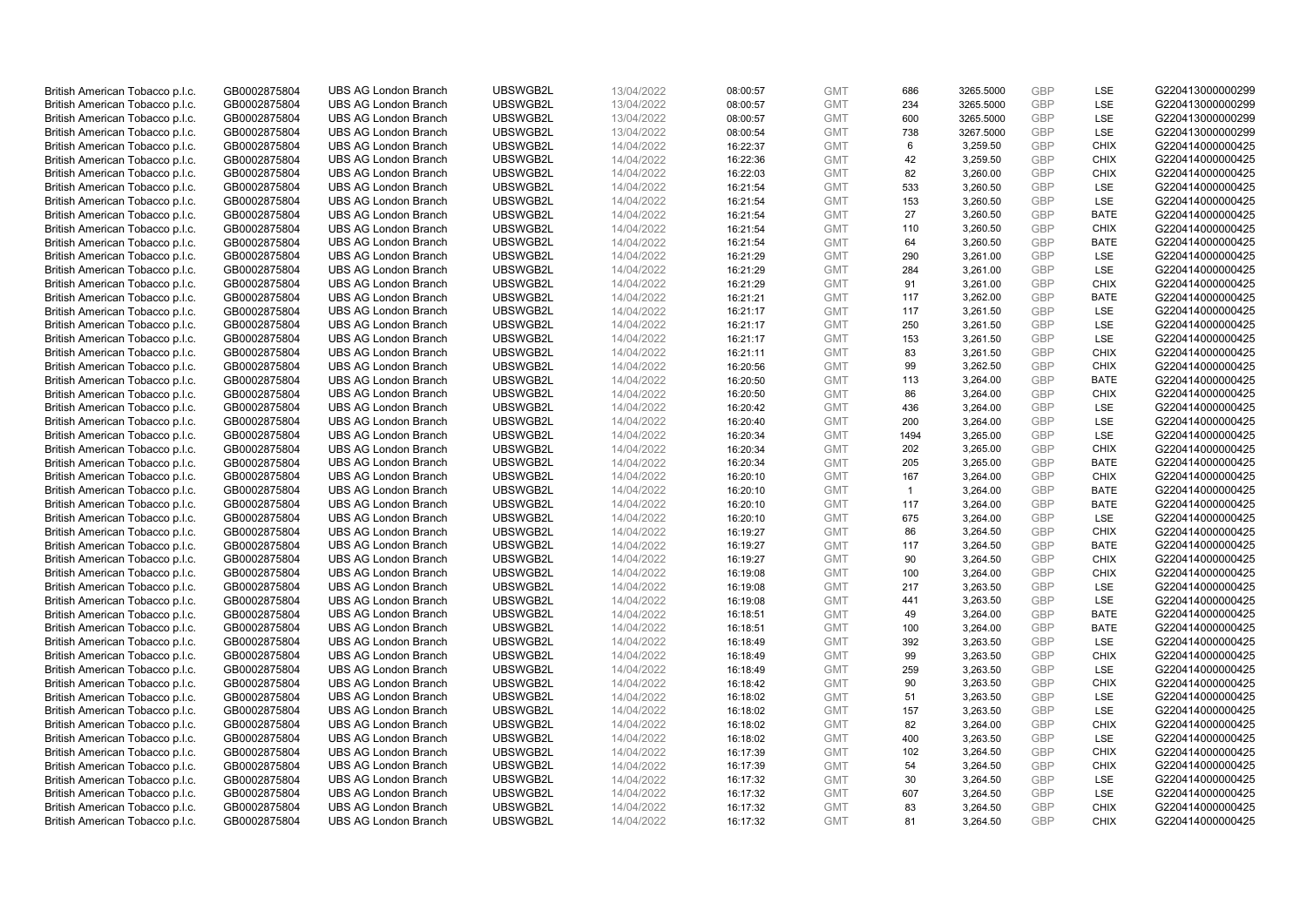| British American Tobacco p.l.c. | GB0002875804 | <b>UBS AG London Branch</b> | UBSWGB2L | 14/04/2022 | 16:17:32 | <b>GMT</b> | 153          | 3264.5000 | GBP        | LSE         | G220414000000425 |
|---------------------------------|--------------|-----------------------------|----------|------------|----------|------------|--------------|-----------|------------|-------------|------------------|
| British American Tobacco p.l.c. | GB0002875804 | <b>UBS AG London Branch</b> | UBSWGB2L | 14/04/2022 | 16:17:32 | <b>GMT</b> | 103          | 3264.5000 | <b>GBP</b> | <b>BATE</b> | G220414000000425 |
| British American Tobacco p.l.c. | GB0002875804 | <b>UBS AG London Branch</b> | UBSWGB2L | 14/04/2022 | 16:17:32 | <b>GMT</b> | 427          | 3264.5000 | GBP        | LSE         | G220414000000425 |
| British American Tobacco p.l.c. | GB0002875804 | <b>UBS AG London Branch</b> | UBSWGB2L | 14/04/2022 | 16:17:09 | <b>GMT</b> | 74           | 3265.0000 | <b>GBP</b> | <b>BATE</b> | G220414000000425 |
| British American Tobacco p.l.c. | GB0002875804 | <b>UBS AG London Branch</b> | UBSWGB2L | 14/04/2022 | 16:17:09 | <b>GMT</b> | 19           | 3265.0000 | GBP        | <b>BATE</b> | G220414000000425 |
| British American Tobacco p.l.c. | GB0002875804 | <b>UBS AG London Branch</b> | UBSWGB2L | 14/04/2022 | 16:17:09 | <b>GMT</b> | 111          | 3265.0000 | <b>GBP</b> | <b>BATE</b> | G220414000000425 |
| British American Tobacco p.l.c. | GB0002875804 | <b>UBS AG London Branch</b> | UBSWGB2L | 14/04/2022 | 16:16:39 | <b>GMT</b> | 80           | 3265.0000 | GBP        | <b>CHIX</b> | G220414000000425 |
| British American Tobacco p.l.c. | GB0002875804 | <b>UBS AG London Branch</b> | UBSWGB2L | 14/04/2022 | 16:16:39 | <b>GMT</b> | 128          | 3266.0000 | <b>GBP</b> | <b>CHIX</b> | G220414000000425 |
| British American Tobacco p.l.c. | GB0002875804 | <b>UBS AG London Branch</b> | UBSWGB2L | 14/04/2022 | 16:16:35 | <b>GMT</b> | 273          | 3265.0000 | GBP        | LSE         | G220414000000425 |
| British American Tobacco p.l.c. | GB0002875804 | <b>UBS AG London Branch</b> | UBSWGB2L | 14/04/2022 | 16:16:35 | <b>GMT</b> | 34           | 3265.0000 | <b>GBP</b> | LSE         | G220414000000425 |
| British American Tobacco p.l.c. | GB0002875804 | <b>UBS AG London Branch</b> | UBSWGB2L | 14/04/2022 | 16:16:35 | <b>GMT</b> | 199          | 3265.0000 | GBP        | LSE         | G220414000000425 |
| British American Tobacco p.l.c. | GB0002875804 | <b>UBS AG London Branch</b> | UBSWGB2L | 14/04/2022 | 16:16:35 | <b>GMT</b> | 117          | 3265.0000 | <b>GBP</b> | LSE         | G220414000000425 |
| British American Tobacco p.l.c. | GB0002875804 | <b>UBS AG London Branch</b> | UBSWGB2L | 14/04/2022 | 16:16:09 | <b>GMT</b> | 95           | 3265.5000 | <b>GBP</b> | <b>CHIX</b> | G220414000000425 |
| British American Tobacco p.l.c. | GB0002875804 | <b>UBS AG London Branch</b> | UBSWGB2L | 14/04/2022 | 16:16:09 | <b>GMT</b> | 106          | 3265.0000 | GBP        | <b>BATE</b> | G220414000000425 |
| British American Tobacco p.l.c. | GB0002875804 | <b>UBS AG London Branch</b> | UBSWGB2L | 14/04/2022 | 16:15:54 | <b>GMT</b> | 54           | 3264.5000 | <b>GBP</b> | <b>CHIX</b> | G220414000000425 |
| British American Tobacco p.l.c. | GB0002875804 | <b>UBS AG London Branch</b> | UBSWGB2L | 14/04/2022 | 16:15:52 | <b>GMT</b> | 493          | 3264.5000 | GBP        | LSE         | G220414000000425 |
| British American Tobacco p.l.c. | GB0002875804 | <b>UBS AG London Branch</b> | UBSWGB2L | 14/04/2022 | 16:15:52 | <b>GMT</b> | 153          | 3264.5000 | <b>GBP</b> | LSE         | G220414000000425 |
| British American Tobacco p.l.c. | GB0002875804 | <b>UBS AG London Branch</b> | UBSWGB2L | 14/04/2022 | 16:15:52 | <b>GMT</b> | 27           | 3264.5000 | GBP        | LSE         | G220414000000425 |
| British American Tobacco p.l.c. | GB0002875804 | <b>UBS AG London Branch</b> | UBSWGB2L | 14/04/2022 | 16:15:26 | <b>GMT</b> | 98           | 3264.5000 | <b>GBP</b> | <b>CHIX</b> | G220414000000425 |
| British American Tobacco p.l.c. | GB0002875804 | <b>UBS AG London Branch</b> | UBSWGB2L | 14/04/2022 | 16:15:26 | <b>GMT</b> | 593          | 3264.5000 | GBP        | LSE         | G220414000000425 |
| British American Tobacco p.l.c. | GB0002875804 | <b>UBS AG London Branch</b> | UBSWGB2L | 14/04/2022 | 16:15:12 | <b>GMT</b> | 9            | 3264.5000 | GBP        | <b>BATE</b> | G220414000000425 |
| British American Tobacco p.l.c. | GB0002875804 | <b>UBS AG London Branch</b> | UBSWGB2L | 14/04/2022 | 16:15:04 | <b>GMT</b> | 702          | 3264.5000 | <b>GBP</b> | LSE         | G220414000000425 |
| British American Tobacco p.l.c. | GB0002875804 | <b>UBS AG London Branch</b> | UBSWGB2L | 14/04/2022 | 16:15:04 | <b>GMT</b> | 92           | 3264.5000 | <b>GBP</b> | <b>CHIX</b> | G220414000000425 |
| British American Tobacco p.l.c. | GB0002875804 | <b>UBS AG London Branch</b> | UBSWGB2L | 14/04/2022 | 16:15:04 | <b>GMT</b> | 92           | 3264.5000 | GBP        | <b>BATE</b> | G220414000000425 |
| British American Tobacco p.l.c. | GB0002875804 | <b>UBS AG London Branch</b> | UBSWGB2L | 14/04/2022 | 16:14:51 | <b>GMT</b> | 33           | 3265.5000 | <b>GBP</b> | <b>CHIX</b> | G220414000000425 |
| British American Tobacco p.l.c. | GB0002875804 | <b>UBS AG London Branch</b> | UBSWGB2L | 14/04/2022 | 16:14:51 | <b>GMT</b> | 43           | 3265.5000 | <b>GBP</b> | <b>CHIX</b> | G220414000000425 |
| British American Tobacco p.l.c. | GB0002875804 | <b>UBS AG London Branch</b> | UBSWGB2L | 14/04/2022 | 16:14:32 | <b>GMT</b> | 117          | 3265.0000 | GBP        | <b>BATE</b> | G220414000000425 |
| British American Tobacco p.l.c. | GB0002875804 | <b>UBS AG London Branch</b> | UBSWGB2L | 14/04/2022 | 16:14:03 | <b>GMT</b> | 97           | 3263.5000 | <b>GBP</b> | <b>CHIX</b> | G220414000000425 |
| British American Tobacco p.l.c. | GB0002875804 | <b>UBS AG London Branch</b> | UBSWGB2L | 14/04/2022 | 16:14:03 | <b>GMT</b> | 30           | 3264.0000 | GBP        | <b>CHIX</b> | G220414000000425 |
| British American Tobacco p.l.c. | GB0002875804 | <b>UBS AG London Branch</b> | UBSWGB2L | 14/04/2022 | 16:13:51 | <b>GMT</b> | 646          | 3264.0000 | <b>GBP</b> | LSE         | G220414000000425 |
| British American Tobacco p.l.c. | GB0002875804 | <b>UBS AG London Branch</b> | UBSWGB2L | 14/04/2022 | 16:13:51 | <b>GMT</b> | 56           | 3264.0000 | GBP        | <b>CHIX</b> | G220414000000425 |
| British American Tobacco p.l.c. | GB0002875804 | <b>UBS AG London Branch</b> | UBSWGB2L | 14/04/2022 | 16:13:49 | <b>GMT</b> | 120          | 3264.5000 | <b>GBP</b> | <b>BATE</b> | G220414000000425 |
| British American Tobacco p.l.c. | GB0002875804 | <b>UBS AG London Branch</b> | UBSWGB2L | 14/04/2022 | 16:13:24 | <b>GMT</b> | 99           | 3264.0000 | GBP        | <b>CHIX</b> | G220414000000425 |
| British American Tobacco p.l.c. | GB0002875804 | <b>UBS AG London Branch</b> | UBSWGB2L | 14/04/2022 | 16:13:24 | <b>GMT</b> | $\mathbf{1}$ | 3264.0000 | GBP        | <b>CHIX</b> | G220414000000425 |
| British American Tobacco p.l.c. | GB0002875804 | <b>UBS AG London Branch</b> | UBSWGB2L | 14/04/2022 | 16:13:24 | <b>GMT</b> | 94           | 3264.0000 | <b>GBP</b> | <b>CHIX</b> | G220414000000425 |
| British American Tobacco p.l.c. | GB0002875804 | <b>UBS AG London Branch</b> | UBSWGB2L | 14/04/2022 | 16:13:04 | <b>GMT</b> | 196          | 3264.0000 | <b>GBP</b> | LSE         | G220414000000425 |
| British American Tobacco p.l.c. | GB0002875804 | <b>UBS AG London Branch</b> | UBSWGB2L | 14/04/2022 | 16:13:04 | <b>GMT</b> | 87           | 3264.0000 | GBP        | <b>CHIX</b> | G220414000000425 |
| British American Tobacco p.l.c. | GB0002875804 | <b>UBS AG London Branch</b> | UBSWGB2L | 14/04/2022 | 16:13:04 | <b>GMT</b> | 479          | 3264.0000 | <b>GBP</b> | LSE         | G220414000000425 |
| British American Tobacco p.l.c. | GB0002875804 | <b>UBS AG London Branch</b> | UBSWGB2L | 14/04/2022 | 16:12:41 | <b>GMT</b> | 86           | 3264.0000 | <b>GBP</b> | <b>CHIX</b> | G220414000000425 |
| British American Tobacco p.l.c. | GB0002875804 | <b>UBS AG London Branch</b> | UBSWGB2L | 14/04/2022 | 16:12:41 | <b>GMT</b> | 118          | 3263.5000 | GBP        | <b>BATE</b> | G220414000000425 |
| British American Tobacco p.l.c. | GB0002875804 | <b>UBS AG London Branch</b> | UBSWGB2L | 14/04/2022 | 16:12:21 | <b>GMT</b> | 620          | 3263.5000 | <b>GBP</b> | LSE         | G220414000000425 |
| British American Tobacco p.l.c. | GB0002875804 | <b>UBS AG London Branch</b> | UBSWGB2L | 14/04/2022 | 16:12:21 | <b>GMT</b> | 112          | 3263.0000 | GBP        | <b>BATE</b> | G220414000000425 |
| British American Tobacco p.l.c. | GB0002875804 | <b>UBS AG London Branch</b> | UBSWGB2L | 14/04/2022 | 16:12:21 | <b>GMT</b> | 91           | 3263.5000 | GBP        | <b>CHIX</b> | G220414000000425 |
| British American Tobacco p.l.c. | GB0002875804 | <b>UBS AG London Branch</b> | UBSWGB2L | 14/04/2022 | 16:12:06 | <b>GMT</b> | 86           | 3263.5000 | GBP        | <b>CHIX</b> | G220414000000425 |
| British American Tobacco p.l.c. | GB0002875804 | <b>UBS AG London Branch</b> | UBSWGB2L | 14/04/2022 | 16:12:06 | <b>GMT</b> | 687          | 3263.5000 | <b>GBP</b> | <b>LSE</b>  | G220414000000425 |
| British American Tobacco p.l.c. | GB0002875804 | <b>UBS AG London Branch</b> | UBSWGB2L | 14/04/2022 | 16:12:00 | <b>GMT</b> | 106          | 3264.0000 | GBP        | <b>BATE</b> | G220414000000425 |
| British American Tobacco p.l.c. | GB0002875804 | <b>UBS AG London Branch</b> | UBSWGB2L | 14/04/2022 | 16:11:54 | <b>GMT</b> | 93           | 3264.5000 | GBP        | <b>CHIX</b> | G220414000000425 |
| British American Tobacco p.l.c. | GB0002875804 | <b>UBS AG London Branch</b> | UBSWGB2L | 14/04/2022 | 16:11:23 | <b>GMT</b> | 263          | 3263.0000 | <b>GBP</b> | LSE         | G220414000000425 |
| British American Tobacco p.l.c. | GB0002875804 | <b>UBS AG London Branch</b> | UBSWGB2L | 14/04/2022 | 16:11:23 | <b>GMT</b> | 159          | 3263.0000 | <b>GBP</b> | LSE         | G220414000000425 |
| British American Tobacco p.l.c. | GB0002875804 | <b>UBS AG London Branch</b> | UBSWGB2L | 14/04/2022 | 16:11:22 | <b>GMT</b> | 218          | 3263.0000 | GBP        | <b>LSE</b>  | G220414000000425 |
| British American Tobacco p.l.c. | GB0002875804 | <b>UBS AG London Branch</b> | UBSWGB2L | 14/04/2022 | 16:11:22 | <b>GMT</b> | 85           | 3263.0000 | <b>GBP</b> | <b>CHIX</b> | G220414000000425 |
| British American Tobacco p.l.c. | GB0002875804 | <b>UBS AG London Branch</b> | UBSWGB2L | 14/04/2022 | 16:10:57 | <b>GMT</b> | 143          | 3263.0000 | <b>GBP</b> | LSE         | G220414000000425 |
| British American Tobacco p.l.c. | GB0002875804 | <b>UBS AG London Branch</b> | UBSWGB2L | 14/04/2022 | 16:10:57 | <b>GMT</b> | 181          | 3263.0000 | GBP        | LSE         | G220414000000425 |
| British American Tobacco p.l.c. | GB0002875804 | <b>UBS AG London Branch</b> | UBSWGB2L | 14/04/2022 | 16:10:55 | <b>GMT</b> | 9            | 3263.0000 | <b>GBP</b> | <b>BATE</b> | G220414000000425 |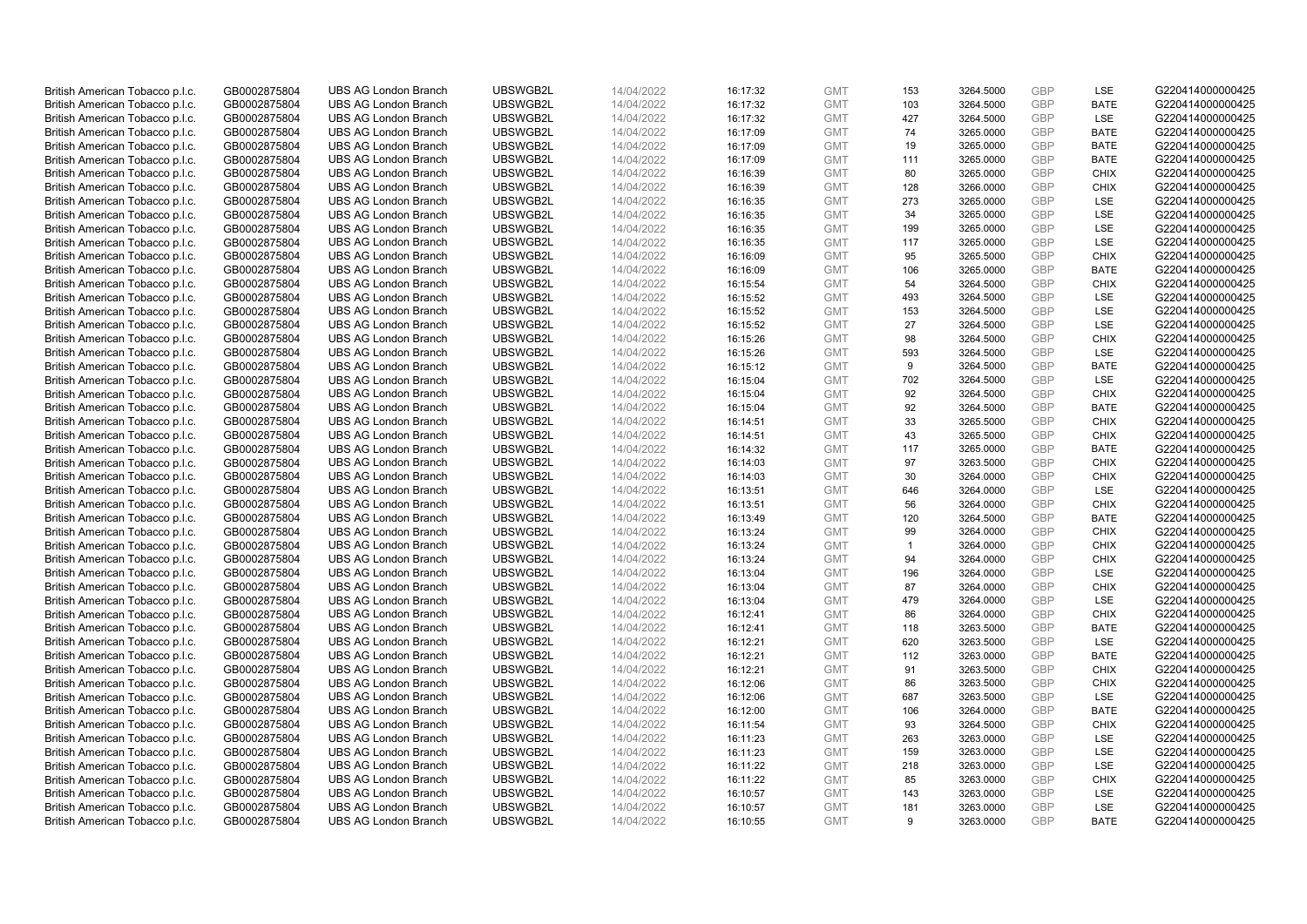| British American Tobacco p.l.c.                                    | GB0002875804                 | <b>UBS AG London Branch</b>                                | UBSWGB2L             | 14/04/2022               | 16:10:54             | <b>GMT</b>               | 111            | 3263.0000              | GBP                      | <b>BATE</b>                | G220414000000425                     |
|--------------------------------------------------------------------|------------------------------|------------------------------------------------------------|----------------------|--------------------------|----------------------|--------------------------|----------------|------------------------|--------------------------|----------------------------|--------------------------------------|
| British American Tobacco p.l.c.                                    | GB0002875804                 | <b>UBS AG London Branch</b>                                | UBSWGB2L             | 14/04/2022               | 16:10:54             | <b>GMT</b>               | 350            | 3263.0000              | <b>GBP</b>               | <b>LSE</b>                 | G220414000000425                     |
| British American Tobacco p.l.c.                                    | GB0002875804                 | <b>UBS AG London Branch</b>                                | UBSWGB2L             | 14/04/2022               | 16:10:54             | <b>GMT</b>               | 30             | 3263.0000              | GBP                      | LSE                        | G220414000000425                     |
| British American Tobacco p.l.c.                                    | GB0002875804                 | <b>UBS AG London Branch</b>                                | UBSWGB2L             | 14/04/2022               | 16:10:54             | <b>GMT</b>               | 530            | 3263.5000              | <b>GBP</b>               | LSE                        | G220414000000425                     |
| British American Tobacco p.l.c.                                    | GB0002875804                 | <b>UBS AG London Branch</b>                                | UBSWGB2L             | 14/04/2022               | 16:10:54             | <b>GMT</b>               | 89             | 3262.5000              | GBP                      | <b>CHIX</b>                | G220414000000425                     |
| British American Tobacco p.l.c.                                    | GB0002875804                 | <b>UBS AG London Branch</b>                                | UBSWGB2L             | 14/04/2022               | 16:10:53             | <b>GMT</b>               | 55             | 3263.5000              | <b>GBP</b>               | LSE                        | G220414000000425                     |
| British American Tobacco p.l.c.                                    | GB0002875804                 | <b>UBS AG London Branch</b>                                | UBSWGB2L             | 14/04/2022               | 16:10:52             | <b>GMT</b>               | 128            | 3263.0000              | <b>GBP</b>               | <b>CHIX</b>                | G220414000000425                     |
| British American Tobacco p.l.c.                                    | GB0002875804                 | <b>UBS AG London Branch</b>                                | UBSWGB2L             | 14/04/2022               | 16:10:31             | <b>GMT</b>               | 98             | 3263.0000              | <b>GBP</b>               | <b>CHIX</b>                | G220414000000425                     |
| British American Tobacco p.l.c.                                    | GB0002875804                 | <b>UBS AG London Branch</b>                                | UBSWGB2L             | 14/04/2022               | 16:10:19             | <b>GMT</b>               | 100            | 3261.5000              | GBP                      | <b>BATE</b>                | G220414000000425                     |
| British American Tobacco p.l.c.                                    | GB0002875804                 | <b>UBS AG London Branch</b>                                | UBSWGB2L             | 14/04/2022               | 16:10:16             | <b>GMT</b>               | 117            | 3263.0000              | <b>GBP</b>               | LSE                        | G220414000000425                     |
| British American Tobacco p.l.c.                                    | GB0002875804                 | <b>UBS AG London Branch</b>                                | UBSWGB2L             | 14/04/2022               | 16:10:16             | <b>GMT</b>               | 568            | 3263.0000              | GBP                      | LSE                        | G220414000000425                     |
| British American Tobacco p.l.c.                                    | GB0002875804                 | <b>UBS AG London Branch</b>                                | UBSWGB2L             | 14/04/2022               | 16:10:15             | <b>GMT</b>               | 3              | 3263.0000              | <b>GBP</b>               | LSE                        | G220414000000425                     |
| British American Tobacco p.l.c.                                    | GB0002875804                 | <b>UBS AG London Branch</b>                                | UBSWGB2L             | 14/04/2022               | 16:10:03             | <b>GMT</b>               | 99             | 3262.0000              | <b>GBP</b>               | <b>CHIX</b>                | G220414000000425                     |
| British American Tobacco p.l.c.                                    | GB0002875804                 | <b>UBS AG London Branch</b>                                | UBSWGB2L             | 14/04/2022               | 16:09:27             | <b>GMT</b>               | 81             | 3259.0000              | GBP                      | <b>CHIX</b>                | G220414000000425                     |
| British American Tobacco p.l.c.                                    | GB0002875804                 | <b>UBS AG London Branch</b>                                | UBSWGB2L             | 14/04/2022               | 16:09:17             | <b>GMT</b>               | 240            | 3260.0000              | <b>GBP</b>               | <b>LSE</b>                 | G220414000000425                     |
| British American Tobacco p.l.c.                                    | GB0002875804                 | <b>UBS AG London Branch</b>                                | UBSWGB2L             | 14/04/2022               | 16:08:48             | <b>GMT</b>               | 82             | 3259.0000              | GBP                      | <b>CHIX</b>                | G220414000000425                     |
| British American Tobacco p.l.c.                                    | GB0002875804                 | <b>UBS AG London Branch</b>                                | UBSWGB2L             | 14/04/2022               | 16:08:48             | <b>GMT</b>               | 102            | 3259.5000              | <b>GBP</b>               | <b>CHIX</b>                | G220414000000425                     |
| British American Tobacco p.l.c.                                    | GB0002875804                 | <b>UBS AG London Branch</b>                                | UBSWGB2L             | 14/04/2022               | 16:08:48             | <b>GMT</b>               | 100            | 3259.0000              | GBP                      | <b>BATE</b>                | G220414000000425                     |
| British American Tobacco p.l.c.                                    | GB0002875804                 | <b>UBS AG London Branch</b>                                | UBSWGB2L             | 14/04/2022               | 16:08:48             | <b>GMT</b>               | 171            | 3259.5000              | <b>GBP</b>               | <b>LSE</b>                 | G220414000000425                     |
| British American Tobacco p.l.c.                                    | GB0002875804                 | <b>UBS AG London Branch</b>                                | UBSWGB2L             | 14/04/2022               | 16:08:48             | <b>GMT</b>               | 103            | 3259.5000              | GBP                      | <b>BATE</b>                | G220414000000425                     |
| British American Tobacco p.l.c.                                    | GB0002875804                 | <b>UBS AG London Branch</b>                                | UBSWGB2L             | 14/04/2022               | 16:08:48             | <b>GMT</b>               | 83             | 3259.5000              | <b>GBP</b>               | <b>CHIX</b>                | G220414000000425                     |
| British American Tobacco p.l.c.                                    | GB0002875804                 | <b>UBS AG London Branch</b>                                | UBSWGB2L             | 14/04/2022               | 16:08:48             | <b>GMT</b>               | 522            | 3259.5000              | GBP                      | LSE                        | G220414000000425                     |
| British American Tobacco p.l.c.                                    | GB0002875804                 | <b>UBS AG London Branch</b>                                | UBSWGB2L             | 14/04/2022               | 16:08:27             | <b>GMT</b>               | 37             | 3260.0000              | <b>GBP</b>               | <b>CHIX</b>                | G220414000000425                     |
| British American Tobacco p.l.c.                                    | GB0002875804                 | <b>UBS AG London Branch</b>                                | UBSWGB2L             | 14/04/2022               | 16:08:27             | <b>GMT</b>               | 23             | 3260.0000              | GBP                      | <b>CHIX</b>                | G220414000000425                     |
| British American Tobacco p.l.c.                                    | GB0002875804                 | <b>UBS AG London Branch</b>                                | UBSWGB2L             | 14/04/2022               | 16:08:27             | <b>GMT</b>               | 24             | 3260.0000              | <b>GBP</b>               | <b>CHIX</b>                | G220414000000425                     |
| British American Tobacco p.l.c.                                    | GB0002875804                 | <b>UBS AG London Branch</b>                                | UBSWGB2L             | 14/04/2022               | 16:08:20             | <b>GMT</b>               | 651            | 3259.5000              | <b>GBP</b>               | LSE                        | G220414000000425                     |
| British American Tobacco p.l.c.                                    | GB0002875804                 | <b>UBS AG London Branch</b>                                | UBSWGB2L             | 14/04/2022               | 16:07:50             | <b>GMT</b>               | 131            | 3258.5000              | GBP                      | <b>BATE</b>                | G220414000000425                     |
| British American Tobacco p.l.c.                                    | GB0002875804                 | <b>UBS AG London Branch</b>                                | UBSWGB2L             | 14/04/2022               | 16:07:46             | <b>GMT</b>               | 3              | 3259.5000              | <b>GBP</b>               | <b>CHIX</b>                | G220414000000425                     |
| British American Tobacco p.l.c.                                    | GB0002875804                 | <b>UBS AG London Branch</b>                                | UBSWGB2L             | 14/04/2022               | 16:07:46             | <b>GMT</b>               | 118            | 3259.5000              | GBP                      | <b>CHIX</b>                | G220414000000425                     |
| British American Tobacco p.l.c.                                    | GB0002875804                 | <b>UBS AG London Branch</b>                                | UBSWGB2L             | 14/04/2022               | 16:07:46             | <b>GMT</b>               | 131            | 3259.5000              | <b>GBP</b>               | <b>BATE</b>                | G220414000000425                     |
| British American Tobacco p.l.c.                                    | GB0002875804                 | <b>UBS AG London Branch</b>                                | UBSWGB2L             | 14/04/2022               | 16:07:46             | <b>GMT</b>               | 137            | 3259.5000              | GBP                      | LSE                        | G220414000000425                     |
| British American Tobacco p.l.c.                                    | GB0002875804                 | <b>UBS AG London Branch</b>                                | UBSWGB2L             | 14/04/2022               | 16:07:46             | <b>GMT</b>               | 117            | 3259.5000              | <b>GBP</b>               | <b>LSE</b>                 | G220414000000425                     |
| British American Tobacco p.l.c.                                    | GB0002875804                 | <b>UBS AG London Branch</b>                                | UBSWGB2L             | 14/04/2022               | 16:07:46             | <b>GMT</b>               | 300            | 3259.5000              | GBP                      | LSE                        | G220414000000425                     |
| British American Tobacco p.l.c.                                    | GB0002875804                 | <b>UBS AG London Branch</b>                                | UBSWGB2L             | 14/04/2022               | 16:07:46             | <b>GMT</b>               | 74             | 3259.5000              | GBP                      | LSE                        | G220414000000425                     |
| British American Tobacco p.l.c.                                    | GB0002875804                 | <b>UBS AG London Branch</b>                                | UBSWGB2L             | 14/04/2022               | 16:07:10             | <b>GMT</b>               | 127            | 3259.0000              | <b>GBP</b>               | <b>CHIX</b>                | G220414000000425                     |
| British American Tobacco p.l.c.                                    | GB0002875804                 | <b>UBS AG London Branch</b>                                | UBSWGB2L             | 14/04/2022               | 16:07:10             | <b>GMT</b>               | 572            | 3259.0000              | <b>GBP</b>               | LSE                        | G220414000000425                     |
| British American Tobacco p.l.c.                                    | GB0002875804                 | <b>UBS AG London Branch</b>                                | UBSWGB2L             | 14/04/2022               | 16:07:10             | <b>GMT</b>               | 47             | 3259.0000              | GBP                      | <b>CHIX</b>                | G220414000000425                     |
| British American Tobacco p.l.c.                                    | GB0002875804                 | <b>UBS AG London Branch</b>                                | UBSWGB2L             | 14/04/2022               | 16:07:10             | <b>GMT</b>               | 46             | 3259.0000              | <b>GBP</b>               | <b>CHIX</b>                | G220414000000425                     |
| British American Tobacco p.l.c.                                    | GB0002875804                 | <b>UBS AG London Branch</b>                                | UBSWGB2L             | 14/04/2022               | 16:06:57             | <b>GMT</b>               | 87             | 3259.5000              | <b>GBP</b>               | <b>CHIX</b>                | G220414000000425                     |
| British American Tobacco p.l.c.                                    | GB0002875804                 | <b>UBS AG London Branch</b>                                | UBSWGB2L             | 14/04/2022               | 16:06:45             | <b>GMT</b>               | 618            | 3259.0000              | GBP                      | LSE                        | G220414000000425                     |
| British American Tobacco p.l.c.                                    | GB0002875804                 | <b>UBS AG London Branch</b>                                | UBSWGB2L             | 14/04/2022               | 16:06:45             | <b>GMT</b>               | 96             | 3259.0000              | <b>GBP</b>               | <b>CHIX</b>                | G220414000000425                     |
| British American Tobacco p.l.c.                                    | GB0002875804                 | <b>UBS AG London Branch</b>                                | UBSWGB2L             | 14/04/2022               | 16:05:44             | <b>GMT</b>               | $\overline{4}$ | 3257.5000              | GBP                      | <b>BATE</b>                | G220414000000425                     |
| British American Tobacco p.l.c.                                    | GB0002875804                 | <b>UBS AG London Branch</b>                                | UBSWGB2L             | 14/04/2022               | 16:05:44             | <b>GMT</b>               | 99             | 3257.5000              | GBP                      | <b>BATE</b>                | G220414000000425                     |
| British American Tobacco p.l.c.                                    | GB0002875804                 | <b>UBS AG London Branch</b>                                | UBSWGB2L             | 14/04/2022               | 16:05:41             | <b>GMT</b>               | 495            | 3259.0000              | GBP                      | LSE                        | G220414000000425                     |
| British American Tobacco p.l.c.                                    | GB0002875804                 | <b>UBS AG London Branch</b>                                | UBSWGB2L             | 14/04/2022               | 16:05:41             | <b>GMT</b>               | 190            | 3259.0000              | <b>GBP</b>               | <b>LSE</b>                 | G220414000000425                     |
| British American Tobacco p.l.c.                                    | GB0002875804                 | <b>UBS AG London Branch</b>                                | UBSWGB2L             | 14/04/2022               | 16:05:41             | <b>GMT</b>               | 88             | 3259.0000              | GBP                      | <b>CHIX</b>                | G220414000000425                     |
| British American Tobacco p.l.c.                                    | GB0002875804                 | <b>UBS AG London Branch</b>                                | UBSWGB2L             | 14/04/2022               | 16:05:41             | <b>GMT</b>               | 35             | 3259.5000              | GBP                      | <b>CHIX</b>                | G220414000000425                     |
| British American Tobacco p.l.c.                                    | GB0002875804                 | <b>UBS AG London Branch</b>                                | UBSWGB2L             | 14/04/2022               | 16:05:41             | <b>GMT</b>               | 45             | 3259.5000              | GBP                      | <b>CHIX</b>                | G220414000000425                     |
| British American Tobacco p.l.c.                                    | GB0002875804                 | <b>UBS AG London Branch</b>                                | UBSWGB2L             | 14/04/2022               | 16:05:41             | <b>GMT</b>               | 710            | 3259.5000              | <b>GBP</b><br>GBP        | LSE                        | G220414000000425                     |
| British American Tobacco p.l.c.                                    | GB0002875804                 | <b>UBS AG London Branch</b>                                | UBSWGB2L             | 14/04/2022               | 16:05:41             | <b>GMT</b>               | 85             | 3259.5000              |                          | <b>CHIX</b>                | G220414000000425                     |
| British American Tobacco p.l.c.                                    | GB0002875804                 | <b>UBS AG London Branch</b><br><b>UBS AG London Branch</b> | UBSWGB2L<br>UBSWGB2L | 14/04/2022               | 16:05:41             | <b>GMT</b>               | 100            | 3259.5000              | <b>GBP</b><br><b>GBP</b> | <b>BATE</b><br><b>BATE</b> | G220414000000425<br>G220414000000425 |
| British American Tobacco p.l.c.                                    | GB0002875804<br>GB0002875804 | <b>UBS AG London Branch</b>                                | UBSWGB2L             | 14/04/2022<br>14/04/2022 | 16:05:27             | <b>GMT</b><br><b>GMT</b> | 102<br>153     | 3260.0000              | GBP                      | LSE                        | G220414000000425                     |
| British American Tobacco p.l.c.<br>British American Tobacco p.l.c. | GB0002875804                 | <b>UBS AG London Branch</b>                                | UBSWGB2L             | 14/04/2022               | 16:05:20<br>16:05:20 | <b>GMT</b>               | 153            | 3260.0000<br>3260.0000 | <b>GBP</b>               | <b>LSE</b>                 | G220414000000425                     |
|                                                                    |                              |                                                            |                      |                          |                      |                          |                |                        |                          |                            |                                      |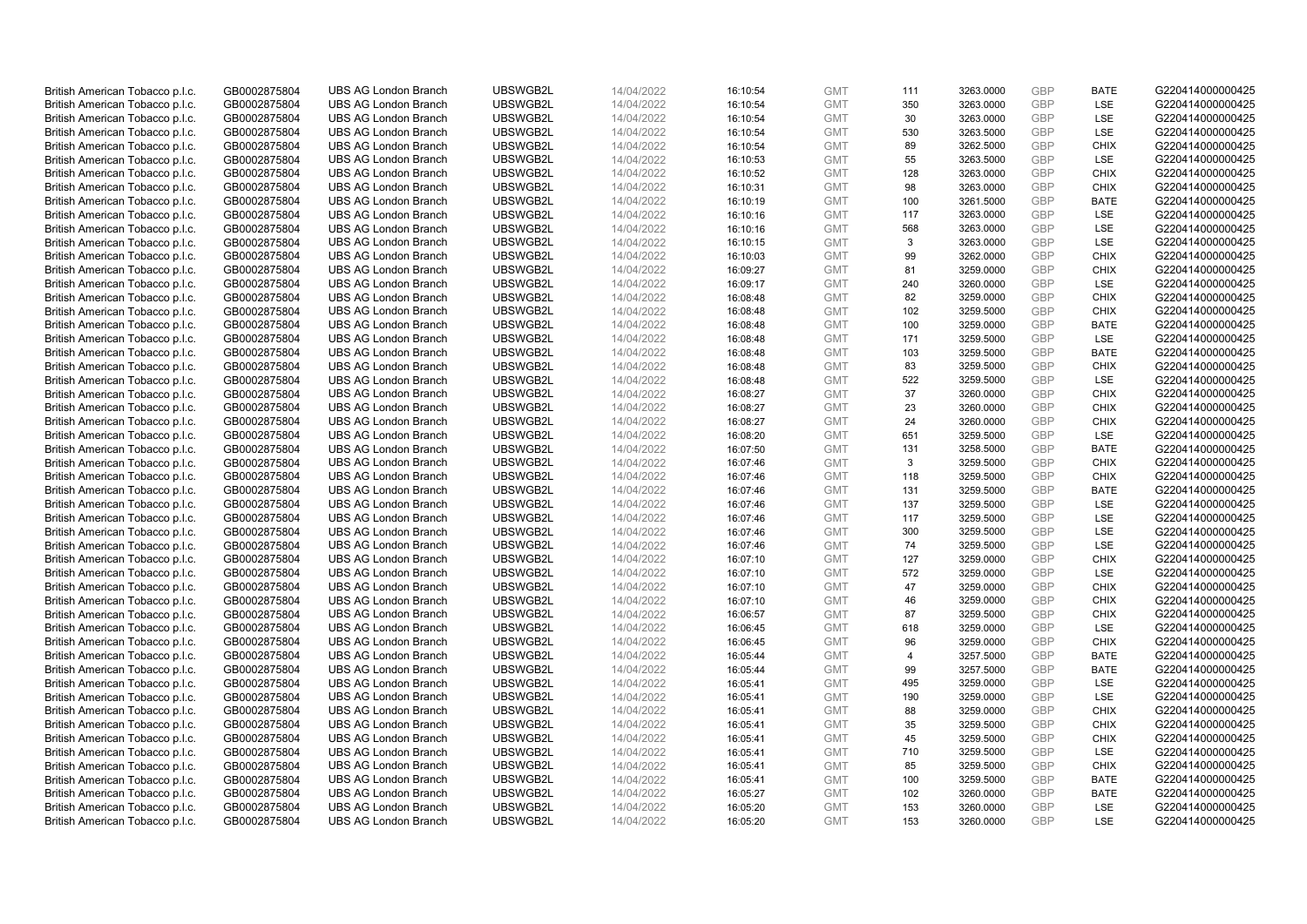| British American Tobacco p.l.c.                                    | GB0002875804                 | <b>UBS AG London Branch</b>                                | UBSWGB2L             | 14/04/2022               | 16:05:20             | <b>GMT</b>               | 218            | 3260.0000              | GBP                      | LSE                        | G220414000000425                     |
|--------------------------------------------------------------------|------------------------------|------------------------------------------------------------|----------------------|--------------------------|----------------------|--------------------------|----------------|------------------------|--------------------------|----------------------------|--------------------------------------|
| British American Tobacco p.l.c.                                    | GB0002875804                 | <b>UBS AG London Branch</b>                                | UBSWGB2L             | 14/04/2022               | 16:05:20             | <b>GMT</b>               | 89             | 3260.0000              | <b>GBP</b>               | <b>CHIX</b>                | G220414000000425                     |
| British American Tobacco p.l.c.                                    | GB0002875804                 | <b>UBS AG London Branch</b>                                | UBSWGB2L             | 14/04/2022               | 16:04:52             | <b>GMT</b>               | $\overline{7}$ | 3259.5000              | GBP                      | <b>CHIX</b>                | G220414000000425                     |
| British American Tobacco p.l.c.                                    | GB0002875804                 | <b>UBS AG London Branch</b>                                | UBSWGB2L             | 14/04/2022               | 16:04:52             | <b>GMT</b>               | 76             | 3259.5000              | <b>GBP</b>               | <b>CHIX</b>                | G220414000000425                     |
| British American Tobacco p.l.c.                                    | GB0002875804                 | <b>UBS AG London Branch</b>                                | UBSWGB2L             | 14/04/2022               | 16:04:51             | <b>GMT</b>               | 107            | 3260.0000              | GBP                      | <b>CHIX</b>                | G220414000000425                     |
| British American Tobacco p.l.c.                                    | GB0002875804                 | <b>UBS AG London Branch</b>                                | UBSWGB2L             | 14/04/2022               | 16:04:05             | <b>GMT</b>               | 350            | 3256.5000              | <b>GBP</b>               | LSE                        | G220414000000425                     |
| British American Tobacco p.l.c.                                    | GB0002875804                 | <b>UBS AG London Branch</b>                                | UBSWGB2L             | 14/04/2022               | 16:04:05             | <b>GMT</b>               | 180            | 3256.5000              | <b>GBP</b>               | LSE                        | G220414000000425                     |
| British American Tobacco p.l.c.                                    | GB0002875804                 | <b>UBS AG London Branch</b>                                | UBSWGB2L             | 14/04/2022               | 16:04:04             | <b>GMT</b>               | 102            | 3255.5000              | <b>GBP</b>               | <b>BATE</b>                | G220414000000425                     |
| British American Tobacco p.l.c.                                    | GB0002875804                 | <b>UBS AG London Branch</b>                                | UBSWGB2L             | 14/04/2022               | 16:03:44             | <b>GMT</b>               | 653            | 3257.0000              | <b>GBP</b>               | LSE                        | G220414000000425                     |
| British American Tobacco p.l.c.                                    | GB0002875804                 | <b>UBS AG London Branch</b>                                | UBSWGB2L             | 14/04/2022               | 16:03:44             | <b>GMT</b>               | 91             | 3256.5000              | <b>GBP</b>               | <b>CHIX</b>                | G220414000000425                     |
| British American Tobacco p.l.c.                                    | GB0002875804                 | <b>UBS AG London Branch</b>                                | UBSWGB2L             | 14/04/2022               | 16:03:41             | <b>GMT</b>               | 80             | 3256.5000              | GBP                      | <b>CHIX</b>                | G220414000000425                     |
| British American Tobacco p.l.c.                                    | GB0002875804                 | <b>UBS AG London Branch</b>                                | UBSWGB2L             | 14/04/2022               | 16:03:40             | <b>GMT</b>               | 82             | 3257.0000              | <b>GBP</b>               | <b>CHIX</b>                | G220414000000425                     |
| British American Tobacco p.l.c.                                    | GB0002875804                 | <b>UBS AG London Branch</b>                                | UBSWGB2L             | 14/04/2022               | 16:03:02             | <b>GMT</b>               | 691            | 3259.5000              | <b>GBP</b>               | LSE                        | G220414000000425                     |
| British American Tobacco p.l.c.                                    | GB0002875804                 | <b>UBS AG London Branch</b>                                | UBSWGB2L             | 14/04/2022               | 16:03:02             | <b>GMT</b>               | $\overline{7}$ | 3259.5000              | GBP                      | <b>BATE</b>                | G220414000000425                     |
| British American Tobacco p.l.c.                                    | GB0002875804                 | <b>UBS AG London Branch</b>                                | UBSWGB2L             | 14/04/2022               | 16:03:01             | <b>GMT</b>               | 110            | 3259.5000              | <b>GBP</b>               | <b>BATE</b>                | G220414000000425                     |
| British American Tobacco p.l.c.                                    | GB0002875804                 | <b>UBS AG London Branch</b>                                | UBSWGB2L             | 14/04/2022               | 16:02:54             | <b>GMT</b>               | 80             | 3260.0000              | GBP                      | <b>CHIX</b>                | G220414000000425                     |
| British American Tobacco p.l.c.                                    | GB0002875804                 | <b>UBS AG London Branch</b>                                | UBSWGB2L             | 14/04/2022               | 16:02:54             | <b>GMT</b>               | 98             | 3260.0000              | <b>GBP</b>               | <b>CHIX</b>                | G220414000000425                     |
| British American Tobacco p.l.c.                                    | GB0002875804                 | <b>UBS AG London Branch</b>                                | UBSWGB2L             | 14/04/2022               | 16:02:43             | <b>GMT</b>               | 671            | 3260.5000              | GBP                      | LSE                        | G220414000000425                     |
| British American Tobacco p.l.c.                                    | GB0002875804                 | <b>UBS AG London Branch</b>                                | UBSWGB2L             | 14/04/2022               | 16:02:43             | <b>GMT</b>               | $\overline{2}$ | 3260.5000              | <b>GBP</b>               | <b>BATE</b>                | G220414000000425                     |
| British American Tobacco p.l.c.                                    | GB0002875804                 | <b>UBS AG London Branch</b>                                | UBSWGB2L             | 14/04/2022               | 16:02:43             | <b>GMT</b>               | 119            | 3260.5000              | GBP                      | <b>BATE</b>                | G220414000000425                     |
| British American Tobacco p.l.c.                                    | GB0002875804                 | <b>UBS AG London Branch</b>                                | UBSWGB2L             | 14/04/2022               | 16:02:39             | <b>GMT</b>               | 641            | 3261.0000              | <b>GBP</b>               | LSE                        | G220414000000425                     |
| British American Tobacco p.l.c.                                    | GB0002875804                 | <b>UBS AG London Branch</b>                                | UBSWGB2L             | 14/04/2022               | 16:02:39             | <b>GMT</b>               | 83             | 3261.0000              | GBP                      | <b>CHIX</b>                | G220414000000425                     |
| British American Tobacco p.l.c.                                    | GB0002875804                 | <b>UBS AG London Branch</b>                                | UBSWGB2L             | 14/04/2022               | 16:02:39             | <b>GMT</b>               | 95             | 3261.0000              | <b>GBP</b>               | <b>CHIX</b>                | G220414000000425                     |
| British American Tobacco p.l.c.                                    | GB0002875804                 | <b>UBS AG London Branch</b>                                | UBSWGB2L             | 14/04/2022               | 16:02:08             | <b>GMT</b>               | 55             | 3261.5000              | GBP                      | <b>CHIX</b>                | G220414000000425                     |
| British American Tobacco p.l.c.                                    | GB0002875804                 | <b>UBS AG London Branch</b>                                | UBSWGB2L             | 14/04/2022               | 16:01:39             | <b>GMT</b>               | 3              | 3262.0000              | <b>GBP</b>               | <b>BATE</b>                | G220414000000425                     |
| British American Tobacco p.l.c.                                    | GB0002875804                 | <b>UBS AG London Branch</b>                                | UBSWGB2L             | 14/04/2022               | 16:01:39             | <b>GMT</b>               | 35             | 3261.5000              | <b>GBP</b>               | <b>CHIX</b>                | G220414000000425                     |
| British American Tobacco p.l.c.                                    | GB0002875804                 | <b>UBS AG London Branch</b>                                | UBSWGB2L             | 14/04/2022               | 16:01:29             | <b>GMT</b>               | 414            | 3262.5000              | GBP                      | LSE                        | G220414000000425                     |
| British American Tobacco p.l.c.                                    | GB0002875804                 | <b>UBS AG London Branch</b>                                | UBSWGB2L             | 14/04/2022               | 16:01:29             | <b>GMT</b>               | 187            | 3262.5000              | <b>GBP</b>               | LSE                        | G220414000000425                     |
| British American Tobacco p.l.c.                                    | GB0002875804                 | <b>UBS AG London Branch</b>                                | UBSWGB2L             | 14/04/2022               | 16:01:29             | <b>GMT</b>               | 116            | 3262.0000              | GBP                      | <b>BATE</b>                | G220414000000425                     |
| British American Tobacco p.l.c.                                    | GB0002875804                 | <b>UBS AG London Branch</b>                                | UBSWGB2L             | 14/04/2022               | 16:01:29             | <b>GMT</b>               | 10             | 3263.0000              | <b>GBP</b>               | <b>CHIX</b>                | G220414000000425                     |
| British American Tobacco p.l.c.                                    | GB0002875804                 | <b>UBS AG London Branch</b>                                | UBSWGB2L             | 14/04/2022               | 16:01:27             | <b>GMT</b>               | 112            | 3263.0000              | GBP                      | <b>CHIX</b>                | G220414000000425                     |
| British American Tobacco p.l.c.                                    | GB0002875804                 | <b>UBS AG London Branch</b>                                | UBSWGB2L             | 14/04/2022               | 16:01:27             | <b>GMT</b>               | 87             | 3263.5000              | <b>GBP</b>               | <b>CHIX</b>                | G220414000000425                     |
| British American Tobacco p.l.c.                                    | GB0002875804                 | <b>UBS AG London Branch</b>                                | UBSWGB2L             | 14/04/2022               | 16:01:27             | <b>GMT</b>               | 113            | 3263.5000              | GBP                      | <b>BATE</b>                | G220414000000425                     |
| British American Tobacco p.l.c.                                    | GB0002875804                 | <b>UBS AG London Branch</b>                                | UBSWGB2L             | 14/04/2022               | 16:01:04             | <b>GMT</b>               | 179            | 3264.0000              | GBP                      | LSE                        | G220414000000425                     |
| British American Tobacco p.l.c.                                    | GB0002875804                 | <b>UBS AG London Branch</b>                                | UBSWGB2L             | 14/04/2022               | 16:01:04             | <b>GMT</b>               | 99             | 3263.5000              | <b>GBP</b>               | <b>CHIX</b>                | G220414000000425                     |
| British American Tobacco p.l.c.                                    | GB0002875804                 | <b>UBS AG London Branch</b>                                | UBSWGB2L             | 14/04/2022               | 16:01:04             | <b>GMT</b>               | 514            | 3264.0000              | <b>GBP</b>               | LSE                        | G220414000000425                     |
| British American Tobacco p.l.c.                                    | GB0002875804                 | <b>UBS AG London Branch</b>                                | UBSWGB2L             | 14/04/2022               | 16:00:10             | <b>GMT</b>               | 87             | 3264.0000              | GBP                      | <b>CHIX</b>                | G220414000000425                     |
| British American Tobacco p.l.c.                                    | GB0002875804                 | <b>UBS AG London Branch</b>                                | UBSWGB2L             | 14/04/2022               | 16:00:10             | <b>GMT</b>               | 100            | 3265.0000              | <b>GBP</b>               | <b>CHIX</b>                | G220414000000425                     |
| British American Tobacco p.l.c.                                    | GB0002875804                 | <b>UBS AG London Branch</b>                                | UBSWGB2L             | 14/04/2022               | 16:00:10             | <b>GMT</b>               | 8              | 3265.0000              | <b>GBP</b>               | <b>CHIX</b>                | G220414000000425                     |
| British American Tobacco p.l.c.                                    | GB0002875804                 | <b>UBS AG London Branch</b>                                | UBSWGB2L             | 14/04/2022               | 16:00:10             | <b>GMT</b>               | 241            | 3265.0000              | GBP                      | LSE                        | G220414000000425                     |
| British American Tobacco p.l.c.                                    | GB0002875804                 | <b>UBS AG London Branch</b>                                | UBSWGB2L             | 14/04/2022               | 16:00:10             | <b>GMT</b>               | 365            | 3265.0000              | <b>GBP</b>               | LSE                        | G220414000000425                     |
| British American Tobacco p.l.c.                                    | GB0002875804                 | <b>UBS AG London Branch</b>                                | UBSWGB2L             | 14/04/2022               | 16:00:10             | <b>GMT</b>               | 118            | 3265.0000              | GBP                      | <b>BATE</b>                | G220414000000425                     |
| British American Tobacco p.l.c.                                    | GB0002875804                 | <b>UBS AG London Branch</b>                                | UBSWGB2L             | 14/04/2022               | 16:00:10             | <b>GMT</b>               | 117            | 3265.0000              | GBP                      | <b>BATE</b>                | G220414000000425                     |
| British American Tobacco p.l.c.                                    | GB0002875804                 | <b>UBS AG London Branch</b>                                | UBSWGB2L             | 14/04/2022               | 16:00:05             | <b>GMT</b>               | 134            | 3265.5000              | GBP                      | <b>CHIX</b>                | G220414000000425                     |
| British American Tobacco p.l.c.                                    | GB0002875804                 | <b>UBS AG London Branch</b>                                | UBSWGB2L             | 14/04/2022               | 16:00:05             | <b>GMT</b>               | 641            | 3265.5000              | <b>GBP</b>               | <b>LSE</b>                 | G220414000000425                     |
| British American Tobacco p.l.c.                                    | GB0002875804                 | <b>UBS AG London Branch</b>                                | UBSWGB2L             | 14/04/2022               | 15:59:42             | <b>GMT</b>               | 60             | 3266.5000              | GBP                      | <b>CHIX</b>                | G220414000000425                     |
| British American Tobacco p.l.c.                                    | GB0002875804                 | <b>UBS AG London Branch</b>                                | UBSWGB2L             | 14/04/2022               | 15:59:42             | <b>GMT</b>               | 36             | 3266.5000              | GBP                      | <b>CHIX</b>                | G220414000000425                     |
| British American Tobacco p.l.c.                                    | GB0002875804                 | <b>UBS AG London Branch</b>                                | UBSWGB2L             | 14/04/2022               | 15:59:12             | <b>GMT</b>               | 692            | 3265.5000              | <b>GBP</b>               | LSE                        | G220414000000425                     |
| British American Tobacco p.l.c.                                    | GB0002875804                 | <b>UBS AG London Branch</b>                                | UBSWGB2L             | 14/04/2022               | 15:58:55             | <b>GMT</b><br><b>GMT</b> | 104            | 3266.5000              | GBP<br>GBP               | <b>BATE</b>                | G220414000000425                     |
| British American Tobacco p.l.c.                                    | GB0002875804                 | <b>UBS AG London Branch</b>                                | UBSWGB2L             | 14/04/2022               | 15:58:55             |                          | 109            | 3266.5000              |                          | <b>CHIX</b>                | G220414000000425                     |
| British American Tobacco p.l.c.<br>British American Tobacco p.l.c. | GB0002875804<br>GB0002875804 | <b>UBS AG London Branch</b><br><b>UBS AG London Branch</b> | UBSWGB2L<br>UBSWGB2L | 14/04/2022<br>14/04/2022 | 15:58:54<br>15:58:54 | <b>GMT</b><br><b>GMT</b> | 32<br>18       | 3267.0000<br>3267.0000 | <b>GBP</b><br><b>GBP</b> | <b>BATE</b><br><b>BATE</b> | G220414000000425<br>G220414000000425 |
| British American Tobacco p.l.c.                                    | GB0002875804                 | <b>UBS AG London Branch</b>                                | UBSWGB2L             | 14/04/2022               | 15:58:54             | <b>GMT</b>               | 37             | 3267.0000              | GBP                      | <b>BATE</b>                | G220414000000425                     |
| British American Tobacco p.l.c.                                    | GB0002875804                 | <b>UBS AG London Branch</b>                                | UBSWGB2L             | 14/04/2022               | 15:58:54             | <b>GMT</b>               | 15             | 3267.0000              | <b>GBP</b>               | <b>BATE</b>                | G220414000000425                     |
|                                                                    |                              |                                                            |                      |                          |                      |                          |                |                        |                          |                            |                                      |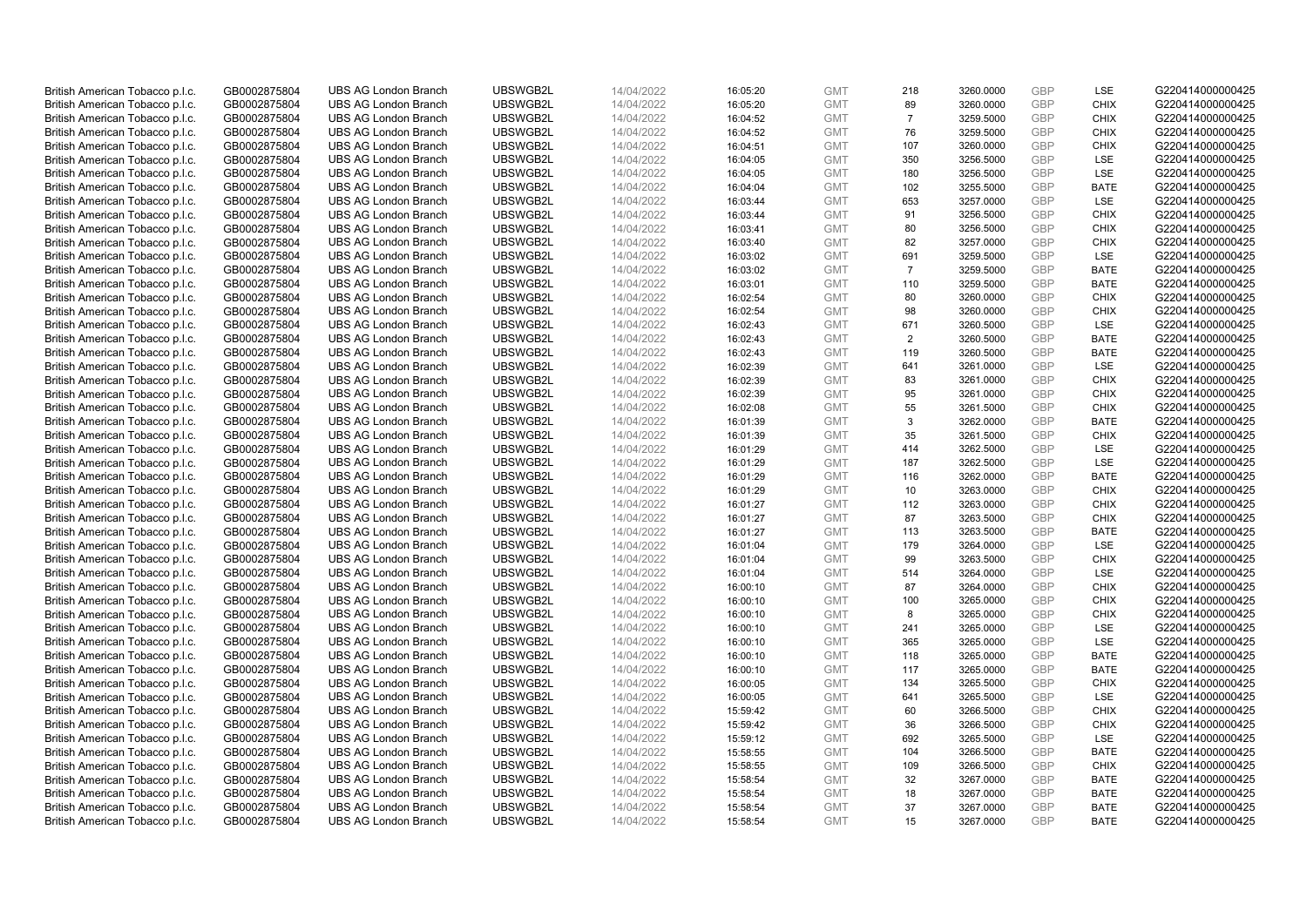| British American Tobacco p.l.c.                                    | GB0002875804                 | <b>UBS AG London Branch</b>                                | UBSWGB2L             | 14/04/2022               | 15:58:54             | <b>GMT</b>               | 90       | 3267.0000              | GBP                      | <b>CHIX</b>                | G220414000000425                     |
|--------------------------------------------------------------------|------------------------------|------------------------------------------------------------|----------------------|--------------------------|----------------------|--------------------------|----------|------------------------|--------------------------|----------------------------|--------------------------------------|
| British American Tobacco p.l.c.                                    | GB0002875804                 | <b>UBS AG London Branch</b>                                | UBSWGB2L             | 14/04/2022               | 15:58:54             | <b>GMT</b>               | 59       | 3267.0000              | <b>GBP</b>               | <b>LSE</b>                 | G220414000000425                     |
| British American Tobacco p.l.c.                                    | GB0002875804                 | <b>UBS AG London Branch</b>                                | UBSWGB2L             | 14/04/2022               | 15:58:54             | <b>GMT</b>               | 247      | 3267.0000              | GBP                      | LSE                        | G220414000000425                     |
| British American Tobacco p.l.c.                                    | GB0002875804                 | <b>UBS AG London Branch</b>                                | UBSWGB2L             | 14/04/2022               | 15:58:54             | <b>GMT</b>               | 57       | 3267.0000              | <b>GBP</b>               | LSE                        | G220414000000425                     |
| British American Tobacco p.l.c.                                    | GB0002875804                 | <b>UBS AG London Branch</b>                                | UBSWGB2L             | 14/04/2022               | 15:58:54             | <b>GMT</b>               | 281      | 3267.0000              | GBP                      | LSE                        | G220414000000425                     |
| British American Tobacco p.l.c.                                    | GB0002875804                 | <b>UBS AG London Branch</b>                                | UBSWGB2L             | 14/04/2022               | 15:58:54             | <b>GMT</b>               | 30       | 3267.0000              | <b>GBP</b>               | LSE                        | G220414000000425                     |
| British American Tobacco p.l.c.                                    | GB0002875804                 | <b>UBS AG London Branch</b>                                | UBSWGB2L             | 14/04/2022               | 15:58:13             | <b>GMT</b>               | 123      | 3267.5000              | GBP                      | <b>BATE</b>                | G220414000000425                     |
| British American Tobacco p.l.c.                                    | GB0002875804                 | <b>UBS AG London Branch</b>                                | UBSWGB2L             | 14/04/2022               | 15:58:13             | <b>GMT</b>               | 71       | 3267.5000              | <b>GBP</b>               | <b>CHIX</b>                | G220414000000425                     |
| British American Tobacco p.l.c.                                    | GB0002875804                 | <b>UBS AG London Branch</b>                                | UBSWGB2L             | 14/04/2022               | 15:58:13             | <b>GMT</b>               | 44       | 3267.5000              | GBP                      | <b>CHIX</b>                | G220414000000425                     |
| British American Tobacco p.l.c.                                    | GB0002875804                 | <b>UBS AG London Branch</b>                                | UBSWGB2L             | 14/04/2022               | 15:58:13             | <b>GMT</b>               | 3        | 3267.5000              | <b>GBP</b>               | <b>CHIX</b>                | G220414000000425                     |
| British American Tobacco p.l.c.                                    | GB0002875804                 | <b>UBS AG London Branch</b>                                | UBSWGB2L             | 14/04/2022               | 15:58:10             | <b>GMT</b>               | 86       | 3267.5000              | GBP                      | <b>CHIX</b>                | G220414000000425                     |
| British American Tobacco p.l.c.                                    | GB0002875804                 | <b>UBS AG London Branch</b>                                | UBSWGB2L             | 14/04/2022               | 15:58:10             | <b>GMT</b>               | 700      | 3268.0000              | <b>GBP</b>               | LSE                        | G220414000000425                     |
| British American Tobacco p.l.c.                                    | GB0002875804                 | <b>UBS AG London Branch</b>                                | UBSWGB2L             | 14/04/2022               | 15:58:10             | <b>GMT</b>               | 151      | 3268.0000              | <b>GBP</b>               | LSE                        | G220414000000425                     |
| British American Tobacco p.l.c.                                    | GB0002875804                 | <b>UBS AG London Branch</b>                                | UBSWGB2L             | 14/04/2022               | 15:58:00             | <b>GMT</b>               | 68       | 3268.0000              | GBP                      | LSE                        | G220414000000425                     |
| British American Tobacco p.l.c.                                    | GB0002875804                 | <b>UBS AG London Branch</b>                                | UBSWGB2L             | 14/04/2022               | 15:58:00             | <b>GMT</b>               | 32       | 3268.0000              | <b>GBP</b>               | <b>LSE</b>                 | G220414000000425                     |
| British American Tobacco p.l.c.                                    | GB0002875804                 | <b>UBS AG London Branch</b>                                | UBSWGB2L             | 14/04/2022               | 15:57:58             | <b>GMT</b>               | 337      | 3268.0000              | GBP                      | LSE                        | G220414000000425                     |
| British American Tobacco p.l.c.                                    | GB0002875804                 | <b>UBS AG London Branch</b>                                | UBSWGB2L             | 14/04/2022               | 15:57:58             | <b>GMT</b>               | 63       | 3268.0000              | <b>GBP</b>               | LSE                        | G220414000000425                     |
| British American Tobacco p.l.c.                                    | GB0002875804                 | <b>UBS AG London Branch</b>                                | UBSWGB2L             | 14/04/2022               | 15:57:58             | <b>GMT</b>               | 100      | 3268.0000              | GBP                      | LSE                        | G220414000000425                     |
| British American Tobacco p.l.c.                                    | GB0002875804                 | <b>UBS AG London Branch</b>                                | UBSWGB2L             | 14/04/2022               | 15:57:58             | <b>GMT</b>               | 54       | 3268.0000              | <b>GBP</b>               | <b>LSE</b>                 | G220414000000425                     |
| British American Tobacco p.l.c.                                    | GB0002875804                 | <b>UBS AG London Branch</b>                                | UBSWGB2L             | 14/04/2022               | 15:57:56             | <b>GMT</b>               | 82       | 3268.0000              | <b>GBP</b>               | <b>CHIX</b>                | G220414000000425                     |
| British American Tobacco p.l.c.                                    | GB0002875804                 | <b>UBS AG London Branch</b>                                | UBSWGB2L             | 14/04/2022               | 15:57:56             | <b>GMT</b>               | 50       | 3268.0000              | <b>GBP</b>               | LSE                        | G220414000000425                     |
| British American Tobacco p.l.c.                                    | GB0002875804                 | <b>UBS AG London Branch</b>                                | UBSWGB2L             | 14/04/2022               | 15:57:56             | <b>GMT</b>               | 100      | 3268.0000              | GBP                      | LSE                        | G220414000000425                     |
| British American Tobacco p.l.c.                                    | GB0002875804                 | <b>UBS AG London Branch</b>                                | UBSWGB2L             | 14/04/2022               | 15:57:54             | <b>GMT</b>               | 21       | 3268.0000              | <b>GBP</b>               | LSE                        | G220414000000425                     |
| British American Tobacco p.l.c.                                    | GB0002875804                 | <b>UBS AG London Branch</b>                                | UBSWGB2L             | 14/04/2022               | 15:57:53             | <b>GMT</b>               | 41       | 3268.0000              | GBP                      | LSE                        | G220414000000425                     |
| British American Tobacco p.l.c.                                    | GB0002875804                 | <b>UBS AG London Branch</b>                                | UBSWGB2L             | 14/04/2022               | 15:57:53             | <b>GMT</b>               | 129      | 3268.0000              | <b>GBP</b>               | LSE                        | G220414000000425                     |
| British American Tobacco p.l.c.                                    | GB0002875804                 | <b>UBS AG London Branch</b>                                | UBSWGB2L             | 14/04/2022               | 15:57:53             | <b>GMT</b>               | 97       | 3268.0000              | <b>GBP</b>               | LSE                        | G220414000000425                     |
| British American Tobacco p.l.c.                                    | GB0002875804                 | <b>UBS AG London Branch</b>                                | UBSWGB2L             | 14/04/2022               | 15:57:42             | <b>GMT</b>               | 36       | 3267.5000              | GBP                      | <b>BATE</b>                | G220414000000425                     |
| British American Tobacco p.l.c.                                    | GB0002875804                 | <b>UBS AG London Branch</b>                                | UBSWGB2L             | 14/04/2022               | 15:57:42             | <b>GMT</b>               | 74       | 3267.5000              | <b>GBP</b>               | <b>BATE</b>                | G220414000000425                     |
| British American Tobacco p.l.c.                                    | GB0002875804                 | <b>UBS AG London Branch</b>                                | UBSWGB2L             | 14/04/2022               | 15:57:38             | <b>GMT</b>               | 15       | 3268.0000              | GBP                      | <b>CHIX</b>                | G220414000000425                     |
| British American Tobacco p.l.c.                                    | GB0002875804                 | <b>UBS AG London Branch</b>                                | UBSWGB2L             | 14/04/2022               | 15:57:38             | <b>GMT</b>               | 10       | 3268.0000              | <b>GBP</b>               | <b>CHIX</b>                | G220414000000425                     |
| British American Tobacco p.l.c.                                    | GB0002875804                 | <b>UBS AG London Branch</b>                                | UBSWGB2L             | 14/04/2022               | 15:57:37             | <b>GMT</b>               | 148      | 3268.0000              | GBP                      | <b>CHIX</b>                | G220414000000425                     |
| British American Tobacco p.l.c.                                    | GB0002875804                 | <b>UBS AG London Branch</b>                                | UBSWGB2L             | 14/04/2022               | 15:57:37             | <b>GMT</b>               | 47       | 3268.0000              | <b>GBP</b>               | <b>CHIX</b>                | G220414000000425                     |
| British American Tobacco p.l.c.                                    | GB0002875804                 | <b>UBS AG London Branch</b>                                | UBSWGB2L             | 14/04/2022               | 15:56:48             | <b>GMT</b>               | 106      | 3267.5000              | GBP                      | <b>BATE</b>                | G220414000000425                     |
| British American Tobacco p.l.c.                                    | GB0002875804                 | <b>UBS AG London Branch</b>                                | UBSWGB2L             | 14/04/2022               | 15:56:28             | <b>GMT</b>               | 653      | 3268.0000              | GBP                      | LSE                        | G220414000000425                     |
| British American Tobacco p.l.c.                                    | GB0002875804                 | <b>UBS AG London Branch</b>                                | UBSWGB2L             | 14/04/2022               | 15:56:28             | <b>GMT</b>               | 121      | 3268.0000              | <b>GBP</b>               | <b>BATE</b>                | G220414000000425                     |
| British American Tobacco p.l.c.                                    | GB0002875804                 | <b>UBS AG London Branch</b>                                | UBSWGB2L             | 14/04/2022               | 15:56:28             | <b>GMT</b>               | 153      | 3268.5000              | <b>GBP</b>               | <b>CHIX</b>                | G220414000000425                     |
| British American Tobacco p.l.c.                                    | GB0002875804                 | <b>UBS AG London Branch</b>                                | UBSWGB2L             | 14/04/2022               | 15:56:27             | <b>GMT</b>               | 121      | 3268.5000              | GBP                      | <b>CHIX</b>                | G220414000000425                     |
| British American Tobacco p.l.c.                                    | GB0002875804                 | <b>UBS AG London Branch</b>                                | UBSWGB2L             | 14/04/2022               | 15:56:03             | <b>GMT</b>               | 609      | 3268.5000              | <b>GBP</b>               | LSE                        | G220414000000425                     |
| British American Tobacco p.l.c.                                    | GB0002875804                 | <b>UBS AG London Branch</b>                                | UBSWGB2L             | 14/04/2022               | 15:55:59             | <b>GMT</b>               | 106      | 3269.0000              | <b>GBP</b>               | LSE                        | G220414000000425                     |
| British American Tobacco p.l.c.                                    | GB0002875804                 | <b>UBS AG London Branch</b>                                | UBSWGB2L             | 14/04/2022               | 15:55:59             | <b>GMT</b>               | 87       | 3269.0000              | GBP                      | <b>CHIX</b>                | G220414000000425                     |
| British American Tobacco p.l.c.                                    | GB0002875804                 | <b>UBS AG London Branch</b>                                | UBSWGB2L             | 14/04/2022               | 15:55:38             | <b>GMT</b>               | 433      | 3269.0000              | <b>GBP</b>               | <b>LSE</b>                 | G220414000000425                     |
| British American Tobacco p.l.c.                                    | GB0002875804                 | <b>UBS AG London Branch</b>                                | UBSWGB2L             | 14/04/2022               | 15:55:38             | <b>GMT</b>               | 100      | 3269.0000              | GBP                      | LSE                        | G220414000000425                     |
| British American Tobacco p.l.c.                                    | GB0002875804                 | <b>UBS AG London Branch</b>                                | UBSWGB2L             | 14/04/2022               | 15:55:06             | <b>GMT</b>               | 663      | 3268.0000              | <b>GBP</b>               | LSE                        | G220414000000425                     |
| British American Tobacco p.l.c.                                    | GB0002875804                 | <b>UBS AG London Branch</b>                                | UBSWGB2L             | 14/04/2022               | 15:55:06             | <b>GMT</b>               | 118      | 3268.0000              | GBP                      | <b>CHIX</b>                | G220414000000425                     |
| British American Tobacco p.l.c.                                    | GB0002875804                 | <b>UBS AG London Branch</b>                                | UBSWGB2L             | 14/04/2022               | 15:55:06             | <b>GMT</b>               | 123      | 3268.0000              | GBP                      | <b>BATE</b>                | G220414000000425                     |
| British American Tobacco p.l.c.                                    | GB0002875804                 | <b>UBS AG London Branch</b>                                | UBSWGB2L             | 14/04/2022               | 15:55:05             | <b>GMT</b>               | 97       | 3269.0000              | GBP                      | <b>CHIX</b>                | G220414000000425                     |
| British American Tobacco p.l.c.                                    | GB0002875804                 | <b>UBS AG London Branch</b>                                | UBSWGB2L             | 14/04/2022               | 15:54:51             | <b>GMT</b>               | 63       | 3269.0000              | GBP                      | <b>CHIX</b>                | G220414000000425                     |
| British American Tobacco p.l.c.                                    | GB0002875804                 | <b>UBS AG London Branch</b>                                | UBSWGB2L             | 14/04/2022               | 15:54:42             | <b>GMT</b>               | 11       | 3269.0000              | <b>GBP</b>               | <b>BATE</b>                | G220414000000425                     |
| British American Tobacco p.l.c.                                    | GB0002875804                 | <b>UBS AG London Branch</b>                                | UBSWGB2L             | 14/04/2022               | 15:54:42             | <b>GMT</b>               | 60       | 3269.0000              | GBP                      | <b>BATE</b>                | G220414000000425                     |
| British American Tobacco p.l.c.                                    | GB0002875804                 | <b>UBS AG London Branch</b>                                | UBSWGB2L             | 14/04/2022               | 15:54:42             | <b>GMT</b>               | 92       | 3269.0000              | GBP                      | <b>CHIX</b>                | G220414000000425                     |
| British American Tobacco p.l.c.                                    | GB0002875804                 | <b>UBS AG London Branch</b><br><b>UBS AG London Branch</b> | UBSWGB2L<br>UBSWGB2L | 14/04/2022               | 15:54:42             | <b>GMT</b>               | 13<br>24 | 3269.0000              | <b>GBP</b><br><b>GBP</b> | <b>BATE</b><br><b>BATE</b> | G220414000000425<br>G220414000000425 |
| British American Tobacco p.l.c.                                    | GB0002875804<br>GB0002875804 | <b>UBS AG London Branch</b>                                | UBSWGB2L             | 14/04/2022<br>14/04/2022 | 15:54:42             | <b>GMT</b><br><b>GMT</b> | 10       | 3269.0000              | GBP                      | LSE                        | G220414000000425                     |
| British American Tobacco p.l.c.<br>British American Tobacco p.l.c. | GB0002875804                 | <b>UBS AG London Branch</b>                                | UBSWGB2L             | 14/04/2022               | 15:54:35<br>15:54:33 | <b>GMT</b>               | 100      | 3269.0000<br>3269.0000 | <b>GBP</b>               | <b>LSE</b>                 | G220414000000425                     |
|                                                                    |                              |                                                            |                      |                          |                      |                          |          |                        |                          |                            |                                      |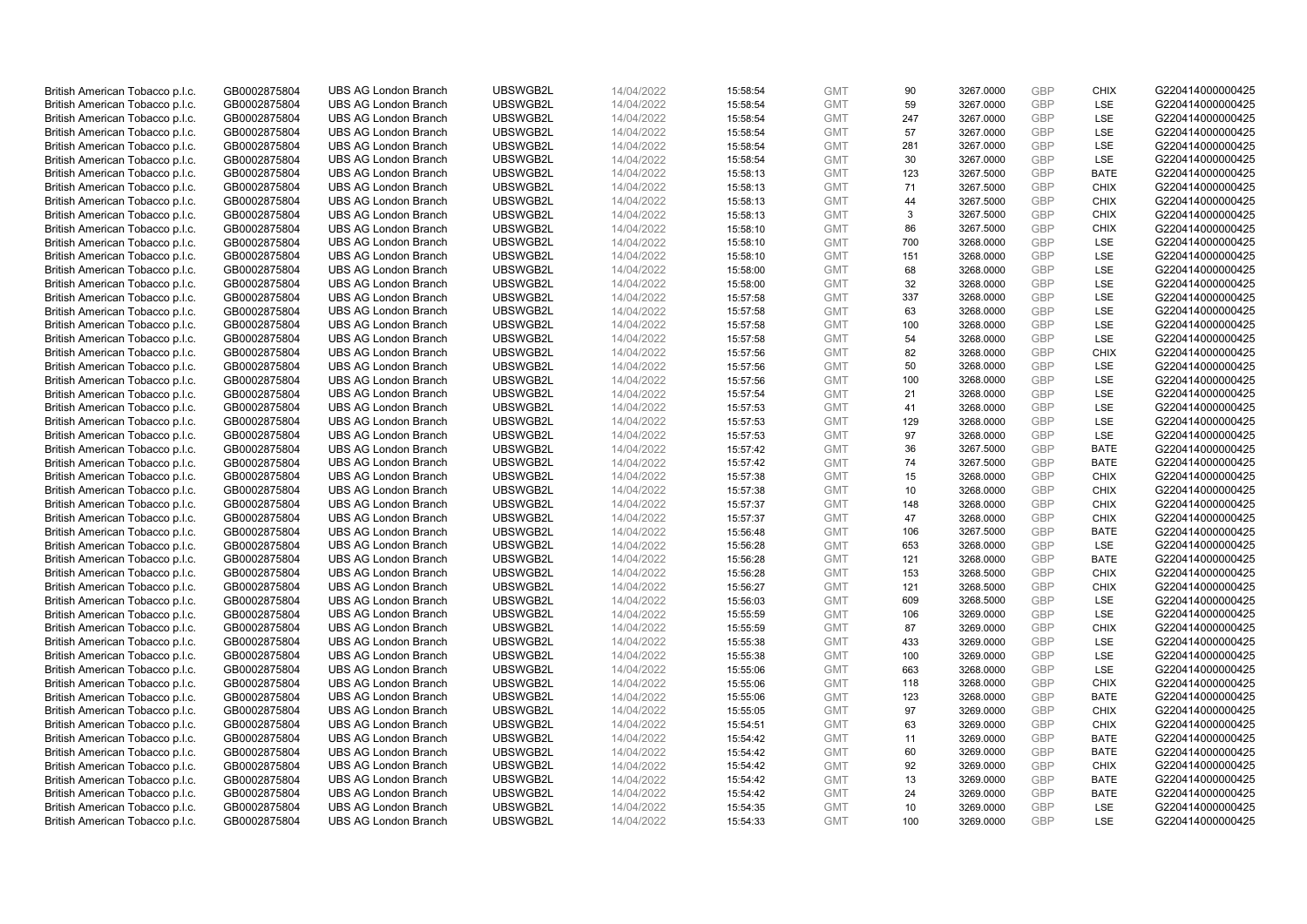| British American Tobacco p.l.c.                                    | GB0002875804                 | <b>UBS AG London Branch</b>                                | UBSWGB2L             | 14/04/2022               | 15:54:33             | <b>GMT</b>               | 250          | 3269.0000              | GBP               | LSE                        | G220414000000425                     |
|--------------------------------------------------------------------|------------------------------|------------------------------------------------------------|----------------------|--------------------------|----------------------|--------------------------|--------------|------------------------|-------------------|----------------------------|--------------------------------------|
| British American Tobacco p.l.c.                                    | GB0002875804                 | <b>UBS AG London Branch</b>                                | UBSWGB2L             | 14/04/2022               | 15:54:33             | <b>GMT</b>               | 200          | 3269.0000              | <b>GBP</b>        | LSE                        | G220414000000425                     |
| British American Tobacco p.l.c.                                    | GB0002875804                 | <b>UBS AG London Branch</b>                                | UBSWGB2L             | 14/04/2022               | 15:54:33             | <b>GMT</b>               | 38           | 3269.0000              | GBP               | LSE                        | G220414000000425                     |
| British American Tobacco p.l.c.                                    | GB0002875804                 | <b>UBS AG London Branch</b>                                | UBSWGB2L             | 14/04/2022               | 15:54:01             | <b>GMT</b>               | 675          | 3268.5000              | <b>GBP</b>        | LSE                        | G220414000000425                     |
| British American Tobacco p.l.c.                                    | GB0002875804                 | <b>UBS AG London Branch</b>                                | UBSWGB2L             | 14/04/2022               | 15:53:32             | <b>GMT</b>               | 143          | 3269.0000              | GBP               | <b>CHIX</b>                | G220414000000425                     |
| British American Tobacco p.l.c.                                    | GB0002875804                 | <b>UBS AG London Branch</b>                                | UBSWGB2L             | 14/04/2022               | 15:53:31             | <b>GMT</b>               | 35           | 3269.0000              | <b>GBP</b>        | LSE                        | G220414000000425                     |
| British American Tobacco p.l.c.                                    | GB0002875804                 | <b>UBS AG London Branch</b>                                | UBSWGB2L             | 14/04/2022               | 15:53:31             | <b>GMT</b>               | 600          | 3269.0000              | <b>GBP</b>        | LSE                        | G220414000000425                     |
| British American Tobacco p.l.c.                                    | GB0002875804                 | <b>UBS AG London Branch</b>                                | UBSWGB2L             | 14/04/2022               | 15:53:31             | <b>GMT</b>               | 123          | 3269.0000              | <b>GBP</b>        | <b>BATE</b>                | G220414000000425                     |
| British American Tobacco p.l.c.                                    | GB0002875804                 | <b>UBS AG London Branch</b>                                | UBSWGB2L             | 14/04/2022               | 15:52:47             | <b>GMT</b>               | 95           | 3269.5000              | <b>GBP</b>        | <b>CHIX</b>                | G220414000000425                     |
| British American Tobacco p.l.c.                                    | GB0002875804                 | <b>UBS AG London Branch</b>                                | UBSWGB2L             | 14/04/2022               | 15:52:47             | <b>GMT</b>               | 96           | 3269.5000              | <b>GBP</b>        | <b>CHIX</b>                | G220414000000425                     |
| British American Tobacco p.l.c.                                    | GB0002875804                 | <b>UBS AG London Branch</b>                                | UBSWGB2L             | 14/04/2022               | 15:52:47             | <b>GMT</b>               | 116          | 3269.5000              | GBP               | <b>BATE</b>                | G220414000000425                     |
| British American Tobacco p.l.c.                                    | GB0002875804                 | <b>UBS AG London Branch</b>                                | UBSWGB2L             | 14/04/2022               | 15:52:39             | <b>GMT</b>               | 33           | 3270.0000              | <b>GBP</b>        | <b>CHIX</b>                | G220414000000425                     |
| British American Tobacco p.l.c.                                    | GB0002875804                 | <b>UBS AG London Branch</b>                                | UBSWGB2L             | 14/04/2022               | 15:52:39             | <b>GMT</b>               | 59           | 3270.0000              | <b>GBP</b>        | <b>CHIX</b>                | G220414000000425                     |
| British American Tobacco p.l.c.                                    | GB0002875804                 | <b>UBS AG London Branch</b>                                | UBSWGB2L             | 14/04/2022               | 15:52:39             | <b>GMT</b>               | $\mathbf{1}$ | 3270.0000              | GBP               | <b>CHIX</b>                | G220414000000425                     |
| British American Tobacco p.l.c.                                    | GB0002875804                 | <b>UBS AG London Branch</b>                                | UBSWGB2L             | 14/04/2022               | 15:52:39             | <b>GMT</b>               | $\mathbf{1}$ | 3270.0000              | <b>GBP</b>        | <b>CHIX</b>                | G220414000000425                     |
| British American Tobacco p.l.c.                                    | GB0002875804                 | <b>UBS AG London Branch</b>                                | UBSWGB2L             | 14/04/2022               | 15:52:02             | <b>GMT</b>               | 619          | 3269.0000              | GBP               | LSE                        | G220414000000425                     |
| British American Tobacco p.l.c.                                    | GB0002875804                 | <b>UBS AG London Branch</b>                                | UBSWGB2L             | 14/04/2022               | 15:52:02             | <b>GMT</b>               | 198          | 3269.5000              | <b>GBP</b>        | LSE                        | G220414000000425                     |
| British American Tobacco p.l.c.                                    | GB0002875804                 | <b>UBS AG London Branch</b>                                | UBSWGB2L             | 14/04/2022               | 15:52:02             | <b>GMT</b>               | 400          | 3269.5000              | GBP               | LSE                        | G220414000000425                     |
| British American Tobacco p.l.c.                                    | GB0002875804                 | <b>UBS AG London Branch</b>                                | UBSWGB2L             | 14/04/2022               | 15:52:02             | <b>GMT</b>               | 94           | 3269.5000              | <b>GBP</b>        | <b>CHIX</b>                | G220414000000425                     |
| British American Tobacco p.l.c.                                    | GB0002875804                 | <b>UBS AG London Branch</b>                                | UBSWGB2L             | 14/04/2022               | 15:51:52             | <b>GMT</b>               | 56           | 3270.0000              | GBP               | <b>CHIX</b>                | G220414000000425                     |
| British American Tobacco p.l.c.                                    | GB0002875804                 | <b>UBS AG London Branch</b>                                | UBSWGB2L             | 14/04/2022               | 15:51:52             | <b>GMT</b>               | 37           | 3270.0000              | GBP               | <b>CHIX</b>                | G220414000000425                     |
| British American Tobacco p.l.c.                                    | GB0002875804                 | <b>UBS AG London Branch</b>                                | UBSWGB2L             | 14/04/2022               | 15:51:51             | <b>GMT</b>               | 146          | 3270.0000              | GBP               | <b>BATE</b>                | G220414000000425                     |
| British American Tobacco p.l.c.                                    | GB0002875804                 | <b>UBS AG London Branch</b>                                | UBSWGB2L             | 14/04/2022               | 15:51:42             | <b>GMT</b>               | 16           | 3270.5000              | <b>GBP</b>        | <b>CHIX</b>                | G220414000000425                     |
| British American Tobacco p.l.c.                                    | GB0002875804                 | <b>UBS AG London Branch</b>                                | UBSWGB2L             | 14/04/2022               | 15:51:40             | <b>GMT</b>               | 111          | 3270.5000              | GBP               | <b>BATE</b>                | G220414000000425                     |
| British American Tobacco p.l.c.                                    | GB0002875804                 | <b>UBS AG London Branch</b>                                | UBSWGB2L             | 14/04/2022               | 15:51:11             | <b>GMT</b>               | 91           | 3271.0000              | <b>GBP</b>        | <b>CHIX</b>                | G220414000000425                     |
| British American Tobacco p.l.c.                                    | GB0002875804                 | <b>UBS AG London Branch</b>                                | UBSWGB2L             | 14/04/2022               | 15:51:10             | <b>GMT</b>               | 61           | 3271.5000              | <b>GBP</b>        | <b>CHIX</b>                | G220414000000425                     |
| British American Tobacco p.l.c.                                    | GB0002875804                 | <b>UBS AG London Branch</b>                                | UBSWGB2L             | 14/04/2022               | 15:51:10             | <b>GMT</b>               | 106          | 3271.5000              | GBP               | LSE                        | G220414000000425                     |
| British American Tobacco p.l.c.                                    | GB0002875804                 | <b>UBS AG London Branch</b>                                | UBSWGB2L             | 14/04/2022               | 15:51:10             | <b>GMT</b>               | 500          | 3271.5000              | <b>GBP</b>        | <b>LSE</b>                 | G220414000000425                     |
| British American Tobacco p.l.c.                                    | GB0002875804                 | <b>UBS AG London Branch</b>                                | UBSWGB2L             | 14/04/2022               | 15:50:44             | <b>GMT</b>               | 93           | 3271.0000              | GBP               | <b>CHIX</b>                | G220414000000425                     |
| British American Tobacco p.l.c.                                    | GB0002875804                 | <b>UBS AG London Branch</b>                                | UBSWGB2L             | 14/04/2022               | 15:50:44             | <b>GMT</b>               | 529          | 3271.0000              | <b>GBP</b>        | LSE                        | G220414000000425                     |
| British American Tobacco p.l.c.                                    | GB0002875804                 | <b>UBS AG London Branch</b>                                | UBSWGB2L             | 14/04/2022               | 15:50:44             | <b>GMT</b>               | 82           | 3271.0000              | GBP               | LSE                        | G220414000000425                     |
| British American Tobacco p.l.c.                                    | GB0002875804                 | <b>UBS AG London Branch</b>                                | UBSWGB2L             | 14/04/2022               | 15:49:56             | <b>GMT</b>               | 134          | 3270.0000              | <b>GBP</b>        | <b>BATE</b>                | G220414000000425                     |
| British American Tobacco p.l.c.                                    | GB0002875804                 | <b>UBS AG London Branch</b>                                | UBSWGB2L             | 14/04/2022               | 15:49:56             | <b>GMT</b>               | 87           | 3270.0000              | GBP               | <b>CHIX</b>                | G220414000000425                     |
| British American Tobacco p.l.c.                                    | GB0002875804                 | <b>UBS AG London Branch</b>                                | UBSWGB2L             | 14/04/2022               | 15:49:56             | <b>GMT</b>               | 9            | 3270.0000              | GBP               | <b>CHIX</b>                | G220414000000425                     |
| British American Tobacco p.l.c.                                    | GB0002875804                 | <b>UBS AG London Branch</b>                                | UBSWGB2L             | 14/04/2022               | 15:49:52             | <b>GMT</b>               | 58           | 3271.0000              | GBP               | <b>CHIX</b>                | G220414000000425                     |
| British American Tobacco p.l.c.                                    | GB0002875804                 | <b>UBS AG London Branch</b>                                | UBSWGB2L             | 14/04/2022               | 15:49:52             | <b>GMT</b>               | 44           | 3271.0000              | <b>GBP</b>        | <b>CHIX</b>                | G220414000000425                     |
| British American Tobacco p.l.c.                                    | GB0002875804                 | <b>UBS AG London Branch</b>                                | UBSWGB2L             | 14/04/2022               | 15:49:52             | <b>GMT</b>               | 150          | 3272.0000              | GBP               | <b>LSE</b>                 | G220414000000425                     |
| British American Tobacco p.l.c.                                    | GB0002875804                 | <b>UBS AG London Branch</b>                                | UBSWGB2L             | 14/04/2022               | 15:49:52             | <b>GMT</b>               | 300          | 3272.0000              | <b>GBP</b>        | LSE                        | G220414000000425                     |
| British American Tobacco p.l.c.                                    | GB0002875804                 | <b>UBS AG London Branch</b>                                | UBSWGB2L             | 14/04/2022               | 15:49:52             | <b>GMT</b>               | 51           | 3272.0000              | <b>GBP</b>        | LSE                        | G220414000000425                     |
| British American Tobacco p.l.c.                                    | GB0002875804                 | <b>UBS AG London Branch</b>                                | UBSWGB2L             | 14/04/2022               | 15:49:52             | <b>GMT</b>               | 81           | 3272.0000              | GBP               | LSE                        | G220414000000425                     |
| British American Tobacco p.l.c.                                    | GB0002875804                 | <b>UBS AG London Branch</b>                                | UBSWGB2L             | 14/04/2022               | 15:49:51             | <b>GMT</b>               | 124          | 3272.5000              | <b>GBP</b>        | <b>BATE</b>                | G220414000000425                     |
| British American Tobacco p.l.c.                                    | GB0002875804                 | <b>UBS AG London Branch</b>                                | UBSWGB2L             | 14/04/2022               | 15:49:51             | <b>GMT</b>               | 674          | 3273.0000              | GBP               | LSE                        | G220414000000425                     |
| British American Tobacco p.l.c.                                    | GB0002875804                 | <b>UBS AG London Branch</b>                                | UBSWGB2L             | 14/04/2022               | 15:48:57             | <b>GMT</b>               | 49           | 3268.0000              | <b>GBP</b>        | <b>CHIX</b>                | G220414000000425                     |
| British American Tobacco p.l.c.                                    | GB0002875804                 | <b>UBS AG London Branch</b>                                | UBSWGB2L<br>UBSWGB2L | 14/04/2022               | 15:48:57             | <b>GMT</b>               | 91<br>153    | 3268.0000              | GBP<br><b>GBP</b> | <b>CHIX</b><br><b>LSE</b>  | G220414000000425                     |
| British American Tobacco p.l.c.                                    | GB0002875804<br>GB0002875804 | <b>UBS AG London Branch</b><br><b>UBS AG London Branch</b> | UBSWGB2L             | 14/04/2022<br>14/04/2022 | 15:48:50             | <b>GMT</b><br><b>GMT</b> | 250          | 3268.5000              | GBP               | LSE                        | G220414000000425<br>G220414000000425 |
| British American Tobacco p.l.c.                                    |                              |                                                            |                      |                          | 15:48:50             | <b>GMT</b>               | 50           | 3268.5000              |                   | <b>CHIX</b>                |                                      |
| British American Tobacco p.l.c.<br>British American Tobacco p.l.c. | GB0002875804<br>GB0002875804 | <b>UBS AG London Branch</b><br><b>UBS AG London Branch</b> | UBSWGB2L<br>UBSWGB2L | 14/04/2022<br>14/04/2022 | 15:48:41<br>15:48:30 | <b>GMT</b>               | 12           | 3268.0000<br>3269.0000 | GBP<br><b>GBP</b> | <b>BATE</b>                | G220414000000425<br>G220414000000425 |
|                                                                    |                              |                                                            |                      |                          |                      |                          |              |                        | GBP               |                            |                                      |
| British American Tobacco p.l.c.<br>British American Tobacco p.l.c. | GB0002875804<br>GB0002875804 | <b>UBS AG London Branch</b><br><b>UBS AG London Branch</b> | UBSWGB2L<br>UBSWGB2L | 14/04/2022<br>14/04/2022 | 15:48:30             | <b>GMT</b><br><b>GMT</b> | 149<br>101   | 3269.5000              | GBP               | <b>BATE</b><br><b>BATE</b> | G220414000000425<br>G220414000000425 |
| British American Tobacco p.l.c.                                    | GB0002875804                 | <b>UBS AG London Branch</b>                                | UBSWGB2L             | 14/04/2022               | 15:48:30<br>15:48:30 | <b>GMT</b>               | 606          | 3269.5000<br>3269.5000 | <b>GBP</b>        | LSE                        | G220414000000425                     |
| British American Tobacco p.l.c.                                    | GB0002875804                 | <b>UBS AG London Branch</b>                                | UBSWGB2L             | 14/04/2022               | 15:48:30             | <b>GMT</b>               | 96           | 3269.5000              | <b>GBP</b>        | LSE                        | G220414000000425                     |
| British American Tobacco p.l.c.                                    | GB0002875804                 | <b>UBS AG London Branch</b>                                | UBSWGB2L             | 14/04/2022               | 15:48:30             | <b>GMT</b>               | 83           | 3269.5000              | GBP               | <b>CHIX</b>                | G220414000000425                     |
| British American Tobacco p.l.c.                                    | GB0002875804                 | <b>UBS AG London Branch</b>                                | UBSWGB2L             | 14/04/2022               | 15:48:30             | <b>GMT</b>               | 82           | 3269.5000              | <b>GBP</b>        | <b>CHIX</b>                | G220414000000425                     |
|                                                                    |                              |                                                            |                      |                          |                      |                          |              |                        |                   |                            |                                      |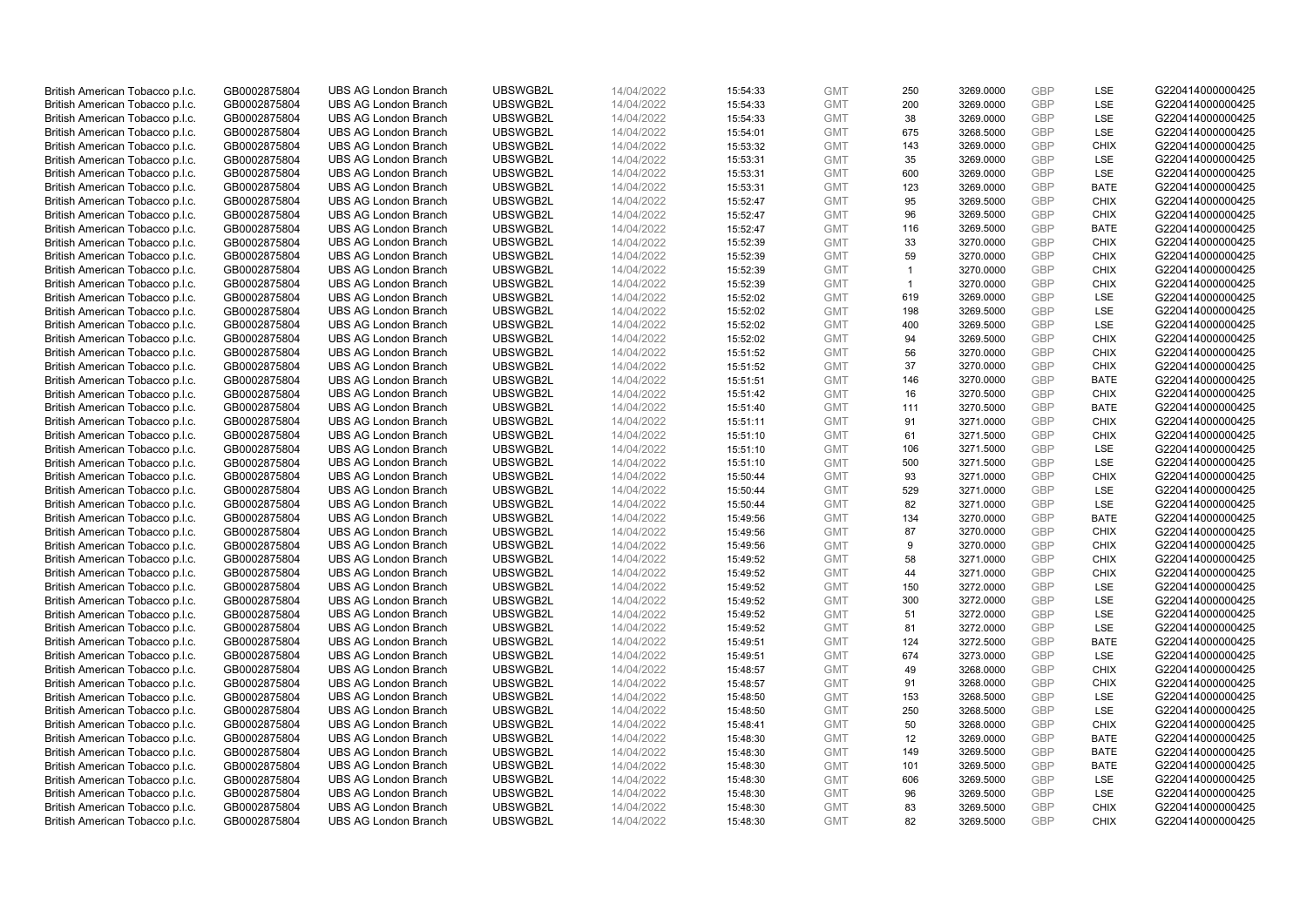| British American Tobacco p.l.c. | GB0002875804 | <b>UBS AG London Branch</b> | UBSWGB2L | 14/04/2022 | 15:48:30 | <b>GMT</b> | 118 | 3270.5000 | GBP        | <b>CHIX</b> | G220414000000425 |
|---------------------------------|--------------|-----------------------------|----------|------------|----------|------------|-----|-----------|------------|-------------|------------------|
| British American Tobacco p.l.c. | GB0002875804 | <b>UBS AG London Branch</b> | UBSWGB2L | 14/04/2022 | 15:48:30 | <b>GMT</b> | 6   | 3270.0000 | <b>GBP</b> | <b>CHIX</b> | G220414000000425 |
| British American Tobacco p.l.c. | GB0002875804 | <b>UBS AG London Branch</b> | UBSWGB2L | 14/04/2022 | 15:48:09 | <b>GMT</b> | 220 | 3269.0000 | GBP        | LSE         | G220414000000425 |
| British American Tobacco p.l.c. | GB0002875804 | <b>UBS AG London Branch</b> | UBSWGB2L | 14/04/2022 | 15:48:09 | <b>GMT</b> | 648 | 3269.5000 | <b>GBP</b> | LSE         | G220414000000425 |
| British American Tobacco p.l.c. | GB0002875804 | <b>UBS AG London Branch</b> | UBSWGB2L | 14/04/2022 | 15:48:09 | <b>GMT</b> | 708 | 3269.5000 | GBP        | LSE         | G220414000000425 |
| British American Tobacco p.l.c. | GB0002875804 | <b>UBS AG London Branch</b> | UBSWGB2L | 14/04/2022 | 15:47:47 | <b>GMT</b> | 238 | 3268.5000 | <b>GBP</b> | <b>CHIX</b> | G220414000000425 |
| British American Tobacco p.l.c. | GB0002875804 | <b>UBS AG London Branch</b> | UBSWGB2L | 14/04/2022 | 15:47:11 | <b>GMT</b> | 156 | 3267.0000 | GBP        | <b>CHIX</b> | G220414000000425 |
| British American Tobacco p.l.c. | GB0002875804 | <b>UBS AG London Branch</b> | UBSWGB2L | 14/04/2022 | 15:45:31 | <b>GMT</b> | 122 | 3261.5000 | <b>GBP</b> | <b>CHIX</b> | G220414000000425 |
| British American Tobacco p.l.c. | GB0002875804 | <b>UBS AG London Branch</b> | UBSWGB2L | 14/04/2022 | 15:45:31 | <b>GMT</b> | 107 | 3262.0000 | GBP        | <b>BATE</b> | G220414000000425 |
| British American Tobacco p.l.c. | GB0002875804 | <b>UBS AG London Branch</b> | UBSWGB2L | 14/04/2022 | 15:45:31 | <b>GMT</b> | 33  | 3262.0000 | <b>GBP</b> | <b>BATE</b> | G220414000000425 |
| British American Tobacco p.l.c. | GB0002875804 | <b>UBS AG London Branch</b> | UBSWGB2L | 14/04/2022 | 15:45:31 | <b>GMT</b> | 250 | 3262.5000 | GBP        | <b>LSE</b>  | G220414000000425 |
| British American Tobacco p.l.c. | GB0002875804 | <b>UBS AG London Branch</b> | UBSWGB2L | 14/04/2022 | 15:45:31 | <b>GMT</b> | 206 | 3262.5000 | <b>GBP</b> | LSE         | G220414000000425 |
| British American Tobacco p.l.c. | GB0002875804 | <b>UBS AG London Branch</b> | UBSWGB2L | 14/04/2022 | 15:45:31 | <b>GMT</b> | 260 | 3262.5000 | <b>GBP</b> | LSE         | G220414000000425 |
| British American Tobacco p.l.c. | GB0002875804 | <b>UBS AG London Branch</b> | UBSWGB2L | 14/04/2022 | 15:45:31 | <b>GMT</b> | 153 | 3262.5000 | GBP        | LSE         | G220414000000425 |
| British American Tobacco p.l.c. | GB0002875804 | <b>UBS AG London Branch</b> | UBSWGB2L | 14/04/2022 | 15:45:31 | <b>GMT</b> | 657 | 3262.5000 | <b>GBP</b> | <b>LSE</b>  | G220414000000425 |
| British American Tobacco p.l.c. | GB0002875804 | <b>UBS AG London Branch</b> | UBSWGB2L | 14/04/2022 | 15:45:31 | <b>GMT</b> | 109 | 3262.5000 | GBP        | <b>BATE</b> | G220414000000425 |
| British American Tobacco p.l.c. | GB0002875804 | <b>UBS AG London Branch</b> | UBSWGB2L | 14/04/2022 | 15:45:31 | <b>GMT</b> | 95  | 3262.5000 | <b>GBP</b> | <b>CHIX</b> | G220414000000425 |
| British American Tobacco p.l.c. | GB0002875804 | <b>UBS AG London Branch</b> | UBSWGB2L | 14/04/2022 | 15:45:05 | <b>GMT</b> | 590 | 3262.5000 | GBP        | LSE         | G220414000000425 |
| British American Tobacco p.l.c. | GB0002875804 | <b>UBS AG London Branch</b> | UBSWGB2L | 14/04/2022 | 15:45:00 | <b>GMT</b> | 43  | 3262.0000 | <b>GBP</b> | <b>BATE</b> | G220414000000425 |
| British American Tobacco p.l.c. | GB0002875804 | <b>UBS AG London Branch</b> | UBSWGB2L | 14/04/2022 | 15:45:00 | <b>GMT</b> | 42  | 3262.5000 | GBP        | <b>CHIX</b> | G220414000000425 |
| British American Tobacco p.l.c. | GB0002875804 | <b>UBS AG London Branch</b> | UBSWGB2L | 14/04/2022 | 15:45:00 | <b>GMT</b> | 82  | 3262.0000 | GBP        | <b>CHIX</b> | G220414000000425 |
| British American Tobacco p.l.c. | GB0002875804 | <b>UBS AG London Branch</b> | UBSWGB2L | 14/04/2022 | 15:45:00 | <b>GMT</b> | 42  | 3262.0000 | GBP        | <b>BATE</b> | G220414000000425 |
| British American Tobacco p.l.c. | GB0002875804 | <b>UBS AG London Branch</b> | UBSWGB2L | 14/04/2022 | 15:45:00 | <b>GMT</b> | 100 | 3262.5000 | <b>GBP</b> | <b>CHIX</b> | G220414000000425 |
| British American Tobacco p.l.c. | GB0002875804 | <b>UBS AG London Branch</b> | UBSWGB2L | 14/04/2022 | 15:44:28 | <b>GMT</b> | 400 | 3262.0000 | GBP        | <b>LSE</b>  | G220414000000425 |
| British American Tobacco p.l.c. | GB0002875804 | <b>UBS AG London Branch</b> | UBSWGB2L | 14/04/2022 | 15:44:28 | <b>GMT</b> | 119 | 3262.5000 | <b>GBP</b> | <b>CHIX</b> | G220414000000425 |
| British American Tobacco p.l.c. | GB0002875804 | <b>UBS AG London Branch</b> | UBSWGB2L | 14/04/2022 | 15:44:23 | <b>GMT</b> | 230 | 3261.5000 | <b>GBP</b> | <b>LSE</b>  | G220414000000425 |
| British American Tobacco p.l.c. | GB0002875804 | <b>UBS AG London Branch</b> | UBSWGB2L | 14/04/2022 | 15:43:47 | <b>GMT</b> | 229 | 3260.5000 | GBP        | LSE         | G220414000000425 |
| British American Tobacco p.l.c. | GB0002875804 | <b>UBS AG London Branch</b> | UBSWGB2L | 14/04/2022 | 15:43:47 | <b>GMT</b> | 454 | 3260.5000 | <b>GBP</b> | <b>LSE</b>  | G220414000000425 |
| British American Tobacco p.l.c. | GB0002875804 | <b>UBS AG London Branch</b> | UBSWGB2L | 14/04/2022 | 15:43:47 | <b>GMT</b> | 83  | 3260.5000 | GBP        | <b>CHIX</b> | G220414000000425 |
| British American Tobacco p.l.c. | GB0002875804 | <b>UBS AG London Branch</b> | UBSWGB2L | 14/04/2022 | 15:43:47 | <b>GMT</b> | 107 | 3260.5000 | <b>GBP</b> | <b>BATE</b> | G220414000000425 |
| British American Tobacco p.l.c. | GB0002875804 | <b>UBS AG London Branch</b> | UBSWGB2L | 14/04/2022 | 15:43:20 | <b>GMT</b> | 93  | 3261.0000 | GBP        | <b>CHIX</b> | G220414000000425 |
| British American Tobacco p.l.c. | GB0002875804 | <b>UBS AG London Branch</b> | UBSWGB2L | 14/04/2022 | 15:43:10 | <b>GMT</b> | 322 | 3261.0000 | <b>GBP</b> | <b>LSE</b>  | G220414000000425 |
| British American Tobacco p.l.c. | GB0002875804 | <b>UBS AG London Branch</b> | UBSWGB2L | 14/04/2022 | 15:43:10 | <b>GMT</b> | 216 | 3261.0000 | GBP        | LSE         | G220414000000425 |
| British American Tobacco p.l.c. | GB0002875804 | <b>UBS AG London Branch</b> | UBSWGB2L | 14/04/2022 | 15:43:10 | <b>GMT</b> | 97  | 3261.0000 | GBP        | LSE         | G220414000000425 |
| British American Tobacco p.l.c. | GB0002875804 | <b>UBS AG London Branch</b> | UBSWGB2L | 14/04/2022 | 15:43:10 | <b>GMT</b> | 122 | 3261.0000 | <b>GBP</b> | <b>BATE</b> | G220414000000425 |
| British American Tobacco p.l.c. | GB0002875804 | <b>UBS AG London Branch</b> | UBSWGB2L | 14/04/2022 | 15:43:10 | <b>GMT</b> | 95  | 3261.0000 | GBP        | <b>CHIX</b> | G220414000000425 |
| British American Tobacco p.l.c. | GB0002875804 | <b>UBS AG London Branch</b> | UBSWGB2L | 14/04/2022 | 15:43:09 | <b>GMT</b> | 122 | 3261.5000 | GBP        | <b>BATE</b> | G220414000000425 |
| British American Tobacco p.l.c. | GB0002875804 | <b>UBS AG London Branch</b> | UBSWGB2L | 14/04/2022 | 15:42:17 | <b>GMT</b> | 140 | 3260.0000 | <b>GBP</b> | <b>CHIX</b> | G220414000000425 |
| British American Tobacco p.l.c. | GB0002875804 | <b>UBS AG London Branch</b> | UBSWGB2L | 14/04/2022 | 15:42:17 | <b>GMT</b> | 266 | 3260.0000 | <b>GBP</b> | <b>CHIX</b> | G220414000000425 |
| British American Tobacco p.l.c. | GB0002875804 | <b>UBS AG London Branch</b> | UBSWGB2L | 14/04/2022 | 15:41:44 | <b>GMT</b> | 45  | 3260.0000 | GBP        | <b>BATE</b> | G220414000000425 |
| British American Tobacco p.l.c. | GB0002875804 | <b>UBS AG London Branch</b> | UBSWGB2L | 14/04/2022 | 15:41:44 | <b>GMT</b> | 57  | 3260.0000 | <b>GBP</b> | <b>BATE</b> | G220414000000425 |
| British American Tobacco p.l.c. | GB0002875804 | <b>UBS AG London Branch</b> | UBSWGB2L | 14/04/2022 | 15:41:44 | <b>GMT</b> | 220 | 3260.0000 | GBP        | LSE         | G220414000000425 |
| British American Tobacco p.l.c. | GB0002875804 | <b>UBS AG London Branch</b> | UBSWGB2L | 14/04/2022 | 15:41:44 | <b>GMT</b> | 153 | 3260.0000 | <b>GBP</b> | LSE         | G220414000000425 |
| British American Tobacco p.l.c. | GB0002875804 | <b>UBS AG London Branch</b> | UBSWGB2L | 14/04/2022 | 15:41:44 | <b>GMT</b> | 250 | 3260.0000 | GBP        | LSE         | G220414000000425 |
| British American Tobacco p.l.c. | GB0002875804 | <b>UBS AG London Branch</b> | UBSWGB2L | 14/04/2022 | 15:41:38 | <b>GMT</b> | 153 | 3260.5000 | <b>GBP</b> | <b>LSE</b>  | G220414000000425 |
| British American Tobacco p.l.c. | GB0002875804 | <b>UBS AG London Branch</b> | UBSWGB2L | 14/04/2022 | 15:40:52 | <b>GMT</b> | 578 | 3258.0000 | GBP        | LSE         | G220414000000425 |
| British American Tobacco p.l.c. | GB0002875804 | <b>UBS AG London Branch</b> | UBSWGB2L | 14/04/2022 | 15:40:31 | <b>GMT</b> | 113 | 3258.0000 | GBP        | <b>BATE</b> | G220414000000425 |
| British American Tobacco p.l.c. | GB0002875804 | <b>UBS AG London Branch</b> | UBSWGB2L | 14/04/2022 | 15:40:31 | <b>GMT</b> | 99  | 3258.5000 | <b>GBP</b> | <b>CHIX</b> | G220414000000425 |
| British American Tobacco p.l.c. | GB0002875804 | <b>UBS AG London Branch</b> | UBSWGB2L | 14/04/2022 | 15:40:22 | <b>GMT</b> | 170 | 3259.0000 | <b>GBP</b> | <b>CHIX</b> | G220414000000425 |
| British American Tobacco p.l.c. | GB0002875804 | <b>UBS AG London Branch</b> | UBSWGB2L | 14/04/2022 | 15:40:12 | <b>GMT</b> | 510 | 3259.0000 | GBP        | <b>LSE</b>  | G220414000000425 |
| British American Tobacco p.l.c. | GB0002875804 | <b>UBS AG London Branch</b> | UBSWGB2L | 14/04/2022 | 15:40:12 | <b>GMT</b> | 32  | 3259.0000 | <b>GBP</b> | LSE         | G220414000000425 |
| British American Tobacco p.l.c. | GB0002875804 | <b>UBS AG London Branch</b> | UBSWGB2L | 14/04/2022 | 15:40:12 | <b>GMT</b> | 30  | 3259.0000 | <b>GBP</b> | LSE         | G220414000000425 |
| British American Tobacco p.l.c. | GB0002875804 | <b>UBS AG London Branch</b> | UBSWGB2L | 14/04/2022 | 15:39:48 | <b>GMT</b> | 19  | 3259.5000 | GBP        | <b>CHIX</b> | G220414000000425 |
| British American Tobacco p.l.c. | GB0002875804 | <b>UBS AG London Branch</b> | UBSWGB2L | 14/04/2022 | 15:39:48 | <b>GMT</b> | 121 | 3259.5000 | <b>GBP</b> | <b>CHIX</b> | G220414000000425 |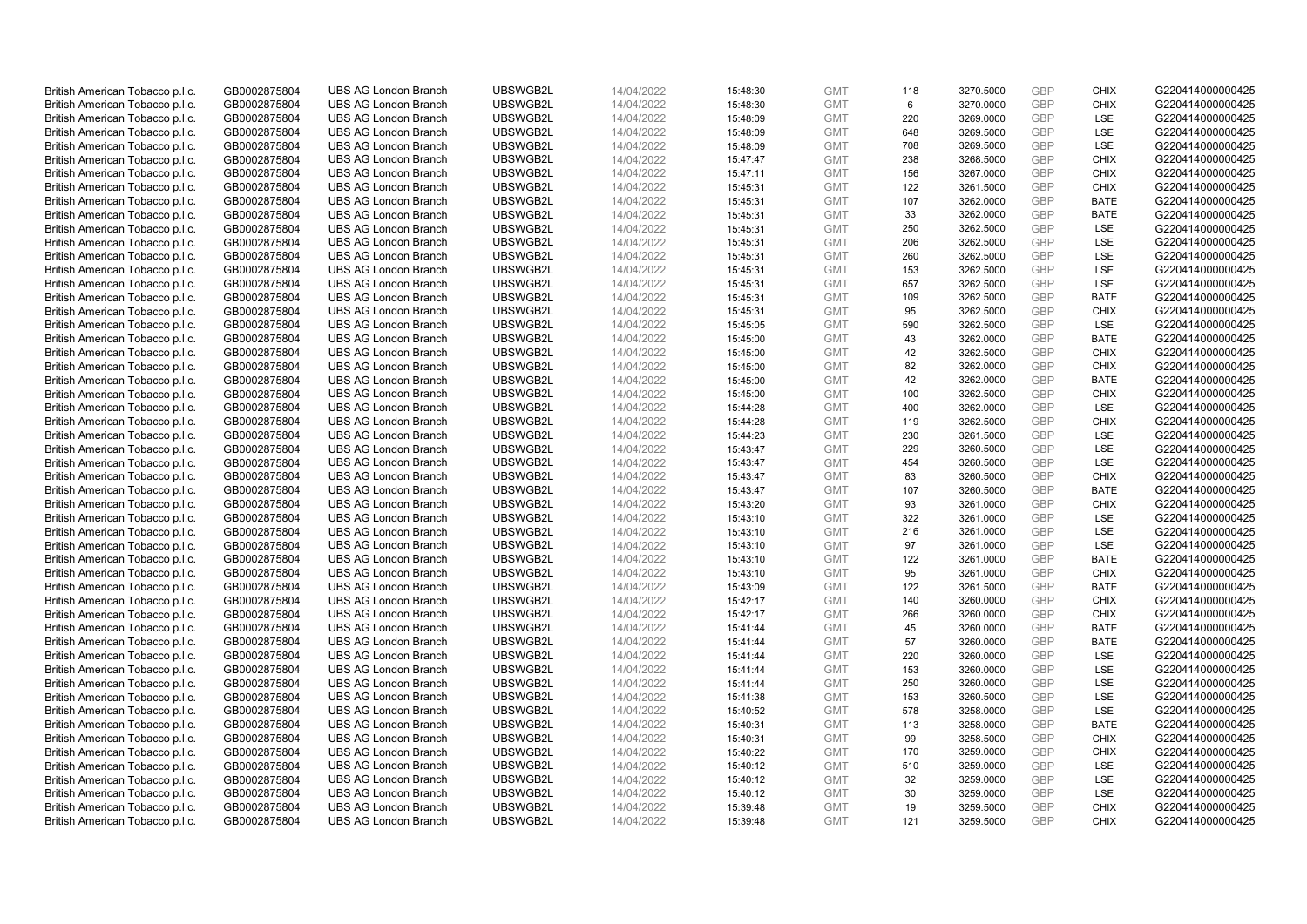| British American Tobacco p.l.c. | GB0002875804 | <b>UBS AG London Branch</b> | UBSWGB2L | 14/04/2022 | 15:39:47 | <b>GMT</b> | 5               | 3259.5000 | GBP        | <b>CHIX</b> | G220414000000425 |
|---------------------------------|--------------|-----------------------------|----------|------------|----------|------------|-----------------|-----------|------------|-------------|------------------|
| British American Tobacco p.l.c. | GB0002875804 | <b>UBS AG London Branch</b> | UBSWGB2L | 14/04/2022 | 15:39:32 | <b>GMT</b> | 656             | 3259.5000 | <b>GBP</b> | <b>LSE</b>  | G220414000000425 |
| British American Tobacco p.l.c. | GB0002875804 | <b>UBS AG London Branch</b> | UBSWGB2L | 14/04/2022 | 15:39:31 | <b>GMT</b> | 87              | 3260.0000 | GBP        | <b>CHIX</b> | G220414000000425 |
| British American Tobacco p.l.c. | GB0002875804 | <b>UBS AG London Branch</b> | UBSWGB2L | 14/04/2022 | 15:38:46 | <b>GMT</b> | 596             | 3258.5000 | <b>GBP</b> | LSE         | G220414000000425 |
| British American Tobacco p.l.c. | GB0002875804 | <b>UBS AG London Branch</b> | UBSWGB2L | 14/04/2022 | 15:38:46 | <b>GMT</b> | 12              | 3258.5000 | GBP        | LSE         | G220414000000425 |
| British American Tobacco p.l.c. | GB0002875804 | <b>UBS AG London Branch</b> | UBSWGB2L | 14/04/2022 | 15:38:45 | <b>GMT</b> | 120             | 3258.5000 | <b>GBP</b> | <b>BATE</b> | G220414000000425 |
| British American Tobacco p.l.c. | GB0002875804 | <b>UBS AG London Branch</b> | UBSWGB2L | 14/04/2022 | 15:38:38 | <b>GMT</b> | 133             | 3259.0000 | GBP        | <b>CHIX</b> | G220414000000425 |
| British American Tobacco p.l.c. | GB0002875804 | <b>UBS AG London Branch</b> | UBSWGB2L | 14/04/2022 | 15:38:22 | <b>GMT</b> | 105             | 3259.0000 | <b>GBP</b> | <b>BATE</b> | G220414000000425 |
| British American Tobacco p.l.c. | GB0002875804 | <b>UBS AG London Branch</b> | UBSWGB2L | 14/04/2022 | 15:38:22 | <b>GMT</b> | 665             | 3259.5000 | <b>GBP</b> | LSE         | G220414000000425 |
| British American Tobacco p.l.c. | GB0002875804 | <b>UBS AG London Branch</b> | UBSWGB2L | 14/04/2022 | 15:38:22 | <b>GMT</b> | 85              | 3259.5000 | <b>GBP</b> | <b>CHIX</b> | G220414000000425 |
| British American Tobacco p.l.c. | GB0002875804 | <b>UBS AG London Branch</b> | UBSWGB2L | 14/04/2022 | 15:38:22 | <b>GMT</b> | 85              | 3259.5000 | GBP        | <b>CHIX</b> | G220414000000425 |
| British American Tobacco p.l.c. | GB0002875804 | <b>UBS AG London Branch</b> | UBSWGB2L | 14/04/2022 | 15:38:22 | <b>GMT</b> | 108             | 3259.5000 | <b>GBP</b> | <b>BATE</b> | G220414000000425 |
| British American Tobacco p.l.c. | GB0002875804 | <b>UBS AG London Branch</b> | UBSWGB2L | 14/04/2022 | 15:38:21 | <b>GMT</b> | 11              | 3259.5000 | <b>GBP</b> | LSE         | G220414000000425 |
| British American Tobacco p.l.c. | GB0002875804 | <b>UBS AG London Branch</b> | UBSWGB2L | 14/04/2022 | 15:38:20 | <b>GMT</b> | 635             | 3259.5000 | GBP        | LSE         | G220414000000425 |
| British American Tobacco p.l.c. | GB0002875804 | <b>UBS AG London Branch</b> | UBSWGB2L | 14/04/2022 | 15:38:04 | <b>GMT</b> | 87              | 3260.0000 | <b>GBP</b> | <b>CHIX</b> | G220414000000425 |
| British American Tobacco p.l.c. | GB0002875804 | <b>UBS AG London Branch</b> | UBSWGB2L | 14/04/2022 | 15:37:51 | <b>GMT</b> | 5               | 3259.5000 | GBP        | <b>CHIX</b> | G220414000000425 |
| British American Tobacco p.l.c. | GB0002875804 | <b>UBS AG London Branch</b> | UBSWGB2L | 14/04/2022 | 15:37:35 | <b>GMT</b> | 84              | 3259.5000 | <b>GBP</b> | <b>CHIX</b> | G220414000000425 |
| British American Tobacco p.l.c. | GB0002875804 | <b>UBS AG London Branch</b> | UBSWGB2L | 14/04/2022 | 15:37:35 | <b>GMT</b> | 15              | 3259.5000 | GBP        | <b>CHIX</b> | G220414000000425 |
| British American Tobacco p.l.c. | GB0002875804 | <b>UBS AG London Branch</b> | UBSWGB2L | 14/04/2022 | 15:37:35 | <b>GMT</b> | 100             | 3259.5000 | <b>GBP</b> | <b>BATE</b> | G220414000000425 |
| British American Tobacco p.l.c. | GB0002875804 | <b>UBS AG London Branch</b> | UBSWGB2L | 14/04/2022 | 15:37:05 | <b>GMT</b> | 108             | 3260.0000 | GBP        | LSE         | G220414000000425 |
| British American Tobacco p.l.c. | GB0002875804 | <b>UBS AG London Branch</b> | UBSWGB2L | 14/04/2022 | 15:37:05 | <b>GMT</b> | 590             | 3260.0000 | <b>GBP</b> | LSE         | G220414000000425 |
| British American Tobacco p.l.c. | GB0002875804 | <b>UBS AG London Branch</b> | UBSWGB2L | 14/04/2022 | 15:36:47 | <b>GMT</b> | 76              | 3259.5000 | <b>GBP</b> | <b>CHIX</b> | G220414000000425 |
| British American Tobacco p.l.c. | GB0002875804 | <b>UBS AG London Branch</b> | UBSWGB2L | 14/04/2022 | 15:36:01 | <b>GMT</b> | 88              | 3259.5000 | <b>GBP</b> | <b>CHIX</b> | G220414000000425 |
| British American Tobacco p.l.c. | GB0002875804 | <b>UBS AG London Branch</b> | UBSWGB2L | 14/04/2022 | 15:36:00 | <b>GMT</b> | 97              | 3260.0000 | GBP        | <b>CHIX</b> | G220414000000425 |
| British American Tobacco p.l.c. | GB0002875804 | <b>UBS AG London Branch</b> | UBSWGB2L | 14/04/2022 | 15:35:57 | <b>GMT</b> | 60              | 3260.5000 | <b>GBP</b> | <b>BATE</b> | G220414000000425 |
| British American Tobacco p.l.c. | GB0002875804 | <b>UBS AG London Branch</b> | UBSWGB2L | 14/04/2022 | 15:35:57 | <b>GMT</b> | 107             | 3260.5000 | <b>GBP</b> | <b>BATE</b> | G220414000000425 |
| British American Tobacco p.l.c. | GB0002875804 | <b>UBS AG London Branch</b> | UBSWGB2L | 14/04/2022 | 15:35:57 | <b>GMT</b> | 53              | 3260.5000 | GBP        | <b>BATE</b> | G220414000000425 |
| British American Tobacco p.l.c. | GB0002875804 | <b>UBS AG London Branch</b> | UBSWGB2L | 14/04/2022 | 15:35:57 | <b>GMT</b> | 631             | 3260.5000 | <b>GBP</b> | LSE         | G220414000000425 |
| British American Tobacco p.l.c. | GB0002875804 | <b>UBS AG London Branch</b> | UBSWGB2L | 14/04/2022 | 15:35:56 | <b>GMT</b> | 43              | 3261.5000 | GBP        | <b>CHIX</b> | G220414000000425 |
| British American Tobacco p.l.c. | GB0002875804 | <b>UBS AG London Branch</b> | UBSWGB2L | 14/04/2022 | 15:35:56 | <b>GMT</b> | 80              | 3261.5000 | <b>GBP</b> | <b>CHIX</b> | G220414000000425 |
| British American Tobacco p.l.c. | GB0002875804 | <b>UBS AG London Branch</b> | UBSWGB2L | 14/04/2022 | 15:35:45 | <b>GMT</b> | 35              | 3261.0000 | GBP        | <b>BATE</b> | G220414000000425 |
| British American Tobacco p.l.c. | GB0002875804 | <b>UBS AG London Branch</b> | UBSWGB2L | 14/04/2022 | 15:35:45 | <b>GMT</b> | 96              | 3261.0000 | <b>GBP</b> | <b>CHIX</b> | G220414000000425 |
| British American Tobacco p.l.c. | GB0002875804 | <b>UBS AG London Branch</b> | UBSWGB2L | 14/04/2022 | 15:35:45 | <b>GMT</b> | 616             | 3261.0000 | GBP        | LSE         | G220414000000425 |
| British American Tobacco p.l.c. | GB0002875804 | <b>UBS AG London Branch</b> | UBSWGB2L | 14/04/2022 | 15:35:45 | <b>GMT</b> | 82              | 3261.0000 | GBP        | <b>BATE</b> | G220414000000425 |
| British American Tobacco p.l.c. | GB0002875804 | <b>UBS AG London Branch</b> | UBSWGB2L | 14/04/2022 | 15:35:20 | <b>GMT</b> | 95              | 3260.0000 | <b>GBP</b> | <b>CHIX</b> | G220414000000425 |
| British American Tobacco p.l.c. | GB0002875804 | <b>UBS AG London Branch</b> | UBSWGB2L | 14/04/2022 | 15:35:01 | <b>GMT</b> | 201             | 3260.0000 | <b>GBP</b> | LSE         | G220414000000425 |
| British American Tobacco p.l.c. | GB0002875804 | <b>UBS AG London Branch</b> | UBSWGB2L | 14/04/2022 | 15:35:01 | <b>GMT</b> | 37              | 3260.0000 | GBP        | <b>LSE</b>  | G220414000000425 |
| British American Tobacco p.l.c. | GB0002875804 | <b>UBS AG London Branch</b> | UBSWGB2L | 14/04/2022 | 15:34:46 | <b>GMT</b> | 44              | 3260.0000 | <b>GBP</b> | LSE         | G220414000000425 |
| British American Tobacco p.l.c. | GB0002875804 | <b>UBS AG London Branch</b> | UBSWGB2L | 14/04/2022 | 15:34:43 | <b>GMT</b> | 121             | 3260.0000 | <b>GBP</b> | LSE         | G220414000000425 |
| British American Tobacco p.l.c. | GB0002875804 | <b>UBS AG London Branch</b> | UBSWGB2L | 14/04/2022 | 15:34:43 | <b>GMT</b> | 525             | 3260.0000 | GBP        | LSE         | G220414000000425 |
| British American Tobacco p.l.c. | GB0002875804 | <b>UBS AG London Branch</b> | UBSWGB2L | 14/04/2022 | 15:34:43 | <b>GMT</b> | 91              | 3260.0000 | <b>GBP</b> | <b>CHIX</b> | G220414000000425 |
| British American Tobacco p.l.c. | GB0002875804 | <b>UBS AG London Branch</b> | UBSWGB2L | 14/04/2022 | 15:34:41 | <b>GMT</b> | 83              | 3260.5000 | GBP        | <b>CHIX</b> | G220414000000425 |
| British American Tobacco p.l.c. | GB0002875804 | <b>UBS AG London Branch</b> | UBSWGB2L | 14/04/2022 | 15:34:31 | <b>GMT</b> | 62              | 3259.5000 | GBP        | <b>CHIX</b> | G220414000000425 |
| British American Tobacco p.l.c. | GB0002875804 | <b>UBS AG London Branch</b> | UBSWGB2L | 14/04/2022 | 15:34:24 | <b>GMT</b> | 100             | 3259.5000 | GBP        | <b>BATE</b> | G220414000000425 |
| British American Tobacco p.l.c. | GB0002875804 | <b>UBS AG London Branch</b> | UBSWGB2L | 14/04/2022 | 15:34:24 | <b>GMT</b> | 14              | 3259.5000 | GBP        | <b>BATE</b> | G220414000000425 |
| British American Tobacco p.l.c. | GB0002875804 | <b>UBS AG London Branch</b> | UBSWGB2L | 14/04/2022 | 15:34:23 | <b>GMT</b> | 6               | 3259.5000 | GBP        | <b>BATE</b> | G220414000000425 |
| British American Tobacco p.l.c. | GB0002875804 | <b>UBS AG London Branch</b> | UBSWGB2L | 14/04/2022 | 15:33:55 | <b>GMT</b> | 706             | 3259.0000 | GBP        | LSE         | G220414000000425 |
| British American Tobacco p.l.c. | GB0002875804 | <b>UBS AG London Branch</b> | UBSWGB2L | 14/04/2022 | 15:33:55 | <b>GMT</b> | 93              | 3259.0000 | <b>GBP</b> | <b>CHIX</b> | G220414000000425 |
| British American Tobacco p.l.c. | GB0002875804 | <b>UBS AG London Branch</b> | UBSWGB2L | 14/04/2022 | 15:33:31 | <b>GMT</b> | 59              | 3258.5000 | <b>GBP</b> | <b>CHIX</b> | G220414000000425 |
| British American Tobacco p.l.c. | GB0002875804 | <b>UBS AG London Branch</b> | UBSWGB2L | 14/04/2022 | 15:33:18 | <b>GMT</b> | 669             | 3258.0000 | GBP        | <b>LSE</b>  | G220414000000425 |
| British American Tobacco p.l.c. | GB0002875804 | <b>UBS AG London Branch</b> | UBSWGB2L | 14/04/2022 | 15:33:07 | <b>GMT</b> | $5\phantom{.0}$ | 3258.0000 | <b>GBP</b> | <b>CHIX</b> | G220414000000425 |
| British American Tobacco p.l.c. | GB0002875804 | <b>UBS AG London Branch</b> | UBSWGB2L | 14/04/2022 | 15:32:57 | <b>GMT</b> | 137             | 3258.0000 | <b>GBP</b> | <b>BATE</b> | G220414000000425 |
| British American Tobacco p.l.c. | GB0002875804 | <b>UBS AG London Branch</b> | UBSWGB2L | 14/04/2022 | 15:32:50 | <b>GMT</b> | 88              | 3258.0000 | GBP        | <b>CHIX</b> | G220414000000425 |
| British American Tobacco p.l.c. | GB0002875804 | <b>UBS AG London Branch</b> | UBSWGB2L | 14/04/2022 | 15:32:33 | <b>GMT</b> | 199             | 3258.0000 | <b>GBP</b> | <b>BATE</b> | G220414000000425 |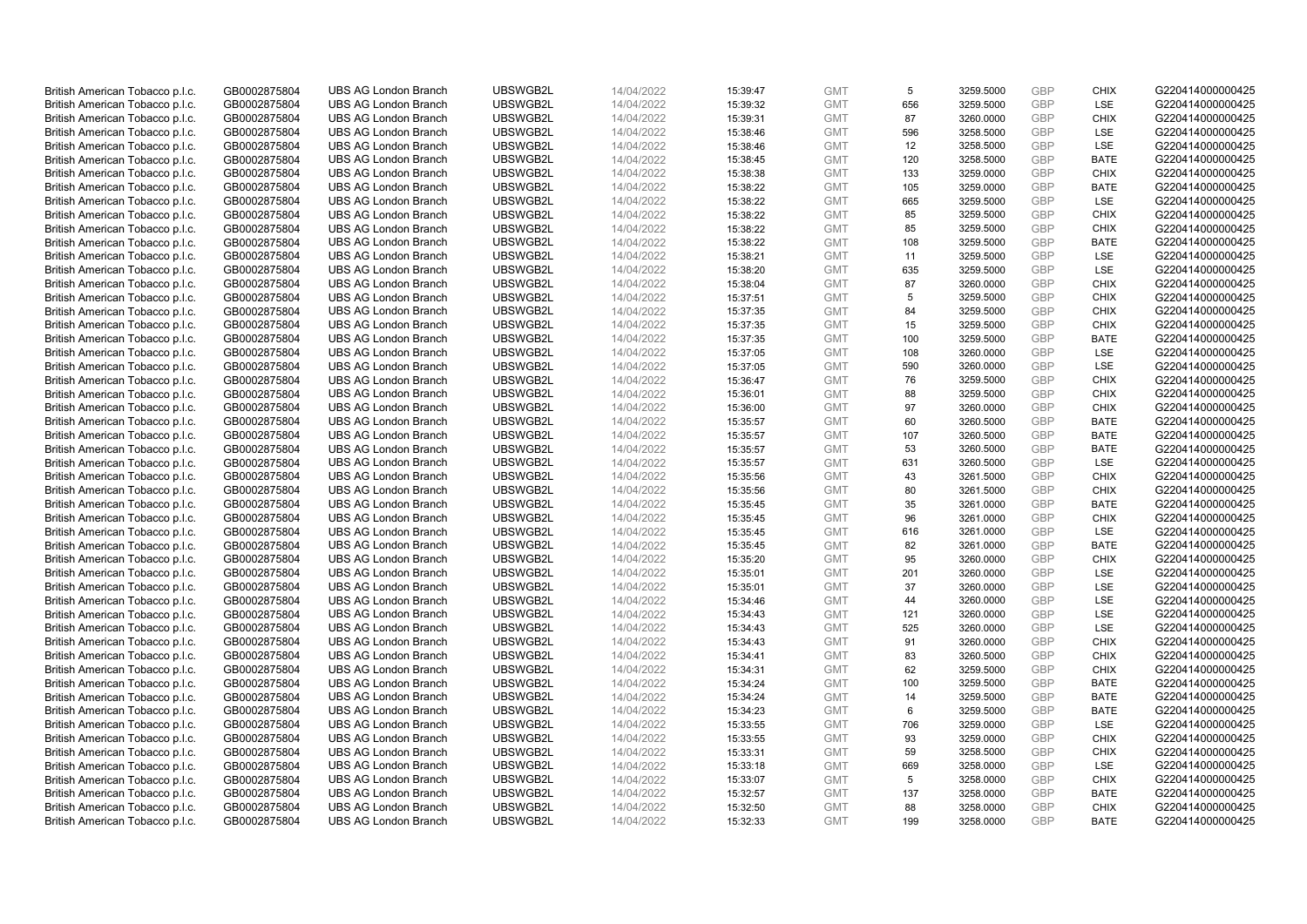| British American Tobacco p.l.c. | GB0002875804 | <b>UBS AG London Branch</b> | UBSWGB2L | 14/04/2022 | 15:32:31 | <b>GMT</b> | 87              | 3258.0000 | GBP        | <b>CHIX</b> | G220414000000425 |
|---------------------------------|--------------|-----------------------------|----------|------------|----------|------------|-----------------|-----------|------------|-------------|------------------|
| British American Tobacco p.l.c. | GB0002875804 | <b>UBS AG London Branch</b> | UBSWGB2L | 14/04/2022 | 15:32:31 | <b>GMT</b> | 11              | 3258.0000 | <b>GBP</b> | <b>CHIX</b> | G220414000000425 |
| British American Tobacco p.l.c. | GB0002875804 | <b>UBS AG London Branch</b> | UBSWGB2L | 14/04/2022 | 15:32:23 | <b>GMT</b> | 96              | 3258.0000 | GBP        | <b>CHIX</b> | G220414000000425 |
| British American Tobacco p.l.c. | GB0002875804 | <b>UBS AG London Branch</b> | UBSWGB2L | 14/04/2022 | 15:32:23 | <b>GMT</b> | 655             | 3258.0000 | <b>GBP</b> | LSE         | G220414000000425 |
| British American Tobacco p.l.c. | GB0002875804 | <b>UBS AG London Branch</b> | UBSWGB2L | 14/04/2022 | 15:32:08 | <b>GMT</b> | 46              | 3258.0000 | GBP        | LSE         | G220414000000425 |
| British American Tobacco p.l.c. | GB0002875804 | <b>UBS AG London Branch</b> | UBSWGB2L | 14/04/2022 | 15:32:07 | <b>GMT</b> | 50              | 3258.0000 | <b>GBP</b> | <b>CHIX</b> | G220414000000425 |
| British American Tobacco p.l.c. | GB0002875804 | <b>UBS AG London Branch</b> | UBSWGB2L | 14/04/2022 | 15:31:54 | <b>GMT</b> | 476             | 3258.0000 | <b>GBP</b> | LSE         | G220414000000425 |
| British American Tobacco p.l.c. | GB0002875804 | <b>UBS AG London Branch</b> | UBSWGB2L | 14/04/2022 | 15:31:33 | <b>GMT</b> | 89              | 3257.5000 | <b>GBP</b> | <b>CHIX</b> | G220414000000425 |
| British American Tobacco p.l.c. | GB0002875804 | <b>UBS AG London Branch</b> | UBSWGB2L | 14/04/2022 | 15:31:31 | <b>GMT</b> | 164             | 3258.0000 | GBP        | <b>CHIX</b> | G220414000000425 |
| British American Tobacco p.l.c. | GB0002875804 | <b>UBS AG London Branch</b> | UBSWGB2L | 14/04/2022 | 15:31:06 | <b>GMT</b> | $5\phantom{.0}$ | 3257.5000 | <b>GBP</b> | <b>CHIX</b> | G220414000000425 |
| British American Tobacco p.l.c. | GB0002875804 | <b>UBS AG London Branch</b> | UBSWGB2L | 14/04/2022 | 15:31:06 | <b>GMT</b> | 199             | 3257.5000 | GBP        | <b>LSE</b>  | G220414000000425 |
| British American Tobacco p.l.c. | GB0002875804 | <b>UBS AG London Branch</b> | UBSWGB2L | 14/04/2022 | 15:31:06 | <b>GMT</b> | 470             | 3257.5000 | <b>GBP</b> | LSE         | G220414000000425 |
| British American Tobacco p.l.c. | GB0002875804 | <b>UBS AG London Branch</b> | UBSWGB2L | 14/04/2022 | 15:31:05 | <b>GMT</b> | 228             | 3257.5000 | <b>GBP</b> | LSE         | G220414000000425 |
| British American Tobacco p.l.c. | GB0002875804 | <b>UBS AG London Branch</b> | UBSWGB2L | 14/04/2022 | 15:31:05 | <b>GMT</b> | 98              | 3257.5000 | GBP        | LSE         | G220414000000425 |
| British American Tobacco p.l.c. | GB0002875804 | <b>UBS AG London Branch</b> | UBSWGB2L | 14/04/2022 | 15:31:05 | <b>GMT</b> | 441             | 3257.5000 | <b>GBP</b> | <b>LSE</b>  | G220414000000425 |
| British American Tobacco p.l.c. | GB0002875804 | <b>UBS AG London Branch</b> | UBSWGB2L | 14/04/2022 | 15:30:06 | <b>GMT</b> | 87              | 3258.0000 | GBP        | <b>CHIX</b> | G220414000000425 |
| British American Tobacco p.l.c. | GB0002875804 | <b>UBS AG London Branch</b> | UBSWGB2L | 14/04/2022 | 15:29:32 | <b>GMT</b> | 89              | 3258.0000 | <b>GBP</b> | <b>CHIX</b> | G220414000000425 |
| British American Tobacco p.l.c. | GB0002875804 | <b>UBS AG London Branch</b> | UBSWGB2L | 14/04/2022 | 15:29:32 | <b>GMT</b> | 118             | 3258.0000 | GBP        | <b>BATE</b> | G220414000000425 |
| British American Tobacco p.l.c. | GB0002875804 | <b>UBS AG London Branch</b> | UBSWGB2L | 14/04/2022 | 15:29:32 | <b>GMT</b> | 519             | 3258.0000 | <b>GBP</b> | <b>LSE</b>  | G220414000000425 |
| British American Tobacco p.l.c. | GB0002875804 | <b>UBS AG London Branch</b> | UBSWGB2L | 14/04/2022 | 15:29:32 | <b>GMT</b> | 93              | 3258.0000 | <b>GBP</b> | LSE         | G220414000000425 |
| British American Tobacco p.l.c. | GB0002875804 | <b>UBS AG London Branch</b> | UBSWGB2L | 14/04/2022 | 15:29:32 | <b>GMT</b> | 184             | 3258.5000 | <b>GBP</b> | LSE         | G220414000000425 |
| British American Tobacco p.l.c. | GB0002875804 | <b>UBS AG London Branch</b> | UBSWGB2L | 14/04/2022 | 15:29:32 | <b>GMT</b> | 153             | 3258.5000 | <b>GBP</b> | LSE         | G220414000000425 |
| British American Tobacco p.l.c. | GB0002875804 | <b>UBS AG London Branch</b> | UBSWGB2L | 14/04/2022 | 15:29:32 | <b>GMT</b> | 342             | 3258.5000 | <b>GBP</b> | LSE         | G220414000000425 |
| British American Tobacco p.l.c. | GB0002875804 | <b>UBS AG London Branch</b> | UBSWGB2L | 14/04/2022 | 15:29:32 | <b>GMT</b> | 76              | 3258.5000 | GBP        | <b>CHIX</b> | G220414000000425 |
| British American Tobacco p.l.c. | GB0002875804 | <b>UBS AG London Branch</b> | UBSWGB2L | 14/04/2022 | 15:29:32 | <b>GMT</b> | 13              | 3258.5000 | <b>GBP</b> | <b>BATE</b> | G220414000000425 |
| British American Tobacco p.l.c. | GB0002875804 | <b>UBS AG London Branch</b> | UBSWGB2L | 14/04/2022 | 15:29:32 | <b>GMT</b> | 97              | 3258.5000 | <b>GBP</b> | <b>BATE</b> | G220414000000425 |
| British American Tobacco p.l.c. | GB0002875804 | <b>UBS AG London Branch</b> | UBSWGB2L | 14/04/2022 | 15:29:32 | <b>GMT</b> | 87              | 3259.0000 | GBP        | <b>CHIX</b> | G220414000000425 |
| British American Tobacco p.l.c. | GB0002875804 | <b>UBS AG London Branch</b> | UBSWGB2L | 14/04/2022 | 15:28:42 | <b>GMT</b> | 102             | 3260.0000 | <b>GBP</b> | <b>BATE</b> | G220414000000425 |
| British American Tobacco p.l.c. | GB0002875804 | <b>UBS AG London Branch</b> | UBSWGB2L | 14/04/2022 | 15:28:42 | <b>GMT</b> | 286             | 3260.5000 | GBP        | LSE         | G220414000000425 |
| British American Tobacco p.l.c. | GB0002875804 | <b>UBS AG London Branch</b> | UBSWGB2L | 14/04/2022 | 15:28:42 | <b>GMT</b> | 292             | 3260.5000 | <b>GBP</b> | LSE         | G220414000000425 |
| British American Tobacco p.l.c. | GB0002875804 | <b>UBS AG London Branch</b> | UBSWGB2L | 14/04/2022 | 15:28:41 | <b>GMT</b> | 37              | 3261.0000 | GBP        | <b>CHIX</b> | G220414000000425 |
| British American Tobacco p.l.c. | GB0002875804 | <b>UBS AG London Branch</b> | UBSWGB2L | 14/04/2022 | 15:28:41 | <b>GMT</b> | 23              | 3261.0000 | <b>GBP</b> | <b>CHIX</b> | G220414000000425 |
| British American Tobacco p.l.c. | GB0002875804 | <b>UBS AG London Branch</b> | UBSWGB2L | 14/04/2022 | 15:28:41 | <b>GMT</b> | 38              | 3261.0000 | GBP        | <b>CHIX</b> | G220414000000425 |
| British American Tobacco p.l.c. | GB0002875804 | <b>UBS AG London Branch</b> | UBSWGB2L | 14/04/2022 | 15:28:41 | <b>GMT</b> | 23              | 3261.0000 | GBP        | <b>CHIX</b> | G220414000000425 |
| British American Tobacco p.l.c. | GB0002875804 | <b>UBS AG London Branch</b> | UBSWGB2L | 14/04/2022 | 15:28:41 | <b>GMT</b> | 38              | 3261.0000 | GBP        | <b>CHIX</b> | G220414000000425 |
| British American Tobacco p.l.c. | GB0002875804 | <b>UBS AG London Branch</b> | UBSWGB2L | 14/04/2022 | 15:28:08 | <b>GMT</b> | 152             | 3260.0000 | <b>GBP</b> | LSE         | G220414000000425 |
| British American Tobacco p.l.c. | GB0002875804 | <b>UBS AG London Branch</b> | UBSWGB2L | 14/04/2022 | 15:28:08 | <b>GMT</b> | 479             | 3260.0000 | GBP        | <b>LSE</b>  | G220414000000425 |
| British American Tobacco p.l.c. | GB0002875804 | <b>UBS AG London Branch</b> | UBSWGB2L | 14/04/2022 | 15:28:08 | <b>GMT</b> | 121             | 3260.0000 | <b>GBP</b> | <b>BATE</b> | G220414000000425 |
| British American Tobacco p.l.c. | GB0002875804 | <b>UBS AG London Branch</b> | UBSWGB2L | 14/04/2022 | 15:27:57 | <b>GMT</b> | 51              | 3261.0000 | <b>GBP</b> | <b>CHIX</b> | G220414000000425 |
| British American Tobacco p.l.c. | GB0002875804 | <b>UBS AG London Branch</b> | UBSWGB2L | 14/04/2022 | 15:27:57 | <b>GMT</b> | 100             | 3261.0000 | GBP        | <b>CHIX</b> | G220414000000425 |
| British American Tobacco p.l.c. | GB0002875804 | <b>UBS AG London Branch</b> | UBSWGB2L | 14/04/2022 | 15:27:57 | <b>GMT</b> | 6               | 3261.0000 | <b>GBP</b> | <b>CHIX</b> | G220414000000425 |
| British American Tobacco p.l.c. | GB0002875804 | <b>UBS AG London Branch</b> | UBSWGB2L | 14/04/2022 | 15:27:56 | <b>GMT</b> | 95              | 3261.0000 | GBP        | <b>CHIX</b> | G220414000000425 |
| British American Tobacco p.l.c. | GB0002875804 | <b>UBS AG London Branch</b> | UBSWGB2L | 14/04/2022 | 15:27:56 | <b>GMT</b> | 84              | 3261.0000 | <b>GBP</b> | <b>CHIX</b> | G220414000000425 |
| British American Tobacco p.l.c. | GB0002875804 | <b>UBS AG London Branch</b> | UBSWGB2L | 14/04/2022 | 15:27:07 | <b>GMT</b> | 621             | 3260.0000 | GBP        | LSE         | G220414000000425 |
| British American Tobacco p.l.c. | GB0002875804 | <b>UBS AG London Branch</b> | UBSWGB2L | 14/04/2022 | 15:27:04 | <b>GMT</b> | 333             | 3260.5000 | <b>GBP</b> | <b>LSE</b>  | G220414000000425 |
| British American Tobacco p.l.c. | GB0002875804 | <b>UBS AG London Branch</b> | UBSWGB2L | 14/04/2022 | 15:27:04 | <b>GMT</b> | 250             | 3260.5000 | GBP        | LSE         | G220414000000425 |
| British American Tobacco p.l.c. | GB0002875804 | <b>UBS AG London Branch</b> | UBSWGB2L | 14/04/2022 | 15:26:31 | <b>GMT</b> | 114             | 3260.5000 | GBP        | <b>BATE</b> | G220414000000425 |
| British American Tobacco p.l.c. | GB0002875804 | <b>UBS AG London Branch</b> | UBSWGB2L | 14/04/2022 | 15:26:29 | <b>GMT</b> | 96              | 3261.0000 | <b>GBP</b> | <b>CHIX</b> | G220414000000425 |
| British American Tobacco p.l.c. | GB0002875804 | <b>UBS AG London Branch</b> | UBSWGB2L | 14/04/2022 | 15:26:09 | <b>GMT</b> | 106             | 3261.0000 | GBP        | <b>BATE</b> | G220414000000425 |
| British American Tobacco p.l.c. | GB0002875804 | <b>UBS AG London Branch</b> | UBSWGB2L | 14/04/2022 | 15:26:09 | <b>GMT</b> | 87              | 3261.0000 | GBP        | <b>CHIX</b> | G220414000000425 |
| British American Tobacco p.l.c. | GB0002875804 | <b>UBS AG London Branch</b> | UBSWGB2L | 14/04/2022 | 15:25:56 | <b>GMT</b> | 102             | 3262.0000 | <b>GBP</b> | <b>CHIX</b> | G220414000000425 |
| British American Tobacco p.l.c. | GB0002875804 | <b>UBS AG London Branch</b> | UBSWGB2L | 14/04/2022 | 15:25:56 | <b>GMT</b> | 83              | 3262.0000 | <b>GBP</b> | <b>CHIX</b> | G220414000000425 |
| British American Tobacco p.l.c. | GB0002875804 | <b>UBS AG London Branch</b> | UBSWGB2L | 14/04/2022 | 15:25:49 | <b>GMT</b> | 264             | 3261.5000 | GBP        | LSE         | G220414000000425 |
| British American Tobacco p.l.c. | GB0002875804 | <b>UBS AG London Branch</b> | UBSWGB2L | 14/04/2022 | 15:25:49 | <b>GMT</b> | 250             | 3261.5000 | <b>GBP</b> | <b>LSE</b>  | G220414000000425 |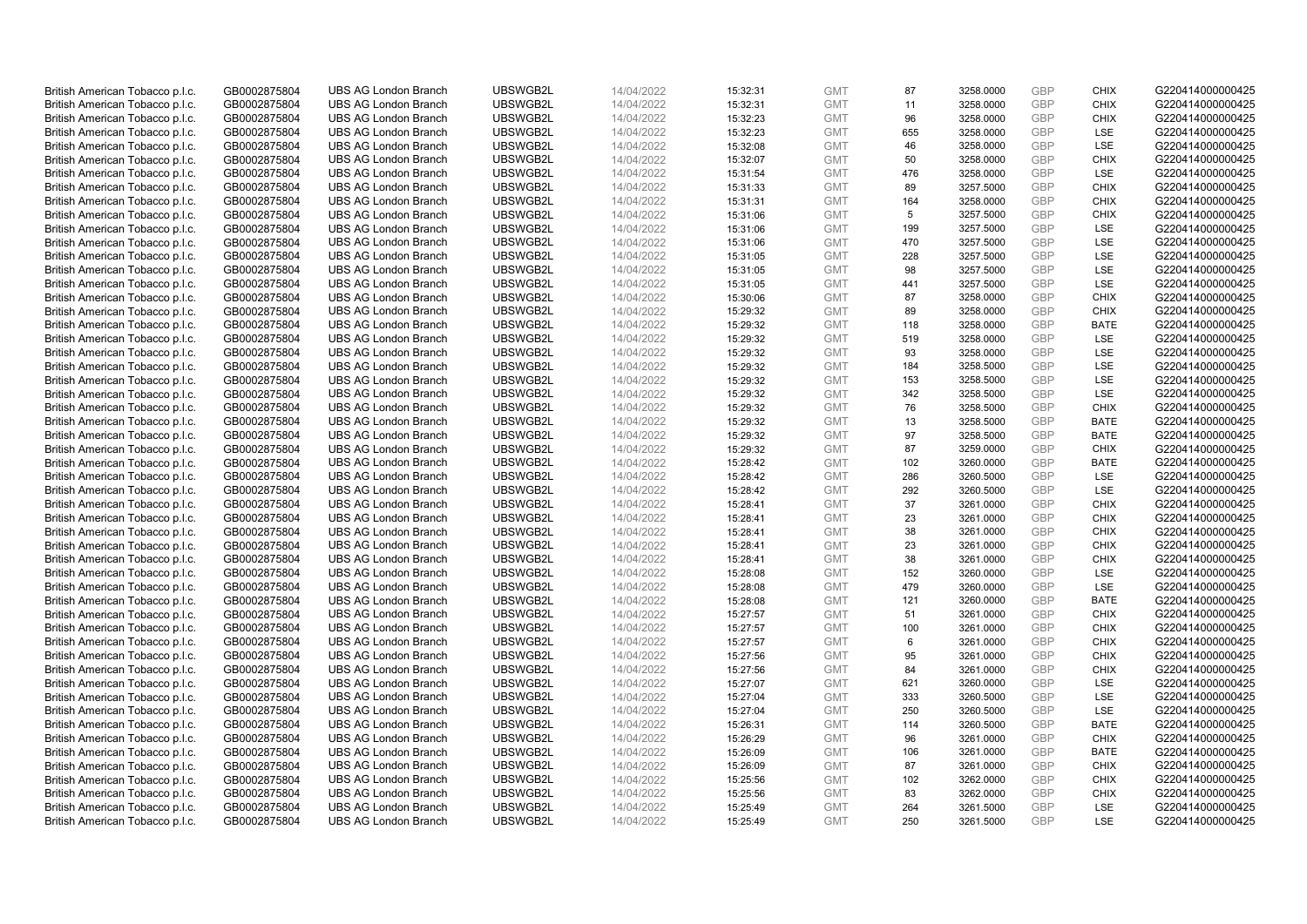| British American Tobacco p.l.c.                                    | GB0002875804                 | <b>UBS AG London Branch</b>                                | UBSWGB2L             | 14/04/2022               | 15:25:49             | <b>GMT</b>               | 183        | 3261.5000              | GBP                      | LSE                        | G220414000000425                     |
|--------------------------------------------------------------------|------------------------------|------------------------------------------------------------|----------------------|--------------------------|----------------------|--------------------------|------------|------------------------|--------------------------|----------------------------|--------------------------------------|
| British American Tobacco p.l.c.                                    | GB0002875804                 | <b>UBS AG London Branch</b>                                | UBSWGB2L             | 14/04/2022               | 15:25:49             | <b>GMT</b>               | 153        | 3261.5000              | <b>GBP</b>               | LSE                        | G220414000000425                     |
| British American Tobacco p.l.c.                                    | GB0002875804                 | <b>UBS AG London Branch</b>                                | UBSWGB2L             | 14/04/2022               | 15:25:09             | <b>GMT</b>               | 335        | 3262.0000              | GBP                      | LSE                        | G220414000000425                     |
| British American Tobacco p.l.c.                                    | GB0002875804                 | <b>UBS AG London Branch</b>                                | UBSWGB2L             | 14/04/2022               | 15:25:09             | <b>GMT</b>               | 250        | 3262.0000              | <b>GBP</b>               | LSE                        | G220414000000425                     |
| British American Tobacco p.l.c.                                    | GB0002875804                 | <b>UBS AG London Branch</b>                                | UBSWGB2L             | 14/04/2022               | 15:24:58             | <b>GMT</b>               | 60         | 3262.5000              | GBP                      | <b>BATE</b>                | G220414000000425                     |
| British American Tobacco p.l.c.                                    | GB0002875804                 | <b>UBS AG London Branch</b>                                | UBSWGB2L             | 14/04/2022               | 15:24:56             | <b>GMT</b>               | 101        | 3262.5000              | <b>GBP</b>               | <b>CHIX</b>                | G220414000000425                     |
| British American Tobacco p.l.c.                                    | GB0002875804                 | <b>UBS AG London Branch</b>                                | UBSWGB2L             | 14/04/2022               | 15:24:44             | <b>GMT</b>               | 157        | 3263.0000              | GBP                      | <b>BATE</b>                | G220414000000425                     |
| British American Tobacco p.l.c.                                    | GB0002875804                 | <b>UBS AG London Branch</b>                                | UBSWGB2L             | 14/04/2022               | 15:24:24             | <b>GMT</b>               | 102        | 3263.5000              | <b>GBP</b>               | <b>BATE</b>                | G220414000000425                     |
| British American Tobacco p.l.c.                                    | GB0002875804                 | <b>UBS AG London Branch</b>                                | UBSWGB2L             | 14/04/2022               | 15:24:20             | <b>GMT</b>               | 92         | 3264.0000              | <b>GBP</b>               | <b>CHIX</b>                | G220414000000425                     |
| British American Tobacco p.l.c.                                    | GB0002875804                 | <b>UBS AG London Branch</b>                                | UBSWGB2L             | 14/04/2022               | 15:24:20             | <b>GMT</b>               | 107        | 3264.0000              | <b>GBP</b>               | <b>CHIX</b>                | G220414000000425                     |
| British American Tobacco p.l.c.                                    | GB0002875804                 | <b>UBS AG London Branch</b>                                | UBSWGB2L             | 14/04/2022               | 15:24:20             | <b>GMT</b>               | 632        | 3264.0000              | GBP                      | <b>LSE</b>                 | G220414000000425                     |
| British American Tobacco p.l.c.                                    | GB0002875804                 | <b>UBS AG London Branch</b>                                | UBSWGB2L             | 14/04/2022               | 15:24:13             | <b>GMT</b>               | 50         | 3265.0000              | <b>GBP</b>               | <b>CHIX</b>                | G220414000000425                     |
| British American Tobacco p.l.c.                                    | GB0002875804                 | <b>UBS AG London Branch</b>                                | UBSWGB2L             | 14/04/2022               | 15:24:08             | <b>GMT</b>               | 81         | 3265.0000              | <b>GBP</b>               | <b>CHIX</b>                | G220414000000425                     |
| British American Tobacco p.l.c.                                    | GB0002875804                 | <b>UBS AG London Branch</b>                                | UBSWGB2L             | 14/04/2022               | 15:23:54             | <b>GMT</b>               | 132        | 3265.5000              | GBP                      | LSE                        | G220414000000425                     |
| British American Tobacco p.l.c.                                    | GB0002875804                 | <b>UBS AG London Branch</b>                                | UBSWGB2L             | 14/04/2022               | 15:23:54             | <b>GMT</b>               | 556        | 3265.5000              | <b>GBP</b>               | <b>LSE</b>                 | G220414000000425                     |
| British American Tobacco p.l.c.                                    | GB0002875804                 | <b>UBS AG London Branch</b>                                | UBSWGB2L             | 14/04/2022               | 15:23:29             | <b>GMT</b>               | 145        | 3266.0000              | GBP                      | <b>CHIX</b>                | G220414000000425                     |
| British American Tobacco p.l.c.                                    | GB0002875804                 | <b>UBS AG London Branch</b>                                | UBSWGB2L             | 14/04/2022               | 15:23:29             | <b>GMT</b>               | 681        | 3266.0000              | <b>GBP</b>               | LSE                        | G220414000000425                     |
| British American Tobacco p.l.c.                                    | GB0002875804                 | <b>UBS AG London Branch</b>                                | UBSWGB2L             | 14/04/2022               | 15:22:35             | <b>GMT</b>               | 80         | 3262.0000              | GBP                      | <b>BATE</b>                | G220414000000425                     |
| British American Tobacco p.l.c.                                    | GB0002875804                 | <b>UBS AG London Branch</b>                                | UBSWGB2L             | 14/04/2022               | 15:22:27             | <b>GMT</b>               | 148        | 3262.0000              | <b>GBP</b>               | <b>CHIX</b>                | G220414000000425                     |
| British American Tobacco p.l.c.                                    | GB0002875804                 | <b>UBS AG London Branch</b>                                | UBSWGB2L             | 14/04/2022               | 15:22:14             | <b>GMT</b>               | 164        | 3262.0000              | <b>GBP</b>               | LSE                        | G220414000000425                     |
| British American Tobacco p.l.c.                                    | GB0002875804                 | <b>UBS AG London Branch</b>                                | UBSWGB2L             | 14/04/2022               | 15:22:14             | <b>GMT</b>               | 415        | 3262.0000              | <b>GBP</b>               | LSE                        | G220414000000425                     |
| British American Tobacco p.l.c.                                    | GB0002875804                 | <b>UBS AG London Branch</b>                                | UBSWGB2L             | 14/04/2022               | 15:22:12             | <b>GMT</b>               | 624        | 3262.5000              | <b>GBP</b>               | LSE                        | G220414000000425                     |
| British American Tobacco p.l.c.                                    | GB0002875804                 | <b>UBS AG London Branch</b>                                | UBSWGB2L             | 14/04/2022               | 15:21:42             | <b>GMT</b>               | 94         | 3262.0000              | <b>GBP</b>               | <b>CHIX</b>                | G220414000000425                     |
| British American Tobacco p.l.c.                                    | GB0002875804                 | <b>UBS AG London Branch</b>                                | UBSWGB2L             | 14/04/2022               | 15:21:27             | <b>GMT</b>               | 602        | 3261.5000              | GBP                      | <b>LSE</b>                 | G220414000000425                     |
| British American Tobacco p.l.c.                                    | GB0002875804                 | <b>UBS AG London Branch</b>                                | UBSWGB2L             | 14/04/2022               | 15:21:27             | <b>GMT</b>               | 116        | 3261.5000              | <b>GBP</b>               | <b>BATE</b>                | G220414000000425                     |
| British American Tobacco p.l.c.                                    | GB0002875804                 | <b>UBS AG London Branch</b>                                | UBSWGB2L             | 14/04/2022               | 15:21:27             | <b>GMT</b>               | 186        | 3262.0000              | <b>GBP</b>               | <b>CHIX</b>                | G220414000000425                     |
| British American Tobacco p.l.c.                                    | GB0002875804                 | <b>UBS AG London Branch</b>                                | UBSWGB2L             | 14/04/2022               | 15:20:54             | <b>GMT</b>               | 81         | 3263.0000              | GBP                      | <b>BATE</b>                | G220414000000425                     |
| British American Tobacco p.l.c.                                    | GB0002875804                 | <b>UBS AG London Branch</b>                                | UBSWGB2L             | 14/04/2022               | 15:20:54             | <b>GMT</b>               | 663        | 3262.5000              | <b>GBP</b>               | LSE                        | G220414000000425                     |
| British American Tobacco p.l.c.                                    | GB0002875804                 | <b>UBS AG London Branch</b>                                | UBSWGB2L             | 14/04/2022               | 15:20:51             | <b>GMT</b>               | 87         | 3263.0000              | GBP                      | <b>CHIX</b>                | G220414000000425                     |
| British American Tobacco p.l.c.                                    | GB0002875804                 | <b>UBS AG London Branch</b>                                | UBSWGB2L             | 14/04/2022               | 15:20:41             | <b>GMT</b>               | 13         | 3263.0000              | <b>GBP</b>               | <b>CHIX</b>                | G220414000000425                     |
| British American Tobacco p.l.c.                                    | GB0002875804                 | <b>UBS AG London Branch</b>                                | UBSWGB2L             | 14/04/2022               | 15:20:24             | <b>GMT</b>               | 140        | 3262.0000              | GBP                      | <b>BATE</b>                | G220414000000425                     |
| British American Tobacco p.l.c.                                    | GB0002875804                 | <b>UBS AG London Branch</b>                                | UBSWGB2L             | 14/04/2022               | 15:20:08             | <b>GMT</b>               | 95         | 3262.0000              | <b>GBP</b>               | <b>CHIX</b>                | G220414000000425                     |
| British American Tobacco p.l.c.                                    | GB0002875804                 | <b>UBS AG London Branch</b>                                | UBSWGB2L             | 14/04/2022               | 15:20:08             | <b>GMT</b>               | 257        | 3262.0000              | GBP                      | LSE                        | G220414000000425                     |
| British American Tobacco p.l.c.                                    | GB0002875804                 | <b>UBS AG London Branch</b>                                | UBSWGB2L             | 14/04/2022               | 15:20:08             | <b>GMT</b>               | 172        | 3262.0000              | GBP                      | LSE                        | G220414000000425                     |
| British American Tobacco p.l.c.                                    | GB0002875804                 | <b>UBS AG London Branch</b>                                | UBSWGB2L             | 14/04/2022               | 15:20:08             | <b>GMT</b>               | 214        | 3262.0000              | <b>GBP</b>               | LSE                        | G220414000000425                     |
| British American Tobacco p.l.c.                                    | GB0002875804                 | <b>UBS AG London Branch</b>                                | UBSWGB2L             | 14/04/2022               | 15:20:08             | <b>GMT</b>               | 134        | 3262.0000              | GBP                      | <b>BATE</b>                | G220414000000425                     |
| British American Tobacco p.l.c.                                    | GB0002875804                 | <b>UBS AG London Branch</b>                                | UBSWGB2L             | 14/04/2022               | 15:20:03             | <b>GMT</b>               | 120        | 3263.0000              | GBP                      | <b>BATE</b>                | G220414000000425                     |
| British American Tobacco p.l.c.                                    | GB0002875804                 | <b>UBS AG London Branch</b><br><b>UBS AG London Branch</b> | UBSWGB2L<br>UBSWGB2L | 14/04/2022               | 15:20:03             | <b>GMT</b><br><b>GMT</b> | 31<br>88   | 3263.0000              | <b>GBP</b><br><b>GBP</b> | <b>CHIX</b><br><b>CHIX</b> | G220414000000425<br>G220414000000425 |
| British American Tobacco p.l.c.                                    | GB0002875804<br>GB0002875804 | <b>UBS AG London Branch</b>                                | UBSWGB2L             | 14/04/2022               | 15:19:45             | <b>GMT</b>               |            | 3262.5000              | GBP                      | LSE                        | G220414000000425                     |
| British American Tobacco p.l.c.<br>British American Tobacco p.l.c. | GB0002875804                 | <b>UBS AG London Branch</b>                                | UBSWGB2L             | 14/04/2022<br>14/04/2022 | 15:19:39<br>15:19:39 | <b>GMT</b>               | 248<br>440 | 3262.5000<br>3262.5000 | <b>GBP</b>               | LSE                        | G220414000000425                     |
| British American Tobacco p.l.c.                                    | GB0002875804                 | <b>UBS AG London Branch</b>                                | UBSWGB2L             | 14/04/2022               | 15:19:25             | <b>GMT</b>               | 84         | 3263.0000              | GBP                      | <b>CHIX</b>                | G220414000000425                     |
| British American Tobacco p.l.c.                                    | GB0002875804                 | <b>UBS AG London Branch</b>                                | UBSWGB2L             | 14/04/2022               | 15:19:25             | <b>GMT</b>               | 80         | 3263.0000              | GBP                      | <b>CHIX</b>                | G220414000000425                     |
| British American Tobacco p.l.c.                                    | GB0002875804                 | <b>UBS AG London Branch</b>                                | UBSWGB2L             | 14/04/2022               | 15:18:45             | <b>GMT</b>               | 83         | 3262.0000              | GBP                      | <b>CHIX</b>                | G220414000000425                     |
| British American Tobacco p.l.c.                                    | GB0002875804                 | <b>UBS AG London Branch</b>                                | UBSWGB2L             | 14/04/2022               | 15:18:43             | <b>GMT</b>               | 303        | 3261.5000              | <b>GBP</b>               | <b>LSE</b>                 | G220414000000425                     |
| British American Tobacco p.l.c.                                    | GB0002875804                 | <b>UBS AG London Branch</b>                                | UBSWGB2L             | 14/04/2022               | 15:18:43             | <b>GMT</b>               | 303        | 3261.5000              | GBP                      | LSE                        | G220414000000425                     |
| British American Tobacco p.l.c.                                    | GB0002875804                 | <b>UBS AG London Branch</b>                                | UBSWGB2L             | 14/04/2022               | 15:18:39             | <b>GMT</b>               | 162        | 3261.5000              | GBP                      | LSE                        | G220414000000425                     |
| British American Tobacco p.l.c.                                    | GB0002875804                 | <b>UBS AG London Branch</b>                                | UBSWGB2L             | 14/04/2022               | 15:18:39             | <b>GMT</b>               | 458        | 3261.5000              | <b>GBP</b>               | LSE                        | G220414000000425                     |
| British American Tobacco p.l.c.                                    | GB0002875804                 | <b>UBS AG London Branch</b>                                | UBSWGB2L             | 14/04/2022               | 15:18:36             | <b>GMT</b>               | 90         | 3262.0000              | GBP                      | <b>CHIX</b>                | G220414000000425                     |
| British American Tobacco p.l.c.                                    | GB0002875804                 | <b>UBS AG London Branch</b>                                | UBSWGB2L             | 14/04/2022               | 15:18:36             | <b>GMT</b>               | 96         | 3262.0000              | GBP                      | <b>CHIX</b>                | G220414000000425                     |
| British American Tobacco p.l.c.                                    | GB0002875804                 | <b>UBS AG London Branch</b>                                | UBSWGB2L             | 14/04/2022               | 15:17:45             | <b>GMT</b>               | 153        | 3261.0000              | <b>GBP</b>               | <b>CHIX</b>                | G220414000000425                     |
| British American Tobacco p.l.c.                                    | GB0002875804                 | <b>UBS AG London Branch</b>                                | UBSWGB2L             | 14/04/2022               | 15:17:16             | <b>GMT</b>               | 100        | 3260.5000              | <b>GBP</b>               | <b>BATE</b>                | G220414000000425                     |
| British American Tobacco p.l.c.                                    | GB0002875804                 | <b>UBS AG London Branch</b>                                | UBSWGB2L             | 14/04/2022               | 15:17:09             | <b>GMT</b>               | 700        | 3261.5000              | GBP                      | LSE                        | G220414000000425                     |
| British American Tobacco p.l.c.                                    | GB0002875804                 | <b>UBS AG London Branch</b>                                | UBSWGB2L             | 14/04/2022               | 15:17:09             | <b>GMT</b>               | 101        | 3261.5000              | <b>GBP</b>               | <b>BATE</b>                | G220414000000425                     |
|                                                                    |                              |                                                            |                      |                          |                      |                          |            |                        |                          |                            |                                      |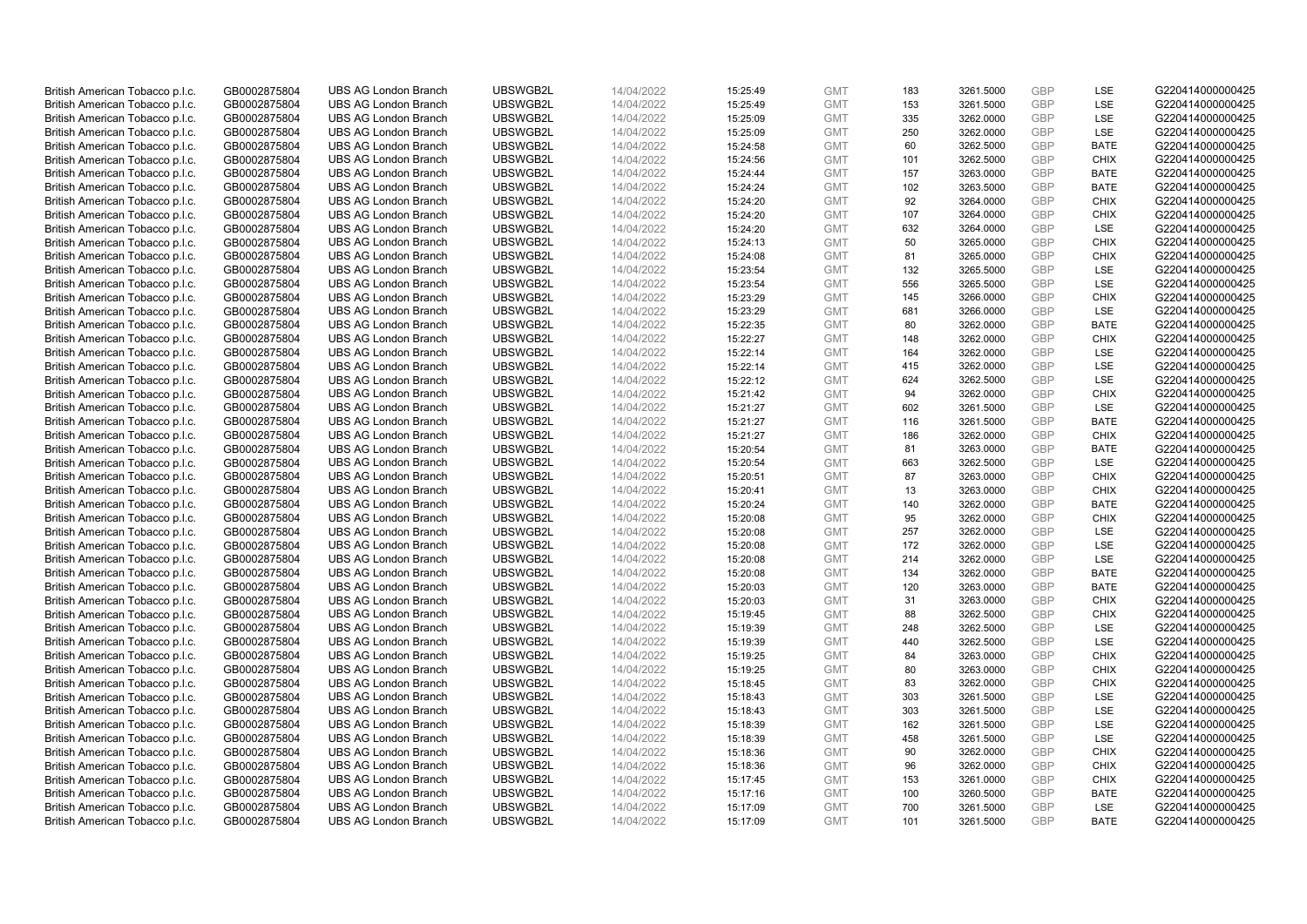| British American Tobacco p.l.c. | GB0002875804 | <b>UBS AG London Branch</b> | UBSWGB2L             | 14/04/2022 | 15:17:09 | <b>GMT</b> | 17                   | 3261.5000              | <b>GBP</b>        | <b>BATE</b> | G220414000000425 |
|---------------------------------|--------------|-----------------------------|----------------------|------------|----------|------------|----------------------|------------------------|-------------------|-------------|------------------|
| British American Tobacco p.l.c. | GB0002875804 | <b>UBS AG London Branch</b> | UBSWGB2L             | 14/04/2022 | 15:17:09 | <b>GMT</b> | 109                  | 3261.5000              | <b>GBP</b>        | <b>BATE</b> | G220414000000425 |
| British American Tobacco p.l.c. | GB0002875804 | <b>UBS AG London Branch</b> | UBSWGB2L             | 14/04/2022 | 15:17:07 | <b>GMT</b> | 67                   | 3262.0000              | GBP               | <b>CHIX</b> | G220414000000425 |
| British American Tobacco p.l.c. | GB0002875804 | <b>UBS AG London Branch</b> | UBSWGB2L             | 14/04/2022 | 15:17:07 | <b>GMT</b> | 120                  | 3262.0000              | GBP               | <b>CHIX</b> | G220414000000425 |
| British American Tobacco p.l.c. | GB0002875804 | <b>UBS AG London Branch</b> | UBSWGB2L             | 14/04/2022 | 15:17:07 | <b>GMT</b> | 644                  | 3262.0000              | GBP               | LSE         | G220414000000425 |
| British American Tobacco p.l.c. | GB0002875804 | <b>UBS AG London Branch</b> | UBSWGB2L             | 14/04/2022 | 15:16:27 | <b>GMT</b> | 8                    | 3262.0000              | <b>GBP</b>        | <b>CHIX</b> | G220414000000425 |
| British American Tobacco p.l.c. | GB0002875804 | <b>UBS AG London Branch</b> | UBSWGB2L             | 14/04/2022 | 15:16:27 | <b>GMT</b> | 78                   | 3262.0000              | <b>GBP</b>        | <b>CHIX</b> | G220414000000425 |
| British American Tobacco p.l.c. | GB0002875804 | <b>UBS AG London Branch</b> | UBSWGB2L             | 14/04/2022 | 15:16:23 | <b>GMT</b> | 21                   | 3262.0000              | <b>GBP</b>        | <b>CHIX</b> | G220414000000425 |
| British American Tobacco p.l.c. | GB0002875804 | <b>UBS AG London Branch</b> | UBSWGB2L             | 14/04/2022 | 15:16:08 | <b>GMT</b> | 124                  | 3262.0000              | <b>GBP</b>        | LSE         | G220414000000425 |
| British American Tobacco p.l.c. | GB0002875804 | <b>UBS AG London Branch</b> | UBSWGB2L             | 14/04/2022 | 15:16:08 | <b>GMT</b> | 284                  | 3262.0000              | <b>GBP</b>        | LSE         | G220414000000425 |
| British American Tobacco p.l.c. | GB0002875804 | <b>UBS AG London Branch</b> | UBSWGB2L             | 14/04/2022 | 15:15:56 | <b>GMT</b> | 83                   | 3262.5000              | <b>GBP</b>        | <b>CHIX</b> | G220414000000425 |
| British American Tobacco p.l.c. | GB0002875804 | <b>UBS AG London Branch</b> | UBSWGB2L             | 14/04/2022 | 15:15:56 | <b>GMT</b> | 105                  | 3262.5000              | <b>GBP</b>        | <b>CHIX</b> | G220414000000425 |
| British American Tobacco p.l.c. | GB0002875804 | <b>UBS AG London Branch</b> | UBSWGB2L             | 14/04/2022 | 15:15:34 | <b>GMT</b> | 91                   | 3262.0000              | <b>GBP</b>        | <b>CHIX</b> | G220414000000425 |
| British American Tobacco p.l.c. | GB0002875804 | <b>UBS AG London Branch</b> | UBSWGB2L             | 14/04/2022 | 15:15:34 | <b>GMT</b> | 149                  | 3262.0000              | <b>GBP</b>        | LSE         | G220414000000425 |
| British American Tobacco p.l.c. | GB0002875804 | <b>UBS AG London Branch</b> | UBSWGB2L             | 14/04/2022 | 15:15:34 | <b>GMT</b> | 458                  | 3262.0000              | <b>GBP</b>        | <b>LSE</b>  | G220414000000425 |
| British American Tobacco p.l.c. | GB0002875804 | <b>UBS AG London Branch</b> | UBSWGB2L             | 14/04/2022 | 15:14:50 | <b>GMT</b> | 108                  | 3262.0000              | GBP               | <b>BATE</b> | G220414000000425 |
| British American Tobacco p.l.c. | GB0002875804 | <b>UBS AG London Branch</b> | UBSWGB2L             | 14/04/2022 | 15:14:49 | <b>GMT</b> | 596                  | 3262.5000              | <b>GBP</b>        | <b>LSE</b>  | G220414000000425 |
| British American Tobacco p.l.c. | GB0002875804 | <b>UBS AG London Branch</b> | UBSWGB2L             | 14/04/2022 | 15:14:45 | <b>GMT</b> | 99                   | 3263.5000              | GBP               | <b>CHIX</b> | G220414000000425 |
| British American Tobacco p.l.c. | GB0002875804 | <b>UBS AG London Branch</b> | UBSWGB2L             | 14/04/2022 | 15:14:41 | <b>GMT</b> | 692                  | 3263.5000              | <b>GBP</b>        | <b>LSE</b>  | G220414000000425 |
| British American Tobacco p.l.c. | GB0002875804 | <b>UBS AG London Branch</b> | UBSWGB2L             | 14/04/2022 | 15:14:41 | <b>GMT</b> | 112                  | 3264.0000              | <b>GBP</b>        | <b>CHIX</b> | G220414000000425 |
| British American Tobacco p.l.c. | GB0002875804 | <b>UBS AG London Branch</b> | UBSWGB2L             | 14/04/2022 | 15:14:41 | <b>GMT</b> | 6                    | 3264.0000              | <b>GBP</b>        | <b>CHIX</b> | G220414000000425 |
| British American Tobacco p.l.c. | GB0002875804 | <b>UBS AG London Branch</b> | UBSWGB2L             | 14/04/2022 | 15:14:19 | <b>GMT</b> | 20                   | 3264.0000              | <b>GBP</b>        | <b>BATE</b> | G220414000000425 |
| British American Tobacco p.l.c. | GB0002875804 | <b>UBS AG London Branch</b> | UBSWGB2L             | 14/04/2022 | 15:14:19 | <b>GMT</b> | 85                   | 3264.0000              | <b>GBP</b>        | <b>BATE</b> | G220414000000425 |
| British American Tobacco p.l.c. | GB0002875804 | <b>UBS AG London Branch</b> | UBSWGB2L             | 14/04/2022 | 15:14:19 | <b>GMT</b> | 92                   | 3264.0000              | GBP               | <b>CHIX</b> | G220414000000425 |
| British American Tobacco p.l.c. | GB0002875804 | <b>UBS AG London Branch</b> | UBSWGB2L             | 14/04/2022 | 15:14:05 | <b>GMT</b> | 135                  | 3264.5000              | GBP               | <b>BATE</b> | G220414000000425 |
| British American Tobacco p.l.c. | GB0002875804 | <b>UBS AG London Branch</b> | UBSWGB2L             | 14/04/2022 | 15:13:51 | <b>GMT</b> | 110                  | 3264.5000              | <b>GBP</b>        | <b>CHIX</b> | G220414000000425 |
| British American Tobacco p.l.c. | GB0002875804 | <b>UBS AG London Branch</b> | UBSWGB2L             | 14/04/2022 | 15:13:49 | <b>GMT</b> | 711                  | 3264.5000              | GBP               | LSE         | G220414000000425 |
| British American Tobacco p.l.c. | GB0002875804 | <b>UBS AG London Branch</b> | UBSWGB2L             | 14/04/2022 | 15:13:49 | <b>GMT</b> | 110                  | 3265.0000              | <b>GBP</b>        | <b>CHIX</b> | G220414000000425 |
| British American Tobacco p.l.c. | GB0002875804 | <b>UBS AG London Branch</b> | UBSWGB2L             | 14/04/2022 | 15:13:30 | <b>GMT</b> | $\overline{4}$       | 3265.5000              | GBP               | <b>CHIX</b> | G220414000000425 |
| British American Tobacco p.l.c. | GB0002875804 | <b>UBS AG London Branch</b> | UBSWGB2L             | 14/04/2022 | 15:13:30 | <b>GMT</b> | 90                   | 3265.5000              | <b>GBP</b>        | <b>CHIX</b> | G220414000000425 |
| British American Tobacco p.l.c. | GB0002875804 | <b>UBS AG London Branch</b> | UBSWGB2L             | 14/04/2022 | 15:13:30 | <b>GMT</b> | 96                   | 3265.5000              | GBP               | <b>CHIX</b> | G220414000000425 |
| British American Tobacco p.l.c. | GB0002875804 | <b>UBS AG London Branch</b> | UBSWGB2L             | 14/04/2022 | 15:13:30 | <b>GMT</b> | 117                  | 3265.5000              | <b>GBP</b>        | <b>CHIX</b> | G220414000000425 |
| British American Tobacco p.l.c. | GB0002875804 | <b>UBS AG London Branch</b> | UBSWGB2L             | 14/04/2022 | 15:13:30 | <b>GMT</b> | 554                  | 3265.0000              | <b>GBP</b>        | LSE         | G220414000000425 |
| British American Tobacco p.l.c. | GB0002875804 | <b>UBS AG London Branch</b> | UBSWGB2L             | 14/04/2022 | 15:13:30 | <b>GMT</b> | 16                   | 3265.0000              | GBP               | LSE         | G220414000000425 |
| British American Tobacco p.l.c. | GB0002875804 | <b>UBS AG London Branch</b> | UBSWGB2L             | 14/04/2022 | 15:12:26 | <b>GMT</b> | 144                  | 3263.5000              | <b>GBP</b>        | <b>BATE</b> | G220414000000425 |
| British American Tobacco p.l.c. | GB0002875804 | <b>UBS AG London Branch</b> | UBSWGB2L             | 14/04/2022 | 15:12:26 | <b>GMT</b> | 81                   | 3263.5000              | GBP               | <b>BATE</b> | G220414000000425 |
| British American Tobacco p.l.c. | GB0002875804 | <b>UBS AG London Branch</b> | UBSWGB2L             | 14/04/2022 | 15:12:26 | <b>GMT</b> | 128                  | 3263.5000              | GBP               | <b>BATE</b> | G220414000000425 |
| British American Tobacco p.l.c. | GB0002875804 | <b>UBS AG London Branch</b> | UBSWGB2L             | 14/04/2022 | 15:12:15 | <b>GMT</b> | 670                  | 3263.5000              | GBP               | LSE         | G220414000000425 |
| British American Tobacco p.l.c. | GB0002875804 | <b>UBS AG London Branch</b> | UBSWGB2L             | 14/04/2022 | 15:12:15 | <b>GMT</b> | 20                   | 3264.0000              | <b>GBP</b>        | <b>CHIX</b> | G220414000000425 |
| British American Tobacco p.l.c. | GB0002875804 | <b>UBS AG London Branch</b> | UBSWGB2L             | 14/04/2022 | 15:12:15 | <b>GMT</b> | 37                   | 3264.0000              | GBP               | <b>CHIX</b> | G220414000000425 |
| British American Tobacco p.l.c. | GB0002875804 | <b>UBS AG London Branch</b> | UBSWGB2L             | 14/04/2022 | 15:12:06 | <b>GMT</b> | 80                   | 3265.0000              | <b>GBP</b>        | <b>CHIX</b> | G220414000000425 |
| British American Tobacco p.l.c. | GB0002875804 | <b>UBS AG London Branch</b> | UBSWGB2L             | 14/04/2022 | 15:12:06 | <b>GMT</b> | 555                  | 3265.0000              | GBP               | LSE         | G220414000000425 |
| British American Tobacco p.l.c. | GB0002875804 | <b>UBS AG London Branch</b> | UBSWGB2L             | 14/04/2022 | 15:12:06 | <b>GMT</b> | 143                  | 3265.0000              | <b>GBP</b>        | LSE         | G220414000000425 |
| British American Tobacco p.l.c. | GB0002875804 | <b>UBS AG London Branch</b> | UBSWGB2L             | 14/04/2022 | 15:12:06 | <b>GMT</b> | 143                  | 3265.0000              | GBP               | <b>BATE</b> | G220414000000425 |
| British American Tobacco p.l.c. | GB0002875804 | <b>UBS AG London Branch</b> | UBSWGB2L             | 14/04/2022 | 15:11:54 | <b>GMT</b> | 100                  | 3264.0000              | <b>GBP</b>        | <b>CHIX</b> | G220414000000425 |
|                                 | GB0002875804 | <b>UBS AG London Branch</b> | UBSWGB2L             | 14/04/2022 |          | <b>GMT</b> |                      |                        | GBP               | <b>CHIX</b> | G220414000000425 |
| British American Tobacco p.l.c. |              |                             |                      |            | 15:11:54 | <b>GMT</b> | 12<br>$\overline{7}$ | 3264.0000<br>3263.0000 |                   | <b>BATE</b> |                  |
| British American Tobacco p.l.c. | GB0002875804 | <b>UBS AG London Branch</b> | UBSWGB2L<br>UBSWGB2L | 14/04/2022 | 15:11:47 |            | 65                   |                        | GBP<br><b>GBP</b> | <b>CHIX</b> | G220414000000425 |
| British American Tobacco p.l.c. | GB0002875804 | <b>UBS AG London Branch</b> |                      | 14/04/2022 | 15:11:35 | <b>GMT</b> |                      | 3262.5000              |                   |             | G220414000000425 |
| British American Tobacco p.l.c. | GB0002875804 | <b>UBS AG London Branch</b> | UBSWGB2L             | 14/04/2022 | 15:11:33 | <b>GMT</b> | 59                   | 3262.5000              | <b>GBP</b>        | LSE         | G220414000000425 |
| British American Tobacco p.l.c. | GB0002875804 | <b>UBS AG London Branch</b> | UBSWGB2L             | 14/04/2022 | 15:11:33 | <b>GMT</b> | 252                  | 3262.5000              | <b>GBP</b>        | LSE         | G220414000000425 |
| British American Tobacco p.l.c. | GB0002875804 | <b>UBS AG London Branch</b> | UBSWGB2L             | 14/04/2022 | 15:11:33 | <b>GMT</b> | 139                  | 3262.5000              | GBP               | LSE         | G220414000000425 |
| British American Tobacco p.l.c. | GB0002875804 | <b>UBS AG London Branch</b> | UBSWGB2L             | 14/04/2022 | 15:11:33 | <b>GMT</b> | 59                   | 3262.5000              | <b>GBP</b>        | LSE         | G220414000000425 |
| British American Tobacco p.l.c. | GB0002875804 | <b>UBS AG London Branch</b> | UBSWGB2L             | 14/04/2022 | 15:11:33 | <b>GMT</b> | 252                  | 3262.5000              | GBP               | LSE         | G220414000000425 |
| British American Tobacco p.l.c. | GB0002875804 | <b>UBS AG London Branch</b> | UBSWGB2L             | 14/04/2022 | 15:11:33 | <b>GMT</b> | 139                  | 3262.5000              | GBP               | <b>LSE</b>  | G220414000000425 |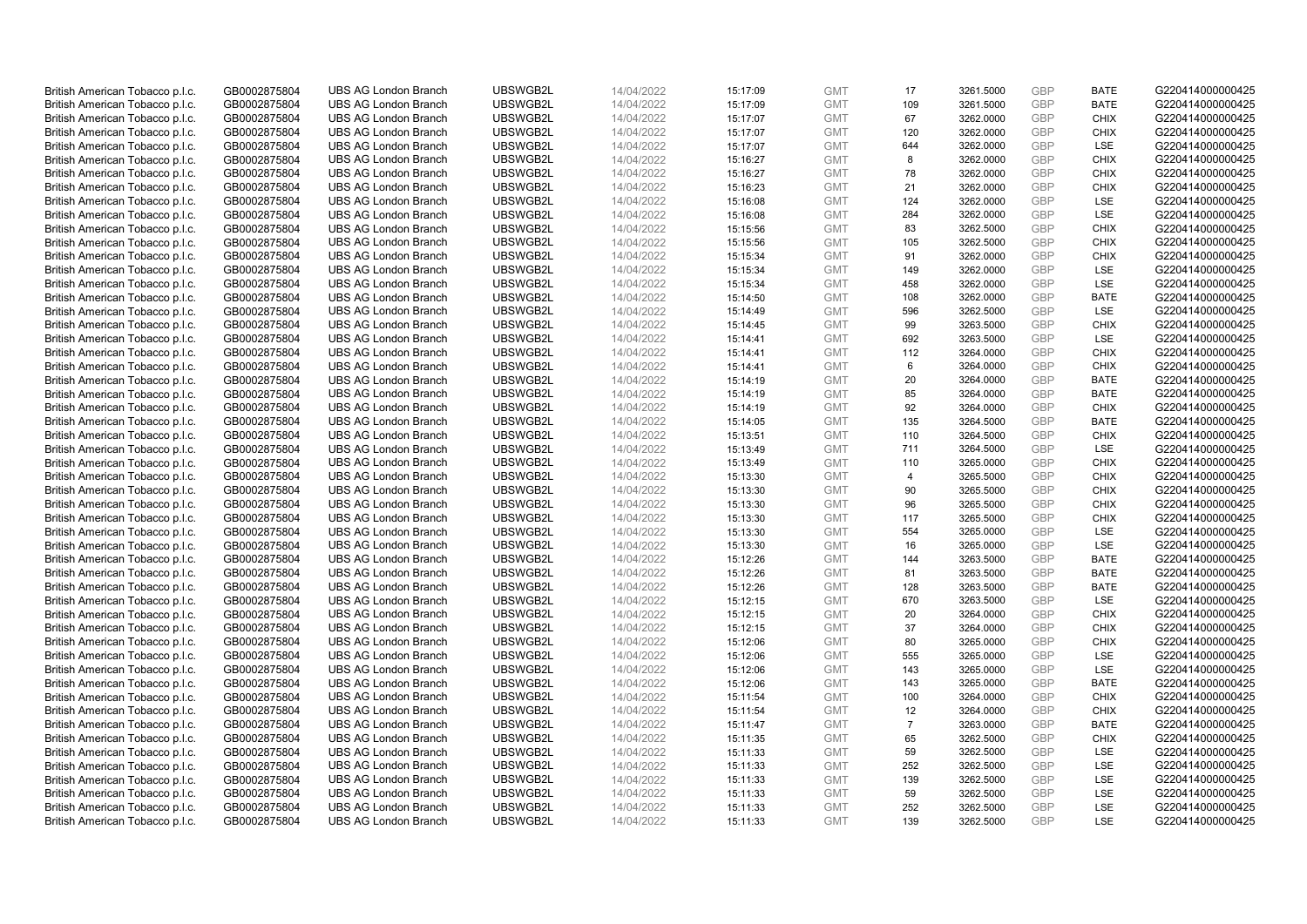| British American Tobacco p.l.c.                                    | GB0002875804                 | <b>UBS AG London Branch</b>                                | UBSWGB2L             | 14/04/2022               | 15:11:33             | <b>GMT</b>               | 139       | 3262.5000              | GBP                      | LSE                        | G220414000000425                     |
|--------------------------------------------------------------------|------------------------------|------------------------------------------------------------|----------------------|--------------------------|----------------------|--------------------------|-----------|------------------------|--------------------------|----------------------------|--------------------------------------|
| British American Tobacco p.l.c.                                    | GB0002875804                 | <b>UBS AG London Branch</b>                                | UBSWGB2L             | 14/04/2022               | 15:11:33             | <b>GMT</b>               | 59        | 3262.5000              | <b>GBP</b>               | <b>LSE</b>                 | G220414000000425                     |
| British American Tobacco p.l.c.                                    | GB0002875804                 | <b>UBS AG London Branch</b>                                | UBSWGB2L             | 14/04/2022               | 15:11:20             | <b>GMT</b>               | 13        | 3262.5000              | GBP                      | <b>CHIX</b>                | G220414000000425                     |
| British American Tobacco p.l.c.                                    | GB0002875804                 | <b>UBS AG London Branch</b>                                | UBSWGB2L             | 14/04/2022               | 15:11:11             | <b>GMT</b>               | 99        | 3262.5000              | <b>GBP</b>               | <b>CHIX</b>                | G220414000000425                     |
| British American Tobacco p.l.c.                                    | GB0002875804                 | <b>UBS AG London Branch</b>                                | UBSWGB2L             | 14/04/2022               | 15:11:11             | <b>GMT</b>               | 86        | 3262.5000              | GBP                      | <b>CHIX</b>                | G220414000000425                     |
| British American Tobacco p.l.c.                                    | GB0002875804                 | <b>UBS AG London Branch</b>                                | UBSWGB2L             | 14/04/2022               | 15:11:11             | <b>GMT</b>               | 15        | 3262.5000              | <b>GBP</b>               | <b>CHIX</b>                | G220414000000425                     |
| British American Tobacco p.l.c.                                    | GB0002875804                 | <b>UBS AG London Branch</b>                                | UBSWGB2L             | 14/04/2022               | 15:10:37             | <b>GMT</b>               | 641       | 3261.5000              | <b>GBP</b>               | LSE                        | G220414000000425                     |
| British American Tobacco p.l.c.                                    | GB0002875804                 | <b>UBS AG London Branch</b>                                | UBSWGB2L             | 14/04/2022               | 15:10:37             | <b>GMT</b>               | 124       | 3261.5000              | <b>GBP</b>               | <b>BATE</b>                | G220414000000425                     |
| British American Tobacco p.l.c.                                    | GB0002875804                 | <b>UBS AG London Branch</b>                                | UBSWGB2L             | 14/04/2022               | 15:10:11             | <b>GMT</b>               | 16        | 3262.0000              | <b>GBP</b>               | <b>CHIX</b>                | G220414000000425                     |
| British American Tobacco p.l.c.                                    | GB0002875804                 | <b>UBS AG London Branch</b>                                | UBSWGB2L             | 14/04/2022               | 15:09:52             | <b>GMT</b>               | 539       | 3262.0000              | <b>GBP</b>               | LSE                        | G220414000000425                     |
| British American Tobacco p.l.c.                                    | GB0002875804                 | <b>UBS AG London Branch</b>                                | UBSWGB2L             | 14/04/2022               | 15:09:52             | <b>GMT</b>               | 95        | 3262.0000              | GBP                      | <b>CHIX</b>                | G220414000000425                     |
| British American Tobacco p.l.c.                                    | GB0002875804                 | <b>UBS AG London Branch</b>                                | UBSWGB2L             | 14/04/2022               | 15:09:52             | <b>GMT</b>               | 41        | 3262.0000              | <b>GBP</b>               | LSE                        | G220414000000425                     |
| British American Tobacco p.l.c.                                    | GB0002875804                 | <b>UBS AG London Branch</b>                                | UBSWGB2L             | 14/04/2022               | 15:09:52             | <b>GMT</b>               | 118       | 3262.0000              | <b>GBP</b>               | <b>BATE</b>                | G220414000000425                     |
| British American Tobacco p.l.c.                                    | GB0002875804                 | <b>UBS AG London Branch</b>                                | UBSWGB2L             | 14/04/2022               | 15:09:52             | <b>GMT</b>               | 112       | 3262.0000              | GBP                      | LSE                        | G220414000000425                     |
| British American Tobacco p.l.c.                                    | GB0002875804                 | <b>UBS AG London Branch</b>                                | UBSWGB2L             | 14/04/2022               | 15:09:52             | <b>GMT</b>               | 84        | 3262.0000              | <b>GBP</b>               | <b>CHIX</b>                | G220414000000425                     |
| British American Tobacco p.l.c.                                    | GB0002875804                 | <b>UBS AG London Branch</b>                                | UBSWGB2L             | 14/04/2022               | 15:09:23             | <b>GMT</b>               | 99        | 3262.5000              | GBP                      | <b>CHIX</b>                | G220414000000425                     |
| British American Tobacco p.l.c.                                    | GB0002875804                 | <b>UBS AG London Branch</b>                                | UBSWGB2L             | 14/04/2022               | 15:09:17             | <b>GMT</b>               | 81        | 3262.0000              | <b>GBP</b>               | <b>CHIX</b>                | G220414000000425                     |
| British American Tobacco p.l.c.                                    | GB0002875804                 | <b>UBS AG London Branch</b>                                | UBSWGB2L             | 14/04/2022               | 15:09:11             | <b>GMT</b>               | 51        | 3262.0000              | GBP                      | <b>CHIX</b>                | G220414000000425                     |
| British American Tobacco p.l.c.                                    | GB0002875804                 | <b>UBS AG London Branch</b>                                | UBSWGB2L             | 14/04/2022               | 15:09:00             | <b>GMT</b>               | 700       | 3262.0000              | <b>GBP</b>               | <b>LSE</b>                 | G220414000000425                     |
| British American Tobacco p.l.c.                                    | GB0002875804                 | <b>UBS AG London Branch</b>                                | UBSWGB2L             | 14/04/2022               | 15:09:00             | <b>GMT</b>               | 91        | 3262.0000              | <b>GBP</b>               | <b>CHIX</b>                | G220414000000425                     |
| British American Tobacco p.l.c.                                    | GB0002875804                 | <b>UBS AG London Branch</b>                                | UBSWGB2L             | 14/04/2022               | 15:08:40             | <b>GMT</b>               | 321       | 3262.5000              | <b>GBP</b>               | LSE                        | G220414000000425                     |
| British American Tobacco p.l.c.                                    | GB0002875804                 | <b>UBS AG London Branch</b>                                | UBSWGB2L             | 14/04/2022               | 15:08:40             | <b>GMT</b>               | 336       | 3262.5000              | GBP                      | LSE                        | G220414000000425                     |
| British American Tobacco p.l.c.                                    | GB0002875804                 | <b>UBS AG London Branch</b>                                | UBSWGB2L             | 14/04/2022               | 15:08:40             | <b>GMT</b>               | 250       | 3262.5000              | <b>GBP</b>               | LSE                        | G220414000000425                     |
| British American Tobacco p.l.c.                                    | GB0002875804                 | <b>UBS AG London Branch</b>                                | UBSWGB2L             | 14/04/2022               | 15:08:04             | <b>GMT</b>               | 124       | 3261.5000              | GBP                      | <b>BATE</b>                | G220414000000425                     |
| British American Tobacco p.l.c.                                    | GB0002875804                 | <b>UBS AG London Branch</b>                                | UBSWGB2L             | 14/04/2022               | 15:08:04             | <b>GMT</b>               | 110       | 3261.5000              | <b>GBP</b>               | <b>BATE</b>                | G220414000000425                     |
| British American Tobacco p.l.c.                                    | GB0002875804                 | <b>UBS AG London Branch</b>                                | UBSWGB2L             | 14/04/2022               | 15:07:41             | <b>GMT</b>               | 97        | 3261.5000              | <b>GBP</b>               | <b>BATE</b>                | G220414000000425                     |
| British American Tobacco p.l.c.                                    | GB0002875804                 | <b>UBS AG London Branch</b>                                | UBSWGB2L             | 14/04/2022               | 15:07:41             | <b>GMT</b>               | 14        | 3261.5000              | GBP                      | <b>BATE</b>                | G220414000000425                     |
| British American Tobacco p.l.c.                                    | GB0002875804                 | <b>UBS AG London Branch</b>                                | UBSWGB2L             | 14/04/2022               | 15:07:41             | <b>GMT</b>               | 27        | 3261.5000              | <b>GBP</b>               | <b>BATE</b>                | G220414000000425                     |
| British American Tobacco p.l.c.                                    | GB0002875804                 | <b>UBS AG London Branch</b>                                | UBSWGB2L             | 14/04/2022               | 15:07:38             | <b>GMT</b>               | 157       | 3262.0000              | GBP                      | <b>CHIX</b>                | G220414000000425                     |
| British American Tobacco p.l.c.                                    | GB0002875804                 | <b>UBS AG London Branch</b>                                | UBSWGB2L             | 14/04/2022               | 15:07:38             | <b>GMT</b>               | 153       | 3262.0000              | <b>GBP</b>               | <b>CHIX</b>                | G220414000000425                     |
| British American Tobacco p.l.c.                                    | GB0002875804                 | <b>UBS AG London Branch</b>                                | UBSWGB2L             | 14/04/2022               | 15:07:28             | <b>GMT</b>               | 28        | 3262.5000              | GBP                      | LSE                        | G220414000000425                     |
| British American Tobacco p.l.c.                                    | GB0002875804                 | <b>UBS AG London Branch</b>                                | UBSWGB2L             | 14/04/2022               | 15:07:28             | <b>GMT</b>               | 210       | 3262.5000              | <b>GBP</b>               | <b>LSE</b>                 | G220414000000425                     |
| British American Tobacco p.l.c.                                    | GB0002875804                 | <b>UBS AG London Branch</b>                                | UBSWGB2L             | 14/04/2022               | 15:07:28             | <b>GMT</b>               | 210       | 3262.5000              | GBP                      | LSE                        | G220414000000425                     |
| British American Tobacco p.l.c.                                    | GB0002875804                 | <b>UBS AG London Branch</b>                                | UBSWGB2L             | 14/04/2022               | 15:07:28             | <b>GMT</b>               | 250       | 3262.5000              | GBP                      | LSE                        | G220414000000425                     |
| British American Tobacco p.l.c.                                    | GB0002875804                 | <b>UBS AG London Branch</b>                                | UBSWGB2L             | 14/04/2022               | 15:06:44             | <b>GMT</b>               | 133       | 3261.0000              | <b>GBP</b>               | <b>CHIX</b>                | G220414000000425                     |
| British American Tobacco p.l.c.                                    | GB0002875804                 | <b>UBS AG London Branch</b>                                | UBSWGB2L             | 14/04/2022               | 15:06:44             | <b>GMT</b>               | 45        | 3261.0000              | GBP                      | <b>BATE</b>                | G220414000000425                     |
| British American Tobacco p.l.c.                                    | GB0002875804                 | <b>UBS AG London Branch</b>                                | UBSWGB2L             | 14/04/2022               | 15:06:44             | <b>GMT</b>               | 24        | 3261.0000              | GBP                      | <b>BATE</b>                | G220414000000425                     |
| British American Tobacco p.l.c.                                    | GB0002875804                 | <b>UBS AG London Branch</b>                                | UBSWGB2L             | 14/04/2022               | 15:06:44             | <b>GMT</b>               | 181       | 3261.0000              | <b>GBP</b>               | <b>BATE</b>                | G220414000000425                     |
| British American Tobacco p.l.c.                                    | GB0002875804                 | <b>UBS AG London Branch</b>                                | UBSWGB2L             | 14/04/2022               | 15:06:44             | <b>GMT</b>               | 89        | 3261.0000              | <b>GBP</b>               | <b>CHIX</b>                | G220414000000425                     |
| British American Tobacco p.l.c.                                    | GB0002875804                 | <b>UBS AG London Branch</b>                                | UBSWGB2L             | 14/04/2022               | 15:06:28             | <b>GMT</b>               | 517       | 3261.5000              | GBP                      | LSE                        | G220414000000425                     |
| British American Tobacco p.l.c.                                    | GB0002875804                 | <b>UBS AG London Branch</b>                                | UBSWGB2L             | 14/04/2022               | 15:06:28             | <b>GMT</b>               | 79        | 3261.5000              | <b>GBP</b>               | <b>LSE</b>                 | G220414000000425                     |
| British American Tobacco p.l.c.                                    | GB0002875804                 | <b>UBS AG London Branch</b>                                | UBSWGB2L             | 14/04/2022               | 15:06:28             | <b>GMT</b>               | 132       | 3261.5000              | GBP                      | <b>CHIX</b>                | G220414000000425                     |
| British American Tobacco p.l.c.                                    | GB0002875804                 | <b>UBS AG London Branch</b>                                | UBSWGB2L             | 14/04/2022               | 15:06:28             | <b>GMT</b>               | 254       | 3262.0000              | <b>GBP</b>               | LSE                        | G220414000000425                     |
| British American Tobacco p.l.c.                                    | GB0002875804                 | <b>UBS AG London Branch</b>                                | UBSWGB2L             | 14/04/2022               | 15:06:28             | <b>GMT</b>               | 50        | 3262.0000              | GBP                      | LSE                        | G220414000000425                     |
| British American Tobacco p.l.c.                                    | GB0002875804                 | <b>UBS AG London Branch</b>                                | UBSWGB2L             | 14/04/2022               | 15:06:28             | <b>GMT</b>               | 117       | 3262.0000              | <b>GBP</b>               | <b>LSE</b>                 | G220414000000425                     |
| British American Tobacco p.l.c.                                    | GB0002875804                 | <b>UBS AG London Branch</b>                                | UBSWGB2L             | 14/04/2022               | 15:06:28             | <b>GMT</b>               | 117       | 3262.0000              | GBP                      | LSE                        | G220414000000425                     |
| British American Tobacco p.l.c.                                    | GB0002875804                 | <b>UBS AG London Branch</b>                                | UBSWGB2L             | 14/04/2022               | 15:06:28             | <b>GMT</b>               | 254       | 3262.0000              | GBP                      | <b>LSE</b>                 | G220414000000425                     |
| British American Tobacco p.l.c.                                    | GB0002875804                 | <b>UBS AG London Branch</b>                                | UBSWGB2L             | 14/04/2022               | 15:06:28             | <b>GMT</b>               | 50        | 3262.0000              | <b>GBP</b>               | LSE                        | G220414000000425                     |
| British American Tobacco p.l.c.                                    | GB0002875804                 | <b>UBS AG London Branch</b>                                | UBSWGB2L             | 14/04/2022               | 15:06:28             | <b>GMT</b>               | 83        | 3262.0000              | <b>GBP</b><br>GBP        | <b>CHIX</b>                | G220414000000425                     |
| British American Tobacco p.l.c.                                    | GB0002875804                 | <b>UBS AG London Branch</b>                                | UBSWGB2L             | 14/04/2022               | 15:06:24             | <b>GMT</b>               | 47        | 3262.0000              |                          | <b>LSE</b>                 | G220414000000425                     |
| British American Tobacco p.l.c.                                    | GB0002875804                 | <b>UBS AG London Branch</b><br><b>UBS AG London Branch</b> | UBSWGB2L<br>UBSWGB2L | 14/04/2022               | 15:06:04             | <b>GMT</b>               | 68        | 3261.0000              | <b>GBP</b><br><b>GBP</b> | <b>CHIX</b><br><b>CHIX</b> | G220414000000425<br>G220414000000425 |
| British American Tobacco p.l.c.                                    | GB0002875804<br>GB0002875804 | <b>UBS AG London Branch</b>                                | UBSWGB2L             | 14/04/2022<br>14/04/2022 | 15:06:03             | <b>GMT</b><br><b>GMT</b> | 13<br>101 | 3261.0000              | GBP                      | <b>BATE</b>                | G220414000000425                     |
| British American Tobacco p.l.c.<br>British American Tobacco p.l.c. | GB0002875804                 | <b>UBS AG London Branch</b>                                | UBSWGB2L             | 14/04/2022               | 15:05:49<br>15:05:38 | <b>GMT</b>               | 153       | 3259.5000<br>3259.5000 | <b>GBP</b>               | <b>LSE</b>                 | G220414000000425                     |
|                                                                    |                              |                                                            |                      |                          |                      |                          |           |                        |                          |                            |                                      |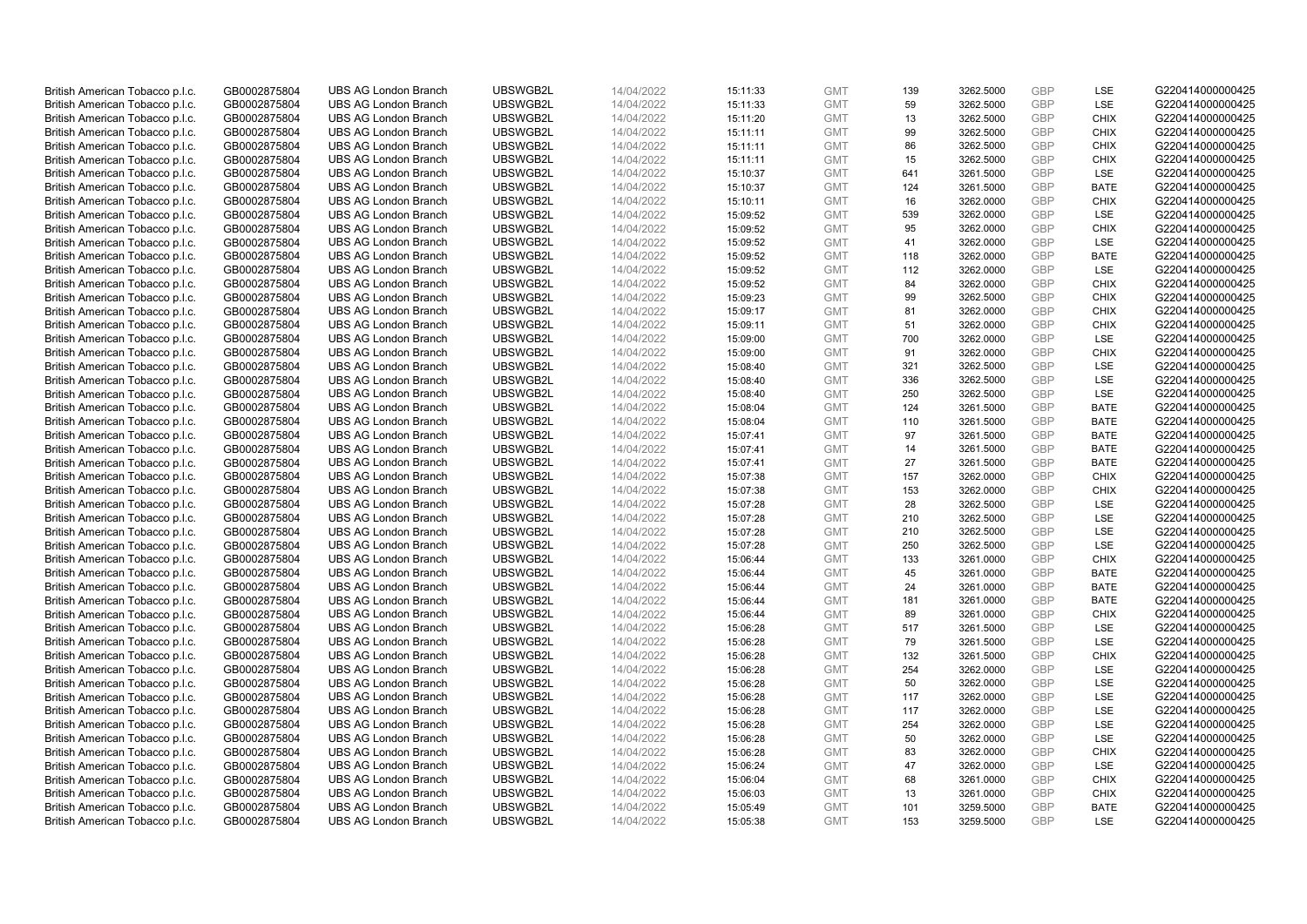| British American Tobacco p.l.c. | GB0002875804 | <b>UBS AG London Branch</b> | UBSWGB2L | 14/04/2022 | 15:05:38 | <b>GMT</b> | 217            | 3259.5000 | GBP        | LSE         | G220414000000425 |
|---------------------------------|--------------|-----------------------------|----------|------------|----------|------------|----------------|-----------|------------|-------------|------------------|
| British American Tobacco p.l.c. | GB0002875804 | <b>UBS AG London Branch</b> | UBSWGB2L | 14/04/2022 | 15:05:38 | <b>GMT</b> | 217            | 3259.5000 | <b>GBP</b> | LSE         | G220414000000425 |
| British American Tobacco p.l.c. | GB0002875804 | <b>UBS AG London Branch</b> | UBSWGB2L | 14/04/2022 | 15:05:38 | <b>GMT</b> | 217            | 3259.5000 | GBP        | LSE         | G220414000000425 |
| British American Tobacco p.l.c. | GB0002875804 | <b>UBS AG London Branch</b> | UBSWGB2L | 14/04/2022 | 15:05:38 | <b>GMT</b> | 217            | 3259.5000 | <b>GBP</b> | LSE         | G220414000000425 |
| British American Tobacco p.l.c. | GB0002875804 | <b>UBS AG London Branch</b> | UBSWGB2L | 14/04/2022 | 15:05:38 | <b>GMT</b> | 212            | 3259.5000 | <b>GBP</b> | LSE         | G220414000000425 |
| British American Tobacco p.l.c. | GB0002875804 | <b>UBS AG London Branch</b> | UBSWGB2L | 14/04/2022 | 15:05:38 | <b>GMT</b> | 217            | 3259.5000 | <b>GBP</b> | LSE         | G220414000000425 |
| British American Tobacco p.l.c. | GB0002875804 | <b>UBS AG London Branch</b> | UBSWGB2L | 14/04/2022 | 15:05:38 | <b>GMT</b> | 82             | 3259.5000 | <b>GBP</b> | LSE         | G220414000000425 |
| British American Tobacco p.l.c. | GB0002875804 | <b>UBS AG London Branch</b> | UBSWGB2L | 14/04/2022 | 15:05:38 | <b>GMT</b> | 217            | 3259.5000 | <b>GBP</b> | LSE         | G220414000000425 |
| British American Tobacco p.l.c. | GB0002875804 | <b>UBS AG London Branch</b> | UBSWGB2L | 14/04/2022 | 15:05:14 | <b>GMT</b> | 94             | 3258.0000 | GBP        | <b>CHIX</b> | G220414000000425 |
| British American Tobacco p.l.c. | GB0002875804 | <b>UBS AG London Branch</b> | UBSWGB2L | 14/04/2022 | 15:05:00 | <b>GMT</b> | 93             | 3257.0000 | <b>GBP</b> | LSE         | G220414000000425 |
| British American Tobacco p.l.c. | GB0002875804 | <b>UBS AG London Branch</b> | UBSWGB2L | 14/04/2022 | 15:04:49 | <b>GMT</b> | $\overline{7}$ | 3257.0000 | GBP        | LSE         | G220414000000425 |
| British American Tobacco p.l.c. | GB0002875804 | <b>UBS AG London Branch</b> | UBSWGB2L | 14/04/2022 | 15:04:49 | <b>GMT</b> | 611            | 3257.0000 | <b>GBP</b> | LSE         | G220414000000425 |
| British American Tobacco p.l.c. | GB0002875804 | <b>UBS AG London Branch</b> | UBSWGB2L | 14/04/2022 | 15:04:43 | <b>GMT</b> | 14             | 3257.0000 | <b>GBP</b> | <b>CHIX</b> | G220414000000425 |
| British American Tobacco p.l.c. | GB0002875804 | <b>UBS AG London Branch</b> | UBSWGB2L | 14/04/2022 | 15:04:33 | <b>GMT</b> | 163            | 3257.0000 | GBP        | <b>CHIX</b> | G220414000000425 |
| British American Tobacco p.l.c. | GB0002875804 | <b>UBS AG London Branch</b> | UBSWGB2L | 14/04/2022 | 15:04:32 | <b>GMT</b> | 82             | 3257.0000 | <b>GBP</b> | <b>CHIX</b> | G220414000000425 |
| British American Tobacco p.l.c. | GB0002875804 | <b>UBS AG London Branch</b> | UBSWGB2L | 14/04/2022 | 15:04:32 | <b>GMT</b> | 100            | 3257.0000 | GBP        | <b>CHIX</b> | G220414000000425 |
| British American Tobacco p.l.c. | GB0002875804 | <b>UBS AG London Branch</b> | UBSWGB2L | 14/04/2022 | 15:04:32 | <b>GMT</b> | 19             | 3257.0000 | <b>GBP</b> | <b>CHIX</b> | G220414000000425 |
| British American Tobacco p.l.c. | GB0002875804 | <b>UBS AG London Branch</b> | UBSWGB2L | 14/04/2022 | 15:04:02 | <b>GMT</b> | 472            | 3255.5000 | GBP        | LSE         | G220414000000425 |
| British American Tobacco p.l.c. | GB0002875804 | <b>UBS AG London Branch</b> | UBSWGB2L | 14/04/2022 | 15:04:02 | <b>GMT</b> | 205            | 3255.5000 | <b>GBP</b> | <b>LSE</b>  | G220414000000425 |
| British American Tobacco p.l.c. | GB0002875804 | <b>UBS AG London Branch</b> | UBSWGB2L | 14/04/2022 | 15:03:52 | <b>GMT</b> | 100            | 3256.0000 | GBP        | <b>CHIX</b> | G220414000000425 |
| British American Tobacco p.l.c. | GB0002875804 | <b>UBS AG London Branch</b> | UBSWGB2L | 14/04/2022 | 15:03:49 | <b>GMT</b> | 181            | 3256.5000 | GBP        | <b>CHIX</b> | G220414000000425 |
| British American Tobacco p.l.c. | GB0002875804 | <b>UBS AG London Branch</b> | UBSWGB2L | 14/04/2022 | 15:02:37 | <b>GMT</b> | 95             | 3252.5000 | GBP        | <b>BATE</b> | G220414000000425 |
| British American Tobacco p.l.c. | GB0002875804 | <b>UBS AG London Branch</b> | UBSWGB2L | 14/04/2022 | 15:02:37 | <b>GMT</b> | 27             | 3252.5000 | <b>GBP</b> | <b>BATE</b> | G220414000000425 |
| British American Tobacco p.l.c. | GB0002875804 | <b>UBS AG London Branch</b> | UBSWGB2L | 14/04/2022 | 15:02:35 | <b>GMT</b> | 103            | 3253.5000 | GBP        | <b>BATE</b> | G220414000000425 |
| British American Tobacco p.l.c. | GB0002875804 | <b>UBS AG London Branch</b> | UBSWGB2L | 14/04/2022 | 15:02:35 | <b>GMT</b> | 132            | 3253.5000 | <b>GBP</b> | <b>CHIX</b> | G220414000000425 |
| British American Tobacco p.l.c. | GB0002875804 | <b>UBS AG London Branch</b> | UBSWGB2L | 14/04/2022 | 15:02:35 | <b>GMT</b> | 649            | 3253.5000 | <b>GBP</b> | LSE         | G220414000000425 |
| British American Tobacco p.l.c. | GB0002875804 | <b>UBS AG London Branch</b> | UBSWGB2L | 14/04/2022 | 15:02:35 | <b>GMT</b> | 82             | 3254.0000 | GBP        | LSE         | G220414000000425 |
| British American Tobacco p.l.c. | GB0002875804 | <b>UBS AG London Branch</b> | UBSWGB2L | 14/04/2022 | 15:02:35 | <b>GMT</b> | 196            | 3254.0000 | <b>GBP</b> | <b>LSE</b>  | G220414000000425 |
| British American Tobacco p.l.c. | GB0002875804 | <b>UBS AG London Branch</b> | UBSWGB2L | 14/04/2022 | 15:02:35 | <b>GMT</b> | 148            | 3254.0000 | GBP        | LSE         | G220414000000425 |
| British American Tobacco p.l.c. | GB0002875804 | <b>UBS AG London Branch</b> | UBSWGB2L | 14/04/2022 | 15:02:12 | <b>GMT</b> | 589            | 3255.0000 | <b>GBP</b> | LSE         | G220414000000425 |
| British American Tobacco p.l.c. | GB0002875804 | <b>UBS AG London Branch</b> | UBSWGB2L | 14/04/2022 | 15:02:12 | <b>GMT</b> | 96             | 3255.0000 | GBP        | <b>CHIX</b> | G220414000000425 |
| British American Tobacco p.l.c. | GB0002875804 | <b>UBS AG London Branch</b> | UBSWGB2L | 14/04/2022 | 15:02:12 | <b>GMT</b> | 142            | 3255.0000 | <b>GBP</b> | <b>BATE</b> | G220414000000425 |
| British American Tobacco p.l.c. | GB0002875804 | <b>UBS AG London Branch</b> | UBSWGB2L | 14/04/2022 | 15:02:08 | <b>GMT</b> | 156            | 3255.5000 | GBP        | <b>CHIX</b> | G220414000000425 |
| British American Tobacco p.l.c. | GB0002875804 | <b>UBS AG London Branch</b> | UBSWGB2L | 14/04/2022 | 15:02:08 | <b>GMT</b> | 66             | 3255.5000 | GBP        | <b>CHIX</b> | G220414000000425 |
| British American Tobacco p.l.c. | GB0002875804 | <b>UBS AG London Branch</b> | UBSWGB2L | 14/04/2022 | 15:02:08 | <b>GMT</b> | 145            | 3255.5000 | <b>GBP</b> | <b>BATE</b> | G220414000000425 |
| British American Tobacco p.l.c. | GB0002875804 | <b>UBS AG London Branch</b> | UBSWGB2L | 14/04/2022 | 15:02:08 | <b>GMT</b> | 39             | 3255.5000 | <b>GBP</b> | <b>CHIX</b> | G220414000000425 |
| British American Tobacco p.l.c. | GB0002875804 | <b>UBS AG London Branch</b> | UBSWGB2L | 14/04/2022 | 15:01:38 | <b>GMT</b> | 606            | 3256.5000 | GBP        | <b>LSE</b>  | G220414000000425 |
| British American Tobacco p.l.c. | GB0002875804 | <b>UBS AG London Branch</b> | UBSWGB2L | 14/04/2022 | 15:01:25 | <b>GMT</b> | 123            | 3257.0000 | <b>GBP</b> | <b>CHIX</b> | G220414000000425 |
| British American Tobacco p.l.c. | GB0002875804 | <b>UBS AG London Branch</b> | UBSWGB2L | 14/04/2022 | 15:01:25 | <b>GMT</b> | 250            | 3257.5000 | <b>GBP</b> | LSE         | G220414000000425 |
| British American Tobacco p.l.c. | GB0002875804 | <b>UBS AG London Branch</b> | UBSWGB2L | 14/04/2022 | 15:01:24 | <b>GMT</b> | 124            | 3257.5000 | GBP        | <b>BATE</b> | G220414000000425 |
| British American Tobacco p.l.c. | GB0002875804 | <b>UBS AG London Branch</b> | UBSWGB2L | 14/04/2022 | 15:01:10 | <b>GMT</b> | 80             | 3258.5000 | <b>GBP</b> | <b>CHIX</b> | G220414000000425 |
| British American Tobacco p.l.c. | GB0002875804 | <b>UBS AG London Branch</b> | UBSWGB2L | 14/04/2022 | 15:00:59 | <b>GMT</b> | 89             | 3258.5000 | GBP        | <b>CHIX</b> | G220414000000425 |
| British American Tobacco p.l.c. | GB0002875804 | <b>UBS AG London Branch</b> | UBSWGB2L | 14/04/2022 | 15:00:55 | <b>GMT</b> | 506            | 3259.0000 | <b>GBP</b> | LSE         | G220414000000425 |
| British American Tobacco p.l.c. | GB0002875804 | <b>UBS AG London Branch</b> | UBSWGB2L | 14/04/2022 | 15:00:52 | <b>GMT</b> | 190            | 3259.0000 | GBP        | LSE         | G220414000000425 |
| British American Tobacco p.l.c. | GB0002875804 | <b>UBS AG London Branch</b> | UBSWGB2L | 14/04/2022 | 15:00:21 | <b>GMT</b> | 101            | 3258.0000 | GBP        | <b>BATE</b> | G220414000000425 |
| British American Tobacco p.l.c. | GB0002875804 | <b>UBS AG London Branch</b> | UBSWGB2L | 14/04/2022 | 15:00:21 | <b>GMT</b> | 102            | 3258.5000 | GBP        | <b>BATE</b> | G220414000000425 |
| British American Tobacco p.l.c. | GB0002875804 | <b>UBS AG London Branch</b> | UBSWGB2L | 14/04/2022 | 15:00:19 | <b>GMT</b> | 110            | 3259.0000 | GBP        | <b>CHIX</b> | G220414000000425 |
| British American Tobacco p.l.c. | GB0002875804 | <b>UBS AG London Branch</b> | UBSWGB2L | 14/04/2022 | 15:00:19 | <b>GMT</b> | 704            | 3259.0000 | GBP        | LSE         | G220414000000425 |
| British American Tobacco p.l.c. | GB0002875804 | <b>UBS AG London Branch</b> | UBSWGB2L | 14/04/2022 | 15:00:17 | <b>GMT</b> | 240            | 3259.5000 | <b>GBP</b> | LSE         | G220414000000425 |
| British American Tobacco p.l.c. | GB0002875804 | <b>UBS AG London Branch</b> | UBSWGB2L | 14/04/2022 | 15:00:16 | <b>GMT</b> | 90             | 3259.5000 | GBP        | <b>CHIX</b> | G220414000000425 |
| British American Tobacco p.l.c. | GB0002875804 | <b>UBS AG London Branch</b> | UBSWGB2L | 14/04/2022 | 15:00:15 | <b>GMT</b> | 110            | 3260.0000 | <b>GBP</b> | <b>CHIX</b> | G220414000000425 |
| British American Tobacco p.l.c. | GB0002875804 | <b>UBS AG London Branch</b> | UBSWGB2L | 14/04/2022 | 14:59:56 | <b>GMT</b> | 87             | 3259.5000 | <b>GBP</b> | <b>CHIX</b> | G220414000000425 |
| British American Tobacco p.l.c. | GB0002875804 | <b>UBS AG London Branch</b> | UBSWGB2L | 14/04/2022 | 14:59:54 | <b>GMT</b> | 80             | 3259.5000 | GBP        | <b>CHIX</b> | G220414000000425 |
| British American Tobacco p.l.c. | GB0002875804 | <b>UBS AG London Branch</b> | UBSWGB2L | 14/04/2022 | 14:59:44 | <b>GMT</b> | 122            | 3259.0000 | <b>GBP</b> | <b>LSE</b>  | G220414000000425 |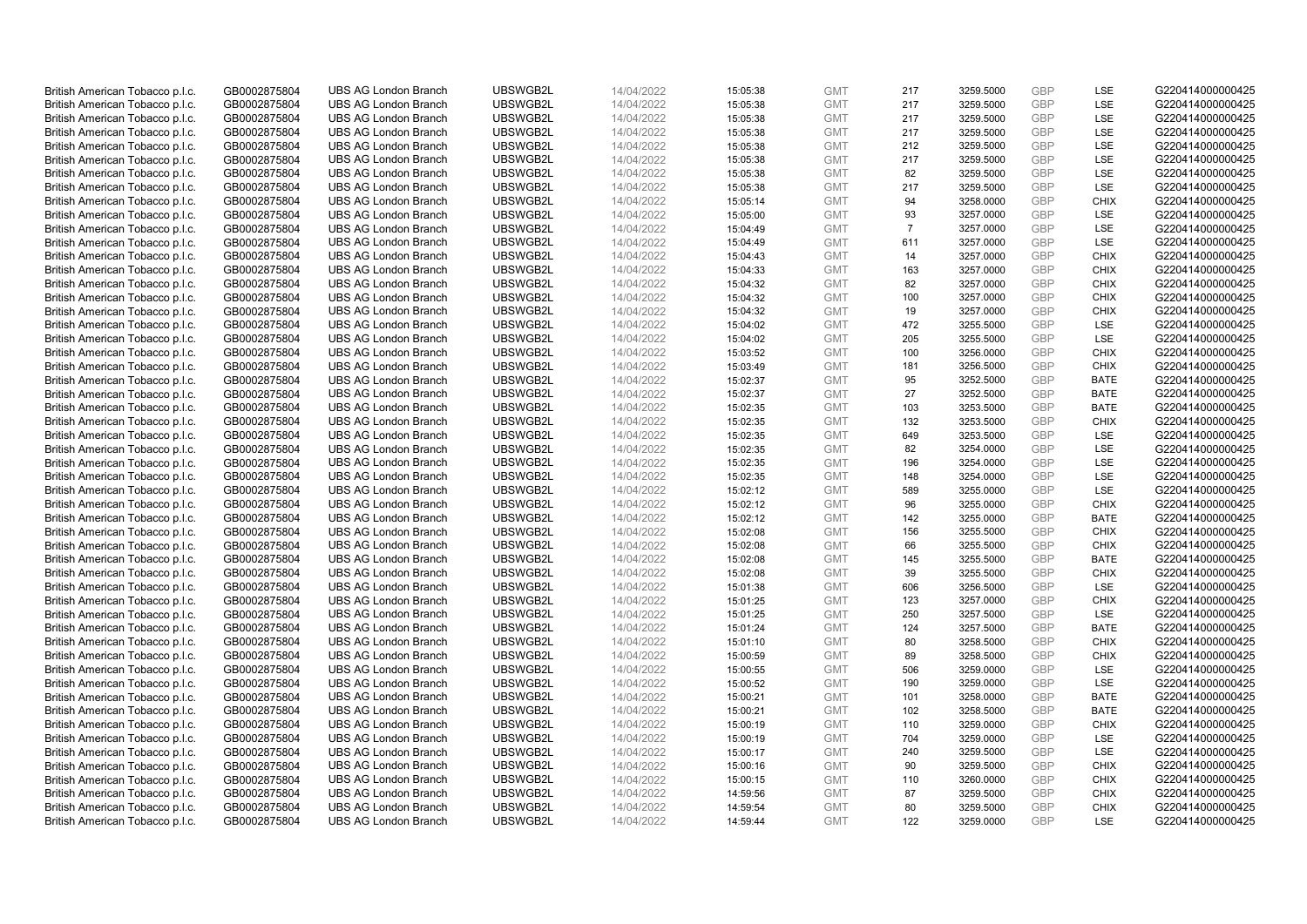| British American Tobacco p.l.c. | GB0002875804 | <b>UBS AG London Branch</b> | UBSWGB2L | 14/04/2022 | 14:59:44             | <b>GMT</b> | 118 | 3259.0000 | GBP        | <b>BATE</b> | G220414000000425 |
|---------------------------------|--------------|-----------------------------|----------|------------|----------------------|------------|-----|-----------|------------|-------------|------------------|
| British American Tobacco p.l.c. | GB0002875804 | <b>UBS AG London Branch</b> | UBSWGB2L | 14/04/2022 | 14:59:44             | <b>GMT</b> | 312 | 3259.0000 | GBP        | LSE         | G220414000000425 |
| British American Tobacco p.l.c. | GB0002875804 | <b>UBS AG London Branch</b> | UBSWGB2L | 14/04/2022 | 14:59:44             | <b>GMT</b> | 150 | 3259.0000 | GBP        | LSE         | G220414000000425 |
| British American Tobacco p.l.c. | GB0002875804 | <b>UBS AG London Branch</b> | UBSWGB2L | 14/04/2022 | 14:59:44             | <b>GMT</b> | 88  | 3259.0000 | GBP        | LSE         | G220414000000425 |
| British American Tobacco p.l.c. | GB0002875804 | <b>UBS AG London Branch</b> | UBSWGB2L | 14/04/2022 | 14:59:43             | <b>GMT</b> | 109 | 3259.5000 | <b>GBP</b> | <b>BATE</b> | G220414000000425 |
| British American Tobacco p.l.c. | GB0002875804 | UBS AG London Branch        | UBSWGB2L | 14/04/2022 | 14:59:43             | <b>GMT</b> | 93  | 3259.5000 | <b>GBP</b> | <b>CHIX</b> | G220414000000425 |
| British American Tobacco p.l.c. | GB0002875804 | <b>UBS AG London Branch</b> | UBSWGB2L | 14/04/2022 | 14:59:04             | <b>GMT</b> | 283 | 3257.5000 | <b>GBP</b> | LSE         | G220414000000425 |
| British American Tobacco p.l.c. | GB0002875804 | <b>UBS AG London Branch</b> | UBSWGB2L | 14/04/2022 | 14:59:04             | <b>GMT</b> | 250 | 3257.5000 | <b>GBP</b> | LSE         | G220414000000425 |
| British American Tobacco p.l.c. | GB0002875804 | <b>UBS AG London Branch</b> | UBSWGB2L | 14/04/2022 | 14:59:04             | <b>GMT</b> | 285 | 3257.5000 | <b>GBP</b> | LSE         | G220414000000425 |
| British American Tobacco p.l.c. | GB0002875804 | <b>UBS AG London Branch</b> | UBSWGB2L | 14/04/2022 | 14:59:04             | <b>GMT</b> | 381 | 3257.5000 | <b>GBP</b> | <b>LSE</b>  | G220414000000425 |
| British American Tobacco p.l.c. | GB0002875804 | <b>UBS AG London Branch</b> | UBSWGB2L | 14/04/2022 | 14:59:04             | <b>GMT</b> | 99  | 3257.5000 | GBP        | <b>CHIX</b> | G220414000000425 |
| British American Tobacco p.l.c. | GB0002875804 | <b>UBS AG London Branch</b> | UBSWGB2L | 14/04/2022 | 14:58:49             | <b>GMT</b> | 99  | 3258.5000 | <b>GBP</b> | <b>CHIX</b> | G220414000000425 |
| British American Tobacco p.l.c. | GB0002875804 | <b>UBS AG London Branch</b> | UBSWGB2L | 14/04/2022 | 14:58:49             | <b>GMT</b> | 120 | 3258.5000 | <b>GBP</b> | <b>CHIX</b> | G220414000000425 |
| British American Tobacco p.l.c. | GB0002875804 | <b>UBS AG London Branch</b> | UBSWGB2L | 14/04/2022 | 14:58:41             | <b>GMT</b> | 219 | 3257.5000 | GBP        | LSE         | G220414000000425 |
| British American Tobacco p.l.c. | GB0002875804 | <b>UBS AG London Branch</b> | UBSWGB2L | 14/04/2022 | 14:58:40             | <b>GMT</b> | 250 | 3257.5000 | <b>GBP</b> | LSE         | G220414000000425 |
| British American Tobacco p.l.c. | GB0002875804 | <b>UBS AG London Branch</b> | UBSWGB2L | 14/04/2022 | 14:57:53             | <b>GMT</b> | 119 | 3255.0000 | <b>GBP</b> | <b>BATE</b> | G220414000000425 |
| British American Tobacco p.l.c. | GB0002875804 | <b>UBS AG London Branch</b> | UBSWGB2L | 14/04/2022 | 14:57:53             | <b>GMT</b> | 107 | 3255.0000 | GBP        | <b>BATE</b> | G220414000000425 |
| British American Tobacco p.l.c. |              | <b>UBS AG London Branch</b> | UBSWGB2L | 14/04/2022 |                      | <b>GMT</b> | 95  | 3255.0000 | <b>GBP</b> | <b>CHIX</b> | G220414000000425 |
|                                 | GB0002875804 | UBS AG London Branch        | UBSWGB2L |            | 14:57:53<br>14:57:53 | <b>GMT</b> | 234 |           | <b>GBP</b> | <b>LSE</b>  | G220414000000425 |
| British American Tobacco p.l.c. | GB0002875804 |                             |          | 14/04/2022 |                      |            |     | 3255.0000 |            |             |                  |
| British American Tobacco p.l.c. | GB0002875804 | <b>UBS AG London Branch</b> | UBSWGB2L | 14/04/2022 | 14:57:53             | <b>GMT</b> | 396 | 3255.0000 | <b>GBP</b> | LSE         | G220414000000425 |
| British American Tobacco p.l.c. | GB0002875804 | <b>UBS AG London Branch</b> | UBSWGB2L | 14/04/2022 | 14:57:34             | <b>GMT</b> | 122 | 3255.5000 | GBP        | <b>BATE</b> | G220414000000425 |
| British American Tobacco p.l.c. | GB0002875804 | <b>UBS AG London Branch</b> | UBSWGB2L | 14/04/2022 | 14:57:34             | <b>GMT</b> | 111 | 3255.5000 | GBP        | <b>BATE</b> | G220414000000425 |
| British American Tobacco p.l.c. | GB0002875804 | <b>UBS AG London Branch</b> | UBSWGB2L | 14/04/2022 | 14:57:34             | <b>GMT</b> | 103 | 3255.5000 | <b>GBP</b> | <b>CHIX</b> | G220414000000425 |
| British American Tobacco p.l.c. | GB0002875804 | <b>UBS AG London Branch</b> | UBSWGB2L | 14/04/2022 | 14:57:34             | <b>GMT</b> | 156 | 3256.0000 | GBP        | LSE         | G220414000000425 |
| British American Tobacco p.l.c. | GB0002875804 | <b>UBS AG London Branch</b> | UBSWGB2L | 14/04/2022 | 14:57:34             | <b>GMT</b> | 250 | 3256.0000 | <b>GBP</b> | LSE         | G220414000000425 |
| British American Tobacco p.l.c. | GB0002875804 | <b>UBS AG London Branch</b> | UBSWGB2L | 14/04/2022 | 14:57:34             | <b>GMT</b> | 162 | 3256.0000 | GBP        | LSE         | G220414000000425 |
| British American Tobacco p.l.c. | GB0002875804 | <b>UBS AG London Branch</b> | UBSWGB2L | 14/04/2022 | 14:57:34             | <b>GMT</b> | 200 | 3256.0000 | GBP        | LSE         | G220414000000425 |
| British American Tobacco p.l.c. | GB0002875804 | <b>UBS AG London Branch</b> | UBSWGB2L | 14/04/2022 | 14:57:34             | <b>GMT</b> | 127 | 3256.0000 | GBP        | <b>CHIX</b> | G220414000000425 |
| British American Tobacco p.l.c. | GB0002875804 | <b>UBS AG London Branch</b> | UBSWGB2L | 14/04/2022 | 14:57:11             | <b>GMT</b> | 211 | 3254.0000 | <b>GBP</b> | LSE         | G220414000000425 |
| British American Tobacco p.l.c. | GB0002875804 | <b>UBS AG London Branch</b> | UBSWGB2L | 14/04/2022 | 14:57:11             | <b>GMT</b> | 345 | 3254.0000 | GBP        | LSE         | G220414000000425 |
| British American Tobacco p.l.c. | GB0002875804 | <b>UBS AG London Branch</b> | UBSWGB2L | 14/04/2022 | 14:57:11             | <b>GMT</b> | 211 | 3254.0000 | <b>GBP</b> | LSE         | G220414000000425 |
| British American Tobacco p.l.c. | GB0002875804 | <b>UBS AG London Branch</b> | UBSWGB2L | 14/04/2022 | 14:57:11             | <b>GMT</b> | 211 | 3254.0000 | GBP        | LSE         | G220414000000425 |
| British American Tobacco p.l.c. | GB0002875804 | <b>UBS AG London Branch</b> | UBSWGB2L | 14/04/2022 | 14:56:59             | <b>GMT</b> | 32  | 3254.0000 | <b>GBP</b> | <b>CHIX</b> | G220414000000425 |
| British American Tobacco p.l.c. | GB0002875804 | <b>UBS AG London Branch</b> | UBSWGB2L | 14/04/2022 | 14:56:59             | <b>GMT</b> | 64  | 3254.0000 | <b>GBP</b> | <b>CHIX</b> | G220414000000425 |
| British American Tobacco p.l.c. | GB0002875804 | <b>UBS AG London Branch</b> | UBSWGB2L | 14/04/2022 | 14:56:59             | <b>GMT</b> | 200 | 3254.0000 | GBP        | <b>CHIX</b> | G220414000000425 |
| British American Tobacco p.l.c. | GB0002875804 | <b>UBS AG London Branch</b> | UBSWGB2L | 14/04/2022 | 14:56:59             | <b>GMT</b> | 101 | 3253.5000 | GBP        | <b>BATE</b> | G220414000000425 |
| British American Tobacco p.l.c. | GB0002875804 | <b>UBS AG London Branch</b> | UBSWGB2L | 14/04/2022 | 14:56:23             | <b>GMT</b> | 10  | 3253.0000 | GBP        | <b>CHIX</b> | G220414000000425 |
| British American Tobacco p.l.c. | GB0002875804 | <b>UBS AG London Branch</b> | UBSWGB2L | 14/04/2022 | 14:56:17             | <b>GMT</b> | 100 | 3253.0000 | <b>GBP</b> | <b>CHIX</b> | G220414000000425 |
| British American Tobacco p.l.c. | GB0002875804 | <b>UBS AG London Branch</b> | UBSWGB2L | 14/04/2022 | 14:55:54             | <b>GMT</b> | 534 | 3250.5000 | <b>GBP</b> | LSE         | G220414000000425 |
| British American Tobacco p.l.c. | GB0002875804 | <b>UBS AG London Branch</b> | UBSWGB2L | 14/04/2022 | 14:55:13             | <b>GMT</b> | 349 | 3249.0000 | GBP        | LSE         | G220414000000425 |
| British American Tobacco p.l.c. | GB0002875804 | <b>UBS AG London Branch</b> | UBSWGB2L | 14/04/2022 | 14:55:13             | <b>GMT</b> | 99  | 3249.0000 | <b>GBP</b> | <b>CHIX</b> | G220414000000425 |
| British American Tobacco p.l.c. | GB0002875804 | <b>UBS AG London Branch</b> | UBSWGB2L | 14/04/2022 | 14:55:13             | <b>GMT</b> | 306 | 3249.0000 | GBP        | LSE         | G220414000000425 |
| British American Tobacco p.l.c. | GB0002875804 | UBS AG London Branch        | UBSWGB2L | 14/04/2022 | 14:54:54             | <b>GMT</b> | 98  | 3249.5000 | <b>GBP</b> | <b>CHIX</b> | G220414000000425 |
| British American Tobacco p.l.c. | GB0002875804 | <b>UBS AG London Branch</b> | UBSWGB2L | 14/04/2022 | 14:54:54             | <b>GMT</b> | 89  | 3249.5000 | GBP        | <b>CHIX</b> | G220414000000425 |
| British American Tobacco p.l.c. | GB0002875804 | <b>UBS AG London Branch</b> | UBSWGB2L | 14/04/2022 | 14:54:54             | <b>GMT</b> | 113 | 3249.5000 | <b>GBP</b> | <b>BATE</b> | G220414000000425 |
| British American Tobacco p.l.c. | GB0002875804 | <b>UBS AG London Branch</b> | UBSWGB2L | 14/04/2022 | 14:54:53             | <b>GMT</b> | 87  | 3250.5000 | GBP        | <b>CHIX</b> | G220414000000425 |
| British American Tobacco p.l.c. | GB0002875804 | <b>UBS AG London Branch</b> | UBSWGB2L | 14/04/2022 | 14:54:53             | <b>GMT</b> | 71  | 3251.0000 | <b>GBP</b> | <b>LSE</b>  | G220414000000425 |
| British American Tobacco p.l.c. | GB0002875804 | <b>UBS AG London Branch</b> | UBSWGB2L | 14/04/2022 | 14:54:53             | <b>GMT</b> | 305 | 3251.0000 | GBP        | LSE         | G220414000000425 |
| British American Tobacco p.l.c. | GB0002875804 | <b>UBS AG London Branch</b> | UBSWGB2L | 14/04/2022 | 14:54:53             | <b>GMT</b> | 59  | 3251.0000 | <b>GBP</b> | LSE         | G220414000000425 |
| British American Tobacco p.l.c. | GB0002875804 | <b>UBS AG London Branch</b> | UBSWGB2L | 14/04/2022 | 14:54:53             | <b>GMT</b> | 148 | 3251.0000 | GBP        | <b>LSE</b>  | G220414000000425 |
| British American Tobacco p.l.c. | GB0002875804 | <b>UBS AG London Branch</b> | UBSWGB2L | 14/04/2022 | 14:54:53             | <b>GMT</b> | 250 | 3251.0000 | <b>GBP</b> | LSE         | G220414000000425 |
| British American Tobacco p.l.c. | GB0002875804 | <b>UBS AG London Branch</b> | UBSWGB2L | 14/04/2022 | 14:54:43             | <b>GMT</b> | 227 | 3250.0000 | <b>GBP</b> | LSE         | G220414000000425 |
| British American Tobacco p.l.c. | GB0002875804 | <b>UBS AG London Branch</b> | UBSWGB2L | 14/04/2022 | 14:54:43             | <b>GMT</b> | 177 | 3250.0000 | GBP        | LSE         | G220414000000425 |
| British American Tobacco p.l.c. | GB0002875804 | <b>UBS AG London Branch</b> | UBSWGB2L | 14/04/2022 | 14:54:43             | <b>GMT</b> | 176 | 3250.0000 | <b>GBP</b> | <b>LSE</b>  | G220414000000425 |
|                                 |              |                             |          |            |                      |            |     |           |            |             |                  |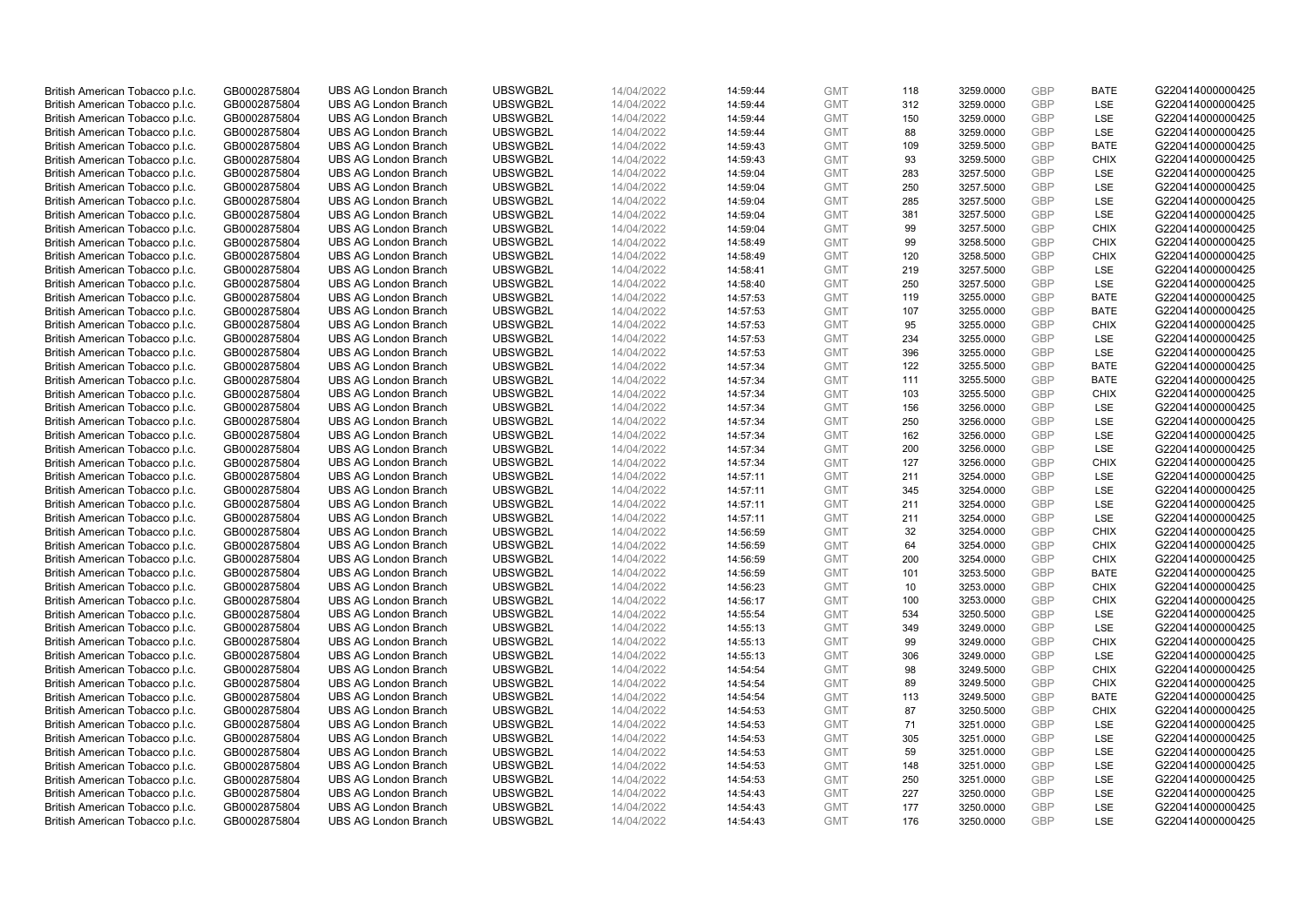| British American Tobacco p.l.c.                                    | GB0002875804                 | <b>UBS AG London Branch</b>                                | UBSWGB2L             | 14/04/2022               | 14:53:47             | <b>GMT</b>               | 91         | 3250.5000              | GBP                      | <b>CHIX</b> | G220414000000425                     |
|--------------------------------------------------------------------|------------------------------|------------------------------------------------------------|----------------------|--------------------------|----------------------|--------------------------|------------|------------------------|--------------------------|-------------|--------------------------------------|
| British American Tobacco p.l.c.                                    | GB0002875804                 | <b>UBS AG London Branch</b>                                | UBSWGB2L             | 14/04/2022               | 14:53:46             | <b>GMT</b>               | 117        | 3251.0000              | <b>GBP</b>               | <b>BATE</b> | G220414000000425                     |
| British American Tobacco p.l.c.                                    | GB0002875804                 | <b>UBS AG London Branch</b>                                | UBSWGB2L             | 14/04/2022               | 14:53:46             | <b>GMT</b>               | 690        | 3251.0000              | GBP                      | LSE         | G220414000000425                     |
| British American Tobacco p.l.c.                                    | GB0002875804                 | <b>UBS AG London Branch</b>                                | UBSWGB2L             | 14/04/2022               | 14:53:37             | <b>GMT</b>               | 104        | 3251.5000              | <b>GBP</b>               | <b>CHIX</b> | G220414000000425                     |
| British American Tobacco p.l.c.                                    | GB0002875804                 | <b>UBS AG London Branch</b>                                | UBSWGB2L             | 14/04/2022               | 14:53:19             | <b>GMT</b>               | 119        | 3252.0000              | GBP                      | <b>BATE</b> | G220414000000425                     |
| British American Tobacco p.l.c.                                    | GB0002875804                 | <b>UBS AG London Branch</b>                                | UBSWGB2L             | 14/04/2022               | 14:53:19             | <b>GMT</b>               | 88         | 3252.0000              | <b>GBP</b>               | <b>CHIX</b> | G220414000000425                     |
| British American Tobacco p.l.c.                                    | GB0002875804                 | <b>UBS AG London Branch</b>                                | UBSWGB2L             | 14/04/2022               | 14:53:05             | <b>GMT</b>               | 242        | 3253.0000              | <b>GBP</b>               | LSE         | G220414000000425                     |
| British American Tobacco p.l.c.                                    | GB0002875804                 | <b>UBS AG London Branch</b>                                | UBSWGB2L             | 14/04/2022               | 14:53:05             | <b>GMT</b>               | 148        | 3253.0000              | <b>GBP</b>               | LSE         | G220414000000425                     |
| British American Tobacco p.l.c.                                    | GB0002875804                 | <b>UBS AG London Branch</b>                                | UBSWGB2L             | 14/04/2022               | 14:53:05             | <b>GMT</b>               | 572        | 3253.0000              | <b>GBP</b>               | LSE         | G220414000000425                     |
| British American Tobacco p.l.c.                                    | GB0002875804                 | <b>UBS AG London Branch</b>                                | UBSWGB2L             | 14/04/2022               | 14:52:34             | <b>GMT</b>               | 93         | 3252.0000              | <b>GBP</b>               | <b>CHIX</b> | G220414000000425                     |
| British American Tobacco p.l.c.                                    | GB0002875804                 | <b>UBS AG London Branch</b>                                | UBSWGB2L             | 14/04/2022               | 14:52:30             | <b>GMT</b>               | 10         | 3252.5000              | GBP                      | <b>LSE</b>  | G220414000000425                     |
| British American Tobacco p.l.c.                                    | GB0002875804                 | <b>UBS AG London Branch</b>                                | UBSWGB2L             | 14/04/2022               | 14:52:13             | <b>GMT</b>               | 676        | 3252.5000              | <b>GBP</b>               | LSE         | G220414000000425                     |
| British American Tobacco p.l.c.                                    | GB0002875804                 | <b>UBS AG London Branch</b>                                | UBSWGB2L             | 14/04/2022               | 14:52:13             | <b>GMT</b>               | 86         | 3252.5000              | <b>GBP</b>               | <b>CHIX</b> | G220414000000425                     |
| British American Tobacco p.l.c.                                    | GB0002875804                 | <b>UBS AG London Branch</b>                                | UBSWGB2L             | 14/04/2022               | 14:52:13             | <b>GMT</b>               | 153        | 3252.5000              | GBP                      | <b>BATE</b> | G220414000000425                     |
| British American Tobacco p.l.c.                                    | GB0002875804                 | <b>UBS AG London Branch</b>                                | UBSWGB2L             | 14/04/2022               | 14:52:04             | <b>GMT</b>               | 66         | 3253.0000              | <b>GBP</b>               | <b>CHIX</b> | G220414000000425                     |
| British American Tobacco p.l.c.                                    | GB0002875804                 | <b>UBS AG London Branch</b>                                | UBSWGB2L             | 14/04/2022               | 14:52:02             | <b>GMT</b>               | 83         | 3253.5000              | GBP                      | <b>CHIX</b> | G220414000000425                     |
| British American Tobacco p.l.c.                                    | GB0002875804                 | <b>UBS AG London Branch</b>                                | UBSWGB2L             | 14/04/2022               | 14:52:02             | <b>GMT</b>               | 118        | 3253.5000              | <b>GBP</b>               | <b>BATE</b> | G220414000000425                     |
| British American Tobacco p.l.c.                                    | GB0002875804                 | <b>UBS AG London Branch</b>                                | UBSWGB2L             | 14/04/2022               | 14:52:02             | <b>GMT</b>               | 109        | 3253.5000              | GBP                      | <b>CHIX</b> | G220414000000425                     |
| British American Tobacco p.l.c.                                    | GB0002875804                 | <b>UBS AG London Branch</b>                                | UBSWGB2L             | 14/04/2022               | 14:52:02             | <b>GMT</b>               | 119        | 3253.5000              | <b>GBP</b>               | <b>BATE</b> | G220414000000425                     |
| British American Tobacco p.l.c.                                    | GB0002875804                 | <b>UBS AG London Branch</b>                                | UBSWGB2L             | 14/04/2022               | 14:52:01             | <b>GMT</b>               | 113        | 3254.0000              | GBP                      | <b>CHIX</b> | G220414000000425                     |
| British American Tobacco p.l.c.                                    | GB0002875804                 | <b>UBS AG London Branch</b>                                | UBSWGB2L             | 14/04/2022               | 14:51:51             | <b>GMT</b>               | 49         | 3254.5000              | GBP                      | <b>CHIX</b> | G220414000000425                     |
| British American Tobacco p.l.c.                                    | GB0002875804                 | <b>UBS AG London Branch</b>                                | UBSWGB2L             | 14/04/2022               | 14:51:51             | <b>GMT</b>               | 36         | 3254.5000              | GBP                      | <b>CHIX</b> | G220414000000425                     |
| British American Tobacco p.l.c.                                    | GB0002875804                 | <b>UBS AG London Branch</b>                                | UBSWGB2L             | 14/04/2022               | 14:51:37             | <b>GMT</b>               | 10         | 3254.5000              | <b>GBP</b>               | <b>CHIX</b> | G220414000000425                     |
| British American Tobacco p.l.c.                                    | GB0002875804                 | <b>UBS AG London Branch</b>                                | UBSWGB2L             | 14/04/2022               | 14:51:31             | <b>GMT</b>               | 104        | 3254.0000              | GBP                      | <b>LSE</b>  | G220414000000425                     |
| British American Tobacco p.l.c.                                    | GB0002875804                 | <b>UBS AG London Branch</b>                                | UBSWGB2L             | 14/04/2022               | 14:51:31             | <b>GMT</b>               | 468        | 3254.0000              | <b>GBP</b>               | LSE         | G220414000000425                     |
| British American Tobacco p.l.c.                                    | GB0002875804                 | <b>UBS AG London Branch</b>                                | UBSWGB2L             | 14/04/2022               | 14:51:19             | <b>GMT</b>               | 129        | 3254.0000              | <b>GBP</b>               | LSE         | G220414000000425                     |
| British American Tobacco p.l.c.                                    | GB0002875804                 | <b>UBS AG London Branch</b>                                | UBSWGB2L             | 14/04/2022               | 14:51:19             | <b>GMT</b>               | 176        | 3254.0000              | GBP                      | LSE         | G220414000000425                     |
| British American Tobacco p.l.c.                                    | GB0002875804                 | <b>UBS AG London Branch</b>                                | UBSWGB2L             | 14/04/2022               | 14:51:19             | <b>GMT</b>               | 63         | 3254.0000              | <b>GBP</b>               | <b>LSE</b>  | G220414000000425                     |
| British American Tobacco p.l.c.                                    | GB0002875804                 | <b>UBS AG London Branch</b>                                | UBSWGB2L             | 14/04/2022               | 14:51:19             | <b>GMT</b>               | 75         | 3254.0000              | GBP                      | LSE         | G220414000000425                     |
| British American Tobacco p.l.c.                                    | GB0002875804                 | <b>UBS AG London Branch</b>                                | UBSWGB2L             | 14/04/2022               | 14:51:19             | <b>GMT</b>               | 340        | 3254.0000              | <b>GBP</b>               | LSE         | G220414000000425                     |
| British American Tobacco p.l.c.                                    | GB0002875804                 | <b>UBS AG London Branch</b>                                | UBSWGB2L             | 14/04/2022               | 14:51:18             | <b>GMT</b>               | 108        | 3254.0000              | GBP                      | <b>BATE</b> | G220414000000425                     |
| British American Tobacco p.l.c.                                    | GB0002875804                 | <b>UBS AG London Branch</b>                                | UBSWGB2L             | 14/04/2022               | 14:51:18             | <b>GMT</b>               | 86         | 3254.0000              | <b>GBP</b>               | <b>CHIX</b> | G220414000000425                     |
| British American Tobacco p.l.c.                                    | GB0002875804                 | <b>UBS AG London Branch</b>                                | UBSWGB2L             | 14/04/2022               | 14:51:17             | <b>GMT</b>               | 688        | 3254.5000              | GBP                      | LSE         | G220414000000425                     |
| British American Tobacco p.l.c.                                    | GB0002875804                 | <b>UBS AG London Branch</b>                                | UBSWGB2L             | 14/04/2022               | 14:51:12             | <b>GMT</b>               | 144        | 3253.5000              | GBP                      | LSE         | G220414000000425                     |
| British American Tobacco p.l.c.                                    | GB0002875804                 | <b>UBS AG London Branch</b>                                | UBSWGB2L             | 14/04/2022               | 14:50:58             | <b>GMT</b>               | 117        | 3254.0000              | <b>GBP</b>               | <b>CHIX</b> | G220414000000425                     |
| British American Tobacco p.l.c.                                    | GB0002875804                 | <b>UBS AG London Branch</b>                                | UBSWGB2L             | 14/04/2022               | 14:50:38             | <b>GMT</b>               | 678        | 3254.0000              | <b>GBP</b>               | LSE         | G220414000000425                     |
| British American Tobacco p.l.c.                                    | GB0002875804                 | <b>UBS AG London Branch</b>                                | UBSWGB2L             | 14/04/2022               | 14:50:05             | <b>GMT</b>               | 622        | 3252.0000              | GBP                      | <b>LSE</b>  | G220414000000425                     |
| British American Tobacco p.l.c.                                    | GB0002875804                 | <b>UBS AG London Branch</b>                                | UBSWGB2L             | 14/04/2022               | 14:50:05             | <b>GMT</b>               | 128        | 3252.0000              | <b>GBP</b>               | <b>CHIX</b> | G220414000000425                     |
| British American Tobacco p.l.c.                                    | GB0002875804                 | <b>UBS AG London Branch</b>                                | UBSWGB2L             | 14/04/2022               | 14:50:05             | <b>GMT</b>               | 120        | 3252.0000              | <b>GBP</b>               | <b>BATE</b> | G220414000000425                     |
| British American Tobacco p.l.c.                                    | GB0002875804                 | <b>UBS AG London Branch</b>                                | UBSWGB2L             | 14/04/2022               | 14:49:50             | <b>GMT</b>               | 51         | 3253.0000              | GBP                      | <b>CHIX</b> | G220414000000425                     |
| British American Tobacco p.l.c.                                    | GB0002875804                 | <b>UBS AG London Branch</b>                                | UBSWGB2L             | 14/04/2022               | 14:49:50             | <b>GMT</b>               | 92         | 3253.0000              | <b>GBP</b>               | <b>CHIX</b> | G220414000000425                     |
| British American Tobacco p.l.c.                                    | GB0002875804                 | <b>UBS AG London Branch</b>                                | UBSWGB2L             | 14/04/2022               | 14:49:49             | <b>GMT</b>               | 24         | 3252.5000              | GBP                      | <b>CHIX</b> | G220414000000425                     |
| British American Tobacco p.l.c.                                    | GB0002875804                 | <b>UBS AG London Branch</b>                                | UBSWGB2L             | 14/04/2022               | 14:49:34             | <b>GMT</b>               | 15         | 3252.5000              | GBP                      | <b>CHIX</b> | G220414000000425                     |
| British American Tobacco p.l.c.                                    | GB0002875804                 | <b>UBS AG London Branch</b>                                | UBSWGB2L             | 14/04/2022               | 14:49:30             | <b>GMT</b>               | 67         | 3252.5000              | GBP                      | <b>CHIX</b> | G220414000000425                     |
| British American Tobacco p.l.c.                                    | GB0002875804                 | <b>UBS AG London Branch</b>                                | UBSWGB2L             | 14/04/2022               | 14:49:29             | <b>GMT</b>               | 10         | 3252.5000              | GBP                      | <b>CHIX</b> | G220414000000425                     |
| British American Tobacco p.l.c.                                    | GB0002875804                 | <b>UBS AG London Branch</b>                                | UBSWGB2L             | 14/04/2022               | 14:49:11             | <b>GMT</b>               | 22         | 3252.5000              | GBP                      | <b>BATE</b> | G220414000000425                     |
| British American Tobacco p.l.c.                                    | GB0002875804                 | <b>UBS AG London Branch</b>                                | UBSWGB2L             | 14/04/2022               | 14:49:11             | <b>GMT</b>               | 102        | 3252.5000              | GBP                      | <b>BATE</b> | G220414000000425                     |
| British American Tobacco p.l.c.                                    | GB0002875804                 | <b>UBS AG London Branch</b>                                | UBSWGB2L             | 14/04/2022               | 14:49:11             | <b>GMT</b>               | 163        | 3253.0000              | <b>GBP</b>               | LSE         | G220414000000425                     |
| British American Tobacco p.l.c.                                    | GB0002875804                 | <b>UBS AG London Branch</b>                                | UBSWGB2L             | 14/04/2022               | 14:49:11             | <b>GMT</b>               | 306        | 3253.0000              | <b>GBP</b>               | LSE         | G220414000000425                     |
| British American Tobacco p.l.c.                                    | GB0002875804                 | <b>UBS AG London Branch</b>                                | UBSWGB2L             | 14/04/2022               | 14:49:11             | <b>GMT</b>               | 469        | 3253.0000              | GBP                      | <b>LSE</b>  | G220414000000425                     |
| British American Tobacco p.l.c.                                    | GB0002875804                 | <b>UBS AG London Branch</b><br><b>UBS AG London Branch</b> | UBSWGB2L<br>UBSWGB2L | 14/04/2022               | 14:49:11             | <b>GMT</b>               | 163        | 3253.0000              | <b>GBP</b><br><b>GBP</b> | LSE<br>LSE  | G220414000000425<br>G220414000000425 |
| British American Tobacco p.l.c.                                    | GB0002875804<br>GB0002875804 | <b>UBS AG London Branch</b>                                | UBSWGB2L             | 14/04/2022<br>14/04/2022 | 14:49:11             | <b>GMT</b><br><b>GMT</b> | 306<br>157 | 3253.0000              | GBP                      | LSE         | G220414000000425                     |
| British American Tobacco p.l.c.<br>British American Tobacco p.l.c. | GB0002875804                 | <b>UBS AG London Branch</b>                                | UBSWGB2L             | 14/04/2022               | 14:49:11<br>14:49:11 | <b>GMT</b>               | 304        | 3253.0000<br>3253.0000 | <b>GBP</b>               | <b>LSE</b>  | G220414000000425                     |
|                                                                    |                              |                                                            |                      |                          |                      |                          |            |                        |                          |             |                                      |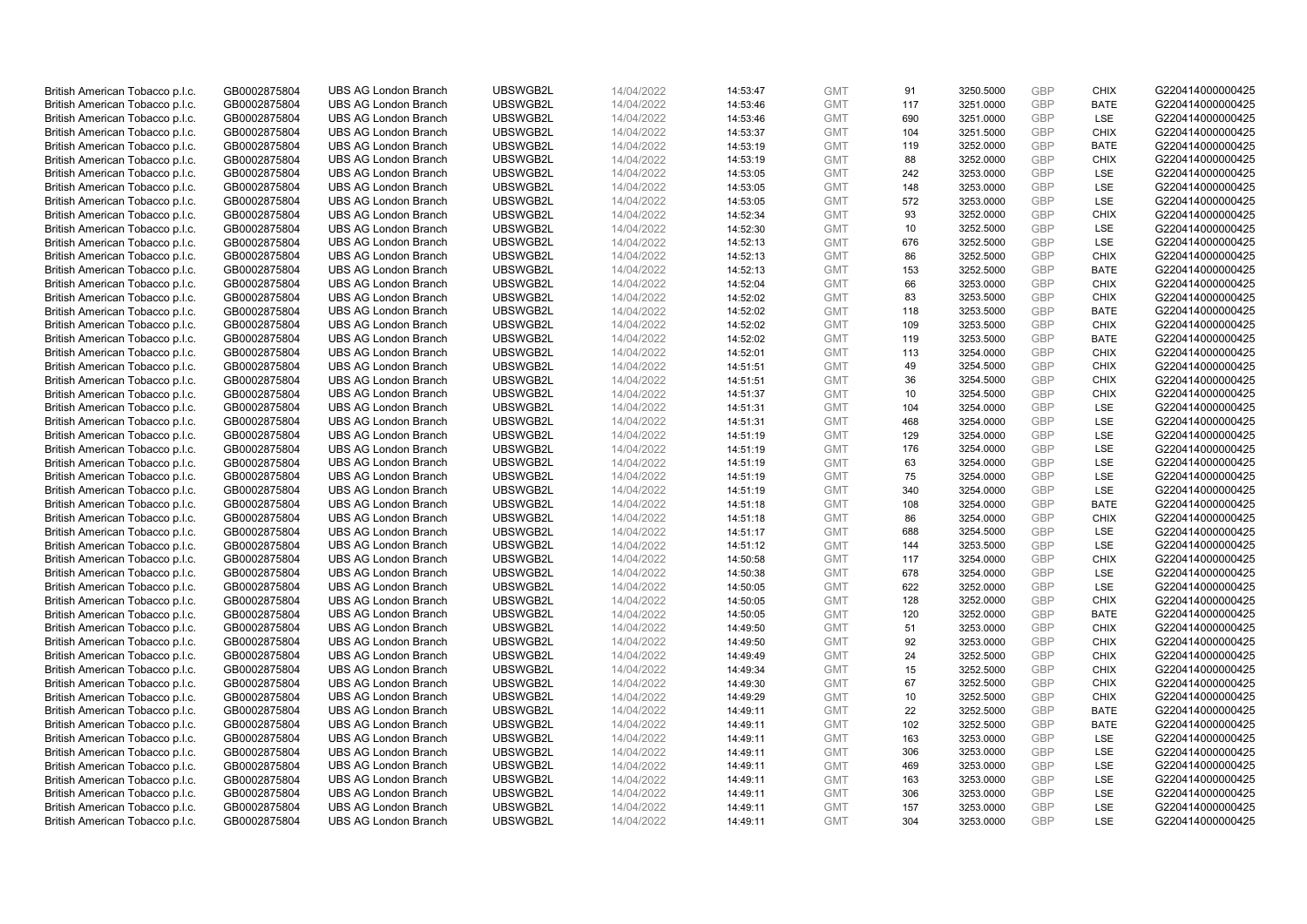| British American Tobacco p.l.c. | GB0002875804 | <b>UBS AG London Branch</b> | UBSWGB2L | 14/04/2022 | 14:49:11 | <b>GMT</b> | 72  | 3253.0000 | GBP        | LSE         | G220414000000425 |
|---------------------------------|--------------|-----------------------------|----------|------------|----------|------------|-----|-----------|------------|-------------|------------------|
| British American Tobacco p.l.c. | GB0002875804 | <b>UBS AG London Branch</b> | UBSWGB2L | 14/04/2022 | 14:49:11 | <b>GMT</b> | 82  | 3253.0000 | <b>GBP</b> | <b>CHIX</b> | G220414000000425 |
| British American Tobacco p.l.c. | GB0002875804 | <b>UBS AG London Branch</b> | UBSWGB2L | 14/04/2022 | 14:49:11 | <b>GMT</b> | 128 | 3253.0000 | GBP        | <b>BATE</b> | G220414000000425 |
| British American Tobacco p.l.c. | GB0002875804 | <b>UBS AG London Branch</b> | UBSWGB2L | 14/04/2022 | 14:49:11 | <b>GMT</b> | 135 | 3253.0000 | <b>GBP</b> | <b>CHIX</b> | G220414000000425 |
| British American Tobacco p.l.c. | GB0002875804 | <b>UBS AG London Branch</b> | UBSWGB2L | 14/04/2022 | 14:48:58 | <b>GMT</b> | 156 | 3253.0000 | GBP        | <b>CHIX</b> | G220414000000425 |
| British American Tobacco p.l.c. | GB0002875804 | <b>UBS AG London Branch</b> | UBSWGB2L | 14/04/2022 | 14:48:10 | <b>GMT</b> | 116 | 3251.5000 | <b>GBP</b> | <b>BATE</b> | G220414000000425 |
| British American Tobacco p.l.c. | GB0002875804 | <b>UBS AG London Branch</b> | UBSWGB2L | 14/04/2022 | 14:48:10 | <b>GMT</b> | 641 | 3251.5000 | <b>GBP</b> | LSE         | G220414000000425 |
| British American Tobacco p.l.c. | GB0002875804 | <b>UBS AG London Branch</b> | UBSWGB2L | 14/04/2022 | 14:48:10 | <b>GMT</b> | 441 | 3251.5000 | <b>GBP</b> | LSE         | G220414000000425 |
| British American Tobacco p.l.c. | GB0002875804 | <b>UBS AG London Branch</b> | UBSWGB2L | 14/04/2022 | 14:48:10 | <b>GMT</b> | 86  | 3251.5000 | <b>GBP</b> | <b>CHIX</b> | G220414000000425 |
| British American Tobacco p.l.c. | GB0002875804 | <b>UBS AG London Branch</b> | UBSWGB2L | 14/04/2022 | 14:48:10 | <b>GMT</b> | 89  | 3251.5000 | <b>GBP</b> | <b>CHIX</b> | G220414000000425 |
| British American Tobacco p.l.c. | GB0002875804 | <b>UBS AG London Branch</b> | UBSWGB2L | 14/04/2022 | 14:48:07 | <b>GMT</b> | 239 | 3251.5000 | GBP        | <b>LSE</b>  | G220414000000425 |
| British American Tobacco p.l.c. | GB0002875804 | <b>UBS AG London Branch</b> | UBSWGB2L | 14/04/2022 | 14:48:05 | <b>GMT</b> | 65  | 3252.0000 | <b>GBP</b> | <b>CHIX</b> | G220414000000425 |
| British American Tobacco p.l.c. | GB0002875804 | <b>UBS AG London Branch</b> | UBSWGB2L | 14/04/2022 | 14:47:38 | <b>GMT</b> | 15  | 3252.0000 | <b>GBP</b> | <b>CHIX</b> | G220414000000425 |
| British American Tobacco p.l.c. | GB0002875804 | <b>UBS AG London Branch</b> | UBSWGB2L | 14/04/2022 | 14:47:38 | <b>GMT</b> | 82  | 3252.0000 | GBP        | <b>CHIX</b> | G220414000000425 |
| British American Tobacco p.l.c. | GB0002875804 | <b>UBS AG London Branch</b> | UBSWGB2L | 14/04/2022 | 14:46:44 | <b>GMT</b> | 86  | 3251.0000 | <b>GBP</b> | <b>CHIX</b> | G220414000000425 |
| British American Tobacco p.l.c. | GB0002875804 | <b>UBS AG London Branch</b> | UBSWGB2L | 14/04/2022 | 14:46:44 | <b>GMT</b> | 679 | 3251.0000 | GBP        | LSE         | G220414000000425 |
| British American Tobacco p.l.c. | GB0002875804 | <b>UBS AG London Branch</b> | UBSWGB2L | 14/04/2022 | 14:46:31 | <b>GMT</b> | 82  | 3252.0000 | <b>GBP</b> | <b>CHIX</b> | G220414000000425 |
| British American Tobacco p.l.c. | GB0002875804 | <b>UBS AG London Branch</b> | UBSWGB2L | 14/04/2022 | 14:46:31 | <b>GMT</b> | 89  | 3252.0000 | GBP        | <b>CHIX</b> | G220414000000425 |
| British American Tobacco p.l.c. | GB0002875804 | <b>UBS AG London Branch</b> | UBSWGB2L | 14/04/2022 | 14:46:25 | <b>GMT</b> | 22  | 3252.5000 | <b>GBP</b> | <b>BATE</b> | G220414000000425 |
| British American Tobacco p.l.c. | GB0002875804 | <b>UBS AG London Branch</b> | UBSWGB2L | 14/04/2022 | 14:46:25 | <b>GMT</b> | 9   | 3252.5000 | GBP        | <b>BATE</b> | G220414000000425 |
| British American Tobacco p.l.c. | GB0002875804 | <b>UBS AG London Branch</b> | UBSWGB2L | 14/04/2022 | 14:46:25 | <b>GMT</b> | 49  | 3252.5000 | GBP        | <b>BATE</b> | G220414000000425 |
| British American Tobacco p.l.c. | GB0002875804 | <b>UBS AG London Branch</b> | UBSWGB2L | 14/04/2022 | 14:46:25 | <b>GMT</b> | 36  | 3252.5000 | GBP        | <b>BATE</b> | G220414000000425 |
| British American Tobacco p.l.c. | GB0002875804 | <b>UBS AG London Branch</b> | UBSWGB2L | 14/04/2022 | 14:46:25 | <b>GMT</b> | 51  | 3252.5000 | GBP        | <b>BATE</b> | G220414000000425 |
| British American Tobacco p.l.c. | GB0002875804 | <b>UBS AG London Branch</b> | UBSWGB2L | 14/04/2022 | 14:46:25 | <b>GMT</b> | 31  | 3252.5000 | GBP        | <b>BATE</b> | G220414000000425 |
| British American Tobacco p.l.c. | GB0002875804 | <b>UBS AG London Branch</b> | UBSWGB2L | 14/04/2022 | 14:46:25 | <b>GMT</b> | 33  | 3252.5000 | <b>GBP</b> | <b>BATE</b> | G220414000000425 |
| British American Tobacco p.l.c. | GB0002875804 | <b>UBS AG London Branch</b> | UBSWGB2L | 14/04/2022 | 14:46:19 | <b>GMT</b> | 109 | 3253.0000 | <b>GBP</b> | <b>BATE</b> | G220414000000425 |
| British American Tobacco p.l.c. | GB0002875804 | <b>UBS AG London Branch</b> | UBSWGB2L | 14/04/2022 | 14:46:19 | <b>GMT</b> | 25  | 3253.0000 | GBP        | <b>BATE</b> | G220414000000425 |
| British American Tobacco p.l.c. | GB0002875804 | <b>UBS AG London Branch</b> | UBSWGB2L | 14/04/2022 | 14:46:19 | <b>GMT</b> | 10  | 3253.0000 | <b>GBP</b> | <b>BATE</b> | G220414000000425 |
| British American Tobacco p.l.c. | GB0002875804 | <b>UBS AG London Branch</b> | UBSWGB2L | 14/04/2022 | 14:46:19 | <b>GMT</b> | 10  | 3253.0000 | GBP        | <b>BATE</b> | G220414000000425 |
| British American Tobacco p.l.c. | GB0002875804 | <b>UBS AG London Branch</b> | UBSWGB2L | 14/04/2022 | 14:46:19 | <b>GMT</b> | 81  | 3253.5000 | <b>GBP</b> | <b>BATE</b> | G220414000000425 |
| British American Tobacco p.l.c. | GB0002875804 | <b>UBS AG London Branch</b> | UBSWGB2L | 14/04/2022 | 14:46:11 | <b>GMT</b> | 660 | 3253.5000 | GBP        | LSE         | G220414000000425 |
| British American Tobacco p.l.c. | GB0002875804 | <b>UBS AG London Branch</b> | UBSWGB2L | 14/04/2022 | 14:46:08 | <b>GMT</b> | 14  | 3254.0000 | <b>GBP</b> | <b>CHIX</b> | G220414000000425 |
| British American Tobacco p.l.c. | GB0002875804 | <b>UBS AG London Branch</b> | UBSWGB2L | 14/04/2022 | 14:46:05 | <b>GMT</b> | 660 | 3254.0000 | GBP        | LSE         | G220414000000425 |
| British American Tobacco p.l.c. | GB0002875804 | <b>UBS AG London Branch</b> | UBSWGB2L | 14/04/2022 | 14:46:04 | <b>GMT</b> | 120 | 3254.5000 | GBP        | <b>CHIX</b> | G220414000000425 |
| British American Tobacco p.l.c. | GB0002875804 | <b>UBS AG London Branch</b> | UBSWGB2L | 14/04/2022 | 14:46:02 | <b>GMT</b> | 99  | 3255.0000 | <b>GBP</b> | <b>CHIX</b> | G220414000000425 |
| British American Tobacco p.l.c. | GB0002875804 | <b>UBS AG London Branch</b> | UBSWGB2L | 14/04/2022 | 14:46:02 | <b>GMT</b> | 21  | 3255.0000 | <b>GBP</b> | <b>CHIX</b> | G220414000000425 |
| British American Tobacco p.l.c. | GB0002875804 | <b>UBS AG London Branch</b> | UBSWGB2L | 14/04/2022 | 14:45:19 | <b>GMT</b> | 183 | 3254.0000 | GBP        | <b>LSE</b>  | G220414000000425 |
| British American Tobacco p.l.c. | GB0002875804 | <b>UBS AG London Branch</b> | UBSWGB2L | 14/04/2022 | 14:45:19 | <b>GMT</b> | 307 | 3254.0000 | <b>GBP</b> | LSE         | G220414000000425 |
| British American Tobacco p.l.c. | GB0002875804 | <b>UBS AG London Branch</b> | UBSWGB2L | 14/04/2022 | 14:45:19 | <b>GMT</b> | 290 | 3254.0000 | <b>GBP</b> | LSE         | G220414000000425 |
| British American Tobacco p.l.c. | GB0002875804 | <b>UBS AG London Branch</b> | UBSWGB2L | 14/04/2022 | 14:45:02 | <b>GMT</b> | 82  | 3253.5000 | GBP        | <b>CHIX</b> | G220414000000425 |
| British American Tobacco p.l.c. | GB0002875804 | <b>UBS AG London Branch</b> | UBSWGB2L | 14/04/2022 | 14:45:02 | <b>GMT</b> | 93  | 3253.5000 | <b>GBP</b> | <b>CHIX</b> | G220414000000425 |
| British American Tobacco p.l.c. | GB0002875804 | <b>UBS AG London Branch</b> | UBSWGB2L | 14/04/2022 | 14:45:02 | <b>GMT</b> | 89  | 3253.5000 | GBP        | <b>CHIX</b> | G220414000000425 |
| British American Tobacco p.l.c. | GB0002875804 | <b>UBS AG London Branch</b> | UBSWGB2L | 14/04/2022 | 14:44:59 | <b>GMT</b> | 148 | 3254.0000 | <b>GBP</b> | LSE         | G220414000000425 |
| British American Tobacco p.l.c. | GB0002875804 | <b>UBS AG London Branch</b> | UBSWGB2L | 14/04/2022 | 14:44:59 | <b>GMT</b> | 177 | 3254.0000 | GBP        | LSE         | G220414000000425 |
| British American Tobacco p.l.c. | GB0002875804 | <b>UBS AG London Branch</b> | UBSWGB2L | 14/04/2022 | 14:44:59 | <b>GMT</b> | 323 | 3254.0000 | <b>GBP</b> | <b>LSE</b>  | G220414000000425 |
| British American Tobacco p.l.c. | GB0002875804 | <b>UBS AG London Branch</b> | UBSWGB2L | 14/04/2022 | 14:44:59 | <b>GMT</b> | 88  | 3254.0000 | GBP        | <b>CHIX</b> | G220414000000425 |
| British American Tobacco p.l.c. | GB0002875804 | <b>UBS AG London Branch</b> | UBSWGB2L | 14/04/2022 | 14:44:54 | <b>GMT</b> | 538 | 3254.0000 | GBP        | <b>LSE</b>  | G220414000000425 |
| British American Tobacco p.l.c. | GB0002875804 | <b>UBS AG London Branch</b> | UBSWGB2L | 14/04/2022 | 14:44:00 | <b>GMT</b> | 578 | 3251.5000 | <b>GBP</b> | LSE         | G220414000000425 |
| British American Tobacco p.l.c. | GB0002875804 | <b>UBS AG London Branch</b> | UBSWGB2L | 14/04/2022 | 14:43:58 | <b>GMT</b> | 98  | 3252.0000 | GBP        | <b>CHIX</b> | G220414000000425 |
| British American Tobacco p.l.c. | GB0002875804 | <b>UBS AG London Branch</b> | UBSWGB2L | 14/04/2022 | 14:43:52 | <b>GMT</b> | 109 | 3253.0000 | GBP        | <b>CHIX</b> | G220414000000425 |
| British American Tobacco p.l.c. | GB0002875804 | <b>UBS AG London Branch</b> | UBSWGB2L | 14/04/2022 | 14:43:52 | <b>GMT</b> | 122 | 3253.0000 | <b>GBP</b> | <b>BATE</b> | G220414000000425 |
| British American Tobacco p.l.c. | GB0002875804 | <b>UBS AG London Branch</b> | UBSWGB2L | 14/04/2022 | 14:43:52 | <b>GMT</b> | 14  | 3253.0000 | <b>GBP</b> | <b>CHIX</b> | G220414000000425 |
| British American Tobacco p.l.c. | GB0002875804 | <b>UBS AG London Branch</b> | UBSWGB2L | 14/04/2022 | 14:43:49 | <b>GMT</b> | 73  | 3253.5000 | GBP        | <b>BATE</b> | G220414000000425 |
| British American Tobacco p.l.c. | GB0002875804 | <b>UBS AG London Branch</b> | UBSWGB2L | 14/04/2022 | 14:43:49 | <b>GMT</b> | 23  | 3253.5000 | <b>GBP</b> | <b>BATE</b> | G220414000000425 |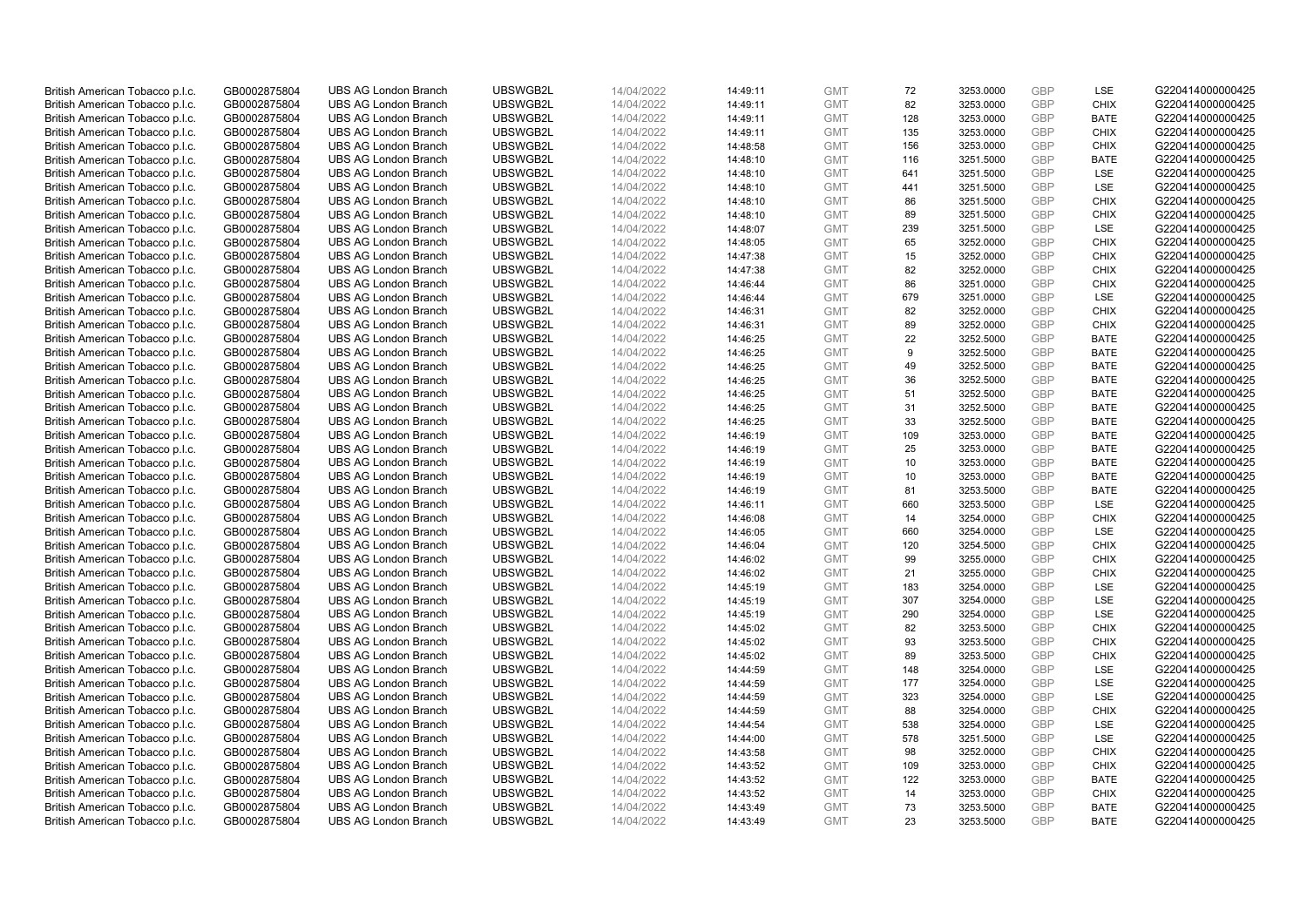| British American Tobacco p.l.c. | GB0002875804 | <b>UBS AG London Branch</b> | UBSWGB2L | 14/04/2022 | 14:43:49 | <b>GMT</b> | 18  | 3253.5000 | GBP        | <b>BATE</b> | G220414000000425 |
|---------------------------------|--------------|-----------------------------|----------|------------|----------|------------|-----|-----------|------------|-------------|------------------|
| British American Tobacco p.l.c. | GB0002875804 | <b>UBS AG London Branch</b> | UBSWGB2L | 14/04/2022 | 14:43:49 | <b>GMT</b> | 690 | 3254.0000 | <b>GBP</b> | LSE         | G220414000000425 |
| British American Tobacco p.l.c. | GB0002875804 | <b>UBS AG London Branch</b> | UBSWGB2L | 14/04/2022 | 14:43:49 | <b>GMT</b> | 88  | 3253.5000 | GBP        | <b>CHIX</b> | G220414000000425 |
| British American Tobacco p.l.c. | GB0002875804 | <b>UBS AG London Branch</b> | UBSWGB2L | 14/04/2022 | 14:43:49 | <b>GMT</b> | 157 | 3254.0000 | <b>GBP</b> | <b>CHIX</b> | G220414000000425 |
| British American Tobacco p.l.c. | GB0002875804 | <b>UBS AG London Branch</b> | UBSWGB2L | 14/04/2022 | 14:43:49 | <b>GMT</b> | 8   | 3253.5000 | GBP        | <b>BATE</b> | G220414000000425 |
| British American Tobacco p.l.c. | GB0002875804 | <b>UBS AG London Branch</b> | UBSWGB2L | 14/04/2022 | 14:43:49 | <b>GMT</b> | 19  | 3253.5000 | <b>GBP</b> | <b>BATE</b> | G220414000000425 |
| British American Tobacco p.l.c. | GB0002875804 | <b>UBS AG London Branch</b> | UBSWGB2L | 14/04/2022 | 14:43:49 | <b>GMT</b> | 95  | 3253.5000 | GBP        | <b>BATE</b> | G220414000000425 |
| British American Tobacco p.l.c. | GB0002875804 | <b>UBS AG London Branch</b> | UBSWGB2L | 14/04/2022 | 14:43:49 | <b>GMT</b> | 8   | 3253.5000 | <b>GBP</b> | <b>BATE</b> | G220414000000425 |
| British American Tobacco p.l.c. | GB0002875804 | <b>UBS AG London Branch</b> | UBSWGB2L | 14/04/2022 | 14:43:04 | <b>GMT</b> | 150 | 3254.0000 | <b>GBP</b> | <b>CHIX</b> | G220414000000425 |
| British American Tobacco p.l.c. | GB0002875804 | <b>UBS AG London Branch</b> | UBSWGB2L | 14/04/2022 | 14:43:04 | <b>GMT</b> | 679 | 3254.0000 | <b>GBP</b> | LSE         | G220414000000425 |
| British American Tobacco p.l.c. | GB0002875804 | <b>UBS AG London Branch</b> | UBSWGB2L | 14/04/2022 | 14:43:01 | <b>GMT</b> | 85  | 3254.5000 | GBP        | <b>CHIX</b> | G220414000000425 |
| British American Tobacco p.l.c. | GB0002875804 | <b>UBS AG London Branch</b> | UBSWGB2L | 14/04/2022 | 14:43:01 | <b>GMT</b> | 94  | 3254.5000 | <b>GBP</b> | <b>CHIX</b> | G220414000000425 |
| British American Tobacco p.l.c. | GB0002875804 | <b>UBS AG London Branch</b> | UBSWGB2L | 14/04/2022 | 14:42:52 | <b>GMT</b> | 192 | 3255.0000 | <b>GBP</b> | LSE         | G220414000000425 |
| British American Tobacco p.l.c. | GB0002875804 | <b>UBS AG London Branch</b> | UBSWGB2L | 14/04/2022 | 14:42:52 | <b>GMT</b> | 399 | 3255.0000 | GBP        | LSE         | G220414000000425 |
| British American Tobacco p.l.c. | GB0002875804 | <b>UBS AG London Branch</b> | UBSWGB2L | 14/04/2022 | 14:42:52 | <b>GMT</b> | 85  | 3255.0000 | <b>GBP</b> | <b>LSE</b>  | G220414000000425 |
| British American Tobacco p.l.c. | GB0002875804 | <b>UBS AG London Branch</b> | UBSWGB2L | 14/04/2022 | 14:42:52 | <b>GMT</b> | 240 | 3255.0000 | GBP        | LSE         | G220414000000425 |
| British American Tobacco p.l.c. | GB0002875804 | <b>UBS AG London Branch</b> | UBSWGB2L | 14/04/2022 | 14:42:52 | <b>GMT</b> | 178 | 3255.0000 | <b>GBP</b> | LSE         | G220414000000425 |
| British American Tobacco p.l.c. | GB0002875804 | <b>UBS AG London Branch</b> | UBSWGB2L | 14/04/2022 | 14:42:52 | <b>GMT</b> | 172 | 3255.0000 | GBP        | LSE         | G220414000000425 |
| British American Tobacco p.l.c. | GB0002875804 | <b>UBS AG London Branch</b> | UBSWGB2L | 14/04/2022 | 14:42:52 | <b>GMT</b> | 399 | 3255.0000 | <b>GBP</b> | <b>LSE</b>  | G220414000000425 |
| British American Tobacco p.l.c. | GB0002875804 | <b>UBS AG London Branch</b> | UBSWGB2L | 14/04/2022 | 14:42:28 | <b>GMT</b> | 66  | 3253.5000 | GBP        | <b>CHIX</b> | G220414000000425 |
| British American Tobacco p.l.c. | GB0002875804 | <b>UBS AG London Branch</b> | UBSWGB2L | 14/04/2022 | 14:42:28 | <b>GMT</b> | 14  | 3253.5000 | GBP        | <b>CHIX</b> | G220414000000425 |
| British American Tobacco p.l.c. | GB0002875804 | <b>UBS AG London Branch</b> | UBSWGB2L | 14/04/2022 | 14:42:27 | <b>GMT</b> | 96  | 3254.0000 | GBP        | <b>CHIX</b> | G220414000000425 |
| British American Tobacco p.l.c. | GB0002875804 | <b>UBS AG London Branch</b> | UBSWGB2L | 14/04/2022 | 14:41:51 | <b>GMT</b> | 113 | 3252.0000 | <b>GBP</b> | <b>BATE</b> | G220414000000425 |
| British American Tobacco p.l.c. | GB0002875804 | <b>UBS AG London Branch</b> | UBSWGB2L | 14/04/2022 | 14:41:51 | <b>GMT</b> | 10  | 3253.0000 | GBP        | <b>BATE</b> | G220414000000425 |
| British American Tobacco p.l.c. | GB0002875804 | <b>UBS AG London Branch</b> | UBSWGB2L | 14/04/2022 | 14:41:51 | <b>GMT</b> | 89  | 3253.0000 | <b>GBP</b> | <b>BATE</b> | G220414000000425 |
| British American Tobacco p.l.c. | GB0002875804 | <b>UBS AG London Branch</b> | UBSWGB2L | 14/04/2022 | 14:41:51 | <b>GMT</b> | 96  | 3253.0000 | <b>GBP</b> | <b>CHIX</b> | G220414000000425 |
| British American Tobacco p.l.c. | GB0002875804 | <b>UBS AG London Branch</b> | UBSWGB2L | 14/04/2022 | 14:41:51 | <b>GMT</b> | 16  | 3253.0000 | GBP        | <b>BATE</b> | G220414000000425 |
| British American Tobacco p.l.c. | GB0002875804 | <b>UBS AG London Branch</b> | UBSWGB2L | 14/04/2022 | 14:41:51 | <b>GMT</b> | 244 | 3253.5000 | <b>GBP</b> | LSE         | G220414000000425 |
| British American Tobacco p.l.c. | GB0002875804 | <b>UBS AG London Branch</b> | UBSWGB2L | 14/04/2022 | 14:41:51 | <b>GMT</b> | 467 | 3253.5000 | GBP        | LSE         | G220414000000425 |
| British American Tobacco p.l.c. | GB0002875804 | <b>UBS AG London Branch</b> | UBSWGB2L | 14/04/2022 | 14:41:10 | <b>GMT</b> | 109 | 3255.0000 | <b>GBP</b> | <b>BATE</b> | G220414000000425 |
| British American Tobacco p.l.c. | GB0002875804 | <b>UBS AG London Branch</b> | UBSWGB2L | 14/04/2022 | 14:41:10 | <b>GMT</b> | 10  | 3255.0000 | GBP        | <b>BATE</b> | G220414000000425 |
| British American Tobacco p.l.c. | GB0002875804 | <b>UBS AG London Branch</b> | UBSWGB2L | 14/04/2022 | 14:41:10 | <b>GMT</b> | 612 | 3255.0000 | <b>GBP</b> | <b>LSE</b>  | G220414000000425 |
| British American Tobacco p.l.c. | GB0002875804 | <b>UBS AG London Branch</b> | UBSWGB2L | 14/04/2022 | 14:41:04 | <b>GMT</b> | 84  | 3255.5000 | GBP        | <b>CHIX</b> | G220414000000425 |
| British American Tobacco p.l.c. | GB0002875804 | <b>UBS AG London Branch</b> | UBSWGB2L | 14/04/2022 | 14:41:02 | <b>GMT</b> | 635 | 3256.5000 | GBP        | LSE         | G220414000000425 |
| British American Tobacco p.l.c. | GB0002875804 | <b>UBS AG London Branch</b> | UBSWGB2L | 14/04/2022 | 14:41:02 | <b>GMT</b> | 96  | 3256.5000 | <b>GBP</b> | <b>CHIX</b> | G220414000000425 |
| British American Tobacco p.l.c. | GB0002875804 | <b>UBS AG London Branch</b> | UBSWGB2L | 14/04/2022 | 14:40:59 | <b>GMT</b> | 86  | 3257.0000 | <b>GBP</b> | <b>CHIX</b> | G220414000000425 |
| British American Tobacco p.l.c. | GB0002875804 | <b>UBS AG London Branch</b> | UBSWGB2L | 14/04/2022 | 14:40:59 | <b>GMT</b> | 107 | 3257.0000 | GBP        | <b>BATE</b> | G220414000000425 |
| British American Tobacco p.l.c. | GB0002875804 | <b>UBS AG London Branch</b> | UBSWGB2L | 14/04/2022 | 14:40:59 | <b>GMT</b> | 306 | 3257.5000 | <b>GBP</b> | LSE         | G220414000000425 |
| British American Tobacco p.l.c. | GB0002875804 | <b>UBS AG London Branch</b> | UBSWGB2L | 14/04/2022 | 14:40:59 | <b>GMT</b> | 216 | 3257.5000 | <b>GBP</b> | <b>BATE</b> | G220414000000425 |
| British American Tobacco p.l.c. | GB0002875804 | <b>UBS AG London Branch</b> | UBSWGB2L | 14/04/2022 | 14:40:55 | <b>GMT</b> | 138 | 3257.5000 | GBP        | LSE         | G220414000000425 |
| British American Tobacco p.l.c. | GB0002875804 | <b>UBS AG London Branch</b> | UBSWGB2L | 14/04/2022 | 14:40:49 | <b>GMT</b> | 177 | 3257.5000 | <b>GBP</b> | LSE         | G220414000000425 |
| British American Tobacco p.l.c. | GB0002875804 | <b>UBS AG London Branch</b> | UBSWGB2L | 14/04/2022 | 14:40:23 | <b>GMT</b> | 94  | 3256.0000 | GBP        | <b>CHIX</b> | G220414000000425 |
| British American Tobacco p.l.c. | GB0002875804 | <b>UBS AG London Branch</b> | UBSWGB2L | 14/04/2022 | 14:40:23 | <b>GMT</b> | 162 | 3256.0000 | GBP        | <b>BATE</b> | G220414000000425 |
| British American Tobacco p.l.c. | GB0002875804 | <b>UBS AG London Branch</b> | UBSWGB2L | 14/04/2022 | 14:40:23 | <b>GMT</b> | 113 | 3256.0000 | GBP        | LSE         | G220414000000425 |
| British American Tobacco p.l.c. | GB0002875804 | <b>UBS AG London Branch</b> | UBSWGB2L | 14/04/2022 | 14:40:23 | <b>GMT</b> | 534 | 3256.0000 | <b>GBP</b> | <b>LSE</b>  | G220414000000425 |
| British American Tobacco p.l.c. | GB0002875804 | <b>UBS AG London Branch</b> | UBSWGB2L | 14/04/2022 | 14:40:23 | <b>GMT</b> | 166 | 3256.0000 | GBP        | LSE         | G220414000000425 |
| British American Tobacco p.l.c. | GB0002875804 | <b>UBS AG London Branch</b> | UBSWGB2L | 14/04/2022 | 14:40:21 | <b>GMT</b> | 40  | 3256.0000 | GBP        | LSE         | G220414000000425 |
| British American Tobacco p.l.c. | GB0002875804 | <b>UBS AG London Branch</b> | UBSWGB2L | 14/04/2022 | 14:40:21 | <b>GMT</b> | 400 | 3256.0000 | <b>GBP</b> | LSE         | G220414000000425 |
| British American Tobacco p.l.c. | GB0002875804 | <b>UBS AG London Branch</b> | UBSWGB2L | 14/04/2022 | 14:40:21 | <b>GMT</b> | 187 | 3257.0000 | GBP        | <b>CHIX</b> | G220414000000425 |
| British American Tobacco p.l.c. | GB0002875804 | <b>UBS AG London Branch</b> | UBSWGB2L | 14/04/2022 | 14:40:21 | <b>GMT</b> | 136 | 3257.0000 | GBP        | <b>CHIX</b> | G220414000000425 |
| British American Tobacco p.l.c. | GB0002875804 | <b>UBS AG London Branch</b> | UBSWGB2L | 14/04/2022 | 14:40:01 | <b>GMT</b> | 87  | 3256.5000 | <b>GBP</b> | <b>CHIX</b> | G220414000000425 |
| British American Tobacco p.l.c. | GB0002875804 | <b>UBS AG London Branch</b> | UBSWGB2L | 14/04/2022 | 14:39:27 | <b>GMT</b> | 84  | 3255.0000 | <b>GBP</b> | <b>CHIX</b> | G220414000000425 |
| British American Tobacco p.l.c. | GB0002875804 | <b>UBS AG London Branch</b> | UBSWGB2L | 14/04/2022 | 14:39:27 | <b>GMT</b> | 80  | 3255.0000 | GBP        | <b>CHIX</b> | G220414000000425 |
| British American Tobacco p.l.c. | GB0002875804 | <b>UBS AG London Branch</b> | UBSWGB2L | 14/04/2022 | 14:39:23 | <b>GMT</b> | 218 | 3255.5000 | <b>GBP</b> | <b>LSE</b>  | G220414000000425 |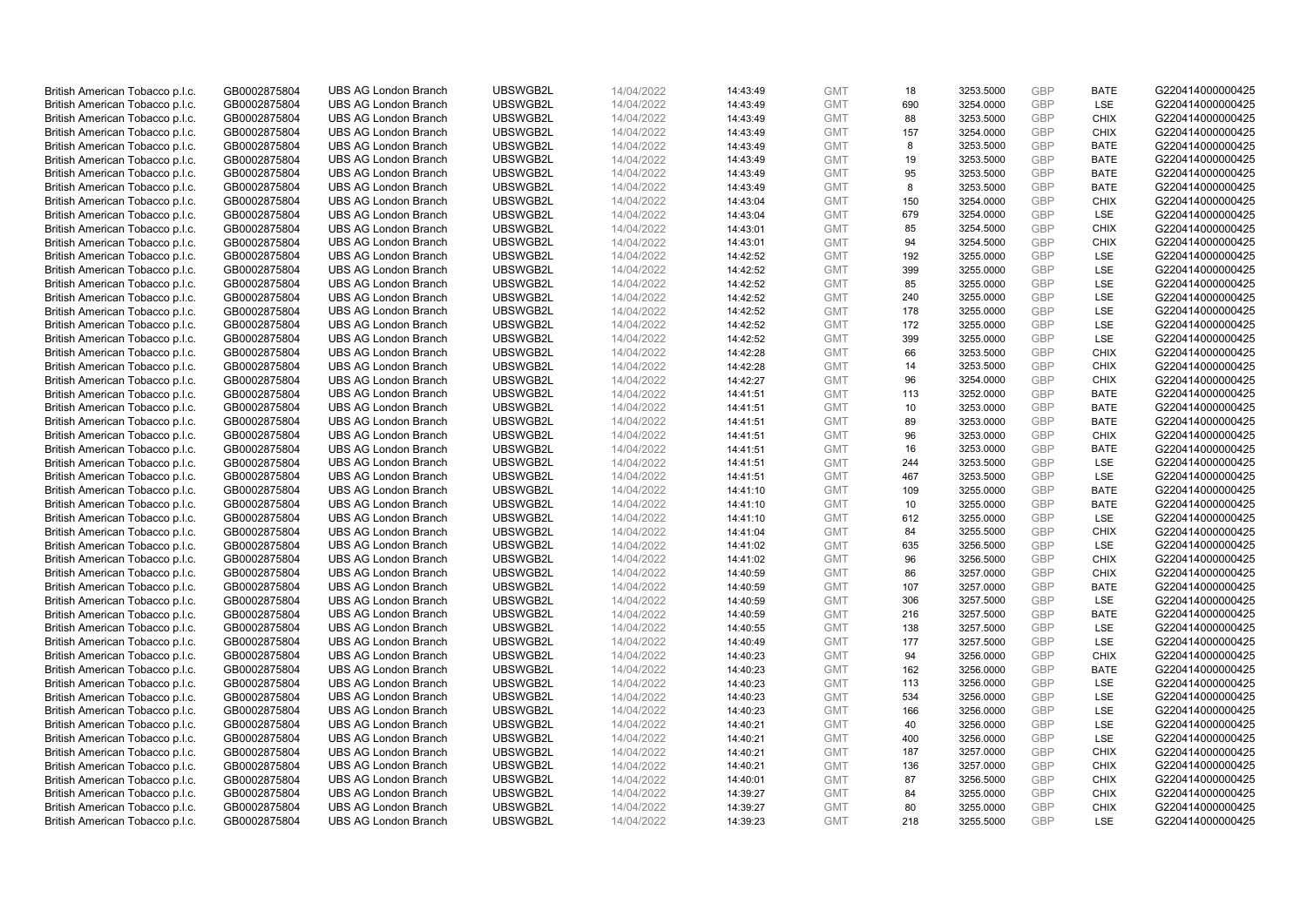| British American Tobacco p.l.c. | GB0002875804 | <b>UBS AG London Branch</b> | UBSWGB2L | 14/04/2022 | 14:39:23 | <b>GMT</b> | 218            | 3255.5000 | GBP        | LSE         | G220414000000425 |
|---------------------------------|--------------|-----------------------------|----------|------------|----------|------------|----------------|-----------|------------|-------------|------------------|
| British American Tobacco p.l.c. | GB0002875804 | <b>UBS AG London Branch</b> | UBSWGB2L | 14/04/2022 | 14:39:23 | <b>GMT</b> | 218            | 3255.5000 | <b>GBP</b> | <b>LSE</b>  | G220414000000425 |
| British American Tobacco p.l.c. | GB0002875804 | <b>UBS AG London Branch</b> | UBSWGB2L | 14/04/2022 | 14:39:22 | <b>GMT</b> | 218            | 3255.5000 | GBP        | LSE         | G220414000000425 |
| British American Tobacco p.l.c. | GB0002875804 | <b>UBS AG London Branch</b> | UBSWGB2L | 14/04/2022 | 14:39:21 | <b>GMT</b> | 101            | 3255.5000 | <b>GBP</b> | <b>BATE</b> | G220414000000425 |
| British American Tobacco p.l.c. | GB0002875804 | <b>UBS AG London Branch</b> | UBSWGB2L | 14/04/2022 | 14:39:18 | <b>GMT</b> | 109            | 3256.0000 | GBP        | <b>BATE</b> | G220414000000425 |
| British American Tobacco p.l.c. | GB0002875804 | <b>UBS AG London Branch</b> | UBSWGB2L | 14/04/2022 | 14:39:16 | <b>GMT</b> | 28             | 3256.5000 | <b>GBP</b> | <b>BATE</b> | G220414000000425 |
| British American Tobacco p.l.c. | GB0002875804 | <b>UBS AG London Branch</b> | UBSWGB2L | 14/04/2022 | 14:39:16 | <b>GMT</b> | 81             | 3256.5000 | GBP        | <b>BATE</b> | G220414000000425 |
| British American Tobacco p.l.c. | GB0002875804 | <b>UBS AG London Branch</b> | UBSWGB2L | 14/04/2022 | 14:39:16 | <b>GMT</b> | 100            | 3256.0000 | <b>GBP</b> | <b>CHIX</b> | G220414000000425 |
| British American Tobacco p.l.c. | GB0002875804 | <b>UBS AG London Branch</b> | UBSWGB2L | 14/04/2022 | 14:39:16 | <b>GMT</b> | 642            | 3256.0000 | GBP        | LSE         | G220414000000425 |
| British American Tobacco p.l.c. | GB0002875804 | <b>UBS AG London Branch</b> | UBSWGB2L | 14/04/2022 | 14:39:06 | <b>GMT</b> | 59             | 3255.5000 | <b>GBP</b> | <b>BATE</b> | G220414000000425 |
| British American Tobacco p.l.c. | GB0002875804 | <b>UBS AG London Branch</b> | UBSWGB2L | 14/04/2022 | 14:39:06 | <b>GMT</b> | 33             | 3255.5000 | GBP        | <b>BATE</b> | G220414000000425 |
| British American Tobacco p.l.c. | GB0002875804 | <b>UBS AG London Branch</b> | UBSWGB2L | 14/04/2022 | 14:39:06 | <b>GMT</b> | 10             | 3255.5000 | <b>GBP</b> | <b>BATE</b> | G220414000000425 |
| British American Tobacco p.l.c. | GB0002875804 | <b>UBS AG London Branch</b> | UBSWGB2L | 14/04/2022 | 14:39:06 | <b>GMT</b> | 10             | 3255.5000 | <b>GBP</b> | <b>BATE</b> | G220414000000425 |
| British American Tobacco p.l.c. | GB0002875804 | <b>UBS AG London Branch</b> | UBSWGB2L | 14/04/2022 | 14:39:03 | <b>GMT</b> | 10             | 3256.0000 | GBP        | <b>CHIX</b> | G220414000000425 |
| British American Tobacco p.l.c. | GB0002875804 | <b>UBS AG London Branch</b> | UBSWGB2L | 14/04/2022 | 14:39:03 | <b>GMT</b> | 103            | 3256.0000 | <b>GBP</b> | <b>CHIX</b> | G220414000000425 |
| British American Tobacco p.l.c. | GB0002875804 | <b>UBS AG London Branch</b> | UBSWGB2L | 14/04/2022 | 14:38:49 | <b>GMT</b> | 113            | 3254.5000 | GBP        | LSE         | G220414000000425 |
| British American Tobacco p.l.c. | GB0002875804 | <b>UBS AG London Branch</b> | UBSWGB2L | 14/04/2022 | 14:38:23 | <b>GMT</b> | 20             | 3254.5000 | <b>GBP</b> | LSE         | G220414000000425 |
| British American Tobacco p.l.c. | GB0002875804 | <b>UBS AG London Branch</b> | UBSWGB2L | 14/04/2022 | 14:38:23 | <b>GMT</b> | 117            | 3254.5000 | GBP        | LSE         | G220414000000425 |
| British American Tobacco p.l.c. | GB0002875804 | <b>UBS AG London Branch</b> | UBSWGB2L | 14/04/2022 | 14:38:23 | <b>GMT</b> | 42             | 3254.5000 | <b>GBP</b> | <b>LSE</b>  | G220414000000425 |
| British American Tobacco p.l.c. | GB0002875804 | <b>UBS AG London Branch</b> | UBSWGB2L | 14/04/2022 | 14:38:23 | <b>GMT</b> | 250            | 3254.5000 | <b>GBP</b> | LSE         | G220414000000425 |
| British American Tobacco p.l.c. | GB0002875804 | <b>UBS AG London Branch</b> | UBSWGB2L | 14/04/2022 | 14:38:23 | <b>GMT</b> | 148            | 3254.5000 | <b>GBP</b> | LSE         | G220414000000425 |
| British American Tobacco p.l.c. | GB0002875804 | <b>UBS AG London Branch</b> | UBSWGB2L | 14/04/2022 | 14:38:23 | <b>GMT</b> | 287            | 3254.5000 | <b>GBP</b> | LSE         | G220414000000425 |
| British American Tobacco p.l.c. | GB0002875804 | <b>UBS AG London Branch</b> | UBSWGB2L | 14/04/2022 | 14:38:23 | <b>GMT</b> | 117            | 3254.5000 | <b>GBP</b> | LSE         | G220414000000425 |
| British American Tobacco p.l.c. | GB0002875804 | <b>UBS AG London Branch</b> | UBSWGB2L | 14/04/2022 | 14:38:23 | <b>GMT</b> | 250            | 3254.5000 | GBP        | LSE         | G220414000000425 |
| British American Tobacco p.l.c. | GB0002875804 | <b>UBS AG London Branch</b> | UBSWGB2L | 14/04/2022 | 14:38:23 | <b>GMT</b> | 68             | 3254.5000 | <b>GBP</b> | LSE         | G220414000000425 |
| British American Tobacco p.l.c. | GB0002875804 | <b>UBS AG London Branch</b> | UBSWGB2L | 14/04/2022 | 14:38:23 | <b>GMT</b> | 453            | 3254.5000 | <b>GBP</b> | <b>LSE</b>  | G220414000000425 |
| British American Tobacco p.l.c. | GB0002875804 | <b>UBS AG London Branch</b> | UBSWGB2L | 14/04/2022 | 14:38:23 | <b>GMT</b> | 90             | 3254.5000 | GBP        | <b>CHIX</b> | G220414000000425 |
| British American Tobacco p.l.c. | GB0002875804 | <b>UBS AG London Branch</b> | UBSWGB2L | 14/04/2022 | 14:38:22 | <b>GMT</b> | 187            | 3254.5000 | <b>GBP</b> | <b>LSE</b>  | G220414000000425 |
| British American Tobacco p.l.c. | GB0002875804 | <b>UBS AG London Branch</b> | UBSWGB2L | 14/04/2022 | 14:38:20 | <b>GMT</b> | 107            | 3255.0000 | GBP        | <b>CHIX</b> | G220414000000425 |
| British American Tobacco p.l.c. | GB0002875804 | <b>UBS AG London Branch</b> | UBSWGB2L | 14/04/2022 | 14:38:19 | <b>GMT</b> | 111            | 3255.5000 | <b>GBP</b> | <b>CHIX</b> | G220414000000425 |
| British American Tobacco p.l.c. | GB0002875804 | <b>UBS AG London Branch</b> | UBSWGB2L | 14/04/2022 | 14:38:07 | <b>GMT</b> | 154            | 3255.5000 | GBP        | <b>CHIX</b> | G220414000000425 |
| British American Tobacco p.l.c. | GB0002875804 | <b>UBS AG London Branch</b> | UBSWGB2L | 14/04/2022 | 14:38:06 | <b>GMT</b> | 678            | 3255.5000 | <b>GBP</b> | <b>LSE</b>  | G220414000000425 |
| British American Tobacco p.l.c. | GB0002875804 | <b>UBS AG London Branch</b> | UBSWGB2L | 14/04/2022 | 14:37:49 | <b>GMT</b> | 41             | 3254.0000 | GBP        | <b>CHIX</b> | G220414000000425 |
| British American Tobacco p.l.c. | GB0002875804 | <b>UBS AG London Branch</b> | UBSWGB2L | 14/04/2022 | 14:37:29 | <b>GMT</b> | 188            | 3249.5000 | GBP        | <b>CHIX</b> | G220414000000425 |
| British American Tobacco p.l.c. | GB0002875804 | <b>UBS AG London Branch</b> | UBSWGB2L | 14/04/2022 | 14:37:04 | <b>GMT</b> | 161            | 3249.5000 | <b>GBP</b> | <b>BATE</b> | G220414000000425 |
| British American Tobacco p.l.c. | GB0002875804 | <b>UBS AG London Branch</b> | UBSWGB2L | 14/04/2022 | 14:37:03 | <b>GMT</b> | 660            | 3249.0000 | <b>GBP</b> | LSE         | G220414000000425 |
| British American Tobacco p.l.c. | GB0002875804 | <b>UBS AG London Branch</b> | UBSWGB2L | 14/04/2022 | 14:37:03 | <b>GMT</b> | 87             | 3249.0000 | GBP        | <b>CHIX</b> | G220414000000425 |
| British American Tobacco p.l.c. | GB0002875804 | <b>UBS AG London Branch</b> | UBSWGB2L | 14/04/2022 | 14:36:26 | <b>GMT</b> | 81             | 3250.5000 | <b>GBP</b> | <b>CHIX</b> | G220414000000425 |
| British American Tobacco p.l.c. | GB0002875804 | <b>UBS AG London Branch</b> | UBSWGB2L | 14/04/2022 | 14:36:26 | <b>GMT</b> | 649            | 3251.0000 | <b>GBP</b> | LSE         | G220414000000425 |
| British American Tobacco p.l.c. | GB0002875804 | <b>UBS AG London Branch</b> | UBSWGB2L | 14/04/2022 | 14:36:26 | <b>GMT</b> | 98             | 3251.0000 | GBP        | <b>CHIX</b> | G220414000000425 |
| British American Tobacco p.l.c. | GB0002875804 | <b>UBS AG London Branch</b> | UBSWGB2L | 14/04/2022 | 14:36:24 | <b>GMT</b> | 617            | 3251.5000 | <b>GBP</b> | <b>LSE</b>  | G220414000000425 |
| British American Tobacco p.l.c. | GB0002875804 | <b>UBS AG London Branch</b> | UBSWGB2L | 14/04/2022 | 14:36:24 | <b>GMT</b> | 87             | 3251.5000 | GBP        | <b>CHIX</b> | G220414000000425 |
| British American Tobacco p.l.c. | GB0002875804 | <b>UBS AG London Branch</b> | UBSWGB2L | 14/04/2022 | 14:36:22 | <b>GMT</b> | 400            | 3252.0000 | <b>GBP</b> | LSE         | G220414000000425 |
| British American Tobacco p.l.c. | GB0002875804 | <b>UBS AG London Branch</b> | UBSWGB2L | 14/04/2022 | 14:36:22 | <b>GMT</b> | 417            | 3252.0000 | GBP        | LSE         | G220414000000425 |
| British American Tobacco p.l.c. | GB0002875804 | <b>UBS AG London Branch</b> | UBSWGB2L | 14/04/2022 | 14:36:22 | <b>GMT</b> | 110            | 3252.0000 | <b>GBP</b> | <b>BATE</b> | G220414000000425 |
| British American Tobacco p.l.c. | GB0002875804 | <b>UBS AG London Branch</b> | UBSWGB2L | 14/04/2022 | 14:36:22 | <b>GMT</b> | 680            | 3252.5000 | GBP        | LSE         | G220414000000425 |
| British American Tobacco p.l.c. | GB0002875804 | <b>UBS AG London Branch</b> | UBSWGB2L | 14/04/2022 | 14:36:22 | <b>GMT</b> | 103            | 3252.0000 | GBP        | <b>BATE</b> | G220414000000425 |
| British American Tobacco p.l.c. | GB0002875804 | <b>UBS AG London Branch</b> | UBSWGB2L | 14/04/2022 | 14:36:22 | <b>GMT</b> | 120            | 3252.5000 | <b>GBP</b> | <b>BATE</b> | G220414000000425 |
| British American Tobacco p.l.c. | GB0002875804 | <b>UBS AG London Branch</b> | UBSWGB2L | 14/04/2022 | 14:36:19 | <b>GMT</b> | 208            | 3253.0000 | GBP        | <b>CHIX</b> | G220414000000425 |
| British American Tobacco p.l.c. | GB0002875804 | <b>UBS AG London Branch</b> | UBSWGB2L | 14/04/2022 | 14:35:55 | <b>GMT</b> | 82             | 3251.0000 | GBP        | <b>CHIX</b> | G220414000000425 |
| British American Tobacco p.l.c. | GB0002875804 | <b>UBS AG London Branch</b> | UBSWGB2L | 14/04/2022 | 14:35:27 | <b>GMT</b> | 95             | 3247.5000 | <b>GBP</b> | <b>CHIX</b> | G220414000000425 |
| British American Tobacco p.l.c. | GB0002875804 | <b>UBS AG London Branch</b> | UBSWGB2L | 14/04/2022 | 14:35:27 | <b>GMT</b> | $\overline{2}$ | 3247.5000 | <b>GBP</b> | <b>CHIX</b> | G220414000000425 |
| British American Tobacco p.l.c. | GB0002875804 | <b>UBS AG London Branch</b> | UBSWGB2L | 14/04/2022 | 14:35:25 | <b>GMT</b> | 117            | 3248.0000 | GBP        | <b>BATE</b> | G220414000000425 |
| British American Tobacco p.l.c. | GB0002875804 | <b>UBS AG London Branch</b> | UBSWGB2L | 14/04/2022 | 14:35:25 | <b>GMT</b> | 586            | 3248.0000 | <b>GBP</b> | <b>LSE</b>  | G220414000000425 |
|                                 |              |                             |          |            |          |            |                |           |            |             |                  |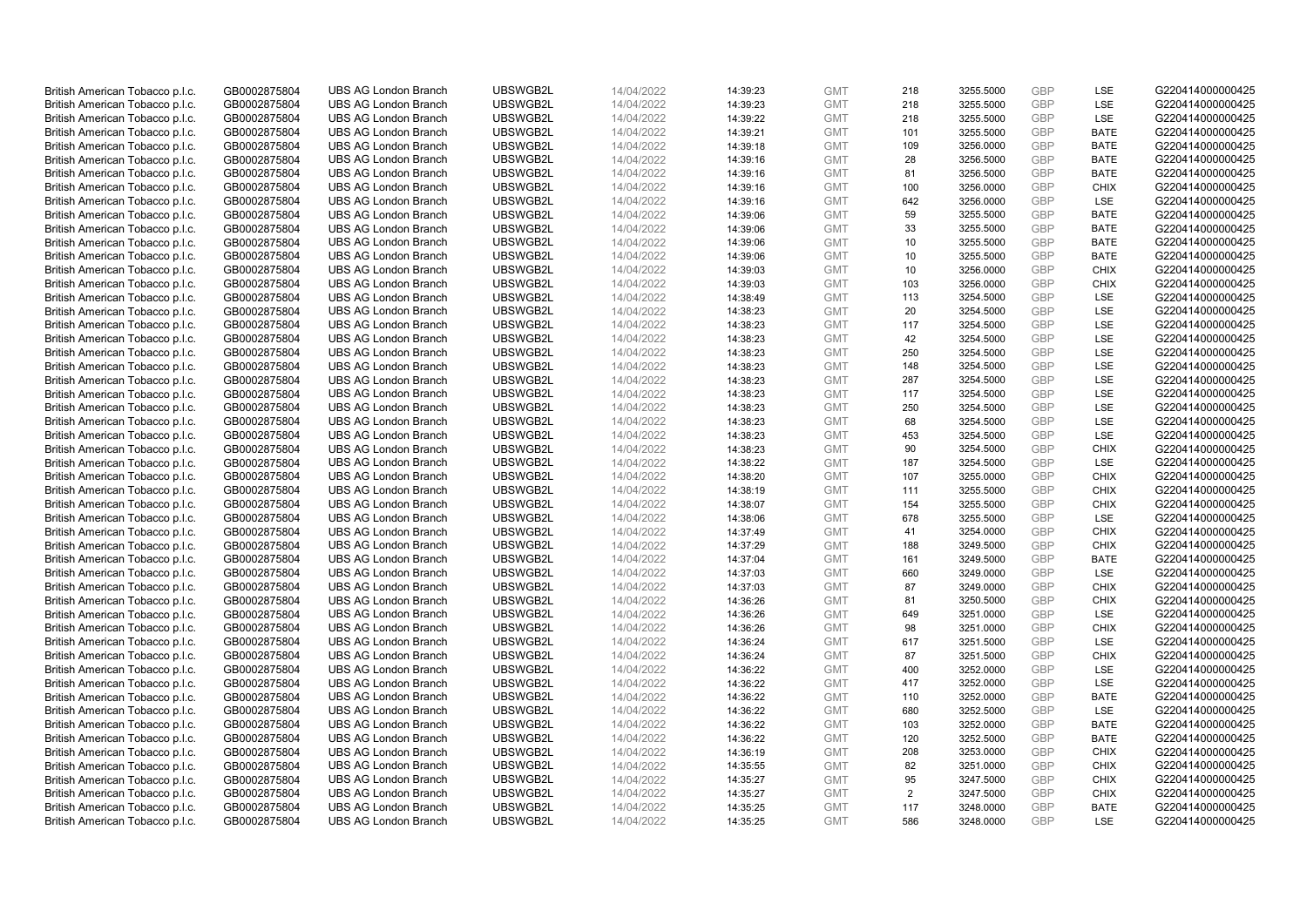| British American Tobacco p.l.c. | GB0002875804 | <b>UBS AG London Branch</b> | UBSWGB2L | 14/04/2022               | 14:34:53 | <b>GMT</b> | 140 | 3246.5000 | GBP        | <b>CHIX</b> | G220414000000425 |
|---------------------------------|--------------|-----------------------------|----------|--------------------------|----------|------------|-----|-----------|------------|-------------|------------------|
|                                 |              |                             |          |                          |          |            | 148 |           | <b>GBP</b> | LSE         |                  |
| British American Tobacco p.l.c. | GB0002875804 | <b>UBS AG London Branch</b> | UBSWGB2L | 14/04/2022               | 14:34:50 | <b>GMT</b> |     | 3248.0000 |            |             | G220414000000425 |
| British American Tobacco p.l.c. | GB0002875804 | <b>UBS AG London Branch</b> | UBSWGB2L | 14/04/2022               | 14:34:50 | <b>GMT</b> | 234 | 3248.0000 | GBP        | LSE         | G220414000000425 |
| British American Tobacco p.l.c. | GB0002875804 | <b>UBS AG London Branch</b> | UBSWGB2L | 14/04/2022               | 14:34:50 | <b>GMT</b> | 104 | 3247.5000 | GBP        | <b>CHIX</b> | G220414000000425 |
| British American Tobacco p.l.c. | GB0002875804 | <b>UBS AG London Branch</b> | UBSWGB2L | 14/04/2022               | 14:34:50 | <b>GMT</b> | 120 | 3247.5000 | <b>GBP</b> | <b>BATE</b> | G220414000000425 |
| British American Tobacco p.l.c. | GB0002875804 | <b>UBS AG London Branch</b> | UBSWGB2L | 14/04/2022               | 14:34:48 | <b>GMT</b> | 148 | 3248.0000 | GBP        | <b>LSE</b>  | G220414000000425 |
| British American Tobacco p.l.c. | GB0002875804 | <b>UBS AG London Branch</b> | UBSWGB2L | 14/04/2022               | 14:34:48 | <b>GMT</b> | 250 | 3248.0000 | GBP        | LSE         | G220414000000425 |
| British American Tobacco p.l.c. | GB0002875804 | <b>UBS AG London Branch</b> | UBSWGB2L | 14/04/2022               | 14:34:48 | <b>GMT</b> | 311 | 3248.0000 | GBP        | LSE         | G220414000000425 |
| British American Tobacco p.l.c. | GB0002875804 | <b>UBS AG London Branch</b> | UBSWGB2L | 14/04/2022               | 14:34:48 | <b>GMT</b> | 117 | 3248.0000 | GBP        | LSE         | G220414000000425 |
| British American Tobacco p.l.c. | GB0002875804 | <b>UBS AG London Branch</b> | UBSWGB2L | 14/04/2022               | 14:34:48 | <b>GMT</b> | 8   | 3249.0000 | GBP        | <b>CHIX</b> | G220414000000425 |
| British American Tobacco p.l.c. | GB0002875804 | <b>UBS AG London Branch</b> | UBSWGB2L | 14/04/2022               | 14:34:48 | <b>GMT</b> | 140 | 3249.0000 | GBP        | <b>CHIX</b> | G220414000000425 |
| British American Tobacco p.l.c. | GB0002875804 | <b>UBS AG London Branch</b> | UBSWGB2L | 14/04/2022               | 14:34:48 | <b>GMT</b> | 594 | 3248.5000 | GBP        | LSE         | G220414000000425 |
| British American Tobacco p.l.c. | GB0002875804 | <b>UBS AG London Branch</b> | UBSWGB2L | 14/04/2022               | 14:34:42 | <b>GMT</b> | 59  | 3249.0000 | GBP        | <b>BATE</b> | G220414000000425 |
| British American Tobacco p.l.c. | GB0002875804 | <b>UBS AG London Branch</b> | UBSWGB2L | 14/04/2022               | 14:34:42 | <b>GMT</b> | 117 | 3249.0000 | GBP        | <b>BATE</b> | G220414000000425 |
|                                 |              |                             |          |                          |          |            |     |           |            |             |                  |
| British American Tobacco p.l.c. | GB0002875804 | <b>UBS AG London Branch</b> | UBSWGB2L | 14/04/2022               | 14:34:42 | <b>GMT</b> | 83  | 3249.0000 | GBP        | <b>CHIX</b> | G220414000000425 |
| British American Tobacco p.l.c. | GB0002875804 | <b>UBS AG London Branch</b> | UBSWGB2L | 14/04/2022               | 14:34:42 | <b>GMT</b> | 118 | 3249.5000 | GBP        | <b>BATE</b> | G220414000000425 |
| British American Tobacco p.l.c. | GB0002875804 | <b>UBS AG London Branch</b> | UBSWGB2L | 14/04/2022               | 14:34:42 | <b>GMT</b> | 115 | 3249.5000 | GBP        | <b>BATE</b> | G220414000000425 |
| British American Tobacco p.l.c. | GB0002875804 | <b>UBS AG London Branch</b> | UBSWGB2L | 14/04/2022               | 14:34:24 | <b>GMT</b> | 128 | 3246.5000 | <b>GBP</b> | <b>CHIX</b> | G220414000000425 |
| British American Tobacco p.l.c. | GB0002875804 | <b>UBS AG London Branch</b> | UBSWGB2L | 14/04/2022               | 14:34:14 | <b>GMT</b> | 90  | 3245.5000 | <b>GBP</b> | <b>CHIX</b> | G220414000000425 |
| British American Tobacco p.l.c. | GB0002875804 | <b>UBS AG London Branch</b> | UBSWGB2L | 14/04/2022               | 14:33:59 | <b>GMT</b> | 29  | 3244.0000 | <b>GBP</b> | <b>BATE</b> | G220414000000425 |
| British American Tobacco p.l.c. | GB0002875804 | <b>UBS AG London Branch</b> | UBSWGB2L | 14/04/2022               | 14:33:58 | <b>GMT</b> | 323 | 3244.0000 | <b>GBP</b> | LSE         | G220414000000425 |
| British American Tobacco p.l.c. | GB0002875804 | <b>UBS AG London Branch</b> | UBSWGB2L | 14/04/2022               | 14:33:58 | <b>GMT</b> | 451 | 3244.0000 | GBP        | <b>LSE</b>  | G220414000000425 |
| British American Tobacco p.l.c. | GB0002875804 | <b>UBS AG London Branch</b> | UBSWGB2L | 14/04/2022               | 14:33:52 | <b>GMT</b> | 218 | 3244.5000 | GBP        | <b>CHIX</b> | G220414000000425 |
| British American Tobacco p.l.c. | GB0002875804 | <b>UBS AG London Branch</b> | UBSWGB2L | 14/04/2022               | 14:33:37 | <b>GMT</b> | 148 | 3244.0000 | <b>GBP</b> | LSE         | G220414000000425 |
| British American Tobacco p.l.c. | GB0002875804 | <b>UBS AG London Branch</b> | UBSWGB2L | 14/04/2022               | 14:33:37 | <b>GMT</b> | 153 | 3244.0000 | <b>GBP</b> | LSE         | G220414000000425 |
| British American Tobacco p.l.c. | GB0002875804 | <b>UBS AG London Branch</b> | UBSWGB2L | 14/04/2022               | 14:33:37 | <b>GMT</b> | 266 | 3244.0000 | GBP        | LSE         | G220414000000425 |
| British American Tobacco p.l.c. | GB0002875804 | <b>UBS AG London Branch</b> | UBSWGB2L | 14/04/2022               | 14:33:37 | <b>GMT</b> | 672 | 3244.0000 | <b>GBP</b> | LSE         | G220414000000425 |
| British American Tobacco p.l.c. | GB0002875804 | <b>UBS AG London Branch</b> | UBSWGB2L | 14/04/2022               | 14:33:37 | <b>GMT</b> | 106 | 3244.0000 | GBP        | <b>BATE</b> | G220414000000425 |
|                                 |              |                             |          |                          |          |            |     |           |            |             |                  |
| British American Tobacco p.l.c. | GB0002875804 | <b>UBS AG London Branch</b> | UBSWGB2L | 14/04/2022               | 14:33:14 | <b>GMT</b> | 73  | 3242.0000 | <b>GBP</b> | <b>CHIX</b> | G220414000000425 |
| British American Tobacco p.l.c. | GB0002875804 | <b>UBS AG London Branch</b> | UBSWGB2L | 14/04/2022               | 14:33:14 | <b>GMT</b> | 9   | 3242.0000 | <b>GBP</b> | <b>CHIX</b> | G220414000000425 |
| British American Tobacco p.l.c. | GB0002875804 | UBS AG London Branch        | UBSWGB2L | 14/04/2022               | 14:33:11 | <b>GMT</b> | 315 | 3242.0000 | GBP        | LSE         | G220414000000425 |
| British American Tobacco p.l.c. | GB0002875804 | <b>UBS AG London Branch</b> | UBSWGB2L | 14/04/2022               | 14:33:11 | <b>GMT</b> | 153 | 3242.0000 | <b>GBP</b> | <b>LSE</b>  | G220414000000425 |
| British American Tobacco p.l.c. | GB0002875804 | <b>UBS AG London Branch</b> | UBSWGB2L | 14/04/2022               | 14:33:11 | <b>GMT</b> | 148 | 3242.0000 | GBP        | LSE         | G220414000000425 |
| British American Tobacco p.l.c. | GB0002875804 | <b>UBS AG London Branch</b> | UBSWGB2L | 14/04/2022               | 14:33:11 | <b>GMT</b> | 153 | 3242.0000 | <b>GBP</b> | LSE         | G220414000000425 |
| British American Tobacco p.l.c. | GB0002875804 | <b>UBS AG London Branch</b> | UBSWGB2L | 14/04/2022               | 14:33:11 | <b>GMT</b> | 315 | 3242.0000 | GBP        | <b>LSE</b>  | G220414000000425 |
| British American Tobacco p.l.c. | GB0002875804 | <b>UBS AG London Branch</b> | UBSWGB2L | 14/04/2022               | 14:33:11 | <b>GMT</b> | 33  | 3242.0000 | <b>GBP</b> | <b>CHIX</b> | G220414000000425 |
| British American Tobacco p.l.c. | GB0002875804 | <b>UBS AG London Branch</b> | UBSWGB2L | 14/04/2022               | 14:33:11 | <b>GMT</b> | 18  | 3242.0000 | <b>GBP</b> | <b>CHIX</b> | G220414000000425 |
| British American Tobacco p.l.c. | GB0002875804 | <b>UBS AG London Branch</b> | UBSWGB2L | 14/04/2022               | 14:33:11 | <b>GMT</b> | 14  | 3242.0000 | <b>GBP</b> | <b>CHIX</b> | G220414000000425 |
| British American Tobacco p.l.c. | GB0002875804 | <b>UBS AG London Branch</b> | UBSWGB2L | 14/04/2022               | 14:33:11 | <b>GMT</b> | 18  | 3242.0000 | <b>GBP</b> | <b>CHIX</b> | G220414000000425 |
| British American Tobacco p.l.c. | GB0002875804 | <b>UBS AG London Branch</b> | UBSWGB2L | 14/04/2022               | 14:33:11 | <b>GMT</b> | 14  | 3242.0000 | GBP        | <b>CHIX</b> | G220414000000425 |
| British American Tobacco p.l.c. | GB0002875804 | <b>UBS AG London Branch</b> | UBSWGB2L | 14/04/2022               | 14:33:11 | <b>GMT</b> | 17  | 3242.0000 | <b>GBP</b> | <b>CHIX</b> | G220414000000425 |
| British American Tobacco p.l.c. | GB0002875804 | <b>UBS AG London Branch</b> | UBSWGB2L |                          | 14:33:11 | <b>GMT</b> | 120 | 3242.0000 | GBP        | <b>CHIX</b> | G220414000000425 |
|                                 | GB0002875804 | <b>UBS AG London Branch</b> | UBSWGB2L | 14/04/2022<br>14/04/2022 |          | <b>GMT</b> | 95  |           | <b>GBP</b> | <b>CHIX</b> |                  |
| British American Tobacco p.l.c. |              |                             |          |                          | 14:32:52 |            |     | 3240.5000 |            |             | G220414000000425 |
| British American Tobacco p.l.c. | GB0002875804 | <b>UBS AG London Branch</b> | UBSWGB2L | 14/04/2022               | 14:32:52 | <b>GMT</b> | 231 | 3240.5000 | GBP        | LSE         | G220414000000425 |
| British American Tobacco p.l.c. | GB0002875804 | <b>UBS AG London Branch</b> | UBSWGB2L | 14/04/2022               | 14:32:52 | <b>GMT</b> | 375 | 3240.5000 | <b>GBP</b> | <b>LSE</b>  | G220414000000425 |
| British American Tobacco p.l.c. | GB0002875804 | <b>UBS AG London Branch</b> | UBSWGB2L | 14/04/2022               | 14:32:52 | <b>GMT</b> | 115 | 3241.0000 | GBP        | <b>CHIX</b> | G220414000000425 |
| British American Tobacco p.l.c. | GB0002875804 | <b>UBS AG London Branch</b> | UBSWGB2L | 14/04/2022               | 14:32:52 | <b>GMT</b> | 96  | 3241.0000 | GBP        | <b>CHIX</b> | G220414000000425 |
| British American Tobacco p.l.c. | GB0002875804 | <b>UBS AG London Branch</b> | UBSWGB2L | 14/04/2022               | 14:32:42 | <b>GMT</b> | 671 | 3241.0000 | GBP        | <b>LSE</b>  | G220414000000425 |
| British American Tobacco p.l.c. | GB0002875804 | <b>UBS AG London Branch</b> | UBSWGB2L | 14/04/2022               | 14:32:25 | <b>GMT</b> | 86  | 3241.0000 | GBP        | <b>CHIX</b> | G220414000000425 |
| British American Tobacco p.l.c. | GB0002875804 | <b>UBS AG London Branch</b> | UBSWGB2L | 14/04/2022               | 14:32:24 | <b>GMT</b> | 118 | 3241.5000 | GBP        | <b>BATE</b> | G220414000000425 |
| British American Tobacco p.l.c. | GB0002875804 | <b>UBS AG London Branch</b> | UBSWGB2L | 14/04/2022               | 14:32:24 | <b>GMT</b> | 118 | 3241.5000 | <b>GBP</b> | <b>BATE</b> | G220414000000425 |
| British American Tobacco p.l.c. | GB0002875804 | <b>UBS AG London Branch</b> | UBSWGB2L | 14/04/2022               | 14:32:24 | <b>GMT</b> | 62  | 3242.0000 | <b>GBP</b> | <b>CHIX</b> | G220414000000425 |
| British American Tobacco p.l.c. | GB0002875804 | <b>UBS AG London Branch</b> | UBSWGB2L | 14/04/2022               | 14:32:24 | <b>GMT</b> | 90  | 3242.0000 | GBP        | <b>CHIX</b> | G220414000000425 |
| British American Tobacco p.l.c. | GB0002875804 | <b>UBS AG London Branch</b> | UBSWGB2L | 14/04/2022               | 14:32:23 | <b>GMT</b> | 454 | 3242.0000 | <b>GBP</b> | LSE         | G220414000000425 |
|                                 |              |                             |          |                          |          |            |     |           |            |             |                  |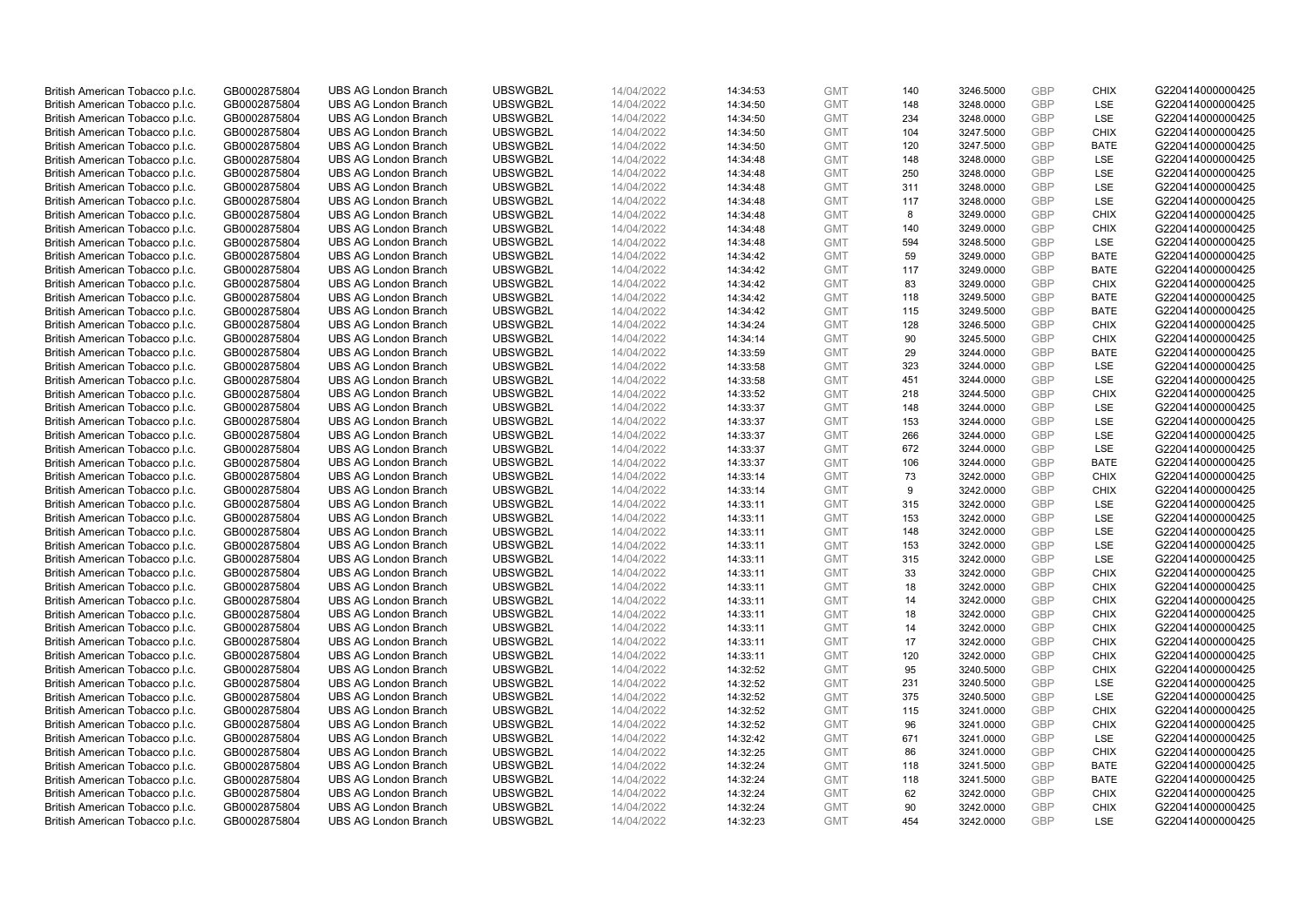| British American Tobacco p.l.c. | GB0002875804 | <b>UBS AG London Branch</b> | UBSWGB2L | 14/04/2022 | 14:32:23 | <b>GMT</b> | 124 | 3242.0000 | GBP        | LSE         | G220414000000425 |
|---------------------------------|--------------|-----------------------------|----------|------------|----------|------------|-----|-----------|------------|-------------|------------------|
| British American Tobacco p.l.c. | GB0002875804 | <b>UBS AG London Branch</b> | UBSWGB2L | 14/04/2022 | 14:32:00 | <b>GMT</b> | 40  | 3240.5000 | <b>GBP</b> | <b>BATE</b> | G220414000000425 |
| British American Tobacco p.l.c. | GB0002875804 | <b>UBS AG London Branch</b> | UBSWGB2L | 14/04/2022 | 14:32:00 | <b>GMT</b> | 262 | 3240.5000 | GBP        | <b>BATE</b> | G220414000000425 |
| British American Tobacco p.l.c. | GB0002875804 | <b>UBS AG London Branch</b> | UBSWGB2L | 14/04/2022 | 14:32:00 | <b>GMT</b> | 81  | 3240.5000 | <b>GBP</b> | <b>CHIX</b> | G220414000000425 |
| British American Tobacco p.l.c. | GB0002875804 | <b>UBS AG London Branch</b> | UBSWGB2L | 14/04/2022 | 14:31:59 | <b>GMT</b> | 86  | 3241.0000 | GBP        | LSE         | G220414000000425 |
| British American Tobacco p.l.c. | GB0002875804 | <b>UBS AG London Branch</b> | UBSWGB2L | 14/04/2022 | 14:31:59 | <b>GMT</b> | 380 | 3241.0000 | <b>GBP</b> | LSE         | G220414000000425 |
| British American Tobacco p.l.c. | GB0002875804 | <b>UBS AG London Branch</b> | UBSWGB2L | 14/04/2022 | 14:31:59 | <b>GMT</b> | 201 | 3241.0000 | <b>GBP</b> | LSE         | G220414000000425 |
| British American Tobacco p.l.c. | GB0002875804 | <b>UBS AG London Branch</b> | UBSWGB2L | 14/04/2022 | 14:31:59 | <b>GMT</b> | 153 | 3241.0000 | <b>GBP</b> | LSE         | G220414000000425 |
| British American Tobacco p.l.c. | GB0002875804 | <b>UBS AG London Branch</b> | UBSWGB2L | 14/04/2022 | 14:31:59 | <b>GMT</b> | 201 | 3241.0000 | <b>GBP</b> | LSE         | G220414000000425 |
| British American Tobacco p.l.c. | GB0002875804 | <b>UBS AG London Branch</b> | UBSWGB2L | 14/04/2022 | 14:31:59 | <b>GMT</b> | 43  | 3241.0000 | <b>GBP</b> | LSE         | G220414000000425 |
| British American Tobacco p.l.c. | GB0002875804 | <b>UBS AG London Branch</b> | UBSWGB2L | 14/04/2022 | 14:31:59 | <b>GMT</b> | 86  | 3241.0000 | GBP        | LSE         | G220414000000425 |
| British American Tobacco p.l.c. | GB0002875804 | <b>UBS AG London Branch</b> | UBSWGB2L | 14/04/2022 | 14:31:59 | <b>GMT</b> | 380 | 3241.0000 | <b>GBP</b> | LSE         | G220414000000425 |
| British American Tobacco p.l.c. | GB0002875804 | <b>UBS AG London Branch</b> | UBSWGB2L | 14/04/2022 | 14:31:59 | <b>GMT</b> | 139 | 3241.0000 | <b>GBP</b> | LSE         | G220414000000425 |
| British American Tobacco p.l.c. | GB0002875804 | <b>UBS AG London Branch</b> | UBSWGB2L | 14/04/2022 | 14:31:59 | <b>GMT</b> | 49  | 3241.0000 | GBP        | LSE         | G220414000000425 |
| British American Tobacco p.l.c. | GB0002875804 | <b>UBS AG London Branch</b> | UBSWGB2L | 14/04/2022 | 14:31:54 | <b>GMT</b> | 19  | 3241.0000 | <b>GBP</b> | <b>CHIX</b> | G220414000000425 |
| British American Tobacco p.l.c. | GB0002875804 | <b>UBS AG London Branch</b> | UBSWGB2L | 14/04/2022 | 14:31:52 | <b>GMT</b> | 63  | 3241.0000 | GBP        | <b>CHIX</b> | G220414000000425 |
| British American Tobacco p.l.c. | GB0002875804 | <b>UBS AG London Branch</b> | UBSWGB2L | 14/04/2022 | 14:31:51 | <b>GMT</b> | 231 | 3241.0000 | <b>GBP</b> | <b>CHIX</b> | G220414000000425 |
| British American Tobacco p.l.c. | GB0002875804 | <b>UBS AG London Branch</b> | UBSWGB2L | 14/04/2022 | 14:31:51 | <b>GMT</b> | 88  | 3241.0000 | GBP        | <b>CHIX</b> | G220414000000425 |
| British American Tobacco p.l.c. | GB0002875804 | <b>UBS AG London Branch</b> | UBSWGB2L | 14/04/2022 | 14:31:23 | <b>GMT</b> | 437 | 3241.0000 | <b>GBP</b> | <b>LSE</b>  | G220414000000425 |
| British American Tobacco p.l.c. | GB0002875804 | <b>UBS AG London Branch</b> | UBSWGB2L | 14/04/2022 | 14:31:23 | <b>GMT</b> | 216 | 3241.0000 | GBP        | LSE         | G220414000000425 |
| British American Tobacco p.l.c. | GB0002875804 | <b>UBS AG London Branch</b> | UBSWGB2L | 14/04/2022 | 14:31:11 | <b>GMT</b> | 15  | 3239.0000 | <b>GBP</b> | <b>CHIX</b> | G220414000000425 |
| British American Tobacco p.l.c. | GB0002875804 | <b>UBS AG London Branch</b> | UBSWGB2L | 14/04/2022 | 14:31:03 | <b>GMT</b> | 58  | 3239.5000 | GBP        | <b>CHIX</b> | G220414000000425 |
| British American Tobacco p.l.c. | GB0002875804 | <b>UBS AG London Branch</b> | UBSWGB2L | 14/04/2022 | 14:31:03 | <b>GMT</b> | 156 | 3239.5000 | <b>GBP</b> | <b>CHIX</b> | G220414000000425 |
| British American Tobacco p.l.c. | GB0002875804 | <b>UBS AG London Branch</b> | UBSWGB2L | 14/04/2022 | 14:31:03 | <b>GMT</b> | 15  | 3239.5000 | GBP        | <b>CHIX</b> | G220414000000425 |
| British American Tobacco p.l.c. | GB0002875804 | <b>UBS AG London Branch</b> | UBSWGB2L | 14/04/2022 | 14:31:03 | <b>GMT</b> | 683 | 3239.5000 | <b>GBP</b> | LSE         | G220414000000425 |
| British American Tobacco p.l.c. | GB0002875804 | <b>UBS AG London Branch</b> | UBSWGB2L | 14/04/2022 | 14:31:02 | <b>GMT</b> | 82  | 3239.5000 | <b>GBP</b> | <b>CHIX</b> | G220414000000425 |
| British American Tobacco p.l.c. | GB0002875804 | <b>UBS AG London Branch</b> | UBSWGB2L | 14/04/2022 | 14:30:42 | <b>GMT</b> | 99  | 3240.5000 | GBP        | <b>CHIX</b> | G220414000000425 |
| British American Tobacco p.l.c. | GB0002875804 | <b>UBS AG London Branch</b> | UBSWGB2L | 14/04/2022 | 14:30:42 | <b>GMT</b> | 629 | 3240.5000 | <b>GBP</b> | <b>LSE</b>  | G220414000000425 |
| British American Tobacco p.l.c. | GB0002875804 | <b>UBS AG London Branch</b> | UBSWGB2L | 14/04/2022 | 14:30:41 | <b>GMT</b> | 98  | 3241.5000 | GBP        | <b>CHIX</b> | G220414000000425 |
| British American Tobacco p.l.c. | GB0002875804 | <b>UBS AG London Branch</b> | UBSWGB2L | 14/04/2022 | 14:30:41 | <b>GMT</b> | 656 | 3241.5000 | <b>GBP</b> | LSE         | G220414000000425 |
| British American Tobacco p.l.c. | GB0002875804 | <b>UBS AG London Branch</b> | UBSWGB2L | 14/04/2022 | 14:30:20 | <b>GMT</b> | 276 | 3240.0000 | GBP        | LSE         | G220414000000425 |
| British American Tobacco p.l.c. | GB0002875804 | <b>UBS AG London Branch</b> | UBSWGB2L | 14/04/2022 | 14:30:20 | <b>GMT</b> | 525 | 3240.0000 | <b>GBP</b> | <b>LSE</b>  | G220414000000425 |
| British American Tobacco p.l.c. | GB0002875804 | <b>UBS AG London Branch</b> | UBSWGB2L | 14/04/2022 | 14:29:50 | <b>GMT</b> | 80  | 3236.0000 | GBP        | <b>BATE</b> | G220414000000425 |
| British American Tobacco p.l.c. | GB0002875804 | <b>UBS AG London Branch</b> | UBSWGB2L | 14/04/2022 | 14:29:50 | <b>GMT</b> | 32  | 3236.0000 | GBP        | <b>BATE</b> | G220414000000425 |
| British American Tobacco p.l.c. | GB0002875804 | <b>UBS AG London Branch</b> | UBSWGB2L | 14/04/2022 | 14:29:50 | <b>GMT</b> | 86  | 3236.0000 | <b>GBP</b> | <b>CHIX</b> | G220414000000425 |
| British American Tobacco p.l.c. | GB0002875804 | <b>UBS AG London Branch</b> | UBSWGB2L | 14/04/2022 | 14:29:49 | <b>GMT</b> | 84  | 3236.5000 | GBP        | <b>BATE</b> | G220414000000425 |
| British American Tobacco p.l.c. | GB0002875804 | <b>UBS AG London Branch</b> | UBSWGB2L | 14/04/2022 | 14:29:49 | <b>GMT</b> | 31  | 3236.5000 | GBP        | <b>BATE</b> | G220414000000425 |
| British American Tobacco p.l.c. | GB0002875804 | <b>UBS AG London Branch</b> | UBSWGB2L | 14/04/2022 | 14:29:48 | <b>GMT</b> | 354 | 3237.0000 | <b>GBP</b> | LSE         | G220414000000425 |
| British American Tobacco p.l.c. | GB0002875804 | <b>UBS AG London Branch</b> | UBSWGB2L | 14/04/2022 | 14:29:48 | <b>GMT</b> | 83  | 3237.0000 | GBP        | <b>BATE</b> | G220414000000425 |
| British American Tobacco p.l.c. | GB0002875804 | <b>UBS AG London Branch</b> | UBSWGB2L | 14/04/2022 | 14:29:48 | <b>GMT</b> | 108 | 3237.0000 | GBP        | <b>BATE</b> | G220414000000425 |
| British American Tobacco p.l.c. | GB0002875804 | <b>UBS AG London Branch</b> | UBSWGB2L | 14/04/2022 | 14:29:48 | <b>GMT</b> | 84  | 3237.0000 | <b>GBP</b> | <b>CHIX</b> | G220414000000425 |
| British American Tobacco p.l.c. | GB0002875804 | <b>UBS AG London Branch</b> | UBSWGB2L | 14/04/2022 | 14:29:48 | <b>GMT</b> | 222 | 3237.0000 | GBP        | LSE         | G220414000000425 |
| British American Tobacco p.l.c. | GB0002875804 | <b>UBS AG London Branch</b> | UBSWGB2L | 14/04/2022 | 14:29:48 | <b>GMT</b> | 114 | 3237.0000 | GBP        | LSE         | G220414000000425 |
| British American Tobacco p.l.c. | GB0002875804 | <b>UBS AG London Branch</b> | UBSWGB2L | 14/04/2022 | 14:29:47 | <b>GMT</b> | 111 | 3237.5000 | GBP        | <b>BATE</b> | G220414000000425 |
| British American Tobacco p.l.c. | GB0002875804 | <b>UBS AG London Branch</b> | UBSWGB2L | 14/04/2022 | 14:29:47 | <b>GMT</b> | 24  | 3237.5000 | GBP        | <b>BATE</b> | G220414000000425 |
| British American Tobacco p.l.c. | GB0002875804 | <b>UBS AG London Branch</b> | UBSWGB2L | 14/04/2022 | 14:29:46 | <b>GMT</b> | 37  | 3237.0000 | GBP        | <b>CHIX</b> | G220414000000425 |
| British American Tobacco p.l.c. | GB0002875804 | <b>UBS AG London Branch</b> | UBSWGB2L | 14/04/2022 | 14:29:42 | <b>GMT</b> | 352 | 3237.5000 | GBP        | <b>LSE</b>  | G220414000000425 |
| British American Tobacco p.l.c. | GB0002875804 | <b>UBS AG London Branch</b> | UBSWGB2L | 14/04/2022 | 14:29:42 | <b>GMT</b> | 65  | 3237.5000 | <b>GBP</b> | LSE         | G220414000000425 |
| British American Tobacco p.l.c. | GB0002875804 | <b>UBS AG London Branch</b> | UBSWGB2L | 14/04/2022 | 14:29:42 | <b>GMT</b> | 691 | 3237.5000 | <b>GBP</b> | LSE         | G220414000000425 |
| British American Tobacco p.l.c. | GB0002875804 | <b>UBS AG London Branch</b> | UBSWGB2L | 14/04/2022 | 14:29:42 | <b>GMT</b> | 107 | 3237.5000 | GBP        | <b>LSE</b>  | G220414000000425 |
| British American Tobacco p.l.c. | GB0002875804 | <b>UBS AG London Branch</b> | UBSWGB2L | 14/04/2022 | 14:29:42 | <b>GMT</b> | 90  | 3237.5000 | <b>GBP</b> | <b>CHIX</b> | G220414000000425 |
| British American Tobacco p.l.c. | GB0002875804 | <b>UBS AG London Branch</b> | UBSWGB2L | 14/04/2022 | 14:29:42 | <b>GMT</b> | 81  | 3237.5000 | <b>GBP</b> | <b>CHIX</b> | G220414000000425 |
| British American Tobacco p.l.c. | GB0002875804 | <b>UBS AG London Branch</b> | UBSWGB2L | 14/04/2022 | 14:29:41 | <b>GMT</b> | 81  | 3237.5000 | GBP        | <b>BATE</b> | G220414000000425 |
| British American Tobacco p.l.c. | GB0002875804 | <b>UBS AG London Branch</b> | UBSWGB2L | 14/04/2022 | 14:29:41 | <b>GMT</b> | 35  | 3237.5000 | <b>GBP</b> | <b>BATE</b> | G220414000000425 |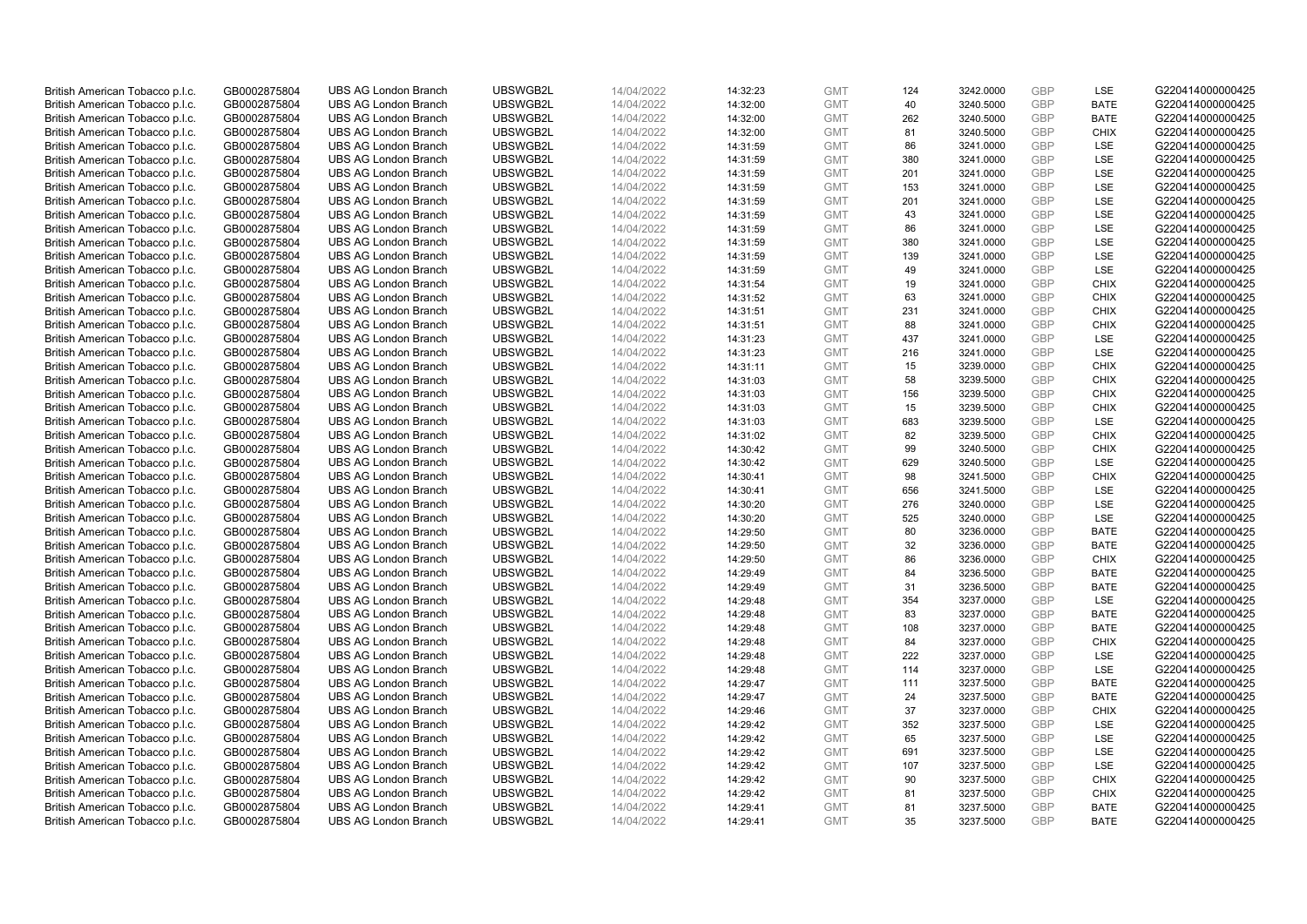| British American Tobacco p.l.c. | GB0002875804 | <b>UBS AG London Branch</b> | UBSWGB2L | 14/04/2022 | 14:29:36 | <b>GMT</b> | 123 | 3238.0000 | GBP        | LSE         | G220414000000425 |
|---------------------------------|--------------|-----------------------------|----------|------------|----------|------------|-----|-----------|------------|-------------|------------------|
| British American Tobacco p.l.c. | GB0002875804 | <b>UBS AG London Branch</b> | UBSWGB2L | 14/04/2022 | 14:29:36 | <b>GMT</b> | 73  | 3238.0000 | <b>GBP</b> | LSE         | G220414000000425 |
| British American Tobacco p.l.c. | GB0002875804 | <b>UBS AG London Branch</b> | UBSWGB2L | 14/04/2022 | 14:29:36 | <b>GMT</b> | 282 | 3238.0000 | GBP        | LSE         | G220414000000425 |
| British American Tobacco p.l.c. | GB0002875804 | <b>UBS AG London Branch</b> | UBSWGB2L | 14/04/2022 | 14:29:36 | <b>GMT</b> | 250 | 3238.0000 | <b>GBP</b> | LSE         | G220414000000425 |
| British American Tobacco p.l.c. | GB0002875804 | <b>UBS AG London Branch</b> | UBSWGB2L | 14/04/2022 | 14:29:36 | <b>GMT</b> | 100 | 3238.0000 | GBP        | LSE         | G220414000000425 |
| British American Tobacco p.l.c. | GB0002875804 | <b>UBS AG London Branch</b> | UBSWGB2L | 14/04/2022 | 14:29:36 | <b>GMT</b> | 121 | 3238.0000 | <b>GBP</b> | LSE         | G220414000000425 |
| British American Tobacco p.l.c. | GB0002875804 | <b>UBS AG London Branch</b> | UBSWGB2L | 14/04/2022 | 14:29:36 | <b>GMT</b> | 564 | 3238.0000 | <b>GBP</b> | LSE         | G220414000000425 |
| British American Tobacco p.l.c. | GB0002875804 | <b>UBS AG London Branch</b> | UBSWGB2L | 14/04/2022 | 14:29:36 | <b>GMT</b> | 468 | 3238.0000 | <b>GBP</b> | LSE         | G220414000000425 |
| British American Tobacco p.l.c. | GB0002875804 | <b>UBS AG London Branch</b> | UBSWGB2L | 14/04/2022 | 14:29:27 | <b>GMT</b> | 148 | 3237.5000 | <b>GBP</b> | <b>CHIX</b> | G220414000000425 |
| British American Tobacco p.l.c. | GB0002875804 | <b>UBS AG London Branch</b> | UBSWGB2L | 14/04/2022 | 14:29:27 | <b>GMT</b> | 10  | 3238.0000 | <b>GBP</b> | <b>BATE</b> | G220414000000425 |
| British American Tobacco p.l.c. | GB0002875804 | <b>UBS AG London Branch</b> | UBSWGB2L | 14/04/2022 | 14:29:27 | <b>GMT</b> | 105 | 3238.0000 | GBP        | <b>BATE</b> | G220414000000425 |
| British American Tobacco p.l.c. | GB0002875804 | <b>UBS AG London Branch</b> | UBSWGB2L | 14/04/2022 | 14:29:22 | <b>GMT</b> | 20  | 3238.0000 | <b>GBP</b> | <b>CHIX</b> | G220414000000425 |
| British American Tobacco p.l.c. | GB0002875804 | <b>UBS AG London Branch</b> | UBSWGB2L | 14/04/2022 | 14:29:22 | <b>GMT</b> | 100 | 3238.0000 | <b>GBP</b> | <b>CHIX</b> | G220414000000425 |
| British American Tobacco p.l.c. | GB0002875804 | <b>UBS AG London Branch</b> | UBSWGB2L | 14/04/2022 | 14:28:22 | <b>GMT</b> | 338 | 3238.0000 | GBP        | <b>CHIX</b> | G220414000000425 |
| British American Tobacco p.l.c. | GB0002875804 | <b>UBS AG London Branch</b> | UBSWGB2L | 14/04/2022 | 14:28:22 | <b>GMT</b> | 6   | 3238.0000 | <b>GBP</b> | <b>CHIX</b> | G220414000000425 |
| British American Tobacco p.l.c. | GB0002875804 | <b>UBS AG London Branch</b> | UBSWGB2L | 14/04/2022 | 14:26:40 | <b>GMT</b> | 468 | 3234.5000 | GBP        | LSE         | G220414000000425 |
| British American Tobacco p.l.c. | GB0002875804 | <b>UBS AG London Branch</b> | UBSWGB2L | 14/04/2022 | 14:26:40 | <b>GMT</b> | 113 | 3234.5000 | <b>GBP</b> | <b>BATE</b> | G220414000000425 |
| British American Tobacco p.l.c. | GB0002875804 | <b>UBS AG London Branch</b> | UBSWGB2L | 14/04/2022 | 14:26:40 | <b>GMT</b> | 95  | 3234.5000 | GBP        | <b>CHIX</b> | G220414000000425 |
| British American Tobacco p.l.c. | GB0002875804 | <b>UBS AG London Branch</b> | UBSWGB2L | 14/04/2022 | 14:26:40 | <b>GMT</b> | 684 | 3234.5000 | <b>GBP</b> | <b>LSE</b>  | G220414000000425 |
| British American Tobacco p.l.c. | GB0002875804 | <b>UBS AG London Branch</b> | UBSWGB2L | 14/04/2022 | 14:26:10 | <b>GMT</b> | 782 | 3235.0000 | <b>GBP</b> | LSE         | G220414000000425 |
| British American Tobacco p.l.c. | GB0002875804 | <b>UBS AG London Branch</b> | UBSWGB2L | 14/04/2022 | 14:26:05 | <b>GMT</b> | 468 | 3234.5000 | <b>GBP</b> | LSE         | G220414000000425 |
| British American Tobacco p.l.c. | GB0002875804 | <b>UBS AG London Branch</b> | UBSWGB2L | 14/04/2022 | 14:26:05 | <b>GMT</b> | 117 | 3234.5000 | <b>GBP</b> | LSE         | G220414000000425 |
| British American Tobacco p.l.c. | GB0002875804 | <b>UBS AG London Branch</b> | UBSWGB2L | 14/04/2022 | 14:25:57 | <b>GMT</b> | 149 | 3235.0000 | <b>GBP</b> | <b>BATE</b> | G220414000000425 |
| British American Tobacco p.l.c. | GB0002875804 | <b>UBS AG London Branch</b> | UBSWGB2L | 14/04/2022 | 14:25:49 | <b>GMT</b> | 10  | 3235.5000 | GBP        | <b>CHIX</b> | G220414000000425 |
| British American Tobacco p.l.c. | GB0002875804 | <b>UBS AG London Branch</b> | UBSWGB2L | 14/04/2022 | 14:25:49 | <b>GMT</b> | 61  | 3235.5000 | <b>GBP</b> | <b>CHIX</b> | G220414000000425 |
| British American Tobacco p.l.c. | GB0002875804 | <b>UBS AG London Branch</b> | UBSWGB2L | 14/04/2022 | 14:25:47 | <b>GMT</b> | 6   | 3235.5000 | <b>GBP</b> | <b>CHIX</b> | G220414000000425 |
| British American Tobacco p.l.c. | GB0002875804 | <b>UBS AG London Branch</b> | UBSWGB2L | 14/04/2022 | 14:25:47 | <b>GMT</b> | 80  | 3235.5000 | GBP        | <b>CHIX</b> | G220414000000425 |
| British American Tobacco p.l.c. | GB0002875804 | <b>UBS AG London Branch</b> | UBSWGB2L | 14/04/2022 | 14:25:47 | <b>GMT</b> | 11  | 3235.5000 | <b>GBP</b> | <b>BATE</b> | G220414000000425 |
| British American Tobacco p.l.c. | GB0002875804 | <b>UBS AG London Branch</b> | UBSWGB2L | 14/04/2022 | 14:25:47 | <b>GMT</b> | 17  | 3235.5000 | GBP        | <b>BATE</b> | G220414000000425 |
| British American Tobacco p.l.c. | GB0002875804 | <b>UBS AG London Branch</b> | UBSWGB2L | 14/04/2022 | 14:25:21 | <b>GMT</b> | 70  | 3235.0000 | <b>GBP</b> | <b>CHIX</b> | G220414000000425 |
| British American Tobacco p.l.c. | GB0002875804 | <b>UBS AG London Branch</b> | UBSWGB2L | 14/04/2022 | 14:25:21 | <b>GMT</b> | 110 | 3235.0000 | GBP        | <b>CHIX</b> | G220414000000425 |
| British American Tobacco p.l.c. | GB0002875804 | <b>UBS AG London Branch</b> | UBSWGB2L | 14/04/2022 | 14:25:21 | <b>GMT</b> | 71  | 3235.0000 | <b>GBP</b> | <b>CHIX</b> | G220414000000425 |
| British American Tobacco p.l.c. | GB0002875804 | <b>UBS AG London Branch</b> | UBSWGB2L | 14/04/2022 | 14:24:57 | <b>GMT</b> | 119 | 3235.0000 | GBP        | <b>BATE</b> | G220414000000425 |
| British American Tobacco p.l.c. | GB0002875804 | <b>UBS AG London Branch</b> | UBSWGB2L | 14/04/2022 | 14:24:57 | <b>GMT</b> | 66  | 3235.5000 | GBP        | <b>BATE</b> | G220414000000425 |
| British American Tobacco p.l.c. | GB0002875804 | <b>UBS AG London Branch</b> | UBSWGB2L | 14/04/2022 | 14:24:47 | <b>GMT</b> | 92  | 3235.0000 | <b>GBP</b> | <b>CHIX</b> | G220414000000425 |
| British American Tobacco p.l.c. | GB0002875804 | <b>UBS AG London Branch</b> | UBSWGB2L | 14/04/2022 | 14:24:47 | <b>GMT</b> | 397 | 3235.0000 | <b>GBP</b> | LSE         | G220414000000425 |
| British American Tobacco p.l.c. | GB0002875804 | <b>UBS AG London Branch</b> | UBSWGB2L | 14/04/2022 | 14:24:47 | <b>GMT</b> | 140 | 3235.0000 | GBP        | <b>CHIX</b> | G220414000000425 |
| British American Tobacco p.l.c. | GB0002875804 | <b>UBS AG London Branch</b> | UBSWGB2L | 14/04/2022 | 14:24:47 | <b>GMT</b> | 256 | 3235.0000 | <b>GBP</b> | LSE         | G220414000000425 |
| British American Tobacco p.l.c. | GB0002875804 | <b>UBS AG London Branch</b> | UBSWGB2L | 14/04/2022 | 14:23:06 | <b>GMT</b> | 8   | 3235.0000 | <b>GBP</b> | <b>CHIX</b> | G220414000000425 |
| British American Tobacco p.l.c. | GB0002875804 | <b>UBS AG London Branch</b> | UBSWGB2L | 14/04/2022 | 14:23:04 | <b>GMT</b> | 598 | 3235.0000 | GBP        | LSE         | G220414000000425 |
| British American Tobacco p.l.c. | GB0002875804 | <b>UBS AG London Branch</b> | UBSWGB2L | 14/04/2022 | 14:23:02 | <b>GMT</b> | 104 | 3235.0000 | <b>GBP</b> | <b>CHIX</b> | G220414000000425 |
| British American Tobacco p.l.c. | GB0002875804 | <b>UBS AG London Branch</b> | UBSWGB2L | 14/04/2022 | 14:22:02 | <b>GMT</b> | 178 | 3235.0000 | GBP        | <b>CHIX</b> | G220414000000425 |
| British American Tobacco p.l.c. | GB0002875804 | <b>UBS AG London Branch</b> | UBSWGB2L | 14/04/2022 | 14:19:59 | <b>GMT</b> | 405 | 3235.0000 | <b>GBP</b> | LSE         | G220414000000425 |
| British American Tobacco p.l.c. | GB0002875804 | <b>UBS AG London Branch</b> | UBSWGB2L | 14/04/2022 | 14:19:07 | <b>GMT</b> | 36  | 3235.0000 | GBP        | <b>CHIX</b> | G220414000000425 |
| British American Tobacco p.l.c. | GB0002875804 | <b>UBS AG London Branch</b> | UBSWGB2L | 14/04/2022 | 14:19:07 | <b>GMT</b> | 592 | 3235.0000 | <b>GBP</b> | <b>LSE</b>  | G220414000000425 |
| British American Tobacco p.l.c. | GB0002875804 | <b>UBS AG London Branch</b> | UBSWGB2L | 14/04/2022 | 14:19:07 | <b>GMT</b> | 76  | 3235.0000 | GBP        | LSE         | G220414000000425 |
| British American Tobacco p.l.c. | GB0002875804 | <b>UBS AG London Branch</b> | UBSWGB2L | 14/04/2022 | 14:19:07 | <b>GMT</b> | 45  | 3235.5000 | GBP        | <b>CHIX</b> | G220414000000425 |
| British American Tobacco p.l.c. | GB0002875804 | <b>UBS AG London Branch</b> | UBSWGB2L | 14/04/2022 | 14:19:07 | <b>GMT</b> | 71  | 3235.5000 | <b>GBP</b> | <b>CHIX</b> | G220414000000425 |
| British American Tobacco p.l.c. | GB0002875804 | <b>UBS AG London Branch</b> | UBSWGB2L | 14/04/2022 | 14:19:07 | <b>GMT</b> | 116 | 3235.0000 | GBP        | <b>BATE</b> | G220414000000425 |
| British American Tobacco p.l.c. | GB0002875804 | <b>UBS AG London Branch</b> | UBSWGB2L | 14/04/2022 | 14:19:07 | <b>GMT</b> | 580 | 3235.0000 | GBP        | <b>LSE</b>  | G220414000000425 |
| British American Tobacco p.l.c. | GB0002875804 | <b>UBS AG London Branch</b> | UBSWGB2L | 14/04/2022 | 14:19:07 | <b>GMT</b> | 82  | 3235.0000 | <b>GBP</b> | <b>CHIX</b> | G220414000000425 |
| British American Tobacco p.l.c. | GB0002875804 | <b>UBS AG London Branch</b> | UBSWGB2L | 14/04/2022 | 14:19:07 | <b>GMT</b> | 93  | 3235.0000 | <b>GBP</b> | <b>CHIX</b> | G220414000000425 |
| British American Tobacco p.l.c. | GB0002875804 | <b>UBS AG London Branch</b> | UBSWGB2L | 14/04/2022 | 14:19:07 | <b>GMT</b> | 146 | 3235.0000 | GBP        | <b>BATE</b> | G220414000000425 |
| British American Tobacco p.l.c. | GB0002875804 | <b>UBS AG London Branch</b> | UBSWGB2L | 14/04/2022 | 14:18:23 | <b>GMT</b> | 12  | 3235.5000 | <b>GBP</b> | <b>BATE</b> | G220414000000425 |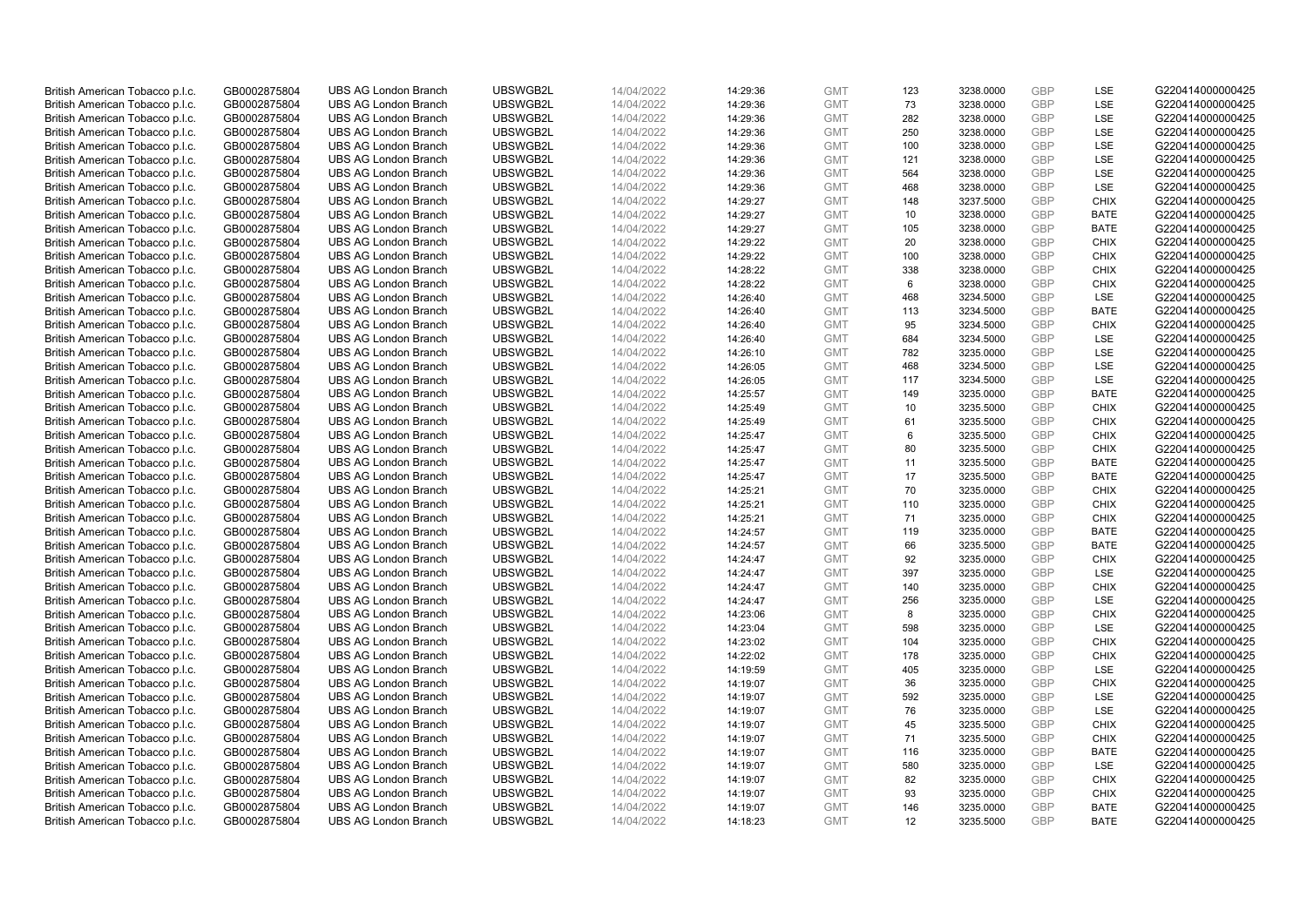| British American Tobacco p.l.c. | GB0002875804 | <b>UBS AG London Branch</b> | UBSWGB2L | 14/04/2022 | 14:18:21 | <b>GMT</b> | 9   | 3235.5000 | GBP        | <b>BATE</b> | G220414000000425 |
|---------------------------------|--------------|-----------------------------|----------|------------|----------|------------|-----|-----------|------------|-------------|------------------|
| British American Tobacco p.l.c. | GB0002875804 | <b>UBS AG London Branch</b> | UBSWGB2L | 14/04/2022 | 14:18:20 | <b>GMT</b> | 9   | 3235.5000 | <b>GBP</b> | <b>BATE</b> | G220414000000425 |
| British American Tobacco p.l.c. | GB0002875804 | <b>UBS AG London Branch</b> | UBSWGB2L | 14/04/2022 | 14:18:11 | <b>GMT</b> | 439 | 3235.5000 | GBP        | LSE         | G220414000000425 |
| British American Tobacco p.l.c. | GB0002875804 | <b>UBS AG London Branch</b> | UBSWGB2L | 14/04/2022 | 14:18:11 | <b>GMT</b> | 245 | 3235.5000 | <b>GBP</b> | LSE         | G220414000000425 |
| British American Tobacco p.l.c. | GB0002875804 | <b>UBS AG London Branch</b> | UBSWGB2L | 14/04/2022 | 14:18:11 | <b>GMT</b> | 93  | 3235.5000 | GBP        | <b>CHIX</b> | G220414000000425 |
| British American Tobacco p.l.c. | GB0002875804 | <b>UBS AG London Branch</b> | UBSWGB2L | 14/04/2022 | 14:15:36 | <b>GMT</b> | 82  | 3234.5000 | <b>GBP</b> | <b>CHIX</b> | G220414000000425 |
| British American Tobacco p.l.c. | GB0002875804 | <b>UBS AG London Branch</b> | UBSWGB2L | 14/04/2022 | 14:15:36 | <b>GMT</b> | 669 | 3234.5000 | <b>GBP</b> | LSE         | G220414000000425 |
| British American Tobacco p.l.c. | GB0002875804 | <b>UBS AG London Branch</b> | UBSWGB2L | 14/04/2022 | 14:15:36 | <b>GMT</b> | 123 | 3234.5000 | <b>GBP</b> | <b>BATE</b> | G220414000000425 |
| British American Tobacco p.l.c. | GB0002875804 | <b>UBS AG London Branch</b> | UBSWGB2L | 14/04/2022 | 14:15:36 | <b>GMT</b> | 94  | 3234.5000 | <b>GBP</b> | <b>CHIX</b> | G220414000000425 |
| British American Tobacco p.l.c. | GB0002875804 | <b>UBS AG London Branch</b> | UBSWGB2L | 14/04/2022 | 14:14:29 | <b>GMT</b> | 247 | 3235.0000 | <b>GBP</b> | LSE         | G220414000000425 |
| British American Tobacco p.l.c. | GB0002875804 | <b>UBS AG London Branch</b> | UBSWGB2L | 14/04/2022 | 14:14:29 | <b>GMT</b> | 348 | 3235.0000 | GBP        | LSE         | G220414000000425 |
| British American Tobacco p.l.c. | GB0002875804 | <b>UBS AG London Branch</b> | UBSWGB2L | 14/04/2022 | 14:14:29 | <b>GMT</b> | 91  | 3235.0000 | <b>GBP</b> | <b>CHIX</b> | G220414000000425 |
| British American Tobacco p.l.c. | GB0002875804 | <b>UBS AG London Branch</b> | UBSWGB2L | 14/04/2022 | 14:14:29 | <b>GMT</b> | 88  | 3235.0000 | <b>GBP</b> | <b>CHIX</b> | G220414000000425 |
| British American Tobacco p.l.c. | GB0002875804 | <b>UBS AG London Branch</b> | UBSWGB2L | 14/04/2022 | 14:14:10 | <b>GMT</b> | 76  | 3235.5000 | GBP        | <b>CHIX</b> | G220414000000425 |
| British American Tobacco p.l.c. | GB0002875804 | <b>UBS AG London Branch</b> | UBSWGB2L | 14/04/2022 | 14:14:10 | <b>GMT</b> | 10  | 3235.5000 | <b>GBP</b> | <b>CHIX</b> | G220414000000425 |
| British American Tobacco p.l.c. | GB0002875804 | <b>UBS AG London Branch</b> | UBSWGB2L | 14/04/2022 | 14:14:09 | <b>GMT</b> | 342 | 3235.5000 | GBP        | LSE         | G220414000000425 |
| British American Tobacco p.l.c. | GB0002875804 | <b>UBS AG London Branch</b> | UBSWGB2L | 14/04/2022 | 14:14:09 | <b>GMT</b> | 117 | 3235.5000 | <b>GBP</b> | <b>BATE</b> | G220414000000425 |
| British American Tobacco p.l.c. | GB0002875804 | <b>UBS AG London Branch</b> | UBSWGB2L | 14/04/2022 | 14:14:09 | <b>GMT</b> | 325 | 3235.5000 | GBP        | LSE         | G220414000000425 |
| British American Tobacco p.l.c. | GB0002875804 | <b>UBS AG London Branch</b> | UBSWGB2L | 14/04/2022 | 14:12:32 | <b>GMT</b> | 85  | 3234.5000 | <b>GBP</b> | <b>CHIX</b> | G220414000000425 |
| British American Tobacco p.l.c. | GB0002875804 | <b>UBS AG London Branch</b> | UBSWGB2L | 14/04/2022 | 14:12:32 | <b>GMT</b> | 115 | 3234.5000 | GBP        | <b>CHIX</b> | G220414000000425 |
| British American Tobacco p.l.c. | GB0002875804 | <b>UBS AG London Branch</b> | UBSWGB2L | 14/04/2022 | 14:11:32 | <b>GMT</b> | 198 | 3235.0000 | <b>GBP</b> | LSE         | G220414000000425 |
| British American Tobacco p.l.c. | GB0002875804 | <b>UBS AG London Branch</b> | UBSWGB2L | 14/04/2022 | 14:11:32 | <b>GMT</b> | 378 | 3235.0000 | GBP        | LSE         | G220414000000425 |
| British American Tobacco p.l.c. | GB0002875804 | <b>UBS AG London Branch</b> | UBSWGB2L | 14/04/2022 | 14:10:09 | <b>GMT</b> | 121 | 3233.5000 | <b>GBP</b> | <b>BATE</b> | G220414000000425 |
| British American Tobacco p.l.c. | GB0002875804 | <b>UBS AG London Branch</b> | UBSWGB2L | 14/04/2022 | 14:10:09 | <b>GMT</b> | 123 | 3234.0000 | GBP        | <b>BATE</b> | G220414000000425 |
| British American Tobacco p.l.c. | GB0002875804 | <b>UBS AG London Branch</b> | UBSWGB2L | 14/04/2022 | 14:10:09 | <b>GMT</b> | 85  | 3234.0000 | <b>GBP</b> | <b>CHIX</b> | G220414000000425 |
| British American Tobacco p.l.c. | GB0002875804 | <b>UBS AG London Branch</b> | UBSWGB2L | 14/04/2022 | 14:10:09 | <b>GMT</b> | 108 | 3234.5000 | <b>GBP</b> | <b>CHIX</b> | G220414000000425 |
| British American Tobacco p.l.c. | GB0002875804 | <b>UBS AG London Branch</b> | UBSWGB2L | 14/04/2022 | 14:09:32 | <b>GMT</b> | 153 | 3235.5000 | GBP        | LSE         | G220414000000425 |
| British American Tobacco p.l.c. | GB0002875804 | <b>UBS AG London Branch</b> | UBSWGB2L | 14/04/2022 | 14:09:32 | <b>GMT</b> | 148 | 3235.5000 | <b>GBP</b> | <b>LSE</b>  | G220414000000425 |
| British American Tobacco p.l.c. | GB0002875804 | <b>UBS AG London Branch</b> | UBSWGB2L | 14/04/2022 | 14:09:32 | <b>GMT</b> | 308 | 3235.5000 | GBP        | LSE         | G220414000000425 |
| British American Tobacco p.l.c. | GB0002875804 | <b>UBS AG London Branch</b> | UBSWGB2L | 14/04/2022 | 14:09:32 | <b>GMT</b> | 649 | 3235.5000 | <b>GBP</b> | LSE         | G220414000000425 |
| British American Tobacco p.l.c. | GB0002875804 | <b>UBS AG London Branch</b> | UBSWGB2L | 14/04/2022 | 14:09:32 | <b>GMT</b> | 108 | 3235.5000 | GBP        | <b>BATE</b> | G220414000000425 |
| British American Tobacco p.l.c. | GB0002875804 | <b>UBS AG London Branch</b> | UBSWGB2L | 14/04/2022 | 14:09:32 | <b>GMT</b> | 644 | 3235.5000 | <b>GBP</b> | <b>LSE</b>  | G220414000000425 |
| British American Tobacco p.l.c. | GB0002875804 | <b>UBS AG London Branch</b> | UBSWGB2L | 14/04/2022 | 14:09:32 | <b>GMT</b> | 577 | 3235.5000 | GBP        | LSE         | G220414000000425 |
| British American Tobacco p.l.c. | GB0002875804 | <b>UBS AG London Branch</b> | UBSWGB2L | 14/04/2022 | 14:09:32 | <b>GMT</b> | 82  | 3235.5000 | GBP        | <b>CHIX</b> | G220414000000425 |
| British American Tobacco p.l.c. | GB0002875804 | <b>UBS AG London Branch</b> | UBSWGB2L | 14/04/2022 | 14:09:32 | <b>GMT</b> | 122 | 3235.5000 | <b>GBP</b> | <b>CHIX</b> | G220414000000425 |
| British American Tobacco p.l.c. | GB0002875804 | <b>UBS AG London Branch</b> | UBSWGB2L | 14/04/2022 | 14:06:58 | <b>GMT</b> | 103 | 3235.5000 | GBP        | <b>BATE</b> | G220414000000425 |
| British American Tobacco p.l.c. | GB0002875804 | <b>UBS AG London Branch</b> | UBSWGB2L | 14/04/2022 | 14:06:58 | <b>GMT</b> | 80  | 3235.5000 | GBP        | <b>CHIX</b> | G220414000000425 |
| British American Tobacco p.l.c. | GB0002875804 | <b>UBS AG London Branch</b> | UBSWGB2L | 14/04/2022 | 14:06:18 | <b>GMT</b> | 8   | 3236.0000 | <b>GBP</b> | <b>CHIX</b> | G220414000000425 |
| British American Tobacco p.l.c. | GB0002875804 | <b>UBS AG London Branch</b> | UBSWGB2L | 14/04/2022 | 14:06:18 | <b>GMT</b> | 107 | 3235.5000 | <b>GBP</b> | <b>BATE</b> | G220414000000425 |
| British American Tobacco p.l.c. | GB0002875804 | <b>UBS AG London Branch</b> | UBSWGB2L | 14/04/2022 | 14:06:18 | <b>GMT</b> | 102 | 3236.0000 | GBP        | LSE         | G220414000000425 |
| British American Tobacco p.l.c. | GB0002875804 | <b>UBS AG London Branch</b> | UBSWGB2L | 14/04/2022 | 14:06:18 | <b>GMT</b> | 113 | 3235.5000 | <b>GBP</b> | <b>BATE</b> | G220414000000425 |
| British American Tobacco p.l.c. | GB0002875804 | <b>UBS AG London Branch</b> | UBSWGB2L | 14/04/2022 | 14:06:18 | <b>GMT</b> | 850 | 3236.0000 | GBP        | LSE         | G220414000000425 |
| British American Tobacco p.l.c. | GB0002875804 | <b>UBS AG London Branch</b> | UBSWGB2L | 14/04/2022 | 14:06:18 | <b>GMT</b> | 138 | 3236.0000 | <b>GBP</b> | <b>CHIX</b> | G220414000000425 |
| British American Tobacco p.l.c. | GB0002875804 | <b>UBS AG London Branch</b> | UBSWGB2L | 14/04/2022 | 14:06:18 | <b>GMT</b> | 173 | 3236.0000 | GBP        | LSE         | G220414000000425 |
| British American Tobacco p.l.c. | GB0002875804 | <b>UBS AG London Branch</b> | UBSWGB2L | 14/04/2022 | 14:06:18 | <b>GMT</b> | 138 | 3236.0000 | <b>GBP</b> | <b>CHIX</b> | G220414000000425 |
| British American Tobacco p.l.c. | GB0002875804 | <b>UBS AG London Branch</b> | UBSWGB2L | 14/04/2022 | 14:06:18 | <b>GMT</b> | 950 | 3236.0000 | GBP        | LSE         | G220414000000425 |
| British American Tobacco p.l.c. | GB0002875804 | <b>UBS AG London Branch</b> | UBSWGB2L | 14/04/2022 | 14:06:18 | <b>GMT</b> | 167 | 3236.0000 | GBP        | <b>CHIX</b> | G220414000000425 |
| British American Tobacco p.l.c. | GB0002875804 | <b>UBS AG London Branch</b> | UBSWGB2L | 14/04/2022 | 14:04:32 | <b>GMT</b> | 113 | 3236.0000 | <b>GBP</b> | <b>BATE</b> | G220414000000425 |
| British American Tobacco p.l.c. | GB0002875804 | <b>UBS AG London Branch</b> | UBSWGB2L | 14/04/2022 | 14:04:32 | <b>GMT</b> | 12  | 3236.5000 | GBP        | <b>BATE</b> | G220414000000425 |
| British American Tobacco p.l.c. | GB0002875804 | <b>UBS AG London Branch</b> | UBSWGB2L | 14/04/2022 | 14:04:08 | <b>GMT</b> | 123 | 3236.0000 | GBP        | <b>CHIX</b> | G220414000000425 |
| British American Tobacco p.l.c. | GB0002875804 | <b>UBS AG London Branch</b> | UBSWGB2L | 14/04/2022 | 14:02:53 | <b>GMT</b> | 170 | 3236.0000 | <b>GBP</b> | <b>CHIX</b> | G220414000000425 |
| British American Tobacco p.l.c. | GB0002875804 | <b>UBS AG London Branch</b> | UBSWGB2L | 14/04/2022 | 14:00:30 | <b>GMT</b> | 89  | 3235.0000 | <b>GBP</b> | <b>CHIX</b> | G220414000000425 |
| British American Tobacco p.l.c. | GB0002875804 | <b>UBS AG London Branch</b> | UBSWGB2L | 14/04/2022 | 14:00:30 | <b>GMT</b> | 161 | 3235.5000 | GBP        | LSE         | G220414000000425 |
| British American Tobacco p.l.c. | GB0002875804 | <b>UBS AG London Branch</b> | UBSWGB2L | 14/04/2022 | 14:00:30 | <b>GMT</b> | 533 | 3235.5000 | GBP        | <b>LSE</b>  | G220414000000425 |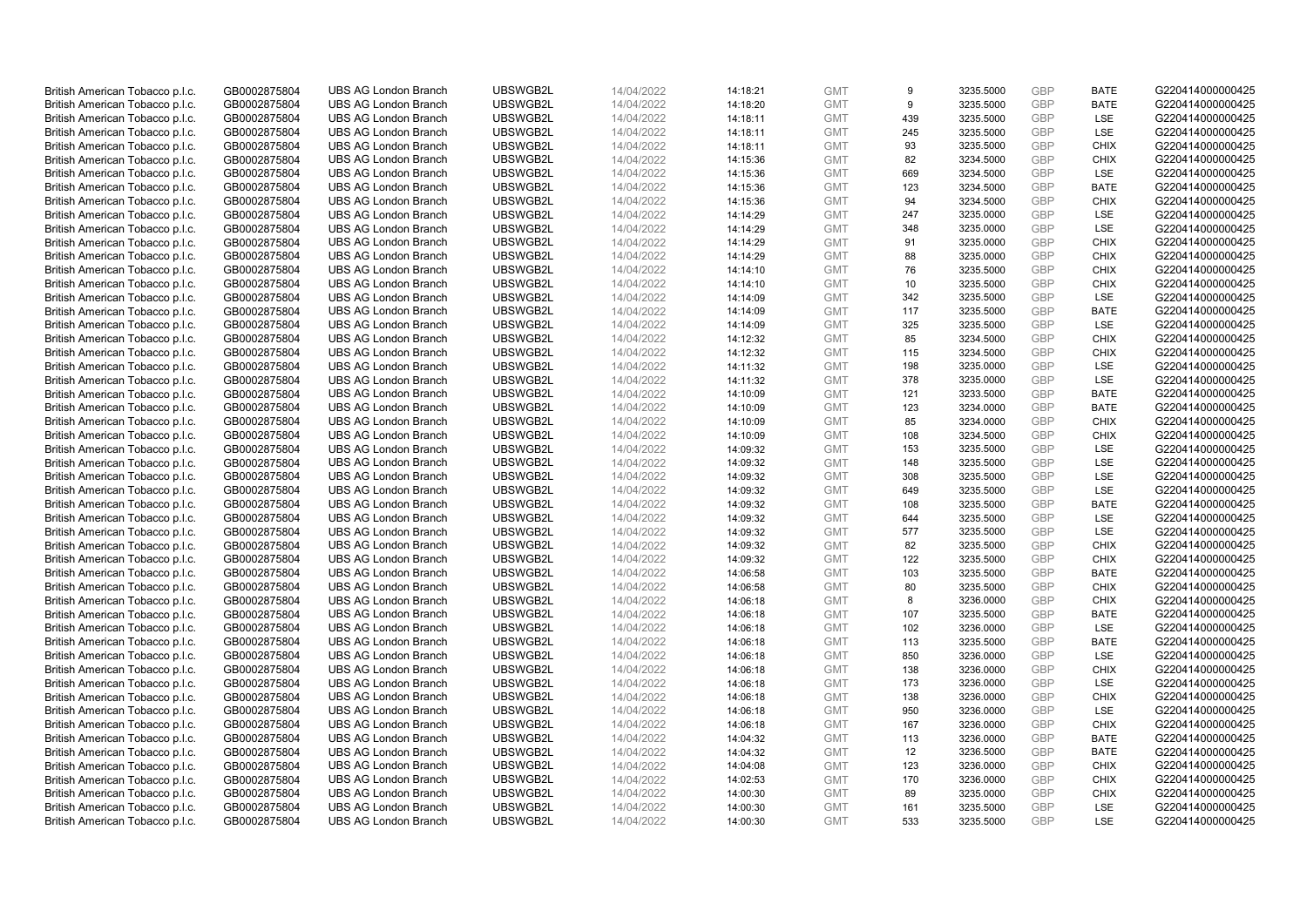| British American Tobacco p.l.c. | GB0002875804 | <b>UBS AG London Branch</b> | UBSWGB2L | 14/04/2022 | 14:00:02 | <b>GMT</b> | 80             | 3236.0000 | GBP        | <b>CHIX</b> | G220414000000425 |
|---------------------------------|--------------|-----------------------------|----------|------------|----------|------------|----------------|-----------|------------|-------------|------------------|
| British American Tobacco p.l.c. | GB0002875804 | <b>UBS AG London Branch</b> | UBSWGB2L | 14/04/2022 | 14:00:02 | <b>GMT</b> | 94             | 3236.0000 | <b>GBP</b> | <b>CHIX</b> | G220414000000425 |
| British American Tobacco p.l.c. | GB0002875804 | <b>UBS AG London Branch</b> | UBSWGB2L | 14/04/2022 | 14:00:02 | <b>GMT</b> | 93             | 3236.0000 | GBP        | <b>CHIX</b> | G220414000000425 |
| British American Tobacco p.l.c. | GB0002875804 | <b>UBS AG London Branch</b> | UBSWGB2L | 14/04/2022 | 14:00:02 | <b>GMT</b> | 111            | 3236.5000 | <b>GBP</b> | <b>BATE</b> | G220414000000425 |
| British American Tobacco p.l.c. | GB0002875804 | <b>UBS AG London Branch</b> | UBSWGB2L | 14/04/2022 | 14:00:02 | <b>GMT</b> | 298            | 3236.5000 | GBP        | LSE         | G220414000000425 |
| British American Tobacco p.l.c. | GB0002875804 | <b>UBS AG London Branch</b> | UBSWGB2L | 14/04/2022 | 14:00:02 | <b>GMT</b> | 393            | 3236.5000 | <b>GBP</b> | LSE         | G220414000000425 |
| British American Tobacco p.l.c. | GB0002875804 | <b>UBS AG London Branch</b> | UBSWGB2L | 14/04/2022 | 14:00:00 | <b>GMT</b> | 42             | 3236.5000 | GBP        | <b>BATE</b> | G220414000000425 |
| British American Tobacco p.l.c. | GB0002875804 | <b>UBS AG London Branch</b> | UBSWGB2L | 14/04/2022 | 14:00:00 | <b>GMT</b> | $\overline{7}$ | 3236.5000 | <b>GBP</b> | <b>BATE</b> | G220414000000425 |
| British American Tobacco p.l.c. | GB0002875804 | <b>UBS AG London Branch</b> | UBSWGB2L | 14/04/2022 | 14:00:00 | <b>GMT</b> | 57             | 3237.0000 | GBP        | <b>BATE</b> | G220414000000425 |
| British American Tobacco p.l.c. | GB0002875804 | <b>UBS AG London Branch</b> | UBSWGB2L | 14/04/2022 | 14:00:00 | <b>GMT</b> | 72             | 3237.0000 | <b>GBP</b> | <b>BATE</b> | G220414000000425 |
| British American Tobacco p.l.c. | GB0002875804 | <b>UBS AG London Branch</b> | UBSWGB2L | 14/04/2022 | 14:00:00 | <b>GMT</b> | 31             | 3237.0000 | GBP        | <b>BATE</b> | G220414000000425 |
| British American Tobacco p.l.c. | GB0002875804 | <b>UBS AG London Branch</b> | UBSWGB2L | 14/04/2022 | 13:57:41 | <b>GMT</b> | 91             | 3234.0000 | <b>GBP</b> | LSE         | G220414000000425 |
| British American Tobacco p.l.c. | GB0002875804 | <b>UBS AG London Branch</b> | UBSWGB2L | 14/04/2022 | 13:57:30 | <b>GMT</b> | 608            | 3234.0000 | <b>GBP</b> | LSE         | G220414000000425 |
| British American Tobacco p.l.c. | GB0002875804 | <b>UBS AG London Branch</b> | UBSWGB2L | 14/04/2022 | 13:57:30 | <b>GMT</b> | 31             | 3234.5000 | GBP        | <b>CHIX</b> | G220414000000425 |
| British American Tobacco p.l.c. | GB0002875804 | <b>UBS AG London Branch</b> | UBSWGB2L | 14/04/2022 | 13:57:19 | <b>GMT</b> | 660            | 3234.5000 | <b>GBP</b> | <b>LSE</b>  | G220414000000425 |
| British American Tobacco p.l.c. | GB0002875804 | <b>UBS AG London Branch</b> | UBSWGB2L | 14/04/2022 | 13:57:19 | <b>GMT</b> | 94             | 3234.5000 | GBP        | <b>CHIX</b> | G220414000000425 |
| British American Tobacco p.l.c. | GB0002875804 | <b>UBS AG London Branch</b> | UBSWGB2L | 14/04/2022 | 13:56:42 | <b>GMT</b> | 597            | 3235.0000 | <b>GBP</b> | <b>LSE</b>  | G220414000000425 |
| British American Tobacco p.l.c. | GB0002875804 | <b>UBS AG London Branch</b> | UBSWGB2L | 14/04/2022 | 13:56:42 | <b>GMT</b> | 148            | 3235.0000 | GBP        | <b>CHIX</b> | G220414000000425 |
| British American Tobacco p.l.c. | GB0002875804 | <b>UBS AG London Branch</b> | UBSWGB2L | 14/04/2022 | 13:56:42 | <b>GMT</b> | 25             | 3235.0000 | <b>GBP</b> | <b>BATE</b> | G220414000000425 |
| British American Tobacco p.l.c. | GB0002875804 | <b>UBS AG London Branch</b> | UBSWGB2L | 14/04/2022 | 13:56:42 | <b>GMT</b> | 78             | 3235.0000 | GBP        | <b>BATE</b> | G220414000000425 |
| British American Tobacco p.l.c. | GB0002875804 | <b>UBS AG London Branch</b> | UBSWGB2L | 14/04/2022 | 13:56:42 | <b>GMT</b> | 106            | 3235.0000 | GBP        | <b>BATE</b> | G220414000000425 |
| British American Tobacco p.l.c. | GB0002875804 | <b>UBS AG London Branch</b> | UBSWGB2L | 14/04/2022 | 13:56:18 | <b>GMT</b> | 163            | 3235.5000 | GBP        | <b>CHIX</b> | G220414000000425 |
| British American Tobacco p.l.c. | GB0002875804 | <b>UBS AG London Branch</b> | UBSWGB2L | 14/04/2022 | 13:54:20 | <b>GMT</b> | 148            | 3235.5000 | <b>GBP</b> | LSE         | G220414000000425 |
| British American Tobacco p.l.c. | GB0002875804 | <b>UBS AG London Branch</b> | UBSWGB2L | 14/04/2022 | 13:54:20 | <b>GMT</b> | 153            | 3235.5000 | GBP        | <b>LSE</b>  | G220414000000425 |
| British American Tobacco p.l.c. | GB0002875804 | <b>UBS AG London Branch</b> | UBSWGB2L | 14/04/2022 | 13:54:20 | <b>GMT</b> | 117            | 3235.5000 | <b>GBP</b> | <b>CHIX</b> | G220414000000425 |
| British American Tobacco p.l.c. | GB0002875804 | <b>UBS AG London Branch</b> | UBSWGB2L | 14/04/2022 | 13:54:20 | <b>GMT</b> | 659            | 3235.5000 | <b>GBP</b> | <b>LSE</b>  | G220414000000425 |
| British American Tobacco p.l.c. | GB0002875804 | <b>UBS AG London Branch</b> | UBSWGB2L | 14/04/2022 | 13:54:20 | <b>GMT</b> | 95             | 3235.5000 | GBP        | <b>CHIX</b> | G220414000000425 |
| British American Tobacco p.l.c. | GB0002875804 | <b>UBS AG London Branch</b> | UBSWGB2L | 14/04/2022 | 13:50:54 | <b>GMT</b> | 83             | 3232.5000 | <b>GBP</b> | <b>CHIX</b> | G220414000000425 |
| British American Tobacco p.l.c. | GB0002875804 | <b>UBS AG London Branch</b> | UBSWGB2L | 14/04/2022 | 13:50:54 | <b>GMT</b> | 638            | 3233.0000 | GBP        | LSE         | G220414000000425 |
| British American Tobacco p.l.c. | GB0002875804 | <b>UBS AG London Branch</b> | UBSWGB2L | 14/04/2022 | 13:50:54 | <b>GMT</b> | 103            | 3232.0000 | <b>GBP</b> | <b>BATE</b> | G220414000000425 |
| British American Tobacco p.l.c. | GB0002875804 | <b>UBS AG London Branch</b> | UBSWGB2L | 14/04/2022 | 13:50:42 | <b>GMT</b> | 643            | 3234.0000 | GBP        | LSE         | G220414000000425 |
| British American Tobacco p.l.c. | GB0002875804 | <b>UBS AG London Branch</b> | UBSWGB2L | 14/04/2022 | 13:50:42 | <b>GMT</b> | 101            | 3234.0000 | <b>GBP</b> | <b>BATE</b> | G220414000000425 |
| British American Tobacco p.l.c. | GB0002875804 | <b>UBS AG London Branch</b> | UBSWGB2L | 14/04/2022 | 13:50:42 | <b>GMT</b> | 96             | 3234.0000 | GBP        | <b>CHIX</b> | G220414000000425 |
| British American Tobacco p.l.c. | GB0002875804 | <b>UBS AG London Branch</b> | UBSWGB2L | 14/04/2022 | 13:50:39 | <b>GMT</b> | 44             | 3235.0000 | GBP        | <b>CHIX</b> | G220414000000425 |
| British American Tobacco p.l.c. | GB0002875804 | <b>UBS AG London Branch</b> | UBSWGB2L | 14/04/2022 | 13:50:39 | <b>GMT</b> | 98             | 3235.0000 | <b>GBP</b> | <b>CHIX</b> | G220414000000425 |
| British American Tobacco p.l.c. | GB0002875804 | <b>UBS AG London Branch</b> | UBSWGB2L | 14/04/2022 | 13:48:15 | <b>GMT</b> | 99             | 3233.0000 | <b>GBP</b> | <b>CHIX</b> | G220414000000425 |
| British American Tobacco p.l.c. | GB0002875804 | <b>UBS AG London Branch</b> | UBSWGB2L | 14/04/2022 | 13:48:04 | <b>GMT</b> | 123            | 3235.0000 | GBP        | <b>LSE</b>  | G220414000000425 |
| British American Tobacco p.l.c. | GB0002875804 | <b>UBS AG London Branch</b> | UBSWGB2L | 14/04/2022 | 13:48:04 | <b>GMT</b> | 148            | 3235.0000 | <b>GBP</b> | LSE         | G220414000000425 |
| British American Tobacco p.l.c. | GB0002875804 | <b>UBS AG London Branch</b> | UBSWGB2L | 14/04/2022 | 13:48:04 | <b>GMT</b> | 135            | 3235.0000 | <b>GBP</b> | LSE         | G220414000000425 |
| British American Tobacco p.l.c. | GB0002875804 | <b>UBS AG London Branch</b> | UBSWGB2L | 14/04/2022 | 13:48:04 | <b>GMT</b> | 250            | 3235.0000 | GBP        | LSE         | G220414000000425 |
| British American Tobacco p.l.c. | GB0002875804 | <b>UBS AG London Branch</b> | UBSWGB2L | 14/04/2022 | 13:48:04 | <b>GMT</b> | 135            | 3235.0000 | <b>GBP</b> | <b>LSE</b>  | G220414000000425 |
| British American Tobacco p.l.c. | GB0002875804 | <b>UBS AG London Branch</b> | UBSWGB2L | 14/04/2022 | 13:48:04 | <b>GMT</b> | 117            | 3235.0000 | GBP        | LSE         | G220414000000425 |
| British American Tobacco p.l.c. | GB0002875804 | <b>UBS AG London Branch</b> | UBSWGB2L | 14/04/2022 | 13:48:04 | <b>GMT</b> | 23             | 3235.0000 | <b>GBP</b> | LSE         | G220414000000425 |
| British American Tobacco p.l.c. | GB0002875804 | <b>UBS AG London Branch</b> | UBSWGB2L | 14/04/2022 | 13:48:04 | <b>GMT</b> | 148            | 3235.0000 | GBP        | LSE         | G220414000000425 |
| British American Tobacco p.l.c. | GB0002875804 | <b>UBS AG London Branch</b> | UBSWGB2L | 14/04/2022 | 13:48:04 | <b>GMT</b> | 250            | 3235.0000 | <b>GBP</b> | <b>LSE</b>  | G220414000000425 |
| British American Tobacco p.l.c. | GB0002875804 | <b>UBS AG London Branch</b> | UBSWGB2L | 14/04/2022 | 13:48:04 | <b>GMT</b> | 153            | 3235.0000 | GBP        | LSE         | G220414000000425 |
| British American Tobacco p.l.c. | GB0002875804 | <b>UBS AG London Branch</b> | UBSWGB2L | 14/04/2022 | 13:48:04 | <b>GMT</b> | 126            | 3235.0000 | GBP        | <b>CHIX</b> | G220414000000425 |
| British American Tobacco p.l.c. | GB0002875804 | <b>UBS AG London Branch</b> | UBSWGB2L | 14/04/2022 | 13:48:04 | <b>GMT</b> | 120            | 3235.0000 | <b>GBP</b> | <b>BATE</b> | G220414000000425 |
| British American Tobacco p.l.c. | GB0002875804 | <b>UBS AG London Branch</b> | UBSWGB2L | 14/04/2022 | 13:48:04 | <b>GMT</b> | 160            | 3235.0000 | GBP        | <b>BATE</b> | G220414000000425 |
| British American Tobacco p.l.c. | GB0002875804 | <b>UBS AG London Branch</b> | UBSWGB2L | 14/04/2022 | 13:48:04 | <b>GMT</b> | 98             | 3235.0000 | GBP        | <b>CHIX</b> | G220414000000425 |
| British American Tobacco p.l.c. | GB0002875804 | <b>UBS AG London Branch</b> | UBSWGB2L | 14/04/2022 | 13:48:04 | <b>GMT</b> | 585            | 3235.0000 | <b>GBP</b> | LSE         | G220414000000425 |
| British American Tobacco p.l.c. | GB0002875804 | <b>UBS AG London Branch</b> | UBSWGB2L | 14/04/2022 | 13:48:04 | <b>GMT</b> | 86             | 3235.0000 | <b>GBP</b> | <b>CHIX</b> | G220414000000425 |
| British American Tobacco p.l.c. | GB0002875804 | <b>UBS AG London Branch</b> | UBSWGB2L | 14/04/2022 | 13:48:04 | <b>GMT</b> | 601            | 3235.0000 | GBP        | LSE         | G220414000000425 |
| British American Tobacco p.l.c. | GB0002875804 | <b>UBS AG London Branch</b> | UBSWGB2L | 14/04/2022 | 13:48:04 | <b>GMT</b> | 112            | 3235.0000 | <b>GBP</b> | <b>BATE</b> | G220414000000425 |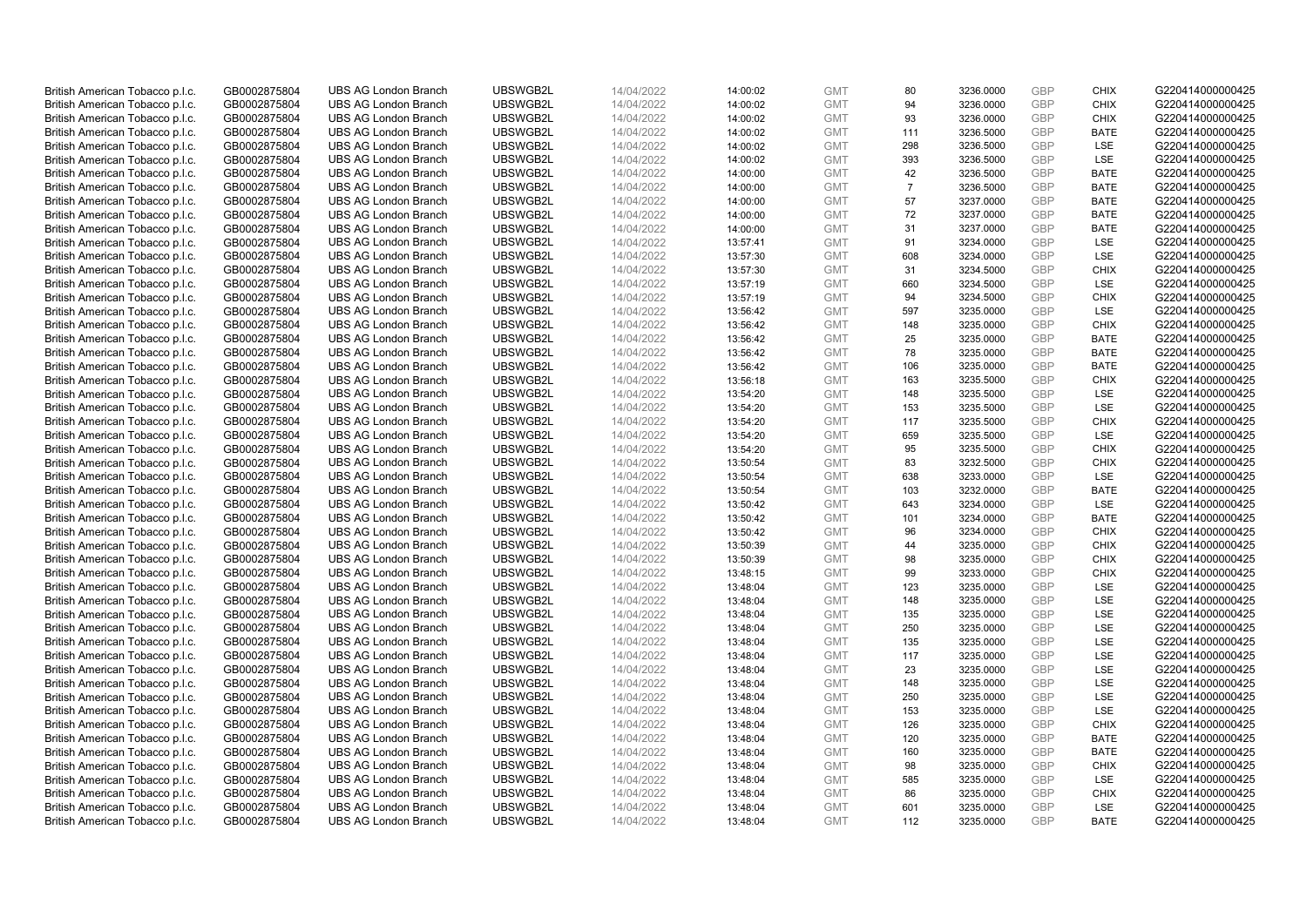| British American Tobacco p.l.c.                                    | GB0002875804                 | <b>UBS AG London Branch</b>                                | UBSWGB2L             | 14/04/2022               | 13:47:08             | <b>GMT</b>               | 680        | 3235.5000              | GBP               | LSE                        | G220414000000425                     |
|--------------------------------------------------------------------|------------------------------|------------------------------------------------------------|----------------------|--------------------------|----------------------|--------------------------|------------|------------------------|-------------------|----------------------------|--------------------------------------|
| British American Tobacco p.l.c.                                    | GB0002875804                 | <b>UBS AG London Branch</b>                                | UBSWGB2L             | 14/04/2022               | 13:45:37             | <b>GMT</b>               | 110        | 3234.5000              | <b>GBP</b>        | <b>CHIX</b>                | G220414000000425                     |
| British American Tobacco p.l.c.                                    | GB0002875804                 | <b>UBS AG London Branch</b>                                | UBSWGB2L             | 14/04/2022               | 13:45:37             | <b>GMT</b>               | 39         | 3234.5000              | GBP               | <b>CHIX</b>                | G220414000000425                     |
| British American Tobacco p.l.c.                                    | GB0002875804                 | <b>UBS AG London Branch</b>                                | UBSWGB2L             | 14/04/2022               | 13:45:37             | <b>GMT</b>               | 55         | 3234.5000              | <b>GBP</b>        | <b>CHIX</b>                | G220414000000425                     |
| British American Tobacco p.l.c.                                    | GB0002875804                 | <b>UBS AG London Branch</b>                                | UBSWGB2L             | 14/04/2022               | 13:45:37             | <b>GMT</b>               | 82         | 3234.5000              | GBP               | <b>CHIX</b>                | G220414000000425                     |
| British American Tobacco p.l.c.                                    | GB0002875804                 | <b>UBS AG London Branch</b>                                | UBSWGB2L             | 14/04/2022               | 13:42:57             | <b>GMT</b>               | 92         | 3233.0000              | <b>GBP</b>        | <b>CHIX</b>                | G220414000000425                     |
| British American Tobacco p.l.c.                                    | GB0002875804                 | <b>UBS AG London Branch</b>                                | UBSWGB2L             | 14/04/2022               | 13:42:12             | <b>GMT</b>               | 92         | 3233.0000              | GBP               | <b>CHIX</b>                | G220414000000425                     |
| British American Tobacco p.l.c.                                    | GB0002875804                 | <b>UBS AG London Branch</b>                                | UBSWGB2L             | 14/04/2022               | 13:42:12             | <b>GMT</b>               | 825        | 3233.0000              | <b>GBP</b>        | LSE                        | G220414000000425                     |
| British American Tobacco p.l.c.                                    | GB0002875804                 | <b>UBS AG London Branch</b>                                | UBSWGB2L             | 14/04/2022               | 13:41:51             | <b>GMT</b>               | 120        | 3233.5000              | <b>GBP</b>        | <b>BATE</b>                | G220414000000425                     |
| British American Tobacco p.l.c.                                    | GB0002875804                 | <b>UBS AG London Branch</b>                                | UBSWGB2L             | 14/04/2022               | 13:41:51             | <b>GMT</b>               | 98         | 3234.0000              | <b>GBP</b>        | <b>CHIX</b>                | G220414000000425                     |
| British American Tobacco p.l.c.                                    | GB0002875804                 | <b>UBS AG London Branch</b>                                | UBSWGB2L             | 14/04/2022               | 13:41:51             | <b>GMT</b>               | 94         | 3234.0000              | GBP               | <b>CHIX</b>                | G220414000000425                     |
| British American Tobacco p.l.c.                                    | GB0002875804                 | <b>UBS AG London Branch</b>                                | UBSWGB2L             | 14/04/2022               | 13:41:51             | <b>GMT</b>               | 112        | 3234.0000              | <b>GBP</b>        | <b>BATE</b>                | G220414000000425                     |
| British American Tobacco p.l.c.                                    | GB0002875804                 | <b>UBS AG London Branch</b>                                | UBSWGB2L             | 14/04/2022               | 13:41:51             | <b>GMT</b>               | 705        | 3234.0000              | <b>GBP</b>        | LSE                        | G220414000000425                     |
| British American Tobacco p.l.c.                                    | GB0002875804                 | <b>UBS AG London Branch</b>                                | UBSWGB2L             | 14/04/2022               | 13:41:51             | <b>GMT</b>               | 90         | 3234.0000              | GBP               | <b>CHIX</b>                | G220414000000425                     |
| British American Tobacco p.l.c.                                    | GB0002875804                 | <b>UBS AG London Branch</b>                                | UBSWGB2L             | 14/04/2022               | 13:41:51             | <b>GMT</b>               | 128        | 3234.0000              | <b>GBP</b>        | <b>BATE</b>                | G220414000000425                     |
| British American Tobacco p.l.c.                                    | GB0002875804                 | <b>UBS AG London Branch</b>                                | UBSWGB2L             | 14/04/2022               | 13:41:51             | <b>GMT</b>               | 591        | 3234.0000              | GBP               | LSE                        | G220414000000425                     |
| British American Tobacco p.l.c.                                    | GB0002875804                 | <b>UBS AG London Branch</b>                                | UBSWGB2L             | 14/04/2022               | 13:41:51             | <b>GMT</b>               | 14         | 3234.0000              | <b>GBP</b>        | <b>CHIX</b>                | G220414000000425                     |
| British American Tobacco p.l.c.                                    | GB0002875804                 | <b>UBS AG London Branch</b>                                | UBSWGB2L             | 14/04/2022               | 13:39:58             | <b>GMT</b>               | 26         | 3234.0000              | GBP               | LSE                        | G220414000000425                     |
| British American Tobacco p.l.c.                                    | GB0002875804                 | <b>UBS AG London Branch</b>                                | UBSWGB2L             | 14/04/2022               | 13:39:53             | <b>GMT</b>               | 66         | 3234.0000              | <b>GBP</b>        | <b>LSE</b>                 | G220414000000425                     |
| British American Tobacco p.l.c.                                    | GB0002875804                 | <b>UBS AG London Branch</b>                                | UBSWGB2L             | 14/04/2022               | 13:39:47             | <b>GMT</b>               | 72         | 3234.0000              | GBP               | <b>CHIX</b>                | G220414000000425                     |
| British American Tobacco p.l.c.                                    | GB0002875804                 | <b>UBS AG London Branch</b>                                | UBSWGB2L             | 14/04/2022               | 13:39:26             | <b>GMT</b>               | 162        | 3234.0000              | <b>GBP</b>        | <b>CHIX</b>                | G220414000000425                     |
| British American Tobacco p.l.c.                                    | GB0002875804                 | <b>UBS AG London Branch</b>                                | UBSWGB2L             | 14/04/2022               | 13:38:53             | <b>GMT</b>               | 64         | 3233.5000              | GBP               | LSE                        | G220414000000425                     |
| British American Tobacco p.l.c.                                    | GB0002875804                 | <b>UBS AG London Branch</b>                                | UBSWGB2L             | 14/04/2022               | 13:38:53             | <b>GMT</b>               | 48         | 3233.5000              | <b>GBP</b>        | LSE                        | G220414000000425                     |
| British American Tobacco p.l.c.                                    | GB0002875804                 | <b>UBS AG London Branch</b>                                | UBSWGB2L             | 14/04/2022               | 13:37:43             | <b>GMT</b>               | 101        | 3233.5000              | GBP               | LSE                        | G220414000000425                     |
| British American Tobacco p.l.c.                                    | GB0002875804                 | <b>UBS AG London Branch</b>                                | UBSWGB2L             | 14/04/2022               | 13:37:43             | <b>GMT</b>               | 33         | 3233.5000              | <b>GBP</b>        | LSE                        | G220414000000425                     |
| British American Tobacco p.l.c.                                    | GB0002875804                 | <b>UBS AG London Branch</b>                                | UBSWGB2L             | 14/04/2022               | 13:37:25             | <b>GMT</b>               | 120        | 3234.0000              | <b>GBP</b>        | <b>BATE</b>                | G220414000000425                     |
| British American Tobacco p.l.c.                                    | GB0002875804                 | <b>UBS AG London Branch</b>                                | UBSWGB2L             | 14/04/2022               | 13:37:25             | <b>GMT</b>               | 116        | 3234.0000              | GBP               | <b>CHIX</b>                | G220414000000425                     |
| British American Tobacco p.l.c.                                    | GB0002875804                 | <b>UBS AG London Branch</b>                                | UBSWGB2L             | 14/04/2022               | 13:37:25             | <b>GMT</b>               | 771        | 3234.0000              | <b>GBP</b>        | LSE                        | G220414000000425                     |
| British American Tobacco p.l.c.                                    | GB0002875804                 | <b>UBS AG London Branch</b>                                | UBSWGB2L             | 14/04/2022               | 13:37:25             | <b>GMT</b>               | 92         | 3234.0000              | GBP               | <b>CHIX</b>                | G220414000000425                     |
| British American Tobacco p.l.c.                                    | GB0002875804                 | <b>UBS AG London Branch</b>                                | UBSWGB2L             | 14/04/2022               | 13:37:25             | <b>GMT</b>               | 114        | 3234.0000              | <b>GBP</b>        | <b>BATE</b>                | G220414000000425                     |
| British American Tobacco p.l.c.                                    | GB0002875804                 | <b>UBS AG London Branch</b>                                | UBSWGB2L             | 14/04/2022               | 13:37:25             | <b>GMT</b>               | 148        | 3234.5000              | GBP               | LSE                        | G220414000000425                     |
| British American Tobacco p.l.c.                                    | GB0002875804                 | <b>UBS AG London Branch</b>                                | UBSWGB2L             | 14/04/2022               | 13:37:25             | <b>GMT</b>               | 153        | 3234.5000              | <b>GBP</b>        | <b>LSE</b>                 | G220414000000425                     |
| British American Tobacco p.l.c.                                    | GB0002875804                 | <b>UBS AG London Branch</b>                                | UBSWGB2L             | 14/04/2022               | 13:37:25             | <b>GMT</b>               | 121        | 3234.0000              | GBP               | LSE                        | G220414000000425                     |
| British American Tobacco p.l.c.                                    | GB0002875804                 | <b>UBS AG London Branch</b>                                | UBSWGB2L             | 14/04/2022               | 13:37:25             | <b>GMT</b>               | 48         | 3234.0000              | GBP               | <b>LSE</b>                 | G220414000000425                     |
| British American Tobacco p.l.c.                                    | GB0002875804                 | <b>UBS AG London Branch</b>                                | UBSWGB2L             | 14/04/2022               | 13:36:33             | <b>GMT</b>               | 244        | 3234.5000              | <b>GBP</b>        | LSE                        | G220414000000425                     |
| British American Tobacco p.l.c.                                    | GB0002875804                 | <b>UBS AG London Branch</b>                                | UBSWGB2L             | 14/04/2022               | 13:36:32             | <b>GMT</b>               | 44         | 3235.0000              | <b>GBP</b>        | <b>CHIX</b>                | G220414000000425                     |
| British American Tobacco p.l.c.                                    | GB0002875804                 | <b>UBS AG London Branch</b>                                | UBSWGB2L             | 14/04/2022               | 13:36:32             | <b>GMT</b>               | 64         | 3235.0000              | GBP               | <b>CHIX</b>                | G220414000000425                     |
| British American Tobacco p.l.c.                                    | GB0002875804                 | <b>UBS AG London Branch</b>                                | UBSWGB2L             | 14/04/2022               | 13:36:32             | <b>GMT</b>               | 80         | 3235.0000              | <b>GBP</b>        | <b>CHIX</b>                | G220414000000425                     |
| British American Tobacco p.l.c.                                    | GB0002875804                 | <b>UBS AG London Branch</b>                                | UBSWGB2L             | 14/04/2022               | 13:36:05             | <b>GMT</b>               | 118        | 3234.0000              | <b>GBP</b>        | <b>BATE</b>                | G220414000000425                     |
| British American Tobacco p.l.c.                                    | GB0002875804                 | <b>UBS AG London Branch</b>                                | UBSWGB2L             | 14/04/2022               | 13:35:05             | <b>GMT</b>               | 665        | 3233.5000              | GBP               | LSE                        | G220414000000425                     |
| British American Tobacco p.l.c.                                    | GB0002875804                 | <b>UBS AG London Branch</b>                                | UBSWGB2L             | 14/04/2022               | 13:34:29             | <b>GMT</b>               | 14         | 3234.0000              | <b>GBP</b>        | <b>CHIX</b>                | G220414000000425                     |
| British American Tobacco p.l.c.                                    | GB0002875804                 | <b>UBS AG London Branch</b>                                | UBSWGB2L             | 14/04/2022               | 13:34:29             | <b>GMT</b>               | 82         | 3234.0000              | GBP               | <b>CHIX</b>                | G220414000000425                     |
| British American Tobacco p.l.c.                                    | GB0002875804                 | <b>UBS AG London Branch</b>                                | UBSWGB2L             | 14/04/2022               | 13:34:28             | <b>GMT</b>               | 810        | 3233.5000              | GBP               | LSE                        | G220414000000425                     |
| British American Tobacco p.l.c.                                    | GB0002875804                 | <b>UBS AG London Branch</b>                                | UBSWGB2L<br>UBSWGB2L | 14/04/2022               | 13:34:28             | <b>GMT</b>               | 15         | 3233.5000              | GBP               | <b>BATE</b>                | G220414000000425                     |
| British American Tobacco p.l.c.                                    | GB0002875804<br>GB0002875804 | <b>UBS AG London Branch</b><br><b>UBS AG London Branch</b> | UBSWGB2L             | 14/04/2022<br>14/04/2022 | 13:32:46             | <b>GMT</b><br><b>GMT</b> | 96         | 3234.0000              | GBP<br>GBP        | <b>CHIX</b><br><b>BATE</b> | G220414000000425<br>G220414000000425 |
| British American Tobacco p.l.c.                                    |                              |                                                            |                      |                          | 13:32:46             |                          | 105<br>82  | 3234.0000              |                   |                            |                                      |
| British American Tobacco p.l.c.<br>British American Tobacco p.l.c. | GB0002875804<br>GB0002875804 | <b>UBS AG London Branch</b><br><b>UBS AG London Branch</b> | UBSWGB2L<br>UBSWGB2L | 14/04/2022<br>14/04/2022 | 13:32:46<br>13:32:46 | <b>GMT</b><br><b>GMT</b> | 5          | 3234.0000<br>3234.0000 | GBP<br><b>GBP</b> | <b>BATE</b><br><b>CHIX</b> | G220414000000425<br>G220414000000425 |
|                                                                    |                              |                                                            |                      |                          |                      |                          |            |                        | <b>GBP</b>        |                            |                                      |
| British American Tobacco p.l.c.<br>British American Tobacco p.l.c. | GB0002875804<br>GB0002875804 | <b>UBS AG London Branch</b><br><b>UBS AG London Branch</b> | UBSWGB2L<br>UBSWGB2L | 14/04/2022<br>14/04/2022 | 13:32:46             | <b>GMT</b><br><b>GMT</b> | 605<br>149 | 3234.0000<br>3234.0000 | GBP               | LSE<br><b>LSE</b>          | G220414000000425<br>G220414000000425 |
| British American Tobacco p.l.c.                                    | GB0002875804                 | <b>UBS AG London Branch</b>                                | UBSWGB2L             | 14/04/2022               | 13:32:46<br>13:32:46 | <b>GMT</b>               | 89         | 3234.0000              | <b>GBP</b>        | <b>CHIX</b>                | G220414000000425                     |
| British American Tobacco p.l.c.                                    | GB0002875804                 | <b>UBS AG London Branch</b>                                | UBSWGB2L             | 14/04/2022               | 13:32:46             | <b>GMT</b>               | 8          | 3234.0000              | <b>GBP</b>        | <b>BATE</b>                | G220414000000425                     |
| British American Tobacco p.l.c.                                    | GB0002875804                 | <b>UBS AG London Branch</b>                                | UBSWGB2L             | 14/04/2022               | 13:32:46             | <b>GMT</b>               | 30         | 3234.0000              | GBP               | <b>BATE</b>                | G220414000000425                     |
| British American Tobacco p.l.c.                                    | GB0002875804                 | <b>UBS AG London Branch</b>                                | UBSWGB2L             | 14/04/2022               | 13:32:46             | <b>GMT</b>               | 430        | 3234.0000              | <b>GBP</b>        | <b>LSE</b>                 | G220414000000425                     |
|                                                                    |                              |                                                            |                      |                          |                      |                          |            |                        |                   |                            |                                      |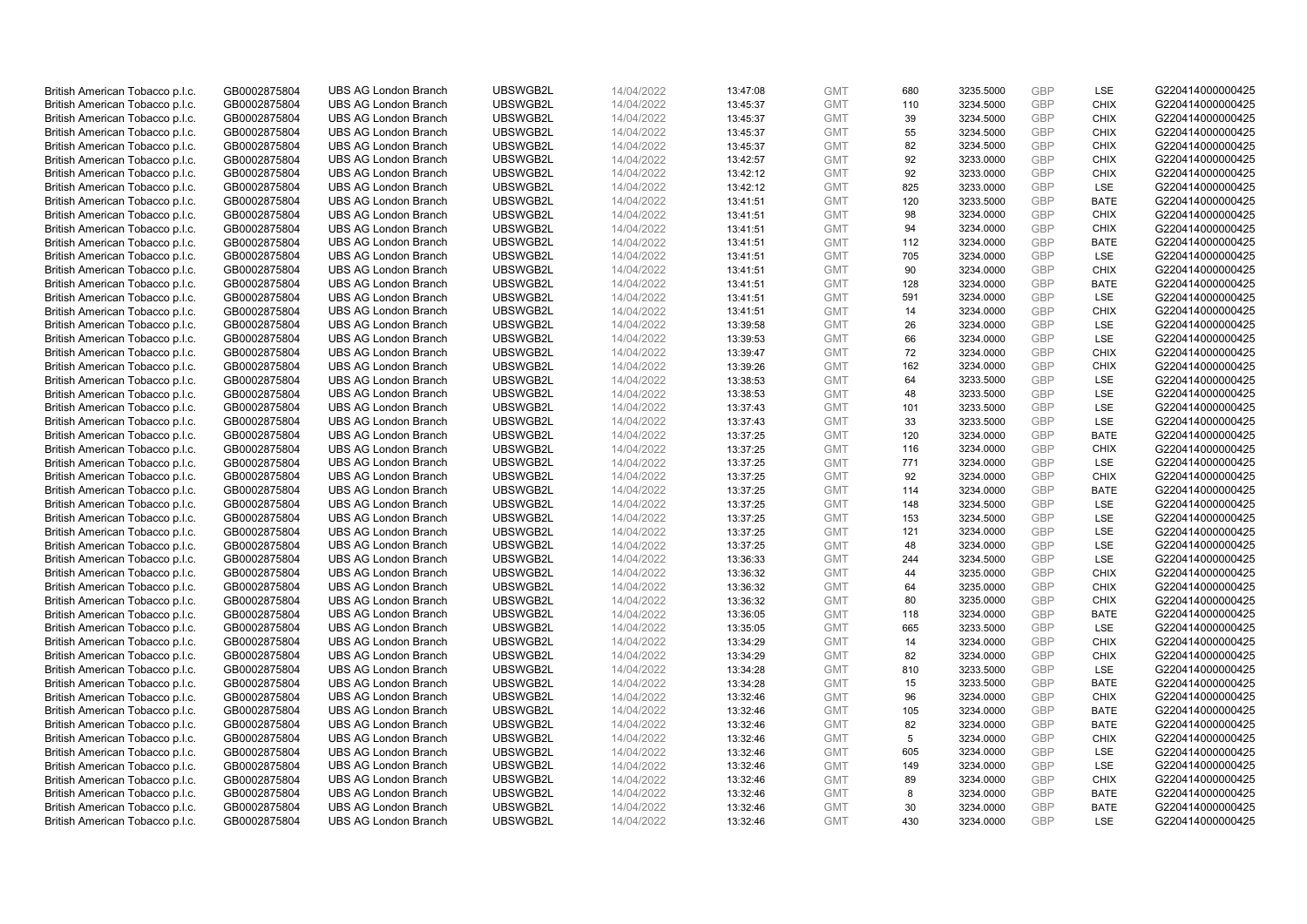| British American Tobacco p.l.c. | GB0002875804 | <b>UBS AG London Branch</b> | UBSWGB2L | 14/04/2022 | 13:32:36 | <b>GMT</b> | 92  | 3234.5000 | GBP        | <b>CHIX</b> | G220414000000425 |
|---------------------------------|--------------|-----------------------------|----------|------------|----------|------------|-----|-----------|------------|-------------|------------------|
| British American Tobacco p.l.c. | GB0002875804 | <b>UBS AG London Branch</b> | UBSWGB2L | 14/04/2022 | 13:32:05 | <b>GMT</b> | 2   | 3234.0000 | <b>GBP</b> | <b>LSE</b>  | G220414000000425 |
| British American Tobacco p.l.c. | GB0002875804 | <b>UBS AG London Branch</b> | UBSWGB2L | 14/04/2022 | 13:32:05 | <b>GMT</b> | 214 | 3234.0000 | GBP        | LSE         | G220414000000425 |
| British American Tobacco p.l.c. | GB0002875804 | <b>UBS AG London Branch</b> | UBSWGB2L | 14/04/2022 | 13:30:36 | <b>GMT</b> | 579 | 3234.5000 | <b>GBP</b> | LSE         | G220414000000425 |
| British American Tobacco p.l.c. | GB0002875804 | <b>UBS AG London Branch</b> | UBSWGB2L | 14/04/2022 | 13:30:36 | <b>GMT</b> | 656 | 3234.5000 | GBP        | LSE         | G220414000000425 |
| British American Tobacco p.l.c. | GB0002875804 | <b>UBS AG London Branch</b> | UBSWGB2L | 14/04/2022 | 13:30:36 | <b>GMT</b> | 141 | 3234.5000 | <b>GBP</b> | <b>BATE</b> | G220414000000425 |
| British American Tobacco p.l.c. | GB0002875804 | <b>UBS AG London Branch</b> | UBSWGB2L | 14/04/2022 | 13:30:36 | <b>GMT</b> | 99  | 3234.5000 | GBP        | <b>CHIX</b> | G220414000000425 |
| British American Tobacco p.l.c. | GB0002875804 | <b>UBS AG London Branch</b> | UBSWGB2L | 14/04/2022 | 13:30:36 | <b>GMT</b> | 78  | 3234.5000 | <b>GBP</b> | <b>BATE</b> | G220414000000425 |
| British American Tobacco p.l.c. | GB0002875804 | <b>UBS AG London Branch</b> | UBSWGB2L | 14/04/2022 | 13:30:30 | <b>GMT</b> | 9   | 3235.5000 | GBP        | <b>CHIX</b> | G220414000000425 |
| British American Tobacco p.l.c. | GB0002875804 | <b>UBS AG London Branch</b> | UBSWGB2L | 14/04/2022 | 13:29:49 | <b>GMT</b> | 62  | 3233.5000 | <b>GBP</b> | LSE         | G220414000000425 |
| British American Tobacco p.l.c. | GB0002875804 | <b>UBS AG London Branch</b> | UBSWGB2L | 14/04/2022 | 13:29:44 | <b>GMT</b> | 61  | 3234.0000 | GBP        | <b>CHIX</b> | G220414000000425 |
| British American Tobacco p.l.c. | GB0002875804 | <b>UBS AG London Branch</b> | UBSWGB2L | 14/04/2022 | 13:29:42 | <b>GMT</b> | 86  | 3234.0000 | <b>GBP</b> | <b>CHIX</b> | G220414000000425 |
| British American Tobacco p.l.c. | GB0002875804 | <b>UBS AG London Branch</b> | UBSWGB2L | 14/04/2022 | 13:29:42 | <b>GMT</b> | 76  | 3234.0000 | <b>GBP</b> | <b>CHIX</b> | G220414000000425 |
| British American Tobacco p.l.c. | GB0002875804 | <b>UBS AG London Branch</b> | UBSWGB2L | 14/04/2022 | 13:29:41 | <b>GMT</b> | 8   | 3234.0000 | GBP        | <b>CHIX</b> | G220414000000425 |
| British American Tobacco p.l.c. | GB0002875804 | <b>UBS AG London Branch</b> | UBSWGB2L | 14/04/2022 | 13:29:41 | <b>GMT</b> | 699 | 3234.0000 | <b>GBP</b> | <b>LSE</b>  | G220414000000425 |
| British American Tobacco p.l.c. | GB0002875804 | <b>UBS AG London Branch</b> | UBSWGB2L | 14/04/2022 | 13:29:41 | <b>GMT</b> | 120 | 3234.0000 | GBP        | <b>CHIX</b> | G220414000000425 |
| British American Tobacco p.l.c. | GB0002875804 | <b>UBS AG London Branch</b> | UBSWGB2L | 14/04/2022 | 13:28:30 | <b>GMT</b> | 107 | 3233.5000 | <b>GBP</b> | <b>LSE</b>  | G220414000000425 |
| British American Tobacco p.l.c. | GB0002875804 | <b>UBS AG London Branch</b> | UBSWGB2L | 14/04/2022 | 13:28:30 | <b>GMT</b> | 81  | 3234.0000 | GBP        | <b>CHIX</b> | G220414000000425 |
| British American Tobacco p.l.c. | GB0002875804 | <b>UBS AG London Branch</b> | UBSWGB2L | 14/04/2022 | 13:28:30 | <b>GMT</b> | 110 | 3233.5000 | <b>GBP</b> | <b>BATE</b> | G220414000000425 |
| British American Tobacco p.l.c. | GB0002875804 | <b>UBS AG London Branch</b> | UBSWGB2L | 14/04/2022 | 13:28:10 | <b>GMT</b> | 80  | 3234.0000 | GBP        | <b>CHIX</b> | G220414000000425 |
| British American Tobacco p.l.c. | GB0002875804 | <b>UBS AG London Branch</b> | UBSWGB2L | 14/04/2022 | 13:28:10 | <b>GMT</b> | 5   | 3234.0000 | GBP        | <b>CHIX</b> | G220414000000425 |
| British American Tobacco p.l.c. | GB0002875804 | <b>UBS AG London Branch</b> | UBSWGB2L | 14/04/2022 | 13:28:10 | <b>GMT</b> | 8   | 3234.0000 | GBP        | <b>CHIX</b> | G220414000000425 |
| British American Tobacco p.l.c. | GB0002875804 | <b>UBS AG London Branch</b> | UBSWGB2L | 14/04/2022 | 13:26:40 | <b>GMT</b> | 154 | 3234.0000 | <b>GBP</b> | <b>CHIX</b> | G220414000000425 |
| British American Tobacco p.l.c. | GB0002875804 | <b>UBS AG London Branch</b> | UBSWGB2L | 14/04/2022 | 13:25:40 | <b>GMT</b> | 84  | 3234.0000 | GBP        | <b>CHIX</b> | G220414000000425 |
| British American Tobacco p.l.c. | GB0002875804 | <b>UBS AG London Branch</b> | UBSWGB2L | 14/04/2022 | 13:22:01 | <b>GMT</b> | 81  | 3232.0000 | <b>GBP</b> | <b>CHIX</b> | G220414000000425 |
| British American Tobacco p.l.c. | GB0002875804 | <b>UBS AG London Branch</b> | UBSWGB2L | 14/04/2022 | 13:20:58 | <b>GMT</b> | 693 | 3231.0000 | <b>GBP</b> | LSE         | G220414000000425 |
| British American Tobacco p.l.c. | GB0002875804 | <b>UBS AG London Branch</b> | UBSWGB2L | 14/04/2022 | 13:20:58 | <b>GMT</b> | 110 | 3231.0000 | GBP        | <b>BATE</b> | G220414000000425 |
| British American Tobacco p.l.c. | GB0002875804 | <b>UBS AG London Branch</b> | UBSWGB2L | 14/04/2022 | 13:20:58 | <b>GMT</b> | 90  | 3231.0000 | <b>GBP</b> | <b>CHIX</b> | G220414000000425 |
| British American Tobacco p.l.c. | GB0002875804 | <b>UBS AG London Branch</b> | UBSWGB2L | 14/04/2022 | 13:19:01 | <b>GMT</b> | 537 | 3231.5000 | GBP        | LSE         | G220414000000425 |
| British American Tobacco p.l.c. | GB0002875804 | <b>UBS AG London Branch</b> | UBSWGB2L | 14/04/2022 | 13:19:01 | <b>GMT</b> | 133 | 3231.5000 | <b>GBP</b> | LSE         | G220414000000425 |
| British American Tobacco p.l.c. | GB0002875804 | <b>UBS AG London Branch</b> | UBSWGB2L | 14/04/2022 | 13:19:01 | <b>GMT</b> | 83  | 3231.5000 | GBP        | <b>CHIX</b> | G220414000000425 |
| British American Tobacco p.l.c. | GB0002875804 | <b>UBS AG London Branch</b> | UBSWGB2L | 14/04/2022 | 13:19:01 | <b>GMT</b> | 151 | 3232.0000 | <b>GBP</b> | <b>BATE</b> | G220414000000425 |
| British American Tobacco p.l.c. | GB0002875804 | <b>UBS AG London Branch</b> | UBSWGB2L | 14/04/2022 | 13:18:53 | <b>GMT</b> | 95  | 3232.0000 | GBP        | <b>CHIX</b> | G220414000000425 |
| British American Tobacco p.l.c. | GB0002875804 | <b>UBS AG London Branch</b> | UBSWGB2L | 14/04/2022 | 13:18:53 | <b>GMT</b> | 105 | 3232.0000 | GBP        | <b>CHIX</b> | G220414000000425 |
| British American Tobacco p.l.c. | GB0002875804 | <b>UBS AG London Branch</b> | UBSWGB2L | 14/04/2022 | 13:18:53 | <b>GMT</b> | 88  | 3232.0000 | GBP        | <b>CHIX</b> | G220414000000425 |
| British American Tobacco p.l.c. | GB0002875804 | <b>UBS AG London Branch</b> | UBSWGB2L | 14/04/2022 | 13:18:53 | <b>GMT</b> | 362 | 3232.0000 | <b>GBP</b> | LSE         | G220414000000425 |
| British American Tobacco p.l.c. | GB0002875804 | <b>UBS AG London Branch</b> | UBSWGB2L | 14/04/2022 | 13:18:53 | <b>GMT</b> | 241 | 3232.0000 | GBP        | <b>LSE</b>  | G220414000000425 |
| British American Tobacco p.l.c. | GB0002875804 | <b>UBS AG London Branch</b> | UBSWGB2L | 14/04/2022 | 13:14:50 | <b>GMT</b> | 96  | 3232.0000 | <b>GBP</b> | <b>CHIX</b> | G220414000000425 |
| British American Tobacco p.l.c. | GB0002875804 | <b>UBS AG London Branch</b> | UBSWGB2L | 14/04/2022 | 13:14:50 | <b>GMT</b> | 152 | 3232.0000 | <b>GBP</b> | LSE         | G220414000000425 |
| British American Tobacco p.l.c. | GB0002875804 | <b>UBS AG London Branch</b> | UBSWGB2L | 14/04/2022 | 13:14:50 | <b>GMT</b> | 66  | 3232.0000 | GBP        | LSE         | G220414000000425 |
| British American Tobacco p.l.c. | GB0002875804 | <b>UBS AG London Branch</b> | UBSWGB2L | 14/04/2022 | 13:14:50 | <b>GMT</b> | 436 | 3232.0000 | <b>GBP</b> | LSE         | G220414000000425 |
| British American Tobacco p.l.c. | GB0002875804 | <b>UBS AG London Branch</b> | UBSWGB2L | 14/04/2022 | 13:14:50 | <b>GMT</b> | 15  | 3232.0000 | GBP        | <b>BATE</b> | G220414000000425 |
| British American Tobacco p.l.c. | GB0002875804 | <b>UBS AG London Branch</b> | UBSWGB2L | 14/04/2022 | 13:14:50 | <b>GMT</b> | 60  | 3232.0000 | GBP        | <b>CHIX</b> | G220414000000425 |
| British American Tobacco p.l.c. | GB0002875804 | <b>UBS AG London Branch</b> | UBSWGB2L | 14/04/2022 | 13:14:50 | <b>GMT</b> | 66  | 3232.0000 | GBP        | <b>BATE</b> | G220414000000425 |
| British American Tobacco p.l.c. | GB0002875804 | <b>UBS AG London Branch</b> | UBSWGB2L | 14/04/2022 | 13:14:50 | <b>GMT</b> | 22  | 3232.0000 | GBP        | <b>BATE</b> | G220414000000425 |
| British American Tobacco p.l.c. | GB0002875804 | <b>UBS AG London Branch</b> | UBSWGB2L | 14/04/2022 | 13:13:52 | <b>GMT</b> | 57  | 3232.0000 | GBP        | <b>CHIX</b> | G220414000000425 |
| British American Tobacco p.l.c. | GB0002875804 | <b>UBS AG London Branch</b> | UBSWGB2L | 14/04/2022 | 13:13:50 | <b>GMT</b> | 232 | 3232.5000 | GBP        | <b>CHIX</b> | G220414000000425 |
| British American Tobacco p.l.c. | GB0002875804 | <b>UBS AG London Branch</b> | UBSWGB2L | 14/04/2022 | 13:13:50 | <b>GMT</b> | 109 | 3232.5000 | <b>GBP</b> | <b>BATE</b> | G220414000000425 |
| British American Tobacco p.l.c. | GB0002875804 | <b>UBS AG London Branch</b> | UBSWGB2L | 14/04/2022 | 13:13:28 | <b>GMT</b> | 651 | 3232.5000 | <b>GBP</b> | LSE         | G220414000000425 |
| British American Tobacco p.l.c. | GB0002875804 | <b>UBS AG London Branch</b> | UBSWGB2L | 14/04/2022 | 13:10:12 | <b>GMT</b> | 529 | 3231.0000 | GBP        | <b>LSE</b>  | G220414000000425 |
| British American Tobacco p.l.c. | GB0002875804 | <b>UBS AG London Branch</b> | UBSWGB2L | 14/04/2022 | 13:10:12 | <b>GMT</b> | 70  | 3231.0000 | <b>GBP</b> | LSE         | G220414000000425 |
| British American Tobacco p.l.c. | GB0002875804 | <b>UBS AG London Branch</b> | UBSWGB2L | 14/04/2022 | 13:10:12 | <b>GMT</b> | 24  | 3231.0000 | <b>GBP</b> | LSE         | G220414000000425 |
| British American Tobacco p.l.c. | GB0002875804 | <b>UBS AG London Branch</b> | UBSWGB2L | 14/04/2022 | 13:10:12 | <b>GMT</b> | 111 | 3231.0000 | GBP        | <b>BATE</b> | G220414000000425 |
| British American Tobacco p.l.c. | GB0002875804 | <b>UBS AG London Branch</b> | UBSWGB2L | 14/04/2022 | 13:10:11 | <b>GMT</b> | 445 | 3231.5000 | <b>GBP</b> | <b>LSE</b>  | G220414000000425 |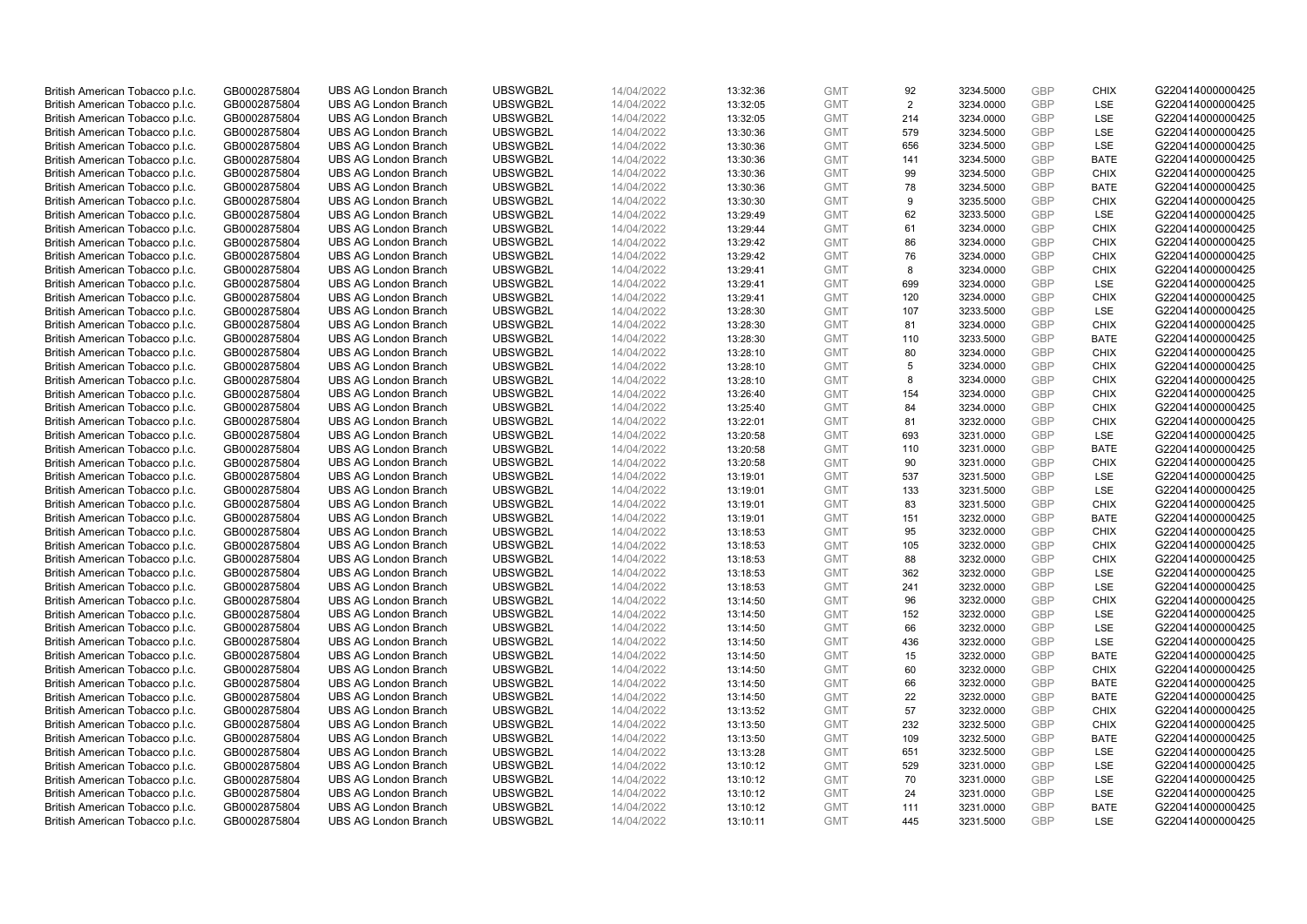| British American Tobacco p.l.c. | GB0002875804 | <b>UBS AG London Branch</b> | UBSWGB2L | 14/04/2022 | 13:10:11 | <b>GMT</b> | 215 | 3231.5000 | GBP        | LSE         | G220414000000425 |
|---------------------------------|--------------|-----------------------------|----------|------------|----------|------------|-----|-----------|------------|-------------|------------------|
| British American Tobacco p.l.c. | GB0002875804 | <b>UBS AG London Branch</b> | UBSWGB2L | 14/04/2022 | 13:10:11 | <b>GMT</b> | 99  | 3231.5000 | <b>GBP</b> | <b>CHIX</b> | G220414000000425 |
| British American Tobacco p.l.c. | GB0002875804 | <b>UBS AG London Branch</b> | UBSWGB2L | 14/04/2022 | 13:09:30 | <b>GMT</b> | 702 | 3232.0000 | GBP        | LSE         | G220414000000425 |
| British American Tobacco p.l.c. | GB0002875804 | <b>UBS AG London Branch</b> | UBSWGB2L | 14/04/2022 | 13:09:30 | <b>GMT</b> | 107 | 3232.0000 | <b>GBP</b> | <b>BATE</b> | G220414000000425 |
| British American Tobacco p.l.c. | GB0002875804 | <b>UBS AG London Branch</b> | UBSWGB2L | 14/04/2022 | 13:09:30 | <b>GMT</b> | 89  | 3232.0000 | GBP        | <b>CHIX</b> | G220414000000425 |
| British American Tobacco p.l.c. | GB0002875804 | <b>UBS AG London Branch</b> | UBSWGB2L | 14/04/2022 | 13:06:56 | <b>GMT</b> | 84  | 3232.5000 | <b>GBP</b> | <b>CHIX</b> | G220414000000425 |
| British American Tobacco p.l.c. | GB0002875804 | <b>UBS AG London Branch</b> | UBSWGB2L | 14/04/2022 | 13:06:56 | <b>GMT</b> | 84  | 3232.5000 | GBP        | <b>CHIX</b> | G220414000000425 |
| British American Tobacco p.l.c. | GB0002875804 | <b>UBS AG London Branch</b> | UBSWGB2L | 14/04/2022 | 13:05:58 | <b>GMT</b> | 86  | 3232.0000 | <b>GBP</b> | <b>CHIX</b> | G220414000000425 |
| British American Tobacco p.l.c. | GB0002875804 | <b>UBS AG London Branch</b> | UBSWGB2L | 14/04/2022 | 13:05:58 | <b>GMT</b> | 6   | 3232.0000 | GBP        | <b>BATE</b> | G220414000000425 |
| British American Tobacco p.l.c. | GB0002875804 | <b>UBS AG London Branch</b> | UBSWGB2L | 14/04/2022 | 13:04:46 | <b>GMT</b> | 111 | 3232.0000 | <b>GBP</b> | <b>BATE</b> | G220414000000425 |
| British American Tobacco p.l.c. | GB0002875804 | <b>UBS AG London Branch</b> | UBSWGB2L | 14/04/2022 | 13:03:40 | <b>GMT</b> | 147 | 3232.5000 | GBP        | <b>CHIX</b> | G220414000000425 |
| British American Tobacco p.l.c. | GB0002875804 | <b>UBS AG London Branch</b> | UBSWGB2L | 14/04/2022 | 13:03:35 | <b>GMT</b> | 196 | 3232.5000 | <b>GBP</b> | LSE         | G220414000000425 |
| British American Tobacco p.l.c. | GB0002875804 | <b>UBS AG London Branch</b> | UBSWGB2L | 14/04/2022 | 13:03:35 | <b>GMT</b> | 468 | 3232.5000 | <b>GBP</b> | LSE         | G220414000000425 |
| British American Tobacco p.l.c. | GB0002875804 | <b>UBS AG London Branch</b> | UBSWGB2L | 14/04/2022 | 13:03:35 | <b>GMT</b> | 309 | 3232.5000 | GBP        | LSE         | G220414000000425 |
| British American Tobacco p.l.c. | GB0002875804 | <b>UBS AG London Branch</b> | UBSWGB2L | 14/04/2022 | 13:03:35 | <b>GMT</b> | 299 | 3232.5000 | <b>GBP</b> | <b>LSE</b>  | G220414000000425 |
| British American Tobacco p.l.c. | GB0002875804 | <b>UBS AG London Branch</b> | UBSWGB2L | 14/04/2022 | 13:03:35 | <b>GMT</b> | 124 | 3232.5000 | GBP        | <b>BATE</b> | G220414000000425 |
| British American Tobacco p.l.c. | GB0002875804 | <b>UBS AG London Branch</b> | UBSWGB2L | 14/04/2022 | 13:03:35 | <b>GMT</b> | 81  | 3232.5000 | <b>GBP</b> | <b>CHIX</b> | G220414000000425 |
| British American Tobacco p.l.c. | GB0002875804 | <b>UBS AG London Branch</b> | UBSWGB2L | 14/04/2022 | 13:03:35 | <b>GMT</b> | 29  | 3232.5000 | GBP        | <b>BATE</b> | G220414000000425 |
| British American Tobacco p.l.c. | GB0002875804 | <b>UBS AG London Branch</b> | UBSWGB2L | 14/04/2022 | 13:02:42 | <b>GMT</b> | 37  | 3232.5000 | <b>GBP</b> | <b>BATE</b> | G220414000000425 |
| British American Tobacco p.l.c. | GB0002875804 | <b>UBS AG London Branch</b> | UBSWGB2L | 14/04/2022 | 13:02:37 | <b>GMT</b> | 620 | 3232.5000 | GBP        | LSE         | G220414000000425 |
| British American Tobacco p.l.c. | GB0002875804 | <b>UBS AG London Branch</b> | UBSWGB2L | 14/04/2022 | 13:02:37 | <b>GMT</b> | 96  | 3232.5000 | GBP        | <b>CHIX</b> | G220414000000425 |
| British American Tobacco p.l.c. | GB0002875804 | <b>UBS AG London Branch</b> | UBSWGB2L | 14/04/2022 | 13:02:37 | <b>GMT</b> | 49  | 3232.5000 | GBP        | <b>BATE</b> | G220414000000425 |
| British American Tobacco p.l.c. | GB0002875804 | <b>UBS AG London Branch</b> | UBSWGB2L | 14/04/2022 | 13:02:37 | <b>GMT</b> | 81  | 3233.0000 | <b>GBP</b> | <b>CHIX</b> | G220414000000425 |
| British American Tobacco p.l.c. | GB0002875804 | <b>UBS AG London Branch</b> | UBSWGB2L | 14/04/2022 | 13:00:37 | <b>GMT</b> | 475 | 3233.0000 | GBP        | <b>LSE</b>  | G220414000000425 |
| British American Tobacco p.l.c. | GB0002875804 | <b>UBS AG London Branch</b> | UBSWGB2L | 14/04/2022 | 13:00:37 | <b>GMT</b> | 171 | 3233.0000 | <b>GBP</b> | LSE         | G220414000000425 |
| British American Tobacco p.l.c. | GB0002875804 | <b>UBS AG London Branch</b> | UBSWGB2L | 14/04/2022 | 12:59:41 | <b>GMT</b> | 38  | 3233.0000 | <b>GBP</b> | <b>CHIX</b> | G220414000000425 |
| British American Tobacco p.l.c. | GB0002875804 | <b>UBS AG London Branch</b> | UBSWGB2L | 14/04/2022 | 12:58:51 | <b>GMT</b> | 90  | 3233.0000 | GBP        | <b>CHIX</b> | G220414000000425 |
| British American Tobacco p.l.c. | GB0002875804 | <b>UBS AG London Branch</b> | UBSWGB2L | 14/04/2022 | 12:58:51 | <b>GMT</b> | 634 | 3233.0000 | <b>GBP</b> | <b>LSE</b>  | G220414000000425 |
| British American Tobacco p.l.c. | GB0002875804 | <b>UBS AG London Branch</b> | UBSWGB2L | 14/04/2022 | 12:58:51 | <b>GMT</b> | 150 | 3233.0000 | GBP        | <b>CHIX</b> | G220414000000425 |
| British American Tobacco p.l.c. | GB0002875804 | <b>UBS AG London Branch</b> | UBSWGB2L | 14/04/2022 | 12:58:51 | <b>GMT</b> | 107 | 3233.0000 | <b>GBP</b> | <b>BATE</b> | G220414000000425 |
| British American Tobacco p.l.c. | GB0002875804 | <b>UBS AG London Branch</b> | UBSWGB2L | 14/04/2022 | 12:58:51 | <b>GMT</b> | 9   | 3233.0000 | GBP        | <b>BATE</b> | G220414000000425 |
| British American Tobacco p.l.c. | GB0002875804 | <b>UBS AG London Branch</b> | UBSWGB2L | 14/04/2022 | 12:58:51 | <b>GMT</b> | 87  | 3233.0000 | <b>GBP</b> | <b>CHIX</b> | G220414000000425 |
| British American Tobacco p.l.c. | GB0002875804 | <b>UBS AG London Branch</b> | UBSWGB2L | 14/04/2022 | 12:55:59 | <b>GMT</b> | 95  | 3231.5000 | GBP        | <b>CHIX</b> | G220414000000425 |
| British American Tobacco p.l.c. | GB0002875804 | <b>UBS AG London Branch</b> | UBSWGB2L | 14/04/2022 | 12:55:59 | <b>GMT</b> | 92  | 3231.5000 | GBP        | <b>CHIX</b> | G220414000000425 |
| British American Tobacco p.l.c. | GB0002875804 | <b>UBS AG London Branch</b> | UBSWGB2L | 14/04/2022 | 12:55:59 | <b>GMT</b> | 110 | 3232.0000 | <b>GBP</b> | <b>BATE</b> | G220414000000425 |
| British American Tobacco p.l.c. | GB0002875804 | <b>UBS AG London Branch</b> | UBSWGB2L | 14/04/2022 | 12:55:59 | <b>GMT</b> | 603 | 3232.0000 | <b>GBP</b> | LSE         | G220414000000425 |
| British American Tobacco p.l.c. | GB0002875804 | <b>UBS AG London Branch</b> | UBSWGB2L | 14/04/2022 | 12:52:10 | <b>GMT</b> | 28  | 3231.0000 | GBP        | <b>LSE</b>  | G220414000000425 |
| British American Tobacco p.l.c. | GB0002875804 | <b>UBS AG London Branch</b> | UBSWGB2L | 14/04/2022 | 12:51:54 | <b>GMT</b> | 656 | 3231.0000 | <b>GBP</b> | LSE         | G220414000000425 |
| British American Tobacco p.l.c. | GB0002875804 | <b>UBS AG London Branch</b> | UBSWGB2L | 14/04/2022 | 12:51:53 | <b>GMT</b> | 113 | 3231.5000 | <b>GBP</b> | <b>BATE</b> | G220414000000425 |
| British American Tobacco p.l.c. | GB0002875804 | <b>UBS AG London Branch</b> | UBSWGB2L | 14/04/2022 | 12:51:53 | <b>GMT</b> | 93  | 3232.0000 | GBP        | <b>CHIX</b> | G220414000000425 |
| British American Tobacco p.l.c. | GB0002875804 | <b>UBS AG London Branch</b> | UBSWGB2L | 14/04/2022 | 12:51:53 | <b>GMT</b> | 90  | 3231.5000 | <b>GBP</b> | <b>CHIX</b> | G220414000000425 |
| British American Tobacco p.l.c. | GB0002875804 | <b>UBS AG London Branch</b> | UBSWGB2L | 14/04/2022 | 12:51:53 | <b>GMT</b> | 84  | 3232.0000 | GBP        | <b>CHIX</b> | G220414000000425 |
| British American Tobacco p.l.c. | GB0002875804 | <b>UBS AG London Branch</b> | UBSWGB2L | 14/04/2022 | 12:50:36 | <b>GMT</b> | 106 | 3231.5000 | GBP        | <b>BATE</b> | G220414000000425 |
| British American Tobacco p.l.c. | GB0002875804 | <b>UBS AG London Branch</b> | UBSWGB2L | 14/04/2022 | 12:50:36 | <b>GMT</b> | 88  | 3231.5000 | GBP        | <b>CHIX</b> | G220414000000425 |
| British American Tobacco p.l.c. | GB0002875804 | <b>UBS AG London Branch</b> | UBSWGB2L | 14/04/2022 | 12:50:36 | <b>GMT</b> | 79  | 3231.5000 | GBP        | <b>BATE</b> | G220414000000425 |
| British American Tobacco p.l.c. | GB0002875804 | <b>UBS AG London Branch</b> | UBSWGB2L | 14/04/2022 | 12:50:36 | <b>GMT</b> | 8   | 3231.5000 | GBP        | <b>BATE</b> | G220414000000425 |
| British American Tobacco p.l.c. | GB0002875804 | <b>UBS AG London Branch</b> | UBSWGB2L | 14/04/2022 | 12:50:36 | <b>GMT</b> | 19  | 3231.5000 | GBP        | <b>BATE</b> | G220414000000425 |
| British American Tobacco p.l.c. | GB0002875804 | <b>UBS AG London Branch</b> | UBSWGB2L | 14/04/2022 | 12:50:36 | <b>GMT</b> | 646 | 3231.5000 | <b>GBP</b> | LSE         | G220414000000425 |
| British American Tobacco p.l.c. | GB0002875804 | <b>UBS AG London Branch</b> | UBSWGB2L | 14/04/2022 | 12:48:01 | <b>GMT</b> | 617 | 3231.0000 | <b>GBP</b> | LSE         | G220414000000425 |
| British American Tobacco p.l.c. | GB0002875804 | <b>UBS AG London Branch</b> | UBSWGB2L | 14/04/2022 | 12:48:01 | <b>GMT</b> | 93  | 3231.5000 | GBP        | <b>CHIX</b> | G220414000000425 |
| British American Tobacco p.l.c. | GB0002875804 | <b>UBS AG London Branch</b> | UBSWGB2L | 14/04/2022 | 12:48:01 | <b>GMT</b> | 81  | 3231.5000 | <b>GBP</b> | <b>CHIX</b> | G220414000000425 |
| British American Tobacco p.l.c. | GB0002875804 | <b>UBS AG London Branch</b> | UBSWGB2L | 14/04/2022 | 12:47:31 | <b>GMT</b> | 249 | 3232.0000 | <b>GBP</b> | LSE         | G220414000000425 |
| British American Tobacco p.l.c. | GB0002875804 | <b>UBS AG London Branch</b> | UBSWGB2L | 14/04/2022 | 12:47:31 | <b>GMT</b> | 340 | 3232.0000 | GBP        | LSE         | G220414000000425 |
| British American Tobacco p.l.c. | GB0002875804 | <b>UBS AG London Branch</b> | UBSWGB2L | 14/04/2022 | 12:46:16 | <b>GMT</b> | 106 | 3231.5000 | <b>GBP</b> | <b>BATE</b> | G220414000000425 |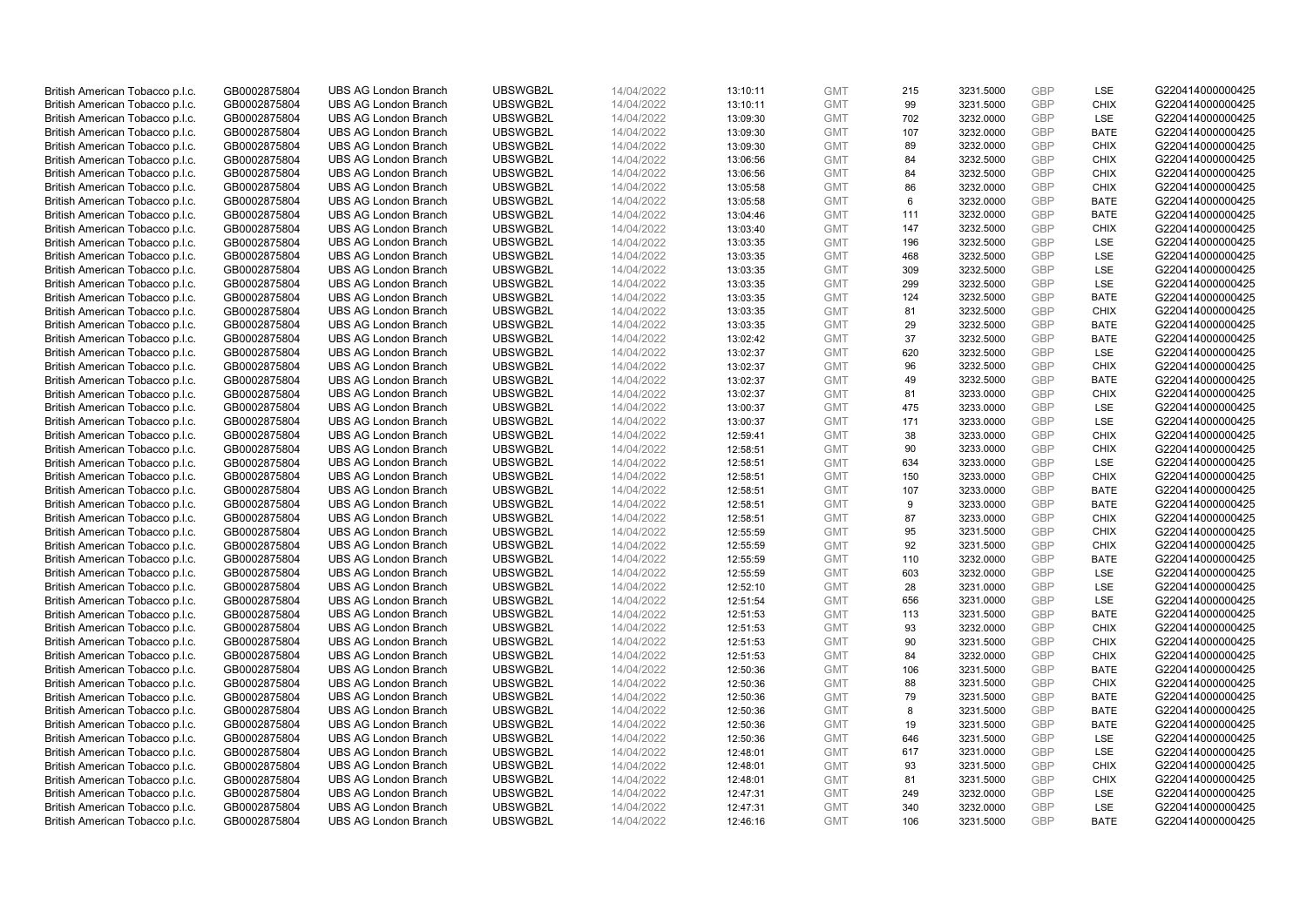| British American Tobacco p.l.c. | GB0002875804                 | <b>UBS AG London Branch</b> | UBSWGB2L | 14/04/2022               | 12:46:00 | <b>GMT</b> | 88           | 3232.0000 | GBP        | <b>CHIX</b> | G220414000000425 |
|---------------------------------|------------------------------|-----------------------------|----------|--------------------------|----------|------------|--------------|-----------|------------|-------------|------------------|
| British American Tobacco p.l.c. | GB0002875804                 | <b>UBS AG London Branch</b> | UBSWGB2L | 14/04/2022               | 12:46:00 | <b>GMT</b> | 89           | 3232.0000 | GBP        | <b>CHIX</b> | G220414000000425 |
| British American Tobacco p.l.c. | GB0002875804                 | <b>UBS AG London Branch</b> | UBSWGB2L | 14/04/2022               | 12:46:00 | <b>GMT</b> | 112          | 3232.5000 | GBP        | LSE         | G220414000000425 |
| British American Tobacco p.l.c. | GB0002875804                 | <b>UBS AG London Branch</b> | UBSWGB2L | 14/04/2022               | 12:46:00 | <b>GMT</b> | 564          | 3232.5000 | GBP        | LSE         | G220414000000425 |
| British American Tobacco p.l.c. | GB0002875804                 | <b>UBS AG London Branch</b> | UBSWGB2L | 14/04/2022               | 12:45:19 | <b>GMT</b> | 120          | 3232.5000 | <b>GBP</b> | <b>BATE</b> | G220414000000425 |
| British American Tobacco p.l.c. | GB0002875804                 | UBS AG London Branch        | UBSWGB2L | 14/04/2022               | 12:45:19 | <b>GMT</b> | 632          | 3233.0000 | <b>GBP</b> | <b>LSE</b>  | G220414000000425 |
| British American Tobacco p.l.c. | GB0002875804                 | <b>UBS AG London Branch</b> | UBSWGB2L | 14/04/2022               | 12:45:19 | <b>GMT</b> | 84           | 3233.0000 | <b>GBP</b> | <b>CHIX</b> | G220414000000425 |
| British American Tobacco p.l.c. | GB0002875804                 | <b>UBS AG London Branch</b> | UBSWGB2L | 14/04/2022               | 12:43:27 | <b>GMT</b> | 310          | 3232.5000 | <b>GBP</b> | LSE         | G220414000000425 |
| British American Tobacco p.l.c. | GB0002875804                 | <b>UBS AG London Branch</b> | UBSWGB2L | 14/04/2022               | 12:43:21 | <b>GMT</b> | 118          | 3232.5000 | <b>GBP</b> | LSE         | G220414000000425 |
| British American Tobacco p.l.c. | GB0002875804                 | <b>UBS AG London Branch</b> | UBSWGB2L | 14/04/2022               | 12:43:21 | <b>GMT</b> | 39           | 3232.5000 | <b>GBP</b> | <b>LSE</b>  | G220414000000425 |
| British American Tobacco p.l.c. | GB0002875804                 | <b>UBS AG London Branch</b> | UBSWGB2L | 14/04/2022               | 12:43:21 | <b>GMT</b> | 41           | 3232.5000 | GBP        | LSE         | G220414000000425 |
| British American Tobacco p.l.c. | GB0002875804                 | <b>UBS AG London Branch</b> | UBSWGB2L | 14/04/2022               | 12:43:21 | <b>GMT</b> | 364          | 3232.5000 | <b>GBP</b> | <b>LSE</b>  | G220414000000425 |
| British American Tobacco p.l.c. | GB0002875804                 | <b>UBS AG London Branch</b> | UBSWGB2L | 14/04/2022               | 12:43:21 | <b>GMT</b> | 103          | 3232.5000 | <b>GBP</b> | <b>BATE</b> | G220414000000425 |
| British American Tobacco p.l.c. | GB0002875804                 | <b>UBS AG London Branch</b> | UBSWGB2L | 14/04/2022               | 12:43:21 | <b>GMT</b> | 5            | 3233.0000 | GBP        | <b>CHIX</b> | G220414000000425 |
| British American Tobacco p.l.c. | GB0002875804                 | <b>UBS AG London Branch</b> | UBSWGB2L | 14/04/2022               | 12:43:20 | <b>GMT</b> | 89           | 3233.0000 | <b>GBP</b> | <b>CHIX</b> | G220414000000425 |
|                                 |                              | <b>UBS AG London Branch</b> | UBSWGB2L |                          | 12:43:20 | <b>GMT</b> | 572          | 3234.0000 | <b>GBP</b> | LSE         | G220414000000425 |
| British American Tobacco p.l.c. | GB0002875804<br>GB0002875804 | <b>UBS AG London Branch</b> | UBSWGB2L | 14/04/2022<br>14/04/2022 |          | <b>GMT</b> | 191          |           | GBP        | <b>LSE</b>  | G220414000000425 |
| British American Tobacco p.l.c. |                              |                             |          |                          | 12:43:20 |            |              | 3234.0000 |            |             |                  |
| British American Tobacco p.l.c. | GB0002875804                 | <b>UBS AG London Branch</b> | UBSWGB2L | 14/04/2022               | 12:43:20 | <b>GMT</b> | 678          | 3234.0000 | <b>GBP</b> | LSE         | G220414000000425 |
| British American Tobacco p.l.c. | GB0002875804                 | UBS AG London Branch        | UBSWGB2L | 14/04/2022               | 12:43:20 | <b>GMT</b> | 25           | 3234.0000 | GBP        | <b>BATE</b> | G220414000000425 |
| British American Tobacco p.l.c. | GB0002875804                 | <b>UBS AG London Branch</b> | UBSWGB2L | 14/04/2022               | 12:43:20 | <b>GMT</b> | 213          | 3234.0000 | <b>GBP</b> | <b>BATE</b> | G220414000000425 |
| British American Tobacco p.l.c. | GB0002875804                 | <b>UBS AG London Branch</b> | UBSWGB2L | 14/04/2022               | 12:43:20 | <b>GMT</b> | 89           | 3234.0000 | GBP        | <b>CHIX</b> | G220414000000425 |
| British American Tobacco p.l.c. | GB0002875804                 | <b>UBS AG London Branch</b> | UBSWGB2L | 14/04/2022               | 12:42:55 | <b>GMT</b> | 34           | 3234.0000 | GBP        | <b>CHIX</b> | G220414000000425 |
| British American Tobacco p.l.c. | GB0002875804                 | <b>UBS AG London Branch</b> | UBSWGB2L | 14/04/2022               | 12:42:54 | <b>GMT</b> | 25           | 3234.0000 | <b>GBP</b> | <b>CHIX</b> | G220414000000425 |
| British American Tobacco p.l.c. | GB0002875804                 | <b>UBS AG London Branch</b> | UBSWGB2L | 14/04/2022               | 12:42:54 | <b>GMT</b> | 95           | 3234.0000 | GBP        | <b>CHIX</b> | G220414000000425 |
| British American Tobacco p.l.c. | GB0002875804                 | <b>UBS AG London Branch</b> | UBSWGB2L | 14/04/2022               | 12:42:01 | <b>GMT</b> | 148          | 3233.5000 | GBP        | LSE         | G220414000000425 |
| British American Tobacco p.l.c. | GB0002875804                 | <b>UBS AG London Branch</b> | UBSWGB2L | 14/04/2022               | 12:42:01 | <b>GMT</b> | 147          | 3233.5000 | GBP        | <b>CHIX</b> | G220414000000425 |
| British American Tobacco p.l.c. | GB0002875804                 | <b>UBS AG London Branch</b> | UBSWGB2L | 14/04/2022               | 12:38:00 | <b>GMT</b> | 96           | 3232.0000 | GBP        | <b>BATE</b> | G220414000000425 |
| British American Tobacco p.l.c. | GB0002875804                 | <b>UBS AG London Branch</b> | UBSWGB2L | 14/04/2022               | 12:37:55 | <b>GMT</b> | 16           | 3232.0000 | GBP        | <b>BATE</b> | G220414000000425 |
| British American Tobacco p.l.c. | GB0002875804                 | <b>UBS AG London Branch</b> | UBSWGB2L | 14/04/2022               | 12:37:55 | <b>GMT</b> | 99           | 3232.5000 | GBP        | <b>CHIX</b> | G220414000000425 |
| British American Tobacco p.l.c. | GB0002875804                 | <b>UBS AG London Branch</b> | UBSWGB2L | 14/04/2022               | 12:37:54 | <b>GMT</b> | 95           | 3232.5000 | GBP        | <b>CHIX</b> | G220414000000425 |
| British American Tobacco p.l.c. | GB0002875804                 | <b>UBS AG London Branch</b> | UBSWGB2L | 14/04/2022               | 12:37:54 | <b>GMT</b> | 16           | 3232.5000 | <b>GBP</b> | <b>CHIX</b> | G220414000000425 |
| British American Tobacco p.l.c. | GB0002875804                 | <b>UBS AG London Branch</b> | UBSWGB2L | 14/04/2022               | 12:37:53 | <b>GMT</b> | 23           | 3232.5000 | GBP        | <b>CHIX</b> | G220414000000425 |
| British American Tobacco p.l.c. | GB0002875804                 | <b>UBS AG London Branch</b> | UBSWGB2L | 14/04/2022               | 12:37:53 | <b>GMT</b> | 66           | 3232.5000 | <b>GBP</b> | <b>CHIX</b> | G220414000000425 |
| British American Tobacco p.l.c. | GB0002875804                 | <b>UBS AG London Branch</b> | UBSWGB2L | 14/04/2022               | 12:37:53 | <b>GMT</b> | 775          | 3232.5000 | <b>GBP</b> | LSE         | G220414000000425 |
| British American Tobacco p.l.c. | GB0002875804                 | <b>UBS AG London Branch</b> | UBSWGB2L | 14/04/2022               | 12:36:21 | <b>GMT</b> | 32           | 3232.5000 | <b>GBP</b> | <b>CHIX</b> | G220414000000425 |
| British American Tobacco p.l.c. | GB0002875804                 | <b>UBS AG London Branch</b> | UBSWGB2L | 14/04/2022               | 12:36:21 | <b>GMT</b> | 36           | 3232.5000 | GBP        | <b>CHIX</b> | G220414000000425 |
| British American Tobacco p.l.c. | GB0002875804                 | <b>UBS AG London Branch</b> | UBSWGB2L | 14/04/2022               | 12:36:21 | <b>GMT</b> | $\mathbf{1}$ | 3232.5000 | GBP        | <b>CHIX</b> | G220414000000425 |
| British American Tobacco p.l.c. | GB0002875804                 | <b>UBS AG London Branch</b> | UBSWGB2L | 14/04/2022               | 12:36:20 | <b>GMT</b> | 36           | 3232.5000 | <b>GBP</b> | <b>CHIX</b> | G220414000000425 |
| British American Tobacco p.l.c. | GB0002875804                 | <b>UBS AG London Branch</b> | UBSWGB2L | 14/04/2022               | 12:36:20 | <b>GMT</b> | 30           | 3232.5000 | <b>GBP</b> | <b>CHIX</b> | G220414000000425 |
| British American Tobacco p.l.c. | GB0002875804                 | <b>UBS AG London Branch</b> | UBSWGB2L | 14/04/2022               | 12:35:18 | <b>GMT</b> | 369          | 3231.5000 | GBP        | LSE         | G220414000000425 |
| British American Tobacco p.l.c. | GB0002875804                 | <b>UBS AG London Branch</b> | UBSWGB2L | 14/04/2022               | 12:34:11 | <b>GMT</b> | 18           | 3232.5000 | <b>GBP</b> | <b>CHIX</b> | G220414000000425 |
| British American Tobacco p.l.c. | GB0002875804                 | <b>UBS AG London Branch</b> | UBSWGB2L | 14/04/2022               | 12:34:11 | <b>GMT</b> | 611          | 3232.0000 | GBP        | LSE         | G220414000000425 |
| British American Tobacco p.l.c. | GB0002875804                 | UBS AG London Branch        | UBSWGB2L | 14/04/2022               | 12:34:11 | <b>GMT</b> | 105          | 3232.0000 | <b>GBP</b> | <b>BATE</b> | G220414000000425 |
| British American Tobacco p.l.c. | GB0002875804                 | <b>UBS AG London Branch</b> | UBSWGB2L | 14/04/2022               | 12:34:11 | <b>GMT</b> | 83           | 3232.0000 | GBP        | <b>CHIX</b> | G220414000000425 |
| British American Tobacco p.l.c. | GB0002875804                 | <b>UBS AG London Branch</b> | UBSWGB2L | 14/04/2022               | 12:33:09 | <b>GMT</b> | 120          | 3232.5000 | <b>GBP</b> | <b>CHIX</b> | G220414000000425 |
| British American Tobacco p.l.c. | GB0002875804                 | <b>UBS AG London Branch</b> | UBSWGB2L | 14/04/2022               | 12:33:02 | <b>GMT</b> | 43           | 3232.5000 | GBP        | <b>CHIX</b> | G220414000000425 |
| British American Tobacco p.l.c. | GB0002875804                 | <b>UBS AG London Branch</b> | UBSWGB2L | 14/04/2022               | 12:33:00 | <b>GMT</b> | 26           | 3232.5000 | GBP        | <b>CHIX</b> | G220414000000425 |
| British American Tobacco p.l.c. | GB0002875804                 | <b>UBS AG London Branch</b> | UBSWGB2L | 14/04/2022               | 12:32:58 | <b>GMT</b> | 72           | 3232.5000 | <b>GBP</b> | <b>CHIX</b> | G220414000000425 |
| British American Tobacco p.l.c. | GB0002875804                 | <b>UBS AG London Branch</b> | UBSWGB2L | 14/04/2022               | 12:31:58 | <b>GMT</b> | 27           | 3232.5000 | <b>GBP</b> | <b>CHIX</b> | G220414000000425 |
| British American Tobacco p.l.c. | GB0002875804                 | <b>UBS AG London Branch</b> | UBSWGB2L | 14/04/2022               | 12:31:56 | <b>GMT</b> | 22           | 3231.5000 | GBP        | <b>LSE</b>  | G220414000000425 |
| British American Tobacco p.l.c. | GB0002875804                 | <b>UBS AG London Branch</b> | UBSWGB2L | 14/04/2022               | 12:29:19 | <b>GMT</b> | 88           | 3232.5000 | <b>GBP</b> | <b>CHIX</b> | G220414000000425 |
| British American Tobacco p.l.c. | GB0002875804                 | <b>UBS AG London Branch</b> | UBSWGB2L | 14/04/2022               | 12:29:19 | <b>GMT</b> | 19           | 3232.5000 | <b>GBP</b> | <b>CHIX</b> | G220414000000425 |
| British American Tobacco p.l.c. | GB0002875804                 | <b>UBS AG London Branch</b> | UBSWGB2L | 14/04/2022               | 12:29:19 | <b>GMT</b> | 120          | 3232.5000 | GBP        | <b>BATE</b> | G220414000000425 |
| British American Tobacco p.l.c. | GB0002875804                 | <b>UBS AG London Branch</b> | UBSWGB2L | 14/04/2022               | 12:29:17 | <b>GMT</b> | 571          | 3232.5000 | <b>GBP</b> | <b>LSE</b>  | G220414000000425 |
|                                 |                              |                             |          |                          |          |            |              |           |            |             |                  |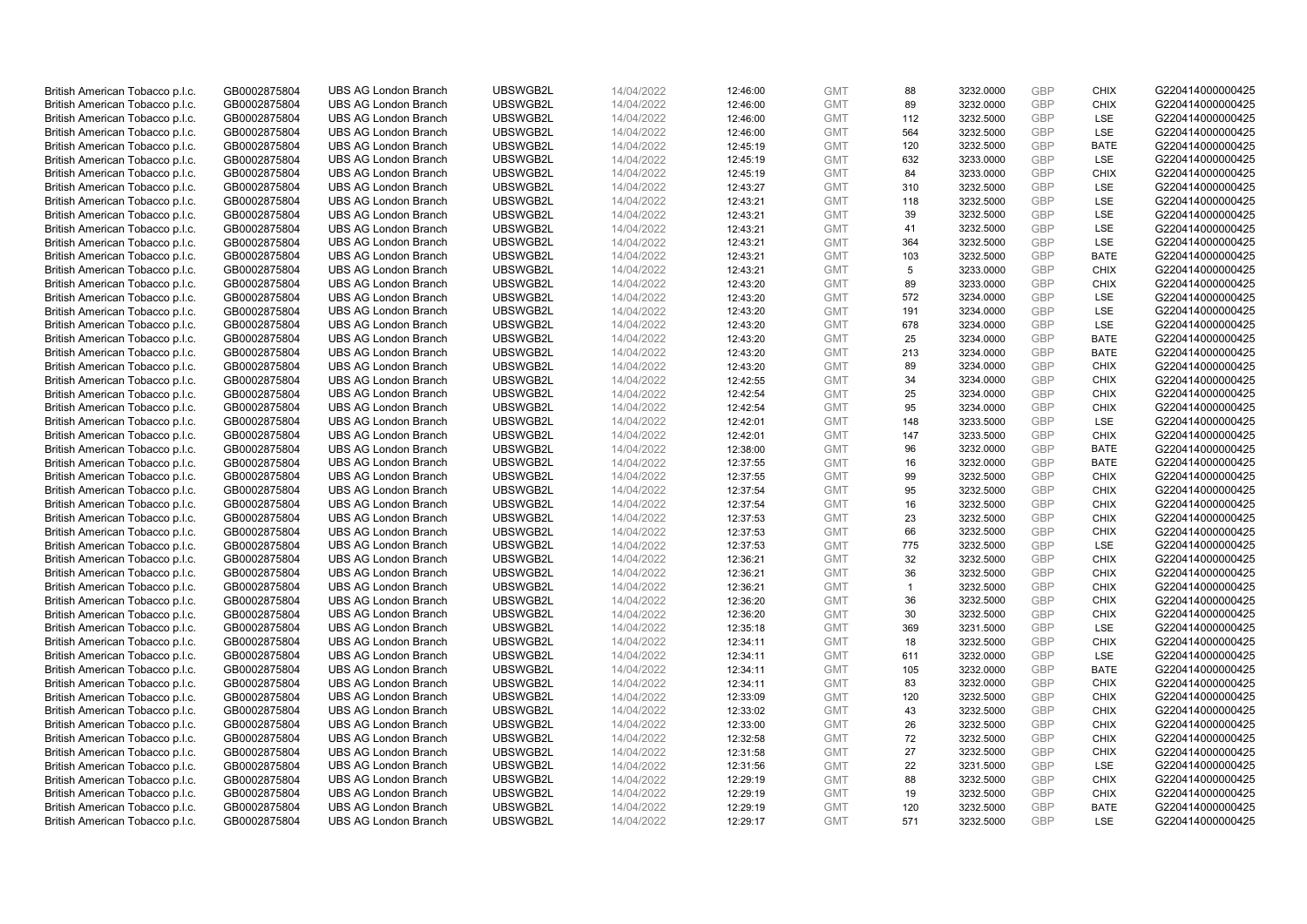| British American Tobacco p.l.c. | GB0002875804 | <b>UBS AG London Branch</b> | UBSWGB2L | 14/04/2022 | 12:29:17 | <b>GMT</b> | 80  | 3233.0000 | GBP        | <b>CHIX</b> | G220414000000425 |
|---------------------------------|--------------|-----------------------------|----------|------------|----------|------------|-----|-----------|------------|-------------|------------------|
| British American Tobacco p.l.c. | GB0002875804 | <b>UBS AG London Branch</b> | UBSWGB2L | 14/04/2022 | 12:29:17 | <b>GMT</b> | 507 | 3233.5000 | <b>GBP</b> | <b>LSE</b>  | G220414000000425 |
| British American Tobacco p.l.c. | GB0002875804 | <b>UBS AG London Branch</b> | UBSWGB2L | 14/04/2022 | 12:29:17 | <b>GMT</b> | 123 | 3233.5000 | GBP        | <b>BATE</b> | G220414000000425 |
| British American Tobacco p.l.c. | GB0002875804 | <b>UBS AG London Branch</b> | UBSWGB2L | 14/04/2022 | 12:29:17 | <b>GMT</b> | 19  | 3233.5000 | <b>GBP</b> | LSE         | G220414000000425 |
| British American Tobacco p.l.c. | GB0002875804 | <b>UBS AG London Branch</b> | UBSWGB2L | 14/04/2022 | 12:29:17 | <b>GMT</b> | 116 | 3233.5000 | GBP        | <b>BATE</b> | G220414000000425 |
| British American Tobacco p.l.c. | GB0002875804 | <b>UBS AG London Branch</b> | UBSWGB2L | 14/04/2022 | 12:28:49 | <b>GMT</b> | 34  | 3233.5000 | <b>GBP</b> | LSE         | G220414000000425 |
| British American Tobacco p.l.c. | GB0002875804 | <b>UBS AG London Branch</b> | UBSWGB2L | 14/04/2022 | 12:28:29 | <b>GMT</b> | 35  | 3233.5000 | <b>GBP</b> | LSE         | G220414000000425 |
| British American Tobacco p.l.c. | GB0002875804 | <b>UBS AG London Branch</b> | UBSWGB2L | 14/04/2022 | 12:28:22 | <b>GMT</b> | 26  | 3233.5000 | <b>GBP</b> | LSE         | G220414000000425 |
| British American Tobacco p.l.c. | GB0002875804 | <b>UBS AG London Branch</b> | UBSWGB2L | 14/04/2022 | 12:26:24 | <b>GMT</b> | 192 | 3233.5000 | <b>GBP</b> | LSE         | G220414000000425 |
| British American Tobacco p.l.c. | GB0002875804 | <b>UBS AG London Branch</b> | UBSWGB2L | 14/04/2022 | 12:26:24 | <b>GMT</b> | 137 | 3234.0000 | <b>GBP</b> | <b>CHIX</b> | G220414000000425 |
| British American Tobacco p.l.c. | GB0002875804 | <b>UBS AG London Branch</b> | UBSWGB2L | 14/04/2022 | 12:26:24 | <b>GMT</b> | 95  | 3234.0000 | GBP        | <b>CHIX</b> | G220414000000425 |
| British American Tobacco p.l.c. | GB0002875804 | <b>UBS AG London Branch</b> | UBSWGB2L | 14/04/2022 | 12:26:24 | <b>GMT</b> | 297 | 3233.5000 | <b>GBP</b> | LSE         | G220414000000425 |
| British American Tobacco p.l.c. | GB0002875804 | <b>UBS AG London Branch</b> | UBSWGB2L | 14/04/2022 | 12:26:24 | <b>GMT</b> | 140 | 3233.5000 | <b>GBP</b> | LSE         | G220414000000425 |
| British American Tobacco p.l.c. | GB0002875804 | <b>UBS AG London Branch</b> | UBSWGB2L | 14/04/2022 | 12:24:02 | <b>GMT</b> | 87  | 3233.0000 | GBP        | <b>CHIX</b> | G220414000000425 |
| British American Tobacco p.l.c. | GB0002875804 | <b>UBS AG London Branch</b> | UBSWGB2L | 14/04/2022 | 12:23:18 | <b>GMT</b> | 90  | 3233.0000 | <b>GBP</b> | <b>CHIX</b> | G220414000000425 |
| British American Tobacco p.l.c. | GB0002875804 | <b>UBS AG London Branch</b> | UBSWGB2L | 14/04/2022 | 12:22:32 | <b>GMT</b> | 5   | 3233.5000 | GBP        | <b>CHIX</b> | G220414000000425 |
| British American Tobacco p.l.c. | GB0002875804 | <b>UBS AG London Branch</b> | UBSWGB2L | 14/04/2022 | 12:22:32 | <b>GMT</b> | 31  | 3233.5000 | <b>GBP</b> | <b>LSE</b>  | G220414000000425 |
| British American Tobacco p.l.c. | GB0002875804 | <b>UBS AG London Branch</b> | UBSWGB2L | 14/04/2022 | 12:22:32 | <b>GMT</b> | 50  | 3233.5000 | GBP        | LSE         | G220414000000425 |
| British American Tobacco p.l.c. | GB0002875804 | <b>UBS AG London Branch</b> | UBSWGB2L | 14/04/2022 | 12:22:32 | <b>GMT</b> | 543 | 3233.5000 | <b>GBP</b> | <b>LSE</b>  | G220414000000425 |
| British American Tobacco p.l.c. | GB0002875804 | <b>UBS AG London Branch</b> | UBSWGB2L | 14/04/2022 | 12:22:32 | <b>GMT</b> | 85  | 3233.5000 | GBP        | <b>CHIX</b> | G220414000000425 |
| British American Tobacco p.l.c. | GB0002875804 | <b>UBS AG London Branch</b> | UBSWGB2L | 14/04/2022 | 12:21:14 | <b>GMT</b> | 109 | 3233.0000 | <b>GBP</b> | <b>BATE</b> | G220414000000425 |
| British American Tobacco p.l.c. | GB0002875804 | <b>UBS AG London Branch</b> | UBSWGB2L | 14/04/2022 | 12:21:14 | <b>GMT</b> | 589 | 3233.0000 | GBP        | LSE         | G220414000000425 |
| British American Tobacco p.l.c. | GB0002875804 | <b>UBS AG London Branch</b> | UBSWGB2L | 14/04/2022 | 12:21:14 | <b>GMT</b> | 93  | 3233.0000 | <b>GBP</b> | <b>CHIX</b> | G220414000000425 |
| British American Tobacco p.l.c. | GB0002875804 | <b>UBS AG London Branch</b> | UBSWGB2L | 14/04/2022 | 12:21:14 | <b>GMT</b> | 14  | 3233.0000 | GBP        | <b>BATE</b> | G220414000000425 |
| British American Tobacco p.l.c. | GB0002875804 | <b>UBS AG London Branch</b> | UBSWGB2L | 14/04/2022 | 12:19:30 | <b>GMT</b> | 38  | 3233.5000 | <b>GBP</b> | LSE         | G220414000000425 |
| British American Tobacco p.l.c. | GB0002875804 | <b>UBS AG London Branch</b> | UBSWGB2L | 14/04/2022 | 12:19:30 | <b>GMT</b> | 22  | 3233.5000 | <b>GBP</b> | <b>BATE</b> | G220414000000425 |
| British American Tobacco p.l.c. | GB0002875804 | <b>UBS AG London Branch</b> | UBSWGB2L | 14/04/2022 | 12:19:30 | <b>GMT</b> | 250 | 3233.5000 | GBP        | LSE         | G220414000000425 |
| British American Tobacco p.l.c. | GB0002875804 | <b>UBS AG London Branch</b> | UBSWGB2L | 14/04/2022 | 12:19:30 | <b>GMT</b> | 100 | 3233.5000 | <b>GBP</b> | <b>BATE</b> | G220414000000425 |
| British American Tobacco p.l.c. | GB0002875804 | <b>UBS AG London Branch</b> | UBSWGB2L | 14/04/2022 | 12:19:30 | <b>GMT</b> | 381 | 3233.5000 | GBP        | LSE         | G220414000000425 |
| British American Tobacco p.l.c. | GB0002875804 | <b>UBS AG London Branch</b> | UBSWGB2L | 14/04/2022 | 12:19:30 | <b>GMT</b> | 115 | 3233.5000 | <b>GBP</b> | <b>BATE</b> | G220414000000425 |
| British American Tobacco p.l.c. | GB0002875804 | <b>UBS AG London Branch</b> | UBSWGB2L | 14/04/2022 | 12:19:30 | <b>GMT</b> | 88  | 3233.5000 | GBP        | <b>CHIX</b> | G220414000000425 |
| British American Tobacco p.l.c. | GB0002875804 | <b>UBS AG London Branch</b> | UBSWGB2L | 14/04/2022 | 12:19:30 | <b>GMT</b> | 595 | 3233.5000 | <b>GBP</b> | <b>LSE</b>  | G220414000000425 |
| British American Tobacco p.l.c. | GB0002875804 | <b>UBS AG London Branch</b> | UBSWGB2L | 14/04/2022 | 12:19:30 | <b>GMT</b> | 96  | 3233.5000 | GBP        | LSE         | G220414000000425 |
| British American Tobacco p.l.c. | GB0002875804 | <b>UBS AG London Branch</b> | UBSWGB2L | 14/04/2022 | 12:19:30 | <b>GMT</b> | 219 | 3233.5000 | GBP        | LSE         | G220414000000425 |
| British American Tobacco p.l.c. | GB0002875804 | <b>UBS AG London Branch</b> | UBSWGB2L | 14/04/2022 | 12:19:30 | <b>GMT</b> | 347 | 3233.5000 | <b>GBP</b> | LSE         | G220414000000425 |
| British American Tobacco p.l.c. | GB0002875804 | <b>UBS AG London Branch</b> | UBSWGB2L | 14/04/2022 | 12:17:44 | <b>GMT</b> | 5   | 3233.0000 | <b>GBP</b> | <b>CHIX</b> | G220414000000425 |
| British American Tobacco p.l.c. | GB0002875804 | <b>UBS AG London Branch</b> | UBSWGB2L | 14/04/2022 | 12:17:44 | <b>GMT</b> | 86  | 3233.0000 | GBP        | <b>CHIX</b> | G220414000000425 |
| British American Tobacco p.l.c. | GB0002875804 | <b>UBS AG London Branch</b> | UBSWGB2L | 14/04/2022 | 12:17:44 | <b>GMT</b> | 90  | 3233.0000 | <b>GBP</b> | <b>CHIX</b> | G220414000000425 |
| British American Tobacco p.l.c. | GB0002875804 | <b>UBS AG London Branch</b> | UBSWGB2L | 14/04/2022 | 12:17:44 | <b>GMT</b> | 119 | 3233.0000 | <b>GBP</b> | <b>BATE</b> | G220414000000425 |
| British American Tobacco p.l.c. | GB0002875804 | <b>UBS AG London Branch</b> | UBSWGB2L | 14/04/2022 | 12:17:44 | <b>GMT</b> | 722 | 3233.0000 | GBP        | LSE         | G220414000000425 |
| British American Tobacco p.l.c. | GB0002875804 | <b>UBS AG London Branch</b> | UBSWGB2L | 14/04/2022 | 12:16:15 | <b>GMT</b> | 148 | 3233.0000 | <b>GBP</b> | <b>LSE</b>  | G220414000000425 |
| British American Tobacco p.l.c. | GB0002875804 | <b>UBS AG London Branch</b> | UBSWGB2L | 14/04/2022 | 12:16:15 | <b>GMT</b> | 250 | 3233.0000 | GBP        | LSE         | G220414000000425 |
| British American Tobacco p.l.c. | GB0002875804 | <b>UBS AG London Branch</b> | UBSWGB2L | 14/04/2022 | 12:16:15 | <b>GMT</b> | 153 | 3233.0000 | <b>GBP</b> | LSE         | G220414000000425 |
| British American Tobacco p.l.c. | GB0002875804 | <b>UBS AG London Branch</b> | UBSWGB2L | 14/04/2022 | 12:16:14 | <b>GMT</b> | 100 | 3233.0000 | GBP        | <b>CHIX</b> | G220414000000425 |
| British American Tobacco p.l.c. | GB0002875804 | <b>UBS AG London Branch</b> | UBSWGB2L | 14/04/2022 | 12:16:14 | <b>GMT</b> | 147 | 3233.0000 | GBP        | <b>CHIX</b> | G220414000000425 |
| British American Tobacco p.l.c. | GB0002875804 | <b>UBS AG London Branch</b> | UBSWGB2L | 14/04/2022 | 12:16:14 | <b>GMT</b> | 97  | 3233.0000 | GBP        | <b>CHIX</b> | G220414000000425 |
| British American Tobacco p.l.c. | GB0002875804 | <b>UBS AG London Branch</b> | UBSWGB2L | 14/04/2022 | 12:16:14 | <b>GMT</b> | 108 | 3233.0000 | GBP        | <b>CHIX</b> | G220414000000425 |
| British American Tobacco p.l.c. | GB0002875804 | <b>UBS AG London Branch</b> | UBSWGB2L | 14/04/2022 | 12:14:32 | <b>GMT</b> | 16  | 3233.0000 | GBP        | <b>CHIX</b> | G220414000000425 |
| British American Tobacco p.l.c. | GB0002875804 | <b>UBS AG London Branch</b> | UBSWGB2L | 14/04/2022 | 12:12:56 | <b>GMT</b> | 120 | 3233.0000 | GBP        | <b>BATE</b> | G220414000000425 |
| British American Tobacco p.l.c. | GB0002875804 | <b>UBS AG London Branch</b> | UBSWGB2L | 14/04/2022 | 12:12:26 | <b>GMT</b> | 80  | 3233.0000 | GBP        | <b>CHIX</b> | G220414000000425 |
| British American Tobacco p.l.c. | GB0002875804 | <b>UBS AG London Branch</b> | UBSWGB2L | 14/04/2022 | 12:12:26 | <b>GMT</b> | 13  | 3233.0000 | <b>GBP</b> | <b>CHIX</b> | G220414000000425 |
| British American Tobacco p.l.c. | GB0002875804 | <b>UBS AG London Branch</b> | UBSWGB2L | 14/04/2022 | 12:12:20 | <b>GMT</b> | 220 | 3232.5000 | <b>GBP</b> | LSE         | G220414000000425 |
| British American Tobacco p.l.c. | GB0002875804 | <b>UBS AG London Branch</b> | UBSWGB2L | 14/04/2022 | 12:08:44 | <b>GMT</b> | 33  | 3233.0000 | GBP        | LSE         | G220414000000425 |
| British American Tobacco p.l.c. | GB0002875804 | <b>UBS AG London Branch</b> | UBSWGB2L | 14/04/2022 | 12:08:44 | <b>GMT</b> | 193 | 3233.0000 | <b>GBP</b> | <b>LSE</b>  | G220414000000425 |
|                                 |              |                             |          |            |          |            |     |           |            |             |                  |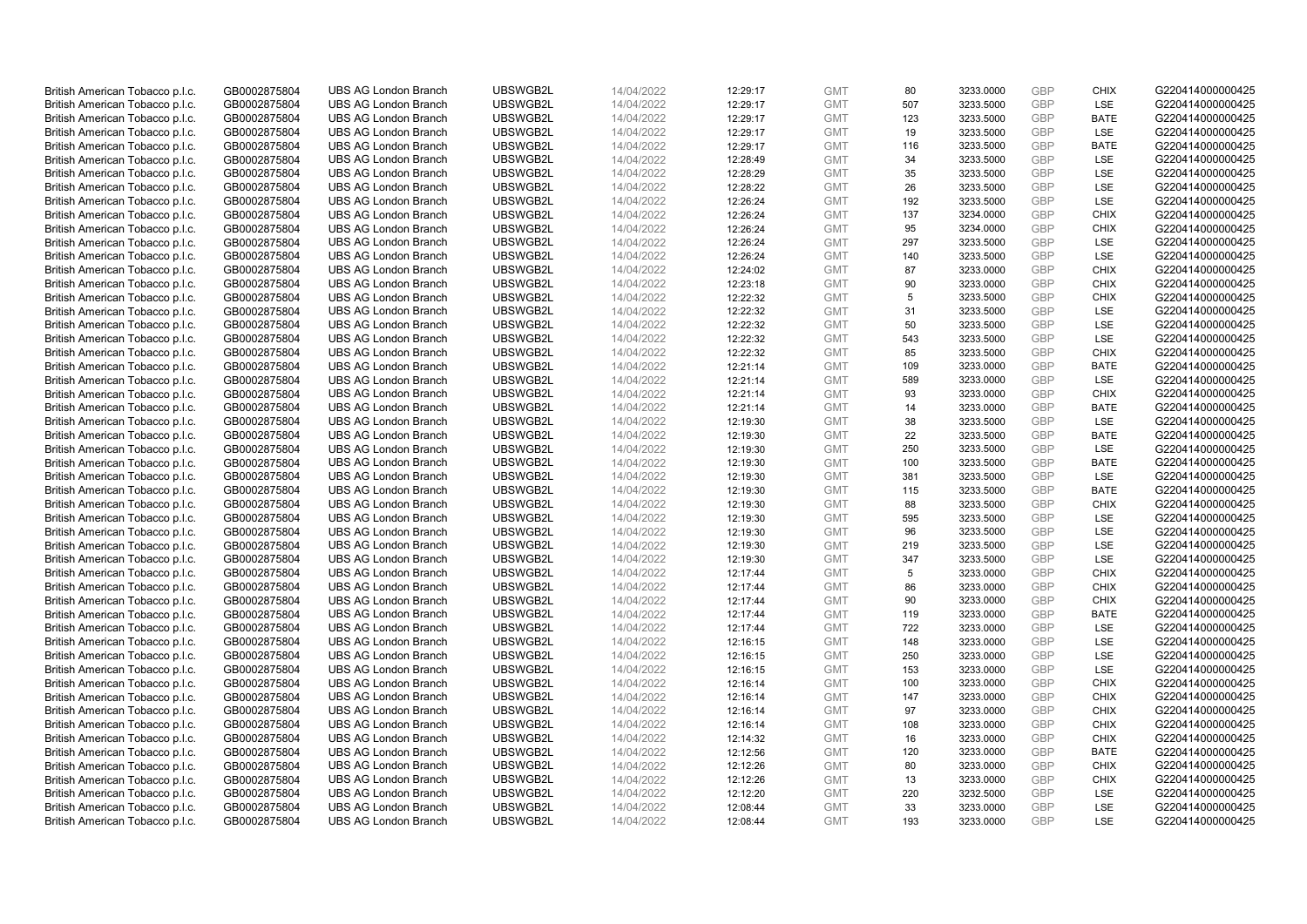| British American Tobacco p.l.c.                                    | GB0002875804                 | <b>UBS AG London Branch</b>                                | UBSWGB2L             | 14/04/2022               | 12:08:43             | <b>GMT</b>               | 300                   | 3233.0000              | GBP               | LSE                        | G220414000000425                     |
|--------------------------------------------------------------------|------------------------------|------------------------------------------------------------|----------------------|--------------------------|----------------------|--------------------------|-----------------------|------------------------|-------------------|----------------------------|--------------------------------------|
| British American Tobacco p.l.c.                                    | GB0002875804                 | <b>UBS AG London Branch</b>                                | UBSWGB2L             | 14/04/2022               | 12:08:42             | <b>GMT</b>               | 88                    | 3233.0000              | <b>GBP</b>        | <b>LSE</b>                 | G220414000000425                     |
| British American Tobacco p.l.c.                                    | GB0002875804                 | <b>UBS AG London Branch</b>                                | UBSWGB2L             | 14/04/2022               | 12:08:41             | <b>GMT</b>               | 20                    | 3233.0000              | GBP               | LSE                        | G220414000000425                     |
| British American Tobacco p.l.c.                                    | GB0002875804                 | <b>UBS AG London Branch</b>                                | UBSWGB2L             | 14/04/2022               | 12:08:41             | <b>GMT</b>               | 98                    | 3233.0000              | <b>GBP</b>        | <b>CHIX</b>                | G220414000000425                     |
| British American Tobacco p.l.c.                                    | GB0002875804                 | <b>UBS AG London Branch</b>                                | UBSWGB2L             | 14/04/2022               | 12:08:37             | <b>GMT</b>               | 106                   | 3233.5000              | GBP               | <b>BATE</b>                | G220414000000425                     |
| British American Tobacco p.l.c.                                    | GB0002875804                 | <b>UBS AG London Branch</b>                                | UBSWGB2L             | 14/04/2022               | 12:08:37             | <b>GMT</b>               | 13                    | 3233.5000              | <b>GBP</b>        | <b>BATE</b>                | G220414000000425                     |
| British American Tobacco p.l.c.                                    | GB0002875804                 | <b>UBS AG London Branch</b>                                | UBSWGB2L             | 14/04/2022               | 12:08:37             | <b>GMT</b>               | 481                   | 3234.0000              | <b>GBP</b>        | LSE                        | G220414000000425                     |
| British American Tobacco p.l.c.                                    | GB0002875804                 | <b>UBS AG London Branch</b>                                | UBSWGB2L             | 14/04/2022               | 12:08:37             | <b>GMT</b>               | 80                    | 3234.0000              | <b>GBP</b>        | <b>CHIX</b>                | G220414000000425                     |
| British American Tobacco p.l.c.                                    | GB0002875804                 | <b>UBS AG London Branch</b>                                | UBSWGB2L             | 14/04/2022               | 12:08:22             | <b>GMT</b>               | 26                    | 3234.0000              | <b>GBP</b>        | LSE                        | G220414000000425                     |
| British American Tobacco p.l.c.                                    | GB0002875804                 | <b>UBS AG London Branch</b>                                | UBSWGB2L             | 14/04/2022               | 12:08:21             | <b>GMT</b>               | 49                    | 3234.0000              | <b>GBP</b>        | LSE                        | G220414000000425                     |
| British American Tobacco p.l.c.                                    | GB0002875804                 | <b>UBS AG London Branch</b>                                | UBSWGB2L             | 14/04/2022               | 12:08:20             | <b>GMT</b>               | 122                   | 3234.0000              | GBP               | LSE                        | G220414000000425                     |
| British American Tobacco p.l.c.                                    | GB0002875804                 | <b>UBS AG London Branch</b>                                | UBSWGB2L             | 14/04/2022               | 12:08:20             | <b>GMT</b>               | 13                    | 3234.0000              | <b>GBP</b>        | LSE                        | G220414000000425                     |
| British American Tobacco p.l.c.                                    | GB0002875804                 | <b>UBS AG London Branch</b>                                | UBSWGB2L             | 14/04/2022               | 12:08:02             | <b>GMT</b>               | 400                   | 3234.5000              | <b>GBP</b>        | LSE                        | G220414000000425                     |
| British American Tobacco p.l.c.                                    | GB0002875804                 | <b>UBS AG London Branch</b>                                | UBSWGB2L             | 14/04/2022               | 12:08:02             | <b>GMT</b>               | 89                    | 3234.5000              | GBP               | <b>CHIX</b>                | G220414000000425                     |
| British American Tobacco p.l.c.                                    | GB0002875804                 | <b>UBS AG London Branch</b>                                | UBSWGB2L             | 14/04/2022               | 12:08:02             | <b>GMT</b>               | 120                   | 3234.5000              | <b>GBP</b>        | <b>BATE</b>                | G220414000000425                     |
| British American Tobacco p.l.c.                                    | GB0002875804                 | <b>UBS AG London Branch</b>                                | UBSWGB2L             | 14/04/2022               | 12:08:02             | <b>GMT</b>               | 262                   | 3234.5000              | GBP               | LSE                        | G220414000000425                     |
| British American Tobacco p.l.c.                                    | GB0002875804                 | <b>UBS AG London Branch</b>                                | UBSWGB2L             | 14/04/2022               | 12:08:02             | <b>GMT</b>               | 83                    | 3234.5000              | <b>GBP</b>        | <b>CHIX</b>                | G220414000000425                     |
| British American Tobacco p.l.c.                                    | GB0002875804                 | <b>UBS AG London Branch</b>                                | UBSWGB2L             | 14/04/2022               | 12:08:02             | <b>GMT</b>               | 108                   | 3234.5000              | GBP               | <b>BATE</b>                | G220414000000425                     |
| British American Tobacco p.l.c.                                    | GB0002875804                 | <b>UBS AG London Branch</b>                                | UBSWGB2L             | 14/04/2022               | 12:06:13             | <b>GMT</b>               | 94                    | 3235.0000              | <b>GBP</b>        | <b>CHIX</b>                | G220414000000425                     |
| British American Tobacco p.l.c.                                    | GB0002875804                 | <b>UBS AG London Branch</b>                                | UBSWGB2L             | 14/04/2022               | 12:06:13             | <b>GMT</b>               | 83                    | 3235.0000              | GBP               | <b>CHIX</b>                | G220414000000425                     |
| British American Tobacco p.l.c.                                    | GB0002875804                 | <b>UBS AG London Branch</b>                                | UBSWGB2L             | 14/04/2022               | 12:06:13             | <b>GMT</b>               | $\overline{2}$        | 3235.0000              | <b>GBP</b>        | <b>CHIX</b>                | G220414000000425                     |
| British American Tobacco p.l.c.                                    | GB0002875804                 | <b>UBS AG London Branch</b>                                | UBSWGB2L             | 14/04/2022               | 12:06:13             | <b>GMT</b>               | 705                   | 3235.0000              | GBP               | LSE                        | G220414000000425                     |
| British American Tobacco p.l.c.                                    | GB0002875804                 | <b>UBS AG London Branch</b>                                | UBSWGB2L             | 14/04/2022               | 12:04:19             | <b>GMT</b>               | 606                   | 3234.5000              | <b>GBP</b>        | LSE                        | G220414000000425                     |
| British American Tobacco p.l.c.                                    | GB0002875804                 | <b>UBS AG London Branch</b>                                | UBSWGB2L             | 14/04/2022               | 12:04:19             | <b>GMT</b>               | 44                    | 3234.5000              | GBP               | <b>BATE</b>                | G220414000000425                     |
| British American Tobacco p.l.c.                                    | GB0002875804                 | <b>UBS AG London Branch</b>                                | UBSWGB2L             | 14/04/2022               | 12:04:19             | <b>GMT</b>               | 4                     | 3234.5000              | <b>GBP</b>        | <b>CHIX</b>                | G220414000000425                     |
| British American Tobacco p.l.c.                                    | GB0002875804                 | <b>UBS AG London Branch</b>                                | UBSWGB2L             | 14/04/2022               | 12:04:19             | <b>GMT</b>               | 60                    | 3234.5000              | <b>GBP</b>        | <b>BATE</b>                | G220414000000425                     |
| British American Tobacco p.l.c.                                    | GB0002875804                 | <b>UBS AG London Branch</b>                                | UBSWGB2L             | 14/04/2022               | 12:04:19             | <b>GMT</b>               | 77                    | 3234.5000              | GBP               | <b>CHIX</b>                | G220414000000425                     |
| British American Tobacco p.l.c.                                    | GB0002875804                 | <b>UBS AG London Branch</b>                                | UBSWGB2L             | 14/04/2022               | 12:04:19             | <b>GMT</b>               | 86                    | 3234.5000              | <b>GBP</b>        | <b>BATE</b>                | G220414000000425                     |
| British American Tobacco p.l.c.                                    | GB0002875804                 | <b>UBS AG London Branch</b>                                | UBSWGB2L             | 14/04/2022               | 12:04:19             | <b>GMT</b>               | 28                    | 3234.5000              | GBP               | <b>BATE</b>                | G220414000000425                     |
| British American Tobacco p.l.c.                                    | GB0002875804                 | <b>UBS AG London Branch</b>                                | UBSWGB2L             | 14/04/2022               | 12:03:03             | <b>GMT</b>               | 111                   | 3234.5000              | <b>GBP</b>        | <b>CHIX</b>                | G220414000000425                     |
| British American Tobacco p.l.c.                                    | GB0002875804                 | <b>UBS AG London Branch</b>                                | UBSWGB2L             | 14/04/2022               | 12:03:03             | <b>GMT</b>               | 14                    | 3234.5000              | GBP               | <b>CHIX</b>                | G220414000000425                     |
| British American Tobacco p.l.c.                                    | GB0002875804                 | <b>UBS AG London Branch</b>                                | UBSWGB2L             | 14/04/2022               | 12:03:02             | <b>GMT</b>               | 108                   | 3234.5000              | <b>GBP</b>        | <b>CHIX</b>                | G220414000000425                     |
| British American Tobacco p.l.c.                                    | GB0002875804                 | <b>UBS AG London Branch</b>                                | UBSWGB2L             | 14/04/2022               | 12:01:53             | <b>GMT</b>               | 574                   | 3233.0000              | GBP               | LSE                        | G220414000000425                     |
| British American Tobacco p.l.c.                                    | GB0002875804                 | <b>UBS AG London Branch</b>                                | UBSWGB2L             | 14/04/2022               | 12:01:53             | <b>GMT</b>               | 84                    | 3233.0000              | GBP               | <b>CHIX</b>                | G220414000000425                     |
| British American Tobacco p.l.c.                                    | GB0002875804                 | <b>UBS AG London Branch</b>                                | UBSWGB2L             | 14/04/2022               | 12:00:04             | <b>GMT</b>               | 111                   | 3233.0000              | <b>GBP</b>        | <b>BATE</b>                | G220414000000425                     |
| British American Tobacco p.l.c.                                    | GB0002875804                 | <b>UBS AG London Branch</b>                                | UBSWGB2L             | 14/04/2022               | 12:00:04             | <b>GMT</b>               | 91                    | 3233.0000              | <b>GBP</b>        | <b>CHIX</b>                | G220414000000425                     |
| British American Tobacco p.l.c.                                    | GB0002875804                 | <b>UBS AG London Branch</b>                                | UBSWGB2L             | 14/04/2022               | 12:00:00             | <b>GMT</b>               | 93                    | 3233.5000              | GBP               | <b>CHIX</b>                | G220414000000425                     |
| British American Tobacco p.l.c.                                    | GB0002875804                 | <b>UBS AG London Branch</b>                                | UBSWGB2L             | 14/04/2022               | 12:00:00             | <b>GMT</b>               | 102                   | 3233.5000              | <b>GBP</b>        | <b>CHIX</b>                | G220414000000425                     |
| British American Tobacco p.l.c.                                    | GB0002875804                 | <b>UBS AG London Branch</b>                                | UBSWGB2L             | 14/04/2022               | 12:00:00             | <b>GMT</b>               | 437                   | 3233.5000              | <b>GBP</b>        | LSE                        | G220414000000425                     |
| British American Tobacco p.l.c.                                    | GB0002875804                 | <b>UBS AG London Branch</b>                                | UBSWGB2L             | 14/04/2022               | 12:00:00             | <b>GMT</b>               | 171                   | 3233.5000              | GBP               | LSE                        | G220414000000425                     |
| British American Tobacco p.l.c.                                    | GB0002875804                 | <b>UBS AG London Branch</b>                                | UBSWGB2L             | 14/04/2022               | 11:59:49             | <b>GMT</b>               | 104                   | 3233.5000              | <b>GBP</b>        | LSE                        | G220414000000425                     |
| British American Tobacco p.l.c.                                    | GB0002875804                 | <b>UBS AG London Branch</b>                                | UBSWGB2L             | 14/04/2022               | 11:58:57             | <b>GMT</b>               | 107                   | 3233.5000              | GBP               | <b>BATE</b>                | G220414000000425                     |
| British American Tobacco p.l.c.                                    | GB0002875804                 | <b>UBS AG London Branch</b>                                | UBSWGB2L             | 14/04/2022               | 11:58:36             | <b>GMT</b>               | 90                    | 3234.0000              | <b>GBP</b>        | <b>CHIX</b>                | G220414000000425                     |
| British American Tobacco p.l.c.                                    | GB0002875804                 | <b>UBS AG London Branch</b>                                | UBSWGB2L<br>UBSWGB2L | 14/04/2022               | 11:58:05             | <b>GMT</b>               | 91<br>615             | 3234.0000              | GBP<br><b>GBP</b> | LSE<br><b>LSE</b>          | G220414000000425                     |
| British American Tobacco p.l.c.                                    | GB0002875804                 | <b>UBS AG London Branch</b>                                |                      | 14/04/2022               | 11:58:05             | <b>GMT</b>               |                       | 3234.0000              | GBP               |                            | G220414000000425                     |
| British American Tobacco p.l.c.                                    | GB0002875804                 | <b>UBS AG London Branch</b>                                | UBSWGB2L             | 14/04/2022               | 11:57:56             | <b>GMT</b><br><b>GMT</b> | 105<br>95             | 3234.5000<br>3234.5000 |                   | <b>BATE</b><br><b>CHIX</b> | G220414000000425                     |
| British American Tobacco p.l.c.                                    | GB0002875804                 | <b>UBS AG London Branch</b><br><b>UBS AG London Branch</b> | UBSWGB2L<br>UBSWGB2L | 14/04/2022               | 11:57:56             | <b>GMT</b>               | 94                    |                        | GBP<br><b>GBP</b> | <b>CHIX</b>                | G220414000000425<br>G220414000000425 |
| British American Tobacco p.l.c.                                    | GB0002875804                 |                                                            |                      | 14/04/2022               | 11:57:56             |                          |                       | 3234.5000              |                   |                            |                                      |
| British American Tobacco p.l.c.<br>British American Tobacco p.l.c. | GB0002875804<br>GB0002875804 | <b>UBS AG London Branch</b><br><b>UBS AG London Branch</b> | UBSWGB2L<br>UBSWGB2L | 14/04/2022<br>14/04/2022 | 11:57:56<br>11:57:56 | <b>GMT</b><br><b>GMT</b> | $\overline{7}$<br>298 | 3234.5000              | GBP<br>GBP        | <b>BATE</b><br><b>LSE</b>  | G220414000000425<br>G220414000000425 |
|                                                                    |                              | <b>UBS AG London Branch</b>                                | UBSWGB2L             |                          |                      |                          |                       | 3234.5000<br>3234.5000 | <b>GBP</b>        | LSE                        |                                      |
| British American Tobacco p.l.c.<br>British American Tobacco p.l.c. | GB0002875804<br>GB0002875804 | <b>UBS AG London Branch</b>                                | UBSWGB2L             | 14/04/2022<br>14/04/2022 | 11:57:56<br>11:56:07 | <b>GMT</b><br><b>GMT</b> | 352<br>86             | 3234.0000              | <b>GBP</b>        | <b>CHIX</b>                | G220414000000425<br>G220414000000425 |
| British American Tobacco p.l.c.                                    | GB0002875804                 | <b>UBS AG London Branch</b>                                | UBSWGB2L             | 14/04/2022               | 11:56:07             | <b>GMT</b>               | 48                    | 3234.0000              | GBP               | <b>BATE</b>                | G220414000000425                     |
| British American Tobacco p.l.c.                                    | GB0002875804                 | <b>UBS AG London Branch</b>                                | UBSWGB2L             | 14/04/2022               | 11:56:07             | <b>GMT</b>               | 71                    | 3234.0000              | <b>GBP</b>        | <b>BATE</b>                | G220414000000425                     |
|                                                                    |                              |                                                            |                      |                          |                      |                          |                       |                        |                   |                            |                                      |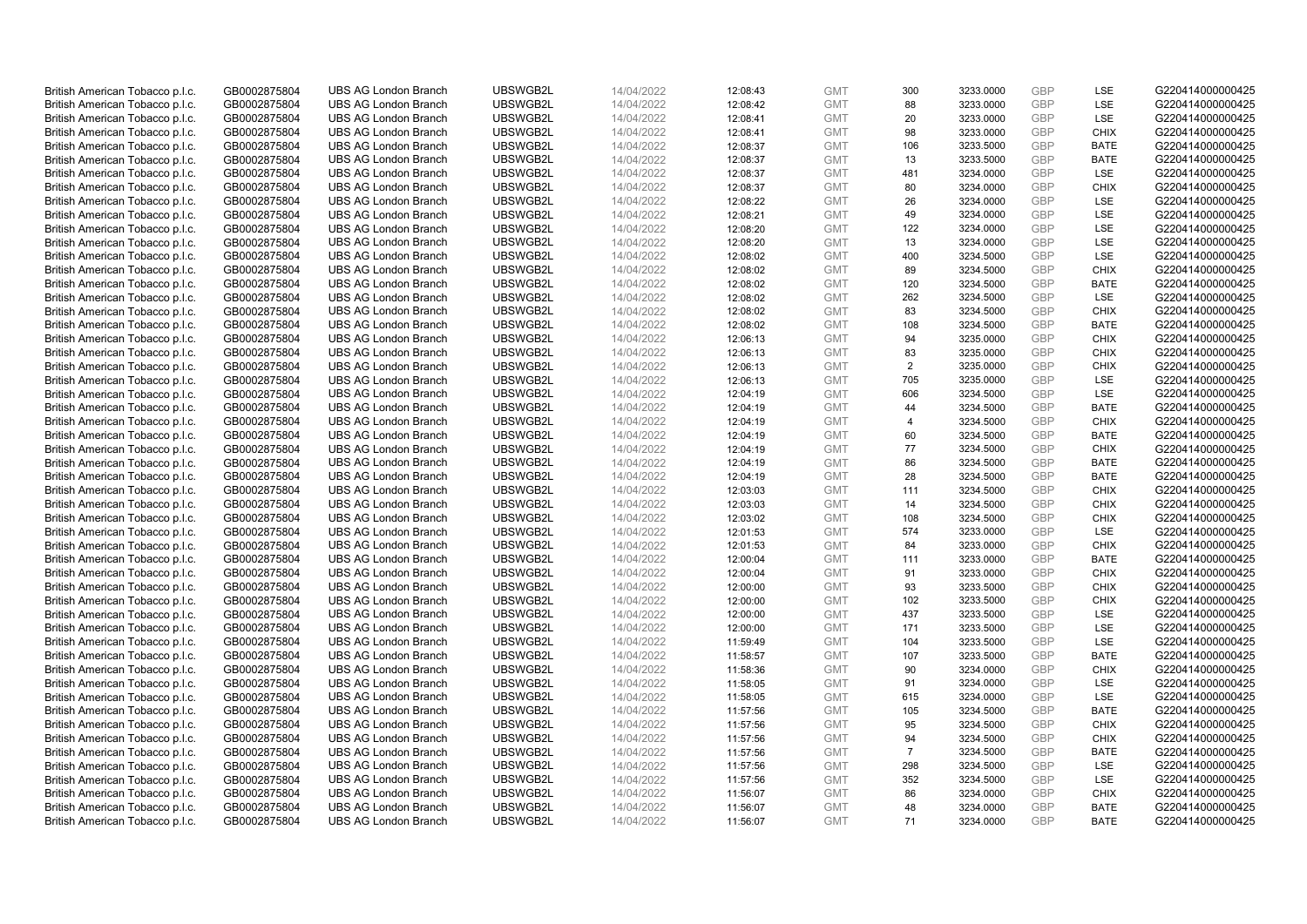| British American Tobacco p.l.c.                                    | GB0002875804                 | <b>UBS AG London Branch</b>                                | UBSWGB2L             | 14/04/2022               | 11:55:07             | <b>GMT</b>               | 130            | 3234.5000              | GBP                      | <b>BATE</b> | G220414000000425                     |
|--------------------------------------------------------------------|------------------------------|------------------------------------------------------------|----------------------|--------------------------|----------------------|--------------------------|----------------|------------------------|--------------------------|-------------|--------------------------------------|
| British American Tobacco p.l.c.                                    | GB0002875804                 | <b>UBS AG London Branch</b>                                | UBSWGB2L             | 14/04/2022               | 11:55:07             | <b>GMT</b>               | 92             | 3234.5000              | <b>GBP</b>               | <b>CHIX</b> | G220414000000425                     |
| British American Tobacco p.l.c.                                    | GB0002875804                 | <b>UBS AG London Branch</b>                                | UBSWGB2L             | 14/04/2022               | 11:55:07             | <b>GMT</b>               | 87             | 3235.0000              | GBP                      | LSE         | G220414000000425                     |
| British American Tobacco p.l.c.                                    | GB0002875804                 | <b>UBS AG London Branch</b>                                | UBSWGB2L             | 14/04/2022               | 11:55:07             | <b>GMT</b>               | 175            | 3235.0000              | <b>GBP</b>               | LSE         | G220414000000425                     |
| British American Tobacco p.l.c.                                    | GB0002875804                 | <b>UBS AG London Branch</b>                                | UBSWGB2L             | 14/04/2022               | 11:55:07             | <b>GMT</b>               | 25             | 3235.0000              | GBP                      | LSE         | G220414000000425                     |
| British American Tobacco p.l.c.                                    | GB0002875804                 | <b>UBS AG London Branch</b>                                | UBSWGB2L             | 14/04/2022               | 11:55:01             | <b>GMT</b>               | 153            | 3235.0000              | <b>GBP</b>               | LSE         | G220414000000425                     |
| British American Tobacco p.l.c.                                    | GB0002875804                 | <b>UBS AG London Branch</b>                                | UBSWGB2L             | 14/04/2022               | 11:55:01             | <b>GMT</b>               | 220            | 3235.0000              | <b>GBP</b>               | LSE         | G220414000000425                     |
| British American Tobacco p.l.c.                                    | GB0002875804                 | <b>UBS AG London Branch</b>                                | UBSWGB2L             | 14/04/2022               | 11:55:01             | <b>GMT</b>               | 753            | 3235.0000              | <b>GBP</b>               | LSE         | G220414000000425                     |
| British American Tobacco p.l.c.                                    | GB0002875804                 | <b>UBS AG London Branch</b>                                | UBSWGB2L             | 14/04/2022               | 11:53:33             | <b>GMT</b>               | 133            | 3233.5000              | <b>GBP</b>               | LSE         | G220414000000425                     |
| British American Tobacco p.l.c.                                    | GB0002875804                 | <b>UBS AG London Branch</b>                                | UBSWGB2L             | 14/04/2022               | 11:53:33             | <b>GMT</b>               | 467            | 3233.5000              | <b>GBP</b>               | LSE         | G220414000000425                     |
| British American Tobacco p.l.c.                                    | GB0002875804                 | <b>UBS AG London Branch</b>                                | UBSWGB2L             | 14/04/2022               | 11:53:33             | <b>GMT</b>               | 94             | 3233.5000              | GBP                      | <b>CHIX</b> | G220414000000425                     |
| British American Tobacco p.l.c.                                    | GB0002875804                 | <b>UBS AG London Branch</b>                                | UBSWGB2L             | 14/04/2022               | 11:52:01             | <b>GMT</b>               | 84             | 3233.0000              | <b>GBP</b>               | <b>CHIX</b> | G220414000000425                     |
| British American Tobacco p.l.c.                                    | GB0002875804                 | <b>UBS AG London Branch</b>                                | UBSWGB2L             | 14/04/2022               | 11:52:01             | <b>GMT</b>               | 87             | 3233.0000              | <b>GBP</b>               | <b>CHIX</b> | G220414000000425                     |
| British American Tobacco p.l.c.                                    | GB0002875804                 | <b>UBS AG London Branch</b>                                | UBSWGB2L             | 14/04/2022               | 11:52:01             | <b>GMT</b>               | 95             | 3233.0000              | GBP                      | <b>CHIX</b> | G220414000000425                     |
| British American Tobacco p.l.c.                                    | GB0002875804                 | <b>UBS AG London Branch</b>                                | UBSWGB2L             | 14/04/2022               | 11:50:37             | <b>GMT</b>               | 58             | 3232.5000              | <b>GBP</b>               | <b>CHIX</b> | G220414000000425                     |
| British American Tobacco p.l.c.                                    | GB0002875804                 | <b>UBS AG London Branch</b>                                | UBSWGB2L             | 14/04/2022               | 11:50:37             | <b>GMT</b>               | 39             | 3232.5000              | GBP                      | <b>CHIX</b> | G220414000000425                     |
| British American Tobacco p.l.c.                                    | GB0002875804                 | <b>UBS AG London Branch</b>                                | UBSWGB2L             | 14/04/2022               | 11:48:12             | <b>GMT</b>               | 81             | 3232.0000              | <b>GBP</b>               | <b>BATE</b> | G220414000000425                     |
| British American Tobacco p.l.c.                                    | GB0002875804                 | <b>UBS AG London Branch</b>                                | UBSWGB2L             | 14/04/2022               | 11:48:12             | <b>GMT</b>               | 26             | 3232.0000              | GBP                      | <b>BATE</b> | G220414000000425                     |
| British American Tobacco p.l.c.                                    | GB0002875804                 | <b>UBS AG London Branch</b>                                | UBSWGB2L             | 14/04/2022               | 11:47:35             | <b>GMT</b>               | 99             | 3233.0000              | <b>GBP</b>               | <b>LSE</b>  | G220414000000425                     |
| British American Tobacco p.l.c.                                    | GB0002875804                 | <b>UBS AG London Branch</b>                                | UBSWGB2L             | 14/04/2022               | 11:47:35             | <b>GMT</b>               | 32             | 3233.0000              | <b>GBP</b>               | LSE         | G220414000000425                     |
| British American Tobacco p.l.c.                                    | GB0002875804                 | <b>UBS AG London Branch</b>                                | UBSWGB2L             | 14/04/2022               | 11:47:35             | <b>GMT</b>               | 300            | 3233.0000              | <b>GBP</b>               | LSE         | G220414000000425                     |
| British American Tobacco p.l.c.                                    | GB0002875804                 | <b>UBS AG London Branch</b>                                | UBSWGB2L             | 14/04/2022               | 11:47:35             | <b>GMT</b>               | 180            | 3233.0000              | <b>GBP</b>               | LSE         | G220414000000425                     |
| British American Tobacco p.l.c.                                    | GB0002875804                 | <b>UBS AG London Branch</b>                                | UBSWGB2L             | 14/04/2022               | 11:47:34             | <b>GMT</b>               | 98             | 3233.0000              | <b>GBP</b>               | <b>CHIX</b> | G220414000000425                     |
| British American Tobacco p.l.c.                                    | GB0002875804                 | <b>UBS AG London Branch</b>                                | UBSWGB2L             | 14/04/2022               | 11:47:34             | <b>GMT</b>               | 709            | 3234.0000              | GBP                      | <b>LSE</b>  | G220414000000425                     |
| British American Tobacco p.l.c.                                    | GB0002875804                 | <b>UBS AG London Branch</b>                                | UBSWGB2L             | 14/04/2022               | 11:47:34             | <b>GMT</b>               | 108            | 3234.0000              | <b>GBP</b>               | <b>BATE</b> | G220414000000425                     |
| British American Tobacco p.l.c.                                    | GB0002875804                 | <b>UBS AG London Branch</b>                                | UBSWGB2L             | 14/04/2022               | 11:47:29             | <b>GMT</b>               | 660            | 3235.0000              | <b>GBP</b>               | LSE         | G220414000000425                     |
| British American Tobacco p.l.c.                                    | GB0002875804                 | <b>UBS AG London Branch</b>                                | UBSWGB2L             | 14/04/2022               | 11:47:29             | <b>GMT</b>               | $\overline{4}$ | 3235.0000              | GBP                      | <b>CHIX</b> | G220414000000425                     |
| British American Tobacco p.l.c.                                    | GB0002875804                 | <b>UBS AG London Branch</b>                                | UBSWGB2L             | 14/04/2022               | 11:47:29             | <b>GMT</b>               | 92             | 3235.0000              | <b>GBP</b>               | <b>CHIX</b> | G220414000000425                     |
| British American Tobacco p.l.c.                                    | GB0002875804                 | <b>UBS AG London Branch</b>                                | UBSWGB2L             | 14/04/2022               | 11:47:29             | <b>GMT</b>               | 110            | 3235.0000              | GBP                      | <b>CHIX</b> | G220414000000425                     |
| British American Tobacco p.l.c.                                    | GB0002875804                 | <b>UBS AG London Branch</b>                                | UBSWGB2L             | 14/04/2022               | 11:44:16             | <b>GMT</b>               | 59             | 3232.5000              | <b>GBP</b>               | LSE         | G220414000000425                     |
| British American Tobacco p.l.c.                                    | GB0002875804                 | <b>UBS AG London Branch</b>                                | UBSWGB2L             | 14/04/2022               | 11:44:16             | <b>GMT</b>               | 123            | 3232.5000              | GBP                      | <b>BATE</b> | G220414000000425                     |
| British American Tobacco p.l.c.                                    | GB0002875804                 | <b>UBS AG London Branch</b>                                | UBSWGB2L             | 14/04/2022               | 11:44:16             | <b>GMT</b>               | 634            | 3232.5000              | <b>GBP</b>               | <b>LSE</b>  | G220414000000425                     |
| British American Tobacco p.l.c.                                    | GB0002875804                 | <b>UBS AG London Branch</b>                                | UBSWGB2L             | 14/04/2022               | 11:44:16             | <b>GMT</b>               | 124            | 3232.5000              | GBP                      | <b>BATE</b> | G220414000000425                     |
| British American Tobacco p.l.c.                                    | GB0002875804                 | <b>UBS AG London Branch</b>                                | UBSWGB2L             | 14/04/2022               | 11:44:16             | <b>GMT</b>               | 120            | 3232.5000              | GBP                      | <b>CHIX</b> | G220414000000425                     |
| British American Tobacco p.l.c.                                    | GB0002875804                 | <b>UBS AG London Branch</b>                                | UBSWGB2L             | 14/04/2022               | 11:43:46             | <b>GMT</b>               | $\overline{4}$ | 3233.0000              | <b>GBP</b>               | <b>CHIX</b> | G220414000000425                     |
| British American Tobacco p.l.c.                                    | GB0002875804                 | <b>UBS AG London Branch</b>                                | UBSWGB2L             | 14/04/2022               | 11:43:46             | <b>GMT</b>               | 83             | 3233.0000              | <b>GBP</b>               | <b>CHIX</b> | G220414000000425                     |
| British American Tobacco p.l.c.                                    | GB0002875804                 | <b>UBS AG London Branch</b>                                | UBSWGB2L             | 14/04/2022               | 11:43:16             | <b>GMT</b>               | 139            | 3233.0000              | GBP                      | <b>CHIX</b> | G220414000000425                     |
| British American Tobacco p.l.c.                                    | GB0002875804                 | <b>UBS AG London Branch</b>                                | UBSWGB2L             | 14/04/2022               | 11:41:38             | <b>GMT</b>               | 90             | 3232.5000              | <b>GBP</b>               | <b>CHIX</b> | G220414000000425                     |
| British American Tobacco p.l.c.                                    | GB0002875804                 | <b>UBS AG London Branch</b>                                | UBSWGB2L             | 14/04/2022               | 11:39:57             | <b>GMT</b>               | 303            | 3231.5000              | <b>GBP</b>               | LSE         | G220414000000425                     |
| British American Tobacco p.l.c.                                    | GB0002875804                 | <b>UBS AG London Branch</b>                                | UBSWGB2L             | 14/04/2022               | 11:39:57             | <b>GMT</b>               | 383            | 3231.5000              | GBP                      | LSE         | G220414000000425                     |
| British American Tobacco p.l.c.                                    | GB0002875804                 | <b>UBS AG London Branch</b>                                | UBSWGB2L             | 14/04/2022               | 11:38:27             | <b>GMT</b>               | 434            | 3232.0000              | <b>GBP</b>               | LSE         | G220414000000425                     |
| British American Tobacco p.l.c.                                    | GB0002875804                 | <b>UBS AG London Branch</b>                                | UBSWGB2L             | 14/04/2022               | 11:38:27             | <b>GMT</b>               | $\overline{1}$ | 3232.0000              | GBP                      | <b>CHIX</b> | G220414000000425                     |
| British American Tobacco p.l.c.                                    | GB0002875804                 | <b>UBS AG London Branch</b>                                | UBSWGB2L             | 14/04/2022               | 11:38:27             | <b>GMT</b>               | 95             | 3232.0000              | GBP                      | <b>CHIX</b> | G220414000000425                     |
| British American Tobacco p.l.c.                                    | GB0002875804                 | <b>UBS AG London Branch</b>                                | UBSWGB2L             | 14/04/2022               | 11:38:27             | <b>GMT</b>               | 87             | 3232.0000              | GBP                      | <b>CHIX</b> | G220414000000425                     |
| British American Tobacco p.l.c.                                    | GB0002875804                 | <b>UBS AG London Branch</b>                                | UBSWGB2L             | 14/04/2022               | 11:38:09             | <b>GMT</b>               | 100            | 3232.5000              | GBP                      | <b>BATE</b> | G220414000000425                     |
| British American Tobacco p.l.c.                                    | GB0002875804                 | <b>UBS AG London Branch</b>                                | UBSWGB2L             | 14/04/2022               | 11:38:09             | <b>GMT</b>               | 12             | 3232.5000              | GBP                      | <b>BATE</b> | G220414000000425                     |
| British American Tobacco p.l.c.                                    | GB0002875804                 | <b>UBS AG London Branch</b>                                | UBSWGB2L             | 14/04/2022               | 11:37:56             | <b>GMT</b>               | 21             | 3232.0000              | GBP                      | LSE         | G220414000000425                     |
| British American Tobacco p.l.c.                                    | GB0002875804                 | <b>UBS AG London Branch</b>                                | UBSWGB2L             | 14/04/2022               | 11:37:54             | <b>GMT</b>               | 122            | 3232.0000              | <b>GBP</b><br><b>GBP</b> | LSE         | G220414000000425                     |
| British American Tobacco p.l.c.                                    | GB0002875804                 | <b>UBS AG London Branch</b>                                | UBSWGB2L             | 14/04/2022               | 11:37:54             | <b>GMT</b><br><b>GMT</b> | $\overline{1}$ | 3232.0000              | GBP                      | LSE         | G220414000000425                     |
| British American Tobacco p.l.c.                                    | GB0002875804                 | <b>UBS AG London Branch</b>                                | UBSWGB2L             | 14/04/2022               | 11:36:18             |                          | 95             | 3233.0000              |                          | <b>CHIX</b> | G220414000000425                     |
| British American Tobacco p.l.c.<br>British American Tobacco p.l.c. | GB0002875804<br>GB0002875804 | <b>UBS AG London Branch</b><br><b>UBS AG London Branch</b> | UBSWGB2L<br>UBSWGB2L | 14/04/2022<br>14/04/2022 | 11:36:12<br>11:36:07 | <b>GMT</b><br><b>GMT</b> | 258<br>330     | 3233.0000<br>3233.0000 | <b>GBP</b><br><b>GBP</b> | LSE<br>LSE  | G220414000000425<br>G220414000000425 |
| British American Tobacco p.l.c.                                    | GB0002875804                 | <b>UBS AG London Branch</b>                                | UBSWGB2L             | 14/04/2022               | 11:34:43             | <b>GMT</b>               | 123            | 3233.5000              | GBP                      | <b>BATE</b> | G220414000000425                     |
| British American Tobacco p.l.c.                                    | GB0002875804                 | <b>UBS AG London Branch</b>                                | UBSWGB2L             | 14/04/2022               | 11:34:18             | <b>GMT</b>               | 92             | 3234.0000              | <b>GBP</b>               | <b>CHIX</b> | G220414000000425                     |
|                                                                    |                              |                                                            |                      |                          |                      |                          |                |                        |                          |             |                                      |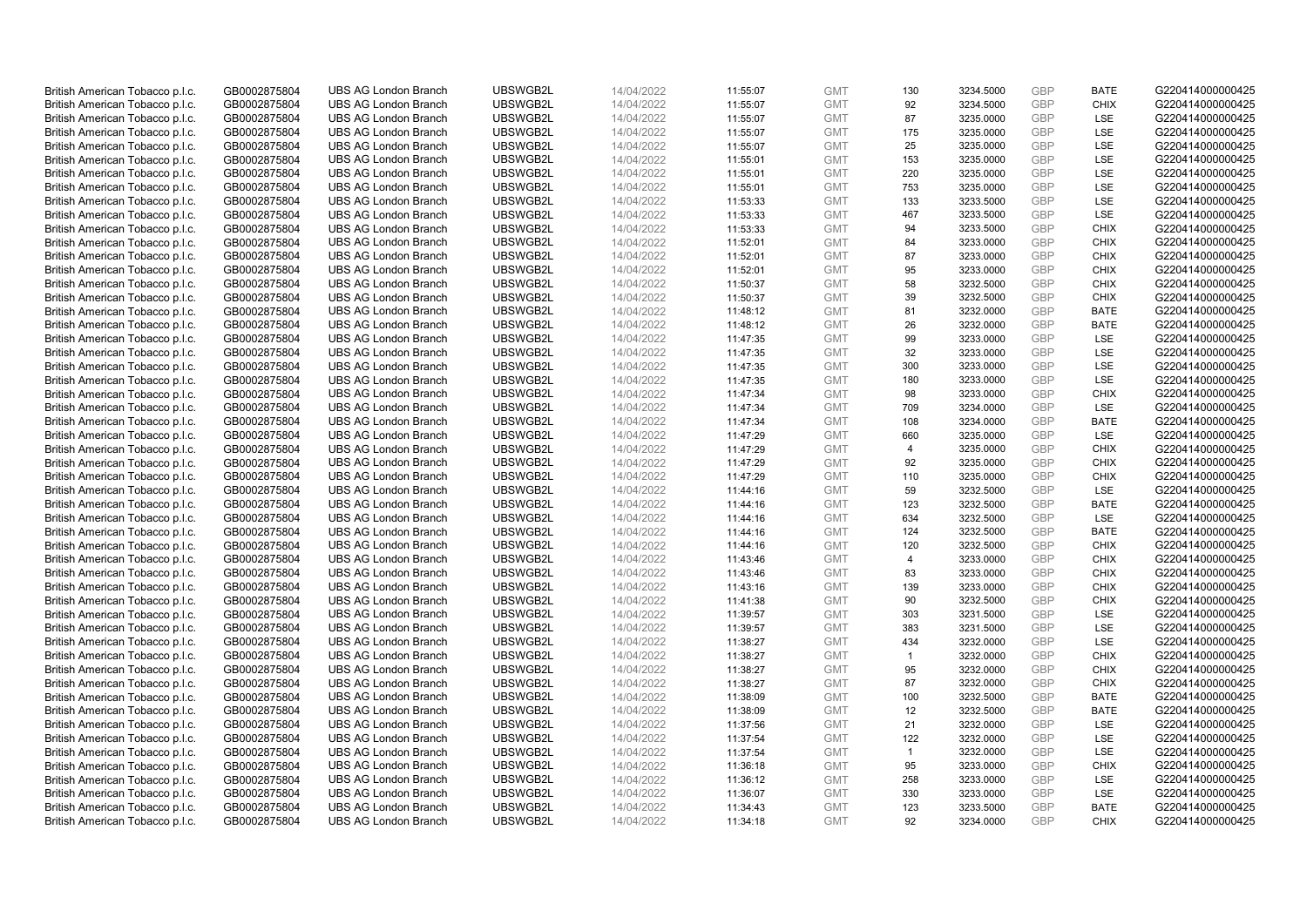| British American Tobacco p.l.c. | GB0002875804 | <b>UBS AG London Branch</b> | UBSWGB2L | 14/04/2022 | 11:33:34 | <b>GMT</b> | 53  | 3235.0000 | GBP        | <b>BATE</b> | G220414000000425 |
|---------------------------------|--------------|-----------------------------|----------|------------|----------|------------|-----|-----------|------------|-------------|------------------|
| British American Tobacco p.l.c. | GB0002875804 | <b>UBS AG London Branch</b> | UBSWGB2L | 14/04/2022 | 11:33:34 | <b>GMT</b> | 91  | 3235.0000 | <b>GBP</b> | <b>CHIX</b> | G220414000000425 |
| British American Tobacco p.l.c. | GB0002875804 | <b>UBS AG London Branch</b> | UBSWGB2L | 14/04/2022 | 11:33:34 | <b>GMT</b> | 48  | 3235.0000 | GBP        | <b>BATE</b> | G220414000000425 |
| British American Tobacco p.l.c. | GB0002875804 | <b>UBS AG London Branch</b> | UBSWGB2L | 14/04/2022 | 11:33:31 | <b>GMT</b> | 89  | 3235.5000 | <b>GBP</b> | <b>CHIX</b> | G220414000000425 |
| British American Tobacco p.l.c. | GB0002875804 | <b>UBS AG London Branch</b> | UBSWGB2L | 14/04/2022 | 11:33:31 | <b>GMT</b> | 572 | 3235.5000 | GBP        | LSE         | G220414000000425 |
| British American Tobacco p.l.c. | GB0002875804 | <b>UBS AG London Branch</b> | UBSWGB2L | 14/04/2022 | 11:32:36 | <b>GMT</b> | 86  | 3236.0000 | <b>GBP</b> | LSE         | G220414000000425 |
| British American Tobacco p.l.c. | GB0002875804 | <b>UBS AG London Branch</b> | UBSWGB2L | 14/04/2022 | 11:32:36 | <b>GMT</b> | 57  | 3236.0000 | <b>GBP</b> | <b>CHIX</b> | G220414000000425 |
| British American Tobacco p.l.c. | GB0002875804 | <b>UBS AG London Branch</b> | UBSWGB2L | 14/04/2022 | 11:32:36 | <b>GMT</b> | 28  | 3236.0000 | <b>GBP</b> | <b>CHIX</b> | G220414000000425 |
| British American Tobacco p.l.c. | GB0002875804 | <b>UBS AG London Branch</b> | UBSWGB2L | 14/04/2022 | 11:32:36 | <b>GMT</b> | 13  | 3236.0000 | GBP        | <b>CHIX</b> | G220414000000425 |
| British American Tobacco p.l.c. | GB0002875804 | <b>UBS AG London Branch</b> | UBSWGB2L | 14/04/2022 | 11:32:36 | <b>GMT</b> | 669 | 3236.0000 | <b>GBP</b> | LSE         | G220414000000425 |
| British American Tobacco p.l.c. | GB0002875804 | <b>UBS AG London Branch</b> | UBSWGB2L | 14/04/2022 | 11:32:36 | <b>GMT</b> | 99  | 3236.0000 | GBP        | <b>CHIX</b> | G220414000000425 |
| British American Tobacco p.l.c. | GB0002875804 | <b>UBS AG London Branch</b> | UBSWGB2L | 14/04/2022 | 11:32:36 | <b>GMT</b> | 4   | 3236.0000 | <b>GBP</b> | <b>CHIX</b> | G220414000000425 |
| British American Tobacco p.l.c. | GB0002875804 | <b>UBS AG London Branch</b> | UBSWGB2L | 14/04/2022 | 11:32:36 | <b>GMT</b> | 120 | 3236.0000 | <b>GBP</b> | <b>BATE</b> | G220414000000425 |
| British American Tobacco p.l.c. | GB0002875804 | <b>UBS AG London Branch</b> | UBSWGB2L | 14/04/2022 | 11:31:44 | <b>GMT</b> | 19  | 3236.0000 | GBP        | LSE         | G220414000000425 |
| British American Tobacco p.l.c. | GB0002875804 | <b>UBS AG London Branch</b> | UBSWGB2L | 14/04/2022 | 11:31:02 | <b>GMT</b> | 250 | 3236.0000 | <b>GBP</b> | <b>LSE</b>  | G220414000000425 |
| British American Tobacco p.l.c. | GB0002875804 | <b>UBS AG London Branch</b> | UBSWGB2L | 14/04/2022 | 11:30:56 | <b>GMT</b> | 221 | 3236.0000 | GBP        | LSE         | G220414000000425 |
| British American Tobacco p.l.c. | GB0002875804 | <b>UBS AG London Branch</b> | UBSWGB2L | 14/04/2022 | 11:30:56 | <b>GMT</b> | 136 | 3236.0000 | <b>GBP</b> | LSE         | G220414000000425 |
| British American Tobacco p.l.c. | GB0002875804 | <b>UBS AG London Branch</b> | UBSWGB2L | 14/04/2022 | 11:29:36 | <b>GMT</b> | 76  | 3236.0000 | GBP        | <b>CHIX</b> | G220414000000425 |
| British American Tobacco p.l.c. | GB0002875804 | <b>UBS AG London Branch</b> | UBSWGB2L | 14/04/2022 | 11:28:05 | <b>GMT</b> | 32  | 3236.5000 | <b>GBP</b> | <b>CHIX</b> | G220414000000425 |
| British American Tobacco p.l.c. | GB0002875804 | <b>UBS AG London Branch</b> | UBSWGB2L | 14/04/2022 | 11:28:04 | <b>GMT</b> | 100 | 3236.5000 | GBP        | <b>BATE</b> | G220414000000425 |
| British American Tobacco p.l.c. | GB0002875804 | <b>UBS AG London Branch</b> | UBSWGB2L | 14/04/2022 | 11:28:04 | <b>GMT</b> | 56  | 3236.5000 | GBP        | <b>CHIX</b> | G220414000000425 |
| British American Tobacco p.l.c. | GB0002875804 | <b>UBS AG London Branch</b> | UBSWGB2L | 14/04/2022 | 11:28:04 | <b>GMT</b> | 83  | 3237.0000 | GBP        | <b>CHIX</b> | G220414000000425 |
| British American Tobacco p.l.c. | GB0002875804 | <b>UBS AG London Branch</b> | UBSWGB2L | 14/04/2022 | 11:28:04 | <b>GMT</b> | 85  | 3237.0000 | <b>GBP</b> | <b>CHIX</b> | G220414000000425 |
| British American Tobacco p.l.c. | GB0002875804 | <b>UBS AG London Branch</b> | UBSWGB2L | 14/04/2022 | 11:28:04 | <b>GMT</b> | 38  | 3237.5000 | GBP        | <b>BATE</b> | G220414000000425 |
| British American Tobacco p.l.c. | GB0002875804 | <b>UBS AG London Branch</b> | UBSWGB2L | 14/04/2022 | 11:28:04 | <b>GMT</b> | 21  | 3237.5000 | <b>GBP</b> | <b>BATE</b> | G220414000000425 |
| British American Tobacco p.l.c. | GB0002875804 | <b>UBS AG London Branch</b> | UBSWGB2L | 14/04/2022 | 11:28:04 | <b>GMT</b> | 686 | 3237.5000 | <b>GBP</b> | LSE         | G220414000000425 |
| British American Tobacco p.l.c. | GB0002875804 | <b>UBS AG London Branch</b> | UBSWGB2L | 14/04/2022 | 11:28:04 | <b>GMT</b> | 54  | 3237.5000 | GBP        | <b>BATE</b> | G220414000000425 |
| British American Tobacco p.l.c. | GB0002875804 | <b>UBS AG London Branch</b> | UBSWGB2L | 14/04/2022 | 11:26:40 | <b>GMT</b> | 622 | 3238.0000 | <b>GBP</b> | LSE         | G220414000000425 |
| British American Tobacco p.l.c. | GB0002875804 | <b>UBS AG London Branch</b> | UBSWGB2L | 14/04/2022 | 11:26:11 | <b>GMT</b> | 20  | 3238.5000 | GBP        | <b>CHIX</b> | G220414000000425 |
| British American Tobacco p.l.c. | GB0002875804 | <b>UBS AG London Branch</b> | UBSWGB2L | 14/04/2022 | 11:26:11 | <b>GMT</b> | 120 | 3238.5000 | <b>GBP</b> | <b>CHIX</b> | G220414000000425 |
| British American Tobacco p.l.c. | GB0002875804 | <b>UBS AG London Branch</b> | UBSWGB2L | 14/04/2022 | 11:26:11 | <b>GMT</b> | 97  | 3238.0000 | GBP        | <b>CHIX</b> | G220414000000425 |
| British American Tobacco p.l.c. | GB0002875804 | <b>UBS AG London Branch</b> | UBSWGB2L | 14/04/2022 | 11:26:11 | <b>GMT</b> | 48  | 3238.0000 | <b>GBP</b> | <b>BATE</b> | G220414000000425 |
| British American Tobacco p.l.c. | GB0002875804 | <b>UBS AG London Branch</b> | UBSWGB2L | 14/04/2022 | 11:26:11 | <b>GMT</b> | 601 | 3238.0000 | GBP        | LSE         | G220414000000425 |
| British American Tobacco p.l.c. | GB0002875804 | <b>UBS AG London Branch</b> | UBSWGB2L | 14/04/2022 | 11:26:11 | <b>GMT</b> | 45  | 3238.0000 | GBP        | <b>BATE</b> | G220414000000425 |
| British American Tobacco p.l.c. | GB0002875804 | <b>UBS AG London Branch</b> | UBSWGB2L | 14/04/2022 | 11:26:11 | <b>GMT</b> | 11  | 3238.0000 | <b>GBP</b> | <b>BATE</b> | G220414000000425 |
| British American Tobacco p.l.c. | GB0002875804 | <b>UBS AG London Branch</b> | UBSWGB2L | 14/04/2022 | 11:24:28 | <b>GMT</b> | 4   | 3235.5000 | <b>GBP</b> | <b>CHIX</b> | G220414000000425 |
| British American Tobacco p.l.c. | GB0002875804 | <b>UBS AG London Branch</b> | UBSWGB2L | 14/04/2022 | 11:24:28 | <b>GMT</b> | 92  | 3235.5000 | GBP        | <b>CHIX</b> | G220414000000425 |
| British American Tobacco p.l.c. | GB0002875804 | <b>UBS AG London Branch</b> | UBSWGB2L | 14/04/2022 | 11:23:20 | <b>GMT</b> | 644 | 3234.5000 | <b>GBP</b> | LSE         | G220414000000425 |
| British American Tobacco p.l.c. | GB0002875804 | <b>UBS AG London Branch</b> | UBSWGB2L | 14/04/2022 | 11:23:20 | <b>GMT</b> | 46  | 3234.5000 | <b>GBP</b> | <b>BATE</b> | G220414000000425 |
| British American Tobacco p.l.c. | GB0002875804 | <b>UBS AG London Branch</b> | UBSWGB2L | 14/04/2022 | 11:23:20 | <b>GMT</b> | 70  | 3234.5000 | GBP        | <b>BATE</b> | G220414000000425 |
| British American Tobacco p.l.c. | GB0002875804 | <b>UBS AG London Branch</b> | UBSWGB2L | 14/04/2022 | 11:21:17 | <b>GMT</b> | 99  | 3235.0000 | <b>GBP</b> | <b>CHIX</b> | G220414000000425 |
| British American Tobacco p.l.c. | GB0002875804 | <b>UBS AG London Branch</b> | UBSWGB2L | 14/04/2022 | 11:21:02 | <b>GMT</b> | 108 | 3236.0000 | GBP        | <b>BATE</b> | G220414000000425 |
| British American Tobacco p.l.c. | GB0002875804 | <b>UBS AG London Branch</b> | UBSWGB2L | 14/04/2022 | 11:20:41 | <b>GMT</b> | 639 | 3236.5000 | GBP        | LSE         | G220414000000425 |
| British American Tobacco p.l.c. | GB0002875804 | <b>UBS AG London Branch</b> | UBSWGB2L | 14/04/2022 | 11:20:41 | <b>GMT</b> | 130 | 3236.5000 | GBP        | <b>BATE</b> | G220414000000425 |
| British American Tobacco p.l.c. | GB0002875804 | <b>UBS AG London Branch</b> | UBSWGB2L | 14/04/2022 | 11:20:41 | <b>GMT</b> | 92  | 3236.5000 | <b>GBP</b> | <b>CHIX</b> | G220414000000425 |
| British American Tobacco p.l.c. | GB0002875804 | <b>UBS AG London Branch</b> | UBSWGB2L | 14/04/2022 | 11:20:41 | <b>GMT</b> | 109 | 3236.5000 | GBP        | <b>CHIX</b> | G220414000000425 |
| British American Tobacco p.l.c. | GB0002875804 | <b>UBS AG London Branch</b> | UBSWGB2L | 14/04/2022 | 11:19:41 | <b>GMT</b> | 88  | 3237.0000 | GBP        | <b>CHIX</b> | G220414000000425 |
| British American Tobacco p.l.c. | GB0002875804 | <b>UBS AG London Branch</b> | UBSWGB2L | 14/04/2022 | 11:19:41 | <b>GMT</b> | 107 | 3237.0000 | <b>GBP</b> | <b>CHIX</b> | G220414000000425 |
| British American Tobacco p.l.c. | GB0002875804 | <b>UBS AG London Branch</b> | UBSWGB2L | 14/04/2022 | 11:19:41 | <b>GMT</b> | 673 | 3237.0000 | <b>GBP</b> | LSE         | G220414000000425 |
| British American Tobacco p.l.c. | GB0002875804 | <b>UBS AG London Branch</b> | UBSWGB2L | 14/04/2022 | 11:17:46 | <b>GMT</b> | 499 | 3236.5000 | GBP        | <b>LSE</b>  | G220414000000425 |
| British American Tobacco p.l.c. | GB0002875804 | <b>UBS AG London Branch</b> | UBSWGB2L | 14/04/2022 | 11:17:46 | <b>GMT</b> | 89  | 3236.5000 | <b>GBP</b> | LSE         | G220414000000425 |
| British American Tobacco p.l.c. | GB0002875804 | <b>UBS AG London Branch</b> | UBSWGB2L | 14/04/2022 | 11:17:28 | <b>GMT</b> | 3   | 3237.0000 | <b>GBP</b> | <b>CHIX</b> | G220414000000425 |
| British American Tobacco p.l.c. | GB0002875804 | <b>UBS AG London Branch</b> | UBSWGB2L | 14/04/2022 | 11:16:47 | <b>GMT</b> | 93  | 3235.5000 | GBP        | <b>CHIX</b> | G220414000000425 |
| British American Tobacco p.l.c. | GB0002875804 | <b>UBS AG London Branch</b> | UBSWGB2L | 14/04/2022 | 11:16:47 | <b>GMT</b> | 101 | 3235.5000 | <b>GBP</b> | <b>BATE</b> | G220414000000425 |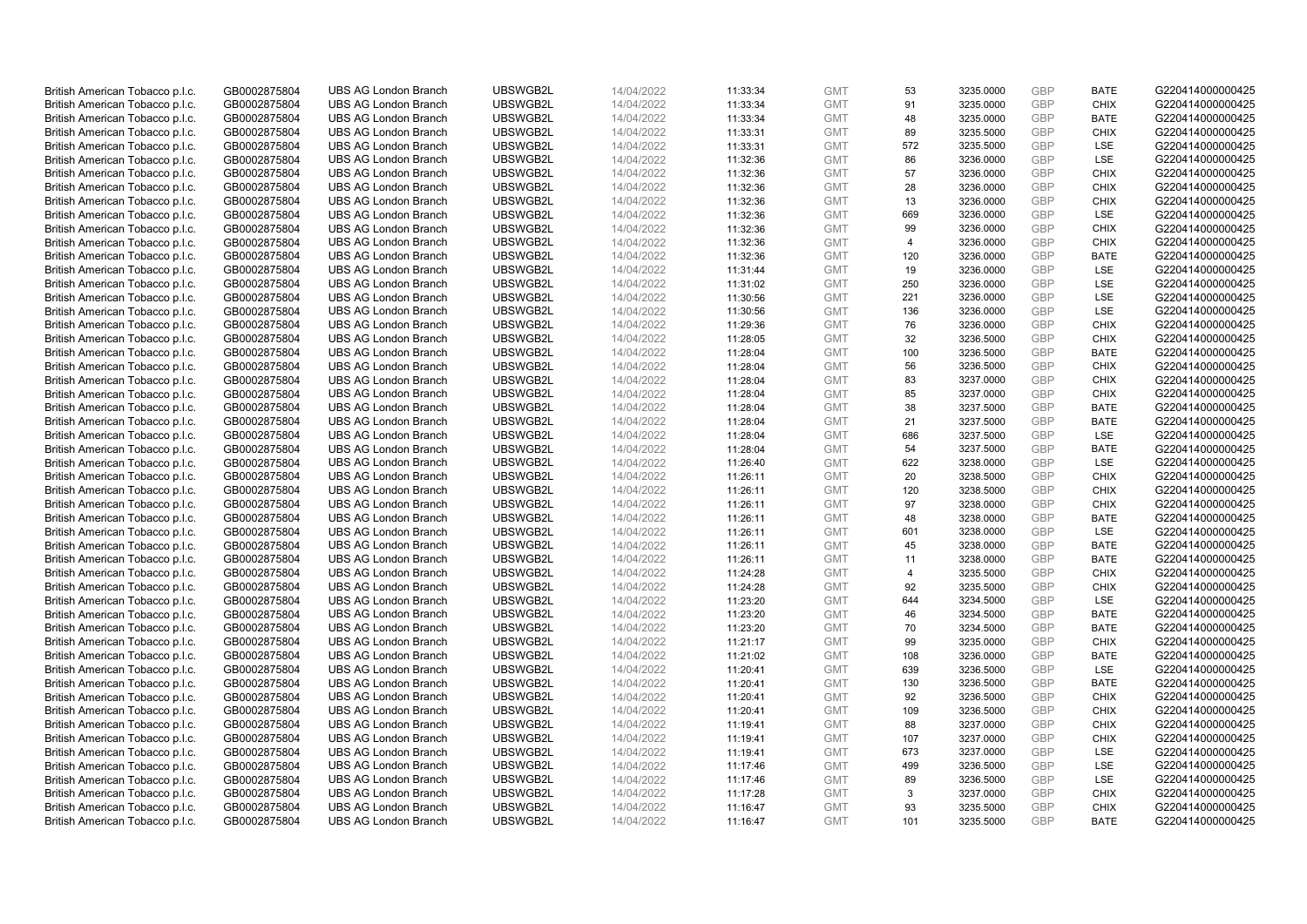| British American Tobacco p.l.c. | GB0002875804 | <b>UBS AG London Branch</b> | UBSWGB2L | 14/04/2022 | 11:16:47 | <b>GMT</b> | 84             | 3235.5000 | GBP        | <b>CHIX</b> | G220414000000425 |
|---------------------------------|--------------|-----------------------------|----------|------------|----------|------------|----------------|-----------|------------|-------------|------------------|
| British American Tobacco p.l.c. | GB0002875804 | <b>UBS AG London Branch</b> | UBSWGB2L | 14/04/2022 | 11:16:47 | <b>GMT</b> | 599            | 3235.5000 | <b>GBP</b> | <b>LSE</b>  | G220414000000425 |
| British American Tobacco p.l.c. | GB0002875804 | <b>UBS AG London Branch</b> | UBSWGB2L | 14/04/2022 | 11:14:30 | <b>GMT</b> | 222            | 3236.0000 | GBP        | LSE         | G220414000000425 |
| British American Tobacco p.l.c. | GB0002875804 | <b>UBS AG London Branch</b> | UBSWGB2L | 14/04/2022 | 11:14:30 | <b>GMT</b> | 378            | 3236.0000 | <b>GBP</b> | LSE         | G220414000000425 |
| British American Tobacco p.l.c. | GB0002875804 | <b>UBS AG London Branch</b> | UBSWGB2L | 14/04/2022 | 11:14:28 | <b>GMT</b> | 96             | 3236.5000 | GBP        | <b>CHIX</b> | G220414000000425 |
| British American Tobacco p.l.c. | GB0002875804 | <b>UBS AG London Branch</b> | UBSWGB2L | 14/04/2022 | 11:14:28 | <b>GMT</b> | $\overline{4}$ | 3236.5000 | <b>GBP</b> | <b>CHIX</b> | G220414000000425 |
| British American Tobacco p.l.c. | GB0002875804 | <b>UBS AG London Branch</b> | UBSWGB2L | 14/04/2022 | 11:14:28 | <b>GMT</b> | 578            | 3236.5000 | <b>GBP</b> | LSE         | G220414000000425 |
| British American Tobacco p.l.c. | GB0002875804 | <b>UBS AG London Branch</b> | UBSWGB2L | 14/04/2022 | 11:14:28 | <b>GMT</b> | 76             | 3236.5000 | <b>GBP</b> | <b>CHIX</b> | G220414000000425 |
| British American Tobacco p.l.c. | GB0002875804 | <b>UBS AG London Branch</b> | UBSWGB2L | 14/04/2022 | 11:14:28 | <b>GMT</b> | 8              | 3236.5000 | GBP        | <b>CHIX</b> | G220414000000425 |
| British American Tobacco p.l.c. | GB0002875804 | <b>UBS AG London Branch</b> | UBSWGB2L | 14/04/2022 | 11:14:28 | <b>GMT</b> | 116            | 3236.5000 | <b>GBP</b> | <b>BATE</b> | G220414000000425 |
| British American Tobacco p.l.c. | GB0002875804 | <b>UBS AG London Branch</b> | UBSWGB2L | 14/04/2022 | 11:13:22 | <b>GMT</b> | 596            | 3236.5000 | GBP        | <b>LSE</b>  | G220414000000425 |
| British American Tobacco p.l.c. | GB0002875804 | <b>UBS AG London Branch</b> | UBSWGB2L | 14/04/2022 | 11:13:22 | <b>GMT</b> | 96             | 3236.5000 | <b>GBP</b> | <b>CHIX</b> | G220414000000425 |
| British American Tobacco p.l.c. | GB0002875804 | <b>UBS AG London Branch</b> | UBSWGB2L | 14/04/2022 | 11:13:22 | <b>GMT</b> | 122            | 3236.5000 | <b>GBP</b> | <b>BATE</b> | G220414000000425 |
| British American Tobacco p.l.c. | GB0002875804 | <b>UBS AG London Branch</b> | UBSWGB2L | 14/04/2022 | 11:13:22 | <b>GMT</b> | 250            | 3237.0000 | GBP        | <b>CHIX</b> | G220414000000425 |
| British American Tobacco p.l.c. | GB0002875804 | <b>UBS AG London Branch</b> | UBSWGB2L | 14/04/2022 | 11:11:18 | <b>GMT</b> | 102            | 3235.5000 | <b>GBP</b> | <b>LSE</b>  | G220414000000425 |
| British American Tobacco p.l.c. | GB0002875804 | <b>UBS AG London Branch</b> | UBSWGB2L | 14/04/2022 | 11:11:16 | <b>GMT</b> | 219            | 3235.5000 | GBP        | LSE         | G220414000000425 |
| British American Tobacco p.l.c. | GB0002875804 | <b>UBS AG London Branch</b> | UBSWGB2L | 14/04/2022 | 11:11:14 | <b>GMT</b> | $\,6\,$        | 3236.0000 | <b>GBP</b> | <b>CHIX</b> | G220414000000425 |
| British American Tobacco p.l.c. | GB0002875804 | <b>UBS AG London Branch</b> | UBSWGB2L | 14/04/2022 | 11:11:14 | <b>GMT</b> | 109            | 3236.0000 | GBP        | <b>CHIX</b> | G220414000000425 |
| British American Tobacco p.l.c. | GB0002875804 | <b>UBS AG London Branch</b> | UBSWGB2L | 14/04/2022 | 11:10:44 | <b>GMT</b> | 220            | 3235.5000 | <b>GBP</b> | <b>LSE</b>  | G220414000000425 |
| British American Tobacco p.l.c. | GB0002875804 | <b>UBS AG London Branch</b> | UBSWGB2L | 14/04/2022 | 11:09:51 | <b>GMT</b> | 119            | 3235.5000 | GBP        | <b>BATE</b> | G220414000000425 |
| British American Tobacco p.l.c. | GB0002875804 | <b>UBS AG London Branch</b> | UBSWGB2L | 14/04/2022 | 11:09:14 | <b>GMT</b> | 81             | 3236.0000 | <b>GBP</b> | <b>CHIX</b> | G220414000000425 |
| British American Tobacco p.l.c. | GB0002875804 | <b>UBS AG London Branch</b> | UBSWGB2L | 14/04/2022 | 11:09:14 | <b>GMT</b> | 97             | 3236.0000 | GBP        | <b>CHIX</b> | G220414000000425 |
| British American Tobacco p.l.c. | GB0002875804 | <b>UBS AG London Branch</b> | UBSWGB2L | 14/04/2022 | 11:08:28 | <b>GMT</b> | 321            | 3236.5000 | <b>GBP</b> | LSE         | G220414000000425 |
| British American Tobacco p.l.c. | GB0002875804 | <b>UBS AG London Branch</b> | UBSWGB2L | 14/04/2022 | 11:08:28 | <b>GMT</b> | 122            | 3236.5000 | GBP        | <b>BATE</b> | G220414000000425 |
| British American Tobacco p.l.c. | GB0002875804 | <b>UBS AG London Branch</b> | UBSWGB2L | 14/04/2022 | 11:08:28 | <b>GMT</b> | 287            | 3236.5000 | <b>GBP</b> | LSE         | G220414000000425 |
| British American Tobacco p.l.c. | GB0002875804 | <b>UBS AG London Branch</b> | UBSWGB2L | 14/04/2022 | 11:05:59 | <b>GMT</b> | 12             | 3235.0000 | <b>GBP</b> | <b>BATE</b> | G220414000000425 |
| British American Tobacco p.l.c. | GB0002875804 | <b>UBS AG London Branch</b> | UBSWGB2L | 14/04/2022 | 11:05:59 | <b>GMT</b> | 105            | 3235.0000 | GBP        | <b>BATE</b> | G220414000000425 |
| British American Tobacco p.l.c. | GB0002875804 | <b>UBS AG London Branch</b> | UBSWGB2L | 14/04/2022 | 11:05:59 | <b>GMT</b> | 90             | 3235.0000 | <b>GBP</b> | <b>CHIX</b> | G220414000000425 |
| British American Tobacco p.l.c. | GB0002875804 | <b>UBS AG London Branch</b> | UBSWGB2L | 14/04/2022 | 11:05:51 | <b>GMT</b> | 533            | 3235.5000 | GBP        | LSE         | G220414000000425 |
| British American Tobacco p.l.c. | GB0002875804 | <b>UBS AG London Branch</b> | UBSWGB2L | 14/04/2022 | 11:05:51 | <b>GMT</b> | 175            | 3235.5000 | <b>GBP</b> | <b>CHIX</b> | G220414000000425 |
| British American Tobacco p.l.c. | GB0002875804 | <b>UBS AG London Branch</b> | UBSWGB2L | 14/04/2022 | 11:05:51 | <b>GMT</b> | 62             | 3235.5000 | GBP        | LSE         | G220414000000425 |
| British American Tobacco p.l.c. | GB0002875804 | <b>UBS AG London Branch</b> | UBSWGB2L | 14/04/2022 | 11:05:51 | <b>GMT</b> | 679            | 3235.5000 | <b>GBP</b> | <b>LSE</b>  | G220414000000425 |
| British American Tobacco p.l.c. | GB0002875804 | <b>UBS AG London Branch</b> | UBSWGB2L | 14/04/2022 | 11:04:37 | <b>GMT</b> | 136            | 3235.0000 | GBP        | <b>CHIX</b> | G220414000000425 |
| British American Tobacco p.l.c. | GB0002875804 | <b>UBS AG London Branch</b> | UBSWGB2L | 14/04/2022 | 11:04:37 | <b>GMT</b> | 20             | 3235.0000 | GBP        | <b>BATE</b> | G220414000000425 |
| British American Tobacco p.l.c. | GB0002875804 | <b>UBS AG London Branch</b> | UBSWGB2L | 14/04/2022 | 11:04:37 | <b>GMT</b> | 31             | 3235.0000 | GBP        | LSE         | G220414000000425 |
| British American Tobacco p.l.c. | GB0002875804 | <b>UBS AG London Branch</b> | UBSWGB2L | 14/04/2022 | 11:04:37 | <b>GMT</b> | 610            | 3235.0000 | <b>GBP</b> | LSE         | G220414000000425 |
| British American Tobacco p.l.c. | GB0002875804 | <b>UBS AG London Branch</b> | UBSWGB2L | 14/04/2022 | 11:04:37 | <b>GMT</b> | 87             | 3235.0000 | GBP        | <b>BATE</b> | G220414000000425 |
| British American Tobacco p.l.c. | GB0002875804 | <b>UBS AG London Branch</b> | UBSWGB2L | 14/04/2022 | 11:03:44 | <b>GMT</b> | 6              | 3236.5000 | <b>GBP</b> | <b>CHIX</b> | G220414000000425 |
| British American Tobacco p.l.c. | GB0002875804 | <b>UBS AG London Branch</b> | UBSWGB2L | 14/04/2022 | 11:03:44 | <b>GMT</b> | 100            | 3236.0000 | GBP        | <b>CHIX</b> | G220414000000425 |
| British American Tobacco p.l.c. | GB0002875804 | <b>UBS AG London Branch</b> | UBSWGB2L | 14/04/2022 | 11:03:44 | <b>GMT</b> | 29             | 3235.5000 | GBP        | <b>BATE</b> | G220414000000425 |
| British American Tobacco p.l.c. | GB0002875804 | <b>UBS AG London Branch</b> | UBSWGB2L | 14/04/2022 | 11:03:44 | <b>GMT</b> | 22             | 3235.5000 | <b>GBP</b> | <b>BATE</b> | G220414000000425 |
| British American Tobacco p.l.c. | GB0002875804 | <b>UBS AG London Branch</b> | UBSWGB2L | 14/04/2022 | 11:03:44 | <b>GMT</b> | 9              | 3235.5000 | GBP        | <b>BATE</b> | G220414000000425 |
| British American Tobacco p.l.c. | GB0002875804 | <b>UBS AG London Branch</b> | UBSWGB2L | 14/04/2022 | 11:03:44 | <b>GMT</b> | 68             | 3235.5000 | GBP        | <b>BATE</b> | G220414000000425 |
| British American Tobacco p.l.c. | GB0002875804 | <b>UBS AG London Branch</b> | UBSWGB2L | 14/04/2022 | 11:03:44 | <b>GMT</b> | 701            | 3236.0000 | GBP        | LSE         | G220414000000425 |
| British American Tobacco p.l.c. | GB0002875804 | <b>UBS AG London Branch</b> | UBSWGB2L | 14/04/2022 | 11:03:21 | <b>GMT</b> | 123            | 3236.5000 | <b>GBP</b> | <b>CHIX</b> | G220414000000425 |
| British American Tobacco p.l.c. | GB0002875804 | <b>UBS AG London Branch</b> | UBSWGB2L | 14/04/2022 | 10:59:38 | <b>GMT</b> | 84             | 3230.0000 | GBP        | <b>CHIX</b> | G220414000000425 |
| British American Tobacco p.l.c. | GB0002875804 | <b>UBS AG London Branch</b> | UBSWGB2L | 14/04/2022 | 10:59:38 | <b>GMT</b> | 683            | 3230.0000 | GBP        | LSE         | G220414000000425 |
| British American Tobacco p.l.c. | GB0002875804 | <b>UBS AG London Branch</b> | UBSWGB2L | 14/04/2022 | 10:58:30 | <b>GMT</b> | 96             | 3230.5000 | <b>GBP</b> | <b>CHIX</b> | G220414000000425 |
| British American Tobacco p.l.c. | GB0002875804 | <b>UBS AG London Branch</b> | UBSWGB2L | 14/04/2022 | 10:58:29 | <b>GMT</b> | 699            | 3231.0000 | GBP        | LSE         | G220414000000425 |
| British American Tobacco p.l.c. | GB0002875804 | <b>UBS AG London Branch</b> | UBSWGB2L | 14/04/2022 | 10:58:29 | <b>GMT</b> | 119            | 3231.0000 | GBP        | <b>BATE</b> | G220414000000425 |
| British American Tobacco p.l.c. | GB0002875804 | <b>UBS AG London Branch</b> | UBSWGB2L | 14/04/2022 | 10:58:20 | <b>GMT</b> | 65             | 3231.5000 | <b>GBP</b> | <b>CHIX</b> | G220414000000425 |
| British American Tobacco p.l.c. | GB0002875804 | <b>UBS AG London Branch</b> | UBSWGB2L | 14/04/2022 | 10:58:10 | <b>GMT</b> | 365            | 3231.5000 | <b>GBP</b> | LSE         | G220414000000425 |
| British American Tobacco p.l.c. | GB0002875804 | <b>UBS AG London Branch</b> | UBSWGB2L | 14/04/2022 | 10:58:10 | <b>GMT</b> | 65             | 3231.5000 | GBP        | <b>BATE</b> | G220414000000425 |
| British American Tobacco p.l.c. | GB0002875804 | <b>UBS AG London Branch</b> | UBSWGB2L | 14/04/2022 | 10:58:10 | <b>GMT</b> | 54             | 3231.5000 | <b>GBP</b> | <b>BATE</b> | G220414000000425 |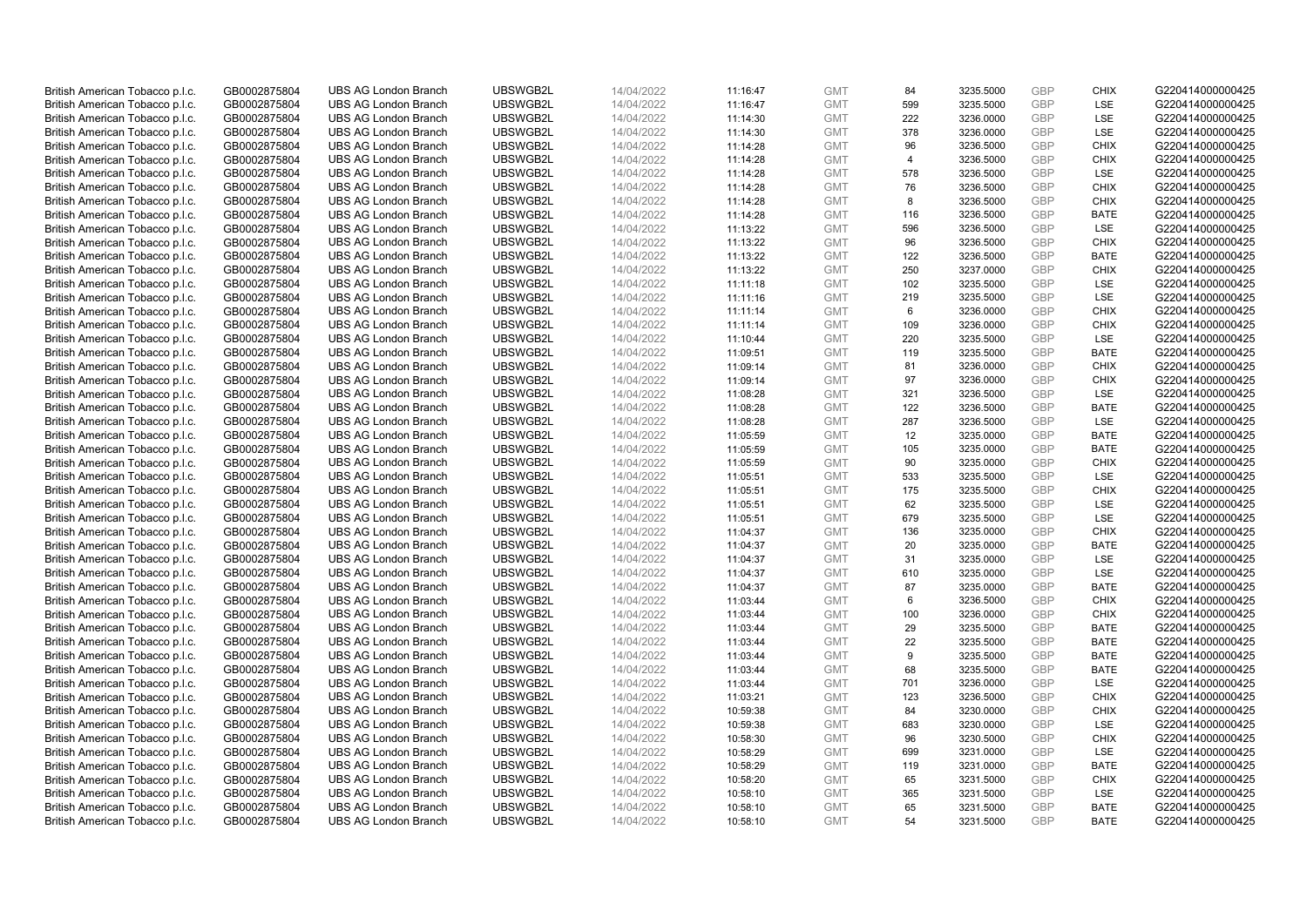| British American Tobacco p.l.c. | GB0002875804 | <b>UBS AG London Branch</b> | UBSWGB2L | 14/04/2022 | 10:58:09 | <b>GMT</b> | 60  | 3232.0000 | GBP        | <b>CHIX</b> | G220414000000425 |
|---------------------------------|--------------|-----------------------------|----------|------------|----------|------------|-----|-----------|------------|-------------|------------------|
| British American Tobacco p.l.c. | GB0002875804 | <b>UBS AG London Branch</b> | UBSWGB2L | 14/04/2022 | 10:58:08 | <b>GMT</b> | 239 | 3231.5000 | <b>GBP</b> | <b>LSE</b>  | G220414000000425 |
| British American Tobacco p.l.c. | GB0002875804 | <b>UBS AG London Branch</b> | UBSWGB2L | 14/04/2022 | 10:56:33 | <b>GMT</b> | 643 | 3231.0000 | GBP        | LSE         | G220414000000425 |
| British American Tobacco p.l.c. | GB0002875804 | <b>UBS AG London Branch</b> | UBSWGB2L | 14/04/2022 | 10:55:34 | <b>GMT</b> | 658 | 3230.5000 | <b>GBP</b> | LSE         | G220414000000425 |
| British American Tobacco p.l.c. | GB0002875804 | <b>UBS AG London Branch</b> | UBSWGB2L | 14/04/2022 | 10:55:34 | <b>GMT</b> | 25  | 3230.5000 | GBP        | LSE         | G220414000000425 |
| British American Tobacco p.l.c. | GB0002875804 | <b>UBS AG London Branch</b> | UBSWGB2L | 14/04/2022 | 10:55:28 | <b>GMT</b> | 97  | 3231.0000 | <b>GBP</b> | <b>CHIX</b> | G220414000000425 |
| British American Tobacco p.l.c. | GB0002875804 | <b>UBS AG London Branch</b> | UBSWGB2L | 14/04/2022 | 10:55:15 | <b>GMT</b> | 414 | 3231.5000 | <b>GBP</b> | <b>LSE</b>  | G220414000000425 |
| British American Tobacco p.l.c. | GB0002875804 | <b>UBS AG London Branch</b> | UBSWGB2L | 14/04/2022 | 10:55:15 | <b>GMT</b> | 220 | 3231.5000 | <b>GBP</b> | LSE         | G220414000000425 |
| British American Tobacco p.l.c. | GB0002875804 | <b>UBS AG London Branch</b> | UBSWGB2L | 14/04/2022 | 10:55:04 | <b>GMT</b> | 103 | 3232.0000 | <b>GBP</b> | <b>BATE</b> | G220414000000425 |
| British American Tobacco p.l.c. | GB0002875804 | <b>UBS AG London Branch</b> | UBSWGB2L | 14/04/2022 | 10:55:04 | <b>GMT</b> | 91  | 3232.0000 | <b>GBP</b> | <b>CHIX</b> | G220414000000425 |
| British American Tobacco p.l.c. | GB0002875804 | <b>UBS AG London Branch</b> | UBSWGB2L | 14/04/2022 | 10:55:04 | <b>GMT</b> | 339 | 3232.0000 | GBP        | <b>LSE</b>  | G220414000000425 |
| British American Tobacco p.l.c. | GB0002875804 | <b>UBS AG London Branch</b> | UBSWGB2L | 14/04/2022 | 10:55:04 | <b>GMT</b> | 307 | 3232.0000 | <b>GBP</b> | LSE         | G220414000000425 |
| British American Tobacco p.l.c. | GB0002875804 | <b>UBS AG London Branch</b> | UBSWGB2L | 14/04/2022 | 10:54:04 | <b>GMT</b> | 270 | 3232.5000 | <b>GBP</b> | LSE         | G220414000000425 |
| British American Tobacco p.l.c. | GB0002875804 | <b>UBS AG London Branch</b> | UBSWGB2L | 14/04/2022 | 10:54:04 | <b>GMT</b> | 598 | 3233.0000 | GBP        | LSE         | G220414000000425 |
| British American Tobacco p.l.c. | GB0002875804 | <b>UBS AG London Branch</b> | UBSWGB2L | 14/04/2022 | 10:54:04 | <b>GMT</b> | 87  | 3233.0000 | <b>GBP</b> | <b>CHIX</b> | G220414000000425 |
| British American Tobacco p.l.c. | GB0002875804 | <b>UBS AG London Branch</b> | UBSWGB2L | 14/04/2022 | 10:52:47 | <b>GMT</b> | 347 | 3232.0000 | GBP        | LSE         | G220414000000425 |
| British American Tobacco p.l.c. | GB0002875804 | <b>UBS AG London Branch</b> | UBSWGB2L | 14/04/2022 | 10:52:47 | <b>GMT</b> | 105 | 3232.0000 | <b>GBP</b> | <b>CHIX</b> | G220414000000425 |
| British American Tobacco p.l.c. | GB0002875804 | <b>UBS AG London Branch</b> | UBSWGB2L | 14/04/2022 | 10:52:47 | <b>GMT</b> | 41  | 3232.0000 | GBP        | LSE         | G220414000000425 |
| British American Tobacco p.l.c. | GB0002875804 | <b>UBS AG London Branch</b> | UBSWGB2L | 14/04/2022 | 10:52:47 | <b>GMT</b> | 300 | 3232.0000 | <b>GBP</b> | <b>LSE</b>  | G220414000000425 |
| British American Tobacco p.l.c. | GB0002875804 | <b>UBS AG London Branch</b> | UBSWGB2L | 14/04/2022 | 10:52:46 | <b>GMT</b> | 83  | 3232.5000 | GBP        | <b>CHIX</b> | G220414000000425 |
| British American Tobacco p.l.c. | GB0002875804 | <b>UBS AG London Branch</b> | UBSWGB2L | 14/04/2022 | 10:52:46 | <b>GMT</b> | 411 | 3232.5000 | <b>GBP</b> | LSE         | G220414000000425 |
| British American Tobacco p.l.c. | GB0002875804 | <b>UBS AG London Branch</b> | UBSWGB2L | 14/04/2022 | 10:52:46 | <b>GMT</b> | 300 | 3232.5000 | GBP        | LSE         | G220414000000425 |
| British American Tobacco p.l.c. | GB0002875804 | <b>UBS AG London Branch</b> | UBSWGB2L | 14/04/2022 | 10:50:20 | <b>GMT</b> | 25  | 3233.5000 | <b>GBP</b> | <b>BATE</b> | G220414000000425 |
| British American Tobacco p.l.c. | GB0002875804 | <b>UBS AG London Branch</b> | UBSWGB2L | 14/04/2022 | 10:50:19 | <b>GMT</b> | 88  | 3233.5000 | GBP        | <b>BATE</b> | G220414000000425 |
| British American Tobacco p.l.c. | GB0002875804 | <b>UBS AG London Branch</b> | UBSWGB2L | 14/04/2022 | 10:50:06 | <b>GMT</b> | 47  | 3234.5000 | <b>GBP</b> | LSE         | G220414000000425 |
| British American Tobacco p.l.c. | GB0002875804 | <b>UBS AG London Branch</b> | UBSWGB2L | 14/04/2022 | 10:50:06 | <b>GMT</b> | 148 | 3234.5000 | <b>GBP</b> | LSE         | G220414000000425 |
| British American Tobacco p.l.c. | GB0002875804 | <b>UBS AG London Branch</b> | UBSWGB2L | 14/04/2022 | 10:50:06 | <b>GMT</b> | 250 | 3234.5000 | GBP        | LSE         | G220414000000425 |
| British American Tobacco p.l.c. | GB0002875804 | <b>UBS AG London Branch</b> | UBSWGB2L | 14/04/2022 | 10:50:06 | <b>GMT</b> | 243 | 3234.0000 | <b>GBP</b> | <b>LSE</b>  | G220414000000425 |
| British American Tobacco p.l.c. | GB0002875804 | <b>UBS AG London Branch</b> | UBSWGB2L | 14/04/2022 | 10:50:06 | <b>GMT</b> | 80  | 3234.5000 | GBP        | <b>CHIX</b> | G220414000000425 |
| British American Tobacco p.l.c. | GB0002875804 | <b>UBS AG London Branch</b> | UBSWGB2L | 14/04/2022 | 10:50:06 | <b>GMT</b> | 637 | 3234.5000 | <b>GBP</b> | LSE         | G220414000000425 |
| British American Tobacco p.l.c. | GB0002875804 | <b>UBS AG London Branch</b> | UBSWGB2L | 14/04/2022 | 10:50:06 | <b>GMT</b> | 80  | 3234.5000 | GBP        | <b>CHIX</b> | G220414000000425 |
| British American Tobacco p.l.c. | GB0002875804 | <b>UBS AG London Branch</b> | UBSWGB2L | 14/04/2022 | 10:50:06 | <b>GMT</b> | 19  | 3234.5000 | <b>GBP</b> | <b>CHIX</b> | G220414000000425 |
| British American Tobacco p.l.c. | GB0002875804 | <b>UBS AG London Branch</b> | UBSWGB2L | 14/04/2022 | 10:48:08 | <b>GMT</b> | 65  | 3233.5000 | GBP        | <b>CHIX</b> | G220414000000425 |
| British American Tobacco p.l.c. | GB0002875804 | <b>UBS AG London Branch</b> | UBSWGB2L | 14/04/2022 | 10:48:08 | <b>GMT</b> | 25  | 3233.5000 | GBP        | <b>CHIX</b> | G220414000000425 |
| British American Tobacco p.l.c. | GB0002875804 | <b>UBS AG London Branch</b> | UBSWGB2L | 14/04/2022 | 10:48:05 | <b>GMT</b> | 649 | 3234.0000 | <b>GBP</b> | LSE         | G220414000000425 |
| British American Tobacco p.l.c. | GB0002875804 | <b>UBS AG London Branch</b> | UBSWGB2L | 14/04/2022 | 10:48:05 | <b>GMT</b> | 120 | 3234.0000 | GBP        | <b>BATE</b> | G220414000000425 |
| British American Tobacco p.l.c. | GB0002875804 | <b>UBS AG London Branch</b> | UBSWGB2L | 14/04/2022 | 10:46:07 | <b>GMT</b> | 91  | 3233.5000 | GBP        | <b>BATE</b> | G220414000000425 |
| British American Tobacco p.l.c. | GB0002875804 | <b>UBS AG London Branch</b> | UBSWGB2L | 14/04/2022 | 10:45:17 | <b>GMT</b> | 38  | 3236.0000 | <b>GBP</b> | <b>CHIX</b> | G220414000000425 |
| British American Tobacco p.l.c. | GB0002875804 | <b>UBS AG London Branch</b> | UBSWGB2L | 14/04/2022 | 10:45:17 | <b>GMT</b> | 118 | 3236.0000 | <b>GBP</b> | <b>CHIX</b> | G220414000000425 |
| British American Tobacco p.l.c. | GB0002875804 | <b>UBS AG London Branch</b> | UBSWGB2L | 14/04/2022 | 10:45:17 | <b>GMT</b> | 108 | 3235.5000 | GBP        | <b>CHIX</b> | G220414000000425 |
| British American Tobacco p.l.c. | GB0002875804 | <b>UBS AG London Branch</b> | UBSWGB2L | 14/04/2022 | 10:45:17 | <b>GMT</b> | 611 | 3236.5000 | <b>GBP</b> | LSE         | G220414000000425 |
| British American Tobacco p.l.c. | GB0002875804 | <b>UBS AG London Branch</b> | UBSWGB2L | 14/04/2022 | 10:45:17 | <b>GMT</b> | 92  | 3236.5000 | GBP        | <b>CHIX</b> | G220414000000425 |
| British American Tobacco p.l.c. | GB0002875804 | <b>UBS AG London Branch</b> | UBSWGB2L | 14/04/2022 | 10:43:39 | <b>GMT</b> | 103 | 3235.5000 | GBP        | <b>BATE</b> | G220414000000425 |
| British American Tobacco p.l.c. | GB0002875804 | <b>UBS AG London Branch</b> | UBSWGB2L | 14/04/2022 | 10:43:39 | <b>GMT</b> | 88  | 3235.5000 | GBP        | <b>CHIX</b> | G220414000000425 |
| British American Tobacco p.l.c. | GB0002875804 | <b>UBS AG London Branch</b> | UBSWGB2L | 14/04/2022 | 10:43:08 | <b>GMT</b> | 573 | 3236.0000 | <b>GBP</b> | <b>LSE</b>  | G220414000000425 |
| British American Tobacco p.l.c. | GB0002875804 | <b>UBS AG London Branch</b> | UBSWGB2L | 14/04/2022 | 10:41:44 | <b>GMT</b> | 84  | 3236.5000 | GBP        | <b>CHIX</b> | G220414000000425 |
| British American Tobacco p.l.c. | GB0002875804 | <b>UBS AG London Branch</b> | UBSWGB2L | 14/04/2022 | 10:41:44 | <b>GMT</b> | 107 | 3237.0000 | GBP        | <b>CHIX</b> | G220414000000425 |
| British American Tobacco p.l.c. | GB0002875804 | <b>UBS AG London Branch</b> | UBSWGB2L | 14/04/2022 | 10:41:44 | <b>GMT</b> | 607 | 3237.0000 | <b>GBP</b> | LSE         | G220414000000425 |
| British American Tobacco p.l.c. | GB0002875804 | <b>UBS AG London Branch</b> | UBSWGB2L | 14/04/2022 | 10:41:34 | <b>GMT</b> | 599 | 3237.5000 | <b>GBP</b> | LSE         | G220414000000425 |
| British American Tobacco p.l.c. | GB0002875804 | <b>UBS AG London Branch</b> | UBSWGB2L | 14/04/2022 | 10:41:34 | <b>GMT</b> | 113 | 3238.0000 | GBP        | <b>CHIX</b> | G220414000000425 |
| British American Tobacco p.l.c. | GB0002875804 | <b>UBS AG London Branch</b> | UBSWGB2L | 14/04/2022 | 10:41:34 | <b>GMT</b> | 114 | 3237.5000 | <b>GBP</b> | <b>BATE</b> | G220414000000425 |
| British American Tobacco p.l.c. | GB0002875804 | <b>UBS AG London Branch</b> | UBSWGB2L | 14/04/2022 | 10:41:29 | <b>GMT</b> | 93  | 3238.0000 | <b>GBP</b> | LSE         | G220414000000425 |
| British American Tobacco p.l.c. | GB0002875804 | <b>UBS AG London Branch</b> | UBSWGB2L | 14/04/2022 | 10:41:29 | <b>GMT</b> | 148 | 3238.0000 | GBP        | LSE         | G220414000000425 |
| British American Tobacco p.l.c. | GB0002875804 | <b>UBS AG London Branch</b> | UBSWGB2L | 14/04/2022 | 10:41:29 | <b>GMT</b> | 347 | 3238.0000 | <b>GBP</b> | <b>LSE</b>  | G220414000000425 |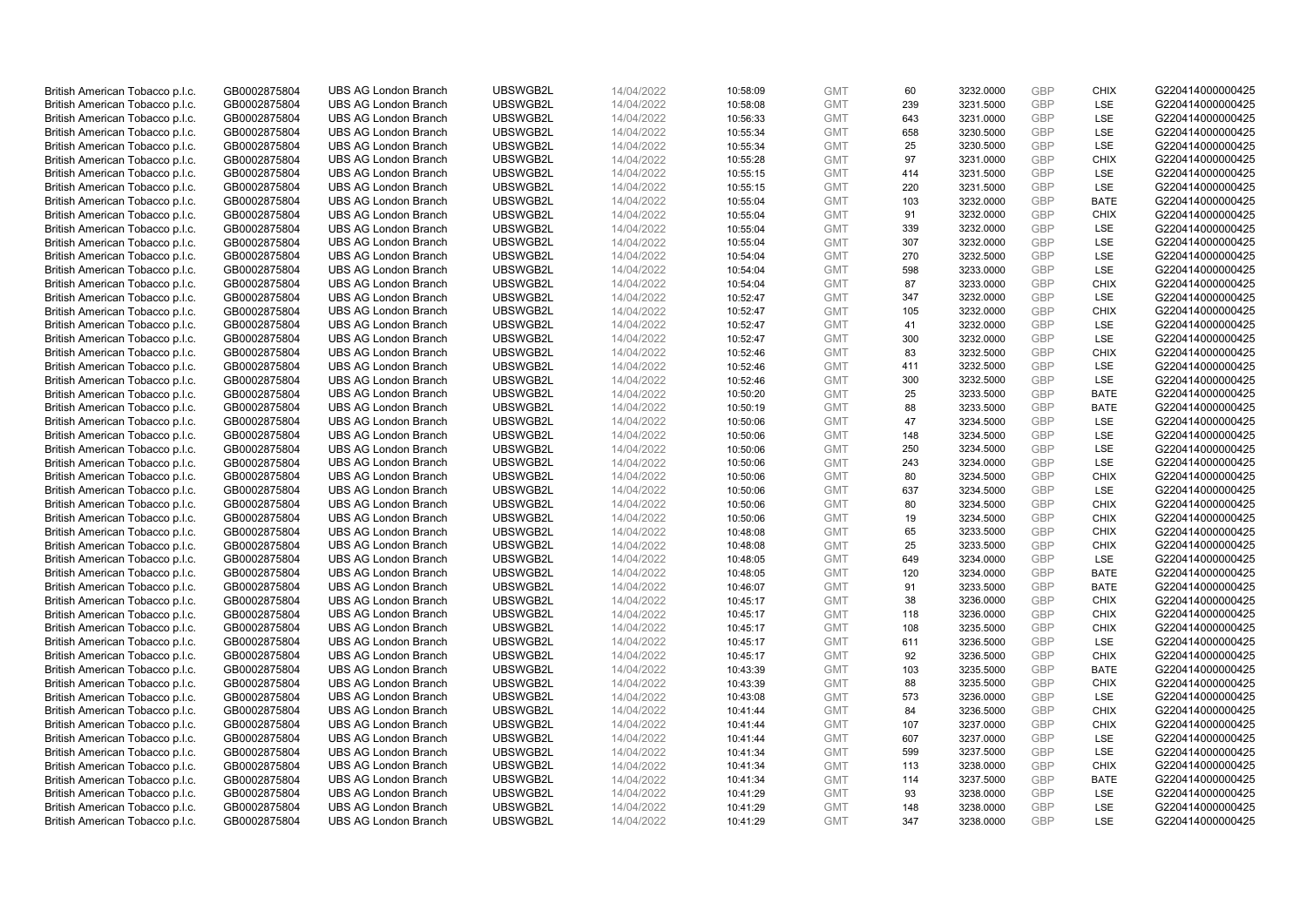| British American Tobacco p.l.c. | GB0002875804 | <b>UBS AG London Branch</b> | UBSWGB2L | 14/04/2022 | 10:40:16 | <b>GMT</b> | 118            | 3238.0000 | GBP        | <b>BATE</b> | G220414000000425 |
|---------------------------------|--------------|-----------------------------|----------|------------|----------|------------|----------------|-----------|------------|-------------|------------------|
| British American Tobacco p.l.c. | GB0002875804 | <b>UBS AG London Branch</b> | UBSWGB2L | 14/04/2022 | 10:40:02 | <b>GMT</b> | 80             | 3238.0000 | <b>GBP</b> | <b>CHIX</b> | G220414000000425 |
| British American Tobacco p.l.c. | GB0002875804 | <b>UBS AG London Branch</b> | UBSWGB2L | 14/04/2022 | 10:40:02 | <b>GMT</b> | 91             | 3238.0000 | GBP        | <b>CHIX</b> | G220414000000425 |
| British American Tobacco p.l.c. | GB0002875804 | <b>UBS AG London Branch</b> | UBSWGB2L | 14/04/2022 | 10:40:02 | <b>GMT</b> | 516            | 3238.0000 | <b>GBP</b> | LSE         | G220414000000425 |
| British American Tobacco p.l.c. | GB0002875804 | <b>UBS AG London Branch</b> | UBSWGB2L | 14/04/2022 | 10:40:02 | <b>GMT</b> | 164            | 3238.0000 | GBP        | LSE         | G220414000000425 |
| British American Tobacco p.l.c. | GB0002875804 | <b>UBS AG London Branch</b> | UBSWGB2L | 14/04/2022 | 10:38:48 | <b>GMT</b> | 79             | 3235.5000 | <b>GBP</b> | <b>BATE</b> | G220414000000425 |
| British American Tobacco p.l.c. | GB0002875804 | <b>UBS AG London Branch</b> | UBSWGB2L | 14/04/2022 | 10:38:48 | <b>GMT</b> | 19             | 3235.5000 | GBP        | <b>BATE</b> | G220414000000425 |
| British American Tobacco p.l.c. | GB0002875804 | <b>UBS AG London Branch</b> | UBSWGB2L | 14/04/2022 | 10:36:54 | <b>GMT</b> | 123            | 3235.5000 | <b>GBP</b> | <b>CHIX</b> | G220414000000425 |
| British American Tobacco p.l.c. | GB0002875804 | <b>UBS AG London Branch</b> | UBSWGB2L | 14/04/2022 | 10:36:54 | <b>GMT</b> | 38             | 3235.5000 | GBP        | <b>CHIX</b> | G220414000000425 |
| British American Tobacco p.l.c. | GB0002875804 | <b>UBS AG London Branch</b> | UBSWGB2L | 14/04/2022 | 10:34:01 | <b>GMT</b> | 67             | 3231.5000 | <b>GBP</b> | <b>CHIX</b> | G220414000000425 |
| British American Tobacco p.l.c. | GB0002875804 | <b>UBS AG London Branch</b> | UBSWGB2L | 14/04/2022 | 10:34:01 | <b>GMT</b> | 90             | 3231.5000 | GBP        | <b>CHIX</b> | G220414000000425 |
| British American Tobacco p.l.c. | GB0002875804 | <b>UBS AG London Branch</b> | UBSWGB2L | 14/04/2022 | 10:34:01 | <b>GMT</b> | 250            | 3231.5000 | <b>GBP</b> | LSE         | G220414000000425 |
| British American Tobacco p.l.c. | GB0002875804 | <b>UBS AG London Branch</b> | UBSWGB2L | 14/04/2022 | 10:34:01 | <b>GMT</b> | 153            | 3231.5000 | <b>GBP</b> | LSE         | G220414000000425 |
| British American Tobacco p.l.c. | GB0002875804 | <b>UBS AG London Branch</b> | UBSWGB2L | 14/04/2022 | 10:34:01 | <b>GMT</b> | 117            | 3231.5000 | GBP        | LSE         | G220414000000425 |
| British American Tobacco p.l.c. | GB0002875804 | <b>UBS AG London Branch</b> | UBSWGB2L | 14/04/2022 | 10:34:01 | <b>GMT</b> | 114            | 3231.0000 | <b>GBP</b> | <b>BATE</b> | G220414000000425 |
| British American Tobacco p.l.c. | GB0002875804 | <b>UBS AG London Branch</b> | UBSWGB2L | 14/04/2022 | 10:34:01 | <b>GMT</b> | 71             | 3231.5000 | GBP        | LSE         | G220414000000425 |
| British American Tobacco p.l.c. | GB0002875804 | <b>UBS AG London Branch</b> | UBSWGB2L | 14/04/2022 | 10:34:01 | <b>GMT</b> | $\overline{7}$ | 3231.0000 | <b>GBP</b> | <b>BATE</b> | G220414000000425 |
| British American Tobacco p.l.c. | GB0002875804 | <b>UBS AG London Branch</b> | UBSWGB2L | 14/04/2022 | 10:34:01 | <b>GMT</b> | 31             | 3231.0000 | GBP        | <b>BATE</b> | G220414000000425 |
| British American Tobacco p.l.c. | GB0002875804 | <b>UBS AG London Branch</b> | UBSWGB2L | 14/04/2022 | 10:34:01 | <b>GMT</b> | 24             | 3231.0000 | <b>GBP</b> | <b>BATE</b> | G220414000000425 |
| British American Tobacco p.l.c. | GB0002875804 | <b>UBS AG London Branch</b> | UBSWGB2L | 14/04/2022 | 10:34:01 | <b>GMT</b> | 9              | 3231.0000 | GBP        | <b>BATE</b> | G220414000000425 |
| British American Tobacco p.l.c. | GB0002875804 | <b>UBS AG London Branch</b> | UBSWGB2L | 14/04/2022 | 10:34:01 | <b>GMT</b> | 99             | 3231.0000 | GBP        | <b>CHIX</b> | G220414000000425 |
| British American Tobacco p.l.c. | GB0002875804 | <b>UBS AG London Branch</b> | UBSWGB2L | 14/04/2022 | 10:34:01 | <b>GMT</b> | 47             | 3231.0000 | GBP        | <b>BATE</b> | G220414000000425 |
| British American Tobacco p.l.c. | GB0002875804 | <b>UBS AG London Branch</b> | UBSWGB2L | 14/04/2022 | 10:34:01 | <b>GMT</b> | 97             | 3231.5000 | <b>GBP</b> | LSE         | G220414000000425 |
| British American Tobacco p.l.c. | GB0002875804 | <b>UBS AG London Branch</b> | UBSWGB2L | 14/04/2022 | 10:34:01 | <b>GMT</b> | 600            | 3231.5000 | GBP        | <b>LSE</b>  | G220414000000425 |
| British American Tobacco p.l.c. | GB0002875804 | <b>UBS AG London Branch</b> | UBSWGB2L | 14/04/2022 | 10:31:39 | <b>GMT</b> | 10             | 3230.0000 | <b>GBP</b> | <b>CHIX</b> | G220414000000425 |
| British American Tobacco p.l.c. | GB0002875804 | <b>UBS AG London Branch</b> | UBSWGB2L | 14/04/2022 | 10:31:20 | <b>GMT</b> | 74             | 3230.0000 | <b>GBP</b> | <b>CHIX</b> | G220414000000425 |
| British American Tobacco p.l.c. | GB0002875804 | <b>UBS AG London Branch</b> | UBSWGB2L | 14/04/2022 | 10:31:09 | <b>GMT</b> | 175            | 3231.0000 | GBP        | LSE         | G220414000000425 |
| British American Tobacco p.l.c. | GB0002875804 | <b>UBS AG London Branch</b> | UBSWGB2L | 14/04/2022 | 10:31:01 | <b>GMT</b> | 250            | 3231.0000 | <b>GBP</b> | <b>LSE</b>  | G220414000000425 |
| British American Tobacco p.l.c. | GB0002875804 | <b>UBS AG London Branch</b> | UBSWGB2L | 14/04/2022 | 10:31:01 | <b>GMT</b> | 148            | 3231.0000 | GBP        | LSE         | G220414000000425 |
| British American Tobacco p.l.c. | GB0002875804 | <b>UBS AG London Branch</b> | UBSWGB2L | 14/04/2022 | 10:31:01 | <b>GMT</b> | 42             | 3231.0000 | <b>GBP</b> | <b>CHIX</b> | G220414000000425 |
| British American Tobacco p.l.c. | GB0002875804 | <b>UBS AG London Branch</b> | UBSWGB2L | 14/04/2022 | 10:31:01 | <b>GMT</b> | 56             | 3231.0000 | GBP        | <b>CHIX</b> | G220414000000425 |
| British American Tobacco p.l.c. | GB0002875804 | <b>UBS AG London Branch</b> | UBSWGB2L | 14/04/2022 | 10:29:33 | <b>GMT</b> | 212            | 3230.5000 | <b>GBP</b> | <b>LSE</b>  | G220414000000425 |
| British American Tobacco p.l.c. | GB0002875804 | <b>UBS AG London Branch</b> | UBSWGB2L | 14/04/2022 | 10:29:33 | <b>GMT</b> | 148            | 3230.0000 | GBP        | LSE         | G220414000000425 |
| British American Tobacco p.l.c. | GB0002875804 | <b>UBS AG London Branch</b> | UBSWGB2L | 14/04/2022 | 10:29:33 | <b>GMT</b> | 250            | 3230.0000 | GBP        | LSE         | G220414000000425 |
| British American Tobacco p.l.c. | GB0002875804 | <b>UBS AG London Branch</b> | UBSWGB2L | 14/04/2022 | 10:29:33 | <b>GMT</b> | 90             | 3230.5000 | <b>GBP</b> | <b>CHIX</b> | G220414000000425 |
| British American Tobacco p.l.c. | GB0002875804 | <b>UBS AG London Branch</b> | UBSWGB2L | 14/04/2022 | 10:29:33 | <b>GMT</b> | 116            | 3230.5000 | GBP        | <b>BATE</b> | G220414000000425 |
| British American Tobacco p.l.c. | GB0002875804 | <b>UBS AG London Branch</b> | UBSWGB2L | 14/04/2022 | 10:29:33 | <b>GMT</b> | 84             | 3230.5000 | GBP        | <b>CHIX</b> | G220414000000425 |
| British American Tobacco p.l.c. | GB0002875804 | <b>UBS AG London Branch</b> | UBSWGB2L | 14/04/2022 | 10:29:33 | <b>GMT</b> | 113            | 3230.5000 | <b>GBP</b> | <b>BATE</b> | G220414000000425 |
| British American Tobacco p.l.c. | GB0002875804 | <b>UBS AG London Branch</b> | UBSWGB2L | 14/04/2022 | 10:29:33 | <b>GMT</b> | 93             | 3230.5000 | <b>GBP</b> | <b>CHIX</b> | G220414000000425 |
| British American Tobacco p.l.c. | GB0002875804 | <b>UBS AG London Branch</b> | UBSWGB2L | 14/04/2022 | 10:29:33 | <b>GMT</b> | 660            | 3230.5000 | GBP        | LSE         | G220414000000425 |
| British American Tobacco p.l.c. | GB0002875804 | <b>UBS AG London Branch</b> | UBSWGB2L | 14/04/2022 | 10:29:33 | <b>GMT</b> | 115            | 3230.5000 | <b>GBP</b> | <b>CHIX</b> | G220414000000425 |
| British American Tobacco p.l.c. | GB0002875804 | <b>UBS AG London Branch</b> | UBSWGB2L | 14/04/2022 | 10:29:33 | <b>GMT</b> | 106            | 3230.5000 | GBP        | <b>BATE</b> | G220414000000425 |
| British American Tobacco p.l.c. | GB0002875804 | <b>UBS AG London Branch</b> | UBSWGB2L | 14/04/2022 | 10:26:12 | <b>GMT</b> | 161            | 3229.0000 | <b>GBP</b> | LSE         | G220414000000425 |
| British American Tobacco p.l.c. | GB0002875804 | <b>UBS AG London Branch</b> | UBSWGB2L | 14/04/2022 | 10:26:12 | <b>GMT</b> | 161            | 3229.0000 | GBP        | LSE         | G220414000000425 |
| British American Tobacco p.l.c. | GB0002875804 | <b>UBS AG London Branch</b> | UBSWGB2L | 14/04/2022 | 10:26:12 | <b>GMT</b> | 91             | 3229.0000 | <b>GBP</b> | <b>CHIX</b> | G220414000000425 |
| British American Tobacco p.l.c. | GB0002875804 | <b>UBS AG London Branch</b> | UBSWGB2L | 14/04/2022 | 10:26:12 | <b>GMT</b> | 354            | 3229.0000 | GBP        | LSE         | G220414000000425 |
| British American Tobacco p.l.c. | GB0002875804 | <b>UBS AG London Branch</b> | UBSWGB2L | 14/04/2022 | 10:24:26 | <b>GMT</b> | 98             | 3226.0000 | GBP        | <b>CHIX</b> | G220414000000425 |
| British American Tobacco p.l.c. | GB0002875804 | <b>UBS AG London Branch</b> | UBSWGB2L | 14/04/2022 | 10:23:37 | <b>GMT</b> | 97             | 3227.0000 | GBP        | LSE         | G220414000000425 |
| British American Tobacco p.l.c. | GB0002875804 | <b>UBS AG London Branch</b> | UBSWGB2L | 14/04/2022 | 10:23:37 | <b>GMT</b> | 117            | 3227.0000 | <b>GBP</b> | LSE         | G220414000000425 |
| British American Tobacco p.l.c. | GB0002875804 | <b>UBS AG London Branch</b> | UBSWGB2L | 14/04/2022 | 10:23:37 | <b>GMT</b> | 370            | 3227.0000 | GBP        | <b>LSE</b>  | G220414000000425 |
| British American Tobacco p.l.c. | GB0002875804 | <b>UBS AG London Branch</b> | UBSWGB2L | 14/04/2022 | 10:23:37 | <b>GMT</b> | 104            | 3226.5000 | <b>GBP</b> | <b>BATE</b> | G220414000000425 |
| British American Tobacco p.l.c. | GB0002875804 | <b>UBS AG London Branch</b> | UBSWGB2L | 14/04/2022 | 10:23:37 | <b>GMT</b> | 15             | 3227.0000 | <b>GBP</b> | <b>CHIX</b> | G220414000000425 |
| British American Tobacco p.l.c. | GB0002875804 | <b>UBS AG London Branch</b> | UBSWGB2L | 14/04/2022 | 10:23:37 | <b>GMT</b> | 41             | 3227.0000 | GBP        | <b>CHIX</b> | G220414000000425 |
| British American Tobacco p.l.c. | GB0002875804 | <b>UBS AG London Branch</b> | UBSWGB2L | 14/04/2022 | 10:23:37 | <b>GMT</b> | 31             | 3227.0000 | <b>GBP</b> | <b>CHIX</b> | G220414000000425 |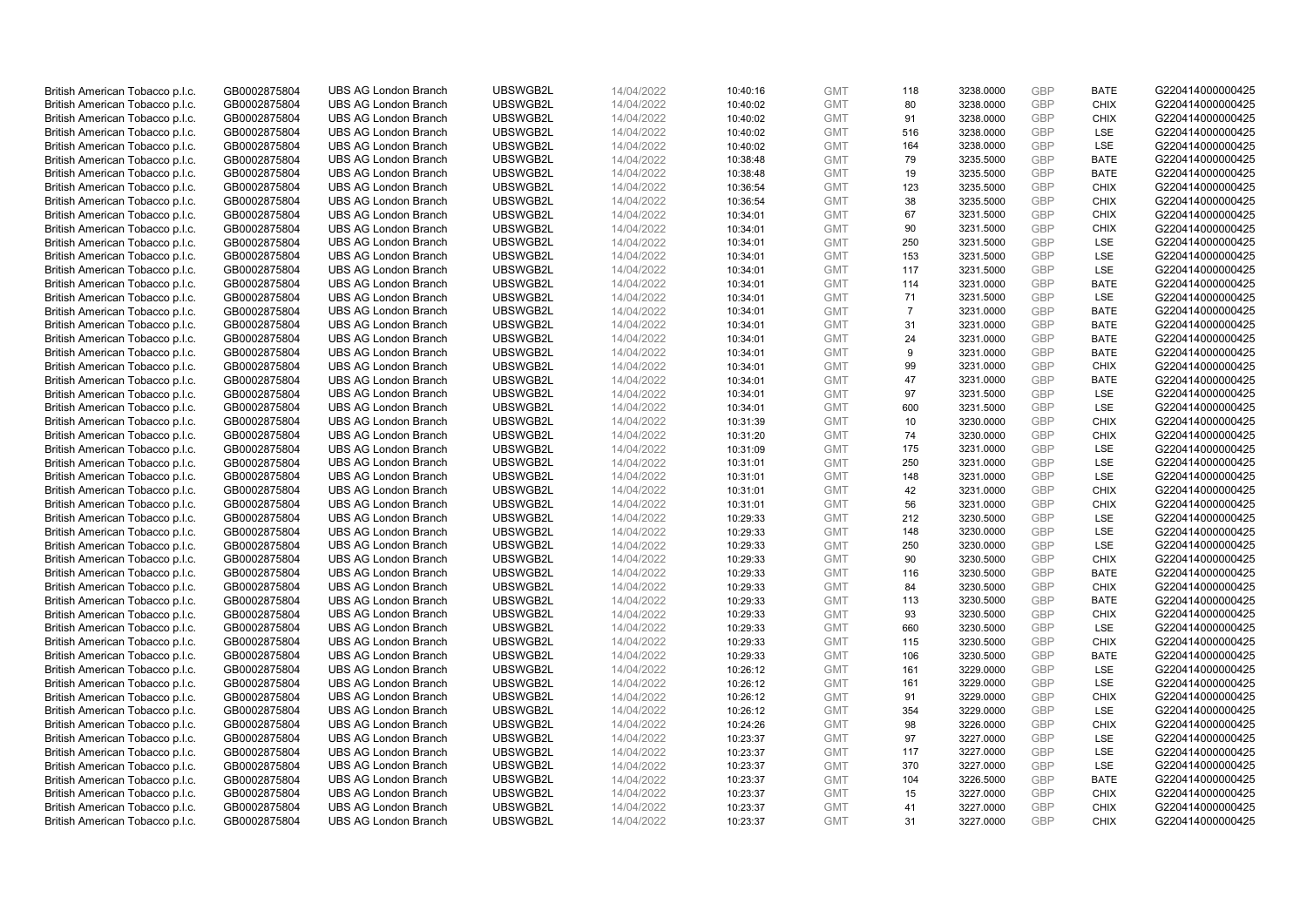| British American Tobacco p.l.c. | GB0002875804 | <b>UBS AG London Branch</b> | UBSWGB2L | 14/04/2022 | 10:23:03 | <b>GMT</b> | 85   | 3228.5000 | GBP        | <b>CHIX</b> | G220414000000425 |
|---------------------------------|--------------|-----------------------------|----------|------------|----------|------------|------|-----------|------------|-------------|------------------|
| British American Tobacco p.l.c. | GB0002875804 | <b>UBS AG London Branch</b> | UBSWGB2L | 14/04/2022 | 10:21:37 | <b>GMT</b> | 119  | 3229.0000 | <b>GBP</b> | <b>BATE</b> | G220414000000425 |
| British American Tobacco p.l.c. | GB0002875804 | <b>UBS AG London Branch</b> | UBSWGB2L | 14/04/2022 | 10:21:37 | <b>GMT</b> | 85   | 3229.5000 | GBP        | LSE         | G220414000000425 |
| British American Tobacco p.l.c. | GB0002875804 | <b>UBS AG London Branch</b> | UBSWGB2L | 14/04/2022 | 10:21:37 | <b>GMT</b> | 295  | 3229.5000 | GBP        | LSE         | G220414000000425 |
| British American Tobacco p.l.c. | GB0002875804 | <b>UBS AG London Branch</b> | UBSWGB2L | 14/04/2022 | 10:21:37 | <b>GMT</b> | 153  | 3229.5000 | <b>GBP</b> | LSE         | G220414000000425 |
| British American Tobacco p.l.c. | GB0002875804 | <b>UBS AG London Branch</b> | UBSWGB2L | 14/04/2022 | 10:21:37 | <b>GMT</b> | 148  | 3229.5000 | <b>GBP</b> | LSE         | G220414000000425 |
| British American Tobacco p.l.c. | GB0002875804 | <b>UBS AG London Branch</b> | UBSWGB2L | 14/04/2022 | 10:21:37 | <b>GMT</b> | 87   | 3230.0000 | <b>GBP</b> | <b>CHIX</b> | G220414000000425 |
| British American Tobacco p.l.c. | GB0002875804 | <b>UBS AG London Branch</b> | UBSWGB2L | 14/04/2022 | 10:21:37 | <b>GMT</b> | 691  | 3230.0000 | <b>GBP</b> | LSE         | G220414000000425 |
| British American Tobacco p.l.c. | GB0002875804 | <b>UBS AG London Branch</b> | UBSWGB2L | 14/04/2022 | 10:21:37 | <b>GMT</b> | 90   | 3230.0000 | <b>GBP</b> | <b>CHIX</b> | G220414000000425 |
| British American Tobacco p.l.c. | GB0002875804 | <b>UBS AG London Branch</b> | UBSWGB2L | 14/04/2022 | 10:21:37 | <b>GMT</b> | 95   | 3230.0000 | <b>GBP</b> | <b>CHIX</b> | G220414000000425 |
| British American Tobacco p.l.c. | GB0002875804 | <b>UBS AG London Branch</b> | UBSWGB2L | 14/04/2022 | 10:19:26 | <b>GMT</b> | 120  | 3230.0000 | <b>GBP</b> | <b>LSE</b>  | G220414000000425 |
| British American Tobacco p.l.c. | GB0002875804 | <b>UBS AG London Branch</b> | UBSWGB2L | 14/04/2022 | 10:19:26 | <b>GMT</b> | 117  | 3229.0000 | <b>GBP</b> | <b>BATE</b> | G220414000000425 |
| British American Tobacco p.l.c. | GB0002875804 | <b>UBS AG London Branch</b> | UBSWGB2L | 14/04/2022 | 10:19:26 | <b>GMT</b> | 82   | 3230.0000 | <b>GBP</b> | <b>CHIX</b> | G220414000000425 |
| British American Tobacco p.l.c. | GB0002875804 | <b>UBS AG London Branch</b> | UBSWGB2L | 14/04/2022 | 10:19:26 | <b>GMT</b> | 492  | 3230.0000 | <b>GBP</b> | <b>LSE</b>  | G220414000000425 |
| British American Tobacco p.l.c. | GB0002875804 | <b>UBS AG London Branch</b> | UBSWGB2L | 14/04/2022 | 10:19:26 | <b>GMT</b> | 85   | 3230.0000 | <b>GBP</b> | <b>CHIX</b> | G220414000000425 |
| British American Tobacco p.l.c. | GB0002875804 | <b>UBS AG London Branch</b> | UBSWGB2L | 14/04/2022 | 10:17:23 | <b>GMT</b> | 99   | 3232.0000 | GBP        | <b>CHIX</b> | G220414000000425 |
| British American Tobacco p.l.c. | GB0002875804 | <b>UBS AG London Branch</b> | UBSWGB2L | 14/04/2022 | 10:17:08 | <b>GMT</b> | 123  | 3233.5000 | <b>GBP</b> | <b>BATE</b> | G220414000000425 |
| British American Tobacco p.l.c. | GB0002875804 | <b>UBS AG London Branch</b> | UBSWGB2L | 14/04/2022 | 10:17:08 | <b>GMT</b> | 92   | 3235.0000 | GBP        | <b>CHIX</b> | G220414000000425 |
| British American Tobacco p.l.c. | GB0002875804 | <b>UBS AG London Branch</b> | UBSWGB2L | 14/04/2022 | 10:17:08 | <b>GMT</b> | 105  | 3234.0000 | <b>GBP</b> | <b>BATE</b> | G220414000000425 |
| British American Tobacco p.l.c. | GB0002875804 | <b>UBS AG London Branch</b> | UBSWGB2L | 14/04/2022 | 10:16:43 | <b>GMT</b> | 103  | 3235.0000 | GBP        | <b>BATE</b> | G220414000000425 |
| British American Tobacco p.l.c. | GB0002875804 | <b>UBS AG London Branch</b> | UBSWGB2L | 14/04/2022 | 10:16:43 | <b>GMT</b> | 14   | 3235.5000 | <b>GBP</b> | LSE         | G220414000000425 |
| British American Tobacco p.l.c. | GB0002875804 | <b>UBS AG London Branch</b> | UBSWGB2L | 14/04/2022 | 10:16:43 | <b>GMT</b> | 87   | 3235.5000 | <b>GBP</b> | <b>CHIX</b> | G220414000000425 |
| British American Tobacco p.l.c. | GB0002875804 | <b>UBS AG London Branch</b> | UBSWGB2L | 14/04/2022 | 10:16:43 | <b>GMT</b> | 675  | 3235.5000 | <b>GBP</b> | LSE         | G220414000000425 |
| British American Tobacco p.l.c. | GB0002875804 | <b>UBS AG London Branch</b> | UBSWGB2L | 14/04/2022 | 10:16:42 | <b>GMT</b> | 670  | 3236.0000 | <b>GBP</b> | LSE         | G220414000000425 |
| British American Tobacco p.l.c. | GB0002875804 | <b>UBS AG London Branch</b> | UBSWGB2L | 14/04/2022 | 10:16:42 | <b>GMT</b> | 627  | 3236.0000 | <b>GBP</b> | LSE         | G220414000000425 |
| British American Tobacco p.l.c. | GB0002875804 | <b>UBS AG London Branch</b> | UBSWGB2L | 14/04/2022 | 10:16:42 | <b>GMT</b> | 51   | 3236.0000 | <b>GBP</b> | LSE         | G220414000000425 |
| British American Tobacco p.l.c. | GB0002875804 | <b>UBS AG London Branch</b> | UBSWGB2L | 14/04/2022 | 10:16:36 | <b>GMT</b> | 80   | 3236.0000 | <b>GBP</b> | LSE         | G220414000000425 |
| British American Tobacco p.l.c. | GB0002875804 | <b>UBS AG London Branch</b> | UBSWGB2L | 14/04/2022 | 10:16:25 | <b>GMT</b> | 83   | 3236.0000 | <b>GBP</b> | <b>CHIX</b> | G220414000000425 |
| British American Tobacco p.l.c. | GB0002875804 | <b>UBS AG London Branch</b> | UBSWGB2L | 14/04/2022 | 10:16:25 | <b>GMT</b> | 87   | 3236.0000 | GBP        | <b>CHIX</b> | G220414000000425 |
| British American Tobacco p.l.c. | GB0002875804 | <b>UBS AG London Branch</b> | UBSWGB2L | 14/04/2022 | 10:16:25 | <b>GMT</b> | 166  | 3236.0000 | <b>GBP</b> | LSE         | G220414000000425 |
| British American Tobacco p.l.c. | GB0002875804 | <b>UBS AG London Branch</b> | UBSWGB2L | 14/04/2022 | 10:16:25 | <b>GMT</b> | 113  | 3236.0000 | GBP        | LSE         | G220414000000425 |
|                                 |              | <b>UBS AG London Branch</b> | UBSWGB2L |            |          |            | 807  |           | <b>GBP</b> | <b>LSE</b>  |                  |
| British American Tobacco p.l.c. | GB0002875804 |                             |          | 14/04/2022 | 10:16:25 | <b>GMT</b> |      | 3236.0000 | GBP        |             | G220414000000425 |
| British American Tobacco p.l.c. | GB0002875804 | <b>UBS AG London Branch</b> | UBSWGB2L | 14/04/2022 | 10:15:59 | <b>GMT</b> | 94   | 3237.0000 |            | <b>CHIX</b> | G220414000000425 |
| British American Tobacco p.l.c. | GB0002875804 | <b>UBS AG London Branch</b> | UBSWGB2L | 14/04/2022 | 10:15:59 | <b>GMT</b> | 12   | 3237.0000 | GBP        | <b>CHIX</b> | G220414000000425 |
| British American Tobacco p.l.c. | GB0002875804 | <b>UBS AG London Branch</b> | UBSWGB2L | 14/04/2022 | 10:15:55 | <b>GMT</b> | 611  | 3236.5000 | <b>GBP</b> | LSE         | G220414000000425 |
| British American Tobacco p.l.c. | GB0002875804 | <b>UBS AG London Branch</b> | UBSWGB2L | 14/04/2022 | 10:15:54 | <b>GMT</b> | 463  | 3237.0000 | <b>GBP</b> | LSE         | G220414000000425 |
| British American Tobacco p.l.c. | GB0002875804 | <b>UBS AG London Branch</b> | UBSWGB2L | 14/04/2022 | 10:15:54 | <b>GMT</b> | 106  | 3237.0000 | <b>GBP</b> | <b>CHIX</b> | G220414000000425 |
| British American Tobacco p.l.c. | GB0002875804 | <b>UBS AG London Branch</b> | UBSWGB2L | 14/04/2022 | 10:15:54 | <b>GMT</b> | 361  | 3237.0000 | <b>GBP</b> | LSE         | G220414000000425 |
| British American Tobacco p.l.c. | GB0002875804 | <b>UBS AG London Branch</b> | UBSWGB2L | 14/04/2022 | 10:15:20 | <b>GMT</b> | 1717 | 3234.5000 | <b>GBP</b> | LSE         | G220414000000425 |
| British American Tobacco p.l.c. | GB0002875804 | <b>UBS AG London Branch</b> | UBSWGB2L | 14/04/2022 | 10:15:13 | <b>GMT</b> | 340  | 3234.5000 | GBP        | LSE         | G220414000000425 |
| British American Tobacco p.l.c. | GB0002875804 | <b>UBS AG London Branch</b> | UBSWGB2L | 14/04/2022 | 10:15:13 | <b>GMT</b> | 250  | 3234.5000 | <b>GBP</b> | <b>LSE</b>  | G220414000000425 |
| British American Tobacco p.l.c. | GB0002875804 | <b>UBS AG London Branch</b> | UBSWGB2L | 14/04/2022 | 10:15:13 | <b>GMT</b> | 504  | 3234.5000 | <b>GBP</b> | LSE         | G220414000000425 |
| British American Tobacco p.l.c. | GB0002875804 | <b>UBS AG London Branch</b> | UBSWGB2L | 14/04/2022 | 10:15:13 | <b>GMT</b> | 81   | 3234.5000 | <b>GBP</b> | LSE         | G220414000000425 |
| British American Tobacco p.l.c. | GB0002875804 | <b>UBS AG London Branch</b> | UBSWGB2L | 14/04/2022 | 10:15:13 | <b>GMT</b> | 153  | 3236.0000 | GBP        | LSE         | G220414000000425 |
| British American Tobacco p.l.c. | GB0002875804 | <b>UBS AG London Branch</b> | UBSWGB2L | 14/04/2022 | 10:15:13 | <b>GMT</b> | 368  | 3236.0000 | <b>GBP</b> | LSE         | G220414000000425 |
| British American Tobacco p.l.c. | GB0002875804 | <b>UBS AG London Branch</b> | UBSWGB2L | 14/04/2022 | 10:15:13 | <b>GMT</b> | 148  | 3236.0000 | <b>GBP</b> | LSE         | G220414000000425 |
| British American Tobacco p.l.c. | GB0002875804 | <b>UBS AG London Branch</b> | UBSWGB2L | 14/04/2022 | 10:15:13 | <b>GMT</b> | 190  | 3236.0000 | <b>GBP</b> | LSE         | G220414000000425 |
| British American Tobacco p.l.c. | GB0002875804 | <b>UBS AG London Branch</b> | UBSWGB2L | 14/04/2022 | 10:15:13 | <b>GMT</b> | 117  | 3236.0000 | <b>GBP</b> | LSE         | G220414000000425 |
| British American Tobacco p.l.c. | GB0002875804 | <b>UBS AG London Branch</b> | UBSWGB2L | 14/04/2022 | 10:15:10 | <b>GMT</b> | 683  | 3234.5000 | <b>GBP</b> | LSE         | G220414000000425 |
| British American Tobacco p.l.c. | GB0002875804 | <b>UBS AG London Branch</b> | UBSWGB2L | 14/04/2022 | 10:15:10 | <b>GMT</b> | 440  | 3233.5000 | <b>GBP</b> | LSE         | G220414000000425 |
| British American Tobacco p.l.c. | GB0002875804 | <b>UBS AG London Branch</b> | UBSWGB2L | 14/04/2022 | 10:15:07 | <b>GMT</b> | 48   | 3233.5000 | GBP        | LSE         | G220414000000425 |
| British American Tobacco p.l.c. | GB0002875804 | <b>UBS AG London Branch</b> | UBSWGB2L | 14/04/2022 | 10:15:07 | <b>GMT</b> | 150  | 3233.5000 | <b>GBP</b> | LSE         | G220414000000425 |
| British American Tobacco p.l.c. | GB0002875804 | <b>UBS AG London Branch</b> | UBSWGB2L | 14/04/2022 | 10:15:07 | <b>GMT</b> | 33   | 3233.5000 | GBP        | LSE         | G220414000000425 |
| British American Tobacco p.l.c. | GB0002875804 | <b>UBS AG London Branch</b> | UBSWGB2L | 14/04/2022 | 10:15:07 | <b>GMT</b> | 150  | 3233.5000 | GBP        | <b>LSE</b>  | G220414000000425 |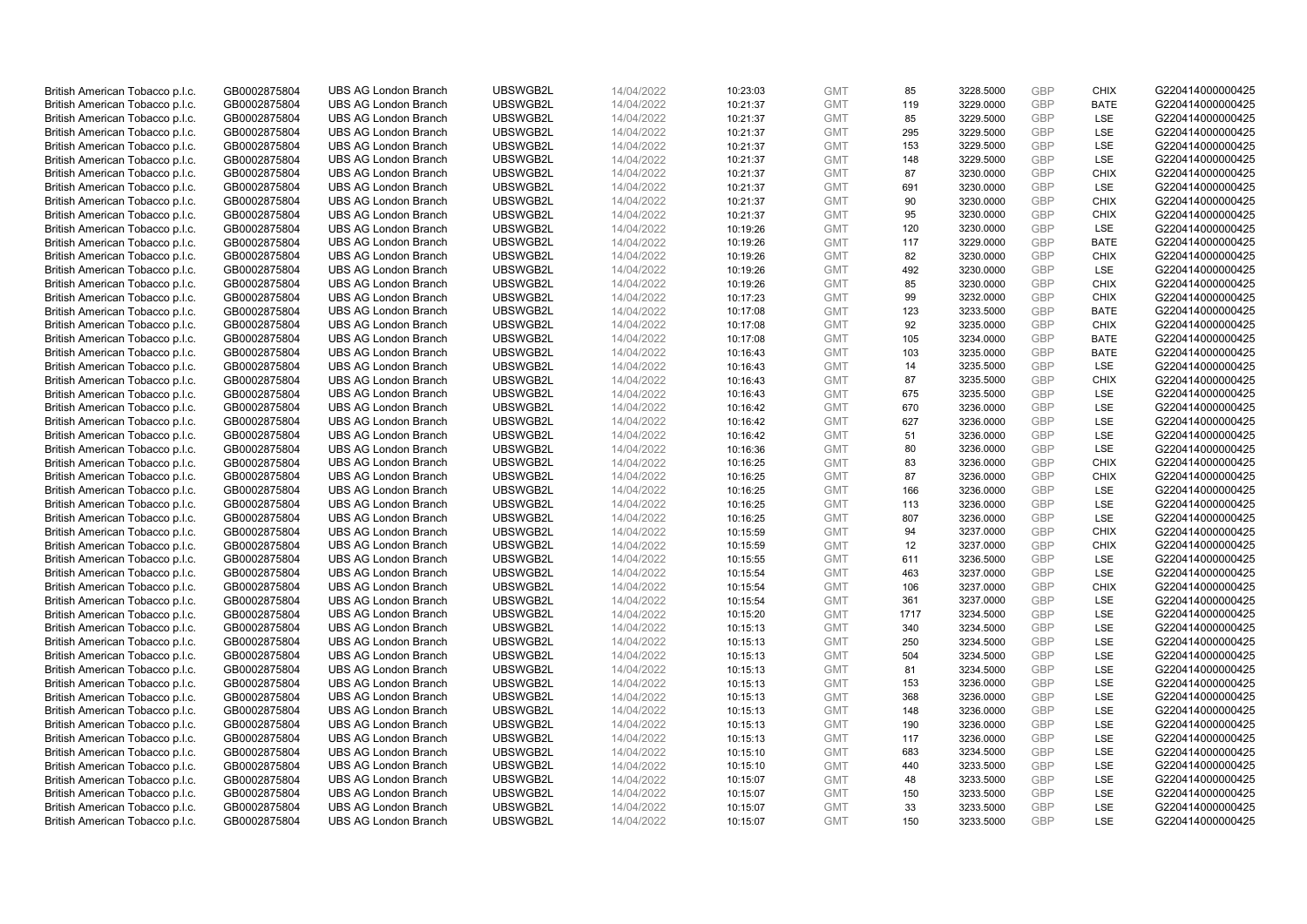| British American Tobacco p.l.c. | GB0002875804 | <b>UBS AG London Branch</b> | UBSWGB2L | 14/04/2022 | 10:15:07 | <b>GMT</b> | 97    | 3233.5000 | GBP        | LSE         | G220414000000425 |
|---------------------------------|--------------|-----------------------------|----------|------------|----------|------------|-------|-----------|------------|-------------|------------------|
| British American Tobacco p.l.c. | GB0002875804 | <b>UBS AG London Branch</b> | UBSWGB2L | 14/04/2022 | 10:15:07 | <b>GMT</b> | 31    | 3233.5000 | <b>GBP</b> | LSE         | G220414000000425 |
| British American Tobacco p.l.c. | GB0002875804 | <b>UBS AG London Branch</b> | UBSWGB2L | 14/04/2022 | 10:15:07 | <b>GMT</b> | 150   | 3233.5000 | GBP        | LSE         | G220414000000425 |
| British American Tobacco p.l.c. | GB0002875804 | <b>UBS AG London Branch</b> | UBSWGB2L | 14/04/2022 | 10:15:07 | <b>GMT</b> | 675   | 3234.5000 | <b>GBP</b> | LSE         | G220414000000425 |
| British American Tobacco p.l.c. | GB0002875804 | <b>UBS AG London Branch</b> | UBSWGB2L | 14/04/2022 | 10:15:07 | <b>GMT</b> | 666   | 3235.5000 | <b>GBP</b> | LSE         | G220414000000425 |
| British American Tobacco p.l.c. | GB0002875804 | <b>UBS AG London Branch</b> | UBSWGB2L | 14/04/2022 | 10:15:07 | <b>GMT</b> | 9     | 3235.5000 | <b>GBP</b> | LSE         | G220414000000425 |
| British American Tobacco p.l.c. | GB0002875804 | <b>UBS AG London Branch</b> | UBSWGB2L | 14/04/2022 | 10:15:07 | <b>GMT</b> | 76    | 3235.5000 | <b>GBP</b> | LSE         | G220414000000425 |
| British American Tobacco p.l.c. | GB0002875804 | <b>UBS AG London Branch</b> | UBSWGB2L | 14/04/2022 | 10:15:07 | <b>GMT</b> | 5000  | 3236.5000 | <b>GBP</b> | LSE         | G220414000000425 |
| British American Tobacco p.l.c. | GB0002875804 | <b>UBS AG London Branch</b> | UBSWGB2L | 14/04/2022 | 10:15:07 | <b>GMT</b> | 12073 | 3236.5000 | <b>GBP</b> | LSE         | G220414000000425 |
| British American Tobacco p.l.c. | GB0002875804 | <b>UBS AG London Branch</b> | UBSWGB2L | 14/04/2022 | 10:15:07 | <b>GMT</b> | 500   | 3236.5000 | <b>GBP</b> | LSE         | G220414000000425 |
| British American Tobacco p.l.c. | GB0002875804 | <b>UBS AG London Branch</b> | UBSWGB2L | 14/04/2022 | 10:15:07 | <b>GMT</b> | 123   | 3236.0000 | GBP        | LSE         | G220414000000425 |
| British American Tobacco p.l.c. | GB0002875804 | <b>UBS AG London Branch</b> | UBSWGB2L | 14/04/2022 | 10:15:07 | <b>GMT</b> | 724   | 3236.0000 | <b>GBP</b> | LSE         | G220414000000425 |
| British American Tobacco p.l.c. | GB0002875804 | <b>UBS AG London Branch</b> | UBSWGB2L | 14/04/2022 | 10:15:07 | <b>GMT</b> | 250   | 3236.0000 | <b>GBP</b> | LSE         | G220414000000425 |
| British American Tobacco p.l.c. | GB0002875804 | <b>UBS AG London Branch</b> | UBSWGB2L | 14/04/2022 | 10:15:07 | <b>GMT</b> | 76    | 3235.0000 | GBP        | LSE         | G220414000000425 |
| British American Tobacco p.l.c. | GB0002875804 | <b>UBS AG London Branch</b> | UBSWGB2L | 14/04/2022 | 10:15:07 | <b>GMT</b> | 250   | 3235.0000 | <b>GBP</b> | <b>LSE</b>  | G220414000000425 |
| British American Tobacco p.l.c. | GB0002875804 | <b>UBS AG London Branch</b> | UBSWGB2L | 14/04/2022 | 10:15:07 | <b>GMT</b> | 101   | 3233.5000 | GBP        | <b>BATE</b> | G220414000000425 |
| British American Tobacco p.l.c. | GB0002875804 | <b>UBS AG London Branch</b> | UBSWGB2L | 14/04/2022 | 10:15:07 | <b>GMT</b> | 73    | 3233.5000 | <b>GBP</b> | <b>BATE</b> | G220414000000425 |
| British American Tobacco p.l.c. | GB0002875804 | <b>UBS AG London Branch</b> | UBSWGB2L | 14/04/2022 | 10:15:07 | <b>GMT</b> | 48    | 3233.5000 | GBP        | <b>BATE</b> | G220414000000425 |
| British American Tobacco p.l.c. | GB0002875804 | <b>UBS AG London Branch</b> | UBSWGB2L | 14/04/2022 | 10:15:07 | <b>GMT</b> | 106   | 3234.0000 | <b>GBP</b> | <b>BATE</b> | G220414000000425 |
| British American Tobacco p.l.c. | GB0002875804 | <b>UBS AG London Branch</b> | UBSWGB2L | 14/04/2022 | 10:14:55 | <b>GMT</b> | 98    | 3238.5000 | GBP        | <b>CHIX</b> | G220414000000425 |
| British American Tobacco p.l.c. | GB0002875804 | <b>UBS AG London Branch</b> | UBSWGB2L | 14/04/2022 | 10:14:55 | <b>GMT</b> | 268   | 3238.5000 | GBP        | <b>CHIX</b> | G220414000000425 |
| British American Tobacco p.l.c. | GB0002875804 | <b>UBS AG London Branch</b> | UBSWGB2L | 14/04/2022 | 10:14:55 | <b>GMT</b> | 96    | 3238.5000 | GBP        | <b>CHIX</b> | G220414000000425 |
| British American Tobacco p.l.c. | GB0002875804 | <b>UBS AG London Branch</b> | UBSWGB2L | 14/04/2022 | 10:14:55 | <b>GMT</b> | 92    | 3238.5000 | <b>GBP</b> | <b>CHIX</b> | G220414000000425 |
| British American Tobacco p.l.c. | GB0002875804 | <b>UBS AG London Branch</b> | UBSWGB2L | 14/04/2022 | 10:08:43 | <b>GMT</b> | 546   | 3228.0000 | GBP        | <b>LSE</b>  | G220414000000425 |
| British American Tobacco p.l.c. | GB0002875804 | <b>UBS AG London Branch</b> | UBSWGB2L | 14/04/2022 | 10:08:38 | <b>GMT</b> | 152   | 3228.0000 | <b>GBP</b> | LSE         | G220414000000425 |
| British American Tobacco p.l.c. | GB0002875804 | <b>UBS AG London Branch</b> | UBSWGB2L | 14/04/2022 | 10:08:32 | <b>GMT</b> | 101   | 3228.5000 | <b>GBP</b> | <b>BATE</b> | G220414000000425 |
| British American Tobacco p.l.c. | GB0002875804 | <b>UBS AG London Branch</b> | UBSWGB2L | 14/04/2022 | 10:08:32 | <b>GMT</b> | 26    | 3228.5000 | GBP        | LSE         | G220414000000425 |
| British American Tobacco p.l.c. | GB0002875804 | <b>UBS AG London Branch</b> | UBSWGB2L | 14/04/2022 | 10:08:32 | <b>GMT</b> | 409   | 3228.5000 | <b>GBP</b> | <b>LSE</b>  | G220414000000425 |
| British American Tobacco p.l.c. | GB0002875804 | <b>UBS AG London Branch</b> | UBSWGB2L | 14/04/2022 | 10:08:29 | <b>GMT</b> | 34    | 3228.5000 | GBP        | LSE         | G220414000000425 |
| British American Tobacco p.l.c. | GB0002875804 | <b>UBS AG London Branch</b> | UBSWGB2L | 14/04/2022 | 10:08:28 | <b>GMT</b> | 94    | 3228.5000 | <b>GBP</b> | LSE         | G220414000000425 |
| British American Tobacco p.l.c. | GB0002875804 | <b>UBS AG London Branch</b> | UBSWGB2L | 14/04/2022 | 10:07:38 | <b>GMT</b> | 10    | 3228.5000 | GBP        | LSE         | G220414000000425 |
| British American Tobacco p.l.c. | GB0002875804 | <b>UBS AG London Branch</b> | UBSWGB2L | 14/04/2022 | 10:07:35 | <b>GMT</b> | 47    | 3229.0000 | <b>GBP</b> | <b>CHIX</b> | G220414000000425 |
| British American Tobacco p.l.c. | GB0002875804 | <b>UBS AG London Branch</b> | UBSWGB2L | 14/04/2022 | 10:07:35 | <b>GMT</b> | 50    | 3229.0000 | GBP        | <b>CHIX</b> | G220414000000425 |
| British American Tobacco p.l.c. | GB0002875804 | <b>UBS AG London Branch</b> | UBSWGB2L | 14/04/2022 | 10:07:35 | <b>GMT</b> | 101   | 3228.5000 | GBP        | <b>BATE</b> | G220414000000425 |
| British American Tobacco p.l.c. | GB0002875804 | <b>UBS AG London Branch</b> | UBSWGB2L | 14/04/2022 | 10:07:35 | <b>GMT</b> | 596   | 3229.5000 | <b>GBP</b> | LSE         | G220414000000425 |
| British American Tobacco p.l.c. | GB0002875804 | <b>UBS AG London Branch</b> | UBSWGB2L | 14/04/2022 | 10:05:53 | <b>GMT</b> | 94    | 3228.5000 | <b>GBP</b> | <b>CHIX</b> | G220414000000425 |
| British American Tobacco p.l.c. | GB0002875804 | <b>UBS AG London Branch</b> | UBSWGB2L | 14/04/2022 | 10:05:22 | <b>GMT</b> | 106   | 3229.0000 | GBP        | <b>BATE</b> | G220414000000425 |
| British American Tobacco p.l.c. | GB0002875804 | <b>UBS AG London Branch</b> | UBSWGB2L | 14/04/2022 | 10:05:21 | <b>GMT</b> | 245   | 3229.5000 | <b>GBP</b> | LSE         | G220414000000425 |
| British American Tobacco p.l.c. | GB0002875804 | <b>UBS AG London Branch</b> | UBSWGB2L | 14/04/2022 | 10:05:21 | <b>GMT</b> | 106   | 3229.5000 | <b>GBP</b> | <b>BATE</b> | G220414000000425 |
| British American Tobacco p.l.c. | GB0002875804 | <b>UBS AG London Branch</b> | UBSWGB2L | 14/04/2022 | 10:05:21 | <b>GMT</b> | 87    | 3229.5000 | GBP        | <b>CHIX</b> | G220414000000425 |
| British American Tobacco p.l.c. | GB0002875804 | <b>UBS AG London Branch</b> | UBSWGB2L | 14/04/2022 | 10:05:21 | <b>GMT</b> | 458   | 3229.5000 | <b>GBP</b> | <b>LSE</b>  | G220414000000425 |
| British American Tobacco p.l.c. | GB0002875804 | <b>UBS AG London Branch</b> | UBSWGB2L | 14/04/2022 | 10:04:03 | <b>GMT</b> | 49    | 3229.5000 | GBP        | LSE         | G220414000000425 |
| British American Tobacco p.l.c. | GB0002875804 | <b>UBS AG London Branch</b> | UBSWGB2L | 14/04/2022 | 10:04:03 | <b>GMT</b> | 395   | 3229.5000 | <b>GBP</b> | LSE         | G220414000000425 |
| British American Tobacco p.l.c. | GB0002875804 | <b>UBS AG London Branch</b> | UBSWGB2L | 14/04/2022 | 10:04:03 | <b>GMT</b> | 250   | 3229.5000 | GBP        | LSE         | G220414000000425 |
| British American Tobacco p.l.c. | GB0002875804 | <b>UBS AG London Branch</b> | UBSWGB2L | 14/04/2022 | 10:04:03 | <b>GMT</b> | 84    | 3229.5000 | <b>GBP</b> | <b>CHIX</b> | G220414000000425 |
| British American Tobacco p.l.c. | GB0002875804 | <b>UBS AG London Branch</b> | UBSWGB2L | 14/04/2022 | 10:04:03 | <b>GMT</b> | 1211  | 3229.5000 | GBP        | LSE         | G220414000000425 |
| British American Tobacco p.l.c. | GB0002875804 | <b>UBS AG London Branch</b> | UBSWGB2L | 14/04/2022 | 10:04:03 | <b>GMT</b> | 62    | 3229.5000 | GBP        | <b>BATE</b> | G220414000000425 |
| British American Tobacco p.l.c. | GB0002875804 | <b>UBS AG London Branch</b> | UBSWGB2L | 14/04/2022 | 10:04:03 | <b>GMT</b> | 42    | 3229.5000 | <b>GBP</b> | <b>CHIX</b> | G220414000000425 |
| British American Tobacco p.l.c. | GB0002875804 | <b>UBS AG London Branch</b> | UBSWGB2L | 14/04/2022 | 10:04:03 | <b>GMT</b> | 13    | 3229.5000 | GBP        | <b>BATE</b> | G220414000000425 |
| British American Tobacco p.l.c. | GB0002875804 | <b>UBS AG London Branch</b> | UBSWGB2L | 14/04/2022 | 10:04:03 | <b>GMT</b> | 31    | 3229.5000 | GBP        | <b>BATE</b> | G220414000000425 |
| British American Tobacco p.l.c. | GB0002875804 | <b>UBS AG London Branch</b> | UBSWGB2L | 14/04/2022 | 10:04:03 | <b>GMT</b> | 57    | 3229.5000 | <b>GBP</b> | <b>CHIX</b> | G220414000000425 |
| British American Tobacco p.l.c. | GB0002875804 | <b>UBS AG London Branch</b> | UBSWGB2L | 14/04/2022 | 10:04:03 | <b>GMT</b> | 183   | 3230.0000 | <b>GBP</b> | <b>CHIX</b> | G220414000000425 |
| British American Tobacco p.l.c. | GB0002875804 | <b>UBS AG London Branch</b> | UBSWGB2L | 14/04/2022 | 10:02:36 | <b>GMT</b> | 9     | 3229.5000 | GBP        | <b>CHIX</b> | G220414000000425 |
| British American Tobacco p.l.c. | GB0002875804 | <b>UBS AG London Branch</b> | UBSWGB2L | 14/04/2022 | 10:02:36 | <b>GMT</b> | 112   | 3229.5000 | <b>GBP</b> | <b>CHIX</b> | G220414000000425 |